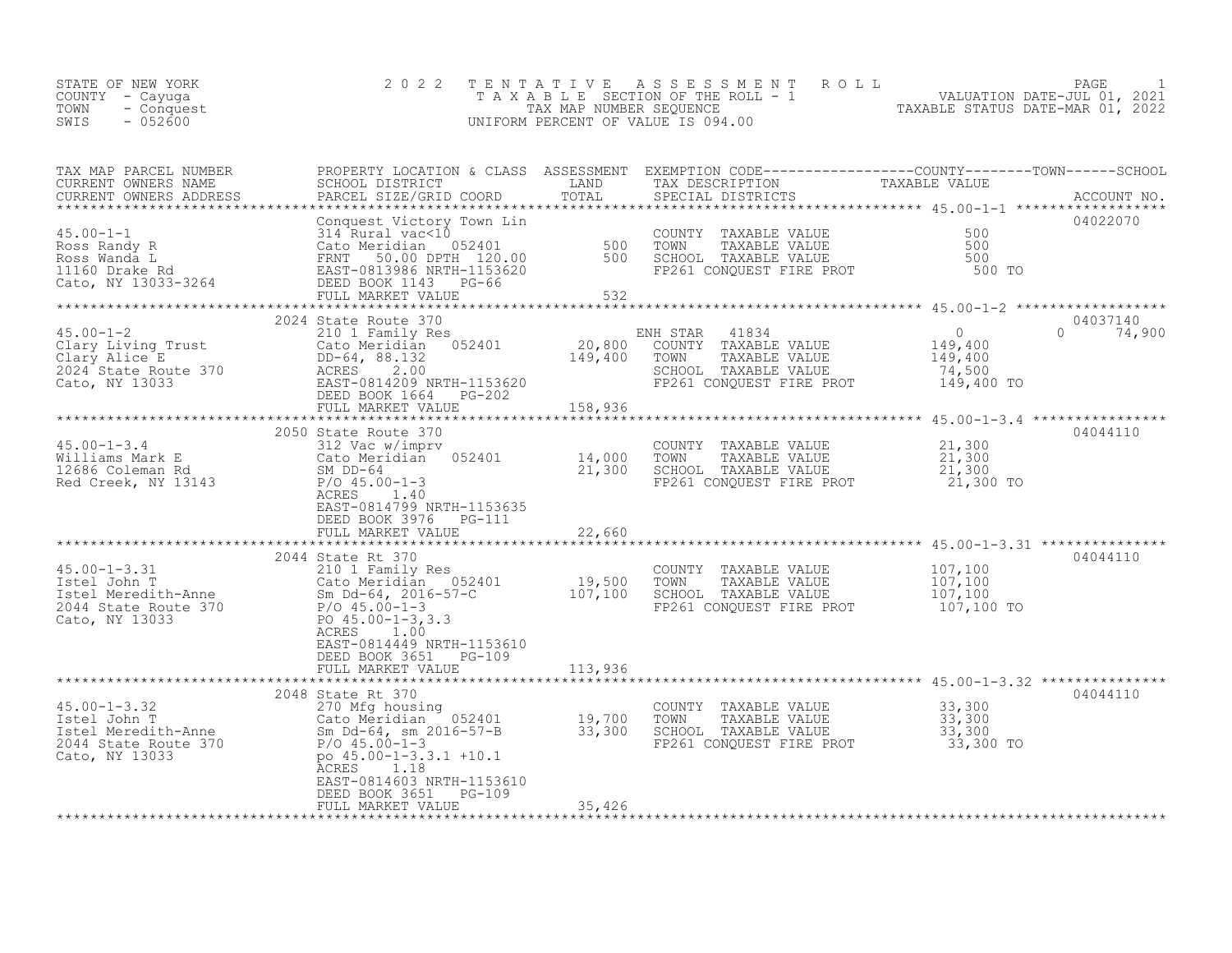| STATE OF NEW YORK<br>COUNTY - Cayuga<br>TOWN<br>- Conquest<br>SWIS<br>$-052600$                                                                                                                                                                   | 2 0 2 2                                                                                                                                      | TENTATIVE                  | A S S E S S M E N T<br>ROLL<br>UNIFORM PERCENT OF VALUE IS 094.00                                                                          | PAGE<br>T A X A B L E SECTION OF THE ROLL - 1 WALUATION DATE-JUL 01, 2021<br>TAX MAP NUMBER SEQUENCE TAXABLE STATUS DATE-MAR 01, 2022<br>INIFORM PERCENT OF VALUE IS 094.00 |
|---------------------------------------------------------------------------------------------------------------------------------------------------------------------------------------------------------------------------------------------------|----------------------------------------------------------------------------------------------------------------------------------------------|----------------------------|--------------------------------------------------------------------------------------------------------------------------------------------|-----------------------------------------------------------------------------------------------------------------------------------------------------------------------------|
| CURRENT OWNERS NAME SCHOOL DISTRICT<br>CURRENT OWNERS ADDRESS PARCEL SIZE/GRID COORD                                                                                                                                                              |                                                                                                                                              | TOTAL                      | SPECIAL DISTRICTS                                                                                                                          | ACCOUNT NO.                                                                                                                                                                 |
| 45.00-1-5<br>Coon Thomas H<br>Coon Robin<br>Coon Robin<br>Coon Robin<br>Coon Robin<br>Cato, NY 13033-3260<br>Cato, NY 13033-3260<br>Cato Particle BOOK 1549<br>PG-218<br>PG-218<br>PG-218<br>PG-218<br>202,447<br>PULL MARKET VALUE<br>202,447    | 11294 Drake Rd                                                                                                                               | 202,447                    | COUNTY TAXABLE VALUE<br>TOWN<br>TAXABLE VALUE<br>TOWN TAXABLE VALUE 190,300<br>SCHOOL TAXABLE VALUE 190,300 TO                             | 04018171<br>190,300<br>190,300                                                                                                                                              |
| $45.00 - 1 - 6.1$<br>45.00-1-6.1<br>Collier Wesley A<br>2122 State Rt 370<br>Cato, NY 13033<br>Cato, NY 13033<br>Cato, NY 13033<br>Cato, NY 13033<br>Cato, NY 13033<br>Cato, NY 13033<br>CEED BOOK 3993<br>PULL MARKET VALUE<br>PULL MARKET VALUE | 2110 State Rt 370<br>State Rubber<br>210 1 Family Res<br>Cato Meridian 052401 18,100<br>PDNT 197 94 DPTH 191.15 118,700<br>FULL MARKET VALUE | 126,277                    | COUNTY TAXABLE VALUE 118,700<br>TOWN TAXABLE VALUE 118,700<br>SCHOOL TAXABLE VALUE<br>FP261 CONQUEST FIRE PROT                             | 04024080<br>118,700<br>118,700 TO                                                                                                                                           |
| 45.00-1-6.21 105 Vac farmland<br>VanNorstrand Wayne L Cato Meridian 052401<br>VanNorstrand Deborah S ACRES 35.50 NDTU 11536<br>11365 Pople Rd<br>Cato, NY 13033-9517<br>MAY BE SUBJECT TO PAYMENT                                                 | Conquest Victory Town Lin<br>EAST-0815572 NRTH-1153095<br>DEED BOOK 1615 PG-150<br>FULL MARKET VALUE                                         | 57,300<br>57,300<br>60,957 | AG LAND EX 41720<br>COUNTY TAXABLE VALUE<br>TOWN TAXABLE VALUE 19,709<br>SCHOOL TAXABLE VALUE 19,709<br>FP261 CONQUEST FIRE PROT 57,300 TO | 37,591<br>37,591<br>37,591<br>19,709                                                                                                                                        |
| UNDER AGDIST LAW TIL 2026                                                                                                                                                                                                                         |                                                                                                                                              |                            |                                                                                                                                            |                                                                                                                                                                             |
|                                                                                                                                                                                                                                                   |                                                                                                                                              | 179,681                    | 41854<br>BAS STAR<br>COUNTY TAXABLE VALUE<br>TOWN<br>TAXABLE VALUE<br>SCHOOL TAXABLE VALUE<br>FP261 CONQUEST FIRE PROT                     | $\overline{0}$<br>$\Omega$<br>30,000<br>168,900<br>168,900<br>138,900<br>168,900 TO                                                                                         |
| 45.00-1-7<br>Collier Wesley<br>Collier Vanesa<br>2122 State Route 370<br>Cato Meridian 052401<br>2122 State Route 370<br>Cato, NY 13033-3285<br>Cato, NY 13033-3285<br>PERNT 222.10 DEED BOOK 577<br>DEED BOOK 577<br>PG-142                      | 210 1 Family Res<br>Cato Meridian 052401 17,600<br>FULL MARKET VALUE                                                                         | 133,500<br>142,021         | COUNTY TAXABLE VALUE<br>TOWN<br>TAXABLE VALUE<br>TAXABLE VALUE FP261 CONQUEST FIRE PROT                                                    | 04018040<br>133,500<br>133,500<br>133,500<br>133,500 TO                                                                                                                     |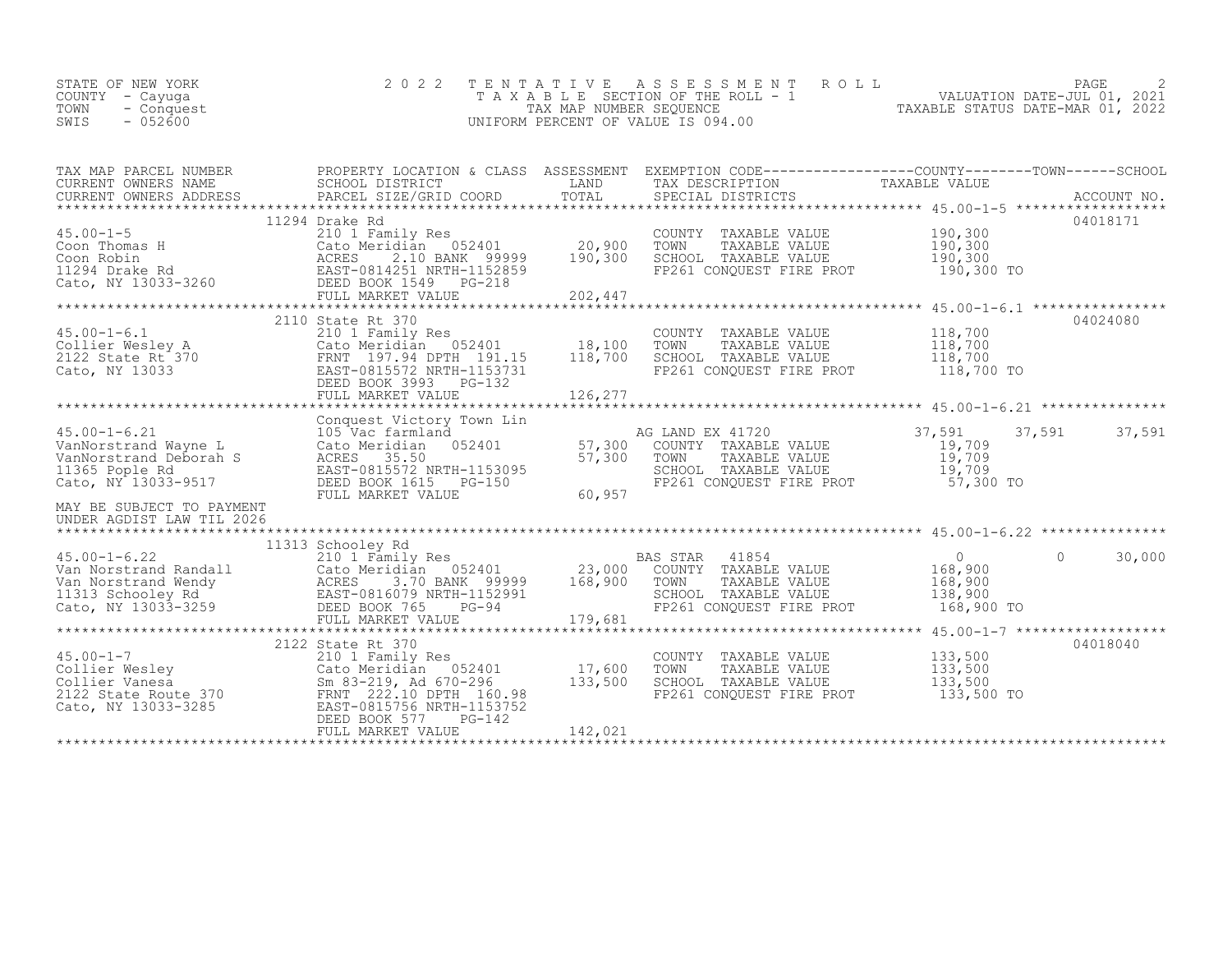| VALUATION DATE-JUL 01, 2021<br>TAXABLE SECTION OF THE ROLL - 1<br>COUNTY - Cayuga<br>TAXABLE STATUS DATE-MAR 01, 2022<br>TOWN<br>TAX MAP NUMBER SEOUENCE<br>- Conquest<br>SWIS<br>$-052600$<br>UNIFORM PERCENT OF VALUE IS 094.00 | STATE OF NEW YORK |  | 2022 TENTATIVE ASSESSMENT ROLL |  |  | PAGE |  |
|-----------------------------------------------------------------------------------------------------------------------------------------------------------------------------------------------------------------------------------|-------------------|--|--------------------------------|--|--|------|--|
|-----------------------------------------------------------------------------------------------------------------------------------------------------------------------------------------------------------------------------------|-------------------|--|--------------------------------|--|--|------|--|

|                                                                                                                                                                                                                                                                  |                           |        |                                                                                                                                       | 04043050 |
|------------------------------------------------------------------------------------------------------------------------------------------------------------------------------------------------------------------------------------------------------------------|---------------------------|--------|---------------------------------------------------------------------------------------------------------------------------------------|----------|
|                                                                                                                                                                                                                                                                  |                           |        |                                                                                                                                       |          |
|                                                                                                                                                                                                                                                                  |                           |        |                                                                                                                                       |          |
|                                                                                                                                                                                                                                                                  |                           |        |                                                                                                                                       |          |
|                                                                                                                                                                                                                                                                  |                           |        |                                                                                                                                       |          |
|                                                                                                                                                                                                                                                                  |                           |        |                                                                                                                                       |          |
|                                                                                                                                                                                                                                                                  |                           |        |                                                                                                                                       |          |
|                                                                                                                                                                                                                                                                  |                           |        |                                                                                                                                       |          |
|                                                                                                                                                                                                                                                                  |                           |        |                                                                                                                                       |          |
|                                                                                                                                                                                                                                                                  |                           |        |                                                                                                                                       |          |
|                                                                                                                                                                                                                                                                  |                           |        |                                                                                                                                       |          |
|                                                                                                                                                                                                                                                                  |                           |        |                                                                                                                                       |          |
|                                                                                                                                                                                                                                                                  |                           |        |                                                                                                                                       |          |
|                                                                                                                                                                                                                                                                  |                           |        |                                                                                                                                       |          |
|                                                                                                                                                                                                                                                                  |                           |        |                                                                                                                                       |          |
|                                                                                                                                                                                                                                                                  |                           |        |                                                                                                                                       |          |
|                                                                                                                                                                                                                                                                  |                           |        |                                                                                                                                       |          |
|                                                                                                                                                                                                                                                                  |                           |        |                                                                                                                                       |          |
|                                                                                                                                                                                                                                                                  |                           |        |                                                                                                                                       |          |
|                                                                                                                                                                                                                                                                  |                           |        |                                                                                                                                       |          |
|                                                                                                                                                                                                                                                                  |                           |        |                                                                                                                                       |          |
|                                                                                                                                                                                                                                                                  |                           |        |                                                                                                                                       |          |
|                                                                                                                                                                                                                                                                  |                           |        |                                                                                                                                       |          |
| 2179 State Route 370<br>45.00-1-9.2 272,800<br>Holdridge Ayla L 210 1 Family Res<br>20,700 TOWN TAXABLE VALUE 272,800<br>Holdridge Allen p/o 45.00-1-9<br>272,800 272,800 SCHOOL TAXABLE VALUE 272,800<br>272,800 EAST 1.92<br>Cato, NY 1303                     |                           |        |                                                                                                                                       |          |
| 1328 Drake Rd<br>1328 Drake Rd<br>210 1 Family Res<br>Nervina Barbara and Sandalan 052401 16,500 COUNTY TAXABLE VALUE<br>Nervina Barbara Sm 83-132<br>135,100 2010 135,100 135,100<br>1328 Drake Rd SCRES 2.90<br>Cato, NY 13033 EAST-081450                     |                           |        |                                                                                                                                       |          |
|                                                                                                                                                                                                                                                                  |                           |        |                                                                                                                                       |          |
|                                                                                                                                                                                                                                                                  |                           |        |                                                                                                                                       |          |
|                                                                                                                                                                                                                                                                  |                           |        |                                                                                                                                       |          |
|                                                                                                                                                                                                                                                                  |                           |        |                                                                                                                                       |          |
|                                                                                                                                                                                                                                                                  |                           |        |                                                                                                                                       |          |
|                                                                                                                                                                                                                                                                  |                           |        |                                                                                                                                       |          |
|                                                                                                                                                                                                                                                                  |                           |        |                                                                                                                                       |          |
| Town Line Rd<br>Town Line Rd<br>212 Vac w/imprv<br>212 Vac w/imprv<br>212 Vac w/imprv<br>215 Belmont Dr<br>275 Belmont Dr<br>275 Belmont Dr<br>2475 Belmont Dr<br>2475 Belmont Dr<br>24777-70<br>245.00<br>245.00<br>245.00<br>245.00<br>245.00<br>245.00<br>245 |                           |        |                                                                                                                                       |          |
|                                                                                                                                                                                                                                                                  |                           |        |                                                                                                                                       |          |
|                                                                                                                                                                                                                                                                  |                           |        | COUNTY TAXABLE VALUE $14,500$<br>TOWN TAXABLE VALUE $14,500$<br>SCHOOL TAXABLE VALUE $14,500$<br>FP261 CONQUEST FIRE PROT $14,500$ TO |          |
|                                                                                                                                                                                                                                                                  |                           |        |                                                                                                                                       |          |
|                                                                                                                                                                                                                                                                  |                           |        |                                                                                                                                       |          |
|                                                                                                                                                                                                                                                                  | EAST-0813915 NRTH-1153590 |        |                                                                                                                                       |          |
|                                                                                                                                                                                                                                                                  | DEED BOOK 777 PG-67       |        |                                                                                                                                       |          |
|                                                                                                                                                                                                                                                                  | FULL MARKET VALUE         | 15,426 |                                                                                                                                       |          |
|                                                                                                                                                                                                                                                                  |                           |        |                                                                                                                                       |          |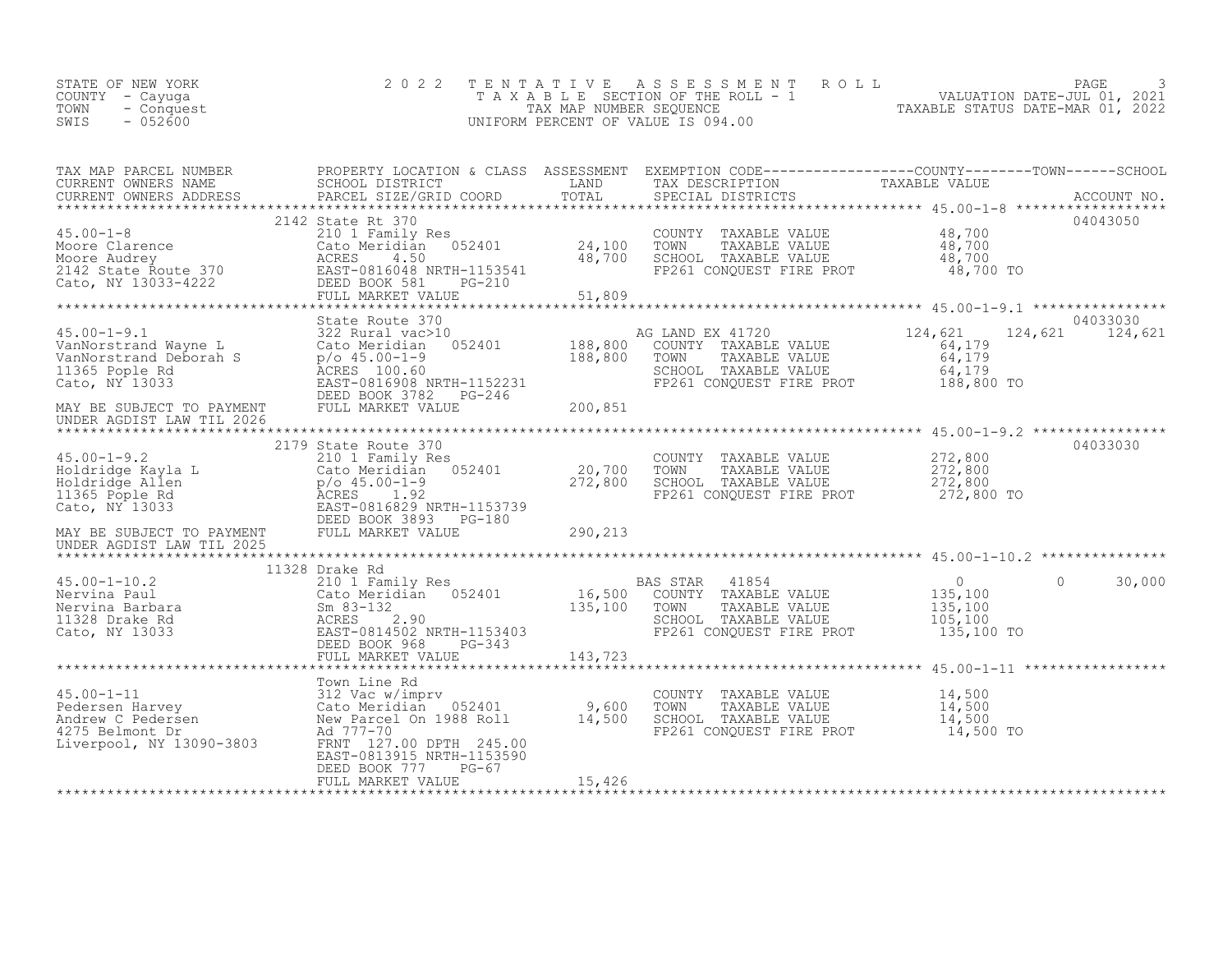| STATE OF NEW YORK<br>COUNTY - Cayuga<br>TOWN<br>- Conquest<br>SWIS<br>$-052600$                                                                                                                                                                                    | 2 0 2 2                                                                                                                                                                                                                                                                                              | TENTATIVE | UNIFORM PERCENT OF VALUE IS 094.00                                                                          | TENTATIVE ASSESSMENT ROLL<br>TAXABLE SECTION OF THE ROLL - 1 VALUATION DATE-JUL 01, 2021<br>TAXABLE STATUS DATE-MAR 01, 2022<br>INIEODM DERICENTE OF MALICE ASSESSMENT OF MALICE OF A 2022 |
|--------------------------------------------------------------------------------------------------------------------------------------------------------------------------------------------------------------------------------------------------------------------|------------------------------------------------------------------------------------------------------------------------------------------------------------------------------------------------------------------------------------------------------------------------------------------------------|-----------|-------------------------------------------------------------------------------------------------------------|--------------------------------------------------------------------------------------------------------------------------------------------------------------------------------------------|
| TAX MAP PARCEL NUMBER<br>CURRENT OWNERS NAME<br>CURRENT OWNERS ADDRESS                                                                                                                                                                                             | PARCEL SIZE/GRID COORD                                                                                                                                                                                                                                                                               | TOTAL     | SPECIAL DISTRICTS                                                                                           | ACCOUNT NO.                                                                                                                                                                                |
| 45.00-1-12<br>Ross Randy R<br>Ross Nanda L<br>Ross Wanda L<br>11160 Drake Rd<br>Cato NY 13033-3264<br>Cato NY 13033-3264<br>Cato NY 13033-3264<br>Cato, NY 13033-3264<br>Cato ACRES<br>CALL<br>CARES<br>CARES<br>CARES<br>CARES<br>CARES<br>CARES<br>CARES<br>CARE | 2010 State Route 370<br>EAST-0813451 NRTH-1153528<br>DEED BOOK 945<br>$PG-14$<br>FULL MARKET VALUE                                                                                                                                                                                                   | 56,170    | COUNTY TAXABLE VALUE<br>TAXABLE VALUE<br>SCHOOL TAXABLE VALUE<br>FP261 CONQUEST FIRE PROT                   | 52,800<br>52,800<br>$\bar{52,800}$<br>52,800 TO                                                                                                                                            |
|                                                                                                                                                                                                                                                                    |                                                                                                                                                                                                                                                                                                      |           |                                                                                                             |                                                                                                                                                                                            |
| $45.00 - 1 - 13$<br>Wicks Tamara S<br>11287 Drake Rd<br>Cato, NY 13033                                                                                                                                                                                             | 11287 Drake Rd<br>11287 Drake Rd<br>210 1 Family Res<br>Cato Meridian 052401 18,200 COUNTY TAXABLE VALUE<br>P/o 51.00-1-1.11 126,200 TOWN TAXABLE VALUE<br>Unr Sm Lot 5 SCHOOL TAXABLE VALUE<br>ACRES 5.01 BANK 99998 FP261 CONQUEST FIRE PROT<br>EAST-0813553 NRTH-1152692<br>DEED BOOK 1133 PG-110 |           | 41854<br>FP261 CONQUEST FIRE PROT                                                                           | $\begin{smallmatrix}&&0\126,200\end{smallmatrix}$<br>30,000<br>$\Omega$<br>126, 200<br>96,200<br>126,200 TO                                                                                |
|                                                                                                                                                                                                                                                                    |                                                                                                                                                                                                                                                                                                      |           |                                                                                                             |                                                                                                                                                                                            |
| $45.00 - 1 - 14.2$<br>45.00-1-14.2 270 Mfg housing<br>Burnett Living Trust 270 Mfg housing<br>Cato Meridian 052401 24,400<br>P/o 45.00-1-14 50,100<br>11274 Drake Rd Unr Sm Lot 4<br>Cato, NY 13033 ACRES                                                          | 11303 Drake Rd<br>270 Mfg housing<br>EAST-0813553 NRTH-1152908<br>DEED BOOK 1702 PG-103                                                                                                                                                                                                              |           | COUNTY TAXABLE VALUE<br>TOWN<br>TAXABLE VALUE<br>SCHOOL TAXABLE VALUE<br>FP261 CONQUEST FIRE PROT 50,100 TO | 50, 100<br>$\frac{50}{100}$ , 100                                                                                                                                                          |
|                                                                                                                                                                                                                                                                    | FULL MARKET VALUE                                                                                                                                                                                                                                                                                    | 53,298    |                                                                                                             |                                                                                                                                                                                            |
| $45.00 - 1 - 14.11$<br>VanHorn Shane A<br>VanHorn Linda M<br>205 Frederick St<br>East Syracuse, NY 13057                                                                                                                                                           | Drake Rd<br>314 Rural vac<10<br>314 Rural vac<10<br>Cato Meridian 052401 18,700<br>P/o 51.00-1-1.11,45-1-14, 18,700<br>St 14.1,<br>Unr Sm Lot 3<br>ACRES<br>5.00<br>EAST-0813534 NRTH-1153126<br>DEED BOOK 3991<br>$PG-27$<br>FULL MARKET VALUE                                                      | 19,894    | COUNTY TAXABLE VALUE<br>TOWN<br>TAXABLE VALUE<br>SCHOOL TAXABLE VALUE<br>FP261 CONOUEST FIRE PROT 18,700 TO | **********************************45.00-1-14.11 ***************<br>$\frac{18}{18}$ , 700<br>18,700                                                                                         |
|                                                                                                                                                                                                                                                                    |                                                                                                                                                                                                                                                                                                      |           |                                                                                                             |                                                                                                                                                                                            |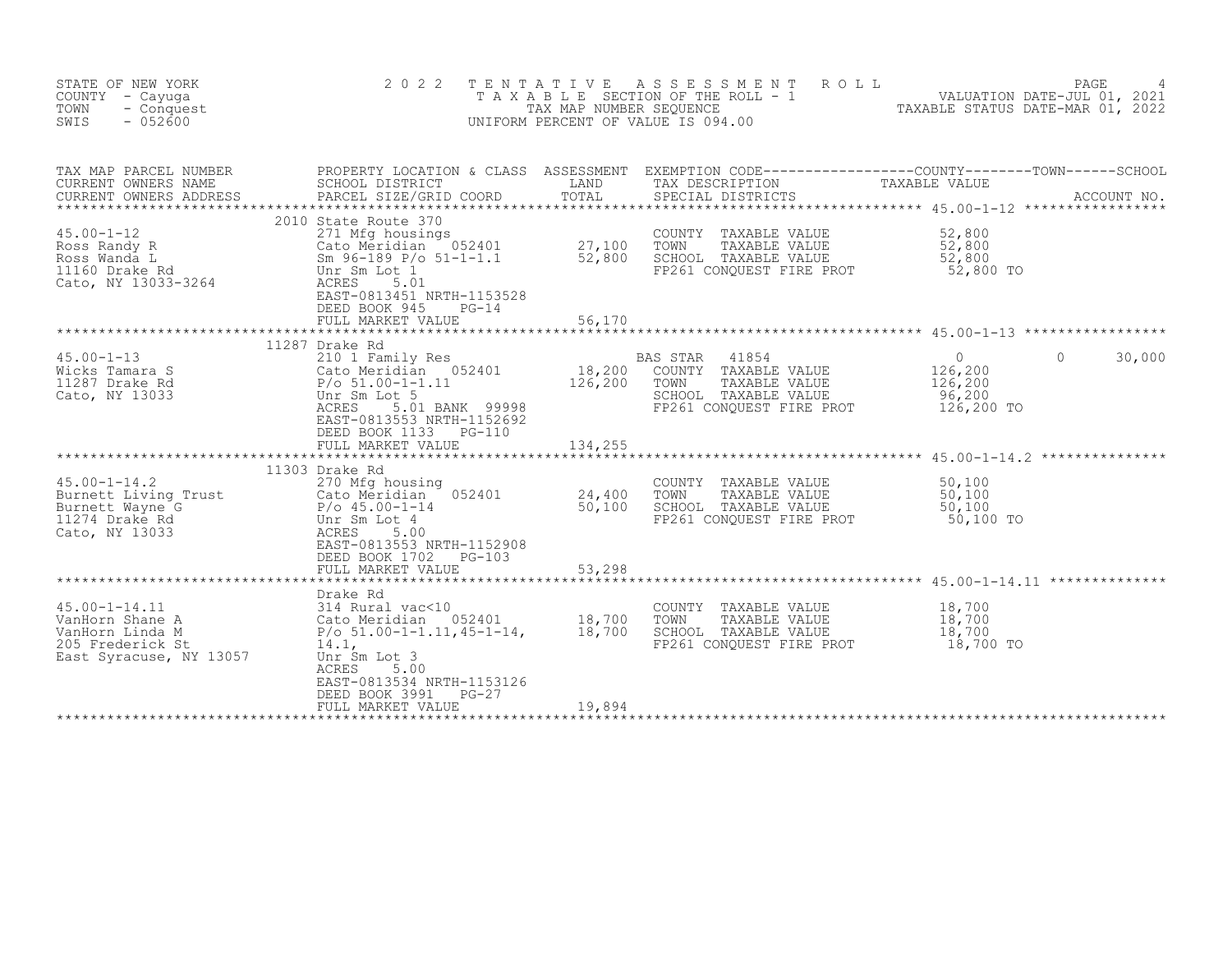| STATE OF NEW YORK<br>COUNTY - Cayuga<br>TOWN<br>- Conquest<br>SWIS<br>$-052600$                                                                                                                                                                                                                                                                                                                   | 2 0 2 2                                                          | TENTATIVE | T E N T A T I V E A S S E S S M E N T R O L L<br>T A X A B L E SECTION OF THE ROLL - 1<br>TAX MAP NUMBER SEQUENCE<br>TAXABLE STATUS DATE-MAR 01, 2022<br>TAXABLE STATUS DATE-MAR 01, 2022<br>UNIFORM PERCENT OF VALUE IS 094.00 |                                          |                           |
|---------------------------------------------------------------------------------------------------------------------------------------------------------------------------------------------------------------------------------------------------------------------------------------------------------------------------------------------------------------------------------------------------|------------------------------------------------------------------|-----------|---------------------------------------------------------------------------------------------------------------------------------------------------------------------------------------------------------------------------------|------------------------------------------|---------------------------|
|                                                                                                                                                                                                                                                                                                                                                                                                   |                                                                  |           |                                                                                                                                                                                                                                 |                                          |                           |
| $\begin{array}{cccccccc} 45.00-1-14.12 & 11329\,\, {\rm L} & 11329\,\, {\rm L} & 210\,\, {\rm I} & {\rm Eamily} & {\rm Res} & {\rm L} & {\rm L} & {\rm I} & {\rm DIS} & {\rm C} & 41932 & 45,750 & 0 & 0 \\ \text{Collins Steven} & \text{Catalian} & \text{O52401} & 24,700\,\, {\rm L} & {\rm I} & {\rm DS} & {\rm T} / {\rm S} & 41936 & 0 & 32,025 & 32,025 \\ \text{Collins Steven} & \text$ | 11329 Drake Rd                                                   |           |                                                                                                                                                                                                                                 |                                          |                           |
|                                                                                                                                                                                                                                                                                                                                                                                                   |                                                                  |           |                                                                                                                                                                                                                                 |                                          |                           |
| 49.00-1-1.1<br>Saeli Michael 120 Field crops<br>Saeli Maria Red Creek 544803<br>4258 Saeli Rd ACRES 49.00<br>Savannah, NY 13146-9658 DEED BOOK 853 PG-32<br>MAY PR SUP TROF PRO PRAMENT VALUE FULL MARKET VALUE                                                                                                                                                                                   |                                                                  | 98,298    | AG LAND EX 41720<br>COUNTY TAXABLE VALUE<br>TOWN     TAXABLE VALUE<br>SCHOOL TAXABLE VALUE<br>FP261 CONQUEST FIRE PROT 52,400 TO                                                                                                | 44,031<br>$48,369$<br>$48,369$<br>48,369 | 04037120<br>44,031 44,031 |
| MAY BE SUBJECT TO PAYMENT<br>UNDER AGDIST LAW TIL 2026                                                                                                                                                                                                                                                                                                                                            |                                                                  |           |                                                                                                                                                                                                                                 |                                          |                           |
|                                                                                                                                                                                                                                                                                                                                                                                                   | 11263 Blass Rd                                                   |           | COUNTY TAXABLE VALUE 63,300<br>TOWN TAXABLE VALUE 63,300<br>SCHOOL TAXABLE VALUE 63,300<br>FP261 CONQUEST FIRE PROT 63,300 TO                                                                                                   |                                          |                           |
|                                                                                                                                                                                                                                                                                                                                                                                                   |                                                                  |           |                                                                                                                                                                                                                                 |                                          |                           |
| 49.00-1-2.1<br>Patterson Cecil J III 322 Rural vac>10<br>Patterson Kim A<br>15 Seymour St<br>Ruburn, NY 13021<br>Patterson Kim A<br>RURES 62.70<br>EED BOOK 4097 PG-339<br>PEED BOOK 4097 PG-339<br>PEEL MARKET VALUE<br>PULL MARKET VALUE<br>PULL                                                                                                                                                | 11156 Blass Rd<br>64,700                                         | 64,700    | COUNTY TAXABLE VALUE $64, 700$<br>TOWN TAXABLE VALUE $64, 700$<br>SCHOOL TAXABLE VALUE $64, 700$<br>FP261 CONQUEST FIRE PROT $64, 700$ TO                                                                                       |                                          | 04005130                  |
|                                                                                                                                                                                                                                                                                                                                                                                                   |                                                                  | 68,830    |                                                                                                                                                                                                                                 |                                          |                           |
|                                                                                                                                                                                                                                                                                                                                                                                                   |                                                                  |           |                                                                                                                                                                                                                                 |                                          |                           |
| 49.00-1-2.2<br>Bullard David P<br>11203 Blass Rd<br>11203 Blass Rd<br>11203 Blass Rd<br>241 Rural res&ag<br>Recreek 544803<br>2000<br>2000<br>Recreek, NY 13143-9432<br>EAST-0787301 NRTH-1150472<br>FRED BOOK 727<br>PG-156                                                                                                                                                                      | 11203 Blass Rd<br>DEED BOOK 727<br>$PG-156$<br>FULL MARKET VALUE | 138,511   | ENH STAR<br>41834<br>COUNTY TAXABLE VALUE<br>TOWN<br>TAXABLE VALUE<br>SCHOOL TAXABLE VALUE<br>FP261 CONQUEST FIRE PROT 130,200 TO                                                                                               | 0<br>130,200<br>130,200<br>55,300        | $\Omega$<br>74,900        |
|                                                                                                                                                                                                                                                                                                                                                                                                   |                                                                  |           |                                                                                                                                                                                                                                 |                                          |                           |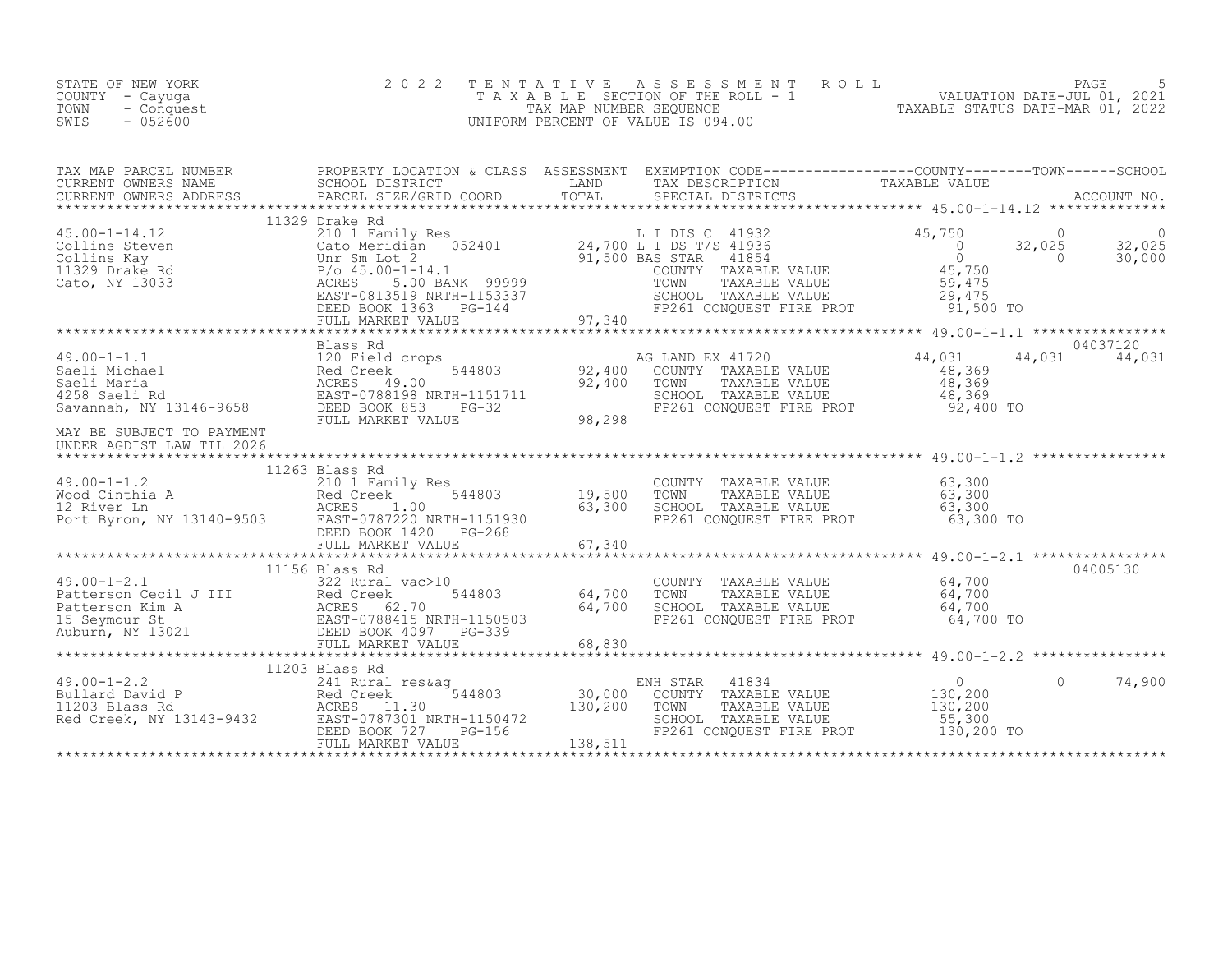| STATE OF NEW YORK<br>COUNTY - Cayuga<br>TOWN<br>- Conquest<br>$-052600$<br>SWIS                                                                                                                                                                       | 2 0 2 2                                                                                         | FENTATIVE ASSESSMENT ROLL ROLL PAGE 6<br>TAXABLE SECTION OF THE ROLL - 1 VALUATION DATE-JUL 01, 2021<br>TAX MAP NUMBER SEQUENCE TAXABLE STATUS DATE-MAR 01, 2022<br>JNIFORM PERCENT OF VALUE IS 094.00<br>T E N T A T I V E<br>UNIFORM PERCENT OF VALUE IS 094.00 |
|-------------------------------------------------------------------------------------------------------------------------------------------------------------------------------------------------------------------------------------------------------|-------------------------------------------------------------------------------------------------|-------------------------------------------------------------------------------------------------------------------------------------------------------------------------------------------------------------------------------------------------------------------|
|                                                                                                                                                                                                                                                       |                                                                                                 | TAX MAP PARCEL BURNERS ADDRESS FRUCTULE IN A CHASE AND TOTAL THE TREE TO TAXABLE VALUE<br>CURRENT OWNERS ADDRESS SCHOOL DISTRICT DOORD IN TOTAL TO TRE DESCRIPTION TAXABLE VALUE<br>FRECLA SPECIAL SPECIAL DISTRICTS ACCOUNT NO.                                  |
|                                                                                                                                                                                                                                                       |                                                                                                 |                                                                                                                                                                                                                                                                   |
|                                                                                                                                                                                                                                                       |                                                                                                 | 04026060<br>$11,280$ 0<br>$\overline{0}$<br>74,900                                                                                                                                                                                                                |
|                                                                                                                                                                                                                                                       | 11204 Duck Lake Rd<br>DEED BOOK 1518 PG-53<br>FULL MARKET VALUE                                 | $\begin{array}{c} 0 \\ 177,200 \\ 177,200 \\ 147.200 \end{array}$<br>$\Omega$<br>30,000<br>SCHOOL TAXABLE VALUE 147,200<br>FP261 CONQUEST FIRE PROT 177,200 TO<br>188,511                                                                                         |
| 49.00-1-5.3<br>Cory David C<br>Cory David C<br>Cory David C<br>Cato Meridian 052401<br>P/o 49-1-5.21<br>Red Creek, NY 13143-9405<br>Red Creek, NY 13143-9405<br>Red Creek, NY 13143-9405<br>Red EQEES<br>Red Creek, NY 13143-9405<br>Red EQEES<br>Red | 11244 Duck Lake Rd<br>EAST-0790739 NRTH-1152121<br>PG-319<br>DEED BOOK 980<br>FULL MARKET VALUE | ************<br>******************** 49.00-1-5.3 ****************<br>COUNTY TAXABLE VALUE 37,600<br>TOWN TAXABLE VALUE 37,600<br>SCHOOL TAXABLE VALUE 37,600<br>SCHOOL TAXABLE VALUE 37,600<br>FP261 CONQUEST FIRE PROT 37,600 TO<br>40,000                       |
|                                                                                                                                                                                                                                                       | DEED BOOK 921<br>PG-141<br>FULL MARKET VALUE                                                    | COUNTY TAXABLE VALUE $\begin{array}{cccc} 40,600 \ 1000 \ 1000 \end{array}$<br>TOWN TAXABLE VALUE $\begin{array}{cccc} 40,600 \ 40,600 \ 5 \end{array}$<br>SCHOOL TAXABLE VALUE $\begin{array}{cccc} 40,600 \ 40,600 \ 10,600 \end{array}$<br>43,191              |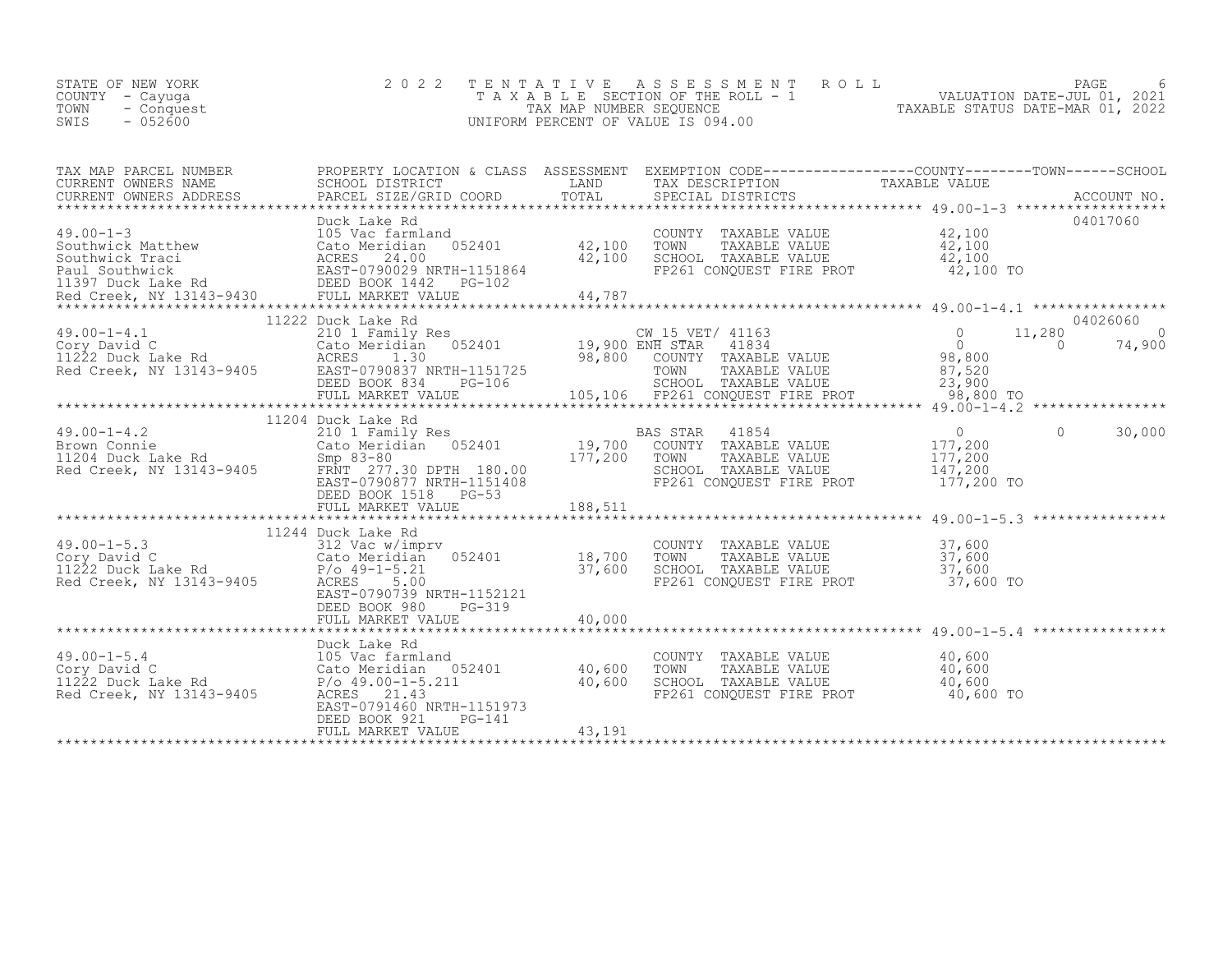| STATE OF NEW YORK<br>COUNTY - Cayuga<br>TOWN<br>- Conquest<br>$-052600$<br>SWIS                                                                                                                                                        | 2 0 2 2                                           |                     | TENTATIVE ASSESSMENT ROLL PACE 7<br>TAXABLE SECTION OF THE ROLL - 1 VALUATION DATE-JUL 01, 2021<br>TAX MAP NUMBER SEQUENCE TAXABLE STATUS DATE-MAR 01, 2022<br>UNIFORM PERCENT OF VALUE IS 094.00 |            |                   |
|----------------------------------------------------------------------------------------------------------------------------------------------------------------------------------------------------------------------------------------|---------------------------------------------------|---------------------|---------------------------------------------------------------------------------------------------------------------------------------------------------------------------------------------------|------------|-------------------|
|                                                                                                                                                                                                                                        |                                                   |                     |                                                                                                                                                                                                   |            |                   |
|                                                                                                                                                                                                                                        |                                                   |                     |                                                                                                                                                                                                   |            |                   |
|                                                                                                                                                                                                                                        |                                                   |                     |                                                                                                                                                                                                   |            |                   |
| AN EXECUTE TO PAYMENT TO DURE AGRES TO PAYMENT TO DURE AGREE VALUE<br>MATTER SUBJECT TO PAYMENT DUE MARKET VALUE (2025)<br>MAY BE SUBJECT TO PAYMENT DUE MARKET VALUE TO DURE AGRES 11.84<br>MATTER AGRES 11.84<br>SAVAN BE SUBJECT TO |                                                   |                     |                                                                                                                                                                                                   |            |                   |
|                                                                                                                                                                                                                                        |                                                   |                     |                                                                                                                                                                                                   |            |                   |
| 49.00-1-5.52 01 01 02401 02401 02401 02401 02500 0211 03.700 0211 03.700 0211 03.700 0211 03.700 0212 0213 023 Nocarity 13.700 0215 0240 0215 0240 0215 0240 0215 0240 0215 0240 0215 0240 0215 0240 0215 0240 0215 0240 0215          |                                                   |                     |                                                                                                                                                                                                   |            |                   |
| **************************************                                                                                                                                                                                                 |                                                   | ******************* | ************************************ 49.00-1-5.221 ***************                                                                                                                                |            |                   |
|                                                                                                                                                                                                                                        | EAST-0791050 NRTH-1151020<br>DEED BOOK 981 PG-296 |                     |                                                                                                                                                                                                   | 140,400 TO | $\circ$<br>30,000 |
|                                                                                                                                                                                                                                        | FULL MARKET VALUE 19 250 149,362                  |                     |                                                                                                                                                                                                   |            |                   |
|                                                                                                                                                                                                                                        |                                                   |                     |                                                                                                                                                                                                   |            |                   |
|                                                                                                                                                                                                                                        |                                                   |                     |                                                                                                                                                                                                   |            | 30,000<br>$\circ$ |
|                                                                                                                                                                                                                                        | DEED BOOK 1484 PG-27<br>FULL MARKET VALUE         | 139,362             |                                                                                                                                                                                                   |            |                   |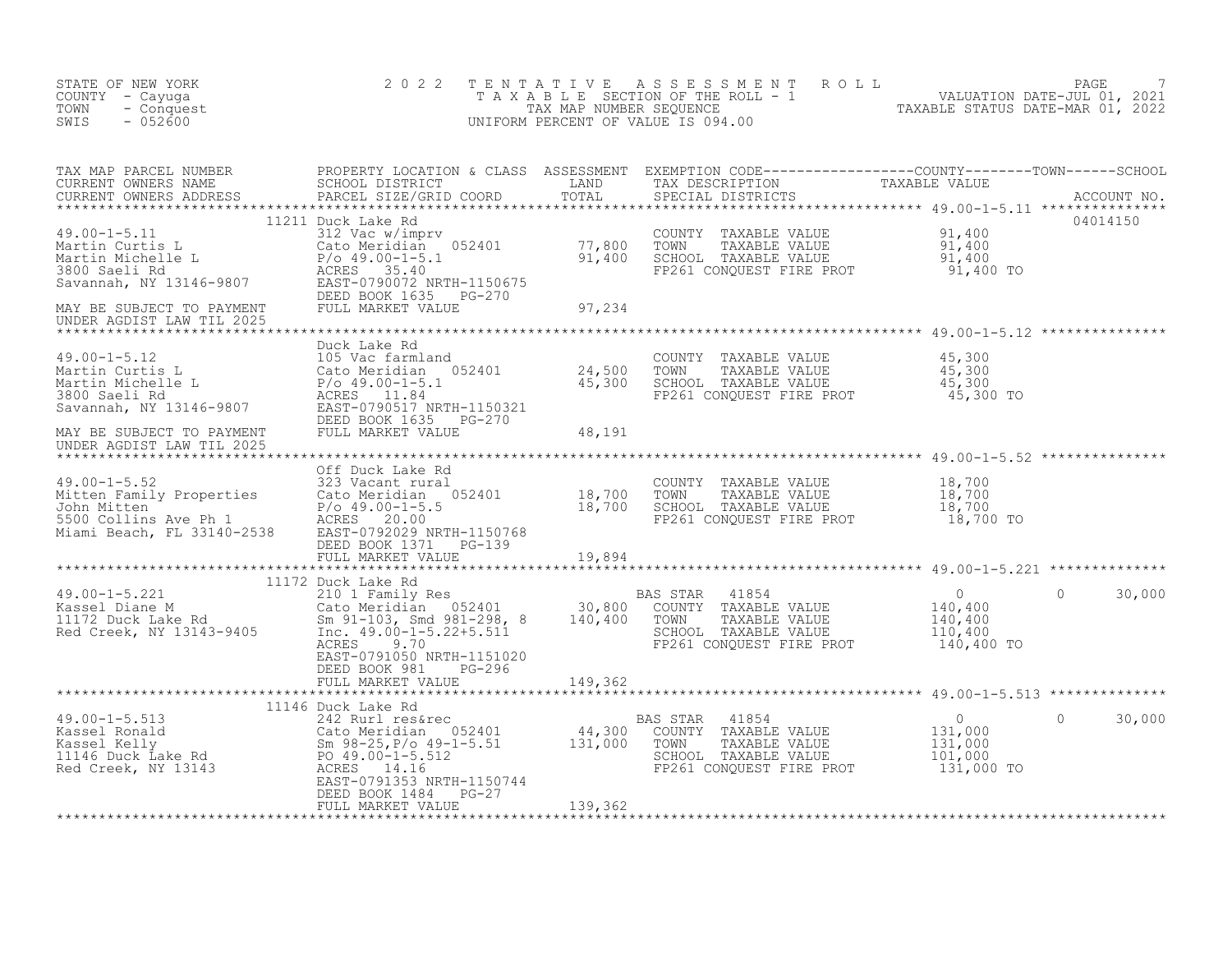| STATE OF NEW YORK<br>COUNTY - Cayuga<br>TOWN - Conquest<br>SWIS - 052600                                                                                                                                                                                                                                                                              | 2 0 2 2                                                             |  | TENTATIVE ASSESSMENT ROLL PAGE PAGE 8<br>TAXABLE SECTION OF THE ROLL - 1 VALUATION DATE-JUL 01, 2021<br>TAX MAP NUMBER SEQUENCE TAXABLE STATUS DATE-MAR 01, 2022<br>UNIFORM PERCENT OF VALUE IS 094.00 |
|-------------------------------------------------------------------------------------------------------------------------------------------------------------------------------------------------------------------------------------------------------------------------------------------------------------------------------------------------------|---------------------------------------------------------------------|--|--------------------------------------------------------------------------------------------------------------------------------------------------------------------------------------------------------|
|                                                                                                                                                                                                                                                                                                                                                       |                                                                     |  |                                                                                                                                                                                                        |
|                                                                                                                                                                                                                                                                                                                                                       | DEED BOOK 1451 PG-129<br>FULL MARKET VALUE 31,809                   |  |                                                                                                                                                                                                        |
|                                                                                                                                                                                                                                                                                                                                                       |                                                                     |  |                                                                                                                                                                                                        |
| $\begin{tabular}{lllllllllllllllllllll} \hline 49.00-1-6.21 & 11189 {\rm~Feacnhlow~Rd} & 210~1 {\rm~Family~Res} & {\rm COUNTY~TAXABLE~VALUE} & 165,000 \\ \hline King\ L = 0.21 & 165,000 & 20,800 & 700 \mbox{NNY} & TAXABLE~VALUE & 165,000 \\ King\ L = 0.5,000 & 52401 & 20,800 & 500 \mbox{N-XABLE~VALUE} & 165,000 \\ King\ L = 0.5,000 & 5000$ |                                                                     |  | 04030081                                                                                                                                                                                               |
|                                                                                                                                                                                                                                                                                                                                                       |                                                                     |  |                                                                                                                                                                                                        |
|                                                                                                                                                                                                                                                                                                                                                       |                                                                     |  |                                                                                                                                                                                                        |
| 49.00-1-6.122<br>Mitten Family Properties Cate Market 20.00-1-6.12<br>Mitten Family Properties Cate Meridian 052401<br>Mohn Mitten Sm 91-124, P/o 49-1-6.120<br>Mohn Mitten Sm 91-124, P/o 49-1-6.120<br>Miami Beach, FL 33140-2538                                                                                                                   | FULL MARKET VALUE 21,809                                            |  |                                                                                                                                                                                                        |
|                                                                                                                                                                                                                                                                                                                                                       |                                                                     |  |                                                                                                                                                                                                        |
|                                                                                                                                                                                                                                                                                                                                                       | ACRES<br>9.50<br>EAST-0794184 NRTH-1151930<br>DEED BOOK 1371 PG-139 |  |                                                                                                                                                                                                        |
|                                                                                                                                                                                                                                                                                                                                                       |                                                                     |  |                                                                                                                                                                                                        |
|                                                                                                                                                                                                                                                                                                                                                       |                                                                     |  |                                                                                                                                                                                                        |
|                                                                                                                                                                                                                                                                                                                                                       |                                                                     |  |                                                                                                                                                                                                        |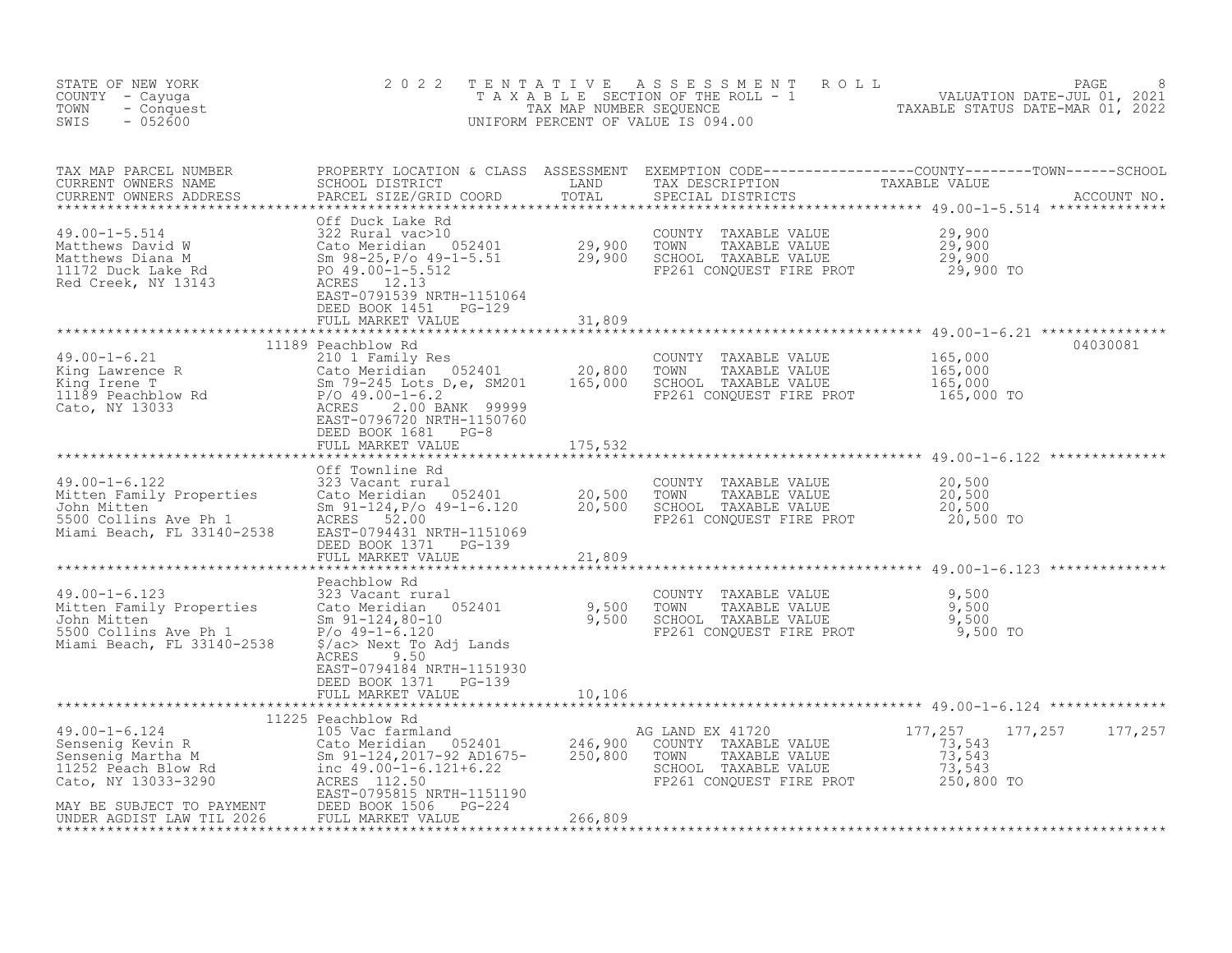| STATE OF NEW YORK<br>COUNTY - Cayuga<br>- Conquest<br>TOWN<br>$-052600$<br>SWIS | 2 0 2 2 |  | TENTATIVE ASSESSMENT ROLL PAGE 9<br>TAXABLE SECTION OF THE ROLL - 1 VALUATION DATE-JUL 01, 2021<br>TAX MAP NUMBER SEQUENCE TAXABLE STATUS DATE-MAR 01, 2022<br>UNIFORM PERCENT OF VALUE IS 094.00                                          |
|---------------------------------------------------------------------------------|---------|--|--------------------------------------------------------------------------------------------------------------------------------------------------------------------------------------------------------------------------------------------|
|                                                                                 |         |  |                                                                                                                                                                                                                                            |
|                                                                                 |         |  |                                                                                                                                                                                                                                            |
|                                                                                 |         |  | 1016 Swamp Rd<br>1016 Swamp Rd<br>242 Rurl res&rec<br>Mitten Family Properties Cato Meridian 052401 57,200 TONNY TAXABLE VALUE<br>392,600 SCHOOL TAXABLE VALUE 392,600<br>592,600 SCHOOL TAXABLE VALUE 392,600<br>5500 Collins Ave Ph 1 EA |
|                                                                                 |         |  |                                                                                                                                                                                                                                            |
|                                                                                 |         |  |                                                                                                                                                                                                                                            |
|                                                                                 |         |  |                                                                                                                                                                                                                                            |
|                                                                                 |         |  | 11252 Peachblow Rd ELD Bairy farm<br>31,029 31,029 31,029 31,029 31,029 31,029 31,029<br>Sensenig Kevin R Cato Meridian 052401 225,400 AG LAND EX 41720 31,029 31,029 31,029 31,029<br>Sensenig Martha M ACRES 104.00 MRTH-1151651 2       |
|                                                                                 |         |  |                                                                                                                                                                                                                                            |
| UNDER AGDIST LAW TIL 2026                                                       |         |  |                                                                                                                                                                                                                                            |
|                                                                                 |         |  |                                                                                                                                                                                                                                            |
|                                                                                 |         |  |                                                                                                                                                                                                                                            |
|                                                                                 |         |  |                                                                                                                                                                                                                                            |
|                                                                                 |         |  |                                                                                                                                                                                                                                            |
|                                                                                 |         |  |                                                                                                                                                                                                                                            |
|                                                                                 |         |  |                                                                                                                                                                                                                                            |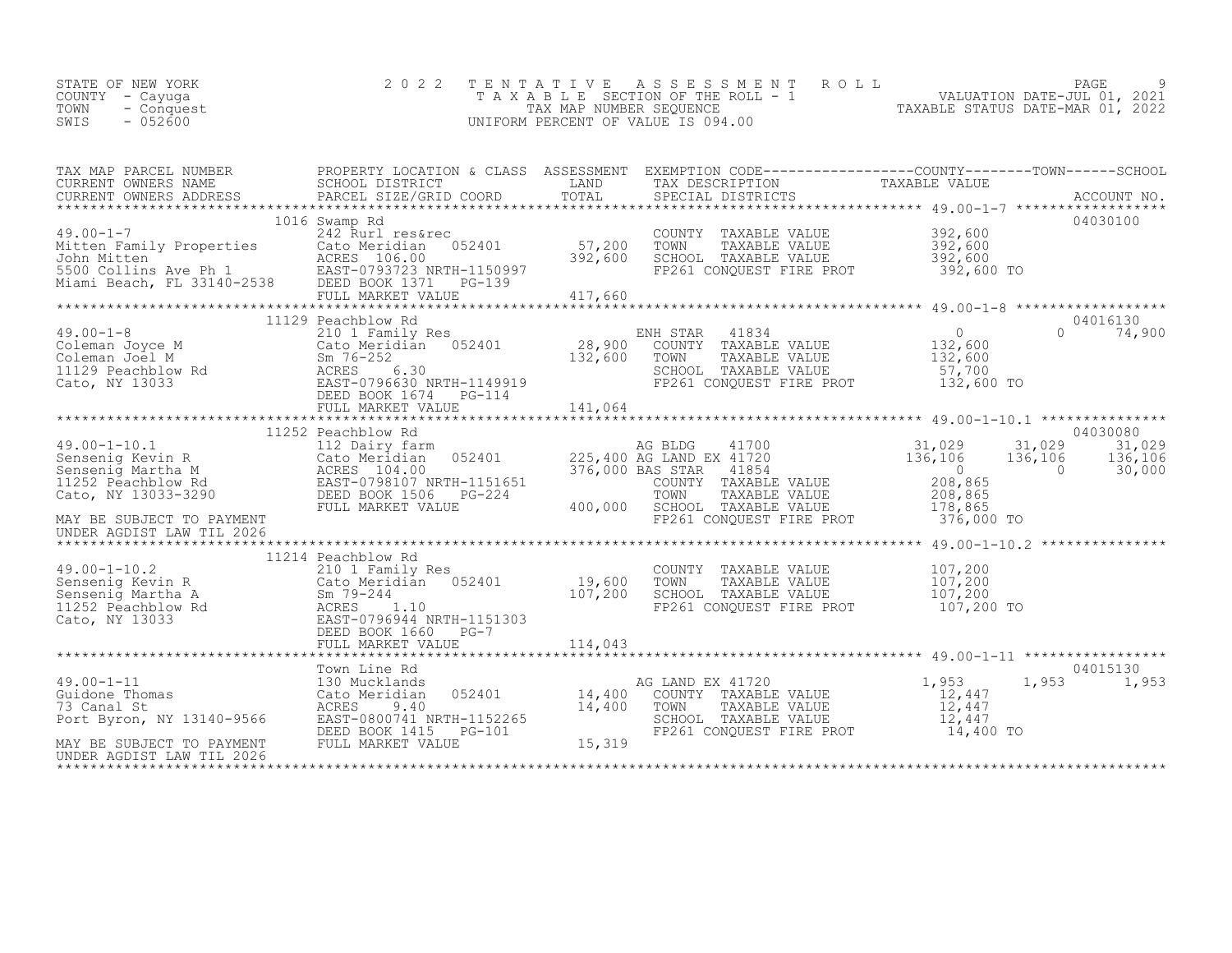| STATE OF NEW YORK<br>COUNTY - Cayuga<br>- Conquest<br>TOWN<br>SWIS<br>$-052600$                                                                                                                                                                          | 2 0 2 2                                            |         | TENTATIVE ASSESSMENT ROLL PAGE 10<br>TAXABLE SECTION OF THE ROLL - 1 VALUATION DATE-JUL 01, 2021<br>TAX MAP NUMBER SEQUENCE TAXABLE STATUS DATE-MAR 01, 2022<br>UNIFORM PERCENT OF VALUE IS 094.00 |          |
|----------------------------------------------------------------------------------------------------------------------------------------------------------------------------------------------------------------------------------------------------------|----------------------------------------------------|---------|----------------------------------------------------------------------------------------------------------------------------------------------------------------------------------------------------|----------|
| TAX MAP PARCEL NUMBER PROPERTY LOCATION & CLASS ASSESSMENT EXEMPTION CODE-----------------COUNTY--------TOWN------SCHOOL CURRENT OWNERS NAME SCHOOL DISTRICT LAND TAX DESCRIPTION TAXABLE VALUE<br>CURRENT OWNERS ADDRESS PARCEL                         |                                                    |         |                                                                                                                                                                                                    |          |
|                                                                                                                                                                                                                                                          |                                                    |         |                                                                                                                                                                                                    | 04039050 |
|                                                                                                                                                                                                                                                          |                                                    |         |                                                                                                                                                                                                    |          |
|                                                                                                                                                                                                                                                          |                                                    |         |                                                                                                                                                                                                    |          |
|                                                                                                                                                                                                                                                          |                                                    |         |                                                                                                                                                                                                    |          |
|                                                                                                                                                                                                                                                          |                                                    |         |                                                                                                                                                                                                    |          |
|                                                                                                                                                                                                                                                          |                                                    |         |                                                                                                                                                                                                    |          |
|                                                                                                                                                                                                                                                          |                                                    |         |                                                                                                                                                                                                    |          |
|                                                                                                                                                                                                                                                          | 11124 Peachblow Rd                                 |         |                                                                                                                                                                                                    | 04015040 |
| 19.00-1-16.11 1124 Peachblow Rd<br>210 1 Family Res<br>CoUNTY TAXABLE VALUE 139,600<br>Cato Cato Marchian 052401 15,700 TOWN TAXABLE VALUE 139,600<br>103 Bayberry Cir 39,600<br>103 Bayberry Cir Smd 989-126 Lot A 139,600 SCHOOL TAXAB                 | EAST-0797066 NRTH-1149825<br>DEED BOOK 3708 PG-314 | 148,511 |                                                                                                                                                                                                    |          |
|                                                                                                                                                                                                                                                          |                                                    |         |                                                                                                                                                                                                    |          |
| 49.00-1-16.21<br>Girls Cate Route 38<br>Cate Route 38<br>T3 Canal St<br>Port Byron, NY 13140<br>T49.00-1-15<br>Cate Meridian<br>Cate Meridian<br>Sm 87-55, Inc 49.00-1-15<br>EAST-0800116<br>NRTH-1150043<br>THE POOS 35.45<br>EAST-0800116<br>NRTH-1150 |                                                    |         | COUNTY TAXABLE VALUE $13,600$<br>TOWN TAXABLE VALUE $13,600$<br>SCHOOL TAXABLE VALUE $13,600$<br>FP261 CONQUEST FIRE PROT $13,600$ TO                                                              |          |
|                                                                                                                                                                                                                                                          | FULL MARKET VALUE                                  | 14,468  |                                                                                                                                                                                                    |          |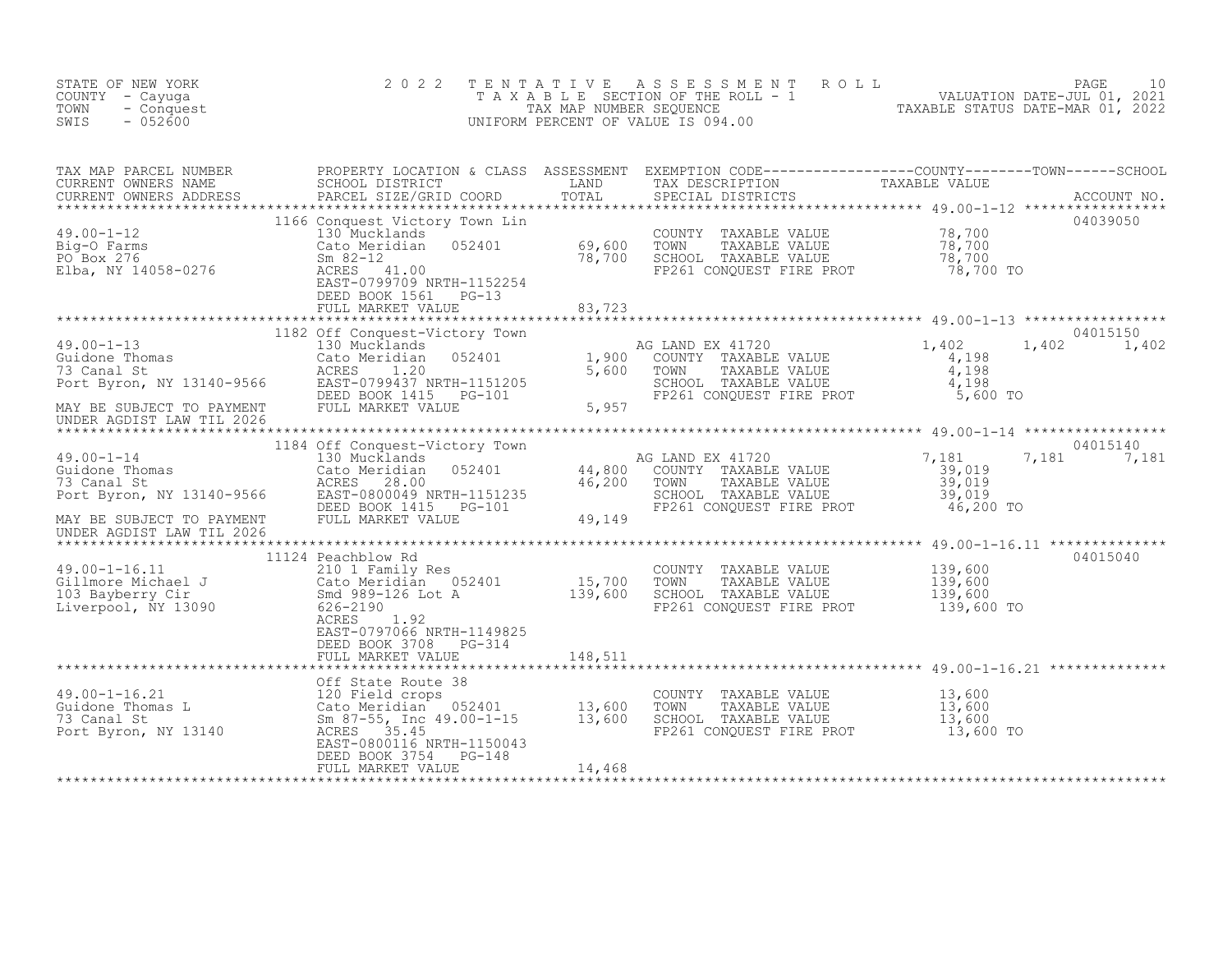| STATE OF NEW YORK<br>COUNTY - Cayuqa<br>TOWN<br>- Conquest<br>SWIS<br>$-052600$                                                                                                                                                                         | 2 0 2 2               | TENTATIVE ASSESSMENT ROLL PACE 11<br>TAXABLE SECTION OF THE ROLL - 1 VALUATION DATE-JUL 01, 2021<br>TAX MAP NUMBER SEQUENCE TAXABLE STATUS DATE-MAR 01, 2022<br>UNIFORM PERCENT OF VALUE IS 094.00 |                                          |
|---------------------------------------------------------------------------------------------------------------------------------------------------------------------------------------------------------------------------------------------------------|-----------------------|----------------------------------------------------------------------------------------------------------------------------------------------------------------------------------------------------|------------------------------------------|
| TAX MAP PARCEL NUMBER PROPERTY LOCATION & CLASS ASSESSMENT EXEMPTION CODE-----------------COUNTY--------TOWN------SCHOOL SCHOOL DISTRICT LAND TAX DESCRIPTION TAXABLE VALUE<br>CURRENT OWNERS ADDRESS PARCEL SIZE/GRID COORD TOTA                       |                       |                                                                                                                                                                                                    |                                          |
| 49.00-1-16.121<br>Feachblow Rd 2002<br>Headers 2002<br>Headers 2002<br>Brown Today<br>Brown Tomas 2002<br>Brown Tomas 2002<br>Brown Tomas 2002<br>Brown Tomas 2002<br>Brown Tomas 2002<br>Brown TaxABLE VALUE<br>Topas 2002<br>Tomas 2002<br>Cato, NY 1 |                       |                                                                                                                                                                                                    |                                          |
|                                                                                                                                                                                                                                                         |                       |                                                                                                                                                                                                    |                                          |
|                                                                                                                                                                                                                                                         |                       |                                                                                                                                                                                                    |                                          |
|                                                                                                                                                                                                                                                         | 11108 Peachblow Rd    |                                                                                                                                                                                                    | $14,100$<br>0 30,0<br>$\Omega$<br>30,000 |
|                                                                                                                                                                                                                                                         | DEED BOOK 1069 PG-183 |                                                                                                                                                                                                    |                                          |
|                                                                                                                                                                                                                                                         |                       |                                                                                                                                                                                                    |                                          |
|                                                                                                                                                                                                                                                         |                       |                                                                                                                                                                                                    |                                          |
|                                                                                                                                                                                                                                                         | 11076 Peachblow Rd    |                                                                                                                                                                                                    | 04025110                                 |
|                                                                                                                                                                                                                                                         |                       |                                                                                                                                                                                                    |                                          |
|                                                                                                                                                                                                                                                         |                       |                                                                                                                                                                                                    | 04025112                                 |
|                                                                                                                                                                                                                                                         |                       |                                                                                                                                                                                                    |                                          |
|                                                                                                                                                                                                                                                         |                       |                                                                                                                                                                                                    | 04003090                                 |
| 11032 PERSERING REAL PROPERTING PROPERTION NARKET VALUE AND PROPERTION PROPERTION PROPERTION PROPERTY AND THE PROPERTY ON THE PROPERTY ON THE PROPERTY ON THE PROPERTY ON THE PROPERTY ON THE PROPERTY AND THE PROPERTY ON THE                          |                       |                                                                                                                                                                                                    | 385,288<br>385,288<br>$\sim$ 0<br>30,000 |
| MAY BE SUBJECT TO PAYMENT<br>UNDER AGDIST LAW TIL 2026                                                                                                                                                                                                  |                       |                                                                                                                                                                                                    |                                          |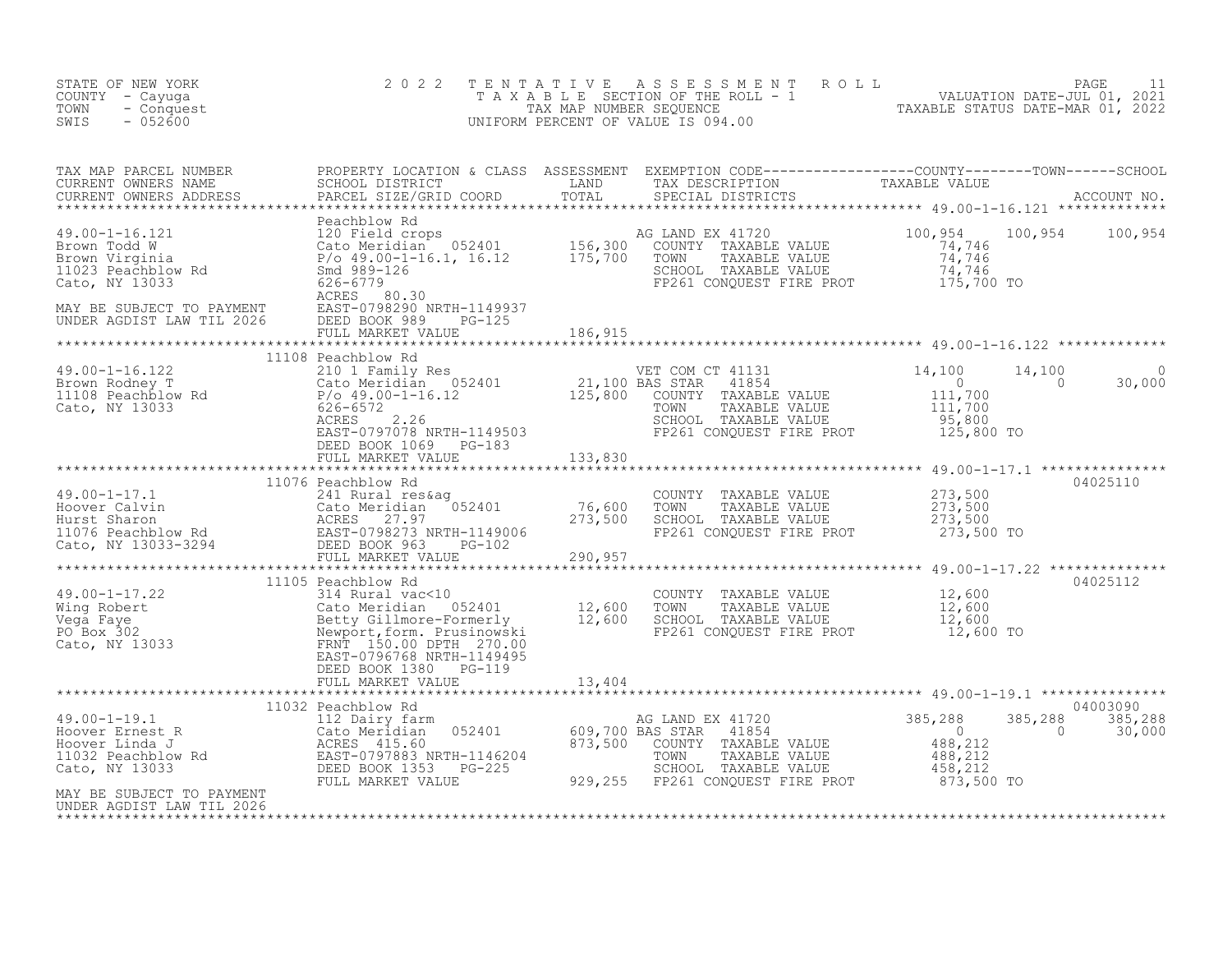| STATE OF NEW YORK<br>COUNTY - Cayuqa<br>TOWN<br>- Conquest<br>$-052600$<br>SWIS | 2022 TENTATIVE ASSESSMENT ROLL<br>T A X A B L E SECTION OF THE ROLL - 1<br>TAX MAP NUMBER SEOUENCE<br>UNIFORM PERCENT OF VALUE IS 094.00 | PAGE<br>VALUATION DATE-JUL 01, 2021<br>TAXABLE STATUS DATE-MAR 01, 2022 |
|---------------------------------------------------------------------------------|------------------------------------------------------------------------------------------------------------------------------------------|-------------------------------------------------------------------------|
|                                                                                 |                                                                                                                                          |                                                                         |

| TAX MAP PARCEL NUMBER                                                                                                                                                                                                                                               |                                                                                                                                                                                                                                     |                                     |                                                                                                                                  | PROPERTY LOCATION & CLASS ASSESSMENT EXEMPTION CODE----------------COUNTY-------TOWN-----SCHOOL |
|---------------------------------------------------------------------------------------------------------------------------------------------------------------------------------------------------------------------------------------------------------------------|-------------------------------------------------------------------------------------------------------------------------------------------------------------------------------------------------------------------------------------|-------------------------------------|----------------------------------------------------------------------------------------------------------------------------------|-------------------------------------------------------------------------------------------------|
| $49.00 - 1 - 20$<br>49.00-1-20<br>Brown Todd W<br>Brown Virginia F<br>11023 Peachblow Rd<br>Cato, NY 13033-3293<br>293<br>2022 PERS 2020 PERS 5.80<br>2023 PEAST-0796760 NRTH-1147986<br>2020 PERS 2020 PERS 2020 PERS 2020 PERS 2021<br>2020 PERS 2020 PERS 2020 P | 11023 Peachblow Rd<br>052401<br>PG-551<br>FULL MARKET VALUE                                                                                                                                                                         | 149,100<br>158,617                  | ENH STAR 41834<br>29,500 COUNTY TAXABLE VALUE<br>TOWN<br>TAXABLE VALUE<br>SCHOOL TAXABLE VALUE<br>FP261 CONQUEST FIRE PROT       | 04003110<br>0<br>  VALUE 149,100<br>  VALUE 149,100<br>$0 \t 74,900$<br>74,200<br>149,100 TO    |
| 49.00-1-22.1 105 Vac farmland<br>Brown Todd W Cato Meridian 052401<br>Brown Virginia F Ad 681-268, 601-105<br>11023 Peachblow Rd Incl 49.00-1-17.3 & 22<br>Cato, NY 13033-3293<br>MAY BE SUBJECT TO PAYMENT<br>UNDER AGDIST LAW TIL 2026                            | Peachblow Rd<br>105 Vac farmland<br>ACRES 71.40<br>EAST-0795898 NRTH-1148996<br>DEED BOOK 601<br>PG-105<br>FULL MARKET VALUE                                                                                                        | A(<br>166,500<br>166,500<br>177,128 | AG LAND EX 41720<br>COUNTY TAXABLE VALUE<br>TOWN<br>TAXABLE VALUE<br>SCHOOL TAXABLE VALUE<br>FP261 CONQUEST FIRE PROT 166,500 TO | 04045040<br>117,847<br>117,847<br>117,847<br>48,653<br>48,653<br>48,653                         |
| $49.00 - 1 - 23.112$<br>Mitten Family Properties<br>John Mitten<br>5500 Collins Ave Ph 1<br>Miami Beach, FL 33140-2538                                                                                                                                              | Gilmore Rd<br>323 Vacant rural<br>323 Vacant rural<br>Cato Meridian 052401 33,400<br>Form 49-1-23.111 33,400<br>Sm 80-130 & 77-281 33,400<br>ACRES 43.30<br>EAST-0794504 NRTH-1148963<br>DEED BOOK 1371 PG-139<br>FULL MARKET VALUE | 35,532                              | COUNTY TAXABLE VALUE 33,400<br>TOWN TAXABLE VALUE 33,400                                                                         | 04015050                                                                                        |
| 49.00-1-24.111<br>Farrell Carrie E 323 Vacant rural<br>Farrell Russell W IV P/o 49.00-1-24.11<br>274 E Lake Rd ACRES 16.70<br>Port Byron, NY 13140-3240 EAST-0794051 NRTH-1147901                                                                                   | Gilmore Rd<br>DEED BOOK 1361 PG-276<br>FULL MARKET VALUE                                                                                                                                                                            | 20,900<br>20,900<br>22,234          | COUNTY TAXABLE VALUE<br>TOWN<br>TAXABLE VALUE<br>SCHOOL TAXABLE VALUE<br>FP261 CONQUEST FIRE PROT                                | 04015120<br>20,900<br>20,900<br>20,900<br>20,900 TO                                             |
| 49.00-1-25.21 $\frac{582}{2}$ Camping park - WIRE<br>A-OK Camp Ground, Inc. Cato Meridian 052401<br>Syracuse, NY 13219-1617                                                                                                                                         | 582 Camping park - WTRFNT<br>Inc $49.13 - 1 - 5.2$<br>ACRES 10.50<br>EAST-0791028 NRTH-1148136<br>DEED BOOK 825<br>$PG-190$<br>FULL MARKET VALUE                                                                                    | 169,800<br>355,500<br>378,191       | COUNTY TAXABLE VALUE<br>TOWN<br>TAXABLE VALUE<br>SCHOOL TAXABLE VALUE<br>FP261 CONQUEST FIRE PROT                                | 355,500<br>355,500<br>355,500<br>355,500 TO                                                     |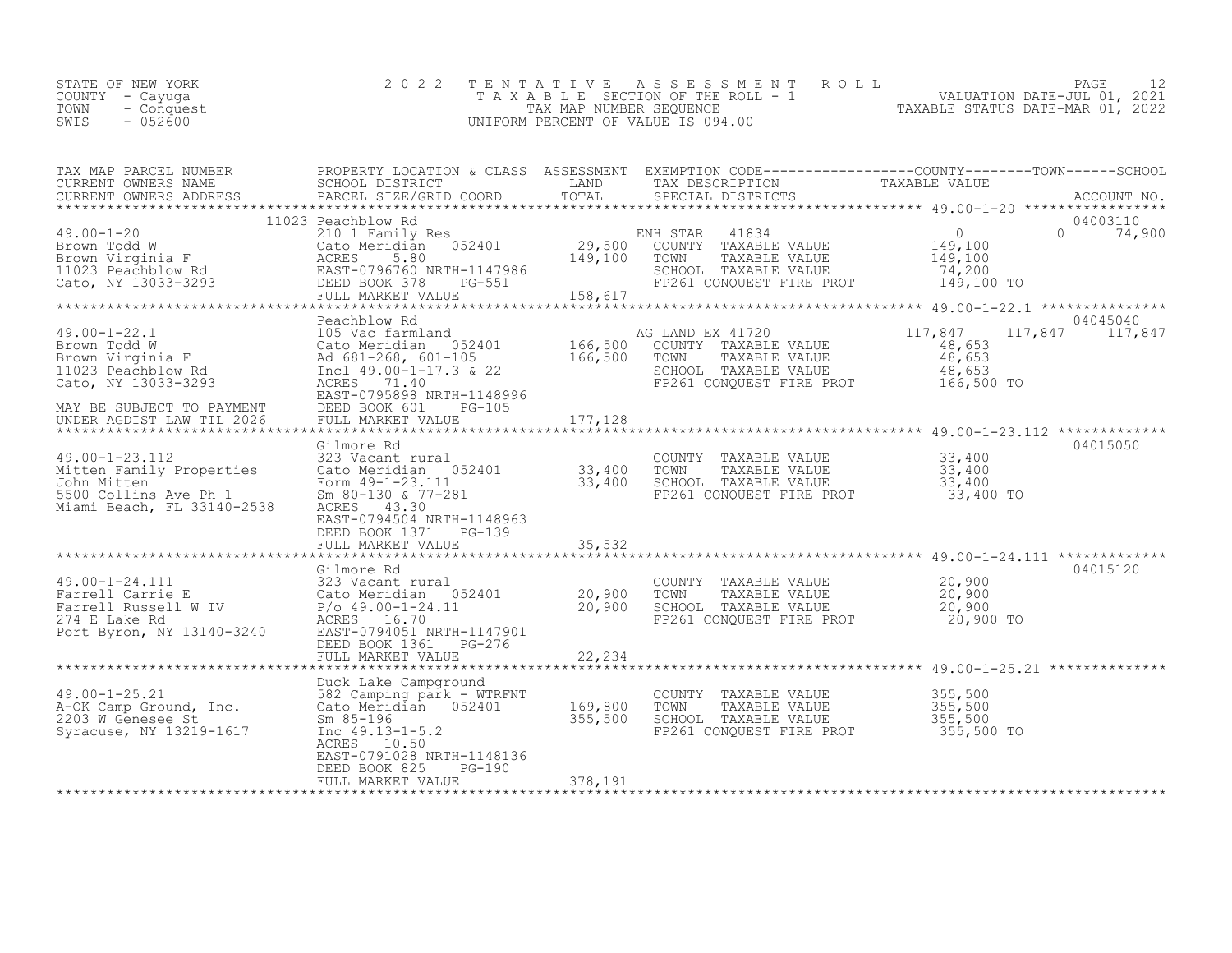| STATE OF NEW YORK<br>COUNTY - Cayuga<br>TOWN<br>- Conquest<br>$-052600$<br>SWIS                                                                                                                                                                                                                                                                                                                                                                            | 2 0 2 2            |  | TENTATIVE ASSESSMENT ROLL PACE 13<br>TAXABLE SECTION OF THE ROLL - 1 VALUATION DATE-JUL 01, 2021<br>TAX MAP NUMBER SEQUENCE TAXABLE STATUS DATE-MAR 01, 2022<br>UNIFORM PERCENT OF VALUE IS 094.00                                                                                                                                                                                         |
|------------------------------------------------------------------------------------------------------------------------------------------------------------------------------------------------------------------------------------------------------------------------------------------------------------------------------------------------------------------------------------------------------------------------------------------------------------|--------------------|--|--------------------------------------------------------------------------------------------------------------------------------------------------------------------------------------------------------------------------------------------------------------------------------------------------------------------------------------------------------------------------------------------|
|                                                                                                                                                                                                                                                                                                                                                                                                                                                            |                    |  |                                                                                                                                                                                                                                                                                                                                                                                            |
| $\footnotesize\begin{array}{c} \text{49.00-1-26} \\ \text{Harris Thomas M} \\ \text{2203 W Genesee St} \\ \text{Syracuse, NY 13219} \\ \text{13219} \\ \text{14339 Duck Lake Rd} \\ \text{1539 Duck Lake R} \\ \text{1639 Duck Lake Rd} \\ \text{1739 Duck Lake R} \\ \text{1830 A} \\ \text{19.800 C} \\ \text{1039 Duck Lake R} \\ \text{11039 Duck Lake R} \\ \text{1240 A} \\ \text{1350 A} \\ \text{131 Res vac land} \\ \text{1240 B} \\ \text{1250$ | 11039 Duck Lake Rd |  | 04015070                                                                                                                                                                                                                                                                                                                                                                                   |
|                                                                                                                                                                                                                                                                                                                                                                                                                                                            |                    |  |                                                                                                                                                                                                                                                                                                                                                                                            |
|                                                                                                                                                                                                                                                                                                                                                                                                                                                            |                    |  | $\begin{tabular}{lllllllllllll} \multicolumn{3}{c}{\begin{tabular}{l} $49.00-1-27$ & $11087$ & Duck Lake Rd & BAS STAR & 41854 \\ 242 Rurl res\&\quad& 60,600$ & CUNRY & TAXABLE VALUE & 0 & 0 & 0 & 30,000 \\ 10087 Duck Lake Rd & ActN 1087 & Cato Meridian & 052401 & 60,600$ & TOWNY & TAXABLE VALUE & 171,400 & 0 & 30,000 \\ 11087 Duck Lake Rd & ActRES & 58.60 BANK & 99997 & 171$ |
|                                                                                                                                                                                                                                                                                                                                                                                                                                                            |                    |  |                                                                                                                                                                                                                                                                                                                                                                                            |
|                                                                                                                                                                                                                                                                                                                                                                                                                                                            | 11068 Blass Rd     |  |                                                                                                                                                                                                                                                                                                                                                                                            |
|                                                                                                                                                                                                                                                                                                                                                                                                                                                            |                    |  |                                                                                                                                                                                                                                                                                                                                                                                            |
|                                                                                                                                                                                                                                                                                                                                                                                                                                                            |                    |  |                                                                                                                                                                                                                                                                                                                                                                                            |
|                                                                                                                                                                                                                                                                                                                                                                                                                                                            |                    |  | 04037130<br>26,701 26,701                                                                                                                                                                                                                                                                                                                                                                  |
|                                                                                                                                                                                                                                                                                                                                                                                                                                                            |                    |  |                                                                                                                                                                                                                                                                                                                                                                                            |
|                                                                                                                                                                                                                                                                                                                                                                                                                                                            |                    |  |                                                                                                                                                                                                                                                                                                                                                                                            |
| AN EXAMPLE VALUE 10 126,500 NOTES TIRE PROT<br>Durell Rosanne S<br>Durell Rosanne S<br>Durell Den Example Value (66,387 66<br>Durell Den Example Value (60,113<br>Durell Den Example Value (60,113<br>Pro Box 335 EAST-0788469 NRTH-114893                                                                                                                                                                                                                 |                    |  | 04037130<br>66,387 66,387                                                                                                                                                                                                                                                                                                                                                                  |
| MAY BE SUBJECT TO PAYMENT<br>UNDER AGDIST LAW TIL 2026                                                                                                                                                                                                                                                                                                                                                                                                     |                    |  |                                                                                                                                                                                                                                                                                                                                                                                            |

\*\*\*\*\*\*\*\*\*\*\*\*\*\*\*\*\*\*\*\*\*\*\*\*\*\*\*\*\*\*\*\*\*\*\*\*\*\*\*\*\*\*\*\*\*\*\*\*\*\*\*\*\*\*\*\*\*\*\*\*\*\*\*\*\*\*\*\*\*\*\*\*\*\*\*\*\*\*\*\*\*\*\*\*\*\*\*\*\*\*\*\*\*\*\*\*\*\*\*\*\*\*\*\*\*\*\*\*\*\*\*\*\*\*\*\*\*\*\*\*\*\*\*\*\*\*\*\*\*\*\*\*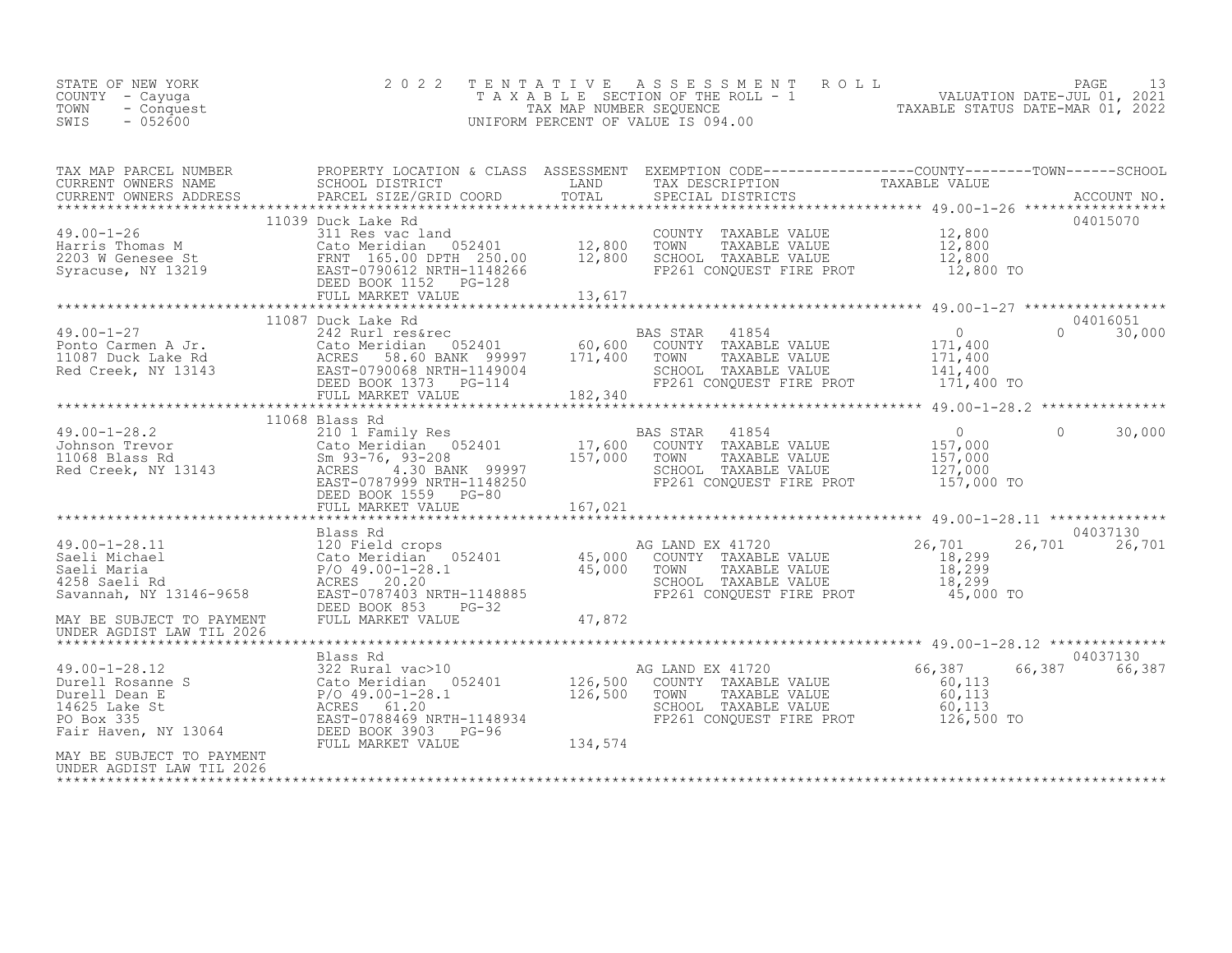| STATE OF NEW YORK<br>F NEW YORK 2022<br>- Cayuga<br>- Conquest<br>- 052600<br>COUNTY - Cayuga<br>TOWN<br>SWIS |                                         |                |                                                                     |                    |
|---------------------------------------------------------------------------------------------------------------|-----------------------------------------|----------------|---------------------------------------------------------------------|--------------------|
|                                                                                                               |                                         |                |                                                                     |                    |
|                                                                                                               | 10979 Blass Rd                          |                |                                                                     |                    |
|                                                                                                               |                                         |                |                                                                     | 30,000<br>$\Omega$ |
|                                                                                                               |                                         | ************** | ************************************** 49.00-1-30.21 ************** |                    |
|                                                                                                               | Blass Rd<br>EAST-0788500 NRTH-1146773   |                |                                                                     |                    |
|                                                                                                               |                                         |                |                                                                     |                    |
|                                                                                                               |                                         |                |                                                                     |                    |
|                                                                                                               |                                         |                |                                                                     |                    |
|                                                                                                               |                                         |                |                                                                     |                    |
|                                                                                                               |                                         |                |                                                                     |                    |
|                                                                                                               |                                         |                |                                                                     |                    |
|                                                                                                               |                                         |                |                                                                     |                    |
|                                                                                                               |                                         |                |                                                                     |                    |
|                                                                                                               | 11017 Blass Rd<br>DEED BOOK 1234 PG-305 |                |                                                                     | 30,000<br>$\Omega$ |
|                                                                                                               | FULL MARKET VALUE                       | 127, 128       |                                                                     |                    |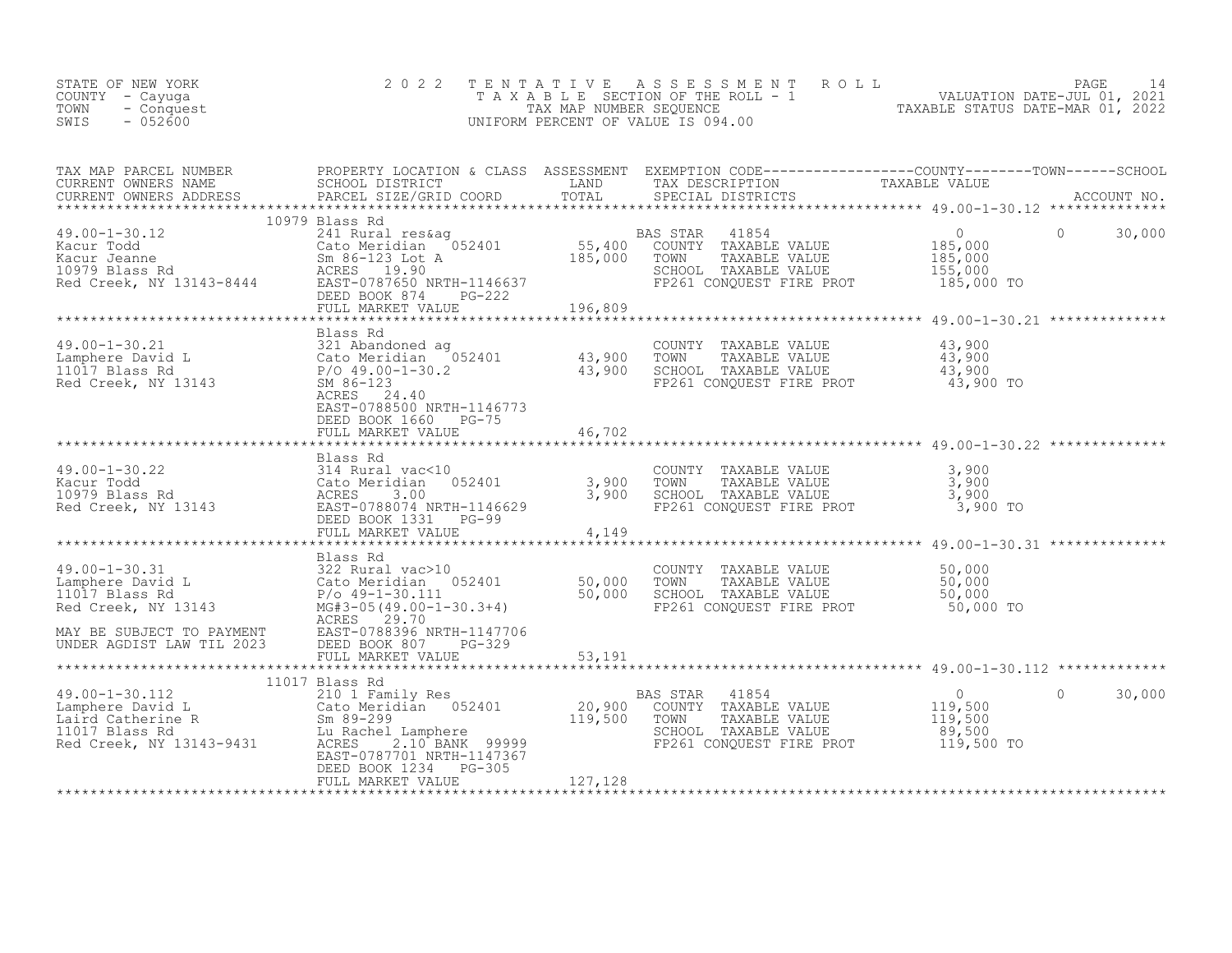| STATE OF NEW YORK<br>COUNTY - Cayuga<br>- Conquest<br>TOWN<br>$-052600$<br>SWIS                                                                                                                                                                              | 2 0 2 2                                                           | TENTATIVE ASSESSMENT ROLL PAGE 15<br>TAXABLE SECTION OF THE ROLL - 1 VALUATION DATE-JUL 01, 2021<br>TAX MAP NUMBER SEQUENCE TAXABLE STATUS DATE-MAR 01, 2022<br>UNIFORM PERCENT OF VALUE IS 094.00 |                           |  |
|--------------------------------------------------------------------------------------------------------------------------------------------------------------------------------------------------------------------------------------------------------------|-------------------------------------------------------------------|----------------------------------------------------------------------------------------------------------------------------------------------------------------------------------------------------|---------------------------|--|
| TAX MAP PARCEL NUMBER PROPERTY LOCATION & CLASS ASSESSMENT EXEMPTION CODE----------------COUNTY--------TOWN------SCHOOL CURRENT OWNERS NAME SCHOOL DISTRICT LAND TAX DESCRIPTION TAXABLE VALUE<br>CURRENT OWNERS ADDRESS PARCEL S                            |                                                                   |                                                                                                                                                                                                    |                           |  |
|                                                                                                                                                                                                                                                              |                                                                   |                                                                                                                                                                                                    | 55, 359 55, 359           |  |
|                                                                                                                                                                                                                                                              |                                                                   |                                                                                                                                                                                                    |                           |  |
| 10895 Duck Lake Rd<br>Red Creek, NY 13143-9402<br>ACRES 19.14<br>ACRES 19.14<br>ACRES 19.14<br>ACRES 19.14<br>ACRES 19.14<br>ACRES 19.14<br>ACRES 19.14<br>ACRES 19.14<br>ACRES 19.14<br>ACRES 19.14<br>ACRES 19.14<br>ACRES 19.14<br>ACRES 19.14<br>ACRES 1 | ACRES 19.14<br>EAST-0789456 NRTH-1146108<br>DEED BOOK 1259 PG-243 |                                                                                                                                                                                                    | 04009040<br>$0 \t 30,000$ |  |
|                                                                                                                                                                                                                                                              | FULL MARKET VALUE 192,128                                         |                                                                                                                                                                                                    |                           |  |
| 9.00-1-31.5<br>2010-1-31.5<br>Casella James J<br>Cato Meridian 052401<br>Cato Meridian 052401<br>2010-1-31.114)<br>2010-1-31.114<br>2010-1-31.114<br>2017,100<br>2020131 MRTH-1145905<br>2020135 NRTH-1145905<br>2020135 NRTH-1145905<br>2020135 NRTH-       | Duck Lake Rd<br>DEED BOOK 1652 PG-321<br>FULL MARKET VALUE 18,191 |                                                                                                                                                                                                    |                           |  |
|                                                                                                                                                                                                                                                              |                                                                   |                                                                                                                                                                                                    |                           |  |
|                                                                                                                                                                                                                                                              |                                                                   |                                                                                                                                                                                                    |                           |  |
|                                                                                                                                                                                                                                                              |                                                                   |                                                                                                                                                                                                    |                           |  |
|                                                                                                                                                                                                                                                              | 10946 Peachblow Rd                                                |                                                                                                                                                                                                    | 04003131<br>$0 \t 30,000$ |  |
|                                                                                                                                                                                                                                                              |                                                                   |                                                                                                                                                                                                    |                           |  |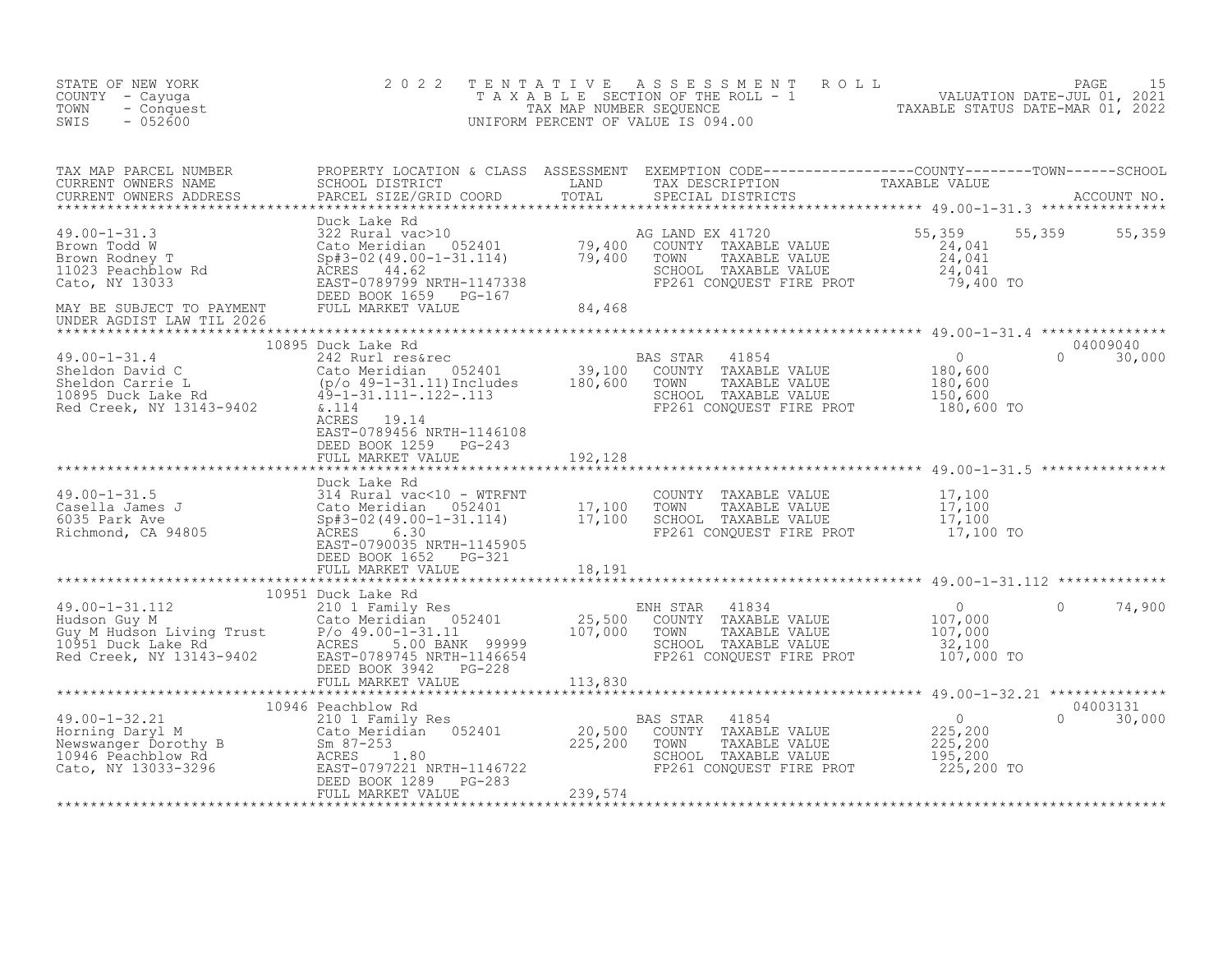| TOWN - Conquest<br>TAX MAP NUMBER SEOUENCE<br>$-052600$<br>SWIS<br>UNIFORM PERCENT OF VALUE IS 094.00 | STATE OF NEW YORK<br>COUNTY - Cayuga |  | 2022 TENTATIVE ASSESSMENT ROLL<br>TAXABLE SECTION OF THE ROLL - 1 | 16<br>PAGE<br>VALUATION DATE-JUL 01, 2021<br>TAXABLE STATUS DATE-MAR 01, 2022 |
|-------------------------------------------------------------------------------------------------------|--------------------------------------|--|-------------------------------------------------------------------|-------------------------------------------------------------------------------|
|-------------------------------------------------------------------------------------------------------|--------------------------------------|--|-------------------------------------------------------------------|-------------------------------------------------------------------------------|

| TAX MAP PARCEL NUMBER |                                                                                                                                                                                                                                                                                                                                                                                                                                                                                   |        |                                                                                                                                       | PROPERTY LOCATION & CLASS ASSESSMENT EXEMPTION CODE-----------------COUNTY-------TOWN------SCHOOL |
|-----------------------|-----------------------------------------------------------------------------------------------------------------------------------------------------------------------------------------------------------------------------------------------------------------------------------------------------------------------------------------------------------------------------------------------------------------------------------------------------------------------------------|--------|---------------------------------------------------------------------------------------------------------------------------------------|---------------------------------------------------------------------------------------------------|
|                       | Off Peachblow Rd<br>FULL MARKET VALUE                                                                                                                                                                                                                                                                                                                                                                                                                                             | 1,915  |                                                                                                                                       | 04016031                                                                                          |
|                       |                                                                                                                                                                                                                                                                                                                                                                                                                                                                                   |        |                                                                                                                                       |                                                                                                   |
|                       |                                                                                                                                                                                                                                                                                                                                                                                                                                                                                   |        |                                                                                                                                       | $\bigcap$<br>46,400                                                                               |
|                       | 10862 Peachblow Rd<br>$\begin{array}{lllllllllllllllllllll} \end{array} & \begin{array}{l} 10862\text{} \text{Feachblow Rd} & \text{210 1} \text{ Family Res} & \text{COUNTY} & \text{TAXABLE VALUE} & \text{135,000} \\ 210\text{ 1} \text{ Family Res} & \text{20,400} & \text{TOWN} & \text{TAXABLE VALUE} & \text{135,000} \\ \text{However Shannon L} & \text{Coker Méridian} & 052401 & 20,400 & \text{TOWN} & \text{TAXABLE VALUE} & \text{135,000} \\ \text{E}{\text{E}}$ |        | FP261 CONQUEST FIRE PROT 135,000 TO                                                                                                   | 04003140                                                                                          |
|                       | 10836 Peachblow Rd<br>10836 PeachDow Kapper<br>10836 PeachDow Kapper<br>210836 PachDow Kapper<br>21023 Peachblow Rd<br>21023 Peachblow Rd<br>21023 Peachblow Rd<br>21023 Peachblow Rd<br>21023 Peachblow Rd<br>21023 Peachblow Rd<br>21023 Peachblow Rd<br>21023 Peachbl<br>EAST-0797407 NRTH-1144795<br>DEED BOOK 1012    PG-177<br>FULL MARKET VALUE                                                                                                                            | 14,787 | COUNTY TAXABLE VALUE $13,900$<br>TOWN TAXABLE VALUE $13,900$<br>SCHOOL TAXABLE VALUE $13,900$<br>FP261 CONQUEST FIRE PROT $13,900$ TO |                                                                                                   |
|                       |                                                                                                                                                                                                                                                                                                                                                                                                                                                                                   |        |                                                                                                                                       |                                                                                                   |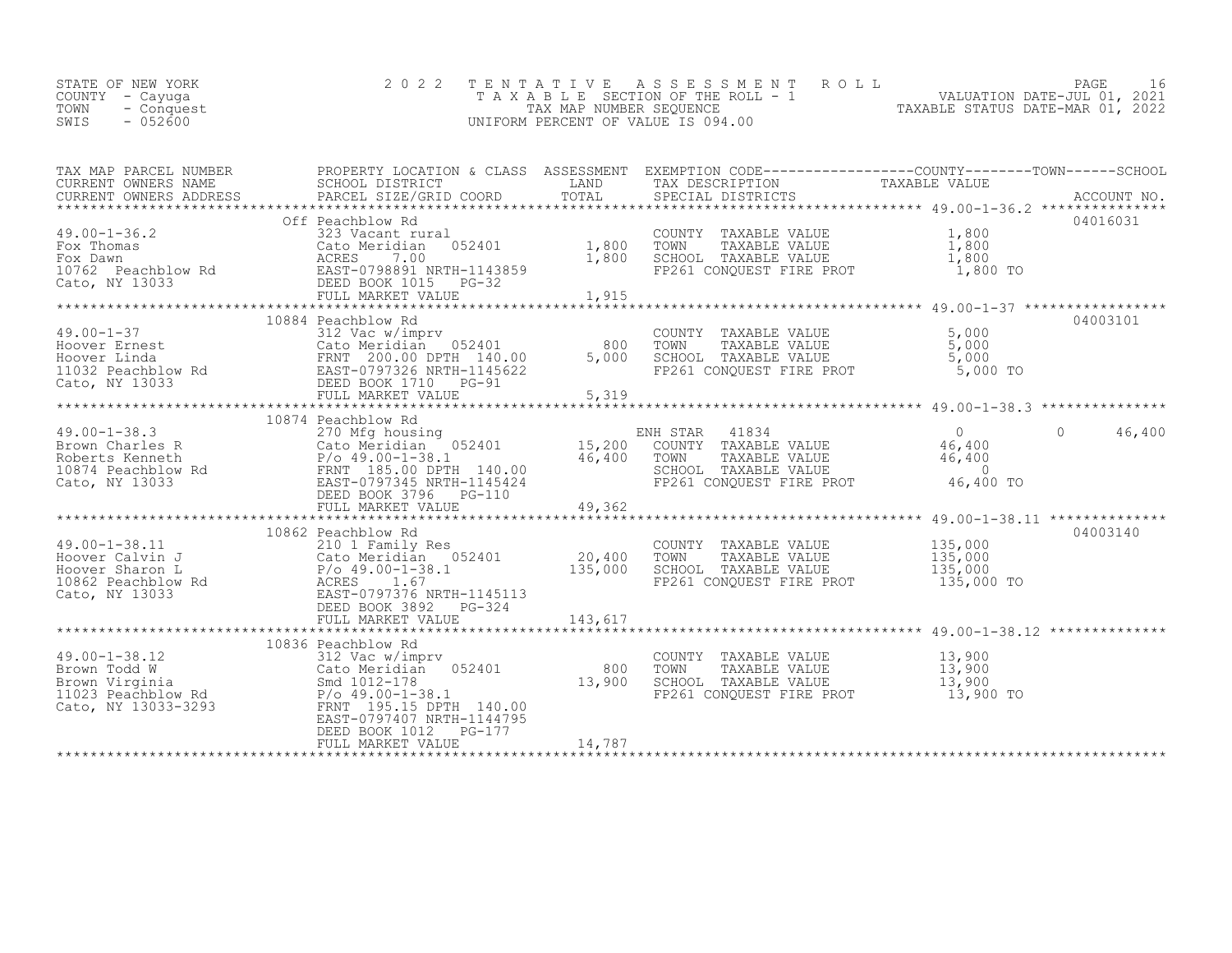| STATE OF NEW YORK<br>COUNTY - Cayuga<br>- Conquest<br>TOWN<br>$-052600$<br>SWIS                                                                                                                                                                                                                                                                                                                                                                                                                                                                                                                               | 2 0 2 2                                                                                                                                 | TENTATIVE                  | ASSESSMENT ROLL<br>T A X A B L E SECTION OF THE ROLL - 1 WALUATION DATE-JUL 01, 2021<br>TAX MAP NUMBER SEQUENCE TAXABLE STATUS DATE-MAR 01, 2022<br>UNIFORM PERCENT OF VALUE IS 094.00 |                                                                                                     | 17<br>PAGE                   |
|---------------------------------------------------------------------------------------------------------------------------------------------------------------------------------------------------------------------------------------------------------------------------------------------------------------------------------------------------------------------------------------------------------------------------------------------------------------------------------------------------------------------------------------------------------------------------------------------------------------|-----------------------------------------------------------------------------------------------------------------------------------------|----------------------------|----------------------------------------------------------------------------------------------------------------------------------------------------------------------------------------|-----------------------------------------------------------------------------------------------------|------------------------------|
| TAX MAP PARCEL NUMBER PROPERTY LOCATION & CLASS ASSESSMENT EXEMPTION CODE-----------------COUNTY--------TOWN------SCHOOL CURRENT OWNERS NAME SCHOOL DISTRICT LAND TAX DESCRIPTION TAXABLE VALUE<br>CURRENT OWNERS ADDRESS PARCEL                                                                                                                                                                                                                                                                                                                                                                              |                                                                                                                                         |                            |                                                                                                                                                                                        |                                                                                                     |                              |
| 49.00-1-40<br>Gilmore Patricia (210 I Family Res<br>7870 Centerport Rd FRNT 200.00 DPTH 190.00 99,400<br>Auburn, NY 13021 EAST-0797311 NRTH-1143653<br>DEED BOOK 879 PG-293<br>FIILL MARKET VALUE PG-293                                                                                                                                                                                                                                                                                                                                                                                                      | 10779 Peachblow Rd                                                                                                                      |                            | COUNTY TAXABLE VALUE<br>TOWN TAXABLE VALUE<br>SCHOOL TAXABLE VALUE<br>FP261 CONQUEST FIRE PROT 99,400 TO                                                                               | 99,400<br>$\frac{99,400}{99,400}$                                                                   | 04003102                     |
| $49.00 - 1 - 41.1$                                                                                                                                                                                                                                                                                                                                                                                                                                                                                                                                                                                            | 934 Howell Rd<br>210 1 Family Res<br>FRNT 132.90 DPTH 253.80<br>EAST-0794933 NRTH-1143105<br>DEED BOOK 1708 PG-249<br>FULL MARKET VALUE | 23,511                     | COUNTY TAXABLE VALUE<br>TOWN       TAXABLE  VALUE<br>SCHOOL    TAXABLE  VALUE<br>FP261 CONQUEST FIRE PROT 22,100 TO                                                                    | 22,100<br>$\frac{22}{22}$ , 100<br>22, 100                                                          | 04030022                     |
| 49.00-1-41.2<br>Carr George E<br>Maxwell Elizabeth I and 616-28, Smd 881-25<br>11,100<br>303 Locke Rd<br>In 220.00<br>EBD BOOK 1110<br>FULL MARKET VALUE<br>FULL MARKET VALUE<br>26,596<br>${\small \newline \text{FULL} \text{MARK} \text{L} \text{VALUE} \text{26,596} \text{2} \text{49.00--1--2} \text{+} \text{2} \text{+} \text{2} \text{+} \text{2} \text{+} \text{2} \text{+} \text{2} \text{+} \text{2} \text{+} \text{2} \text{+} \text{2} \text{+} \text{2} \text{+} \text{2} \text{+} \text{2} \text{+} \text{2} \text{+} \text{2} \text{+} \text{2} \text{+} \text{2} \text{+} \text{2} \text{+$ | 942 Howell Rd                                                                                                                           |                            | COUNTY TAXABLE VALUE $25,000$<br>TOWN TAXABLE VALUE $25,000$<br>SCHOOL TAXABLE VALUE<br>FP261 CONOUEST FIRE PROT                                                                       | 25,000<br>25,000 TO                                                                                 |                              |
| 49.00-1-42<br>16 Llukaci Alp 241 Rural res&ag 241 Rural res&ag 241 Rural res&ag 241 Rural res&ag 241 Rural res&ag 241 Rural res&ag 241 Rural res&ag 241 Rural res&ag 253801<br>2654 Howell Rd Bort Byron, NY 13140-4341 ACRES 99.0<br>MAY BE SUBJECT TO PAYMENT BEED BOOK 972<br>UNDER AGDIST LAW TIL 2026 FULL MARKET VE                                                                                                                                                                                                                                                                                     | 954 Howell Rd<br>EAST-0794745 NRTH-1145212<br>$PG-144$<br>FULL MARKET VALUE                                                             | 180,426                    | AG LAND EX 41720<br>BAS STAR 41854<br>41854<br>COUNTY TAXABLE VALUE<br>TOWN<br>TAXABLE VALUE<br>SCHOOL TAXABLE VALUE<br>FP261 CONQUEST FIRE PROT                                       | 23,364<br>23,364<br>$\overline{0}$<br>$\overline{0}$<br>146,236<br>146,236<br>116,236<br>169,600 TO | 04023020<br>23,364<br>30,000 |
| $49.00 - 1 - 43.2$<br>Wellington (Laird) Catherine Cato Meridian 052401<br>857 Howell Rd RCRES 4.60<br>Port Byron, NY 13140-4340 EAST-0793980 NRTH-1143839                                                                                                                                                                                                                                                                                                                                                                                                                                                    | 857 Howell Rd<br>210 1 Family Res<br>DEED BOOK 938<br>PG-150<br>FULL MARKET VALUE                                                       | 24,200<br>80,800<br>85,957 | COUNTY TAXABLE VALUE<br>SCHOOL TAXABLE VALUE<br>FP261 CONOURST TILE<br>FP261 CONQUEST FIRE PROT                                                                                        | 80,800<br>80,800<br>80,800<br>80,800 TO                                                             |                              |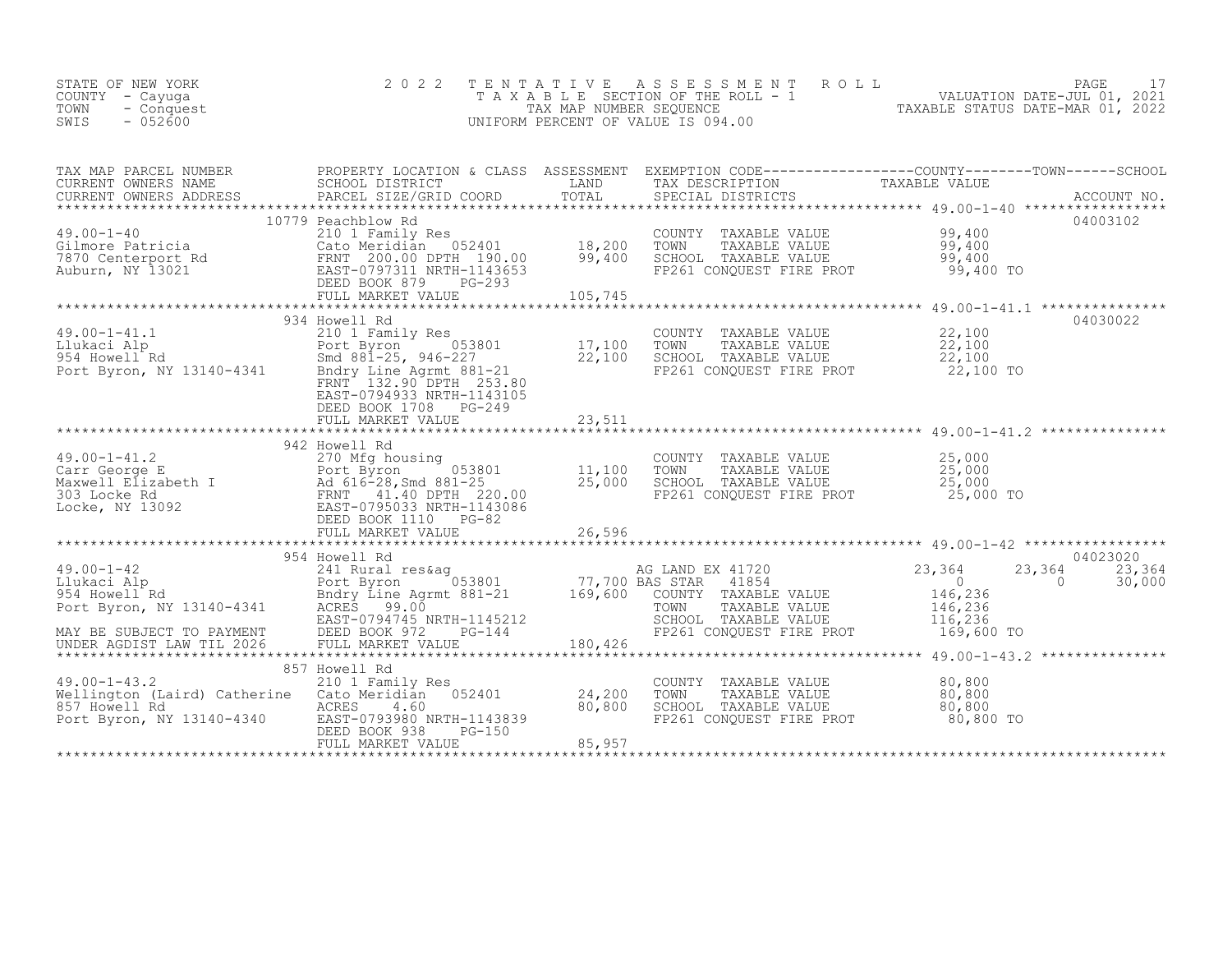| F NEW YORK 2022<br>- Cayuga<br>- Conquest<br>- 052600<br>STATE OF NEW YORK<br>COUNTY - Cayuga<br>TOWN<br>SWIS                                                                                                                                            |                                                                                                                                                                                                                                                        | TENTATIVE | ASSESSMENT ROLL<br>T A X A B L E SECTION OF THE ROLL - 1 VALUATION DATE-JUL 01, 2021<br>TAX MAP NUMBER SEQUENCE<br>1 PERCENT OF VALUE IS 094.00<br>UNIFORM PERCENT OF VALUE IS 094.00 |                                                            | PAGE<br>18                |
|----------------------------------------------------------------------------------------------------------------------------------------------------------------------------------------------------------------------------------------------------------|--------------------------------------------------------------------------------------------------------------------------------------------------------------------------------------------------------------------------------------------------------|-----------|---------------------------------------------------------------------------------------------------------------------------------------------------------------------------------------|------------------------------------------------------------|---------------------------|
|                                                                                                                                                                                                                                                          |                                                                                                                                                                                                                                                        |           |                                                                                                                                                                                       |                                                            |                           |
|                                                                                                                                                                                                                                                          | FULL MARKET VALUE                                                                                                                                                                                                                                      | 84,362    |                                                                                                                                                                                       | $\bigcirc$<br>0<br>79,300<br>79,300<br>49,300<br>79,300 TO | 04024090<br>$0 \t 30,000$ |
| 49.00-1-43.12<br>Lamphere Floyd M Jr<br>Lamphere Katherine P<br>849 Howell Rd<br>Port Byron, NY 13140<br>211 Rural res&ag<br>241 Rural res&ag<br>241 Rural res&ag<br>241 Rural res&ag<br>2401<br>26.00-1-43.1<br>26.00-1-43.1<br>26.00-1-43.1<br>26.00-1 | 837 Howell Rd<br>$\cdot$ 1<br>DEED BOOK 4001 PG-66<br>FULL MARKET VALUE                                                                                                                                                                                | 74,149    | COUNTY TAXABLE VALUE<br>22,700 TOWN TAXABLE VALUE<br>69,700 SCHOOL TAXABLE VALUE<br>FP261 CONQUEST FIRE PROT                                                                          | 69,700<br>69,700<br>69,700<br>69,700 TO                    | 04024090                  |
| 19.00-1-44.3<br>Holloway Lamphere Ruth (ato Meridian 052401 5,100 TOWN TAXABLE VALUE<br>2159 Moravia Venice Town Line Sm 76-239<br>Moravia, NY 13118-8311 182.9 16 182.9 16 182.9 16 182.9 16 182.9 16 182.9 16 182.9 16 182.9 17 18                     | Off Duck Lake Rd<br>no right of way<br>ACRES 1.00<br>EAST-0790045 NRTH-1145239<br>DEED BOOK 1555 PG-45<br>FULL MARKET VALUE                                                                                                                            | 5,426     |                                                                                                                                                                                       | 5,100<br>$\frac{5,100}{5,100}$<br>5,100 TO                 | 04014103                  |
| 19.00-1-44.11<br>Cummins Dean D<br>311 Res vac land - WTRFNT<br>3125 State Route 370<br>Cato, NY 13033-3349<br>2182.9' Lake Front                                                                                                                        | COUNTY TAXABLE VALUE<br>Cato Meridian 052401 7,400 TOWN TAXABLE VALUE<br>Sm 68-153 7,400 SCHOOL TAXABLE VALUE<br>182.9' Lake Front 7,400 SCHOOL TAXABLE VALUE<br>ACRES 1.00<br>EAST-0789975 NRTH-1145068<br>DEED BOOK 1454 PG-213<br>FULL MARKET VALUE | 7,872     | COUNTY TAXABLE VALUE<br>CHOOL TAXABLE VALUE 7,400<br>FP261 CONQUEST FIRE PROT 7,400 TO                                                                                                | 7,400<br>7,400                                             | 04014101                  |
| 19.00-1-44.21<br>Young Anna 2000 2011 Res vac land - WTRFNT<br>2000 2010 2010 2010 2010 5,100 7000 7000 7AXABLE VALUE<br>2016 State Route 89 182.9' Lake Front 5,100 SCHOOL TAXABLE VALUE<br>Seneca Falls, NY 13148-9558 Row ACRES 1.0                   | Off Duck Lake Rd<br>ACRES<br>1.00<br>EAST-0790189 NRTH-1145573<br>PG-205                                                                                                                                                                               |           | FP261 CONQUEST FIRE PROT                                                                                                                                                              | 5,100<br>5,100<br>5,100<br>5,100 TO                        | 04014105                  |
| **************************                                                                                                                                                                                                                               | DEED BOOK 983<br>FULL MARKET VALUE                                                                                                                                                                                                                     | 5,426     |                                                                                                                                                                                       |                                                            |                           |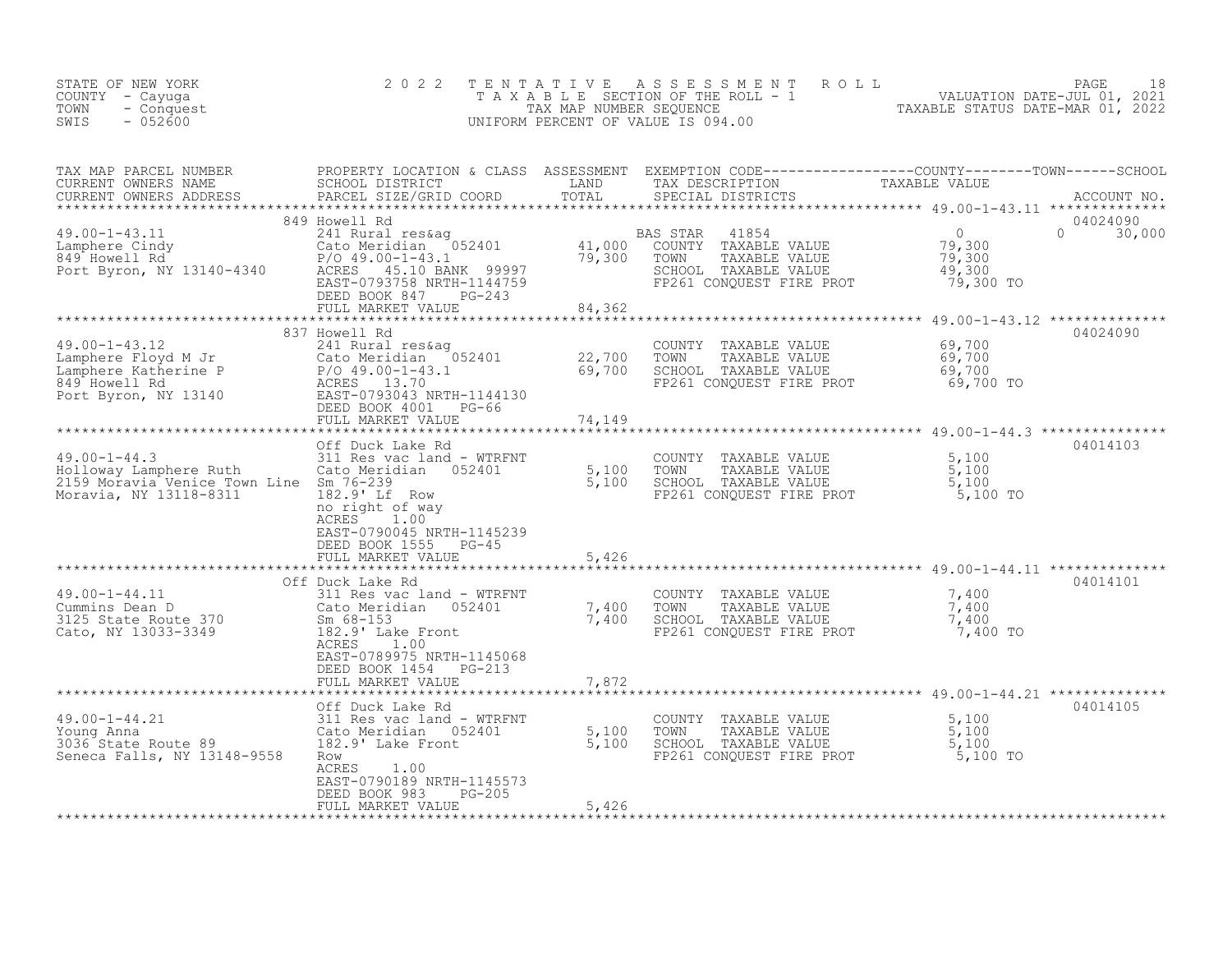| STATE OF NEW YORK<br>COUNTY - Cayuga<br>TOWN<br>- Conquest<br>$-052600$<br>SWIS                                                                                                                                                                                                                                                                                                                                                                         | 2 0 2 2                                                                               |         | TENTATIVE ASSESSMENT ROLL PAGE 19<br>TAXABLE SECTION OF THE ROLL - 1 VALUATION DATE-JUL 01, 2021<br>TAX MAP NUMBER SEQUENCE TAXABLE STATUS DATE-MAR 01, 2022<br>UNIFORM PERCENT OF VALUE IS 094.00 |                        |
|---------------------------------------------------------------------------------------------------------------------------------------------------------------------------------------------------------------------------------------------------------------------------------------------------------------------------------------------------------------------------------------------------------------------------------------------------------|---------------------------------------------------------------------------------------|---------|----------------------------------------------------------------------------------------------------------------------------------------------------------------------------------------------------|------------------------|
| $\begin{tabular}{lllllllllllllllllll} \textsc{map} & \textsc{PROBERTY LOCATION & \textsc{GLAS} & \textsc{ASESSSMENT} & \textsc{EXEMPTION} & \textsc{CDEF} & \textsc{CURRENT} & \textsc{CUNTY------C-COUNTY------CONNT------CONNT------CONNT------CNOOL} \\ \textsc{CURENT} & \textsc{OMNERS} & \textsc{NAME} & \textsc{PROBICNT NOS} & \textsc{TANAD} & \textsc{TAX} & \textsc{SPESCRIPTION} & \textsc{SPESCRIPTION} & \textsc{SPESCRIPTON} & \textsc{$ | EAST-0790119 NRTH-1145411<br>DEED BOOK 983 PG-202                                     |         |                                                                                                                                                                                                    |                        |
|                                                                                                                                                                                                                                                                                                                                                                                                                                                         |                                                                                       |         |                                                                                                                                                                                                    |                        |
|                                                                                                                                                                                                                                                                                                                                                                                                                                                         |                                                                                       |         |                                                                                                                                                                                                    |                        |
|                                                                                                                                                                                                                                                                                                                                                                                                                                                         |                                                                                       |         |                                                                                                                                                                                                    |                        |
|                                                                                                                                                                                                                                                                                                                                                                                                                                                         | 10778 Blass Rd<br>ACRES<br>2.00<br>EAST-0789003 NRTH-1143800<br>DEED BOOK 1325 PG-207 |         |                                                                                                                                                                                                    | $\mathbf{0}$<br>30,000 |
|                                                                                                                                                                                                                                                                                                                                                                                                                                                         | FULL MARKET VALUE                                                                     | 32,766  |                                                                                                                                                                                                    |                        |
| $\begin{array}{lllllllllllllllllll} \end{array} & & & & 10793 \text{ Duck Lake Rd} & & & \text{BAS STAR} & 41854 & 0 \\ \text{Shaffer Mark} & & & 210 1 \text{ Family Res} & & & \text{BAS STAR} & 41854 & 0 \\ \text{Shaffer Mark} & & & \text{Cato Meridian} & 052401 & 19,500 & \text{COUNTY} & \text{TAXABLE VALUE} & 100,600 & 0 \\ \text{Smd Creek, NY 13143–9402} & & & \text{P/O 49.00} & & & 100,600 & 0 \\ \text{Red Creek$                   | 10793 Duck Lake Rd<br>EAST-0789008 NRTH-1143968<br>DEED BOOK 950<br>$PG-43$           |         |                                                                                                                                                                                                    | 30,000                 |
|                                                                                                                                                                                                                                                                                                                                                                                                                                                         | FULL MARKET VALUE 107,021                                                             |         |                                                                                                                                                                                                    |                        |
|                                                                                                                                                                                                                                                                                                                                                                                                                                                         | FULL MARKET VALUE                                                                     | 123,085 |                                                                                                                                                                                                    | 30,000                 |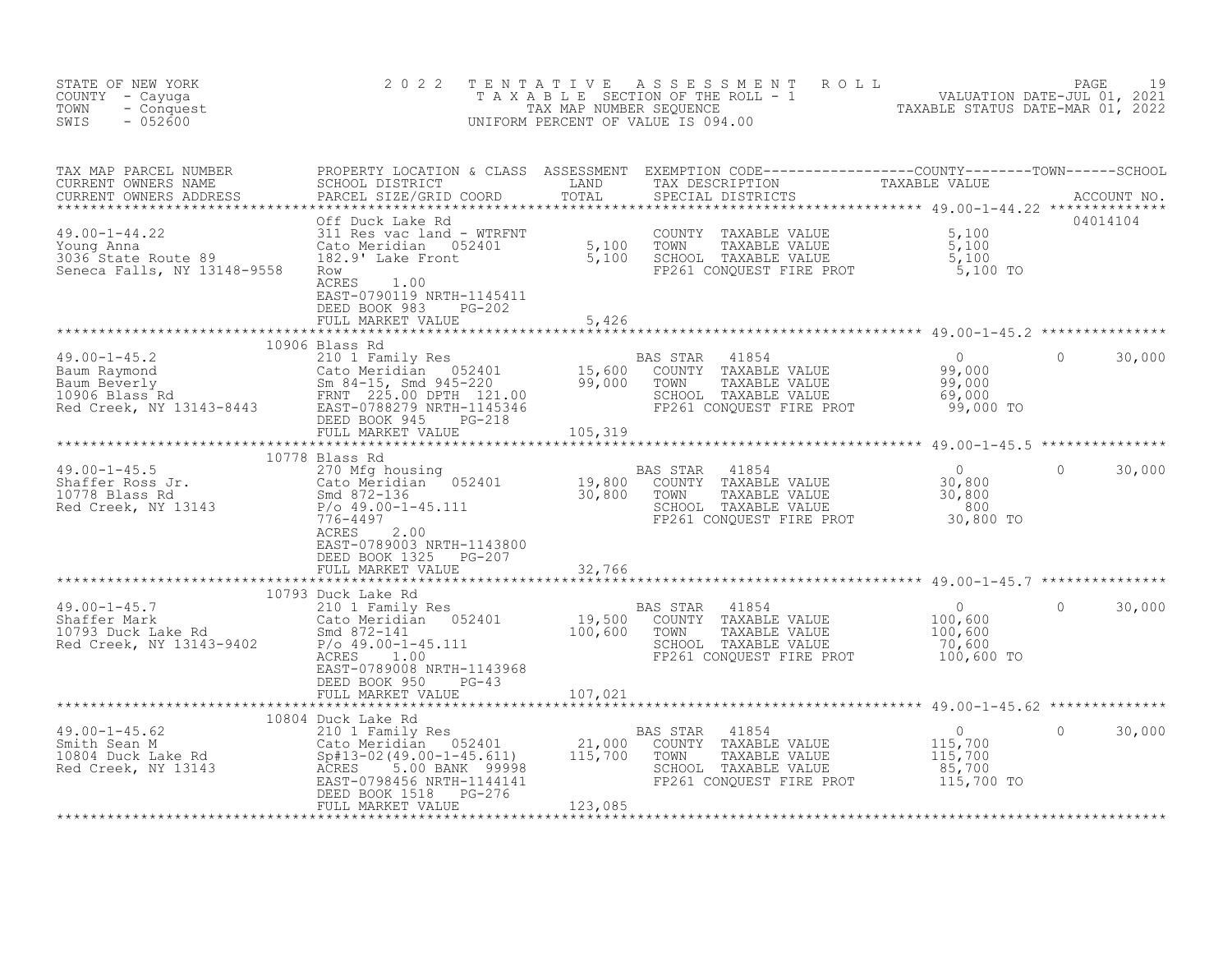| STATE OF NEW YORK<br>COUNTY - Cayuga<br>TOWN<br>- Conquest<br>$-052600$<br>SWIS                                                                                                                                                                                | 2 0 2 2                                                                                                                                                                                                                                                                   | TENTATIVE<br>UNIFORM PERCENT OF VALUE IS 094.00 |                  | T E N T A T I V E A S S E S S M E N T R O L L<br>T A X A B L E SECTION OF THE ROLL - 1 VALUATION DATE-JUL 01, 2021<br>TAX MAP NUMBER SEQUENCE TAXABLE STATUS DATE-MAR 01, 2022<br>JNIFORM PERCENT OF VALUE IS 094 00 |                                              |                           |                      |
|----------------------------------------------------------------------------------------------------------------------------------------------------------------------------------------------------------------------------------------------------------------|---------------------------------------------------------------------------------------------------------------------------------------------------------------------------------------------------------------------------------------------------------------------------|-------------------------------------------------|------------------|----------------------------------------------------------------------------------------------------------------------------------------------------------------------------------------------------------------------|----------------------------------------------|---------------------------|----------------------|
| TAX MAP PARCEL NUMBER<br>CURRENT OWNERS NAME<br>CURRENT OWNERS ADDRESS<br>**************************************                                                                                                                                               |                                                                                                                                                                                                                                                                           |                                                 |                  |                                                                                                                                                                                                                      |                                              |                           |                      |
| 49.00-1-45.133<br>Watts Raymond Sr<br>Watts Dorothy<br>Watts Dorothy<br>10854 Duck Lake Rd<br>Red Creek, NY 13143<br>Red Creek, NY 13143<br>Prepro 199673 NRTH-1144922<br>MRTH-1144922<br>Red Creek, NY 13143<br>PRES<br>PRES<br>PRES<br>PRES<br>PRES<br>PRE   | 10854 Duck Lake Rd<br>DEED BOOK 1257 PG-155<br>FULL MARKET VALUE 7133,936                                                                                                                                                                                                 |                                                 | VET WAR CT 41121 | $T$ 41121<br>41834<br>COUNTY TAXABLE VALUE<br>TOWN TAXABLE VALUE<br>SCHOOL TAXABLE VALUE<br>SCHOOL TAXABLE VALUE 08,000<br>FP261 CONQUEST FIRE PROT 172,900 TO                                                       | 8,460<br>$164,440$<br>$164,440$<br>$164,440$ | 8,460<br>$\sim$ 0         | $\Omega$<br>74,900   |
|                                                                                                                                                                                                                                                                |                                                                                                                                                                                                                                                                           |                                                 |                  |                                                                                                                                                                                                                      |                                              |                           |                      |
|                                                                                                                                                                                                                                                                | 10827 Duck Lake Rd                                                                                                                                                                                                                                                        |                                                 |                  |                                                                                                                                                                                                                      |                                              | 8,460<br>41,970<br>74,900 | $\Omega$<br>$\Omega$ |
|                                                                                                                                                                                                                                                                | Duck Lake Rd                                                                                                                                                                                                                                                              |                                                 |                  |                                                                                                                                                                                                                      |                                              |                           |                      |
|                                                                                                                                                                                                                                                                | EAST-0789017 NRTH-1144259<br>FULL MARKET VALUE                                                                                                                                                                                                                            | 19,149                                          | TOWN             | COUNTY TAXABLE VALUE<br>TAXABLE VALUE<br>SCHOOL TAXABLE VALUE                                                                                                                                                        | 18,000<br>18,000<br>18,000                   |                           |                      |
|                                                                                                                                                                                                                                                                |                                                                                                                                                                                                                                                                           |                                                 |                  | ************************ 49.00-1-45.636 **************                                                                                                                                                               |                                              |                           |                      |
| $49.00 - 1 - 45.636$<br>49.00-1-45.636<br>Shaffer Mark<br>10793 Duck Lake Rd<br>Red Creek, NY 13143-9402                                                                                                                                                       | 10833 Duck Lake Rd<br>Cato Meridian 052401 64,400<br>Sm 69-52, SMD 872-139 79,800<br>Form 49.00-1-45.111,45.6 79,800<br>p/o 49 00-1 15.111,45.6<br>$p$ /o 49.00-1-45.63 & 45.63<br>ACRES 37.20<br>EAST-0788895 NRTH-1145313<br>DEED BOOK 1577 PG-160<br>FULL MARKET VALUE | 84,894                                          |                  | COUNTY TAXABLE VALUE 79,800<br>TOWN TAXABLE VALUE 79,800<br>SCHOOL TAXABLE VALUE 19,800<br>FP261 CONQUEST FIRE PROT                                                                                                  | 79,800 TO                                    |                           | 04037190             |
|                                                                                                                                                                                                                                                                |                                                                                                                                                                                                                                                                           |                                                 |                  | ************************************ 49.00-1-46 *****************                                                                                                                                                    |                                              |                           |                      |
| 49.00-1-46<br>Sensenig Nelson L<br>Sensenig Karen M<br>322 Rural vac>10<br>Sensenig Karen M<br>3800 Saeli Rd<br>3800 Saeli Rd<br>3800 Saeli Rd<br>522 Rural vac>10<br>Cng Lease 766/869<br>3800 Saeli Rd<br>25.00<br>52401<br>25.00<br>25.00<br>25.00<br>25.00 |                                                                                                                                                                                                                                                                           | 33,400<br>33,400                                |                  | 33,400<br>SCHOOL TAXABLE VALUE<br>FP261 CONQUEST FIRE PROT<br>33,400<br>SCHOOL TAXABLE VALUE<br>33,400<br>33.400<br>33.400                                                                                           | 33,400 TO                                    |                           | 04016120             |
| MAY BE SUBJECT TO PAYMENT FULL MARKET VALUE<br>UNDER AGDIST LAW TIL 2025<br>UNDER AGDIST LAW TIL 2025                                                                                                                                                          |                                                                                                                                                                                                                                                                           | 35,532                                          |                  |                                                                                                                                                                                                                      |                                              |                           |                      |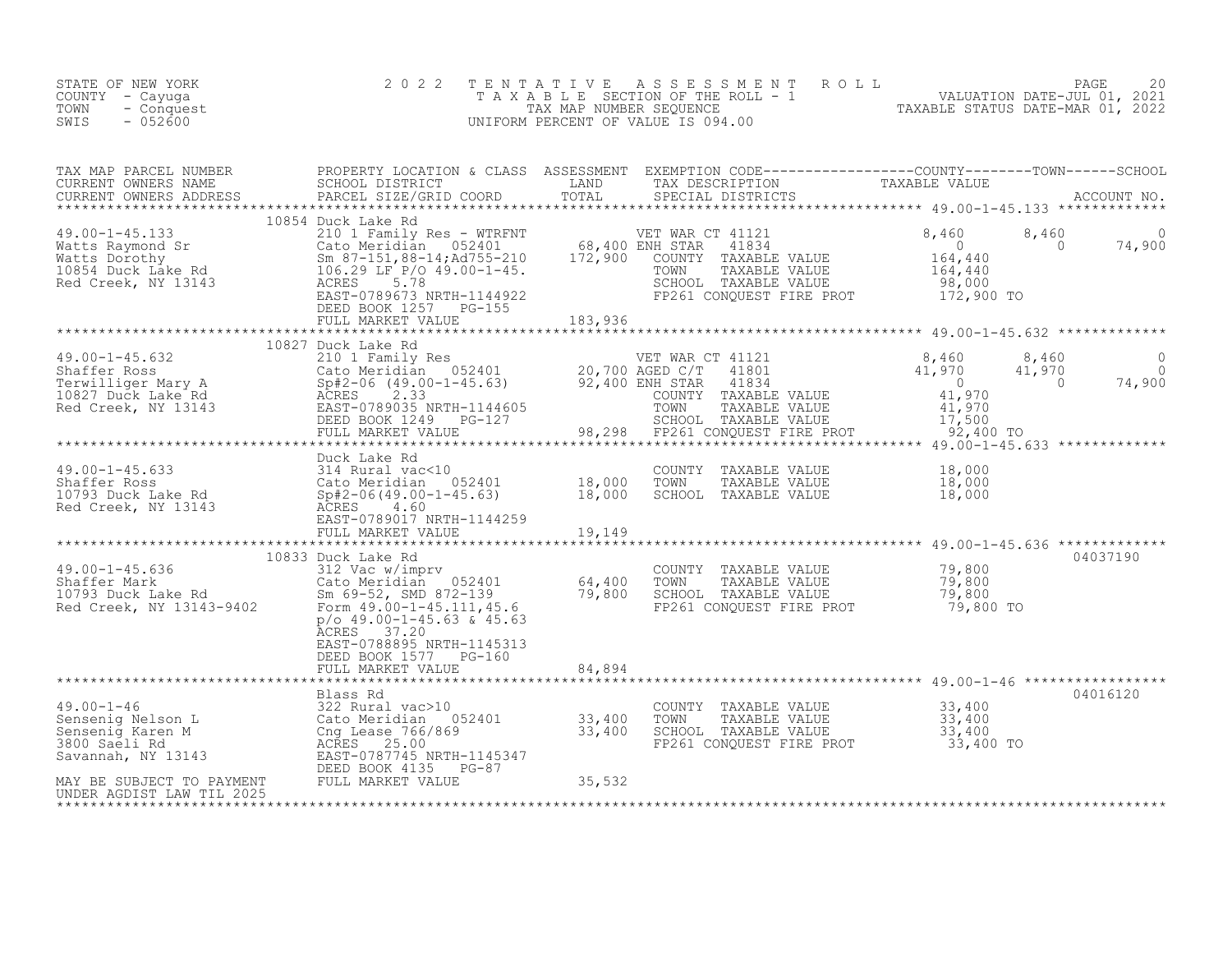| STATE OF NEW YORK<br>COUNTY - Cayuga<br>TOWN<br>- Conquest<br>$-052600$<br>SWIS                                                                                                                                                                 | 2 0 2 2     | TENTATIVE ASSESSMENT ROLL PACE 21<br>TAXABLE SECTION OF THE ROLL - 1 VALUATION DATE-JUL 01, 2021<br>TAX MAP NUMBER SEQUENCE TAXABLE STATUS DATE-MAR 01, 2022<br>UNIFORM PERCENT OF VALUE IS 094.00 |          |
|-------------------------------------------------------------------------------------------------------------------------------------------------------------------------------------------------------------------------------------------------|-------------|----------------------------------------------------------------------------------------------------------------------------------------------------------------------------------------------------|----------|
|                                                                                                                                                                                                                                                 |             |                                                                                                                                                                                                    |          |
| 49.10-1-1.14<br>210 I Family Res - WTRFNT<br>Sykes Catherine (210 I Family Res - WTRFNT<br>Sykes Catherine (210 I Family Res - WTRFNT<br>Sykes Catherine (210 Meridian 052401 39,000 VET DIS CT 41131<br>210 I Family Res - WTRFNT 39,00        |             |                                                                                                                                                                                                    |          |
|                                                                                                                                                                                                                                                 |             |                                                                                                                                                                                                    |          |
|                                                                                                                                                                                                                                                 | 68 Lilly Ln |                                                                                                                                                                                                    |          |
|                                                                                                                                                                                                                                                 |             |                                                                                                                                                                                                    |          |
| 19.10-1-3<br>19.10-1-3<br>270 Mfg housing - WTRFNT<br>270 Mfg housing - WTRFNT<br>270 Mfg housing - WTRFNT<br>270 Mfg housing - WTRFNT<br>270 Mfg housing - WTRFNT<br>270 Mfg housing - WTRFNT<br>270 Mfg housing - WTRFNT<br>270 Mfg housing - |             |                                                                                                                                                                                                    | 04018180 |
|                                                                                                                                                                                                                                                 |             |                                                                                                                                                                                                    |          |
|                                                                                                                                                                                                                                                 | 62 Lilly Ln |                                                                                                                                                                                                    | 04006050 |
|                                                                                                                                                                                                                                                 | 58 Lilly Ln |                                                                                                                                                                                                    | 04002010 |
|                                                                                                                                                                                                                                                 |             |                                                                                                                                                                                                    |          |
|                                                                                                                                                                                                                                                 |             |                                                                                                                                                                                                    |          |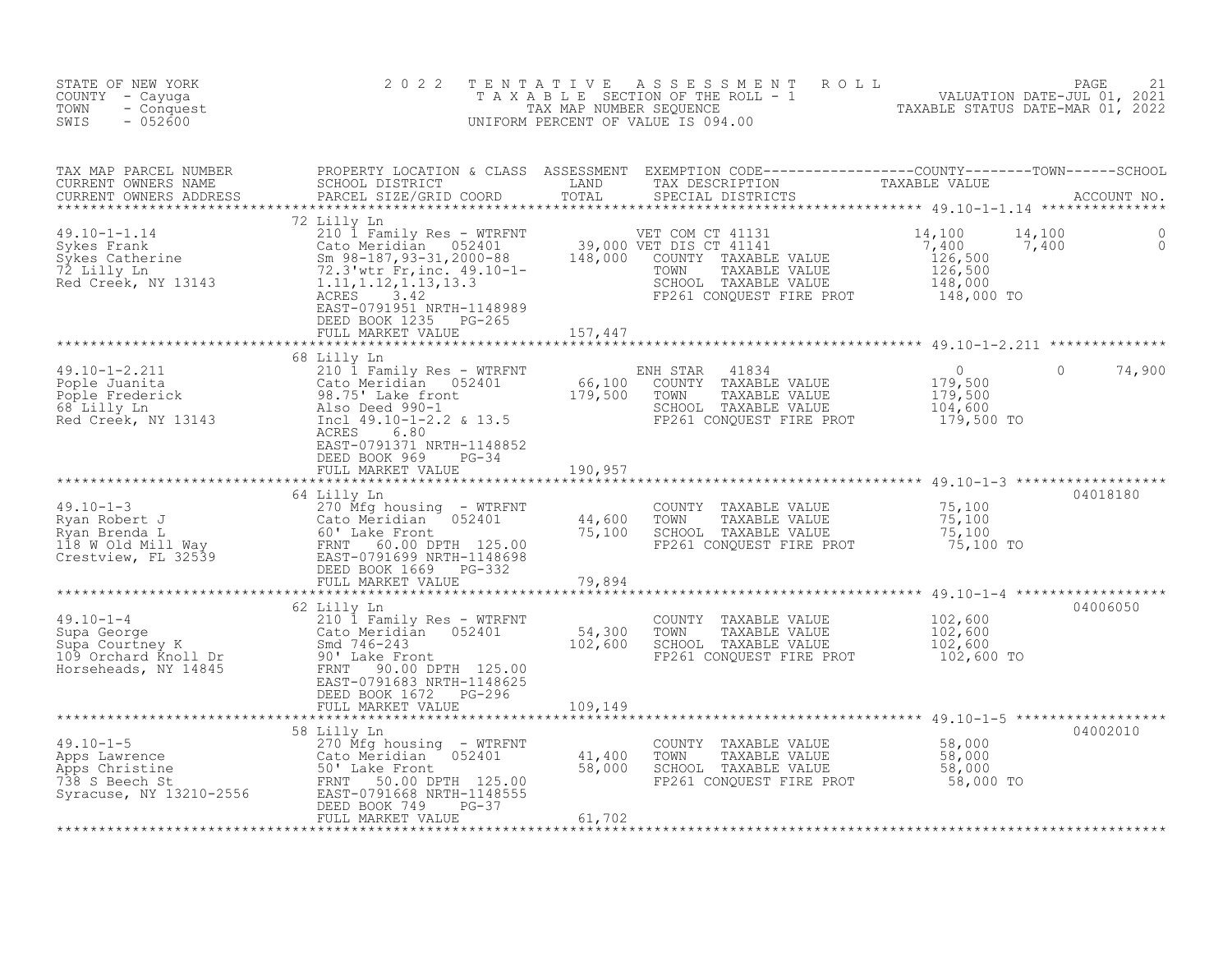| STATE OF NEW YORK<br>COUNTY - Cayuga<br>- Conquest<br>TOWN<br>SWIS<br>$-052600$                                                                                                                                                                                                              | 2 0 2 2                                                                                                                                       | TENTATIVE                  | A S S E S S M E N T A O L L<br>T A X A B L E SECTION OF THE ROLL - 1 VALUATION DATE-JUL 01, 2021<br>TAXABLE STATUS DATE-MAR 01, 2022<br>UNIFORM PERCENT OF VALUE IS 094.00 |                                             | 22<br>PAGE |
|----------------------------------------------------------------------------------------------------------------------------------------------------------------------------------------------------------------------------------------------------------------------------------------------|-----------------------------------------------------------------------------------------------------------------------------------------------|----------------------------|----------------------------------------------------------------------------------------------------------------------------------------------------------------------------|---------------------------------------------|------------|
|                                                                                                                                                                                                                                                                                              |                                                                                                                                               |                            |                                                                                                                                                                            |                                             |            |
| $49.10 - 1 - 6$<br>Rice Irrevocable Trust Donna<br>Rice Irrevocable Trust Dominic 101 Lake Front<br>Cuddeback Melissia 1981 PRNT 10000 DPTH 125.00<br>1991 EAST-0791652 NRTH-1148491<br>Red Creek, NY 13143 DEED BOOK 1235 PG-304                                                            | 56 Lilly Ln<br>312 $\vec{v}$ ac w/imprv - WTRFNT<br>Cato Meridian 052401 41,400                                                               | 53,300<br>56,702           | COUNTY TAXABLE VALUE 53,300<br>TOWN TAXABLE VALUE 53,300<br>SCHOOL TAXABLE VALUE 53,300<br>FP261 CONQUEST FIRE PROT 53,300 TO                                              |                                             | 04008110   |
| 49.10-1-7<br>Smith Nancy L<br>3078 Southern Loop<br>Xingman, AZ 86401<br>Xingman, AZ 86401<br>Xingman, AZ 86401<br>Xingman, AZ 86401<br>Xingman, AZ 86401<br>Xingman, AZ 86401<br>Xingman, AZ 86401<br>Xingman, AZ 86401<br>Xingman, AZ 86401<br>Xingm                                       | 54 Lilly Ln<br>EAST-0791639 NRTH-1148442<br>DEED BOOK 1448 PG-241<br>FULL MARKET VALUE                                                        | 41,300<br>54,100<br>57,553 | COUNTY TAXABLE VALUE<br>TAXABLE VALUE<br>TOWN<br>SCHOOL TAXABLE VALUE<br>FP261 CONQUEST FIRE PROT 54,100 TO                                                                | 54,100<br>54,100<br>54,100                  | 04008030   |
| 49.10-1-8.1<br>Smith Richard<br>Smith Kathleen<br>52 Lilly Ln<br>52 Lilly Ln<br>52 Lilly Ln<br>52 Lilly Ln<br>52 Lilly Ln<br>52 Lilly Ln<br>52 Lilly Ln<br>52 Lilly Ln<br>52 Lilly Ln<br>52 Lilly Ln<br>52 Lilly Ln<br>52 Lilly Ln<br>52 Lilly Ln<br>52 Lilly                                | 52 Lilly Ln<br>ACRES<br>1.00<br>EAST-0791450 NRTH-1148481<br>DEED BOOK 857 PG-106<br>FULL MARKET VALUE                                        | 177,766                    | COUNTY TAXABLE VALUE<br>TOWN<br>TAXABLE VALUE<br>SCHOOL TAXABLE VALUE<br>FP261 CONQUEST FIRE PROT                                                                          | 167,100<br>167,100<br>167,100<br>167,100 TO | 04028030   |
| $49.10 - 1 - 9.1$<br>49.10-1-9.1<br>Niemann Catherine A<br>Lewis Marie A<br>So'take Front<br>19951 E Radcliff Pl<br>Contennial, CO 80015-5414<br>Po 49.10-1-13<br>Po 49.10-1-13<br>Po 49.10-1-13<br>Po 49.10-1-13<br>Po $\frac{1}{2}$<br>Po $\frac{1}{2}$<br>Po $\frac{1}{2}$<br>Po $\frac{$ | 50 Lilly Ln<br>210 1 Family Res - WTRFNT<br>FRNT 50.00 DPTH 394.37<br>EAST-0791475 NRTH-1148346<br>DEED BOOK 1234 PG-308<br>FULL MARKET VALUE | 122,128                    | COUNTY TAXABLE VALUE<br>FP261 CONQUEST FIRE PROT 114,800 TO                                                                                                                | 114,800<br>114,800<br>114,800               | 04030190   |
| 49.10-1-11.1<br>Fisher Sheila<br>Pascarella Victoria<br>6108 Joy Rd<br>508 Seasonal res - WTRFNT<br>6108 Joy Rd<br>508 Sodus, NY 14551<br>776-55233<br>776-55233<br>776-55233                                                                                                                | 44 Lilly Ln<br>FRNT 142.55 DPTH 120.62<br>EAST-0791557 NRTH-1148254<br>DEED BOOK 1513 PG-17<br>FULL MARKET VALUE                              | 58,100<br>84,000<br>89,362 | COUNTY TAXABLE VALUE<br>TAXABLE VALUE<br>TOWN<br>SCHOOL TAXABLE VALUE<br>FP261 CONQUEST FIRE PROT 84,000 TO                                                                | 84,000<br>84,000<br>84,000                  | 04040140   |
|                                                                                                                                                                                                                                                                                              |                                                                                                                                               |                            |                                                                                                                                                                            |                                             |            |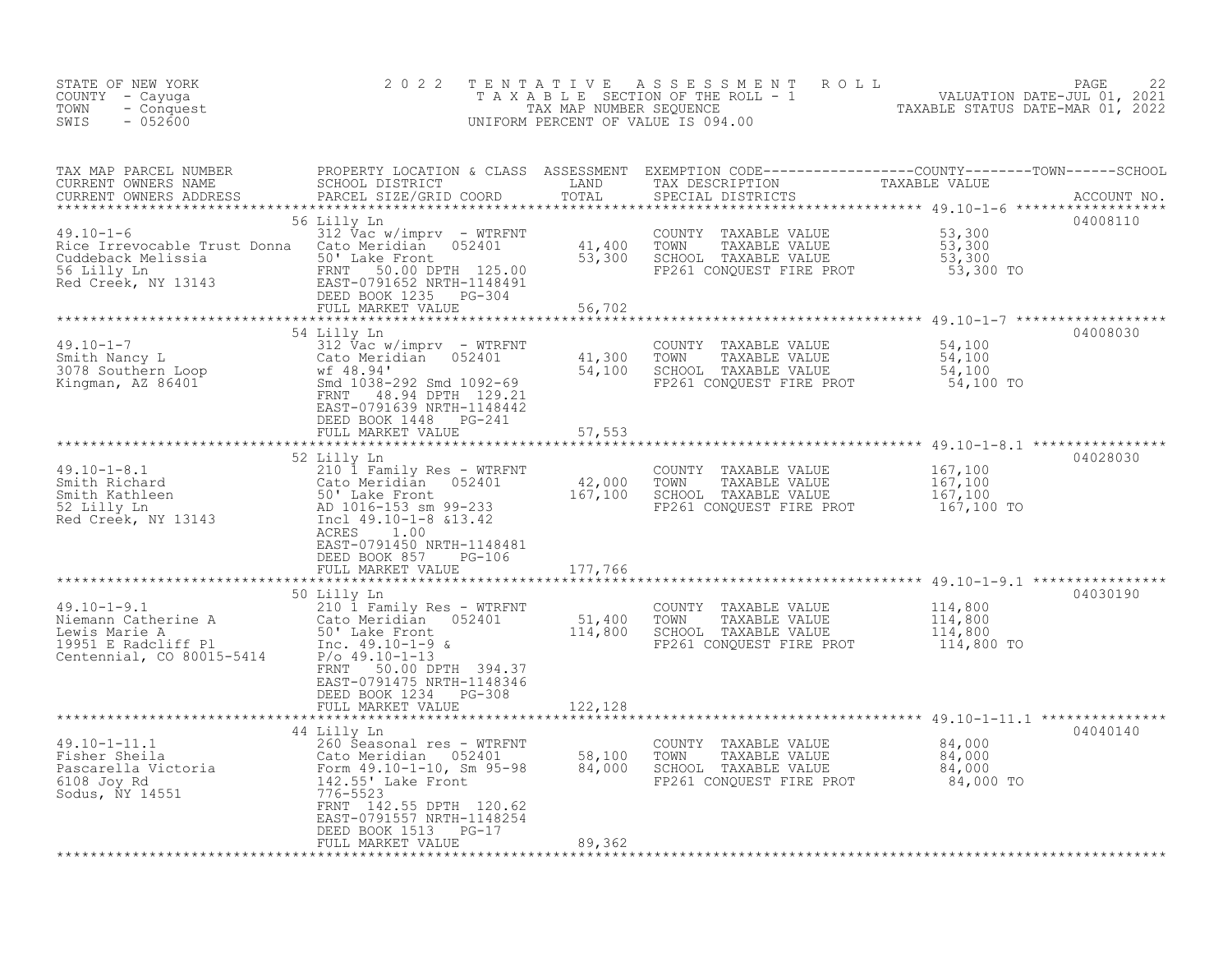| STATE OF NEW YORK<br>COUNTY – Cayuga<br>TOWN<br>- Conquest<br>SWIS<br>$-052600$ | 2 0 2 2                                             |               | TENTATIVE ASSESSMENT ROLL PAGE 23<br>TAXABLE SECTION OF THE ROLL - 1 VALUATION DATE-JUL 01, 2021<br>TAX MAP NUMBER SEQUENCE TAXABLE STATUS DATE-MAR 01, 2022<br>UNIFORM PERCENT OF VALUE IS 094.00 |
|---------------------------------------------------------------------------------|-----------------------------------------------------|---------------|----------------------------------------------------------------------------------------------------------------------------------------------------------------------------------------------------|
|                                                                                 |                                                     |               |                                                                                                                                                                                                    |
|                                                                                 |                                                     |               |                                                                                                                                                                                                    |
|                                                                                 |                                                     |               |                                                                                                                                                                                                    |
|                                                                                 | EAST-0791019 NRTH-1149041<br>DEED BOOK 1239 PG-127  |               | $0 \t 30,000$                                                                                                                                                                                      |
|                                                                                 | FULL MARKET VALUE                                   | 43,723        |                                                                                                                                                                                                    |
|                                                                                 |                                                     |               |                                                                                                                                                                                                    |
|                                                                                 | EAST-0791394 NRTH-1148286                           |               |                                                                                                                                                                                                    |
|                                                                                 |                                                     |               |                                                                                                                                                                                                    |
|                                                                                 | FRNT 15.00 DPTH 125.00<br>EAST-0791660 NRTH-1148524 |               |                                                                                                                                                                                                    |
|                                                                                 | DEED BOOK 1032 PG-149<br>FULL MARKET VALUE          | 3,936         |                                                                                                                                                                                                    |
|                                                                                 |                                                     | ************* | ************************************** 49.10-1-13.412 **************                                                                                                                               |
|                                                                                 | Duck Lake Rd<br>DEED BOOK 1044 PG-41                |               |                                                                                                                                                                                                    |
|                                                                                 | FULL MARKET VALUE                                   | 15,638        |                                                                                                                                                                                                    |
|                                                                                 |                                                     |               |                                                                                                                                                                                                    |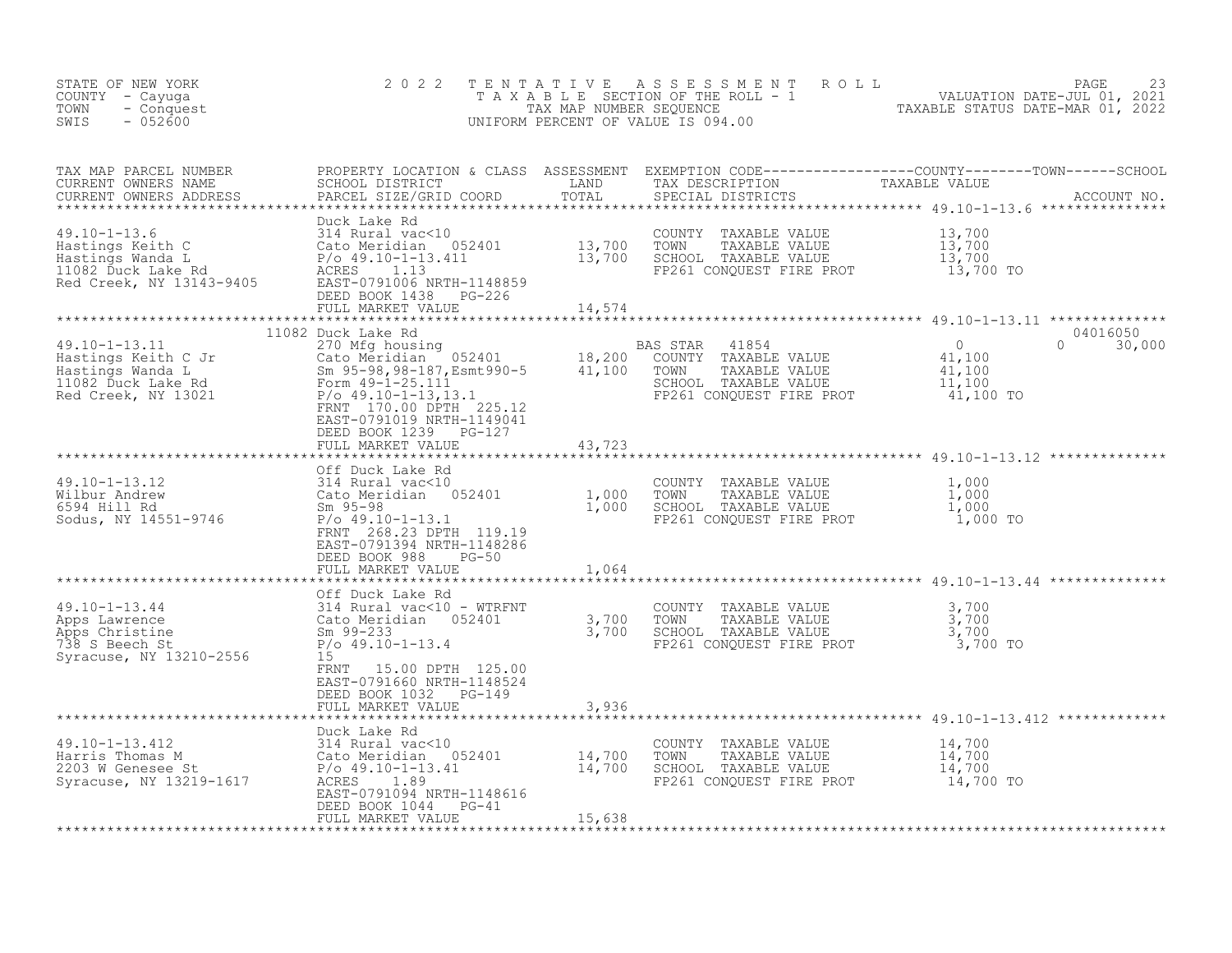| STATE OF NEW YORK<br>COUNTY - Cayuga<br>- Conquest<br>TOWN<br>$-052600$<br>SWIS                                                                                                             | 2 0 2 2                                                                                                                                                                                                                                                                                          |                           | ROLL<br>TENTATIVE ASSESSMENT<br>T A X A B L E SECTION OF THE ROLL - 1 VALUATION DATE-JUL 01, 2021<br>UNIFORM PERCENT OF VALUE IS 094.00 |                                                                    | PAGE<br>24  |
|---------------------------------------------------------------------------------------------------------------------------------------------------------------------------------------------|--------------------------------------------------------------------------------------------------------------------------------------------------------------------------------------------------------------------------------------------------------------------------------------------------|---------------------------|-----------------------------------------------------------------------------------------------------------------------------------------|--------------------------------------------------------------------|-------------|
| TAX MAP PARCEL NUMBER<br>CURRENT OWNERS NAME<br>CURRENT OWNERS ADDRESS                                                                                                                      | SCHOOL DISTRICT<br>PARCEL SIZE/GRID COORD                                                                                                                                                                                                                                                        | LAND<br>TOTAL             | TAX DESCRIPTION<br>SPECIAL DISTRICTS                                                                                                    | TAXABLE VALUE                                                      | ACCOUNT NO. |
| $49.10 - 1 - 13.431$<br>Apps Lawrence<br>Apps Christine<br>738 S Beech St<br>Syracuse, NY 13210-2556                                                                                        | Off Duck Lake Rd<br>312 Vac w/improv<br>Cato Meridian 052401<br>Sm 99-233<br>P/o 49.10-1-13.4<br>3210-2556<br>Incl 49.10-1-13.43&n/o?<br>Cato Meridian 052401<br>Incl 49.10-1-13.43&p/o2.2<br>FRNT 105.25 DPTH 356.59<br>EAST-0791479 NRTH-1148566<br>DEED BOOK 1016 PG-154<br>FULL MARKET VALUE | 1,100<br>17,400<br>18,511 | COUNTY TAXABLE VALUE<br>TOWN<br>TAXABLE VALUE<br>SCHOOL TAXABLE VALUE<br>FP261 CONQUEST FIRE PROT 17,400 TO                             | 17,400<br>17,400<br>17,400                                         |             |
|                                                                                                                                                                                             |                                                                                                                                                                                                                                                                                                  |                           |                                                                                                                                         |                                                                    |             |
| $49.10 - 1 - 14$<br>Wood Allan<br>Wood Allan Cato Meridian 052401<br>Wood Cathy Sm 88-88,88-87<br>11100 Duck Lake Rd Ad 760-328, 291'Lake Ft<br>Red Creek, NY 13143-9405 Form 49.00-1-25.12 | 11100 Duck Lake Rd<br>242 Rurl res&rec<br>Cato Meridian 052401<br>ACRES 11.00<br>EAST-0791644 NRTH-1149313<br>DEED BOOK 760<br>PG-326                                                                                                                                                            | 29,000<br>183,100         | BAS STAR<br>41854<br>COUNTY TAXABLE VALUE<br>TOWN<br>TAXABLE VALUE<br>SCHOOL TAXABLE VALUE<br>FP261 CONOUEST FIRE PROT                  | $\overline{0}$<br>0<br>183,100<br>183,100<br>153,100<br>183,100 TO | 30,000      |
|                                                                                                                                                                                             |                                                                                                                                                                                                                                                                                                  |                           |                                                                                                                                         |                                                                    |             |
| $49.10 - 1 - 15$<br>Wilson John J Jr<br>135 Willow Ave<br>Newark, NY 14513                                                                                                                  | Duck Lake Rd<br>$311$ Res vac land<br>DUCK Lake Rd<br>311 Res vac land<br>Cato Meridian 052401<br>Sm 88-87,88-88<br>Form 49-00-1-25.13<br>Form 49-00-1-25.13<br>ACRES 14.90<br>EAST-0791596 NRTH-1149693                                                                                         | 27,500<br>27,500          | COUNTY TAXABLE VALUE<br>TOWN<br>TAXABLE VALUE<br>SCHOOL TAXABLE VALUE<br>FP261 CONQUEST FIRE PROT 27,500 TO                             | 27,500<br>27,500<br>27,500                                         |             |
|                                                                                                                                                                                             | DEED BOOK 1677 PG-68<br>FULL MARKET VALUE                                                                                                                                                                                                                                                        | 29,255                    |                                                                                                                                         |                                                                    |             |
|                                                                                                                                                                                             |                                                                                                                                                                                                                                                                                                  |                           |                                                                                                                                         |                                                                    |             |
| $49.10 - 2 - 1$<br>Gratton George<br>Gratton Charleen<br>7741 River Rd<br>Baldwinsville, NY 13027-9215 FRNT 100.00 DPTH 300.00                                                              | East Lake Rd<br>312 Vac w/imprv - WTRFNT<br>Cato Meridian 052401<br>100' Lake Front<br>5md 937-204<br>EAST-0793711 NRTH-1148801<br>DEED BOOK 937<br>$PG-204$                                                                                                                                     | 21,400<br>30,800          | COUNTY TAXABLE VALUE<br>TOWN<br>TAXABLE VALUE<br>SCHOOL TAXABLE VALUE<br>FP261 CONQUEST FIRE PROT 30,800 TO                             | 30,800<br>30,800<br>30,800                                         | 04035181    |
|                                                                                                                                                                                             | FULL MARKET VALUE                                                                                                                                                                                                                                                                                | 32,766                    |                                                                                                                                         |                                                                    |             |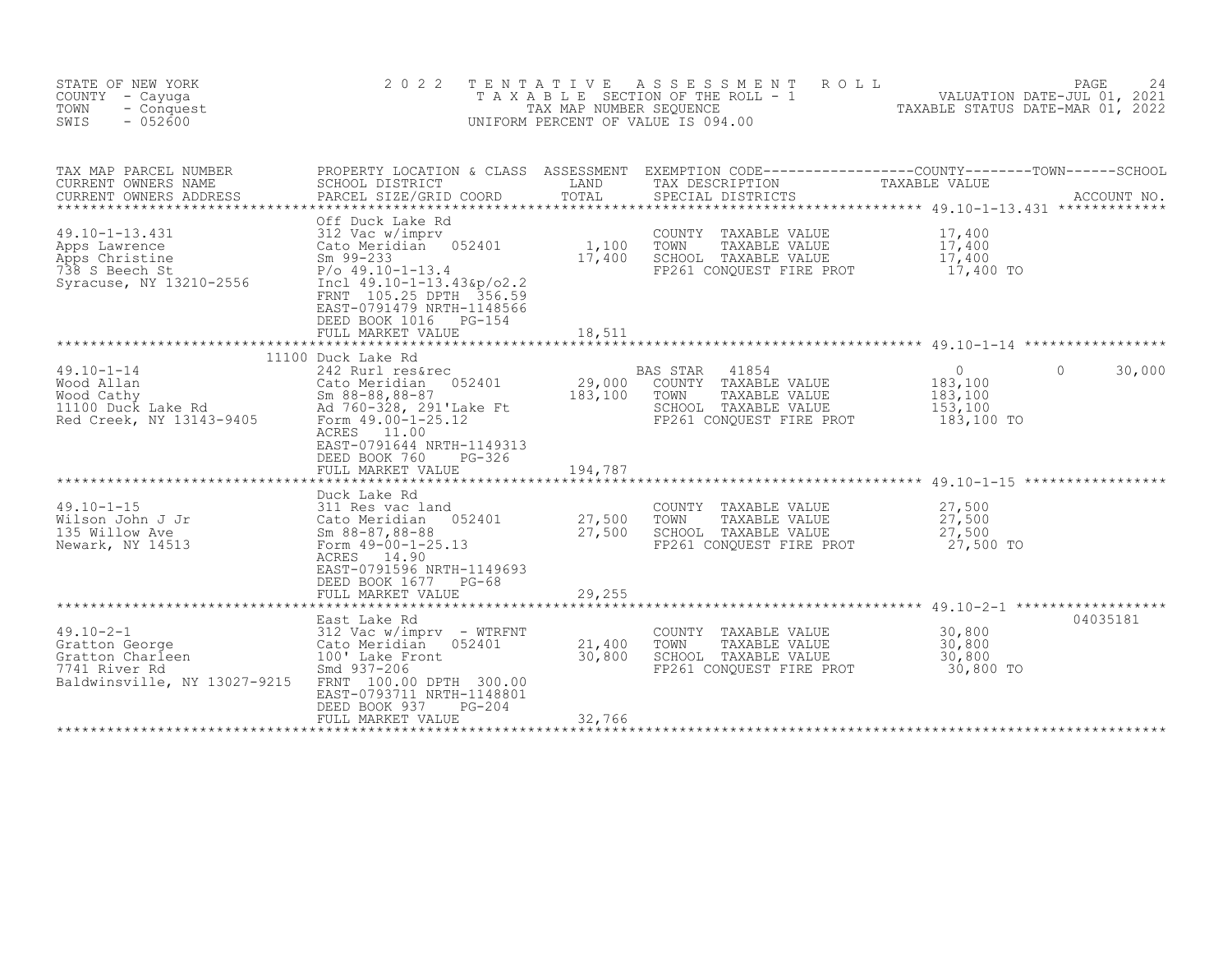| STATE OF NEW YORK<br>COUNTY - Cayuqa<br>TOWN<br>- Conquest<br>$-052600$<br>SWIS                                                                                                                                                                                                                                                                                                                                                                                                                          | 2 0 2 2                                                                                       |                               | UNIFORM PERCENT OF VALUE IS 094.00                                                                                                         | TENTATIVE ASSESSMENT ROLL PAGE 25<br>TAXABLE SECTION OF THE ROLL - 1 VALUATION DATE-JUL 01, 2021<br>TAXABLE STATUS DATE-MAR 01, 2022 |
|----------------------------------------------------------------------------------------------------------------------------------------------------------------------------------------------------------------------------------------------------------------------------------------------------------------------------------------------------------------------------------------------------------------------------------------------------------------------------------------------------------|-----------------------------------------------------------------------------------------------|-------------------------------|--------------------------------------------------------------------------------------------------------------------------------------------|--------------------------------------------------------------------------------------------------------------------------------------|
|                                                                                                                                                                                                                                                                                                                                                                                                                                                                                                          |                                                                                               |                               |                                                                                                                                            |                                                                                                                                      |
| $\begin{array}{lllllllllllllllllllll} \end{array} \begin{array}{lllllllllllllllllll} \end{array} \begin{array}{lllllllllllllllllll} \end{array} \begin{array}{lllllllllllllllllll} \end{array} \begin{array}{lllllllllllllllllll} \end{array} \begin{array}{lllllllllllllllllll} \begin{array}{lllllllllllllllllllll} \end{array} \begin{array}{lllllllllllllllllllll} \begin{array}{llllllllllllllllllllllllllllllllllllllllll \end{array} \begin{array}{lllllllllllllllllllllllllllllllll \end{array}$ | 323 East Lake Rd<br>EAST-0793668 NRTH-1148723<br>DEED BOOK 937<br>PG-204<br>FULL MARKET VALUE | 145,426                       | COUNTY TAXABLE VALUE 136,700<br>TOWN TAXABLE VALUE 136,700<br>FP261 CONQUEST FIRE PROT 136,700 TO                                          | 04026091<br>136,700                                                                                                                  |
| 19.10-2-3.2<br>Schaefer John R<br>Schaefer Ann M<br>4076 Silverado Dr<br>Liverpool, NY 13090<br>ERST-0793631 NRTH-1148661<br>SEAST-0793631 NRTH-1148661<br>Liverpool, NY 13090<br>ERST-0793631 NRTH-1148661                                                                                                                                                                                                                                                                                              | DEED BOOK 1396 PG-102                                                                         |                               | COUNTY TAXABLE VALUE<br>TOWN<br>TAXABLE VALUE<br>SCHOOL TAXABLE VALUE<br>FP261 CONQUEST FIRE PROT 121,800 TO                               | 121,800<br>121,800<br>121,800                                                                                                        |
|                                                                                                                                                                                                                                                                                                                                                                                                                                                                                                          | FULL MARKET VALUE                                                                             | 129,574                       |                                                                                                                                            |                                                                                                                                      |
| 19.10-2-3.11<br>Palmer Kaylee D<br>Palmer Brooke M<br>210 1 Family Res - WTRFNT<br>210 1 Family Res - WTRFNT<br>210 1 Family Res - WTRFNT<br>210 1 Family Res - WTRFNT<br>210 1 Family Res - WTRFNT<br>227,500 TOWN TAXABLE VALUE<br>27,500 TOWN                                                                                                                                                                                                                                                         | EAST-0793585 NRTH-1148596<br>DEED BOOK 4126 PG-67<br>FULL MARKET VALUE                        | 135,638                       | COUNTY TAXABLE VALUE $127,500$<br>TOWN TAXABLE VALUE $127,500$<br>SCHOOL TAXABLE VALUE $127,500$<br>FP261 CONQUEST FIRE PROT $127,500$ TO  | 04003111                                                                                                                             |
|                                                                                                                                                                                                                                                                                                                                                                                                                                                                                                          |                                                                                               |                               |                                                                                                                                            | 04015060                                                                                                                             |
| 49.10-2-5<br>Applebee Deborah 210 1 Family Res - WTRFNT<br>Adams Tracy 65' Lake Front 9036 N Main Street Rd<br>Port Byron, NY 13140 FRNT 65.00 DPTH 148.11<br>FRNT 65.00 DPTH 148.11<br>FRNT 65.00 DPTH 148.11                                                                                                                                                                                                                                                                                           | 309 East Lake Rd<br>EAST-0793490 NRTH-1148520<br>DEED BOOK 4130 PG-337<br>FULL MARKET VALUE   | 96,489                        | COUNTY TAXABLE VALUE $90,700$<br>TOWN TAXABLE VALUE 90,700<br>SCHOOL TAXABLE VALUE 90,700<br>FP261 CONQUEST FIRE PROT 90,700 TO            |                                                                                                                                      |
|                                                                                                                                                                                                                                                                                                                                                                                                                                                                                                          | 307 East Lake Rd                                                                              |                               |                                                                                                                                            | 04042010                                                                                                                             |
| $49.10 - 2 - 6$<br>49.10-2-6<br>Marshall James O Jr<br>Marshall Kirsten C<br>112 Whitestone Dr<br>Syracuse, NY 13215-1543<br>TRANT COMPTER 136.63<br>TRANT 09.401 NPTH 136.63                                                                                                                                                                                                                                                                                                                            | EAST-0793431 NRTH-1148474<br>DEED BOOK 1616 PG-49<br>FULL MARKET VALUE                        | 56, 500<br>169,700<br>180,532 | COUNTY TAXABLE VALUE $169, 700$<br>TOWN TAXABLE VALUE $169, 700$<br>SCHOOL TAXABLE VALUE $169, 700$<br>FP261 CONQUEST FIRE PROT $169, 700$ |                                                                                                                                      |
|                                                                                                                                                                                                                                                                                                                                                                                                                                                                                                          |                                                                                               |                               |                                                                                                                                            |                                                                                                                                      |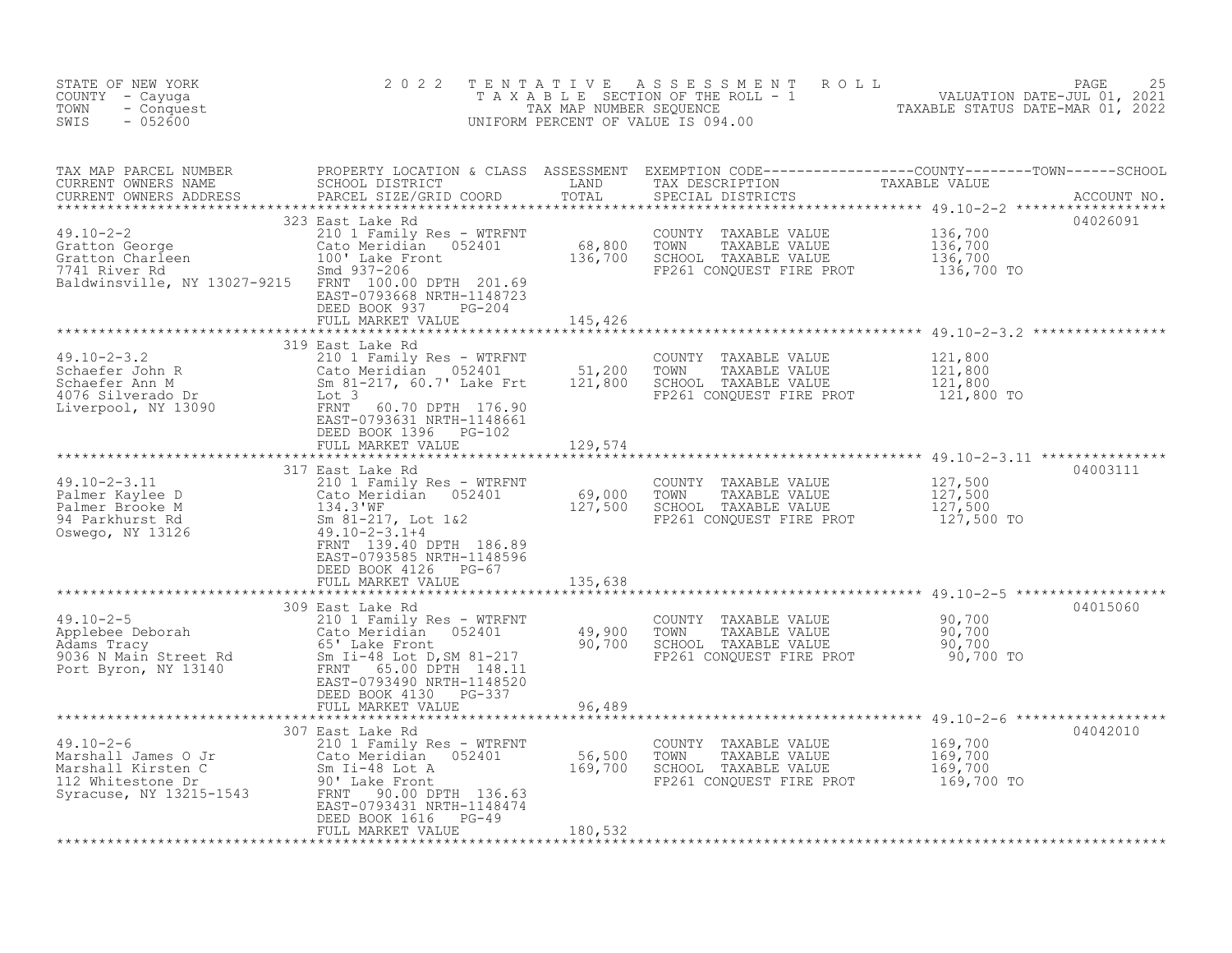| STATE OF NEW YORK<br>COUNTY - Cayuga<br>- Conquest<br>TOWN<br>SWIS<br>$-052600$                                                                                                                                                                                                                                                                                                                          | 2 0 2 2                                                                               |         | TENTATIVE ASSESSMENT ROLL PALUATION DATE-JUL 01, 2021<br>TAXABLE SECTION OF THE ROLL - 1 VALUATION DATE-JUL 01, 2021<br>TAXABLE STATUS DATE-MAR 01, 2022<br>UNIFORM PERCENT OF VALUE IS 094.00 |          |
|----------------------------------------------------------------------------------------------------------------------------------------------------------------------------------------------------------------------------------------------------------------------------------------------------------------------------------------------------------------------------------------------------------|---------------------------------------------------------------------------------------|---------|------------------------------------------------------------------------------------------------------------------------------------------------------------------------------------------------|----------|
| TAX MAP PARCEL NUMBER PROPERTY LOCATION & CLASS ASSESSMENT EXEMPTION CODE----------------COUNTY--------TOWN-----SCHOOL CURRENT OWNERS NAME SCHOOL DISTRICT LAND TAX DESCRIPTION TAXABLE VALUE<br>CURRENT OWNERS ADDRESS PARCEL SI                                                                                                                                                                        |                                                                                       |         |                                                                                                                                                                                                |          |
|                                                                                                                                                                                                                                                                                                                                                                                                          | DEED BOOK 1463 PG-277<br>FULL MARKET VALUE 83,511                                     |         |                                                                                                                                                                                                | 04016150 |
| $\begin{tabular}{lllllllllllll} \hline 49.10-2-8 & 301 \text{ East Lake Rd} & 210 1 \text{ Family Res - WTRENT} & 000\text{NITY} & TAXABLE VALUE & 148,000 \text{Ccto} & 148,000 \text{Ccto} & 148,000 \text{Ccto} & 148,000 \text{Ccto} & 148,000 \text{Ccto} & 148,000 \text{Ccto} & 148,000 \text{Ccto} & 148,000 \text{Ccto} & 148,000 \text{Ccto} & 14$                                             |                                                                                       |         |                                                                                                                                                                                                | 04024050 |
| $\begin{tabular}{lllllllllllll} \hline 49.10-2-9 & \multicolumn{3}{c }{291} \; \texttt{Laske} & \multicolumn{3}{c }{\texttt{AAABLE} \; \texttt{VALUE}} & \multicolumn{3}{c }{\texttt{A31} \; \texttt{142,600}} & \multicolumn{3}{c }{\texttt{A42,600}} & \multicolumn{3}{c }{\texttt{A51} \; \texttt{142,600}} & \multicolumn{3}{c }{\texttt{A60} \; \texttt{142,600}} & \multicolumn{3}{c }{\texttt{A7$ |                                                                                       |         |                                                                                                                                                                                                | 04003120 |
|                                                                                                                                                                                                                                                                                                                                                                                                          |                                                                                       |         |                                                                                                                                                                                                |          |
| 49.10-2-10<br>Woodcock Shirley J<br>Moodcock Shirley J<br>Saby Westbury Rd<br>Moodcock Shirley J<br>Moodcock Shirley J<br>Moodcock Shirley J<br>Moodcock Shirley J<br>Moodcock Shirley J<br>Moodcock Shirley J<br>Moodcock Shirley J<br>Moodcock Sh                                                                                                                                                      | 293 East Lake Rd<br>FRNT 75.00 DPTH 181.06<br>EAST-0793316 NRTH-1148209               |         |                                                                                                                                                                                                | 04044070 |
|                                                                                                                                                                                                                                                                                                                                                                                                          | DEED BOOK 786 PG-32<br>FULL MARKET VALUE 54,362                                       |         |                                                                                                                                                                                                |          |
| 389 East Lake Rd 289 East Lake Rd 289 East Lake Rd 289 East Lake Rd 289 East Lake Rd 289 East Lake Rd 289 East Lake Rd 289 East Lake Rd 289 East Lake Rd 289 East Lake Rd 289 East Lake Rd 289 East Lake Rd 289 East Lake Rd 2                                                                                                                                                                           | FRNT 75.00 DPTH 171.00                                                                |         |                                                                                                                                                                                                | 04005080 |
|                                                                                                                                                                                                                                                                                                                                                                                                          | BANK 99999<br>EAST-0793308 NRTH-1148138<br>DEED BOOK 1006 PG-336<br>FULL MARKET VALUE | 107,340 |                                                                                                                                                                                                |          |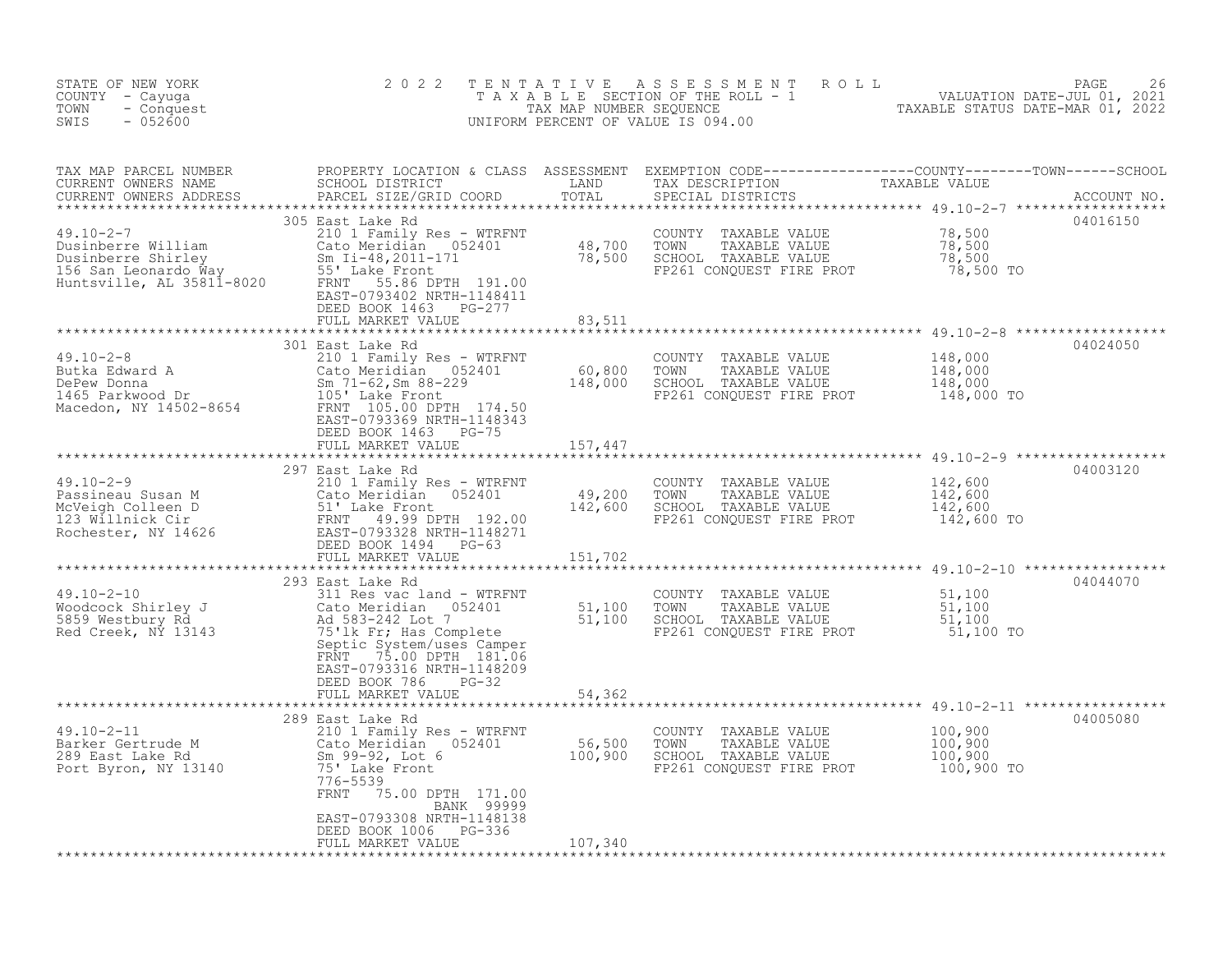| STATE OF NEW YORK<br>COUNTY - Cayuga<br>TOWN<br>- Conquest<br>$-052600$<br>SWIS                                                                                                                                                              | 2 0 2 2                                                                                                                        |        | TENTATIVE ASSESSMENT ROLL PAGE 27<br>TAXABLE SECTION OF THE ROLL - 1 VALUATION DATE-JUL 01, 2021<br>TAX MAP NUMBER SEQUENCE TAXABLE STATUS DATE-MAR 01, 2022<br>UNIFORM PERCENT OF VALUE IS 094.00                                                  |
|----------------------------------------------------------------------------------------------------------------------------------------------------------------------------------------------------------------------------------------------|--------------------------------------------------------------------------------------------------------------------------------|--------|-----------------------------------------------------------------------------------------------------------------------------------------------------------------------------------------------------------------------------------------------------|
|                                                                                                                                                                                                                                              |                                                                                                                                |        |                                                                                                                                                                                                                                                     |
|                                                                                                                                                                                                                                              | FULL MARKET VALUE                                                                                                              | 96,809 | CUNKENT OWNERS ADDRESS<br>TO A COON COUNTY TAXABLE VALUE<br>285 East Lake Rd<br>285 East Lake Rd<br>285 East Lake Rd<br>285 East Lake Rd<br>285 East Lake Rd<br>285 East Lake Rd<br>285 East Lake Rd<br>285 East Lake Rd<br>285 East Lake Rd<br>285 |
| 49.10-2-13.1<br>2710 E Brutus St Cato Meridian 052401<br>2710 E Brutus St Sm Cc-82 Lot 4<br>2710 E Brutus St Sm Cc-82 Lot 4<br>2710 E Brutus St Sm Cc-82 Lot 4<br>2710 E Brutus St Sm Cc-82 Lot 4<br>2710 E Brutus St Sm Cc-82 Lot 4<br>2710 | DEED BOOK 856 PG-230<br>FULL MARKET VALUE                                                                                      | 1,064  | 04008060                                                                                                                                                                                                                                            |
| 49.10-2-13.2<br>Christopher Lauren A 201 Lamily Res - WTRFNT COUNTY TAXABLE VALUE 137,600<br>Cato Meridian 052401 59,700 TOWN TAXABLE VALUE 137,600<br>S459 Fall Creek Rd Cc-82 Lot 4, Unr Sm 137,600 SCHOOL TAXABLE VALUE 137,600<br>       | 281 East Lake Rd<br>FRNT 100.00 DPTH 135.00<br>EAST-0793275 NRTH-1147953<br>DEED BOOK 1000 PG-343<br>FULL MARKET VALUE 146,383 |        |                                                                                                                                                                                                                                                     |
|                                                                                                                                                                                                                                              | 277 East Lake Rd                                                                                                               |        | 04009130                                                                                                                                                                                                                                            |
|                                                                                                                                                                                                                                              | 273 East Lake Rd<br>EAST-0793228 NRTH-1147787<br>DEED BOOK 1475 PG-44<br>FULL MARKET VALUE                                     | 90,106 | 04006040                                                                                                                                                                                                                                            |
|                                                                                                                                                                                                                                              |                                                                                                                                |        |                                                                                                                                                                                                                                                     |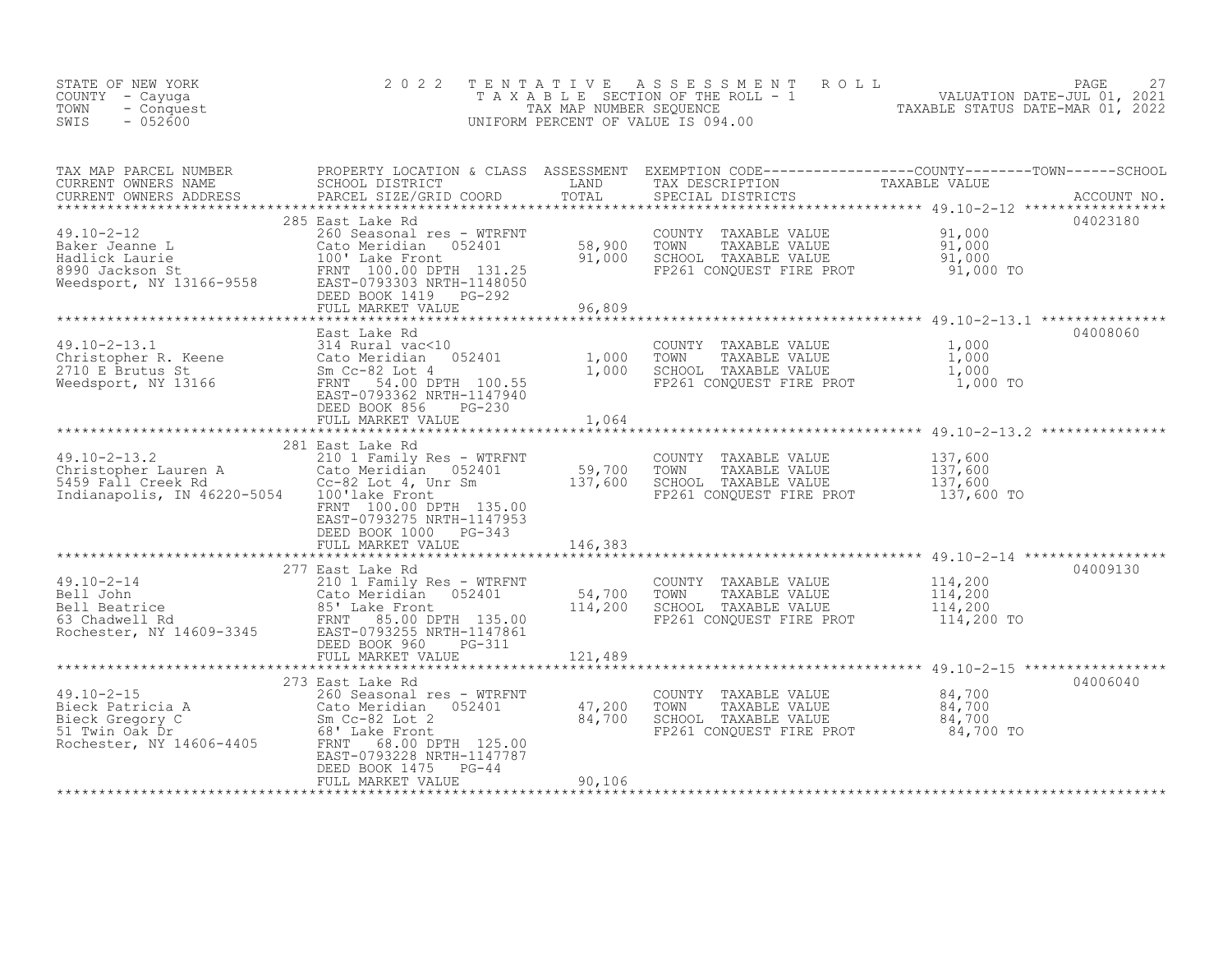| STATE OF NEW YORK<br>COUNTY – Cayuga<br>TOWN<br>- Conquest<br>SWIS<br>$-052600$ | 2022 TENTATIVE ASSESSMENT ROLL<br>TAXABLE SECTION OF THE ROLL - 1<br>TAX MAP NUMBER SEQUENCE<br>UNIFORM PERCENT OF VALUE IS 094.00 | VALUATION DATE-JUL 01, 2021<br>TAXABLE STATUS DATE-MAR 01, 2022 | PAGE | 28 |
|---------------------------------------------------------------------------------|------------------------------------------------------------------------------------------------------------------------------------|-----------------------------------------------------------------|------|----|
|                                                                                 |                                                                                                                                    |                                                                 |      |    |

| TAX MAP PARCEL NUMBER | PROPERTY LOCATION & CLASS ASSESSMENT EXEMPTION CODE----------------COUNTY-------TOWN------SCHOOL                                                                                                                                                                    |         |                                                                  |                                                        |                    |
|-----------------------|---------------------------------------------------------------------------------------------------------------------------------------------------------------------------------------------------------------------------------------------------------------------|---------|------------------------------------------------------------------|--------------------------------------------------------|--------------------|
|                       |                                                                                                                                                                                                                                                                     |         |                                                                  |                                                        |                    |
|                       |                                                                                                                                                                                                                                                                     |         |                                                                  |                                                        |                    |
|                       | 267 East Lake Rd                                                                                                                                                                                                                                                    |         |                                                                  |                                                        | 04008080           |
|                       |                                                                                                                                                                                                                                                                     |         |                                                                  |                                                        | $0 \t 74,900$      |
|                       |                                                                                                                                                                                                                                                                     |         |                                                                  |                                                        |                    |
|                       |                                                                                                                                                                                                                                                                     |         |                                                                  |                                                        |                    |
|                       |                                                                                                                                                                                                                                                                     |         |                                                                  | 153,200 TO                                             |                    |
|                       |                                                                                                                                                                                                                                                                     |         |                                                                  |                                                        |                    |
|                       |                                                                                                                                                                                                                                                                     |         |                                                                  |                                                        |                    |
|                       | 278 East Lake Rd                                                                                                                                                                                                                                                    |         |                                                                  |                                                        | 04015051           |
|                       |                                                                                                                                                                                                                                                                     |         | COUNTY TAXABLE VALUE 25,000                                      |                                                        |                    |
|                       |                                                                                                                                                                                                                                                                     |         | TOWN TAXABLE VALUE 75,000<br>SCHOOL TAXABLE VALUE 75,000<br>TOWN |                                                        |                    |
|                       |                                                                                                                                                                                                                                                                     |         |                                                                  |                                                        |                    |
|                       |                                                                                                                                                                                                                                                                     |         | FP261 CONQUEST FIRE PROT 25,000 TO                               |                                                        |                    |
|                       |                                                                                                                                                                                                                                                                     |         |                                                                  |                                                        |                    |
|                       | 49.10-2-17<br>Carr Sean 270 Mfg housing<br>Carr Erin Sm 77-206 Lot D<br>7951 Davis Rd N ERNT 100.00 DPTH 230.00<br>Clay, NY 13041 EAST-0793491 NRTH-1147956<br>FRNT 100.00 DPTH 230.00<br>EED BOOK 4063 PG-71<br>FULL MARKET VALUE 26,596                           | 26,596  |                                                                  |                                                        |                    |
|                       |                                                                                                                                                                                                                                                                     |         |                                                                  |                                                        |                    |
|                       |                                                                                                                                                                                                                                                                     |         |                                                                  |                                                        | 04015052           |
|                       |                                                                                                                                                                                                                                                                     |         |                                                                  |                                                        | $0 \t 30,000$      |
|                       |                                                                                                                                                                                                                                                                     |         |                                                                  |                                                        |                    |
|                       |                                                                                                                                                                                                                                                                     |         |                                                                  |                                                        |                    |
|                       |                                                                                                                                                                                                                                                                     |         |                                                                  |                                                        |                    |
|                       |                                                                                                                                                                                                                                                                     |         | FP261 CONQUEST FIRE PROT 90,600 TO                               |                                                        |                    |
|                       |                                                                                                                                                                                                                                                                     |         |                                                                  |                                                        |                    |
|                       | DEED BOOK 1538 PG-97                                                                                                                                                                                                                                                |         |                                                                  |                                                        |                    |
|                       |                                                                                                                                                                                                                                                                     |         |                                                                  |                                                        |                    |
|                       | 274 East Lake Rd                                                                                                                                                                                                                                                    |         |                                                                  |                                                        | 04015053           |
|                       |                                                                                                                                                                                                                                                                     |         |                                                                  | $\begin{array}{c} 0 \\ 128,800 \\ 128,800 \end{array}$ | $\Omega$<br>30,000 |
|                       |                                                                                                                                                                                                                                                                     |         |                                                                  |                                                        |                    |
|                       |                                                                                                                                                                                                                                                                     |         |                                                                  |                                                        |                    |
|                       |                                                                                                                                                                                                                                                                     |         |                                                                  |                                                        |                    |
|                       | FRNT 80.73 DPTH 307.86<br>BANK 99999                                                                                                                                                                                                                                |         |                                                                  |                                                        |                    |
|                       | EAST-0793470 NRTH-1147865                                                                                                                                                                                                                                           |         |                                                                  |                                                        |                    |
|                       | DEED BOOK 1266 PG-145                                                                                                                                                                                                                                               |         |                                                                  |                                                        |                    |
|                       | FULL MARKET VALUE                                                                                                                                                                                                                                                   | 137,021 |                                                                  |                                                        |                    |
|                       |                                                                                                                                                                                                                                                                     |         |                                                                  |                                                        |                    |
|                       | 298 East Lake Rd                                                                                                                                                                                                                                                    |         |                                                                  |                                                        | 04015054           |
|                       |                                                                                                                                                                                                                                                                     |         | COUNTY TAXABLE VALUE 30,300                                      |                                                        |                    |
|                       |                                                                                                                                                                                                                                                                     |         | TOWN TAXABLE VALUE 30,300<br>SCHOOL TAXABLE VALUE 30,300         |                                                        |                    |
|                       |                                                                                                                                                                                                                                                                     |         |                                                                  |                                                        |                    |
|                       |                                                                                                                                                                                                                                                                     |         | FP261 CONQUEST FIRE PROT 30,300 TO                               |                                                        |                    |
|                       | 49.10-2-20<br>Podosek Henry<br>Podosek Michelle (ato Meridian 052401 16,300<br>279 Wilmot Rd FRNT 100.00 DPTH 303.82<br>Rochester, NY 14618-2908 EAST-0793605 NRTH-1148254<br>FRNT 100.00 DPTH 303.82<br>Rochester, NY 14618-2908 EAST-079<br>DEED BOOK 1414 PG-343 |         |                                                                  |                                                        |                    |
|                       | FULL MARKET VALUE                                                                                                                                                                                                                                                   | 32,234  |                                                                  |                                                        |                    |
|                       |                                                                                                                                                                                                                                                                     |         |                                                                  |                                                        |                    |
|                       |                                                                                                                                                                                                                                                                     |         |                                                                  |                                                        |                    |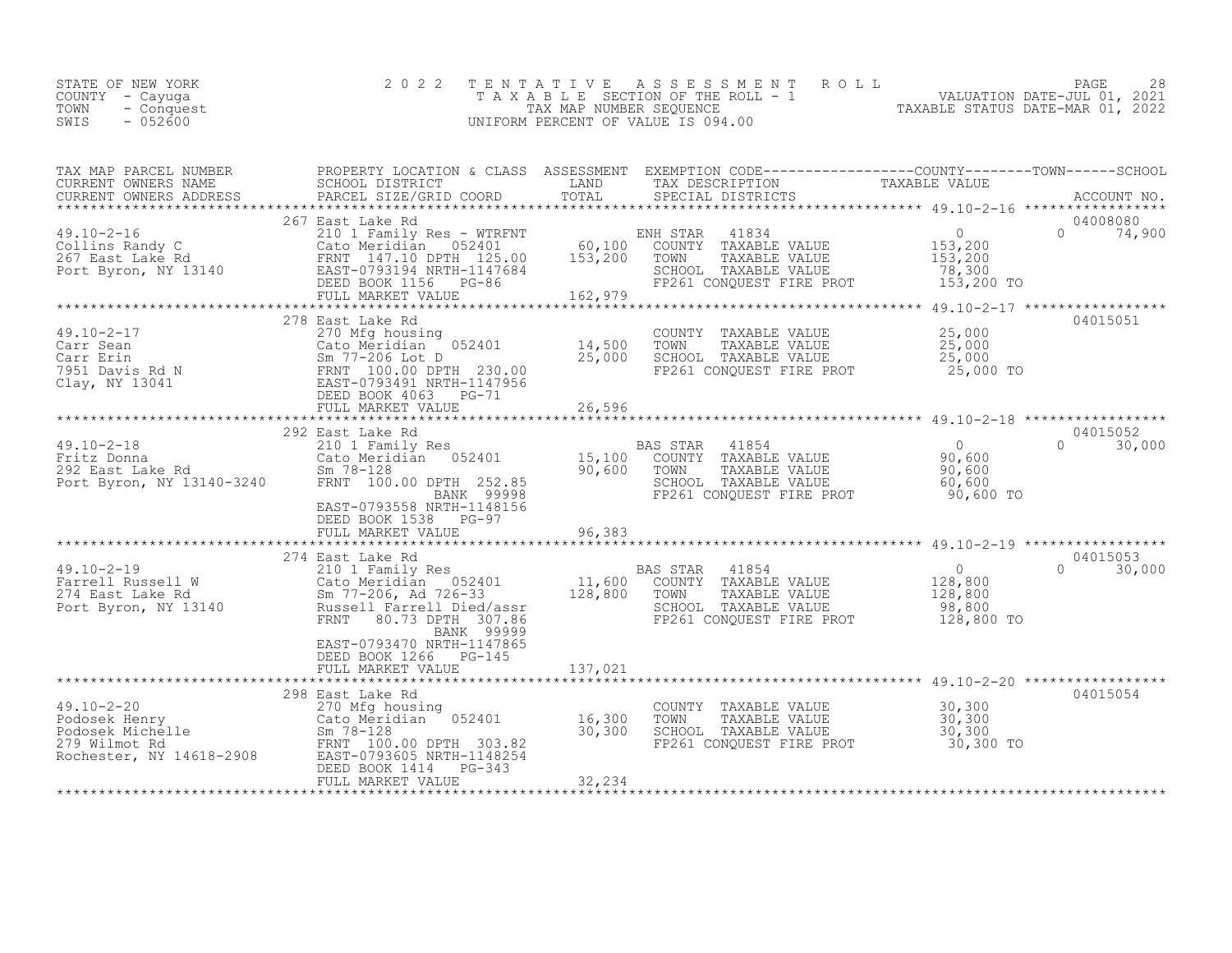| STATE OF NEW YORK<br>COUNTY - Cayuga<br>TOWN<br>- Conquest<br>$-052600$<br>SWIS                                                                                                                                                                                                                                                                                                                                                                  | 2 0 2 2                                                                | TENTATIVE | UNIFORM PERCENT OF VALUE IS 094.00                                                                      | TENTATIVE ASSESSMENT ROLL<br>TAXABLE SECTION OF THE ROLL - 1 VALUATION DATE-JUL 01, 2021<br>TAX MAP NUMBER SEQUENCE TAXABLE STATUS DATE-MAR 01, 2022<br>INIFORM PERCENT OF VALUE IS 094.00 |
|--------------------------------------------------------------------------------------------------------------------------------------------------------------------------------------------------------------------------------------------------------------------------------------------------------------------------------------------------------------------------------------------------------------------------------------------------|------------------------------------------------------------------------|-----------|---------------------------------------------------------------------------------------------------------|--------------------------------------------------------------------------------------------------------------------------------------------------------------------------------------------|
|                                                                                                                                                                                                                                                                                                                                                                                                                                                  |                                                                        |           |                                                                                                         |                                                                                                                                                                                            |
|                                                                                                                                                                                                                                                                                                                                                                                                                                                  | DEED BOOK 1294 PG-73<br>FULL MARKET VALUE                              | 157,021   |                                                                                                         |                                                                                                                                                                                            |
|                                                                                                                                                                                                                                                                                                                                                                                                                                                  |                                                                        |           |                                                                                                         |                                                                                                                                                                                            |
| 49.10-2-22<br>$\begin{array}{ccccccccc}\n49.10-2-22 & & 270 \text{ Mfg housing} & & & 270 \text{ Mfg housing} & & & 270 \text{ Mfg housing} & & & 270 \text{ Mfg housing} & & & 270 \text{ TAXABLE VALUE} & & 64,900 \text{ TAXABLE VALUE} & & 64,900 \text{ TAXABLE VALUE} & & 64,900 \text{ TAXABLE VALUE} & & 64,900 \text{ TAXABLE VALUE} & & 64,900 \text{ TAXABLE VALUE} & & 64,900 \text{ TAXABLE VALUE} & & 64,900 \text{ TAXABLE VALUE$ | EAST-0793524 NRTH-1147760<br>DEED BOOK 3899 PG-56<br>FULL MARKET VALUE | 69,043    |                                                                                                         |                                                                                                                                                                                            |
| 29.10-2-24<br>Wethey Trust U/W Carolyn C 311 Res vac land<br>Wethey Irust U/W Carolyn C Cato Meridian 052401 6,000 TOWN<br>Methey Iyman H Sm 77-206 Lot E FO Box 364 6,000 SCHOOL<br>PO Box 364 EAST-0793514 NRTH-1148057<br>PO Box 364                                                                                                                                                                                                          |                                                                        |           | 6,000 TOWN TAXABLE VALUE 6,000<br>6,000 SCHOOL TAXABLE VALUE 6,000<br>FP261 CONQUEST FIRE PROT 6,000 TO |                                                                                                                                                                                            |
| 49.10-2-25<br>Spear Donald J<br>16,700<br>105 Honey Hill Rd<br>Fulton, NY 13069<br>TRNT 149.47 DPTH 213.31<br>EAST-0793755 NRTH-1148551<br>DEED BOOK 1664 PG-240                                                                                                                                                                                                                                                                                 | 316 East Lake Rd<br>FULL MARKET VALUE                                  | 61,809    | FP261 CONQUEST FIRE PROT 58,100 TO                                                                      |                                                                                                                                                                                            |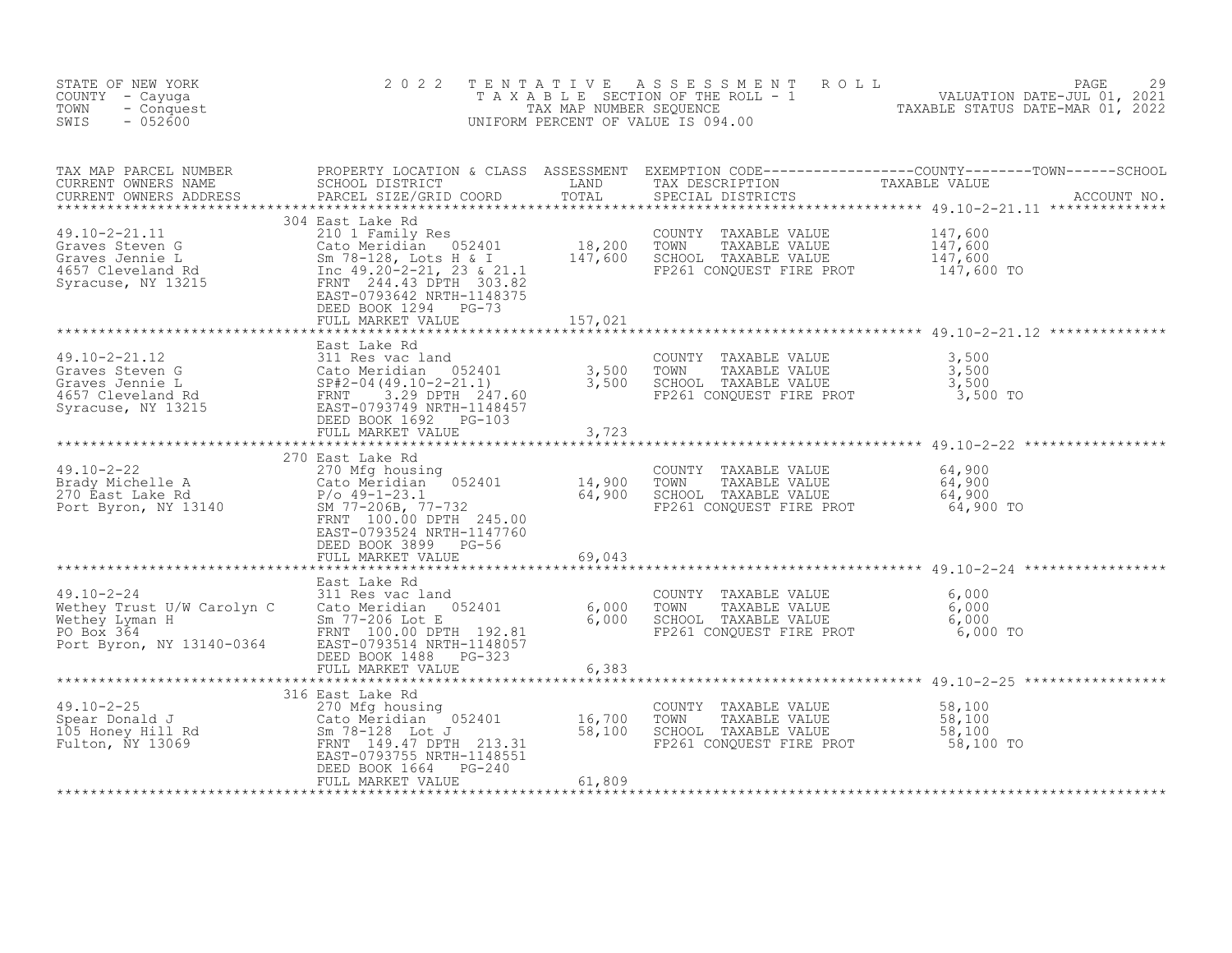| STATE OF NEW YORK<br>COUNTY - Cayuga<br>- Conquest<br>TOWN<br>SWIS<br>$-052600$                                                                                                                                                                         | 2 0 2 2                    |         |                                                                                                                                                                  | TENTATIVE ASSESSMENT ROLL PAGE 30<br>TAXABLE SECTION OF THE ROLL - 1 VALUATION DATE-JUL 01, 2021<br>TAX MAP NUMBER SEQUENCE TAXABLE STATUS DATE-MAR 01, 2022<br>UNIFORM PERCENT OF VALUE IS 094.00 |
|---------------------------------------------------------------------------------------------------------------------------------------------------------------------------------------------------------------------------------------------------------|----------------------------|---------|------------------------------------------------------------------------------------------------------------------------------------------------------------------|----------------------------------------------------------------------------------------------------------------------------------------------------------------------------------------------------|
|                                                                                                                                                                                                                                                         |                            |         |                                                                                                                                                                  |                                                                                                                                                                                                    |
|                                                                                                                                                                                                                                                         |                            |         | COUNTY TAXABLE VALUE $26,000$<br>TOWN TAXABLE VALUE $26,000$<br>SCHOOL TAXABLE VALUE 26,000<br>FP261 CONQUEST FIRE PROT 26,000 TO                                |                                                                                                                                                                                                    |
|                                                                                                                                                                                                                                                         |                            |         |                                                                                                                                                                  |                                                                                                                                                                                                    |
| 49.10-2-27<br>Pickard Harry G<br>Pickard Harry G<br>Pickard Harry G<br>Pickard Karin M<br>6557 Ontario Center Rd<br>6557 Ontario, NY 14519-9563<br>Atter-10.00 DPTH 212.00<br>EXST-0793891 NRTH-1148718<br>DEED BOOK 723<br>PG-138<br>PEED BOOK 723<br> |                            |         | COUNTY TAXABLE VALUE $35,000$<br>TOWN TAXABLE VALUE $35,000$<br>SCHOOL TAXABLE VALUE $35,000$<br>FP261 CONQUEST FIRE PROT $35,000$ TO                            |                                                                                                                                                                                                    |
|                                                                                                                                                                                                                                                         |                            |         |                                                                                                                                                                  | ************************************* 49.10-2-28 ******************                                                                                                                                |
| 328 East Lake Rd<br>Burt-Kinney Linda A<br>Burt Jeffrey P<br>PO Box 237<br>Plainville, NY 13137<br>Exact Depends on the Cato Meridian<br>FRNT 230.00 DPTH 370.00<br>EAST-0793789 NRTH-1148884<br>DEED BOOK 849<br>PC-247<br>FULL MARKET VALUE<br>THE    |                            |         | COUNTY TAXABLE VALUE 18,500<br>TOWN TAXABLE VALUE 18,500<br>SCHOOL TAXABLE VALUE 18,500<br>SPR261 CONCUEST FIRE FOR 19,500<br>FP261 CONQUEST FIRE PROT 18,500 TO |                                                                                                                                                                                                    |
|                                                                                                                                                                                                                                                         |                            |         |                                                                                                                                                                  |                                                                                                                                                                                                    |
| 49.10-2-29<br>Judkins Lawrence E<br>Judkins LeeAnn<br>200 Noble Ave<br>Syracuse, NY 13206-1026<br>200 Noble Ave<br>200 Noble Ave<br>200 Noble Ave<br>200 EAST-0793540 NRTH-1147667<br>200 Noble Ave<br>200 Noble Ave<br>200 Noble Ave<br>200 EAST-0793  | FULL MARKET VALUE          | 104,787 | COUNTY TAXABLE VALUE $98,500$<br>TOWN TAXABLE VALUE 98,500<br>SCHOOL TAXABLE VALUE 98,500<br>FP261 CONQUEST FIRE PROT 98,500 TO                                  |                                                                                                                                                                                                    |
|                                                                                                                                                                                                                                                         |                            |         |                                                                                                                                                                  |                                                                                                                                                                                                    |
| 369 East Lake Rd<br>269 East Lake Rd<br>269 East Lake Rd<br>269 East Lake Rd<br>269 East Lake Rd<br>269 East Lake Rd<br>269 East Lake Rd<br>269 East Lake Rd<br>269 East Lake Rd<br>269 East Lake Rd<br>269 East Lake Rd<br>269 East Lake Rd<br>269 Ea  | $PG-233$<br>DEED BOOK 1279 |         | FP261 CONQUEST FIRE PROT 47,400 TO                                                                                                                               | $\circ$<br>47,400                                                                                                                                                                                  |
|                                                                                                                                                                                                                                                         | FULL MARKET VALUE          | 50,426  |                                                                                                                                                                  |                                                                                                                                                                                                    |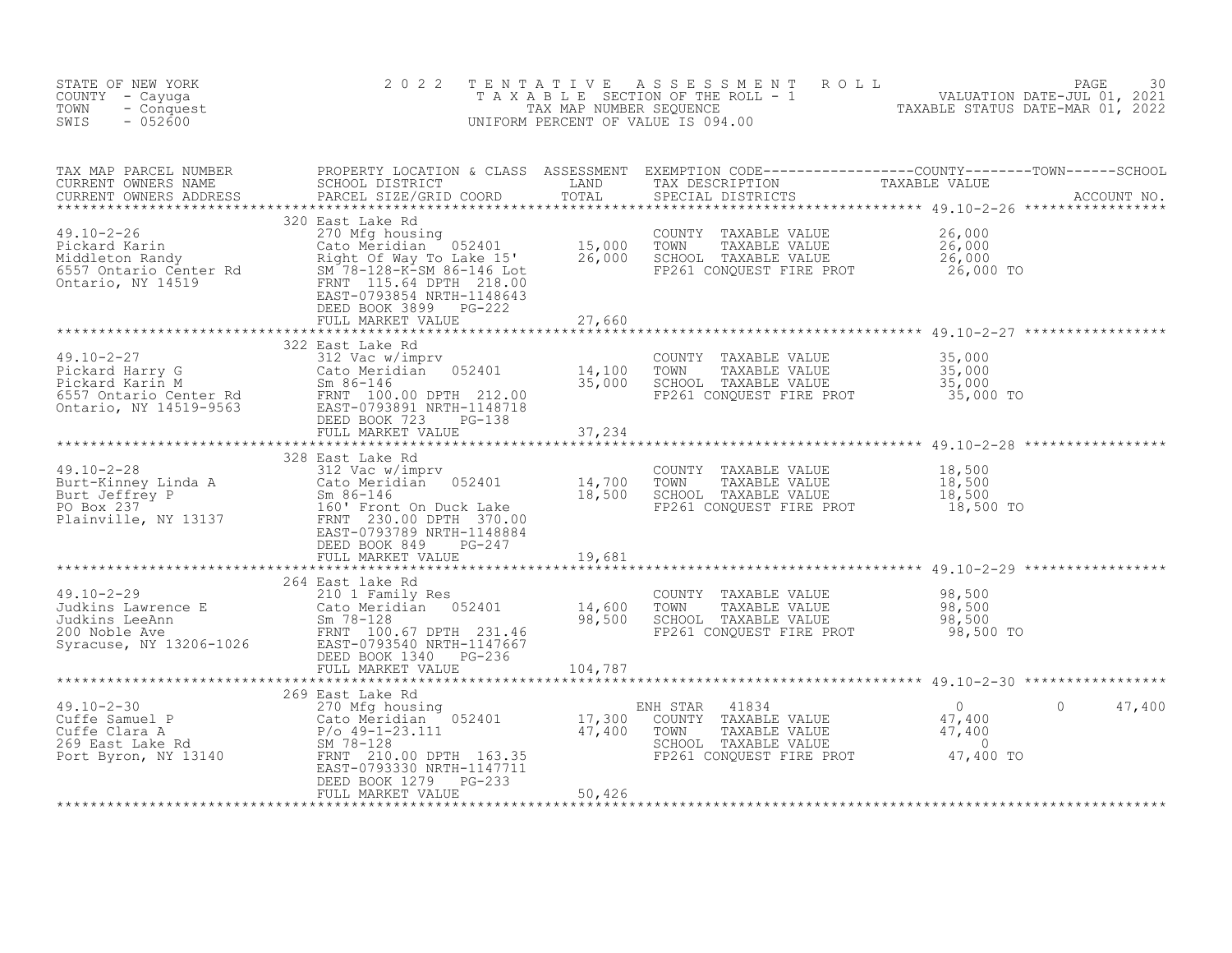| STATE OF NEW YORK<br>COUNTY - Cayuga<br>- Conquest<br>TOWN<br>$-052600$<br>SWIS                                                                                                                                                                                                                                                                                                                                                                     | 2 0 2 2                                                     | TENTATIVE                  | TENTATIVE ASSESSMENT ROLL UNIVERSITY PAGE 31<br>TAXABLE SECTION OF THE ROLL - 1 VALUATION DATE-JUL 01, 2021<br>TAX MAP NUMBER SEQUENCE TAXABLE STATUS DATE-MAR 01, 2022<br>JNIFORM PERCENT OF VALUE IS 094.00<br>UNIFORM PERCENT OF VALUE IS 094.00 |          |
|-----------------------------------------------------------------------------------------------------------------------------------------------------------------------------------------------------------------------------------------------------------------------------------------------------------------------------------------------------------------------------------------------------------------------------------------------------|-------------------------------------------------------------|----------------------------|-----------------------------------------------------------------------------------------------------------------------------------------------------------------------------------------------------------------------------------------------------|----------|
|                                                                                                                                                                                                                                                                                                                                                                                                                                                     |                                                             |                            |                                                                                                                                                                                                                                                     |          |
| $\begin{tabular}{lllllllllllllllllllllll} \textsc{rank} & \textsc{PROPERYY LOCATION & \textsc{CLAS} & \textsc{SSESSMENT} & \textsc{EXEMPITION} & \textsc{CODE-------------C-COUNYY-------CONRY-------CONRY-------CONRY-------CONRY-------CONRY------CCONY------CONY------CONY------CCONY------CCONY------CCONY------CCONY------CCONY------CCONY------CCONY------CCONY------CCONY------CCONY------CCONY------CCONY------CCONY------CCONY------CCONY$ | DEED BOOK 1361    PG-272<br>FULL MARKET VALUE               | 1,064                      |                                                                                                                                                                                                                                                     |          |
|                                                                                                                                                                                                                                                                                                                                                                                                                                                     |                                                             |                            |                                                                                                                                                                                                                                                     |          |
|                                                                                                                                                                                                                                                                                                                                                                                                                                                     |                                                             |                            |                                                                                                                                                                                                                                                     |          |
|                                                                                                                                                                                                                                                                                                                                                                                                                                                     |                                                             |                            |                                                                                                                                                                                                                                                     |          |
|                                                                                                                                                                                                                                                                                                                                                                                                                                                     |                                                             |                            |                                                                                                                                                                                                                                                     |          |
| 49.13-1-1<br>Rodman George<br>Rodman Scialo Holly<br>Rodman Scialo Holly<br>534 Cooper Rd<br>Rochester, NY 14617-3044<br>FRNT 50.00 DPTH 175.00<br>EAST-0791507 NRTH-1148175<br>DEED BOOK 549<br>PG-5<br>FULL MARKET VALUE                                                                                                                                                                                                                          | 42 Wall St Ln<br>FULL MARKET VALUE                          | 47,500<br>62,900<br>66,915 | COUNTY TAXABLE VALUE 62,900<br>TOWN TAXABLE VALUE 62,900<br>SCHOOL TAXABLE VALUE 62,900<br>FP261 CONQUEST FIRE PROT 62,900 TO                                                                                                                       | 04034070 |
|                                                                                                                                                                                                                                                                                                                                                                                                                                                     |                                                             |                            |                                                                                                                                                                                                                                                     |          |
| 40 Wall St Ln<br>49.13-1-2 260 Seasonal res - WTRFNT<br>Hadcock Doris Cato Meridian 052401 47,500 TOWN TAXABLE VALUE 62,400<br>15277 State Route 104 Sm 88-256,50' Lake Front 62,400 SCHOOL TAXABLE VALUE 62,400<br>Martville, NY 1311                                                                                                                                                                                                              |                                                             | 66,383                     |                                                                                                                                                                                                                                                     | 04038080 |
|                                                                                                                                                                                                                                                                                                                                                                                                                                                     |                                                             | **************             |                                                                                                                                                                                                                                                     |          |
| 38 Wall St Ln<br>38 Wall St Ln<br>31 Raltenborn Michael A<br>21 Raltenborn Christine M<br>30 Cato Meridian 052401<br>50' Lake Front<br>30' Lake Front<br>30' Lake Front<br>30' Lake Front<br>30' Lake Front<br>30' Lake Front<br>30' Lake Front<br>30'                                                                                                                                                                                              | 38 Wall St Ln<br>DEED BOOK 1195 PG-290<br>FULL MARKET VALUE | 44,149                     | COUNTY TAXABLE VALUE $\begin{array}{cccc} 41,500 \ \text{TOWN} & \text{TAXABLE VALUE} & 41,500 \ \text{SCHOOL} & \text{TAXABLE VALUE} & 41,500 \ \text{FPC61 CONQUEST FIRE PROT} & 41,500 \ \text{FPC61} & 41,500 \end{array}$                      | 04003040 |
|                                                                                                                                                                                                                                                                                                                                                                                                                                                     |                                                             |                            |                                                                                                                                                                                                                                                     |          |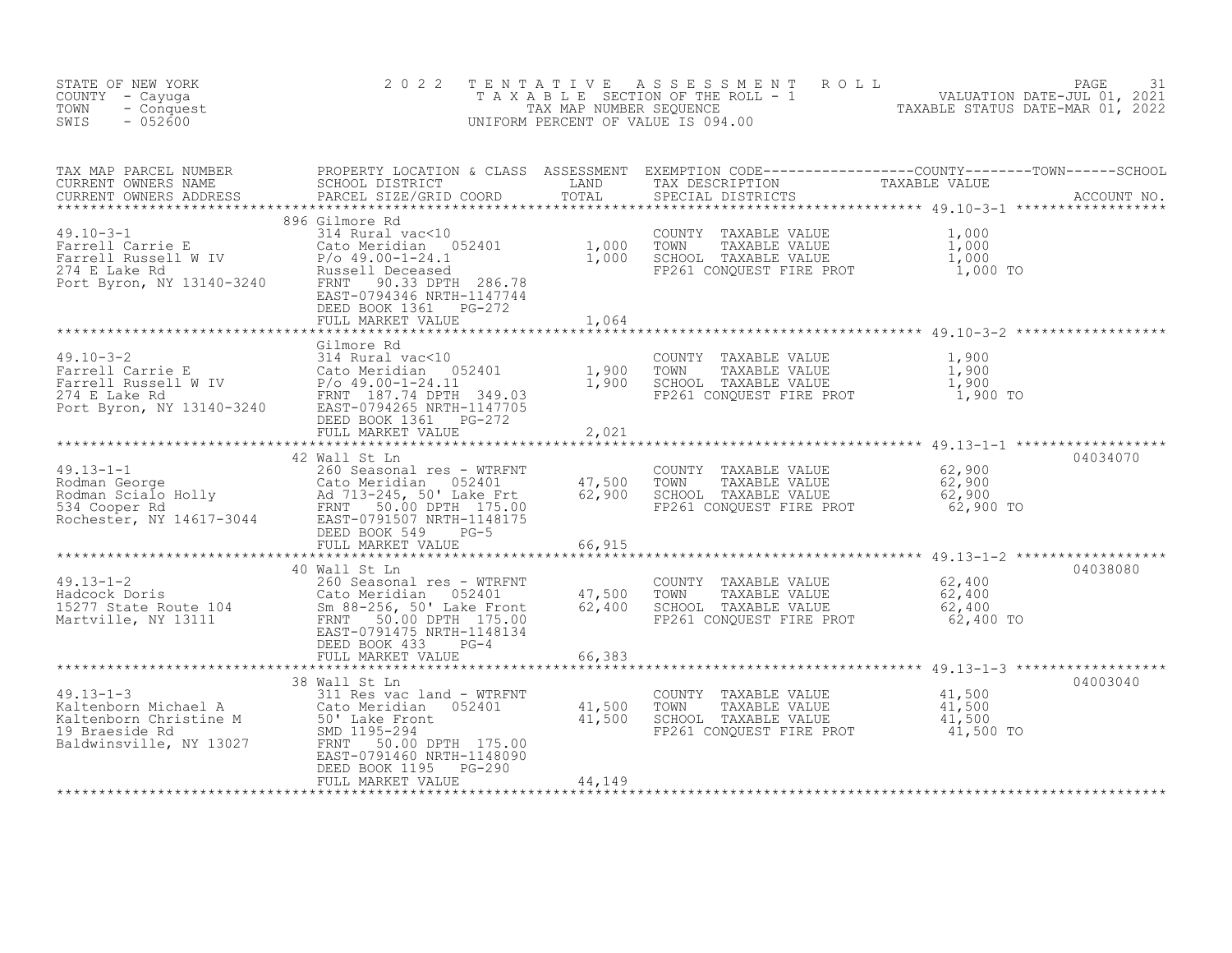| STATE OF NEW YORK<br>COUNTY - Cayuga<br>TOWN<br>- Conquest<br>SWIS<br>$-052600$                                                                                                                                                                                          | 2 0 2 2                                                                                                                                                                          | TENTATIVE        | ASSESSMENT ROLL<br>UNIFORM PERCENT OF VALUE IS 094.00                                                                           | PAGE<br>32<br>TAXABLE SECTION OF THE ROLL - 1 WALUATION DATE-JUL 01, 2021<br>TAXABLE STATUS DATE-MAR 01, 2022                                                                                                                        |  |
|--------------------------------------------------------------------------------------------------------------------------------------------------------------------------------------------------------------------------------------------------------------------------|----------------------------------------------------------------------------------------------------------------------------------------------------------------------------------|------------------|---------------------------------------------------------------------------------------------------------------------------------|--------------------------------------------------------------------------------------------------------------------------------------------------------------------------------------------------------------------------------------|--|
| TAX MAP PARCEL NUMBER<br>CURRENT OWNERS NAME<br>CURRENT OWNERS ADDRESS                                                                                                                                                                                                   |                                                                                                                                                                                  |                  |                                                                                                                                 | PROPERTY LOCATION & CLASS ASSESSMENT EXEMPTION CODE----------------COUNTY--------TOWN------SCHOOL<br>SCHOOL DISTRICT               LAND       TAX DESCRIPTION         TAXABLE VALUE<br>PARCEL SIZE/GRID COORD       TOTAL     SPECIA |  |
| 49.13-1-4.1<br>Kaltenborn Daniel L (Cato Meridian US2401<br>Kaltenborn Donna L (Ad 763-147<br>187 Lilac Ln (Ad 763-147 H)<br>Syracuse, NY 13209<br>EAST-0791426 NRTH-1148050<br>FEN POOK 3790 PG-220                                                                     | 36 Wall Street Ln<br>210 1 Family Res - WTRFNT<br>Cato Meridian 052401 44,700 TOWN<br>Ad 763-147<br>47.5' Lake Front 96,000 SCHOOL<br>DEED BOOK 3790 PG-220<br>FULL MARKET VALUE | 102,128          | COUNTY TAXABLE VALUE $96,000$<br>TOWN TAXABLE VALUE 96,000<br>SCHOOL TAXABLE VALUE 96,000<br>FP261 CONQUEST FIRE PROT 96,000 TO | 04023030                                                                                                                                                                                                                             |  |
|                                                                                                                                                                                                                                                                          |                                                                                                                                                                                  |                  |                                                                                                                                 |                                                                                                                                                                                                                                      |  |
| 49.13-1-5.1<br>Howell Robert<br>Howell Janine<br>10132 Frost Hill Rd<br>Savannah, NY 13146-9600<br>Howell Janine<br>Savannah, NY 13146-9600<br>FRANT 107.00 DPTH 200.00<br>FRANT 107.00 DPTH 200.00<br>FRANT 107.00 DPTH 200.00<br>FRANT 107.00 D                        | 30 Wall St Ln<br>EAST-0791395 NRTH-1147983                                                                                                                                       |                  | COUNTY TAXABLE VALUE $99,000$<br>TOWN TAXABLE VALUE 99,000<br>SCHOOL TAXABLE VALUE 99,000<br>FP261 CONQUEST FIRE PROT 99,000 TO | 04016060                                                                                                                                                                                                                             |  |
|                                                                                                                                                                                                                                                                          | DEED BOOK 1470    PG-122<br>FULL MARKET VALUE                                                                                                                                    | 105,319          |                                                                                                                                 |                                                                                                                                                                                                                                      |  |
|                                                                                                                                                                                                                                                                          |                                                                                                                                                                                  |                  |                                                                                                                                 |                                                                                                                                                                                                                                      |  |
| $49.13 - 2 - 1$<br>49.13-2-1<br>Hoover Irvin B<br>Hoover Mabel H<br>1057 Anstee Rd<br>Clyde, NY 14433<br>FRNT 105.00 DPTH 161.00<br>EAST-0790954 NRTH-1147475<br>EAST-0790954 NRTH-1147475<br>EED BOOK 1694<br>EER RATH-1147475<br>DEED BOOK 1694<br>DEED BOOK 1694<br>P | 42 Shady Grv<br>270 Mfg housing - WTRFNT                                                                                                                                         | 64,800<br>90,300 | COUNTY TAXABLE VALUE<br>TOWN TAXABLE VALUE<br>SCHOOL TAXABLE VALUE 50,300<br>FP261 CONQUEST FIRE PROT                           | 04040010<br>90,300<br>90,300 TO                                                                                                                                                                                                      |  |
|                                                                                                                                                                                                                                                                          | FULL MARKET VALUE                                                                                                                                                                | 96,064           |                                                                                                                                 |                                                                                                                                                                                                                                      |  |
| 49.13-2-2<br>Griffin Robert M<br>Griffin Kathleen<br>6209 Coye Rd<br>Jamesville, NY 13078-9773<br>FRNT 50.00 DPTH 137.00<br>EAST-0790916 NRTH-1147406<br>FRNT 50.00 DPTH 137.00<br>EAST-0790916 NRTH-1147406<br>PEED BOOK 1028<br>PC-131                                 |                                                                                                                                                                                  |                  | COUNTY TAXABLE VALUE 48,600<br>TOWN<br>TAXABLE VALUE<br>SCHOOL TAXABLE VALUE 18,600<br>FP261 CONQUEST FIRE PROT 48,600 TO       | 04044090<br>48,600                                                                                                                                                                                                                   |  |
|                                                                                                                                                                                                                                                                          | FULL MARKET VALUE                                                                                                                                                                | 51,702           |                                                                                                                                 |                                                                                                                                                                                                                                      |  |
|                                                                                                                                                                                                                                                                          | Duck Lake Rd                                                                                                                                                                     |                  |                                                                                                                                 | 04045042                                                                                                                                                                                                                             |  |
| 49.13-2-3<br>Wenzel Sharon<br>8194 State Street Rd<br>8194 State Street Rd<br>8194 State Street Rd<br>8194 State Street Rd<br>8194 State Street Rd<br>80' Lake Front<br>80' Lake Front<br>80' Lake Front<br>80' Lake Front<br>80' Lake Front<br>80' La                   |                                                                                                                                                                                  | 40,800<br>40,800 | COUNTY TAXABLE VALUE 40,800<br>TOWN TAXABLE VALUE 40,800<br>SCHOOL TAXABLE VALUE 40,800<br>FP261 CONQUEST FIRE PROT 40,800 TO   |                                                                                                                                                                                                                                      |  |
|                                                                                                                                                                                                                                                                          | FULL MARKET VALUE                                                                                                                                                                | 43,404           |                                                                                                                                 |                                                                                                                                                                                                                                      |  |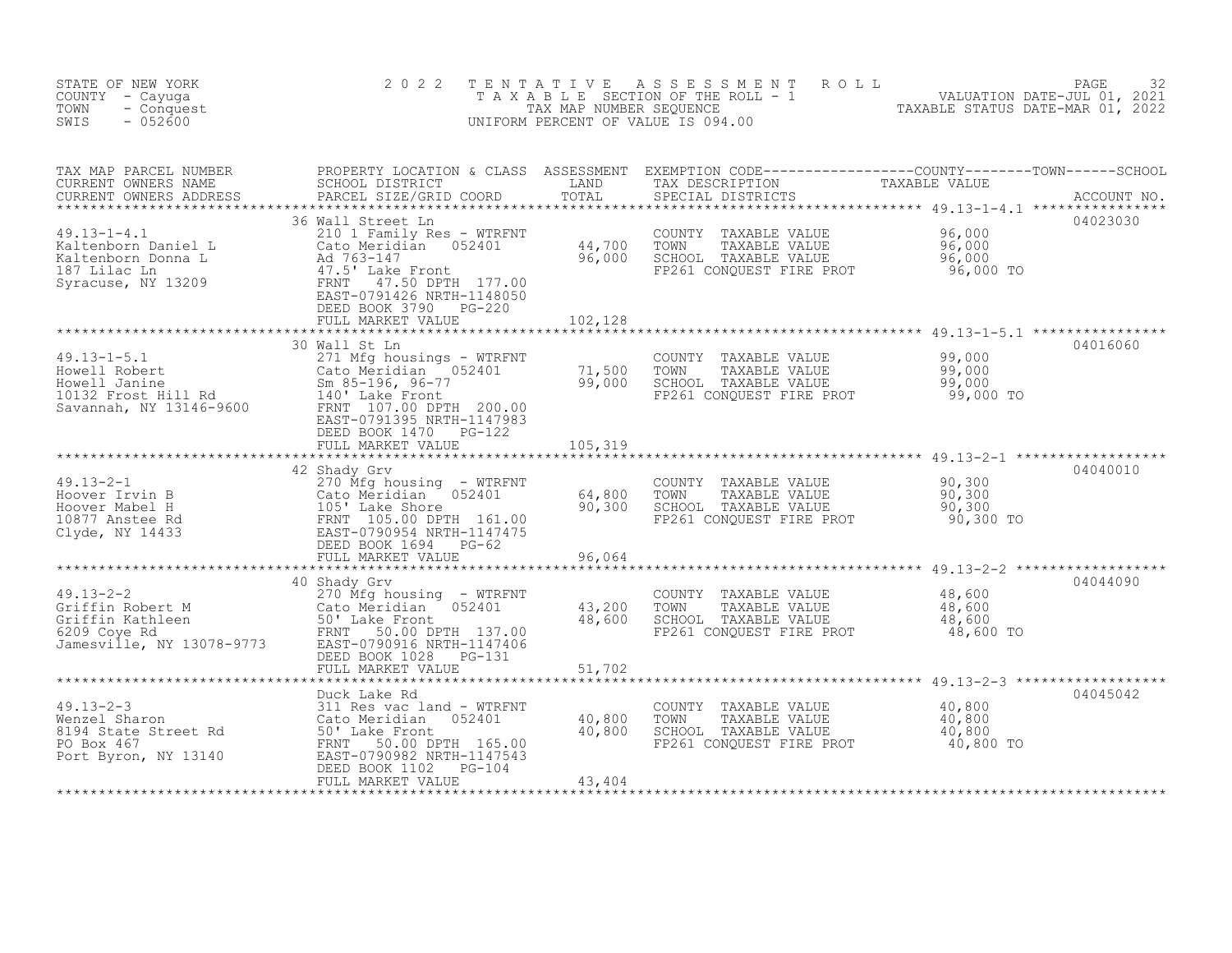| STATE OF NEW YORK<br>COUNTY - Cayuga<br>TOWN<br>- Conquest<br>SWIS<br>$-052600$                                                                                                                                                                                                                                                                                                                                      | 2 0 2 2           |         | TENTATIVE ASSESSMENT ROLL PACE 33<br>TAXABLE SECTION OF THE ROLL - 1 VALUATION DATE-JUL 01, 2021<br>TAX MAP NUMBER SEQUENCE TAXABLE STATUS DATE-MAR 01, 2022<br>UNIFORM PERCENT OF VALUE IS 094.00       |          |
|----------------------------------------------------------------------------------------------------------------------------------------------------------------------------------------------------------------------------------------------------------------------------------------------------------------------------------------------------------------------------------------------------------------------|-------------------|---------|----------------------------------------------------------------------------------------------------------------------------------------------------------------------------------------------------------|----------|
| TAX MAP PARCEL NUMBER PROPERTY LOCATION & CLASS ASSESSMENT EXEMPTION CODE-----------------COUNTY--------TOWN------SCHOOL CURRENT OWNERS NAME SCHOOL DISTRICT LAND TAX DESCRIPTION TAXABLE VALUE<br>CURRENT OWNERS ADDRESS PARCEL                                                                                                                                                                                     |                   |         |                                                                                                                                                                                                          |          |
| $\begin{tabular}{lllllllllllll} \multicolumn{3}{c }{49.13-2-4} & 32\;\;{\rm Shady\;\;GVV}& 260\;\;{\rm So}{\rm Nochmid\;\;R.\;\;Scott}& 260\;\;{\rm Second}\;\;{\rm test\;\;N114622}& 94,500\;\;{\rm second}\;\;{\rm rest\;\;N214622}& 94,500\;\;{\rm second}\;\;{\rm and}\;\;100\;\;{\rm Lake\;\;{\rm Frontt}& 94,500& 70\;\;{\rm NNAE}\;\;{\rm VALUE}& 94,500\;\;{\rm SNAUE}& 9$                                   | 32 Shady Grv      |         |                                                                                                                                                                                                          | 04008100 |
|                                                                                                                                                                                                                                                                                                                                                                                                                      |                   |         |                                                                                                                                                                                                          |          |
|                                                                                                                                                                                                                                                                                                                                                                                                                      | 30 Shady Grv      |         |                                                                                                                                                                                                          | 04008090 |
|                                                                                                                                                                                                                                                                                                                                                                                                                      |                   |         |                                                                                                                                                                                                          |          |
|                                                                                                                                                                                                                                                                                                                                                                                                                      | 28 Shady Grv      |         |                                                                                                                                                                                                          | 04033010 |
|                                                                                                                                                                                                                                                                                                                                                                                                                      |                   |         |                                                                                                                                                                                                          |          |
| 49.13-2-7<br>Markle John (11,400)<br>771 Wiler Rd (1468-9723)<br>ERNT 50.00 DPTH 125.00<br>FRNT 50.00 DPTH 125.00<br>EAST-0790771 NRTH-1147050<br>EAST-0790771 NRTH-1147050<br>EED BOOK 989<br>PEILL MARKET VALUE<br>FIILL MARKET VALUE (1500)<br>                                                                                                                                                                   | 24 Shady Grv      |         |                                                                                                                                                                                                          | 04025100 |
|                                                                                                                                                                                                                                                                                                                                                                                                                      | 22 Shady Grv      |         |                                                                                                                                                                                                          | 04043190 |
| $\begin{tabular}{l l l l} \multicolumn{1}{c}{49.13-2-8} & & & & 22\text{ Shady Grv} \\ \texttt{False} & & & 210\text{ 1 Family Res -- WTRENT} & & 51,300 \\ \texttt{Kuhn Michelle} & & & 75^\circ\text{ Lake Front} & & 95,600 \\ \texttt{8247 Cocount Tree Dr} & & & \texttt{FRNT} & 75.00 DPTH & 135.00 \\ \texttt{Liverpool, NY 13090-6808} & & & \texttt{ERNT} & 75.00 DPTH 135.00 \\ & & & & 95,600 \\ \texttt$ | FULL MARKET VALUE | 101,702 | COUNTY TAXABLE VALUE $\begin{array}{ccc} 95,600 \ 70\text{WN} & \text{TAXABLE VALUE} & 95,600 \ \text{SCHOOL} & \text{TAXABLE VALUE} & 95,600 \ \text{FP261 CONQUEST FIRST PROT} & 95,600 \ \end{array}$ |          |
|                                                                                                                                                                                                                                                                                                                                                                                                                      |                   |         |                                                                                                                                                                                                          |          |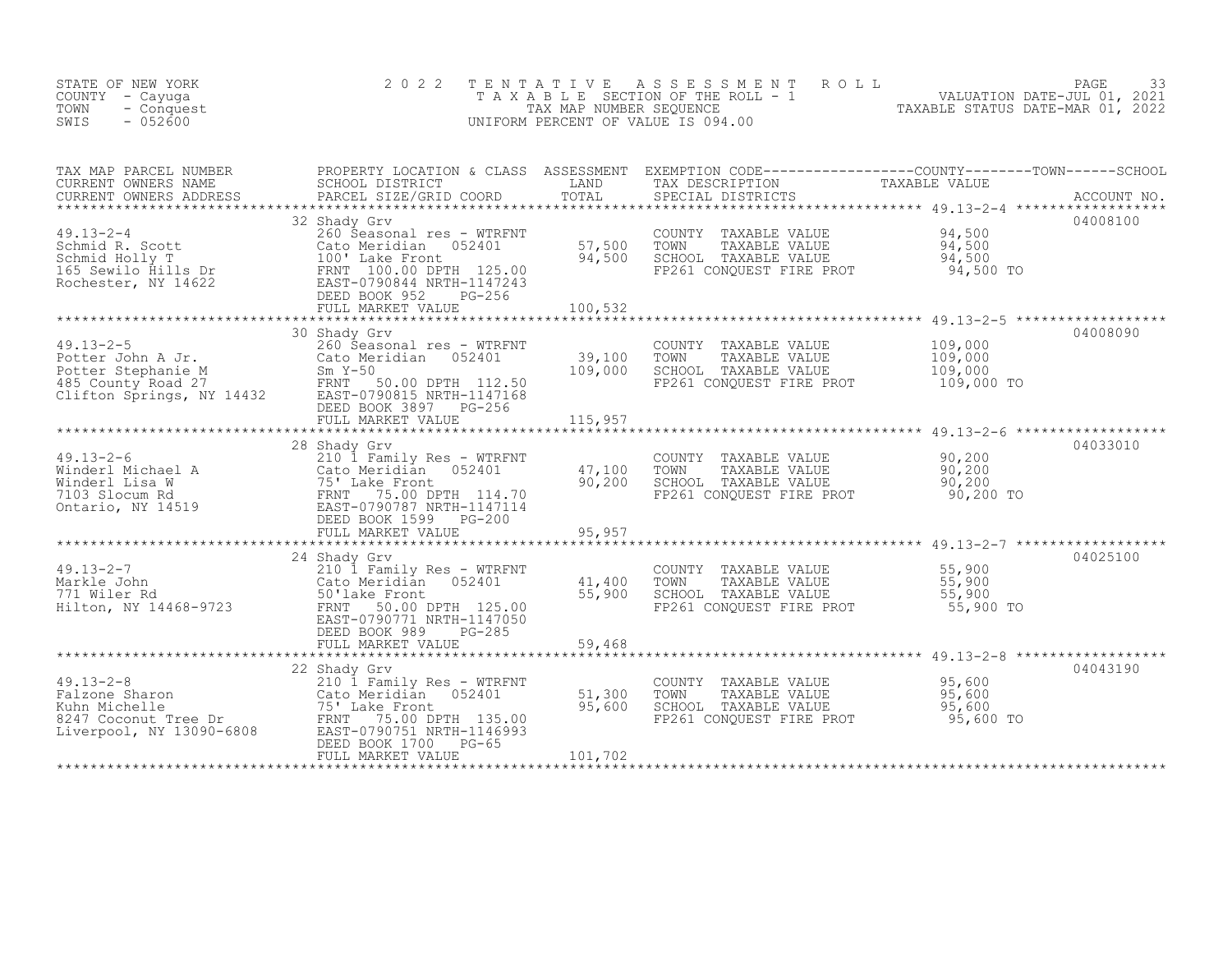| STATE OF NEW YORK<br>COUNTY – Cayuga<br>- Conquest<br>TOWN<br>SWIS<br>$-052600$                                                                                                                                                                       | 2 0 2 2                                                                                                                                                                                             |                                      | TENTATIVE ASSESSMENT ROLL PACE 34<br>TAXABLE SECTION OF THE ROLL - 1 VALUATION DATE-JUL 01, 2021<br>TAXABLE STATUS DATE-MAR 01, 2022<br>UNIFORM PERCENT OF VALUE IS 094.00 |                                         |             |
|-------------------------------------------------------------------------------------------------------------------------------------------------------------------------------------------------------------------------------------------------------|-----------------------------------------------------------------------------------------------------------------------------------------------------------------------------------------------------|--------------------------------------|----------------------------------------------------------------------------------------------------------------------------------------------------------------------------|-----------------------------------------|-------------|
|                                                                                                                                                                                                                                                       | PARCEL SIZE/GRID COORD                                                                                                                                                                              |                                      | SPECIAL DISTRICTS                                                                                                                                                          |                                         | ACCOUNT NO. |
| 49.13-2-9<br>Beardsley Lisa A<br>Beardsley Jeffrey R<br>Tairfield Dr<br>Fairport, NY 14450<br>Fairport, NY 14450<br>Fairport, NY 14450<br>The ERST-0790724 NRTH-1146920<br>DEED BOOK 1319<br>PG-113<br>FILL MARKET VALUE<br>FRANCER VALUE<br>FRANCE V | 20 Shady Grv                                                                                                                                                                                        |                                      | COUNTY TAXABLE VALUE<br>TAXABLE VALUE<br>TOWN<br>SCHOOL TAXABLE VALUE<br>FP261 CONQUEST FIRE PROT                                                                          | 84,500<br>84,500<br>84,500<br>84,500 TO | 04016070    |
|                                                                                                                                                                                                                                                       | 18 Shady Grv<br>311 Res vac land - WTRFNT                                                                                                                                                           |                                      |                                                                                                                                                                            |                                         | 04005110    |
| Beardsley Jeffrey<br>Beardsley Jeffrey<br>37 Fairfield Dr (50' Lake Front<br>Fairport, NY 14450 (EAST-0790708 NRTH-1146859<br>EAST-0790708 NRTH-1146859<br>DEED ROOK 3735                                                                             | FULL MARKET VALUE                                                                                                                                                                                   | 45,000<br>45,000<br>45,000<br>47,872 | COUNTY TAXABLE VALUE 45,000<br>TOWN TAXABLE VALUE 45,000<br>SCHOOL TAXABLE VALUE 45,000<br>FP261 CONQUEST FIRE PROT                                                        | 45,000 TO                               |             |
|                                                                                                                                                                                                                                                       |                                                                                                                                                                                                     |                                      |                                                                                                                                                                            |                                         |             |
| 10 SHARE VALUE 10 SHARE VALUE 2010 1 Family Res - WTRFNT<br>Luce Mark Edward 210 1 Family Res - WTRFNT<br>Luce Ann Patricia 2000 Produce 2010 2010 1 Family Res - MONE 2010<br>Example VALUE 2010 2010 131, Sm 95-2<br>Frederick, MD 2                |                                                                                                                                                                                                     |                                      | FP261 CONQUEST FIRE PROT 137,000 TO                                                                                                                                        | 137,000<br>137,000<br>137,000           |             |
|                                                                                                                                                                                                                                                       | BANK 99997<br>EAST-0790683 NRTH-1146791<br>DEED BOOK 1591 PG-256<br>FULL MARKET VALUE                                                                                                               | 145,745                              |                                                                                                                                                                            |                                         |             |
| 99.13-2-12<br>Shady Gr Mervimprv - WTRFNT<br>Schmid R. Scott<br>Schmid Stephen K<br>Richard K. Schmid<br>100' Lake Front<br>Richard K. Schmid<br>165 Sewilo Hills Dr<br>Rochester, NY 14622<br>PEILL MARKET VALUE<br>FILL MARKET VALUE<br>PEILL MARK  | Shady Grv                                                                                                                                                                                           | 58,800<br>65,900                     | COUNTY TAXABLE VALUE<br>CONNT TAXABLE VALUE 65,900<br>SCHOOL TAXABLE VALUE 65,900<br>65,900<br>FP261 CONQUEST FIRE PROT                                                    | 65,900<br>65,900 TO                     |             |
|                                                                                                                                                                                                                                                       | FULL MARKET VALUE                                                                                                                                                                                   | 70,106                               |                                                                                                                                                                            |                                         |             |
| Profile and March 2013<br>A-OK Camp Ground, Inc.<br>2203 W Genesee St.<br>Syracuse My 10000 P/o 49 00 10000<br>Syracuse, NY 13219-1617                                                                                                                | Duck Lake Rd<br>330 Vacant comm - WTRFNT<br>am – WTRFNT<br>052401 28,100<br>1.1 & 31.12 28,100<br>$P/O$ 49.00-1-31.1 & 31.12<br>31.121, 253.44' Lk Fr<br>ACRES<br>2.90<br>EAST-0790919 NRTH-1147671 |                                      | COUNTY TAXABLE VALUE $28,100$<br>TOWN TAXABLE VALUE $28,100$<br>SCHOOL TAXABLE VALUE 28,100<br>FP261 CONQUEST FIRE PROT 28,100 TO                                          |                                         |             |
|                                                                                                                                                                                                                                                       | PG-115<br>DEED BOOK 862<br>FULL MARKET VALUE                                                                                                                                                        | 29,894                               |                                                                                                                                                                            |                                         |             |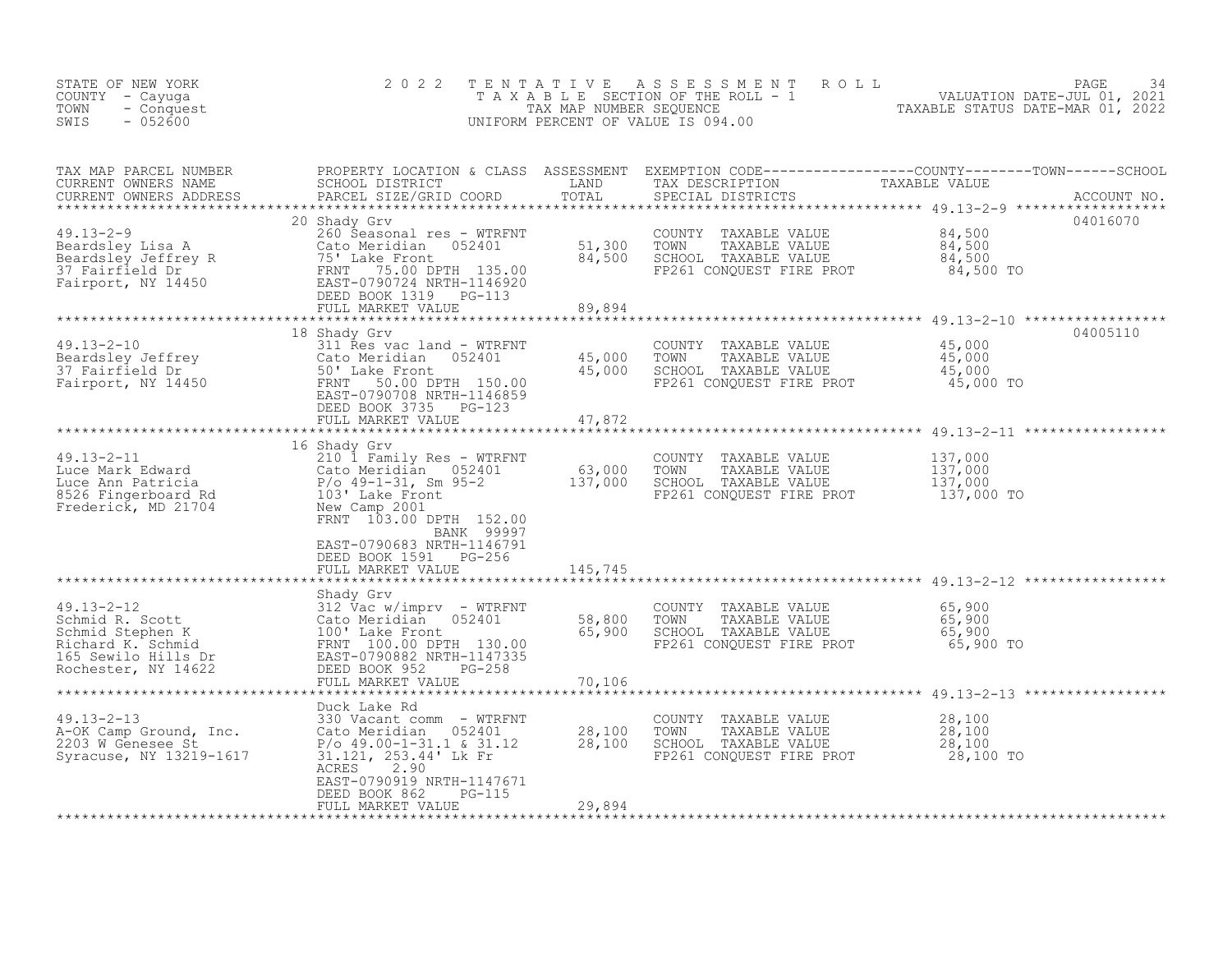| STATE OF NEW YORK<br>COUNTY - Cayuga<br>TOWN<br>- Conquest<br>$-052600$<br>SWIS                                                                                                                                                                                                                                                                                                                                                                                                          | 2 0 2 2                                                                        |        | UNIFORM PERCENT OF VALUE IS 094.00                                                                                  | TENTATIVE ASSESSMENT ROLL PACE 35<br>TAXABLE SECTION OF THE ROLL - 1 VALUATION DATE-JUL 01, 2021<br>TAXABLE STATUS DATE-MAR 01, 2022 |
|------------------------------------------------------------------------------------------------------------------------------------------------------------------------------------------------------------------------------------------------------------------------------------------------------------------------------------------------------------------------------------------------------------------------------------------------------------------------------------------|--------------------------------------------------------------------------------|--------|---------------------------------------------------------------------------------------------------------------------|--------------------------------------------------------------------------------------------------------------------------------------|
| TAX MAP PARCEL NUMBER<br>CURRENT OWNERS NAME<br>CURRENT OWNERS ADDRESS<br>**************************                                                                                                                                                                                                                                                                                                                                                                                     |                                                                                |        | SPECIAL DISTRICTS                                                                                                   |                                                                                                                                      |
| And M9.13-2-14.1<br>Hoover Irvin B<br>Hoover Mabel H<br>10877 Anstee Rd<br>Clyde, NY 14433<br>Clyde, NY 14433<br>ASST-0790719 NRTH-1147572<br>DEED BOOK 1694<br>PG-62<br>FIIT MARKET VALUE<br>PHIG-04 (49.00-2-14)<br>13,800<br>21,800<br>21,800<br>21,800                                                                                                                                                                                                                               |                                                                                |        | COUNTY TAXABLE VALUE<br>TOWN<br>TAXABLE VALUE<br>SCHOOL TAXABLE VALUE<br>FP261 CONQUEST FIRE PROT                   | 13,800<br>13,800<br>13,800<br>13,800 TO                                                                                              |
|                                                                                                                                                                                                                                                                                                                                                                                                                                                                                          |                                                                                |        |                                                                                                                     |                                                                                                                                      |
| $\begin{array}{lllllllllllllllllllll} \end{array} & \begin{array}{lllllllllllll} \text{~~\quad} & \text{~~\quad} & \text{~~\quad} & \text{~~\quad} & \text{~~\quad} & \text{~~\quad} & \text{~~\quad} & \text{~~\quad} & \text{~~\quad} & \text{~~\quad} & \text{~~\quad} & \text{~~\quad} & \text{~~\quad} & \text{~~\quad} & \text{~~\quad} & \text{~~\quad} & \text{~~\quad} & \text{~~\quad} & \text{~~\quad} & \text{~~\quad} & \text{~~\quad} & \text{~~\quad} & \text{~~\quad} &$ |                                                                                |        |                                                                                                                     |                                                                                                                                      |
|                                                                                                                                                                                                                                                                                                                                                                                                                                                                                          | EAST-0790640 NRTH-1147347<br>DEED BOOK 1270 PG-48<br>FULL MARKET VALUE         | 50,851 |                                                                                                                     |                                                                                                                                      |
|                                                                                                                                                                                                                                                                                                                                                                                                                                                                                          | 20.09 DPTH 200.00<br>FRNT<br>EAST-0790872 NRTH-1147538<br>DEED BOOK 1694 PG-62 |        | COUNTY TAXABLE VALUE<br>SCHOOL TAXABLE VALUE<br>FP261 CONQUEST FIRE PROT 1,000 TO                                   | $1,000$<br>$1,000$<br>$1,000$                                                                                                        |
|                                                                                                                                                                                                                                                                                                                                                                                                                                                                                          | FULL MARKET VALUE                                                              | 1,064  |                                                                                                                     |                                                                                                                                      |
| 49.13-2-15.2<br>Schmid R. Scott<br>Schmid Stephen K<br>Richard K Schmid<br>1,000<br>Richard K Schmid<br>1,000<br>Richard K Schmid<br>1,000<br>Part of private Roadway<br>Part of private Roadway<br>FRNT<br>21.24 DPTH 305.23<br>Rochester, NY 14622<br>EA                                                                                                                                                                                                                               | Off Duck Lake Rd<br>DEED BOOK 1344 PG-180<br>FULL MARKET VALUE                 | 1,064  | COUNTY TAXABLE VALUE<br>TOWN<br>TAXABLE VALUE<br>SCHOOL TAXABLE VALUE<br>FP261 CONQUEST FIRE PROT 1,000 TO          | 1,000<br>1,000<br>1,000                                                                                                              |
|                                                                                                                                                                                                                                                                                                                                                                                                                                                                                          |                                                                                |        |                                                                                                                     |                                                                                                                                      |
| Luce Mark Edward<br>Luce Ann Patricia<br>Euce Ann Patricia<br>8526 Fingerboard Rd<br>8526 Fingerboard Rd<br>8526 Fingerboard Rd<br>87200-1-31.113<br>8720-1-31.113<br>8720-1-31.113<br>8720-1-31.113<br>892.62                                                                                                                                                                                                                                                                           | Duck Lake Rd<br>BANK 99997                                                     |        | COUNTY TAXABLE VALUE<br>TOWN TAXABLE VALUE 1,000<br>SCHOOL TAXABLE VALUE 1,000<br>FP261 CONQUEST FIRE PROT 1,000 TO | $\frac{1}{1}$ , 000                                                                                                                  |
|                                                                                                                                                                                                                                                                                                                                                                                                                                                                                          | EAST-0790687 NRTH-1147053<br>DEED BOOK 1591 PG-253<br>FULL MARKET VALUE        | 1,064  |                                                                                                                     |                                                                                                                                      |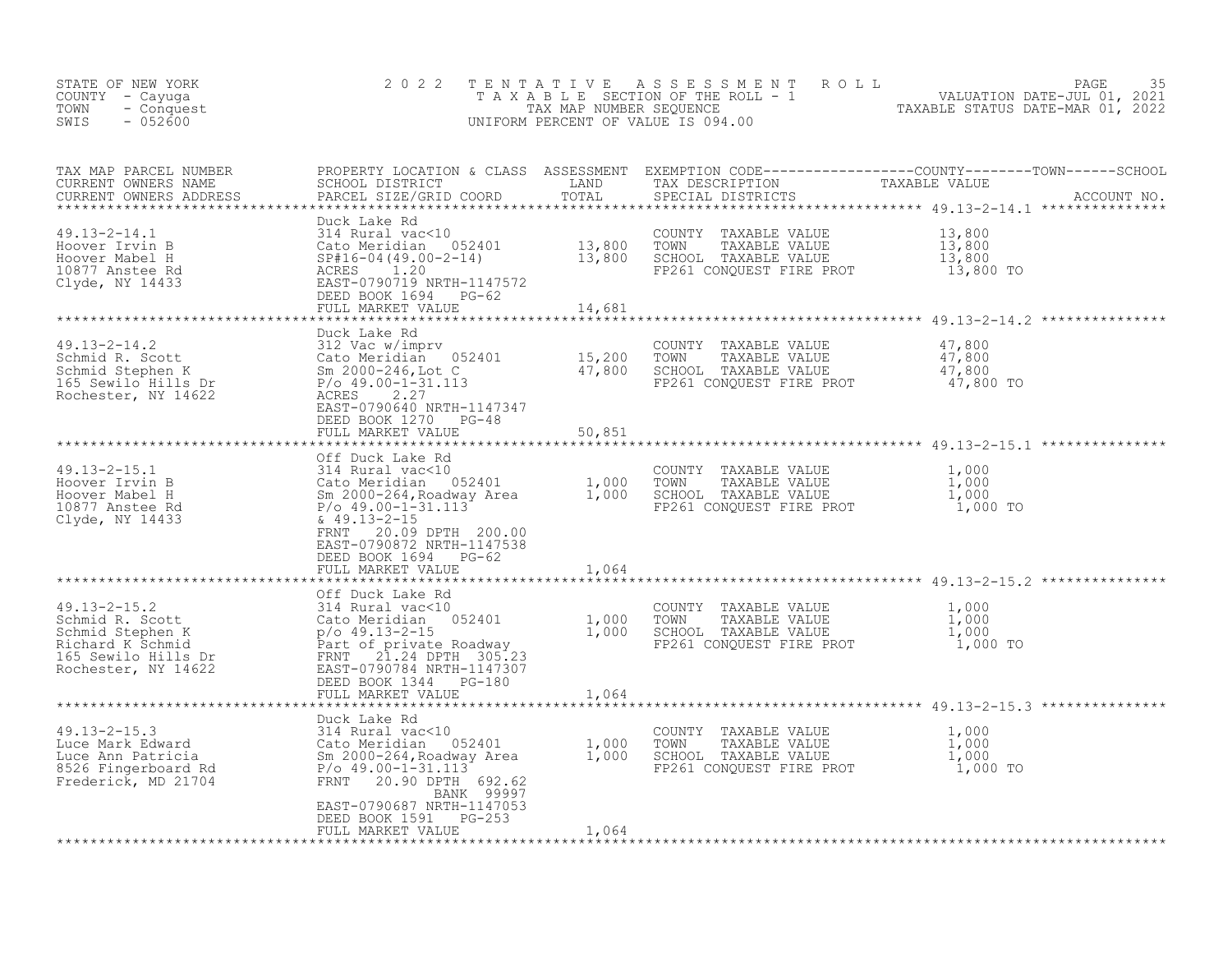| STATE OF NEW YORK<br>COUNTY - Cayuga<br>- Conquest<br>TOWN<br>$-052600$<br>SWIS                                                                                                                                                                                                                                                                                                                                                                                                  | 2 0 2 2                                                                                                                 |         |                                                                                                                                                       | TENTATIVE ASSESSMENT ROLL PAGE 36<br>TAXABLE SECTION OF THE ROLL - 1 VALUATION DATE-JUL 01, 2021<br>TAX MAP NUMBER SEQUENCE TAXABLE STATUS DATE-MAR 01, 2022<br>UNIFORM PERCENT OF VALUE IS 094.00 |
|----------------------------------------------------------------------------------------------------------------------------------------------------------------------------------------------------------------------------------------------------------------------------------------------------------------------------------------------------------------------------------------------------------------------------------------------------------------------------------|-------------------------------------------------------------------------------------------------------------------------|---------|-------------------------------------------------------------------------------------------------------------------------------------------------------|----------------------------------------------------------------------------------------------------------------------------------------------------------------------------------------------------|
|                                                                                                                                                                                                                                                                                                                                                                                                                                                                                  |                                                                                                                         |         |                                                                                                                                                       |                                                                                                                                                                                                    |
| 49.13-2-16<br>Luce Mark Edward 214 Rural vac<10<br>Luce Ann Patricia Sm 2000-246, Lot B<br>8526 Fingerboard Rd<br>Frederick, MD 21704<br>RABLE VALUE<br>8526 Fingerboard Rd<br>$P/O$ 49.00-1-31.113<br>RABLE VALUE<br>8526 Fingerboard Rd<br>$P/O$                                                                                                                                                                                                                               | Duck Lake Rd<br>EAST-0790532 NRTH-1146956<br>DEED BOOK 1591 PG-256<br>FULL MARKET VALUE                                 | 15,532  | COUNTY TAXABLE VALUE $14,600$<br>TOWN TAXABLE VALUE $14,600$<br>SCHOOL TAXABLE VALUE $14,600$<br>FP261 CONQUEST FIRE PROT $14,600$ TO                 |                                                                                                                                                                                                    |
|                                                                                                                                                                                                                                                                                                                                                                                                                                                                                  | Duck Lake Rd<br>$P/O$ 49.00-1-31.113<br>FRNT<br>50.00 DPTH 180.00<br>EAST-0791006 NRTH-1147586<br>DEED BOOK 1289 PG-181 |         |                                                                                                                                                       |                                                                                                                                                                                                    |
|                                                                                                                                                                                                                                                                                                                                                                                                                                                                                  | FULL MARKET VALUE<br>*****************************                                                                      | 44,362  |                                                                                                                                                       |                                                                                                                                                                                                    |
| $\begin{tabular}{lllllllllllll} \multicolumn{3}{c}{\begin{tabular}{l} $49.13$--3$--1.1$} & $$\text{``} & $\text{``} & $\text{``} & $\text{``} & $\text{``} & $\text{``} & $\text{``} & $\text{``} & $\text{``} & $\text{``} & $\text{``} & $\text{``} & $\text{``} & $\text{``} & $\text{``} & $\text{``} & $\text{``} & $\text{``} & $\text{``} & $\text{``} & $\text{``} & $\text{``} & $\text{``} & $\text{``} & $\text{``} & $\text{``} & $\text{``} & $\text{``} & $\text{$ |                                                                                                                         |         | ENH STAR 41834 0<br>COUNTY TAXABLE VALUE 203,600<br>TOWN TAXABLE VALUE 203,600<br>SCHOOL TAXABLE VALUE 128,700<br>FP261 CONQUEST FIRE PROT 203,600 TO | 04042130<br>$0 \t 74,900$                                                                                                                                                                          |
|                                                                                                                                                                                                                                                                                                                                                                                                                                                                                  | EAST-0790508 NRTH-1146529<br>DEED BOOK 1438 PG-274                                                                      |         |                                                                                                                                                       |                                                                                                                                                                                                    |
|                                                                                                                                                                                                                                                                                                                                                                                                                                                                                  | FULL MARKET VALUE 216,596                                                                                               |         |                                                                                                                                                       |                                                                                                                                                                                                    |
|                                                                                                                                                                                                                                                                                                                                                                                                                                                                                  | EAST-0790473 NRTH-1146314<br>DEED BOOK 1526 PG-236<br>FULL MARKET VALUE                                                 | 145,957 |                                                                                                                                                       | 04007030                                                                                                                                                                                           |
| 49.13-3-2<br>Arold My Res - WTRFNT<br>Brooks Wayne L Cato Meridian 052401<br>Brooks Patsy A Sm Y-50<br>1760 Gloria Dr 200 Lake Front<br>Fairport, NY 14450-9137<br>Fairport, NY 14450-9137<br>Arold My 200.00 DPTH 151.75<br>Fairport, NY 1445                                                                                                                                                                                                                                   |                                                                                                                         |         |                                                                                                                                                       | ************************************* 49.13-3-4 *******************                                                                                                                                |
| 24 Sus In<br>24 Sus In COUNTY TAXABLE VALUE<br>21 Octo Meridian 052401 64,000 TOWN TAXABLE VALUE 159,200<br>2529 Oak View Dr also Deed 1313-1 159,200 SCHOOL TAXABLE VALUE 159,200<br>2529 Oak View Dr Also Deed 1313-1 116177<br>Roches                                                                                                                                                                                                                                         | 24 Sus Ln<br>EAST-0790210 NRTH-1146177<br>DEED BOOK 1550 PG-132<br>FULL MARKET VALUE                                    | 169,362 |                                                                                                                                                       | 04014140                                                                                                                                                                                           |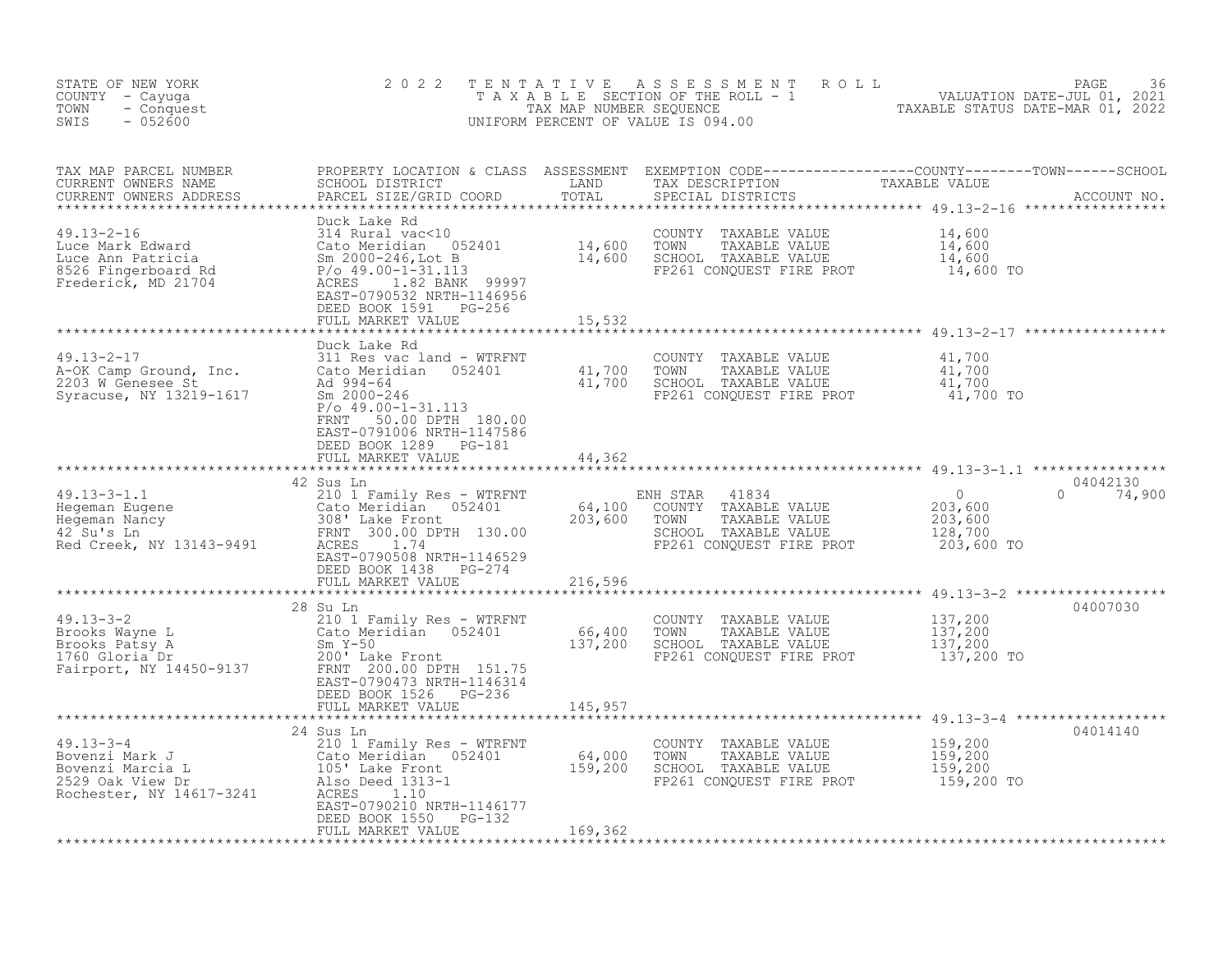| STATE OF NEW YORK<br>COUNTY - Cayuga<br>TOWN<br>- Conquest<br>$-052600$<br>SWIS                                                                                                                                                                                      | 2 0 2 2                                                                                                                                                       | TENTATIVE                    | UNIFORM PERCENT OF VALUE IS 094.00                                                                                        |                                                                                                                                                                                                                                      |
|----------------------------------------------------------------------------------------------------------------------------------------------------------------------------------------------------------------------------------------------------------------------|---------------------------------------------------------------------------------------------------------------------------------------------------------------|------------------------------|---------------------------------------------------------------------------------------------------------------------------|--------------------------------------------------------------------------------------------------------------------------------------------------------------------------------------------------------------------------------------|
| TAX MAP PARCEL NUMBER<br>CURRENT OWNERS NAME<br>CURRENT OWNERS ADDRESS                                                                                                                                                                                               | PARCEL SIZE/GRID COORD                                                                                                                                        |                              | SPECIAL DISTRICTS                                                                                                         | PROPERTY LOCATION & CLASS ASSESSMENT EXEMPTION CODE----------------COUNTY--------TOWN------SCHOOL<br>SCHOOL DISTRICT               LAND       TAX DESCRIPTION         TAXABLE VALUE<br>PARCEL SIZE/GRID COORD       TOTAL       SPEC |
| $49.13 - 3 - 5$<br>49.13-3-5<br>Orbaker Julie C<br>13 Cayuga St<br>13 Cayuga St<br>210 1 Family Res - WTRFNT<br>210 1 Family Res - WTRFNT<br>210 1 Family Res - WTRFNT<br>210 1 Family Res - WTRFNT<br>210 1 Family Res - WTRFNT<br>210 1 Family Res - WTRFNT<br>210 | 20 Sus Ln<br>210 1 Family Res - WTRFNT<br>210 - Familian 192401 - 112 - 38,300<br>Smd 596-106, 50'Lake Frt 48,700<br>DEED BOOK 1589 PG-1<br>FULL MARKET VALUE |                              | COUNTY TAXABLE VALUE<br>TOWN TAXABLE VALUE<br>SCHOOL TAXABLE VALUE<br>FP261 CONQUEST FIRE PROT                            | 04030180<br>48,700<br>48,700<br>48,700<br>48,700 TO                                                                                                                                                                                  |
|                                                                                                                                                                                                                                                                      |                                                                                                                                                               | 51,809                       |                                                                                                                           |                                                                                                                                                                                                                                      |
| $49.13 - 3 - 6$<br>Mangan Paula<br>1052 Candler Rd 100' Lake Front 1052 Candler Rd 100' Lake Front 150.00 FRNT 100.00 DPTH 150.00 EAST-0790318 NRTH-1146018                                                                                                          | 18 Su Ln<br>210 1 Family Res - WTRFNT<br>052401<br>DEED BOOK 1384 PG-25<br>FULL MARKET VALUE                                                                  | 53,100<br>101,700<br>108,191 | COUNTY TAXABLE VALUE<br>TOWN<br>TAXABLE VALUE<br>SCHOOL TAXABLE VALUE<br>FP261 CONQUEST FIRE PROT                         | 04024040<br>101,700<br>$\frac{1}{2}$ 01, 700<br>101,700<br>101,700 TO                                                                                                                                                                |
|                                                                                                                                                                                                                                                                      | Duck Lake Rd                                                                                                                                                  |                              |                                                                                                                           |                                                                                                                                                                                                                                      |
| $49.13 - 3 - 7.1$<br>49.13-3-7.1<br>Casella James J (and Samphy Cato Meridian 052401 58,300<br>6035 Park Ave Sm 2000-246 58,300<br>Richmond, CA 94805-1226 $\frac{P}{0.49.00-1-31.113}$                                                                              | 314 Rural vac<10 - WTRFNT<br>$49.13 - 3 - 8 + 7 = 7.1$<br>ACRES<br>2.23<br>EAST-0790384 NRTH-1146739<br>DEED BOOK 1090 PG-31                                  |                              | COUNTY TAXABLE VALUE<br>TOWN<br>TAXABLE VALUE<br>SCHOOL TAXABLE VALUE<br>SCHOOL TAXABLE VALUE<br>FP261 CONQUEST FIRE PROT | 58,300<br>58,300<br>58,300<br>58,300 TO                                                                                                                                                                                              |
|                                                                                                                                                                                                                                                                      | FULL MARKET VALUE                                                                                                                                             | 62,021                       |                                                                                                                           |                                                                                                                                                                                                                                      |
| 49.13-3-9.2<br>Brooks Wayne L<br>Brooks Patsy A<br>13,900<br>13,900<br>13,900<br>13,900<br>2000-246, Lot A<br>2000-246, Lot A<br>2000-246, Lot A<br>30,900<br>760 Gloria Dr<br>Fairport, NY 14450-9137<br>$\frac{5p+3-04(49.13-3-9)}{3-3-9}$                         | Duck Lake Rd<br>ACRES 1.28<br>EAST-0790226 NRTH-1146351<br>DEED BOOK 1526 PG-236                                                                              |                              | COUNTY TAXABLE VALUE<br>TOWN<br>TAXABLE VALUE<br>SCHOOL TAXABLE VALUE<br>FP261 CONQUEST FIRE PROT                         | 30,900<br>$\frac{30}{900}$<br>30,900 TO                                                                                                                                                                                              |
|                                                                                                                                                                                                                                                                      | FULL MARKET VALUE                                                                                                                                             | 32,872                       |                                                                                                                           |                                                                                                                                                                                                                                      |
| 49.13-3-10<br>Brooks Wayne L<br>Brooks Patsy A<br>1,000<br>1,000<br>1,000<br>1,000<br>1,000<br>1,000<br>1,000<br>2,000-264, Roadway Area<br>2,000-264, Roadway Area<br>2,000-264, Roadway Area<br>2,000<br>2,000-1-31.113<br>P/o 49.00-1-31.113<br>AD 1438-274       | Duck Lake Rd<br>FRNT<br>32.61 DPTH 330.38<br>EAST-0790453 NRTH-1146458<br>DEED BOOK 1526<br>PG-236                                                            |                              | TOWN TAXABLE VALUE<br>SCHOOL TAXABLE VALUE<br>FP261 CONOUEST EILE<br>FP261 CONQUEST FIRE PROT T, 000 TO                   | $\frac{1}{1}$ ,000<br>1,000<br>1,000                                                                                                                                                                                                 |
|                                                                                                                                                                                                                                                                      | FULL MARKET VALUE                                                                                                                                             | 1,064                        |                                                                                                                           |                                                                                                                                                                                                                                      |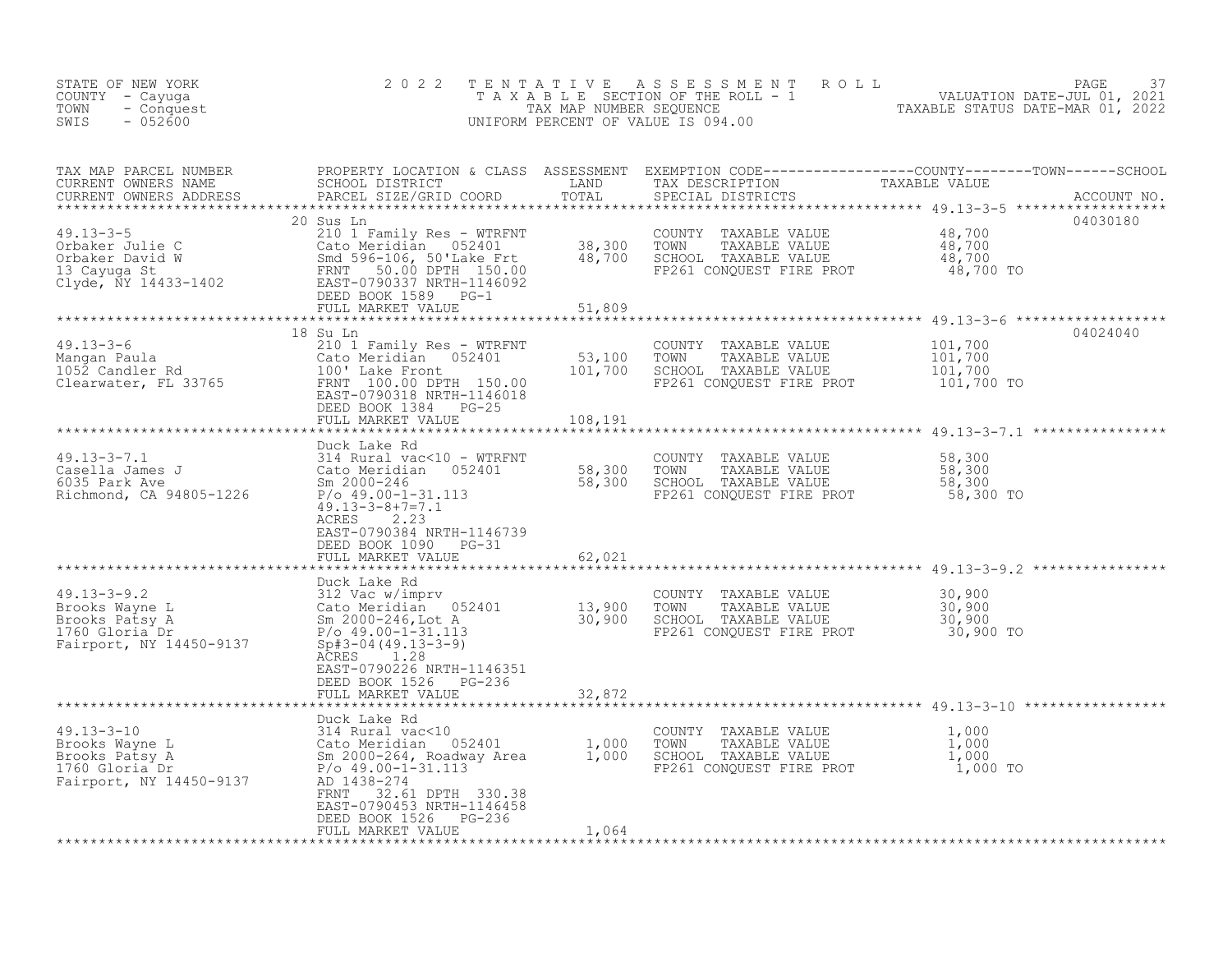| STATE OF NEW YORK<br>COUNTY - Cayuqa<br>TOWN<br>- Conquest<br>SWIS<br>$-052600$                                                                                                              | 2 0 2 2                                                                                                                                                                                                                                                                                                             | T E N T A T I V E<br>TAX MAP NUMBER SEQUENCE  | A S S E S S M E N T<br>T A X A B L E SECTION OF THE ROLL - 1<br>UNIFORM PERCENT OF VALUE IS 094.00                                                             | PAGE 38<br>VALUATION DATE-JUL 01, 2021<br>TAXABLE STATIS DATE MASS 201                                                                                                                                                       |
|----------------------------------------------------------------------------------------------------------------------------------------------------------------------------------------------|---------------------------------------------------------------------------------------------------------------------------------------------------------------------------------------------------------------------------------------------------------------------------------------------------------------------|-----------------------------------------------|----------------------------------------------------------------------------------------------------------------------------------------------------------------|------------------------------------------------------------------------------------------------------------------------------------------------------------------------------------------------------------------------------|
| TAX MAP PARCEL NUMBER<br>CURRENT OWNERS NAME<br>CURRENT OWNERS ADDRESS<br>$49.14 - 1 - 1$<br>Guentner James<br>Guentner Mary<br>$12110 - 3243$<br>257 E Lake Rd<br>Port Byron, NY 13140-3243 | SCHOOL DISTRICT<br>PARCEL SIZE/GRID COORD<br>257 East Lake Rd<br>210 1 Family Res - WTRFNT<br>Cato Meridian<br>052401<br>Demaria Tract, Sm Y-1<br>101.58' Lake Front<br>FRNT 101.58 DPTH 274.00<br>EAST-0793215 NRTH-1147527<br>DEED BOOK 1018<br>PG-80<br>FULL MARKET VALUE                                        | LAND<br>TOTAL<br>70,700<br>214,200<br>227,872 | TAX DESCRIPTION<br>SPECIAL DISTRICTS<br>41834<br>ENH STAR<br>COUNTY TAXABLE VALUE<br>TOWN<br>TAXABLE VALUE<br>SCHOOL TAXABLE VALUE<br>FP261 CONQUEST FIRE PROT | PROPERTY LOCATION & CLASS ASSESSMENT EXEMPTION CODE----------------COUNTY-------TOWN------SCHOOL<br>TAXABLE VALUE<br>ACCOUNT NO.<br>04022100<br>$\circ$<br>$\Omega$<br>74,900<br>214,200<br>214,200<br>139,300<br>214,200 TO |
| $49.14 - 1 - 2$<br>Muller John M<br>Muller Elizabeth M<br>249 East Lake Rd<br>Port Byron, NY 13140                                                                                           | 249 East Lake Rd<br>210 1 Family Res - WTRFNT<br>Cato Meridian 052401<br>Demaria Tract, sm Y-92<br>Unr Sm, 126' Lake Front<br>FRNT 126.00 DPTH 228.00<br>EAST-0793116 NRTH-1147409<br>DEED BOOK 1390<br>$PG-144$<br>FULL MARKET VALUE                                                                               | 71,300<br>206,200<br>219,362                  | COUNTY TAXABLE VALUE<br>TAXABLE VALUE<br>TOWN<br>SCHOOL TAXABLE VALUE<br>FP261 CONQUEST FIRE PROT                                                              | 04034060<br>206,200<br>206,200<br>206,200<br>206,200 TO                                                                                                                                                                      |
| $49.14 - 1 - 3.1$<br>Dahm Jane<br>Dahm Thomas<br>245 East Lake Rd<br>Port Byron, NY 13140                                                                                                    | 245 East Lake Rd<br>210 1 Family Res - WTRFNT<br>Cato Meridian 052401<br>Cato Meridian<br>Demaria Tract, sm )<br>Incl 49.14-1-3 &4<br>117.0 7.1<br>Demaria Tract, sm Y-92 Lot<br>217.8 Lake Frt<br>FRNT 217.80 DPTH 208.40<br>BANK 99999<br>EAST-0792947 NRTH-1147347<br>DEED BOOK 1717 PG-127<br>FULL MARKET VALUE | 73,400<br>255,000<br>271,277                  | COUNTY TAXABLE VALUE<br>TOWN<br>TAXABLE VALUE<br>SCHOOL TAXABLE VALUE<br>FP261 CONQUEST FIRE PROT                                                              | 04034040<br>255,000<br>255,000<br>255,000<br>255,000 TO                                                                                                                                                                      |
| $49.14 - 1 - 5$<br>3961 Church Rd<br>Williamson, NY 14589                                                                                                                                    | 239 East Lake Rd<br>210 1 Family Res - WTRFNT<br>82' Lake Front<br>55.00 DPTH 208.40<br>FRNT<br>EAST-0792845 NRTH-1147304<br>DEED BOOK 3818<br>PG-142<br>FULL MARKET VALUE                                                                                                                                          | 62,300<br>139,000<br>147,872                  | COUNTY TAXABLE VALUE<br>TOWN<br>TAXABLE VALUE<br>SCHOOL TAXABLE VALUE<br>FP261 CONOUEST FIRE PROT                                                              | 04043180<br>139,000<br>139,000<br>139,000<br>139,000 TO                                                                                                                                                                      |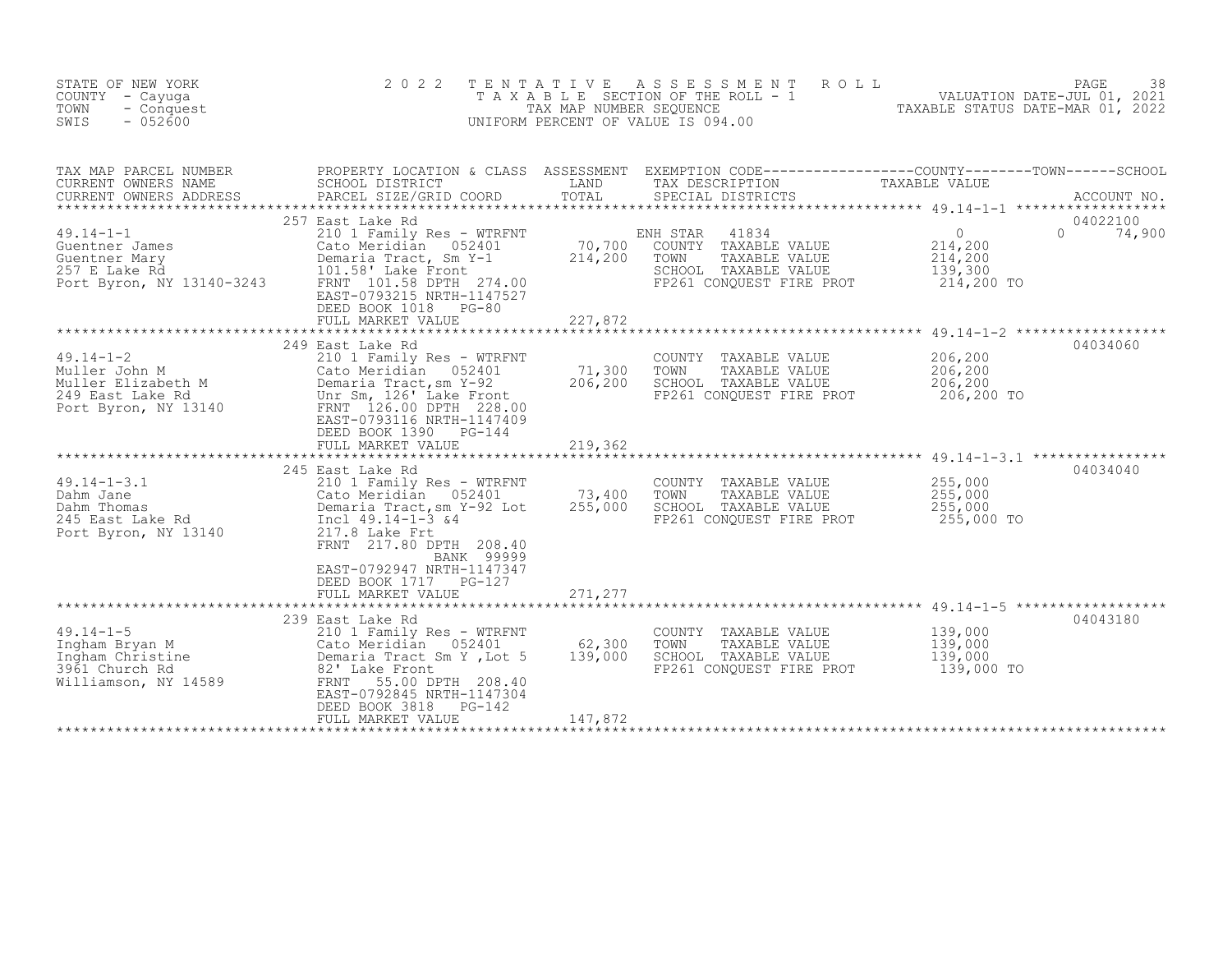| STATE OF NEW YORK<br>COUNTY - Cayuga<br>TOWN - Conquest<br>SWIS - 052600                                                                                                                                                                                         | 2 0 2 2                                                                      |         | TENTATIVE ASSESSMENT ROLL PACE 39<br>TAXABLE SECTION OF THE ROLL - 1 VALUATION DATE-JUL 01, 2021<br>TAX MAP NUMBER SEQUENCE TAXABLE STATUS DATE-MAR 01, 2022<br>UNIFORM PERCENT OF VALUE IS 094.00 |                                     |
|------------------------------------------------------------------------------------------------------------------------------------------------------------------------------------------------------------------------------------------------------------------|------------------------------------------------------------------------------|---------|----------------------------------------------------------------------------------------------------------------------------------------------------------------------------------------------------|-------------------------------------|
| TAX MAP PARCEL NUMBER PROPERTY LOCATION & CLASS ASSESSMENT EXEMPTION CODE-----------------COUNTY--------TOWN------SCHOOL SCHOOL DISTRICT LAND TAX DESCRIPTION TAXABLE VALUE<br>CURRENT OWNERS ADDRESS PARCEL SIZE/GRID COORD TOTA                                |                                                                              |         |                                                                                                                                                                                                    |                                     |
|                                                                                                                                                                                                                                                                  |                                                                              |         |                                                                                                                                                                                                    | 04023190                            |
| 19.14-1-7<br>235 East Lake Rd<br>235 East Lake Rd<br>Ceorge Daniel M<br>Ceorge Daniel M<br>Ceorge Daniel M<br>Ceorge Daniel M<br>Ceorge Daniel M<br>Ceorge Daniel M<br>Ceorge Daniel M<br>Ceorge Daniel M<br>Ceorge Daniel M<br>Ceorge Daniel M<br>Ceorg         | FRNT 104.00 DPTH 220.70<br>EAST-0792695 NRTH-1147198<br>DEED BOOK 1105 PG-12 |         |                                                                                                                                                                                                    | 04022060<br>$0\qquad \qquad 74,900$ |
|                                                                                                                                                                                                                                                                  | FULL MARKET VALUE 174,681                                                    |         |                                                                                                                                                                                                    |                                     |
|                                                                                                                                                                                                                                                                  | EAST-0792691 NRTH-1147076<br>DEED BOOK 3975 PG-80<br>FULL MARKET VALUE       | 223,404 |                                                                                                                                                                                                    | 04025060                            |
| 19.14-1-10<br>225 East Lake Rd<br>225 East Lake Rd<br>225 East Lake Rd<br>225 East Lake Rd<br>226 East Lake Rd<br>226 East Lake Rd<br>226 East Lake Rd<br>223,400<br>223,400<br>223,400<br>223,400<br>223,400<br>223,400<br>223,400<br>223,400<br>223,400<br>223 | EAST-0792722 NRTH-1146952<br>DEED BOOK 1108 PG-50<br>FULL MARKET VALUE       | 237,660 |                                                                                                                                                                                                    | 04011110                            |
|                                                                                                                                                                                                                                                                  |                                                                              |         |                                                                                                                                                                                                    | 04039020                            |
|                                                                                                                                                                                                                                                                  | EAST-0792770 NRTH-1146895<br>DEED BOOK 1268 PG-54<br>FULL MARKET VALUE       | 103,723 |                                                                                                                                                                                                    |                                     |
|                                                                                                                                                                                                                                                                  |                                                                              |         |                                                                                                                                                                                                    |                                     |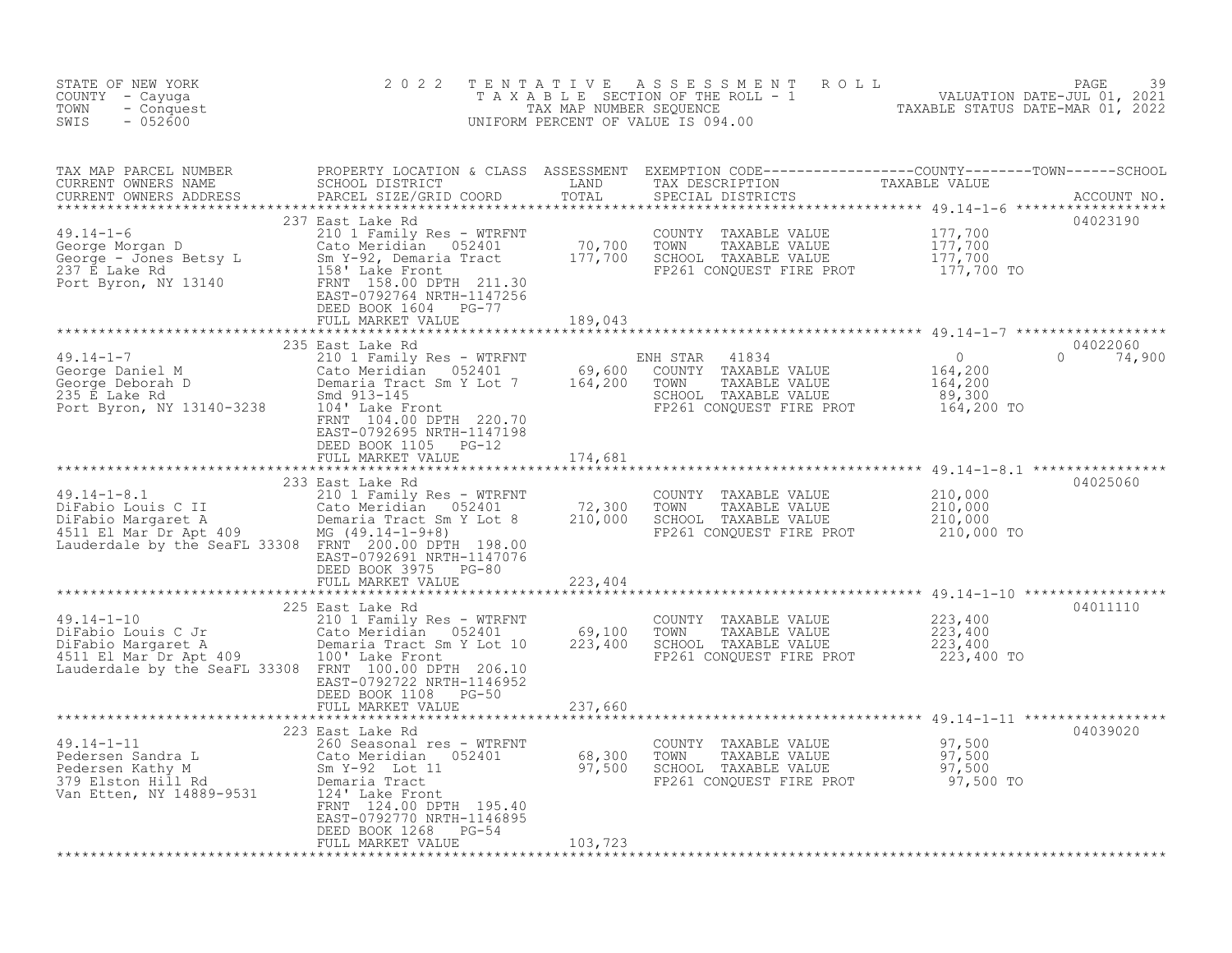| STATE OF NEW YORK<br>COUNTY - Cayuga<br>TOWN<br>- Conquest<br>$-052600$<br>SWIS                                                            | 2 0 2 2                                                                                                                                                                                                                                                    | T E N T A T I V E<br>TAX MAP NUMBER SEQUENCE | A S S E S S M E N T<br>ROLL<br>T A X A B L E SECTION OF THE ROLL - 1<br>UNIFORM PERCENT OF VALUE IS 094.00 | PAGE<br>40<br>VALUATION DATE-JUL 01, 2021<br>TAXABLE STATUS DATE-MAR 01, 2022                                                   |
|--------------------------------------------------------------------------------------------------------------------------------------------|------------------------------------------------------------------------------------------------------------------------------------------------------------------------------------------------------------------------------------------------------------|----------------------------------------------|------------------------------------------------------------------------------------------------------------|---------------------------------------------------------------------------------------------------------------------------------|
| TAX MAP PARCEL NUMBER<br>CURRENT OWNERS NAME<br>CURRENT OWNERS ADDRESS                                                                     | SCHOOL DISTRICT<br>PARCEL SIZE/GRID COORD                                                                                                                                                                                                                  | LAND<br>TOTAL                                | TAX DESCRIPTION<br>SPECIAL DISTRICTS                                                                       | PROPERTY LOCATION & CLASS ASSESSMENT EXEMPTION CODE----------------COUNTY-------TOWN-----SCHOOL<br>TAXABLE VALUE<br>ACCOUNT NO. |
| $49.14 - 1 - 13.1$<br>Gorski Paul<br>Gorski Carolyn<br>$7522$ Salmon Creek Rd<br>Williamson, NY 14589-9510                                 | 219 East Lake Rd<br>260 Seasonal res - WTRFNT<br>Cato Meridian 052401<br>Demaria Tract Sm Y-92<br>Lot 13, 209' Lake Front<br>Incd 49.14-1-12 & 13<br>FRNT 209.00 DPTH 214.75<br>EAST-0792886 NRTH-1146852<br>DEED BOOK 669<br>$PG-29$<br>FULL MARKET VALUE | 73,400<br>132,800<br>141,277                 | COUNTY TAXABLE VALUE<br>TOWN<br>TAXABLE VALUE<br>SCHOOL TAXABLE VALUE<br>FP261 CONQUEST FIRE PROT          | 04009020<br>132,800<br>132,800<br>132,800<br>132,800 TO                                                                         |
|                                                                                                                                            | 215 East Lake Rd                                                                                                                                                                                                                                           |                                              |                                                                                                            | 04018060                                                                                                                        |
| $49.14 - 1 - 14$<br>Howland Kent L<br>Howland Mark L<br>1536 Scribner Rd<br>Penfield, NY 14526                                             | 210 1 Family Res - WTRFNT<br>Cato Meridian<br>052401<br>Demaria Tract Sm Y-92 Lot<br>114.5' Lake Front<br>FRNT 114.50 DPTH 198.00<br>EAST-0793038 NRTH-1146815<br>DEED BOOK 1652<br>$PG-58$                                                                | 69,300<br>150,400                            | COUNTY TAXABLE VALUE<br>TOWN<br>TAXABLE VALUE<br>SCHOOL TAXABLE VALUE<br>FP261 CONQUEST FIRE PROT          | 150,400<br>150,400<br>150,400<br>150,400 TO                                                                                     |
|                                                                                                                                            | FULL MARKET VALUE                                                                                                                                                                                                                                          | 160,000                                      |                                                                                                            |                                                                                                                                 |
| $49.14 - 1 - 15$<br>Kiggins Irrevocable Trust Char Cato Meridian 052401<br>Kiggins Kelly A<br>110 Orchard Dr E<br>North Syracuse, NY 13212 | 211 East Lake Rd<br>210 1 Family Res - WTRFNT<br>Demaria Tract Sm Y-92 Lot<br>100' Lake Front<br>FRNT 107.88 DPTH 236.00<br>EAST-0793137 NRTH-1146762<br>DEED BOOK 1652 PG-118<br>FULL MARKET VALUE                                                        | 70,000<br>184,800<br>196,596                 | COUNTY<br>TAXABLE VALUE<br>TOWN<br>TAXABLE VALUE<br>SCHOOL TAXABLE VALUE<br>FP261 CONQUEST FIRE PROT       | ***********************************49.14-1-15 ******************<br>04020020<br>184,800<br>184,800<br>184,800<br>184,800 TO     |
|                                                                                                                                            |                                                                                                                                                                                                                                                            |                                              |                                                                                                            | ******************************** 49.14-1-16 *****************                                                                   |
| $49.14 - 1 - 16$<br>Minnie William C<br>Lapman Kelly<br>505 McKinley St<br>East Rochester, NY 14445                                        | 207 East Lake Rd<br>210 1 Family Res - WTRFNT<br>Cato Meridian 052401<br>Demaria Tract Sm Y Lot 16<br>100' Lake Front<br>FRNT 100.00 DPTH 254.00<br>EAST-0793190 NRTH-1146685<br>DEED BOOK 3905<br>$PG-44$<br>FULL MARKET VALUE                            | 70,400<br>169,600<br>180,426                 | COUNTY TAXABLE VALUE<br>TOWN<br>TAXABLE VALUE<br>SCHOOL TAXABLE VALUE<br>FP261 CONOUEST FIRE PROT          | 04025090<br>169,600<br>169,600<br>169,600<br>169,600 TO                                                                         |
|                                                                                                                                            |                                                                                                                                                                                                                                                            |                                              |                                                                                                            |                                                                                                                                 |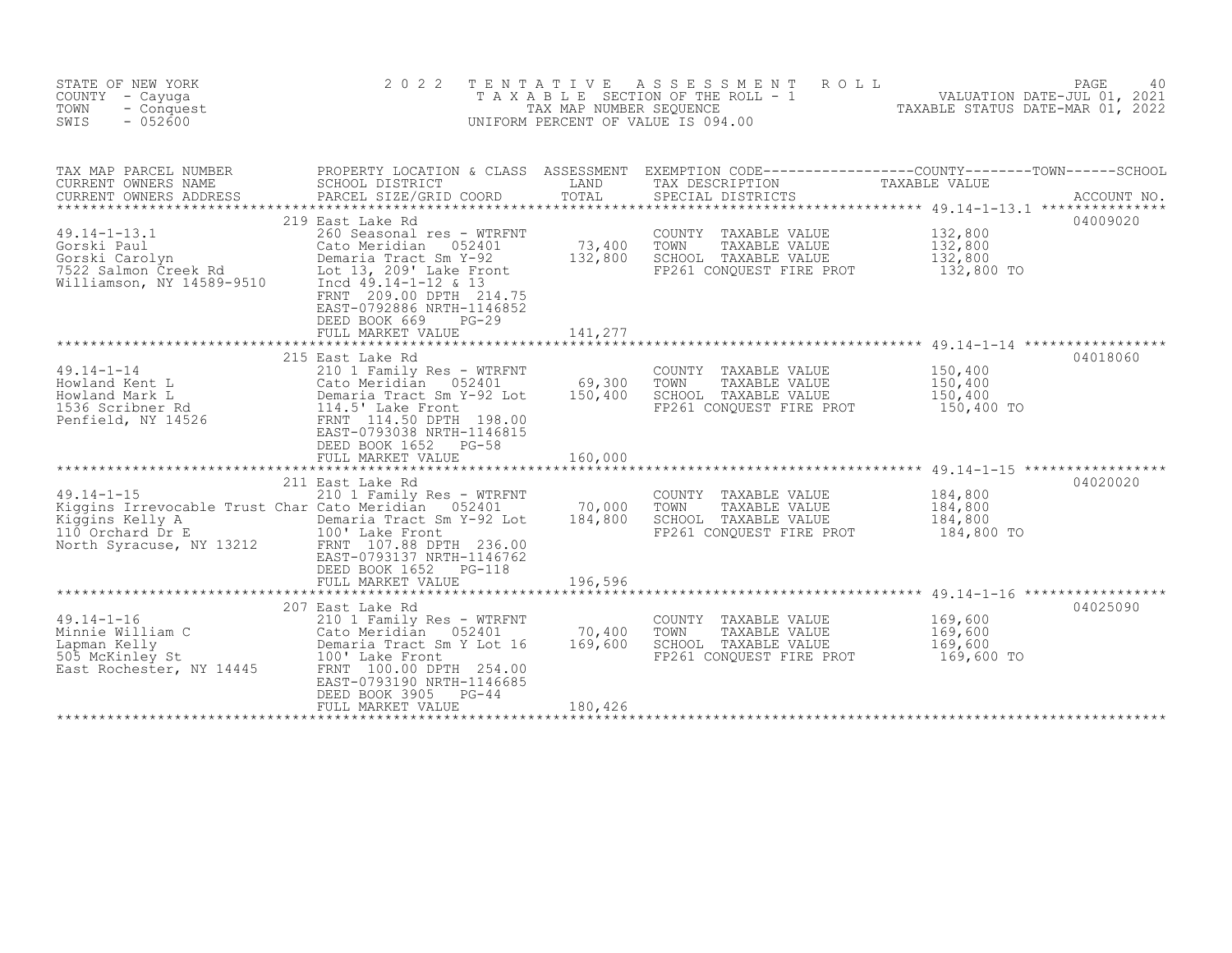| STATE OF NEW YORK<br>COUNTY - Cayuga<br>TOWN<br>- Conquest<br>SWIS<br>$-052600$                                                                                                                                                                            | 2 0 2 2 | TENTATIVE ASSESSMENT ROLL PACE 41<br>TAXABLE SECTION OF THE ROLL - 1 VALUATION DATE-JUL 01, 2021<br>TAX MAP NUMBER SEQUENCE TAXABLE STATUS DATE-MAR 01, 2022<br>UNIFORM PERCENT OF VALUE IS 094.00 |                          |
|------------------------------------------------------------------------------------------------------------------------------------------------------------------------------------------------------------------------------------------------------------|---------|----------------------------------------------------------------------------------------------------------------------------------------------------------------------------------------------------|--------------------------|
| TAX MAP PARCEL NUMBER PROPERTY LOCATION & CLASS ASSESSMENT EXEMPTION CODE-----------------COUNTY--------TOWN------SCHOOL SCHOOL DISTRICT LAND TAX DESCRIPTION TAXABLE VALUE<br>CURRENT OWNERS ADDRESS PARCEL SIZE/GRID COORD TOTA                          |         |                                                                                                                                                                                                    |                          |
|                                                                                                                                                                                                                                                            |         |                                                                                                                                                                                                    |                          |
| 199 East Lake Rd<br>199 East Lake Rd<br>210 1 Family Res - WTRFNT<br>210 1 Family Res - WTRFNT<br>220 1 Family Res - WTRFNT<br>237,200 ENDITY TAXABLE VALUE<br>228,740<br>228,740<br>228,740<br>228,740<br>228,740<br>228,740<br>228,740<br>228,740<br>228 |         |                                                                                                                                                                                                    |                          |
|                                                                                                                                                                                                                                                            |         |                                                                                                                                                                                                    |                          |
|                                                                                                                                                                                                                                                            |         |                                                                                                                                                                                                    |                          |
|                                                                                                                                                                                                                                                            |         |                                                                                                                                                                                                    |                          |
|                                                                                                                                                                                                                                                            |         |                                                                                                                                                                                                    |                          |
| 19.18-1-4.3<br>270 Mfg housing<br>270 Mfg housing<br>270 Mfg housing<br>270 Mfg housing<br>270 Mfg housing<br>270 Mfg housing<br>270 Mfg housing<br>270 Mfg housing<br>270 Mfg housing<br>270 Mfg housing<br>270 Mfg housing<br>270 Mfg housing<br>270 M   |         |                                                                                                                                                                                                    |                          |
|                                                                                                                                                                                                                                                            |         |                                                                                                                                                                                                    |                          |
| AN ARREST AND 19 ASSEMBLE VALUE 128,500<br>TAS HOWELL RAND CALO METALLIC 210 I Family Res<br>TAS HOWELL RAND ACRES 1.20 BANK 99999 128,500 TOWN TAXABLE VALUE 128,500<br>POR Byron, NY 13140-4337 EAST-0791555 NRTH-1143910<br>FOLL MA                     |         |                                                                                                                                                                                                    |                          |
|                                                                                                                                                                                                                                                            |         |                                                                                                                                                                                                    |                          |
|                                                                                                                                                                                                                                                            |         |                                                                                                                                                                                                    | $\overline{0}$<br>43,900 |
|                                                                                                                                                                                                                                                            |         |                                                                                                                                                                                                    |                          |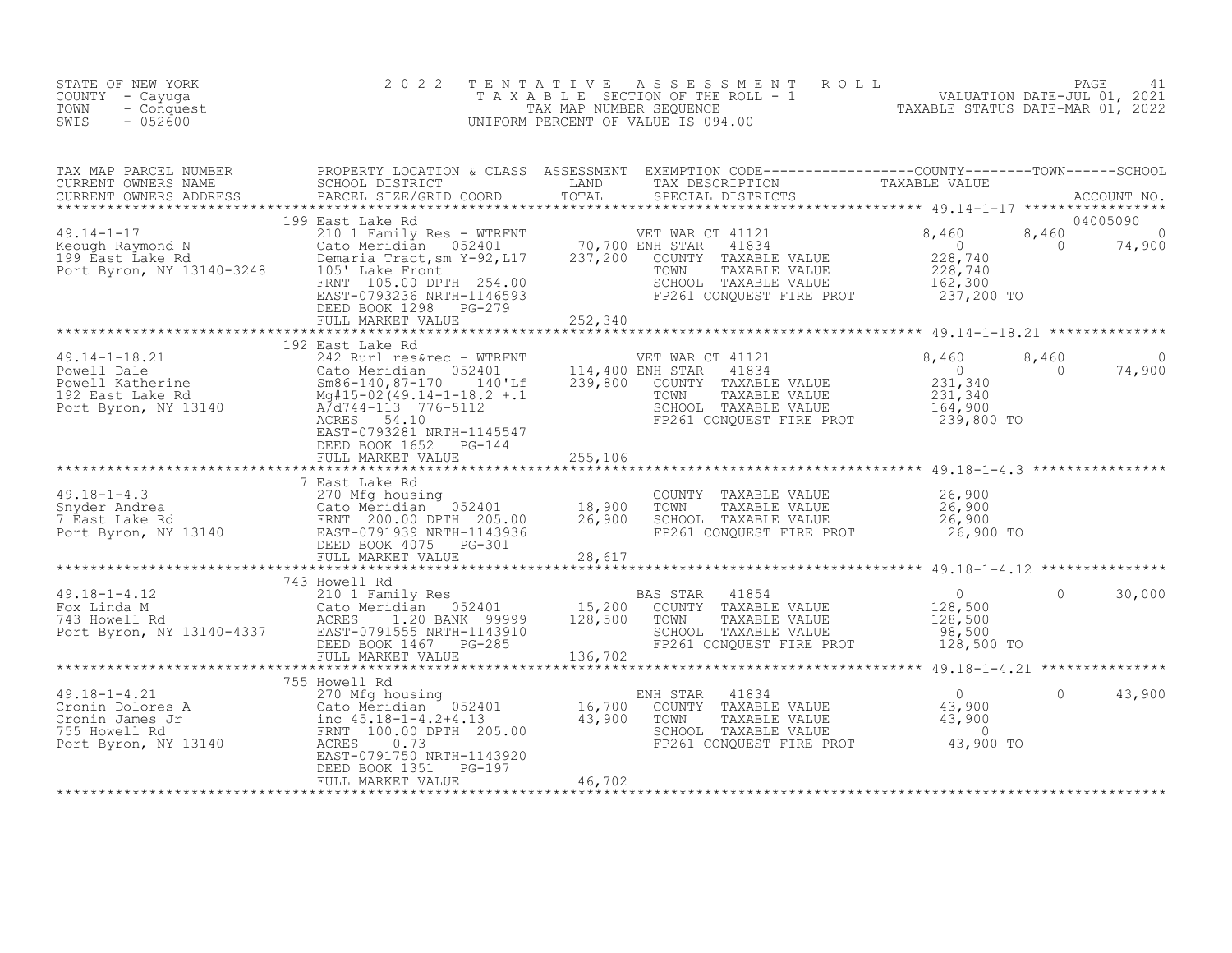| STATE OF NEW YORK<br>COUNTY - Cayuga<br>TOWN<br>- Conquest<br>SWIS<br>$-052600$                                                                              | 2 0 2 2<br>TAXABLE                                                                                                                                                                                      | TENTATIVE<br>TAX MAP NUMBER SEQUENCE | ASSESSMENT<br>SECTION OF THE ROLL - 1<br>UNIFORM PERCENT OF VALUE IS 094.00                                                                                                              | 24 PAGE<br>VALUATION DATE-JUL 01, 2021<br>TAXABLE STATIIS DATE-MAD 01  | 42                                         |
|--------------------------------------------------------------------------------------------------------------------------------------------------------------|---------------------------------------------------------------------------------------------------------------------------------------------------------------------------------------------------------|--------------------------------------|------------------------------------------------------------------------------------------------------------------------------------------------------------------------------------------|------------------------------------------------------------------------|--------------------------------------------|
| TAX MAP PARCEL NUMBER<br>CURRENT OWNERS NAME<br>CURRENT OWNERS ADDRESS                                                                                       | SCHOOL DISTRICT<br>PARCEL SIZE/GRID COORD                                                                                                                                                               | LAND<br>TOTAL<br>*********           | PROPERTY LOCATION & CLASS ASSESSMENT EXEMPTION CODE----------------COUNTY-------TOWN-----SCHOOL<br>TAX DESCRIPTION<br>SPECIAL DISTRICTS<br>********************************* 49.18-1-5.2 | TAXABLE VALUE                                                          | ACCOUNT NO.                                |
| $49.18 - 1 - 5.2$<br>Pryzlak Michael A<br>Pryzlak Robin J<br>791 Howell Rd<br>791 Howell Rd<br>Port Byron, NY 13140                                          | 791 Howell Rd<br>210 1 Family Res<br>Cato Meridian 052401<br>Sm 88-195, Smd 836-261<br>Smd 1006-38<br>ACRES<br>3.00 BANK 99999<br>EAST-0792399 NRTH-1144105<br>DEED BOOK 3927 PG-8<br>FULL MARKET VALUE | 22,100<br>123,000<br>130,851         | COUNTY<br>TAXABLE VALUE<br>TOWN<br>TAXABLE VALUE<br>SCHOOL TAXABLE VALUE<br>FP261 CONQUEST FIRE PROT                                                                                     | 123,000<br>123,000<br>123,000<br>123,000 TO                            |                                            |
|                                                                                                                                                              |                                                                                                                                                                                                         |                                      |                                                                                                                                                                                          |                                                                        |                                            |
| $49.18 - 1 - 5.3$<br>Blaisdell Chad<br>Blaisdell Kelly<br>4 East Lake Rd<br>4 East Lake Rd<br>P/o 49.18-1-5.11<br>Port Byron, NY 13140<br>Evans/blaisdell Lc | 4 East Lake Rd<br>210 1 Family Res<br>Cato Meridian 052401<br>P/o 49.18-1-5.11<br>Evans/blaisdell Lc 12/03<br>ACRES<br>1.13<br>EAST-0792181 NRTH-1143960<br>DEED BOOK 1694<br>$PG-94$                   | 19,700<br>90,800                     | BAS STAR<br>41854<br>COUNTY TAXABLE VALUE<br>TOWN<br>TAXABLE VALUE<br>SCHOOL TAXABLE VALUE<br>FP261 CONQUEST FIRE PROT                                                                   | $\overline{0}$<br>90,800<br>90,800<br>60,800<br>90,800 TO              | 30,000<br>$\Omega$                         |
|                                                                                                                                                              | FULL MARKET VALUE                                                                                                                                                                                       | 96,596                               |                                                                                                                                                                                          |                                                                        |                                            |
|                                                                                                                                                              | 801 Howell Rd                                                                                                                                                                                           |                                      | ********************************* 49.18-1-5.12 ***************                                                                                                                           |                                                                        |                                            |
| $49.18 - 1 - 5.12$<br>Jackson Dona<br>Jackson Peter<br>801 Howell Rd<br>Port Byron, NY 13140-4340                                                            | 210 1 Family Res<br>Cato Meridian 052401<br>$Sm 89 - 49$<br>Small Claims No Change 03<br>ACRES<br>2.40<br>EAST-0792639 NRTH-1144115<br>DEED BOOK 781<br>$PG-204$                                        | 173,700                              | AGED C<br>41802<br>21,100 ENH STAR<br>41834<br>COUNTY TAXABLE VALUE<br>TAXABLE VALUE<br>TOWN<br>SCHOOL TAXABLE VALUE<br>FP261 CONQUEST FIRE PROT                                         | 69,480<br>$\overline{0}$<br>104,220<br>173,700<br>98,800<br>173,700 TO | $\Omega$<br>$\Omega$<br>74,900<br>$\Omega$ |
|                                                                                                                                                              | FULL MARKET VALUE                                                                                                                                                                                       | 184,787                              |                                                                                                                                                                                          |                                                                        |                                            |
|                                                                                                                                                              | East Lake Rd                                                                                                                                                                                            |                                      |                                                                                                                                                                                          |                                                                        | 04017082                                   |
| $49.18 - 1 - 5.111$<br>Bloss Amy L<br>Bloss Scott G<br>12346 Pople Rd<br>Cato, NY 13033                                                                      | 314 Rural vac<10<br>Cato Meridian 052401<br>Sm II-95, 86-140, 99-213<br>$P/O$ 49.18-1-5.11<br>ACRES 10.52<br>EAST-0792441 NRTH-1144546<br>$PG-279$<br>DEED BOOK 4115                                    | 17,900<br>17,900                     | COUNTY TAXABLE VALUE<br>TOWN<br>TAXABLE VALUE<br>SCHOOL TAXABLE VALUE<br>FP261 CONQUEST FIRE PROT                                                                                        | 17,900<br>17,900<br>17,900<br>17,900 TO                                |                                            |
|                                                                                                                                                              | FULL MARKET VALUE                                                                                                                                                                                       | 19,043                               |                                                                                                                                                                                          |                                                                        |                                            |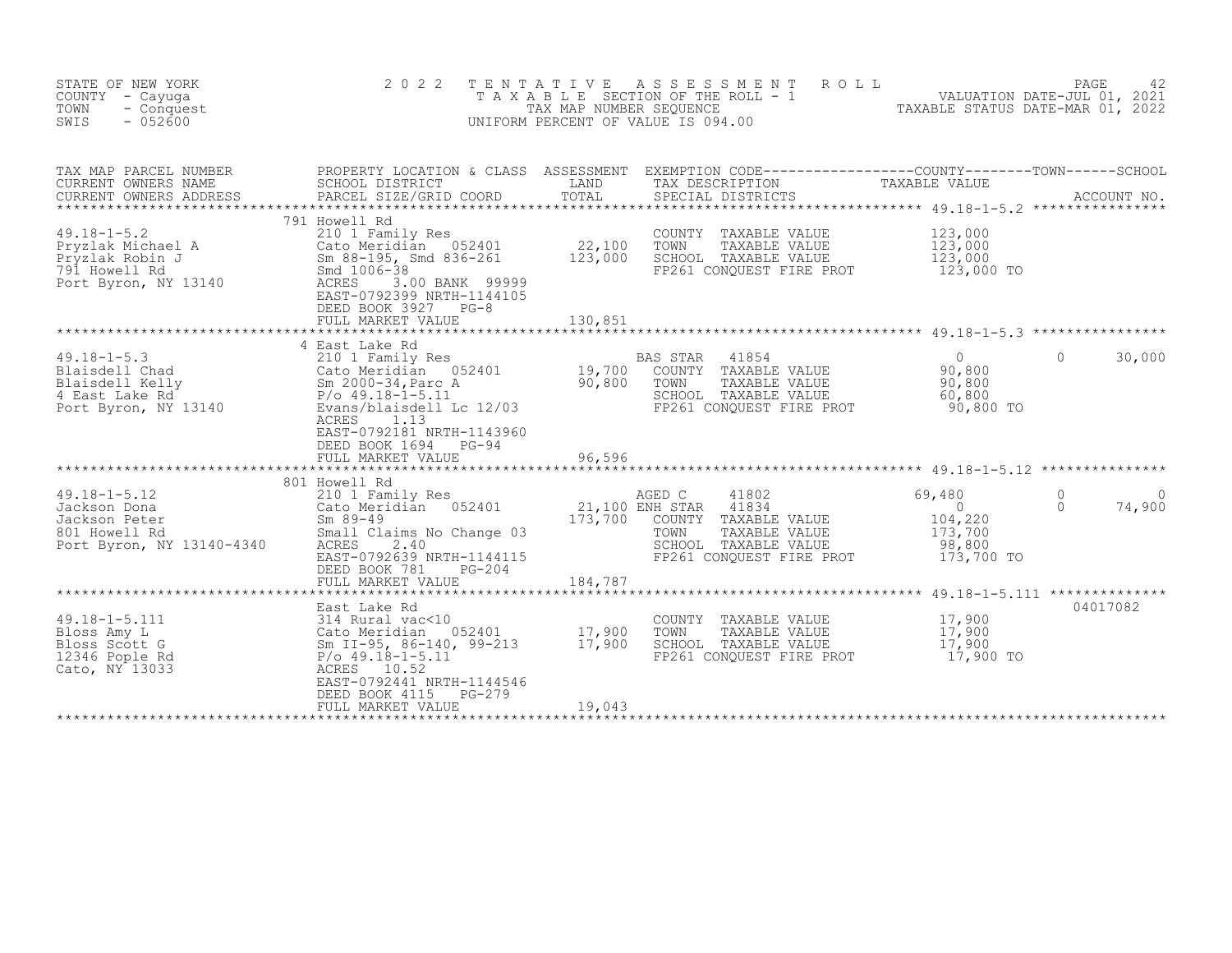| STATE OF NEW YORK<br>COUNTY - Cayuga<br>TOWN<br>- Conquest<br>SWIS<br>$-052600$ | 2 0 2 2 | TENTATIVE ASSESSMENT ROLL PAGE 43<br>TAXABLE SECTION OF THE ROLL - 1 VALUATION DATE-JUL 01, 2021<br>TAX MAP NUMBER SEQUENCE TAXABLE STATUS DATE-MAR 01, 2022<br>UNIFORM PERCENT OF VALUE IS 094.00 |  |  |
|---------------------------------------------------------------------------------|---------|----------------------------------------------------------------------------------------------------------------------------------------------------------------------------------------------------|--|--|
|                                                                                 |         |                                                                                                                                                                                                    |  |  |
|                                                                                 |         |                                                                                                                                                                                                    |  |  |
|                                                                                 |         |                                                                                                                                                                                                    |  |  |
|                                                                                 |         |                                                                                                                                                                                                    |  |  |
|                                                                                 |         |                                                                                                                                                                                                    |  |  |
|                                                                                 |         |                                                                                                                                                                                                    |  |  |
|                                                                                 |         |                                                                                                                                                                                                    |  |  |
|                                                                                 |         |                                                                                                                                                                                                    |  |  |
|                                                                                 |         |                                                                                                                                                                                                    |  |  |
|                                                                                 |         |                                                                                                                                                                                                    |  |  |
|                                                                                 |         |                                                                                                                                                                                                    |  |  |
|                                                                                 |         |                                                                                                                                                                                                    |  |  |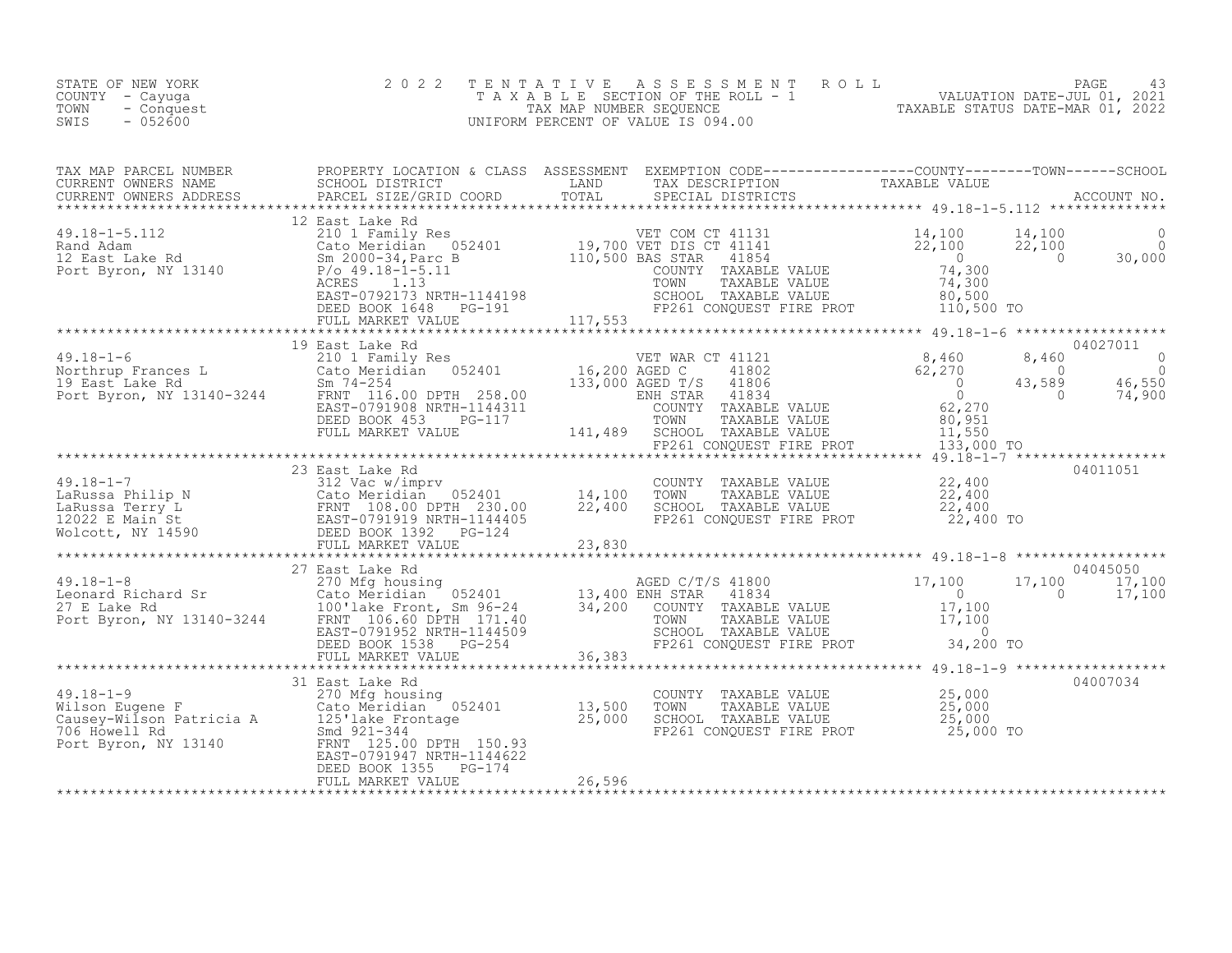| STATE OF NEW YORK<br>COUNTY - Cayuga<br>- Conquest<br>TOWN<br>$-052600$<br>SWIS                                                                                                                                  | 2 0 2 2                                                                                                                                                                                                                                                     | TENTATIVE                   | TENTATIVE ASSESSMENT ROLL MALUATION DATE-JUL 01, 2021<br>TAXABLE SECTION OF THE ROLL - 1 VALUATION DATE-JUL 01, 2021<br>TAXABLE STATUS DATE-MAR 01, 2022<br>INIEORM PERCENT OF VALUE IS 004.00<br>UNIFORM PERCENT OF VALUE IS 094.00 |                                                                                            |          |
|------------------------------------------------------------------------------------------------------------------------------------------------------------------------------------------------------------------|-------------------------------------------------------------------------------------------------------------------------------------------------------------------------------------------------------------------------------------------------------------|-----------------------------|--------------------------------------------------------------------------------------------------------------------------------------------------------------------------------------------------------------------------------------|--------------------------------------------------------------------------------------------|----------|
| TAX MAP PARCEL NUMBER<br>CURRENT OWNERS NAME<br>CURRENT OWNERS ADDRESS                                                                                                                                           |                                                                                                                                                                                                                                                             |                             | PROPERTY LOCATION & CLASS ASSESSMENT EXEMPTION CODE----------------COUNTY--------TOWN------SCHOOL<br>SCHOOL DISTRICT               LAND       TAX DESCRIPTION         TAXABLE VALUE<br>PARCEL SIZE/GRID COORD       TOTAL     SPECIA |                                                                                            |          |
| $49.18 - 1 - 10$<br>Rothenberg Marcia L<br>500 Standish Dr<br>Syracuse, NY 13224                                                                                                                                 | 35 East Lake Rd<br>270 Mfg housing - WTRFNT<br>Cato Meridian 052401<br>150' Lake Front<br>FRNT 150.00 DPTH 168.00<br>EAST-0791917 NRTH-1144746<br>DEED BOOK 1662 PG-304<br>FULL MARKET VALUE                                                                | 34,000<br>46,900<br>49,894  | COUNTY TAXABLE VALUE 46,900<br>TOWN TAXABLE VALUE 46,900<br>SCHOOL TAXABLE VALUE 46,900<br>FP261 CONQUEST FIRE PROT 46,900 TO                                                                                                        |                                                                                            | 04018150 |
| $49.18 - 1 - 12$<br>Pothenberg Marcia L<br>Sol Standish Dr. 50 Standish Dr. 50 Standish Dr. 50 Standish Dr. 50 Search 227.00<br>Syracuse, NY 13224 FRNT 50.00 DPTH 227.00                                        | 39 East Lake Rd<br>270 Mfg housing - WTRFNT<br>Cato Meridian 052401<br>EAST-0791915 NRTH-1144826<br>DEED BOOK 1662 PG-301<br>FULL MARKET VALUE                                                                                                              | 50,300<br>62,500<br>66,489  | COUNTY TAXABLE VALUE<br>TOWN<br>TAXABLE VALUE<br>SCHOOL TAXABLE VALUE<br>FP261 CONQUEST FIRE PROT 62,500 TO                                                                                                                          | 62,500<br>62,500<br>62,500                                                                 | 04011170 |
| $49.18 - 1 - 14.1$<br>Wing Marsha<br>106 Colchester Dr<br>Minoa, NY 13116                                                                                                                                        | 43 East Lake Rd<br>270 Mfg housing - WTRFNT<br>Cato Meridian 052401<br>Smd 798-22, 900-308<br>34'lf Also Deed 905/24<br>$Mq#13-2/02(49.18-1-14+13)$<br>FRNT 84.00 DPTH 218.00<br>EAST-0791929 NRTH-1144885<br>DEED BOOK 1231    PG-171<br>FULL MARKET VALUE | 63,200<br>96,800<br>102,979 | COUNTY TAXABLE VALUE<br>TOWN<br>TAXABLE VALUE<br>SCHOOL TAXABLE VALUE<br>FP261 CONQUEST FIRE PROT                                                                                                                                    | 96,800<br>$96,800$<br>96,800<br>96,800 TO                                                  | 04027010 |
| 49.18-1-15<br>2018 -1-15<br>Rothenberg Marcia L<br>500 Standish Dr<br>Syracuse, NY 13224<br>2018 -1010 -2102 DEED BOOK 1662<br>2018 -2102 NRTH-1144807<br>2018 -2102 DEED BOOK 1662<br>2019 -2102 DEED BOOK 1662 | East Lake Rd<br>FULL MARKET VALUE                                                                                                                                                                                                                           | 4,200<br>4,200<br>4,468     | COUNTY TAXABLE VALUE<br>TOWN<br>TAXABLE VALUE<br>SCHOOL TAXABLE VALUE<br>FP261 CONQUEST FIRE PROT                                                                                                                                    | 4,200<br>4,200<br>4,200<br>4,200 TO                                                        | 04033131 |
| $49.18 - 1 - 17$<br>Porter Roland<br>Porter Marianne<br>6404 Laird Rd<br>Jordan, NY 13080                                                                                                                        | 45 East Lake Rd<br>260 Seasonal res - WTRFNT<br>Cato Meridian 052401<br>70'lake Front<br>70'lake Front<br>FRNT 70.00 DPTH 183.45<br>EAST-0791962 NRTH-1144955<br>REFP PO91962 NRTH-1144955<br>DEED BOOK 738<br>$PG-42$<br>FULL MARKET VALUE                 | 55,400<br>75,200<br>80,000  | COUNTY TAXABLE VALUE<br>TAXABLE VALUE<br>TOWN<br>SCHOOL TAXABLE VALUE<br>FP261 CONQUEST FIRE PROT                                                                                                                                    | ***************** 49.18-1-17 ******************<br>75,200<br>75,200<br>75,200<br>75,200 TO | 04034160 |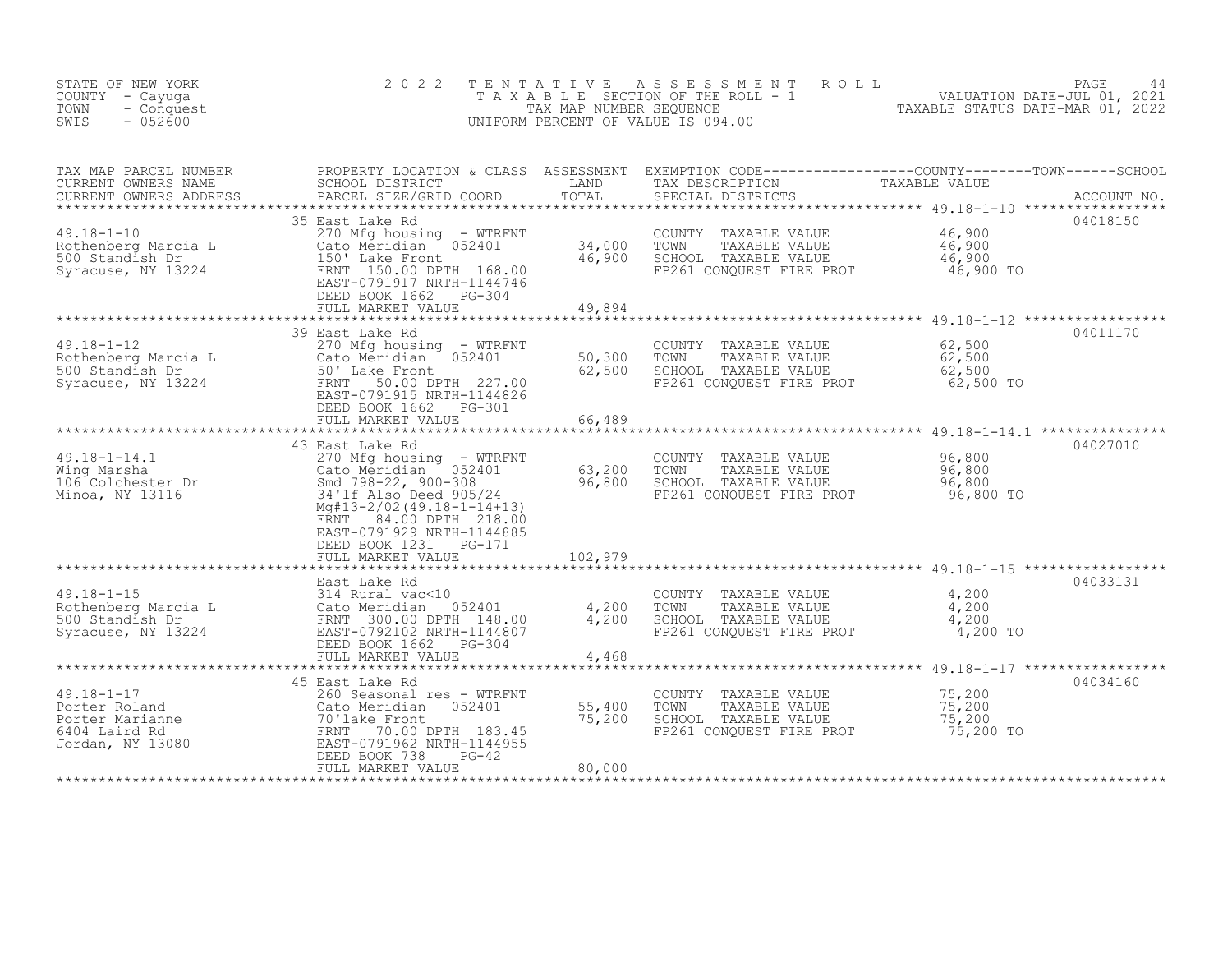| STATE OF NEW YORK<br>COUNTY - Cayuqa<br>TOWN<br>- Conquest<br>$-052600$<br>SWIS                          | 2 0 2 2                                                                                                                                                                                                                                                        | TENTATIVE<br>TAX MAP NUMBER SEQUENCE | A S S E S S M E N T<br>ROLL<br>TAXABLE SECTION OF THE ROLL - 1<br>UNIFORM PERCENT OF VALUE IS 094.00                                    | 45<br>VALUATION DATE-JUL 01, 2021<br>TAXABLE STATIIS DATE-MAD 01, 2000 | PAGE<br>45                    |
|----------------------------------------------------------------------------------------------------------|----------------------------------------------------------------------------------------------------------------------------------------------------------------------------------------------------------------------------------------------------------------|--------------------------------------|-----------------------------------------------------------------------------------------------------------------------------------------|------------------------------------------------------------------------|-------------------------------|
| TAX MAP PARCEL NUMBER<br>CURRENT OWNERS NAME<br>CURRENT OWNERS ADDRESS                                   | SCHOOL DISTRICT<br>PARCEL SIZE/GRID COORD                                                                                                                                                                                                                      | LAND<br>TOTAL                        | PROPERTY LOCATION & CLASS ASSESSMENT EXEMPTION CODE----------------COUNTY-------TOWN-----SCHOOL<br>TAX DESCRIPTION<br>SPECIAL DISTRICTS | TAXABLE VALUE                                                          | ACCOUNT NO.                   |
| $49.18 - 1 - 18$<br>Peterson Carol E<br>120 Fernpark Dr<br>Camillus, NY 13031                            | 49 East Lake Rd<br>210 1 Family Res - WTRFNT<br>Cato Meridian 052401<br>Smd 782-17, 73' Lake Frt<br>73.00 DPTH 144.67<br>FRNT<br>EAST-0791993 NRTH-1145017<br>DEED BOOK 782<br>$PG-14$<br>FULL MARKET VALUE                                                    | 52,100<br>151,300<br>160,957         | COUNTY TAXABLE VALUE<br>TOWN<br>TAXABLE VALUE<br>SCHOOL TAXABLE VALUE<br>FP261 CONOUEST FIRE PROT                                       | 151,300<br>151,300<br>151,300<br>151,300 TO                            | 04037110                      |
|                                                                                                          |                                                                                                                                                                                                                                                                |                                      | ******************************** 49.18-1-19.1 ***************                                                                           |                                                                        |                               |
| $49.18 - 1 - 19.1$<br>Matteson Kenneth J<br>Fowler Kim D<br>51 East Lake Rd<br>Port Byron, NY 13140      | 51 East Lake Rd<br>210 1 Family Res - WTRFNT<br>Cato Meridian 052401<br>Smd 749-197, 64'Lake Frt<br>SM II $-95$<br>Merged 49.18-1-19 & 16.1<br>FRNT 64.94 DPTH 271.25<br>BANK 99997<br>EAST-0792021 NRTH-1145080<br>DEED BOOK 1625 PG-199                      | 56,800<br>143,800                    | VET WAR CT 41121<br>COUNTY TAXABLE VALUE<br>TOWN<br>TAXABLE VALUE<br>SCHOOL TAXABLE VALUE<br>FP261 CONOUEST FIRE PROT                   | 8,460<br>135,340<br>135,340<br>143,800<br>143,800 TO                   | 04026050<br>8,460<br>$\Omega$ |
|                                                                                                          | FULL MARKET VALUE                                                                                                                                                                                                                                              | 152,979                              |                                                                                                                                         |                                                                        |                               |
| $49.18 - 1 - 20.1$<br>Shay Michael L<br>Engert Kelly S<br>1410 Honeysuckle Trl<br>Ontario, NY 14519-8619 | 53 East Lake Rd<br>210 1 Family Res - WTRFNT<br>Cato Meridian 052401<br>45'lake Front, Unr Sm<br>Inc $49.18 - 1 - 20$ & $P/O$<br>Town Road; Ad 1049-219<br>FRNT<br>45.00 DPTH 324.63<br>EAST-0792129 NRTH-1145070<br>DEED BOOK 1453 PG-93<br>FULL MARKET VALUE | 46,200<br>136,400<br>145,106         | COUNTY TAXABLE VALUE<br>TOWN<br>TAXABLE VALUE<br>SCHOOL TAXABLE VALUE<br>FP261 CONQUEST FIRE PROT                                       | 136,400<br>136,400<br>136,400<br>136,400 TO                            | 04024070                      |
|                                                                                                          |                                                                                                                                                                                                                                                                |                                      |                                                                                                                                         |                                                                        |                               |
| $49.18 - 1 - 21.1$<br>McIntyre Janet<br>55 East Lake Rd<br>Port Byron, NY 13140                          | 55 East Lake Rd<br>210 1 Family Res - WTRFNT<br>Cato Meridian 052401<br>60'lf<br>Unr Sm, SMD 1637-333<br>Inc 49.18-1-21, P/O town R<br>51.00 DPTH 332.63<br>FRNT<br>EAST-0792159 NRTH-1145099<br>DEED BOOK 1637 PG-328                                         | 55,300<br>117,400                    | COUNTY TAXABLE VALUE<br>TOWN<br>TAXABLE VALUE<br>SCHOOL TAXABLE VALUE<br>FP261 CONQUEST FIRE PROT                                       | 117,400<br>117,400<br>117,400<br>117,400 TO                            | 04006140                      |
|                                                                                                          | FULL MARKET VALUE                                                                                                                                                                                                                                              | 124,894                              |                                                                                                                                         |                                                                        |                               |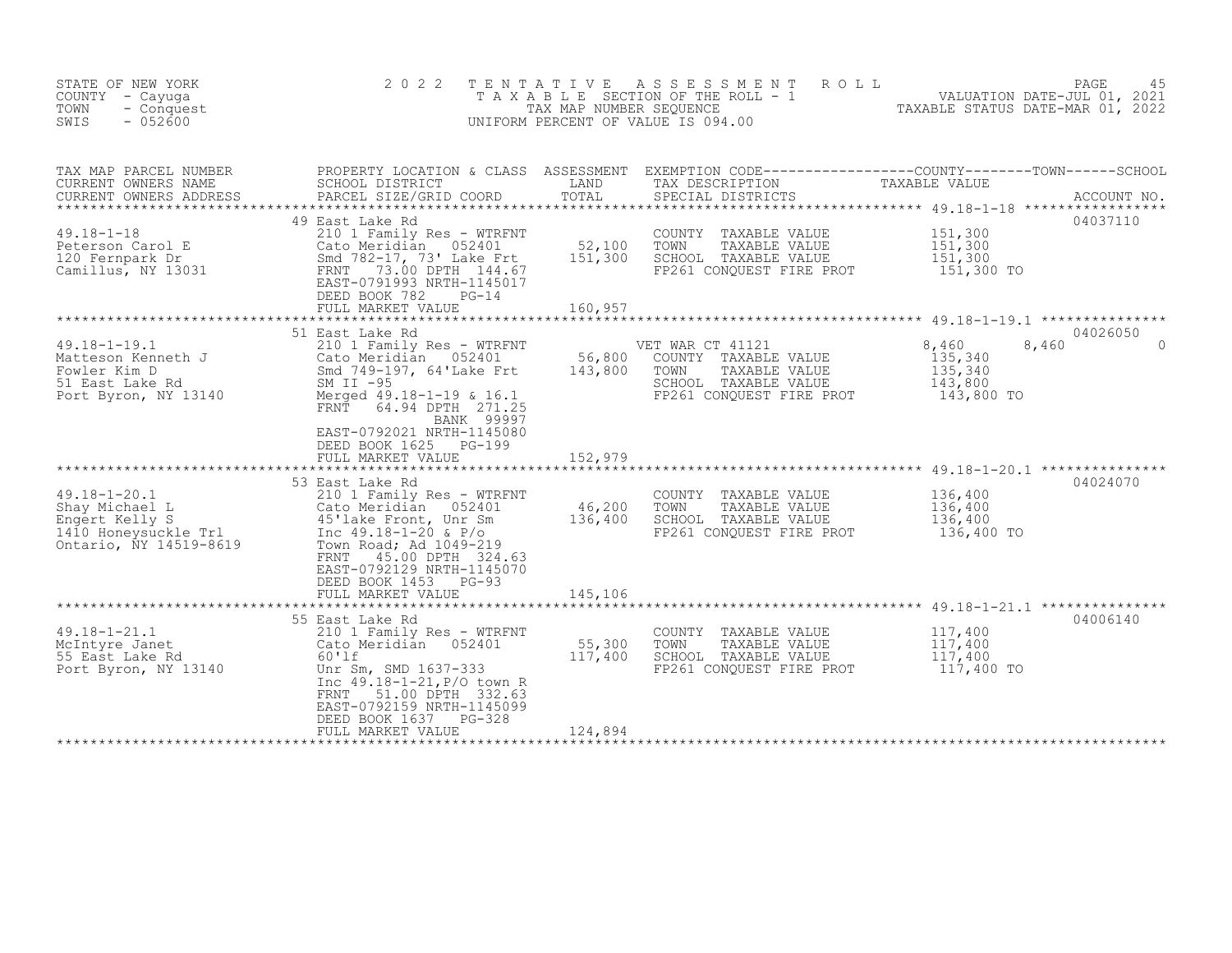| STATE OF NEW YORK<br>COUNTY - Cayuga<br>TOWN<br>- Conquest<br>SWIS<br>$-052600$                                                                                                                                                                                                                                                                                                                                                                                                   | 2 0 2 2                                                                          |         | TENTATIVE ASSESSMENT ROLL PACE 46<br>TAXABLE SECTION OF THE ROLL - 1 VALUATION DATE-JUL 01, 2021<br>TAX MAP NUMBER SEQUENCE TAXABLE STATUS DATE-MAR 01, 2022<br>UNIFORM PERCENT OF VALUE IS 094.00 |                          |                    |
|-----------------------------------------------------------------------------------------------------------------------------------------------------------------------------------------------------------------------------------------------------------------------------------------------------------------------------------------------------------------------------------------------------------------------------------------------------------------------------------|----------------------------------------------------------------------------------|---------|----------------------------------------------------------------------------------------------------------------------------------------------------------------------------------------------------|--------------------------|--------------------|
|                                                                                                                                                                                                                                                                                                                                                                                                                                                                                   |                                                                                  |         |                                                                                                                                                                                                    |                          |                    |
| $\begin{tabular}{lllllllllllll} \textsc{TAX} & \textsc{MAP} & \textsc{PROBERTY LOCATION} & \textsc{CLAS} & \textsc{ASESSMENT} & \textsc{EXEMPTION} & \textsc{CDEFl---------COUNTY-----COUNTY-----CONN-----SCHOOL} \\ \textsc{CURRENT} & \textsc{OMNERS} & \textsc{PARCEL} & \textsc{DRESX} & \textsc{DSTRICT} & \textsc{LAND} & \textsc{TAX} & \textsc{DESCRIPTION} & \textsc{TAXABLE VALUE} & \textsc{2101} & \textsc{222} & \textsc{******************************************$ | FRNT 77.36 DPTH 212.00<br>EAST-0792237 NRTH-1145147<br>DEED BOOK 1353 PG-208     |         |                                                                                                                                                                                                    |                          |                    |
|                                                                                                                                                                                                                                                                                                                                                                                                                                                                                   | FULL MARKET VALUE                                                                | 112,766 |                                                                                                                                                                                                    |                          |                    |
| $\begin{array}{lllllllllllllllll} \end{array} \begin{array}{lllllllllll} \text{39.18--1--23} & \text{57} & \text{East Lake Rd} & \text{210 1 Family Res -- WTRENT} & \text{ENH STAR} & 41834 & 0 \\ & 210 1 Family Res -- WTRENT & 42,400 & \text{COUNTY} & \text{PAXABLE VALUE} & 128,800 \\ & \text{Cat System of the relation} & 052401 & 42,400 & \text{COUNTY} & \text{TAXABLE VALUE} & 128,800 \\ & 75 & \text{Lake Front} & 128,800 & \text{$                              | 57 East Lake Rd<br>DEED BOOK 985 PG-330                                          |         |                                                                                                                                                                                                    | $\Omega$                 | 04011100<br>74,900 |
|                                                                                                                                                                                                                                                                                                                                                                                                                                                                                   |                                                                                  |         |                                                                                                                                                                                                    |                          |                    |
| 49.18-1-24 61 East Lake Rd<br>Cook Ralph Cato Meridian 052401 61,300 ENH STAR 41834 0<br>Gates Karen Smd 789-338,Sm 89-201 139,900 COUNTY TAXABLE VALUE 125,800<br>FOT Byron, NY 13140-3241 ENT 80.00 DPTH 306.59<br>ELAKE RD RON TOWN                                                                                                                                                                                                                                            | 61 East Lake Rd<br>DEED BOOK 789 PG-335                                          |         |                                                                                                                                                                                                    | 14,100<br>$\overline{0}$ | 04018050<br>74,900 |
|                                                                                                                                                                                                                                                                                                                                                                                                                                                                                   | FULL MARKET VALUE 148,830                                                        |         |                                                                                                                                                                                                    |                          |                    |
| 49.18-1-25.1<br>Halstead William T<br>Halstead Rhonda L<br>6085 Powers Rd<br>Wolcott, NY 14590-9351<br>Halstead Rhonda L<br>50' Lake Front<br>50' Lake Front<br>50' Lake Front<br>50' Lake Front<br>50' Lake Front<br>50' Lake Front<br>50' Lake Front                                                                                                                                                                                                                            | 65 East Lake Rd                                                                  |         | COUNTY TAXABLE VALUE 105,400<br>TOWN TAXABLE VALUE 105,400<br>SCHOOL TAXABLE VALUE 105,400<br>FP261 CONQUEST FIRE PROT 105,400 TO                                                                  |                          | 04001110           |
|                                                                                                                                                                                                                                                                                                                                                                                                                                                                                   | DEED BOOK 1949<br>FULL MARKET VALUE<br>FULL MARKET VALUE<br>DEED BOOK 1545 PG-58 | 112,128 |                                                                                                                                                                                                    |                          |                    |
|                                                                                                                                                                                                                                                                                                                                                                                                                                                                                   |                                                                                  |         |                                                                                                                                                                                                    |                          |                    |
| 49.18-1-26<br>Crane Gary<br>Crane Cary<br>Crane Cathy<br>Cato Meridian 052401<br>50,200<br>Crane Cathy<br>134,700<br>134,700<br>Palmyra, NY 14522<br>Palmyra, NY 14522<br>Palmyra, NY 14522<br>PEED BOOK 1217<br>PG-307<br>PULL MARKET VALUE<br>PULL MARKET                                                                                                                                                                                                                       | 67 East Lake Rd                                                                  |         | COUNTY TAXABLE VALUE 134,700<br>TOWN TAXABLE VALUE 134,700<br>SCHOOL TAXABLE VALUE 134,700<br>FP261 CONQUEST FIRE PROT 134,700 TO                                                                  |                          | 04019040           |
|                                                                                                                                                                                                                                                                                                                                                                                                                                                                                   |                                                                                  |         |                                                                                                                                                                                                    |                          |                    |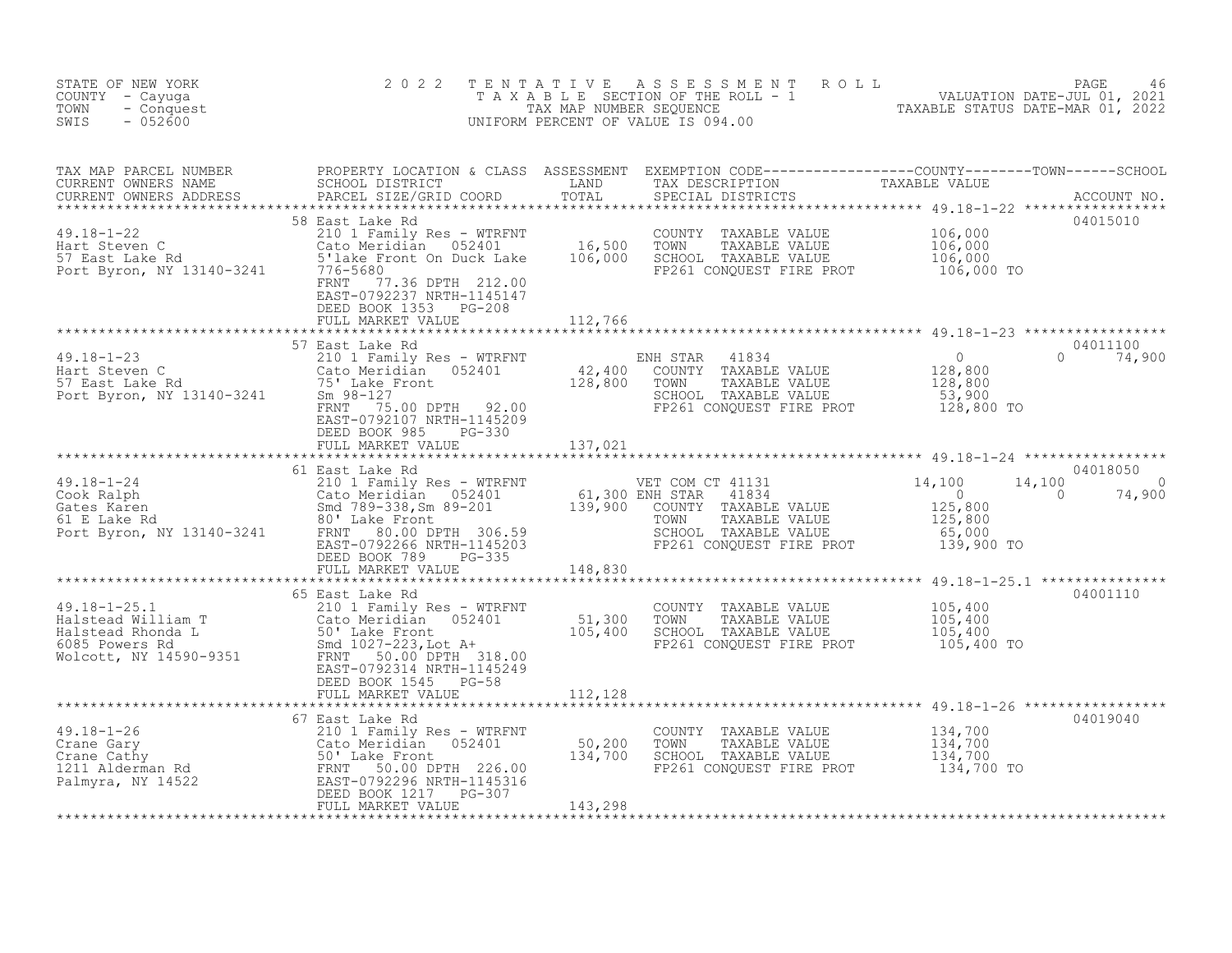| STATE OF NEW YORK<br>COUNTY - Cayuga<br>TOWN<br>- Conquest<br>$-052600$<br>SWIS                                                                                                                                                                                                           | 2 0 2 2                                                                                                               | T E N T A T I V E          | UNIFORM PERCENT OF VALUE IS 094.00                                                                                                               | FAXABLE SECTION OF THE ROLL TAXABLE STATUS DATE-JUL 01, 2021<br>TAXABLE SECTION OF THE ROLL - 1 VALUATION DATE-JUL 01, 2021<br>NIFORM PERCENT OF VALUE IS 094.00 |
|-------------------------------------------------------------------------------------------------------------------------------------------------------------------------------------------------------------------------------------------------------------------------------------------|-----------------------------------------------------------------------------------------------------------------------|----------------------------|--------------------------------------------------------------------------------------------------------------------------------------------------|------------------------------------------------------------------------------------------------------------------------------------------------------------------|
| CURRENT OWNERS ADDRESS                                                                                                                                                                                                                                                                    | PARCEL SIZE/GRID COORD                                                                                                |                            | SPECIAL DISTRICTS                                                                                                                                |                                                                                                                                                                  |
|                                                                                                                                                                                                                                                                                           | 75 East Lake Rd                                                                                                       |                            | COUNTY TAXABLE VALUE<br>TOWN<br>TAXABLE VALUE<br>SCHOOL TAXABLE VALUE<br>FP261 CONQUEST FIRE PROT                                                | 04028050<br>158,800<br>158,800<br>158,800<br>158,800 TO                                                                                                          |
| 49.18-1-30.11<br>Riley Amy C<br>Riley Amy C<br>Riley David<br>19211 Rock Maple Dr<br>Hagerstown, MD 21742<br>Riley David<br>19211 Rock Maple Dr<br>19211 Rock Maple Dr<br>19211 Rock Maple Dr<br>19211 Rock Maple Dr<br>19211 Rock Maple Dr<br>1921742                                    | 71 East Lake Rd<br>BANK 99997<br>EAST-0792270 NRTH-1145432<br>DEED BOOK 3837 PG-1                                     |                            | COUNTY TAXABLE VALUE 198,000<br>44,300 TOWN TAXABLE VALUE 198,000<br>198,000 SCHOOL TAXABLE VALUE 198,000<br>FP261 CONQUEST FIRE PROT 198,000 TO | 04021070                                                                                                                                                         |
|                                                                                                                                                                                                                                                                                           | FULL MARKET VALUE                                                                                                     | 210,638                    |                                                                                                                                                  |                                                                                                                                                                  |
| 49.18-1-30.12<br>Thorne John B<br>Hansen Deborah L<br>70 E Lake Rd<br>Port Byron, NY 13140<br>The Spectrum Section of the Spectrum Section of the Spectrum Section of the Spectrum Section<br>$\begin{array}{ccc}\n 210 & 1 & \text{Family Res - WTRENT} \\  \text{Cato Meridian} & 0524$ | 70 East Lake Rd<br>FRNT 115.00 DPTH 200.00<br>EAST-0792392 NRTH-1145334<br>DEED BOOK 1681 PG-105<br>FULL MARKET VALUE | 145,957                    | COUNTY TAXABLE VALUE<br>TOWN TAXABLE VALUE<br>SCHOOL TAXABLE VALUE<br>FP261 CONQUEST FIRE PROT 137,200 TO                                        | 137,200<br>137,200<br>137,200                                                                                                                                    |
|                                                                                                                                                                                                                                                                                           | 77 East Lake Rd                                                                                                       |                            |                                                                                                                                                  | 04008010                                                                                                                                                         |
| $49.18 - 1 - 31$<br>49.18-1-31<br>Dineen Sharon A RLU (210 1 Family Res - WTRFNT<br>Dineen Gerald R RLU (210 1 Family Res - WTRFNT<br>3011 Smith Rd FRNT 50.00 DPTH 242.00<br>Marietta, NY 13110 EAST-0792414 NRTH-1145482<br>DEED BOOK 4111 PG-188<br>******                             |                                                                                                                       | 50,400<br>125,600          | COUNTY TAXABLE VALUE $125,600$<br>TOWN TAXABLE VALUE $125,600$<br>SCHOOL TAXABLE VALUE $125,600$<br>FP261 CONQUEST FIRE PROT $125,600$ TO        |                                                                                                                                                                  |
|                                                                                                                                                                                                                                                                                           |                                                                                                                       | 133,617                    |                                                                                                                                                  |                                                                                                                                                                  |
| 49.18-1-32<br>Duell Jeffery<br>Duell Marylu<br>22 Frear Dr<br>Rochester, NY 14616-4121<br>Duell Marylu<br>22 Frear Dr<br>Rochester, NY 14616-4121<br>DEED BOOK 1200 PG-174                                                                                                                | 79 East Lake Rd<br>FULL MARKET VALUE                                                                                  | 35,300<br>70,200<br>74,681 | COUNTY TAXABLE VALUE<br>TOWN TAXABLE VALUE 70,200<br>SCHOOL TAXABLE VALUE 70,200                                                                 | 04010040                                                                                                                                                         |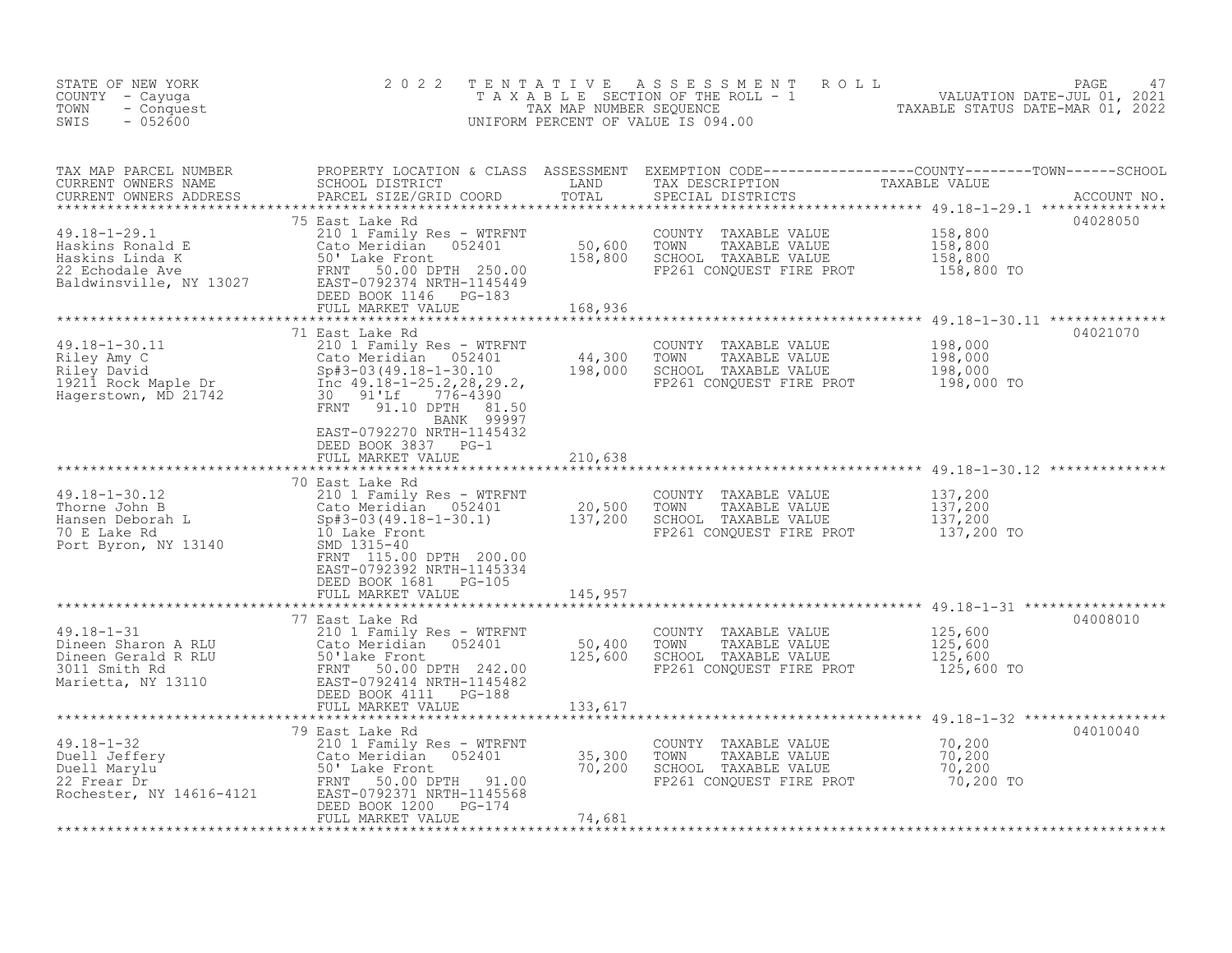| STATE OF NEW YORK<br>COUNTY - Cayuga<br>- Conquest<br>TOWN<br>$-052600$<br>SWIS                                                                                                                                                                                                                                                                                      | 2 0 2 2<br>TENTATIVE                                                                |                                                                                                                                                                                                                                                                                                                                                                                                                        | A S S E S S M E N T R O L L<br>FENTATIVE ASSESSMENT ROLL MALUATION DATE-JUL 01, 2021<br>TAXABLE SECTION OF THE ROLL - 1 VALUATION DATE-JUL 01, 2021<br>TAXABLE STATUS DATE-MAR 01, 2022<br>UNIFORM PERCENT OF VALUE IS 094.00 |          |
|----------------------------------------------------------------------------------------------------------------------------------------------------------------------------------------------------------------------------------------------------------------------------------------------------------------------------------------------------------------------|-------------------------------------------------------------------------------------|------------------------------------------------------------------------------------------------------------------------------------------------------------------------------------------------------------------------------------------------------------------------------------------------------------------------------------------------------------------------------------------------------------------------|-------------------------------------------------------------------------------------------------------------------------------------------------------------------------------------------------------------------------------|----------|
| TAX MAP PARCEL NUMBER PROPERTY LOCATION & CLASS ASSESSMENT EXEMPTION CODE----------------COUNTY--------TOWN------SCHOOL CURRENT OWNERS NAME SCHOOL DISTRICT LAND TAX DESCRIPTION TAXABLE VALUE<br>CURRENT OWNERS ADDRESS PARCEL S                                                                                                                                    |                                                                                     |                                                                                                                                                                                                                                                                                                                                                                                                                        |                                                                                                                                                                                                                               |          |
|                                                                                                                                                                                                                                                                                                                                                                      | 81 East Lake Rd<br>BANK 99997<br>EAST-0792417 NRTH-1145634<br>DEED BOOK 3894 PG-223 | $\label{eq:2.1} \frac{1}{\sqrt{2}}\int_{0}^{\infty}\frac{1}{\sqrt{2\pi}}\left(\frac{1}{\sqrt{2\pi}}\right)^{2\alpha} \frac{1}{\sqrt{2\pi}}\int_{0}^{\infty}\frac{1}{\sqrt{2\pi}}\left(\frac{1}{\sqrt{2\pi}}\right)^{\alpha} \frac{1}{\sqrt{2\pi}}\int_{0}^{\infty}\frac{1}{\sqrt{2\pi}}\frac{1}{\sqrt{2\pi}}\frac{1}{\sqrt{2\pi}}\frac{1}{\sqrt{2\pi}}\frac{1}{\sqrt{2\pi}}\frac{1}{\sqrt{2\pi}}\frac{1}{\sqrt{2\pi}}$ |                                                                                                                                                                                                                               | 04011060 |
|                                                                                                                                                                                                                                                                                                                                                                      |                                                                                     |                                                                                                                                                                                                                                                                                                                                                                                                                        |                                                                                                                                                                                                                               |          |
|                                                                                                                                                                                                                                                                                                                                                                      |                                                                                     |                                                                                                                                                                                                                                                                                                                                                                                                                        |                                                                                                                                                                                                                               | 04045070 |
|                                                                                                                                                                                                                                                                                                                                                                      |                                                                                     |                                                                                                                                                                                                                                                                                                                                                                                                                        |                                                                                                                                                                                                                               | 04026030 |
| Basic Jennifer M<br>The Saint Jennifer M<br>The Saint Jennifer M<br>The Saint Market Pront<br>The Saint Market M<br>The Saint Market Market Market Market Market Market Market Market Market Market Market Market Market Market Market M                                                                                                                             | DEED BOOK 1674 PG-320<br>FULL MARKET VALUE                                          | 129,894                                                                                                                                                                                                                                                                                                                                                                                                                | SCHOOL TAXABLE VALUE 122,100<br>FP261 CONQUEST FIRE PROT 122,100 TO                                                                                                                                                           |          |
|                                                                                                                                                                                                                                                                                                                                                                      |                                                                                     |                                                                                                                                                                                                                                                                                                                                                                                                                        |                                                                                                                                                                                                                               |          |
|                                                                                                                                                                                                                                                                                                                                                                      |                                                                                     |                                                                                                                                                                                                                                                                                                                                                                                                                        |                                                                                                                                                                                                                               |          |
|                                                                                                                                                                                                                                                                                                                                                                      | FULL MARKET VALUE                                                                   |                                                                                                                                                                                                                                                                                                                                                                                                                        |                                                                                                                                                                                                                               |          |
| 49.18-1-37.22<br>Vahl David<br>Vahl David<br>Vahl Karen<br>So,000<br>Vahl Karen<br>So,000<br>Vahl Karen<br>So,000<br>So,000<br>So,000<br>So,000<br>So,000<br>So,000<br>So,000<br>So,000<br>So,000<br>So,000<br>So,000<br>So,000<br>So,000<br>So,100<br>So,000<br>So,100<br>So                                                                                        | 91 East Lake Rd<br>FULL MARKET VALUE                                                | 66,277                                                                                                                                                                                                                                                                                                                                                                                                                 | COUNTY TAXABLE VALUE 62,300<br>TOWN TAXABLE VALUE 62,300<br>SCHOOL TAXABLE VALUE 62,300<br>FP261 CONQUEST FIRE PROT 62,300 TO                                                                                                 |          |
| East Lake Rd<br>$\begin{array}{cccccccccccccccc} 10,800 \\ 49.18-1-34 \\ \text{Deuell Jeffery} & 312 \text{ Vac} \text{ w/impr} & 8,700 \\ \text{Duel} & 312 \text{ Vac} \text{ w/impr} & 052401 & 8,700 \\ \text{Duel} & 640 \text{ Meridian} & 052401 & 8,700 \\ \text{Duel} & 10,800 & 10,800 \\ \text{EMI} & 160.00 \text{ DFH} & 175.00 & 10,800 \\ \text{EMI}$ | FULL MARKET VALUE<br>East Lake Rd<br>DEED BOOK 1151 PG-37                           | 118,085<br>11,596                                                                                                                                                                                                                                                                                                                                                                                                      | COUNTY TAXABLE VALUE 122,100<br>TOWN TAXABLE VALUE 122,100                                                                                                                                                                    | 04004101 |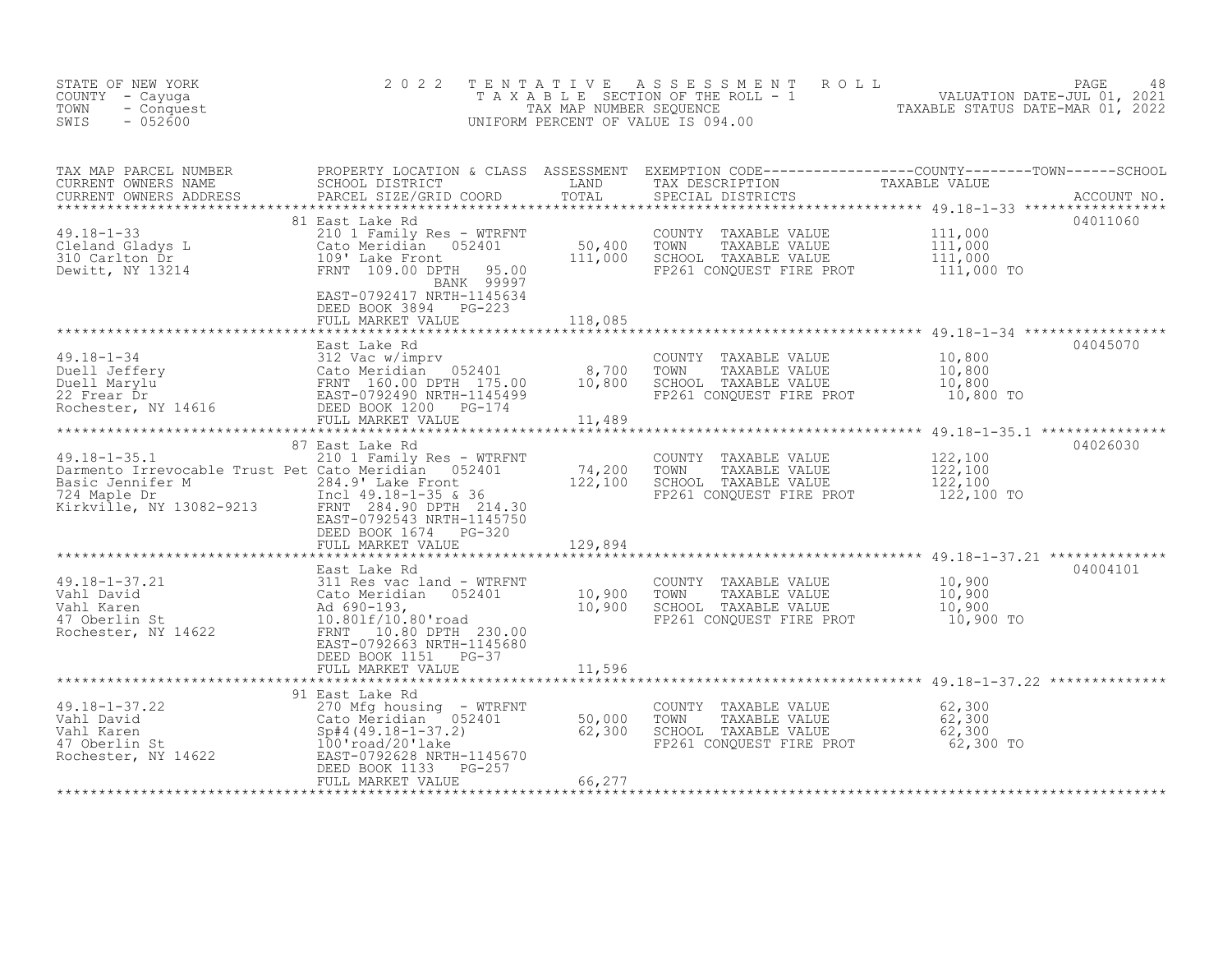| STATE OF NEW YORK<br>COUNTY - Cayuga<br>TOWN<br>- Conquest<br>SWIS<br>$-052600$                    | 2 0 2 2                                                                                                                                                                                                                                                        | TENTATIVE<br>TAX MAP NUMBER SEQUENCE | ASSESSMENT<br>T A X A B L E SECTION OF THE ROLL - 1<br>UNIFORM PERCENT OF VALUE IS 094.00                              | 29 PAGE 49<br>VALUATION DATE-JUL 01, 2021<br>TAXABLE STATIIS DATE-MAD 01, 2000                                                                         |
|----------------------------------------------------------------------------------------------------|----------------------------------------------------------------------------------------------------------------------------------------------------------------------------------------------------------------------------------------------------------------|--------------------------------------|------------------------------------------------------------------------------------------------------------------------|--------------------------------------------------------------------------------------------------------------------------------------------------------|
| TAX MAP PARCEL NUMBER<br>CURRENT OWNERS NAME<br>CURRENT OWNERS ADDRESS<br>49.18-1-37.111           | SCHOOL DISTRICT<br>PARCEL SIZE/GRID COORD<br>141 East Lake Rd<br>210 1 Family Res - WTRFNT                                                                                                                                                                     | LAND<br>TOTAL                        | TAX DESCRIPTION<br>SPECIAL DISTRICTS<br>COUNTY TAXABLE VALUE                                                           | PROPERTY LOCATION & CLASS ASSESSMENT EXEMPTION CODE----------------COUNTY-------TOWN-----SCHOOL<br>TAXABLE VALUE<br>ACCOUNT NO.<br>04004100<br>352,400 |
| Stevens Kenneth R<br>Stevens Gail E<br>141 E Lake Rd<br>Port Byron, NY 13140                       | 052401<br>Sm Jj-24, 100' Lake Front<br>EAST-0792663 NRTH-1145509<br>DEED BOOK 1639<br>$PG-178$<br>FULL MARKET VALUE                                                                                                                                            | 72,300<br>352,400<br>374,894         | TOWN<br>TAXABLE VALUE<br>SCHOOL TAXABLE VALUE<br>FP261 CONQUEST FIRE PROT                                              | 352,400<br>352,400<br>352,400 TO                                                                                                                       |
| $49.18 - 1 - 38$<br>Rondash George<br>Lachiusa Joanne<br>170 Deerfield Dr<br>Rochester, NY 14609   | 145 East Lake Rd<br>260 Seasonal res - WTRFNT<br>Cato Meridian 052401<br>Demaria Tract, sm Y Lot 25<br>58' Lake Front<br>609 FRNT 58.00 DPTH 213.00<br>EAST-0792846 NRTH-1145642<br>DEED BOOK 1166<br>PG-286<br>FULL MARKET VALUE                              | 53,100<br>99,700<br>106,064          | COUNTY TAXABLE VALUE<br>TOWN<br>TAXABLE VALUE<br>SCHOOL TAXABLE VALUE<br>FP261 CONQUEST FIRE PROT                      | 04035150<br>99,700<br>99,700<br>99,700<br>99,700 TO                                                                                                    |
| $49.18 - 1 - 39$<br>UULPOVILCH Brian<br>149 East Lake Rd<br>Port Buri<br>Port Byron, NY 13140-3239 | 149 East Lake Rd<br>210 1 Family Res - WTRFNT<br>Cato Meridian 052401<br>Sm Y-92, 77-43 Lot 24<br>Helen Swiderski Died<br>90' Lake Front<br>90.00 DPTH 223.00<br>FRNT<br>BANK 99999<br>EAST-0792958 NRTH-1145664<br>DEED BOOK 1451 PG-232<br>FULL MARKET VALUE | 65,700<br>162,700<br>173,085         | BAS STAR<br>41854<br>COUNTY TAXABLE VALUE<br>TOWN<br>TAXABLE VALUE<br>SCHOOL TAXABLE VALUE<br>FP261 CONQUEST FIRE PROT | 04008130<br>$\circ$<br>$\Omega$<br>30,000<br>162,700<br>162,700<br>132,700<br>162,700 TO                                                               |
| $49.18 - 1 - 40$<br>Gartley Audrey<br>Gartley Dorine A<br>157 East Lake Rd<br>Port Byron, NY 13140 | 157 East Lake Rd<br>210 1 Family Res - WTRFNT<br>Cato Meridian 052401<br>Demaria Tract, sm Y Lot 23<br>100' Lake Front<br>FRNT 100.00 DPTH 223.74<br>EAST-0793061 NRTH-1145725<br>DEED BOOK 1343<br>PG-289<br>FULL MARKET VALUE                                | 69,600<br>208,400<br>221,702         | VET WAR CT 41121<br>COUNTY TAXABLE VALUE<br>TOWN<br>TAXABLE VALUE<br>SCHOOL TAXABLE VALUE<br>FP261 CONOUEST FIRE PROT  | 04039130<br>8,460<br>8,460<br>$\cap$<br>199,940<br>199,940<br>208,400<br>208,400 TO                                                                    |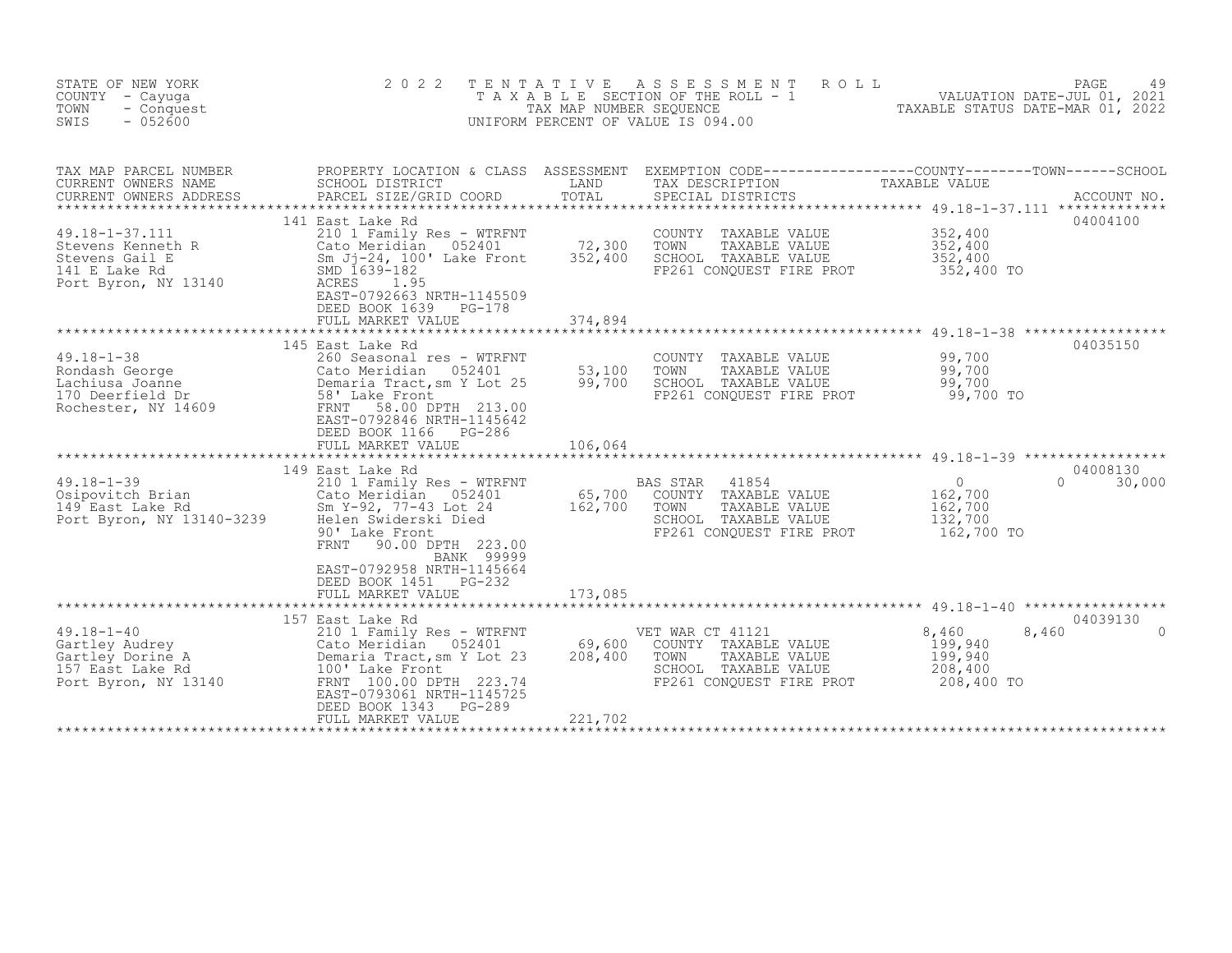| STATE OF NEW YORK<br>COUNTY - Cayuga<br>- Conquest<br>TOWN<br>$-052600$<br>SWIS                                                                                                                                                                                                     | 2 0 2 2                                                                                                                                                                                                                      |                              | TENTATIVE ASSESSMENT ROLL<br>TAXABLE SECTION OF THE ROLL - 1 WALUATION DATE-JUL 01, 2021<br>TAXABLE STATUS DATE-MAR 01, 2022<br>UNIFORM PERCENT OF VALUE IS 094.00 |                                             | 50<br>PAGE  |
|-------------------------------------------------------------------------------------------------------------------------------------------------------------------------------------------------------------------------------------------------------------------------------------|------------------------------------------------------------------------------------------------------------------------------------------------------------------------------------------------------------------------------|------------------------------|--------------------------------------------------------------------------------------------------------------------------------------------------------------------|---------------------------------------------|-------------|
| TAX MAP PARCEL NUMBER           PROPERTY LOCATION & CLASS ASSESSMENT EXEMPTION CODE----------------COUNTY--------TOWN------SCHOOL CURRENT OWNERS NAME                SCHOOL DISTRICT                 LAND      TAX DESCRIPTION<br>CURRENT OWNERS ADDRESS<br>*********************** | PARCEL SIZE/GRID COORD                                                                                                                                                                                                       | TOTAL                        | SPECIAL DISTRICTS                                                                                                                                                  |                                             | ACCOUNT NO. |
| $49.18 - 1 - 41$<br>49.18-1-41<br>Monsees Charles R<br>Monsees Family Irrev. Trust<br>The Demaria Tract, sm Y-92, Lo<br>7725 Jay St<br>Williamson, NY 14589<br>EAST-0793142 NRTH-1145831<br>DEED BOOK 3948<br>PG-25                                                                 | 163 E Lake Rd<br>210 1 Family Res - WTRFNT<br>Cato Meridian 052401<br>DEED BOOK 3948 PG-25<br>FULL MARKET VALUE                                                                                                              | 70,000<br>210,600<br>224,043 | COUNTY TAXABLE VALUE<br>TAXABLE VALUE<br>TOWN<br>SCHOOL TAXABLE VALUE<br>FP261 CONQUEST FIRE PROT                                                                  | 210,600<br>210,600<br>210,600<br>210,600 TO | 04022110    |
|                                                                                                                                                                                                                                                                                     |                                                                                                                                                                                                                              |                              |                                                                                                                                                                    |                                             | 04026130    |
| $49.18 - 1 - 42$<br>49.18-1-42 210 1 Family Res - WTRFNT<br>Wong Kyle Cato Meridian 052401<br>Henry Emmett Demaria Tract, Sm Y-92<br>339 Hillside Ave Lot 21, 120' Lake Front<br>Rochester, NY 14610 FRANT 151.00 DPTH 256.00<br>FRANT 151.00 DPTH 256.00                           | 169 East Lake Rd<br>210 1 Family Res - WTRFNT<br>EAST-0793207 NRTH-1145931<br>DEED BOOK 1711 PG-52<br>FULL MARKET VALUE                                                                                                      | 71,600<br>210,000<br>223,404 | COUNTY TAXABLE VALUE<br>TOWN<br>TAXABLE VALUE<br>SCHOOL TAXABLE VALUE<br>FP261 CONQUEST FIRE PROT                                                                  | 210,000<br>210,000<br>210,000<br>210,000 TO |             |
|                                                                                                                                                                                                                                                                                     |                                                                                                                                                                                                                              |                              |                                                                                                                                                                    |                                             |             |
| $49.18 - 1 - 43$<br>Tumia Joseph<br>6794 Knickerbocker Rd<br>Ontario, NY 14519                                                                                                                                                                                                      | 177 East Lake Rd<br>210 1 Family Res - WTRFNT<br>Cato Meridian 052401<br>Demaria Tract, sm Y Lot 20<br>100' Lake Front<br>FRNT 100.00 DPTH 256.00<br>EAST-0793251 NRTH-1146042<br>DEED BOOK 1184 PG-189<br>FULL MARKET VALUE | 70,500<br>181,100<br>192,660 | COUNTY TAXABLE VALUE<br>TAXABLE VALUE<br>TOWN<br>SCHOOL TAXABLE VALUE<br>FP261 CONQUEST FIRE PROT                                                                  | 181,100<br>181,100<br>181,100<br>181,100 TO | 04041140    |
|                                                                                                                                                                                                                                                                                     |                                                                                                                                                                                                                              |                              |                                                                                                                                                                    |                                             | 04018070    |
| $49.18 - 1 - 44$<br>Plaisdell Charles A<br>Blaisdell Marlene J<br>Blaisdell Marlene J<br>181 East Lake Rd<br>100' Lake Front<br>Port Byron, NY 13140<br>FRNT 141.50 DPTH 254.00                                                                                                     | 181 East Lake Rd<br>210 1 Family Res - WTRFNT<br>Cato Meridian 052401<br>Demaria Tract, Sm Y-92 Lo<br>EAST-0793280 NRTH-1146166<br>DEED BOOK 3658 PG-113<br>FULL MARKET VALUE                                                | 70,400<br>162,200<br>172,553 | COUNTY TAXABLE VALUE<br>TOWN<br>TAXABLE VALUE<br>SCHOOL TAXABLE VALUE<br>FP261 CONQUEST FIRE PROT                                                                  | 162,200<br>162,200<br>162,200<br>162,200 TO |             |
|                                                                                                                                                                                                                                                                                     |                                                                                                                                                                                                                              |                              | *********************************** 49.18-1-45 ******************                                                                                                  |                                             |             |
| $49.18 - 1 - 45$<br>49.18-1-45<br>Crowell William<br>Crowell Juleen<br>34 Virginia St<br>Baldwinsville, NY 13027                                                                                                                                                                    | 187 East Lake Rd<br>311 Res vac land - WTRFNT<br>Cato Meridian 052401<br>Demaria Tract, sm Y Lot 18<br>90' Lake Front<br>FRNT 100.00 DPTH 248.00<br>EAST-0793279 NRTH-1146267<br>DEED BOOK 1056<br>PG-121                    | 70,300<br>70,300             | COUNTY TAXABLE VALUE<br>TOWN<br>TAXABLE VALUE<br>TOWN     TAXABLE VALUE<br>SCHOOL   TAXABLE VALUE<br>FP261 CONQUEST FIRE PROT                                      | $70,300$<br>$70,300$<br>70,300<br>70,300 TO | 04013050    |
|                                                                                                                                                                                                                                                                                     | FULL MARKET VALUE                                                                                                                                                                                                            | 74,787                       |                                                                                                                                                                    |                                             |             |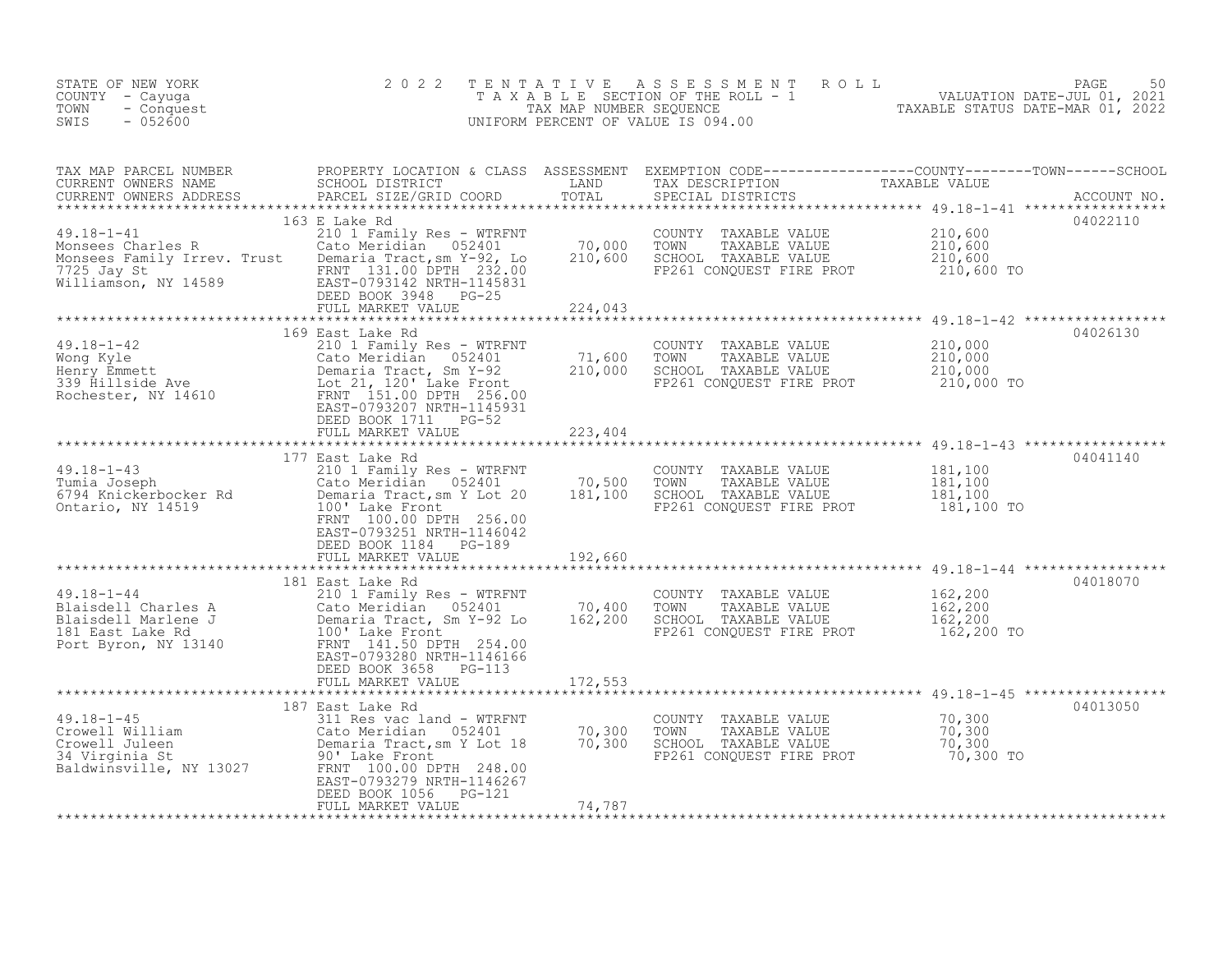| CURRENT OWNERS NAME<br>CURRENT OWNERS ADDRESS                                                                                                                                                                                                                                                                                                         | East Lake Rd                                                                                                            |         |                                                                                                                                                                                                         |                                             | ACCOUNT NO.        |
|-------------------------------------------------------------------------------------------------------------------------------------------------------------------------------------------------------------------------------------------------------------------------------------------------------------------------------------------------------|-------------------------------------------------------------------------------------------------------------------------|---------|---------------------------------------------------------------------------------------------------------------------------------------------------------------------------------------------------------|---------------------------------------------|--------------------|
| 49.18-1-46<br>Mossotti Carol E 312 Vac w/imprv<br>120 Fernpark Dr Smd 782-17 6,100<br>Camillus, NY 13031-2415 FRNT 65.00 DPTH 153.31 6,100                                                                                                                                                                                                            | EAST-0792138 NRTH-1144932<br>DEED BOOK 782<br>$PG-14$<br>FULL MARKET VALUE                                              | 6,489   | COUNTY TAXABLE VALUE<br>TAXABLE VALUE<br>TOWN TAXABLE VALUE 6,100<br>SCHOOL TAXABLE VALUE 6,100<br>FP261 CONQUEST FIRE PROT 6,100 TO                                                                    | 6,100                                       |                    |
| $\begin{tabular}{llllllll} 50.00-1-1.1 & & & & & 6,489 \\ 50.00-1-1.1 & & & & 130 Mucklands \\ Big-O Farms & & & & & 30 Mucklands \\ PO Box 276 & & & & 5m & 82-12 \\ Elba, NY 14058-0276 & & & & 8m & 62.40 \\ \end{tabular} \hspace{2cm} \begin{tabular}{llllll} 6,489 & & & & 6,489 \\ 7,7,8,7,8,7,8,7,8,7,8 \\ 8,600 & & & 98,600 \\ 1,7,7,8,7,9$ | DEED BOOK 1561 PG-13<br>FULL MARKET VALUE                                                                               | 104,894 | 98,600<br>CHOOL TAXABLE VALUE 98,600<br>SCHOOL TAXABLE VALUE 98,600<br>FP261 CONQUEST FIRE PROT 98,600                                                                                                  | 98,600 TO                                   | 04039100           |
|                                                                                                                                                                                                                                                                                                                                                       |                                                                                                                         |         |                                                                                                                                                                                                         |                                             | 04039061           |
|                                                                                                                                                                                                                                                                                                                                                       | 1336 Conquest Victory Town Lin                                                                                          |         | FP261 CONQUEST FIRE PROT                                                                                                                                                                                | 119,100<br>119,100<br>119,100<br>119,100 TO |                    |
|                                                                                                                                                                                                                                                                                                                                                       |                                                                                                                         |         |                                                                                                                                                                                                         |                                             | 04039080           |
| 1322 Conquest-Victory Townline<br>20.00-1-2 210 1 Family Res<br>Xent Harmon W III 210 1 Family Res<br>210 1 Family Res<br>210 1 Family Res<br>210 13,000<br>2102 Conquest-Victory Townline Ad 637-127, Sm 82-14 75,900<br>Cato, NY 13033<br>22                                                                                                        | 626-2419<br>FRNT 124.00 DPTH 134.75<br>BANK 99999                                                                       |         | COUNTY TAXABLE VALUE $\begin{array}{ccc} 75,900 \ \text{TOWN} & \text{TAXABLE VALUE} & 75,900 \ \text{SCHOOL} & \text{TAXABLE VALUE} & 75,900 \ \text{FP261 CONQUEST FIRE PROT} & 75,900 \ \end{array}$ |                                             |                    |
|                                                                                                                                                                                                                                                                                                                                                       | EAST-0801726 NRTH-1152834<br>DEED BOOK 1581 PG-211<br>FULL MARKET VALUE                                                 | 80,745  |                                                                                                                                                                                                         |                                             |                    |
|                                                                                                                                                                                                                                                                                                                                                       |                                                                                                                         |         |                                                                                                                                                                                                         |                                             |                    |
| 50.00-1-3.11<br>Stahl Steven R Cato Meridian 052401<br>1380 Conquest Victory Town Lin Sp#12-02(50.00-1-3.2) 84,200<br>Cato, NY 13033<br>Cato, NY 13033<br>Cato, NY 13033<br>The S0-1-3.1/2/0 3.2                                                                                                                                                      | 1380 Conquest Victory Town Lin<br>242 Rurl res&rec<br>ACRES 10.90<br>EAST-0802753 NRTH-1152354<br>DEED BOOK 1107 PG-114 |         | BAS STAR<br>41854<br>S STAR 41554<br>COUNTY TAXABLE VALUE $84,200$<br>TOWN TAXABLE VALUE $84,200$<br>SCHOOL TAXABLE VALUE 54,200<br>FP261 CONQUEST FIRE PROT 84,200 TO                                  | $\overline{0}$                              | $\Omega$<br>30,000 |
|                                                                                                                                                                                                                                                                                                                                                       | FULL MARKET VALUE                                                                                                       | 89,574  |                                                                                                                                                                                                         |                                             |                    |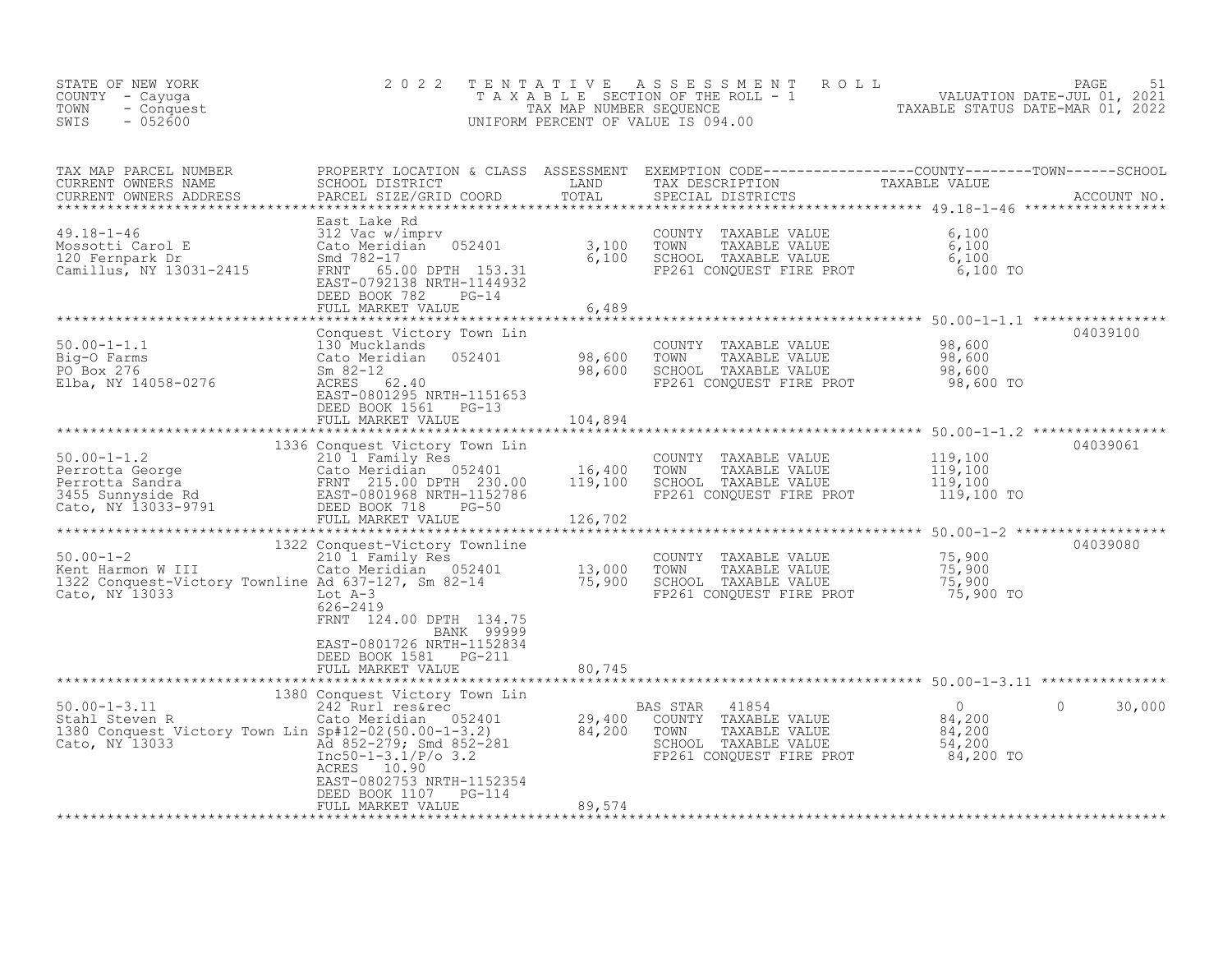| 2022 TENTATIVE ASSESSMENT ROLL<br>STATE OF NEW YORK                               | PAGE                        |  |
|-----------------------------------------------------------------------------------|-----------------------------|--|
| TAXABLE SECTION OF THE ROLL - 1<br>COUNTY - Cayuqa                                | VALUATION DATE-JUL 01, 2021 |  |
| TOWN<br>TAXABLE STATUS DATE-MAR 01, 2022<br>TAX MAP NUMBER SEQUENCE<br>- Conquest |                             |  |
| $-052600$<br>SWIS<br>UNIFORM PERCENT OF VALUE IS 094.00                           |                             |  |

| TAX MAP PARCEL NUMBER                                                                                                                                                                                                                                                       | PROPERTY LOCATION & CLASS ASSESSMENT EXEMPTION CODE----------------COUNTY-------TOWN------SCHOOL |                                                                                                                                                                                                  |                             |
|-----------------------------------------------------------------------------------------------------------------------------------------------------------------------------------------------------------------------------------------------------------------------------|--------------------------------------------------------------------------------------------------|--------------------------------------------------------------------------------------------------------------------------------------------------------------------------------------------------|-----------------------------|
|                                                                                                                                                                                                                                                                             |                                                                                                  |                                                                                                                                                                                                  |                             |
|                                                                                                                                                                                                                                                                             |                                                                                                  |                                                                                                                                                                                                  |                             |
| 1398 Conquest Victory Town Lines (1998)<br>The Cato, NY 13033-3250<br>Cato, NY 13033-3250<br>Cato, NY 13033-3250<br>Cato, NY 13033-3250<br>Cato Meridian Cator (1998)<br>Cato, NY 13033-3250<br>Cato, NY 13033-3250<br>Cato Meridian Cator (19                              |                                                                                                  | FP261 CONQUEST FIRE PROT 160,300 TO                                                                                                                                                              | 04039072<br>$0 \t 74,900$   |
|                                                                                                                                                                                                                                                                             |                                                                                                  |                                                                                                                                                                                                  |                             |
| 50.00-1-4<br>Big-O Farms<br>PO Box 276<br>Elba, NY 14058-0276<br>Elba, NY 14058-0276<br>Big-O Box 276<br>Big-O Box 276<br>Big-O Box 276<br>Big-O Box 276<br>Big-O Box 276<br>Big-O Box 276<br>Big-O Box 276<br>Big-O Box 276<br>Big-O Box 276<br>Big-O Box                  | 1452 Conquest Victory Town Lin<br>DEED BOOK 1561 PG-13                                           | FP261 CONQUEST FIRE PROT 58,900 TO                                                                                                                                                               | 04009110                    |
|                                                                                                                                                                                                                                                                             |                                                                                                  |                                                                                                                                                                                                  |                             |
| 1530 Conquest Victory Town Lin<br>241 Rural res&ag<br>Wood Baul M Jr Cato Meridian 052401<br>Wood Baul M Jr Cato Meridian 052401<br>274,200 TONNER VALUE<br>274,200 TOWN TAXABLE VALUE<br>274,200 TOWN TAXABLE VALUE<br>274,200 TOWN TAXABLE                                |                                                                                                  |                                                                                                                                                                                                  | 04022130<br>110,918 110,918 |
|                                                                                                                                                                                                                                                                             |                                                                                                  |                                                                                                                                                                                                  |                             |
| $50.00 - 1 - 6.1$<br>Wood Paul M Jr<br>1977 Conquest Victory Town Lin ACRES 68.70<br>Cato, NY 13033-3248 EAST-0806479 NRTH-1151890<br>MAY BE SUBJECT TO PAYMENT FULL MARKET VALUE PE261 CONQUEST FIRE PROT 147,200 TO<br>UNDER AGDIST LAW TIL 2026 FULL MARKET VALUE 156,59 | Conquest Victory<br>105 Vac farmland<br>Cato Moridical<br>Conquest Victory Town Lin              | FOWN TAXABLE VALUE<br>SCHOOL TAXABLE VALUE 55,830                                                                                                                                                | 04043060<br>91,370 91,370   |
|                                                                                                                                                                                                                                                                             |                                                                                                  |                                                                                                                                                                                                  |                             |
| 50.00-1-6.2<br>Clark Jeffrey M 210 1 Family Res<br>Clark Kelley M 210 1 Family Res<br>Clark Kelley Smd 822-251<br>1622 Conquest Victory Townline ACRES 1.30 BANK 99999<br>Cato, NY 13033 [2010] EAST-0807088 NRTH-1153092                                                   | 1622 Conquest Victory Town Lin<br>DEED BOOK 3814 PG-106                                          | COUNTY TAXABLE VALUE 165,000<br>19,900 TOWN TAXABLE VALUE 165,000<br>165,000 SCHOOL TAXABLE VALUE 165,000<br>165,000 SCHOOL TAXABLE VALUE 165,000 165,000<br>FP261 CONQUEST FIRE PROT 165,000 TO |                             |
|                                                                                                                                                                                                                                                                             |                                                                                                  |                                                                                                                                                                                                  |                             |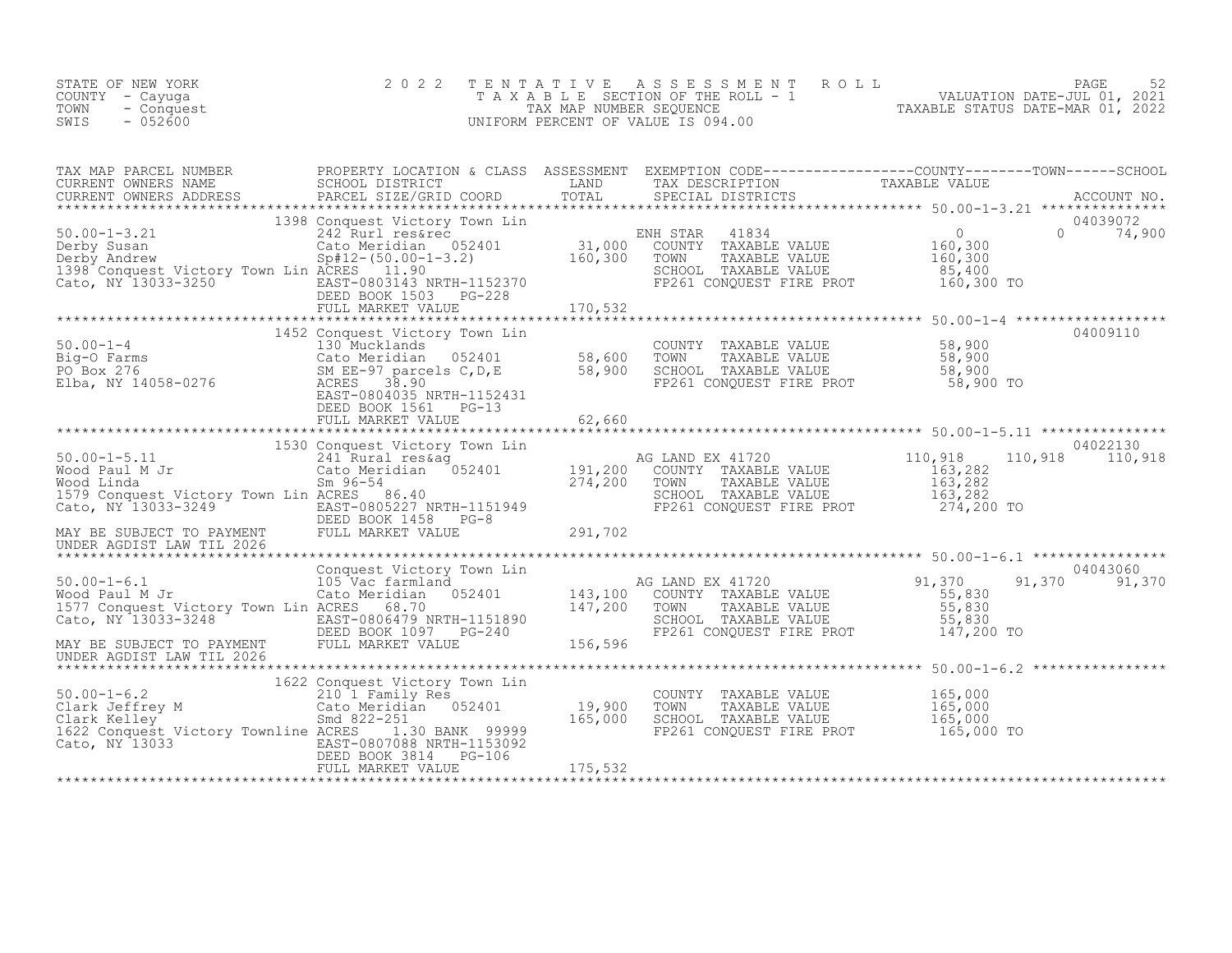| STATE OF NEW YORK<br>COUNTY - Cayuga<br>TOWN<br>- Conquest<br>SWIS<br>$-052600$                                                                                                                                                                                                                                                                                                                                                     | 2 0 2 2                                           | TENTATIVE ASSESSMENT ROLL PAGE 53<br>TAXABLE SECTION OF THE ROLL - 1 VALUATION DATE-JUL 01, 2021<br>TAXABLE STATUS DATE-MAR 01, 2022<br>UNIFORM PERCENT OF VALUE IS 094.00 |               |
|-------------------------------------------------------------------------------------------------------------------------------------------------------------------------------------------------------------------------------------------------------------------------------------------------------------------------------------------------------------------------------------------------------------------------------------|---------------------------------------------------|----------------------------------------------------------------------------------------------------------------------------------------------------------------------------|---------------|
| $\begin{tabular}{lllllllllllllllllllll} \textsc{rank} & & & & & & & & \text{RROPERTY LOCATION & & & & & & \text{SCHOOL DISTRICT} & & & & & \text{TAND} & & & \text{TAND} & & & \text{TAND} & & & \text{TAND} & & & \text{TAND} & & & \text{TAND} & & & \text{TAND} & & & \text{TAND} & & & \text{TAND} & & & \text{TAND} & & & \text{TAND} & & & \text{TAND} & & & \text{TAND} & & & \text{TANBLE VALUE} & & & \text{ACCOUNT NO} &$ | DEED BOOK 1578 PG-127<br>FULL MARKET VALUE 99,574 |                                                                                                                                                                            |               |
|                                                                                                                                                                                                                                                                                                                                                                                                                                     |                                                   |                                                                                                                                                                            |               |
| 1702 Conquest-Victory Town Lin<br>1702 Conquest-Victory Town Lin<br>212 Vac w/imprv<br>2128,600 CONTY TAXABLE VALUE<br>2123 Cooper St<br>2123 Cooper St<br>223 Cato, NY 13033<br>223 DEED BOOK 3671 PG-350<br>22401 MANNET VALUE<br>223 DEED BOO                                                                                                                                                                                    |                                                   |                                                                                                                                                                            | 71,977 71,977 |
| MAY BE SUBJECT TO PAYMENT<br>UNDER AGDIST LAW TIL 2026                                                                                                                                                                                                                                                                                                                                                                              |                                                   |                                                                                                                                                                            |               |
| 1706 Country Town Lin COUNTY TAXABLE VALUE<br>Bond Barbara (1990)<br>22,100 TOWN TAXABLE VALUE<br>32,300 Cato Meridian 052401 22,100 TOWN TAXABLE VALUE 32,300<br>Cato, NY 13033 626-6306 RCRES<br>Cato, NY 13033 RCRES<br>23,300 CACES<br>2                                                                                                                                                                                        | EAST-0808573 NRTH-1153202<br>DEED BOOK 1597 PG-16 |                                                                                                                                                                            |               |
|                                                                                                                                                                                                                                                                                                                                                                                                                                     | FULL MARKET VALUE 34,362                          |                                                                                                                                                                            |               |
|                                                                                                                                                                                                                                                                                                                                                                                                                                     | Cooper St                                         |                                                                                                                                                                            | 04023070      |
|                                                                                                                                                                                                                                                                                                                                                                                                                                     |                                                   |                                                                                                                                                                            |               |
|                                                                                                                                                                                                                                                                                                                                                                                                                                     |                                                   |                                                                                                                                                                            |               |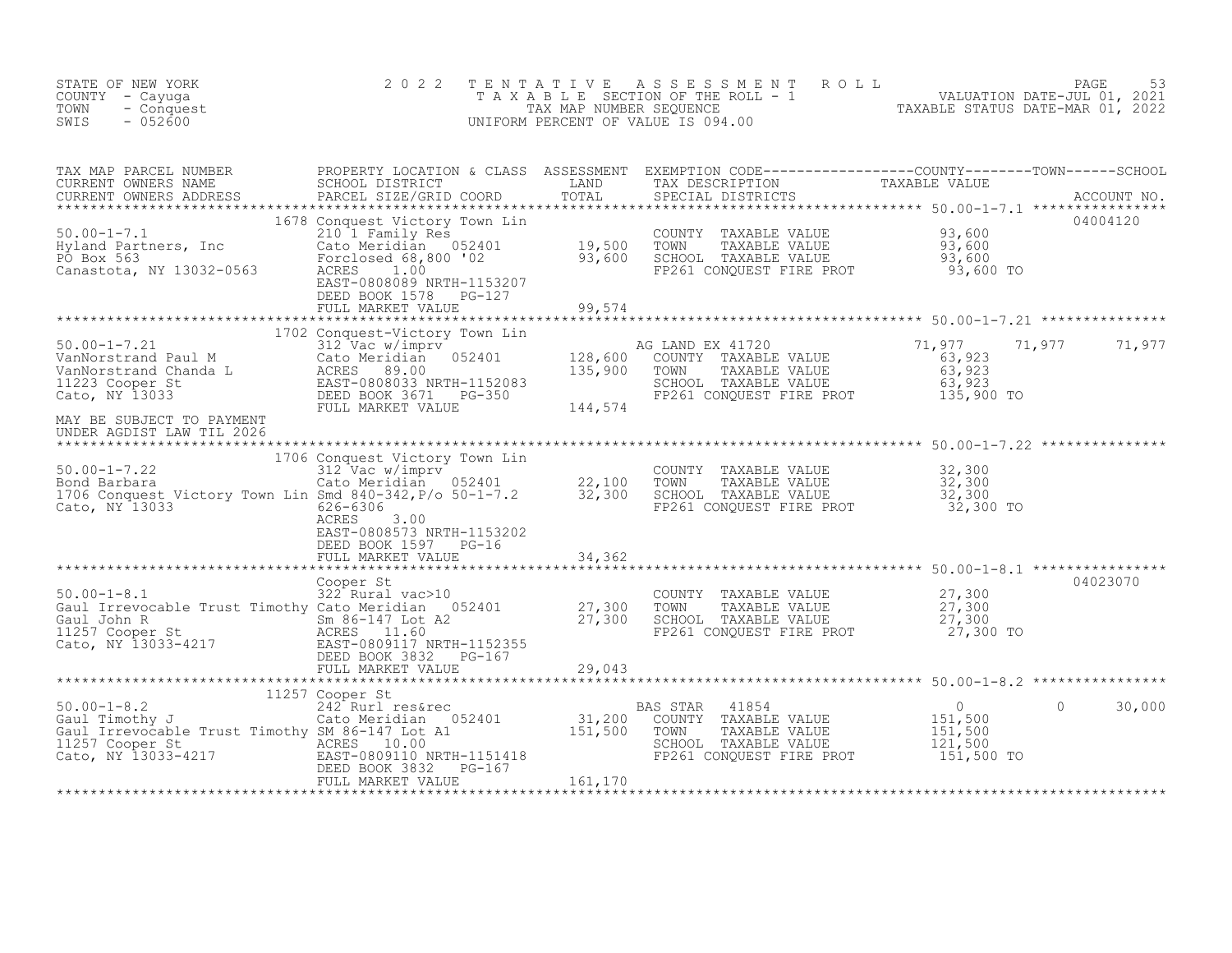| STATE OF NEW YORK<br>COUNTY - Cayuga<br>TOWN<br>- Conquest<br>$-052600$<br>SWIS                                                                                                                                                                                                                                                                                                                                   | 2 0 2 2         | TENTATIVE ASSESSMENT ROLL PAGE 54<br>TAXABLE SECTION OF THE ROLL - 1 VALUATION DATE-JUL 01, 2021<br>TAX MAP NUMBER SEQUENCE TAXABLE STATUS DATE-MAR 01, 2022<br>UNIFORM PERCENT OF VALUE IS 094.00 |          |
|-------------------------------------------------------------------------------------------------------------------------------------------------------------------------------------------------------------------------------------------------------------------------------------------------------------------------------------------------------------------------------------------------------------------|-----------------|----------------------------------------------------------------------------------------------------------------------------------------------------------------------------------------------------|----------|
| TAX MAP PARCEL NUMBER BROPERTY LOCATION & CLASS ASSESSMENT EXEMPTION CODE----------------COUNTY--------TOWN-----SCHOOL CURRENT OWNERS NAME SCHOOL DISTRICT LAND TAX DESCRIPTION TAXABLE VALUE<br>CURRENT OWNERS ADDRESS PARCEL SI                                                                                                                                                                                 |                 |                                                                                                                                                                                                    |          |
|                                                                                                                                                                                                                                                                                                                                                                                                                   |                 |                                                                                                                                                                                                    |          |
| 1990)<br>MAY BE SUBJECT TO PAYMENT DEED BOOK 1600 (COOPER AGOST SEE AND EX 41720<br>MAY BE SUBJECT TO PAYMENT DEED BOOK 161.00 (COOPER AGOST SEE AND EX 41720<br>MAY BE SUBJECT TO PAYMENT DEED BOOK 161.00 (COUNTY TAXABLE VALUE<br>M                                                                                                                                                                            |                 |                                                                                                                                                                                                    |          |
| 11292 COUNTY TAXABLE VALUE<br>11292 COOPER SERIE ON TRANSPORT SAND UP 1200 COUNTY TAXABLE VALUE<br>11292 COOPER SAND CALO METHIAM CALO METHIAM CALO METHIAM CALO METHIAM CALO METHIAM CALO METHIAM CALO SCHOOL TAXABLE VALUE 36,40                                                                                                                                                                                |                 |                                                                                                                                                                                                    | 04023081 |
| $\begin{tabular}{lllllllllllll} 50.00-1-9.22 & 11304 Cooper St & COUNTY TAXABLE VALUE & 48,900\\ \hline Leyburn Bradley W & Cato Meridian & 052401 & 19,600 TOWN & TAXABLE VALUE & 48,900\\ 11645 Old State Rd & Smd 856-211 Lot A1 & 48,900 SCHOOL TAXABLE VALUE & 48,900\\ \hline \end{tabular} \hline 48,900 TORM & TAXABLE VALUE & 48,900\\ \hline 48,900 SCHOOL TAXABLE VALUE & 48,900 T0AND & 48,900 T0AND$ | 11304 Cooper St |                                                                                                                                                                                                    |          |
|                                                                                                                                                                                                                                                                                                                                                                                                                   |                 |                                                                                                                                                                                                    |          |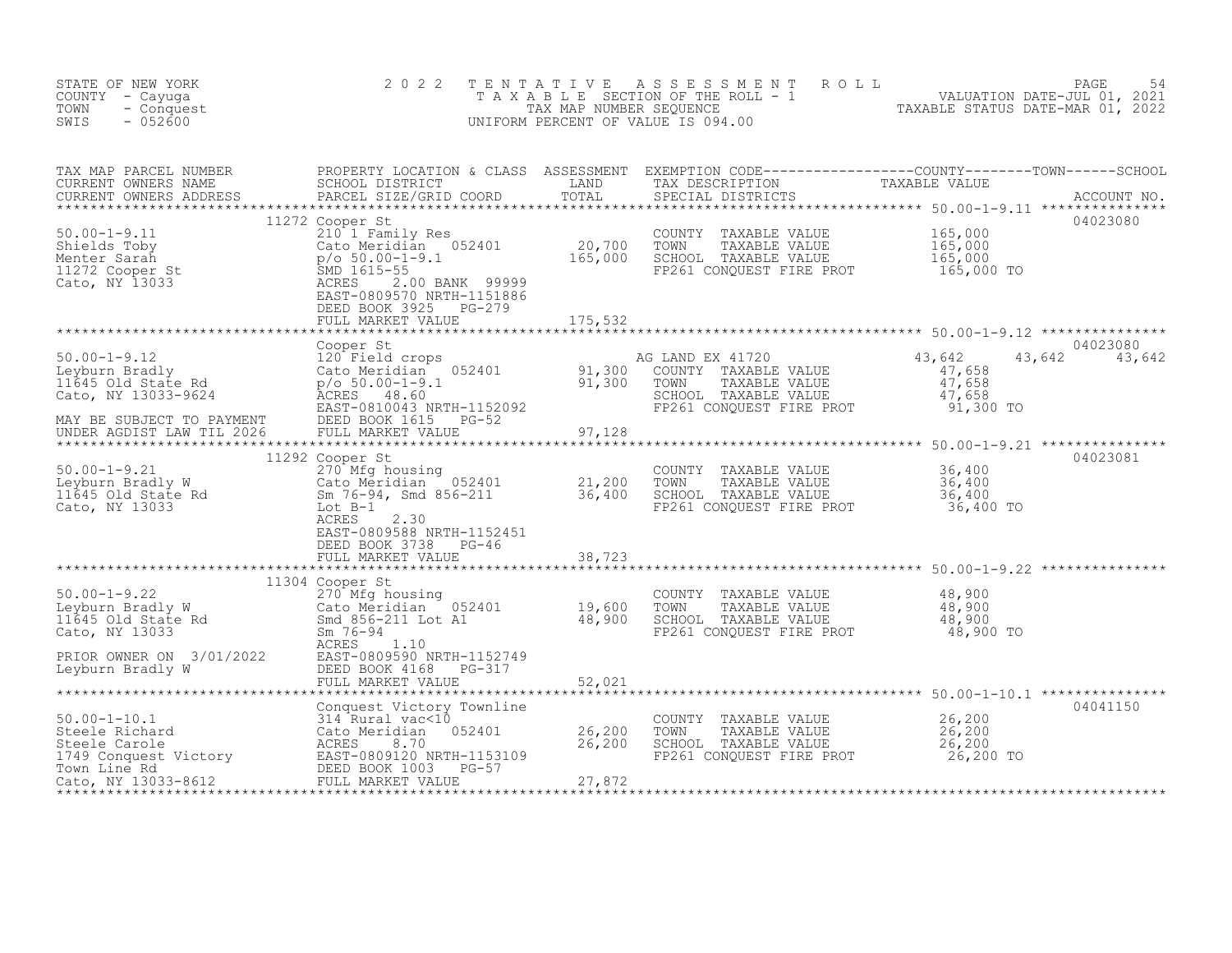| STATE OF NEW YORK<br>COUNTY - Cayuga<br>- Conquest<br>TOWN<br>$-052600$<br>SWIS                                                                                                                                                   | 2 0 2 2                                       |         | TENTATIVE ASSESSMENT ROLL PAGE 55<br>TAXABLE SECTION OF THE ROLL - 1 VALUATION DATE-JUL 01, 2021<br>TAX MAP NUMBER SEQUENCE TAXABLE STATUS DATE-MAR 01, 2022<br>UNIFORM PERCENT OF VALUE IS 094.00 |                      |
|-----------------------------------------------------------------------------------------------------------------------------------------------------------------------------------------------------------------------------------|-----------------------------------------------|---------|----------------------------------------------------------------------------------------------------------------------------------------------------------------------------------------------------|----------------------|
| TAX MAP PARCEL NUMBER BROPERTY LOCATION & CLASS ASSESSMENT EXEMPTION CODE---------------COUNTY--------TOWN------SCHOOL CURRENT OWNERS NAME SCHOOL DISTRICT LAND TAX DESCRIPTION TAXABLE VALUE CURRENT OWNERS ADDRESS PARCEL SI    |                                               |         |                                                                                                                                                                                                    |                      |
|                                                                                                                                                                                                                                   |                                               |         |                                                                                                                                                                                                    | $\bigcirc$<br>30,000 |
|                                                                                                                                                                                                                                   |                                               |         |                                                                                                                                                                                                    |                      |
|                                                                                                                                                                                                                                   |                                               |         |                                                                                                                                                                                                    |                      |
|                                                                                                                                                                                                                                   | DEED BOOK 1631    PG-133<br>FULL MARKET VALUE | 192,872 |                                                                                                                                                                                                    |                      |
| 1846 Conquest Victory Town Lin and the Magnetic Victory Town Lin and the Magnetic Victory Town Lin and the Magnetic Victory Town Lin and the Magnetic Thomas H<br>Cato, NY 13033-3256 Town Lin Unr Sm<br>Cato, NY 13033-3256 Town |                                               |         |                                                                                                                                                                                                    | $\Omega$<br>30,000   |
|                                                                                                                                                                                                                                   |                                               |         |                                                                                                                                                                                                    |                      |
|                                                                                                                                                                                                                                   | DEED BOOK 1666 PG-16                          |         |                                                                                                                                                                                                    | 04008140             |
|                                                                                                                                                                                                                                   |                                               |         |                                                                                                                                                                                                    |                      |
|                                                                                                                                                                                                                                   |                                               |         |                                                                                                                                                                                                    | $\Omega$<br>74,900   |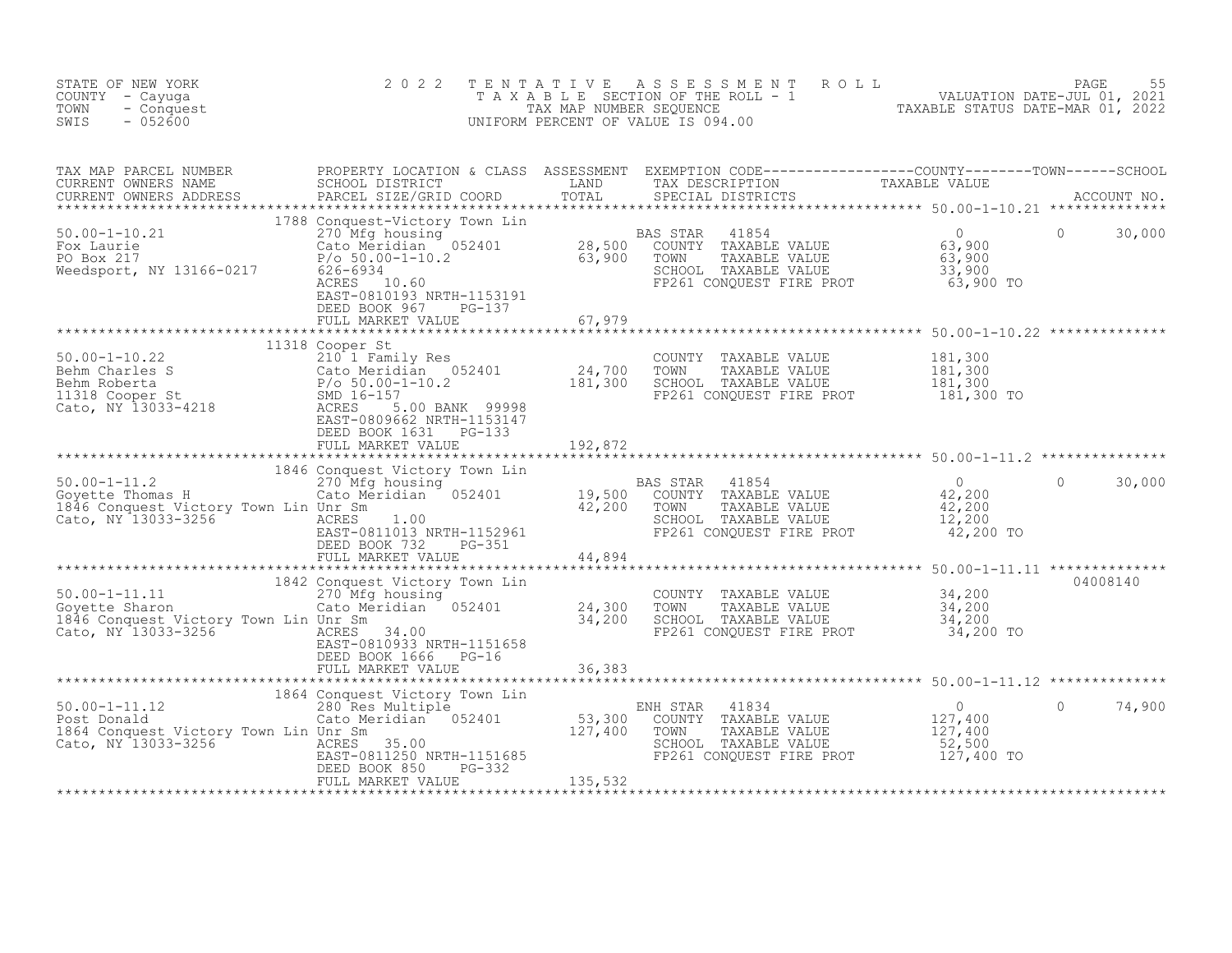| 11208 Cooper Strategy (ARM) EX 1120 (ALAND EX 11720<br>VANNorstrand Margaret M Cato Meridian 052401<br>VANNorstrand Margaret M Cato Meridian 052401<br>VANNorstrand Paul M ACRES 73.046<br>120,100 COUNTY TAXABLE VALUE 53,046<br>121,10                                                                                                                                                                                                                                                           |  |  | 68,054 | 68,054 |
|----------------------------------------------------------------------------------------------------------------------------------------------------------------------------------------------------------------------------------------------------------------------------------------------------------------------------------------------------------------------------------------------------------------------------------------------------------------------------------------------------|--|--|--------|--------|
| UNDER AGDIST LAW TIL 2026                                                                                                                                                                                                                                                                                                                                                                                                                                                                          |  |  |        |        |
|                                                                                                                                                                                                                                                                                                                                                                                                                                                                                                    |  |  |        |        |
| $\begin{tabular}{l c c c c c c c c} \hline & \multicolumn{3}{c}{\textbf{Cooper St}} & \multicolumn{3}{c}{\textbf{Cooper St}} & \multicolumn{3}{c}{\textbf{Cooper St}} & \multicolumn{3}{c}{\textbf{Cooper St}} & \multicolumn{3}{c}{\textbf{Cooper St}} & \multicolumn{3}{c}{\textbf{Cooper St}} & \multicolumn{3}{c}{\textbf{Cooper St}} & \multicolumn{3}{c}{\textbf{Cooper St}} & \multicolumn{3}{c}{\textbf{Cooper St}} & \multicolumn{3}{c}{\textbf{Cooper St}} & \multicolumn{3}{c}{\textbf$ |  |  |        |        |
| MAY BE SUBJECT TO PAYMENT<br>UNDER AGDIST LAW TIL 2026                                                                                                                                                                                                                                                                                                                                                                                                                                             |  |  |        |        |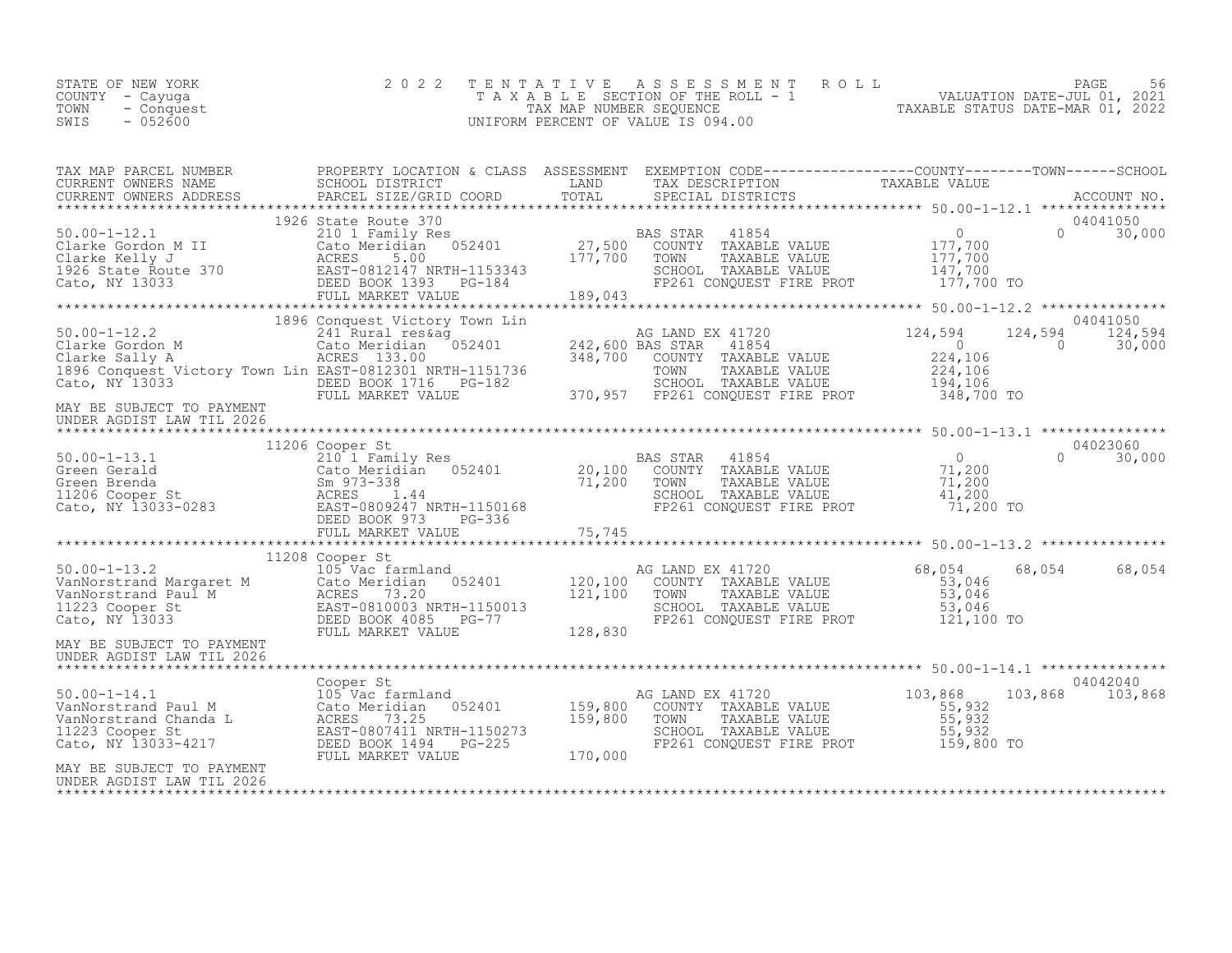| STATE OF NEW YORK<br>COUNTY - Cayuga<br>TOWN<br>- Conquest<br>$-052600$<br>SWIS                                                                                                                                                                            | 2 0 2 2                                                                                    | TENTATIVE | FENTATIVE ASSESSMENT ROLL PACE 57<br>TAXABLE SECTION OF THE ROLL - 1 VALUATION DATE-JUL 01, 2021<br>TAX MAP NUMBER SEQUENCE TAXABLE STATUS DATE-MAR 01, 2022<br>JNIFORM PERCENT OF VALUE IS 094.00<br>UNIFORM PERCENT OF VALUE IS 094.00 |          |                                       |
|------------------------------------------------------------------------------------------------------------------------------------------------------------------------------------------------------------------------------------------------------------|--------------------------------------------------------------------------------------------|-----------|------------------------------------------------------------------------------------------------------------------------------------------------------------------------------------------------------------------------------------------|----------|---------------------------------------|
| TAX MAP PARCEL NUMBER PROPERTY LOCATION & CLASS ASSESSMENT EXEMPTION CODE----------------COUNTY--------TOWN------SCHOOL CURRENT OWNERS NAME SCHOOL SCHOOL DISTRICT LAND TAX DESCRIPTION TAXABLE VALUE TAXABLE VALUE CURRENT OW                             |                                                                                            |           |                                                                                                                                                                                                                                          |          |                                       |
|                                                                                                                                                                                                                                                            |                                                                                            |           |                                                                                                                                                                                                                                          |          |                                       |
|                                                                                                                                                                                                                                                            |                                                                                            |           |                                                                                                                                                                                                                                          |          |                                       |
|                                                                                                                                                                                                                                                            |                                                                                            |           |                                                                                                                                                                                                                                          | $\sim$ 0 | 04042050<br>225,031 225,031<br>74,900 |
| MAY BE SUBJECT TO PAYMENT<br>UNDER AGDIST LAW TIL 2026                                                                                                                                                                                                     |                                                                                            |           |                                                                                                                                                                                                                                          |          |                                       |
|                                                                                                                                                                                                                                                            |                                                                                            |           |                                                                                                                                                                                                                                          |          | 04039060<br>159, 142 159, 142         |
|                                                                                                                                                                                                                                                            |                                                                                            |           |                                                                                                                                                                                                                                          |          |                                       |
|                                                                                                                                                                                                                                                            |                                                                                            |           |                                                                                                                                                                                                                                          |          |                                       |
|                                                                                                                                                                                                                                                            |                                                                                            |           | G LAND EX 41720<br>COUNTY TAXABLE VALUE 527<br>TOWN TAXABLE VALUE 527<br>SCHOOL TAXABLE VALUE 527<br>FP261 CONQUEST FIRE PROT 2,400 TO                                                                                                   | 1,873    | 1,873 1,873                           |
|                                                                                                                                                                                                                                                            |                                                                                            |           |                                                                                                                                                                                                                                          |          |                                       |
| UNDER AGDIST LAW TIL 2026                                                                                                                                                                                                                                  |                                                                                            |           |                                                                                                                                                                                                                                          |          |                                       |
| 11077 11<br>Moore Kenneth A<br>Moore Jeannette L<br>Moore Jeannette L<br>Moore Jeannette L<br>Moore Jeannette L<br>Moore Jeannette L<br>Sm 94-203, Lot 1<br>Land Contract-Moore<br>Cato, NY 13033-4207<br>CRES<br>201, 200<br>201, 200<br>201, 200<br>201, | 11077 State Route 38<br>ACRES<br>1.37<br>EAST-0801495 NRTH-1148960<br>DEED BOOK 1529 PG-53 |           |                                                                                                                                                                                                                                          |          | 04033050<br>$\Omega$<br>30,000        |
|                                                                                                                                                                                                                                                            | FULL MARKET VALUE                                                                          | 107,447   |                                                                                                                                                                                                                                          |          |                                       |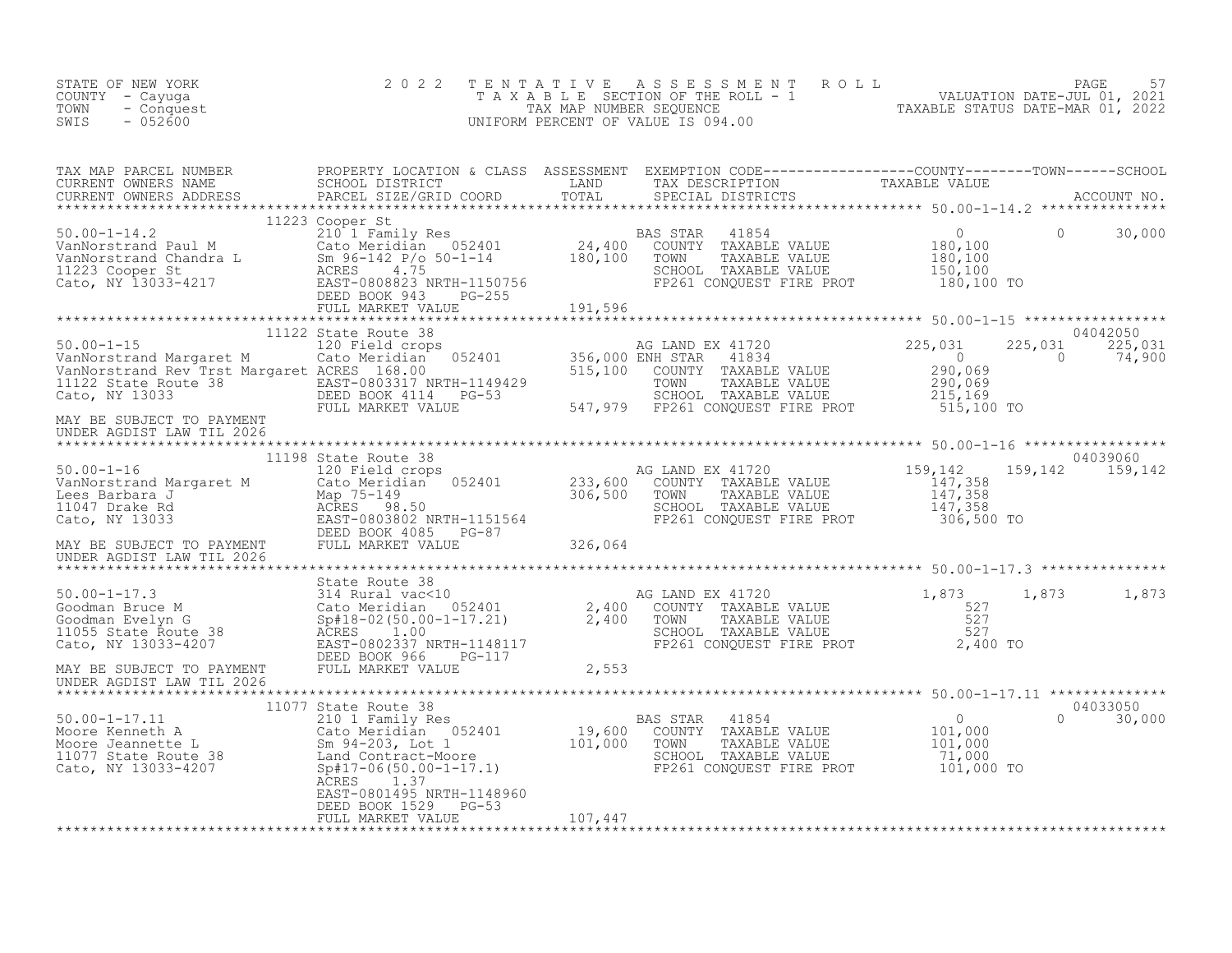| STATE OF NEW YORK<br>COUNTY - Cayuga<br>TOWN<br>- Conquest<br>SWIS<br>$-052600$                                                                                                                                                                          | 2 0 2 2           | T E N T A T I V E | TENTATIVE ASSESSMENT ROLL<br>TAXABLE SECTION OF THE ROLL - 1 VALUATION DATE-JUL 01, 2021<br>TAX MAP NUMBER SEQUENCE TAXABLE STATUS DATE-MAR 01, 2022<br>JNIFORM PERCENT OF VALUE IS 094.00<br>UNIFORM PERCENT OF VALUE IS 094.00 |                           |
|----------------------------------------------------------------------------------------------------------------------------------------------------------------------------------------------------------------------------------------------------------|-------------------|-------------------|----------------------------------------------------------------------------------------------------------------------------------------------------------------------------------------------------------------------------------|---------------------------|
|                                                                                                                                                                                                                                                          |                   |                   |                                                                                                                                                                                                                                  |                           |
| 11055 State Route 38                                                                                                                                                                                                                                     |                   |                   |                                                                                                                                                                                                                                  |                           |
|                                                                                                                                                                                                                                                          |                   |                   |                                                                                                                                                                                                                                  |                           |
| 30.00-1-17.121<br>30.00-1-17.121<br>30.00-1-17.121<br>30.00-1-17.121<br>30.00-1-17.121<br>30.00-1-17.121<br>30.00-1-17.121<br>30.00-1-17.121<br>30.00-1-17.121<br>30.00-1-17.121<br>30.00-1-17.121<br>30.00-1-17.121<br>30.00-1-17.121<br>30.00-1-17.121 |                   |                   |                                                                                                                                                                                                                                  | 19,736 19,736             |
|                                                                                                                                                                                                                                                          |                   |                   |                                                                                                                                                                                                                                  |                           |
|                                                                                                                                                                                                                                                          | 11058 State Rt 38 |                   |                                                                                                                                                                                                                                  | 04036060                  |
|                                                                                                                                                                                                                                                          |                   |                   |                                                                                                                                                                                                                                  |                           |
|                                                                                                                                                                                                                                                          |                   |                   |                                                                                                                                                                                                                                  |                           |
|                                                                                                                                                                                                                                                          |                   |                   |                                                                                                                                                                                                                                  | 04036060<br>70,186 70,186 |
|                                                                                                                                                                                                                                                          |                   |                   |                                                                                                                                                                                                                                  |                           |
|                                                                                                                                                                                                                                                          |                   |                   |                                                                                                                                                                                                                                  | 04036060                  |
|                                                                                                                                                                                                                                                          |                   |                   |                                                                                                                                                                                                                                  |                           |
|                                                                                                                                                                                                                                                          |                   |                   |                                                                                                                                                                                                                                  |                           |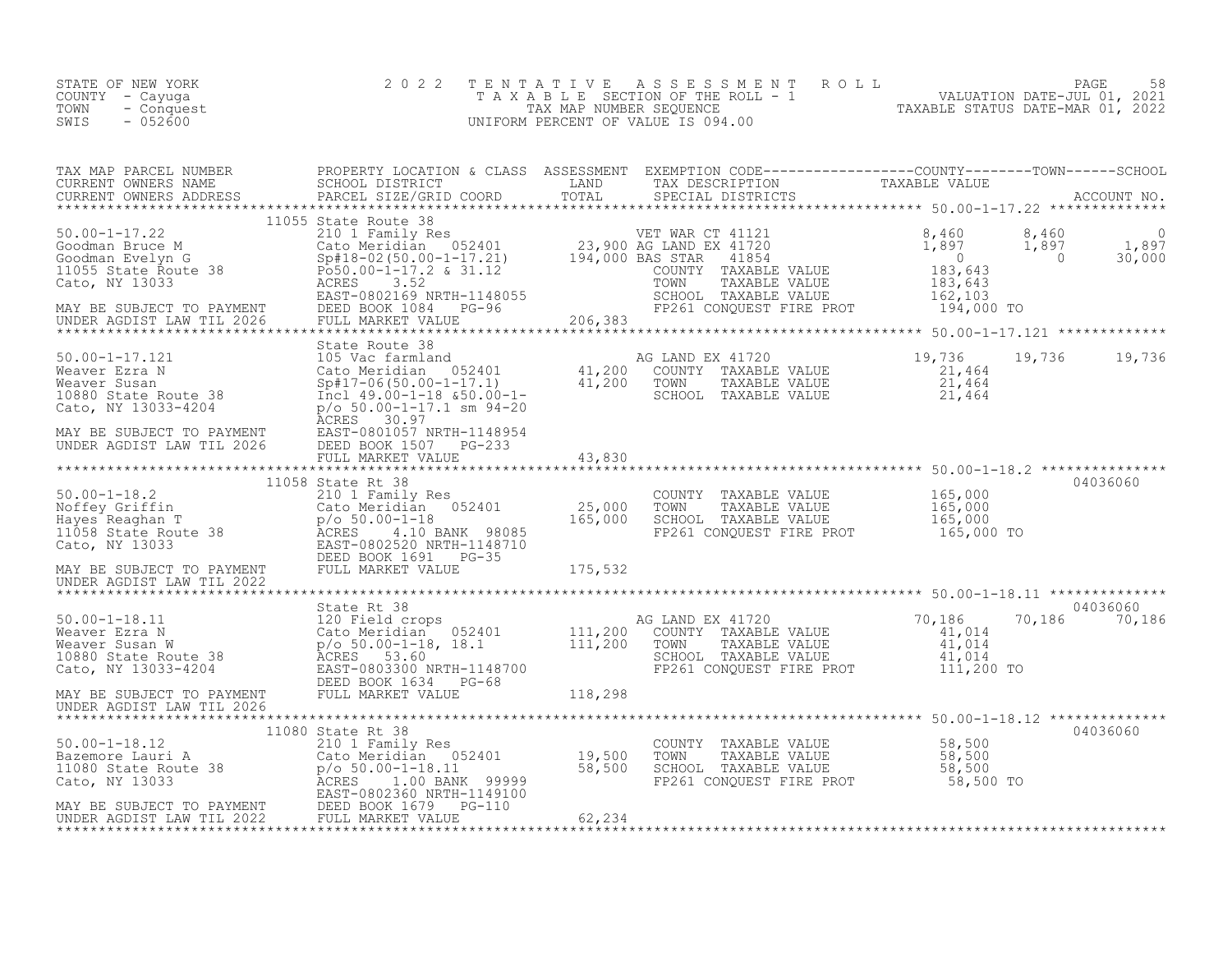| STATE OF NEW YORK<br>COUNTY - Cayuga<br>TOWN<br>- Conquest<br>$-052600$<br>SWIS                                                                                                                                                                                                                            | 2 0 2 2                                    |                             | TENTATIVE ASSESSMENT ROLL PAGE 59<br>TAXABLE SECTION OF THE ROLL - 1 VALUATION DATE-JUL 01, 2021<br>TAX MAP NUMBER SEQUENCE TAXABLE STATUS DATE-MAR 01, 2022<br>UNIFORM PERCENT OF VALUE IS 094.00 |         |                             |
|------------------------------------------------------------------------------------------------------------------------------------------------------------------------------------------------------------------------------------------------------------------------------------------------------------|--------------------------------------------|-----------------------------|----------------------------------------------------------------------------------------------------------------------------------------------------------------------------------------------------|---------|-----------------------------|
| TAX MAP PARCEL NUMBER PROPERTY LOCATION & CLASS ASSESSMENT EXEMPTION CODE----------------COUNTY--------TOWN------SCHOOL CURRENT OWNERS NAME SCHOOL DISTRICT LAND TAX DESCRIPTION TAXABLE VALUE CURRENT OWNERS ADDRESS PARCEL S                                                                             |                                            |                             |                                                                                                                                                                                                    |         |                             |
| 1169 Cooper St<br>1169 Cooper St<br>120 Field crops<br>135,669<br>VanNorstrand Margaret M<br>VanNorstrand Rev Trust Margare ACRES 107.00<br>281,400 TOWN TAXABLE VALUE<br>281,400 TOWN TAXABLE VALUE<br>Cato, NY 13033<br>281,400 TOWN SCHOOL TA<br>MAY BE SUBJECT TO PAYMENT<br>UNDER AGDIST LAW TIL 2026 | 11169 Cooper St                            |                             |                                                                                                                                                                                                    |         | 04042030<br>135,669 135,669 |
| 11147 Cooper St<br>50.00-1-20 210 1 Family Res<br>Wieczorek Rose Ann Cato Meridian 052401 20,900 TOWNTY TAXABLE VALUE 129,900<br>11147 Cooper St<br>Cato Meridian 052401 20,900 TOWN TAXABLE VALUE 129,900<br>20,900 TOWN TAXABLE VALUE                                                                    |                                            |                             |                                                                                                                                                                                                    |         | 04005170                    |
|                                                                                                                                                                                                                                                                                                            | DEED BOOK 1620 PG-224                      |                             |                                                                                                                                                                                                    |         | 04023061                    |
|                                                                                                                                                                                                                                                                                                            | FULL MARKET VALUE                          | 29,574                      |                                                                                                                                                                                                    |         |                             |
|                                                                                                                                                                                                                                                                                                            | DEED BOOK 1051 PG-237<br>FULL MARKET VALUE | $^{9}$ G-237 $^{151}$ , 702 |                                                                                                                                                                                                    | $\circ$ | 30,000                      |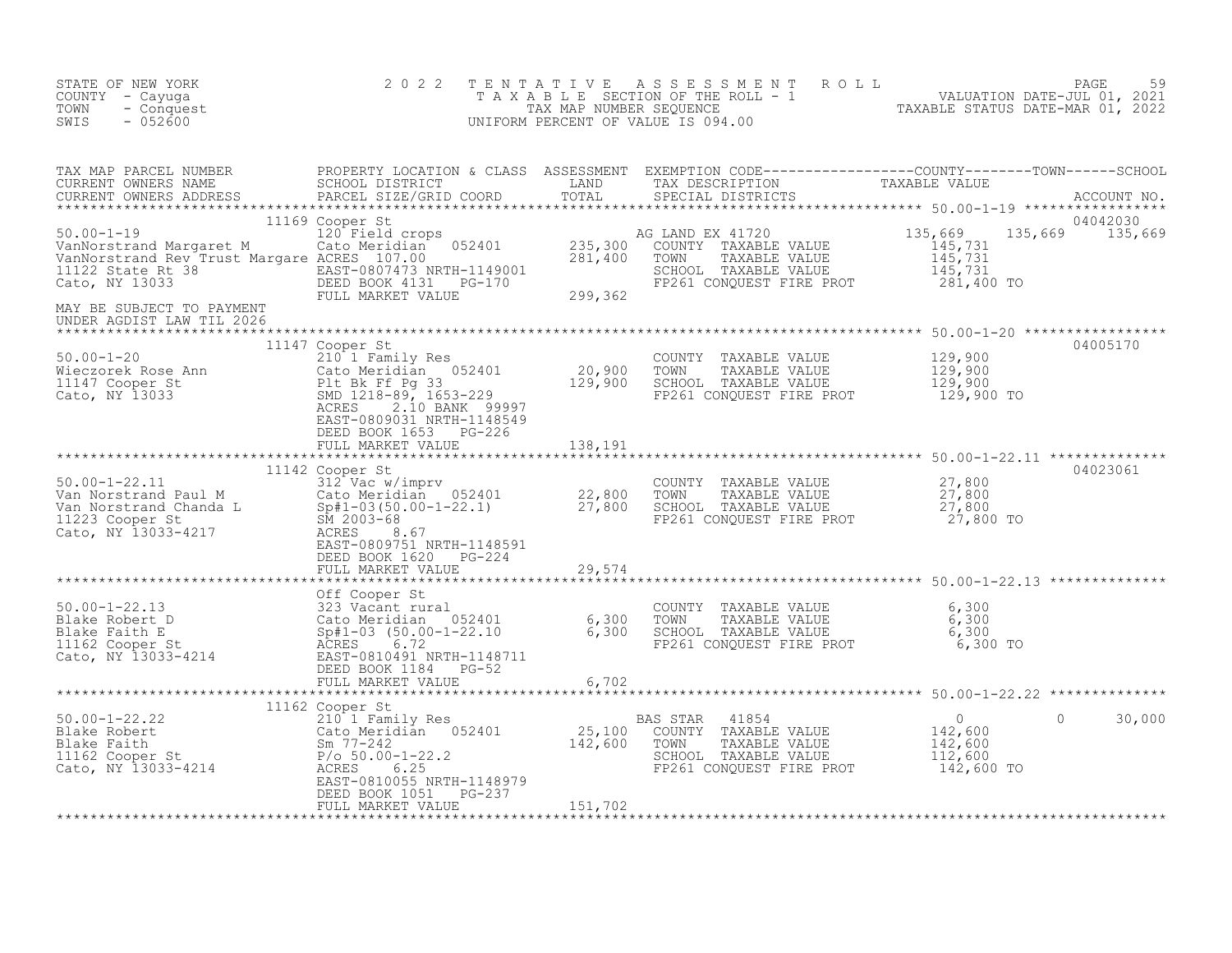| STATE OF NEW YORK<br>COUNTY - Cayuga<br>TOWN<br>- Conquest<br>$-052600$<br>SWIS                                                                                                                                                                             | 2 0 2 2<br>TENTATIVE                                                                                   |                    | TENTATIVE ASSESSMENT ROLL UNIVALUATION DATE-JUL 01, 2021<br>TAXABLE SECTION OF THE ROLL - 1<br>TAX MAP NUMBER SEQUENCE TAXABLE STATUS DATE-MAR 01, 2022<br>JNIFORM PERCENT OF VALUE IS 094.00<br>UNIFORM PERCENT OF VALUE IS 094.00 |                        |          |
|-------------------------------------------------------------------------------------------------------------------------------------------------------------------------------------------------------------------------------------------------------------|--------------------------------------------------------------------------------------------------------|--------------------|-------------------------------------------------------------------------------------------------------------------------------------------------------------------------------------------------------------------------------------|------------------------|----------|
| TAX MAP PARCEL NUMBER<br>CURRENT OWNERS NAME<br>CURRENT OWNERS ADDRESS                                                                                                                                                                                      |                                                                                                        |                    | PROPERTY LOCATION & CLASS ASSESSMENT EXEMPTION CODE----------------COUNTY--------TOWN------SCHOOL<br>SCHOOL DISTRICT LAND TAX DESCRIPTION TAXABLE VALUE<br>PARCEL SIZE/GRID COORD TOTAL SPECIAL DISTRICTS                           |                        |          |
| $\footnotesize$ 16,200 TOWNTY TAXABLE VALUE<br>11100 Cooper St<br>210 1 Family Res<br>25 Hoffman St<br>25 Hoffman St<br>25 Hoffman St<br>25 Hoffman St<br>25 Hoffman St<br>27 MD 4140-338<br>27.200 100-1-22.21 & 22.<br>27.200 100-1-22.21 & 22.<br>27.200 | FRNT 194.00 DPTH 235.00<br>EAST-0809307 NRTH-1148906<br>DEED BOOK 4140 PG-338                          | 99,149             |                                                                                                                                                                                                                                     |                        | 04023062 |
|                                                                                                                                                                                                                                                             | FULL MARKET VALUE                                                                                      |                    |                                                                                                                                                                                                                                     |                        |          |
| 50.00-1-24<br>Blake Robert D Jr 323 Vacant rural<br>Blake Faith E also Deed 692-297 6,800<br>11162 Cooper St ACRES 19.00<br>Cato, NY 13033-4214 FULL MARKES 19.00<br>Cato, NY 13033-4214 FULL MARKET 0811259 NRTH-1149155<br>TEED BOOK 11                   | Cooper St                                                                                              |                    | COUNTY TAXABLE VALUE 6,800<br>TOWN TAXABLE VALUE 6,800<br>SCHOOL TAXABLE VALUE 6,800<br>FP261 CONQUEST FIRE PROT 6,800 TO                                                                                                           |                        | 04007010 |
|                                                                                                                                                                                                                                                             |                                                                                                        |                    |                                                                                                                                                                                                                                     |                        |          |
|                                                                                                                                                                                                                                                             |                                                                                                        |                    |                                                                                                                                                                                                                                     |                        |          |
|                                                                                                                                                                                                                                                             |                                                                                                        |                    |                                                                                                                                                                                                                                     |                        | 04023140 |
|                                                                                                                                                                                                                                                             |                                                                                                        | $****************$ | ******************************** 50.00-1-26.2 ***************                                                                                                                                                                       |                        |          |
| Cooper St<br>50.00-1-26.2<br>Greene Jeffrey E<br>Greene Lynn C<br>2582 E Main St<br>Cato, NY 13033<br>Cato, NY 13033<br>Cato, NY 13033<br>Cato, NY 13033<br>Cato, NY 13033<br>Cato, NY 13033<br>Cato, NY 13033<br>Cato, NY 13033<br>Cato, NY 13033<br>Cato  |                                                                                                        |                    | COUNTY TAXABLE VALUE $14,500$<br>TOWN TAXABLE VALUE $14,500$<br>SCHOOL TAXABLE VALUE $14,500$<br>FP261 CONQUEST FIRE PROT $14,500$                                                                                                  |                        |          |
|                                                                                                                                                                                                                                                             |                                                                                                        |                    |                                                                                                                                                                                                                                     |                        |          |
|                                                                                                                                                                                                                                                             |                                                                                                        |                    |                                                                                                                                                                                                                                     |                        |          |
|                                                                                                                                                                                                                                                             | FRNT 290.83 DPTH 285.00<br>EAST-0809511 NRTH-1147316<br>PG-00151<br>DEED BOOK 814<br>FULL MARKET VALUE | 36,915             | 41854<br>AS STAR 41854<br>COUNTY TAXABLE VALUE 34,700<br>TOWN TAXABLE VALUE 34,700<br>SCHOOL TAXABLE VALUE 4,700<br>FP261 CONQUEST FIRE PROT 34,700 TO                                                                              | $\bigcirc$<br>$\Omega$ | 30,000   |
|                                                                                                                                                                                                                                                             |                                                                                                        |                    |                                                                                                                                                                                                                                     |                        |          |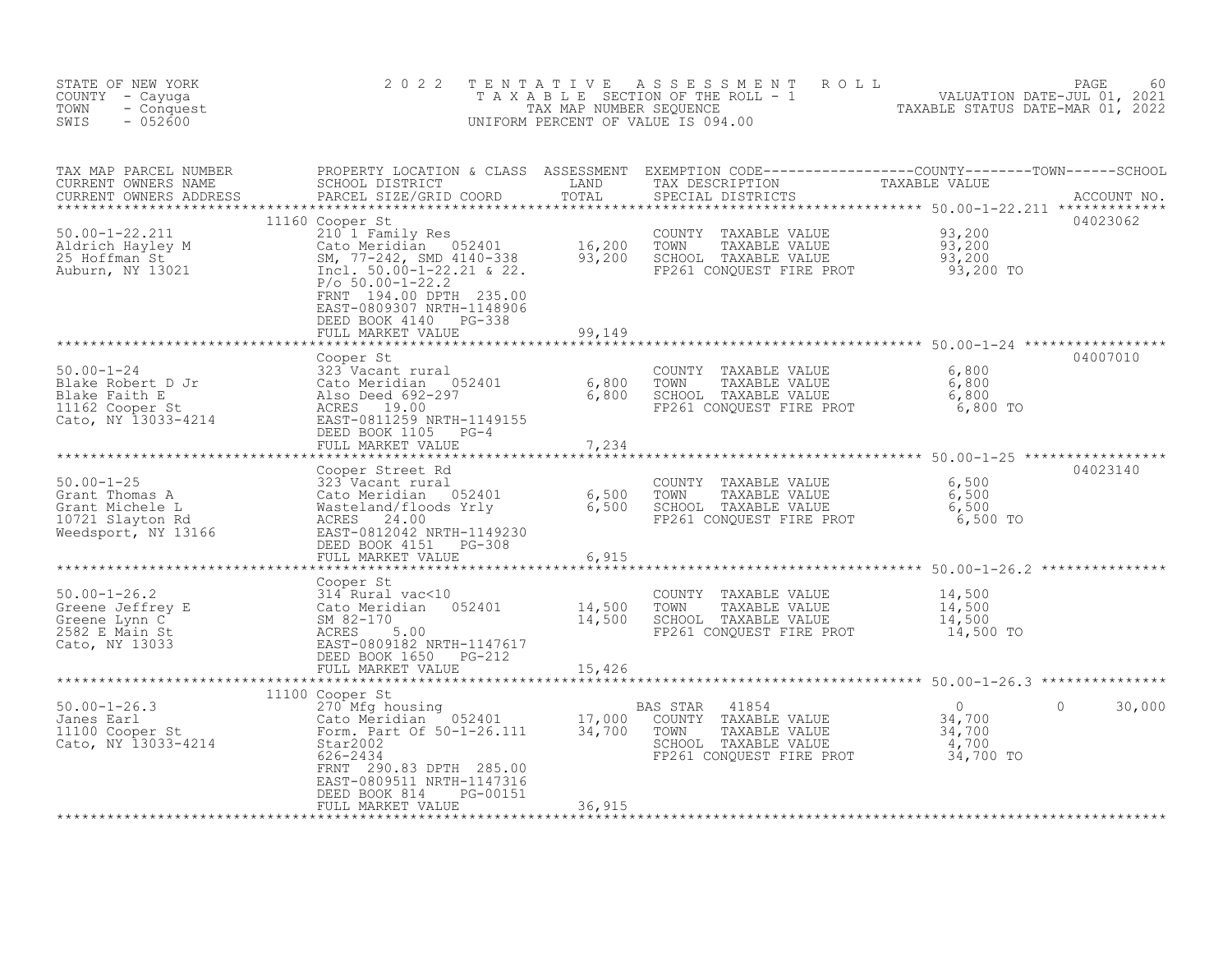| STATE OF NEW YORK<br>COUNTY - Cayuga<br>- Conquest<br>TOWN<br>SWIS<br>$-052600$                                                                                                                                                                                                                                                                                                                         | 2 0 2 2         | TENTATIVE ASSESSMENT ROLL PAGE 61<br>TAXABLE SECTION OF THE ROLL - 1 VALUATION DATE-JUL 01, 2021<br>TAX MAP NUMBER SEQUENCE TAXABLE STATUS DATE-MAR 01, 2022<br>UNIFORM PERCENT OF VALUE IS 094.00 |                              |
|---------------------------------------------------------------------------------------------------------------------------------------------------------------------------------------------------------------------------------------------------------------------------------------------------------------------------------------------------------------------------------------------------------|-----------------|----------------------------------------------------------------------------------------------------------------------------------------------------------------------------------------------------|------------------------------|
| TAX MAP PARCEL NUMBER PROPERTY LOCATION & CLASS ASSESSMENT EXEMPTION CODE-----------------COUNTY--------TOWN------SCHOOL CURRENT OWNERS NAME SCHOOL DISTRICT LAND TAX DESCRIPTION TAXABLE VALUE<br>CURRENT OWNERS ADDRESS PARCEL                                                                                                                                                                        |                 |                                                                                                                                                                                                    |                              |
| 11135 Cooper St<br>Moolridge Deborah 270 Mfg housing<br>Woolridge Deborah 270 Mfg housing<br>Cato, NY 13033 ACRES 3.16 56,300 TOWN TAXABLE VALUE 56,300<br>Cato, NY 13033 EAST-0809130 NRTH-1148180 SCHOOL TAXABLE VALUE 26,300<br>DEED                                                                                                                                                                 | 11135 Cooper St |                                                                                                                                                                                                    |                              |
|                                                                                                                                                                                                                                                                                                                                                                                                         |                 |                                                                                                                                                                                                    |                              |
| Cooper St<br>Fitchard Patricia A 222 Revocable Trust Janes-Pritchar ACRES 161.10<br>Revocable Trust Janes-Pritchar ACRES 161.10<br>CALL BAST-0810932 NRTH-1147220 172,900 TOWN TAXABLE VALUE 88,732<br>PO Box 306 BEED BOOK 1428 PG-50                                                                                                                                                                  | Cooper St       | FP261 CONQUEST FIRE PROT 172,900 TO                                                                                                                                                                | 04021010<br>84,168<br>84,168 |
| MAY BE SUBJECT TO PAYMENT<br>UNDER AGDIST LAW TIL 2026                                                                                                                                                                                                                                                                                                                                                  |                 |                                                                                                                                                                                                    |                              |
| 11110 Cooper St<br>314 Rural vac<10<br>314 Rural vac<10<br>Cato, NY 13033<br>Cato, NY 13033<br>Cato, NY 13033<br>Cato, NY 13033<br>Cato, NY 13033<br>Cato, NY 13033<br>Cato, NY 13033<br>Cato, NY 13033<br>Cato, NY 13033<br>Cato, NY 13033<br>Cato, NY                                                                                                                                                 | 11110 Cooper St |                                                                                                                                                                                                    |                              |
|                                                                                                                                                                                                                                                                                                                                                                                                         |                 | ******************************** 50.00-1-26.112 *************                                                                                                                                      |                              |
|                                                                                                                                                                                                                                                                                                                                                                                                         |                 |                                                                                                                                                                                                    |                              |
|                                                                                                                                                                                                                                                                                                                                                                                                         |                 |                                                                                                                                                                                                    |                              |
| $\begin{tabular}{lllllllllll} \texttt{50.00-1-27.2} & \texttt{Cooper Street Rd} & \texttt{AG LAND EX 41720} & 40,285 \\ \texttt{Watervilla, LLC} & 105 & \texttt{XcT105} & 35,900 & \texttt{COUNTY} & \texttt{TXABLE VALUE} & 40,285 \\ \texttt{Matervilla, LLC} & 15,615 & \texttt{SUVUE} & 15,615 \\ \texttt{Port Byron, NY 13140} & \texttt{ACRES} & 24,000 \\ \texttt{XcT20} & \texttt{S105} & 55,$ |                 | SCHOOL TAXABLE VALUE 15,015<br>FP261 CONQUEST FIRE PROT 55,900 TO                                                                                                                                  | 04023131<br>40,285 40,285    |
|                                                                                                                                                                                                                                                                                                                                                                                                         |                 |                                                                                                                                                                                                    |                              |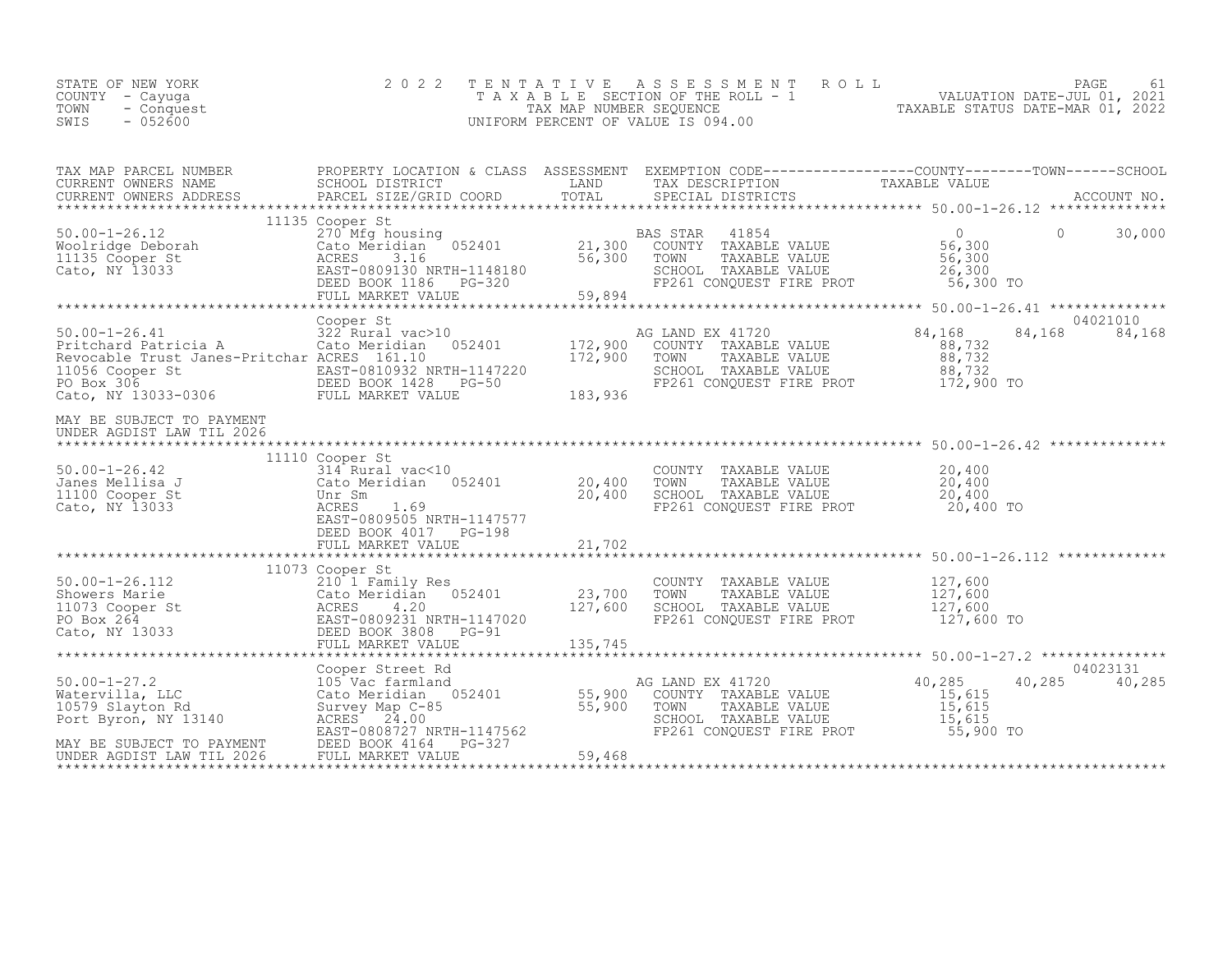| STATE OF NEW YORK<br>COUNTY - Cayuga<br>TOWN<br>- Conquest<br>SWIS<br>$-052600$                            | 2 0 2 2                                                                                                                                                                                                                                          | TENTATIVE<br>TAX MAP NUMBER SEQUENCE<br>UNIFORM PERCENT OF VALUE IS 094.00 | ASSESSMENT<br>ROLL<br>T A X A B L E SECTION OF THE ROLL - 1                                                                            | 62<br>VALUATION DATE-JUL 01, 2021<br>TAXABLE STATUS DATE-MAR 01 2022         | PAGE               | 62                 |
|------------------------------------------------------------------------------------------------------------|--------------------------------------------------------------------------------------------------------------------------------------------------------------------------------------------------------------------------------------------------|----------------------------------------------------------------------------|----------------------------------------------------------------------------------------------------------------------------------------|------------------------------------------------------------------------------|--------------------|--------------------|
| TAX MAP PARCEL NUMBER<br>CURRENT OWNERS NAME<br>CURRENT OWNERS ADDRESS                                     | PROPERTY LOCATION & CLASS ASSESSMENT EXEMPTION CODE----------------COUNTY-------TOWN-----SCHOOL<br>SCHOOL DISTRICT<br>PARCEL SIZE/GRID COORD                                                                                                     | LAND<br>TOTAL                                                              | TAX DESCRIPTION<br>SPECIAL DISTRICTS                                                                                                   | TAXABLE VALUE                                                                |                    | ACCOUNT NO.        |
| $50.00 - 1 - 27.12$<br>Aylesworth Lillian<br>11033 Cooper St<br>Cato, NY 13033-4213                        | 11033 Cooper St<br>210 <sup>-</sup> 1 Family Res<br>052401<br>Cato Meridian<br>ACRES<br>5.10<br>EAST-0808193 NRTH-1146221<br>DEED BOOK 702<br>PG-00102<br>FULL MARKET VALUE                                                                      | 21,300 ENH STAR<br>105,000                                                 | AGED C/T/S 41800<br>41834<br>COUNTY TAXABLE VALUE<br>TOWN<br>TAXABLE VALUE<br>SCHOOL TAXABLE VALUE<br>111,702 FP261 CONQUEST FIRE PROT | 52,500<br>$\overline{0}$<br>52,500<br>52,500<br>$\overline{0}$<br>105,000 TO | 52,500<br>$\Omega$ | 52,500<br>52,500   |
| $50.00 - 1 - 27.112$<br>Moretti Eugene<br>Knauf Kimberlee<br>11049 Cooper St<br>Cato, NY 13033-4213        | 11049 Cooper St<br>241 Rural res&aq<br>Cato Meridian 052401<br>Sm C-85, 91-155 A/D 837-70<br>inc 50.00-1-27.111+28.1<br>ACRES 63.80<br>EAST-0807890 NRTH-1147500<br>DEED BOOK 837<br>$PG-68$<br>FULL MARKET VALUE                                | 99,400<br>222,200<br>236,383                                               | ENH STAR<br>41834<br>COUNTY TAXABLE VALUE<br>TOWN<br>TAXABLE VALUE<br>SCHOOL TAXABLE VALUE<br>FP261 CONQUEST FIRE PROT                 | $\circ$<br>222,200<br>222,200<br>147,300<br>222,200 TO                       | $\Omega$           | 04023130<br>74,900 |
| $50.00 - 1 - 29.11$<br>Brown Jordon D<br>Harrington Kylee M<br>11002 State Route 38<br>Cato, NY 13033-4206 | 11002 State Route 38<br>210 1 Family Res<br>Mg#6-04(50.00-1-29.22+ 29<br>ACRES 5.00 BANK 99997<br>EAST-0802792 NRTH-1147824<br>DEED BOOK 4101<br>PG-178<br>FULL MARKET VALUE                                                                     | 83,000<br>88,298                                                           | COUNTY TAXABLE VALUE<br>TOWN<br>TAXABLE VALUE<br>SCHOOL TAXABLE VALUE<br>FP261 CONOUEST FIRE PROT                                      | 83,000<br>83,000<br>83,000<br>83,000 TO                                      |                    | 04041110           |
| $50.00 - 1 - 29.211$<br>Granger Martin A<br>PO Box 371<br>Port Byron, NY 13140                             | 10988 State Rt 38<br>210 1 Family Res<br>Cato Meridian 052401<br>$Sp#5-03$ $(50.00-1-29.2)$<br>$P/O 50.00 - 1 - 29.21$<br>SM 2015-183, 2018-147<br>ACRES<br>3.50<br>EAST-0802838 NRTH-1147485<br>$PG-218$<br>DEED BOOK 1716<br>FULL MARKET VALUE | 22,800<br>105,000<br>111,702                                               | COUNTY TAXABLE VALUE<br>TOWN<br>TAXABLE VALUE<br>SCHOOL TAXABLE VALUE<br>FP261 CONOUEST FIRE PROT                                      | 105,000<br>105,000<br>105,000<br>105,000 TO                                  |                    |                    |
| $50.00 - 1 - 29.212$                                                                                       | State Route 38<br>105 Vac farmland                                                                                                                                                                                                               |                                                                            | AG LAND EX 41720                                                                                                                       | 79,532                                                                       | 79,532             | 79,532             |

|                           | State Route 38             |         |                  |                          |            | 79,532 |        |
|---------------------------|----------------------------|---------|------------------|--------------------------|------------|--------|--------|
| $50.00 - 1 - 29.212$      | 105 Vac farmland           |         | AG LAND EX 41720 |                          | 79,532     |        | 79,532 |
| Weaver Ezra N             | Cato Meridian<br>052401    | 122,700 | COUNTY           | TAXABLE VALUE            | 43,168     |        |        |
| Weaver Susan              | $Sp#5-03$ $(50.00-1-29.2)$ | 122,700 | TOWN             | TAXABLE VALUE            | 43,168     |        |        |
| 10880 State Route 38      | SM 2015-183                |         | SCHOOL           | TAXABLE VALUE            | 43,168     |        |        |
| Cato, NY 13033            | ACRES 55.56                |         |                  | FP261 CONOUEST FIRE PROT | 122,700 TO |        |        |
|                           | EAST-0804470 NRTH-1147787  |         |                  |                          |            |        |        |
| MAY BE SUBJECT TO PAYMENT | DEED BOOK 1606<br>PG-92    |         |                  |                          |            |        |        |
| UNDER AGDIST LAW TIL 2026 | FULL MARKET VALUE          | 130,532 |                  |                          |            |        |        |
|                           |                            |         |                  |                          |            |        |        |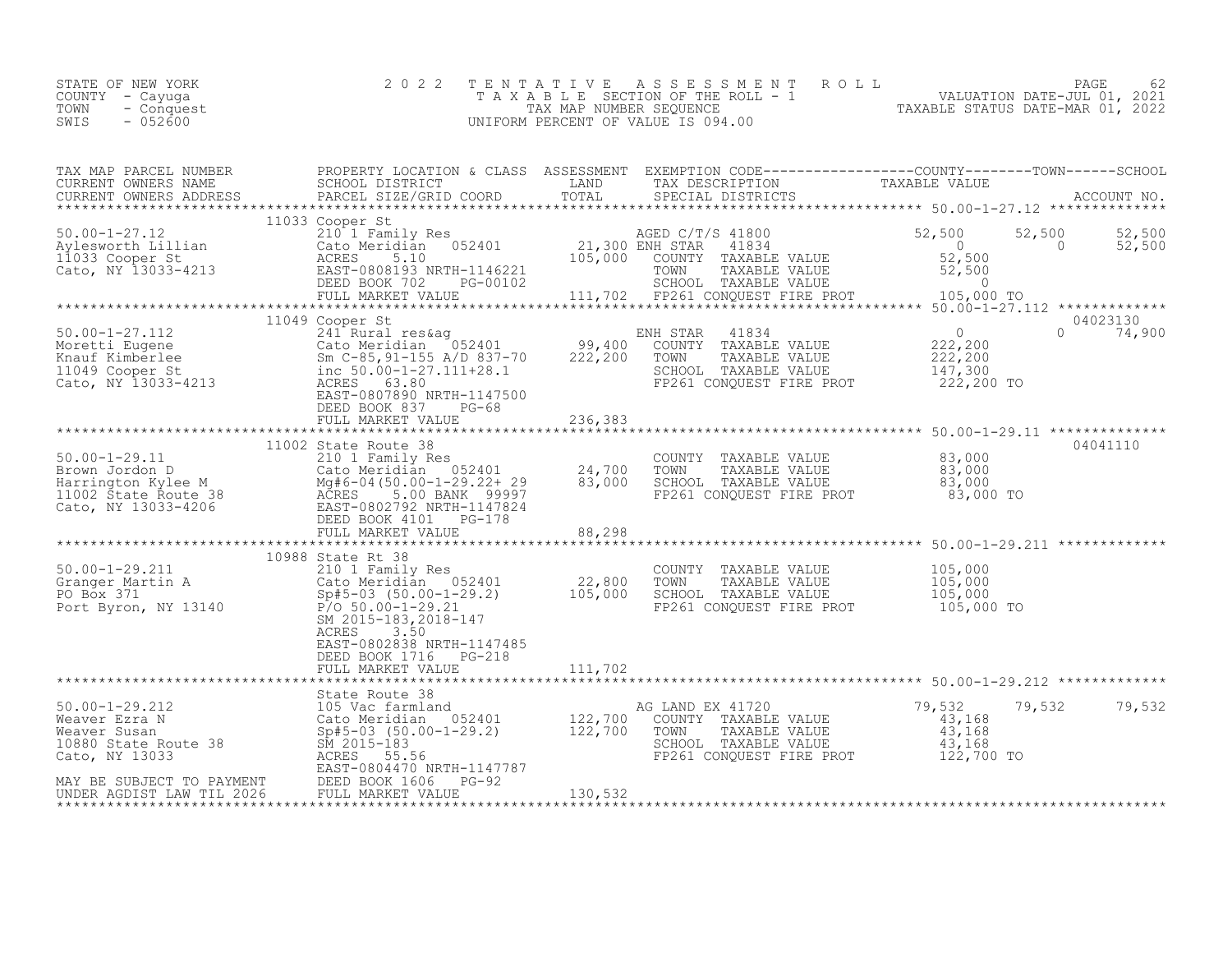| STATE OF NEW YORK<br>COUNTY - Cayuga<br>TOWN<br>- Conquest<br>$-052600$<br>SWIS | 2 0 2 2                   |         | TENTATIVE ASSESSMENT ROLL PAGE 63<br>TAXABLE SECTION OF THE ROLL - 1 VALUATION DATE-JUL 01, 2021<br>TAX MAP NUMBER SEQUENCE TAXABLE STATUS DATE-MAR 01, 2022<br>UNIFORM PERCENT OF VALUE IS 094.00 |
|---------------------------------------------------------------------------------|---------------------------|---------|----------------------------------------------------------------------------------------------------------------------------------------------------------------------------------------------------|
|                                                                                 |                           |         |                                                                                                                                                                                                    |
|                                                                                 |                           |         |                                                                                                                                                                                                    |
|                                                                                 |                           |         | 30,000<br>$\overline{0}$                                                                                                                                                                           |
|                                                                                 |                           |         |                                                                                                                                                                                                    |
|                                                                                 | 10981 State Rt 38         |         | 04036070<br>14,100                                                                                                                                                                                 |
|                                                                                 |                           |         |                                                                                                                                                                                                    |
|                                                                                 | EAST-0802444 NRTH-1146098 |         |                                                                                                                                                                                                    |
|                                                                                 | DEED BOOK 4164 PG-165     |         |                                                                                                                                                                                                    |
|                                                                                 | FULL MARKET VALUE 101,064 |         |                                                                                                                                                                                                    |
|                                                                                 |                           |         | 04030050<br>44,278 44,278                                                                                                                                                                          |
|                                                                                 | FULL MARKET VALUE         | 109,043 |                                                                                                                                                                                                    |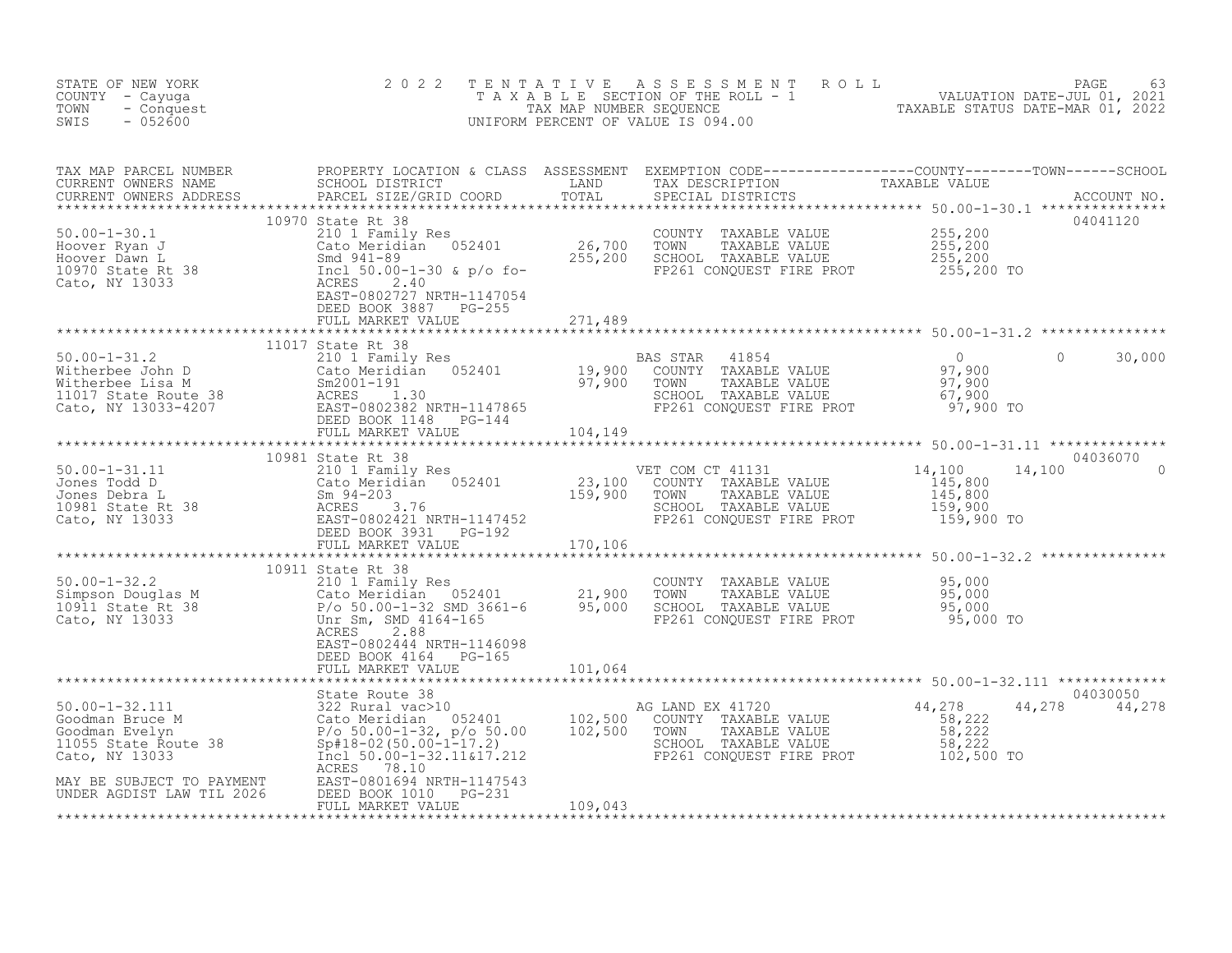| STATE OF NEW YORK<br>TAXABLE SECTION OF THE ROLL - 1<br>COUNTY – Cayuga<br>TOWN<br>TAX MAP NUMBER SEOUENCE<br>- Conquest<br>$-052600$<br>SWIS<br>UNIFORM PERCENT OF VALUE IS 094.00 | 2022 TENTATIVE ASSESSMENT ROLL<br>PAGE<br>VALUATION DATE-JUL 01, 2021<br>TAXABLE STATUS DATE-MAR 01, 2022 | 64 |
|-------------------------------------------------------------------------------------------------------------------------------------------------------------------------------------|-----------------------------------------------------------------------------------------------------------|----|
|-------------------------------------------------------------------------------------------------------------------------------------------------------------------------------------|-----------------------------------------------------------------------------------------------------------|----|

| 10880 State Rt 38<br>Meaver Susan M<br>Meaver Susan M<br>Meaver Susan M<br>Meaver Susan M<br>Meaver Susan M<br>Meaver Susan M<br>228,468<br>228,468<br>228,468<br>228,468<br>228,468<br>228,468<br>228,468<br>228,468<br>228,468<br>228,468<br>228,468<br>228,468<br>                           |                 |  |           |               |
|-------------------------------------------------------------------------------------------------------------------------------------------------------------------------------------------------------------------------------------------------------------------------------------------------|-----------------|--|-----------|---------------|
|                                                                                                                                                                                                                                                                                                 |                 |  |           |               |
|                                                                                                                                                                                                                                                                                                 |                 |  |           |               |
|                                                                                                                                                                                                                                                                                                 |                 |  |           |               |
|                                                                                                                                                                                                                                                                                                 |                 |  |           |               |
|                                                                                                                                                                                                                                                                                                 |                 |  |           |               |
|                                                                                                                                                                                                                                                                                                 |                 |  |           |               |
|                                                                                                                                                                                                                                                                                                 |                 |  |           |               |
|                                                                                                                                                                                                                                                                                                 |                 |  |           |               |
|                                                                                                                                                                                                                                                                                                 |                 |  |           | 04025140      |
|                                                                                                                                                                                                                                                                                                 |                 |  |           | $0 \t 30,000$ |
|                                                                                                                                                                                                                                                                                                 |                 |  |           |               |
| $\begin{array}{cccccc} 50.00-1-35 & 10971 \text{ Cooper St} & 21011 Family Res & 21011 Family Res & 20,400 & 200,400 & 200,400 & 200,400 & 200,400 & 200,400 & 200,400 & 200,400 & 200,400 & 200,400 & 200,400 & 200,400 & 200,400 & 200,400 & 200,400 & 200,400 & 200,400 & 200,400 & 200,400$ |                 |  |           |               |
|                                                                                                                                                                                                                                                                                                 |                 |  |           |               |
|                                                                                                                                                                                                                                                                                                 |                 |  |           |               |
|                                                                                                                                                                                                                                                                                                 |                 |  |           |               |
|                                                                                                                                                                                                                                                                                                 |                 |  |           |               |
|                                                                                                                                                                                                                                                                                                 |                 |  |           |               |
|                                                                                                                                                                                                                                                                                                 |                 |  |           |               |
|                                                                                                                                                                                                                                                                                                 |                 |  |           |               |
|                                                                                                                                                                                                                                                                                                 |                 |  |           |               |
|                                                                                                                                                                                                                                                                                                 |                 |  |           |               |
|                                                                                                                                                                                                                                                                                                 |                 |  |           |               |
|                                                                                                                                                                                                                                                                                                 |                 |  |           |               |
|                                                                                                                                                                                                                                                                                                 | 11056 Cooper St |  |           | 04021100      |
|                                                                                                                                                                                                                                                                                                 |                 |  | $\bigcap$ | 74,900        |
|                                                                                                                                                                                                                                                                                                 |                 |  |           |               |
|                                                                                                                                                                                                                                                                                                 |                 |  |           |               |
|                                                                                                                                                                                                                                                                                                 |                 |  |           |               |
| 11056 Cooper St<br>210 1 Family Res<br>Pritchard Patricia A<br>Revocable Trust Janes - Pritch Sm 2-58<br>11056 Cooper St<br>20,300 COUNTY TAXABLE VALUE<br>96,400 TOWN TAXABLE VALUE<br>21,500<br>21,500<br>21,500<br>21,500<br>21,500<br>21,500<br>21,5                                        |                 |  |           |               |
|                                                                                                                                                                                                                                                                                                 |                 |  |           |               |
| 11056 Cooper St<br>PO Box 306<br>Cato, NY 13033-0306<br>EAST-0808952 NRTH-1146531<br>DEED BOX 306<br>EAST-080852 NRTH-1146531<br>DEED BOX 306<br>EAST-08081178<br>PC-93<br>EULL MARKET VALUE<br>FULL MARKET VALUE<br>FULL MARKET VALUE<br>FULL MARKET                                           |                 |  |           |               |
|                                                                                                                                                                                                                                                                                                 |                 |  |           |               |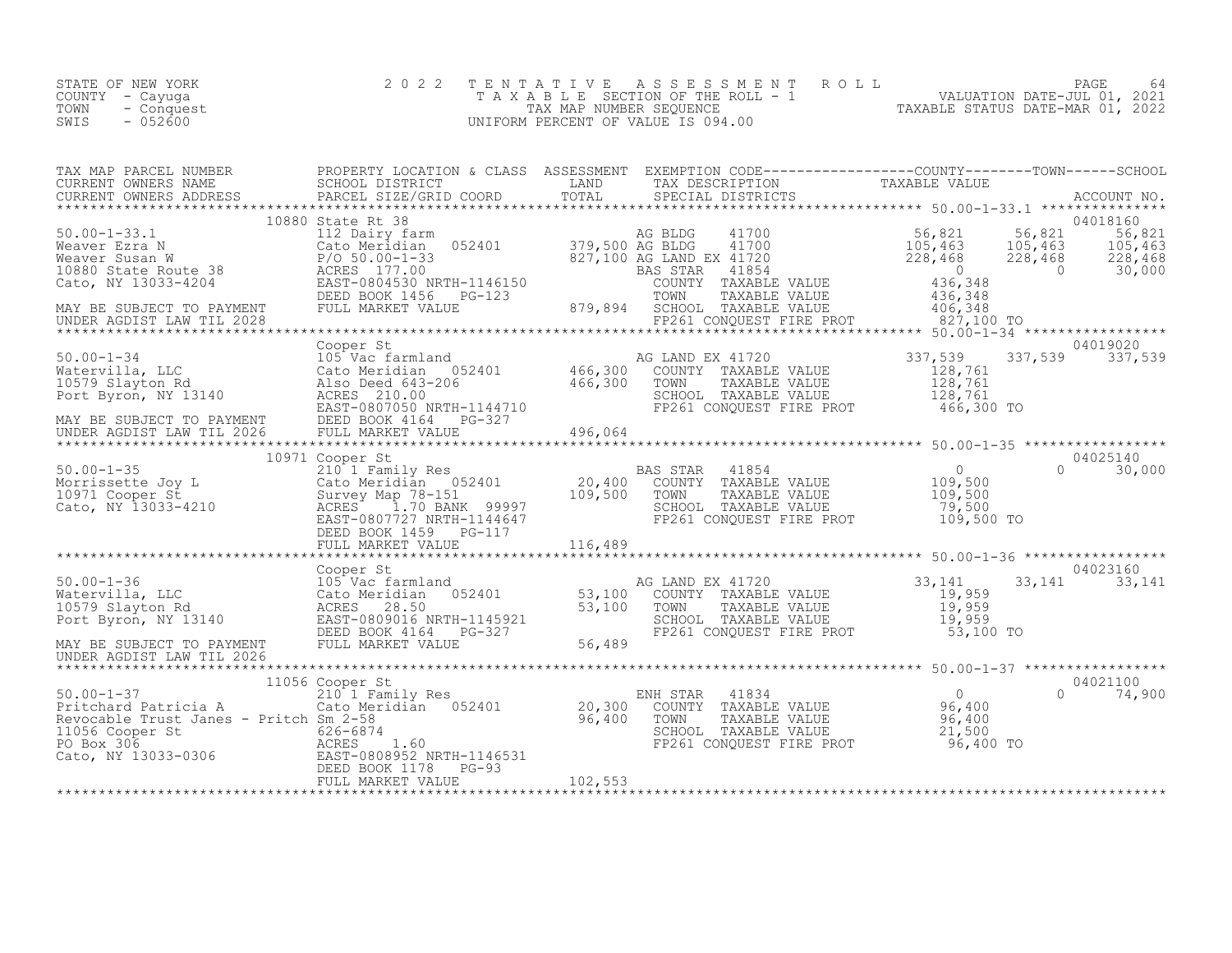| COUNTY - Cayuga<br>TOWN<br>- Conquest<br>SWIS<br>$-052600$                                                                                                                                                                                                                                                                                        |                                                                                                            |        | T A X A B L E SECTION OF THE ROLL - 1<br>TAX MAP NUMBER SEQUENCE<br>INIFORM PERCENT OF VALUE IS 094 00<br>UNIFORM PERCENT OF VALUE IS 094.00 |                                |
|---------------------------------------------------------------------------------------------------------------------------------------------------------------------------------------------------------------------------------------------------------------------------------------------------------------------------------------------------|------------------------------------------------------------------------------------------------------------|--------|----------------------------------------------------------------------------------------------------------------------------------------------|--------------------------------|
| TAX MAP PARCEL NUMBER<br>CURRENT OWNERS NAME<br>CURRENT OWNERS NAME SCHOOL DISTRICT LAND TAX DESCRIPTION TAXABLE VALUE<br>CURRENT OWNERS ADDRESS PARCEL SIZE/GRID COORD TOTAL SPECIAL DISTRICTS ACCOUNT MO.<br>***********************                                                                                                            |                                                                                                            |        |                                                                                                                                              |                                |
|                                                                                                                                                                                                                                                                                                                                                   |                                                                                                            |        |                                                                                                                                              | 04005180<br>$\Omega$<br>30,000 |
|                                                                                                                                                                                                                                                                                                                                                   |                                                                                                            |        |                                                                                                                                              | 04030060                       |
| 04030060 Compy TAXABLE VALUE 28,500 COMPY TAXABLE VALUE 28,500 CONNEY PARABLE VALUE WATERFUILLA, LLC 323 Vacant rural<br>Watervilla, LLC 323 Vacant rural 28,500 TOWN TAXABLE VALUE 28,500<br>10579 Slayton Rd ACRES 39.00 28,500                                                                                                                 | Cooper St                                                                                                  |        |                                                                                                                                              |                                |
|                                                                                                                                                                                                                                                                                                                                                   |                                                                                                            |        |                                                                                                                                              |                                |
| 11227 Draw Ray 11227 Avenue Care Base Star Mary 200 1 Family Res and the Cato Meridian 052401 and 210 1 Family Res and Cato Meridian 052401 and 210 and 210 and 210 and 210 and 210 and 210 and 210 and 210 and 210 and 210 an                                                                                                                    |                                                                                                            |        |                                                                                                                                              |                                |
|                                                                                                                                                                                                                                                                                                                                                   | 11239 Drake Rd                                                                                             |        |                                                                                                                                              |                                |
| $\begin{tabular}{lllllllllll} 51.00-1-1.32 & 11239\ \mbox{Drake Rd} & 270\ \mbox{Mfg housing} & 052401 & 20,500 \\ \mbox{Ross Randy R} & 20,500\ \mbox{Ross Wanda L} & P/O & 51.00-1-1.111 & 32,400 \\ \mbox{1160 Drake Rd} & P/O & 51.00-1-1.111 & 32,400 \\ \mbox{t1160 Drake Rd} & 5.00 & \mbox{EAST-0813586 NRTH-1151863} \\ \mbox{DEED BOOK$ |                                                                                                            |        | COUNTY TAXABLE VALUE $32,400$<br>TOWN TAXABLE VALUE $32,400$<br>SCHOOL TAXABLE VALUE $32,400$<br>FP261 CONQUEST FIRE PROT $32,400$ TO        |                                |
|                                                                                                                                                                                                                                                                                                                                                   |                                                                                                            |        |                                                                                                                                              |                                |
| 11233 Make Ru (Gordon) Brown Ellen J<br>210 1 Family Res<br>(Gordon) Brown Ellen J<br>210 1 Family Res<br>25,600 TOWN TAXABLE VALUE<br>25,600 TOWN TAXABLE VALUE<br>25,600 TOWN TAXABLE VALUE<br>25,600 TOWN TAXABLE VALUE<br>25,600 TOWN TAXA                                                                                                    | 11235 Drake Rd<br>ACRES<br>6.80<br>EAST-0813594 NRTH-1151581<br>DEED BOOK 1022 PG-177<br>FULL MARKET VALUE | 98,298 | COUNTY TAXABLE VALUE $92,400$<br>TOWN TAXABLE VALUE $92,400$<br>SCHOOL TAXABLE VALUE $92,400$<br>FP261 CONQUEST FIRE PROT $92,400$ TO        |                                |
|                                                                                                                                                                                                                                                                                                                                                   |                                                                                                            |        |                                                                                                                                              |                                |

STATE OF NEW YORK 2 0 2 2 T E N T A T I V E A S S E S S M E N T R O L L PAGE 65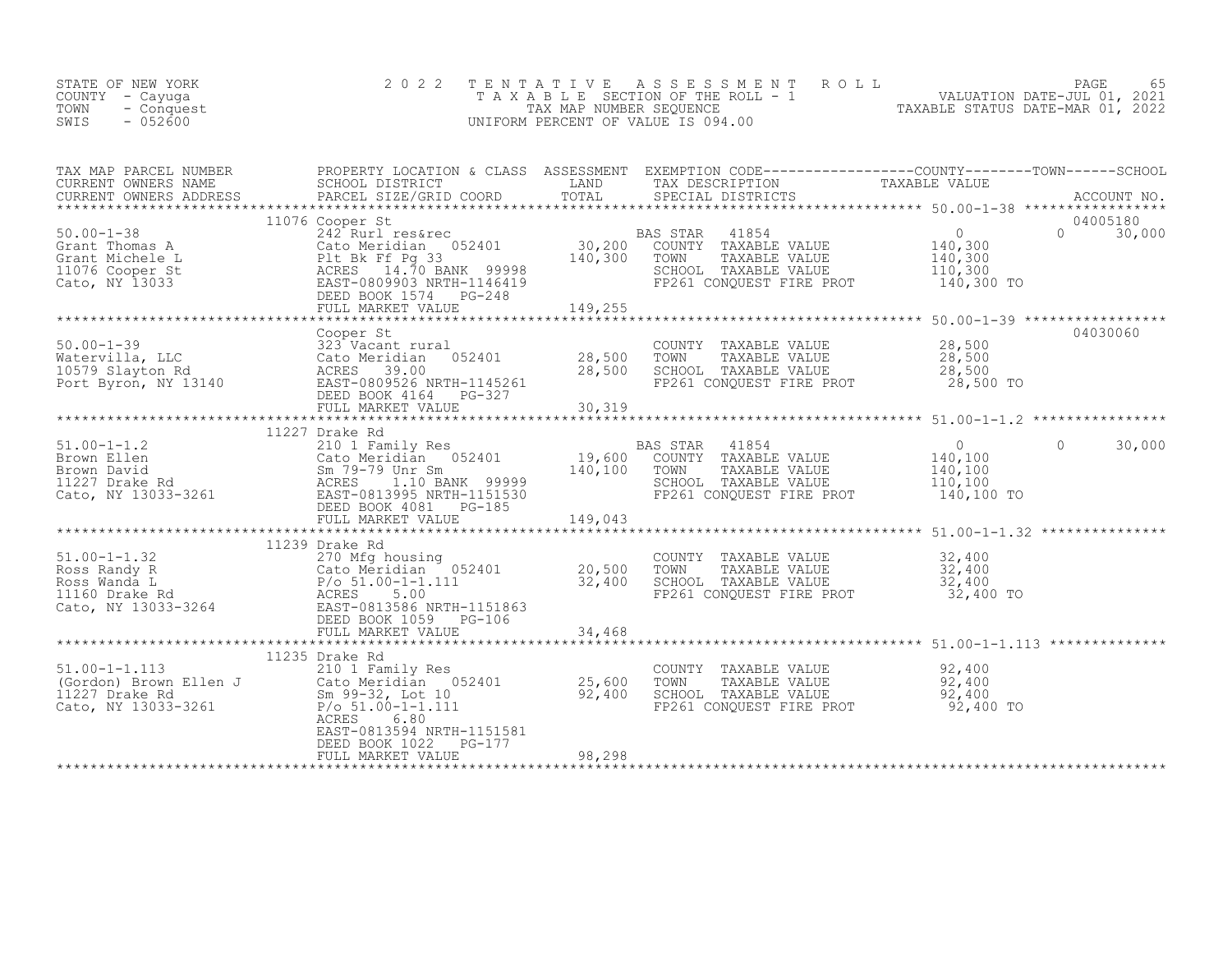| STATE OF NEW YORK<br>COUNTY - Cayuga<br>- Conquest<br>TOWN<br>$-052600$<br>SWIS                                                                                                                                                                                               | 2 0 2 2                                                                                                                                                                                                            | TENTATIVE | A S S E S S M E N T A O L L<br>T A X A B L E SECTION OF THE ROLL - 1 VALUATION DATE-JUL 01, 2021<br>TAX MAP NUMBER SEQUENCE TAXABLE STATUS DATE-MAR 01, 2022<br>UNIFORM PERCENT OF VALUE IS 094.00 |                                                                                           | PAGE<br>66         |
|-------------------------------------------------------------------------------------------------------------------------------------------------------------------------------------------------------------------------------------------------------------------------------|--------------------------------------------------------------------------------------------------------------------------------------------------------------------------------------------------------------------|-----------|----------------------------------------------------------------------------------------------------------------------------------------------------------------------------------------------------|-------------------------------------------------------------------------------------------|--------------------|
| TAX MAP PARCEL NUMBER<br>CURRENT OWNERS NAME<br>CURRENT OWNERS ADDRESS                                                                                                                                                                                                        | SCHOOL DISTRICT<br>PARCEL SIZE/GRID COORD                                                                                                                                                                          | TOTAL     | PROPERTY LOCATION & CLASS ASSESSMENT EXEMPTION CODE----------------COUNTY-------TOWN------SCHOOL<br>LAND TAX DESCRIPTION TAXABLE VALUE<br>SPECIAL DISTRICTS                                        |                                                                                           | ACCOUNT NO.        |
| 11.00-1-1.114<br>Cornell Lyman W Cato Meridian 052401<br>Cornell Janette G Sm 99-32, Lot 11<br>Cato, NY 13033<br>Cato, NY 13033<br>Cato, NY 13033<br>Cato, NY 13033<br>CACRES 5.00<br>COUNTY<br>CALCORES 5.00<br>COUNTY<br>CALCORES 5.00<br>COUNTY<br>CA                      | 11215 Drake Rd<br>EAST-0813609 NRTH-1151300<br>DEED BOOK 1086 PG-257<br>FULL MARKET VALUE                                                                                                                          | 99,255    | VET WAR CT 41121<br>41834<br>COUNTY TAXABLE VALUE<br>TAXABLE VALUE<br>SCHOOL TAXABLE VALUE<br>FP261 CONQUEST FIRE PROT                                                                             | 8,460<br>8,460<br>$\bigcirc$<br>$\overline{0}$<br>84,840<br>84,840<br>18,400<br>93,300 TO | 74,900             |
| $51.00 - 1 - 1.117$<br>Watson Melvin R<br>11277 Drake Rd<br>Cato, NY 13033                                                                                                                                                                                                    | 11277 Drake Rd<br>210 1 Family Res<br>21, 2010<br>Cato Meridian 052401 24, 200<br>P/o 51.00-1-1.112, 1.111 99, 700<br>Unr Sm Lot 6<br>5.01 BANK 99999<br>ACRES<br>EAST-0813557 NRTH-1152483<br>DEED BOOK 1525 PG-5 |           | BAS STAR 41854<br>COUNTY TAXABLE VALUE<br>TOWN<br>TAXABLE VALUE<br>SCHOOL TAXABLE VALUE<br>FP261 CONQUEST FIRE PROT                                                                                | $\overline{0}$<br>99,700<br>99,700<br>69,700<br>99,700 TO                                 | $\Omega$<br>30,000 |
|                                                                                                                                                                                                                                                                               | FULL MARKET VALUE                                                                                                                                                                                                  | 106,064   |                                                                                                                                                                                                    |                                                                                           |                    |
| 91.00-1-1.118<br>Ross Randy R<br>Ross Wanda L<br>P/o 51.00-1-1.11, 1.111 21,300<br>1160 Drake Rd<br>21,100<br>21,100<br>21,100<br>21,100<br>21,100<br>21,100<br>21,100<br>21,100<br>21,100<br>21,100<br>21,100<br>21,100<br>21,100<br>21,100<br>21,100<br>Cato, NY 13033-3264 | Drake Rd<br>Incl $51.00-1-1.115$ & 116<br>ACRES 30.24<br>EAST-0813600 NRTH-1150589<br>DEED BOOK 1020 PG-332                                                                                                        |           | COUNTY TAXABLE VALUE<br>TOWN<br>TAXABLE VALUE<br>SCHOOL TAXABLE VALUE<br>FP261 CONQUEST FIRE PROT                                                                                                  | $\frac{21,100}{21,100}$<br>21,100<br>21,100 TO                                            | 04025120           |
|                                                                                                                                                                                                                                                                               | FULL MARKET VALUE                                                                                                                                                                                                  | 22,447    |                                                                                                                                                                                                    |                                                                                           |                    |
| $51.00 - 1 - 1.314$<br>Hyland Partners, Inc Cato Meridian 052401 24,200<br>Po Box 563 P/o 51.00-1-1.111, 1.112 42,500<br>Canastota, NY 13032-0563 1.31 Unr Sm, lot 8                                                                                                          | 11267 Drake Rd<br>270 Mfg housing<br>Ad 1001-285<br>ACRES<br>5.00<br>EAST-0813580 NRTH-1152270<br>DEED BOOK 1156<br>$PG-42$<br>FULL MARKET VALUE                                                                   | 45,213    | COUNTY TAXABLE VALUE<br>TOWN<br>TAXABLE VALUE<br>SCHOOL TAXABLE VALUE<br>FP261 CONOUEST FIRE PROT                                                                                                  | 42,500<br>42,500<br>42,500<br>42,500 TO                                                   |                    |
|                                                                                                                                                                                                                                                                               |                                                                                                                                                                                                                    |           |                                                                                                                                                                                                    |                                                                                           |                    |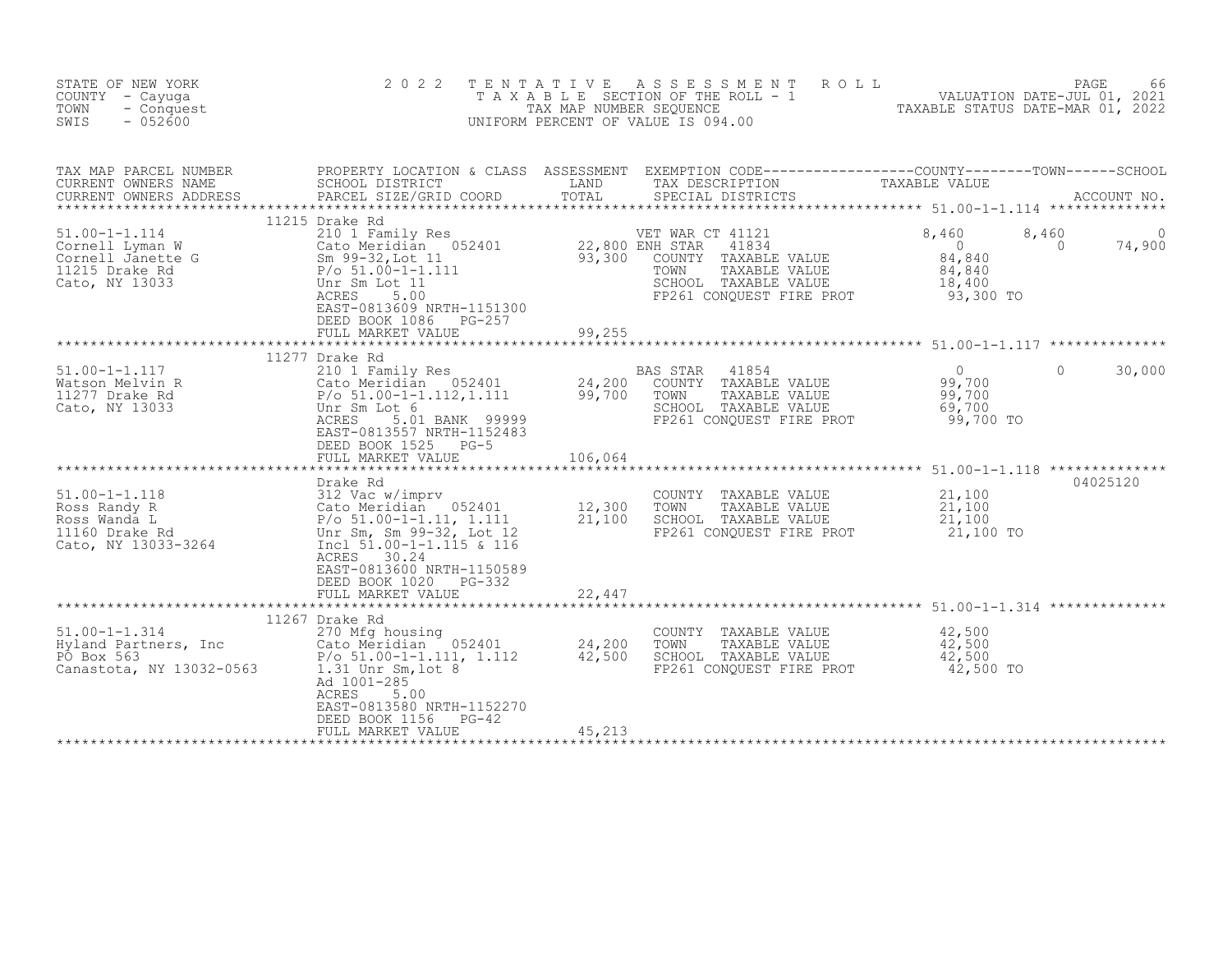| STATE OF NEW YORK<br>COUNTY - Cayuga<br>TOWN<br>- Conquest<br>SWIS<br>$-052600$                                                                                                                                                                                                                                                                              | 2 0 2 2                                    | TENTATIVE ASSESSMENT ROLL PAGE 67<br>TAXABLE SECTION OF THE ROLL - 1 VALUATION DATE-JUL 01, 2021<br>TAX MAP NUMBER SEQUENCE TAXABLE STATUS DATE-MAR 01, 2022<br>UNIFORM PERCENT OF VALUE IS 094.00 |  |  |
|--------------------------------------------------------------------------------------------------------------------------------------------------------------------------------------------------------------------------------------------------------------------------------------------------------------------------------------------------------------|--------------------------------------------|----------------------------------------------------------------------------------------------------------------------------------------------------------------------------------------------------|--|--|
|                                                                                                                                                                                                                                                                                                                                                              |                                            |                                                                                                                                                                                                    |  |  |
|                                                                                                                                                                                                                                                                                                                                                              |                                            |                                                                                                                                                                                                    |  |  |
|                                                                                                                                                                                                                                                                                                                                                              |                                            |                                                                                                                                                                                                    |  |  |
|                                                                                                                                                                                                                                                                                                                                                              |                                            |                                                                                                                                                                                                    |  |  |
|                                                                                                                                                                                                                                                                                                                                                              |                                            |                                                                                                                                                                                                    |  |  |
|                                                                                                                                                                                                                                                                                                                                                              | DEED BOOK 1507 PG-277                      |                                                                                                                                                                                                    |  |  |
|                                                                                                                                                                                                                                                                                                                                                              | DEED BOOK 1507 FG-277<br>FULL MARKET VALUE |                                                                                                                                                                                                    |  |  |
|                                                                                                                                                                                                                                                                                                                                                              |                                            |                                                                                                                                                                                                    |  |  |
|                                                                                                                                                                                                                                                                                                                                                              |                                            |                                                                                                                                                                                                    |  |  |
|                                                                                                                                                                                                                                                                                                                                                              |                                            |                                                                                                                                                                                                    |  |  |
| $\begin{tabular}{l cccc} \textbf{51.00-1-2.112} & \textbf{32.01} & \textbf{53.00} & \textbf{54.00} & \textbf{55.00} & \textbf{56.00} & \textbf{57.00} & \textbf{58.00} & \textbf{59.00} & \textbf{50.00} & \textbf{50.00} & \textbf{50.00} & \textbf{50.00} & \textbf{50.00} & \textbf{50.00} & \textbf{50.00} & \textbf{50.00} & \textbf{50.00} & \textbf{$ |                                            |                                                                                                                                                                                                    |  |  |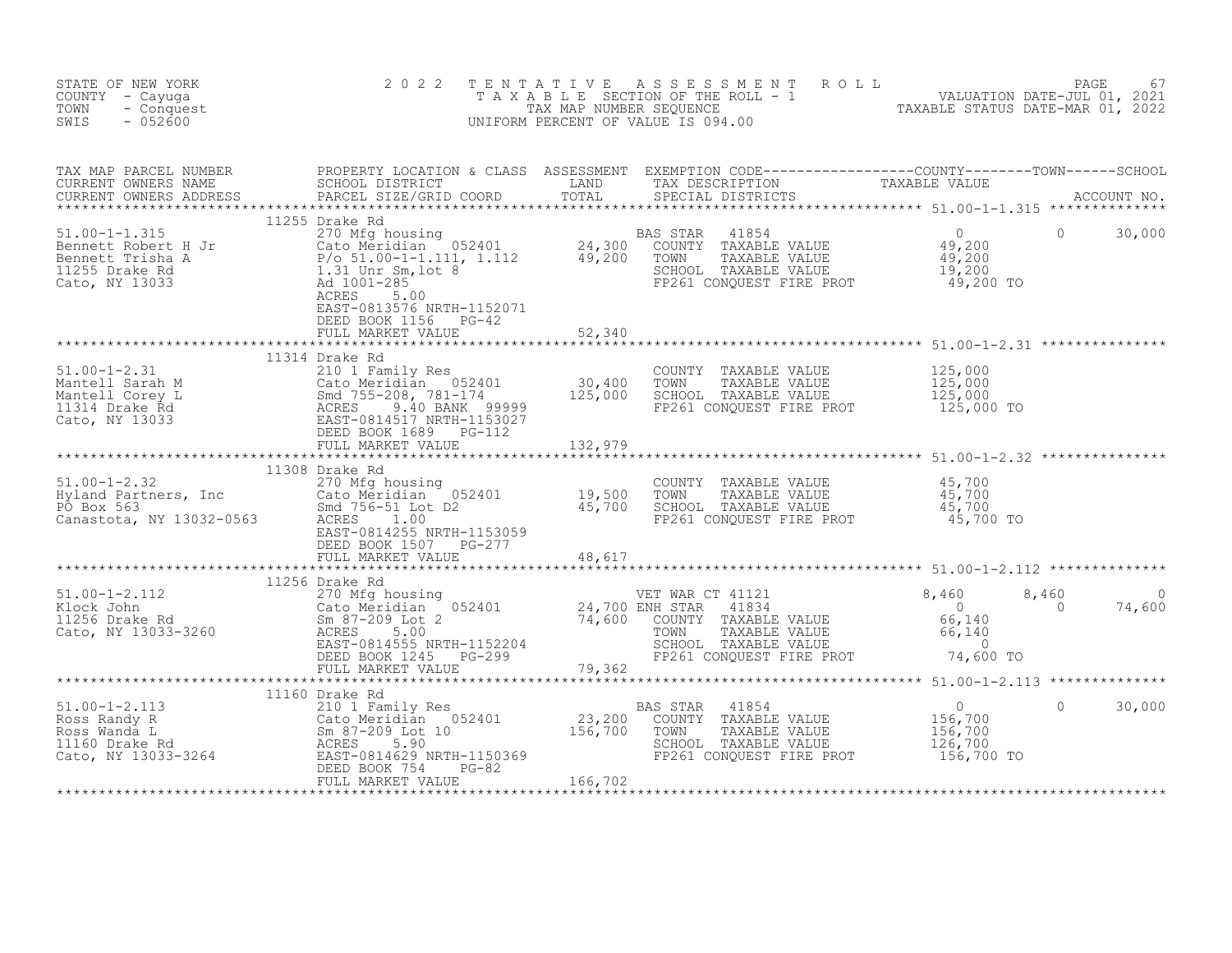| 11224 Drake Rd<br>COUNTY TAXABLE VALUE $\begin{array}{ccc} 93,700\ \text{TOWN} & \text{TAXABLE VALUE} & 93,700\ \text{SCHOL} & \text{TAXABLE VALUE} & 93,700\ \text{FP261 CONQUEST FIRE PROT} & 93,700\ \text{FP261 CONQUEST FIRE PROT} & 93,700\ \end{array}$ | STATE OF NEW YORK<br>COUNTY - Cayuga<br>- Conquest<br>TOWN<br>$-052600$<br>SWIS | 2 0 2 2 |  | TENTATIVE ASSESSMENT ROLL PAGE 68<br>TAXABLE SECTION OF THE ROLL - 1 VALUATION DATE-JUL 01, 2021<br>TAX MAP NUMBER SEQUENCE TAXABLE STATUS DATE-MAR 01, 2022<br>UNIFORM PERCENT OF VALUE IS 094.00 |  |  |
|----------------------------------------------------------------------------------------------------------------------------------------------------------------------------------------------------------------------------------------------------------------|---------------------------------------------------------------------------------|---------|--|----------------------------------------------------------------------------------------------------------------------------------------------------------------------------------------------------|--|--|
|                                                                                                                                                                                                                                                                |                                                                                 |         |  |                                                                                                                                                                                                    |  |  |
|                                                                                                                                                                                                                                                                |                                                                                 |         |  |                                                                                                                                                                                                    |  |  |
|                                                                                                                                                                                                                                                                |                                                                                 |         |  |                                                                                                                                                                                                    |  |  |
|                                                                                                                                                                                                                                                                |                                                                                 |         |  |                                                                                                                                                                                                    |  |  |
|                                                                                                                                                                                                                                                                |                                                                                 |         |  |                                                                                                                                                                                                    |  |  |
|                                                                                                                                                                                                                                                                |                                                                                 |         |  |                                                                                                                                                                                                    |  |  |
|                                                                                                                                                                                                                                                                |                                                                                 |         |  |                                                                                                                                                                                                    |  |  |
|                                                                                                                                                                                                                                                                |                                                                                 |         |  |                                                                                                                                                                                                    |  |  |
|                                                                                                                                                                                                                                                                |                                                                                 |         |  |                                                                                                                                                                                                    |  |  |
|                                                                                                                                                                                                                                                                |                                                                                 |         |  |                                                                                                                                                                                                    |  |  |
|                                                                                                                                                                                                                                                                |                                                                                 |         |  |                                                                                                                                                                                                    |  |  |
|                                                                                                                                                                                                                                                                |                                                                                 |         |  |                                                                                                                                                                                                    |  |  |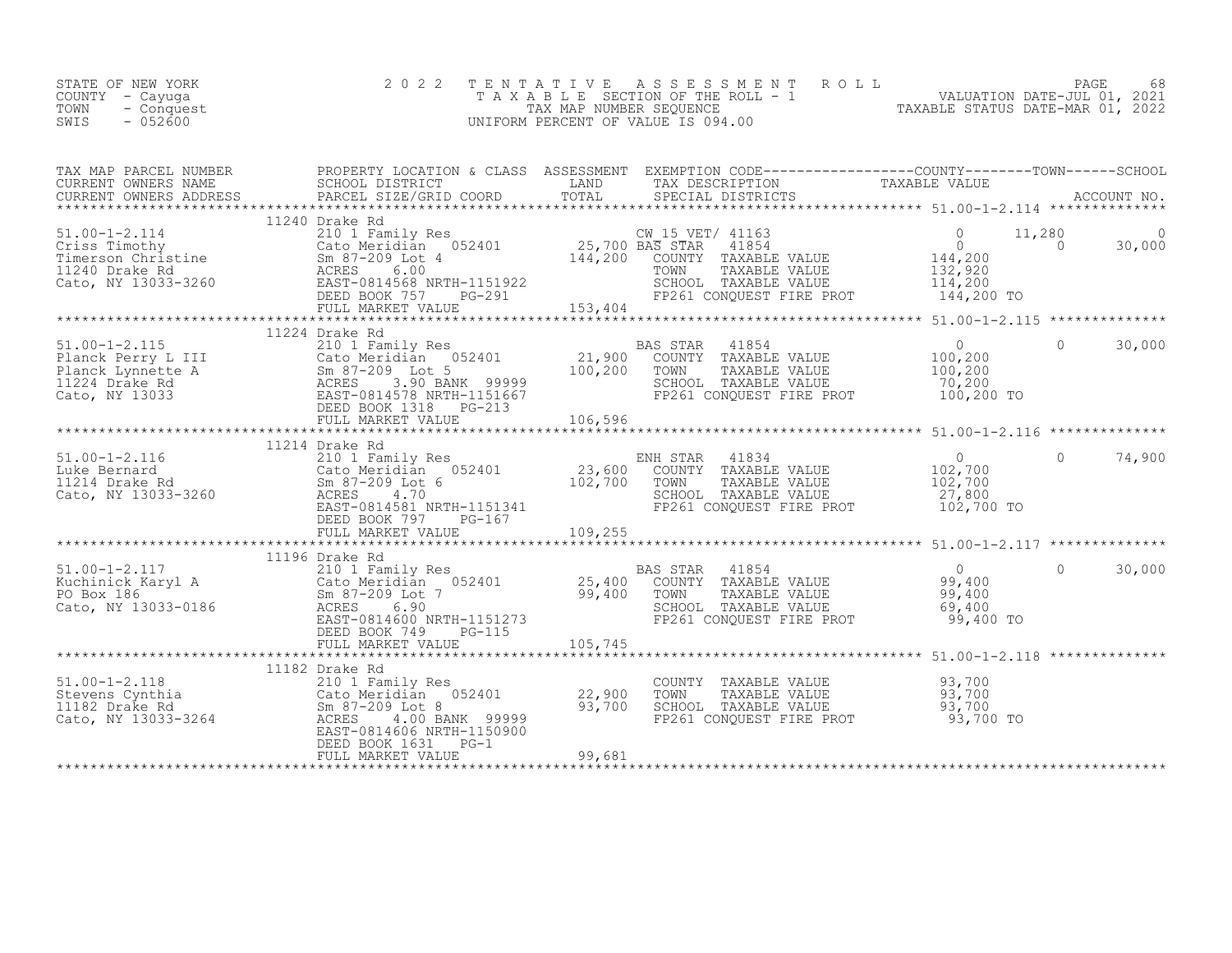| STATE OF NEW YORK<br>COUNTY - Cayuga<br>TOWN<br>- Conquest<br>$-052600$<br>SWIS                                                                                                                                                                 | 2 0 2 2                                            |  | TENTATIVE ASSESSMENT ROLL PALUATION DATE-JUL 01, 2021<br>TAXABLE SECTION OF THE ROLL - 1 VALUATION DATE-JUL 01, 2021<br>TAXABLE STATUS DATE-MAR 01, 2022<br>UNIFORM PERCENT OF VALUE IS 094.00 |         |        |
|-------------------------------------------------------------------------------------------------------------------------------------------------------------------------------------------------------------------------------------------------|----------------------------------------------------|--|------------------------------------------------------------------------------------------------------------------------------------------------------------------------------------------------|---------|--------|
|                                                                                                                                                                                                                                                 |                                                    |  |                                                                                                                                                                                                |         |        |
|                                                                                                                                                                                                                                                 |                                                    |  |                                                                                                                                                                                                |         |        |
|                                                                                                                                                                                                                                                 |                                                    |  |                                                                                                                                                                                                |         |        |
|                                                                                                                                                                                                                                                 |                                                    |  |                                                                                                                                                                                                |         |        |
|                                                                                                                                                                                                                                                 | DEED BOOK 1703 PG-57<br>FULL MARKET VALUE 168,723  |  |                                                                                                                                                                                                |         |        |
|                                                                                                                                                                                                                                                 |                                                    |  |                                                                                                                                                                                                |         |        |
| 11255 Schooley Rd<br>Mard William Jr<br>2010 MgC (MgC hoosing 052401 189,500 CONNY TAXABLE VALUE 25,300 0 25,300<br>Mard William Jr<br>Mard Dawn Taxable VALUE 25,300 0 25,300<br>Mard Milliam Jr<br>Mard Milliam Jr<br>2010 Sm 81-1122 L-B<br> |                                                    |  |                                                                                                                                                                                                |         |        |
|                                                                                                                                                                                                                                                 |                                                    |  |                                                                                                                                                                                                |         |        |
|                                                                                                                                                                                                                                                 | EAST-0816147 NRTH-1151931<br>DEED BOOK 3714 PG-64  |  |                                                                                                                                                                                                |         |        |
|                                                                                                                                                                                                                                                 |                                                    |  |                                                                                                                                                                                                |         |        |
|                                                                                                                                                                                                                                                 | DEED BOOK 1001 FG-1<br>FEED BOOK 1001 FG-1 129,681 |  |                                                                                                                                                                                                | $\circ$ | 30,000 |
|                                                                                                                                                                                                                                                 |                                                    |  |                                                                                                                                                                                                |         |        |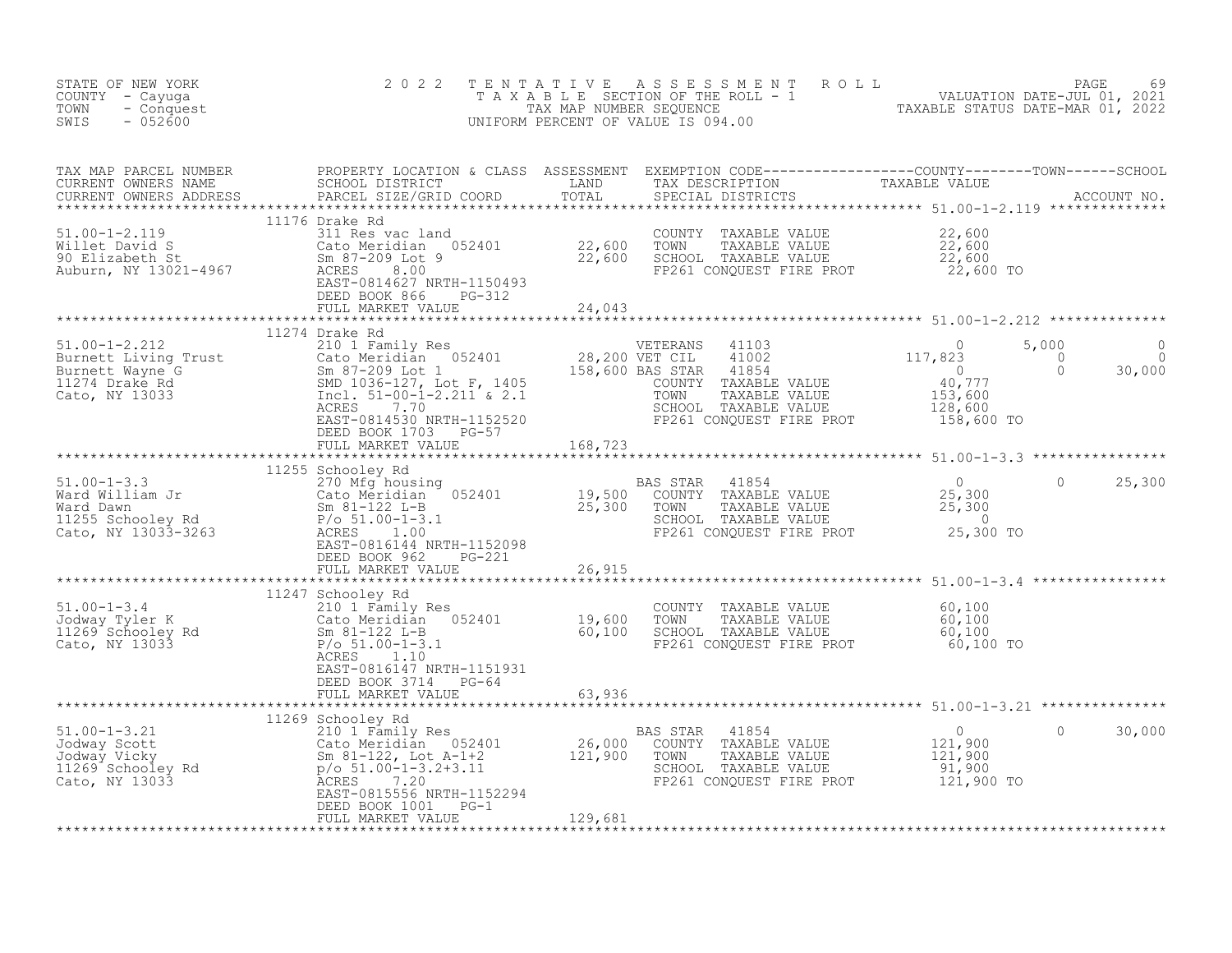| STATE OF NEW YORK<br>COUNTY - Cayuga<br>TOWN<br>- Conquest<br>$-052600$<br>SWIS                                                                                                                                                                                                                                       | 2 0 2 2                                                        |         | TENTATIVE ASSESSMENT ROLL PAGE 70<br>TAXABLE SECTION OF THE ROLL - 1 VALUATION DATE-JUL 01, 2021<br>TAX MAP NUMBER SEQUENCE TAXABLE STATUS DATE-MAR 01, 2022<br>UNIFORM PERCENT OF VALUE IS 094.00 |                                                                                                            |                                        |
|-----------------------------------------------------------------------------------------------------------------------------------------------------------------------------------------------------------------------------------------------------------------------------------------------------------------------|----------------------------------------------------------------|---------|----------------------------------------------------------------------------------------------------------------------------------------------------------------------------------------------------|------------------------------------------------------------------------------------------------------------|----------------------------------------|
| UNDER AGDIST LAW TIL 2026                                                                                                                                                                                                                                                                                             |                                                                |         |                                                                                                                                                                                                    |                                                                                                            | 04001010<br>78,236<br>30.000<br>30,000 |
| 51.00-1-5.1<br>Cato Farms 105 Vac Farmland and the Schooley Rd and the Schooley Rd and the Schooley Rd and the Schooley Rd and the Schooley Rd and the Schooley Rd and the Schooley Rd and the Schooley Rd and the Schooley Rd<br>MAY BE SUBJECT TO PAYMENT<br>UNDER AGDIST LAW TIL 2026<br>UNDER AGDIST LAW TIL 2026 | Schooley Rd                                                    |         |                                                                                                                                                                                                    |                                                                                                            | 04025040<br>46,350<br>46,350           |
|                                                                                                                                                                                                                                                                                                                       | 11156 Schooley Rd                                              |         | AS STAR 41854 (0)<br>COUNTY TAXABLE VALUE 159,900<br>TOWN TAXABLE VALUE 159,900<br>SCHOOL TAXABLE VALUE 129,900<br>FP261 CONQUEST FIRE PROT 159,900 TO<br><b>BAS STAR</b>                          |                                                                                                            | 30,000<br>$\Omega$                     |
| $\begin{tabular}{lllllllllllll} 51.00-1-7.1 & 11054 Slayton Rd & 2101 Family Res \\ & & 2101 Family Res & 22,600Variable and the original data is 14,700Yan Horn Phyllis & 22,60011054 Slayton Rd & 21017100114,700114,70022,600114,700114,700114,700114,700122,021122,02122,02122,02122,02$                          | 11054 Slayton Rd                                               |         | ENH STAR 41834<br>COUNTY TAXABLE VALUE<br>TOWN TAXABLE VALUE<br>SCHOOL TAXABLE VALUE 39,800<br>FP261 CONQUEST FIRE PROT 114,700 TO                                                                 | ******************* 51.00-1-7.1 *****************<br>VALUE 0<br>VALUE 114,700<br>VALUE 114,700<br>20.20.20 | 04025032<br>$0 \t 74,900$              |
| 11036 Slayton Rd<br>210 1 Family Res<br>21,300<br>21,300<br>21,300<br>21,300<br>21,300<br>21,300<br>21,300<br>21,300<br>21,300<br>21,300<br>21,300<br>21,300<br>21,300<br>25,000<br>25,000<br>25,000<br>25,000<br>25,000<br>25,000<br>25,000<br>25,000<br>25,000<br>25,000<br>25                                      | 11036 Slayton Rd<br>DEED BOOK 3873 PG-335<br>FULL MARKET VALUE | 101,064 | COUNTY TAXABLE VALUE $95,000$<br>TOWN TAXABLE VALUE 95,000<br>SCHOOL TAXABLE VALUE 95,000<br>FP261 CONQUEST FIRE PROT 95,000 TO                                                                    |                                                                                                            | 04025036                               |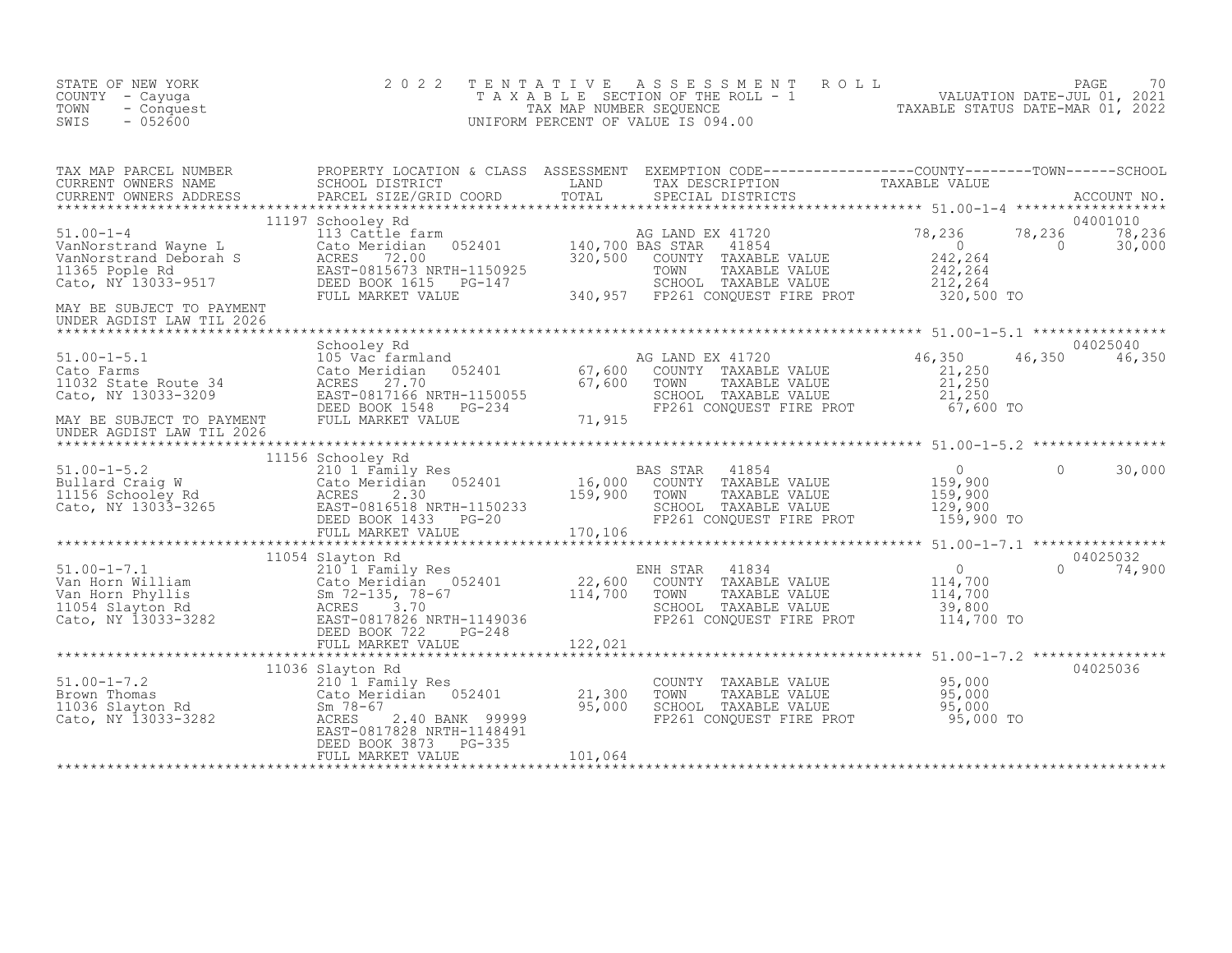| STATE OF NEW YORK<br>COUNTY - Cayuga<br>- Conquest<br>TOWN<br>SWIS<br>$-052600$                                                                                                                                                                                                 | 2 0 2 2                                                      |  | TENTATIVE ASSESSMENT ROLL PACE 71<br>TAXABLE SECTION OF THE ROLL - 1 VALUATION DATE-JUL 01, 2021<br>TAX MAP NUMBER SEQUENCE TAXABLE STATUS DATE-MAR 01, 2022<br>UNIFORM PERCENT OF VALUE IS 094.00 |                                    |                                 |
|---------------------------------------------------------------------------------------------------------------------------------------------------------------------------------------------------------------------------------------------------------------------------------|--------------------------------------------------------------|--|----------------------------------------------------------------------------------------------------------------------------------------------------------------------------------------------------|------------------------------------|---------------------------------|
| TAX MAP PARCEL NUMBER PROPERTY LOCATION & CLASS ASSESSMENT EXEMPTION CODE-----------------COUNTY--------TOWN------SCHOOL CURRENT OWNERS NAME SCHOOL DISTRICT LAND TAX DESCRIPTION TAXABLE VALUE<br>CURRENT OWNERS ADDRESS PARCEL                                                |                                                              |  |                                                                                                                                                                                                    |                                    |                                 |
|                                                                                                                                                                                                                                                                                 | 11029 Slayton Rd                                             |  |                                                                                                                                                                                                    |                                    | 04025030                        |
|                                                                                                                                                                                                                                                                                 |                                                              |  |                                                                                                                                                                                                    |                                    |                                 |
| 51.00-1-8.2<br>Van Horn Oliver 270 Mfg housing<br>Van Horn Shari Cato Meridian 052401 20,900<br>Van Horn Shari Sm 74-300 48,000<br>11026 Slayton Rd ACRES 2.40<br>Cato, NY 13033-3282 DEED BOOK 902 PG-48<br>*****************************                                      | 11026 Slayton Rd                                             |  | NH STAR 41834 0<br>COUNTY TAXABLE VALUE 48,000<br>TOWN TAXABLE VALUE 48,000<br>SCHOOL TAXABLE VALUE 48,000<br>FP261 CONQUEST FIRE PROT 48,000 TO<br>ENH STAR                                       |                                    | 04025033<br>$0 \t 48,000$       |
|                                                                                                                                                                                                                                                                                 |                                                              |  |                                                                                                                                                                                                    |                                    |                                 |
| 51.00-1-9.2<br>Richardson Loren<br>Richardson June<br>Richardson June<br>1030 Schooley Rd<br>Cato, NY 13033-3273<br>273<br>22.50<br>2.50<br>2.50<br>2.50<br>2.50<br>2.50<br>2.50<br>2.50<br>2.50<br>2.50<br>2.50<br>2.50<br>2.50<br>2.50<br>2.50<br>2.50<br>2.50<br>2.50<br>2.5 |                                                              |  | ENH STAR 41834 0<br>COUNTY TAXABLE VALUE 149,500<br>TOWN TAXABLE VALUE 149,500<br>SCHOOL TAXABLE VALUE 74,600<br>FP261 CONQUEST FIRE PROT 149,500 TO                                               |                                    | 04025034<br>$\bigcap$<br>74,900 |
|                                                                                                                                                                                                                                                                                 |                                                              |  |                                                                                                                                                                                                    |                                    |                                 |
| $51.00 - 1 - 9.3$<br>51.00-1-9.3<br>Breese Robert A (Cato Meridian 052401 18,500<br>11057 Slayton Rd (Sm 77-39 32,700<br>Cato, NY 13033-3283 FRNT 176.00 DPTH 225.00<br>EAST-0817485 NRTH-1148815                                                                               | 11057 Slayton Rd<br>270 Mfg housing<br>DEED BOOK 1630 PG-209 |  | COUNTY TAXABLE VALUE 32,700<br>TOWN TAXABLE VALUE 32,700<br>SCHOOL TAXABLE VALUE 32,700<br>FP261 CONQUEST FIRE PROT 32,700 TO                                                                      |                                    |                                 |
|                                                                                                                                                                                                                                                                                 |                                                              |  |                                                                                                                                                                                                    |                                    |                                 |
| 11091 Slayton Rd<br>Van Horn Destiny<br>Van Horn Steven<br>1091 Slayton Rd<br>210 1 Family Res<br>210 1 Family Res<br>210 1 Family Res<br>210 1 Family Res<br>210 1 Family Res<br>210 1 Family Res<br>210 1 Family Res<br>210 138,700<br>2010 138,700<br>                       |                                                              |  | BAS STAR 41854<br>COUNTY TAXABLE VALUE<br>TOWN     TAXABLE VALUE<br>SCHOOL TAXABLE VALUE<br>FP261 CONQUEST FIRE PROT 138,700 TO                                                                    | 0<br>138,700<br>138,700<br>108,700 | $\Omega$<br>30,000              |
|                                                                                                                                                                                                                                                                                 |                                                              |  |                                                                                                                                                                                                    |                                    |                                 |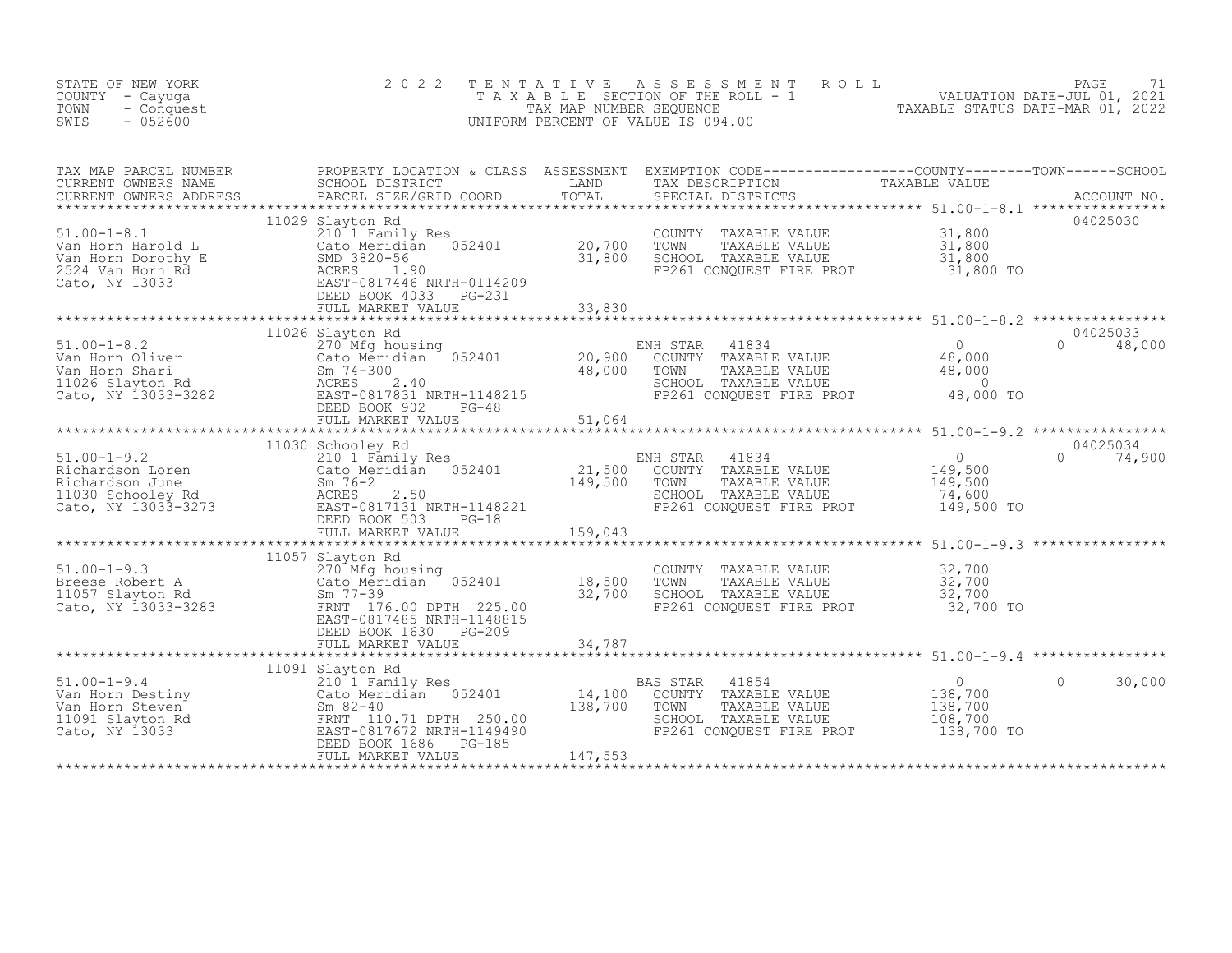| STATE OF NEW YORK<br>COUNTY - Cayuga<br>TOWN<br>- Conquest<br>SWIS<br>$-052600$                                                                                                                                                                              | 2 0 2 2<br>TENTATIVE                                                                                                                   |         | FENTATIVE ASSESSMENT ROLL UNIVERSITY PAGE 72<br>TAXABLE SECTION OF THE ROLL - 1 VALUATION DATE-JUL 01, 2021<br>TAXABLE STATUS DATE-MAR 01, 2022<br>JNIFORM PERCENT OF VALUE IS 094.00<br>UNIFORM PERCENT OF VALUE IS 094.00 |                                                                              |                              |
|--------------------------------------------------------------------------------------------------------------------------------------------------------------------------------------------------------------------------------------------------------------|----------------------------------------------------------------------------------------------------------------------------------------|---------|-----------------------------------------------------------------------------------------------------------------------------------------------------------------------------------------------------------------------------|------------------------------------------------------------------------------|------------------------------|
| TAX MAP PARCEL NUMBER PROPERTY LOCATION & CLASS ASSESSMENT EXEMPTION CODE-----------------COUNTY--------TOWN------SCHOOL CURRENT OWNERS NAME SCHOOL DISTRICT LAND TAX DESCRIPTION TAXABLE VALUE<br>CURRENT OWNERS ADDRESS PARCEL                             |                                                                                                                                        |         |                                                                                                                                                                                                                             |                                                                              |                              |
| 11085 Slayton Rd<br>Van Horn Franklin L<br>11085 Slayton Rd<br>Cato, NY 13033<br>210 1 Family Res<br>210 1 Family Res<br>210 1 Family Res<br>210 1 Family Res<br>210 1 Family Res<br>210 12,500<br>212,500<br>213,700<br>213,700<br>213,700<br>213,700<br>21 | 11085 Slayton Rd                                                                                                                       |         | COUNTY TAXABLE VALUE $143,700$<br>TOWN TAXABLE VALUE $143,700$<br>SCHOOL TAXABLE VALUE $143,700$<br>FP261 CONQUEST FIRE PROT $143,700$ TO                                                                                   |                                                                              |                              |
|                                                                                                                                                                                                                                                              | FULL MARKET VALUE                                                                                                                      | 152,872 |                                                                                                                                                                                                                             |                                                                              |                              |
| 11078 Schooley Rd 270 Mfg housing<br>Youngs Terry E Sr 270 Mfg housing<br>21,900 BAS STAR 41854 21,900 BAS STAR 41854 21,900 BAS STAR 41854 22,650 22,650<br>11078 Schooley Rd 30,200 COUNTY TAXABLE VALUE 22,650<br>Cato, NY 13033-32                       | 11078 Schooley Rd                                                                                                                      |         |                                                                                                                                                                                                                             |                                                                              | $7,550$<br>0 30,00<br>30,000 |
|                                                                                                                                                                                                                                                              | FULL MARKET VALUE 32,128                                                                                                               |         |                                                                                                                                                                                                                             |                                                                              |                              |
| 51.00-1-9.7<br>Van Horn Penny<br>Van Horn Penny<br>Van Horn Gerald<br>Cato Meridian 052401<br>18,700<br>1808 Chestnut Ridge Rd<br>Chittenango, NY 13037<br>2007 EAST-0817307 NPTH 3110313                                                                    | DEED BOOK 1016    PG-158                                                                                                               |         | COUNTY TAXABLE VALUE $\begin{array}{ccc} 49,700 \ 49,700 \ 5\text{CHOOL} & \text{TAXABLE VALUE} \ 649,700 \ 19,700 \ 19,700 \ 19,700 \ 19,700 \ 19,700 \ 19,700 \ 10 & \text{TOW} \end{array}$                              |                                                                              | 04025031                     |
|                                                                                                                                                                                                                                                              | FULL MARKET VALUE                                                                                                                      | 52,872  |                                                                                                                                                                                                                             |                                                                              |                              |
| 11005 310001 Ku (11005 2101 Ku (2010)<br>20,000 COUNTY TAXABLE VALUE<br>20,000 COUNTY TAXABLE VALUE<br>20,000 COUNTY TAXABLE VALUE<br>20,000 COUNTY TAXABLE VALUE<br>20,000 COUNTY TAXABLE VALUE<br>20,000 TOWN TAXABLE VALUE<br>20,000 TOWN                 | 11065 Slayton Rd<br>DEED BOOK 1113 PG-329<br>FULL MARKET VALUE                                                                         | 111,702 | SCHOOL TAXABLE VALUE 195,000<br>FP261 CONQUEST FIRE PROT 105,000 TO                                                                                                                                                         | $\begin{array}{c} 0 \\ 105,000 \\ 105,000 \end{array}$                       | 04025035<br>$0 \t 30,000$    |
|                                                                                                                                                                                                                                                              |                                                                                                                                        |         |                                                                                                                                                                                                                             | *********************** 51.00-1-9.112 ***************                        |                              |
| 51.00-1-9.112<br>Picotte Charles P<br>Picotte Karen M<br>1039 Slayton Rd<br>Cato Meridian 052401<br>20,500<br>11039 Slayton Rd<br>Cato, NY 13033<br>Cato, NY 13033<br>PEED BOOK 1217 PG-212<br>PULL MARKET VALUE<br>PULL MARKET VALUE<br>PULL MARKET V       | 11039 Slayton Rd<br>$210$ <sup><math>\overline{1}</math></sup> $Fam11y$ Res<br>-39 LOTS 1,2<br>1.80 BANK 99999<br>0817480 NRTH-1148537 |         | 41854<br>BAS STAR<br>COUNTY TAXABLE VALUE<br>TOWN<br>TAXABLE VALUE<br>SCHOOL TAXABLE VALUE<br>FP261 CONQUEST FIRE PROT 130,300 TO                                                                                           | $\overline{0}$<br>$\Omega$<br>0<br>130,300<br>130,300<br>100,300<br>100, 300 | 30,000                       |
|                                                                                                                                                                                                                                                              |                                                                                                                                        |         |                                                                                                                                                                                                                             |                                                                              |                              |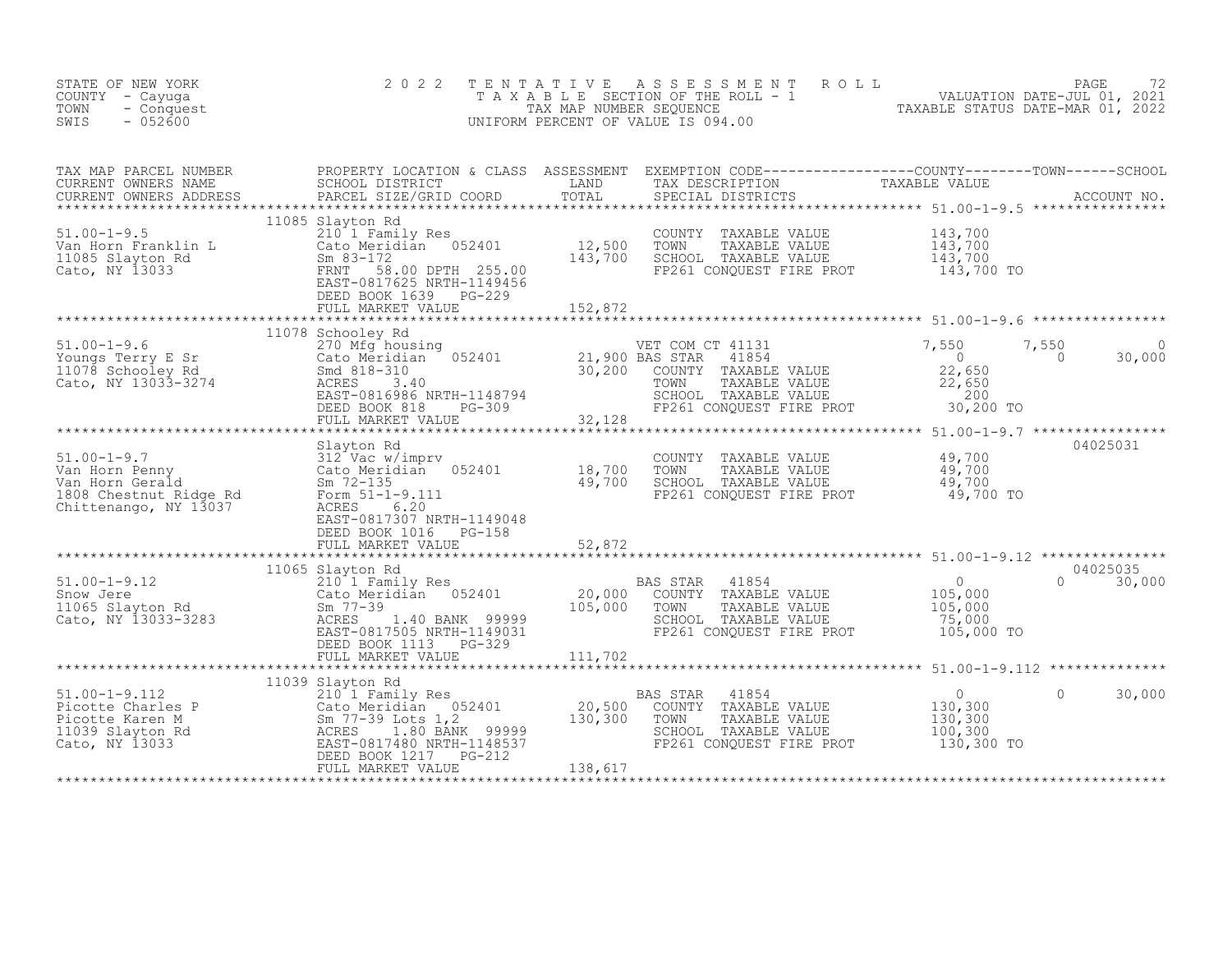| STATE OF NEW YORK<br>COUNTY - Cayuqa<br>TOWN<br>- Conquest<br>SWIS<br>$-052600$                                                                                                                                                                | 2 0 2 2                                            |                   | TENTATIVE ASSESSMENT ROLL PACE 73<br>TAXABLE SECTION OF THE ROLL - 1 VALUATION DATE-JUL 01, 2021<br>TAX MAP NUMBER SEQUENCE TAXABLE STATUS DATE-MAR 01, 2022<br>UNIFORM PERCENT OF VALUE IS 094.00 |                           |
|------------------------------------------------------------------------------------------------------------------------------------------------------------------------------------------------------------------------------------------------|----------------------------------------------------|-------------------|----------------------------------------------------------------------------------------------------------------------------------------------------------------------------------------------------|---------------------------|
|                                                                                                                                                                                                                                                |                                                    |                   |                                                                                                                                                                                                    |                           |
|                                                                                                                                                                                                                                                | DEED BOOK 1420 PG-115<br>FULL MARKET VALUE 103,617 |                   |                                                                                                                                                                                                    | 04030021<br>$0 \t 30,000$ |
|                                                                                                                                                                                                                                                |                                                    |                   |                                                                                                                                                                                                    |                           |
| 11075 Schooley Rd (11075 Schooley Rd (11075 Schooley Rd (11075 Schooley Rd (11075 Schooley Rd (20,200 COUNTY TAXABLE VALUE (20,200 COUNTY TAXABLE VALUE (20,200 COUNTY TAXABLE VALUE (20,200 COUNTY TAXABLE VALUE (20,200 COUN                 | DEED BOOK 1067    PG-116                           |                   |                                                                                                                                                                                                    | 30,000<br>$\Omega$        |
|                                                                                                                                                                                                                                                | FULL MARKET VALUE                                  | 89,362            |                                                                                                                                                                                                    |                           |
|                                                                                                                                                                                                                                                | *************************                          | ***************** |                                                                                                                                                                                                    |                           |
| 1109 Schooley Rd<br>270 Mfg housing<br>27,400 COUNTY TAXABLE VALUE<br>27,400 COUNTY TAXABLE VALUE<br>27,400 COUNTY TAXABLE VALUE<br>53,600 SCHOOL TAXABLE VALUE<br>53,600 SCHOOL TAXABLE VALUE<br>23,600 SCHOOL TAXABLE VALUE<br>23,600 SCHOOL | 11109 Schooley Rd<br>DEED BOOK 1442 PG-201         |                   |                                                                                                                                                                                                    | $\circ$<br>30,000         |
|                                                                                                                                                                                                                                                | FULL MARKET VALUE 57,021                           |                   |                                                                                                                                                                                                    |                           |
|                                                                                                                                                                                                                                                | 11087 Schooley Rd                                  |                   |                                                                                                                                                                                                    |                           |
| 11087 Schooley Rd<br>210 1 Family Res<br>Carter Nicholas<br>20,200 COUNTY TAXABLE VALUE<br>20,200 COUNTY TAXABLE VALUE<br>20,200 COUNTY TAXABLE VALUE<br>20,200 COUNTY TAXABLE VALUE<br>20,200 COUNTY TAXABLE VALUE<br>20,200 COUNTY TAXABLE V | EAST-0816574 NRTH-1149119                          |                   |                                                                                                                                                                                                    | $\Omega$<br>30,000        |
|                                                                                                                                                                                                                                                | DEED BOOK 1540 PG-94<br>FULL MARKET VALUE 144,468  |                   |                                                                                                                                                                                                    |                           |
|                                                                                                                                                                                                                                                |                                                    |                   |                                                                                                                                                                                                    |                           |
|                                                                                                                                                                                                                                                | 11065 Schooley Rd                                  |                   |                                                                                                                                                                                                    | 04018121<br>$0 \t 30,000$ |
|                                                                                                                                                                                                                                                |                                                    |                   |                                                                                                                                                                                                    |                           |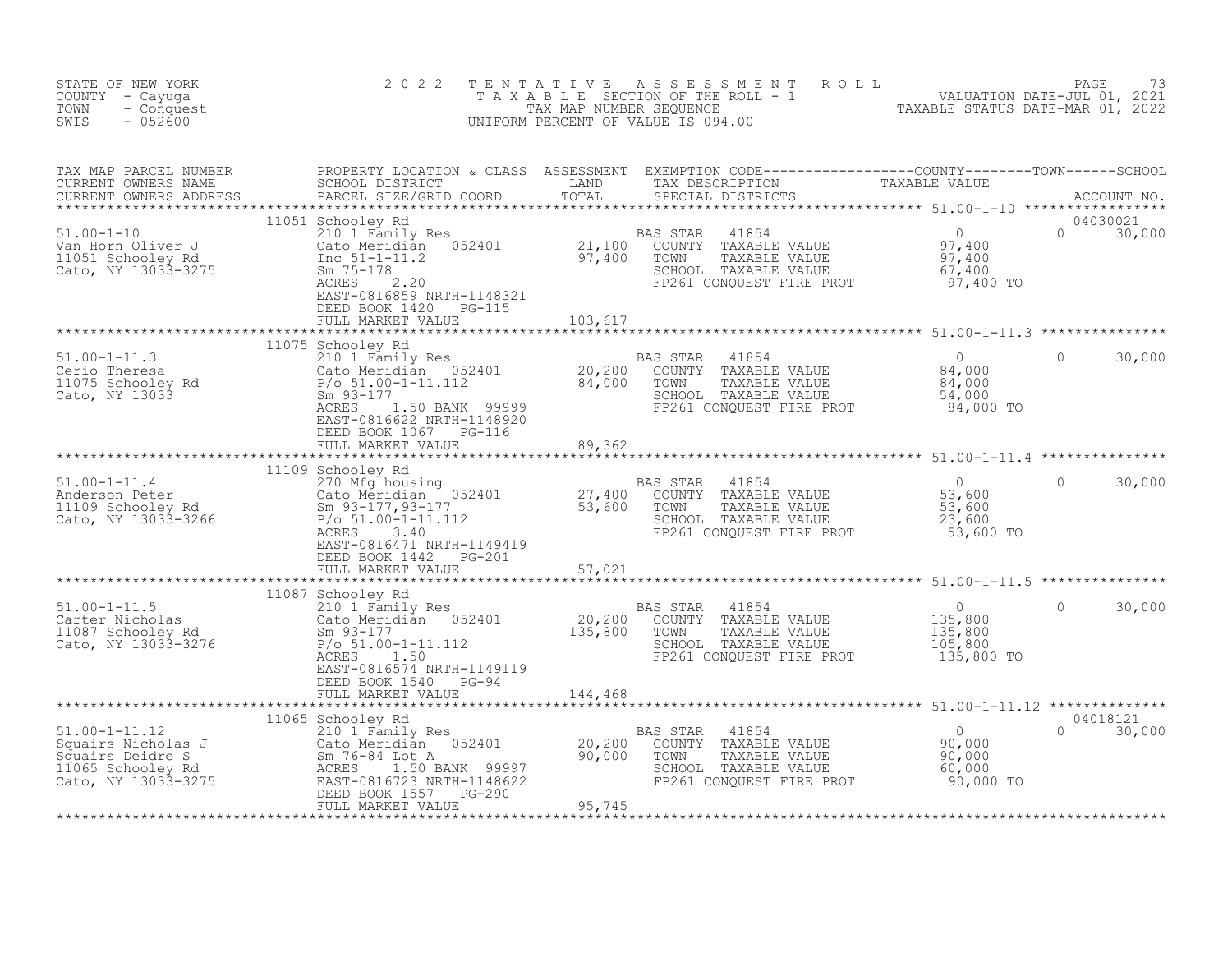| STATE OF NEW YORK<br>COUNTY - Cayuga<br>TOWN<br>- Conquest<br>SWIS<br>$-052600$                                                                                                                                                                             | 2 0 2 2        | TENTATIVE ASSESSMENT ROLL PAGE 74<br>TAXABLE SECTION OF THE ROLL - 1 VALUATION DATE-JUL 01, 2021<br>TAX MAP NUMBER SEQUENCE TAXABLE STATUS DATE-MAR 01, 2022<br>UNIFORM PERCENT OF VALUE IS 094.00 |                                                                                     |                                       |                    |
|-------------------------------------------------------------------------------------------------------------------------------------------------------------------------------------------------------------------------------------------------------------|----------------|----------------------------------------------------------------------------------------------------------------------------------------------------------------------------------------------------|-------------------------------------------------------------------------------------|---------------------------------------|--------------------|
|                                                                                                                                                                                                                                                             |                |                                                                                                                                                                                                    |                                                                                     |                                       | 04018120           |
|                                                                                                                                                                                                                                                             |                |                                                                                                                                                                                                    |                                                                                     | 72,167 72,167                         |                    |
| UNDER AGDIST LAW TIL 2026                                                                                                                                                                                                                                   |                |                                                                                                                                                                                                    |                                                                                     |                                       |                    |
|                                                                                                                                                                                                                                                             |                |                                                                                                                                                                                                    |                                                                                     | $\Omega$                              | 74,900             |
|                                                                                                                                                                                                                                                             |                |                                                                                                                                                                                                    |                                                                                     |                                       |                    |
| 51.00-1-12.12<br>Stevens Clyde<br>Stevens Martha (270 Mfg housing<br>20,200<br>Stevens Martha (26-6826<br>11073 Drake Rd<br>20,200<br>Stevens Martha (26-6826<br>20,200<br>20,200<br>Stevens Martha<br>20,200<br>Stevens Martha<br>20,200<br>20,200<br>20,2 | 11073 Drake Rd | COUNTY TAXABLE VALUE $34,300$<br>TOWN TAXABLE VALUE $34,300$<br>SCHOOL TAXABLE VALUE $34,300$<br>FP261 CONQUEST FIRE PROT $34,300$ TO                                                              |                                                                                     |                                       |                    |
|                                                                                                                                                                                                                                                             |                |                                                                                                                                                                                                    |                                                                                     |                                       |                    |
|                                                                                                                                                                                                                                                             | 11075 Drake Rd |                                                                                                                                                                                                    |                                                                                     | 58,613 58,613<br>0 30,000<br>$\sim$ 0 | 04011020<br>30,000 |
|                                                                                                                                                                                                                                                             |                |                                                                                                                                                                                                    |                                                                                     |                                       |                    |
|                                                                                                                                                                                                                                                             |                |                                                                                                                                                                                                    |                                                                                     |                                       |                    |
|                                                                                                                                                                                                                                                             |                | BAS STAR<br>41854<br>COUNTY TAXABLE VALUE<br>TOWN<br>TAXABLE VALUE<br>SCHOOL TAXABLE VALUE<br>FP261 CONQUEST FIRE PROT 251,300 TO                                                                  | $\overline{0}$<br>$\begin{array}{c} 0 \\ 251,300 \\ 251,300 \end{array}$<br>221,300 | $\Omega$                              | 30,000             |
|                                                                                                                                                                                                                                                             |                |                                                                                                                                                                                                    |                                                                                     |                                       |                    |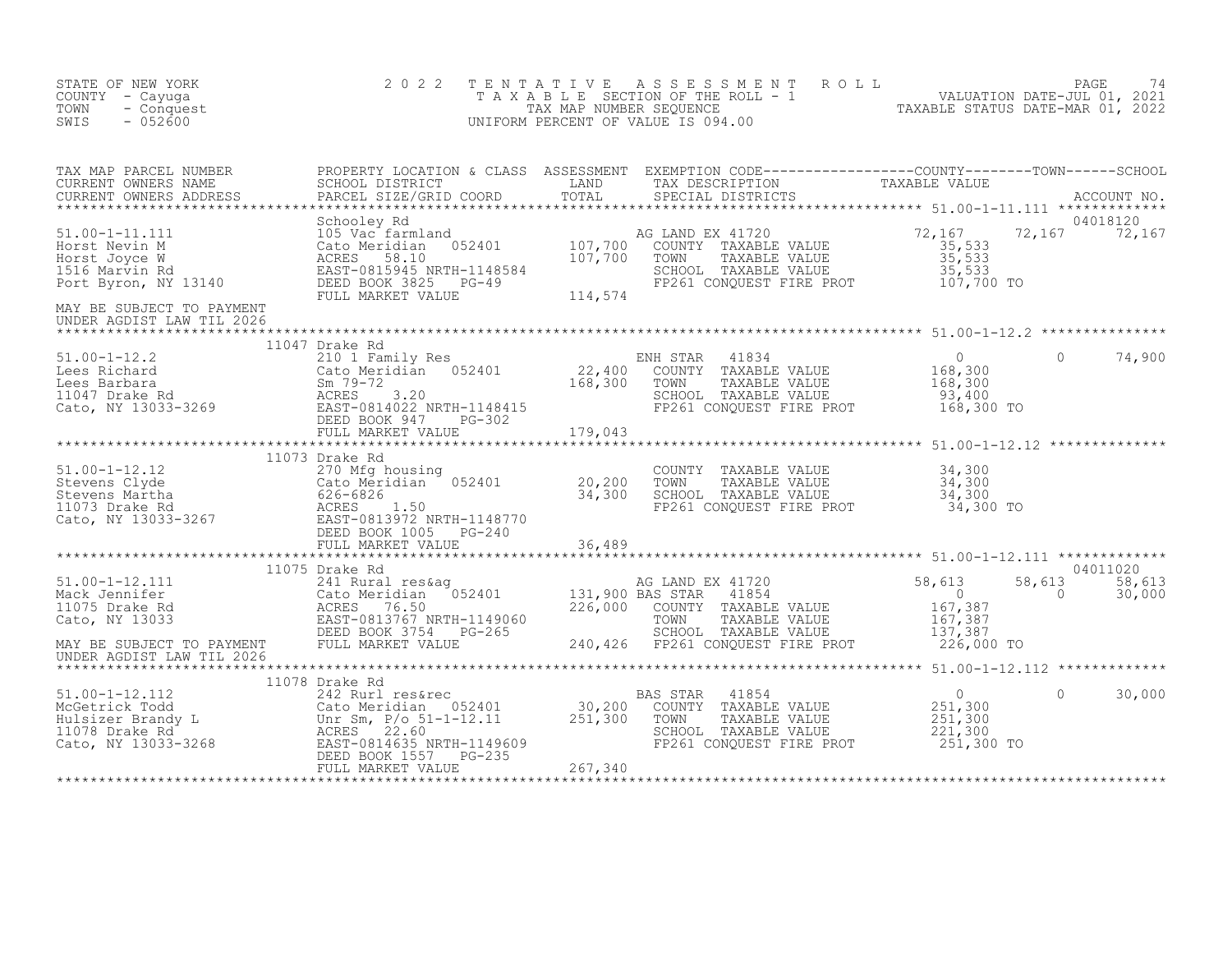| PARCEL SIZE/GRID COORD<br>04011031<br>11004 Drake Rd<br>COUNTY TAXABLE VALUE 42,300<br>TOWN TAXABLE VALUE 42,300<br>SCHOOL TAXABLE VALUE 42,300<br>FP261 CONOUEST FIRE PROT<br>51.00-1-13.2<br>Dawson Jaqueline A<br>Dawson Katherina<br>1004 Drake Rd<br>Cato Meridian 052401<br>1004 Drake Rd<br>Cato, NY 13033<br>Cato, NY 13033<br>Cato, NY 13033<br>Cato Meridian 052401<br>EAST-0814426 NRTH-1147737<br>DEED BOOK 1705 PG-334<br>FP261 CONQUEST FIRE PROT<br>42,300 TO<br>FULL MARKET VALUE<br>45,000<br>$\begin{tabular}{lllllllllllll} \texttt{51.00-1-13.3} & \texttt{100-1-13.3} & \texttt{210 1 Family Res} & \texttt{BAS STAR} & 41854 \\ \texttt{Lindo Michael} & \texttt{Cato Meridian} & 052401 & 22,100 & \texttt{COUNTY} & \texttt{TAXABLE VALUE} \\ \texttt{Lindo Barbara} & P/o 51-1-13.111 & 138,700 & \texttt{TOWN} & \texttt{TAXABLE VALUE} \\ \texttt{1060 Drake Rd} & \texttt{Smd 814-72} & \texttt{SCHOOL TAXABLE VALUE} & \$<br>$\Omega$<br>30,000<br>18 STAR 41854<br>COUNTY TAXABLE VALUE 138,700<br>TOWN TAXABLE VALUE 138,700<br>SCHOOL TAXABLE VALUE 108,700<br>FP261 CONOUEST FIRE PROT 138,700 TO<br>DEED BOOK 814 PG-71<br>FULL MARKET VALUE<br>147,553<br>11014 Drake Rd<br>11014 Dia and the state of the state of the state of the state of the state of the state of the state of the state of the state of the state of the state of the state of the state of the state of the state of the state of<br>56,800<br>$56,800$ To<br>FULL MARKET VALUE<br>60,426<br>04011030<br>Drake Rd<br>COUNTY TAXABLE VALUE 18,100<br>TOWN TAXABLE VALUE 18,100<br>SCHOOL TAXABLE VALUE 18,100<br>FP261 CONQUEST FIRE PROT 18,100 TO<br>FULL MARKET VALUE<br>19,255<br>************************************<br>************************ 51.00-1-13.112 *************<br>*********************<br>11034 Drake Rd<br>51.00-1-13.112<br>33,100<br>33,100<br>COUNTY TAXABLE VALUE<br>270 Mfg housing<br>Cato Meridian 052401 22,100<br>P/o 51-1-13.11 33,100<br>Sm 90-165,Lot B<br>33,100<br>Mettler Charles<br>TOWN<br>TAXABLE VALUE<br>SCHOOL TAXABLE VALUE 53,100<br>FP261 CONQUEST FIRE PROT 53,100<br>33,100 TO<br>ACRES<br>3.00<br>EAST-0814443 NRTH-1148253<br>DEED BOOK 3774<br>PG-331 | STATE OF NEW YORK<br>COUNTY - Cayuga<br>TOWN<br>- Conquest<br>SWIS<br>$-052600$ | 2 0 2 2<br>TENTATIVE |        | PAGE 75<br>TAXABLE SECTION OF THE ROLL - 1 VALUATION DATE-JUL 01, 2021<br>TAX MAP NUMBER SEQUENCE TAXABLE STATUS DATE-MAR 01, 2022<br>NIFORM PERCENT OF VALUE IS 094.00<br>UNIFORM PERCENT OF VALUE IS 094.00 |  |
|---------------------------------------------------------------------------------------------------------------------------------------------------------------------------------------------------------------------------------------------------------------------------------------------------------------------------------------------------------------------------------------------------------------------------------------------------------------------------------------------------------------------------------------------------------------------------------------------------------------------------------------------------------------------------------------------------------------------------------------------------------------------------------------------------------------------------------------------------------------------------------------------------------------------------------------------------------------------------------------------------------------------------------------------------------------------------------------------------------------------------------------------------------------------------------------------------------------------------------------------------------------------------------------------------------------------------------------------------------------------------------------------------------------------------------------------------------------------------------------------------------------------------------------------------------------------------------------------------------------------------------------------------------------------------------------------------------------------------------------------------------------------------------------------------------------------------------------------------------------------------------------------------------------------------------------------------------------------------------------------------------------------------------------------------------------------------------------------------------------------------------------------------------------------------------------------------------------------|---------------------------------------------------------------------------------|----------------------|--------|---------------------------------------------------------------------------------------------------------------------------------------------------------------------------------------------------------------|--|
|                                                                                                                                                                                                                                                                                                                                                                                                                                                                                                                                                                                                                                                                                                                                                                                                                                                                                                                                                                                                                                                                                                                                                                                                                                                                                                                                                                                                                                                                                                                                                                                                                                                                                                                                                                                                                                                                                                                                                                                                                                                                                                                                                                                                                     |                                                                                 |                      |        |                                                                                                                                                                                                               |  |
|                                                                                                                                                                                                                                                                                                                                                                                                                                                                                                                                                                                                                                                                                                                                                                                                                                                                                                                                                                                                                                                                                                                                                                                                                                                                                                                                                                                                                                                                                                                                                                                                                                                                                                                                                                                                                                                                                                                                                                                                                                                                                                                                                                                                                     |                                                                                 |                      |        |                                                                                                                                                                                                               |  |
|                                                                                                                                                                                                                                                                                                                                                                                                                                                                                                                                                                                                                                                                                                                                                                                                                                                                                                                                                                                                                                                                                                                                                                                                                                                                                                                                                                                                                                                                                                                                                                                                                                                                                                                                                                                                                                                                                                                                                                                                                                                                                                                                                                                                                     |                                                                                 |                      |        |                                                                                                                                                                                                               |  |
|                                                                                                                                                                                                                                                                                                                                                                                                                                                                                                                                                                                                                                                                                                                                                                                                                                                                                                                                                                                                                                                                                                                                                                                                                                                                                                                                                                                                                                                                                                                                                                                                                                                                                                                                                                                                                                                                                                                                                                                                                                                                                                                                                                                                                     |                                                                                 |                      |        |                                                                                                                                                                                                               |  |
|                                                                                                                                                                                                                                                                                                                                                                                                                                                                                                                                                                                                                                                                                                                                                                                                                                                                                                                                                                                                                                                                                                                                                                                                                                                                                                                                                                                                                                                                                                                                                                                                                                                                                                                                                                                                                                                                                                                                                                                                                                                                                                                                                                                                                     |                                                                                 |                      |        |                                                                                                                                                                                                               |  |
|                                                                                                                                                                                                                                                                                                                                                                                                                                                                                                                                                                                                                                                                                                                                                                                                                                                                                                                                                                                                                                                                                                                                                                                                                                                                                                                                                                                                                                                                                                                                                                                                                                                                                                                                                                                                                                                                                                                                                                                                                                                                                                                                                                                                                     |                                                                                 |                      |        |                                                                                                                                                                                                               |  |
|                                                                                                                                                                                                                                                                                                                                                                                                                                                                                                                                                                                                                                                                                                                                                                                                                                                                                                                                                                                                                                                                                                                                                                                                                                                                                                                                                                                                                                                                                                                                                                                                                                                                                                                                                                                                                                                                                                                                                                                                                                                                                                                                                                                                                     |                                                                                 |                      |        |                                                                                                                                                                                                               |  |
|                                                                                                                                                                                                                                                                                                                                                                                                                                                                                                                                                                                                                                                                                                                                                                                                                                                                                                                                                                                                                                                                                                                                                                                                                                                                                                                                                                                                                                                                                                                                                                                                                                                                                                                                                                                                                                                                                                                                                                                                                                                                                                                                                                                                                     |                                                                                 |                      |        |                                                                                                                                                                                                               |  |
|                                                                                                                                                                                                                                                                                                                                                                                                                                                                                                                                                                                                                                                                                                                                                                                                                                                                                                                                                                                                                                                                                                                                                                                                                                                                                                                                                                                                                                                                                                                                                                                                                                                                                                                                                                                                                                                                                                                                                                                                                                                                                                                                                                                                                     |                                                                                 |                      |        |                                                                                                                                                                                                               |  |
|                                                                                                                                                                                                                                                                                                                                                                                                                                                                                                                                                                                                                                                                                                                                                                                                                                                                                                                                                                                                                                                                                                                                                                                                                                                                                                                                                                                                                                                                                                                                                                                                                                                                                                                                                                                                                                                                                                                                                                                                                                                                                                                                                                                                                     |                                                                                 |                      |        |                                                                                                                                                                                                               |  |
|                                                                                                                                                                                                                                                                                                                                                                                                                                                                                                                                                                                                                                                                                                                                                                                                                                                                                                                                                                                                                                                                                                                                                                                                                                                                                                                                                                                                                                                                                                                                                                                                                                                                                                                                                                                                                                                                                                                                                                                                                                                                                                                                                                                                                     |                                                                                 |                      |        |                                                                                                                                                                                                               |  |
|                                                                                                                                                                                                                                                                                                                                                                                                                                                                                                                                                                                                                                                                                                                                                                                                                                                                                                                                                                                                                                                                                                                                                                                                                                                                                                                                                                                                                                                                                                                                                                                                                                                                                                                                                                                                                                                                                                                                                                                                                                                                                                                                                                                                                     |                                                                                 |                      |        |                                                                                                                                                                                                               |  |
|                                                                                                                                                                                                                                                                                                                                                                                                                                                                                                                                                                                                                                                                                                                                                                                                                                                                                                                                                                                                                                                                                                                                                                                                                                                                                                                                                                                                                                                                                                                                                                                                                                                                                                                                                                                                                                                                                                                                                                                                                                                                                                                                                                                                                     | 11034 Drake Rd<br>Cato, NY 13033                                                |                      |        |                                                                                                                                                                                                               |  |
|                                                                                                                                                                                                                                                                                                                                                                                                                                                                                                                                                                                                                                                                                                                                                                                                                                                                                                                                                                                                                                                                                                                                                                                                                                                                                                                                                                                                                                                                                                                                                                                                                                                                                                                                                                                                                                                                                                                                                                                                                                                                                                                                                                                                                     |                                                                                 | FULL MARKET VALUE    | 35,213 |                                                                                                                                                                                                               |  |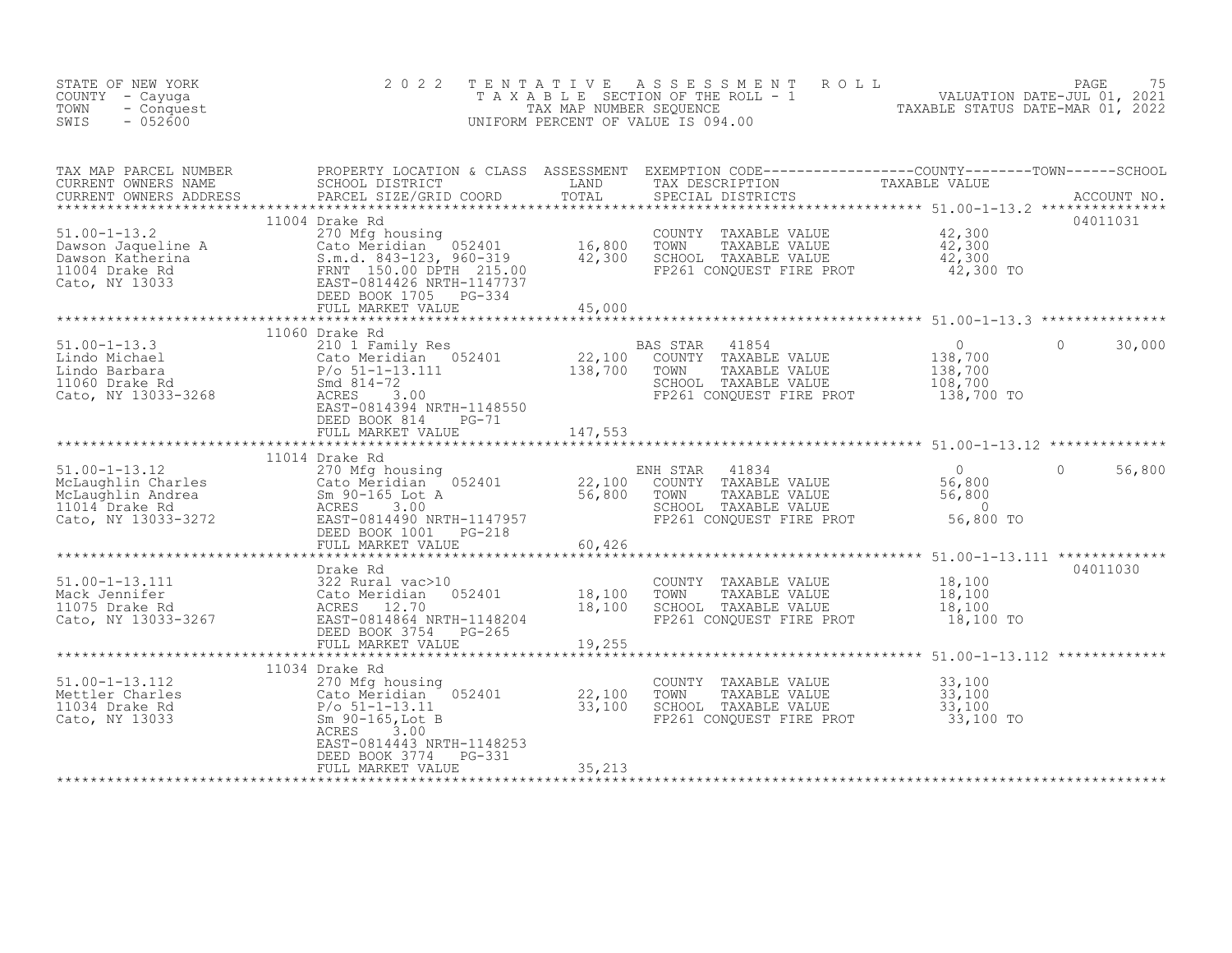| STATE OF NEW YORK<br>COUNTY - Cayuga<br>TOWN<br>- Conquest<br>$-052600$<br>SWIS                                                                                                                                                                                                                                                                                                                                                                                                                                                                                                   | 2 0 2 2                                                                                                              |                            | TENTATIVE ASSESSMENT ROLL<br>PAGE 76<br>TAXABLE SECTION OF THE ROLL - 1 VALUATION DATE-JUL 01, 2021<br>TAX MAP NUMBER SEQUENCE TAXABLE STATUS DATE-MAR 01, 2022<br>JNIFORM PERCENT OF VALUE IS 094.00<br>UNIFORM PERCENT OF VALUE IS 094.00 |                                                |                                                     |
|-----------------------------------------------------------------------------------------------------------------------------------------------------------------------------------------------------------------------------------------------------------------------------------------------------------------------------------------------------------------------------------------------------------------------------------------------------------------------------------------------------------------------------------------------------------------------------------|----------------------------------------------------------------------------------------------------------------------|----------------------------|---------------------------------------------------------------------------------------------------------------------------------------------------------------------------------------------------------------------------------------------|------------------------------------------------|-----------------------------------------------------|
| TAX MAP PARCEL NUMBER BROPERTY LOCATION & CLASS ASSESSMENT EXEMPTION CODE----------------COUNTY--------TOWN-----SCHOOL CURRENT OWNERS NAME SCHOOL DISTRICT LAND TAX DESCRIPTION TAXABLE VALUE<br>CURRENT OWNERS ADDRESS PARCEL SI<br>$\begin{tabular}{lllllllllllll} \text{51.00-1-14.1} & \text{10.900} & \text{10.91} & \text{10.901} & \text{10.902} & \text{10.91} & \text{10.901} & \text{10.902} & \text{10.91} & \text{10.903} & \text{10.901} & \text{10.902} & \text{10.91} & \text{10.903} & \text{10.903} & \text{10.91} & \text{10.901} & \text{10.91} & \text{10.90$ | 10996 Drake Rd                                                                                                       |                            |                                                                                                                                                                                                                                             |                                                | 04024120<br>$\Omega$<br>30,000                      |
|                                                                                                                                                                                                                                                                                                                                                                                                                                                                                                                                                                                   | DEED BOOK 4061    PG-126<br>FULL MARKET VALUE                                                                        | 124,362<br>*************** | ***********************************51.00-1-16.1 ****************                                                                                                                                                                            | 86,900<br>116,900 TO                           |                                                     |
| 51.00-1-16.1<br>Weeks Scott<br>Weeks Scott<br>Example 26,100<br>Hilton Brittany<br>10982 Drake Rd<br>Cato Meridian<br>26,100<br>500-157<br>26,000<br>500-157<br>26,000<br>500-140, Lots A & B<br>Cato, NY 13033-3277<br>26,000<br>26,000<br>26,000<br>26,000<br>26                                                                                                                                                                                                                                                                                                                | 10982 Drake Rd<br>ACRES<br>7.00 BANK 99999<br>EAST-0814795 NRTH-1147480<br>DEED BOOK 1660 PG-61<br>FULL MARKET VALUE | 80,851                     | COUNTY TAXABLE VALUE 76,000<br>TOWN TAXABLE VALUE 76,000<br>SCHOOL TAXABLE VALUE<br>FP261 CONQUEST FIRE PROT 76,000 TO                                                                                                                      | 76,000                                         | 04041100                                            |
|                                                                                                                                                                                                                                                                                                                                                                                                                                                                                                                                                                                   | 10923 Drake Rd                                                                                                       |                            | AG LAND EX 41720<br>COUNTY TAXABLE VALUE 172,605<br>TOWN TAXABLE VALUE 172,605<br>SCHOOL TAXABLE VALUE 172,605<br>FP261 CONQUEST FIRE PROT 310,600 TO                                                                                       |                                                | 04029010<br>137,995 137,995                         |
| MAY BE SUBJECT TO PAYMENT<br>UNDER AGDIST LAW TIL 2026                                                                                                                                                                                                                                                                                                                                                                                                                                                                                                                            | 10928 Drake Rd<br>EAST-0814852 NRTH-1146240<br>DEED BOOK 867<br>$PG-32$<br>FULL MARKET VALUE                         | 208,085                    | COUNTY TAXABLE VALUE<br>TAXABLE VALUE<br>SCHOOL TAXABLE VALUE                          71,480<br>FP261 CONQUEST FIRE PROT               195,600 TO                                                                                          | 49,220<br>$\overline{0}$<br>146,380<br>146,380 | 04029020<br>49,220<br>49,220<br>$\bigcap$<br>74,900 |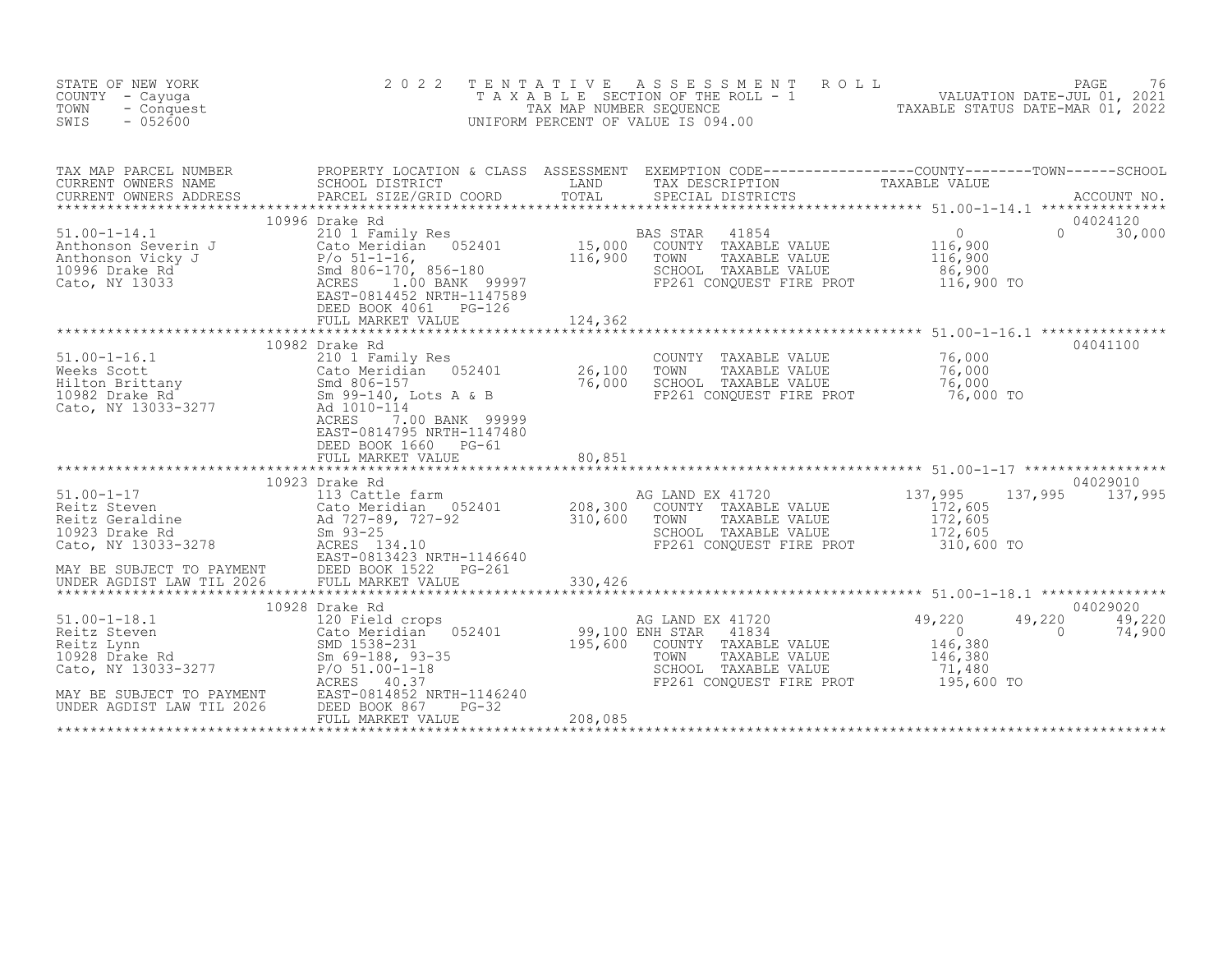| STATE OF NEW YORK<br>COUNTY - Cayuga<br>TOWN<br>- Conquest<br>SWIS<br>$-052600$                                                                                                                                                                                                                                                                                                                             | 2 0 2 2                                                                                                                                              |         | TENTATIVE ASSESSMENT ROLL<br>TAXABLE SECTION OF THE ROLL - 1<br>TAX MAP NUMBER SEQUENCE THE ROLL - 1<br>TAX MAP NUMBER SEQUENCE TAXABLE STATUS DATE-MAR 01, 2022<br>INIFORM PERCENT OF VALUE IS 094.00<br>UNIFORM PERCENT OF VALUE IS 094.00 |                                                        |                 |
|-------------------------------------------------------------------------------------------------------------------------------------------------------------------------------------------------------------------------------------------------------------------------------------------------------------------------------------------------------------------------------------------------------------|------------------------------------------------------------------------------------------------------------------------------------------------------|---------|----------------------------------------------------------------------------------------------------------------------------------------------------------------------------------------------------------------------------------------------|--------------------------------------------------------|-----------------|
|                                                                                                                                                                                                                                                                                                                                                                                                             |                                                                                                                                                      |         |                                                                                                                                                                                                                                              |                                                        |                 |
| 51.00-1-18.2<br>Dunning Christina L 210 1 Family Res<br>Bascombe Shawn C 52401 538-231 15,000 TOWN<br>1638-231 10868 Drake Rd S 5m 69-188, 93-35 FP261<br>Cato, NY 13033 P/O 51.00-1-18<br>ACRES 1 00 BANK 90000                                                                                                                                                                                            | 10868 Drake Rd<br>EAST-0814548 NRTH-1145320<br>DEED BOOK 1538<br>PG-228<br>FULL MARKET VALUE                                                         | 161,489 | COUNTY TAXABLE VALUE 151,800<br>TOWN TAXABLE VALUE 151,800<br>SCHOOL TAXABLE VALUE 151,800<br>FP261 CONQUEST FIRE PROT 151,800 TO                                                                                                            |                                                        | 04029020        |
| 51.00-1-19.1<br>Perrotta Robert C<br>Meaker Holly N<br>10924 Slayton Rd<br>Cato, NY 13033-4220<br>Perrotta Robert C<br>Meaker Holly N<br>241 Rural res&ag<br>Cato Meridian<br>Point Dank 99997<br>REAS 11.10 BANK 99997<br>EAST-0816366 NRTH-1145686                                                                                                                                                        | 10924 Slayton Rd<br>DEED BOOK 3964 PG-270<br>FULL MARKET VALUE                                                                                       | 585,106 | COUNTY TAXABLE VALUE<br>TOWN<br>TAXABLE VALUE<br>SCHOOL TAXABLE VALUE<br>FP261 CONQUEST FIRE PROT                                                                                                                                            | 550,000<br>550,000<br>550,000<br>550,000 TO            | 04026020        |
| MAY BE SUBJECT TO PAYMENT<br>UNDER RPTL483 UNTIL 2027                                                                                                                                                                                                                                                                                                                                                       | DEED BOOK 1673 PG-68<br>FULL MARKET VALUE                                                                                                            | 371,064 | 41700<br>AG BLDG<br>COUNTY TAXABLE VALUE<br>TAXABLE VALUE<br>TOWN<br>SCHOOL TAXABLE VALUE<br>FP261 CONQUEST FIRE PROT                                                                                                                        | 137,180<br>211,620<br>211,620<br>211,620<br>348,800 TO | 137,180 137,180 |
| 51.00-1-19.22<br>Slayton Rd CoUNTY TAXABLE VALUE<br>Verdi Joseph A Cato Meridian 052401<br>Verdi Patricia A Sm 00-6(51.00-1-19)<br>527 State Route 31<br>Port Byron, NY 13140<br>EED BOOK 1498 PG-96<br>FULL MARKET VALUE<br>FULL MARKET VALU                                                                                                                                                               |                                                                                                                                                      | 50,319  | FP261 CONQUEST FIRE PROT 47,300 TO                                                                                                                                                                                                           |                                                        |                 |
| $\begin{tabular}{ll} 51.00-1-20 & \texttt{1000} & \texttt{2000} & \texttt{2000} \\ \texttt{Mamed Nancy A} & \texttt{Cato Meridian} & \texttt{052401} \\ \texttt{Ferguson} & (\texttt{Taylor}) & \texttt{Carol A} & \texttt{FRNT 165.00 DPTH 175.00} \\ \texttt{1764 North Rd} & \texttt{EAST-0817157 NRTH-1147138} \\ \texttt{Waterloo, NY 13165} & \texttt{DEED BOKR 1716} & \texttt{PG-11} \\ \texttt{Wd$ | 10969 Slayton Rd<br>Slayton Rd<br>314 Rural vac<10<br>Cato Meridian 052401 1,000<br>FRNT 165.00 DPTH 175.00 1,000<br>PAST-0817157 NRTH-1147138 1,000 | 1,064   | COUNTY TAXABLE VALUE<br>TAXABLE VALUE<br>TOWN<br>TOWN TAXABLE VALUE (1,000<br>SCHOOL TAXABLE VALUE (1,000<br>FP261 CONQUEST FIRE PROT (1,000 TO                                                                                              | $1,000$<br>$1,000$                                     | 04041160        |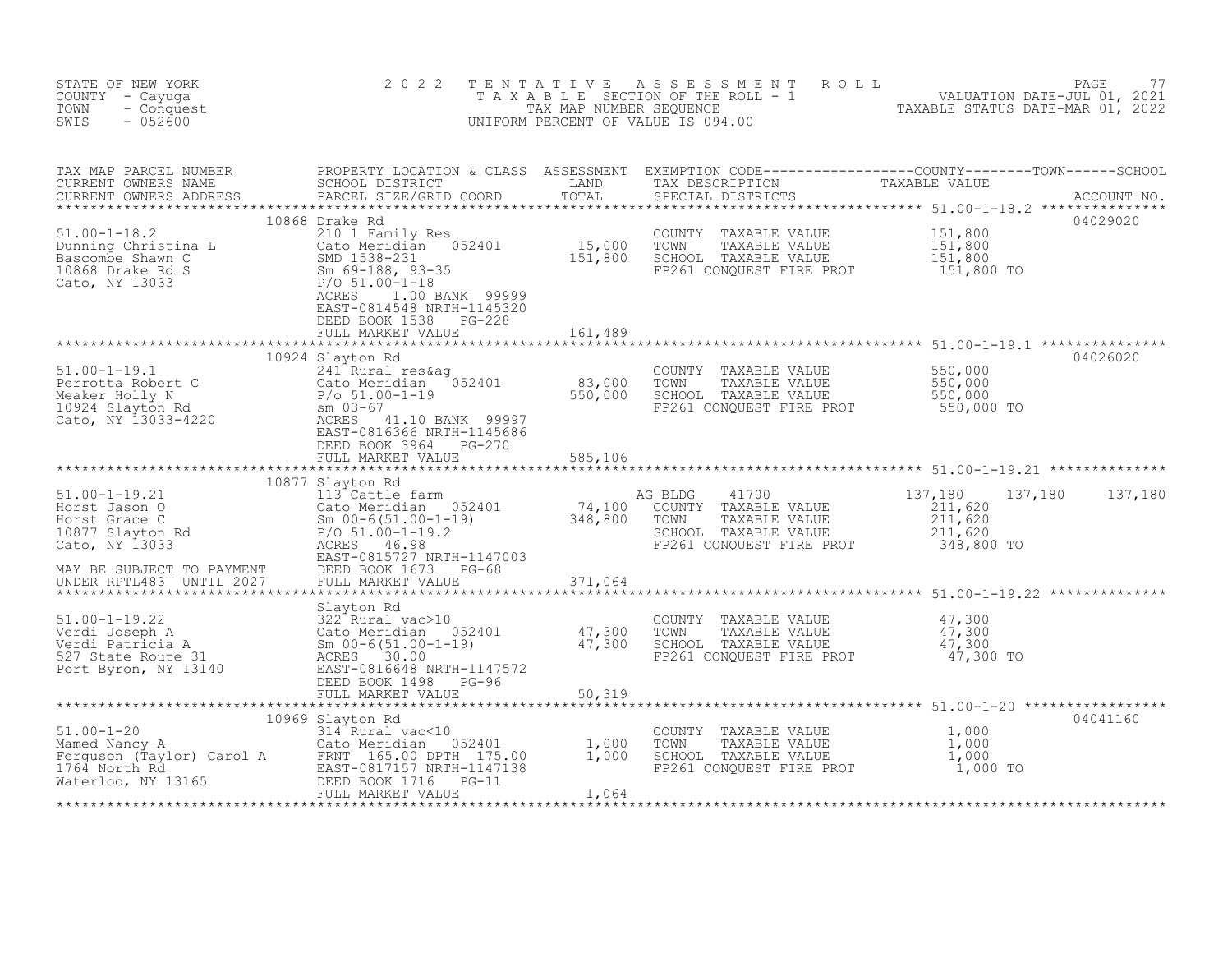|  | STATE OF NEW YORK<br>COUNTY – Cayuga<br>TOWN - Conquest<br>- 052600<br>SWIS |  | 2022 TENTATIVE ASSESSMENT ROLL<br>T A X A B L E SECTION OF THE ROLL - 1<br>TAX MAP NUMBER SEOUENCE<br>UNIFORM PERCENT OF VALUE IS 094.00 | PAGE<br>VALUATION DATE-JUL 01, 2021<br>TAXABLE STATUS DATE-MAR 01, 2022 | 78 |
|--|-----------------------------------------------------------------------------|--|------------------------------------------------------------------------------------------------------------------------------------------|-------------------------------------------------------------------------|----|
|--|-----------------------------------------------------------------------------|--|------------------------------------------------------------------------------------------------------------------------------------------|-------------------------------------------------------------------------|----|

| TAX MAP PARCEL NUMBER                                                                                                                                                                                                                                      | PROPERTY LOCATION & CLASS ASSESSMENT EXEMPTION CODE----------------COUNTY-------TOWN-----SCHOOL |        |                                                                                                                                                                                                          |        |                    |
|------------------------------------------------------------------------------------------------------------------------------------------------------------------------------------------------------------------------------------------------------------|-------------------------------------------------------------------------------------------------|--------|----------------------------------------------------------------------------------------------------------------------------------------------------------------------------------------------------------|--------|--------------------|
| CURRENT OWNERS NAME<br>CURRENT OWNERS NAME SCHOOL DISTRICT - ------ ------ ------ TAND TAX DESCRIPTION TAXABLE VALUE<br>CURRENT OWNERS ADDRESS PARCEL SIZE/GRID COORD TOTAL SPECIAL DISTRICTS ACCOUNT NO.                                                  |                                                                                                 |        |                                                                                                                                                                                                          |        |                    |
|                                                                                                                                                                                                                                                            |                                                                                                 |        |                                                                                                                                                                                                          |        |                    |
|                                                                                                                                                                                                                                                            | 11012 Schooley Rd                                                                               |        |                                                                                                                                                                                                          |        | 04026021           |
|                                                                                                                                                                                                                                                            | 210 1 Family Res<br>Cato Meridian 052401 22,000                                                 |        |                                                                                                                                                                                                          |        |                    |
|                                                                                                                                                                                                                                                            |                                                                                                 |        |                                                                                                                                                                                                          |        |                    |
|                                                                                                                                                                                                                                                            |                                                                                                 |        |                                                                                                                                                                                                          |        |                    |
|                                                                                                                                                                                                                                                            |                                                                                                 |        |                                                                                                                                                                                                          |        |                    |
| 51.00-1-21<br>Seeley Jason Cato Meridian 052401 22,000 TOWN TAXABLE VALUE 155,600<br>Seeley Lisa acRES 6.80 155,600 SCHOOL TAXABLE VALUE 155,600<br>Cato, NY 13033 DEED BOOK 1702 PG-53<br>FULL MARKET VALUE 165,532<br>****************                   |                                                                                                 |        |                                                                                                                                                                                                          |        |                    |
|                                                                                                                                                                                                                                                            | Slayton Rd                                                                                      |        |                                                                                                                                                                                                          |        | 04013030           |
|                                                                                                                                                                                                                                                            |                                                                                                 | 7,300  | COUNTY TAXABLE VALUE 7,300                                                                                                                                                                               |        |                    |
|                                                                                                                                                                                                                                                            |                                                                                                 | 7,300  | TOWN TAXABLE VALUE 7,300<br>SCHOOL TAXABLE VALUE 7,300<br>FP261 CONQUEST FIRE PROT 7,300 TO                                                                                                              |        |                    |
|                                                                                                                                                                                                                                                            |                                                                                                 |        |                                                                                                                                                                                                          |        |                    |
| 51.00-1-22<br>Shapess Robert<br>Shapess Susan<br>Shapess Susan<br>1104 Slayton Rd<br>Cato, NY 13033<br>Cato, NY 13033<br>Cato, NY 13033<br>Cato, NY 13033<br>Cato, NY 13033<br>Cato, NY 13033<br>Cato, NY 13033<br>Cato, NY 13033<br>Cato, NY 13033<br>Cat |                                                                                                 |        |                                                                                                                                                                                                          |        |                    |
|                                                                                                                                                                                                                                                            |                                                                                                 |        |                                                                                                                                                                                                          |        |                    |
|                                                                                                                                                                                                                                                            | Slayton Rd                                                                                      |        |                                                                                                                                                                                                          |        | 04001040           |
|                                                                                                                                                                                                                                                            |                                                                                                 |        |                                                                                                                                                                                                          |        | 17,390 17,390      |
|                                                                                                                                                                                                                                                            |                                                                                                 |        |                                                                                                                                                                                                          |        |                    |
|                                                                                                                                                                                                                                                            |                                                                                                 |        |                                                                                                                                                                                                          |        |                    |
| 51.00-1-23.1 51ayton Rd<br>VanNorstrand Wayne L Cato Meridian 052401 24,100<br>VanNorstrand Deborah S ACRES 10.30 24,100<br>11365 Pople Rd BAST-0817766 NRTH-1146948 24,100<br>Cato, NY 13033-9517 DEED BOOK 1615PG-150                                    |                                                                                                 |        | and<br>052401 17, 24, 100 COUNTY TAXABLE VALUE<br>052401 24, 100 COUNTY TAXABLE VALUE<br>24, 100 TOWN TAXABLE VALUE<br>24, 100 SCHOOL TAXABLE VALUE<br>PG-150 PE 230 FP261 CONQUEST FIRE PROT 24, 100 TO |        |                    |
| MAY BE SUBJECT TO PAYMENT                                                                                                                                                                                                                                  | FULL MARKET VALUE                                                                               | 25,638 |                                                                                                                                                                                                          |        |                    |
| UNDER AGDIST LAW TIL 2029                                                                                                                                                                                                                                  |                                                                                                 |        |                                                                                                                                                                                                          |        |                    |
|                                                                                                                                                                                                                                                            |                                                                                                 |        |                                                                                                                                                                                                          |        |                    |
|                                                                                                                                                                                                                                                            | 10966 Slayton Rd                                                                                |        |                                                                                                                                                                                                          |        | $\Omega$<br>74,900 |
|                                                                                                                                                                                                                                                            |                                                                                                 |        |                                                                                                                                                                                                          |        |                    |
|                                                                                                                                                                                                                                                            |                                                                                                 |        |                                                                                                                                                                                                          |        |                    |
|                                                                                                                                                                                                                                                            |                                                                                                 |        | FP261 CONQUEST FIRE PROT 155,300 TO                                                                                                                                                                      |        |                    |
|                                                                                                                                                                                                                                                            |                                                                                                 |        |                                                                                                                                                                                                          |        |                    |
|                                                                                                                                                                                                                                                            |                                                                                                 |        |                                                                                                                                                                                                          |        |                    |
|                                                                                                                                                                                                                                                            | Baker Rd                                                                                        |        |                                                                                                                                                                                                          |        | 04011180           |
| Baker Rd<br>Hoover Allen M<br>Hoover Mabel J<br>Hoover Mabel J<br>10175 State Route 38<br>Port Byron, NY 13140-9513<br>Port Byron, NY 13140-9513<br>Port Byron, NY 13140-9513<br>Port Byron, NY 13140-9513<br>Port Byron, NY 13140-9513<br>Port Ma         |                                                                                                 |        | AG LAND EX 41720                                                                                                                                                                                         | 68,204 | 68,204<br>68,204   |
|                                                                                                                                                                                                                                                            |                                                                                                 |        | COUNTY TAXABLE VALUE                                                                                                                                                                                     | 23,196 |                    |
|                                                                                                                                                                                                                                                            |                                                                                                 |        | TOWN TAXABLE VALUE 23,196<br>SCHOOL TAXABLE VALUE 23,196                                                                                                                                                 |        |                    |
|                                                                                                                                                                                                                                                            |                                                                                                 |        | FP261 CONQUEST FIRE PROT 91,400 TO                                                                                                                                                                       |        |                    |
|                                                                                                                                                                                                                                                            | FULL MARKET VALUE                                                                               | 97,234 |                                                                                                                                                                                                          |        |                    |
| MAY BE SUBJECT TO PAYMENT                                                                                                                                                                                                                                  |                                                                                                 |        |                                                                                                                                                                                                          |        |                    |
|                                                                                                                                                                                                                                                            |                                                                                                 |        |                                                                                                                                                                                                          |        |                    |
| UNDER AGDIST LAW TIL 2026                                                                                                                                                                                                                                  |                                                                                                 |        |                                                                                                                                                                                                          |        |                    |
|                                                                                                                                                                                                                                                            |                                                                                                 |        |                                                                                                                                                                                                          |        |                    |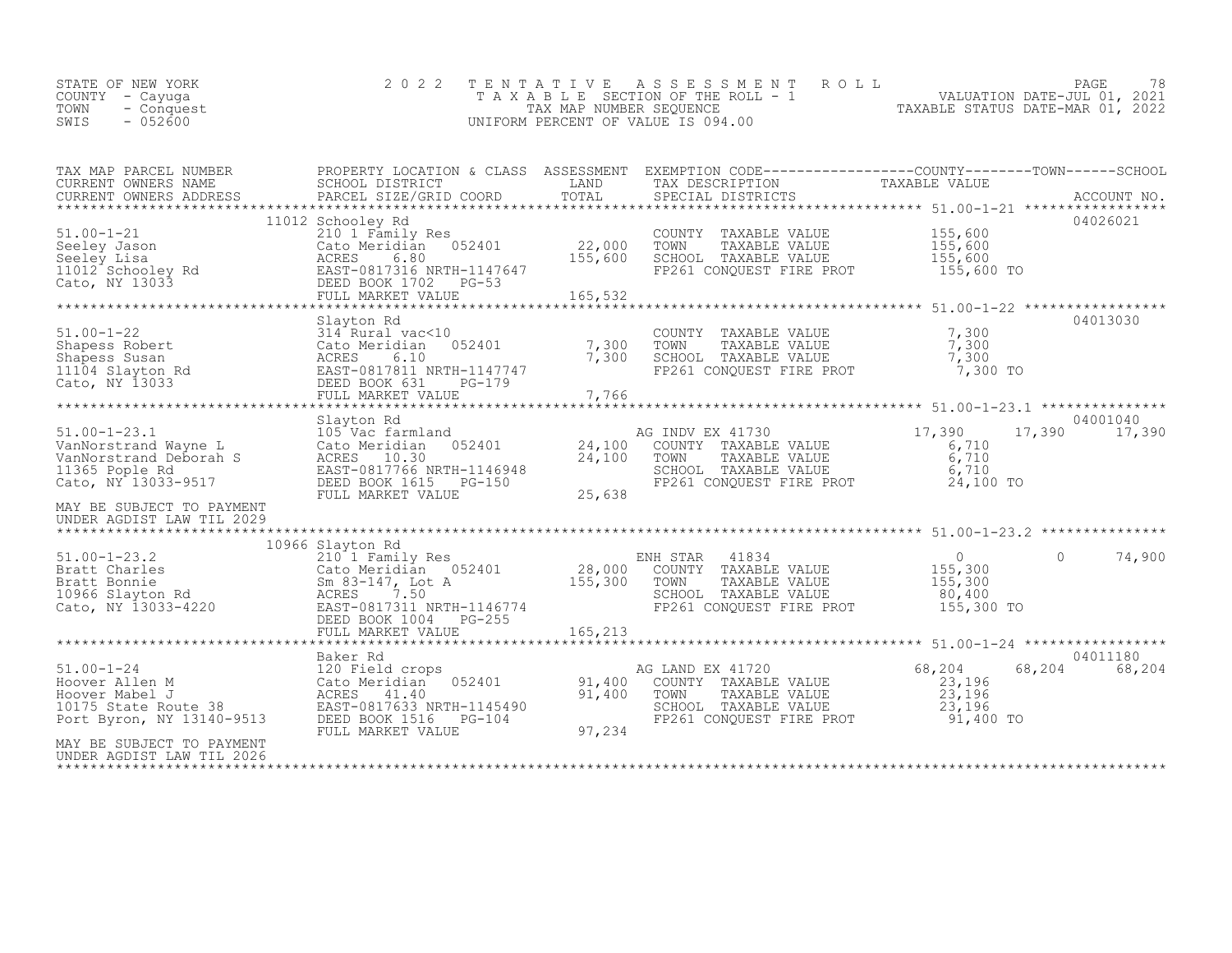| STATE OF NEW YORK<br>COUNTY - Cayuga<br>TOWN<br>- Conquest<br>$-052600$<br>SWIS                                                                                                                                                                                                                                                                                | 2 0 2 2 | TENTATIVE ASSESSMENT ROLL PAGE 79<br>TAXABLE SECTION OF THE ROLL - 1 VALUATION DATE-JUL 01, 2021<br>TAX MAP NUMBER SEQUENCE TAXABLE STATUS DATE-MAR 01, 2022<br>UNIFORM PERCENT OF VALUE IS 094.00 |  |
|----------------------------------------------------------------------------------------------------------------------------------------------------------------------------------------------------------------------------------------------------------------------------------------------------------------------------------------------------------------|---------|----------------------------------------------------------------------------------------------------------------------------------------------------------------------------------------------------|--|
|                                                                                                                                                                                                                                                                                                                                                                |         |                                                                                                                                                                                                    |  |
| 10858 Slayton Rd 241 Rural reskag (2000 TON TAXABLE VALUE 170,000<br>241 Rural reskag (2000 TOWN TAXABLE VALUE 170,000<br>Vogel Robert (2000 TORN TAXABLE VALUE 170,000<br>241 Rural reskag (2000 TORN TAXABLE VALUE 170,000<br>241 Ru                                                                                                                         |         |                                                                                                                                                                                                    |  |
|                                                                                                                                                                                                                                                                                                                                                                |         |                                                                                                                                                                                                    |  |
|                                                                                                                                                                                                                                                                                                                                                                |         |                                                                                                                                                                                                    |  |
|                                                                                                                                                                                                                                                                                                                                                                |         |                                                                                                                                                                                                    |  |
| $\begin{tabular}{l cccc} \textbf{10851} & \textbf{10851} & \textbf{10851} & \textbf{10851} & \textbf{10851} & \textbf{10851} & \textbf{10851} & \textbf{10851} & \textbf{10851} & \textbf{10851} & \textbf{10851} & \textbf{10851} & \textbf{10851} & \textbf{10851} & \textbf{10851} & \textbf{10851} & \textbf{10851} & \textbf{10851} & \textbf{10851} & \$ |         |                                                                                                                                                                                                    |  |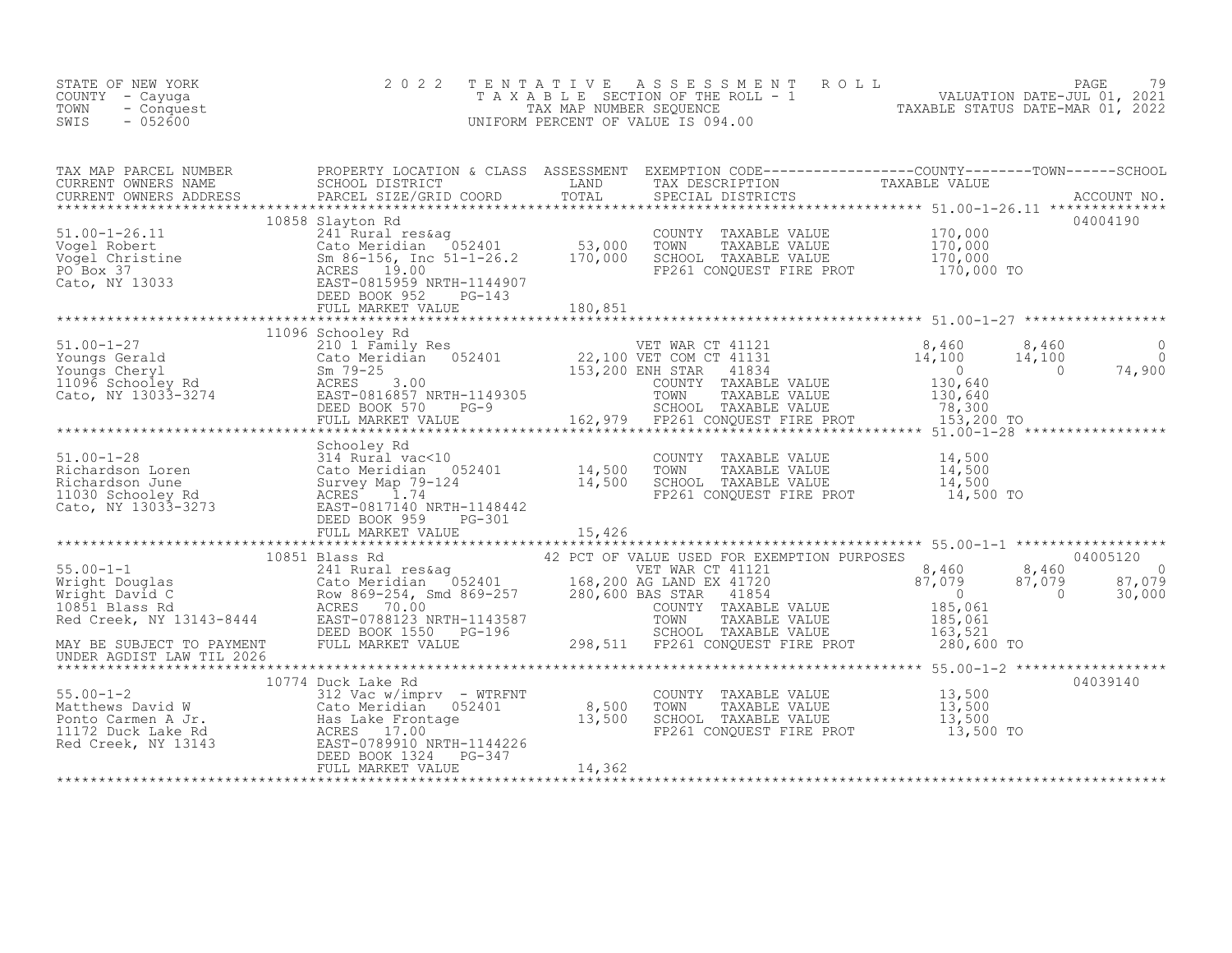| STATE OF NEW YORK<br>COUNTY - Cayuga<br>TOWN<br>- Conquest<br>$-052600$<br>SWIS                                                                                                                                                                                                                                                                                                                                                                                              | 2 0 2 2                                            |                                       | TENTATIVE ASSESSMENT ROLL PAGE 80<br>TAXABLE SECTION OF THE ROLL - 1 VALUATION DATE-JUL 01, 2021<br>TAX MAP NUMBER SEQUENCE TAXABLE STATUS DATE-MAR 01, 2022<br>UNIFORM PERCENT OF VALUE IS 094.00 |                           |
|------------------------------------------------------------------------------------------------------------------------------------------------------------------------------------------------------------------------------------------------------------------------------------------------------------------------------------------------------------------------------------------------------------------------------------------------------------------------------|----------------------------------------------------|---------------------------------------|----------------------------------------------------------------------------------------------------------------------------------------------------------------------------------------------------|---------------------------|
|                                                                                                                                                                                                                                                                                                                                                                                                                                                                              |                                                    |                                       |                                                                                                                                                                                                    |                           |
| $\begin{tabular}{lllllllllllll} \textsc{rank} & & & & & & & & & & & \\ \textsc{CUREENT} & \textsc{OMMBER} & & & & & & & & & \\ \textsc{CUREENT} & \textsc{OMBERS} & & & & & & & & & \\ \textsc{CUREENT} & \textsc{OMBERS} & & & & & & & & & \\ \textsc{CUREENT} & & & & & & & & & & & \\ \textsc{CUREENT} & & & & & & & & & & & \\ \textsc{CUREENT} & & & & & & & & & & & \\ \textsc{CUREENT} & & & & & & & & & & & \\ \textsc{CATEN1} & & & & & & & & & & & \\ \textsc{CAV$ | EAST-0790490 NRTH-1144143<br>DEED BOOK 1475 PG-180 |                                       |                                                                                                                                                                                                    |                           |
|                                                                                                                                                                                                                                                                                                                                                                                                                                                                              | FULL MARKET VALUE 18,617                           |                                       |                                                                                                                                                                                                    |                           |
|                                                                                                                                                                                                                                                                                                                                                                                                                                                                              |                                                    |                                       |                                                                                                                                                                                                    |                           |
|                                                                                                                                                                                                                                                                                                                                                                                                                                                                              |                                                    |                                       |                                                                                                                                                                                                    |                           |
|                                                                                                                                                                                                                                                                                                                                                                                                                                                                              | 711 Howell Rd                                      |                                       |                                                                                                                                                                                                    | 04026160<br>$0 \t 30,000$ |
|                                                                                                                                                                                                                                                                                                                                                                                                                                                                              |                                                    |                                       |                                                                                                                                                                                                    |                           |
| 717 Howell Rd<br>55.00-1-6<br>260 Seasonal res - WTRFNT<br>260 Seasonal res - WTRFNT<br>26,100<br>26,100<br>26,100<br>26,100<br>26,100<br>26,100<br>26,100<br>26,100<br>26,100<br>26,100<br>26,100<br>26,100<br>26,100<br>26,100<br>26,100<br>26,100<br>26,100<br>26,100                                                                                                                                                                                                     |                                                    |                                       |                                                                                                                                                                                                    | 04021090                  |
|                                                                                                                                                                                                                                                                                                                                                                                                                                                                              | FULL MARKET VALUE                                  | 27,766                                |                                                                                                                                                                                                    |                           |
|                                                                                                                                                                                                                                                                                                                                                                                                                                                                              |                                                    | 27,200<br>295,000<br>$-113$ $313,830$ | COUNTY TAXABLE VALUE $295,000$<br>TOWN TAXABLE VALUE $295,000$<br>SCHOOL TAXABLE VALUE $295,000$<br>FP261 CONQUEST FIRE PROT $295,000$ TO                                                          | 04017084                  |
|                                                                                                                                                                                                                                                                                                                                                                                                                                                                              |                                                    |                                       |                                                                                                                                                                                                    |                           |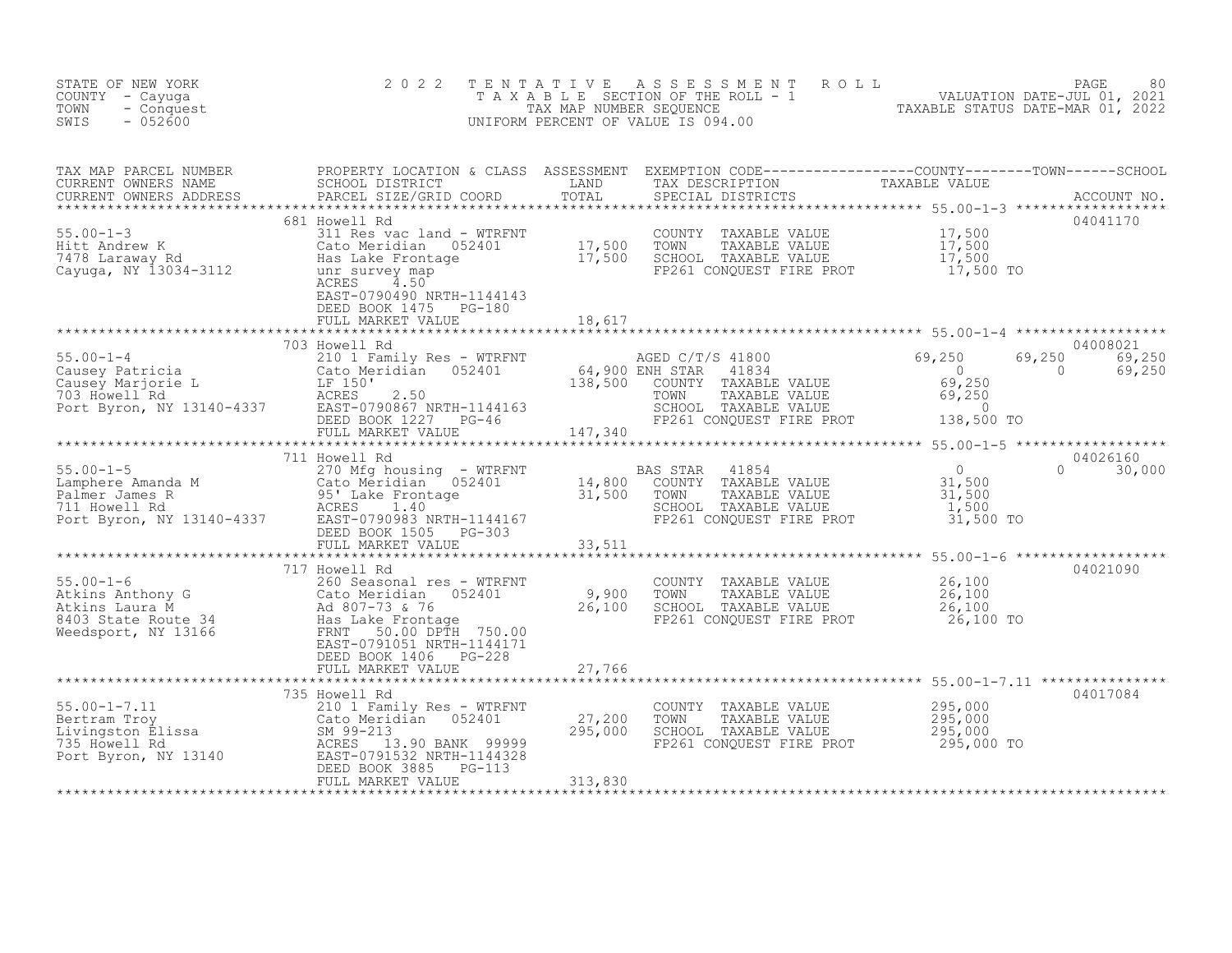| STATE OF NEW YORK<br>COUNTY - Cayuga<br>TOWN<br>- Conquest<br>$-052600$<br>SWIS                                                                                                                                                                        | 2 0 2 2                                                                                                     | TENTATIVE                                    | R O L L<br>A S S E S S M E N T<br>T A X A B L E SECTION OF THE ROLL - 1 VALUATION DATE-JUL 01, 2021<br>UNIFORM PERCENT OF VALUE IS 094.00                                                                                         |                                                                                                  | 81<br>PAGE                     |
|--------------------------------------------------------------------------------------------------------------------------------------------------------------------------------------------------------------------------------------------------------|-------------------------------------------------------------------------------------------------------------|----------------------------------------------|-----------------------------------------------------------------------------------------------------------------------------------------------------------------------------------------------------------------------------------|--------------------------------------------------------------------------------------------------|--------------------------------|
| TAX MAP PARCEL NUMBER<br>CURRENT OWNERS NAME<br>CURRENT OWNERS ADDRESS<br>***********************                                                                                                                                                      |                                                                                                             |                                              | PROPERTY LOCATION & CLASS ASSESSMENT EXEMPTION CODE----------------COUNTY-------TOWN------SCHOOL SCHOOL SCHOOL<br>. PARCEL SIZE/GRID COORD TOTAL SPECIAL DISTRICTS ACCOUNT NO ACCOUNT NO ACCOUNT NO ACCOUNT NO ACCOUNT NO ACCOUNT |                                                                                                  |                                |
| 15.00-1-10<br>McGregor Shane<br>1339 Pine Lake Rd<br>Marion, SC 29571<br>Marion, SC 29571<br>Marion, SC 29571<br>Marion, SC 29571<br>Marion, SC 29571<br>Marion, SC 29571<br>Marion, SC 29571<br>Marion, SC 29571<br>Marion, SC 29571<br>Marion, SC 29 | 726 Howell Rd                                                                                               | 20,300<br>39,100<br>41,596                   | COUNTY TAXABLE VALUE<br>TOWN<br>TAXABLE VALUE<br>SCHOOL TAXABLE VALUE<br>FP261 CONOUEST FIRE PROT                                                                                                                                 | $39,100$<br>$39,100$<br>39,100<br>39,100 TO                                                      | 04017072                       |
| $55.00 - 1 - 11$<br>55.00-1-11 270 Mfg housing<br>Janes Justin A Cato Meridian 052401<br>Morgan Joe'l L Mary Burgdorf Lu<br>720 Howell Rd 776-8012<br>Port Byron, NY 13140 FRANT 100.00 DPTH 175.00<br>FRANT 179.153 NPTH-1143657                      | 720 Howell Rd<br>270 Mfg housing<br>EAST-0791153 NRTH-1143657<br>DEED BOOK 1367 PG-281<br>FULL MARKET VALUE | **************<br>13,200<br>36,100<br>38,404 | COUNTY TAXABLE VALUE<br>TOWN<br>TAXABLE VALUE<br>SCHOOL TAXABLE VALUE<br>FP261 CONQUEST FIRE PROT                                                                                                                                 | ************************ 55.00-1-11 *****************<br>36,100<br>36,100<br>36,100<br>36,100 TO | 04017076                       |
|                                                                                                                                                                                                                                                        |                                                                                                             | ***********                                  | ******************************** 55.00–1–12 *****************                                                                                                                                                                     |                                                                                                  | 04017074                       |
| $55.00 - 1 - 12$<br>55.00-1-12<br>Harris Robert<br>FRANT 200.00 DPTH 175.00<br>694 Howell Rd FRANT 200.00 DPTH 175.00 35,600<br>Port Byron, NY 13140-4336<br>EAST-0790697 NRTH-1143635<br>DEED BOOK 727 PG-43                                          | 694 Howell Rd<br>270 Mfg housing<br>DEED BOOK 727 PG-43<br>FULL MARKET VALUE                                | 37,872                                       | <b>BAS STAR</b><br>41854<br>COUNTY TAXABLE VALUE<br>TOWN<br>TAXABLE VALUE<br>SCHOOL TAXABLE VALUE<br>FP261 CONQUEST FIRE PROT                                                                                                     | $\overline{0}$<br>35,600<br>35,600<br>5,600<br>35,600 TO                                         | $\Omega$<br>30,000             |
|                                                                                                                                                                                                                                                        | ***********************                                                                                     | ************************                     |                                                                                                                                                                                                                                   | **************** 55.00-1-13 *****************                                                    |                                |
| $55.00 - 1 - 13$<br>Silver Ridge Properties, LLC Cato Meridian 052401<br>527 State Route 31 ad 697-100<br>Port Byron, NY 13140-9775 ACRES                                                                                                              | 684 Howell Rd<br>210 1 Family Res<br>EAST-0790497 NRTH-1143526<br>DEED BOOK 1584<br>$PG-45$                 | 20,400<br>76,600                             | COUNTY<br>TAXABLE VALUE<br>TOWN<br>TAXABLE VALUE<br>SCHOOL TAXABLE VALUE<br>FP261 CONQUEST FIRE PROT                                                                                                                              | 76,600<br>76,600<br>76,600<br>76,600 TO                                                          | 04017071                       |
|                                                                                                                                                                                                                                                        | FULL MARKET VALUE                                                                                           | 81,489                                       |                                                                                                                                                                                                                                   |                                                                                                  |                                |
| 55.00-1-14<br>Feeney Jason M<br>710 Howell Rd<br>Port Byron, NY 13140<br>Port Byron, NY 13140<br>FRNT 150.00 DPTH 175.00<br>EAST-0791027 NRTH-1143651<br>FRNT POOK 1333<br>PC-167                                                                      | 710 Howell Rd<br>DEED BOOK 1333<br>PG-167<br>FULL MARKET VALUE                                              | 15,300<br>47,100<br>50,106                   | BAS STAR<br>41854<br>COUNTY TAXABLE VALUE<br>TAXABLE VALUE<br>TOWN<br>SCHOOL TAXABLE VALUE<br>FP261 CONOUEST FIRE PROT                                                                                                            | $\overline{0}$<br>47,100<br>47,100<br>17,100<br>47,100 TO                                        | 04017073<br>$\Omega$<br>30,000 |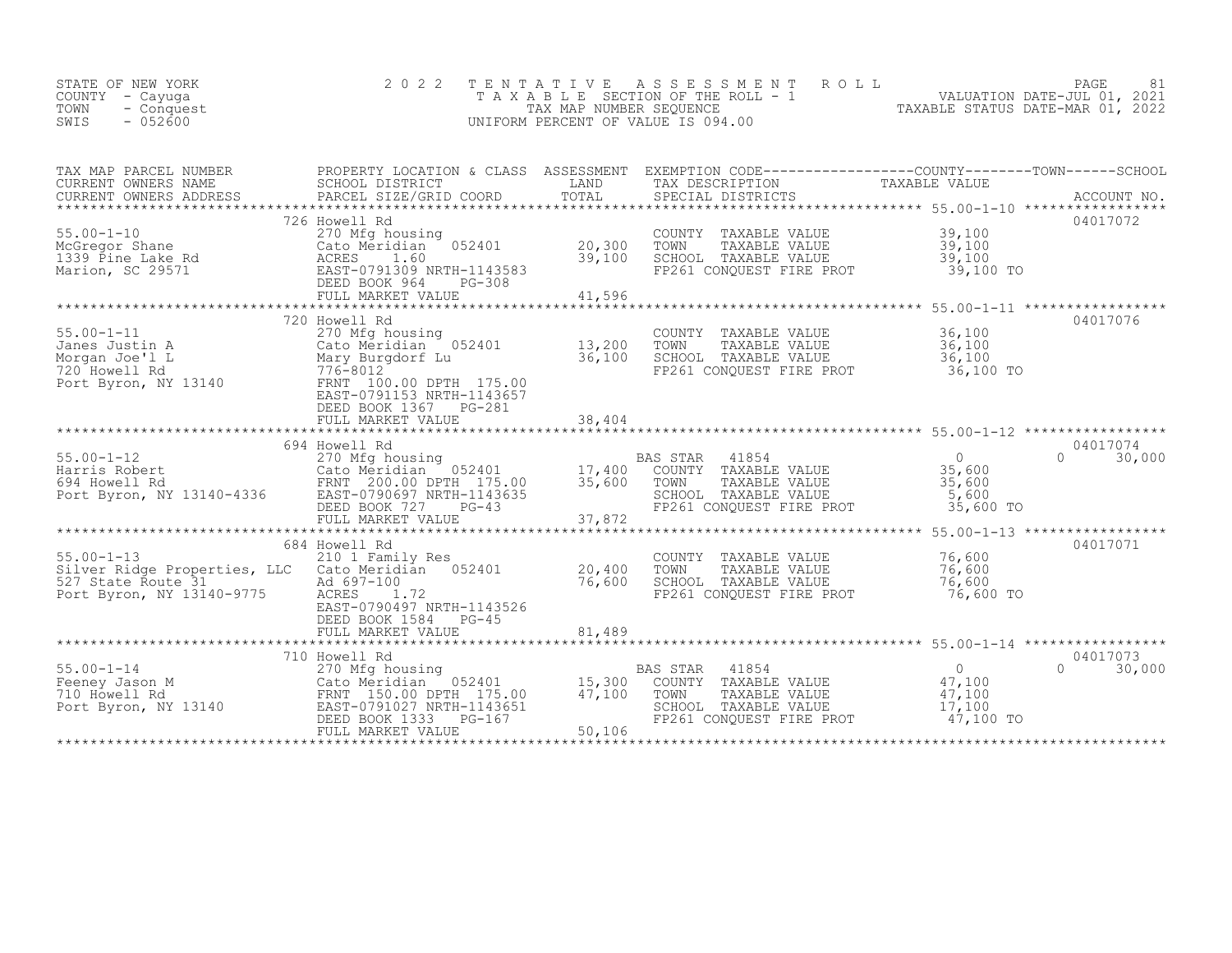| STATE OF NEW YORK  | 2022 TENTATIVE ASSESSMENT ROLL     | PAGE                             |  |
|--------------------|------------------------------------|----------------------------------|--|
| COUNTY - Cayuqa    | TAXABLE SECTION OF THE ROLL - 1    | VALUATION DATE-JUL 01, 2021      |  |
| TOWN<br>- Conquest | TAX MAP NUMBER SEOUENCE            | TAXABLE STATUS DATE-MAR 01, 2022 |  |
| $-052600$<br>SWIS  | UNIFORM PERCENT OF VALUE IS 094.00 |                                  |  |
|                    |                                    |                                  |  |

| TAX MAP PARCEL NUMBER<br>CURRENT OWNERS NAME<br>CURRENT OWNERS ADDRESS | SCHOOL DISTRICT                                                                                                                                                                                                                                                                                                                | LAND                                   | TAX DESCRIPTION TAXABLE VALUE SPECIAL DISTRICTS                                                              | PROPERTY LOCATION & CLASS ASSESSMENT EXEMPTION CODE----------------COUNTY-------TOWN-----SCHOOL |
|------------------------------------------------------------------------|--------------------------------------------------------------------------------------------------------------------------------------------------------------------------------------------------------------------------------------------------------------------------------------------------------------------------------|----------------------------------------|--------------------------------------------------------------------------------------------------------------|-------------------------------------------------------------------------------------------------|
|                                                                        | 10777 Duck Lake Rd<br>55.00-1-16.1<br>Wise Aaron 210 1 Family Res<br>Wise Buelah ACRES 1.90<br>396 Tyre Rd<br>Seneca Falls, NY 13148 DEBD BOOK 1451<br>FULL MARKET VALUE<br>052401<br>FULL MARKET VALUE                                                                                                                        | $52401$ $19,700$<br>126,200<br>134,255 | COUNTY TAXABLE VALUE<br>TOWN<br>TAXABLE VALUE<br>SCHOOL TAXABLE VALUE<br>FP261 CONQUEST FIRE PROT            | 04041020<br>126,200<br>126,200<br>126,200<br>126,200 TO                                         |
|                                                                        | 10712 Terwilliger Rd<br>55.00-1-17.1<br>Sheppard Daniel Cato Meridian 052401<br>10712 Terwilliger Rd SM 70-146<br>Red Creek, NY 13143 ACRES 29.90<br>EAST-0789539 NRTH-1142581<br>DEED BOOK 1666<br>$PG-82$<br>FULL MARKET VALUE                                                                                               | 51,500<br>152,000<br>161,702           | COUNTY TAXABLE VALUE<br>TOWN<br>TAXABLE VALUE<br>SCHOOL TAXABLE VALUE<br>FP261 CONOUEST FIRE PROT 152,000 TO | 04041030<br>152,000<br>152,000<br>152,000                                                       |
|                                                                        | $314$ Rural vac < $10$<br>According to the Marine Community of the Marine Cato Meridian US2401<br>Sheppard Daniel Cato Meridian 052401<br>10712 Terwilliger Rd FRNT 100.00 DPTH 175.00<br>Red Creek, NY 13143<br>FAST-0790080 NRTH-1149914<br>052401 5,400                                                                     | 5,400                                  | COUNTY TAXABLE VALUE<br>TOWN TAXABLE VALUE<br>SCHOOL TAXABLE VALUE<br>FP261 CONQUEST FIRE PROT               | 04017077<br>5,400<br>5,400<br>5,400<br>5,400 TO                                                 |
|                                                                        | 10764 Duck Lake Rd<br>55.00-1-19.4<br>Behm Charles S<br>Behm Roberta<br>11318 Cooper St<br>Cato, NY 13033-4218<br>Cato, NY 13033-4218<br>Behm Roberta<br>Cato, NY 13033-4218<br>Cato, NY 13033-4218<br>Cato, NY 13033-4218<br>Cato, NY 13033-4218<br>Cato, NY 13033-4218<br><br>DEED BOOK 933<br>$PG-210$<br>FULL MARKET VALUE | 18,600<br>48,700<br>51,809             | COUNTY TAXABLE VALUE<br>TOWN<br>TAXABLE VALUE<br>SCHOOL TAXABLE VALUE<br>FP261 CONQUEST FIRE PROT            | 48,700<br>48,700<br>48,700<br>48,700 TO                                                         |
|                                                                        | Off Howell Rd<br>FULL MARKET VALUE                                                                                                                                                                                                                                                                                             | 1,000<br>1,000<br>1,064                | COUNTY TAXABLE VALUE<br>TOWN<br>TAXABLE VALUE<br>SCHOOL TAXABLE VALUE<br>FP261 CONQUEST FIRE PROT            | 1,000<br>1,000<br>1,000<br>1,000 TO                                                             |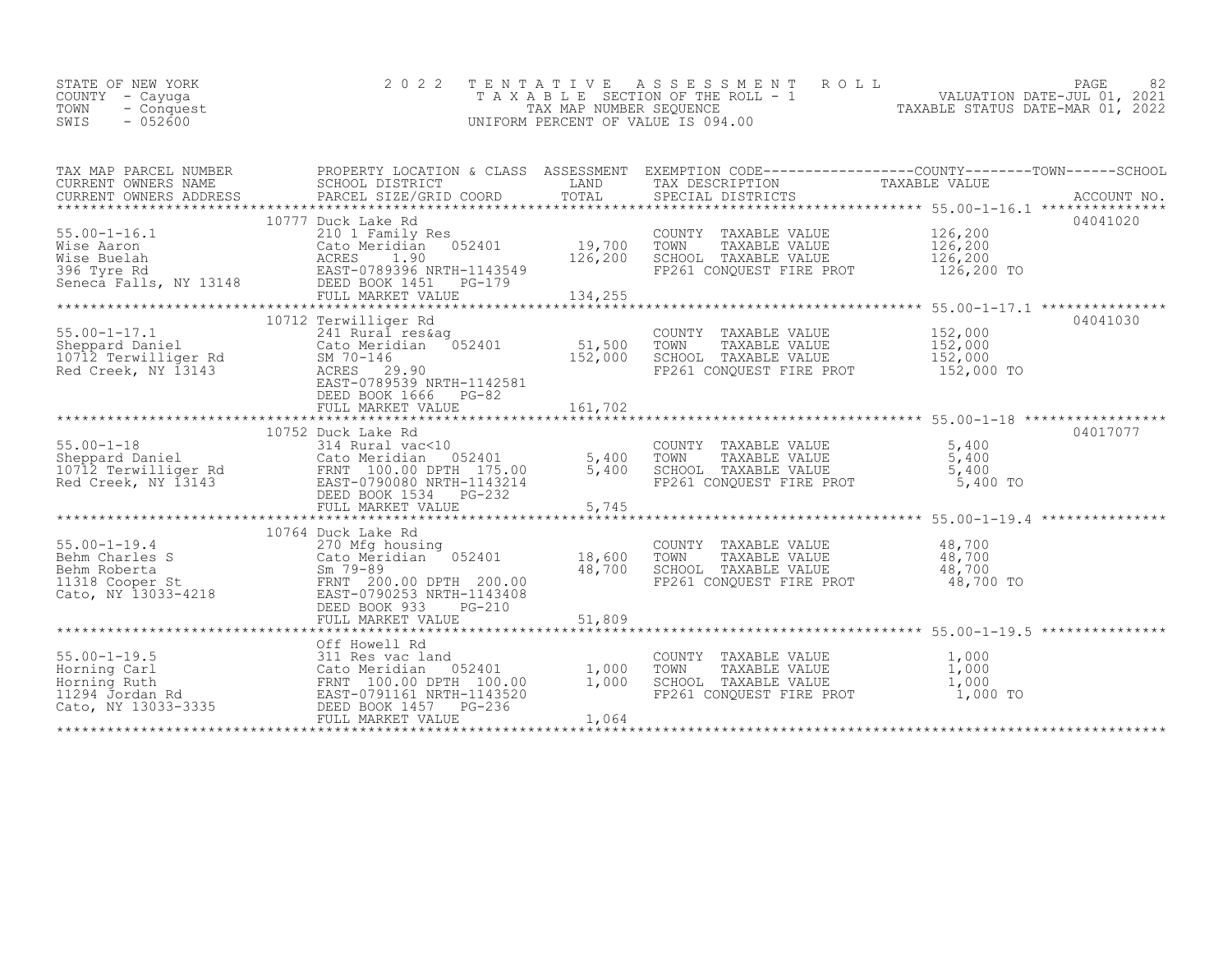| STATE OF NEW YORK<br>COUNTY - Cayuqa<br>TOWN<br>- Conquest<br>$-052600$<br>SWIS | 2022 TENTATIVE ASSESSMENT ROLL<br>TAXABLE SECTION OF THE ROLL - 1<br>TAX MAP NUMBER SEOUENCE<br>UNIFORM PERCENT OF VALUE IS 094.00 | 83<br><b>PAGE</b><br>VALUATION DATE-JUL 01, 2021<br>TAXABLE STATUS DATE-MAR 01, 2022 |  |
|---------------------------------------------------------------------------------|------------------------------------------------------------------------------------------------------------------------------------|--------------------------------------------------------------------------------------|--|
|                                                                                 |                                                                                                                                    |                                                                                      |  |

| TAX MAP PARCEL NUMBER<br>CURRENT OWNERS NAME<br>CURRENT OWNERS ADDRESS                                                                                                                                                                             | SCHOOL DISTRICT<br>PARCEL SIZE/GRID COORD                                                                                                                                                                | LAND<br>TOTAL              | PROPERTY LOCATION & CLASS ASSESSMENT EXEMPTION CODE----------------COUNTY-------TOWN-----SCHOOL<br>TAX DESCRIPTION<br>SPECIAL DISTRICTS | TAXABLE VALUE                                             | ACCOUNT NO.                  |
|----------------------------------------------------------------------------------------------------------------------------------------------------------------------------------------------------------------------------------------------------|----------------------------------------------------------------------------------------------------------------------------------------------------------------------------------------------------------|----------------------------|-----------------------------------------------------------------------------------------------------------------------------------------|-----------------------------------------------------------|------------------------------|
| 35.00-1-19.6<br>Grover Rick Cato Meridian 052401 13,000<br>Turtura Joan FRNT 150.00 68,300<br>662 Howell Rd EAST-0790162 NRTH-1143626<br>Port Byron, NY 13140-4339 DEED BOOK 848 PG-133                                                            | 662 Howell Rd<br>FULL MARKET VALUE                                                                                                                                                                       | 72,660                     | 41854<br>BAS STAR<br>COUNTY TAXABLE VALUE<br>TOWN<br>TAXABLE VALUE<br>SCHOOL TAXABLE VALUE<br>FP261 CONQUEST FIRE PROT 68,300 TO        | $\overline{0}$<br>68,300<br>68,300<br>38,300              | $\Omega$<br>30,000           |
| CONTROLLER CONTROLLER CONTROLLER CALCE THE CALCE OF THE CALCE CALCE CALCE CALCE CALCE CALCE CALCE CALCE CALCE CALCE CALCE CALCE CALCE CALCE CALCE CALCE CALCE CALCE CALCE CALCE CALCE CALCE CALCE CALCE CALCE CALCE CALCE CALC                     | Cato Meridian 052401<br>FRNT 171.50 DPTH 175.00<br>BANK 99999<br>EAST-0790022 NRTH-1143615<br>DEED BOOK 1309<br>PG-233<br>FULL MARKET VALUE                                                              | 16,200<br>75,000<br>79,787 | COUNTY TAXABLE VALUE<br>TOWN<br>TAXABLE VALUE<br>SCHOOL TAXABLE VALUE<br>FP261 CONQUEST FIRE PROT                                       | 75,000<br>75,000<br>75,000<br>75,000 TO                   | 0401707A                     |
| $55.00 - 1 - 19.8$<br>Pealo Willard L<br>Sheppard Daniel<br>10742 Duck Lake Rd<br>Port Byron, NY 13140                                                                                                                                             | Duck Lake Rd<br>314 Rural vac<10<br>314 Rural vac<10<br>Cato Meridian 052401<br>P/O 55.00-1-19.311<br>776-9551<br>3140 ACRES 2 40<br>2.40<br>ACRES<br>EAST-0790376 NRTH-1143427<br>DEED BOOK 1289 PG-333 | 15,300<br>15,300           | COUNTY TAXABLE VALUE 15,300<br>TOWN<br>TAXABLE VALUE<br>SCHOOL TAXABLE VALUE<br>FP261 CONQUEST FIRE PROT 15,300 TO                      | 15,300<br>$15,300$<br>15,300                              | 0401707A                     |
| 706 Howell Rd<br>210 1 Family Res<br>Causey Wilson Patricia A 210 1 Family Res<br>Wilson Eugene F TRNT 150.00 DPTH 425.00<br>706 Howell Rd FRNT 150.00 DPTH 425.00<br>Port Byron, NY 13140-4337 EAST-0790880 NRTH-1143518                          | 706 Howell Rd<br>$052401$ 20,100<br>DEED BOOK 1097 PG-280                                                                                                                                                | 99,700                     | 41854<br>BAS STAR<br>COUNTY TAXABLE VALUE<br>TOWN<br>TAXABLE VALUE<br>SCHOOL TAXABLE VALUE<br>FP261 CONQUEST FIRE PROT                  | $\overline{0}$<br>99,700<br>99,700<br>69,700<br>99,700 TO | 04017079<br>$\cap$<br>30,000 |
| 55.00-1-19.22<br>Sheppard Daniel<br>Pealo Willard<br>Pealo Willard<br>Po Box 291<br>Port Byron, NY 13140-0291<br>Port Byron, NY 13140-0291<br>Port Byron, NY 13140-0291<br>Port Byron, NY 13140-0291<br>Port Byron, NY 13140-0291<br>Port Byron, N | 10744 Duck Lake Rd<br>FULL MARKET VALUE                                                                                                                                                                  | 19,500<br>38,100<br>40,532 | COUNTY TAXABLE VALUE<br>TOWN<br>TAXABLE VALUE<br>SCHOOL TAXABLE VALUE<br>FP261 CONOUEST FIRE PROT                                       | 38,100<br>38,100<br>38,100<br>38,100 TO                   |                              |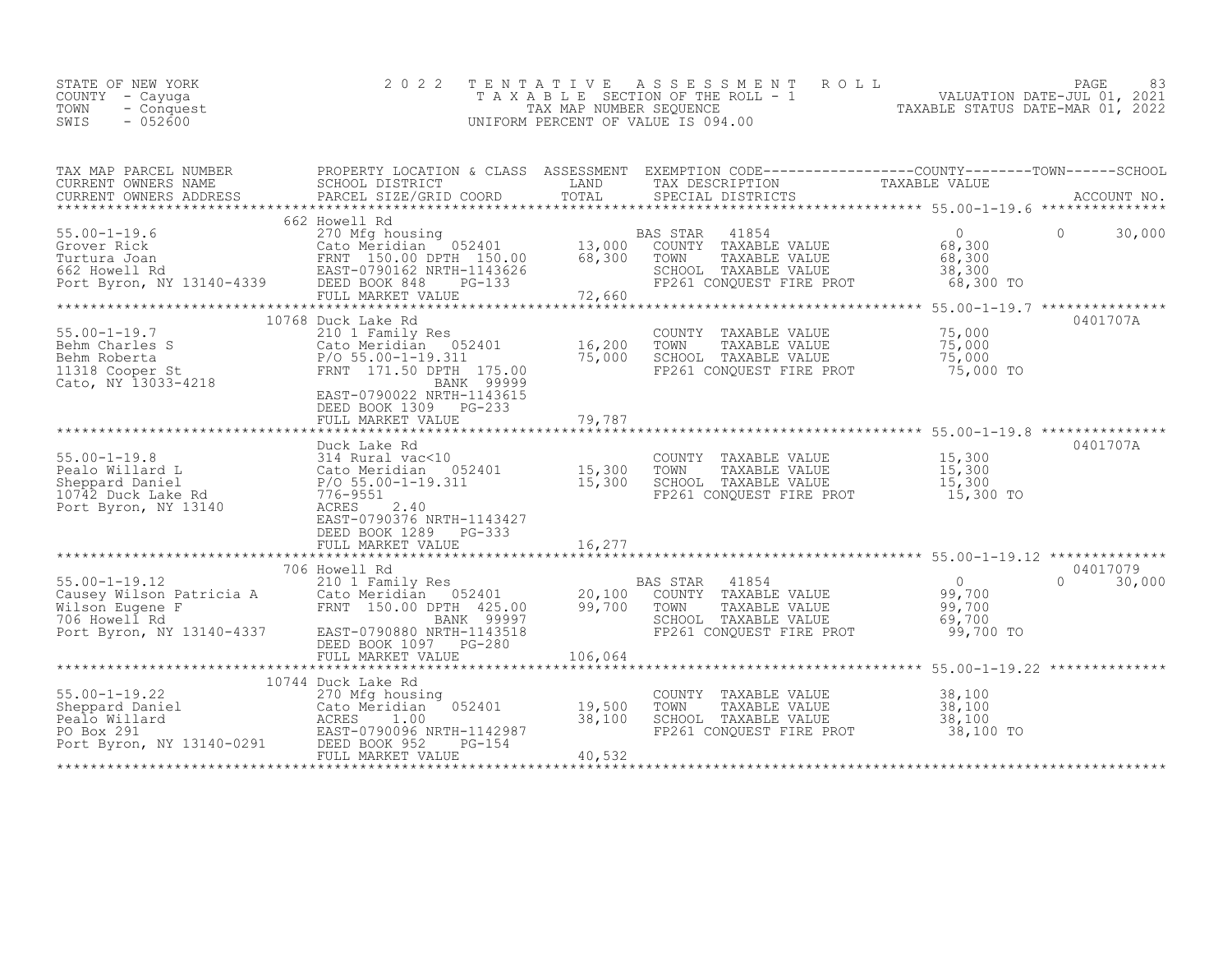| STATE OF NEW YORK<br>COUNTY - Cayuga<br>- Conquest<br>TOWN<br>SWIS<br>$-052600$                                                                                                                                                                                           | 2 0 2 2                                                                                                                                                                             | TENTATIVE<br>TAX MAP NUMBER SEQUENCE  | ASSESSMENT<br>ROLL<br>T A X A B L E SECTION OF THE ROLL - 1<br>UNIFORM PERCENT OF VALUE IS 094.00                              | PAGE<br>1 1 1 VALUATION DATE-JUL 01, 2021<br>TAXABLE STATUS DATE-MAR 01, 2022                    | 84          |
|---------------------------------------------------------------------------------------------------------------------------------------------------------------------------------------------------------------------------------------------------------------------------|-------------------------------------------------------------------------------------------------------------------------------------------------------------------------------------|---------------------------------------|--------------------------------------------------------------------------------------------------------------------------------|--------------------------------------------------------------------------------------------------|-------------|
| TAX MAP PARCEL NUMBER<br>CURRENT OWNERS NAME<br>CURRENT OWNERS ADDRESS                                                                                                                                                                                                    | SCHOOL DISTRICT<br>PARCEL SIZE/GRID COORD                                                                                                                                           | LAND<br>TOTAL                         | TAX DESCRIPTION<br>TAX DESCRIPTION TAXABLE VALUE<br>SPECIAL DISTRICTS<br>SPECIAL DISTRICTS                                     | PROPERTY LOCATION & CLASS ASSESSMENT EXEMPTION CODE----------------COUNTY-------TOWN------SCHOOL | ACCOUNT NO. |
|                                                                                                                                                                                                                                                                           | 10762 Duck Lake Rd                                                                                                                                                                  |                                       |                                                                                                                                |                                                                                                  |             |
| $55.00 - 1 - 19.32$<br>55.00-1-19.32<br>Mettler Carl F<br>Mettler Cathlene M<br>10762 Duck Lake Rd<br>Port Byron, NY 13140-4334<br>Port Byron, NY 13140-4334<br>DEED BOOK 4059 PG-162<br>PORT MATHE CORPORATION:<br>DEED BOOK 4059 PG-162<br>PORT MATHE CORPORATION:<br>D | 210 1 Family Res<br>FULL MARKET VALUE                                                                                                                                               | 17,400 ENH STAR<br>169,800<br>180,638 | VET WAR CT 41121<br>41834<br>COUNTY TAXABLE VALUE<br>TOWN<br>TAXABLE VALUE<br>SCHOOL TAXABLE VALUE<br>FP261 CONQUEST FIRE PROT | 8,460<br>8,460<br>$\overline{0}$<br>$\Omega$<br>161,340<br>161,340<br>94,900<br>169,800 TO       | 74,900      |
|                                                                                                                                                                                                                                                                           |                                                                                                                                                                                     |                                       | ********************************                                                                                               | ******************** 55.00-1-19.91 **************                                                |             |
| $55.00 - 1 - 19.91$<br>Leader Keith O<br>Leauer Keith O<br>1175 Howland Island Rd<br>Port Byron, NY 13140                                                                                                                                                                 | 10720 Duck Lake Rd<br>314 Rural vac<10<br>052401<br>Cato Meridian<br>P/O 55.00-1-19.211<br>ACRES 16.20<br>EAST-0790796 NRTH-1142841<br>DEED BOOK 948<br>$PG-6$<br>FULL MARKET VALUE | 17,000<br>17,000<br>18,085            | COUNTY TAXABLE VALUE<br>TOWN<br>TAXABLE VALUE<br>SCHOOL TAXABLE VALUE<br>FP261 CONOUEST FIRE PROT                              | 04017078<br>17,000<br>17,000<br>17,000<br>17,000 TO                                              |             |
|                                                                                                                                                                                                                                                                           |                                                                                                                                                                                     |                                       |                                                                                                                                |                                                                                                  |             |
| 55.00-1-19.92<br>County of Cayuga (210 1 Family Res<br>160 Genesee St<br>210 1 Family Res<br>210 1 Family Res<br>210 1 Family Res<br>210-1-19.211<br>210-1-19.211<br>220.212 NPTH-1                                                                                       | 10712 Duck Lake Rd<br>Cato Meridian 052401<br>FRNT 177.17 DPTH 178.00<br>EAST-0790242 NRTH-1142620<br>DEED BOOK 3715 PG-63                                                          | 12,500<br>31,200                      | COUNTY TAXABLE VALUE<br>TOWN<br>TAXABLE VALUE<br>SCHOOL TAXABLE VALUE<br>FP261 CONQUEST FIRE PROT                              | 04017078<br>31,200<br>31,200<br>31,200<br>31,200 TO                                              |             |
|                                                                                                                                                                                                                                                                           |                                                                                                                                                                                     |                                       |                                                                                                                                |                                                                                                  |             |
| 55.00-1-19.111<br>Wilson Eugene F<br>Causey-Wilson Patricia A<br>706 Howell Rd<br>Port Byron, NY 13140                                                                                                                                                                    | Howell Rd<br>314 Rural vac<10<br>052401<br>Cato Meridian<br>ACRES 7.40<br>EAST-0791348 NRTH-1143089<br>DEED BOOK 1046 PG-279                                                        | 5,400<br>5,400                        | COUNTY<br>TAXABLE VALUE<br>TOWN<br>TAXABLE VALUE<br>SCHOOL TAXABLE VALUE<br>FP261 CONOUEST FIRE PROT                           | 04017070<br>5,400<br>5,400<br>5,400<br>5,400 TO                                                  |             |
|                                                                                                                                                                                                                                                                           | FULL MARKET VALUE                                                                                                                                                                   | 5,745                                 |                                                                                                                                |                                                                                                  |             |
| $55.00 - 1 - 19.112$<br>Sheppard Daniel<br>10712 Terwilliger Rd<br>Red Creek, NY 13143                                                                                                                                                                                    | Duck Lake Rd<br>314 Rural vac<10<br>Cato Meridian 052401<br>FRNT 50.00 DPTH 175.00<br>EAST-0790085 NRTH-1143119<br>DEED BOOK 1534<br>$PG-232$<br>FULL MARKET VALUE                  | 1,000<br>1,000<br>1,064               | COUNTY TAXABLE VALUE<br>TOWN<br>TAXABLE VALUE<br>SCHOOL TAXABLE VALUE<br>FP261 CONQUEST FIRE PROT                              | *********************** 55.00-1-19.112 *************<br>1,000<br>1,000<br>1,000<br>1,000 TO      |             |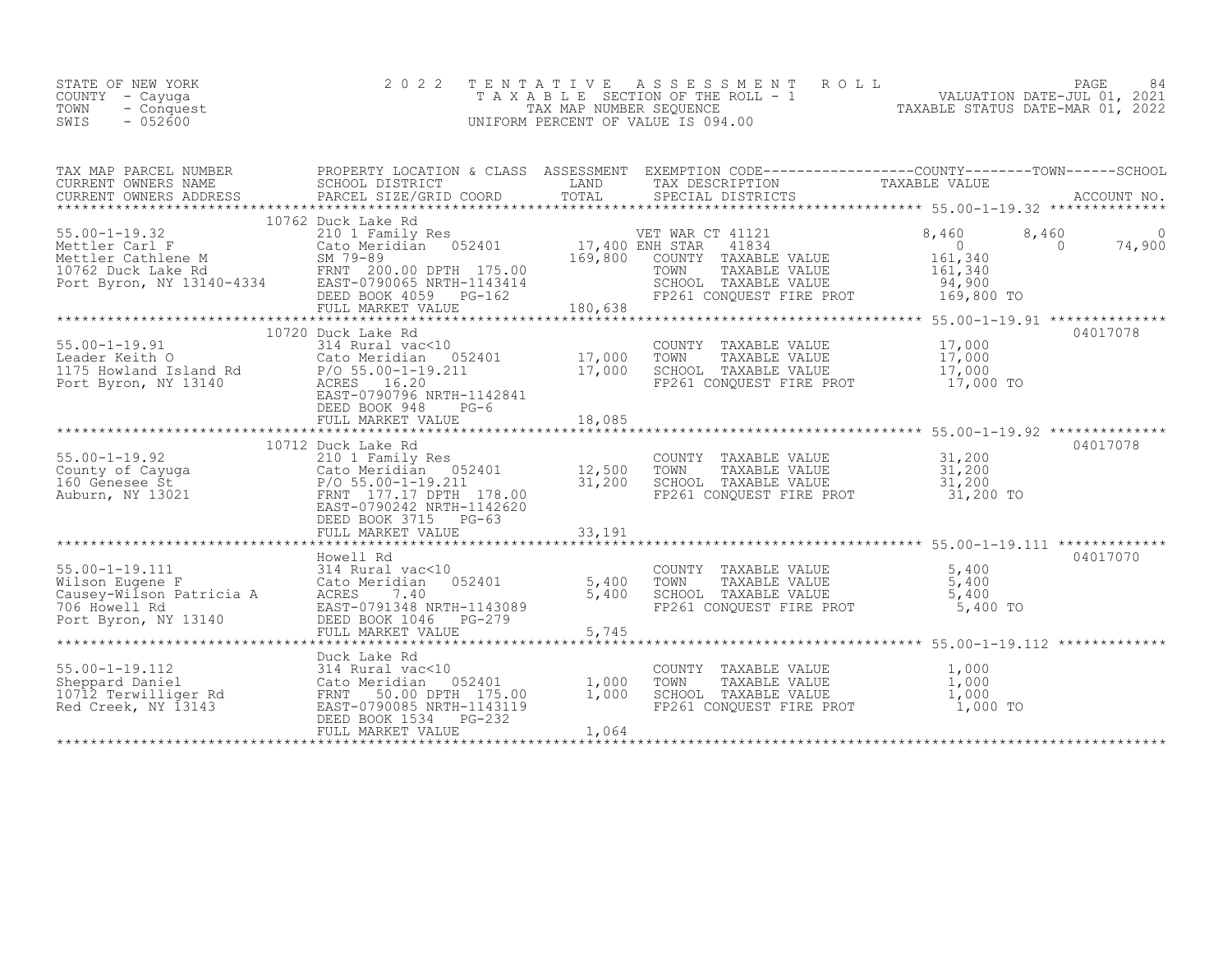| STATE OF NEW YORK<br>COUNTY - Cayuga<br>- Conquest<br>TOWN<br>$-052600$<br>SWIS                                                                                                                                                                                                                                                                                                                             | 2 0 2 2 | TENTATIVE ASSESSMENT ROLL PAGE 85<br>TAXABLE SECTION OF THE ROLL - 1 VALUATION DATE-JUL 01, 2021<br>TAX MAP NUMBER SEQUENCE TAXABLE STATUS DATE-MAR 01, 2022<br>UNIFORM PERCENT OF VALUE IS 094.00 |          |
|-------------------------------------------------------------------------------------------------------------------------------------------------------------------------------------------------------------------------------------------------------------------------------------------------------------------------------------------------------------------------------------------------------------|---------|----------------------------------------------------------------------------------------------------------------------------------------------------------------------------------------------------|----------|
| TAX MAP PARCEL NUMBER PROPERTY LOCATION & CLASS ASSESSMENT EXEMPTION CODE-----------------COUNTY--------TOWN------SCHOOL CURRENT OWNERS NAME SCHOOL DISTRICT LAND TAX DESCRIPTION TAXABLE VALUE<br>CURRENT OWNERS ADDRESS PARCEL                                                                                                                                                                            |         |                                                                                                                                                                                                    |          |
|                                                                                                                                                                                                                                                                                                                                                                                                             |         |                                                                                                                                                                                                    |          |
| 10742 Duck Lake Rd and the Restriction of the Restriction of the Restriction of the Restriction of the Restriction of the Restriction of the Restriction of the Restriction of the Restriction of the Restriction of the Restr                                                                                                                                                                              |         |                                                                                                                                                                                                    |          |
|                                                                                                                                                                                                                                                                                                                                                                                                             |         |                                                                                                                                                                                                    |          |
| $\begin{tabular}{lllllllll} \multicolumn{3}{c c c c c} \multicolumn{3}{c c c c} \multicolumn{3}{c c c c} \multicolumn{3}{c c c} \multicolumn{3}{c c c} \multicolumn{3}{c c c} \multicolumn{3}{c c c} \multicolumn{3}{c c c} \multicolumn{3}{c c c} \multicolumn{3}{c c c} \multicolumn{3}{c c c} \multicolumn{3}{c c c} \multicolumn{3}{c c c} \multicolumn{3}{c c c} \multicolumn{3}{c c c} \multicolumn{$ |         |                                                                                                                                                                                                    |          |
|                                                                                                                                                                                                                                                                                                                                                                                                             |         |                                                                                                                                                                                                    |          |
| 35.00-1-20.2<br>280 Res Multiple<br>280 Res Multiple<br>280 Res Multiple<br>280 Res Multiple<br>280 Res Multiple<br>280 Res Multiple<br>280 Res Multiple<br>280 Res Multiple<br>280 Res Multiple<br>280 Res Multiple<br>280 Res Multiple<br>280 Res Mu                                                                                                                                                      |         |                                                                                                                                                                                                    |          |
|                                                                                                                                                                                                                                                                                                                                                                                                             |         |                                                                                                                                                                                                    |          |
|                                                                                                                                                                                                                                                                                                                                                                                                             |         |                                                                                                                                                                                                    |          |
| 14,000 Farming Business Trust (1.000 Mercell Rd COUNTY TAXABLE VALUE 14,000 Farming Business Trust (2.000 Mercell Karen H) and access and the set of the set of the set of the set of the set of the set of the set of the set                                                                                                                                                                              |         |                                                                                                                                                                                                    | 04026090 |
|                                                                                                                                                                                                                                                                                                                                                                                                             |         |                                                                                                                                                                                                    |          |
| 370 Howell Rd<br>870 Howell Rd<br>20,900 TOWNT TAXABLE VALUE<br>20,900 TOWN TAXABLE VALUE<br>20,900 TOWN TAXABLE VALUE<br>20,900 TOWN TAXABLE VALUE<br>20,900 TOWN TAXABLE VALUE<br>20,900 TOWN TAXABLE VALUE<br>20,900 TOWN TAXABLE VALUE<br>20                                                                                                                                                            |         |                                                                                                                                                                                                    | 04017150 |
|                                                                                                                                                                                                                                                                                                                                                                                                             |         |                                                                                                                                                                                                    |          |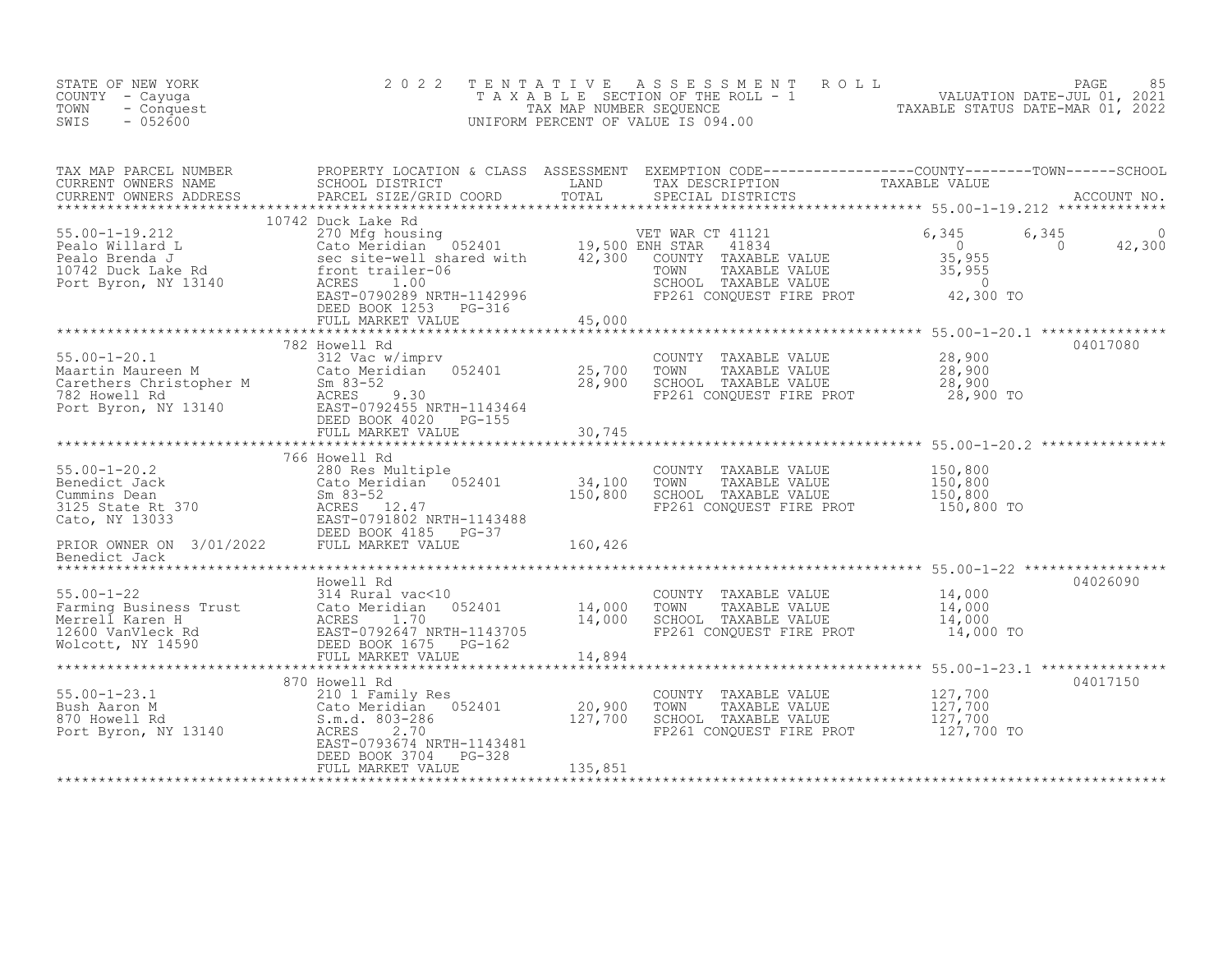| STATE OF NEW YORK<br>COUNTY - Cayuga<br>- Conquest<br>TOWN<br>$-052600$<br>SWIS                                                                                                                                                                  | 2 0 2 2                                    |        | TENTATIVE ASSESSMENT ROLL PAGE 86<br>TAXABLE SECTION OF THE ROLL - 1 VALUATION DATE-JUL 01, 2021<br>TAX MAP NUMBER SEQUENCE TAXABLE STATUS DATE-MAR 01, 2022<br>UNIFORM PERCENT OF VALUE IS 094.00      |                                                               |  |
|--------------------------------------------------------------------------------------------------------------------------------------------------------------------------------------------------------------------------------------------------|--------------------------------------------|--------|---------------------------------------------------------------------------------------------------------------------------------------------------------------------------------------------------------|---------------------------------------------------------------|--|
| TAX MAP PARCEL NUMBER PROPERTY LOCATION & CLASS ASSESSMENT EXEMPTION CODE----------------COUNTY--------TOWN------SCHOOL CURRENT OWNERS NAME SCHOOL DISTRICT LAND TAX DESCRIPTION TAXABLE VALUE<br>CURRENT OWNERS ADDRESS PARCEL S                |                                            |        |                                                                                                                                                                                                         |                                                               |  |
|                                                                                                                                                                                                                                                  | DEED BOOK 1675 PG-290<br>FULL MARKET VALUE | 63,404 |                                                                                                                                                                                                         |                                                               |  |
|                                                                                                                                                                                                                                                  |                                            |        |                                                                                                                                                                                                         |                                                               |  |
|                                                                                                                                                                                                                                                  |                                            |        | COUNTY TAXABLE VALUE $\begin{array}{ccc} 72,800 \ \text{TOWN} & \text{TAXABLE VALUE} & 72,800 \ \text{SCHOOL} & \text{TAXABLE VALUE} & 72,800 \ \text{FP261 CONQUEST FIRE PROT & 72,800 TO \end{array}$ |                                                               |  |
|                                                                                                                                                                                                                                                  |                                            |        |                                                                                                                                                                                                         | ******************************** 55.00-1-23.23 ************** |  |
| 55.00-1-23.23<br>McCarthy Dale S<br>McCarthy Dale S<br>884 Howell Rd<br>Port Byron, NY 13140-4341<br>EAST-0794165 NRTH-1143394<br>Port Byron, NY 13140-4341<br>PORT CREAST-0794165 NRTH-1143394                                                  | DEED BOOK 1448 PG-79                       |        |                                                                                                                                                                                                         |                                                               |  |
|                                                                                                                                                                                                                                                  | FULL MARKET VALUE                          | 9,574  |                                                                                                                                                                                                         |                                                               |  |
|                                                                                                                                                                                                                                                  |                                            |        |                                                                                                                                                                                                         |                                                               |  |
|                                                                                                                                                                                                                                                  |                                            |        |                                                                                                                                                                                                         |                                                               |  |
|                                                                                                                                                                                                                                                  |                                            |        |                                                                                                                                                                                                         |                                                               |  |
|                                                                                                                                                                                                                                                  |                                            |        |                                                                                                                                                                                                         |                                                               |  |
| 34,199 Materman Laurie A<br>Fort Byron, NY 13140-4351 Maters 63.00<br>Materman Laurie A<br>Port Byron (1990), 2001-24.11 & 24.<br>Materman Laurie A<br>Materman Laurie A<br>Materman Laurie A<br>Materman Laurie A<br>Materman Laurie A<br>Mater | ACRES 63.00                                |        |                                                                                                                                                                                                         | 56,301 56,301                                                 |  |
| MAY BE SUBJECT TO PAYMENT<br>UNDER AGDIST LAW TIL 2026                                                                                                                                                                                           | FULL MARKET VALUE                          | 96,277 |                                                                                                                                                                                                         |                                                               |  |
|                                                                                                                                                                                                                                                  |                                            |        |                                                                                                                                                                                                         |                                                               |  |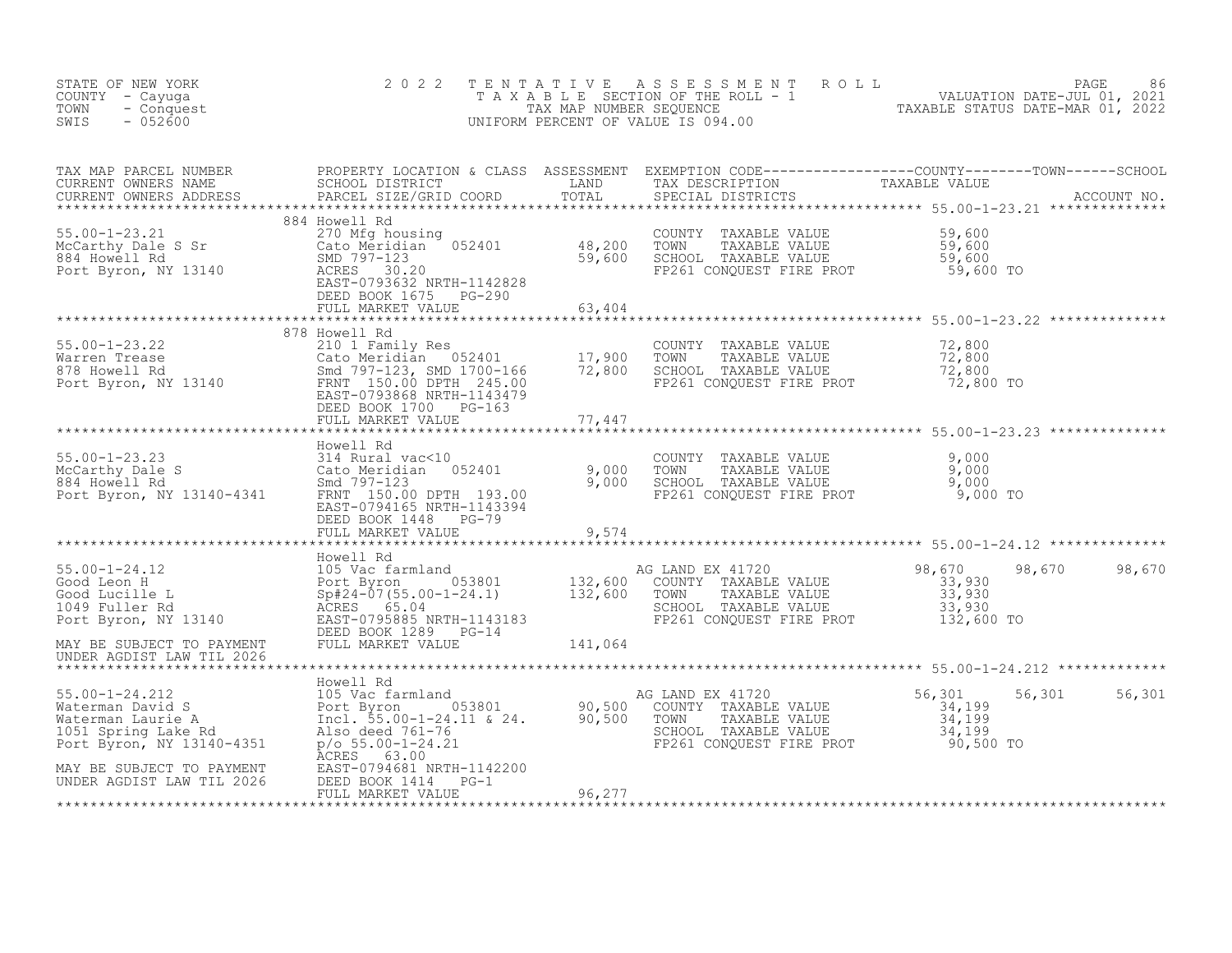| STATE OF NEW YORK<br>COUNTY - Cayuga<br>TOWN<br>- Conquest<br>$-052600$<br>SWIS                                                                                                                                                   | 2 0 2 2                                           | TENTATIVE ASSESSMENT ROLL PACE 87<br>TAXABLE SECTION OF THE ROLL - 1 VALUATION DATE-JUL 01, 2021<br>TAX MAP NUMBER SEQUENCE TAXABLE STATUS DATE-MAR 01, 2022<br>UNIFORM PERCENT OF VALUE IS 094.00 |                      |          |        |
|-----------------------------------------------------------------------------------------------------------------------------------------------------------------------------------------------------------------------------------|---------------------------------------------------|----------------------------------------------------------------------------------------------------------------------------------------------------------------------------------------------------|----------------------|----------|--------|
| TAX MAP PARCEL NUMBER PROPERTY LOCATION & CLASS ASSESSMENT EXEMPTION CODE----------------COUNTY--------TOWN------SCHOOL CURRENT OWNERS NAME SCHOOL DISTRICT LAND TAX DESCRIPTION TAXABLE VALUE<br>CURRENT OWNERS ADDRESS PARCEL S |                                                   |                                                                                                                                                                                                    |                      |          |        |
|                                                                                                                                                                                                                                   | EAST-0795261 NRTH-1141665<br>DEED BOOK 739 PG-172 |                                                                                                                                                                                                    |                      |          |        |
|                                                                                                                                                                                                                                   |                                                   |                                                                                                                                                                                                    |                      |          |        |
|                                                                                                                                                                                                                                   |                                                   |                                                                                                                                                                                                    | 14,282 14,282 14,282 |          |        |
|                                                                                                                                                                                                                                   |                                                   |                                                                                                                                                                                                    |                      |          |        |
|                                                                                                                                                                                                                                   |                                                   |                                                                                                                                                                                                    |                      |          |        |
|                                                                                                                                                                                                                                   | FULL MARKET VALUE 69,149                          |                                                                                                                                                                                                    |                      |          |        |
|                                                                                                                                                                                                                                   |                                                   |                                                                                                                                                                                                    |                      |          |        |
|                                                                                                                                                                                                                                   |                                                   |                                                                                                                                                                                                    |                      |          |        |
|                                                                                                                                                                                                                                   |                                                   |                                                                                                                                                                                                    |                      |          |        |
|                                                                                                                                                                                                                                   | 10696 Peachblow Rd                                | COWN TAXABLE VALUE 73,500<br>SCHOOL TAXABLE VALUE 73,500<br>FP261 CONQUEST FIRE PROT 73,500 TO                                                                                                     |                      | $\Omega$ | 30,000 |
|                                                                                                                                                                                                                                   |                                                   |                                                                                                                                                                                                    |                      |          |        |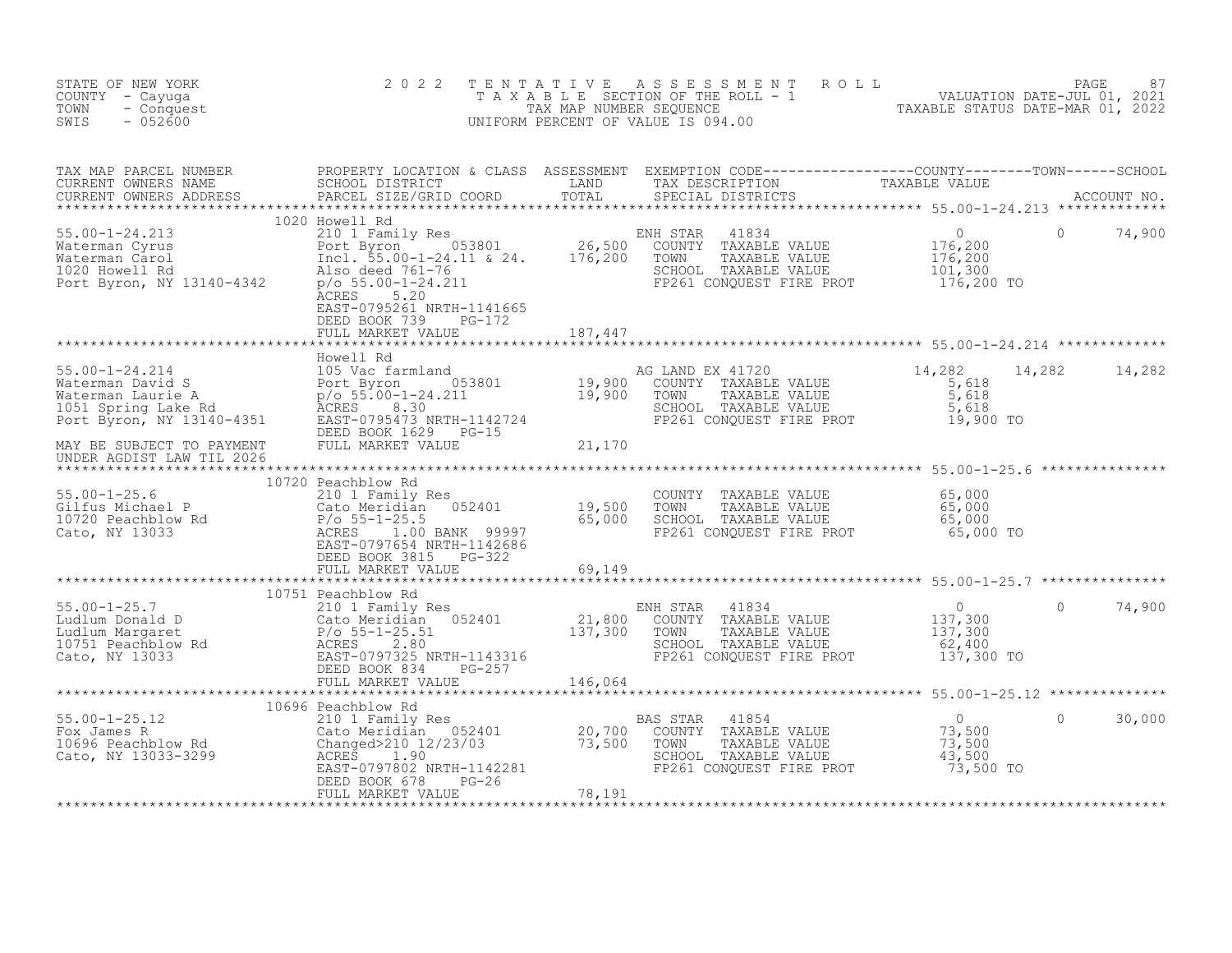| STATE OF NEW YORK<br>COUNTY - Cayuqa<br>TOWN<br>- Conquest<br>SWIS<br>$-052600$                                                                                                                                                                                   | 2 0 2 2 |  | TENTATIVE ASSESSMENT ROLL PAGE 88<br>TAXABLE SECTION OF THE ROLL - 1 VALUATION DATE-JUL 01, 2021<br>TAX MAP NUMBER SEQUENCE TAXABLE STATUS DATE-MAR 01, 2022<br>UNIFORM PERCENT OF VALUE IS 094.00 |  |          |
|-------------------------------------------------------------------------------------------------------------------------------------------------------------------------------------------------------------------------------------------------------------------|---------|--|----------------------------------------------------------------------------------------------------------------------------------------------------------------------------------------------------|--|----------|
| TAX MAP PARCEL NUMBER PROPERTY LOCATION & CLASS ASSESSMENT EXEMPTION CODE-----------------COUNTY--------TOWN------SCHOOL SCHOOL DISTRICT LAND TAX DESCRIPTION TAXABLE VALUE<br>CURRENT OWNERS ADDRESS PARCEL SIZE/GRID COORD TOTA                                 |         |  |                                                                                                                                                                                                    |  |          |
|                                                                                                                                                                                                                                                                   |         |  |                                                                                                                                                                                                    |  |          |
|                                                                                                                                                                                                                                                                   |         |  |                                                                                                                                                                                                    |  |          |
| 10691 Pachblow Rd (1070) Pachblow Pachblow Pachblow Pachblow Pachblow Pachblow Pachblow Pachblow Pachblow Pachblow Pachblow Pachblow Pachblow Pachblow Pachblow Pachblow Pachblow Pachblow Pachblow Pachblow Pachblow Pachblow                                    |         |  |                                                                                                                                                                                                    |  |          |
|                                                                                                                                                                                                                                                                   |         |  |                                                                                                                                                                                                    |  |          |
|                                                                                                                                                                                                                                                                   |         |  |                                                                                                                                                                                                    |  |          |
| 10703 Peachblow Rd<br>10703 Peachblow Rd<br>10703 Peachblow Rd<br>21,600 VET DIS CT 41131<br>21,600 VET DIS CT 41141<br>21,600 VET DIS CT 41141<br>28,100<br>28,100<br>28,100<br>28,100<br>28,100<br>28,100<br>28,100<br>28,100<br>28,100<br>28,100<br>28,100<br> |         |  |                                                                                                                                                                                                    |  |          |
|                                                                                                                                                                                                                                                                   |         |  |                                                                                                                                                                                                    |  |          |
|                                                                                                                                                                                                                                                                   |         |  |                                                                                                                                                                                                    |  | 04014040 |
|                                                                                                                                                                                                                                                                   |         |  |                                                                                                                                                                                                    |  |          |
|                                                                                                                                                                                                                                                                   |         |  |                                                                                                                                                                                                    |  |          |
|                                                                                                                                                                                                                                                                   |         |  |                                                                                                                                                                                                    |  |          |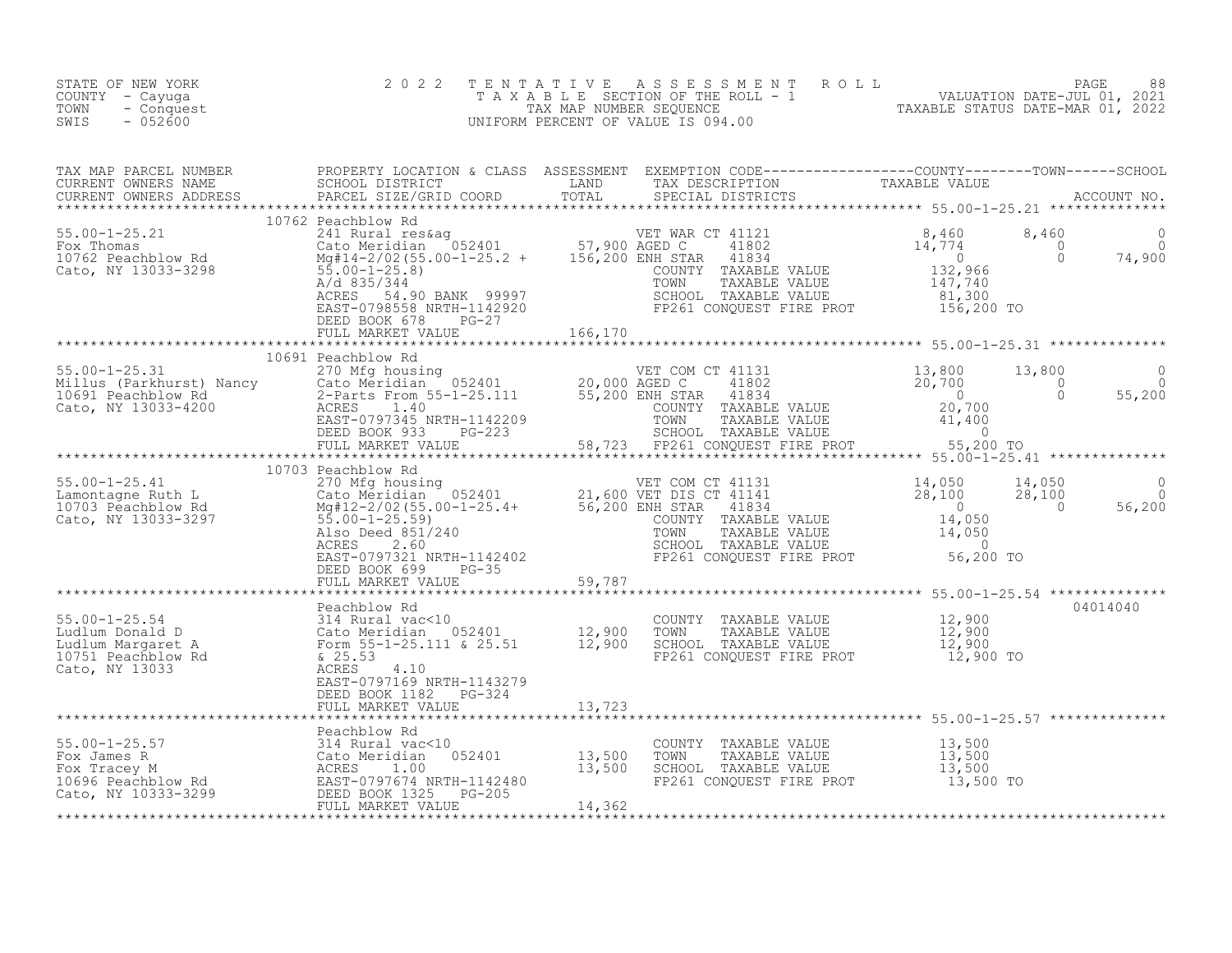| STATE OF NEW YORK<br>COUNTY - Cayuga<br>- Conquest<br>TOWN<br>$-052600$<br>SWIS                                                                                                                                                                                                                                                                                                                                                               | 2 0 2 2                                                                                                       | TENTATIVE | UNIFORM PERCENT OF VALUE IS 094.00                                                                                                               | FENTATIVE ASSESSMENT ROLL PACE 89<br>TAXABLE SECTION OF THE ROLL - 1 VALUATION DATE-JUL 01, 2021<br>TAXABLE STATUS DATE-MAR 01, 2022<br>JNIFORM PERCENT OF VALUE IS 094.00 |
|-----------------------------------------------------------------------------------------------------------------------------------------------------------------------------------------------------------------------------------------------------------------------------------------------------------------------------------------------------------------------------------------------------------------------------------------------|---------------------------------------------------------------------------------------------------------------|-----------|--------------------------------------------------------------------------------------------------------------------------------------------------|----------------------------------------------------------------------------------------------------------------------------------------------------------------------------|
| TAX MAP PARCEL NUMBER<br>CURRENT OWNERS NAME<br>CURRENT OWNERS ADDRESS                                                                                                                                                                                                                                                                                                                                                                        | PARCEL SIZE/GRID COORD                                                                                        |           | SPECIAL DISTRICTS                                                                                                                                |                                                                                                                                                                            |
|                                                                                                                                                                                                                                                                                                                                                                                                                                               | 10721 Peachblow Rd<br>ACRES<br>2.70<br>EAST-0797291 NRTH-1142660<br>DEED BOOK 1540 PG-14<br>FULL MARKET VALUE | 80,106    |                                                                                                                                                  |                                                                                                                                                                            |
| 55.00-1-25.551<br>Ludlum Donald D (210 Margaret A Smd 848-234 7,500<br>Ludlum Margaret A Smd 848-234 7,500<br>10751 Peachblow Rd P/o 55-1-25.53<br>Cato, NY 13033<br>Cato, NY 13033<br>Cato, NY 13033<br>CARES 12.25<br>ACRES 12.25<br>2025<br>                                                                                                                                                                                               | Peachblow Rd<br>EAST-0796931 NRTH-1142857<br>DEED BOOK 1152 PG-290<br>FULL MARKET VALUE                       | 7,979     | COUNTY TAXABLE VALUE<br>TOWN TAXABLE VALUE<br>SCHOOL TAXABLE VALUE<br>FP261 CONQUEST FIRE PROT                                                   | 7,500<br>7,500<br>7,500<br>7,500 TO                                                                                                                                        |
| 9900 1-25.552<br>Lamontagne Arthur W 322 Rural vac>10<br>Lamontagne Ruth L (210 Meridian 052401 7,900 TOWN TAXABLE VALUE 7,900<br>Lamontagne Ruth L Sp#9-03(55.00-1-25.55) 7,900 SCHOOL TAXABLE VALUE 7,900<br>10703 Peachblow Rd ACR                                                                                                                                                                                                         | Peach Blow Rd (Rear)<br>FULL MARKET VALUE                                                                     | 8,404     |                                                                                                                                                  |                                                                                                                                                                            |
|                                                                                                                                                                                                                                                                                                                                                                                                                                               | FULL MARKET VALUE                                                                                             | 24,894    | COUNTY TAXABLE VALUE $23,400$<br>TOWN TAXABLE VALUE $23,400$<br>$23,400$<br>FP261 CONQUEST FIRE PROT 23,400 TO                                   | 04025130<br>23,400                                                                                                                                                         |
| $\begin{tabular}{lllllllllllllllllllllll} \texttt{55.00-1-27.1} & \texttt{Beachblow Rd} & \texttt{AG LAND EX 41720} \\ \texttt{However Ernest R} & \texttt{Port Byron} & \texttt{053801} & \texttt{98,700} & \texttt{COUNTY TAXABLE VALUE} \\ \texttt{However Linda J} & \texttt{Row 869-250, Smd 869-253} & \texttt{98,700} & \texttt{COUNTY TAXABLE VALUE} \\ \texttt{1032 Peachblow Rd} & \texttt{ACRES} & \texttt{42.70} & \texttt{98,70$ |                                                                                                               |           | G LAND EX 41720<br>COUNTY TAXABLE VALUE 32,902<br>TOWN TAXABLE VALUE 32,902<br>SCHOOL TAXABLE VALUE 32,902<br>FP261 CONQUEST FIRE PROT 98,700 TO | 04042060<br>65,798<br>65,798                                                                                                                                               |
|                                                                                                                                                                                                                                                                                                                                                                                                                                               |                                                                                                               |           |                                                                                                                                                  |                                                                                                                                                                            |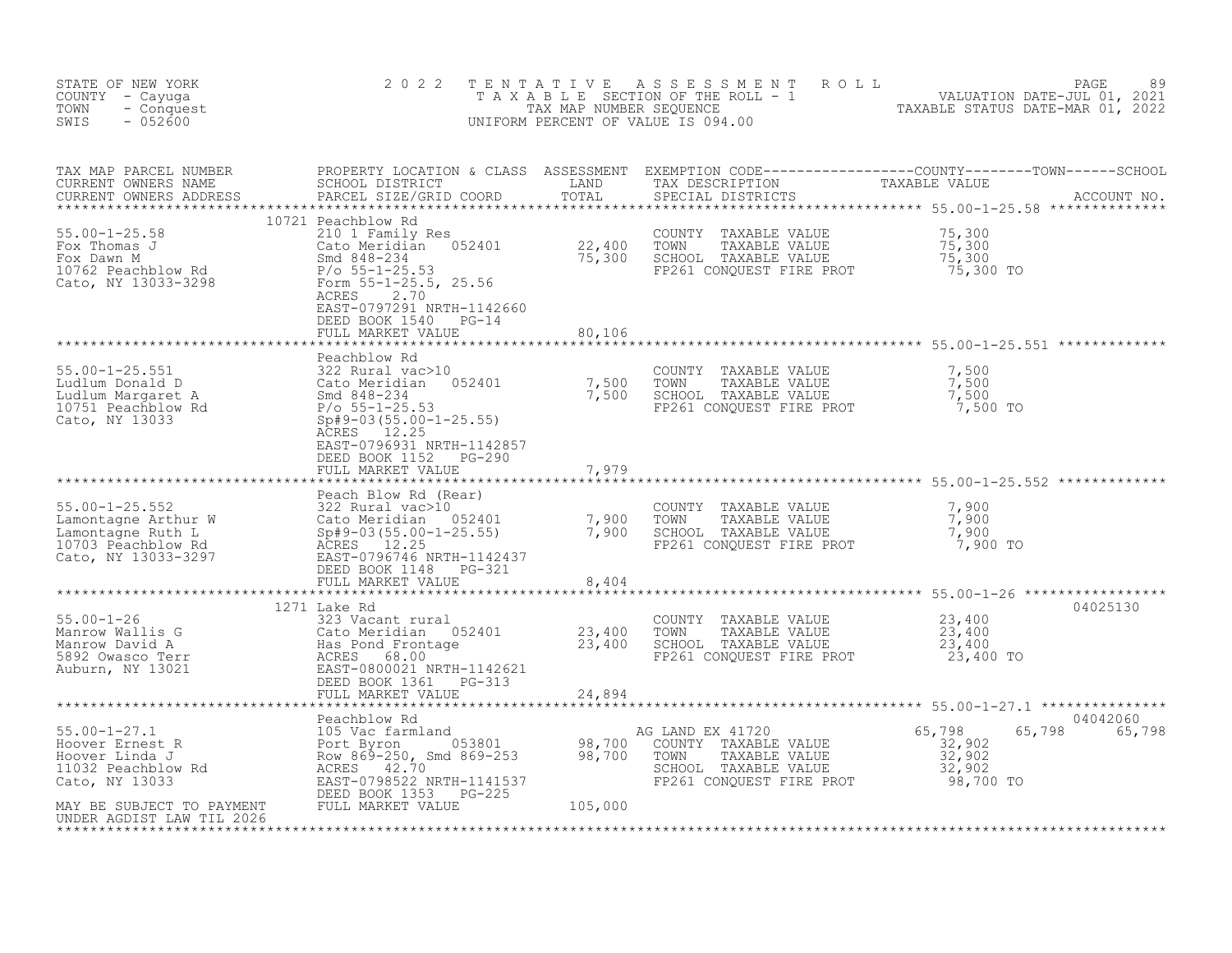| STATE OF NEW YORK<br>COUNTY - Cayuga<br>TOWN<br>- Conquest<br>$-052600$<br>SWIS                                                                                                                                                                            | 2 0 2 2                                                                                                                   | TENTATIVE                                                                  | $\begin{tabular}{lllllllllllllllllllll} \multicolumn{3}{c}{\begin{tabular}{l} \multicolumn{3}{c}{\multicolumn{3}{c}{\multicolumn{3}{c}{\multicolumn{3}{c}{\multicolumn{3}{c}{\multicolumn{3}{c}{\multicolumn{3}{c}{\multicolumn{3}{c}{\multicolumn{3}{c}{\multicolumn{3}{c}{\multicolumn{3}{c}{\multicolumn{3}{c}{\multicolumn{3}{c}{\multicolumn{3}{c}{\multicolumn{3}{c}{\multicolumn{3}{c}{\multicolumn{3}{c}{\multicolumn{3}{c}{\multicolumn{3}{c}{\multicolumn{3}{c}{\multicolumn{3$<br>UNIFORM PERCENT OF VALUE IS 094.00 |                                                                                            |                     |
|------------------------------------------------------------------------------------------------------------------------------------------------------------------------------------------------------------------------------------------------------------|---------------------------------------------------------------------------------------------------------------------------|----------------------------------------------------------------------------|---------------------------------------------------------------------------------------------------------------------------------------------------------------------------------------------------------------------------------------------------------------------------------------------------------------------------------------------------------------------------------------------------------------------------------------------------------------------------------------------------------------------------------|--------------------------------------------------------------------------------------------|---------------------|
| TAX MAP PARCEL NUMBER<br>CURRENT OWNERS NAME<br>CURRENT OWNERS ADDRESS                                                                                                                                                                                     | PARCEL SIZE/GRID COORD                                                                                                    | TOTAL                                                                      | PROPERTY LOCATION & CLASS ASSESSMENT EXEMPTION CODE-----------------COUNTY--------TOWN------SCHOOL<br>SCHOOL DISTRICT DESCRIPTION TAXABLE VALUE VALUE ACCOUNT NO<br>SPECIAL DISTRICTS                                                                                                                                                                                                                                                                                                                                           |                                                                                            | ACCOUNT NO.         |
| 323 Vacant rural<br>Manrow Wallis G<br>Manrow David A<br>5892 Owasco Ter<br>Auburn, NY 13021-5637<br>Auburn, NY 13021-5637<br>THE BOOK 1361 THE POOK 1361 THE POOK 1361<br>DEED BOOK 1361 THE POOK 1361                                                    | Lake Rd<br>FULL MARKET VALUE                                                                                              | $\begin{array}{cc} 053801 & 13,300 \\ 13,300 & \end{array}$<br>14,149      | COUNTY TAXABLE VALUE<br>TOWN<br>TAXABLE VALUE<br>SCHOOL TAXABLE VALUE<br>FP261 CONQUEST FIRE PROT                                                                                                                                                                                                                                                                                                                                                                                                                               | 13,300<br>13,300<br>13,300<br>13,300 TO                                                    |                     |
| 55.00-1-28<br>Emerson Brenda L<br>94 Halsey Rd<br>Port Byron Byron, NY 13140-4304<br>DEED BOOK 1410-0797642<br>DEED BOOK 1415<br>DEED BOOK 1415<br>POOK 1415<br>DEED BOOK 1415<br>DEED BOOK 1415<br>DEED BOOK 1415<br>DEED BOOK 1415<br>DEED BOOK 1415     | *************************<br>10615 Peachblow Rd<br>FULL MARKET VALUE                                                      | ь<br>053801                12,500<br>тн   105.00          71,200<br>75,745 | COUNTY TAXABLE VALUE<br>TOWN<br>TAXABLE VALUE<br>SCHOOL TAXABLE VALUE<br>FP261 CONQUEST FIRE PROT                                                                                                                                                                                                                                                                                                                                                                                                                               | ********************* 55.00-1-28 **************<br>71,200<br>71,200<br>71,200<br>71,200 TO | 04037180            |
| 55.00-1-29<br>Harris Ronald R<br>Harris Ellen (1990)<br>Component Component Component Component Component Component Component Component<br>TRNT 165.00 DPTH 105.00<br>TRNT 165.00 DPTH 105.00<br>POED BOOK S62<br>POED BOOK 582<br>POED BOOK               | 10623 Peachblow Rd                                                                                                        | 13,200<br>25,000                                                           | COUNTY TAXABLE VALUE<br>TOWN<br>TAXABLE VALUE<br>שטאראפאנד TAXABLE VALUE<br>FP261 CONQUEST FIRE PROT                                                                                                                                                                                                                                                                                                                                                                                                                            | 25,000<br>25,000<br>25,000<br>25,000 TO                                                    | 04037181            |
| $55.00 - 1 - 30.1$<br>1077 Lake Rd<br>Cato, NY 13033<br>MAY BE SUBJECT TO PAYMENT                                                                                                                                                                          | Lake Rd<br>105 Vac farmland<br>ACRES 73.20<br>EAST-0796921 NRTH-1141460<br>DEED BOOK 4092 PG-317<br>DEED BOOK 4092 PG-317 | $053801$ 176,500<br>176,500<br>187,766                                     | AG LAND EX 41720<br>COUNTY TAXABLE VALUE<br>TOWN<br>TAXABLE VALUE<br>SCHOOL TAXABLE VALUE<br>FP261 CONQUEST FIRE PROT                                                                                                                                                                                                                                                                                                                                                                                                           | 114,995<br>114,995<br>61,505<br>61,505<br>61,505<br>176,500 TO                             | 04023040<br>114,995 |
| UNDER AGDIST LAW TIL 2026                                                                                                                                                                                                                                  |                                                                                                                           |                                                                            |                                                                                                                                                                                                                                                                                                                                                                                                                                                                                                                                 |                                                                                            |                     |
| 1077 Lake Rd<br>2010 1 Family Res<br>VanNorstrand Steven R.<br>2010 1 Family Res<br>2010 120 BANK 99999<br>20 BANK 99999<br>2020 1.20 BANK 99999<br>2020 DEED BOOK<br>2020 2021<br>2020 DEED BOOK<br>2020 2021<br>2020 2021<br>2020 2021<br>2020 2021<br>2 | 1077 Lake Rd<br>053801<br>FULL MARKET VALUE                                                                               | 19,800<br>103,700<br>110,319                                               | 41854<br>BAS STAR<br>COUNTY TAXABLE VALUE<br>TOWN<br>TAXABLE VALUE<br>SCHOOL TAXABLE VALUE<br>FP261 CONQUEST FIRE PROT                                                                                                                                                                                                                                                                                                                                                                                                          | $\overline{0}$<br>$\Omega$<br>103,700<br>103,700<br>73,700<br>$103,700$ TO                 | 30,000              |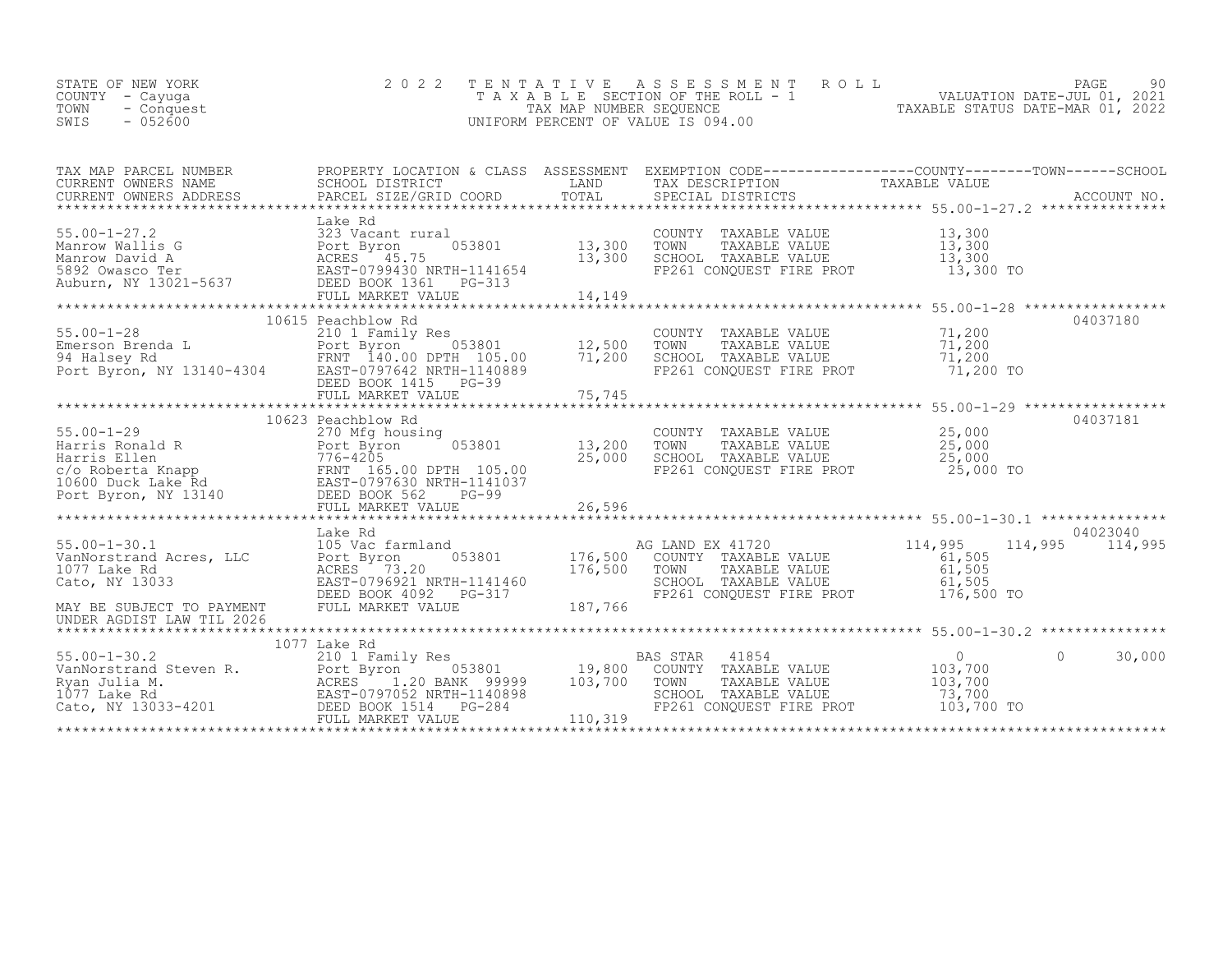| COUNTY - Cayuga<br>TOWN<br>- Conquest<br>$-052600$<br>SWIS                                                                                                                                                                                         | TAXABLE                                              | A B L E SECTION OF THE ROLL - 1 VALUATION DATE-JUL 01, 2021<br>TAX MAP NUMBER SEQUENCE TAXABLE STATUS DATE-MAR 01, 2022<br>1 PERCENT OF VALUE IS 094.00<br>UNIFORM PERCENT OF VALUE IS 094.00 |          |
|----------------------------------------------------------------------------------------------------------------------------------------------------------------------------------------------------------------------------------------------------|------------------------------------------------------|-----------------------------------------------------------------------------------------------------------------------------------------------------------------------------------------------|----------|
| TAX MAP PARCEL NUMBER PROPERTY LOCATION & CLASS ASSESSMENT EXEMPTION CODE----------------COUNTY--------TOWN------SCHOOL SCHOOL DISTRICT LAND TAX DESCRIPTION TAXABLE VALUE<br>CURRENT OWNERS NAME SCHOOL DISTRICT LAND TAX DESCRI                  |                                                      |                                                                                                                                                                                               |          |
|                                                                                                                                                                                                                                                    |                                                      |                                                                                                                                                                                               |          |
| 35.00-1-31.21 112 Howell Rd<br>Van Norstrand Raymond 2010 1 Family Res<br>Van Norstrand Arlene p/o 55.00-1-31.2, SM 202 141,600 TOWN TAXABLE VALUE 141,600 0<br>112 Howell Rd p/o 55.00-1-31.2, SM 202 141,600 TOWN TAXABLE VALUE 14               |                                                      |                                                                                                                                                                                               |          |
|                                                                                                                                                                                                                                                    |                                                      |                                                                                                                                                                                               |          |
|                                                                                                                                                                                                                                                    |                                                      |                                                                                                                                                                                               |          |
|                                                                                                                                                                                                                                                    |                                                      |                                                                                                                                                                                               | 04032010 |
| 10546 Duck Lake Rd<br>Follfelder Matthew J<br>Follfelder Matthew J<br>210 1 Family Res<br>210 1 Family Res<br>210 1 Family Res<br>210 1 Family Res<br>210 2003801<br>21, 200 TOWN TAXABLE VALUE<br>21, 200 TOWN TAXABLE VALUE<br>21, 200 TOWN TAXA |                                                      |                                                                                                                                                                                               |          |
|                                                                                                                                                                                                                                                    | DEED BOOK 3764 PG-271                                |                                                                                                                                                                                               |          |
|                                                                                                                                                                                                                                                    |                                                      |                                                                                                                                                                                               | 04034030 |
|                                                                                                                                                                                                                                                    | EAST-0792288 NRTH-1140050                            |                                                                                                                                                                                               |          |
|                                                                                                                                                                                                                                                    | DEED BOOK 1611 - PG-284<br>FULL MARKET VALUE 132,128 |                                                                                                                                                                                               |          |
|                                                                                                                                                                                                                                                    |                                                      |                                                                                                                                                                                               |          |

STATE OF NEW YORK 2022 TENTATIVE ASSESSMENT ROLL PAGE 91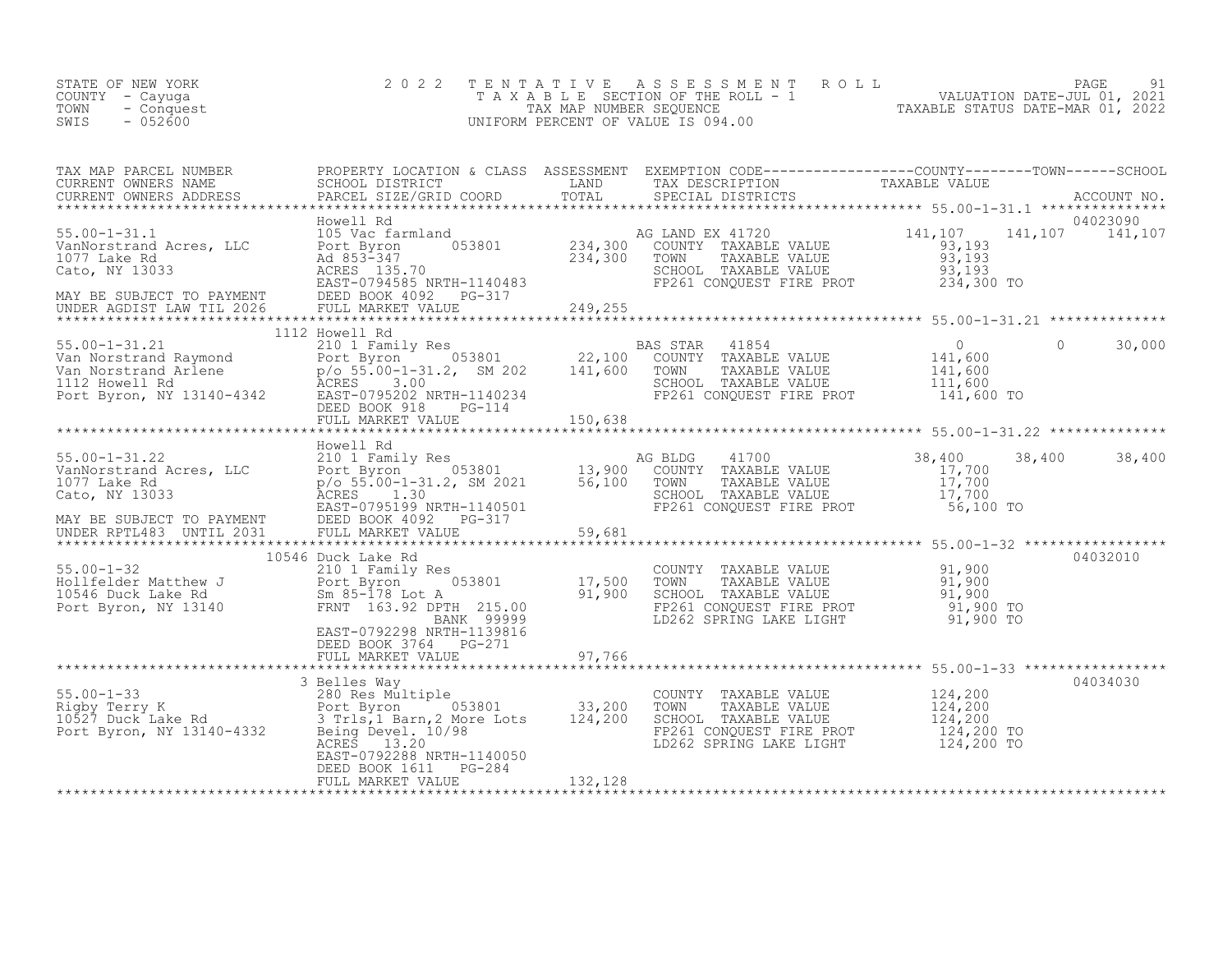| STATE OF NEW YORK  | 2022 TENTATIVE ASSESSMENT ROLL     |                                  | PAGE                        | 92. |
|--------------------|------------------------------------|----------------------------------|-----------------------------|-----|
| COUNTY – Cayuqa    | TAXABLE SECTION OF THE ROLL - 1    |                                  | VALUATION DATE-JUL 01, 2021 |     |
| TOWN<br>- Conquest | TAX MAP NUMBER SEOUENCE            | TAXABLE STATUS DATE-MAR 01, 2022 |                             |     |
| $-052600$<br>SWIS  | UNIFORM PERCENT OF VALUE IS 094.00 |                                  |                             |     |

| TAX MAP PARCEL NUMBER THE PROPERTY LOCATION & CLASS ASSESSMENT EXEMPTION CODE---------------COUNTY-------TOWN------SCHOOL                                                                                                                                  |                           |  |          |
|------------------------------------------------------------------------------------------------------------------------------------------------------------------------------------------------------------------------------------------------------------|---------------------------|--|----------|
| CURRENT OWNERS NAME SCHOOL DISTRICT SCHOOL DISTRICT SCHOOL DISTRICT  TAX DESCRIPTION  TAX DESCRIPTION  TAX DESCRIPTION  TAX DESCRIPTION  TAX DESCRIPTION  TAX DESCRIPTION  TAX DESCRIPTION   TAX DESCRIPTION   TAX DESCRIPTION                             |                           |  |          |
|                                                                                                                                                                                                                                                            |                           |  |          |
|                                                                                                                                                                                                                                                            |                           |  |          |
|                                                                                                                                                                                                                                                            |                           |  |          |
|                                                                                                                                                                                                                                                            |                           |  |          |
|                                                                                                                                                                                                                                                            |                           |  |          |
|                                                                                                                                                                                                                                                            |                           |  |          |
|                                                                                                                                                                                                                                                            |                           |  |          |
|                                                                                                                                                                                                                                                            |                           |  |          |
| 10565 Duck Lake Rd<br>10565 Duck Lake Rd<br>210 1 Family Res<br>210 1 Family Res<br>210 1 Family Res<br>210 1 Family Res<br>210 1 Family Res<br>210 1 Family Res<br>210 1 Family Res<br>210 1 Family Res<br>210 1 Family Res<br>210 1 Family Res<br>21     |                           |  |          |
|                                                                                                                                                                                                                                                            |                           |  |          |
|                                                                                                                                                                                                                                                            |                           |  |          |
|                                                                                                                                                                                                                                                            |                           |  |          |
|                                                                                                                                                                                                                                                            |                           |  |          |
|                                                                                                                                                                                                                                                            |                           |  |          |
|                                                                                                                                                                                                                                                            |                           |  |          |
|                                                                                                                                                                                                                                                            |                           |  |          |
|                                                                                                                                                                                                                                                            |                           |  |          |
|                                                                                                                                                                                                                                                            |                           |  |          |
|                                                                                                                                                                                                                                                            |                           |  |          |
|                                                                                                                                                                                                                                                            |                           |  |          |
|                                                                                                                                                                                                                                                            |                           |  |          |
|                                                                                                                                                                                                                                                            |                           |  |          |
|                                                                                                                                                                                                                                                            |                           |  |          |
|                                                                                                                                                                                                                                                            | 10646 Duck Lake Rd        |  |          |
|                                                                                                                                                                                                                                                            |                           |  |          |
|                                                                                                                                                                                                                                                            |                           |  |          |
|                                                                                                                                                                                                                                                            |                           |  |          |
|                                                                                                                                                                                                                                                            |                           |  |          |
|                                                                                                                                                                                                                                                            |                           |  |          |
|                                                                                                                                                                                                                                                            |                           |  |          |
| 10646 Duck Lake Rd<br>Walters Frederick 210 1 Family Res BAS STAR 41854 0<br>Walters Frederick Port Byron 053801 19,500 COUNTY TAXABLE VALUE 81,900 0 30,000<br>Walters Rose M RCRES 1.00 81,900 TOWN TAXABLE VALUE 81,900<br>TOWN TAX                     |                           |  |          |
| 10628 Duck Lake Rd<br>210 1 Family Res<br>Mapp Earl D<br>210 1 Family Res<br>210 1 Family Res<br>210 1 Family Res<br>210 1 Family Res<br>210 1 Family Res<br>210 1 Family Res<br>215,500 TOWN TAXABLE VALUE<br>27,900<br>27,900<br>27,900<br>27,900<br>27, |                           |  | 04022150 |
|                                                                                                                                                                                                                                                            |                           |  |          |
|                                                                                                                                                                                                                                                            |                           |  |          |
|                                                                                                                                                                                                                                                            |                           |  |          |
|                                                                                                                                                                                                                                                            | ACRES 3.50                |  |          |
|                                                                                                                                                                                                                                                            | EAST-0791607 NRTH-1141453 |  |          |
|                                                                                                                                                                                                                                                            | DEED BOOK 1410 PG-265     |  |          |
|                                                                                                                                                                                                                                                            |                           |  |          |
|                                                                                                                                                                                                                                                            |                           |  |          |
|                                                                                                                                                                                                                                                            |                           |  |          |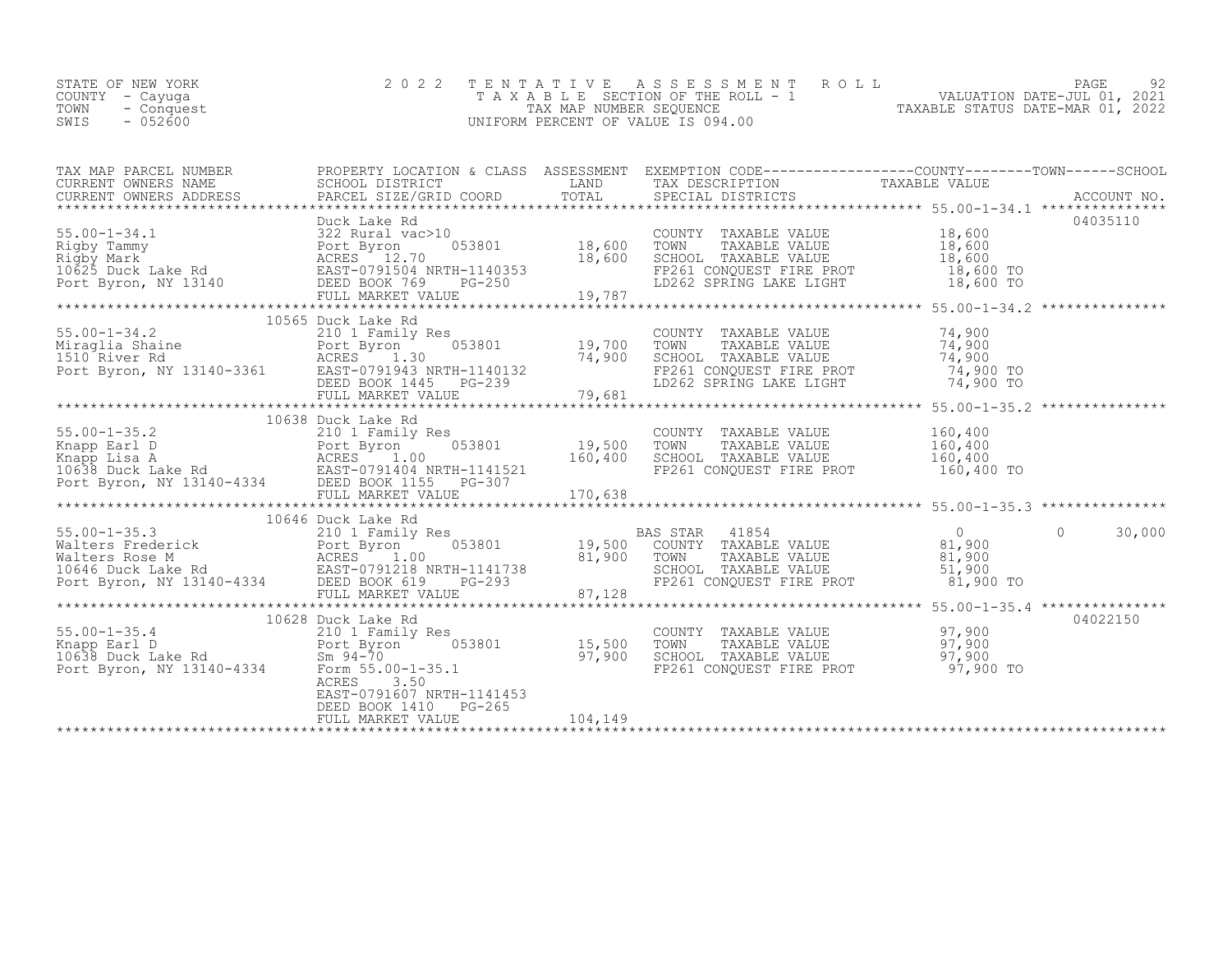| STATE OF NEW YORK<br>COUNTY - Cayuga<br>TOWN<br>- Conquest<br>$-052600$<br>SWIS                                                                                                                                                                  | 2 0 2 2                                            | TENTATIVE ASSESSMENT ROLL PAGE 93<br>TAXABLE SECTION OF THE ROLL - 1 VALUATION DATE-JUL 01, 2021<br>TAX MAP NUMBER SEQUENCE TAXABLE STATUS DATE-MAR 01, 2022<br>UNIFORM PERCENT OF VALUE IS 094.00 |  |
|--------------------------------------------------------------------------------------------------------------------------------------------------------------------------------------------------------------------------------------------------|----------------------------------------------------|----------------------------------------------------------------------------------------------------------------------------------------------------------------------------------------------------|--|
|                                                                                                                                                                                                                                                  |                                                    |                                                                                                                                                                                                    |  |
|                                                                                                                                                                                                                                                  |                                                    |                                                                                                                                                                                                    |  |
|                                                                                                                                                                                                                                                  |                                                    |                                                                                                                                                                                                    |  |
|                                                                                                                                                                                                                                                  |                                                    |                                                                                                                                                                                                    |  |
|                                                                                                                                                                                                                                                  |                                                    |                                                                                                                                                                                                    |  |
|                                                                                                                                                                                                                                                  |                                                    |                                                                                                                                                                                                    |  |
|                                                                                                                                                                                                                                                  |                                                    |                                                                                                                                                                                                    |  |
| CONQUEST, NEXTRIP DRIVER TO THE PRIME TO DEED BOOK 1508 PC-186<br>FULL MARKET VALUE<br>FULL MARKET VALUE<br>TULL MARKET VALUE<br>TULL MARKET VALUE<br>TULL MARKET VALUE<br>TULL MARKET VALUE<br>10674 Duck Lake Rd<br>2010 Family Res<br>2010 Fa | DEED BOOK 1205 PG-347<br>FIILL MARKET VALUE 72,979 |                                                                                                                                                                                                    |  |
|                                                                                                                                                                                                                                                  |                                                    |                                                                                                                                                                                                    |  |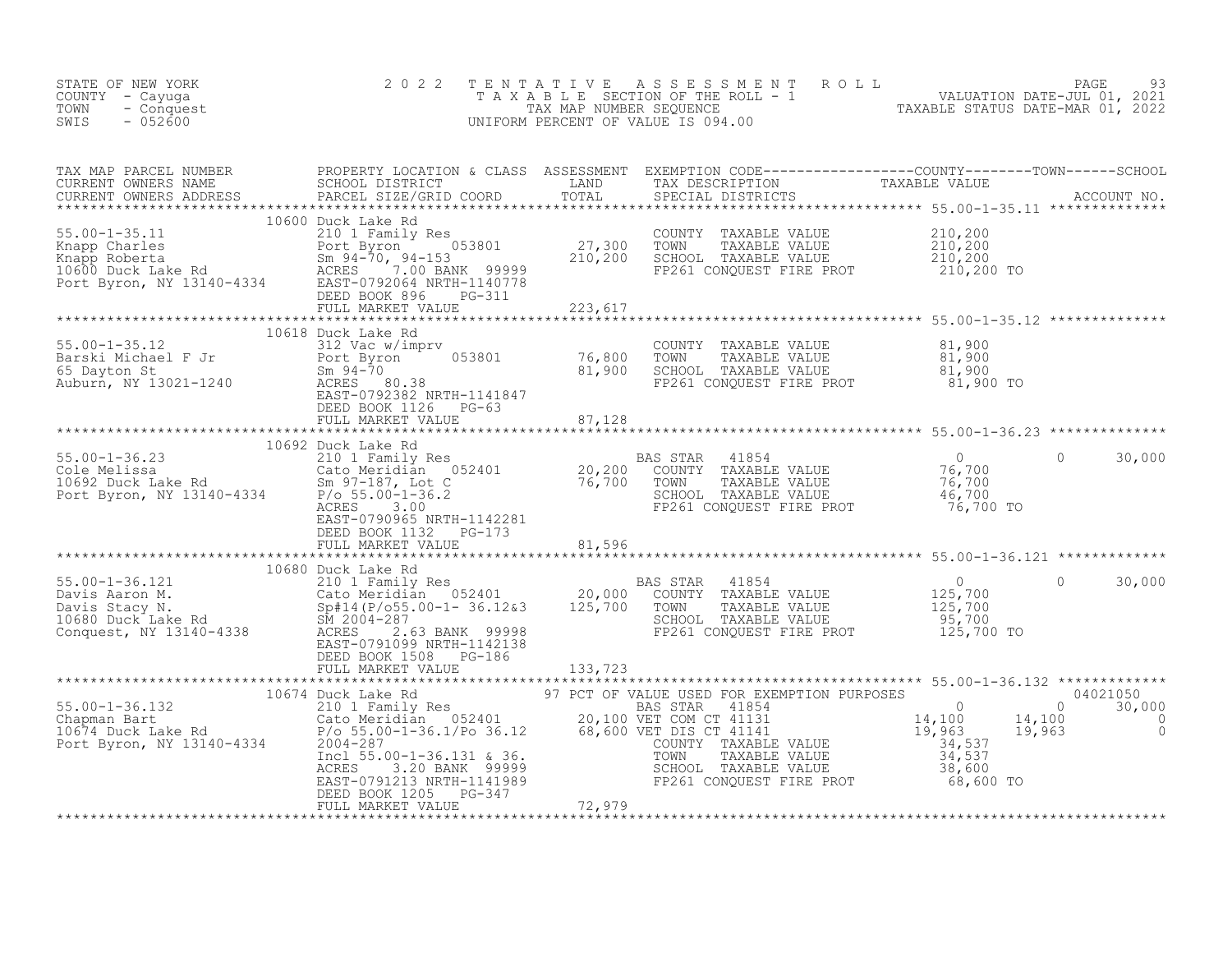| STATE OF NEW YORK<br>COUNTY - Cayuga<br>- Conquest<br>TOWN<br>$-052600$<br>SWIS                                                                                                                                                      | 2 0 2 2                                          |  | TENTATIVE ASSESSMENT ROLL PACE 94<br>TAXABLE SECTION OF THE ROLL - 1 VALUATION DATE-JUL 01, 2021<br>TAX MAP NUMBER SEQUENCE TAXABLE STATUS DATE-MAR 01, 2022<br>UNIFORM PERCENT OF VALUE IS 094.00                                |
|--------------------------------------------------------------------------------------------------------------------------------------------------------------------------------------------------------------------------------------|--------------------------------------------------|--|-----------------------------------------------------------------------------------------------------------------------------------------------------------------------------------------------------------------------------------|
|                                                                                                                                                                                                                                      |                                                  |  | TAX MAP PARCEL NUMBER PROPERTY LOCATION & CLASS ASSESSMENT EXEMPTION CODE------------------COUNTY--------TOWN------SCHOOL SCHOOL DISTRICT LAND TAX DESCRIPTION TAXABLE VALUE<br>CURRENT OWNERS ADDRESS PARCEL SIZE/GRID COORD TOT |
| 10702 Duck International COUNTY TAXABLE VALUE<br>Maller Deborah 22,500 COUNTY TAXABLE VALUE<br>Maller Deborah 22,900 Cato Meridian 052401 22,500 TOWN TAXABLE VALUE<br>Edgbert Harrison Sm 97-187, Lot B&A 62,900 SCHOOL TAXABLE VAL | DEED BOOK 1659 PG-21                             |  |                                                                                                                                                                                                                                   |
|                                                                                                                                                                                                                                      | FULL MARKET VALUE 66,915                         |  |                                                                                                                                                                                                                                   |
|                                                                                                                                                                                                                                      |                                                  |  |                                                                                                                                                                                                                                   |
|                                                                                                                                                                                                                                      |                                                  |  |                                                                                                                                                                                                                                   |
|                                                                                                                                                                                                                                      |                                                  |  | 10653 DUNING THE PROPERTY AND THE PROPERTY AND THE PROPERTY AND THE PROPERTY AND THE PROPERTY AND THE PROPERTY AND THE PROPERTY AND THE PROPERTY AND THE PROPERTY AND THE PROPERTY OF A SUBMISTIC VALUE THE PROPERTY AND THE P    |
|                                                                                                                                                                                                                                      |                                                  |  |                                                                                                                                                                                                                                   |
|                                                                                                                                                                                                                                      |                                                  |  |                                                                                                                                                                                                                                   |
|                                                                                                                                                                                                                                      |                                                  |  |                                                                                                                                                                                                                                   |
|                                                                                                                                                                                                                                      | EAST-0790483 NRTH-1142095                        |  |                                                                                                                                                                                                                                   |
|                                                                                                                                                                                                                                      | DEED BOOK 3745 PG-60<br>FULL MARKET VALUE 53,298 |  |                                                                                                                                                                                                                                   |
|                                                                                                                                                                                                                                      |                                                  |  |                                                                                                                                                                                                                                   |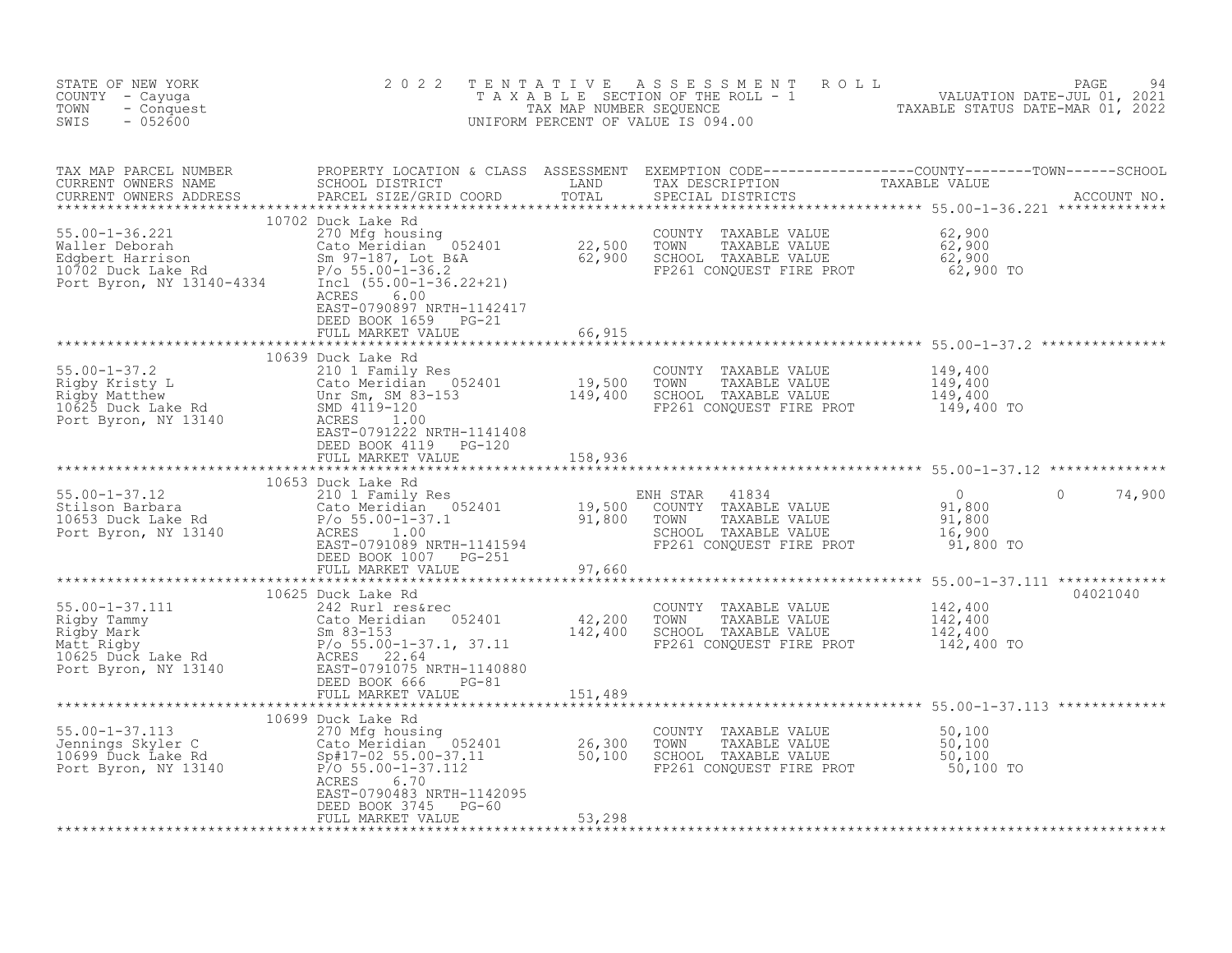| STATE OF NEW YORK<br>COUNTY - Cayuga<br>TOWN<br>- Conquest<br>$-052600$<br>SWIS                                                                                                                                                                 | 2 0 2 2                                                                                                                                                                                   | TENTATIVE           | T E N T A T I V E A S S E S S M E N T R O L L<br>T A X A B L E SECTION OF THE ROLL - 1<br>TAX MAP NUMBER SEQUENCE TAXABLE STATUS DATE-MAR 01, 2022<br>JNIFORM PERCENT OF VALUE IS 094.00<br>UNIFORM PERCENT OF VALUE IS 094.00          |                              |                  |
|-------------------------------------------------------------------------------------------------------------------------------------------------------------------------------------------------------------------------------------------------|-------------------------------------------------------------------------------------------------------------------------------------------------------------------------------------------|---------------------|-----------------------------------------------------------------------------------------------------------------------------------------------------------------------------------------------------------------------------------------|------------------------------|------------------|
| TAX MAP PARCEL NUMBER<br>CURRENT OWNERS NAME<br>CURRENT OWNERS ADDRESS                                                                                                                                                                          |                                                                                                                                                                                           |                     | PROPERTY LOCATION & CLASS ASSESSMENT EXEMPTION CODE------------------COUNTY--------TOWN------SCHOOL<br>SCHOOL DISTRICT LAND TAX DESCRIPTION TAXABLE VALUE<br>PARCEL SIZE/GRID COORD TOTAL SPECIAL DISTRICTS ACCOUNT NO.<br>************ |                              |                  |
| Duck Lake Rd<br>314 Rural vac≺10<br>314 Rural vac≺10<br>314 Rural vac≺10<br>314 Rural vac≺10<br>35.00-1 14,400 TOWN TAXABLE VALUE<br>34 200 SCHOOL TAXABLE VALUE<br>36 2012-127 P/O 55.00-1-3<br>36 2012-127 P/O 55.00-1-3<br>36 2012-127 P/O 5 | ACRES<br>1.70<br>EAST-0790517 NRTH-1142037<br>DEED BOOK 3745 PG-60<br>FULL MARKET VALUE                                                                                                   | 15,319              | FP261 CONQUEST FIRE PROT 14,400 TO                                                                                                                                                                                                      |                              |                  |
|                                                                                                                                                                                                                                                 |                                                                                                                                                                                           |                     |                                                                                                                                                                                                                                         |                              |                  |
| 55.00-1-37.115<br>Johnings Skyler C 314 Rural vac<10<br>10699 Duck Lake Rd Sp#17-02 55.00-37.11<br>Port Byron, NY 13140 SM 2012-127 P/O 55.00-1-3<br>ACRES 1.70                                                                                 | Duck Lake Rd<br>1.70<br>EAST-0790733 NRTH-1142831                                                                                                                                         |                     | COUNTY TAXABLE VALUE $14,400$<br>TOWN TAXABLE VALUE $14,400$<br>SCHOOL TAXABLE VALUE $14,400$<br>FP261 CONQUEST FIRE PROT $14,400$ TO                                                                                                   |                              |                  |
|                                                                                                                                                                                                                                                 | DEED BOOK 3745 PG-60<br>FULL MARKET VALUE                                                                                                                                                 | 15,319              |                                                                                                                                                                                                                                         |                              |                  |
|                                                                                                                                                                                                                                                 |                                                                                                                                                                                           |                     |                                                                                                                                                                                                                                         |                              |                  |
|                                                                                                                                                                                                                                                 | Curran Rd                                                                                                                                                                                 |                     | COUNTY TAXABLE VALUE<br>TOWN TAXABLE VALUE 2,500<br>SCHOOL TAXABLE VALUE 2,500<br>FP261 CONQUEST FIRE PROT 2,500 TO                                                                                                                     |                              | 04033150         |
| UNDER AGDIST LAW TIL 2023                                                                                                                                                                                                                       |                                                                                                                                                                                           |                     |                                                                                                                                                                                                                                         |                              |                  |
|                                                                                                                                                                                                                                                 |                                                                                                                                                                                           |                     |                                                                                                                                                                                                                                         |                              |                  |
| $55.00 - 1 - 40$<br>Bard Michael<br>580 Eno Rd<br>Jordan, NY 13080                                                                                                                                                                              | Curran Rd<br>323 Vacant rural<br>Cato Meridian 052401<br>ACRES 18.00<br>EAST-0789494 NRTH-1140300<br>DEED BOOK 1286 PG-288<br>FULL MARKET VALUE<br>FULL MARKET VALUE<br>FULL MARKET VALUE | 5,000 TOWN<br>5,000 | COUNTY TAXABLE VALUE 5,000<br>TOWN TAXABLE VALUE 5,000<br>TOWN TAXABLE VALUE<br>SCHOOL TAXABLE VALUE<br>FP261 CONQUEST FIRE PROT                                                                                                        | 5,000<br>5,000 TO            | 04033160         |
|                                                                                                                                                                                                                                                 |                                                                                                                                                                                           | 5,319               |                                                                                                                                                                                                                                         |                              |                  |
|                                                                                                                                                                                                                                                 |                                                                                                                                                                                           |                     |                                                                                                                                                                                                                                         |                              | 04026111         |
|                                                                                                                                                                                                                                                 |                                                                                                                                                                                           |                     | AGED C/T/S 41800<br>ENH STAR 41834<br>NH STAR 41834<br>COUNTY TAXABLE VALUE 34,800<br>TOWN TAXABLE VALUE 34,800<br>SCHOOL TAXABLE VALUE 34,800<br>FEP261 CONQUEST FIRE PROT<br>FEP261 CONQUEST FIRE PROT<br>FEP261 69,600               | 34,800<br>34,800<br>$\sim$ 0 | 34,800<br>34,800 |
|                                                                                                                                                                                                                                                 | FULL MARKET VALUE                                                                                                                                                                         | 74,043              |                                                                                                                                                                                                                                         | 69,600 TO                    |                  |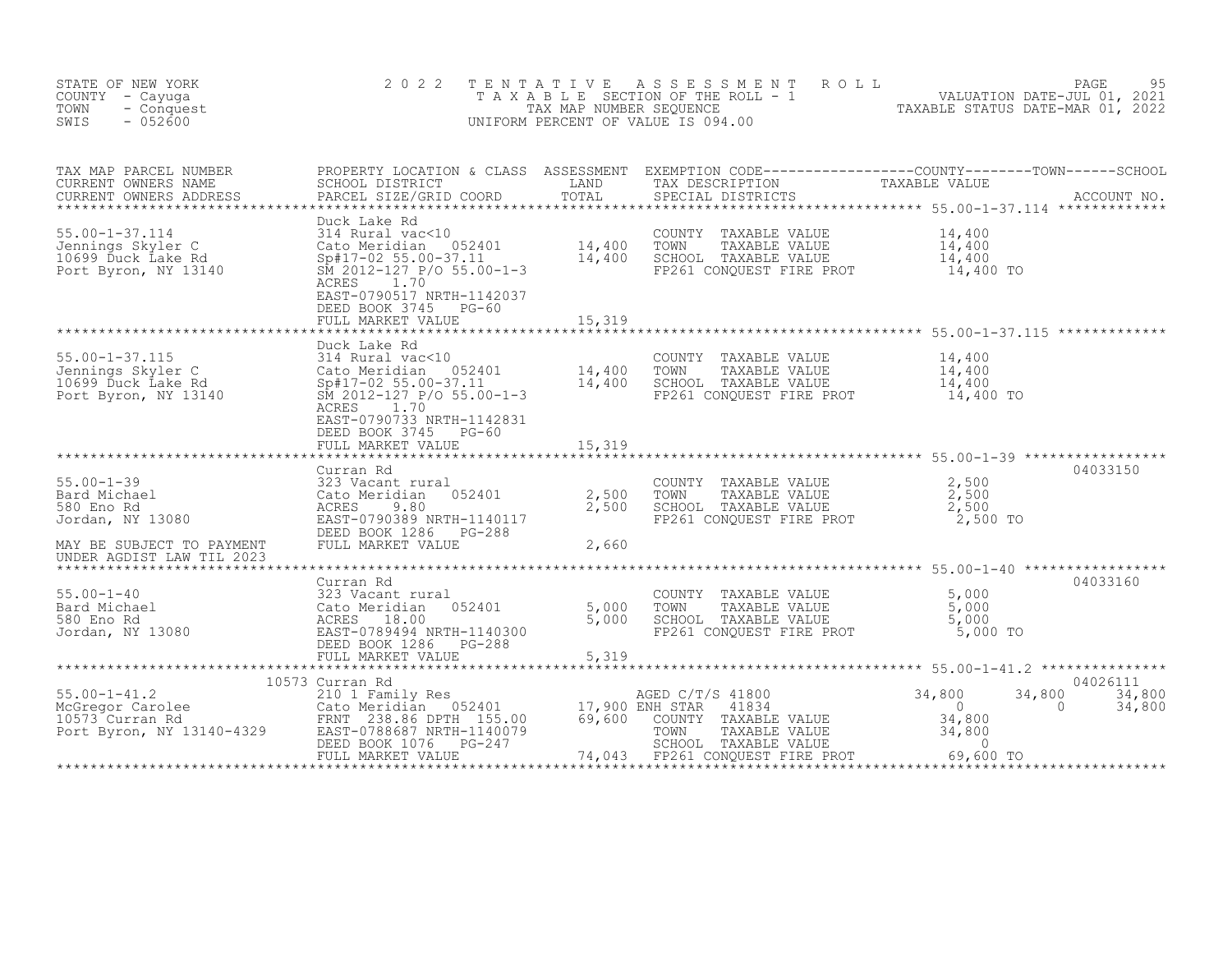| STATE OF NEW YORK<br>COUNTY - Cayuga<br>TOWN<br>- Conquest<br>SWIS<br>$-052600$                                                                                                                                                                          | 2 0 2 2                                                     |         | TENTATIVE ASSESSMENT ROLL PAGE 96<br>TAXABLE SECTION OF THE ROLL - 1 VALUATION DATE-JUL 01, 2021<br>TAX MAP NUMBER SEQUENCE TAXABLE STATUS DATE-MAR 01, 2022<br>UNIFORM PERCENT OF VALUE IS 094.00       |          |                    |
|----------------------------------------------------------------------------------------------------------------------------------------------------------------------------------------------------------------------------------------------------------|-------------------------------------------------------------|---------|----------------------------------------------------------------------------------------------------------------------------------------------------------------------------------------------------------|----------|--------------------|
| TAX MAP PARCEL NUMBER PROPERTY LOCATION & CLASS ASSESSMENT EXEMPTION CODE-----------------COUNTY--------TOWN------SCHOOL CURRENT OWNERS NAME SCHOOL DISTRICT LAND TAX DESCRIPTION TAXABLE VALUE<br>CURRENT OWNERS ADDRESS PARCEL                         |                                                             |         |                                                                                                                                                                                                          |          |                    |
| 10558 Curran Rd<br>210 1 Family Res<br>210 1 Family Res<br>210 1 Family Res<br>210 1 Family Res<br>210 1 Family Res<br>210 1 Family Res<br>210 1 Family Res<br>210 1 Family Res<br>210 1 Family Res<br>210 1 22401<br>29,600 COUNTY<br>29,500 COUNTY<br> | 10558 Curran Rd<br>DEED BOOK 668 PG-34<br>FULL MARKET VALUE | 103,511 | AS STAR 41854<br>COUNTY TAXABLE VALUE 97,300<br>TOWN TAXABLE VALUE 97,300<br>SCHOOL TAXABLE VALUE 67,300<br>FP261 CONQUEST FIRE PROT 97,300 TO                                                           | $\Omega$ | 30,000             |
| 10565 Curran Rd<br>270 Mg housing<br>22,400 TOWN TAXABLE VALUE 67,400<br>22,400 TOWN TAXABLE VALUE 67,400<br>22,400 TOWN TAXABLE VALUE 67,400<br>22,400 TOWN TAXABLE VALUE 67,400<br>22,400 TOWN TAXABLE VALUE 67,400<br>22,400 TOWN TAXABLE             | 10565 Curran Rd                                             |         |                                                                                                                                                                                                          |          | 04026110           |
|                                                                                                                                                                                                                                                          | 10692 Curran Rd                                             |         |                                                                                                                                                                                                          |          |                    |
|                                                                                                                                                                                                                                                          | 10700 Curran Rd                                             |         |                                                                                                                                                                                                          |          |                    |
|                                                                                                                                                                                                                                                          |                                                             |         | AS STAR 41854<br>COUNTY TAXABLE VALUE 144,800<br>TOWN TAXABLE VALUE 144,800<br>SCHOOL TAXABLE VALUE 144,800<br>FP261 CONOURST FURE BEOT 144,800<br>BAS STAR 41854<br>FP261 CONQUEST FIRE PROT 144,800 TO | $\Omega$ | 04038130<br>30,000 |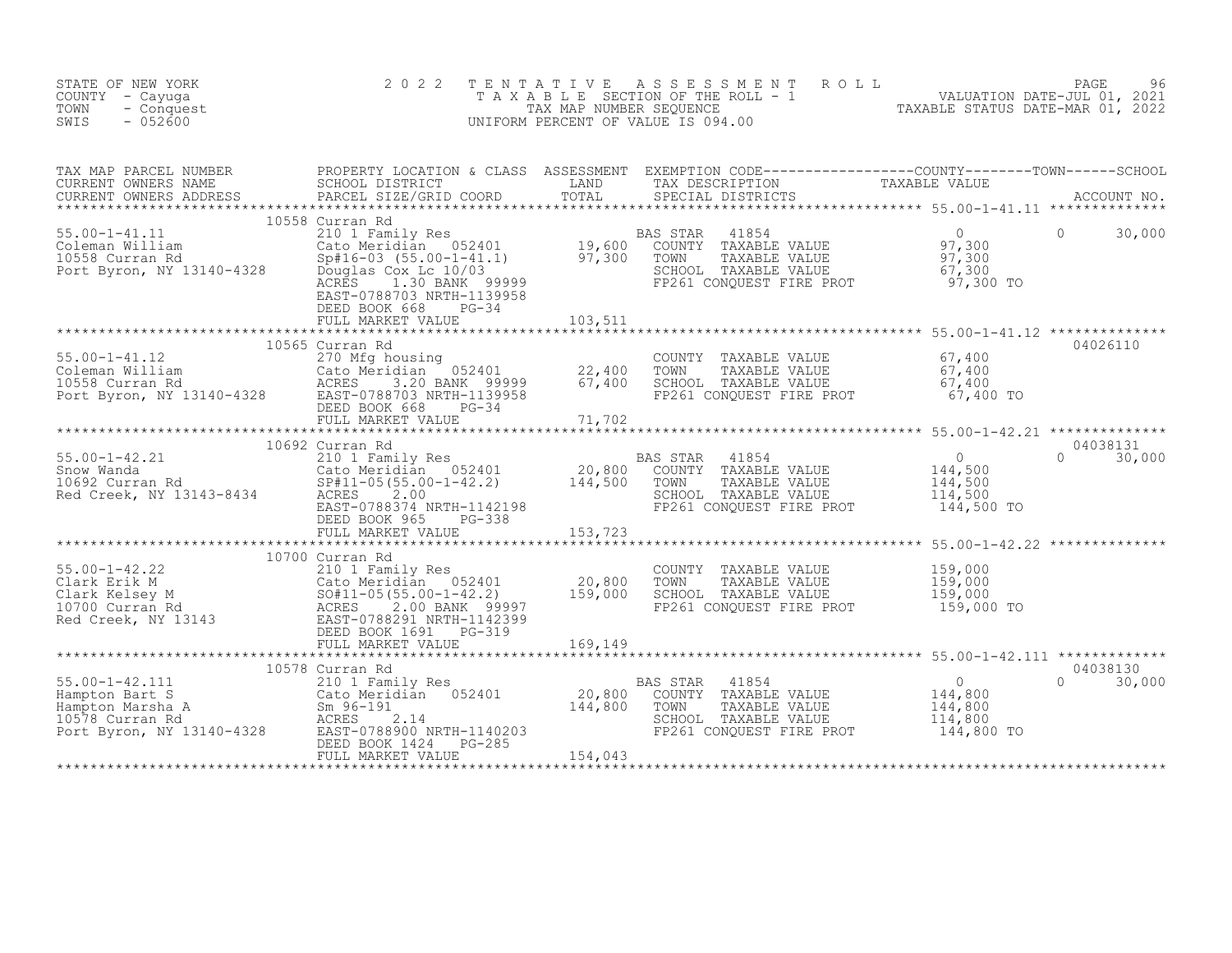| STATE OF NEW YORK<br>COUNTY - Cayuga<br>- Conquest<br>TOWN<br>$-052600$<br>SWIS | 2 0 2 2 | TENTATIVE ASSESSMENT ROLL PAGE 97<br>TAXABLE SECTION OF THE ROLL - 1 VALUATION DATE-JUL 01, 2021<br>TAX MAP NUMBER SEQUENCE TAXABLE STATUS DATE-MAR 01, 2022<br>UNIFORM PERCENT OF VALUE IS 094.00 |  |
|---------------------------------------------------------------------------------|---------|----------------------------------------------------------------------------------------------------------------------------------------------------------------------------------------------------|--|
|                                                                                 |         |                                                                                                                                                                                                    |  |
|                                                                                 |         |                                                                                                                                                                                                    |  |
|                                                                                 |         |                                                                                                                                                                                                    |  |
|                                                                                 |         |                                                                                                                                                                                                    |  |
|                                                                                 |         |                                                                                                                                                                                                    |  |
|                                                                                 |         |                                                                                                                                                                                                    |  |
|                                                                                 |         |                                                                                                                                                                                                    |  |
|                                                                                 |         |                                                                                                                                                                                                    |  |
|                                                                                 |         |                                                                                                                                                                                                    |  |
|                                                                                 |         |                                                                                                                                                                                                    |  |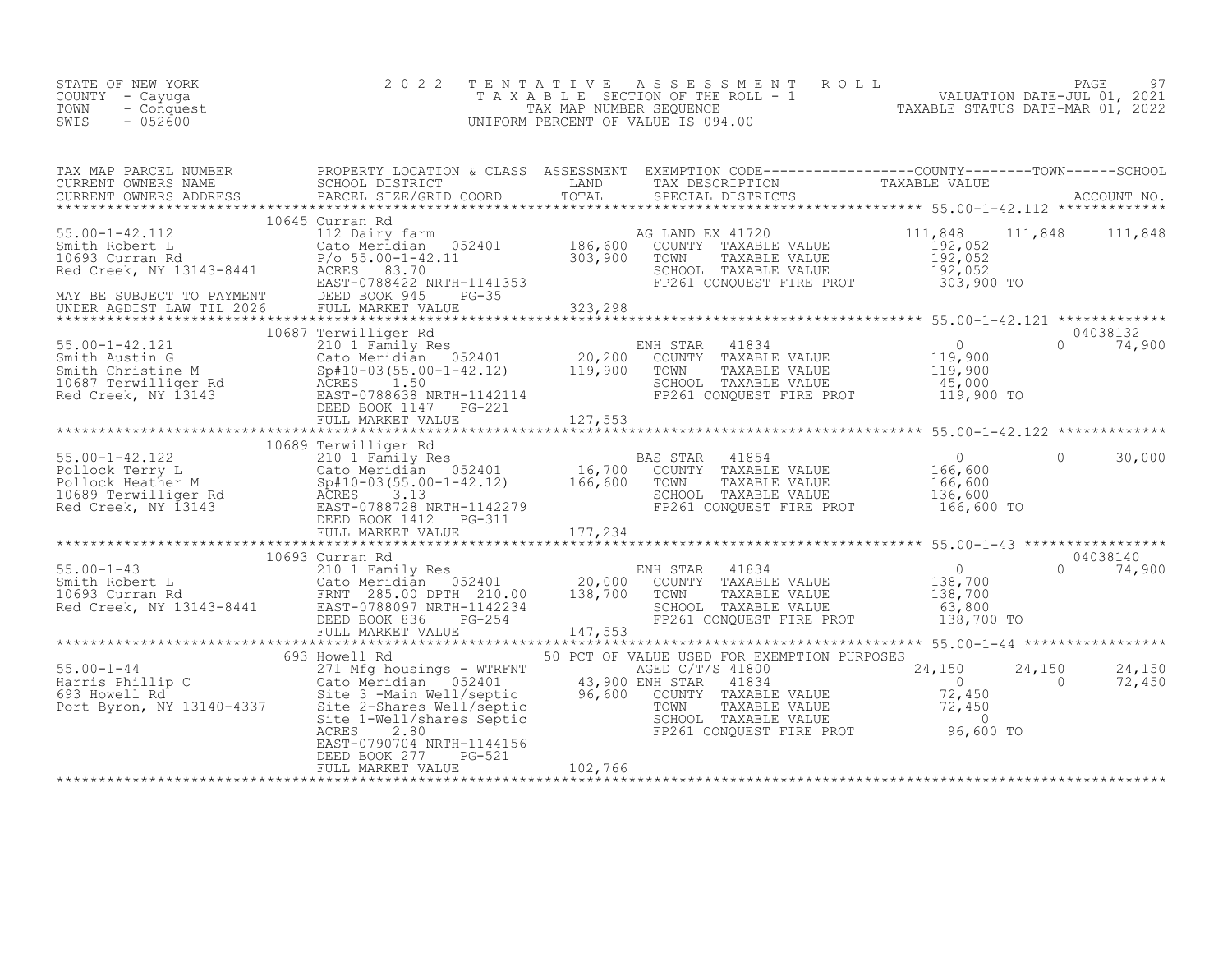| STATE OF NEW YORK<br>COUNTY - Cayuga<br>TOWN<br>- Conquest<br>$-052600$<br>SWIS | 2 0 2 2                                                                                                                                                                                                                                                                                                                                                            |        | TENTATIVE ASSESSMENT ROLL PAGE 98<br>TAXABLE SECTION OF THE ROLL - 1 VALUATION DATE-JUL 01, 2021<br>TAX MAP NUMBER SEQUENCE TAXABLE STATUS DATE-MAR 01, 2022<br>UNIFORM PERCENT OF VALUE IS 094.00 |         |          |
|---------------------------------------------------------------------------------|--------------------------------------------------------------------------------------------------------------------------------------------------------------------------------------------------------------------------------------------------------------------------------------------------------------------------------------------------------------------|--------|----------------------------------------------------------------------------------------------------------------------------------------------------------------------------------------------------|---------|----------|
|                                                                                 |                                                                                                                                                                                                                                                                                                                                                                    |        |                                                                                                                                                                                                    |         |          |
|                                                                                 | XERENT ONNERS ADDRESS<br>XAREAT ON THE STATE STATE STATE IN THE STATE OF THE STATE STATE OF A STATE OF MAKE TO ME AND THE STATE OF A SAMPLE VALUE<br>SOUCH THE STATE VALUE CALO METINIA (STATE 125.00 TOWN TAXABLE VALUE 37,100<br>S                                                                                                                               |        |                                                                                                                                                                                                    |         |          |
|                                                                                 | 10783 Blass Rd<br>10763 Bennett Daphne A<br>Bennett Daphne A<br>Bennett Robert M Sr<br>Bennett Robert M Sr<br>27,400<br>27,400<br>27,400<br>27,400<br>27,400<br>27,400<br>27,400<br>27,400<br>27,400<br>27,400<br>27,400<br>27,400<br>27,400<br>27,400<br>27,400<br>27,400<br>27,400<br>27<br>EAST-0788993 NRTH-1143587<br>DEED BOOK 1419 PG-231                   |        |                                                                                                                                                                                                    | $\circ$ | 27,400   |
|                                                                                 | FULL MARKET VALUE                                                                                                                                                                                                                                                                                                                                                  | 29,149 |                                                                                                                                                                                                    |         |          |
|                                                                                 | 10767 Tewilliger Rd<br>10767 Tewilliger Rd<br>10767 Tewilliger Rd<br>270 Mfg housing<br>270 Mfg housing<br>270 Mfg housing<br>052401<br>19,500<br>19,500<br>270 Aprober 10.1-45.6<br>270 -1-45.6<br>270 -1-45.6<br>270 -1-45.6<br>270 -1-45.6<br>270 -1-45.6<br>270 -1-45.6<br>2000<br>ACRES 1.00 BANK 99997<br>EAST-0788994 NRTH-1143461<br>DEED BOOK 1036 PG-287 |        | COUNTY TAXABLE VALUE 51,400<br>TOWN TAXABLE VALUE 51,400<br>SCHOOL TAXABLE VALUE 51,400<br>FP261 CONQUEST FIRE PROT 51,400 TO                                                                      |         |          |
|                                                                                 | FULL MARKET VALUE                                                                                                                                                                                                                                                                                                                                                  | 54,681 |                                                                                                                                                                                                    |         |          |
|                                                                                 | FULL MARKET VALUE                                                                                                                                                                                                                                                                                                                                                  |        | COUNTY TAXABLE VALUE $16,000$<br>TOWN TAXABLE VALUE $16,000$<br>SCHOOL TAXABLE VALUE $16,000$<br>FP261 CONQUEST FIRE PROT $16,000$ TO                                                              |         |          |
|                                                                                 |                                                                                                                                                                                                                                                                                                                                                                    | 17,021 |                                                                                                                                                                                                    |         |          |
|                                                                                 | 55.00-2-1<br>Grunder Edwin D Jr<br>577 Spring Lake Rd<br>Port Byron, NY 13140-4331<br>EAST-0787681 NRTH-1139202<br>FORED BOOK 1549 PG-181<br>PORT BYRON, NY 13140-4331<br>PORT BYRON DEED BOOK 1549 PG-181<br>FULL MARKET VALUE                                                                                                                                    | 14,574 | COUNTY TAXABLE VALUE 13,700<br>TOWN TAXABLE VALUE 13,700<br>SCHOOL TAXABLE VALUE 13,700<br>FP261 CONQUEST FIRE PROT 13,700 TO                                                                      |         | 04016100 |
|                                                                                 |                                                                                                                                                                                                                                                                                                                                                                    |        |                                                                                                                                                                                                    |         |          |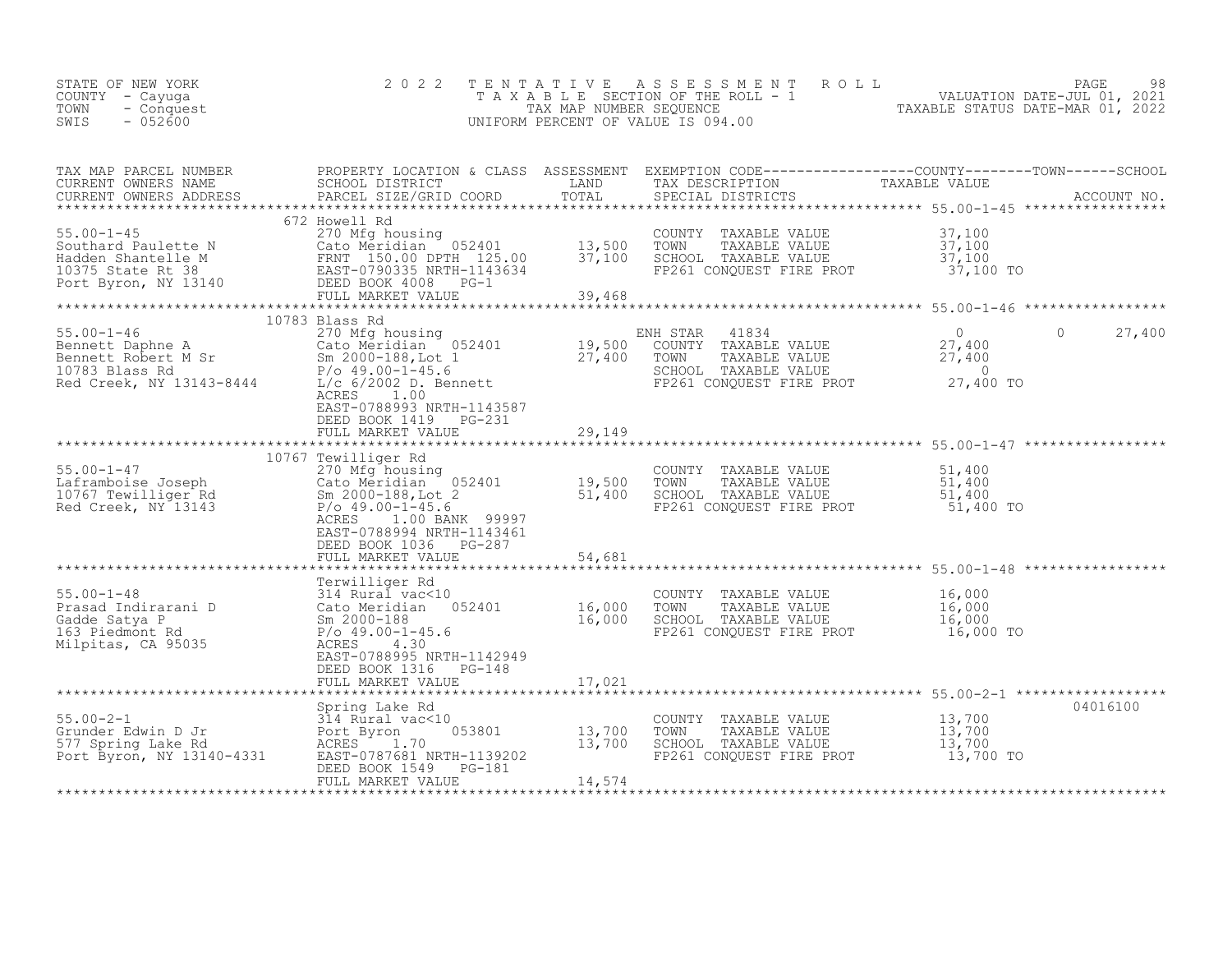| STATE OF NEW YORK<br>COUNTY - Cayuga<br>- Conquest<br>TOWN<br>SWIS<br>$-052600$                                                                                                                                     | 2 0 2 2                                                                                                                                         | T E N T A T I V E                 | ASSESSMENT<br>R O L L<br>T A X A B L E SECTION OF THE ROLL - 1<br>TAX MAP NUMBER SEQUENCE<br>INIFORM PERCENT OF VALUE IS 094.00<br>UNIFORM PERCENT OF VALUE IS 094.00                                                                                      |                                                                  | PAGE                                           |
|---------------------------------------------------------------------------------------------------------------------------------------------------------------------------------------------------------------------|-------------------------------------------------------------------------------------------------------------------------------------------------|-----------------------------------|------------------------------------------------------------------------------------------------------------------------------------------------------------------------------------------------------------------------------------------------------------|------------------------------------------------------------------|------------------------------------------------|
| TAX MAP PARCEL NUMBER<br>CURRENT OWNERS NAME<br>CURRENT OWNERS ADDRESS                                                                                                                                              |                                                                                                                                                 | TOTAL                             | SPECIAL DISTRICTS                                                                                                                                                                                                                                          | .uru<br>******************* 55.00-2-2 *******************        | ACCOUNT NO.                                    |
| $55.00 - 2 - 2$<br>55.00-2-2<br>Compson Jamie<br>1378 Spring Lake Rd<br>Port Byron, NY 13140                                                                                                                        | 1539 Spring Lake Rd<br>312 Vac w/imprv<br>Port Byron<br>$ACRES$ 2.80<br>EAST-0788024 NRTH-1138828<br>DEED BOOK 1088 PG-151<br>FULL MARKET VALUE | 053801 15,300<br>53,400<br>56,809 | COUNTY TAXABLE VALUE 53,400<br>TOWN TAXABLE VALUE 53,400<br>SCHOOL TAXABLE VALUE 53,400<br>FP261 CONQUEST FIRE PROT 53,400 TO                                                                                                                              |                                                                  | 04035180                                       |
|                                                                                                                                                                                                                     |                                                                                                                                                 |                                   |                                                                                                                                                                                                                                                            |                                                                  |                                                |
| $55.00 - 2 - 3$                                                                                                                                                                                                     | 675 Spring Lake Rd<br>Spring Lake Rd<br>241 Rural res&ag<br>Port Byron 053801 146,600 BAS STAR<br>ACRES 172.70 264,800 COUNTY                   |                                   | AG LAND EX 41720<br>Port Byron 053801 146,600 BAS STAR 41854 0<br>RCRES 172.70 264,800 COUNTY TAXABLE VALUE 203,430<br>EAST-0790413 NRTH-1137695 70MN TAXABLE VALUE 203,430<br>DEED BOOK 377 PG-15 281,702 FP261 CONQUEST FIRE PROT 264,800 TO<br>FULL MAR | 61,370<br>61,370                                                 | 04006020<br>61,370<br>$\overline{0}$<br>30,000 |
| MAY BE SUBJECT TO PAYMENT<br>UNDER AGDIST LAW TIL 2026                                                                                                                                                              |                                                                                                                                                 |                                   |                                                                                                                                                                                                                                                            |                                                                  |                                                |
|                                                                                                                                                                                                                     | 695 Spring Lake Rd                                                                                                                              |                                   |                                                                                                                                                                                                                                                            |                                                                  | 04023200                                       |
| Cornwell Joshua P<br>Cornwell Joshua P<br>3110 State Rt 414<br>Clyde, NY 14433<br>Clyde, NY 14433<br>Clyde, NY 14433<br>Clyde, NY 14433<br>Clyde, NY 14433<br>Clyde, NY 14433<br>Clyde, NY 14433<br>Clyde, NY 14433 |                                                                                                                                                 | 17,200<br>63,700                  | COUNTY TAXABLE VALUE<br>TOWN TAXABLE VALUE 63,700<br>SCHOOL TAXABLE VALUE 63,700<br>FP261 CONQUEST FIRE PROT 63,700 TO                                                                                                                                     | 63,700                                                           |                                                |
|                                                                                                                                                                                                                     | EAST-0790737 NRTH-1138009<br>DEED BOOK 1151 PG-121<br>FULL MARKET VALUE                                                                         | 67,766                            | ******************************** 55.00-2-5 ******************                                                                                                                                                                                              |                                                                  |                                                |
|                                                                                                                                                                                                                     | 703 Spring Lake Rd                                                                                                                              |                                   |                                                                                                                                                                                                                                                            |                                                                  | 04031010                                       |
| 55.00-2-5<br>Wall Julie L 312 Vac w/imprv<br>Mall Julie L 21,800<br>Fort Byron 053801<br>21,800<br>AcRES 2.80<br>Auburn, NY 13021<br>BEED BOOK 794 PG-277                                                           |                                                                                                                                                 |                                   | COUNTY TAXABLE VALUE<br>SCHOOL TAXABLE VALUE<br>FP261 CONQUEST FIRE PROT 35,700 TO                                                                                                                                                                         | 35,700<br>35,700<br>35,700                                       |                                                |
|                                                                                                                                                                                                                     |                                                                                                                                                 |                                   |                                                                                                                                                                                                                                                            |                                                                  |                                                |
| 55.00-2-6<br>Scott Mabel<br>Stafford Charlene<br>723 Spring Lake Rd<br>Port Byron, NY 13140-3221<br>Port Byron, NY 13140-3221<br>BEED BOOK 1419<br>PG-131<br>PG-131                                                 | ***************<br>} Rd<br>ly Res 053801<br>723 Spring Lake Rd<br>FULL MARKET VALUE                                                             | 19,800<br>126,100<br>134,149      | BAS STAR<br>41854<br>COUNTY TAXABLE VALUE<br>TAXABLE VALUE<br>TOWN<br>SCHOOL TAXABLE VALUE<br>FRIGI CONQUEST FIRE PROT 126,100 TO<br>LD262 SPRING LAKE LIGHT 126,100 TO                                                                                    | $\begin{array}{c} 0 \\ 126,100 \\ 126,100 \end{array}$<br>96,100 | 04005070<br>$\Omega$<br>30,000                 |
|                                                                                                                                                                                                                     |                                                                                                                                                 |                                   |                                                                                                                                                                                                                                                            |                                                                  |                                                |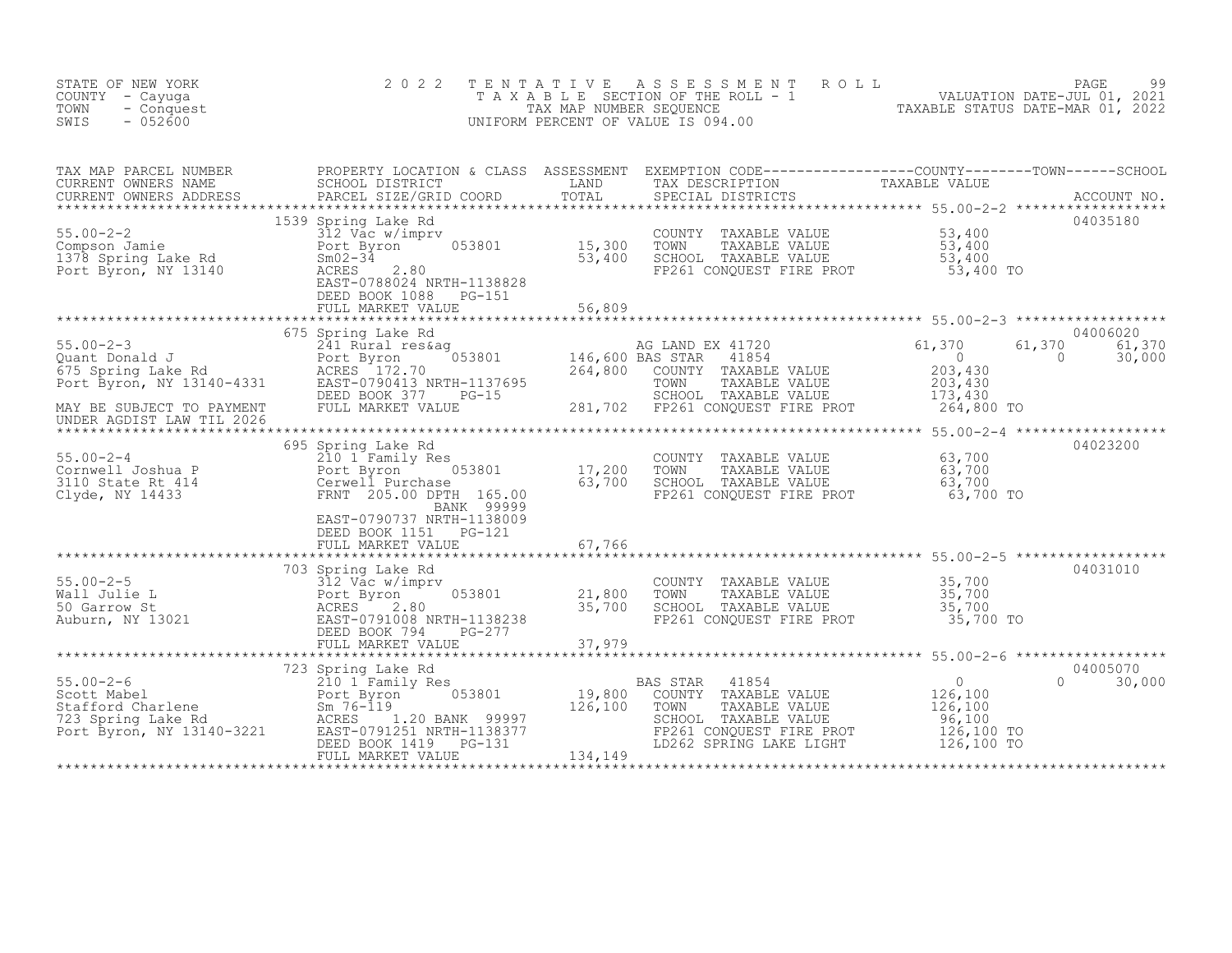| STATE OF NEW YORK<br>COUNTY – Cayuga<br>TOWN<br>- Conquest<br>$-052600$<br>SWIS |  | 2022 TENTATIVE ASSESSMENT ROLL<br>T A X A B L E SECTION OF THE ROLL - 1<br>TAX MAP NUMBER SEOUENCE<br>UNIFORM PERCENT OF VALUE IS 094.00 |  | TAXABLE STATUS DATE-MAR 01, 2022 | PAGE<br>VALUATION DATE-JUL 01, 2021 | 100 |
|---------------------------------------------------------------------------------|--|------------------------------------------------------------------------------------------------------------------------------------------|--|----------------------------------|-------------------------------------|-----|
|---------------------------------------------------------------------------------|--|------------------------------------------------------------------------------------------------------------------------------------------|--|----------------------------------|-------------------------------------|-----|

|  | $\begin{tabular}{c c c c c} \multicolumn{3}{c c c c} \multicolumn{3}{c c c} \multicolumn{3}{c c c} \multicolumn{3}{c c c} \multicolumn{3}{c c c} \multicolumn{3}{c c c} \multicolumn{3}{c c c} \multicolumn{3}{c c c} \multicolumn{3}{c c c} \multicolumn{3}{c c c} \multicolumn{3}{c c c} \multicolumn{3}{c c c} \multicolumn{3}{c c c} \multicolumn{3}{c c c} \multicolumn{3}{c c c} \multicolumn{3}{$ | 04006190 |
|--|----------------------------------------------------------------------------------------------------------------------------------------------------------------------------------------------------------------------------------------------------------------------------------------------------------------------------------------------------------------------------------------------------------|----------|
|  |                                                                                                                                                                                                                                                                                                                                                                                                          |          |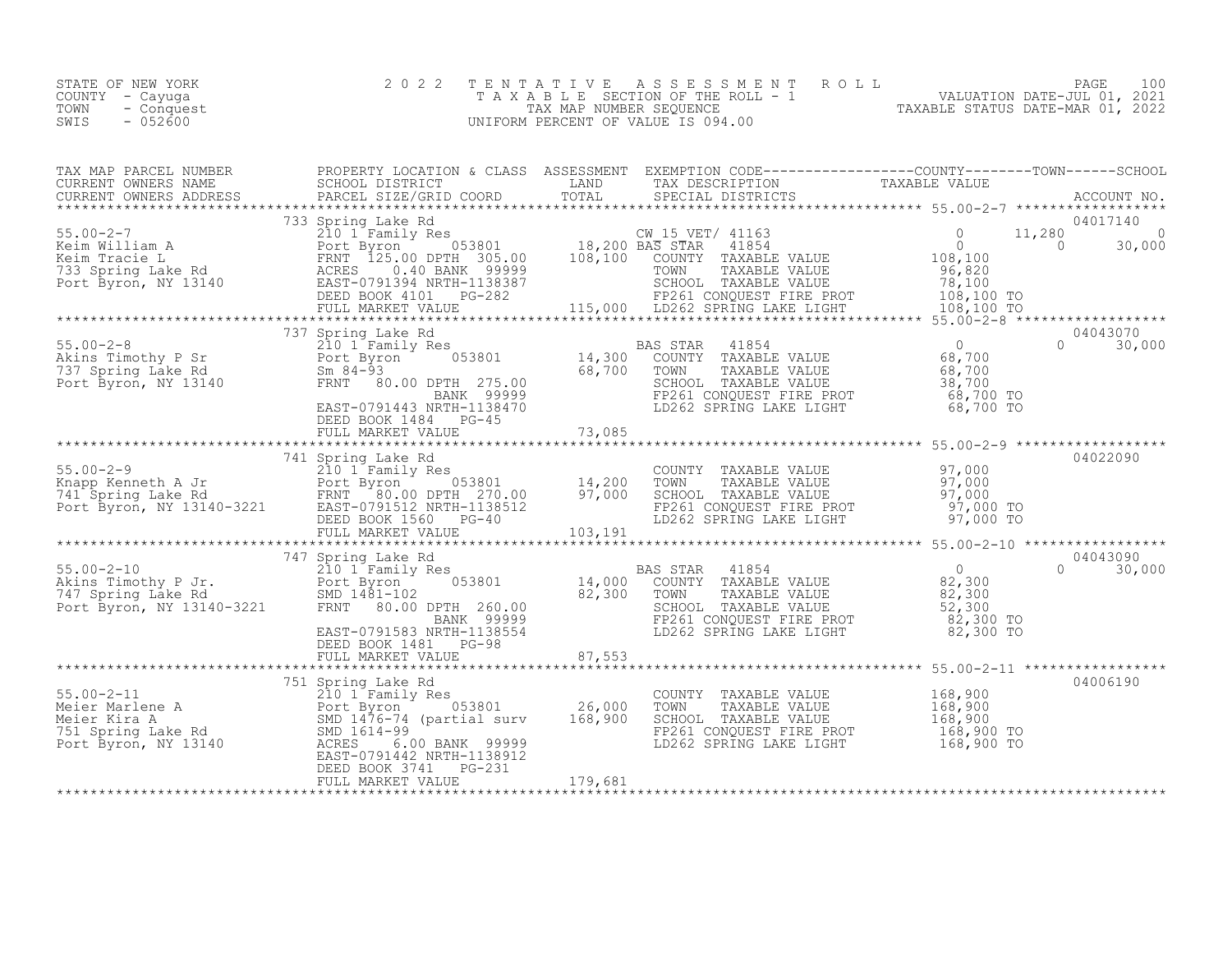|      | STATE OF NEW YORK | 2022 TENTATIVE ASSESSMENT ROLL     |                                  | PAGE |  |
|------|-------------------|------------------------------------|----------------------------------|------|--|
|      | COUNTY – Cayuga   | TAXABLE SECTION OF THE ROLL - 1    | VALUATION DATE-JUL 01, 2021      |      |  |
| TOWN | - Conquest        | TAX MAP NUMBER SEOUENCE            | TAXABLE STATUS DATE-MAR 01, 2022 |      |  |
| SWIS | $-052600$         | UNIFORM PERCENT OF VALUE IS 094.00 |                                  |      |  |
|      |                   |                                    |                                  |      |  |

| TAX MAP PARCEL NUMBER | PROPERTY LOCATION & CLASS ASSESSMENT EXEMPTION CODE----------------COUNTY-------TOWN------SCHOOL                                                                                                                                                                                                  |                                                                                                                                                                                        |          |
|-----------------------|---------------------------------------------------------------------------------------------------------------------------------------------------------------------------------------------------------------------------------------------------------------------------------------------------|----------------------------------------------------------------------------------------------------------------------------------------------------------------------------------------|----------|
|                       |                                                                                                                                                                                                                                                                                                   |                                                                                                                                                                                        |          |
|                       |                                                                                                                                                                                                                                                                                                   |                                                                                                                                                                                        |          |
|                       | 759 Spring Lake Rd                                                                                                                                                                                                                                                                                |                                                                                                                                                                                        | 04044010 |
|                       | 763 Spring Lake Rd                                                                                                                                                                                                                                                                                |                                                                                                                                                                                        | 04016160 |
|                       |                                                                                                                                                                                                                                                                                                   |                                                                                                                                                                                        |          |
|                       |                                                                                                                                                                                                                                                                                                   |                                                                                                                                                                                        |          |
|                       | 767 Spring Lake Rd<br>35.00-2-15<br>310 1 Family Res<br>310 1 Family Res<br>310 1 Family Res<br>310 1 Family Res<br>316,300 TOWN TAXABLE VALUE<br>35,000 EXABLE VALUE<br>35,000 25,000<br>35,000 SCHOOL TAXABLE VALUE<br>35,000 25,000<br>35,000 25,000 25,000 25,000 EX<br>DEED BOOK 1567 PG-257 |                                                                                                                                                                                        | 04036050 |
|                       |                                                                                                                                                                                                                                                                                                   |                                                                                                                                                                                        |          |
|                       | 55.00-2-16<br>Congdon Vernon<br>Congon Vernon<br>Congaring Lake Rd<br>210 1 Family Res<br>Port Byron, NY 13140<br>Port Byron, NY 13140<br>EED BOOK 1642 PG-236<br>TANT 82.50 DPTH 230.00<br>PORTH-1138891<br>DEED BOOK 1642 PG-236<br>TULL MARKET VA                                              | COUNTY TAXABLE VALUE 113,300<br>13,600 TOWN TAXABLE VALUE 113,300<br>113,300 SCHOOL TAXABLE VALUE 113,300<br>FP261 CONQUEST FIRE PROT 113,300 TO<br>LD262 SPRING LAKE LIGHT 113,300 TO | 04015160 |
|                       |                                                                                                                                                                                                                                                                                                   |                                                                                                                                                                                        |          |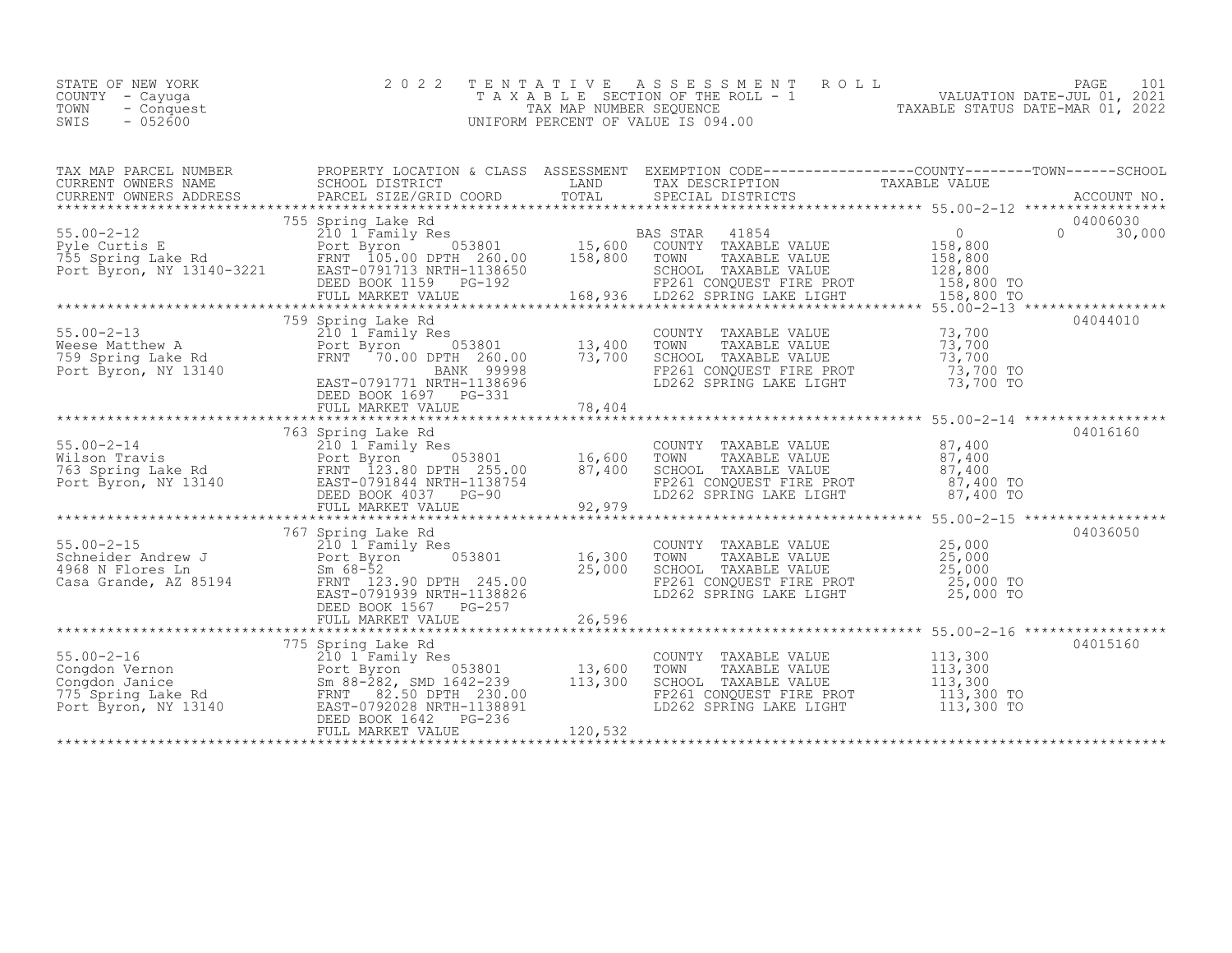| STATE OF NEW YORK<br>COUNTY - Cayuqa<br>TOWN<br>- Conquest<br>$-052600$<br>SWIS |  | 2022 TENTATIVE ASSESSMENT ROLL<br>TAXABLE SECTION OF THE ROLL - 1<br>TAX MAP NUMBER SEOUENCE<br>UNIFORM PERCENT OF VALUE IS 094.00 | VALUATION DATE-JUL 01, 2021<br>TAXABLE STATUS DATE-MAR 01, 2022 | PAGE |  |
|---------------------------------------------------------------------------------|--|------------------------------------------------------------------------------------------------------------------------------------|-----------------------------------------------------------------|------|--|
| TAX MAP PARCEL NUMBER                                                           |  | PROPERTY LOCATION & CLASS ASSESSMENT EXEMPTION CODE---------------COUNTY-------TOWN------SCHOOL                                    |                                                                 |      |  |

|                                                                                                                                                                                                                                                                                                                                                                                                                                                                                    | FULL MARKET VALUE                                                                                  | 207,128 |                                                                                                                                                                                                                                                                                                                                                                                                                                                                                                                                                                                                                                                                                    |                                             |                                                           |
|------------------------------------------------------------------------------------------------------------------------------------------------------------------------------------------------------------------------------------------------------------------------------------------------------------------------------------------------------------------------------------------------------------------------------------------------------------------------------------|----------------------------------------------------------------------------------------------------|---------|------------------------------------------------------------------------------------------------------------------------------------------------------------------------------------------------------------------------------------------------------------------------------------------------------------------------------------------------------------------------------------------------------------------------------------------------------------------------------------------------------------------------------------------------------------------------------------------------------------------------------------------------------------------------------------|---------------------------------------------|-----------------------------------------------------------|
| 55.00-2-25<br>Stoneburg Ernest<br>Stoneburg Yonker Roxanne<br>10540 Duck Lake Rd<br>Port Byron, NY 13140-4333<br>Port Byron, NY 13140-4333<br>DEED BOOK 597 NRTH-1139567<br>DEED BOOK 597<br>Port Byron, NY 13140-4333<br>DEED BOOK 597<br>Port Fi                                                                                                                                                                                                                                 | 10540 Duck Lake Rd<br>$\begin{array}{r} 0.53801 \ 0.53801 \ 1.94700 \ \end{array}$                 |         | COUNTY TAXABLE VALUE<br>TOWN<br>TAXABLE VALUE<br>SCHOOL TAXABLE VALUE<br>FP261 CONQUEST FIRE PROT 194,700 TO<br>LD262 SPRING LAKE LIGHT                                                                                                                                                                                                                                                                                                                                                                                                                                                                                                                                            | 194,700<br>194,700<br>194,700<br>194,700 TO | 04040020                                                  |
|                                                                                                                                                                                                                                                                                                                                                                                                                                                                                    |                                                                                                    |         |                                                                                                                                                                                                                                                                                                                                                                                                                                                                                                                                                                                                                                                                                    |                                             |                                                           |
| 55.00-2-24<br>Allen Dana<br>Allen Lynne<br>10559 Duck Lake Rd<br>Port Byron, NY 13140-4332<br>Port Byron, NY 13140-4332<br>Port Byron, NY 13140-4332<br>Port Byron, NY 13140-4332<br>Port Byron, NY 13140-4332<br>Port MARKET VALUE<br>Allen Dana (2008)<br>Allen Lynne (2008)<br>Allen Lynne (2008)<br>Allen Lynne (2009)<br>Allen Lynne (2009)<br>EAST-0791930 NRTH-1139898 (2000 SCHOOL TAXABLE VALUE 44,900<br>Port Byron, NY 13140-4332 DEED BOOK 705 PG-156 (27,447 LD262 SP | s<br>053801 19,900 EN                                                                              |         |                                                                                                                                                                                                                                                                                                                                                                                                                                                                                                                                                                                                                                                                                    |                                             |                                                           |
|                                                                                                                                                                                                                                                                                                                                                                                                                                                                                    | 10559 Duck Lake Rd                                                                                 |         | ENH STAR 41834                                                                                                                                                                                                                                                                                                                                                                                                                                                                                                                                                                                                                                                                     |                                             | 04032020<br>$\Omega$<br>74,900                            |
|                                                                                                                                                                                                                                                                                                                                                                                                                                                                                    |                                                                                                    |         |                                                                                                                                                                                                                                                                                                                                                                                                                                                                                                                                                                                                                                                                                    |                                             |                                                           |
| 55.00-2-23<br>Meaker Danny S<br>Meaker Kaintigern A<br>15,700<br>15,700<br>Meaker Kaintigern A<br>1600<br>1600<br>171,600<br>171,600<br>171,600<br>EED BOOK 1712<br>PG-1313<br>FULL MARKET VALUE<br>TULL MARKET VALUE<br>176,170<br>PG-1313<br>FULL MARKET VALUE                                                                                                                                                                                                                   | 10543 Duck Lake Rd                                                                                 |         | COUNTY TAXABLE VALUE 71,600<br>TOWN TAXABLE VALUE 71,600<br>SCHOOL TAXABLE VALUE<br>FP261 CONQUEST FIRE PROT<br>LD262 SPRING LAKE LIGHT 71,600 TO                                                                                                                                                                                                                                                                                                                                                                                                                                                                                                                                  | 71,600                                      | 04001130                                                  |
|                                                                                                                                                                                                                                                                                                                                                                                                                                                                                    |                                                                                                    |         |                                                                                                                                                                                                                                                                                                                                                                                                                                                                                                                                                                                                                                                                                    |                                             |                                                           |
| 1006 10062 10062 10062 10062 10062 10062 10062 10062 10062 10063801<br>Rigby Terry K 10527 Duck Lake Rd 26,700 26,700 COUNTY TAXABLE VALUE<br>26,700 COUNTY TAXABLE VALUE<br>26,700 COUNTY TAXABLE VALUE<br>26,700 COUNTY TAXABLE VALU                                                                                                                                                                                                                                             | 10527 Duck Lake Rd<br>ACRES 16.70 BANK 99999<br>EAST-0792018 NRTH-1139312<br>DEED BOOK 1187 PG-292 |         | $\begin{array}{l} \mathcal{L} \setminus \mathcal{L} \subset \mathcal{L} \subset \mathcal{L} \subset \mathcal{L} \subset \mathcal{L} \subset \mathcal{L} \subset \mathcal{L} \subset \mathcal{L} \subset \mathcal{L} \subset \mathcal{L} \subset \mathcal{L} \subset \mathcal{L} \subset \mathcal{L} \subset \mathcal{L} \subset \mathcal{L} \subset \mathcal{L} \subset \mathcal{L} \subset \mathcal{L} \subset \mathcal{L} \subset \mathcal{L} \subset \mathcal{L} \subset \mathcal{L} \subset \mathcal{L} \subset \mathcal{L} \subset \mathcal{L} \subset \mathcal$<br>SCHOOL TAXABLE VALUE 105,100<br>FP261 CONQUEST FIRE PROT 180,000 TO<br>LD262 SPRING LAKE LIGHT 180,000 TO | $\overline{0}$<br>180,000<br>180,000        | 04004040<br>$\Omega$<br>74,900                            |
| Earl Knapp EAST-0792128 NRTH-1138911 TOWN TAXABLE VALUE 125,440<br>10638 Duck Lake Rd DEED BOOK 1699 PG-173 SCHOOL TAXABLE VALUE 59,000<br>Port Byron, NY 13140-4334 FULL MARKET VALUE 142,447 FP261 CONQUEST FIRE PROT 133,900 TO<br>*                                                                                                                                                                                                                                            |                                                                                                    |         | COUNTY TAXABLE VALUE                                                                                                                                                                                                                                                                                                                                                                                                                                                                                                                                                                                                                                                               | 125,440                                     |                                                           |
|                                                                                                                                                                                                                                                                                                                                                                                                                                                                                    |                                                                                                    |         |                                                                                                                                                                                                                                                                                                                                                                                                                                                                                                                                                                                                                                                                                    | 8,460<br>$\overline{0}$                     | 04006100<br>8,460<br>$\overline{0}$<br>74,900<br>$\Omega$ |
| CURRENT OWNERS NAME<br>CURRENT OWNERS ADDRESS                                                                                                                                                                                                                                                                                                                                                                                                                                      | SCHOOL DISTRICT<br>PARCEL SIZE/GRID COORD                                                          | LAND    | TAX DESCRIPTION                                                                                                                                                                                                                                                                                                                                                                                                                                                                                                                                                                                                                                                                    | TAXABLE VALUE                               |                                                           |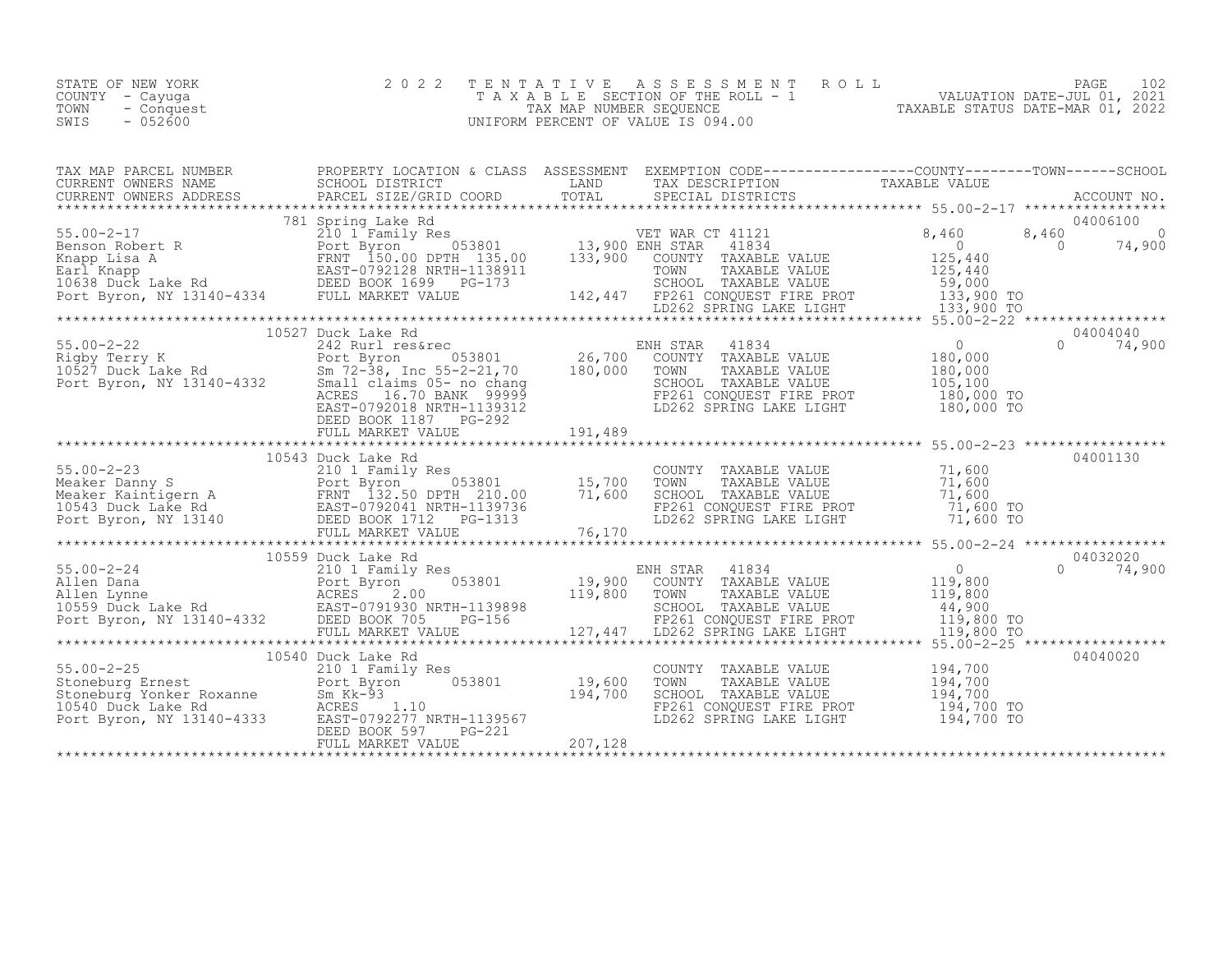| STATE OF NEW YORK<br>COUNTY - Cayuqa<br>- Conquest<br>TOWN<br>SWIS<br>$-052600$ | 2 0 2 2<br>T E N T A T I V E | TENTATIVE ASSESSMENT ROLL UNIVALUATION DATE-JUL 01, 2021<br>TAXABLE SECTION OF THE ROLL - 1<br>TAX MAP NUMBER SEQUENCE TAXABLE STATUS DATE-MAR 01, 2022<br>INIFORM PERCENT OF VALUE IS 094.00<br>UNIFORM PERCENT OF VALUE IS 094.00 |          |
|---------------------------------------------------------------------------------|------------------------------|-------------------------------------------------------------------------------------------------------------------------------------------------------------------------------------------------------------------------------------|----------|
|                                                                                 |                              |                                                                                                                                                                                                                                     |          |
|                                                                                 |                              |                                                                                                                                                                                                                                     |          |
|                                                                                 | 10520 Duck Lake Rd           |                                                                                                                                                                                                                                     | 04017160 |
|                                                                                 |                              |                                                                                                                                                                                                                                     |          |
|                                                                                 |                              |                                                                                                                                                                                                                                     |          |
|                                                                                 |                              | COUNTY TAXABLE VALUE 18,900<br>TOWN TAXABLE VALUE 18,900<br>SCHOOL TAXABLE VALUE 18,900<br>SP261 CONCUEST FIRE PROF<br>FP261 CONQUEST FIRE PROT 18,900 TO<br>LD262 SPRING LAKE LIGHT 18,900 TO                                      | 04017090 |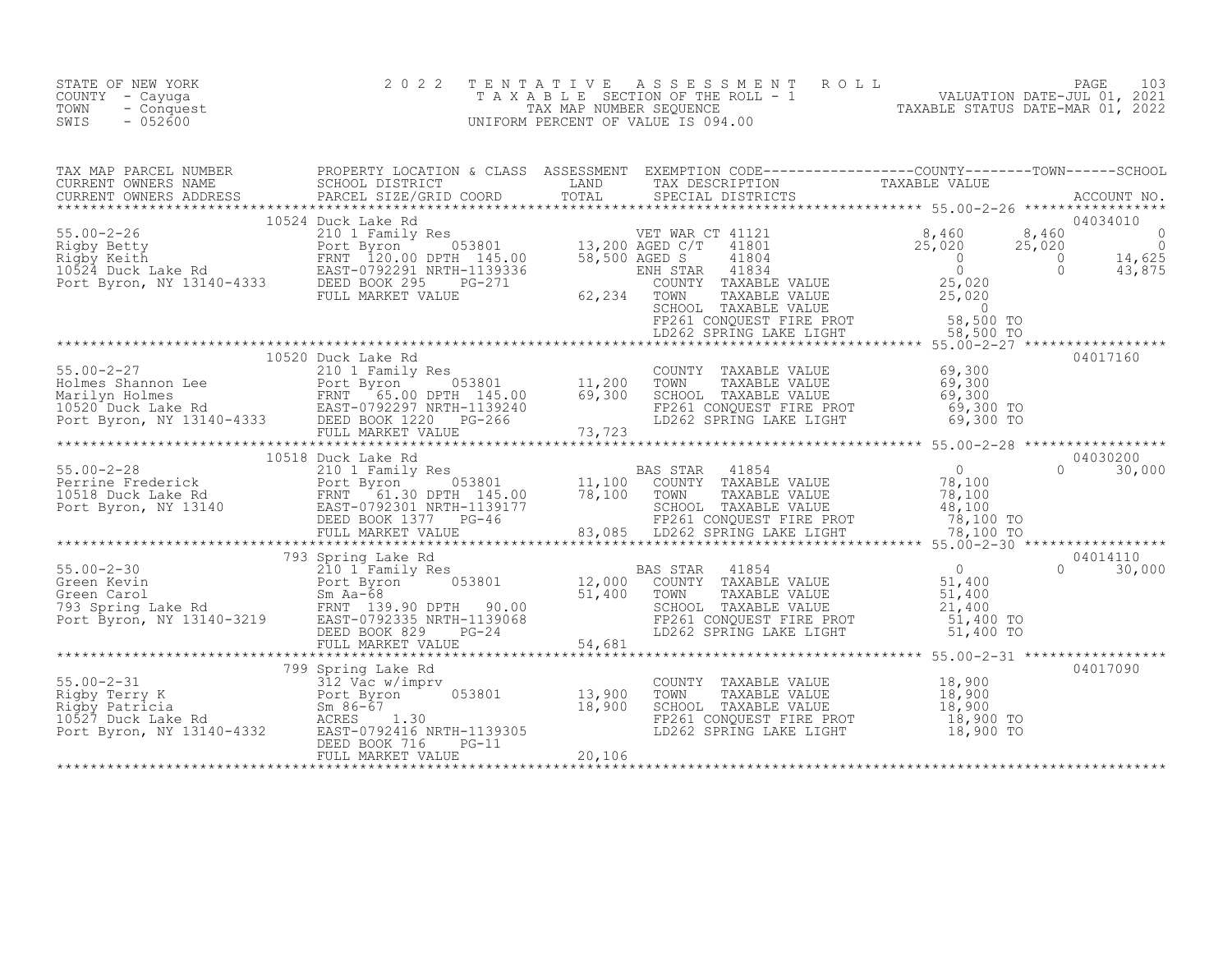| STATE OF NEW YORK<br>COUNTY - Cayuga<br>TOWN<br>- Conquest<br>$-052600$<br>SWIS                                                                                                                                                                                                                                                                                                                             | 2 0 2 2                                    |       | TENTATIVE ASSESSMENT ROLL PALUATION DATE-JUL 01, 2021<br>TAXABLE SECTION OF THE ROLL - 1 VALUATION DATE-JUL 01, 2021<br>UNIFORM PERCENT OF VALUE IS 094.00<br>UNIFORM PERCENT OF VALUE IS 094.00 |          |
|-------------------------------------------------------------------------------------------------------------------------------------------------------------------------------------------------------------------------------------------------------------------------------------------------------------------------------------------------------------------------------------------------------------|--------------------------------------------|-------|--------------------------------------------------------------------------------------------------------------------------------------------------------------------------------------------------|----------|
| TAX MAP PARCEL NUMBER BROPERTY LOCATION & CLASS ASSESSMENT EXEMPTION CODE-----------------COUNTY--------TOWN-----SCHOOL CURRENT OWNERS NAME SCHOOL DISTRICT LAND TAX DESCRIPTION TAXABLE VALUE<br>CURRENT OWNERS ADDRESS PARCEL S                                                                                                                                                                           |                                            |       |                                                                                                                                                                                                  |          |
| $\begin{tabular}{lllllllllll} \texttt{303 Spriq} & \texttt{803 Spriq} & \texttt{BAS STR} & 41854 & 0 & 30,000 \\ \texttt{50.00-2-32.21} & \texttt{803 Spriq} & \texttt{BAS STR} & 41854 & 0 & 30,000 \\ \texttt{103 Spriq} & \texttt{Take Rd} & \texttt{Some} & \texttt{Some} & \texttt{Some} & \texttt{Some} & \texttt{Some} \\ \texttt{210 1 Family Res} & \texttt{NewRCT 41121} & \texttt{140} & 0 & 30$ |                                            |       |                                                                                                                                                                                                  |          |
|                                                                                                                                                                                                                                                                                                                                                                                                             |                                            |       |                                                                                                                                                                                                  |          |
|                                                                                                                                                                                                                                                                                                                                                                                                             |                                            |       |                                                                                                                                                                                                  |          |
|                                                                                                                                                                                                                                                                                                                                                                                                             |                                            |       |                                                                                                                                                                                                  |          |
|                                                                                                                                                                                                                                                                                                                                                                                                             |                                            |       |                                                                                                                                                                                                  |          |
|                                                                                                                                                                                                                                                                                                                                                                                                             |                                            |       |                                                                                                                                                                                                  |          |
|                                                                                                                                                                                                                                                                                                                                                                                                             |                                            |       |                                                                                                                                                                                                  |          |
|                                                                                                                                                                                                                                                                                                                                                                                                             |                                            |       |                                                                                                                                                                                                  |          |
|                                                                                                                                                                                                                                                                                                                                                                                                             | BANK 99999<br>EAST-0793154 NRTH-1139445    |       |                                                                                                                                                                                                  | 04007021 |
|                                                                                                                                                                                                                                                                                                                                                                                                             | DEED BOOK 1470 PG-255<br>FULL MARKET VALUE | 1,170 |                                                                                                                                                                                                  |          |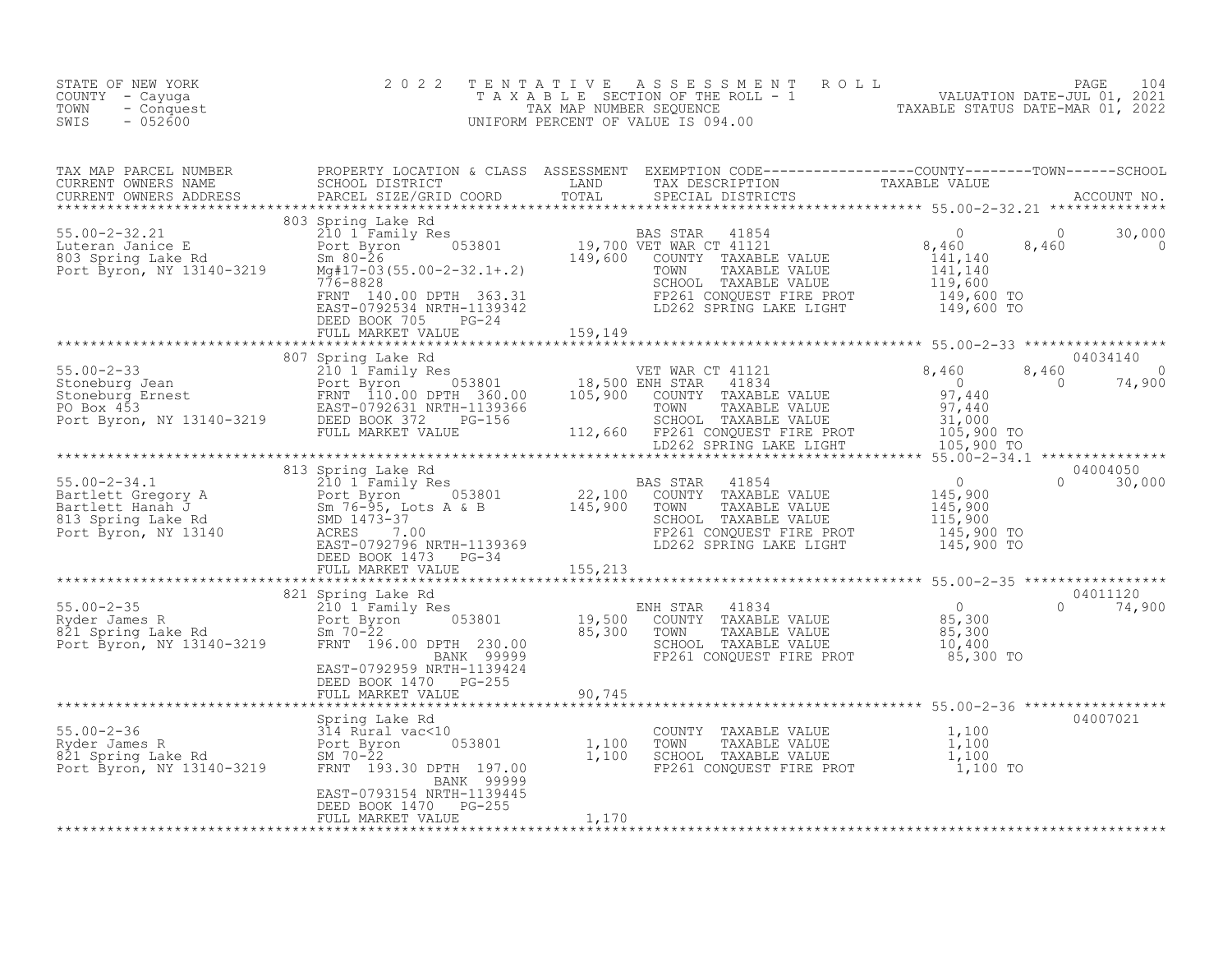| STATE OF NEW YORK<br>COUNTY – Cayuqa<br>TOWN<br>- Conquest<br>$-052600$<br>SWIS | 2022 TENTATIVE ASSESSMENT ROLL<br>T A X A B L E SECTION OF THE ROLL - 1<br>TAX MAP NUMBER SEOUENCE<br>UNIFORM PERCENT OF VALUE IS 094.00 | PAGE 105<br>VALUATION DATE-JUL 01, 2021<br>TAXABLE STATUS DATE-MAR 01, 2022 |
|---------------------------------------------------------------------------------|------------------------------------------------------------------------------------------------------------------------------------------|-----------------------------------------------------------------------------|
|---------------------------------------------------------------------------------|------------------------------------------------------------------------------------------------------------------------------------------|-----------------------------------------------------------------------------|

| TAX MAP PARCEL NUMBER                                                        |                                                                                                                                                                                                                                                                                                                                                                                                                                                                       |        | TAX DESCRIPTION                                                                                                                                                                | PROPERTY LOCATION & CLASS ASSESSMENT EXEMPTION CODE----------------COUNTY-------TOWN-----SCHOOL |  |
|------------------------------------------------------------------------------|-----------------------------------------------------------------------------------------------------------------------------------------------------------------------------------------------------------------------------------------------------------------------------------------------------------------------------------------------------------------------------------------------------------------------------------------------------------------------|--------|--------------------------------------------------------------------------------------------------------------------------------------------------------------------------------|-------------------------------------------------------------------------------------------------|--|
|                                                                              | Spring Lake Rd<br>Spring Lake Rd<br>Spring Lake Rd<br>314 Rural vac<10<br>314 Rural vac<10<br>893 Spring Lake Rd<br>893 Spring Lake Rd<br>893 Spring Lake Rd<br>802 RCRES<br>82.30<br>802 BAST-0793468 NRTH-1139423<br>81.000<br>82,000<br>82,000<br>82,000<br>82,000<br>82,00                                                                                                                                                                                        |        | COUNTY TAXABLE VALUE $2,000$<br>TOWN TAXABLE VALUE $2,000$<br>SCHOOL TAXABLE VALUE $2,000$<br>FP261 CONQUEST FIRE PROT $2,000$ TO                                              | 04029041                                                                                        |  |
|                                                                              | 863 Spring Lake Rd<br>55.00-2-38<br>Agley Richard A II Port Byron 053801 19,700<br>863 Spring Lake Rd Sm 75-44 27,700<br>Port Byron, NY 13140 ACRES 1.14 27,700<br>EAST-0793772 NRTH-1139390<br>DEED BOOK 1322 PG-319                                                                                                                                                                                                                                                 |        | COUNTY TAXABLE VALUE $27,700$<br>TOWN TAXABLE VALUE $27,700$<br>SCHOOL TAXABLE VALUE $27,700$<br>FP261 CONQUEST FIRE PROT 27,700 TO                                            | 04004130                                                                                        |  |
|                                                                              | 871 Spring Lake Rd<br>$\begin{array}{lllllllllllll} \text{55.00--2-39} & \text{871 Spring Lake Rd} & \text{COUNTY TAXABLE VALUE} & \text{104,900} & \text{04043140} \\ & & 210\text{ I Family Res} & & \text{COUNTY TAXABLE VALUE} & \text{104,900} & \text{04043140} \\ \text{Gray Rock West Properties} & \text{Boret } 104 & 900 & \text{19,800} & \text{TOWN} & \text{TXABLE VALUE} & \text{104,900} \\ \text{14150 State Route 31} & \text{ACRES} & \text{1.20}$ |        |                                                                                                                                                                                | 04043140                                                                                        |  |
|                                                                              | 893 Spring Lake Rd<br>55.00-2-40.1 893 Spring Lake Rd<br>Gilmore Peggy A 210 1 Family Res<br>Gilmore Frank Smd 899-236 98,100 70WN TAXABLE VALUE 98,100<br>893 Spring Lake Rd<br>Rort Byron, NY 13140-3217 EAST-0794197 NRTH-1138798 Port Byron, NY 13140-32                                                                                                                                                                                                          |        |                                                                                                                                                                                | 04029040<br>$0 \t 74,900$                                                                       |  |
| $55.00 - 2 - 40.2$<br>MAY BE SUBJECT TO PAYMENT<br>UNDER AGDIST LAW TIL 2026 | Spring Lake Rd<br>spring Lake Rd<br>105 Vac farmland<br>Cood Leon H<br>Good Lucille<br>1049 Fuller Rd<br>Port Byron BCRES<br>25.20<br>1049 Fuller Rd<br>Port Byron, NY 13140-4324<br>DEED BOOK 899 PG-234<br>FULL MARKET VALUE                                                                                                                                                                                                                                        | 66,702 | d<br>053801 62,700 COUNTY TAXABLE VALUE 18,182<br>62,700 TOWN TAXABLE VALUE 18,182<br>TH-1139138 62,700 TOWN TAXABLE VALUE 18,182<br>PG-234 FP261 CONQUEST FIRE PROT 62,700 TO | 44,518 44,518                                                                                   |  |

\*\*\*\*\*\*\*\*\*\*\*\*\*\*\*\*\*\*\*\*\*\*\*\*\*\*\*\*\*\*\*\*\*\*\*\*\*\*\*\*\*\*\*\*\*\*\*\*\*\*\*\*\*\*\*\*\*\*\*\*\*\*\*\*\*\*\*\*\*\*\*\*\*\*\*\*\*\*\*\*\*\*\*\*\*\*\*\*\*\*\*\*\*\*\*\*\*\*\*\*\*\*\*\*\*\*\*\*\*\*\*\*\*\*\*\*\*\*\*\*\*\*\*\*\*\*\*\*\*\*\*\*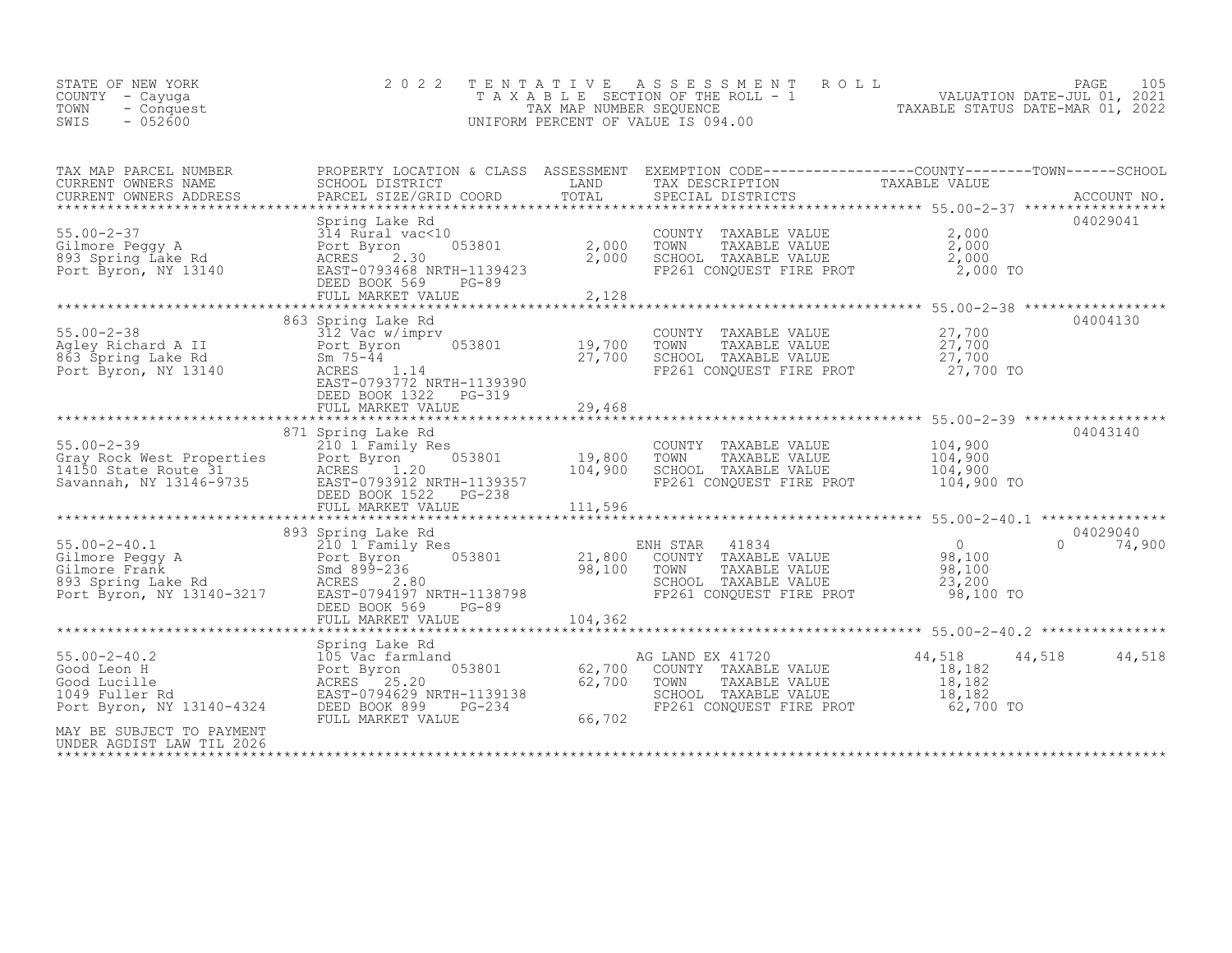| STATE OF NEW YORK<br>COUNTY - Cayuga<br>- Conquest<br>TOWN<br>$-052600$<br>SWIS                                                                                                                                                                        | 2 0 2 2                                 | TENTATIVE ASSESSMENT ROLL PACE 106<br>TAXABLE SECTION OF THE ROLL - 1 VALUATION DATE-JUL 01, 2021<br>TAX MAP NUMBER SEQUENCE TAXABLE STATUS DATE-MAR 01, 2022<br>UNIFORM PERCENT OF VALUE IS 094.00 |                                      |          |
|--------------------------------------------------------------------------------------------------------------------------------------------------------------------------------------------------------------------------------------------------------|-----------------------------------------|-----------------------------------------------------------------------------------------------------------------------------------------------------------------------------------------------------|--------------------------------------|----------|
| TAX MAP PARCEL NUMBER PROPERTY LOCATION & CLASS ASSESSMENT EXEMPTION CODE--------------------COUNTY---------TOWN------SCHOOL<br>CURRENT OWNERS NAME SCHOOL DISTRICT LAND TAX DESCRIPTION<br>CURRENT OWNERS ADDRESS PARCEL SIZE/GRID                    |                                         |                                                                                                                                                                                                     |                                      |          |
| 55.00-2-41.2<br>Behm Tyson J<br>1169 Howell Rd<br>Port Byron, NY 13140<br>Port Byron, NY 13140<br>Port Byron, NY 13140<br>Port Byron, NY 13140<br>Port Byron, NY 13140<br>Port Byron, NY 13140<br>PORE BOOK 1679<br>PG-14<br>PULL MARKET VALUE<br>PG-1 | 1169 Howell Rd                          |                                                                                                                                                                                                     |                                      |          |
|                                                                                                                                                                                                                                                        | Lake Rd                                 |                                                                                                                                                                                                     |                                      | 04014030 |
| 55.00-2-43<br>Brown Todd W<br>Brown Virginia (105 Vac farmland 052401 99,000<br>Brown Virginia (208-258, 869-275 99,000<br>11023 Peachblow Rd<br>Cato, NY 13033-3293 EAST-0798803 NRTH-1140214<br>MAY BE SUBJECT TO PAYMENT DEED BOOK 887              |                                         | AG LAND EX 41720<br>COUNTY TAXABLE VALUE<br>TOWN TAXABLE VALUE<br>SOM TAXABLE VALUE<br>SCHOOL TAXABLE VALUE 39,944<br>FP261 CONQUEST FIRE PROT 99,000 TO                                            | 59,056<br>39,944<br>39,944<br>59,056 | 59,056   |
|                                                                                                                                                                                                                                                        |                                         |                                                                                                                                                                                                     |                                      |          |
|                                                                                                                                                                                                                                                        |                                         | COUNTY TAXABLE VALUE 6,400<br>TOWN TAXABLE VALUE 6,400<br>SCHOOL TAXABLE VALUE 6,400<br>FP261 CONQUEST FIRE PROT 6,400 TO                                                                           |                                      | 04023120 |
|                                                                                                                                                                                                                                                        |                                         |                                                                                                                                                                                                     |                                      |          |
|                                                                                                                                                                                                                                                        |                                         |                                                                                                                                                                                                     |                                      |          |
|                                                                                                                                                                                                                                                        |                                         |                                                                                                                                                                                                     |                                      |          |
|                                                                                                                                                                                                                                                        |                                         |                                                                                                                                                                                                     |                                      |          |
|                                                                                                                                                                                                                                                        | $^{+10}$ 053801 24,900<br>24,900 24,900 | COUNTY TAXABLE VALUE<br>TOWN TAXABLE VALUE 24,900<br>SCHOOL TAXABLE VALUE 24,900<br>ER261 CONCURSE TIRE ROCE 24,900<br>FP261 CONQUEST FIRE PROT 24,900 TO                                           | 24,900                               |          |
|                                                                                                                                                                                                                                                        |                                         |                                                                                                                                                                                                     |                                      |          |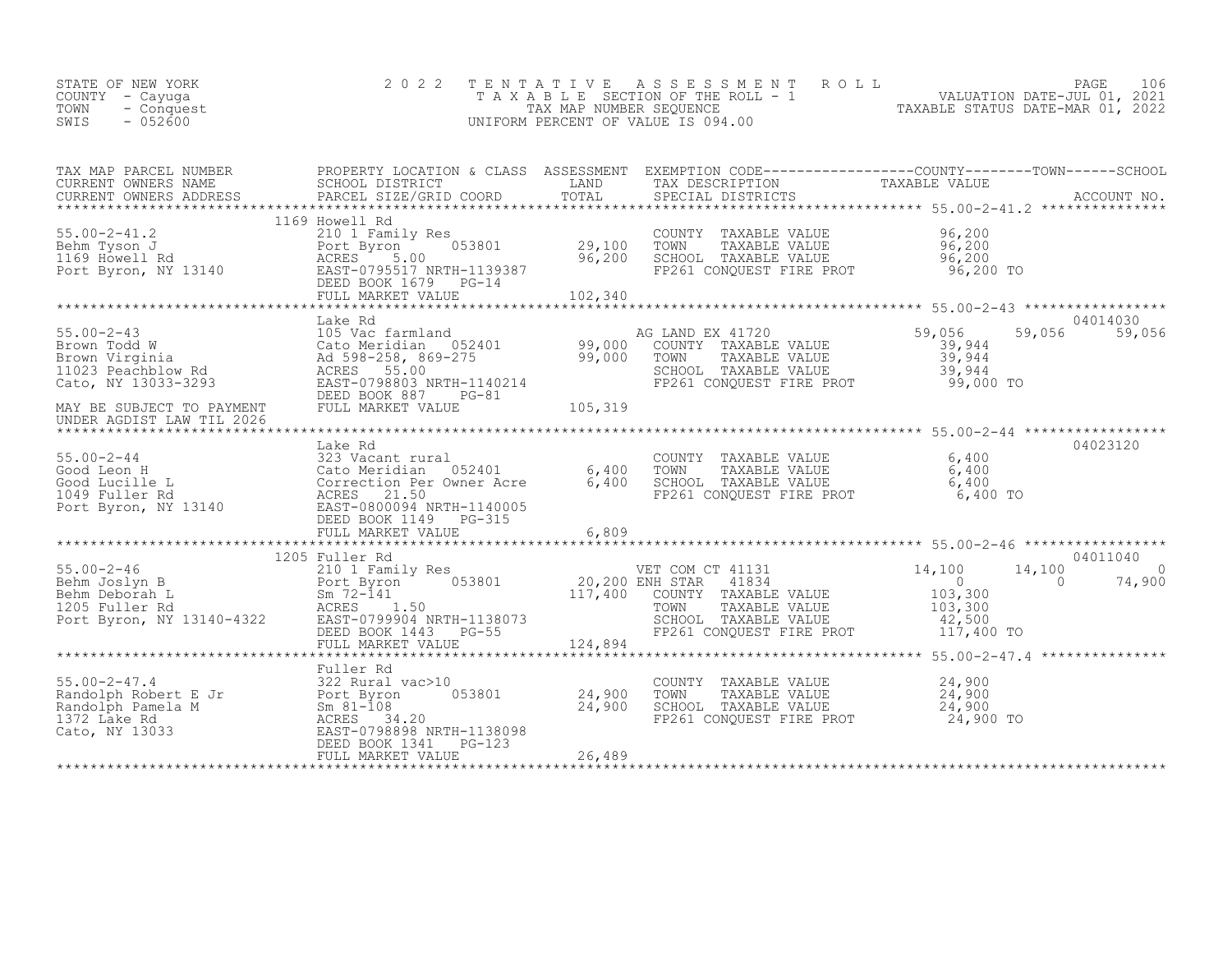| STATE OF NEW YORK<br>COUNTY - Cayuga<br>TOWN<br>- Conquest<br>$-052600$<br>SWIS | $2 0 2 2$                                          |        | TENTATIVE ASSESSMENT ROLL PACE 107<br>TAXABLE SECTION OF THE ROLL - 1 VALUATION DATE-JUL 01, 2021<br>TAX MAP NUMBER SEQUENCE TAXABLE STATUS DATE-MAR 01, 2022<br>UNIFORM PERCENT OF VALUE IS 094.00                                                                                                                                                                         |
|---------------------------------------------------------------------------------|----------------------------------------------------|--------|-----------------------------------------------------------------------------------------------------------------------------------------------------------------------------------------------------------------------------------------------------------------------------------------------------------------------------------------------------------------------------|
|                                                                                 |                                                    |        | TAX MAP PARCEL NUMBER PROPERTY LOCATION & CLASS ASSESSMENT EXEMPTION CODE----------------COUNTY--------TOWN------SCHOOL SCHOOL DISTRICT LAND TAX DESCRIPTION TAXABLE VALUE<br>CURRENT OWNERS NAME PARCEL SIZE/GRID COORD TOTAL SP<br>04011041                                                                                                                               |
|                                                                                 |                                                    |        |                                                                                                                                                                                                                                                                                                                                                                             |
|                                                                                 |                                                    |        | ******************************* 55.00-2-47.6 ***************                                                                                                                                                                                                                                                                                                                |
|                                                                                 | EAST-0799220 NRTH-1137382                          |        |                                                                                                                                                                                                                                                                                                                                                                             |
|                                                                                 | DEED BOOK 3735 PG-143                              |        |                                                                                                                                                                                                                                                                                                                                                                             |
|                                                                                 |                                                    |        |                                                                                                                                                                                                                                                                                                                                                                             |
|                                                                                 |                                                    |        |                                                                                                                                                                                                                                                                                                                                                                             |
|                                                                                 |                                                    |        |                                                                                                                                                                                                                                                                                                                                                                             |
|                                                                                 |                                                    |        |                                                                                                                                                                                                                                                                                                                                                                             |
|                                                                                 |                                                    |        |                                                                                                                                                                                                                                                                                                                                                                             |
|                                                                                 |                                                    |        |                                                                                                                                                                                                                                                                                                                                                                             |
|                                                                                 |                                                    |        |                                                                                                                                                                                                                                                                                                                                                                             |
|                                                                                 | EAST-0799779 NRTH-1137714<br>DEED BOOK 4135 PG-320 | 79,681 | $\begin{tabular}{l c c c c c} \multicolumn{1}{c}{\textbf{5.00-2-47.21}}\hspace{ \textbf{5.01-27.22}} \hspace{ \textbf{5.02-28.23}} \hspace{ \textbf{5.03-28.24}} \hspace{ \textbf{5.04-291}} \hspace{ \textbf{5.05-293}} \hspace{ \textbf{5.06-294}} \hspace{ \textbf{5.07-20}} \hspace{ \textbf{5.08-204}} \hspace{ \textbf{5.09-24}} \hspace{ \textbf{5.000}} \hspace{ \$ |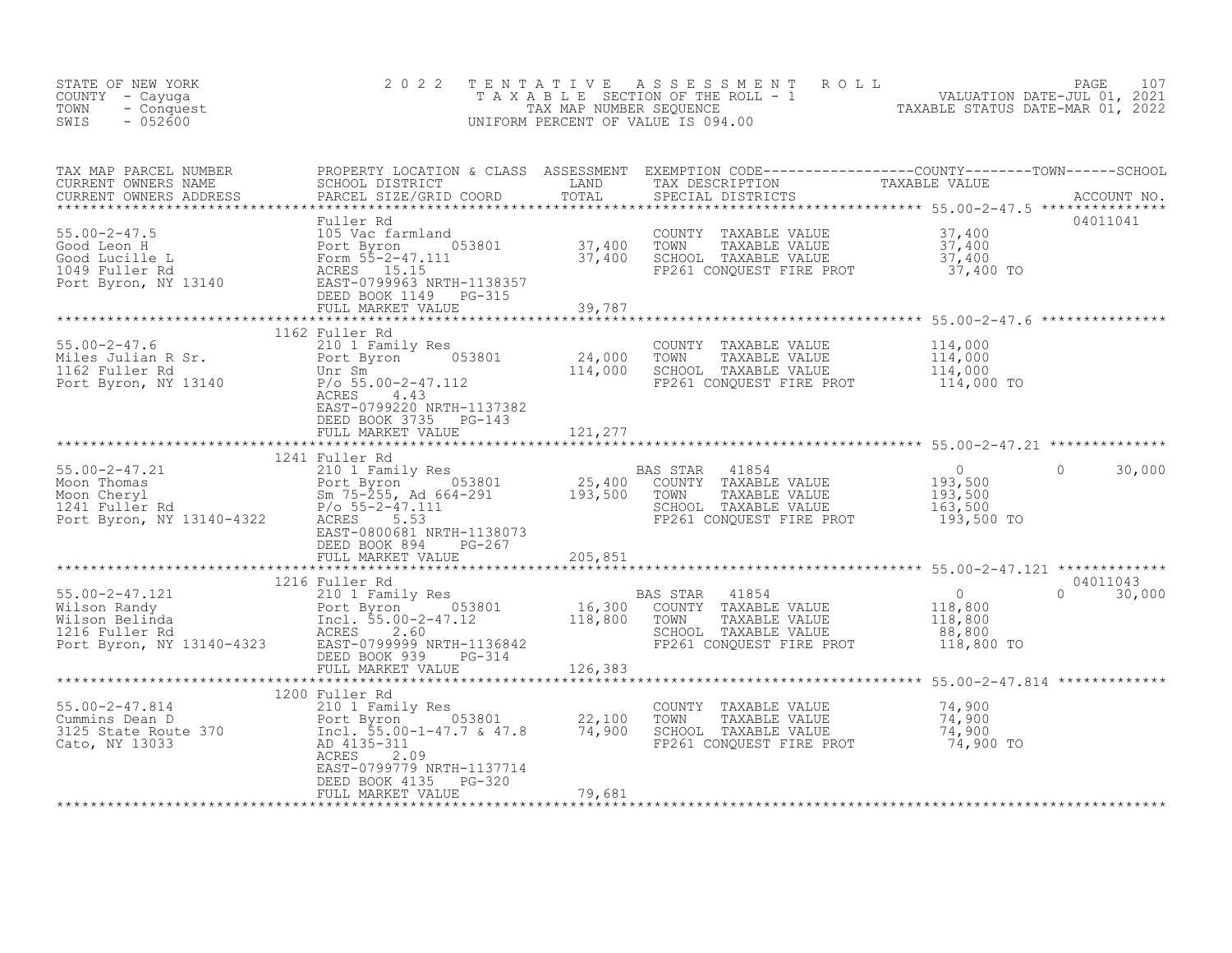| STATE OF NEW YORK<br>COUNTY - Cayuga<br>- Conquest<br>TOWN<br>$-052600$<br>SWIS                                                                                                                                                                                                             | 2 0 2 2                                                                                               |         | TENTATIVE ASSESSMENT ROLL PAGE 108<br>TAXABLE SECTION OF THE ROLL - 1 VALUATION DATE-JUL 01, 2021<br>TAX MAP NUMBER SEQUENCE TAXABLE STATUS DATE-MAR 01, 2022<br>UNIFORM PERCENT OF VALUE IS 094.00                        |                                              |                                                                                                |
|---------------------------------------------------------------------------------------------------------------------------------------------------------------------------------------------------------------------------------------------------------------------------------------------|-------------------------------------------------------------------------------------------------------|---------|----------------------------------------------------------------------------------------------------------------------------------------------------------------------------------------------------------------------------|----------------------------------------------|------------------------------------------------------------------------------------------------|
|                                                                                                                                                                                                                                                                                             |                                                                                                       |         |                                                                                                                                                                                                                            |                                              |                                                                                                |
| 55.00-2-47.815<br>Good Leon H<br>Good Lucille L<br>1049 Fuller Rd<br>Port Byron, NY 13140-4324<br>Port Byron, NY 13140-4324<br>Port Byron, NY 13140-4324<br>RORES<br>2.88<br>2.88<br>2.88<br>2.88<br>2.88                                                                                   | Fuller Rd<br>ACRES<br>2.88<br>EAST-0799545 NRTH-1137571<br>DEED BOOK 1578 PG-208<br>FULL MARKET VALUE | 7,660   |                                                                                                                                                                                                                            |                                              |                                                                                                |
|                                                                                                                                                                                                                                                                                             | Fuller Rd                                                                                             |         |                                                                                                                                                                                                                            |                                              | 04041090                                                                                       |
| 55.00-2-48<br>Rilk Albert B<br>Port Byron 053801<br>Port Byron, NY 13140<br>Port Byron, NY 13140<br>REES 3.60<br>REED 0798779 NRTH-1136927<br>REED 0798779 NRTH-1136927                                                                                                                     | DEED BOOK 561 PG-168<br>FULL MARKET VALUE                                                             | 1,064   | COUNTY TAXABLE VALUE $\begin{array}{cccc} 1,000 \ \text{TOWN} & \text{TAXABLE VALUE} & 1,000 \ \text{SCHOOL} & \text{TAXABLE VALUE} & 1,000 \ \text{FPC261 CONQUEST FIRE PROT} & 1,000 \ \text{FPC31} & 1,000 \end{array}$ |                                              |                                                                                                |
|                                                                                                                                                                                                                                                                                             | Fuller Rd                                                                                             |         |                                                                                                                                                                                                                            |                                              | 04015080                                                                                       |
| 55.00-2-49<br>Gould Robert<br>Gould Joann<br>9784 Hard Point Spur<br>Port Byron 8013-35<br>9784 Hard Point Spur<br>2013-35<br>9784 Hard Point Spur<br>2013-35<br>2.60<br>Port Byron, NY 13140<br>EAST-0798736 NRTH-1136312<br>DEED BOOK 1043<br>FULL MAR                                    | FULL MARKET VALUE                                                                                     | 1,064   | COUNTY TAXABLE VALUE $1,000$<br>TOWN TAXABLE VALUE $1,000$<br>SCHOOL TAXABLE VALUE $1,000$<br>FP261 CONQUEST FIRE PROT $1,000$ TO                                                                                          |                                              |                                                                                                |
|                                                                                                                                                                                                                                                                                             |                                                                                                       |         |                                                                                                                                                                                                                            |                                              | 04042090                                                                                       |
| Fuller Rd<br>Fuller Rd<br>Good Leon H<br>Fort Byron 053801<br>Good Lucille L<br>Inc 41-1-42, 45, 50.1, 51 &<br>1049 Fuller Rd<br>Fuller Rd<br>Fort Byron, NY 13140-4324<br>Reded 14-16 split55.00-2-<br>AcRES 17.50<br>AcRES 17.50<br>AcRES 17.50<br>AcR                                    | ACRES 17.50                                                                                           |         |                                                                                                                                                                                                                            | 28,296                                       | 28,296                                                                                         |
| MAY BE SUBJECT TO PAYMENT<br>UNDER AGDIST LAW TIL 2026                                                                                                                                                                                                                                      | EAST-0795411 NRTH-1138275<br>DEED BOOK 546 PG-270<br>FULL MARKET VALUE                                | 54,787  |                                                                                                                                                                                                                            |                                              |                                                                                                |
|                                                                                                                                                                                                                                                                                             | 1031 Fuller Rd                                                                                        |         |                                                                                                                                                                                                                            |                                              | 04042090                                                                                       |
| 55.00-2-50.212<br>Wise Stephen J<br>Wise Stephen J<br>Wise Martha W<br>1031 Fuller Rd<br>1031 Fuller Rd<br>1031 Fuller Rd<br>1031 Fuller Rd<br>1031 Fuller Rd<br>1031 Fuller Rd<br>55-2-47.5, 0.0.21<br>27,998<br>27,998<br>27,998<br>27,998<br>27,998<br>27,9<br>MAY BE SUBJECT TO PAYMENT | ACRES 199.90                                                                                          |         | TOWN TAXABLE VALUE<br>SCHOOL TAXABLE VALUE<br>FP261 CONQUEST FIRE PROT                                                                                                                                                     | 302,949<br>$\sim$ 0<br>342,998<br>722,600 TO | $\frac{46}{202}$ , $\frac{653}{949}$ $\frac{46}{202}$ , $\frac{653}{949}$<br>302,949<br>30,000 |
| UNDER AGDIST LAW TIL 2026                                                                                                                                                                                                                                                                   | FULL MARKET VALUE                                                                                     | 768,723 |                                                                                                                                                                                                                            |                                              |                                                                                                |
|                                                                                                                                                                                                                                                                                             |                                                                                                       |         |                                                                                                                                                                                                                            |                                              |                                                                                                |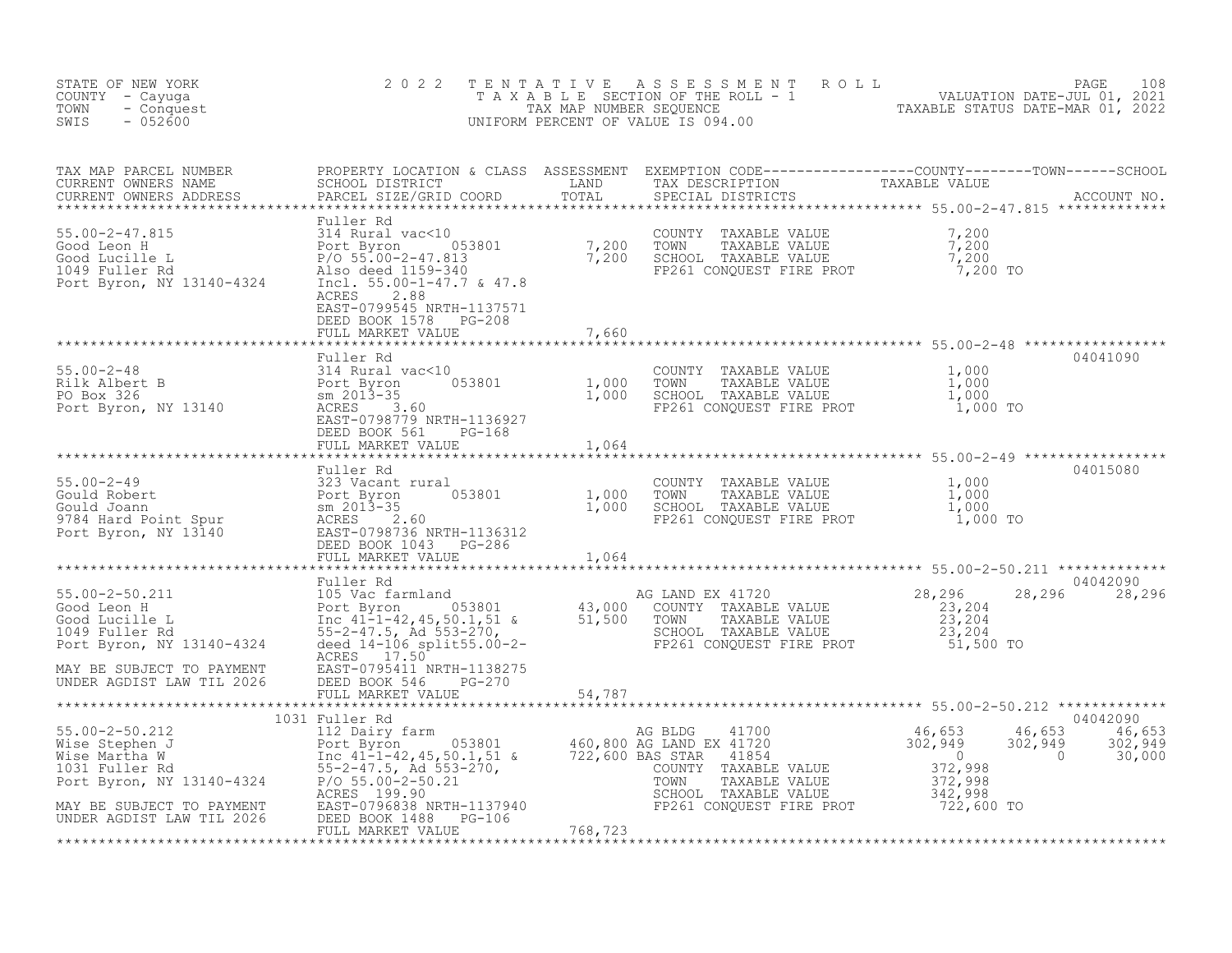| STATE OF NEW YORK<br>COUNTY - Cayuga<br>- Conquest<br>TOWN<br>$-052600$<br>SWIS                                                                                                                                                                                      | 2 0 2 2                                                                                                                                                                           | TENTATIVE | TENTATIVE ASSESSMENT ROLL UNIVALUATION DATE-JUL 01, 2021<br>TAXABLE SECTION OF THE ROLL - 1<br>TAX MAP NUMBER SEQUENCE TAXABLE STATUS DATE-MAR 01, 2022<br>JNIFORM PERCENT OF VALUE IS 094.00<br>UNIFORM PERCENT OF VALUE IS 094.00 |          |
|----------------------------------------------------------------------------------------------------------------------------------------------------------------------------------------------------------------------------------------------------------------------|-----------------------------------------------------------------------------------------------------------------------------------------------------------------------------------|-----------|-------------------------------------------------------------------------------------------------------------------------------------------------------------------------------------------------------------------------------------|----------|
|                                                                                                                                                                                                                                                                      |                                                                                                                                                                                   |           |                                                                                                                                                                                                                                     |          |
|                                                                                                                                                                                                                                                                      |                                                                                                                                                                                   |           |                                                                                                                                                                                                                                     |          |
|                                                                                                                                                                                                                                                                      | FULL MARKET VEHIT<br>***************************<br>Howell Rd<br>220 2 Family Res<br>Port Byron 053801 18,300<br>Sm 72-188<br>20 PPTH 240.00 137,900<br>FULL MARKET VALUE 146,702 |           | COUNTY TAXABLE VALUE 137,900<br>TOWN TAXABLE VALUE 137,900<br>SCHOOL TAXABLE VALUE 137,900<br>FP261 CONQUEST FIRE PROT 137,900 TO                                                                                                   | 04043080 |
|                                                                                                                                                                                                                                                                      |                                                                                                                                                                                   |           |                                                                                                                                                                                                                                     |          |
| $\begin{tabular}{l c c c c c} \hline \texttt{55.00-2-53 & 500-2-53 & 500-2-53 & 500-2-53 & 500-2-53 & 500-2-53 & 500-2-53 & 500-2-53 & 500-2-53 & 500-2-53 & 500-2-53 & 500-2-53 & 500-2-53 & 500-2-53 & 500-2-53 & 500-2-53 & 500-2-53 & 500-2-53 & 500-2-53 & 500$ |                                                                                                                                                                                   |           |                                                                                                                                                                                                                                     |          |
|                                                                                                                                                                                                                                                                      |                                                                                                                                                                                   |           | COUNTY TAXABLE VALUE 185,900<br>TOWN TAXABLE VALUE 185,900<br>SCHOOL TAXABLE VALUE 185,900<br>FP261 CONQUEST FIRE PROT 185,900 TO                                                                                                   | 04033140 |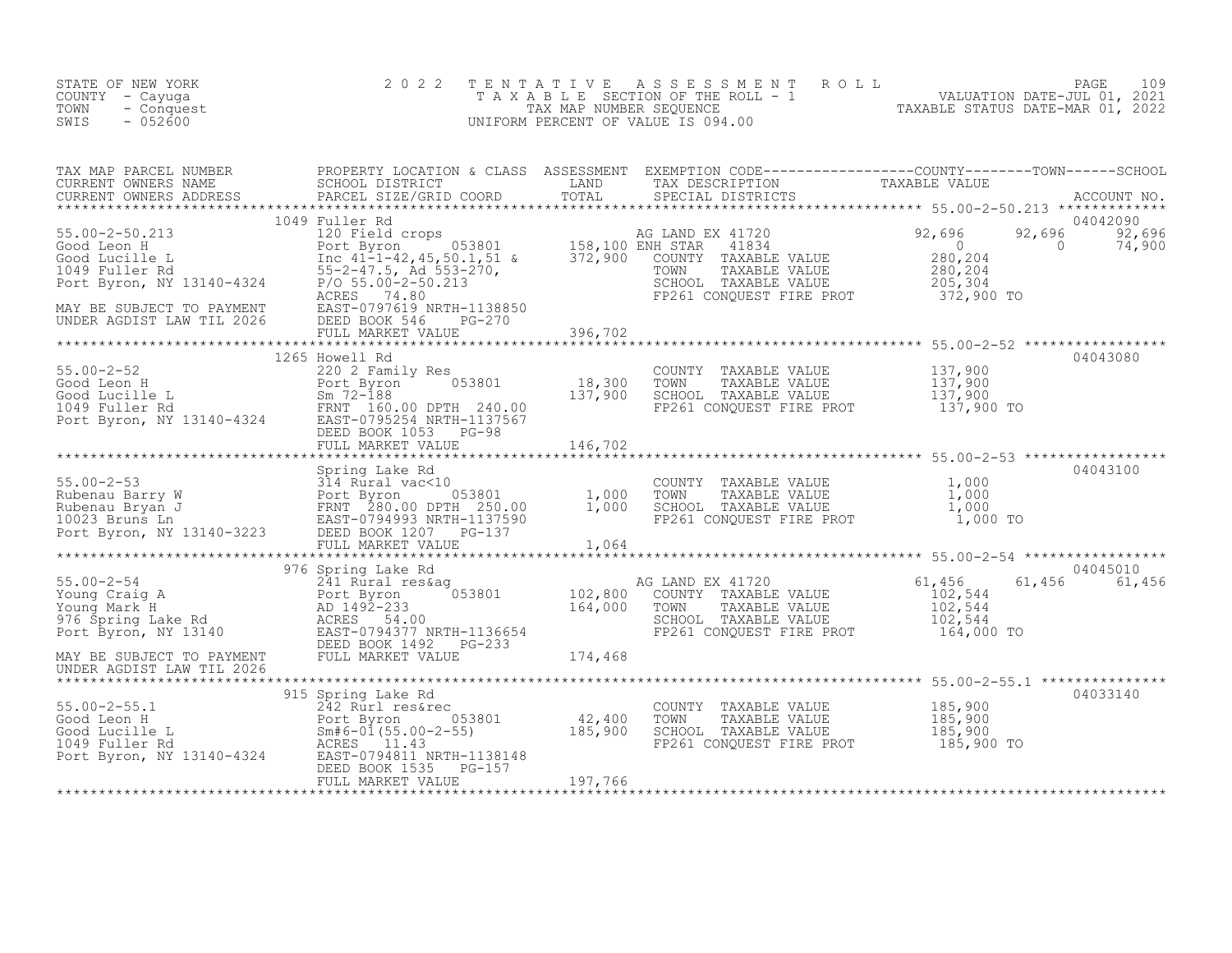| STATE OF NEW YORK<br>COUNTY - Cayuga<br>TOWN<br>- Conquest<br>$-052600$<br>SWIS                                                                                                                                                                        | 2 0 2 2                                                                                                                                                                   | TENTATIVE                    | PAGE 110<br>TAXABLE SECTION OF THE ROLL - 1<br>TAX MAP NUMBER SEQUENCE<br>NIFORM PERCENT OF VALUE IS 094.00<br>TAXABLE STATUS DATE-MAR 01, 2022<br>UNIFORM PERCENT OF VALUE IS 094.00 |                                                                                                  |                           |
|--------------------------------------------------------------------------------------------------------------------------------------------------------------------------------------------------------------------------------------------------------|---------------------------------------------------------------------------------------------------------------------------------------------------------------------------|------------------------------|---------------------------------------------------------------------------------------------------------------------------------------------------------------------------------------|--------------------------------------------------------------------------------------------------|---------------------------|
|                                                                                                                                                                                                                                                        |                                                                                                                                                                           |                              |                                                                                                                                                                                       |                                                                                                  |                           |
| Spring Lake Rd<br>Rubenau Dolores T<br>37 Ronway Dr<br>Baldwinsville NY 10000 Sm#6-01/FF 00                                                                                                                                                            | Fort Byron 053801 66,000<br>Sm#6-01(55.00-2-55) 66,000<br>AD 1453-146 66,000<br>RCRES 62.00<br>3AST-0794035 NRTH-1137015<br>DEED BOOK 1453<br>PG-146<br>FULL MARKET VALUE | 70,213                       | COUNTY TAXABLE VALUE<br>TOWN TAXABLE VALUE<br>SCHOOL TAXABLE VALUE<br>FP261 CONQUEST FIRE PROT 66,000 TO                                                                              | 66,000<br>66,000<br>66,000                                                                       |                           |
| $55.00 - 2 - 56.1$<br>55.00-2-56.1<br>Agley Laura A<br>868 Spring Lake Rd<br>Port Byron 653801<br>Port Byron, NY 13140-3218<br>BEED BOOK 1472 PG-193                                                                                                   | 868 Spring Lake Rd<br>242 Rurl res&rec<br>$\frac{c}{053801}$<br>DEED BOOK 1472 PG-193<br>FULL MARKET VALUE                                                                | 32,500<br>145,400<br>154,681 | BAS STAR 41854<br>COUNTY TAXABLE VALUE<br>TOWN<br>TAXABLE VALUE<br>SCHOOL TAXABLE VALUE 115,400<br>FP261 CONQUEST FIRE PROT 145,400 TO                                                | $\overline{0}$<br>145,400<br>145.400<br>145,400                                                  | 04004070<br>$0 \t 30,000$ |
| 55.00-2-58<br>Rigby Terry K<br>Rigby Patricia<br>Rigby Patricia<br>1,000<br>1,000<br>1,000<br>1,000<br>Port Byron, NY 13140-4332<br>Port Byron, NY 13140-4332<br>Port Byron, NY 13140-4332<br>Port Byron, NY 13140-4332<br>Port MARYER MARYER MARYER M | Spring Lake Rd<br>FULL MARKET VALUE                                                                                                                                       | ************<br>1,064        | COUNTY TAXABLE VALUE<br>TOWN    TAXABLE VALUE<br>SCHOOL  TAXABLE VALUE<br>FP261 CONQUEST FIRE PROT                                                                                    | *********************** 55.00-2-58 ******************<br>$1,000$<br>$1,000$<br>1,000<br>1,000 TO | 04030120                  |
| 55.00-2-59<br>Cotten Brian<br>371 Severne Rd<br>371 Severne Rd<br>Himrod, NY 14842-9792<br>82.00 EAST-07922<br>52.00 EAST-0792871 NRTH-1139108<br>52.1.00 EAST-0792871 NRTH-1139108<br>52.321                                                          | Spring Lake Rd<br>314 Rural vac<10<br>Port Byron 053801 1,300<br>ACRES 1.00 1.300<br>DEED BOOK 1540 PG-321<br>FULL MARKET VALUE                                           | $\frac{1}{300}$<br>1,383     | COUNTY TAXABLE VALUE<br>TOWN<br>TAXABLE VALUE<br>CHOOL TAXABLE VALUE 1,300<br>FP261 CONQUEST FIRE PROT 1,300 TO<br>LD262 SPRING LAKE LIGHT                                            | $\frac{1}{1}$ , 300<br>1, 300<br>1,300 TO                                                        | 04039150                  |
|                                                                                                                                                                                                                                                        | 790 Spring Lake Rd                                                                                                                                                        | 23,500<br>117,300<br>124,787 | COUNTY TAXABLE VALUE<br>TOWN<br>TAXABLE VALUE<br>SCHOOL TAXABLE VALUE<br>FP261 CONQUEST FIRE PROT<br>LD262 SPRING LAKE LIGHT 117,300 TO                                               | 117,300<br>117,300<br>117,300<br>117,300 TO                                                      | 04006170                  |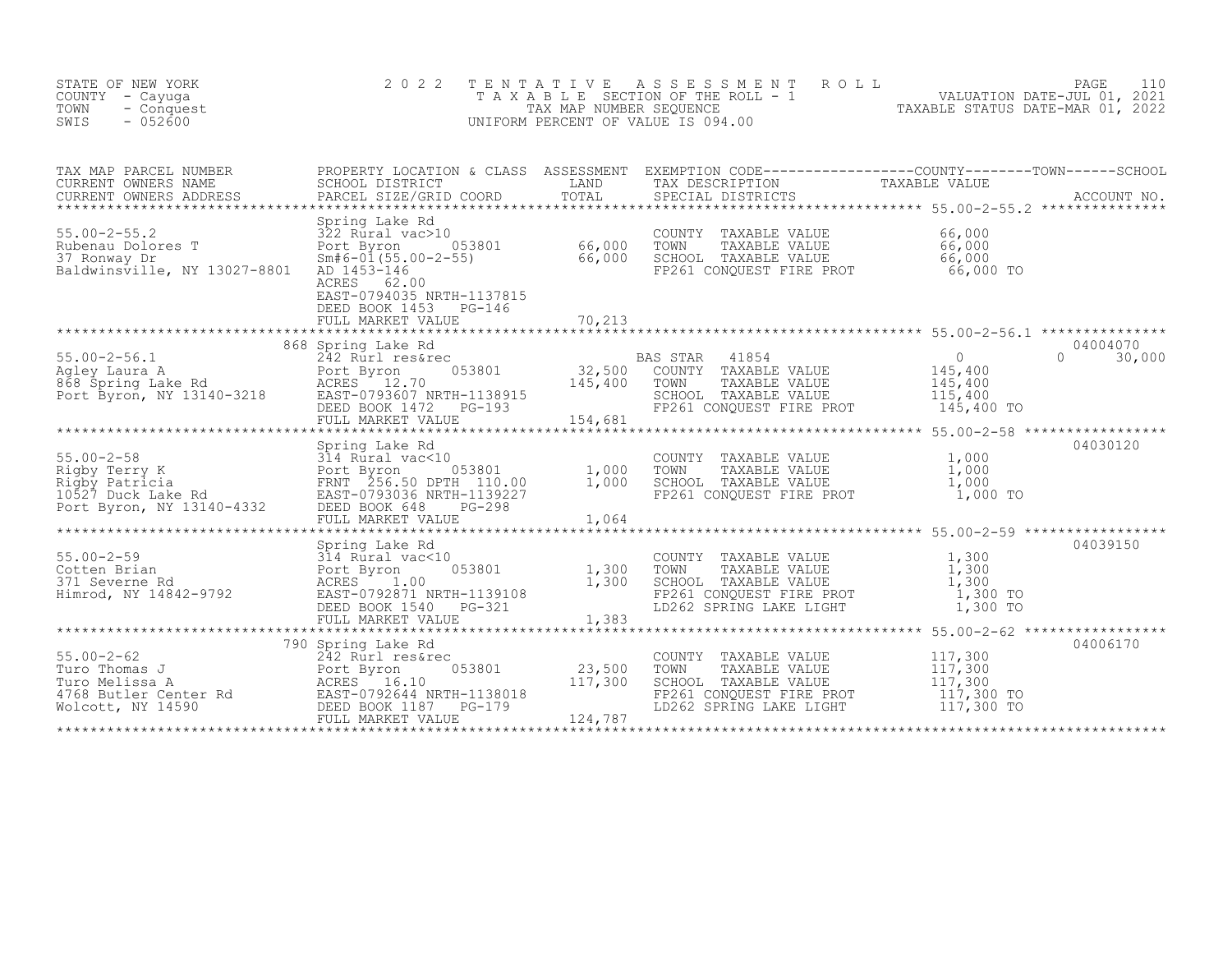| STATE OF NEW YORK<br>COUNTY - Cayuga<br>TOWN<br>- Conquest<br>SWIS<br>$-052600$                                                                                                                                                                                                                                                                                                                                                                                                                | 2 0 2 2 | TENTATIVE ASSESSMENT ROLL PAGE 111<br>TAXABLE SECTION OF THE ROLL - 1 VALUATION DATE-JUL 01, 2021<br>TAX MAP NUMBER SEQUENCE TAXABLE STATUS DATE-MAR 01, 2022<br>UNIFORM PERCENT OF VALUE IS 094.00 |  |
|------------------------------------------------------------------------------------------------------------------------------------------------------------------------------------------------------------------------------------------------------------------------------------------------------------------------------------------------------------------------------------------------------------------------------------------------------------------------------------------------|---------|-----------------------------------------------------------------------------------------------------------------------------------------------------------------------------------------------------|--|
|                                                                                                                                                                                                                                                                                                                                                                                                                                                                                                |         |                                                                                                                                                                                                     |  |
| $\begin{tabular}{lllllllllllllllllllllll} \textsc{max} & \textsc{map} & \textsc{propBERT} & \textsc{logins} & \textsc{SESSSMENT} & \textsc{ESESMENT} & \textsc{ESENEPITO} & \textsc{compTri} & \textsc{compTri} & \textsc{compTri} & \textsc{compTri} & \textsc{compTri} & \textsc{compTri} & \textsc{compTri} & \textsc{compTri} \\ \textsc{curRENT} & \textsc{OMNERS} & \textsc{ADRESS} & \textsc{SRRCEL} & \textsc{STER} & \textsc{STER} & \textsc{TPIT} & \textsc{SPECTRIT} & \textsc{SPE$ |         |                                                                                                                                                                                                     |  |
| MAY BE SUBJECT TO PAYMENT<br>UNDER AGDIST LAW TIL 2026                                                                                                                                                                                                                                                                                                                                                                                                                                         |         |                                                                                                                                                                                                     |  |
|                                                                                                                                                                                                                                                                                                                                                                                                                                                                                                |         |                                                                                                                                                                                                     |  |
| $\begin{tabular}{l c c c c c} \hline \texttt{2012} & 760 Spin & 104 \text{e-H} & 760 Spin & 104 \text{e-H} & 760 Spin & 104 \text{e-H} & 760 Spin & 104 \text{e-H} & 760 Spin & 104 \text{e-H} & 760 Spin & 104 \text{e-H} & 760 \text{e-H} & 760 \text{e-H} & 760 \text{e-H} & 760 \text{e-H} & 760 \text{e-H} & 760 \text{e-H} & 760 \text{e-H} & 760 \text{e-H}$                                                                                                                            |         |                                                                                                                                                                                                     |  |
| $\begin{tabular}{cccccccc} \texttt{1111} & \texttt{121} & \texttt{131} & \texttt{141} & \texttt{141} & \texttt{141} & \texttt{141} & \texttt{141} & \texttt{141} & \texttt{141} & \texttt{141} & \texttt{141} & \texttt{141} & \texttt{141} & \texttt{141} & \texttt{141} & \texttt{141} & \texttt{141} & \texttt{141} & \texttt{141} & \texttt{141} & \texttt{141} & \texttt{141} & \texttt$                                                                                                  |         |                                                                                                                                                                                                     |  |
| 125,426 FP261 CONQUEST FIRE PROT<br>55.00-2-68.1 MATE (FOLL MARKET VALUE)<br>Spring Lake Rd<br>Spring Lake Rd<br>Spring Lake Rd<br>Spring Lake Rd<br>Spring Lake Rd<br>Spring Lake Rd<br>Spring Lake Rd<br>ACRES 50.00<br>ACRES 50.00<br>TOT Byron,                                                                                                                                                                                                                                            |         |                                                                                                                                                                                                     |  |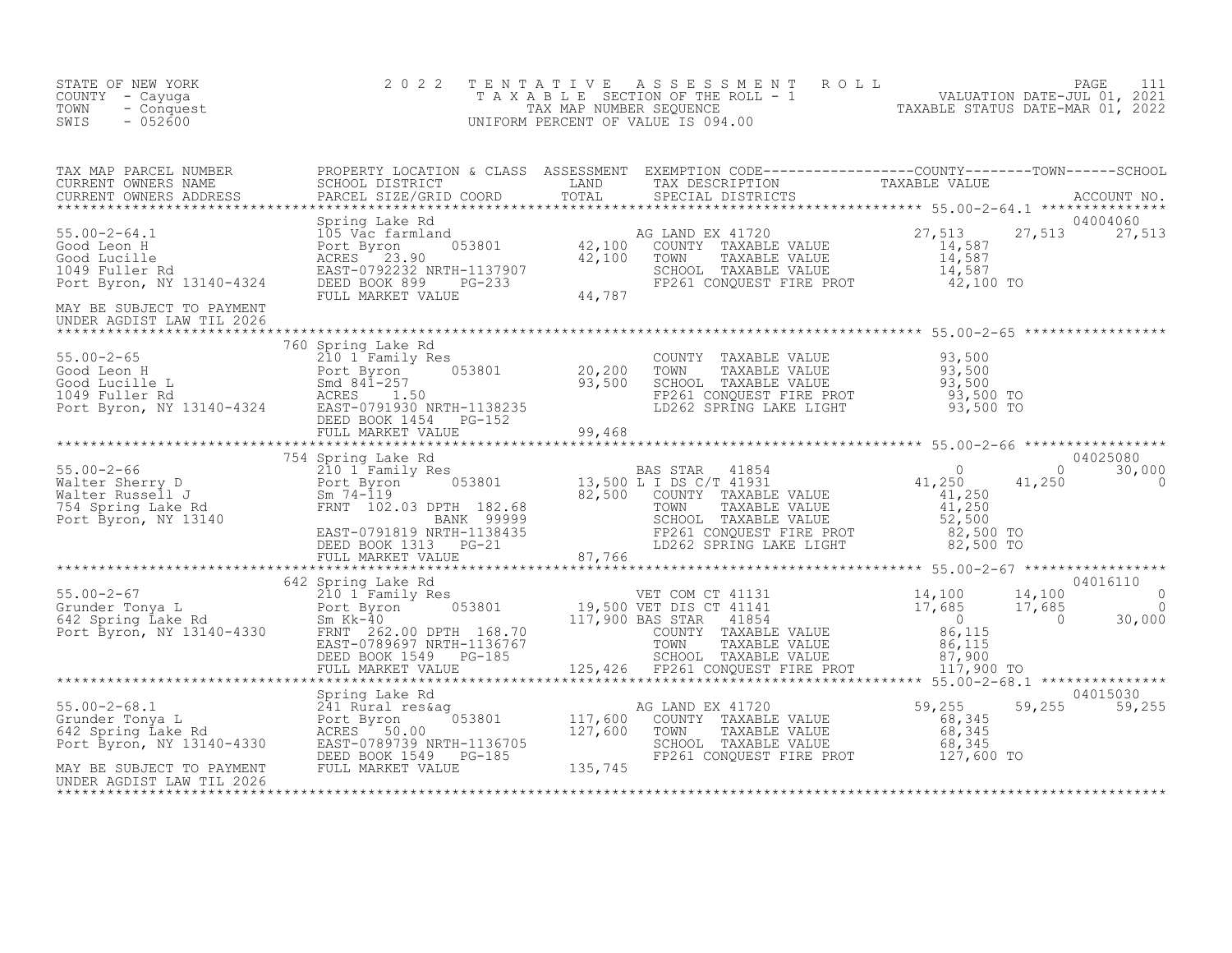| STATE OF NEW YORK<br>COUNTY - Cayuga<br>- Conquest<br>TOWN<br>$-052600$<br>SWIS                                                                                                                                                                                   | 2 0 2 2                                          |        | TENTATIVE ASSESSMENT ROLL PAGE 112<br>TAXABLE SECTION OF THE ROLL - 1 VALUATION DATE-JUL 01, 2021<br>TAX MAP NUMBER SEQUENCE TAXABLE STATUS DATE-MAR 01, 2022<br>UNIFORM PERCENT OF VALUE IS 094.00 |               |
|-------------------------------------------------------------------------------------------------------------------------------------------------------------------------------------------------------------------------------------------------------------------|--------------------------------------------------|--------|-----------------------------------------------------------------------------------------------------------------------------------------------------------------------------------------------------|---------------|
|                                                                                                                                                                                                                                                                   |                                                  |        |                                                                                                                                                                                                     |               |
|                                                                                                                                                                                                                                                                   |                                                  |        |                                                                                                                                                                                                     |               |
|                                                                                                                                                                                                                                                                   |                                                  |        |                                                                                                                                                                                                     |               |
|                                                                                                                                                                                                                                                                   | EAST-0788235 NRTH-1138643                        |        |                                                                                                                                                                                                     |               |
|                                                                                                                                                                                                                                                                   | DEED BOOK 1549 PG-181<br>FULL MARKET VALUE       | 15,000 |                                                                                                                                                                                                     |               |
|                                                                                                                                                                                                                                                                   |                                                  |        |                                                                                                                                                                                                     |               |
| 14336 Savannah Spring Lake Rd 24,700 COUNTY TAXABLE VALUE<br>Tox Joyce Savannah Spring Lake Rd P/o 55.00-2-69<br>Savannah Spring Lake Rd P/o 55.00-2-69<br>Savannah Spring Lake Rd P/o 55.00-2-69<br>Savannah, NY 13146-9683 ACRST-078<br>Savannah, NY 13146-9683 | EAST-0787925 NRTH-1135785<br>DEED BOOK 525 PG-31 |        |                                                                                                                                                                                                     | $0 \t 74,900$ |
|                                                                                                                                                                                                                                                                   | FULL MARKET VALUE 134, 149                       |        |                                                                                                                                                                                                     |               |
|                                                                                                                                                                                                                                                                   |                                                  |        |                                                                                                                                                                                                     |               |
| UNDER AGDIST LAW TIL 2026                                                                                                                                                                                                                                         |                                                  |        |                                                                                                                                                                                                     |               |
|                                                                                                                                                                                                                                                                   |                                                  |        | COUNTY TAXABLE VALUE<br>TOWN TAXABLE VALUE 25,000<br>SCHOOL TAXABLE VALUE 25,000<br>FP261 CONQUEST FIRE PROT 25,000 TO<br>LD262 SPRING LAKE LIGHT 25,000 TO                                         | 04004071      |
|                                                                                                                                                                                                                                                                   |                                                  |        |                                                                                                                                                                                                     |               |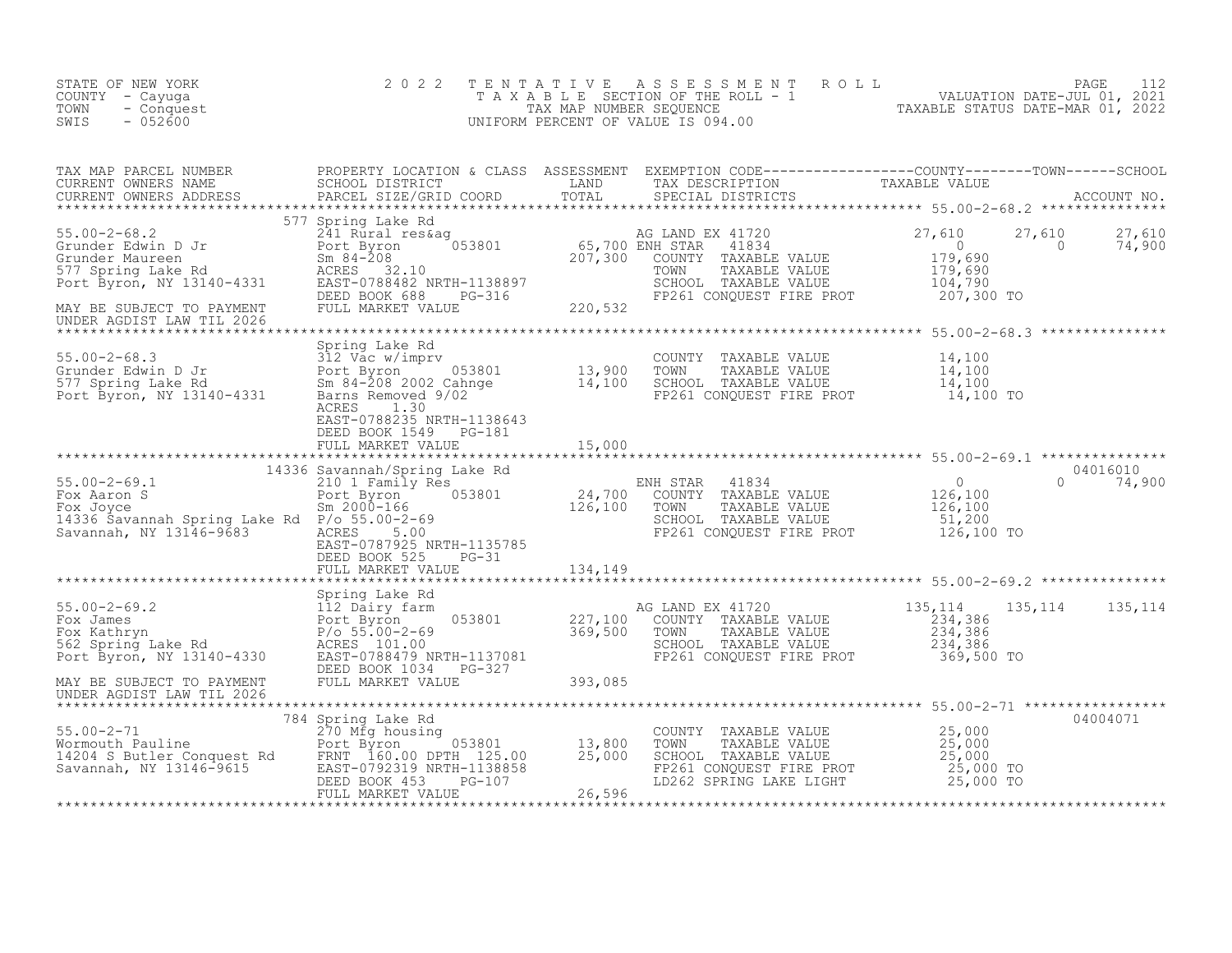| STATE OF NEW YORK<br>COUNTY - Cayuqa<br>TOWN<br>- Conquest<br>SWIS<br>$-052600$                                                                                                                                                                                                     | 2 0 2 2                                                                                                                                                            |         | TENTATIVE ASSESSMENT ROLL<br>PAGE 113<br>TAXABLE SECTION OF THE ROLL - 1 WALUATION DATE-JUL 01, 2021<br>TAXABLE STATUS DATE-MAR 01, 2022<br>JNIFORM PERCENT OF VALUE IS 094.00<br>UNIFORM PERCENT OF VALUE IS 094.00 |                                         | PAGE<br>113   |
|-------------------------------------------------------------------------------------------------------------------------------------------------------------------------------------------------------------------------------------------------------------------------------------|--------------------------------------------------------------------------------------------------------------------------------------------------------------------|---------|----------------------------------------------------------------------------------------------------------------------------------------------------------------------------------------------------------------------|-----------------------------------------|---------------|
| TAX MAP PARCEL NUMBER THE PROPERTY LOCATION & CLASS ASSESSMENT EXEMPTION CODE---------------COUNTY-------TOWN-----SCHOOL<br>TAX MAP PARULL NUTILLIN<br>CURRENT OWNERS NAME<br>CURRENT OWNERS ADDRESS                                                                                | SCHOOL DISTRICT<br><b>EXAMPLE DESCRIPTION OF STREET AND STREET AND STREET AND STREET AND STREET AND STREET AND STREET AND STREET AND</b><br>PARCEL SIZE/GRID COORD | TOTAL   | TAX DESCRIPTION TAXABLE VALUE<br>SPECIAL DISTRICTS                                                                                                                                                                   |                                         | ACCOUNT NO.   |
| 56.00-1-1.1<br>Turo Anthony<br>1369 Lake Rd<br>Cato, NY 13033<br>Cato, NY 13033<br>Cato, NY 13033<br>Cato, NY 13033<br>Cato, NY 13033<br>Cato, NY 13033<br>Cato, NY 13033<br>Cato, NY 13033<br>Cato, NY 13033<br>Cato, NY 13033<br>Cato, 25500                                      | 1369 Lake Rd<br>62500<br>ACRES<br>5.00 BANK 99997<br>EAST-0802232 NRTH-1141243<br>DEED BOOK 3837 PG-325<br>FULL MARKET VALUE                                       | 180,426 | COUNTY TAXABLE VALUE<br>TOWN<br>TAXABLE VALUE<br>SCHOOL TAXABLE VALUE<br>FP261 CONQUEST FIRE PROT 169,600 TO                                                                                                         | 169,600<br>169,600<br>169,600           | 04038150      |
|                                                                                                                                                                                                                                                                                     | Lake Rd                                                                                                                                                            |         |                                                                                                                                                                                                                      |                                         |               |
| 56.00-1-1.221<br>Primrose Edward E<br>Primrose Carol A<br>Primrose Carol A<br>9927 Oneil Rd<br>Primrose Carol A<br>Primrose Carol A<br>Primrose Carol A<br>Primrose Carol A<br>Primrose Carol A<br>Primrose Carol A<br>Primrose Carol A<br>Primrose Ca<br>UNDER AGDIST LAW TIL 2026 |                                                                                                                                                                    | 393,298 | AG LAND EX 41720<br>COUNTY TAXABLE VALUE<br>TOWN TAXABLE VALUE 133,959<br>SCHOOL TAXABLE VALUE 133,959<br>FP261 CONQUEST FIRE PROT 369,700 TO                                                                        | 235,741<br>235,741<br>133,959           | 235,741       |
|                                                                                                                                                                                                                                                                                     | 10736 State Route 38                                                                                                                                               |         |                                                                                                                                                                                                                      |                                         | 04006010      |
| 10730 3010 5011 2013<br>However Justin R<br>Mise Carolyn Z<br>Mise Carolyn Z<br>Mise Carolyn Z<br>Sm 84-41<br>232,900 TOWN TAXABLE VALUE<br>Cato, NY 13033<br>Cato, NY 13033<br>232,900 TOWN TAXABLE VALUE<br>Cato, NY 13033<br>232,900 TOWN TAXABLE                                | EAST-0803101 NRTH-1143074<br>DEED BOOK 1624 PG-142<br>FULL MARKET VALUE                                                                                            | 247,766 | SCHOOL TAXABLE VALUE<br>FP261 CONQUEST FIRE PROT 232,900 TO                                                                                                                                                          | 40,500<br>192,400<br>192,400<br>192,400 | 40,500 40,500 |
|                                                                                                                                                                                                                                                                                     | State Route 38                                                                                                                                                     |         |                                                                                                                                                                                                                      |                                         |               |
| 56.00-1-2.211<br>Primrose Edward E 105 Vac farmland<br>Primrose Carol A 2018-66 EXCPT L-1439 Pg 303,200<br>9927 Oneil Rd Sm 84-41, SMD 1624-146<br>Port Byron, NY 13140<br>Primrose Carol A 2018-66 EXCPT L-1439 Pg 303,200<br>Primrose Ca<br>MAY BE SUBJECT TO PAYMENT             | ACRES 151.50<br>EAST-0804390 NRTH-1142282                                                                                                                          |         | AG LAND EX 41720<br>COUNTY TAXABLE VALUE<br>FP261 CONQUEST FIRE PROT 303,200 TO                                                                                                                                      | 202,280<br>202,280<br>100,920           | 202,280       |
| UNDER AGDIST LAW TIL 2026                                                                                                                                                                                                                                                           | DEED BOOK 1682<br>PG-310<br>FULL MARKET VALUE                                                                                                                      | 322,553 |                                                                                                                                                                                                                      |                                         |               |
|                                                                                                                                                                                                                                                                                     |                                                                                                                                                                    |         |                                                                                                                                                                                                                      |                                         |               |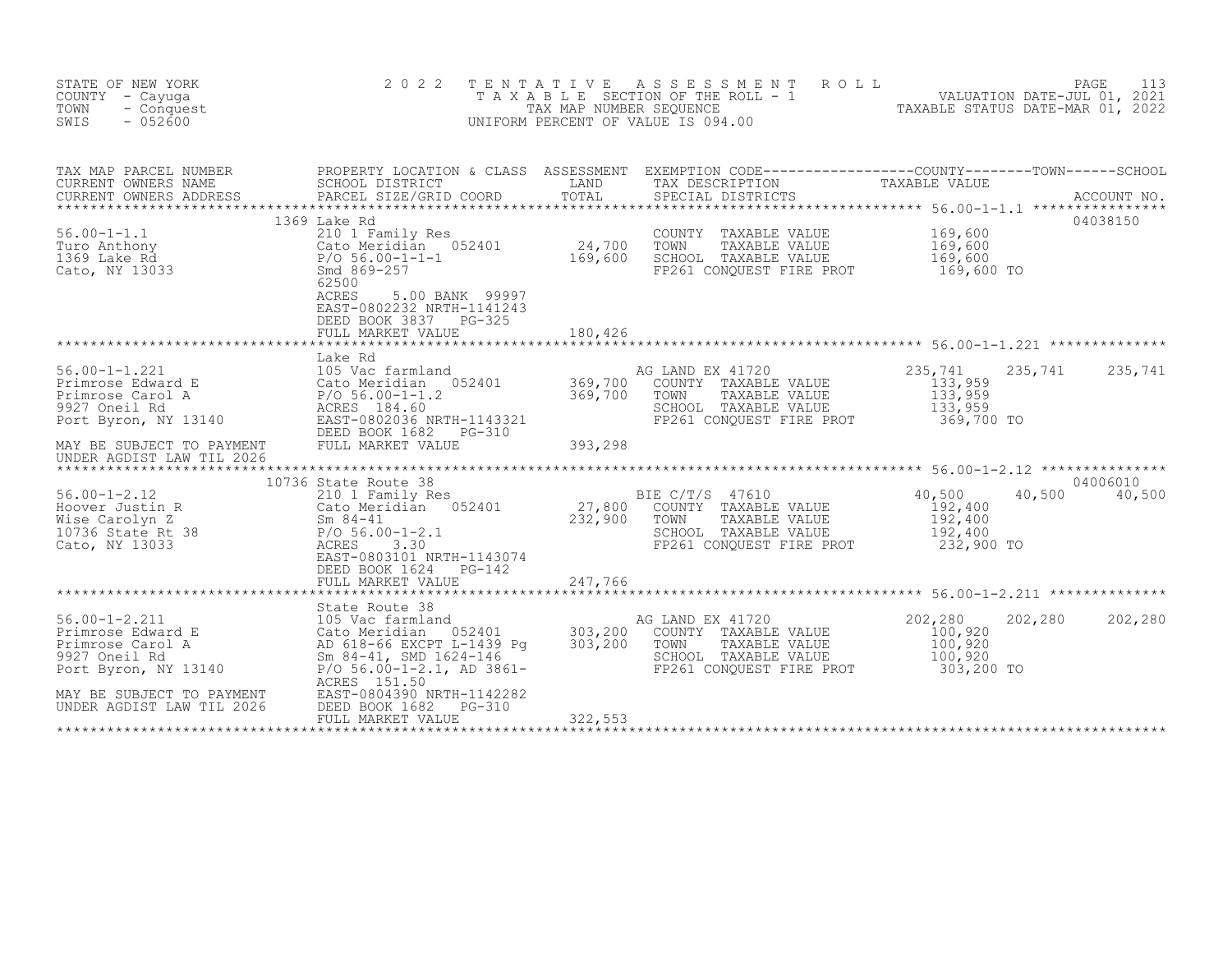| STATE OF NEW YORK<br>COUNTY - Cayuga<br>TOWN - Conquest<br>EWIS - 052600 | 2 0 2 2 | TENTATIVE ASSESSMENT ROLL PAGE 114<br>TAXABLE SECTION OF THE ROLL - 1 VALUATION DATE-JUL 01, 2021<br>TAX MAP NUMBER SEQUENCE TAXABLE STATUS DATE-MAR 01, 2022<br>UNIFORM PERCENT OF VALUE IS 094.00 |  |
|--------------------------------------------------------------------------|---------|-----------------------------------------------------------------------------------------------------------------------------------------------------------------------------------------------------|--|
|                                                                          |         |                                                                                                                                                                                                     |  |
|                                                                          |         |                                                                                                                                                                                                     |  |
|                                                                          |         |                                                                                                                                                                                                     |  |
|                                                                          |         |                                                                                                                                                                                                     |  |
|                                                                          |         |                                                                                                                                                                                                     |  |
|                                                                          |         |                                                                                                                                                                                                     |  |
|                                                                          |         |                                                                                                                                                                                                     |  |
|                                                                          |         |                                                                                                                                                                                                     |  |
|                                                                          |         |                                                                                                                                                                                                     |  |
|                                                                          |         |                                                                                                                                                                                                     |  |
|                                                                          |         |                                                                                                                                                                                                     |  |
|                                                                          |         |                                                                                                                                                                                                     |  |
|                                                                          |         |                                                                                                                                                                                                     |  |
|                                                                          |         |                                                                                                                                                                                                     |  |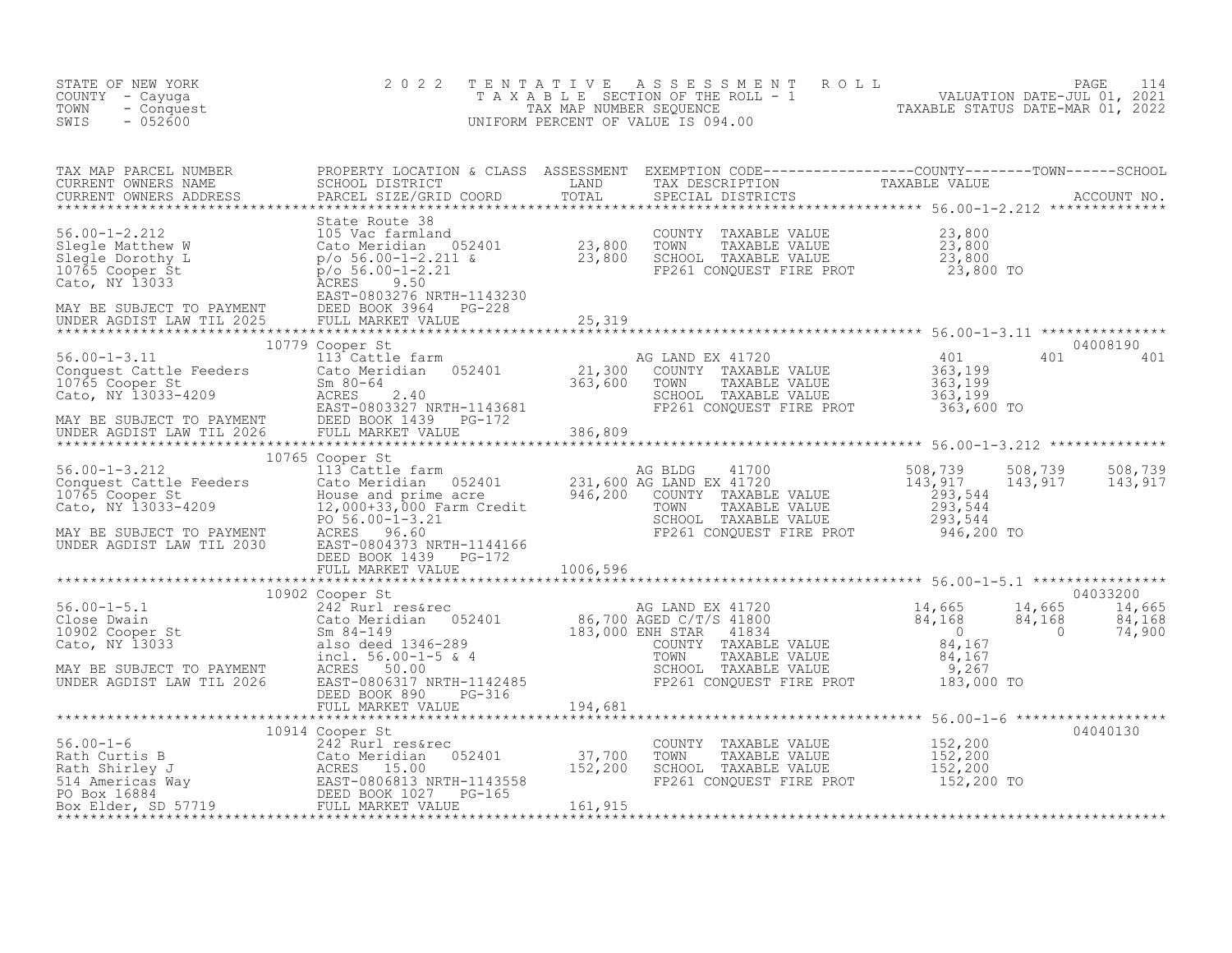|      | STATE OF NEW YORK | 2022 TENTATIVE ASSESSMENT ROLL     | PAGE 3                           |
|------|-------------------|------------------------------------|----------------------------------|
|      | COUNTY – Cayuga   | TAXABLE SECTION OF THE ROLL - 1    | VALUATION DATE-JUL 01, 2021      |
| TOWN | - Conquest        | TAX MAP NUMBER SEOUENCE            | TAXABLE STATUS DATE-MAR 01, 2022 |
| SWIS | $-052600$         | UNIFORM PERCENT OF VALUE IS 094.00 |                                  |
|      |                   |                                    |                                  |

| TAX MAP PARCEL NUMBER<br>CURRENT OWNERS NAME                                                                                                                                                                                                   | PROPERTY LOCATION & CLASS ASSESSMENT EXEMPTION CODE----------------COUNTY-------TOWN-----SCHOOL |         |                                                                                                                                   |                    |
|------------------------------------------------------------------------------------------------------------------------------------------------------------------------------------------------------------------------------------------------|-------------------------------------------------------------------------------------------------|---------|-----------------------------------------------------------------------------------------------------------------------------------|--------------------|
| CURRENT OWNERS NAME<br>CURRENT OWNERS NAME SCHOOL DISTRICT - - ----- LAND TAX DESCRIPTION TAXABLE VALUE<br>CURRENT OWNERS ADDRESS PARCEL SIZE/GRID COORD TOTAL SPECIAL DISTRICTS ACCOUNT NO.<br>CURRENT OWNERS ADDRESS                         |                                                                                                 |         |                                                                                                                                   |                    |
|                                                                                                                                                                                                                                                |                                                                                                 |         |                                                                                                                                   | 04005150           |
|                                                                                                                                                                                                                                                |                                                                                                 |         | 16,400 SCHOOL TAXABLE VALUE 16,400<br>FP261 CONQUEST FIRE PROT 16,400 TO                                                          |                    |
|                                                                                                                                                                                                                                                |                                                                                                 |         |                                                                                                                                   |                    |
|                                                                                                                                                                                                                                                |                                                                                                 |         |                                                                                                                                   |                    |
|                                                                                                                                                                                                                                                | Cooper Street Rd                                                                                |         |                                                                                                                                   | 04005160           |
|                                                                                                                                                                                                                                                |                                                                                                 |         |                                                                                                                                   |                    |
|                                                                                                                                                                                                                                                | 10689 Slayton Rd                                                                                |         |                                                                                                                                   |                    |
| 370 Mfg housing<br>23,400 TOWNTY TAXABLE VALUE<br>23,400 TOWN TAXABLE VALUE<br>23,400 TOWN TAXABLE VALUE<br>23,400 TOWN TAXABLE VALUE<br>23,400 TOWN TAXABLE VALUE<br>23,400 TOWN TAXABLE VALUE<br>23,300 TOWN TAXABLE VALUE<br>23,300 TOWN TA | EAST-0812168 NRTH-1142162                                                                       |         |                                                                                                                                   |                    |
|                                                                                                                                                                                                                                                | DEED BOOK 1589 PG-294                                                                           |         |                                                                                                                                   |                    |
|                                                                                                                                                                                                                                                |                                                                                                 |         |                                                                                                                                   |                    |
| 10721 Slayton Rd 24 21 Rural res&ag 24 21 Rural res&ag 24 21 Rural res&ag 26.00-1-10.4 21 Rural res&ag 26.00-1-10.22 26 26 Meridian 262-03 272,900 SCHOOL 271 Slayton Rd 26 26 Meridian 26 26 Meridian 26 26 Meridian 26 272,9                 | 10721 Slayton Rd                                                                                |         | COUNTY TAXABLE VALUE 172,900<br>TOWN TAXABLE VALUE 172,900<br>SCHOOL TAXABLE VALUE 172,900<br>FP261 CONQUEST FIRE PROT 172,900 TO |                    |
|                                                                                                                                                                                                                                                |                                                                                                 |         |                                                                                                                                   |                    |
|                                                                                                                                                                                                                                                | 10701 Slayton Rd                                                                                |         |                                                                                                                                   |                    |
| 10701 Siayton Rd<br>2010 I Family Res<br>2010 I Family Res<br>29,300 COUNTY TAXABLE VALUE<br>29,300 COUNTY TAXABLE VALUE<br>267,200 COUNTY TAXABLE VALUE<br>267,200 Sm 802-70,Sm 87-129<br>267,200 TOWN TAXABLE VALUE<br>267,200 SCHOOL TAXABL | ACRES 6.32<br>EAST-0812586 NRTH-1142270                                                         |         |                                                                                                                                   | 30,000<br>$\Omega$ |
|                                                                                                                                                                                                                                                | DEED BOOK 1389 PG-30<br>FULL MARKET VALUE                                                       | 284,255 |                                                                                                                                   |                    |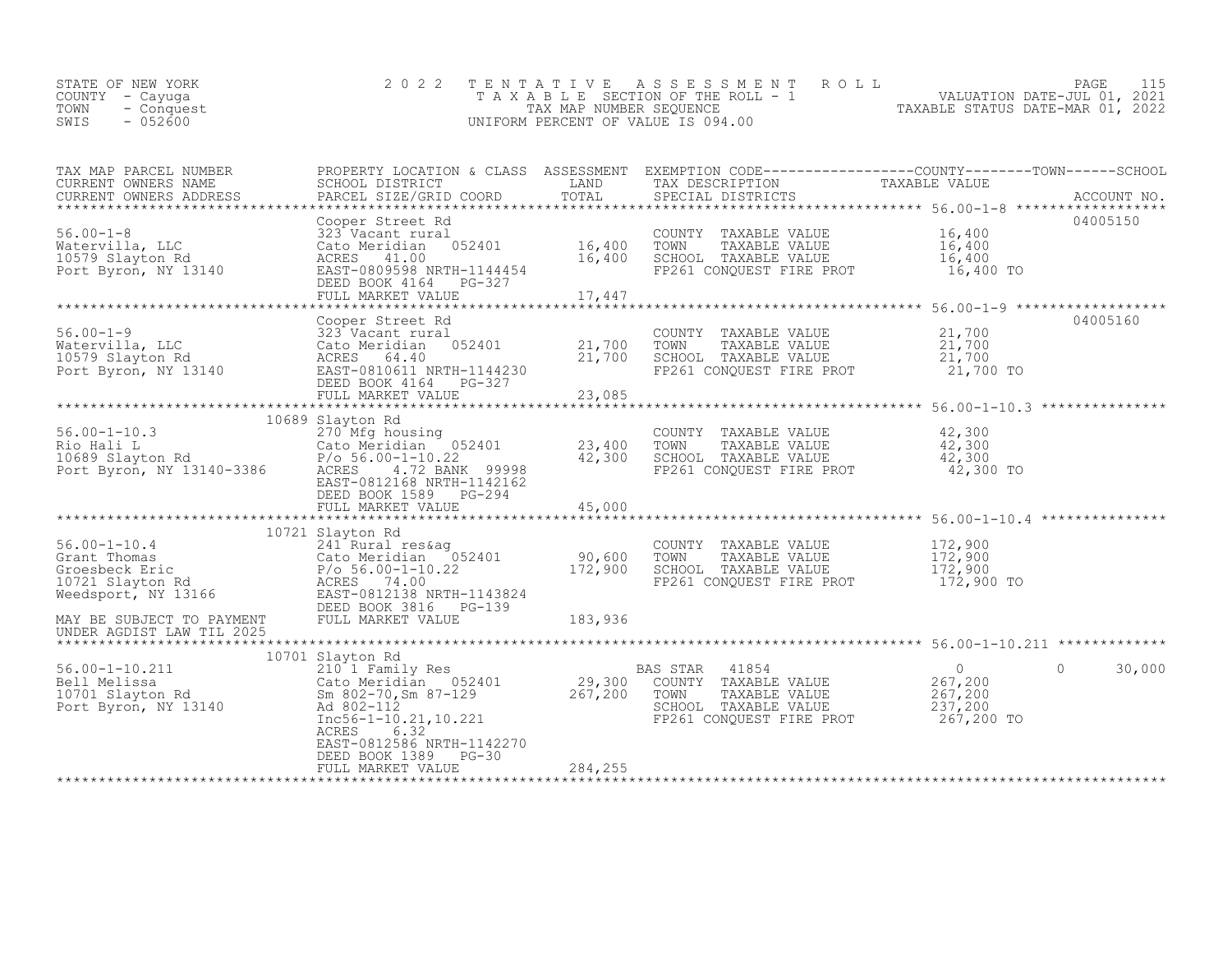| PAGE 116<br>2022 TENTATIVE ASSESSMENT ROLL<br>STATE OF NEW YORK<br>VALUATION DATE-JUL 01, 2021<br>TAXABLE SECTION OF THE ROLL - 1<br>COUNTY - Cayuqa<br>TAXABLE STATUS DATE-MAR 01, 2022<br>TOWN - Conquest<br>TAX MAP NUMBER SEOUENCE<br>$-052600$<br>SWIS<br>UNIFORM PERCENT OF VALUE IS 094.00 |  |
|---------------------------------------------------------------------------------------------------------------------------------------------------------------------------------------------------------------------------------------------------------------------------------------------------|--|
|---------------------------------------------------------------------------------------------------------------------------------------------------------------------------------------------------------------------------------------------------------------------------------------------------|--|

| TAX MAP PARCEL NUMBER                                                                                                                                                                                                                  |                           |  | PROPERTY LOCATION & CLASS ASSESSMENT EXEMPTION CODE-----------------COUNTY--------TOWN------SCHOOL |  |
|----------------------------------------------------------------------------------------------------------------------------------------------------------------------------------------------------------------------------------------|---------------------------|--|----------------------------------------------------------------------------------------------------|--|
|                                                                                                                                                                                                                                        |                           |  |                                                                                                    |  |
|                                                                                                                                                                                                                                        |                           |  |                                                                                                    |  |
|                                                                                                                                                                                                                                        |                           |  | 04028010                                                                                           |  |
| 56.00-1-12.1<br>Fitcher Frank (323 Vacant rural COUNTY TAXABLE VALUE 97,600<br>233 Vacant rural (52401 97,600 TOWN TAXABLE VALUE 97,600<br>42 Pitcher Dr Sm 81-109 97,600 SCHOOL TAXABLE VALUE 97,600<br>Fulton, NY 13069-4468 ACRES 8 | DEED BOOK 878 PG-149      |  |                                                                                                    |  |
|                                                                                                                                                                                                                                        |                           |  |                                                                                                    |  |
|                                                                                                                                                                                                                                        | DEED BOOK 1131 PG-99      |  |                                                                                                    |  |
|                                                                                                                                                                                                                                        |                           |  |                                                                                                    |  |
| 10589 Montana Rd<br>56.00-1-12.32 210 1 Family Res<br>Williams Garry W Cato Meridian 052401 22,600 TOWN TAXABLE VALUE<br>Miliams Garry W Cato Meridian 052401 22,600 TOWN TAXABLE VALUE 165,000<br>Miliams Shari A ACRES 3.40 BANK 999 |                           |  |                                                                                                    |  |
|                                                                                                                                                                                                                                        |                           |  |                                                                                                    |  |
| Montana Rd<br>56.00-1-12.33 314 Rural vac<10 Cato Meridian 052401 13,800 TOWN TAXABLE VALUE 13,800<br>42 Pitcher Dr Smd 856-204 Lot A 13,800 SCHOOL TAXABLE VALUE 13,800<br>Fulton, NY 13069-4468 P/o 56-1-12.31 120 P/o 56-1-12.31    | EAST-0813082 NRTH-1139129 |  |                                                                                                    |  |
|                                                                                                                                                                                                                                        | DEED BOOK 878<br>$PG-148$ |  |                                                                                                    |  |
|                                                                                                                                                                                                                                        |                           |  |                                                                                                    |  |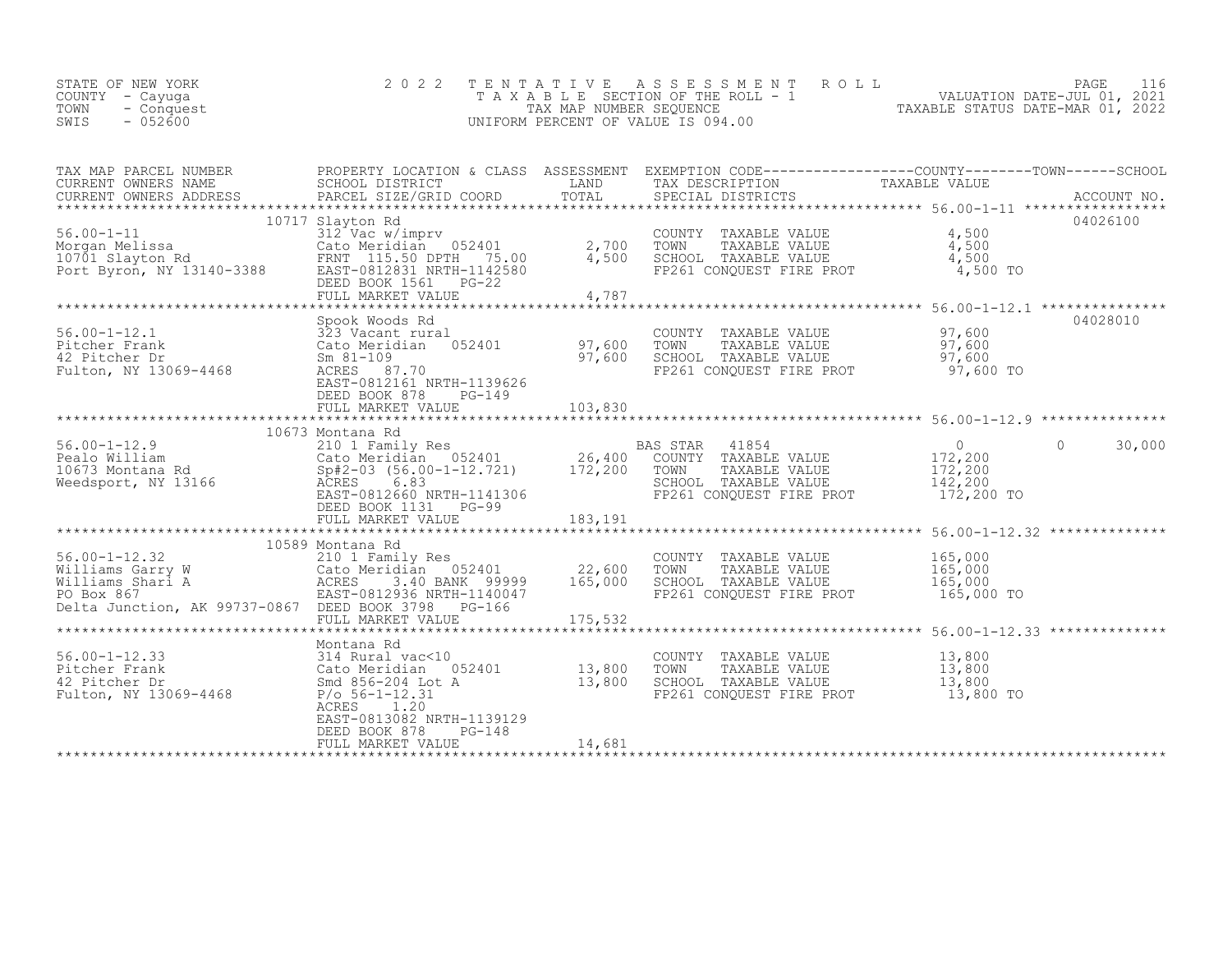| STATE OF NEW YORK<br>COUNTY - Cayuga<br>TOWN<br>- Conquest<br>$-052600$<br>SWIS                                                                                                                                                                  | 2 0 2 2                                                                   |         |                                                                                                                                                                        | TENTATIVE ASSESSMENT ROLL PACE 117<br>TAXABLE SECTION OF THE ROLL - 1 VALUATION DATE-JUL 01, 2021<br>TAX MAP NUMBER SEQUENCE TAXABLE STATUS DATE-MAR 01, 2022<br>UNIFORM PERCENT OF VALUE IS 094.00                               |
|--------------------------------------------------------------------------------------------------------------------------------------------------------------------------------------------------------------------------------------------------|---------------------------------------------------------------------------|---------|------------------------------------------------------------------------------------------------------------------------------------------------------------------------|-----------------------------------------------------------------------------------------------------------------------------------------------------------------------------------------------------------------------------------|
|                                                                                                                                                                                                                                                  |                                                                           |         |                                                                                                                                                                        | TAX MAP PARCEL NUMBER PROPERTY LOCATION & CLASS ASSESSMENT EXEMPTION CODE------------------COUNTY--------TOWN------SCHOOL CURRENT OWNERS NAME SCHOOL DISTRICT LAND TAX DESCRIPTION TAXABLE VALUE<br>CURRENT OWNERS ADDRESS PARCEL |
| 10650 Slayton Rd<br>210650 Slayton Rd<br>210650 Slayton Rd<br>29,400 COUNTY TAXABLE VALUE<br>29,400 COUNTY TAXABLE VALUE<br>29,400 COUNTY TAXABLE VALUE<br>29,400 COUNTY TAXABLE VALUE<br>29,400 COUNTY TAXABLE VALUE<br>29,400 COUNTY TAXABLE   | 10650 Slayton Rd<br>DEED BOOK 946 PG-152<br>FULL MARKET VALUE 132 175,106 |         | ENH STAR 41834<br>NH STAR 41834 0<br>COUNTY TAXABLE VALUE 164,600<br>TOWN TAXABLE VALUE 164,600<br>SCHOOL TAXABLE VALUE 164,600<br>FP261 CONQUEST FIRE PROT 164,600 TO | $\circ$<br>74,900                                                                                                                                                                                                                 |
|                                                                                                                                                                                                                                                  |                                                                           |         |                                                                                                                                                                        |                                                                                                                                                                                                                                   |
| 10654 Slayton Rd 10654 Slayton Rd 210 1 Family Res 210 1 Family Res 210 1 Family Res 210 1 Family Res 210 1 Family Res 210 1 Family Res 210 1 Family Res 210 1 Family Res 210 1 Family Res 210 1 Family Res 210 18,900<br>210 1                  | EAST-0811525 NRTH-1141302<br>DEED BOOK 1645 PG-90                         |         |                                                                                                                                                                        |                                                                                                                                                                                                                                   |
|                                                                                                                                                                                                                                                  | FULL MARKET VALUE 126,489                                                 |         |                                                                                                                                                                        |                                                                                                                                                                                                                                   |
|                                                                                                                                                                                                                                                  |                                                                           |         |                                                                                                                                                                        |                                                                                                                                                                                                                                   |
|                                                                                                                                                                                                                                                  |                                                                           |         |                                                                                                                                                                        | $\mathbf{0}$<br>30,000                                                                                                                                                                                                            |
|                                                                                                                                                                                                                                                  |                                                                           |         |                                                                                                                                                                        |                                                                                                                                                                                                                                   |
|                                                                                                                                                                                                                                                  |                                                                           |         |                                                                                                                                                                        |                                                                                                                                                                                                                                   |
|                                                                                                                                                                                                                                                  |                                                                           |         |                                                                                                                                                                        |                                                                                                                                                                                                                                   |
| 10692 Montana Rd<br>21,300 TOMN<br>Meedsport, NY 13166<br>Meedsport, NY 13166<br>Meens Parameters 2.35 BANK 99998<br>Meedsport, NY 13166<br>Meens Parameters 2.35 BANK 99998<br>Meedsport, NY 13166<br>Meedsport, NY 13166<br>Meedsport, NY 1316 | DEED BOOK 1693 PG-162                                                     |         | COUNTY TAXABLE VALUE 162,300<br>TOWN TAXABLE VALUE 162,300<br>SCHOOL TAXABLE VALUE 162,300<br>FP261 CONQUEST FIRE PROT 162,300 TO                                      |                                                                                                                                                                                                                                   |
|                                                                                                                                                                                                                                                  | FULL MARKET VALUE                                                         | 172,660 |                                                                                                                                                                        |                                                                                                                                                                                                                                   |
|                                                                                                                                                                                                                                                  |                                                                           |         |                                                                                                                                                                        |                                                                                                                                                                                                                                   |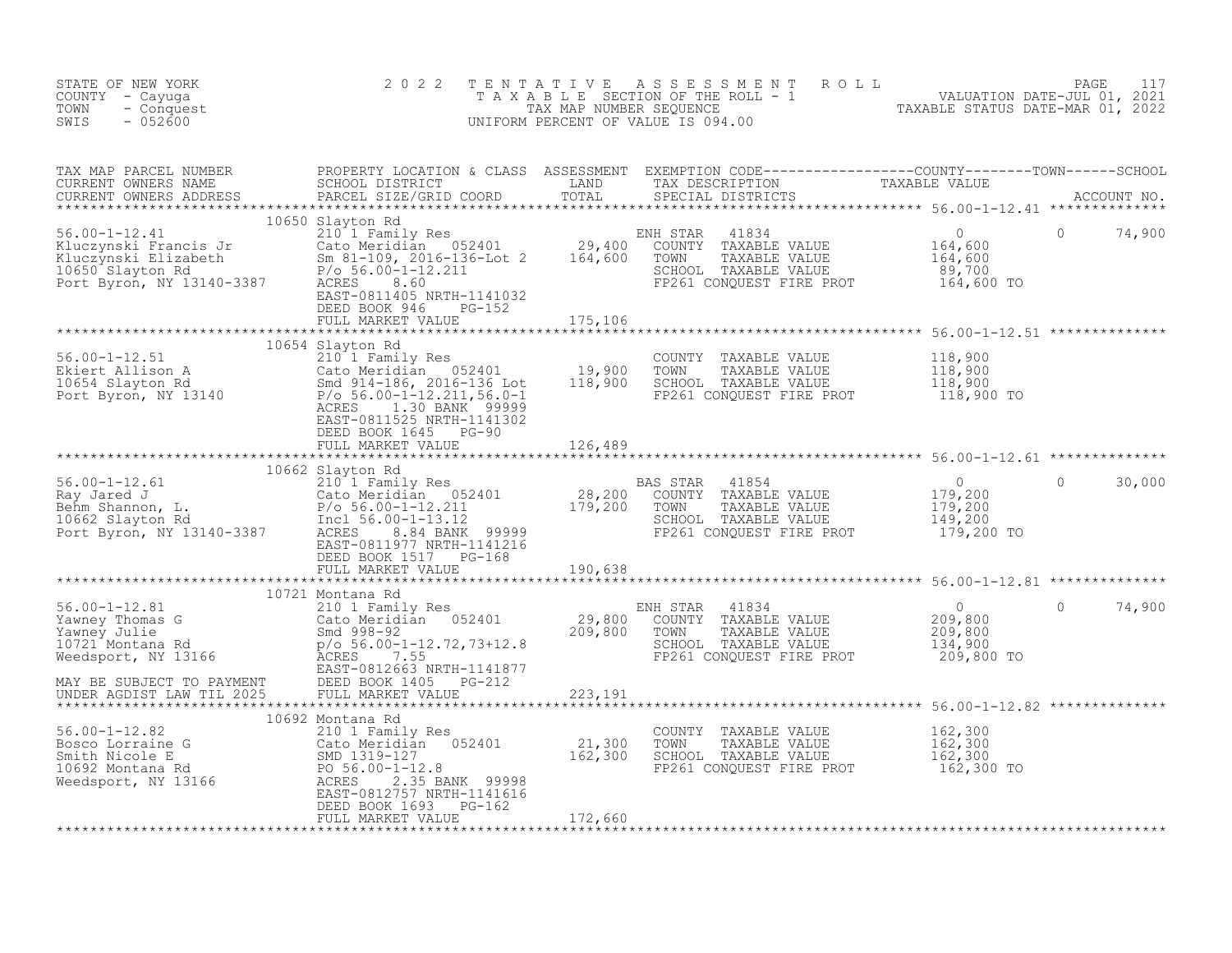| STATE OF NEW YORK<br>COUNTY - Cayuga<br>TOWN<br>- Conquest<br>SWIS<br>$-052600$                                                                                                          | 2 0 2 2<br>TAXABLE                                                                                                                                                                                                           | TENTATIVE<br>TAX MAP NUMBER SEQUENCE | A S S E S S M E N T<br>SECTION OF THE ROLL - 1<br>UNIFORM PERCENT OF VALUE IS 094.00                                   | PAGE 118<br>VALUATION DATE-JUL 01, 2021<br>TAXABLE STATUS DATE-MAD 01, 2000                                                     |
|------------------------------------------------------------------------------------------------------------------------------------------------------------------------------------------|------------------------------------------------------------------------------------------------------------------------------------------------------------------------------------------------------------------------------|--------------------------------------|------------------------------------------------------------------------------------------------------------------------|---------------------------------------------------------------------------------------------------------------------------------|
| TAX MAP PARCEL NUMBER<br>CURRENT OWNERS NAME<br>CURRENT OWNERS ADDRESS<br>***********************                                                                                        | SCHOOL DISTRICT<br>PARCEL SIZE/GRID COORD                                                                                                                                                                                    | LAND<br>TOTAL                        | TAX DESCRIPTION<br>SPECIAL DISTRICTS                                                                                   | PROPERTY LOCATION & CLASS ASSESSMENT EXEMPTION CODE----------------COUNTY-------TOWN-----SCHOOL<br>TAXABLE VALUE<br>ACCOUNT NO. |
| $56.00 - 1 - 12.213$<br>Paquette Albert J<br>LaBranche Megan<br>10649 Slayton Rd<br>Port Byron, NY 13140                                                                                 | Montana Rd<br>314 Rural vac<10<br>Cato Meridian 052401<br>sm 773-20 sm 2007-279<br>$P/O 56.00-1-10.1$<br>$P/O 56.00-1-12.212$<br>6.20<br>ACRES<br>EAST-0812735 NRTH-1140627<br>DEED BOOK 1701<br>$PG-9$<br>FULL MARKET VALUE | 11,100<br>11,100<br>11,809           | COUNTY TAXABLE VALUE<br>TOWN<br>TAXABLE VALUE<br>SCHOOL TAXABLE VALUE<br>FP261 CONQUEST FIRE PROT                      | 11,100<br>11,100<br>11,100<br>11,100 TO                                                                                         |
|                                                                                                                                                                                          |                                                                                                                                                                                                                              | ***********                          |                                                                                                                        | ******************************** 56.00-1-12.214 *************                                                                   |
| $56.00 - 1 - 12.214$<br>Zahn Donna J<br>1940 State Route 318<br>Concert Till<br>Seneca Falls, NY 13148-9725                                                                              | 10597 Montana Rd<br>314 Rural vac<10<br>Cato Meridian<br>052401<br>$P/O 56.00 - 1 - 12.212$<br>5.57<br>ACRES<br>EAST-0812782 NRTH-1140355<br>DEED BOOK 1332<br>PG-300                                                        | 9,300<br>9,300                       | COUNTY TAXABLE VALUE<br>TOWN<br>TAXABLE VALUE<br>SCHOOL TAXABLE VALUE<br>FP261 CONQUEST FIRE PROT                      | 9,300<br>9,300<br>9,300<br>9,300 TO                                                                                             |
|                                                                                                                                                                                          | FULL MARKET VALUE                                                                                                                                                                                                            | 9,894                                |                                                                                                                        |                                                                                                                                 |
|                                                                                                                                                                                          |                                                                                                                                                                                                                              |                                      |                                                                                                                        | ******************** 56.00-1-12.341 *************                                                                               |
| $56.00 - 1 - 12.341$<br>Cartwright Irrevocable Trust C Cato Meridian 052401<br>Cartwright Kevin C Trustee SMD 856-209 D&C<br>10552 Montana Rd<br>$66 - 8541$<br>Weedsport, NY 13166-8541 | Montana Rd<br>314 Rural vac<10<br>$P/O 56-1-12.31$<br>$Mq9-02(56.00-1-12.34+.35)$<br>ACRES<br>5.10<br>EAST-0813020 NRTH-1139640                                                                                              | 10,800<br>10,800                     | COUNTY TAXABLE VALUE<br>TOWN<br>TAXABLE VALUE<br>SCHOOL TAXABLE VALUE<br>FP261 CONQUEST FIRE PROT                      | 10,800<br>10,800<br>10,800<br>10,800 TO                                                                                         |
|                                                                                                                                                                                          | DEED BOOK 1567<br>PG-81<br>FULL MARKET VALUE                                                                                                                                                                                 | 11,489                               |                                                                                                                        | ******************************** 56.00-1-12.712 **************                                                                  |
|                                                                                                                                                                                          | 10643 Montana Rd                                                                                                                                                                                                             |                                      |                                                                                                                        |                                                                                                                                 |
| $56.00 - 1 - 12.712$<br>Green Krista M<br>10643 Montana Rd<br>Weedsport, NY 13166-8527                                                                                                   | 210 1 Family Res<br>Cato Meridian 052401<br>Sm 81-109, 87-128<br>$P/O 56.00 - 1 - 12.71$<br>ACRES<br>6.79<br>EAST-0812657 NRTH-1140951                                                                                       | 26,300<br>213,300                    | 41854<br>BAS STAR<br>COUNTY TAXABLE VALUE<br>TOWN<br>TAXABLE VALUE<br>SCHOOL TAXABLE VALUE<br>FP261 CONQUEST FIRE PROT | $\overline{0}$<br>$\Omega$<br>30,000<br>213,300<br>213,300<br>183,300<br>213,300 TO                                             |
|                                                                                                                                                                                          | PG-187<br>DEED BOOK 1484<br>FULL MARKET VALUE                                                                                                                                                                                | 226,915                              |                                                                                                                        |                                                                                                                                 |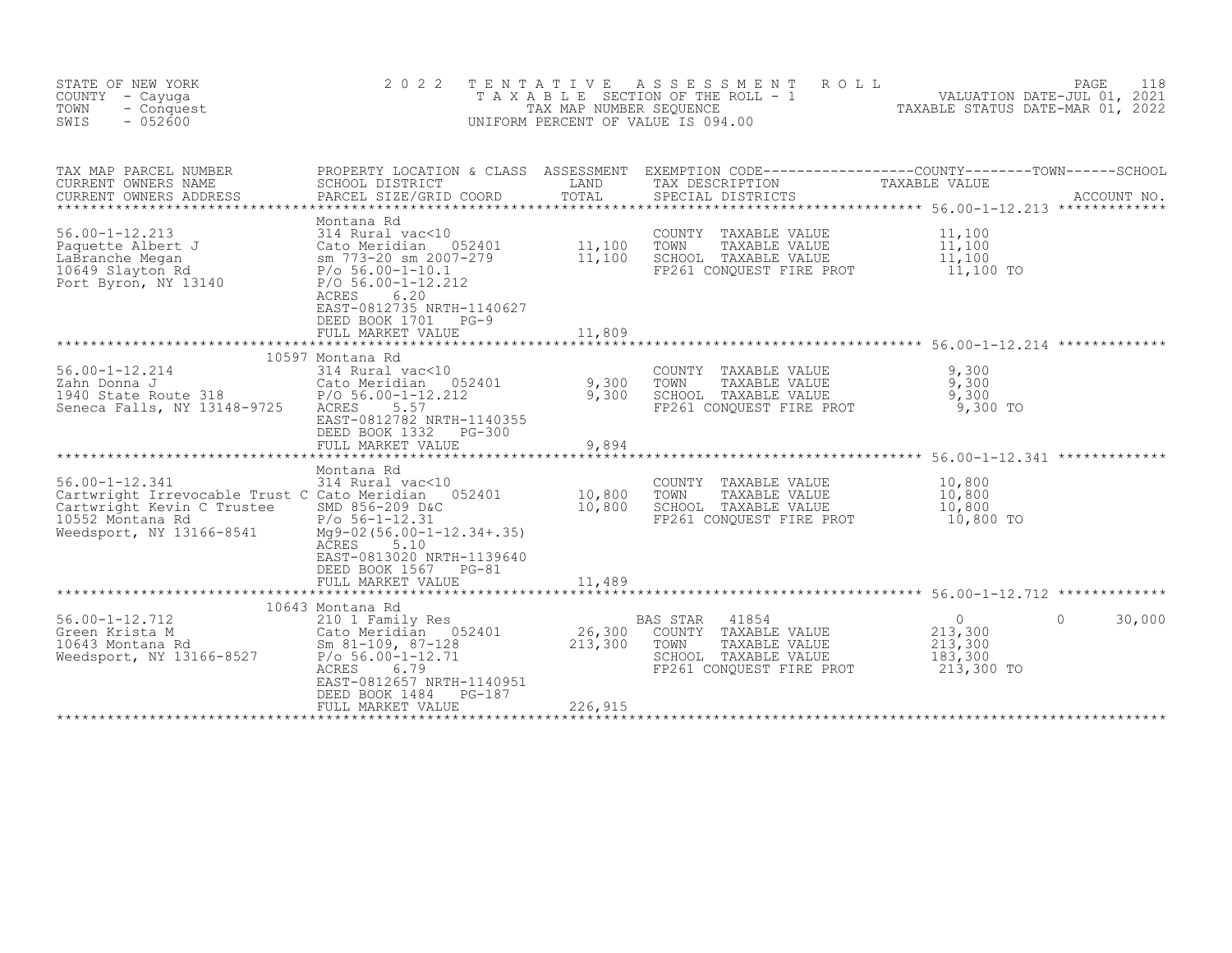| STATE OF NEW YORK<br>COUNTY - Cayuga<br>TOWN<br>- Conquest<br>SWIS<br>$-052600$                                                                                         | 2 0 2 2                                                                                                                                                                                                                            |                          | TENTATIVE ASSESSMENT<br>PAGE 119<br>TAXABLE SECTION OF THE ROLL - 1 VALUATION DATE-JUL 01, 2021<br>TAX MAP NUMBER SEQUENCE TAXABLE STATUS DATE-MAR 01, 2022<br>JNIFORM PERCENT OF VALUE IS 094.00<br>UNIFORM PERCENT OF VALUE IS 094.00 |                                                                                                             |             |
|-------------------------------------------------------------------------------------------------------------------------------------------------------------------------|------------------------------------------------------------------------------------------------------------------------------------------------------------------------------------------------------------------------------------|--------------------------|-----------------------------------------------------------------------------------------------------------------------------------------------------------------------------------------------------------------------------------------|-------------------------------------------------------------------------------------------------------------|-------------|
| TAX MAP PARCEL NUMBER<br>CURRENT OWNERS NAME<br>CURRENT OWNERS ADDRESS<br>************************                                                                      | SCHOOL DISTRICT<br>PARCEL SIZE/GRID COORD                                                                                                                                                                                          | LAND<br>TOTAL            | PROPERTY LOCATION & CLASS ASSESSMENT EXEMPTION CODE----------------COUNTY-------TOWN-----SCHOOL<br>TAX DESCRIPTION<br>SPECIAL DISTRICTS                                                                                                 | TAXABLE VALUE                                                                                               | ACCOUNT NO. |
| $56.00 - 1 - 13.5$<br>Watervilla, LLC<br>10579 Slayton Rd<br>Port Byron, NY 13140<br>MAY BE SUBJECT TO PAYMENT<br>UNDER AGDIST LAW TIL 2026                             | Slayton Rd<br>$314$ Rural vac $\lt10$<br>314 Rural vac<10<br>Cato Meridian 052401 12,300<br>And 885-12 12,300<br>$P/O 56.00-1-13.2$<br>ACRES<br>6.19<br>EAST-0810257 NRTH-1140682<br>DEED BOOK 4164<br>PG-327<br>FULL MARKET VALUE | 13,085                   | AG LAND EX 41720<br>COUNTY TAXABLE VALUE<br>TOWN<br>TAXABLE VALUE<br>SCHOOL TAXABLE VALUE<br>FP261 CONQUEST FIRE PROT                                                                                                                   | 7,866<br>7,866<br>4,434<br>4,434<br>4,434<br>12,300 TO                                                      | 7,866       |
| 56.00-1-13.7 314 Rural vac<10<br>Amie Nancy V Cato Meridian 052401 14,900<br>10593 Spook Woods Rd Smd 922-43 Lot 1A 14,900<br>Port Byron, NY 13140 $P/O = 56.00-1-13.4$ | Slayton Rd<br>314 Rural vac<10                                                                                                                                                                                                     | *************            | COUNTY TAXABLE VALUE<br>TAXABLE VALUE<br>TOWN<br>SCHOOL TAXABLE VALUE<br>FP261 CONOUEST FIRE PROT                                                                                                                                       | *********************************** 56.00-1-13.7 ***************<br>14,900<br>14,900<br>14,900<br>14,900 TO |             |
|                                                                                                                                                                         | 2.05<br>ACRES<br>EAST-0810735 NRTH-1141186<br>DEED BOOK 1341<br>PG-299<br>FULL MARKET VALUE                                                                                                                                        | 15,851<br>*************  |                                                                                                                                                                                                                                         | ******************************** 56.00-1-13.8 ***************                                               |             |
| $56.00 - 1 - 13.8$<br>56.00-1-13.8<br>Amie Nancy V<br>10593 Spook Woods Rd<br>Port Byron, NY 13140-9434                                                                 | 10593 Spook Woods Rd<br>210 1 Family Res<br>Cato Meridian 052401<br>Sm 922-40 Lot 1B<br>P/o 56.00-1-13.4<br>RG& is Comm tax preparer                                                                                               | $\frac{26,500}{103,900}$ | ENH STAR 41834<br>COUNTY TAXABLE VALUE<br>TOWN<br>TAXABLE VALUE<br>SCHOOL TAXABLE VALUE<br>FP261 CONQUEST FIRE PROT                                                                                                                     | $\overline{0}$<br>$\Omega$<br>103,900<br>103,900<br>29,000<br>103,900 TO                                    | 74,900      |
|                                                                                                                                                                         | ACRES<br>2.26<br>EAST-0810962 NRTH-1141199<br>DEED BOOK 1184 PG-344<br>FULL MARKET VALUE                                                                                                                                           | 110,532                  |                                                                                                                                                                                                                                         |                                                                                                             |             |
| $56.00 - 1 - 13.9$<br>Amie Frank P Jr<br>10101 Slab City Rd<br>Jordan, NY 13080                                                                                         | Slayton Rd<br>314 Rural vac<10<br>Cato Meridian 052401<br>Sm 93-126 Lot 1<br>Form. $56.00 - 1 - 13.4$<br>Smd 922-43 Lot C<br>1.32<br>ACRES<br>EAST-0810905 NRTH-1140914                                                            | 13,900<br>13,900         | COUNTY TAXABLE VALUE<br>TOWN<br>TAXABLE VALUE<br>SCHOOL TAXABLE VALUE<br>FP261 CONQUEST FIRE PROT                                                                                                                                       | 13,900<br>13,900<br>13,900<br>13,900 TO                                                                     |             |
|                                                                                                                                                                         | DEED BOOK 1336<br>PG-191<br>FULL MARKET VALUE                                                                                                                                                                                      | 14,787                   |                                                                                                                                                                                                                                         |                                                                                                             |             |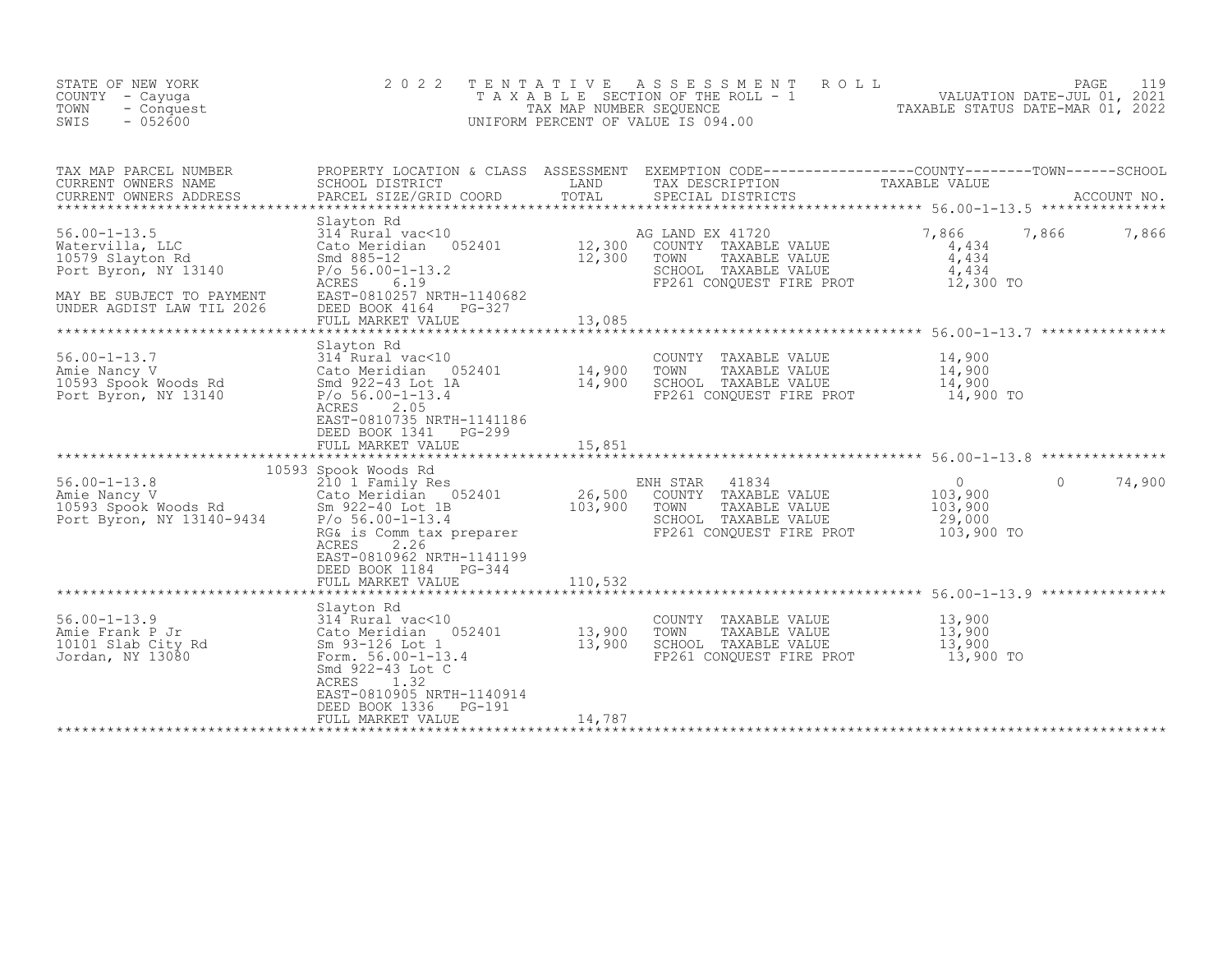| STATE OF NEW YORK<br>COUNTY - Cayuga<br>- Conquest<br>TOWN<br>$-052600$<br>SWIS                                                                                                                                                                                                                                                                                                                                                    | 2 0 2 2 | TENTATIVE ASSESSMENT ROLL PACE 120<br>TAXABLE SECTION OF THE ROLL - 1 VALUATION DATE-JUL 01, 2021<br>TAX MAP NUMBER SEQUENCE TAXABLE STATUS DATE-MAR 01, 2022<br>UNIFORM PERCENT OF VALUE IS 094.00 |                    |
|------------------------------------------------------------------------------------------------------------------------------------------------------------------------------------------------------------------------------------------------------------------------------------------------------------------------------------------------------------------------------------------------------------------------------------|---------|-----------------------------------------------------------------------------------------------------------------------------------------------------------------------------------------------------|--------------------|
|                                                                                                                                                                                                                                                                                                                                                                                                                                    |         |                                                                                                                                                                                                     |                    |
| 10649 SIRICAL MARKET VALUE<br>FRANCISCO CONTRACT CONSULT FOR THE PROT<br>Reagan Karen Mars (10649 SIRICAL MARKET VALUE POLIC MARKET VALUE NEXT-100<br>POLIC MARKET VALUE 2017<br>FRANCISCO CONSULT TAXABLE VALUE 167,100<br>POLIC BYTON,                                                                                                                                                                                           |         |                                                                                                                                                                                                     | $\Omega$<br>30,000 |
|                                                                                                                                                                                                                                                                                                                                                                                                                                    |         |                                                                                                                                                                                                     |                    |
|                                                                                                                                                                                                                                                                                                                                                                                                                                    |         |                                                                                                                                                                                                     |                    |
|                                                                                                                                                                                                                                                                                                                                                                                                                                    |         |                                                                                                                                                                                                     |                    |
|                                                                                                                                                                                                                                                                                                                                                                                                                                    |         |                                                                                                                                                                                                     |                    |
| $\begin{tabular}{l cccc} \texttt{M} & \texttt{M} & \texttt{M} & \texttt{M} & \texttt{M} & \texttt{M} & \texttt{M} & \texttt{M} & \texttt{M} & \texttt{M} & \texttt{M} & \texttt{M} & \texttt{M} & \texttt{M} & \texttt{M} & \texttt{M} & \texttt{M} & \texttt{M} & \texttt{M} & \texttt{M} & \texttt{M} & \texttt{M} & \texttt{M} & \texttt{M} & \texttt{M} & \texttt{M} & \texttt{M} & \texttt{M} & \texttt{M} & \texttt{M} &$    |         |                                                                                                                                                                                                     |                    |
|                                                                                                                                                                                                                                                                                                                                                                                                                                    |         |                                                                                                                                                                                                     |                    |
|                                                                                                                                                                                                                                                                                                                                                                                                                                    |         |                                                                                                                                                                                                     |                    |
|                                                                                                                                                                                                                                                                                                                                                                                                                                    |         |                                                                                                                                                                                                     |                    |
| $\begin{tabular}{l cccc} \textbf{EBD BON} \textbf{D}\textbf{EED BONR} \textbf{D}\textbf{EED BONR} \textbf{D}\textbf{EED BONR} \textbf{D}\textbf{EED BONR} \textbf{D}\textbf{EED BONR} \textbf{D}\textbf{EED BONR} \textbf{D}\textbf{EED BONR} \textbf{D}\textbf{ECED} \textbf{D}\textbf{D}\textbf{ECED} \textbf{D}\textbf{D}\textbf{ECED} \textbf{D}\textbf{D}\textbf{ECED} \textbf{D}\textbf{D}\textbf{ECED} \textbf{D}\textbf{D$ |         |                                                                                                                                                                                                     |                    |
|                                                                                                                                                                                                                                                                                                                                                                                                                                    |         |                                                                                                                                                                                                     |                    |
|                                                                                                                                                                                                                                                                                                                                                                                                                                    |         |                                                                                                                                                                                                     |                    |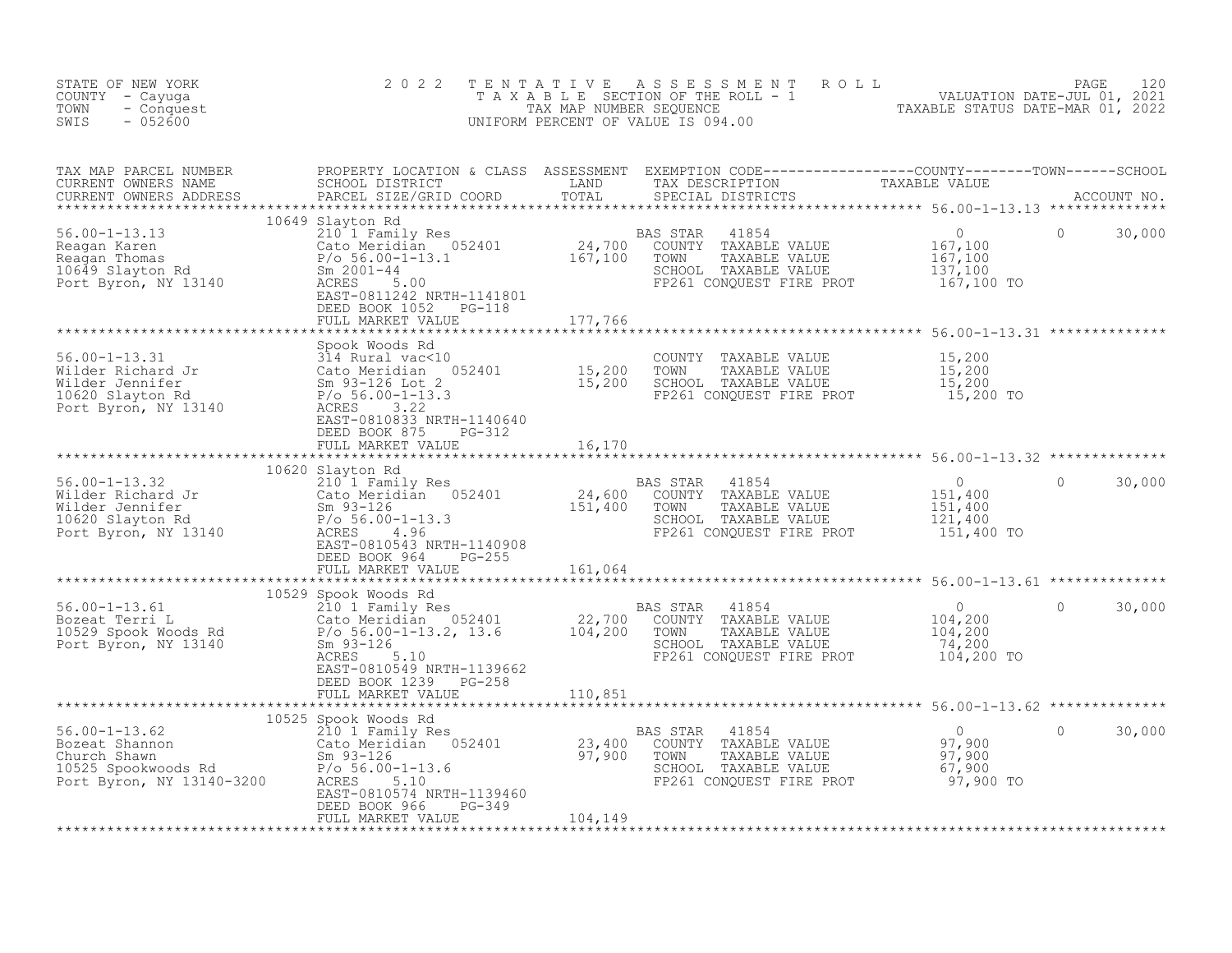| STATE OF NEW YORK<br>COUNTY - Cayuga<br>- Conquest<br>TOWN<br>$-052600$<br>SWIS                                                                                                                                                                                                                                                                           | 2022                 |        | TENTATIVE ASSESSMENT ROLL PAGE 121<br>TAXABLE SECTION OF THE ROLL - 1 VALUATION DATE-JUL 01, 2021<br>TAX MAP NUMBER SEQUENCE TAXABLE STATUS DATE-MAR 01, 2022<br>UNIFORM PERCENT OF VALUE IS 094.00 |               |
|-----------------------------------------------------------------------------------------------------------------------------------------------------------------------------------------------------------------------------------------------------------------------------------------------------------------------------------------------------------|----------------------|--------|-----------------------------------------------------------------------------------------------------------------------------------------------------------------------------------------------------|---------------|
| TAX MAP PARCEL NUMBER PROPERTY LOCATION & CLASS ASSESSMENT EXEMPTION CODE-----------------COUNTY--------TOWN------SCHOOL CURRENT OWNERS NAME SCHOOL DISTRICT LAND TAX DESCRIPTION TAXABLE VALUE<br>CURRENT OWNERS ADDRESS PARCEL                                                                                                                          |                      |        |                                                                                                                                                                                                     |               |
| 36.00-1-13.63<br>314 Rural vac<10<br>2000 Mall Grant<br>2000 Mall Grant<br>2000 Mall Grant<br>2000 Mall Grant<br>2000 Mall Grant<br>2000 Mall Grant<br>2000 Mall Grant<br>2000 Mall Grant<br>2000 Mall Crane 16,200<br>2000 Mall Crane 16,200<br>2000                                                                                                     |                      |        |                                                                                                                                                                                                     |               |
|                                                                                                                                                                                                                                                                                                                                                           | FULL MARKET VALUE    | 17,234 |                                                                                                                                                                                                     |               |
|                                                                                                                                                                                                                                                                                                                                                           | 10537 Spook Woods Rd |        |                                                                                                                                                                                                     |               |
|                                                                                                                                                                                                                                                                                                                                                           |                      |        |                                                                                                                                                                                                     |               |
| $\begin{tabular}{lllllll} 56.00-1-13.111 & 10661 Slayton Rd & 200NITY TAXABLE VALUE & 95,300 & 04018080 \\ 0'shaughnessy Justin & 210 & 17 ramily Res & 21,200 TOWN & TAXABLE VALUE & 95,300 \\ 0'shaughnessy Beth & P/o & 56.00-1-13.1 & 95,300 \\ 10661 Slayton Rd & P/o & 56.00-1-13.1 & 0.061 Suyton, NY 13140 & 23.32 & 2.32 \\ 10661 Suyton, NY 13$ | 10661 Slayton Rd     |        |                                                                                                                                                                                                     | 04018080      |
|                                                                                                                                                                                                                                                                                                                                                           |                      |        |                                                                                                                                                                                                     |               |
|                                                                                                                                                                                                                                                                                                                                                           |                      |        |                                                                                                                                                                                                     |               |
|                                                                                                                                                                                                                                                                                                                                                           |                      |        |                                                                                                                                                                                                     | 69,935 69,935 |
|                                                                                                                                                                                                                                                                                                                                                           |                      |        |                                                                                                                                                                                                     |               |
|                                                                                                                                                                                                                                                                                                                                                           |                      |        |                                                                                                                                                                                                     | 52,712 52,712 |
|                                                                                                                                                                                                                                                                                                                                                           |                      |        |                                                                                                                                                                                                     |               |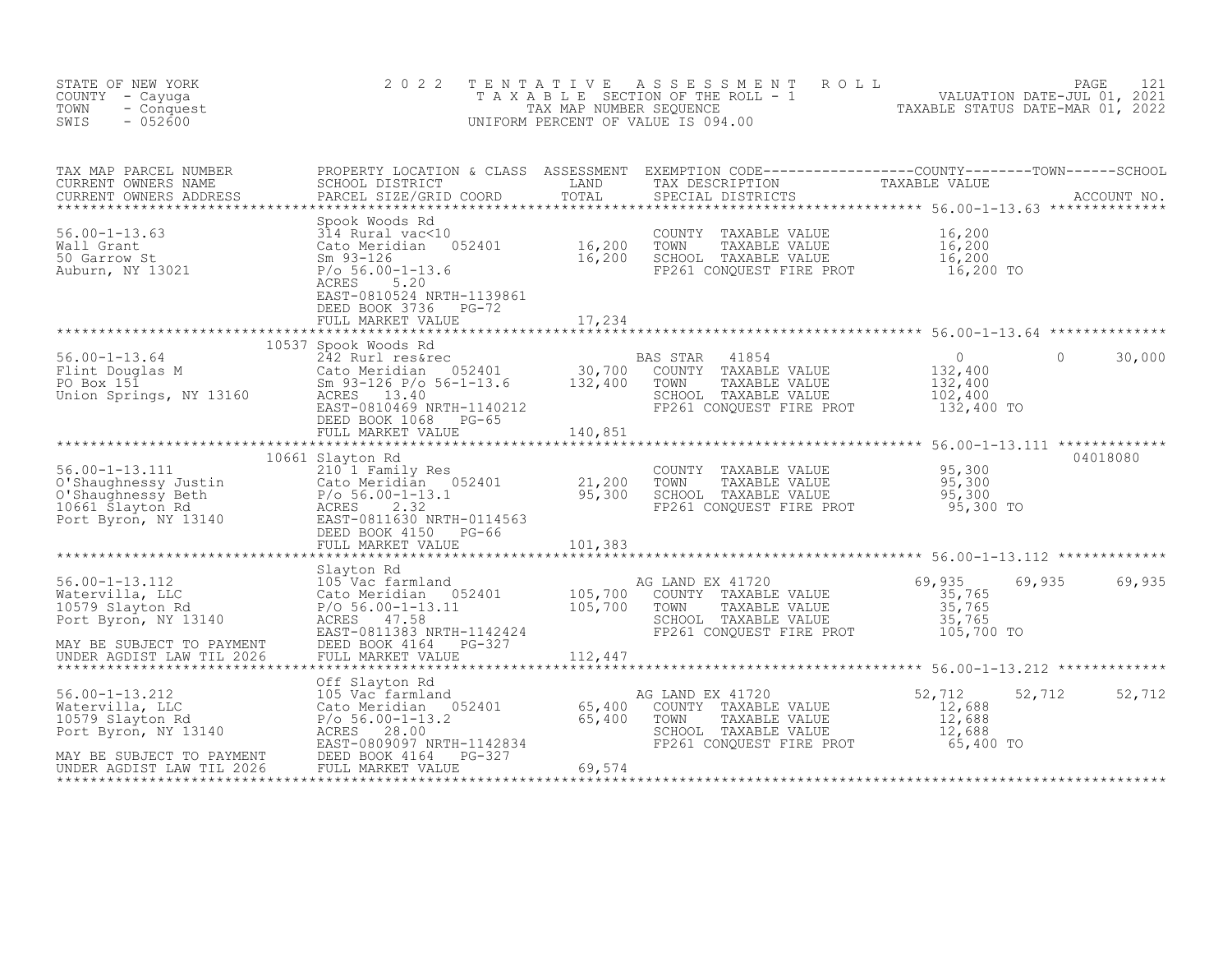| STATE OF NEW YORK<br>COUNTY - Cayuga<br>TOWN<br>- Conquest<br>$-052600$<br>SWIS                                                               | 2 0 2 2<br>TAXABLE                                                                                                                                                                                                                                                             | TENTATIVE<br>TAX MAP NUMBER SEQUENCE   | ASSESSMENT<br>ROLL<br>SECTION OF THE ROLL - 1<br>UNIFORM PERCENT OF VALUE IS 094.00                                                     |                                                              | PAGE<br>122<br>VALUATION DATE-JUL 01, 2021<br>TAXABLE STATUS DATE-MAR 01, 2022 |
|-----------------------------------------------------------------------------------------------------------------------------------------------|--------------------------------------------------------------------------------------------------------------------------------------------------------------------------------------------------------------------------------------------------------------------------------|----------------------------------------|-----------------------------------------------------------------------------------------------------------------------------------------|--------------------------------------------------------------|--------------------------------------------------------------------------------|
| TAX MAP PARCEL NUMBER<br>CURRENT OWNERS NAME<br>CURRENT OWNERS ADDRESS<br>******************************                                      | SCHOOL DISTRICT<br>PARCEL SIZE/GRID COORD                                                                                                                                                                                                                                      | LAND<br>TOTAL                          | PROPERTY LOCATION & CLASS ASSESSMENT EXEMPTION CODE----------------COUNTY-------TOWN-----SCHOOL<br>TAX DESCRIPTION<br>SPECIAL DISTRICTS | TAXABLE VALUE                                                | ACCOUNT NO.                                                                    |
| $56.00 - 1 - 13.213$<br>Watervilla, LLC<br>10579 Slayton Rd<br>Port Byron, NY 13140<br>MAY BE SUBJECT TO PAYMENT<br>UNDER AGDIST LAW TIL 2026 | Slayton Rd<br>323 Vacant rural<br>Cato Meridian 052401<br>Sm 93-126 Covers So Side<br>Slayton Rd, 99-209 $L-2$ ,<br>$P/O$ 56.00-1-13.211<br>ACRES 14.98<br>EAST-0810126 NRTH-0114232<br>DEED BOOK 4164 PG-327<br>FULL MARKET VALUE                                             | $\frac{7}{7}$ , 300<br>7, 300<br>7,766 | AG LAND EX 41720<br>COUNTY TAXABLE VALUE<br>TOWN<br>TAXABLE VALUE<br>SCHOOL TAXABLE VALUE<br>FP261 CONQUEST FIRE PROT                   | 1,076<br>6,224<br>6,224<br>6,224<br>7,300 TO                 | 04018081<br>1,076<br>1,076                                                     |
| $56.00 - 1 - 13.214$<br>Watervilla, LLC<br>10579 Slayton Rd<br>Port Byron, NY 13140<br>MAY BE SUBJECT TO PAYMENT<br>UNDER AGDIST LAW TIL 2026 | Slayton Rd<br>105 Vac farmland<br>052401<br>Cato Meridian<br>$Sm$ 99-209 $L-1$<br>$P/O 56.00 - 1 - 13.211$<br>ACRES 49.37<br>EAST-0810221 NRTH-1142099<br>DEED BOOK 4164 PG-327<br>FULL MARKET VALUE                                                                           | 118,900<br>118,900<br>126,489          | AG LAND EX 41720<br>COUNTY TAXABLE VALUE<br>TOWN<br>TAXABLE VALUE<br>SCHOOL TAXABLE VALUE<br>FP261 CONQUEST FIRE PROT                   | 78,044<br>40,856<br>40,856<br>40,856<br>118,900 TO           | 78,044<br>78,044                                                               |
| $56.00 - 1 - 14.12$<br>ob.UU-1-14.12<br>Lillie Kevin S<br>Lillie Peggy S<br>10519 Spook Woods Rd<br>Port Byron, NY 13140-9434                 | Spook Woods Rd<br>314 Rural vac<10<br>053801<br>Port Byron<br>$P/O 56.00 - 1 - 14.1$<br>8.60<br>ACRES<br>EAST-0810533 NRTH-1139175<br>DEED BOOK 1434<br>PG-324<br>FULL MARKET VALUE                                                                                            | 21,300<br>21,300<br>22,660             | COUNTY<br>TAXABLE VALUE<br>TOWN<br>TAXABLE VALUE<br>SCHOOL TAXABLE VALUE<br>FP261 CONQUEST FIRE PROT                                    | 21,300<br>21,300<br>21,300<br>21,300 TO                      | 04018200                                                                       |
| $56.00 - 1 - 14.21$<br>Ryan John<br>Ryan Kathleen<br>10550 Slayton Rd<br>Port Byron, NY 13140-3387                                            | 10550 Slayton Rd<br>210 1 Family Res<br>053801<br>Port Byron<br>Sm $83-\overline{5}3$ , $2017-135$<br>inc $56.00 - 1 - 14.2 + p/o$ 14<br>AD 1682-2004<br>FRNT 200.27 DPTH 143.80<br>0.86<br>ACRES<br>EAST-0808535 NRTH-1140075<br>DEED BOOK 657<br>PG-266<br>FULL MARKET VALUE | 18,100<br>135,200<br>143,830           | ENH STAR<br>41834<br>COUNTY<br>TAXABLE VALUE<br>TOWN<br>TAXABLE VALUE<br>SCHOOL TAXABLE VALUE<br>FP261 CONQUEST FIRE PROT               | $\overline{0}$<br>135,200<br>135,200<br>60,300<br>135,200 TO | 74,900<br>$\Omega$                                                             |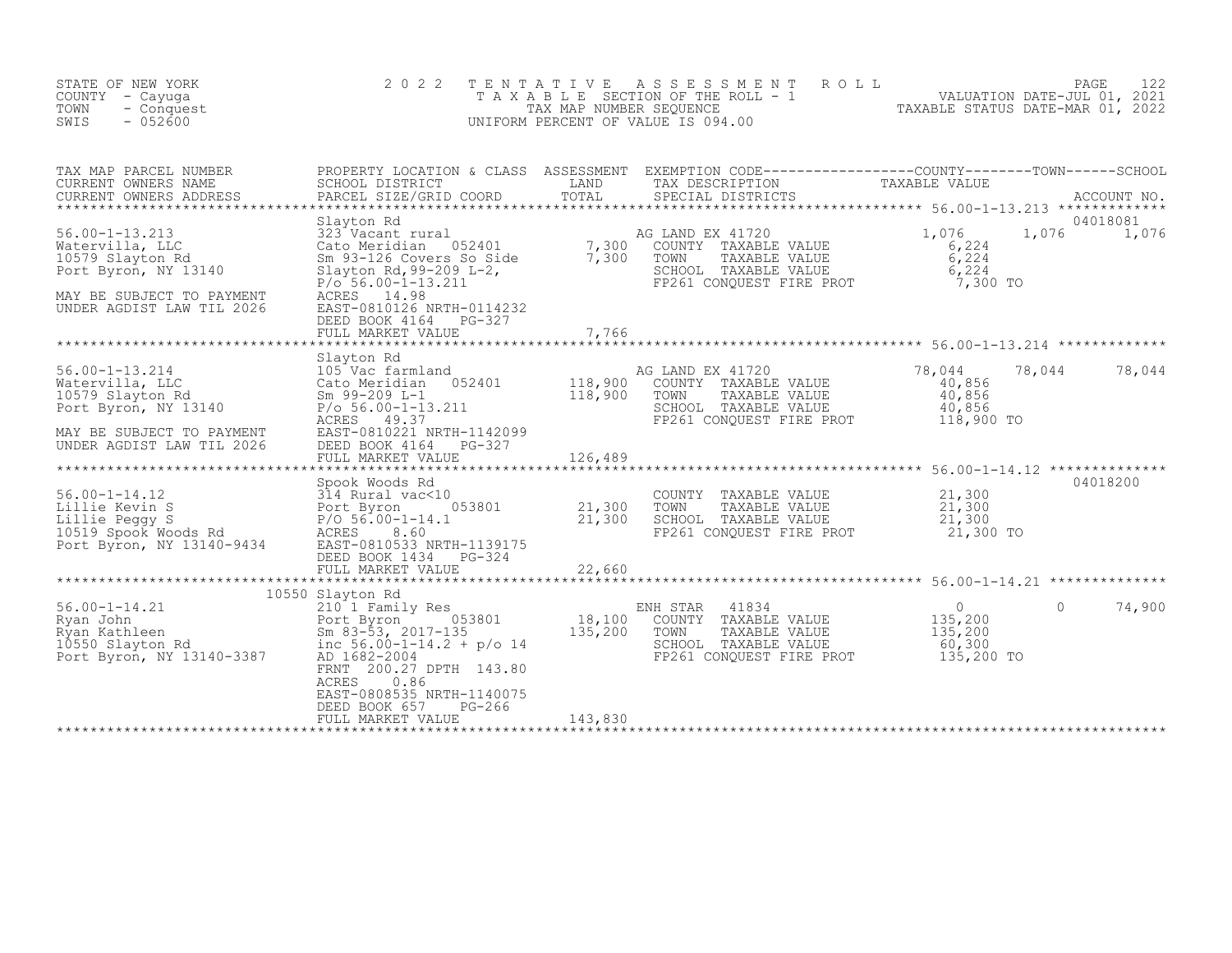| STATE OF NEW YORK<br>COUNTY - Cayuga<br>TOWN<br>- Conquest<br>SWIS<br>$-052600$                                                                                                                                                                                                                                                                                                                                                                                                     | 2 0 2 2                                                      |         | $\begin{tabular}{lllllllllllll} $\begin{array}{l} \multicolumn{4}{c}{\begin{tabular}{c} $\Gamma$ & $\lambda$ & $\lambda$ & $\lambda$ & $\lambda$ & $\lambda$ \\ $\Gamma$ & $\lambda$ & $\lambda$ & $\beta$ & $\text{L}$ & $\text{E} \end{tabular} & $\text{CFT} \end{tabular} & $\text{R}$ & $\text{R}$ & $\text{R}$ & $\text{R}$ & $\text{VALUATION} & $\text{DATE--JUL}$ & $\text{01, 2021}$ \\ $\text{TAX} $\text{MAP} $\text{ NUMBER} $\text{SEQUENCE}$ & $\text{ROLL} = 1$ & $\text{VALUATION} $\text{DATE-ML01, $ |                                                  |                 |          |
|-------------------------------------------------------------------------------------------------------------------------------------------------------------------------------------------------------------------------------------------------------------------------------------------------------------------------------------------------------------------------------------------------------------------------------------------------------------------------------------|--------------------------------------------------------------|---------|-------------------------------------------------------------------------------------------------------------------------------------------------------------------------------------------------------------------------------------------------------------------------------------------------------------------------------------------------------------------------------------------------------------------------------------------------------------------------------------------------------------------------|--------------------------------------------------|-----------------|----------|
| TAX MAP PARCEL NUMBER PROPERTY LOCATION & CLASS ASSESSMENT EXEMPTION CODE-----------------COUNTY--------TOWN-----SCHOOL CURRENT OWNERS NAME SCHOOL DISTRICT LAND TAX DESCRIPTION TAXABLE VALUE<br>CURRENT OWNERS ADDRESS PARCEL S                                                                                                                                                                                                                                                   |                                                              |         |                                                                                                                                                                                                                                                                                                                                                                                                                                                                                                                         |                                                  |                 |          |
| 10579 Siayton Rd 2013 2013<br>Matervilla, LLC 2013 2492,000 COUNTY TAXABLE VALUE 2013 2492,000 COUNTY TAXABLE VALUE 2013 214,703<br>2013 2017 135<br>2017 Byron, NY 13140<br>2016 500 2017-135<br>2017-135<br>2017-135<br>2017-135<br>2017-135<br>000101 11 2020 – 11 2020 – 1<br>FULL MARKET VALUE – 687,766 – 687,766 – 687,786 – 687,786 – 687,786 – 687,786 – 688 – 688 – 688 – 687,786 – 687,786 – 688 – 688 – 688 – 688 – 688 – 688 – 688 – 688 – 688 – 688 – 688 – 688 – 688 | 10579 Slayton Rd                                             |         |                                                                                                                                                                                                                                                                                                                                                                                                                                                                                                                         |                                                  | 331,797 331,797 | 04018200 |
| 10528 Siayton Kd<br>Massaro Joseph Port Byron 053801 18,200<br>Massaro Ashley BM 2020-97 10528 Slayton Rd<br>Conquest, NY 13140 EAST-0807893 NRTH-1139886<br>EAST-0807893 NRTH-1139886<br>PORT BOOK 3017 PORT 1139886                                                                                                                                                                                                                                                               | 10528 Slayton Rd<br>DEED BOOK 3917 PG-173                    |         | COUNTY TAXABLE VALUE<br>TAXABLE VALUE<br>TOWN<br>SCHOOL TAXABLE VALUE                                                                                                                                                                                                                                                                                                                                                                                                                                                   | 108,500<br>108,500<br>108,500                    |                 | 04022040 |
|                                                                                                                                                                                                                                                                                                                                                                                                                                                                                     | FULL MARKET VALUE                                            | 115,426 |                                                                                                                                                                                                                                                                                                                                                                                                                                                                                                                         |                                                  |                 |          |
| 10531 Slayton Rd<br>210531 Slayton Rd<br>23,100 COUNTY TAXABLE VALUE 10527 Slayton Rd<br>23,100 COUNTY TAXABLE VALUE 86,200<br>10527 Slayton Rd<br>23,100 COUNTY TAXABLE VALUE 86,200<br>23,100 COUNTY TAXABLE VALUE 86,200<br>23,100 COUNTY                                                                                                                                                                                                                                        | 10531 Slayton Rd<br>DEED BOOK 903 PG-39<br>FULL MARKET VALUE | 91,702  | TOWN TAXABLE VALUE 06,200<br>SCHOOL TAXABLE VALUE 56,200<br>FP261 CONQUEST FIRE PROT 86,200 TO                                                                                                                                                                                                                                                                                                                                                                                                                          | $\overline{0}$                                   | $\Omega$        | 30,000   |
|                                                                                                                                                                                                                                                                                                                                                                                                                                                                                     |                                                              |         |                                                                                                                                                                                                                                                                                                                                                                                                                                                                                                                         |                                                  |                 |          |
| $\begin{array}{cccccccc} 56.00-1-17.12 & 10513 \; \text{Slayton Rd} & 210 & 10513 \; \text{Slayton Rd} & 210 & 0 & 26,020 \\ & 2101 & \text{Family Res} & 19,700 \; \text{AGED C/T} & 41801 & 65,050 & 65,050 & 0 \\ & 201 & \text{Family Res} & 19,700 \; \text{AGED S} & 41804 & 0 & 0 & 26,020 \\ 10513 \; \text{Slayton Rd} & \text{Sm 86--18$                                                                                                                                  | 10513 Slayton Rd                                             |         |                                                                                                                                                                                                                                                                                                                                                                                                                                                                                                                         |                                                  |                 |          |
| 10015 10016 10016 10016 10016 10016 10016 1016 1016 1016 1016 1016 1016 1016 1016 1016 1016 1016 1016 1016 10<br>Ext Byron 053801 10519 Slayton Rd BM 2007-164 53,300<br>Port Byron, NY 13140 1ncl 56.00-1-17.3 & P/O 1 56,300                                                                                                                                                                                                                                                      | 10519 Slayton Rd                                             |         | BAS STAR 41854<br>COUNTY TAXABLE VALUE<br>TOWN<br>TAXABLE VALUE<br>SCHOOL TAXABLE VALUE                                                                                                                                                                                                                                                                                                                                                                                                                                 | $\overline{0}$<br>$53,300$<br>$53,300$<br>23,300 | $\Omega$        | 30,000   |

DEED BOOK 1317 PG-258 FULL MARKET VALUE 56,702 \*\*\*\*\*\*\*\*\*\*\*\*\*\*\*\*\*\*\*\*\*\*\*\*\*\*\*\*\*\*\*\*\*\*\*\*\*\*\*\*\*\*\*\*\*\*\*\*\*\*\*\*\*\*\*\*\*\*\*\*\*\*\*\*\*\*\*\*\*\*\*\*\*\*\*\*\*\*\*\*\*\*\*\*\*\*\*\*\*\*\*\*\*\*\*\*\*\*\*\*\*\*\*\*\*\*\*\*\*\*\*\*\*\*\*\*\*\*\*\*\*\*\*\*\*\*\*\*\*\*\*\*

ACRES 2.17 BANK 99999 PRESERVIER FIRE PROT 53,300 TO

EAST-0807554 NRTH-1140098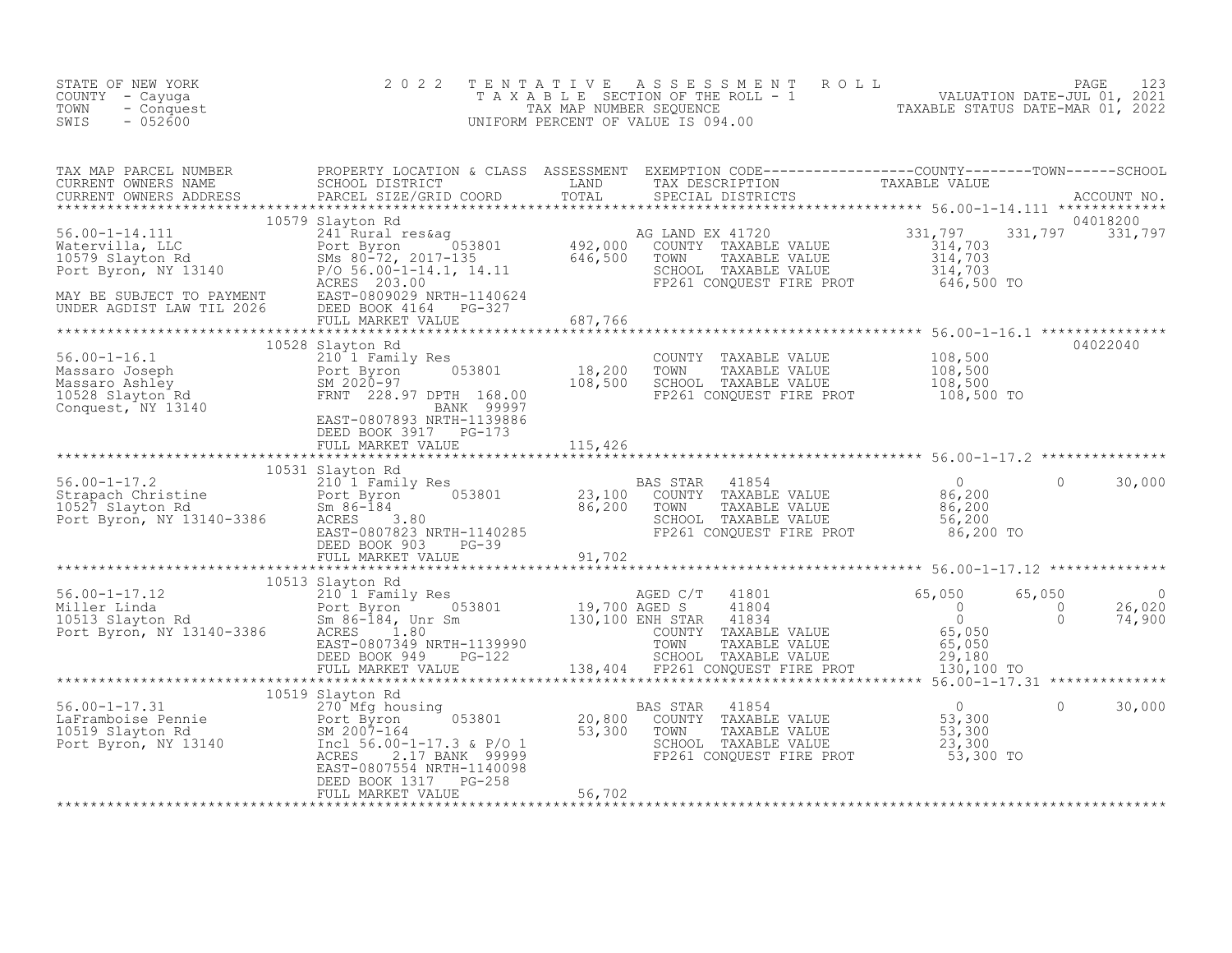| STATE OF NEW YORK<br>COUNTY - Cayuqa<br>TOWN<br>- Conquest<br>$-052600$<br>SWIS                      | 2 0 2 2                                                                                                                                                                                                    | T E N T A T I V E<br>TAX MAP NUMBER SEQUENCE | A S S E S S M E N T<br>ROLL<br>T A X A B L E SECTION OF THE ROLL - 1<br>UNIFORM PERCENT OF VALUE IS 094.00                             | 24 - FAGE<br>2021 VALUATION DATE-JUL<br>2021 - TAXARLE STATIS DATE MARL CA | PAGE<br>124        |
|------------------------------------------------------------------------------------------------------|------------------------------------------------------------------------------------------------------------------------------------------------------------------------------------------------------------|----------------------------------------------|----------------------------------------------------------------------------------------------------------------------------------------|----------------------------------------------------------------------------|--------------------|
| TAX MAP PARCEL NUMBER<br>CURRENT OWNERS NAME<br>CURRENT OWNERS ADDRESS                               | SCHOOL DISTRICT<br>PARCEL SIZE/GRID COORD                                                                                                                                                                  | LAND<br>TOTAL                                | PROPERTY LOCATION & CLASS ASSESSMENT EXEMPTION CODE---------------COUNTY-------TOWN-----SCHOOL<br>TAX DESCRIPTION<br>SPECIAL DISTRICTS | TAXABLE VALUE                                                              | ACCOUNT NO.        |
| $56.00 - 1 - 17.47$<br>Youtt Antoinette<br>Smith Renee E<br>15 Dusty Ln<br>Port Byron, NY 13140      | 15 Dusty Ln<br>210 1 Family Res<br>053801<br>Port Byron<br>$Sm$ 95-139<br>$Sp#7-03$ $(56.00-1-17.47)$<br>Lot 1<br>ACRES<br>1.94<br>EAST-0807726 NRTH-1140610<br>DEED BOOK 1512 PG-139<br>FULL MARKET VALUE | 20,300<br>111,500                            | COUNTY TAXABLE VALUE<br>TAXABLE VALUE<br>TOWN<br>SCHOOL TAXABLE VALUE<br>FP261 CONQUEST FIRE PROT                                      | 111,500<br>111,500<br>111,500<br>111,500 TO                                | 04024030           |
|                                                                                                      |                                                                                                                                                                                                            | 118,617                                      |                                                                                                                                        |                                                                            |                    |
| $56.00 - 1 - 17.48$<br>LaFramboise David J<br>10 Dusty Ln<br>Port Byron, NY 13140-3409               | Dusty Ln<br>314 Rural vac<10<br>053801<br>Port Byron<br>Sm 95-139, Ad 912-66,<br>$Sp#7-03$ $(56.00-1-17.47)$<br>Lot A<br>16.54 DPTH 120.00<br>FRNT<br>EAST-0807666 NRTH-1140192<br>DEED BOOK 1138 PG-92    | 1,000<br>1,000                               | COUNTY TAXABLE VALUE<br>TOWN<br>TAXABLE VALUE<br>SCHOOL TAXABLE VALUE<br>FP261 CONQUEST FIRE PROT                                      | 1,000<br>1,000<br>1,000<br>1,000 TO                                        | 04024030           |
|                                                                                                      | FULL MARKET VALUE                                                                                                                                                                                          | 1,064                                        |                                                                                                                                        |                                                                            |                    |
| $56.00 - 1 - 17.431$<br>Alfred Richard<br>Mary Beth<br>10498 Slayton Rd<br>Port Byron, NY 13140-3384 | 10498 Slayton Rd<br>242 Rurl res&rec<br>053801<br>Port Byron<br>Sm 95-139 Lot A<br>$P/O 56.00 - 1 - 17.4$<br>ACRES 78.88<br>EAST-0807422 NRTH-1138841<br>DEED BOOK 917<br>PG-310<br>FULL MARKET VALUE      | 58,500<br>164,800<br>175,319                 | 41854<br>BAS STAR<br>COUNTY TAXABLE VALUE<br>TOWN<br>TAXABLE VALUE<br>SCHOOL TAXABLE VALUE<br>FP261 CONQUEST FIRE PROT                 | $\circ$<br>164,800<br>164,800<br>134,800<br>164,800 TO                     | $\Omega$<br>30,000 |
|                                                                                                      |                                                                                                                                                                                                            |                                              |                                                                                                                                        |                                                                            |                    |
| $56.00 - 1 - 17.453$<br>LaFramboise David J<br>10 Dusty Ln<br>Port Byron, NY 13140                   | 20 Dusty Ln<br>312 Vac w/imprv<br>053801<br>Port Byron<br>Sm 95-139, Ad 912-66,<br>$Sp#7-03$ $(56.00-1-17.47)$<br>$P/O 56.00-1-17.45,17.451$<br>ACRES<br>3.60<br>EAST-0807393 NRTH-1140506                 | 15,200<br>29,400                             | COUNTY TAXABLE VALUE<br>TOWN<br>TAXABLE VALUE<br>SCHOOL TAXABLE VALUE<br>FP261 CONQUEST FIRE PROT                                      | 29,400<br>29,400<br>29,400<br>29,400 TO                                    | 04024030           |
|                                                                                                      | DEED BOOK 1138<br>PG-92<br>FULL MARKET VALUE                                                                                                                                                               | 31,277                                       |                                                                                                                                        |                                                                            |                    |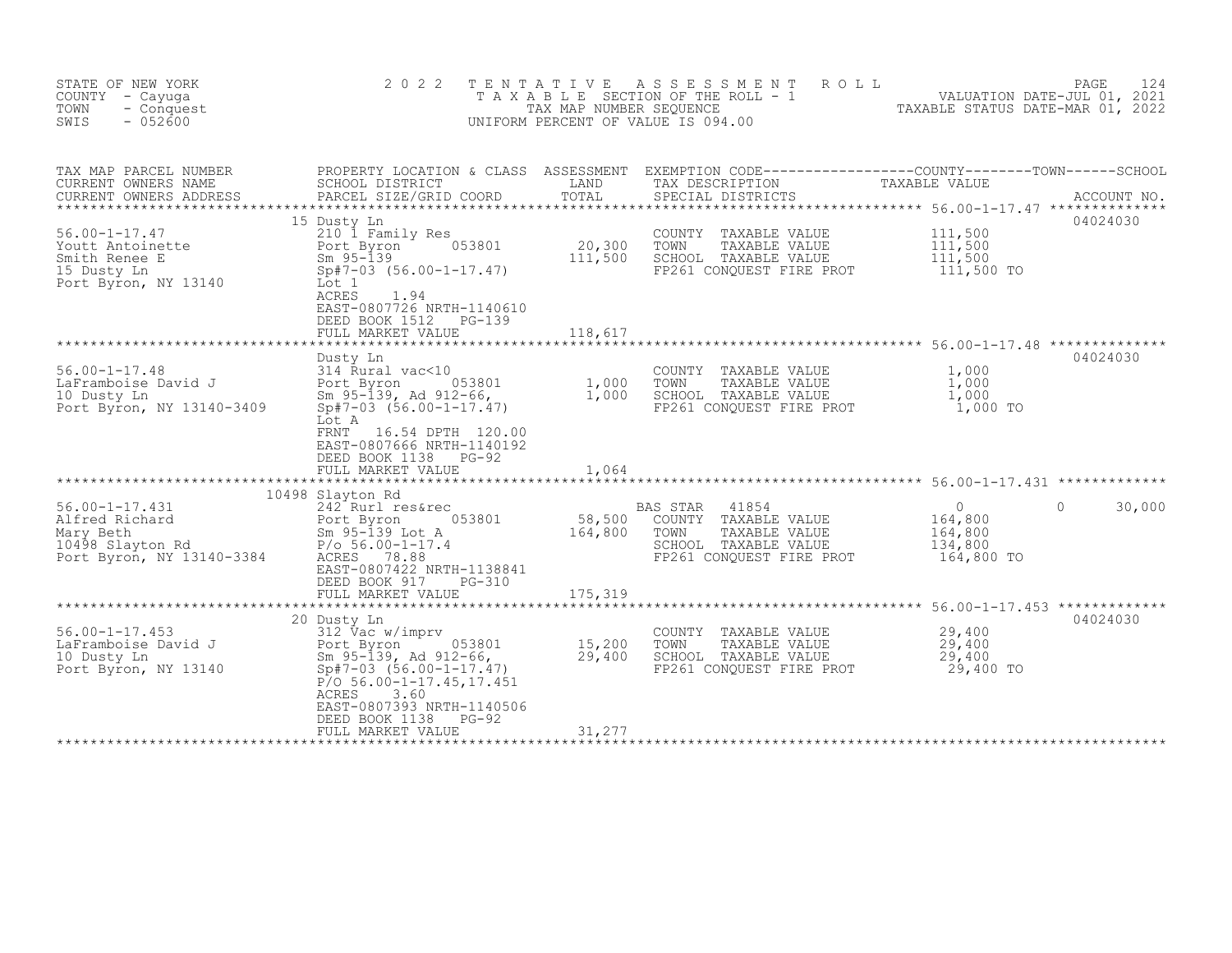| STATE OF NEW YORK<br>COUNTY - Cayuga<br>- Conquest<br>TOWN<br>$-052600$<br>SWIS                                                                                                                                                                                                                                                                                                                                                          | 2 0 2 2                                            |  | TENTATIVE ASSESSMENT ROLL PAGE 125<br>TAXABLE SECTION OF THE ROLL - 1 VALUATION DATE-JUL 01, 2021<br>TAX MAP NUMBER SEQUENCE TAXABLE STATUS DATE-MAR 01, 2022<br>UNIFORM PERCENT OF VALUE IS 094.00 |               |
|------------------------------------------------------------------------------------------------------------------------------------------------------------------------------------------------------------------------------------------------------------------------------------------------------------------------------------------------------------------------------------------------------------------------------------------|----------------------------------------------------|--|-----------------------------------------------------------------------------------------------------------------------------------------------------------------------------------------------------|---------------|
|                                                                                                                                                                                                                                                                                                                                                                                                                                          |                                                    |  |                                                                                                                                                                                                     |               |
| $\begin{tabular}{lllllllllllllllllllll} \textsc{TAX} & \textsc{map} & \textsc{PAREED} & \textsc{RROBERTY LOCATION & \textsc{CLASS} & \textsc{ASSESSMENT} & \textsc{EXEMPTION CODE--------------0-COMTY-----COUNTY-----0-COMN-----0-COMN-----0-COMN-----0-COMN-----0-COMN-----0-COMN-----0-COMN-----0-COMN-----0-OMN-----0-OMN-----0-OMN-----0-OMN-----0-OMN-----0-OMN-----0-OMN-----0-OMN-----0-OMN-----0-OMN-----0-OMN-----0-OMN-----0$ |                                                    |  |                                                                                                                                                                                                     |               |
| $\begin{tabular}{lllllllllllll} 56.00-1-17.461 & 33 \;{\rm Dusty\;In}\ & 210\;1\;{\rm Family\;Res} & {\rm BAS\;STAR} & 41854 & 0 & 04024030 \\ \text{LaFramboise David J} & {\rm Port\;Byron}\ & {\rm Sort\;By} & 0 & 0 & 30,0 \\ \text{Not By Ln} & {\rm Sort\;By} & 0 & 0 & 30,0 \\ \text{Not By N.} & {\rm Sm\;95-139}, a d912-66 & 109,900 & {\rm COUNT\;TXABLE\;VALUE} & 109,900$                                                   | EAST-0807614 NRTH-1141004<br>DEED BOOK 1528 PG-193 |  |                                                                                                                                                                                                     | $0 \t 30,000$ |
|                                                                                                                                                                                                                                                                                                                                                                                                                                          |                                                    |  |                                                                                                                                                                                                     |               |
|                                                                                                                                                                                                                                                                                                                                                                                                                                          |                                                    |  |                                                                                                                                                                                                     |               |
|                                                                                                                                                                                                                                                                                                                                                                                                                                          |                                                    |  |                                                                                                                                                                                                     |               |
|                                                                                                                                                                                                                                                                                                                                                                                                                                          |                                                    |  |                                                                                                                                                                                                     |               |
|                                                                                                                                                                                                                                                                                                                                                                                                                                          |                                                    |  |                                                                                                                                                                                                     |               |
|                                                                                                                                                                                                                                                                                                                                                                                                                                          |                                                    |  |                                                                                                                                                                                                     |               |
| MAY BE SUBJECT TO PAYMENT<br>UNDER AGDIST LAW TIL 2026                                                                                                                                                                                                                                                                                                                                                                                   |                                                    |  |                                                                                                                                                                                                     |               |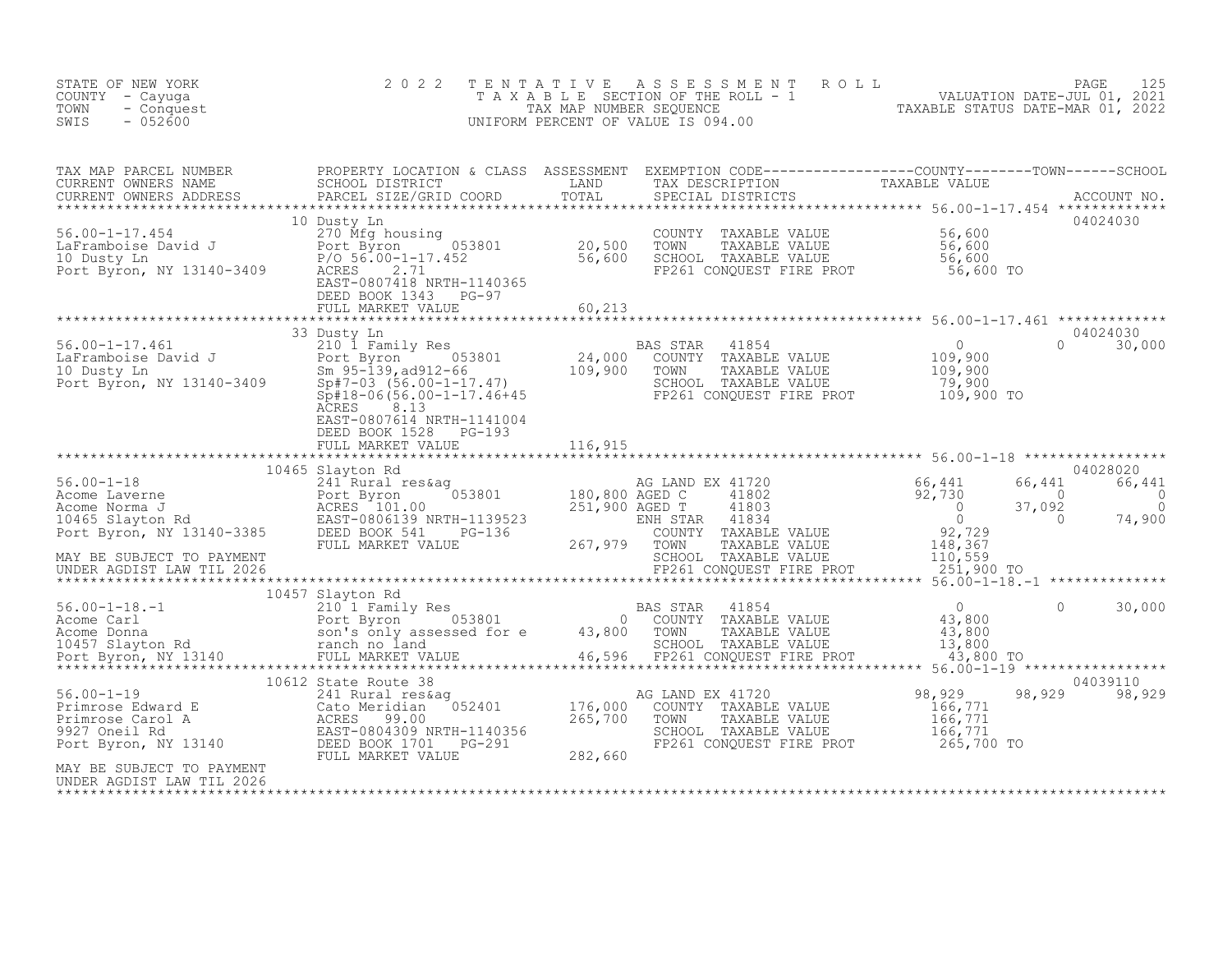| STATE OF NEW YORK<br>COUNTY - Cayuga<br>TOWN<br>- Conquest<br>SWIS<br>$-052600$                                                                                                                                                      | 2 0 2 2                      | TENTATIVE ASSESSMENT ROLL PAGE 126<br>TAXABLE SECTION OF THE ROLL - 1 VALUATION DATE-JUL 01, 2021<br>TAX MAP NUMBER SEQUENCE TAXABLE STATUS DATE-MAR 01, 2022<br>UNIFORM PERCENT OF VALUE IS 094.00 |          |
|--------------------------------------------------------------------------------------------------------------------------------------------------------------------------------------------------------------------------------------|------------------------------|-----------------------------------------------------------------------------------------------------------------------------------------------------------------------------------------------------|----------|
| TAX MAP PARCEL NUMBER PROPERTY LOCATION & CLASS ASSESSMENT EXEMPTION CODE----------------COUNTY--------TOWN------SCHOOL<br>CURRENT OWNERS NAME SCHOOL DISTRICT LAND TAX DESCRIPTION TAXABLE VALUE<br>CURRENT OWNERS ADDRESS PARCEL S |                              |                                                                                                                                                                                                     |          |
| UNDER AGDIST LAW TIL 2026                                                                                                                                                                                                            |                              |                                                                                                                                                                                                     |          |
|                                                                                                                                                                                                                                      | 1366 Lake Rd                 |                                                                                                                                                                                                     | 04040060 |
|                                                                                                                                                                                                                                      |                              |                                                                                                                                                                                                     |          |
|                                                                                                                                                                                                                                      |                              |                                                                                                                                                                                                     |          |
|                                                                                                                                                                                                                                      |                              |                                                                                                                                                                                                     |          |
|                                                                                                                                                                                                                                      | FULL MARKET VALUE 70 221,383 |                                                                                                                                                                                                     |          |
|                                                                                                                                                                                                                                      |                              |                                                                                                                                                                                                     | 04030090 |
|                                                                                                                                                                                                                                      |                              |                                                                                                                                                                                                     |          |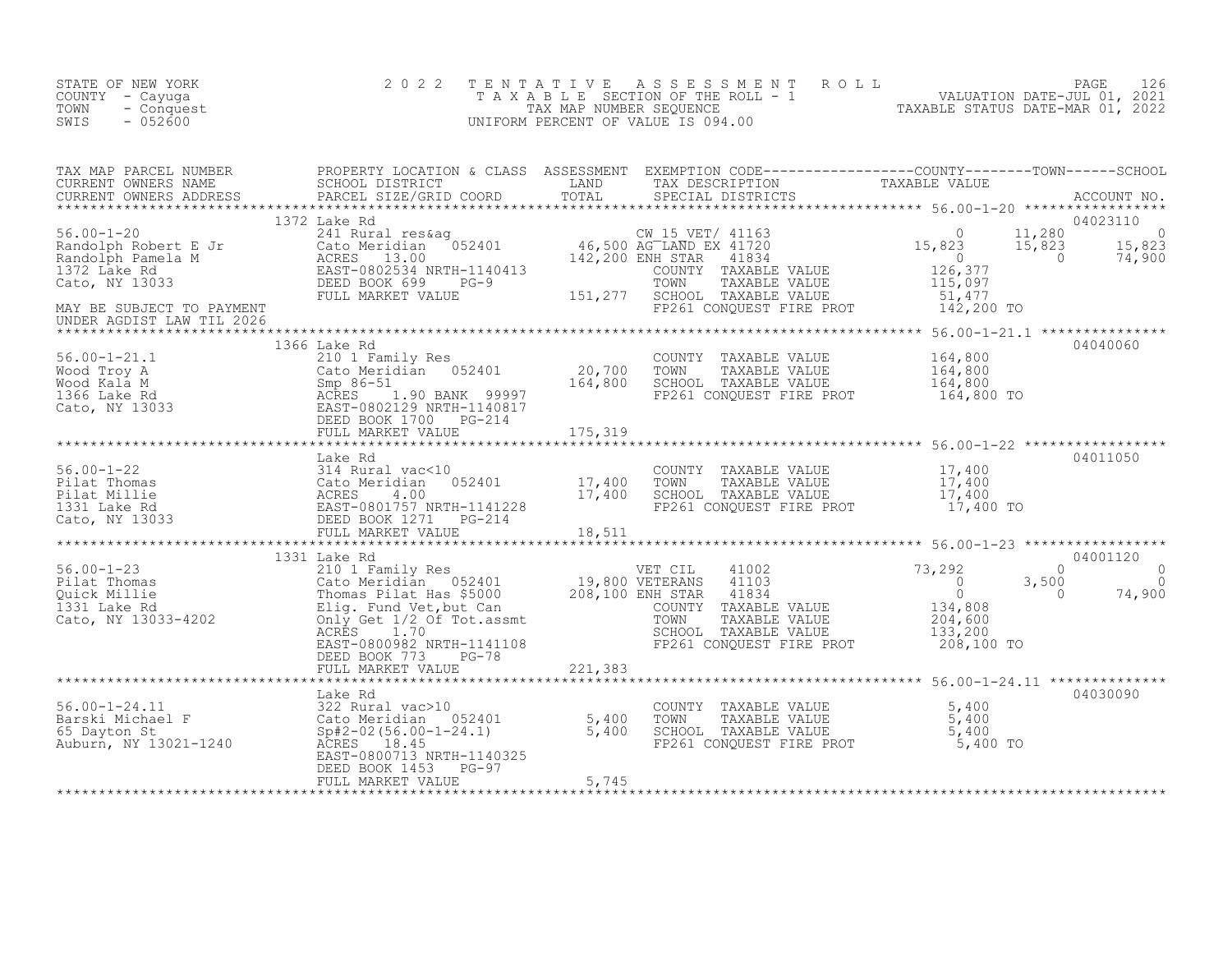| STATE OF NEW YORK<br>COUNTY - Cayuga<br>TOWN<br>- Conquest<br>SWIS<br>$-052600$                                                                                                                                                                                                                                                                                                                                               | 2 0 2 2                       | TENTATIVE ASSESSMENT ROLL PAGE 127<br>TAXABLE SECTION OF THE ROLL - 1 VALUATION DATE-JUL 01, 2021<br>TAX MAP NUMBER SEQUENCE TAXABLE STATUS DATE-MAR 01, 2022<br>UNIFORM PERCENT OF VALUE IS 094.00 |               |          |
|-------------------------------------------------------------------------------------------------------------------------------------------------------------------------------------------------------------------------------------------------------------------------------------------------------------------------------------------------------------------------------------------------------------------------------|-------------------------------|-----------------------------------------------------------------------------------------------------------------------------------------------------------------------------------------------------|---------------|----------|
| TAX MAP PARCEL NUMBER PROPERTY LOCATION & CLASS ASSESSMENT EXEMPTION CODE-----------------COUNTY--------TOWN------SCHOOL SCHOOL DISTRICT LAND TAX DESCRIPTION TAXABLE VALUE<br>CURRENT OWNERS ADDRESS PARCEL SIZE/GRID COORD TOTA                                                                                                                                                                                             |                               |                                                                                                                                                                                                     |               |          |
|                                                                                                                                                                                                                                                                                                                                                                                                                               |                               |                                                                                                                                                                                                     |               |          |
|                                                                                                                                                                                                                                                                                                                                                                                                                               |                               |                                                                                                                                                                                                     |               |          |
|                                                                                                                                                                                                                                                                                                                                                                                                                               |                               | AG LAND EX 41720<br>COUNTY TAXABLE VALUE 10,513<br>TOWN TAXABLE VALUE 10,513<br>SCHOOL TAXABLE VALUE 10,513                                                                                         | 28,087 28,087 |          |
| UNDER AGDIST LAW TIL 2026                                                                                                                                                                                                                                                                                                                                                                                                     |                               |                                                                                                                                                                                                     |               |          |
|                                                                                                                                                                                                                                                                                                                                                                                                                               | 10447 State Rt 38             |                                                                                                                                                                                                     | 80,968 80,968 | 04017120 |
|                                                                                                                                                                                                                                                                                                                                                                                                                               | FULL MARKET VALUE 11, 137,021 |                                                                                                                                                                                                     |               |          |
| $\begin{tabular}{lcccc} \texttt{****}{\textbf{10475} & \textbf{10475} & \textbf{10475} & \textbf{10475} & \textbf{10475} & \textbf{10475} & \textbf{10475} & \textbf{10475} & \textbf{10475} & \textbf{10475} & \textbf{10475} & \textbf{10475} & \textbf{10475} & \textbf{10475} & \textbf{10475} & \textbf{10475} & \textbf{10475} & \textbf{10475} & \textbf{104$                                                          |                               |                                                                                                                                                                                                     |               |          |
|                                                                                                                                                                                                                                                                                                                                                                                                                               |                               |                                                                                                                                                                                                     |               | 04004080 |
| $\begin{tabular}{l c c c c c c} \hline $\text{10465}$ & $\text{10465}$ & $\text{State}$ & $\text{R1 38}$ & $\text{COUNT}$ \\ & & $270$ & \text{Mfg housing} & $17,100$ & $\text{TOMN}$ \\ & & & $270$ & \text{Mfg housing} & $17,100$ & $\text{TOMN}$ \\ & & & & $270$ & \text{Mfg housing} & $17,100$ & $\text{TOMN}$ \\ & & & & & $270$ & \text{Mfg housing} & $17,100$ & $\text{TOMN}$ \\ \hline \text{160} \text{ Genese$ |                               | COUNTY TAXABLE VALUE $20,200$<br>TOWN TAXABLE VALUE $20,200$<br>SCHOOL TAXABLE VALUE $20,200$<br>FP261 CONQUEST FIRE PROT $20,200$ TO<br>LD261 CONQUEST LIGHT $20,200$ TO                           |               |          |
|                                                                                                                                                                                                                                                                                                                                                                                                                               |                               |                                                                                                                                                                                                     |               |          |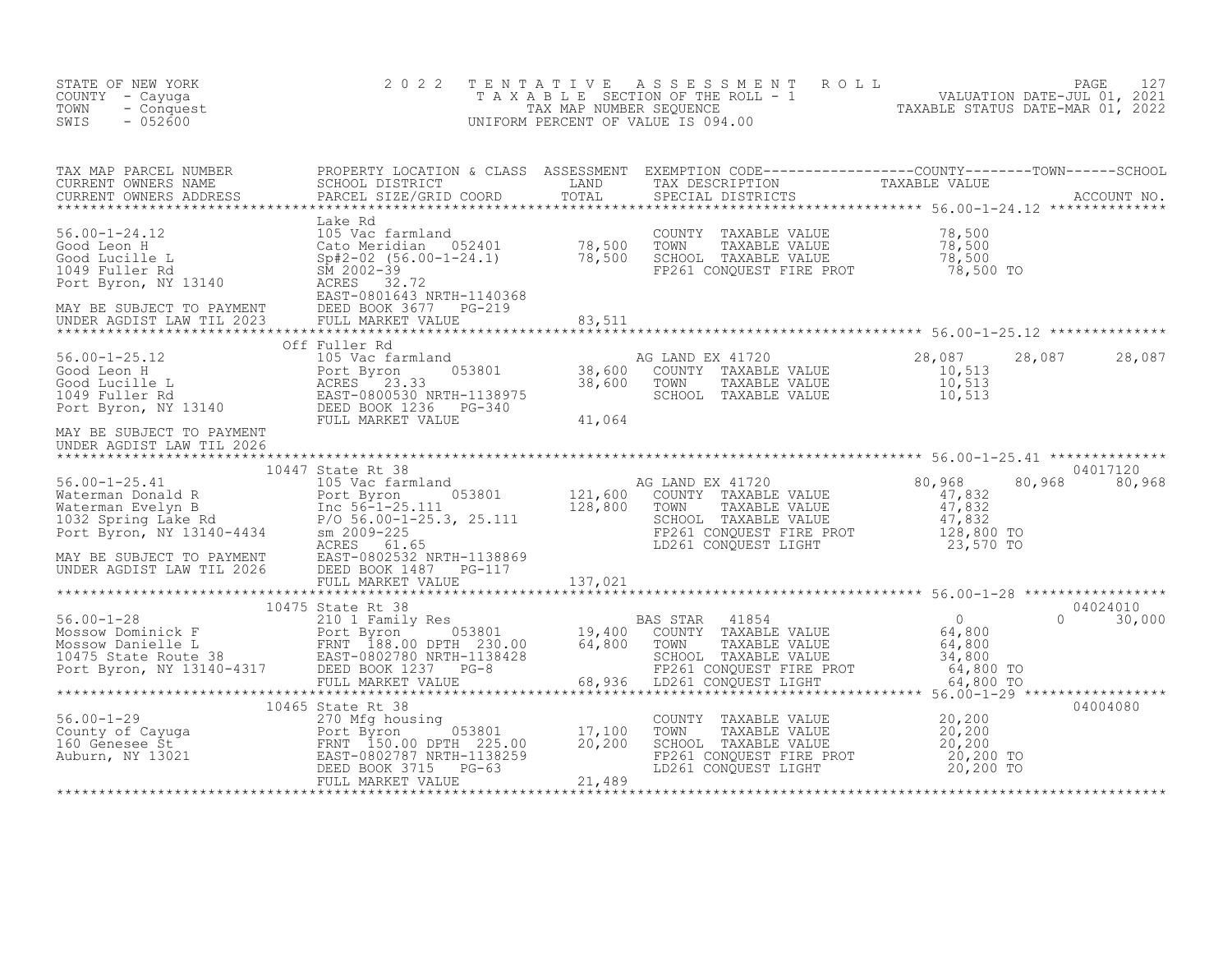| STATE OF NEW YORK  | 2022 TENTATIVE ASSESSMENT ROLL        |                                  | PAGE | 128 |
|--------------------|---------------------------------------|----------------------------------|------|-----|
| COUNTY - Cayuga    | T A X A B L E SECTION OF THE ROLL - 1 | VALUATION DATE-JUL 01, 2021      |      |     |
| TOWN<br>- Conquest | TAX MAP NUMBER SEQUENCE               | TAXABLE STATUS DATE-MAR 01, 2022 |      |     |
| SWIS<br>$-052600$  | UNIFORM PERCENT OF VALUE IS 094.00    |                                  |      |     |
|                    |                                       |                                  |      |     |

| TAX MAP PARCEL NUMBER<br>CURRENT OWNERS NAME                            | SCHOOL DISTRICT                                                                | LAND             | TAX DESCRIPTION                                  | PROPERTY LOCATION & CLASS ASSESSMENT EXEMPTION CODE----------------COUNTY-------TOWN-----SCHOOL<br>TAXABLE VALUE |
|-------------------------------------------------------------------------|--------------------------------------------------------------------------------|------------------|--------------------------------------------------|------------------------------------------------------------------------------------------------------------------|
| CURRENT OWNERS ADDRESS                                                  | PARCEL SIZE/GRID COORD                                                         |                  |                                                  |                                                                                                                  |
| ********************                                                    |                                                                                |                  |                                                  |                                                                                                                  |
|                                                                         | Fuller Rd                                                                      |                  |                                                  | 04031020                                                                                                         |
| $56.00 - 1 - 30$                                                        | 323 Vacant rural                                                               |                  | COUNTY TAXABLE VALUE                             | 19,300                                                                                                           |
| DeJohn Nancy B<br>1359 Fuller Rd                                        | 053801<br>Port Byron<br>ACRES<br>6.80                                          | 19,300<br>19,300 | TOWN<br>TAXABLE VALUE<br>SCHOOL TAXABLE VALUE    | 19,300<br>19,300                                                                                                 |
| Port Byron, NY 13140-4319                                               | EAST-0801791 NRTH-1137787                                                      |                  | FP261 CONQUEST FIRE PROT                         | 19,300 TO                                                                                                        |
|                                                                         | DEED BOOK 1527 PG-222                                                          |                  |                                                  |                                                                                                                  |
|                                                                         | FULL MARKET VALUE                                                              | 20,532           |                                                  |                                                                                                                  |
|                                                                         |                                                                                |                  |                                                  | ************************ 56.00-1-31.5 ***************<br>04025020                                                |
| $56.00 - 1 - 31.5$                                                      | Fuller Rd<br>322 Rural vac>10                                                  |                  | COUNTY TAXABLE VALUE 21,800                      |                                                                                                                  |
| Cobb Theodore T                                                         | 053801                                                                         |                  | TOWN<br>TAXABLE VALUE                            | 21,800                                                                                                           |
| Cobb Debra J                                                            |                                                                                | 21,800<br>21,800 | SCHOOL TAXABLE VALUE                             | 21,800                                                                                                           |
| PO Box 640                                                              | Port Byron 053<br>P/O 56.00-1-31.111<br>SM 2007-323, Lot A<br>3140 ACRES 24.45 |                  | FP261 CONQUEST FIRE PROT 21,800 TO               |                                                                                                                  |
| Port Byron, NY 13140                                                    | ACRES 24.45                                                                    |                  |                                                  |                                                                                                                  |
|                                                                         | EAST-0801754 NRTH-1137081                                                      |                  |                                                  |                                                                                                                  |
|                                                                         | DEED BOOK 1340 PG-156<br>FULL MARKET VALUE                                     | 23,191           |                                                  |                                                                                                                  |
|                                                                         |                                                                                |                  |                                                  |                                                                                                                  |
|                                                                         | 2 Don Ln                                                                       |                  |                                                  |                                                                                                                  |
| $56.00 - 1 - 31.12$                                                     | 210 1 Family Res                                                               |                  | COUNTY TAXABLE VALUE                             | 57,800                                                                                                           |
| Silver Ridge Properties, LLC Port Byron                                 | 053801                                                                         | 16,200           | TOWN<br>TAXABLE VALUE                            | 57,800                                                                                                           |
| 527 State Route 31 Unr Sm Lot 1<br>Port Byron, NY 13140-9775 ACRES 1.44 |                                                                                | 57,800           | SCHOOL TAXABLE VALUE<br>FP261 CONQUEST FIRE PROT | 57,800<br>57,800 TO                                                                                              |
|                                                                         | EAST-0800280 NRTH-1137817                                                      |                  |                                                  |                                                                                                                  |
|                                                                         | DEED BOOK 1566 PG-267                                                          |                  |                                                  |                                                                                                                  |
|                                                                         |                                                                                |                  |                                                  |                                                                                                                  |
|                                                                         |                                                                                |                  |                                                  |                                                                                                                  |
| $56.00 - 1 - 31.13$                                                     | 4 Don Ln<br>210 1 Family Res                                                   |                  | COUNTY TAXABLE VALUE                             | 51,900                                                                                                           |
| Silver Ridge Properties, LLC Port Byron                                 | 053801                                                                         | 15,800           | TOWN<br>TAXABLE VALUE                            | 51,900                                                                                                           |
|                                                                         | Unr Sm Lot 2                                                                   | 51,900           | SCHOOL TAXABLE VALUE                             | 51,900                                                                                                           |
| 527 State Route 31<br>Port Byron, NY 13140-9775                         | ACRES 1.17                                                                     |                  | FP261 CONQUEST FIRE PROT                         | 51,900 TO                                                                                                        |
|                                                                         | EAST-0800285 NRTH-1137631                                                      |                  |                                                  |                                                                                                                  |
|                                                                         | DEED BOOK 1566 PG-267                                                          |                  |                                                  |                                                                                                                  |
|                                                                         | FULL MARKET VALUE                                                              | 55,213           |                                                  |                                                                                                                  |
|                                                                         | 6 Don Ln                                                                       |                  |                                                  |                                                                                                                  |
| $56.00 - 1 - 31.14$                                                     | 270 Mfg housing                                                                |                  | COUNTY TAXABLE VALUE                             | 25,000                                                                                                           |
| Silver Ridge Properties, LLC Port Byron                                 | 053801                                                                         | 15,800           | TOWN<br>TAXABLE VALUE                            | 25,000                                                                                                           |
| 527 State Route 31 11 122                                               | Unr Sm Lot 3<br>ACRES 1.17                                                     | 25,000           | SCHOOL TAXABLE VALUE<br>FP261 CONQUEST FIRE PROT | 25,000<br>25,000 TO                                                                                              |
|                                                                         | EAST-0800288 NRTH-1137472                                                      |                  |                                                  |                                                                                                                  |
|                                                                         | DEED BOOK 1566 PG-267                                                          |                  |                                                  |                                                                                                                  |
|                                                                         | FULL MARKET VALUE                                                              | 26,596           |                                                  |                                                                                                                  |
|                                                                         |                                                                                |                  |                                                  |                                                                                                                  |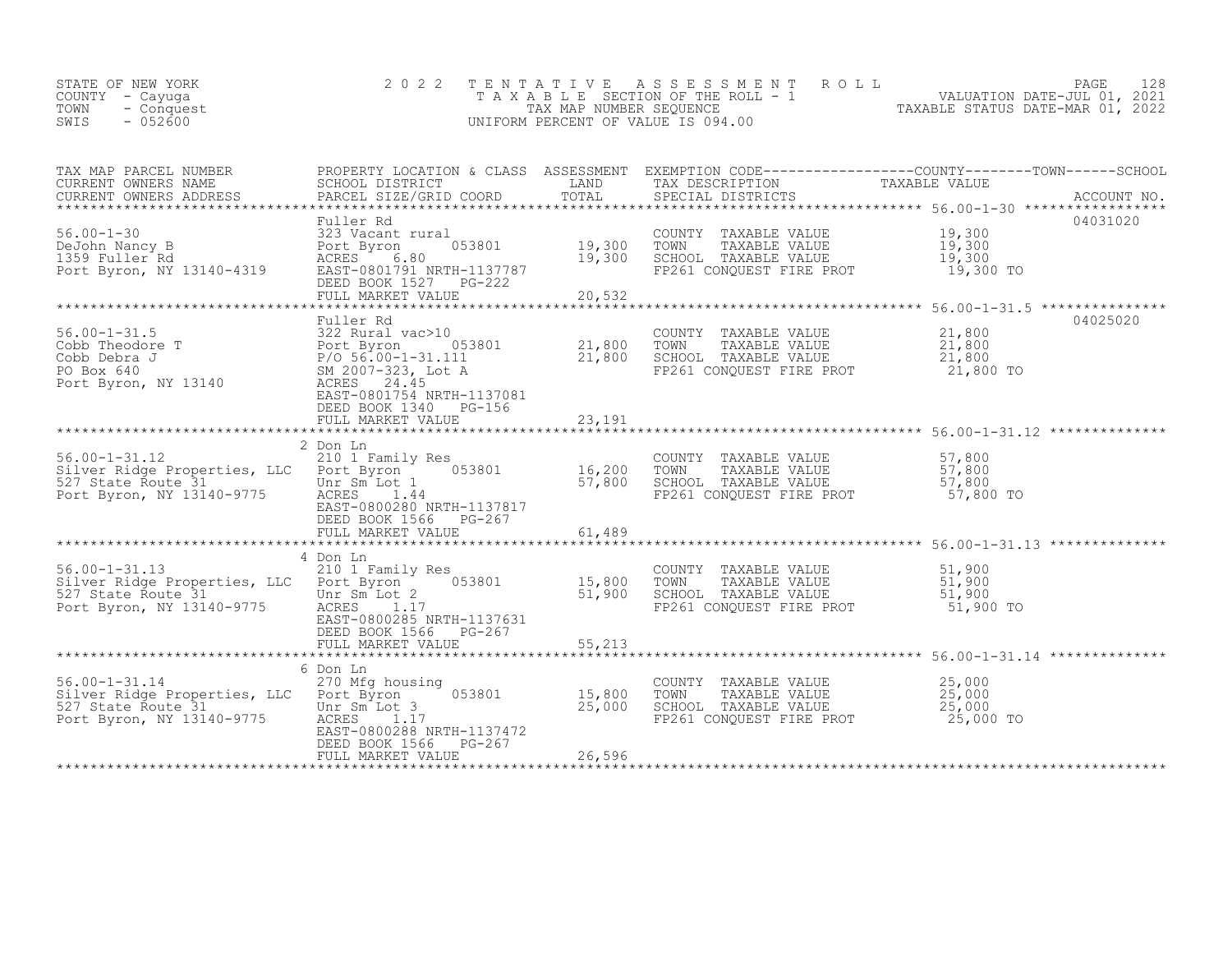| STATE OF NEW YORK<br>COUNTY - Cayuga<br>TOWN<br>- Conquest<br>$-052600$<br>SWIS                                                                                                                                                                                                                                      | 2 0 2 2                                                                                                                                                                                                    |         | TENTATIVE ASSESSMENT ROLL PAGE 129<br>TAXABLE SECTION OF THE ROLL - 1 VALUATION DATE-JUL 01, 2021<br>TAXABLE STATUS DATE-MAR 01, 2022<br>UNIFORM PERCENT OF VALUE IS 094.00 |                                                                                                                  |          |
|----------------------------------------------------------------------------------------------------------------------------------------------------------------------------------------------------------------------------------------------------------------------------------------------------------------------|------------------------------------------------------------------------------------------------------------------------------------------------------------------------------------------------------------|---------|-----------------------------------------------------------------------------------------------------------------------------------------------------------------------------|------------------------------------------------------------------------------------------------------------------|----------|
| TAX MAP PARCEL NUMBER<br>CURRENT OWNERS NAME<br>CURRENT OWNERS ADDRESS                                                                                                                                                                                                                                               | PROPERTY LOCATION & CLASS ASSESSMENT EXEMPTION CODE-----------------COUNTY--------TOWN------SCHOOL<br>SCHOOL DISTRICT LAND TAX DESCRIPTION TAXABLE VALUE<br>PARCEL SIZE/GRID COORD TOTAL SPECIAL DISTRICTS |         |                                                                                                                                                                             |                                                                                                                  |          |
| 36.00-1-31.32<br>36.00-1-31.32<br>36 LAND EX 41720<br>36 LAND EX 41720<br>36 LAND EX 41720<br>36 LAND EX 41720<br>36 LAND EX 41720<br>36 A33<br>36 A33<br>36 A33<br>36 A33<br>36 A33<br>37 POT SM 2007, 2010-26<br>38 2017, 2010-26<br>38 A10 TOWN TAXABLE<br>MAY BE SUBJECT TO PAYMENT<br>UNDER AGDIST LAW TIL 2026 | Fuller Rd<br>ACRES<br>7.50<br>EAST-0800946 NRTH-1137020<br>DEED BOOK 1410 PG-317<br>FULL MARKET VALUE                                                                                                      | 19,574  | FP261 CONQUEST FIRE PROT 18,400 TO                                                                                                                                          | 11,967 11,967                                                                                                    | 04025020 |
|                                                                                                                                                                                                                                                                                                                      |                                                                                                                                                                                                            |         |                                                                                                                                                                             |                                                                                                                  | 04025020 |
| 14,900<br>56.00-1-31.311 312 Vac w/imprv<br>Silver Ridge Properties, LLC Port Byron 053801 14,900<br>527 State Route 31 10,600<br>527 State Route 31 19,600<br>Port Byron, NY 13140-9775                                                                                                                             | Don Ln<br>Also Deed 1104-266<br>ACRES<br>2.10<br>EAST-0800280 NRTH-1137267<br>DEED BOOK 1566 PG-267<br>FULL MARKET VALUE                                                                                   | 20,851  | COUNTY TAXABLE VALUE 19,600<br>TOWN TAXABLE VALUE 19,600<br>SCHOOL TAXABLE VALUE 19,600<br>FP261 CONQUEST FIRE PROT                                                         | 19,600 TO                                                                                                        |          |
|                                                                                                                                                                                                                                                                                                                      | Fuller Rd                                                                                                                                                                                                  |         |                                                                                                                                                                             |                                                                                                                  | 04025020 |
| 56.00-1-31.312<br>Good Leon H<br>Good Lucille L<br>105 Vac farmland<br>Port Byron 053801 60,400<br>1049 Fuller Rd<br>2007-323,2010-26,2013-<br>Port Byron, NY 13140<br>RCRES 33.370<br>ACRES 33.370<br>ACRES 33.70<br>RCRES 33.70<br>ACRES 33.70<br>RCRE                                                             | EAST-0800275 NRTH-1137028<br>DEED BOOK 1504 PG-332<br>FULL MARKET VALUE                                                                                                                                    | 64,255  | COUNTY TAXABLE VALUE $60, 400$<br>TOWN TAXABLE VALUE $60,400$<br>SCHOOL TAXABLE VALUE 60,400<br>FP261 CONQUEST FIRE PROT                                                    | 60,400 TO                                                                                                        |          |
|                                                                                                                                                                                                                                                                                                                      |                                                                                                                                                                                                            |         |                                                                                                                                                                             |                                                                                                                  | 04028040 |
| 10353 State Rt 38<br>EXERCISE 10353 State Rt 38<br>Cobb Theodore<br>Cobb Debra<br>Cobb Debra<br>EXABLE VALUE<br>Cobb Debra<br>Sm 71-63 & Y-14<br>211,100 COUNTY TAXABLE VALUE<br>211,100 TOWN TAXABLE VALUE<br>COUNTY TAXABLE VALUE<br>TAXABLE VALUE                                                                 | EAST-0800953 NRTH-1136309<br>DEED BOOK 696<br>PG-12<br>FULL MARKET VALUE                                                                                                                                   | 224,574 |                                                                                                                                                                             | $\begin{smallmatrix}0\0\211,100\end{smallmatrix}$<br>$\Omega$<br>211, 100<br>181,100<br>211,100 TO<br>129,827 TO | 30,000   |
|                                                                                                                                                                                                                                                                                                                      |                                                                                                                                                                                                            |         |                                                                                                                                                                             |                                                                                                                  |          |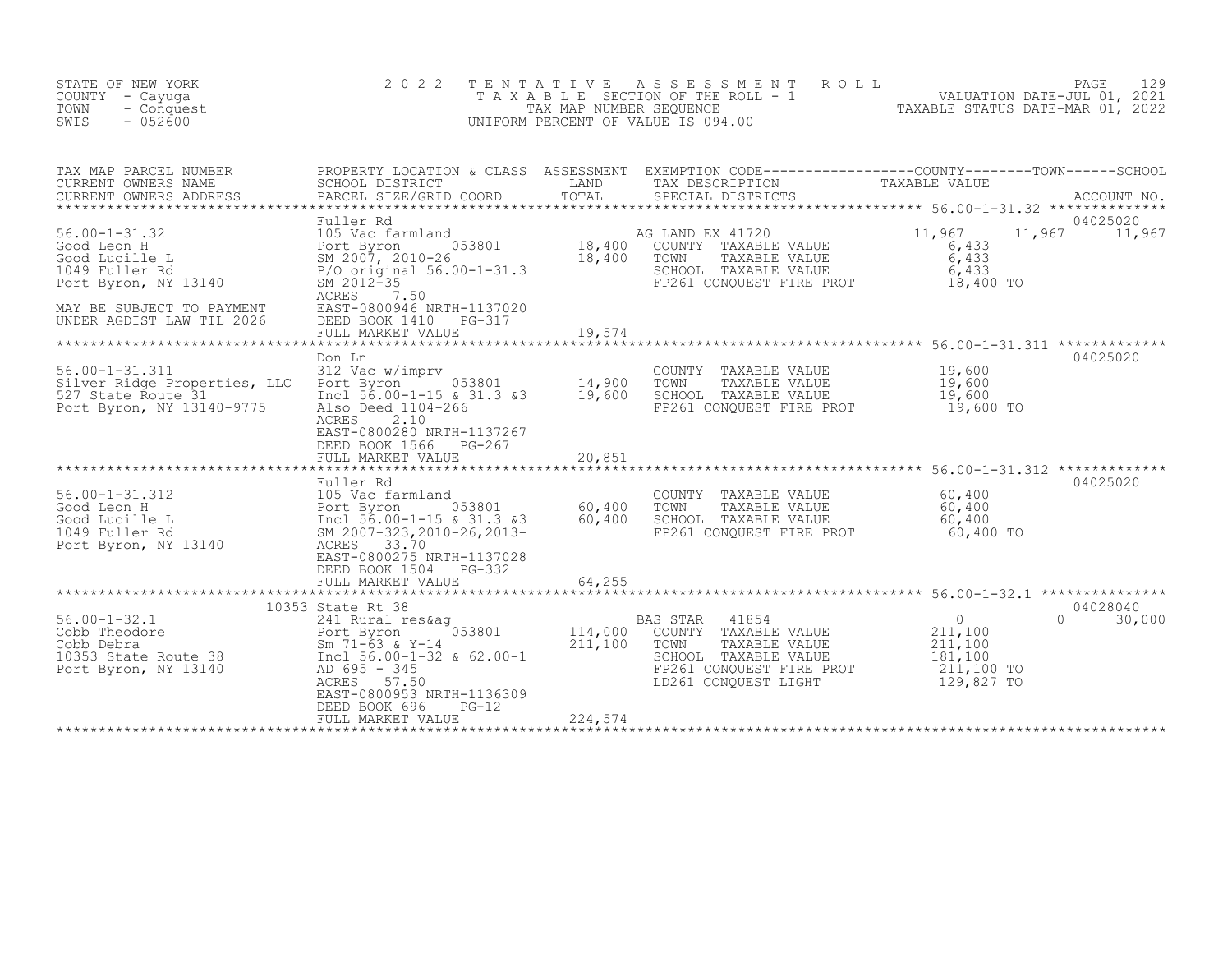| STATE OF NEW YORK<br>COUNTY - Cayuga<br>- Conquest<br>TOWN<br>$-052600$<br>SWIS                                                                                                                                                                                                                                                                                                                                                                       | 2 0 2 2 | TENTATIVE ASSESSMENT ROLL PAGE 130<br>TAXABLE SECTION OF THE ROLL - 1 VALUATION DATE-JUL 01, 2021<br>TAX MAP NUMBER SEQUENCE TAXABLE STATUS DATE-MAR 01, 2022<br>UNIFORM PERCENT OF VALUE IS 094.00 |               |
|-------------------------------------------------------------------------------------------------------------------------------------------------------------------------------------------------------------------------------------------------------------------------------------------------------------------------------------------------------------------------------------------------------------------------------------------------------|---------|-----------------------------------------------------------------------------------------------------------------------------------------------------------------------------------------------------|---------------|
|                                                                                                                                                                                                                                                                                                                                                                                                                                                       |         |                                                                                                                                                                                                     |               |
| $\begin{tabular}{l c c c c c} \texttt{TAX} \texttt{MAP} \texttt{ PARECL} \texttt{ NUMBER} & \texttt{PROBERT toCATION 6 CLASS} \texttt{SSESMENT} & \texttt{EXEMENT ONNEDR} & \texttt{TAXABLE} \texttt{VALUE} & \texttt{TAXABLE} \texttt{VALUE} & \texttt{TAXABLE} \texttt{VALUE} & \texttt{TAXABLE} \texttt{VALUE} & \texttt{CORRENT ONNEDR} \texttt{NADRESS} & \texttt{RACEDI, SITERICT} & \texttt{TAXBLE} \texttt{VALUE} & \texttt{TAXABLE} \texttt$ |         |                                                                                                                                                                                                     |               |
|                                                                                                                                                                                                                                                                                                                                                                                                                                                       |         |                                                                                                                                                                                                     |               |
|                                                                                                                                                                                                                                                                                                                                                                                                                                                       |         |                                                                                                                                                                                                     |               |
|                                                                                                                                                                                                                                                                                                                                                                                                                                                       |         |                                                                                                                                                                                                     | 04023100      |
|                                                                                                                                                                                                                                                                                                                                                                                                                                                       |         |                                                                                                                                                                                                     | 22,498 22,498 |
|                                                                                                                                                                                                                                                                                                                                                                                                                                                       |         |                                                                                                                                                                                                     |               |
|                                                                                                                                                                                                                                                                                                                                                                                                                                                       |         |                                                                                                                                                                                                     |               |
|                                                                                                                                                                                                                                                                                                                                                                                                                                                       |         |                                                                                                                                                                                                     |               |
|                                                                                                                                                                                                                                                                                                                                                                                                                                                       |         |                                                                                                                                                                                                     |               |
|                                                                                                                                                                                                                                                                                                                                                                                                                                                       |         |                                                                                                                                                                                                     |               |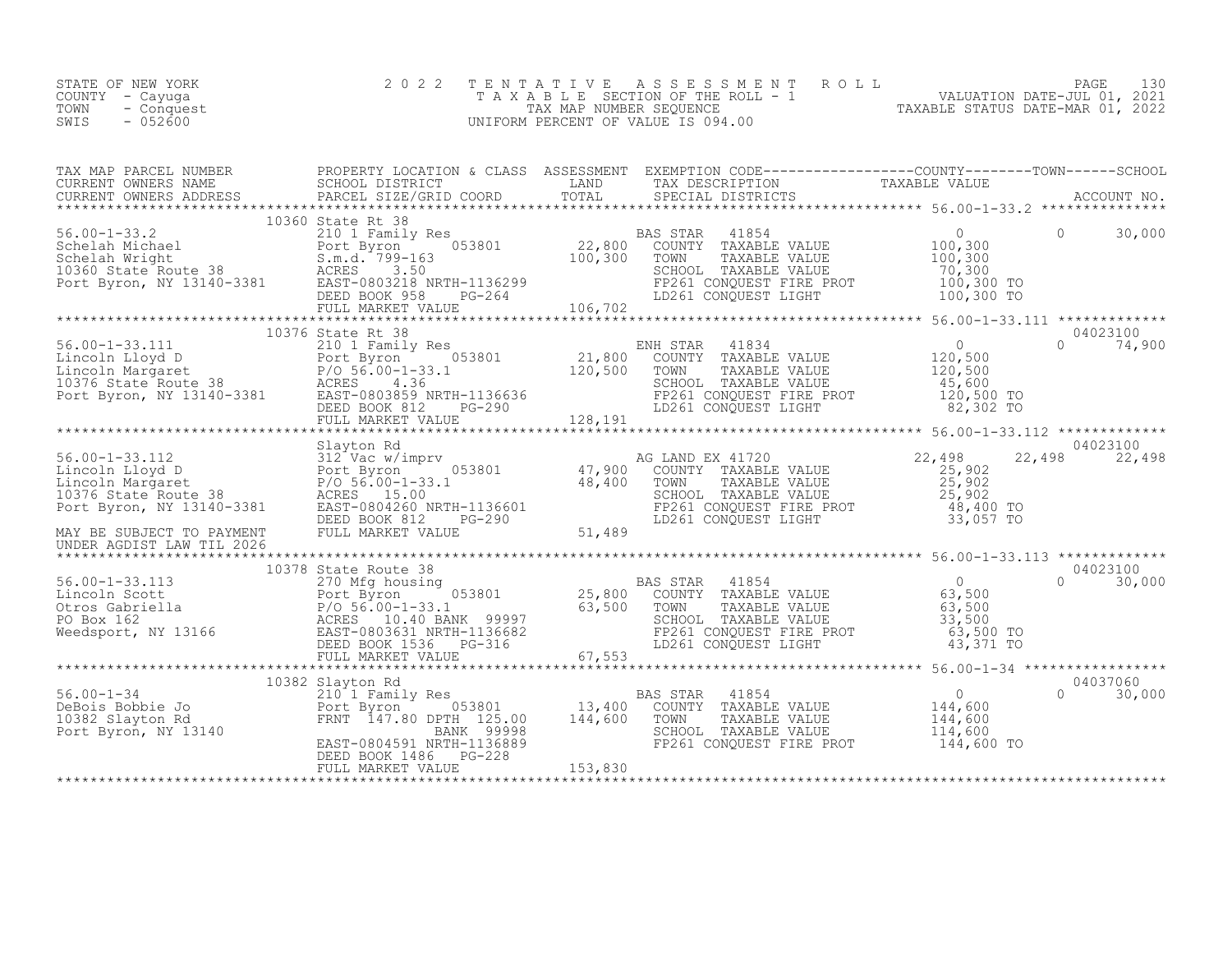| STATE OF NEW YORK<br>COUNTY - Cayuga<br>TOWN<br>- Conquest<br>$-052600$<br>SWIS | 2022 TENTATIVE ASSESSMENT ROLL<br>TAXABLE SECTION OF THE ROLL - 1<br>TAX MAP NUMBER SEOUENCE<br>UNIFORM PERCENT OF VALUE IS 094.00 | PAGE<br>VALUATION DATE-JUL 01, 2021<br>TAXABLE STATUS DATE-MAR 01, 2022 |
|---------------------------------------------------------------------------------|------------------------------------------------------------------------------------------------------------------------------------|-------------------------------------------------------------------------|
|---------------------------------------------------------------------------------|------------------------------------------------------------------------------------------------------------------------------------|-------------------------------------------------------------------------|

|                                          |  | 04011140 |
|------------------------------------------|--|----------|
|                                          |  | 04042020 |
|                                          |  |          |
|                                          |  |          |
|                                          |  |          |
| 10367 Slayton Rd<br>10430 State Route 38 |  |          |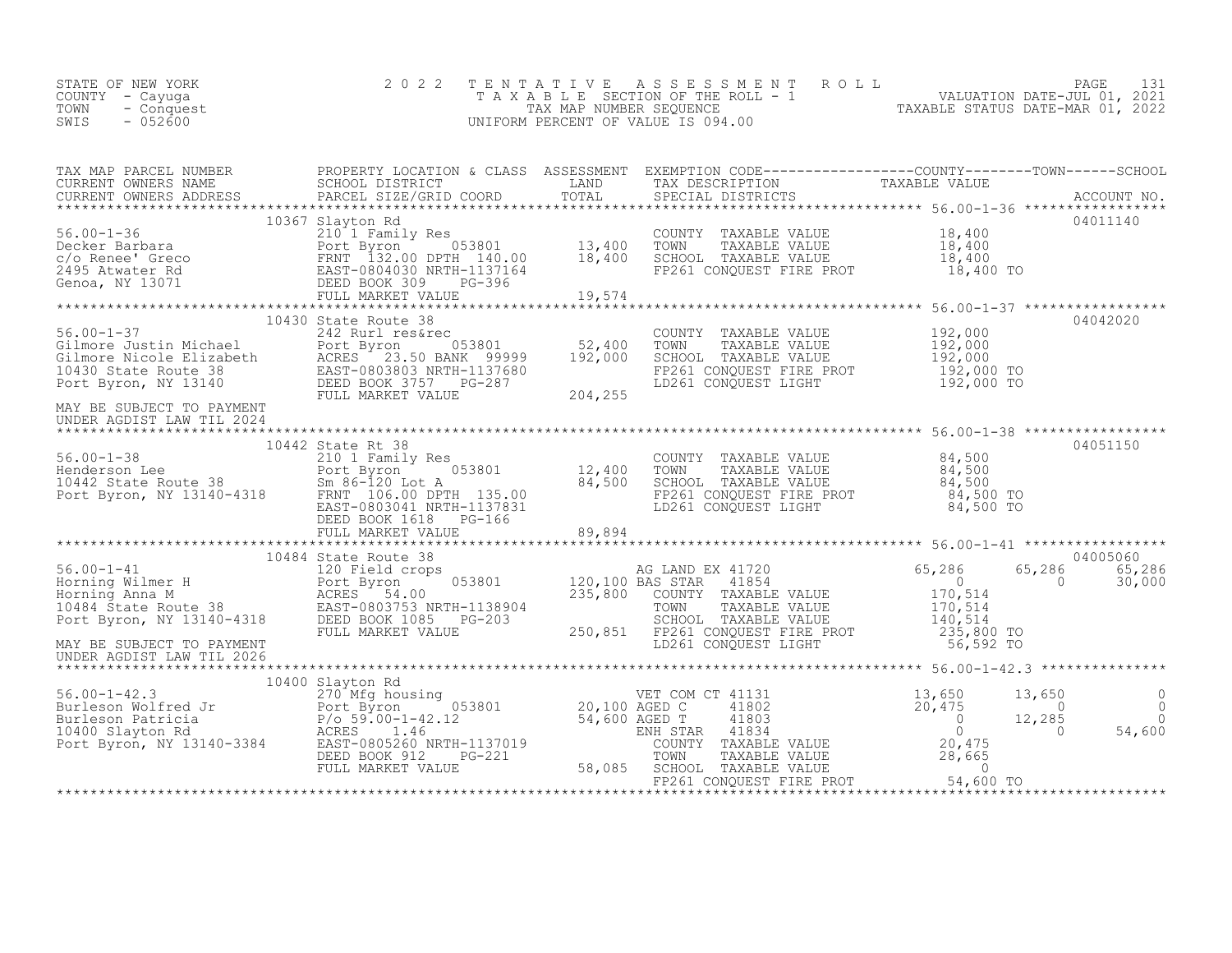| STATE OF NEW YORK<br>COUNTY - Cayuga<br>TOWN<br>- Conquest<br>$-052600$<br>SWIS                                                                                                                                                                                                                                                                                                                                                                                 | 2 0 2 2                                      |              | TAXABLE SECTION OF THE ROLL - 1<br>TAXABLE SECTION OF THE ROLL - 1<br>TAXABLE STATUS DATE-MAR 01, 2022<br>INIFORM PERCENT OF VALUE IS 094.00<br>TENTATIVE ASSESSMENT ROLL<br>UNIFORM PERCENT OF VALUE IS 094.00 |                                                              |                     |
|-----------------------------------------------------------------------------------------------------------------------------------------------------------------------------------------------------------------------------------------------------------------------------------------------------------------------------------------------------------------------------------------------------------------------------------------------------------------|----------------------------------------------|--------------|-----------------------------------------------------------------------------------------------------------------------------------------------------------------------------------------------------------------|--------------------------------------------------------------|---------------------|
| TAX MAP PARCEL NUMBER PROPERTY LOCATION & CLASS ASSESSMENT EXEMPTION CODE----------------COUNTY--------TOWN------SCHOOL CURRENT OWNERS NAME SCHOOL DISTRICT LAND TAX DESCRIPTION TAXABLE VALUE<br>CURRENT OWNERS ADDRESS PARCEL S                                                                                                                                                                                                                               | PARCEL SIZE/GRID COORD TOTAL                 |              |                                                                                                                                                                                                                 |                                                              |                     |
|                                                                                                                                                                                                                                                                                                                                                                                                                                                                 | 10426 Slayton Rd                             |              |                                                                                                                                                                                                                 |                                                              | 04037010            |
|                                                                                                                                                                                                                                                                                                                                                                                                                                                                 |                                              |              | COUNTY TAXABLE VALUE<br>TOWN TAXABLE VALUE 232,800<br>SCHOOL TAXABLE VALUE 232,800                                                                                                                              |                                                              |                     |
|                                                                                                                                                                                                                                                                                                                                                                                                                                                                 | DEED BOOK 3862 PG-306<br>FULL MARKET VALUE   | 247,660      | FP261 CONQUEST FIRE PROT 232,800 TO                                                                                                                                                                             |                                                              |                     |
|                                                                                                                                                                                                                                                                                                                                                                                                                                                                 |                                              | ************ |                                                                                                                                                                                                                 |                                                              |                     |
| 56.00-1-42.21<br>Sears Terry L<br>8819 S Seneca St<br>Weedsport, NY 13166-9600<br>Weedsport, NY 13166-9600<br>SEED BOOK 612<br>DEED BOOK 612<br>PG-233                                                                                                                                                                                                                                                                                                          | Slayton Rd                                   |              | COUNTY TAXABLE VALUE $16,300$<br>TOWN TAXABLE VALUE $16,300$<br>SCHOOL TAXABLE VALUE $16,300$<br>SCHOOL COUCHER TALL FOR $16,300$<br>FP261 CONQUEST FIRE PROT                                                   | 16,300 TO                                                    |                     |
|                                                                                                                                                                                                                                                                                                                                                                                                                                                                 | DEED BOOK 612<br>PG-233<br>FULL MARKET VALUE | 17,340       |                                                                                                                                                                                                                 |                                                              |                     |
|                                                                                                                                                                                                                                                                                                                                                                                                                                                                 | 10409 Slayton Rd                             |              |                                                                                                                                                                                                                 |                                                              |                     |
|                                                                                                                                                                                                                                                                                                                                                                                                                                                                 |                                              |              | COUNTY TAXABLE VALUE                                                                                                                                                                                            | 169,200                                                      |                     |
| $\begin{array}{lllllllllllllll} & & & & 10409 \text{ Slayton Rd} & & & & & 10409 \text{ Slayton Rd} & & & & & 210 & 1 \text{ Family Res} & & & & & 210 & 1 \text{ Family Res} & & & & & 210 & 1 \text{ Family Res} & & & & & 210 & 1 \text{ Family Res} & & & & & & 210 & 1 \text{ Family Res} & & & & & & 210 & 1 \text{ Family Res} & & & & & & 210 & 1 \text{ Family Res} & & & & & & 210 & 1 \text{ Family Res} & & & & & & 210 & 1 \text{ Family Res} & &$ |                                              |              | TOWN      TAXABLE VALUE<br>SCHOOL   TAXABLE VALUE<br>FP261 CONQUEST FIRE PROT 169,200 TO                                                                                                                        | 169,200<br>169,200                                           |                     |
|                                                                                                                                                                                                                                                                                                                                                                                                                                                                 |                                              |              |                                                                                                                                                                                                                 |                                                              |                     |
|                                                                                                                                                                                                                                                                                                                                                                                                                                                                 |                                              |              |                                                                                                                                                                                                                 |                                                              |                     |
|                                                                                                                                                                                                                                                                                                                                                                                                                                                                 |                                              |              | AG LAND EX 41720                                                                                                                                                                                                | 53,385<br>53,385                                             | 53,385              |
| 56.00-1-42.123<br>Primrose Edward E<br>Primrose Carol A<br>Primrose Carol A<br>Primrose Carol A<br>Primrose Carol A<br>Primrose Carol A<br>Primrose Carol A<br>Primrose Carol A<br>Primrose Carol A<br>Primrose Carol A<br>Primrose Carol A<br>Primros                                                                                                                                                                                                          |                                              |              |                                                                                                                                                                                                                 |                                                              |                     |
|                                                                                                                                                                                                                                                                                                                                                                                                                                                                 |                                              |              | COUNTY TAXABLE VALUE<br>TOWN TAXABLE VALUE<br>SCHOOL TAXABLE VALUE                                                                                                                                              | $\frac{17,115}{17,115}$                                      |                     |
|                                                                                                                                                                                                                                                                                                                                                                                                                                                                 | DEED BOOK 3923 PG-262                        |              | FP261 CONQUEST FIRE PROT 70,500 TO                                                                                                                                                                              |                                                              |                     |
| DEED BOOK 3923 F<br>MAY BE SUBJECT TO PAYMENT FULL MARKET VALUE<br>UNDER AGDIST LAW TIL 2026                                                                                                                                                                                                                                                                                                                                                                    |                                              | 75,000       |                                                                                                                                                                                                                 |                                                              |                     |
|                                                                                                                                                                                                                                                                                                                                                                                                                                                                 | 10425 Slayton Rd                             |              |                                                                                                                                                                                                                 |                                                              |                     |
|                                                                                                                                                                                                                                                                                                                                                                                                                                                                 |                                              |              |                                                                                                                                                                                                                 |                                                              | 0<br>$\overline{0}$ |
|                                                                                                                                                                                                                                                                                                                                                                                                                                                                 |                                              |              |                                                                                                                                                                                                                 | $14,100$<br>$62,450$<br>0<br>0<br>0<br>0<br>0<br>0<br>0<br>0 | 41,700<br>74,900    |
| $\begin{tabular}{lllllllllllllllllllllll} & & & & 10425 \text{ Slayton Rd} & & & & & & 10425 \text{ Slayton Rd} & & & & & & 14,100 & 14 \text{ S} \text{dears Arlene} & & & & & 14,100 & 14 \text{ S} \text{dears Arlene} & & & & 14,100 & 14 \text{ S} \text{dears Arlene} & & & & 14,100 & 14 \text{ S} \text{dears Arlene} & & & 14,100 & 14 \text{ S} \text{dears Arlene} & & & 14,100 & 14 \text{ S} \text$                                                |                                              |              |                                                                                                                                                                                                                 |                                                              |                     |
|                                                                                                                                                                                                                                                                                                                                                                                                                                                                 |                                              |              |                                                                                                                                                                                                                 |                                                              |                     |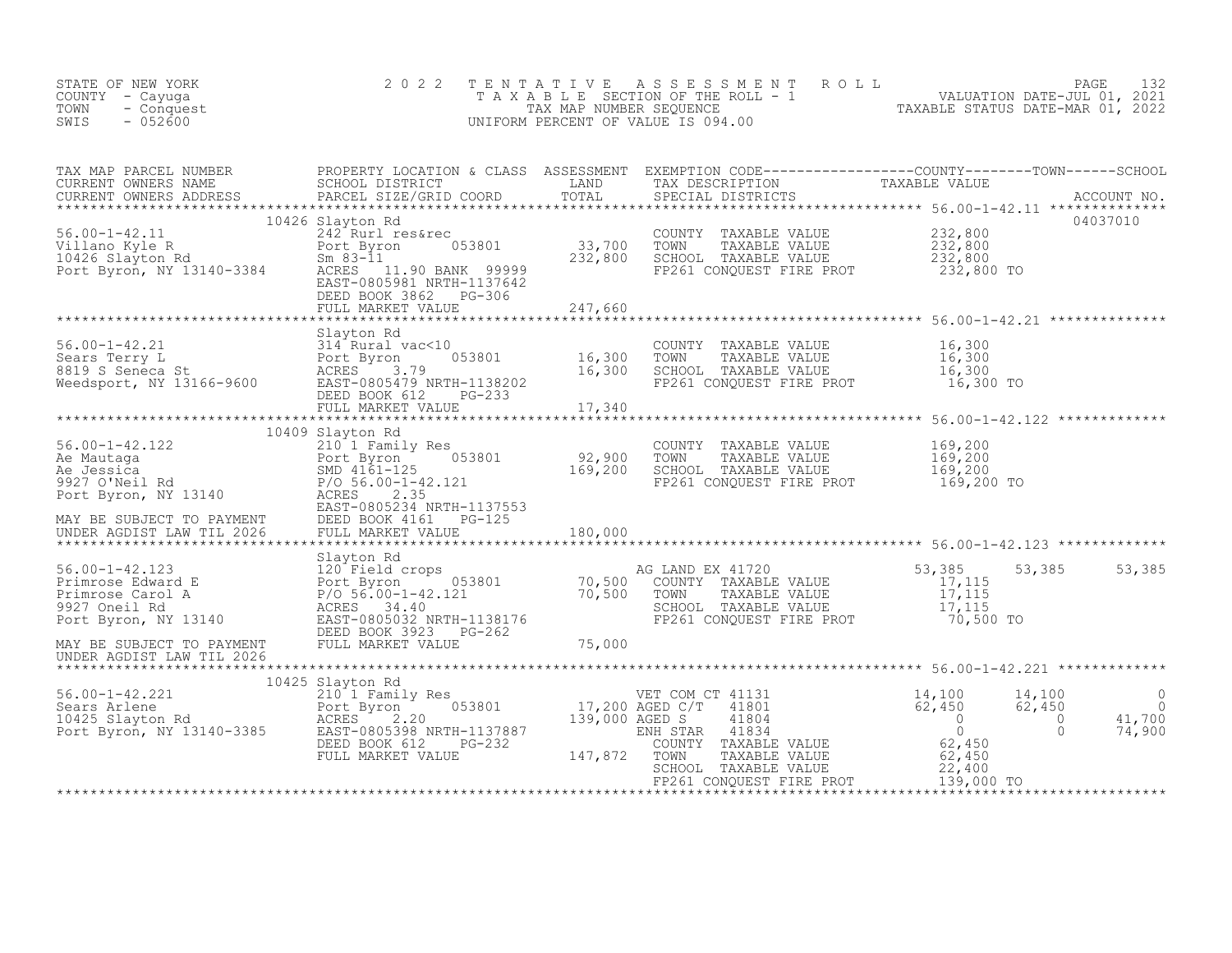| STATE OF NEW YORK<br>COUNTY – Cayuga<br>TOWN<br>- Conquest<br>$-052600$<br>SWIS |  | 2022 TENTATIVE ASSESSMENT ROLL<br>TAXABLE SECTION OF THE ROLL - 1<br>TAX MAP NUMBER SEOUENCE<br>UNIFORM PERCENT OF VALUE IS 094.00 |  | TAXABLE STATUS DATE-MAR 01, 2022 | PAGE<br>VALUATION DATE-JUL 01, 2021 |  |
|---------------------------------------------------------------------------------|--|------------------------------------------------------------------------------------------------------------------------------------|--|----------------------------------|-------------------------------------|--|
|---------------------------------------------------------------------------------|--|------------------------------------------------------------------------------------------------------------------------------------|--|----------------------------------|-------------------------------------|--|

| TAX MAP PARCEL NUMBER                                                                                                                                                                                                                                                                                                                                                                                                             |                         | PROPERTY LOCATION & CLASS ASSESSMENT EXEMPTION CODE----------------COUNTY-------TOWN-----SCHOOL |                    |
|-----------------------------------------------------------------------------------------------------------------------------------------------------------------------------------------------------------------------------------------------------------------------------------------------------------------------------------------------------------------------------------------------------------------------------------|-------------------------|-------------------------------------------------------------------------------------------------|--------------------|
|                                                                                                                                                                                                                                                                                                                                                                                                                                   |                         |                                                                                                 |                    |
|                                                                                                                                                                                                                                                                                                                                                                                                                                   |                         |                                                                                                 |                    |
|                                                                                                                                                                                                                                                                                                                                                                                                                                   | 10385 Slayton Rd        |                                                                                                 | 04037101           |
|                                                                                                                                                                                                                                                                                                                                                                                                                                   | DEED BOOK 857<br>PG-175 |                                                                                                 | $\Omega$<br>30,000 |
|                                                                                                                                                                                                                                                                                                                                                                                                                                   |                         |                                                                                                 |                    |
|                                                                                                                                                                                                                                                                                                                                                                                                                                   | 10386 Slayton Rd        |                                                                                                 | 04008040           |
|                                                                                                                                                                                                                                                                                                                                                                                                                                   |                         |                                                                                                 |                    |
|                                                                                                                                                                                                                                                                                                                                                                                                                                   |                         |                                                                                                 |                    |
|                                                                                                                                                                                                                                                                                                                                                                                                                                   |                         |                                                                                                 |                    |
|                                                                                                                                                                                                                                                                                                                                                                                                                                   | 10394 Slayton Rd        |                                                                                                 | 04006080           |
| 10394 Slayton Rd<br>210 1 Family Res<br>Burke Revocable Trust Wayne L Port Byron 053801 20,000 TOWN TAXABLE VALUE 72,100<br>Burke Wayne L Sm Ii-71 72,100 SCHOOL TAXABLE VALUE 72,100<br>10394 Slavton Rd ACRES 1.40 FP261 CONQUEST FI<br>Burke Revocable 11855 mm = Sm Ii-71<br>10394 Slayton Rd<br>Port Byron, NY 13140-3383<br>Port Byron, NY 13140-3383<br>DEED BOOS142 NRTH-1136900<br>DEED BOOS14613<br>POOS14613<br>PC-339 |                         |                                                                                                 |                    |
|                                                                                                                                                                                                                                                                                                                                                                                                                                   |                         |                                                                                                 |                    |
|                                                                                                                                                                                                                                                                                                                                                                                                                                   |                         |                                                                                                 |                    |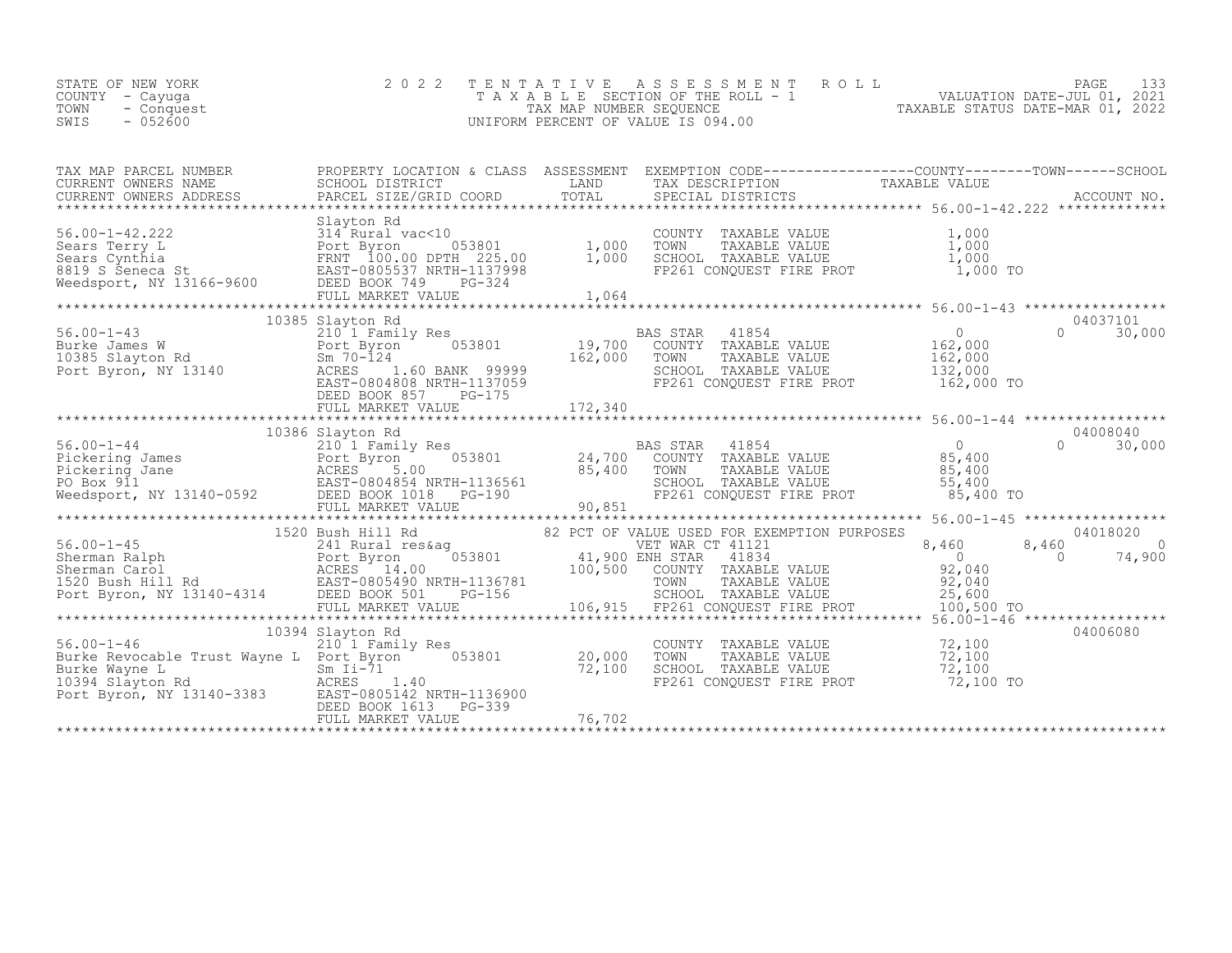| TENTATIVE ASSESSMENT ROLL PAGE 134<br>TAXABLE SECTION OF THE ROLL - 1 VALUATION DATE-JUL 01, 2021<br>TAX MAP NUMBER SEQUENCE TAXABLE STATUS DATE-MAR 01, 2022<br>UNIFORM PERCENT OF VALUE IS 094.00                               |
|-----------------------------------------------------------------------------------------------------------------------------------------------------------------------------------------------------------------------------------|
| TAX MAP PARCEL NUMBER PROPERTY LOCATION & CLASS ASSESSMENT EXEMPTION CODE------------------COUNTY--------TOWN------SCHOOL SCHOOL DISTRICT LAND TAX DESCRIPTION TAXABLE VALUE<br>CURRENT OWNERS ADDRESS PARCEL SIZE/GRID COORD TOT |
| 232,566 232,566                                                                                                                                                                                                                   |
|                                                                                                                                                                                                                                   |
| 04018010                                                                                                                                                                                                                          |
|                                                                                                                                                                                                                                   |
|                                                                                                                                                                                                                                   |
| 30,000                                                                                                                                                                                                                            |
|                                                                                                                                                                                                                                   |
| 04019030<br>30,000                                                                                                                                                                                                                |
|                                                                                                                                                                                                                                   |
| 04044060                                                                                                                                                                                                                          |
|                                                                                                                                                                                                                                   |
|                                                                                                                                                                                                                                   |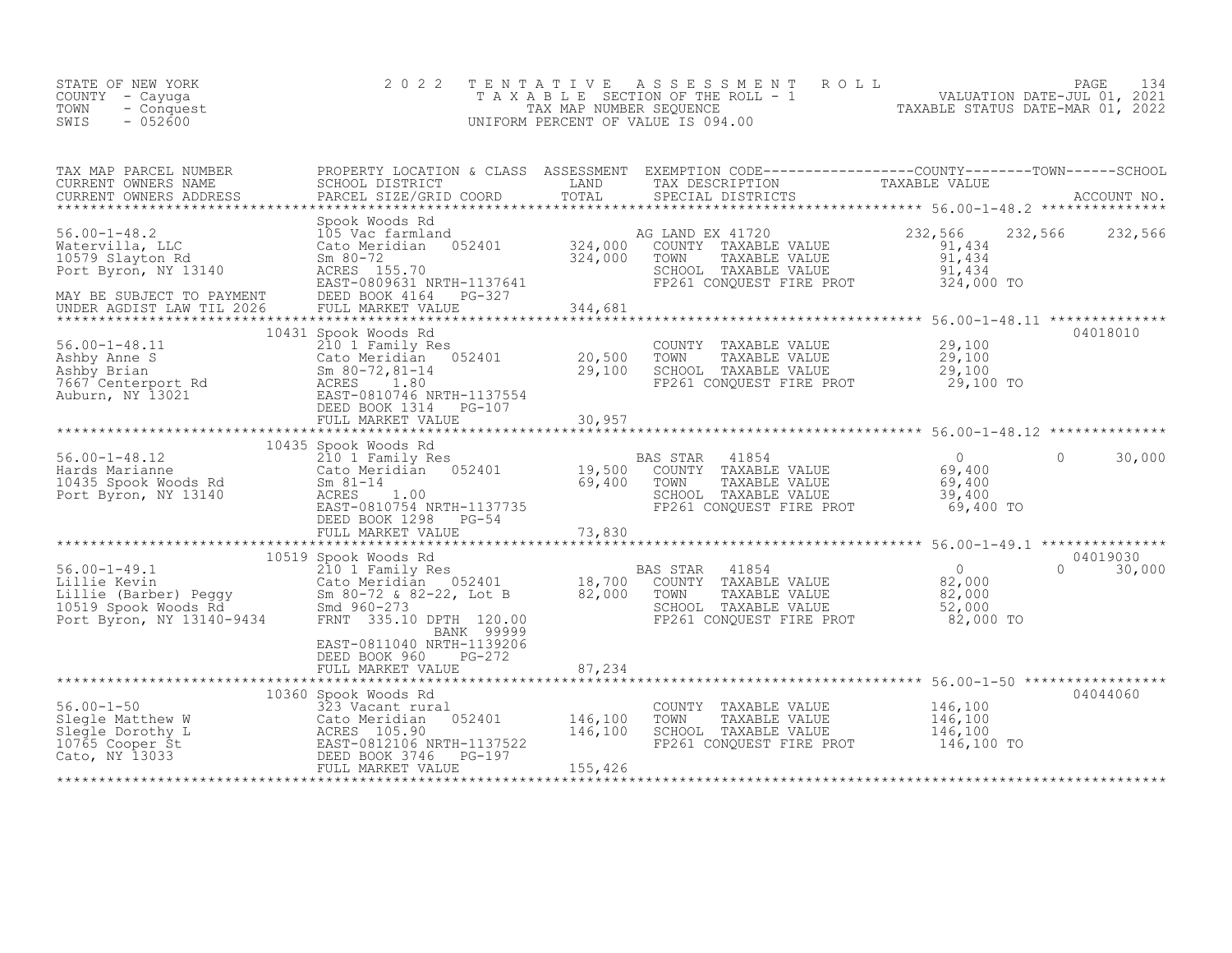| STATE OF NEW YORK<br>COUNTY - Cayuga<br>TOWN<br>- Conquest<br>$-052600$<br>SWIS                                                                                                                                                                                  | 2 0 2 2                                                                                                                                                                     | TENTATIVE | ASSESSMENT ROLL<br>T A X A B L E SECTION OF THE ROLL - 1 W CALUATION DATE-JUL 01, 2021<br>TAX MAP NUMBER SEQUENCE TAXABLE STATUS DATE-MAR 01, 2022<br>UNIFORM PERCENT OF VALUE IS 094.00                                                             |                                                                                                                                           | PAGE<br>135        |
|------------------------------------------------------------------------------------------------------------------------------------------------------------------------------------------------------------------------------------------------------------------|-----------------------------------------------------------------------------------------------------------------------------------------------------------------------------|-----------|------------------------------------------------------------------------------------------------------------------------------------------------------------------------------------------------------------------------------------------------------|-------------------------------------------------------------------------------------------------------------------------------------------|--------------------|
| TAX MAP PARCEL NUMBER PROPERTY LOCATION & CLASS ASSESSMENT EXEMPTION CODE-----------------COUNTY---------TOWN------SCHOOL CURRENT OWNERS NAME SCHOOL DISTRICT LAND TAX DESCRIPTION TAXABLE VALUE<br>CURRENT OWNERS ADDRESS PARCEL                                |                                                                                                                                                                             |           |                                                                                                                                                                                                                                                      |                                                                                                                                           |                    |
| 56.00-1-51<br>Wall Grant Cato Meridian 052401<br>Wall Julie Sm 503-147<br>10373 Spook Woods Rd ACRES 1.50<br>Port Byron, NY 13140<br>BEBD BOOK 4040 PG-193<br>THE MARKET VALUE                                                                                   | 10373 Spook Woods Rd<br>Spook woods kd<br>270 Mfg housing<br>Cato Meridian 052401 19,900<br>Sm 503-147 34,600<br>ACRES 1.50<br>PRST-08106 NPTH-1136544<br>FULL MARKET VALUE | 36,809    | COUNTY TAXABLE VALUE $34,600$<br>TOWN TAXABLE VALUE $34,600$<br>SCHOOL TAXABLE VALUE $34,600$<br>FP261 CONQUEST FIRE PROT $34,600$                                                                                                                   |                                                                                                                                           | 04038101           |
|                                                                                                                                                                                                                                                                  |                                                                                                                                                                             |           |                                                                                                                                                                                                                                                      |                                                                                                                                           |                    |
| 56.00-1-52<br>Grant Thomas A<br>Grant Michele L<br>1,000<br>1076 Cooper St<br>Cato, NY 13033<br>223 Vacant dian<br>Cato Meridian<br>22401<br>22401<br>22401<br>22401<br>22401<br>22401<br>232 Vacant dian<br>232 Vacant dian<br>232 Vacant dian<br>232 Vacant di | Off Slayton Rd<br>FULL MARKET VALUE                                                                                                                                         | 1,064     | COUNTY TAXABLE VALUE 1,000<br>TOWN TAXABLE VALUE 1,000<br>TOWN TAXABLE VALUE $\begin{array}{ccc} 1,000 \\ \text{SCHOOL} & \text{TAXABLE VALUE} \\ \text{FP261 CONQUEST FIRE PROT} & 1,000 \\ \text{FP261 CONQUEST FIRE PROT} & 1,000 \\ \end{array}$ |                                                                                                                                           | 04022020           |
|                                                                                                                                                                                                                                                                  |                                                                                                                                                                             |           |                                                                                                                                                                                                                                                      |                                                                                                                                           |                    |
| 56.00-1-53<br>Villavicenio Monica 321 Abandoned ag<br>4,800<br>4,800<br>Brewster, NY 10509<br>Exer-0011056 Word 1050<br>Facr-0011056 Word 1050                                                                                                                   | EAST-0811956 NRTH-1145582<br>DEED BOOK 1305 PG-137                                                                                                                          |           | COUNTY TAXABLE VALUE<br>TOWN TAXABLE VALUE<br>SCHOOL TAXABLE VALUE<br>FP261 CONQUEST FIRE PROT                                                                                                                                                       | $\frac{4,800}{4,800}$<br>$4,800$<br>$4,800$ TO                                                                                            |                    |
|                                                                                                                                                                                                                                                                  | FULL MARKET VALUE                                                                                                                                                           | 5,106     |                                                                                                                                                                                                                                                      |                                                                                                                                           |                    |
|                                                                                                                                                                                                                                                                  | 10948 Cooper St                                                                                                                                                             |           | COUNTY TAXABLE VALUE<br>TOWN    TAXABLE VALUE<br>SCHOOL  TAXABLE VALUE<br>FP261 CONQUEST FIRE PROT                                                                                                                                                   | 95,300<br>95,300<br>95,300<br>95,300 TO                                                                                                   | 04019021           |
|                                                                                                                                                                                                                                                                  |                                                                                                                                                                             |           |                                                                                                                                                                                                                                                      |                                                                                                                                           | 04026140           |
|                                                                                                                                                                                                                                                                  |                                                                                                                                                                             |           | VET COM CT 41131 14,100<br>BAS STAR 41854 0                                                                                                                                                                                                          | 14,100<br>$\sim$ 0<br>$\begin{array}{c}\n 0 \\  131, 600 \\  131, 600 \\  115, 700 \\  145, 700 \\  127, 400\n \end{array}$<br>127,488 TO | $\Omega$<br>30,000 |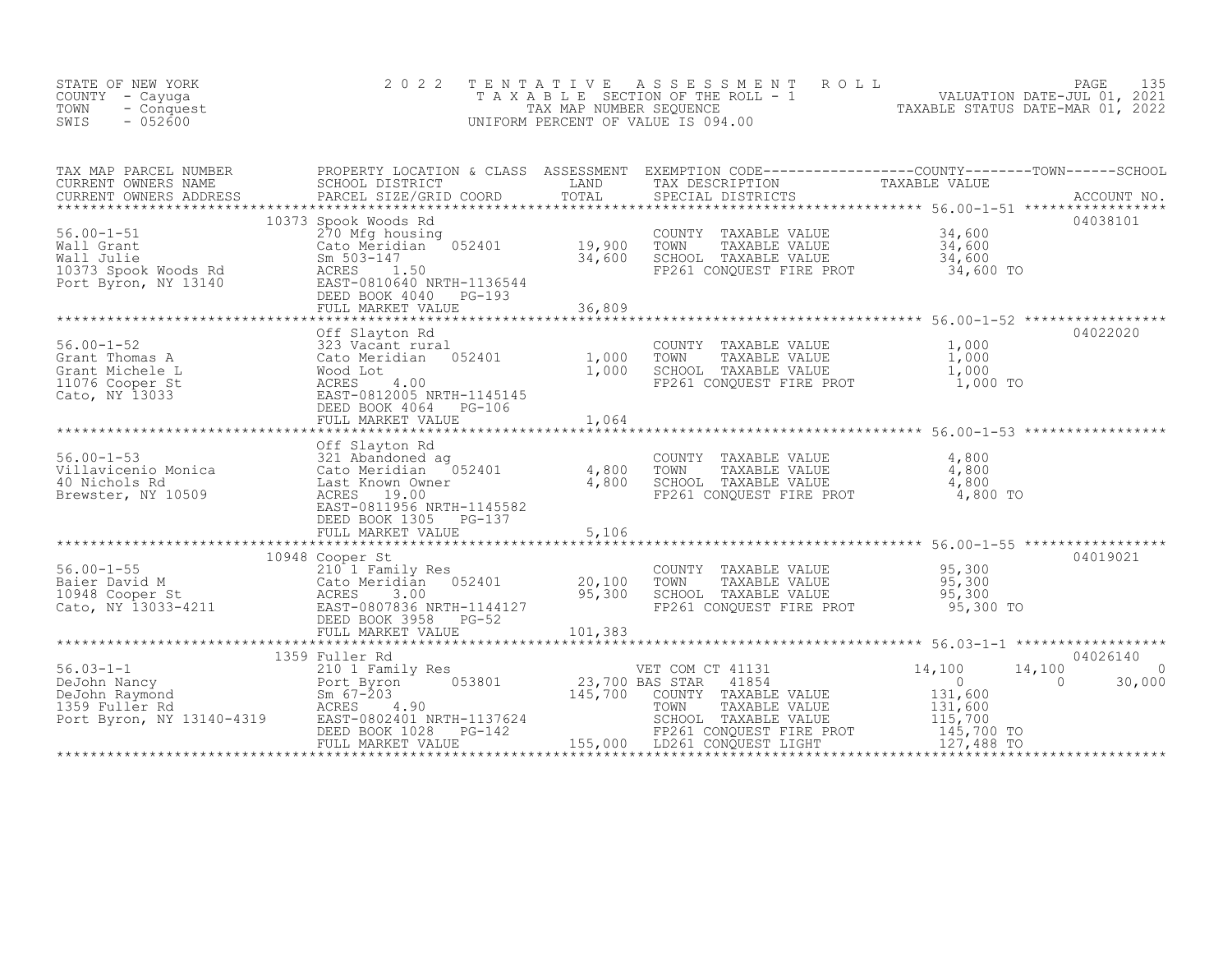| STATE OF NEW YORK  | 2022 TENTATIVE ASSESSMENT ROLL     | 136<br>PAGE                      |
|--------------------|------------------------------------|----------------------------------|
| COUNTY – Cayuqa    | TAXABLE SECTION OF THE ROLL - 1    | VALUATION DATE-JUL 01, 2021      |
| TOWN<br>- Conquest | TAX MAP NUMBER SEOUENCE            | TAXABLE STATUS DATE-MAR 01, 2022 |
| $-052600$<br>SWIS  | UNIFORM PERCENT OF VALUE IS 094.00 |                                  |

| 10429 State Rt 38<br>10429 State Rt 38<br>210 1 Family Res<br>210 1 Family Res<br>210 1 Family Res<br>2125 State Rt 370<br>216 SMD 4151-9<br>216 SHATH-1137538<br>2125 State Rt 370<br>216 SMRTH-1137538<br>2125 State Rt 370<br>216 SMRTH-1137538<br> |  |                                     |          |
|--------------------------------------------------------------------------------------------------------------------------------------------------------------------------------------------------------------------------------------------------------|--|-------------------------------------|----------|
|                                                                                                                                                                                                                                                        |  |                                     |          |
|                                                                                                                                                                                                                                                        |  |                                     |          |
|                                                                                                                                                                                                                                                        |  |                                     |          |
|                                                                                                                                                                                                                                                        |  |                                     |          |
|                                                                                                                                                                                                                                                        |  |                                     |          |
|                                                                                                                                                                                                                                                        |  |                                     |          |
|                                                                                                                                                                                                                                                        |  | *********************************** | 04037080 |
|                                                                                                                                                                                                                                                        |  |                                     |          |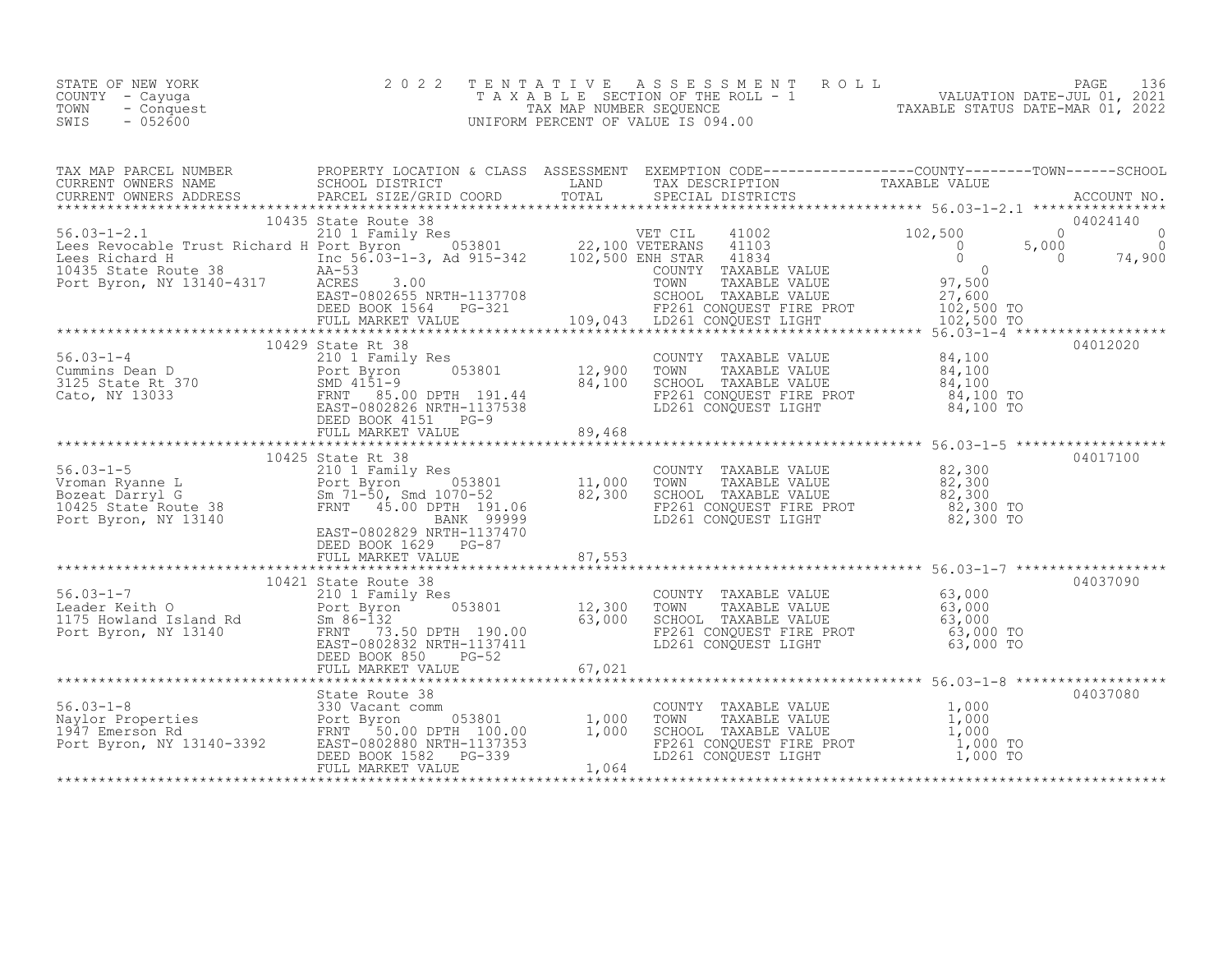| STATE OF NEW YORK<br>COUNTY - Cayuga<br>- Conquest<br>TOWN<br>$-052600$<br>SWIS |  | 2022 TENTATIVE ASSESSMENT ROLL PAGE 137<br>TAXABLE SECTION OF THE ROLL - 1 VALUATION DATE-JUL 01, 2021<br>TAX MAP NUMBER SEQUENCE TAXABLE STATUS DATE-MAR 01, 2022<br>UNIFORM PERCENT OF VALUE IS 094.00                                                                                                                                                                                                   |  |
|---------------------------------------------------------------------------------|--|------------------------------------------------------------------------------------------------------------------------------------------------------------------------------------------------------------------------------------------------------------------------------------------------------------------------------------------------------------------------------------------------------------|--|
|                                                                                 |  |                                                                                                                                                                                                                                                                                                                                                                                                            |  |
|                                                                                 |  | $\begin{tabular}{lllllllllllll} \textsc{TAX} \textsc{MAP} \textsc{PARED} \textsc{IUNBER} & \textsc{PCOBERTY LOCATION & CLAS} & \textsc{ASESSSMENT} \textsc{EXEMENTION COD} & \textsc{CDF--------------0-COMITY------000NTY------000NTY------000NTY------000NTY------000NTY------000NTY------000NTY------000NTY------000NTY------000NTY------000NTY------000NTY------000NTY------000NTY------000NTY------0$ |  |
|                                                                                 |  |                                                                                                                                                                                                                                                                                                                                                                                                            |  |
|                                                                                 |  |                                                                                                                                                                                                                                                                                                                                                                                                            |  |
|                                                                                 |  |                                                                                                                                                                                                                                                                                                                                                                                                            |  |
|                                                                                 |  |                                                                                                                                                                                                                                                                                                                                                                                                            |  |
|                                                                                 |  |                                                                                                                                                                                                                                                                                                                                                                                                            |  |
|                                                                                 |  |                                                                                                                                                                                                                                                                                                                                                                                                            |  |
|                                                                                 |  |                                                                                                                                                                                                                                                                                                                                                                                                            |  |
|                                                                                 |  | 04016040                                                                                                                                                                                                                                                                                                                                                                                                   |  |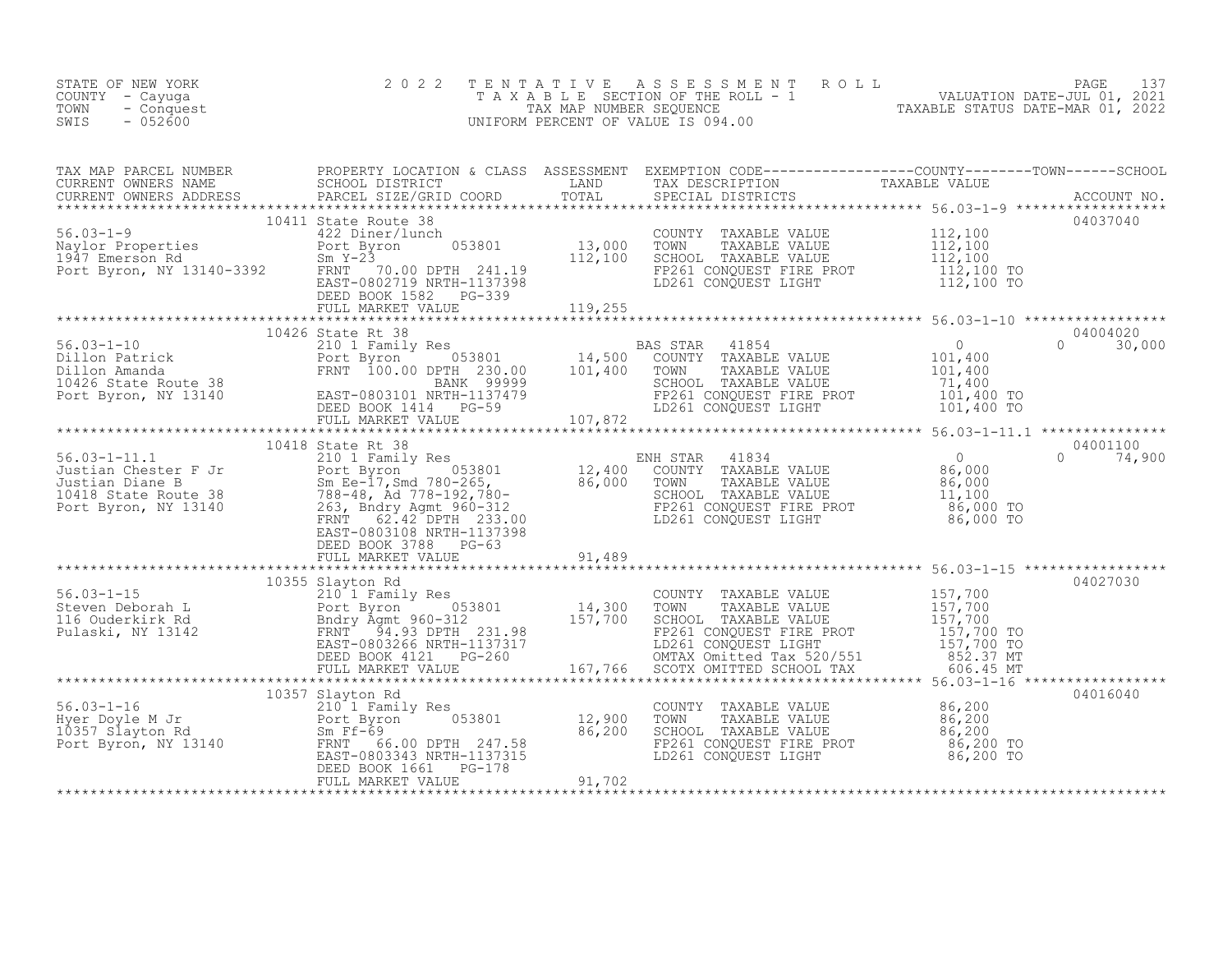| STATE OF NEW YORK<br>COUNTY - Cayuga<br>TOWN<br>- Conquest<br>SWIS<br>$-052600$                                                                                                                                                                    | 2 0 2 2                                                                                                                                                               | TENTATIVE                                                | A S S E S S M E N T R O L L<br>TAXABLE SECTION OF THE ROLL - 1<br>TAXABLE STATUS DATE-JUL 01, 2021<br>TAXABLE STATUS DATE-MAR 01, 2022<br>UNIFORM PERCENT OF VALUE IS 094.00          |                                                                                    | 138<br>PAGE                    |
|----------------------------------------------------------------------------------------------------------------------------------------------------------------------------------------------------------------------------------------------------|-----------------------------------------------------------------------------------------------------------------------------------------------------------------------|----------------------------------------------------------|---------------------------------------------------------------------------------------------------------------------------------------------------------------------------------------|------------------------------------------------------------------------------------|--------------------------------|
| TAX MAP PARCEL NUMBER     PROPERTY LOCATION & CLASS ASSESSMENT EXEMPTION CODE----------------COUNTY-------TOWN------SCHOOL CURRENT OWNERS NAME     SCHOOL DISTRICT     LAND     TAX DESCRIPTION     TAXABLE VALUE<br>CURRENT OWNERS ADDRESS        | PARCEL SIZE/GRID COORD                                                                                                                                                | TOTAL                                                    | SPECIAL DISTRICTS                                                                                                                                                                     |                                                                                    | ACCOUNT NO.                    |
|                                                                                                                                                                                                                                                    | 10350 Slayton Rd<br>053801<br>EAST-0803132 NRTH-1137104<br>DEED BOOK 1516 PG-319                                                                                      | $16,000$ <sup>B.</sup><br>$\frac{1}{86}$ , 700<br>92,234 | BAS STAR<br>41854<br>COUNTY TAXABLE VALUE<br>TOWN<br>TAXABLE VALUE<br>SCHOOL TAXABLE VALUE<br>FP261 CONQUEST FIRE PROT<br>LD261 CONQUEST LIGHT                                        | $\overline{0}$<br>86,700<br>86,700<br>56,700<br>86,700 TO<br>86,700 TO             | 04009060<br>$\Omega$<br>30,000 |
|                                                                                                                                                                                                                                                    | FULL MARKET VALUE                                                                                                                                                     |                                                          |                                                                                                                                                                                       |                                                                                    |                                |
| $56.03 - 1 - 21.12$<br>56.03-1-21.12 210 1 Family Res<br>Bowen Nichole L 210 1 Family Res<br>10398 State Route 38 5M 79-91<br>Port Byron, NY 13140-3381 FRNT 200.35 DPTH 95.00                                                                     | 10398 State Rt 38<br>210 1 Family Res<br>1053801<br>EAST-0803059 NRTH-1137022<br>DEED BOOK 1620 PG-102                                                                | 13,600<br>$\frac{1}{86}$ , 600                           | BAS STAR<br>41854<br>COUNTY TAXABLE VALUE<br>TOWN<br>TAXABLE VALUE<br>SCHOOL TAXABLE VALUE<br>FP261 CONQUEST FIRE PROT<br>LD261 CONOUEST LIGHT                                        | $\overline{0}$<br>$\Omega$<br>86,600<br>86,600<br>56,600<br>86,600 TO<br>86,600 TO | 30,000                         |
|                                                                                                                                                                                                                                                    |                                                                                                                                                                       |                                                          |                                                                                                                                                                                       |                                                                                    |                                |
| 56.03-1-22.112<br>Burke James W<br>13085 Slayton Rd<br>Port Byron, NY 13140<br>Port Byron, NY 13140<br>Port Byron, NY 13140<br>Port Byron, NY 13140<br>Port Byron, NY 13140<br>Port Byron, NY 13140<br>Port Byron, NY 13140<br>Port Barrows Conten | 10386 State Rt 38<br>Inc 56.03-1-22.11&22.12<br>FRNT 147.56 DPTH<br>95.00<br>ACRES<br>0.34<br>EAST-0803070 NRTH-1136859<br>DEED BOOK 1161 PG-164<br>FULL MARKET VALUE | 151,809                                                  | COUNTY TAXABLE VALUE<br>TOWN<br>TAXABLE VALUE<br>SCHOOL TAXABLE VALUE<br>FP261 CONQUEST FIRE PROT<br>LD261 CONQUEST LIGHT                                                             | 142,700<br>142,700<br>142,700<br>142,700 TO<br>142,700 TO                          | 04004010                       |
|                                                                                                                                                                                                                                                    |                                                                                                                                                                       |                                                          | ******************************** 56.03-1-22.113 *************                                                                                                                         |                                                                                    |                                |
| 56.03-1-22.113<br>Bowen Nicole L<br>10398 State Rt 38<br>Port Byron, NY 13140<br>Port Byron, NY 13140<br>Fort Byron, NY 13140<br>Fort December 22.1, 20<br>The 56.03-1-22.11&22.12<br>The 56.03-1-22.11&22.12                                      | 10386 State Rt 38<br>FRNT 112.00 DPTH<br>53.00<br>ACRES<br>0.14<br>EAST-0803070 NRTH-1136859                                                                          |                                                          | COUNTY TAXABLE VALUE $1,000$<br>TOWN TAXABLE VALUE $1,000$<br>SCHOOL TAXABLE VALUE $1,000$<br>FP261 CONQUEST FIEUT $1,000$<br>FD261 CONQUEST FIEUT $1,000$ TO<br>LD261 CONQUEST LIGHT | $\frac{1}{1}$ , 000<br>$\frac{1}{1}$ , 000<br>1,000 TO                             | 04004010                       |
|                                                                                                                                                                                                                                                    | DEED BOOK 4091<br>PG-261<br>FULL MARKET VALUE                                                                                                                         | 1,064                                                    |                                                                                                                                                                                       |                                                                                    |                                |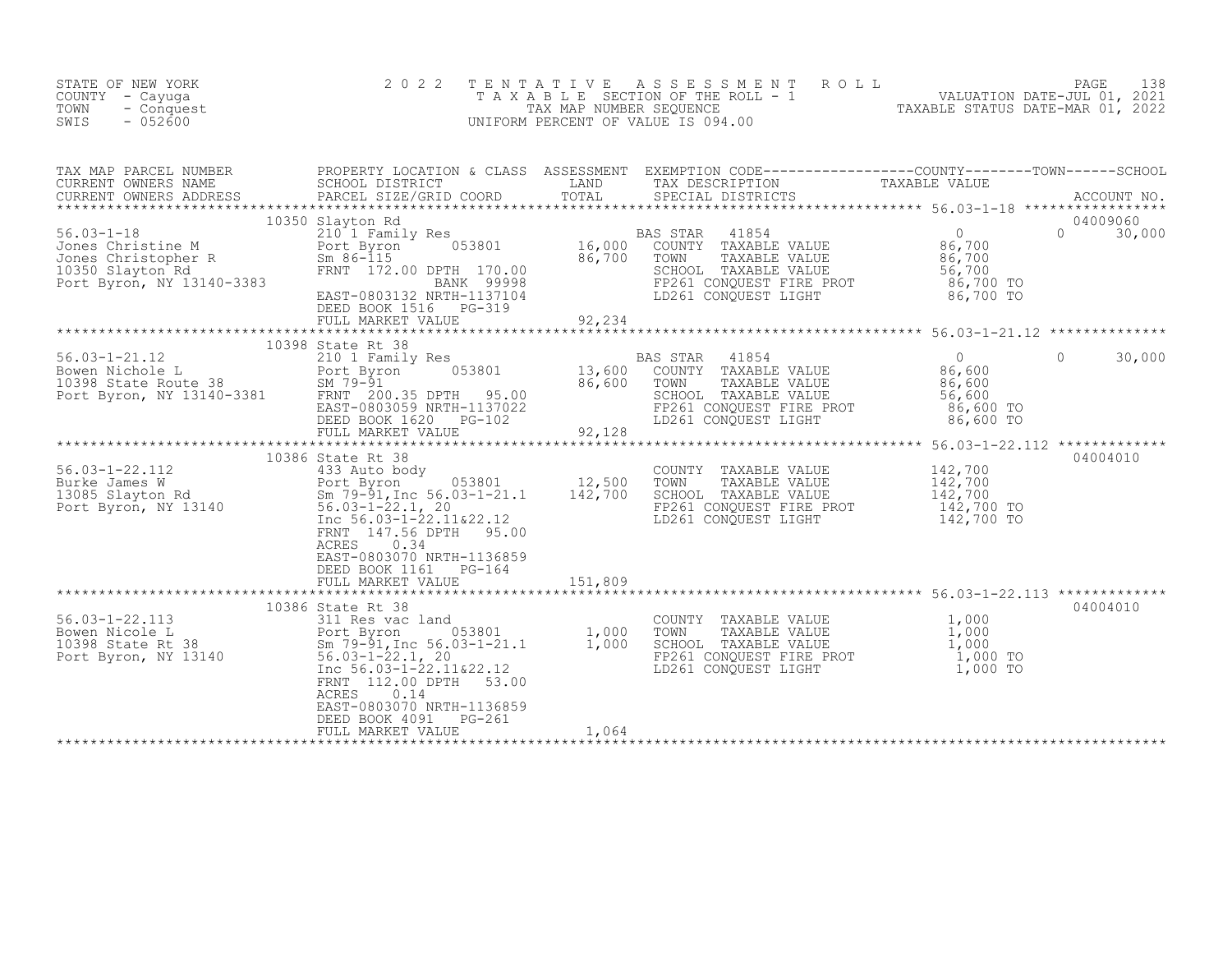| STATE OF NEW YORK  | 2022 TENTATIVE ASSESSMENT ROLL     |                                  | PAGE <b>Fig.</b>            | 139 |
|--------------------|------------------------------------|----------------------------------|-----------------------------|-----|
| COUNTY – Cayuga    | TAXABLE SECTION OF THE ROLL - 1    |                                  | VALUATION DATE-JUL 01, 2021 |     |
| TOWN<br>- Conquest | TAX MAP NUMBER SEOUENCE            | TAXABLE STATUS DATE-MAR 01, 2022 |                             |     |
| $-052600$<br>SWIS  | UNIFORM PERCENT OF VALUE IS 094.00 |                                  |                             |     |

| TAX MAP PARCEL NUMBER THE PROPERTY LOCATION & CLASS ASSESSMENT EXEMPTION CODE----------------COUNTY-------TOWN-----SCHOOL                                                                                                                                                                   |  |  |  |  |  |  |  |
|---------------------------------------------------------------------------------------------------------------------------------------------------------------------------------------------------------------------------------------------------------------------------------------------|--|--|--|--|--|--|--|
|                                                                                                                                                                                                                                                                                             |  |  |  |  |  |  |  |
|                                                                                                                                                                                                                                                                                             |  |  |  |  |  |  |  |
|                                                                                                                                                                                                                                                                                             |  |  |  |  |  |  |  |
|                                                                                                                                                                                                                                                                                             |  |  |  |  |  |  |  |
|                                                                                                                                                                                                                                                                                             |  |  |  |  |  |  |  |
|                                                                                                                                                                                                                                                                                             |  |  |  |  |  |  |  |
|                                                                                                                                                                                                                                                                                             |  |  |  |  |  |  |  |
|                                                                                                                                                                                                                                                                                             |  |  |  |  |  |  |  |
|                                                                                                                                                                                                                                                                                             |  |  |  |  |  |  |  |
|                                                                                                                                                                                                                                                                                             |  |  |  |  |  |  |  |
|                                                                                                                                                                                                                                                                                             |  |  |  |  |  |  |  |
|                                                                                                                                                                                                                                                                                             |  |  |  |  |  |  |  |
|                                                                                                                                                                                                                                                                                             |  |  |  |  |  |  |  |
|                                                                                                                                                                                                                                                                                             |  |  |  |  |  |  |  |
|                                                                                                                                                                                                                                                                                             |  |  |  |  |  |  |  |
| 312 Vac w/impry 312 Vac Wimpry COUNTY TAXABLE VALUE<br>Burke Revocable Trust Wayne L POrt Byron RANGE COUNTY TAXABLE VALUE<br>Burke Nayne L PRIT 115.00 DPTH 330.00<br>10394 Slayton Rd EAST-0802798 NRTH-1136675<br>PORT Byron, NY 13                                                      |  |  |  |  |  |  |  |
|                                                                                                                                                                                                                                                                                             |  |  |  |  |  |  |  |
|                                                                                                                                                                                                                                                                                             |  |  |  |  |  |  |  |
|                                                                                                                                                                                                                                                                                             |  |  |  |  |  |  |  |
|                                                                                                                                                                                                                                                                                             |  |  |  |  |  |  |  |
|                                                                                                                                                                                                                                                                                             |  |  |  |  |  |  |  |
|                                                                                                                                                                                                                                                                                             |  |  |  |  |  |  |  |
|                                                                                                                                                                                                                                                                                             |  |  |  |  |  |  |  |
|                                                                                                                                                                                                                                                                                             |  |  |  |  |  |  |  |
|                                                                                                                                                                                                                                                                                             |  |  |  |  |  |  |  |
|                                                                                                                                                                                                                                                                                             |  |  |  |  |  |  |  |
|                                                                                                                                                                                                                                                                                             |  |  |  |  |  |  |  |
| 10395 State RT 38<br>56.03-1-28<br>Burke's Garage FRNT Byron EAKABLE VALUE<br>ENT BY 200 DPTH 171.60<br>TOWN TAXABLE VALUE 5,200<br>TOWN TAXABLE VALUE 5,200<br>TOWN TAXABLE VALUE 5,200<br>TOWN TAXABLE VALUE 5,200<br>TOWN TAXABLE VALUE 5,2                                              |  |  |  |  |  |  |  |
|                                                                                                                                                                                                                                                                                             |  |  |  |  |  |  |  |
|                                                                                                                                                                                                                                                                                             |  |  |  |  |  |  |  |
|                                                                                                                                                                                                                                                                                             |  |  |  |  |  |  |  |
|                                                                                                                                                                                                                                                                                             |  |  |  |  |  |  |  |
|                                                                                                                                                                                                                                                                                             |  |  |  |  |  |  |  |
|                                                                                                                                                                                                                                                                                             |  |  |  |  |  |  |  |
|                                                                                                                                                                                                                                                                                             |  |  |  |  |  |  |  |
|                                                                                                                                                                                                                                                                                             |  |  |  |  |  |  |  |
|                                                                                                                                                                                                                                                                                             |  |  |  |  |  |  |  |
| $\begin{tabular}{l c c c c c} \multicolumn{4}{c}{\text{\small\textbf{56.03--1--29.1}} & 10401 & 10401 & 10401 & 10401 & 10401 & 10401 & 10401 & 10401 & 10401 & 10401 & 10401 & 10401 & 10401 & 10401 & 10401 & 10401 & 10401 & 10401 & 10401 & 10401 & 10401 & 10401 & 10401 & 10401 & 10$ |  |  |  |  |  |  |  |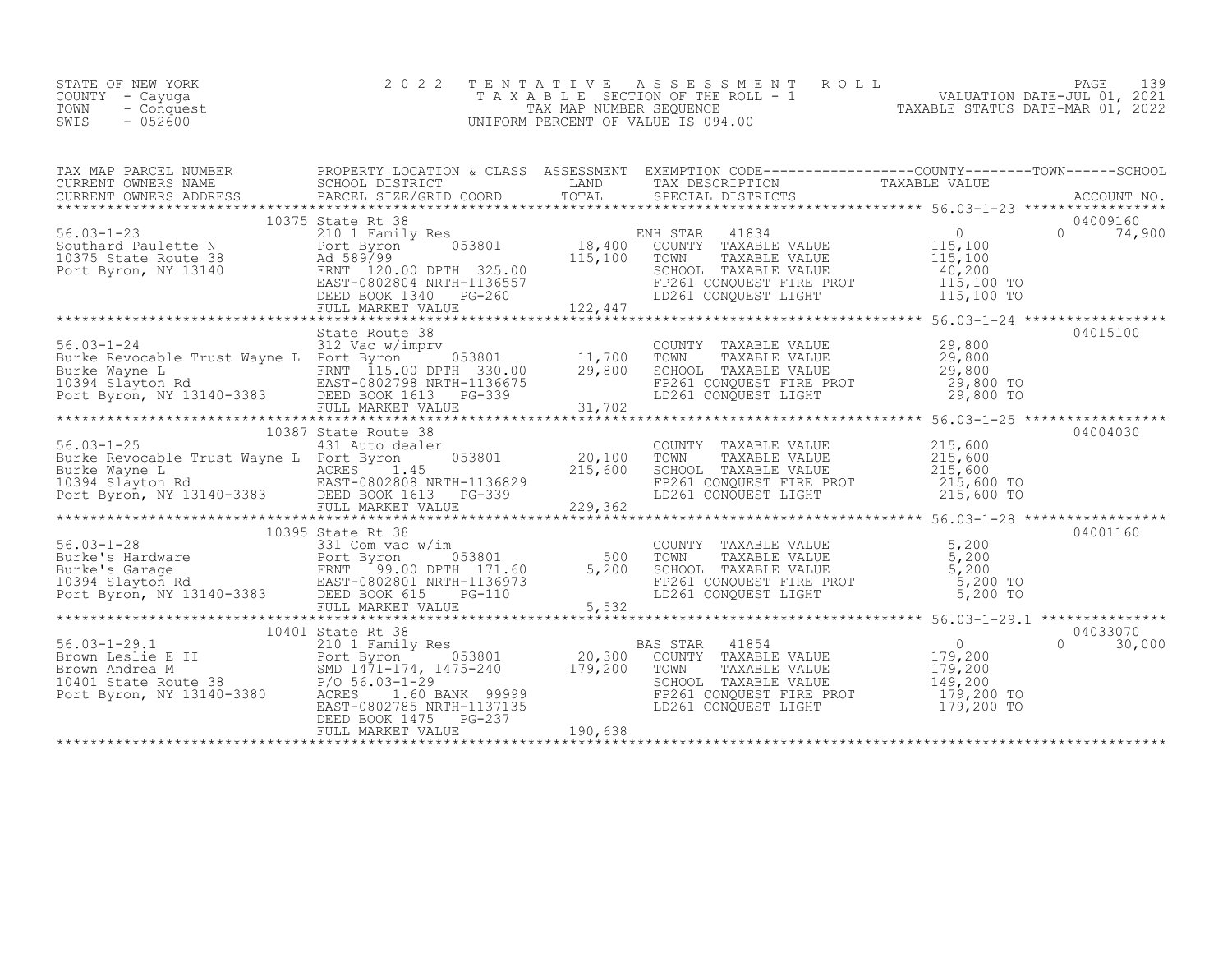| STATE OF NEW YORK<br>COUNTY - Cayuga<br>TOWN<br>- Conquest<br>$-052600$<br>SWIS                                                                                                                                                                                                                                                                                                                                           | 2022                                                                |         | TENTATIVE ASSESSMENT ROLL PACE 140<br>TAXABLE SECTION OF THE ROLL - 1 VALUATION DATE-JUL 01, 2021<br>TAX MAP NUMBER SEQUENCE TAXABLE STATUS DATE-MAR 01, 2022<br>UNIFORM PERCENT OF VALUE IS 094.00 |                                                                          |                    |
|---------------------------------------------------------------------------------------------------------------------------------------------------------------------------------------------------------------------------------------------------------------------------------------------------------------------------------------------------------------------------------------------------------------------------|---------------------------------------------------------------------|---------|-----------------------------------------------------------------------------------------------------------------------------------------------------------------------------------------------------|--------------------------------------------------------------------------|--------------------|
|                                                                                                                                                                                                                                                                                                                                                                                                                           |                                                                     |         |                                                                                                                                                                                                     |                                                                          |                    |
| 56.03-1-29.2<br>Burke Revocable Trust Wayne L Port Byron, NY 13140-3383<br>Port Byron, NY 13140-3383<br>Port Byron, NY 13140-3383<br>EAST-0802564<br>NET-DOCY 1613 PC 2.88<br>POCY 1613 PC 2.38<br>POCY 1613 PC 2.33<br>POCY 1613 PC 3389<br>POC                                                                                                                                                                          | Fuller Rd                                                           |         | COUNTY TAXABLE VALUE 15,900<br>TOWN TAXABLE VALUE 15,900<br>SCHOOL TAXABLE VALUE 15,900<br>FP261 CONQUEST FIRE PROT 15,900 TO<br>LD261 CONQUEST LIGHT 15,900 TO                                     |                                                                          | 04033070           |
|                                                                                                                                                                                                                                                                                                                                                                                                                           |                                                                     |         |                                                                                                                                                                                                     |                                                                          |                    |
| 1346 Fuller Rd<br>56.03-1-30 1346 Fuller Rd<br>20.400 TOWN TAXABLE VALUE<br>20.400 TOWN TAXABLE VALUE<br>20.400 TOWN TAXABLE VALUE<br>20.400 TOWN TAXABLE VALUE<br>20.400 TOWN TAXABLE VALUE<br>20.400 TOWN TAXABLE VALUE<br>20.400 TOWN TAXAB                                                                                                                                                                            | 1346 Fuller Rd<br>EAST-0802353 NRTH-1137205<br>DEED BOOK 1657 PG-60 |         |                                                                                                                                                                                                     |                                                                          |                    |
|                                                                                                                                                                                                                                                                                                                                                                                                                           | FULL MARKET VALUE 76,702                                            |         |                                                                                                                                                                                                     |                                                                          |                    |
|                                                                                                                                                                                                                                                                                                                                                                                                                           |                                                                     |         |                                                                                                                                                                                                     |                                                                          |                    |
|                                                                                                                                                                                                                                                                                                                                                                                                                           |                                                                     |         |                                                                                                                                                                                                     |                                                                          |                    |
|                                                                                                                                                                                                                                                                                                                                                                                                                           |                                                                     |         |                                                                                                                                                                                                     |                                                                          |                    |
|                                                                                                                                                                                                                                                                                                                                                                                                                           |                                                                     |         |                                                                                                                                                                                                     |                                                                          |                    |
|                                                                                                                                                                                                                                                                                                                                                                                                                           |                                                                     |         |                                                                                                                                                                                                     |                                                                          |                    |
|                                                                                                                                                                                                                                                                                                                                                                                                                           |                                                                     |         |                                                                                                                                                                                                     |                                                                          |                    |
|                                                                                                                                                                                                                                                                                                                                                                                                                           | 10847 Slayton Rd                                                    |         |                                                                                                                                                                                                     |                                                                          |                    |
| $\begin{array}{cccc} 57.00-1-2.12 & 10847 \text{ Slayton Rd} & 20,000 & \text{COUNTY TAXABLE VALUE} \\ {\small\texttt{Schmit} \end{array} \begin{array}{cccc} 10847 \text{ Slayton Rd} & 210 1 \text{ Family Res} & 20,000 & \text{COUNTY TAXABLE VALUE} \\ \texttt{Sm 94-53} & 20,100 & \text{COUNTY TAXABLE VALUE} \\ \texttt{Cato, NY 13033-3280} & \texttt{EAST-0815155 NRTH-1145079} & \texttt{TS-319} \\ & & & & &$ |                                                                     |         | SCHOOL TAXABLE VALUE<br>FP261 CONQUEST FIRE PROT 126,100 TO                                                                                                                                         | $\overline{0}$<br>$\begin{array}{c} 0 \\ 126,100 \\ 126,100 \end{array}$ | $\Omega$<br>30,000 |
|                                                                                                                                                                                                                                                                                                                                                                                                                           | FULL MARKET VALUE                                                   | 134,149 |                                                                                                                                                                                                     |                                                                          |                    |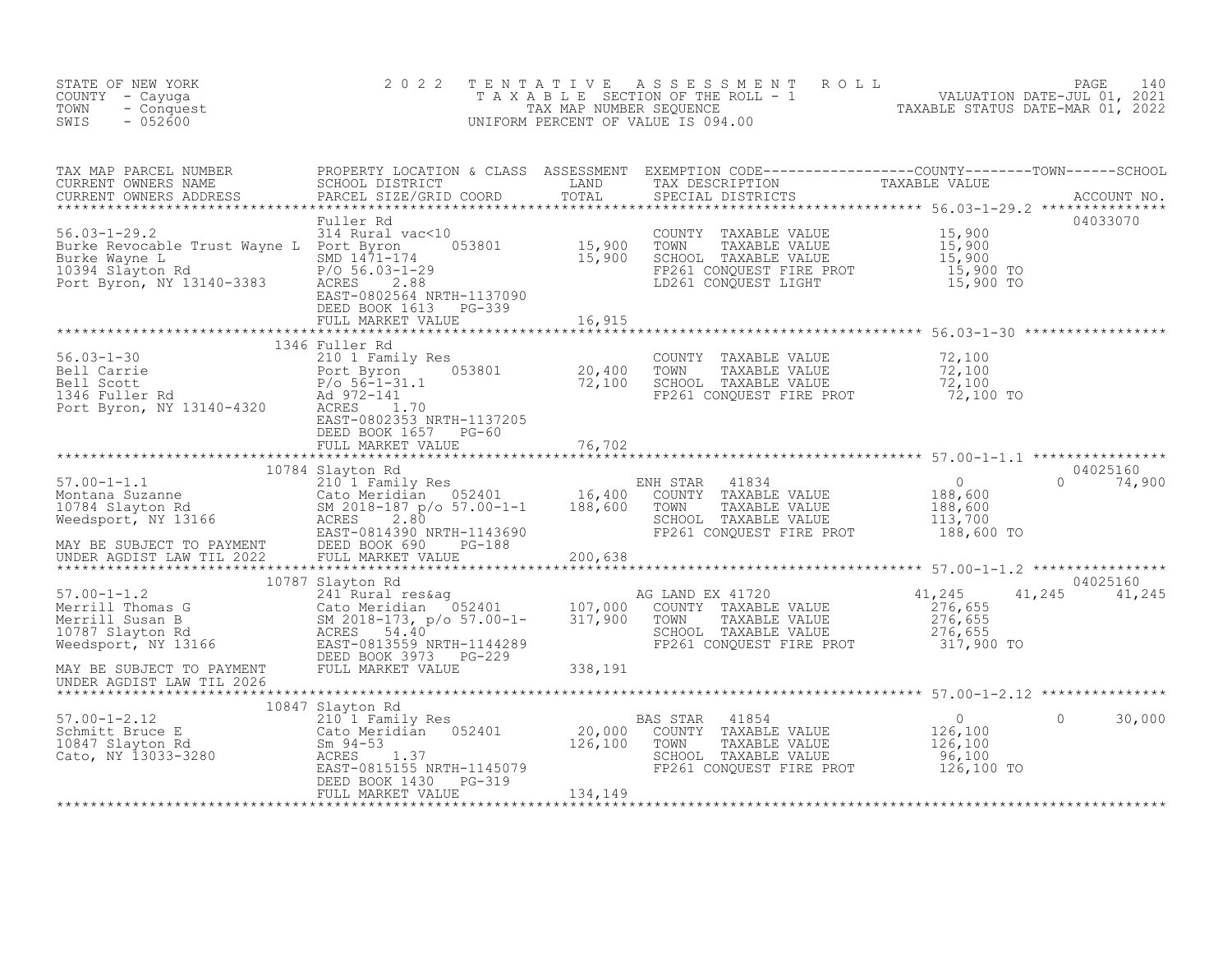| STATE OF NEW YORK<br>COUNTY - Cayuga<br>TOWN<br>SWIS                                                                                                                                                                                                                                                                                                                                                                                   |                                                                                                    |  |  |
|----------------------------------------------------------------------------------------------------------------------------------------------------------------------------------------------------------------------------------------------------------------------------------------------------------------------------------------------------------------------------------------------------------------------------------------|----------------------------------------------------------------------------------------------------|--|--|
|                                                                                                                                                                                                                                                                                                                                                                                                                                        |                                                                                                    |  |  |
| $\begin{tabular}{lllllllllll} \textsc{rank} & \textsc{map} & \textsc{PROBERTY LOCATION & \textsc{CLSS} & \textsc{SSESSMENT} & \textsc{EXEMPTION} & \textsc{CODE} & \textsc{TONNT} & \textsc{TONN} & \textsc{TONN} & \textsc{TONN} & \textsc{TONN} & \textsc{TONN} & \textsc{TONN} & \textsc{TONN} & \textsc{TONN} & \textsc{TONN} & \textsc{TONN} & \textsc{TONN} & \textsc{TONN} & \textsc{TONN} & \textsc{TONN} & \textsc{TONN} & \$ |                                                                                                    |  |  |
| $\begin{array}{cccccccc}\n 57.00-1-2.115 & 10810 & 51ayton & \text{Rd} & 10810 & 51ayton & \text{Rd} & 10810 & 51ayton & \text{Rd} & 10810 & 51ayton & \text{Rd} & 10810 & 51ayton & \text{Rd} & 10810 & 51ayton & \text{Rd} & 10810 & 51ayton & \text{Rd} & 10810 & 51ayton & \text{Rd} & 10810 & 51ayton & \text{Rd} & 10810 &$                                                                                                      | 10810 Slayton Rd                                                                                   |  |  |
| 10000 31ayton Ka and the COUNTY TAXABLE VALUE 35,900<br>Wilson Laura 312 Vac w/imprv<br>CALO MI TAXABLE VALUE 85,900<br>CALO, NY 13033<br>Cato, NY 13033<br>Cato, NY 13033<br>Cato, NY 13033<br>CALO MI TAXABLE VALUE 85,900<br>CALO MI TAXABL                                                                                                                                                                                         | 10806 Slayton Rd<br>EAST-0814861 NRTH-1143991<br>DEED BOOK 1195 PG-209<br>FULL MARKET VALUE 91,383 |  |  |
|                                                                                                                                                                                                                                                                                                                                                                                                                                        |                                                                                                    |  |  |
| $\begin{tabular}{l cccc} \texttt{57.00-1-2.117} & 10768\, \texttt{Bayley Red} & 100768\, \texttt{Weyl Red} & 100768\, \texttt{Weyl Red} & 100768\, \texttt{Weyl Red} & 100768\, \texttt{Weyl Red} & 100768\, \texttt{Weyl Red} & 100768\, \texttt{Weyl Red} & 100768\, \texttt{Weyl Red} & 100768\, \texttt{Weyl Red} & 100768\, \texttt{Weyl Red} & 10$                                                                               |                                                                                                    |  |  |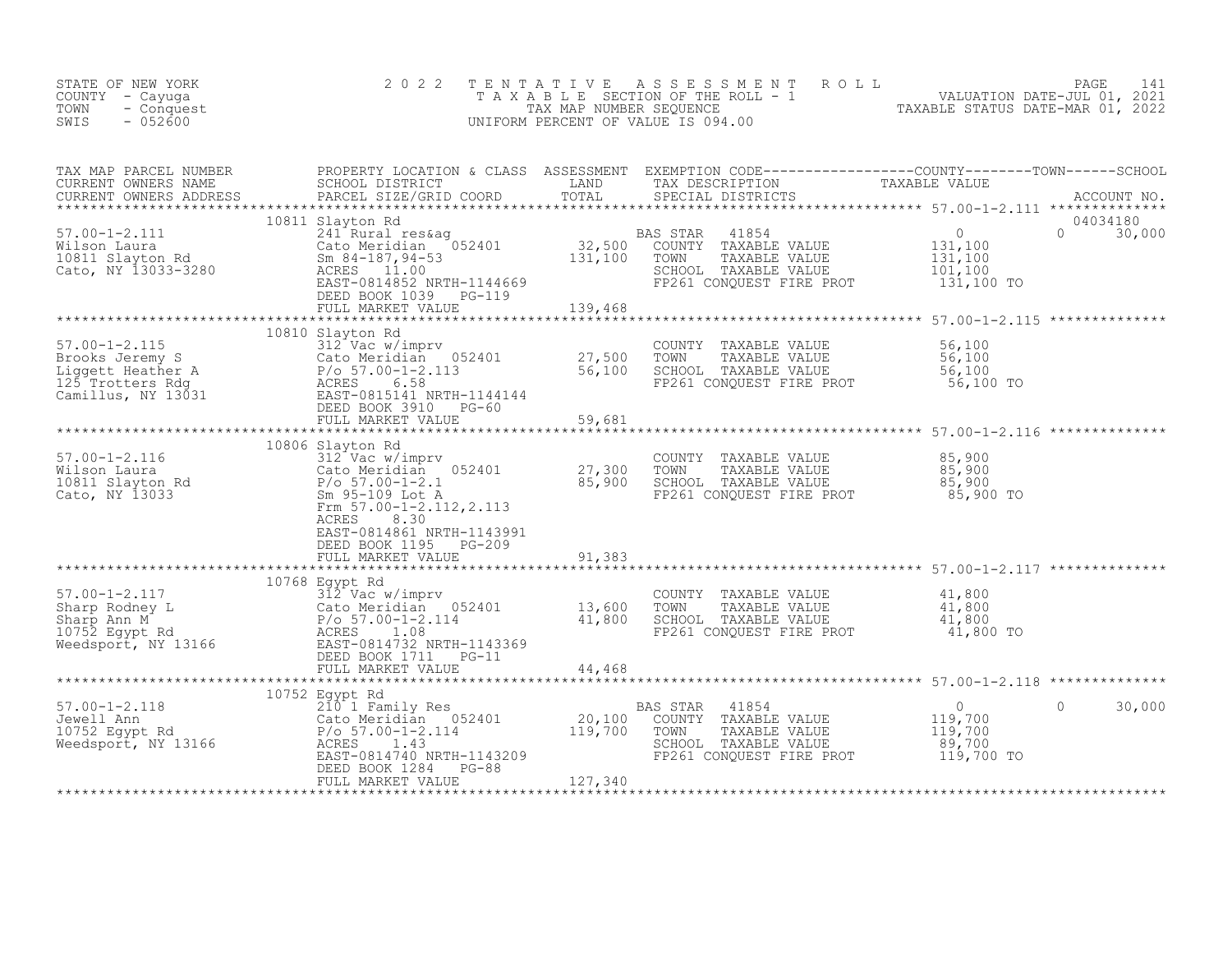| STATE OF NEW YORK<br>COUNTY - Cayuga<br>- Conquest<br>TOWN<br>$-052600$<br>SWIS                                                                                                                                                                                                                                                                                                                                                | 2 0 2 2                                                                | TENTATIVE     | TENTATIVE ASSESSMENT ROLL UNIVALUATION DATE-JUL 01, 2021<br>TAXABLE SECTION OF THE ROLL - 1<br>TAX MAP NUMBER SEQUENCE TAXABLE STATUS DATE-MAR 01, 2022<br>JNIFORM PERCENT OF VALUE IS 094.00<br>UNIFORM PERCENT OF VALUE IS 094.00 |               |          |
|--------------------------------------------------------------------------------------------------------------------------------------------------------------------------------------------------------------------------------------------------------------------------------------------------------------------------------------------------------------------------------------------------------------------------------|------------------------------------------------------------------------|---------------|-------------------------------------------------------------------------------------------------------------------------------------------------------------------------------------------------------------------------------------|---------------|----------|
| TAX MAP PARCEL NUMBER BROPERTY LOCATION & CLASS ASSESSMENT EXEMPTION CODE---------------COUNTY--------TOWN------SCHOOL CURRENT OWNERS NAME SCHOOL DISTRICT LAND TAX DESCRIPTION TAXABLE VALUE<br>CURRENT OWNERS ADDRESS PARCEL SI                                                                                                                                                                                              |                                                                        |               |                                                                                                                                                                                                                                     |               |          |
|                                                                                                                                                                                                                                                                                                                                                                                                                                |                                                                        |               |                                                                                                                                                                                                                                     |               |          |
|                                                                                                                                                                                                                                                                                                                                                                                                                                |                                                                        |               |                                                                                                                                                                                                                                     |               |          |
| 10//4 Egypt Rd<br>210 1/4 Egypt Rd<br>210 1 21 21 21<br>Cato Meridian 052401 19,500<br>210098 Jordan Rd<br>210098 Jordan Rd<br>210098 Jordan Rd<br>210098 DEED BOOK 103 BANK 99999<br>20110<br>20110<br>20110<br>20110                                                                                                                                                                                                         | 10774 Egypt Rd                                                         |               | COUNTY TAXABLE VALUE $93,200$<br>TOWN TAXABLE VALUE $93,200$<br>SCHOOL TAXABLE VALUE $93,200$<br>FP261 CONQUEST FIRE PROT $93,200$ TO                                                                                               |               |          |
|                                                                                                                                                                                                                                                                                                                                                                                                                                | DEED BOOK 1309 PG-1<br>FULL MARKET VALUE                               |               |                                                                                                                                                                                                                                     |               |          |
|                                                                                                                                                                                                                                                                                                                                                                                                                                |                                                                        |               |                                                                                                                                                                                                                                     |               |          |
|                                                                                                                                                                                                                                                                                                                                                                                                                                |                                                                        |               |                                                                                                                                                                                                                                     |               |          |
|                                                                                                                                                                                                                                                                                                                                                                                                                                | 10773 Baker Rd                                                         |               |                                                                                                                                                                                                                                     |               |          |
| $\begin{tabular}{lllllllllllll} & & & & 10773\text{ Baker Rd} & & & \text{AG} & \text{AG} \\ 57.00-1-3.113 & & 271\text{ Mfg housings} & & & \text{AG} & \text{AG} \\ \text{Hoover Allen M} & & & \text{Cato Meridian} & 052401 & 124,000 & 10175\text{ State Route 38} & & \text{P/O} & 10175\text{ State Route 38} & & \text{P/O} & 10175\text{ State Route 38} & & \text{P/O} & 10175\text{ State Route 38} & & \text{P/O}$ |                                                                        |               | AG LAND EX 41720 67,848 67<br>1 COUNTY TAXABLE VALUE 81,852<br>1 TOWN TAXABLE VALUE 81,852<br>SCHOOL TAXABLE VALUE 81,852<br>FP261 CONQUEST FIRE PROT 149,700 TO                                                                    | 67,848 67,848 |          |
|                                                                                                                                                                                                                                                                                                                                                                                                                                |                                                                        |               |                                                                                                                                                                                                                                     |               |          |
|                                                                                                                                                                                                                                                                                                                                                                                                                                | 10755 Baker Rd                                                         |               |                                                                                                                                                                                                                                     |               | 04011192 |
| 10755 Baker Rd 10755 Baker Rd 210 1 Family Res 210 1 Family Res 210 1 Family Res 210 1 Family Res 210 1 Family Res 210 1 Family Res 210 1 Family Res 210 1 Family Res 210 1 Family Res 210 1 Family Res 210 1 Family Res 210 1                                                                                                                                                                                                 |                                                                        |               |                                                                                                                                                                                                                                     | 8,460         |          |
|                                                                                                                                                                                                                                                                                                                                                                                                                                | EAST-0818120 NRTH-1143233<br>DEED BOOK 1587 PG-84<br>FULL MARKET VALUE | $-84$ 103,085 |                                                                                                                                                                                                                                     |               |          |
|                                                                                                                                                                                                                                                                                                                                                                                                                                |                                                                        |               |                                                                                                                                                                                                                                     |               |          |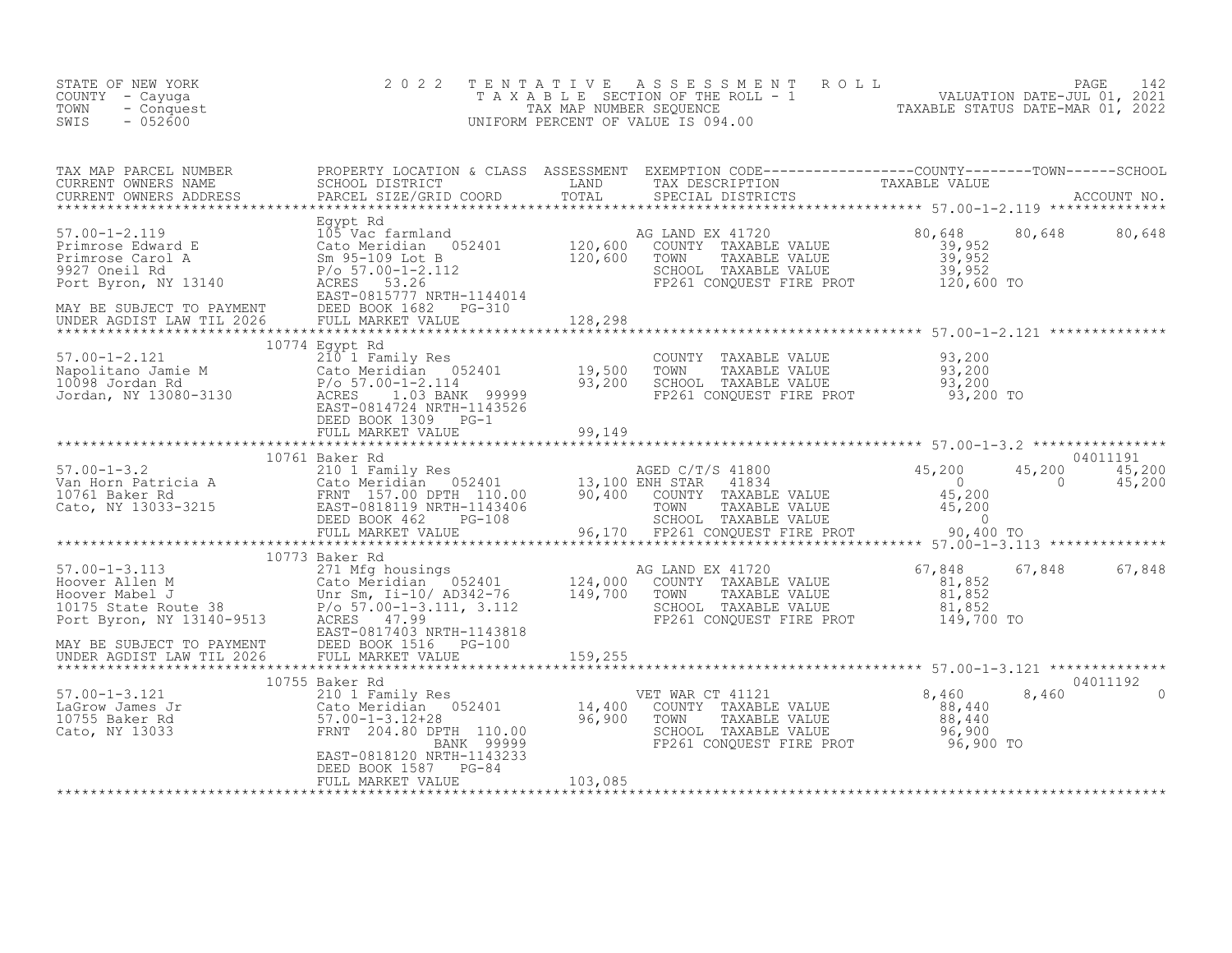|                                                                                                                                                                                                                                                                                                                                                               | TENTATIVE ASSESSMENT ROLL PAGE 143<br>TAXABLE SECTION OF THE ROLL - 1 VALUATION DATE-JUL 01, 2021<br>TAX MAP NUMBER SEQUENCE TAXABLE STATUS DATE-MAR 01, 2022<br>UNIFORM PERCENT OF VALUE IS 094.00 |
|---------------------------------------------------------------------------------------------------------------------------------------------------------------------------------------------------------------------------------------------------------------------------------------------------------------------------------------------------------------|-----------------------------------------------------------------------------------------------------------------------------------------------------------------------------------------------------|
| TAX MAP PARCEL NUMBER PROPERTY LOCATION & CLASS ASSESSMENT EXEMPTION CODE----------------COUNTY--------TOWN------SCHOOL CURRENT OWNERS NAME SCHOOL DISTRICT LAND TAX DESCRIPTION TAXABLE VALUE (URRENT OWNERS ADDRESS PARCEL S                                                                                                                                |                                                                                                                                                                                                     |
| 04009140                                                                                                                                                                                                                                                                                                                                                      |                                                                                                                                                                                                     |
| 04016140<br>10725 Baker Rd                                                                                                                                                                                                                                                                                                                                    |                                                                                                                                                                                                     |
| 10707 Baker Rd<br>04013010<br>COUNTY TAXABLE VALUE $174,100$<br>TOWN TAXABLE VALUE $174,100$<br>SCHOOL TAXABLE VALUE $174,100$<br>FP261 CONQUEST FIRE PROT $174,100$ TO                                                                                                                                                                                       |                                                                                                                                                                                                     |
|                                                                                                                                                                                                                                                                                                                                                               |                                                                                                                                                                                                     |
| $\begin{tabular}{l c c c c c} \hline \texttt{57.00-1-6.2} & \texttt{Backer Red} & \texttt{1056} & \texttt{1057.01} & \texttt{1057.02} & \texttt{1057.00} & \texttt{1057.00} & \texttt{1057.00} & \texttt{1057.00} & \texttt{1057.00} & \texttt{1057.00} & \texttt{1057.00} & \texttt{1057.00} & \texttt{1057.00} & \texttt{1057.00} & \texttt{105$<br>136,170 |                                                                                                                                                                                                     |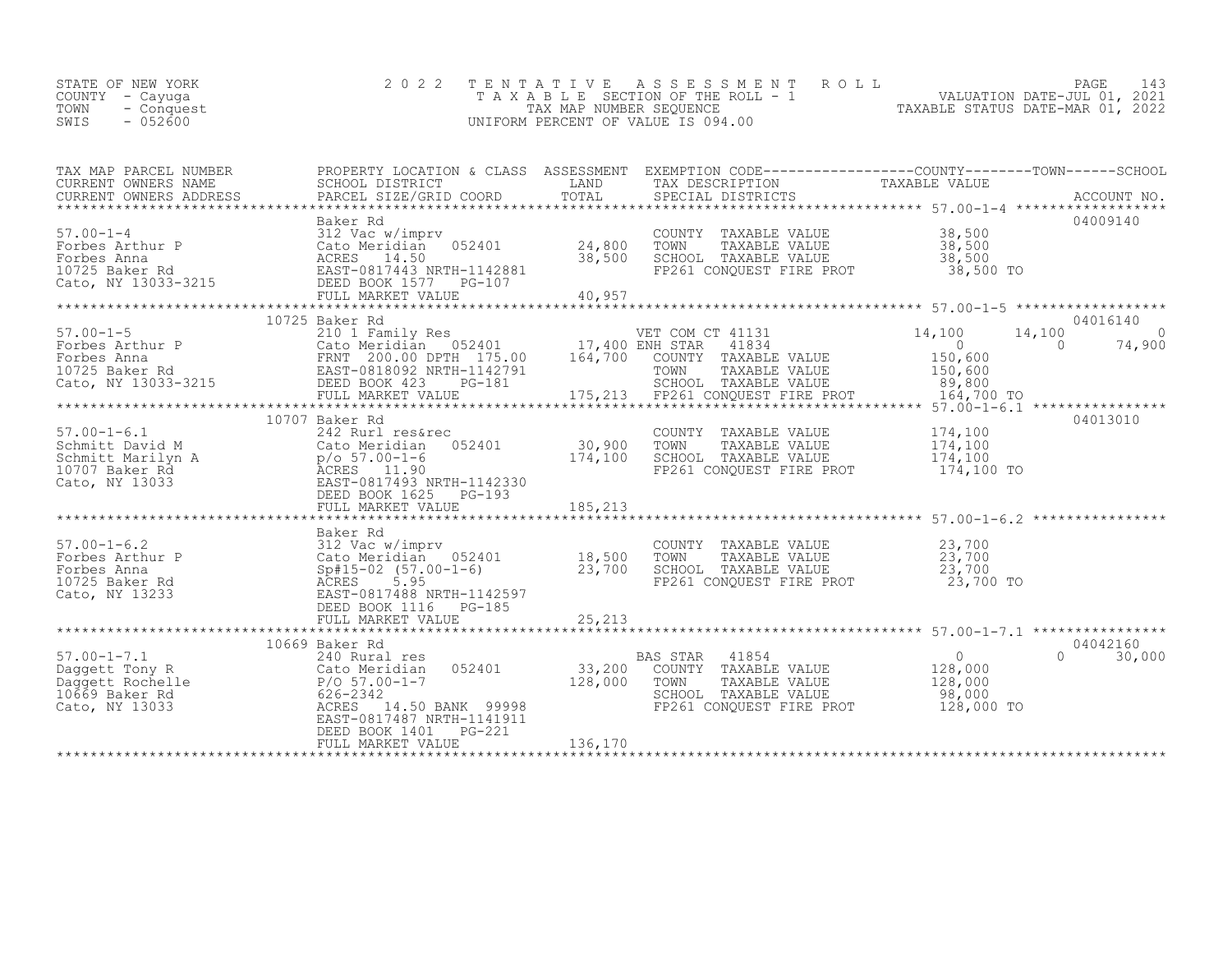| STATE OF NEW YORK<br>COUNTY - Cayuga<br>- Conquest<br>TOWN<br>$-052600$<br>SWIS                                                                                                                                                                                                                                                                                                                                                                    | 2 0 2 2           |        | TENTATIVE ASSESSMENT ROLL PAGE 144<br>TAXABLE SECTION OF THE ROLL - 1 VALUATION DATE-JUL 01, 2021<br>TAX MAP NUMBER SEQUENCE TAXABLE STATUS DATE-MAR 01, 2022<br>UNIFORM PERCENT OF VALUE IS 094.00                                                                                                                    |                             |
|----------------------------------------------------------------------------------------------------------------------------------------------------------------------------------------------------------------------------------------------------------------------------------------------------------------------------------------------------------------------------------------------------------------------------------------------------|-------------------|--------|------------------------------------------------------------------------------------------------------------------------------------------------------------------------------------------------------------------------------------------------------------------------------------------------------------------------|-----------------------------|
|                                                                                                                                                                                                                                                                                                                                                                                                                                                    |                   |        |                                                                                                                                                                                                                                                                                                                        |                             |
| $\begin{tabular}{lllllllllllllllllllll} \textsc{TAX} & \textsc{map} & \textsc{PROEEN} & \textsc{PROPERTY LOCATION & \textsc{CIASS} & \textsc{ASSSESSEMENT} & \textsc{EXEMFTION COD}-\textsc{------------CCIONY--\textsc{------COMY--\textsc{------COMY--\textsc{------COMY--\textsc{------COMY--\textsc{------COMY--\textsc{------COMY--\textsc{------COMY--\textsc{------COMY--\textsc{------COMY--\textsc{------COMY--\textsc{------COMY--\text$ |                   |        |                                                                                                                                                                                                                                                                                                                        |                             |
|                                                                                                                                                                                                                                                                                                                                                                                                                                                    |                   |        |                                                                                                                                                                                                                                                                                                                        |                             |
| $\begin{tabular}{lcccc} 57.00-1-8.2 & 10640 Egypt Rd & 210 1 Family Res & 210 1 Family Res & 29,000 COUNTY TAXABLE VALUE & 148,00010640 Egypt Rd & 210 1 Family Res & 29,000 COUNTY TAXABLE VALUE & 148,00010640 Egypt Rd & 200 MCT, NY 13166-8556 RAST-0815823 NRTH-1141354 & 157,447DEED BOOK 727 PG-216 & 157,4470000000000000$                                                                                                                 |                   |        |                                                                                                                                                                                                                                                                                                                        | $\circ$<br>74,900           |
|                                                                                                                                                                                                                                                                                                                                                                                                                                                    |                   |        |                                                                                                                                                                                                                                                                                                                        |                             |
| 10712 Equation 10712 Equation 10712 Equation 10712 Equation 10712 Equation 10712 Equation 10712 Equation 10712 Equation 10712 Exact when the cato Meridian 1052401 and the set of the state value of the state of the state of                                                                                                                                                                                                                     |                   |        | $\begin{tabular}{lllllllllll} \texttt{G LAND EX} & 41720 & 22,145 & 22\\ \texttt{COUNTY} & \texttt{TAXABLE VALUE} & 142,355\\ \texttt{TCWN} & \texttt{TAXABLE VALUE} & 142,355\\ \texttt{SCHOOL} & \texttt{TAXABLE VALUE} & 142,355\\ \texttt{FP261 CONQUEST FIRE PROT} & 164,500\texttt{\color{red}TO} \end{tabular}$ | 04030010<br>22, 145 22, 145 |
|                                                                                                                                                                                                                                                                                                                                                                                                                                                    |                   |        |                                                                                                                                                                                                                                                                                                                        |                             |
|                                                                                                                                                                                                                                                                                                                                                                                                                                                    |                   |        |                                                                                                                                                                                                                                                                                                                        | 04030010                    |
| 57.00-1-8.12<br>Paquette-Pelc Linda L<br>Paquette-Pelc Linda L<br>Pack Cato Meridian 052401<br>Pelc Michael<br>Pelc Michael<br>Pelc Michael<br>Pelc Michael<br>Pelc Michael<br>Pelc Michael<br>Pelc Michael<br>Pelc Michael<br>Pelc Michael<br>Pelc Sm 2                                                                                                                                                                                           |                   |        | COUNTY TAXABLE VALUE $\begin{array}{cccc} 48,400 \ \text{TOWN} & \text{TAXABLE VALUE} & 48,400 \ \text{SCHOL} & \text{TAXABLE VALUE} & 48,400 \ \text{FP261 CONQUEST FIRE PROT} & 48,400 \ \text{TO} & \text{P261} & 4800 \end{array}$                                                                                 |                             |
|                                                                                                                                                                                                                                                                                                                                                                                                                                                    | FULL MARKET VALUE | 51,489 |                                                                                                                                                                                                                                                                                                                        |                             |
|                                                                                                                                                                                                                                                                                                                                                                                                                                                    | 10731 Egypt Rd    |        |                                                                                                                                                                                                                                                                                                                        | 04030010<br>24,050 24,050   |
| $\begin{tabular}{lllllllllllll} 57.00-1-8.13 & 10731 \; \texttt{ Egypt} \; \texttt{Rd} & 33,000 & \texttt{AG} \; \texttt{LAND} \; \texttt{EX} \; 41720 & 24,050 & 24 \; \texttt{Gross Francis} & 24,050 & 24 \; \texttt{Gross Francis} & 24,050 & 24 \; \texttt{Gross Francis} & 24,050 & 24 \; \texttt{Gross Francis} & 24,050 & 24 \; \texttt{Gross Francis} & 24,050 & 24 \; \texttt{Gross$                                                     |                   |        |                                                                                                                                                                                                                                                                                                                        |                             |
|                                                                                                                                                                                                                                                                                                                                                                                                                                                    |                   |        |                                                                                                                                                                                                                                                                                                                        |                             |
|                                                                                                                                                                                                                                                                                                                                                                                                                                                    |                   |        |                                                                                                                                                                                                                                                                                                                        |                             |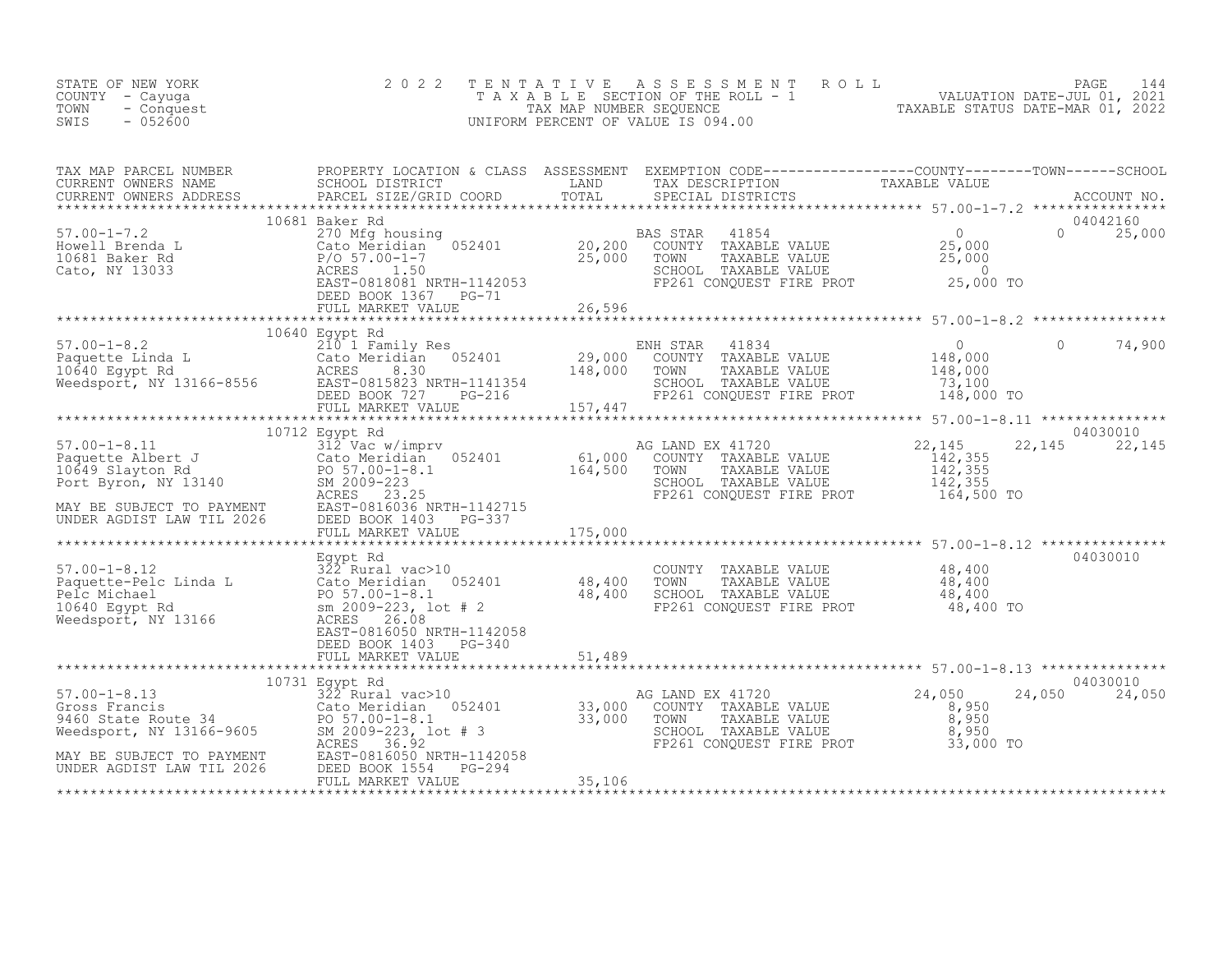| STATE OF NEW YORK<br>COUNTY - Cayuga<br>TOWN<br>- Conquest<br>$-052600$<br>SWIS                                                                                                                                                                                                                                                                                       | 2 0 2 2                                                                                      | TENTATIVE                                                                     | FAXABLE SECTION OF THE ROLL TAXABLE STATUS DATE-JUL 01, 2021<br>TAXABLE SECTION OF THE ROLL - 1 VALUATION DATE-JUL 01, 2021<br>TAXABLE STATUS DATE-MAR 01, 2022<br>INIFORM PERCENT OF VALUE IS 094 00<br>UNIFORM PERCENT OF VALUE IS 094.00 |                                                                                                                        |                                |
|-----------------------------------------------------------------------------------------------------------------------------------------------------------------------------------------------------------------------------------------------------------------------------------------------------------------------------------------------------------------------|----------------------------------------------------------------------------------------------|-------------------------------------------------------------------------------|---------------------------------------------------------------------------------------------------------------------------------------------------------------------------------------------------------------------------------------------|------------------------------------------------------------------------------------------------------------------------|--------------------------------|
| *********************                                                                                                                                                                                                                                                                                                                                                 |                                                                                              |                                                                               |                                                                                                                                                                                                                                             |                                                                                                                        |                                |
| 57.00-1-8.14<br>Paquette Living Trust Robert J Cato Meridian 052401<br>Paquette Robert J Cato Meridian 052401<br>Paquette Robert J PO 57.00-1-8.1<br>8983 N Seneca St SM 2009-233, Lot # 4<br>Weedsport, NY 13166-9571 ACRES 10.78<br>Paquette Robert J<br>Paquette Robert J<br>8983 N Seneca St<br>Weedsport, NY 13166-9571<br>ROBERS 10.78<br>EAST-0814932 NRTH-114 | 10741 Egypt Rd<br>EAST-0814932 NRTH-1142673<br>DEED BOOK 1600<br>PG-276<br>FULL MARKET VALUE | 125,851                                                                       | ENH STAR<br>41834<br>COUNTY TAXABLE VALUE<br>TOWN<br>TAXABLE VALUE<br>SCHOOL TAXABLE VALUE<br>FP261 CONQUEST FIRE PROT 118,300 TO                                                                                                           | $\overline{0}$<br>$0$<br>118,300<br>118,300<br>43,400                                                                  | 04030010<br>$\Omega$<br>74,900 |
|                                                                                                                                                                                                                                                                                                                                                                       |                                                                                              |                                                                               |                                                                                                                                                                                                                                             |                                                                                                                        | 04030010                       |
| 57.00-1-8.15<br>Yawney Thomas G 314 Rural vac<10<br>Yawney Julie A Bootheridian 052401 2,200<br>Yawney Julie A Bootheridian 052401 2,200<br>10721 Montana Rd SM 2009-223, Lot #5<br>Weedsport, NY 13166 ACRES 2.95<br>RAST-0813106 NPTH-11                                                                                                                            | Montana Rd<br>EAST-0813106 NRTH-1141875<br>DEED BOOK 1406 PG-75                              |                                                                               | COUNTY TAXABLE VALUE $2,200$<br>TOWN TAXABLE VALUE $2,200$<br>SCHOOL TAXABLE VALUE $2,200$<br>FP261 CONQUEST FIRE PROT $2,200$ TO                                                                                                           |                                                                                                                        |                                |
|                                                                                                                                                                                                                                                                                                                                                                       | FULL MARKET VALUE                                                                            | 2,340                                                                         |                                                                                                                                                                                                                                             |                                                                                                                        |                                |
| 57.00-1-9.1<br>Sharp Nicholas L<br>10754 Slayton Rd<br>Weedsport, NY 13166<br>Weedsport, NY 13166<br>TACRES 38.00 BANK 99998                                                                                                                                                                                                                                          | 10754 Slayton Rd<br>EAST-0813871 NRTH-1142769<br>DEED BOOK 1707 PG-278<br>FULL MARKET VALUE  | $\frac{44}{300}$ , $\frac{44}{132}$ , $\frac{300}{700}$<br>132,700<br>141,170 | COUNTY TAXABLE VALUE<br>TOWN<br>TAXABLE VALUE<br>SCHOOL TAXABLE VALUE<br>FP261 CONQUEST FIRE PROT                                                                                                                                           | 132,700<br>132,700<br>132,700<br>132,700 TO                                                                            | 04001020                       |
|                                                                                                                                                                                                                                                                                                                                                                       | 10757 Slayton Rd                                                                             |                                                                               |                                                                                                                                                                                                                                             |                                                                                                                        |                                |
| 57.00-1-9.2<br>Bramble Paul H<br>10757 Slayton Rd<br>2010 I Family Res<br>210 1 Family Res<br>Cato Meridian 052401<br>20210 ACRES<br>5.70<br>202114 NRTH-1143191<br>DEED BOOK 650 PG-99                                                                                                                                                                               | DEED BOOK 650<br>$PG-99$<br>FULL MARKET VALUE                                                | $25,600$<br>$138.900$<br>$147,766$<br>*******************                     | BAS STAR<br>41854<br>COUNTY TAXABLE VALUE<br>TOWN<br>TAXABLE VALUE<br>SCHOOL TAXABLE VALUE<br>FP261 CONQUEST FIRE PROT                                                                                                                      | $\overline{0}$<br>138,900<br>138,900<br>108,900<br>138,900 TO<br>*********************** 57.00-1-10 ****************** | 30,000                         |
|                                                                                                                                                                                                                                                                                                                                                                       | 10671 Egypt Rd<br>271 Mfg housings                                                           |                                                                               |                                                                                                                                                                                                                                             |                                                                                                                        | 04043150                       |
| 57.00-1-10<br>Wing Rhode<br>10671 Egypt Rd<br>Weedsport, NY 13166<br>Cato Mexical Bass 28,800<br>Cato MCRES 4.50<br>EAST-0815027 NRTH-1141383<br>DEED BOOK 3823 PG-58<br>FIIT.T. MARKET VALUE<br>CARRET VALUE                                                                                                                                                         |                                                                                              |                                                                               | L I DS C/T 41931<br>COUNTY TAXABLE VALUE<br>TOWN<br>TAXABLE VALUE<br>SCHOOL TAXABLE VALUE<br>FP261 CONQUEST FIRE PROT 48,100 TO                                                                                                             | 21,164<br>26,936<br>26,936<br>48,100                                                                                   | 21,164                         |
|                                                                                                                                                                                                                                                                                                                                                                       |                                                                                              |                                                                               |                                                                                                                                                                                                                                             |                                                                                                                        |                                |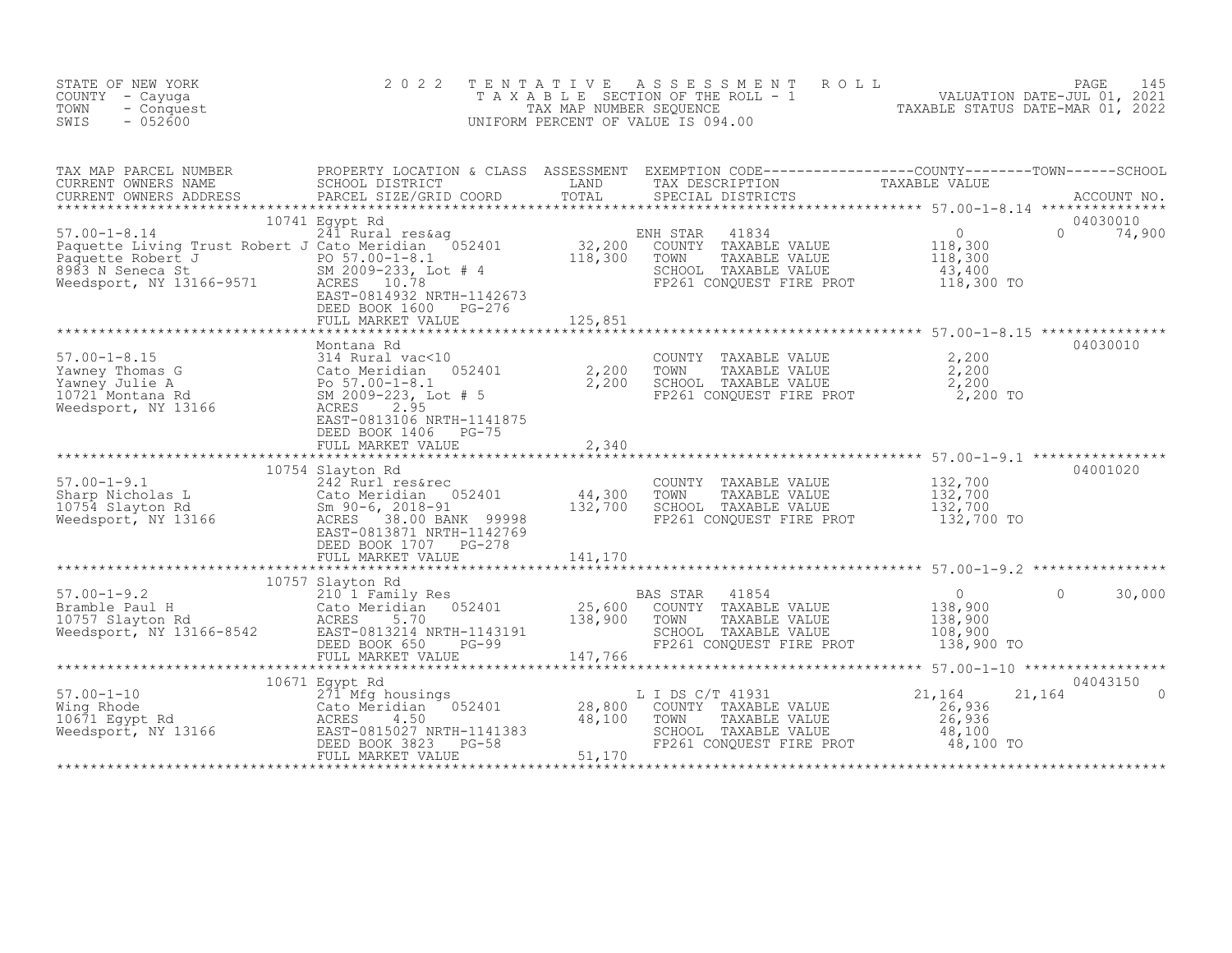| TAXABLE STATUS DATE-MAR 01, 2022<br>TOWN<br>TAX MAP NUMBER SEOUENCE<br>- Conquest<br>$-052600$<br>SWIS<br>UNIFORM PERCENT OF VALUE IS 094.00 | STATE OF NEW YORK<br>COUNTY - Cayuqa |  | 2022 TENTATIVE ASSESSMENT ROLL<br>TAXABLE SECTION OF THE ROLL - 1 | PAGE 146<br>VALUATION DATE-JUL 01, 2021 |  |
|----------------------------------------------------------------------------------------------------------------------------------------------|--------------------------------------|--|-------------------------------------------------------------------|-----------------------------------------|--|
|----------------------------------------------------------------------------------------------------------------------------------------------|--------------------------------------|--|-------------------------------------------------------------------|-----------------------------------------|--|

| TAX MAP PARCEL NUMBER<br>CURRENT OWNERS NAME<br>CURRENT OWNERS ADDRESS                                                                                                                                                                                              | SCHOOL DISTRICT                                                                                                                                        |        | PROPERTY LOCATION & CLASS ASSESSMENT EXEMPTION CODE-----------------COUNTY--------TOWN------SCHOOL<br>LAND TAX DESCRIPTION                                                                      | TAXABLE VALUE |                                |
|---------------------------------------------------------------------------------------------------------------------------------------------------------------------------------------------------------------------------------------------------------------------|--------------------------------------------------------------------------------------------------------------------------------------------------------|--------|-------------------------------------------------------------------------------------------------------------------------------------------------------------------------------------------------|---------------|--------------------------------|
| Egypt Rd<br>For Boyst Rd<br>22 Rural vac>10<br>Cato Meridian 052401<br>20 Rural 10640 Egypt Rd<br>20 Rural 10640 Egypt Rd<br>20 ACRES 15.10<br>20 Meedsport, NY 13166<br>20 EAST-0814576 NRTH-1141235<br>20 BEED BOOK 890 PG-197<br>20 PG-197                       | FULL MARKET VALUE                                                                                                                                      | 5,106  |                                                                                                                                                                                                 |               | 04034170                       |
| $57.00 - 1 - 12$<br>Mahunik Walter G<br>3719 Snowdrop Rd<br>Baldwinsville, NY 13027-9205 EAST-0814973 NRTH-1140691                                                                                                                                                  | Egypt Rd<br>323 Vacant rural<br>1923 Vacant rural (COUNTY COUNTY)<br>1929 - ACRES 13.90 (CHOOL SCHOOL)<br>DEED BOOK 807<br>PG-109<br>FULL MARKET VALUE | 4,043  | COUNTY TAXABLE VALUE $\begin{array}{ccc} 3,800\ \text{TOWN} & \text{TAXABLE VALUE} & 3,800\ \text{SCHOOL} & \text{TAXABLE VALUE} & 3,800\ \text{FP261 CONQUEST FIRE PROT} & 3,800\ \end{array}$ |               | 04017020                       |
|                                                                                                                                                                                                                                                                     | Egypt Rd<br>314 Rural vac<10<br>DEED BOOK 888<br>$PG-201$                                                                                              |        |                                                                                                                                                                                                 | 16,600 TO     | 04008122                       |
| 10030 Eqypt Kd<br>270 Mfg housing<br>270 Mfg housing<br>270 Mfg housing<br>Cato Meridian 052401<br>28.16<br>28.16<br>28.16<br>28.16<br>28.16<br>28.16<br>28.16<br>28.16<br>28.16<br>28.16<br>28.16<br>28.16<br>28.200 Eqypt Rd<br>28.200 Eqypt Rd<br>28.200 Eqypt R | 10630 Eqypt Rd<br>FULL MARKET VALUE                                                                                                                    | 99,149 |                                                                                                                                                                                                 |               | 04024060<br>$\Omega$<br>30,000 |
| 57.00-1-15.5<br>Show a state of the country<br>Show a state of the cato Meridian 052401 2,600 TOWN<br>2,600 TOWN 2012-150 2,600 SCHOOL<br>Cato, NY 13033 ACRES 2.00                                                                                                 | Off Eqypt Ln<br>EAST-0818259 NRTH-1140351<br>DEED BOOK 1502 PG-143<br>FULL MARKET VALUE                                                                | 2,766  | COUNTY TAXABLE VALUE $2,600$<br>TOWN TAXABLE VALUE $2,600$<br>SCHOOL TAXABLE VALUE $2,600$<br>FP261 CONQUEST FIRE PROT $2,600$ TO                                                               |               |                                |
|                                                                                                                                                                                                                                                                     |                                                                                                                                                        |        |                                                                                                                                                                                                 |               |                                |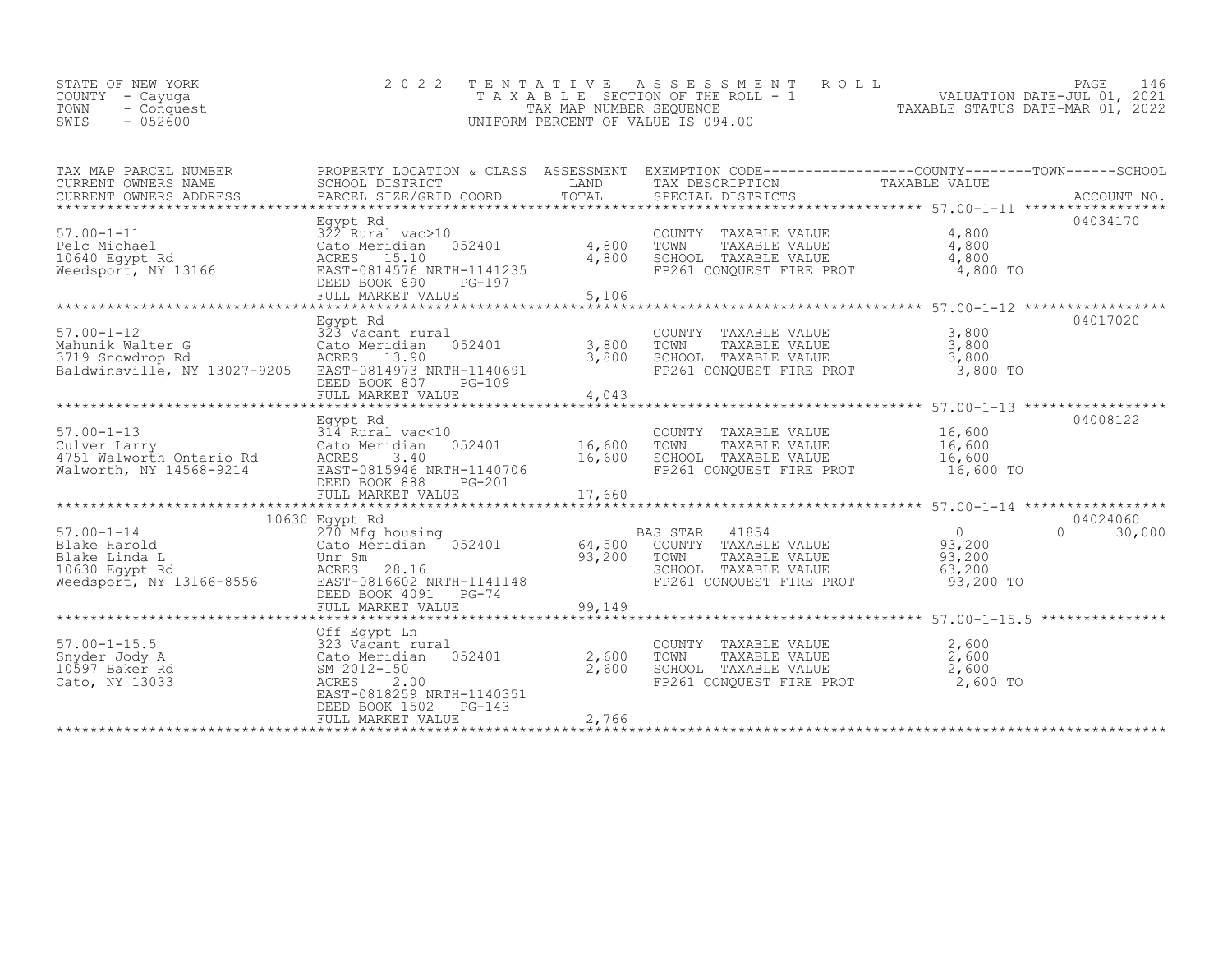| 2 0 2 2<br>STATE OF NEW YORK<br>COUNTY - Cayuga<br>TOWN<br>- Conquest<br>SWIS<br>$-052600$                                                                                                                                                                                                                              | TENTATIVE ASSESSMENT ROLL TAXABLE SECTION OF THE ROLL - 1<br>TAXABLE SECTION OF THE ROLL - 1<br>TAXABLE STATUS DATE-JUL 01, 2021<br>UNIFORM PERCENT OF VALUE IS 094.00<br>UNIFORM PERCENT OF VALUE IS 094.00 |
|-------------------------------------------------------------------------------------------------------------------------------------------------------------------------------------------------------------------------------------------------------------------------------------------------------------------------|--------------------------------------------------------------------------------------------------------------------------------------------------------------------------------------------------------------|
|                                                                                                                                                                                                                                                                                                                         |                                                                                                                                                                                                              |
|                                                                                                                                                                                                                                                                                                                         |                                                                                                                                                                                                              |
|                                                                                                                                                                                                                                                                                                                         |                                                                                                                                                                                                              |
|                                                                                                                                                                                                                                                                                                                         |                                                                                                                                                                                                              |
|                                                                                                                                                                                                                                                                                                                         |                                                                                                                                                                                                              |
|                                                                                                                                                                                                                                                                                                                         |                                                                                                                                                                                                              |
|                                                                                                                                                                                                                                                                                                                         |                                                                                                                                                                                                              |
| ACRES<br>1.24<br>EAST-0818010 NRTH-1140271                                                                                                                                                                                                                                                                              |                                                                                                                                                                                                              |
| DEED BOOK 1454 PG-104                                                                                                                                                                                                                                                                                                   |                                                                                                                                                                                                              |
| 10594 Egypt Ln                                                                                                                                                                                                                                                                                                          |                                                                                                                                                                                                              |
| 10594 Egypt Ln<br>10594 Egypt Ln<br>20,000 COUNTY TAXABLE VALUE<br>29,100 TOWN TAXABLE VALUE<br>29,100 Sm 744-129 Lot 3<br>Weedsport, NY 13166 SMD 1421-179 "A"<br>57.00-1-15.41<br>29,100 COUNTY TAXABLE VALUE<br>29,100 TOWN TAXABLE VALUE<br><br>1.36<br>ACRES<br>EAST-0818043 NRTH-1140520<br>DEED BOOK 1421 PG-179 | $\circ$<br>29,100                                                                                                                                                                                            |
| 30,957<br>FULL MARKET VALUE                                                                                                                                                                                                                                                                                             |                                                                                                                                                                                                              |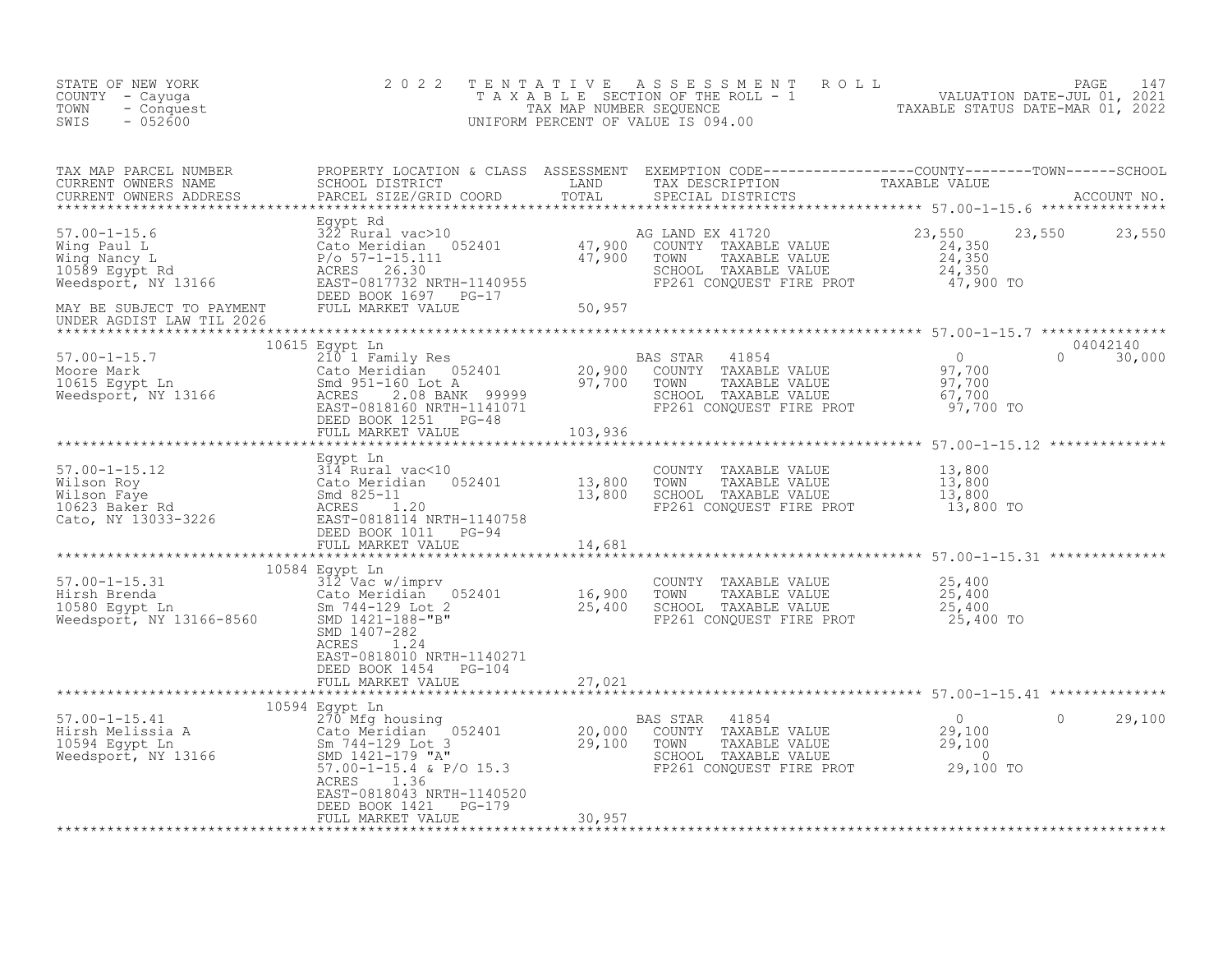| STATE OF NEW YORK<br>COUNTY - Cayuga<br>TOWN<br>- Conquest<br>$-052600$<br>SWIS                                                                                                                                                                                        | 2 0 2 2                                                                                                                                                                    | TENTATIVE        | PAGE 148<br>TAXABLE SECTION OF THE ROLL - 1<br>TAX MAP NUMBER SEQUENCE<br>NIFORM PERCENT OF VALUE IS 094.00<br>TAXABLE STATUS DATE-MAR 01, 2022<br>UNIFORM PERCENT OF VALUE IS 094.00                           |                                                                 |                      |
|------------------------------------------------------------------------------------------------------------------------------------------------------------------------------------------------------------------------------------------------------------------------|----------------------------------------------------------------------------------------------------------------------------------------------------------------------------|------------------|-----------------------------------------------------------------------------------------------------------------------------------------------------------------------------------------------------------------|-----------------------------------------------------------------|----------------------|
| TAX MAP PARCEL NUMBER<br>CURRENT OWNERS NAME<br>CURRENT OWNERS ADDRESS                                                                                                                                                                                                 |                                                                                                                                                                            |                  | PROPERTY LOCATION & CLASS ASSESSMENT EXEMPTION CODE-----------------COUNTY--------TOWN------SCHOOL SCHOOL SCHOOL DISTRICT LAND TAX DESCRIPTION TAXABLE VALUE<br>PARCEL SIZE/GRID COORD  TOTAL SPECIAL DISTRICTS |                                                                 |                      |
| $57.00 - 1 - 15.112$<br>Allen Edward F<br>Allen Tamara A<br>10651 Baker Rd<br>Cato, NY 13033                                                                                                                                                                           | 10651 Baker Rd<br>20,800 20,800 20,800 20,800 20,800 20,800 5md 843-250 50,100<br>ESED 818161 NRTH-1141462<br>ESED BOOK 1121 PG-344 FULL MARKET VALUE<br>FULL MARKET VALUE | 53,298           | 41854<br>BAS STAR<br>COUNTY TAXABLE VALUE<br>TAXABLE VALUE<br>TOWN<br>SCHOOL TAXABLE VALUE<br>FP261 CONQUEST FIRE PROT                                                                                          | $\overline{0}$<br>50,100<br>50,100<br>20,100<br>50,100 TO       | $\bigcirc$<br>30,000 |
|                                                                                                                                                                                                                                                                        |                                                                                                                                                                            |                  |                                                                                                                                                                                                                 |                                                                 |                      |
| 10380 Egypt Ln<br>Hirsh Karl G<br>Cato Meridian 052401<br>Cato Meridian 052401<br>Sm 744-129 Lot 2<br>10580 Egypt Ln<br>Sm 744-129 Lot 2<br>22,000 COUNTY TAXABLE VALUE<br>79,300 TOWN TAXABLE VALUE<br>SMD 1421-174 "C"<br>SCHOOL TAXABLE VALUE<br>                   | 10580 Egypt Ln<br>ACRES<br>2.90<br>EAST-0818020 NRTH-1140149                                                                                                               |                  | SCHOOL TAXABLE VALUE<br>FP261 CONQUEST FIRE PROT                                                                                                                                                                | $\overline{0}$<br>0<br>79,300<br>79,300<br>49,300<br>79,300 TO  | $\Omega$<br>30,000   |
|                                                                                                                                                                                                                                                                        | DEED BOOK 1421    PG-171<br>FULL MARKET VALUE                                                                                                                              | 84,362           |                                                                                                                                                                                                                 |                                                                 |                      |
|                                                                                                                                                                                                                                                                        |                                                                                                                                                                            |                  |                                                                                                                                                                                                                 |                                                                 |                      |
| 84,362<br>57.00-1-16<br>Wilson Roy<br>Wilson Roy<br>64,362<br>54,362<br>57.00-1-16<br>74,200<br>74,200<br>75.00 DPTH<br>700<br>7623 Baker Rd<br>7623 Baker Rd<br>7623 Baker Rd<br>7623 Baker Rd<br>7623 Baker Rd<br>7623 Baker Rd<br>7625.00 DPTH<br>700<br>762901<br> | DEED BOOK 1011 PG-94                                                                                                                                                       |                  | COUNTY TAXABLE VALUE<br>TOWN TAXABLE VALUE 1,000<br>SCHOOL TAXABLE VALUE 1,000<br>FP261 CONQUEST FIRE PROT 1,000                                                                                                | 1,000<br>1,000 TO                                               | 04042141             |
|                                                                                                                                                                                                                                                                        | FULL MARKET VALUE                                                                                                                                                          | 1,064            |                                                                                                                                                                                                                 |                                                                 |                      |
|                                                                                                                                                                                                                                                                        | Egypt Ln                                                                                                                                                                   |                  |                                                                                                                                                                                                                 |                                                                 | 04028061             |
| 57.00-1-17.1<br>0'Keefe Christopher M Sr<br>0'Keefe Michelle<br>10585 Egypt Ln<br>10885 Egypt Ln<br>10885 Egypt Ln<br>Meedsport, NY 13166<br>2080 EAST-0817568 NRTH-1140424<br>EAST-0817568 NRTH-1140424<br>ERED BOOK 1162<br>PEULL MARKET VALUE                       | 052401                                                                                                                                                                     | 14,300<br>14,300 | COUNTY TAXABLE VALUE<br>TOWN<br>TAXABLE VALUE<br>SCHOOL TAXABLE VALUE<br>FP261 CONQUEST FIRE PROT                                                                                                               | 14,300<br>14,300<br>14,300<br>14,300 TO                         |                      |
|                                                                                                                                                                                                                                                                        | FULL MARKET VALUE                                                                                                                                                          | 15,213           |                                                                                                                                                                                                                 |                                                                 |                      |
|                                                                                                                                                                                                                                                                        |                                                                                                                                                                            |                  |                                                                                                                                                                                                                 |                                                                 |                      |
|                                                                                                                                                                                                                                                                        | 10585 Egypt Ln<br>210 1 Family Res                                                                                                                                         |                  | BAS STAR<br>41854<br>COUNTY TAXABLE VALUE<br>TOWN<br>TAXABLE VALUE<br>SCHOOL TAXABLE VALUE 67,000<br>FP261 CONQUEST FIRE PROT 117,000 TO                                                                        | $\begin{array}{c} 0 \\ 117,000 \\ 117,000 \\ 0.000 \end{array}$ | $\circ$<br>30,000    |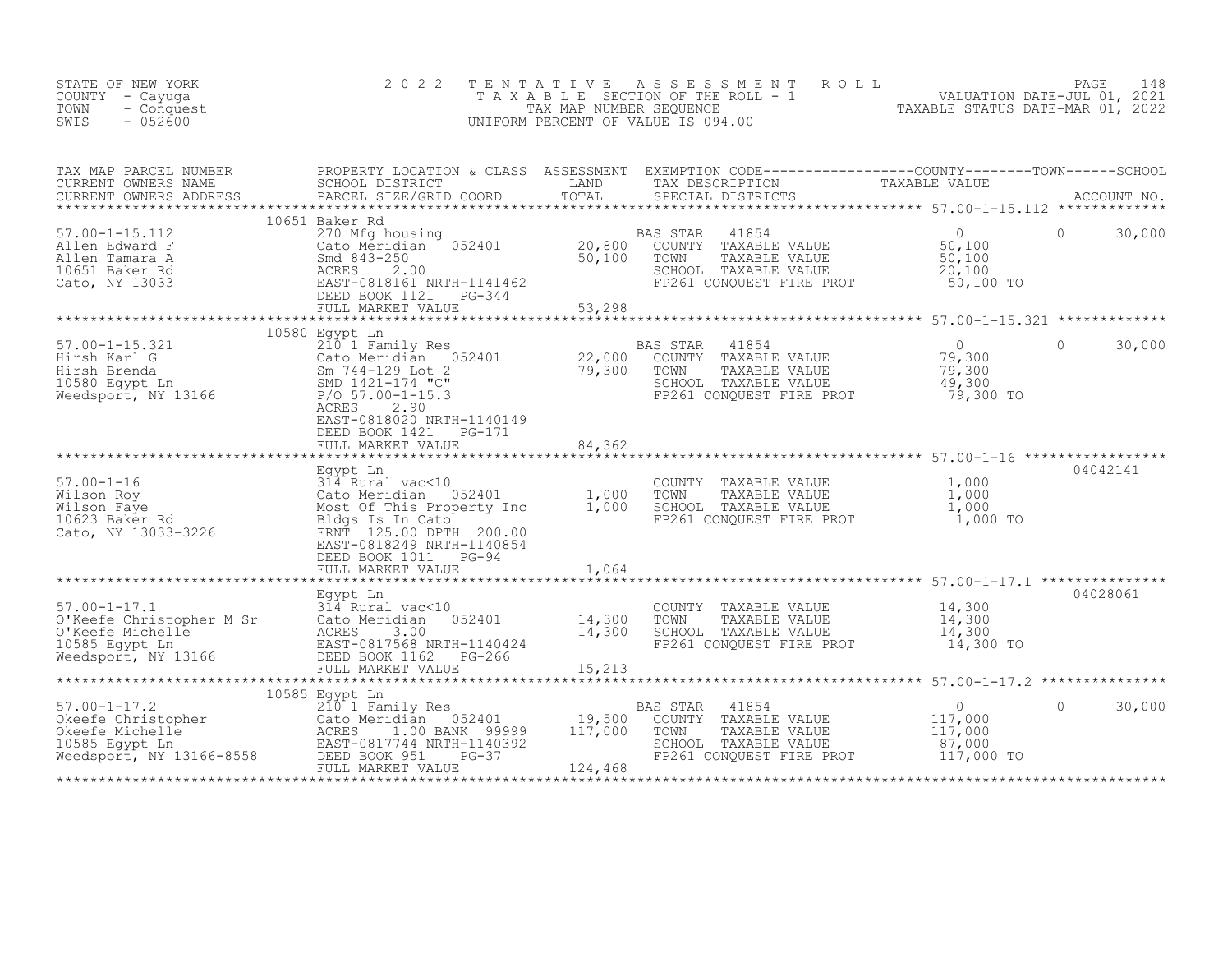| STATE OF NEW YORK<br>COUNTY - Cayuga<br>TOWN<br>- Conquest<br>SWIS<br>$-052600$                                                                                                                                                                                                                                                                                                                                                                                                                                  | 2 0 2 2                                            | TENTATIVE ASSESSMENT ROLL PAGE 149<br>TAXABLE SECTION OF THE ROLL - 1 VALUATION DATE-JUL 01, 2021<br>TAX MAP NUMBER SEQUENCE TAXABLE STATUS DATE-MAR 01, 2022<br>UNIFORM PERCENT OF VALUE IS 094.00                                                                                                                                                                                                                                              |            |                               |
|------------------------------------------------------------------------------------------------------------------------------------------------------------------------------------------------------------------------------------------------------------------------------------------------------------------------------------------------------------------------------------------------------------------------------------------------------------------------------------------------------------------|----------------------------------------------------|--------------------------------------------------------------------------------------------------------------------------------------------------------------------------------------------------------------------------------------------------------------------------------------------------------------------------------------------------------------------------------------------------------------------------------------------------|------------|-------------------------------|
|                                                                                                                                                                                                                                                                                                                                                                                                                                                                                                                  |                                                    |                                                                                                                                                                                                                                                                                                                                                                                                                                                  |            |                               |
|                                                                                                                                                                                                                                                                                                                                                                                                                                                                                                                  |                                                    | $\begin{tabular}{llllll} \multicolumn{2}{c}{\text{COUNTY}} & \text{TAXABLE VALUE} & & & 47,600 \\ \multicolumn{2}{c}{\text{TOWN}} & \text{TAXABLE VALUE} & & 47,600 \\ \multicolumn{2}{c}{\text{SCHOOL}} & \text{TAXABLE VALUE} & & 47,600 \\ \multicolumn{2}{c}{\text{FP261 CONQUEST FIRE PROT}} & & 47,600 \\ \multicolumn{2}{c}{\text{FPC1}} & & 47,600 \\ \multicolumn{2}{c}{\text{FPC2}} & & 47,600 \\ \multicolumn{2}{c}{\text{FPC1}} & &$ |            | 04001181                      |
|                                                                                                                                                                                                                                                                                                                                                                                                                                                                                                                  |                                                    |                                                                                                                                                                                                                                                                                                                                                                                                                                                  |            | 04001182                      |
|                                                                                                                                                                                                                                                                                                                                                                                                                                                                                                                  |                                                    |                                                                                                                                                                                                                                                                                                                                                                                                                                                  |            | $0 \t 30,000$                 |
|                                                                                                                                                                                                                                                                                                                                                                                                                                                                                                                  |                                                    |                                                                                                                                                                                                                                                                                                                                                                                                                                                  |            |                               |
| $\begin{tabular}{lllllllllll} \text{57.00-1-20.114} & \text{Egypt Rd} & \text{04001180} & \text{0401180} & \text{0401180} & \text{0401180} \\ \text{Gross Francis} & \text{Cato Method cross} & \text{0401180} & \text{0401180} & \text{0401180} \\ \text{Gross Francis} & \text{Cato Medical cross} & \text{0401180} & \text{0401180} & \text{0401180} & \text{0401180} \\ \text{Gross Mary Beth} & \text{$<br>MAY BE SUBJECT TO PAYMENT<br>UNDER AGDIST LAW TIL 2026 DEED BOOK 1454 PG-59<br>FULL MARKET VALUE |                                                    |                                                                                                                                                                                                                                                                                                                                                                                                                                                  |            |                               |
|                                                                                                                                                                                                                                                                                                                                                                                                                                                                                                                  | FULL MARKET VALUE 174,574                          |                                                                                                                                                                                                                                                                                                                                                                                                                                                  |            |                               |
|                                                                                                                                                                                                                                                                                                                                                                                                                                                                                                                  |                                                    |                                                                                                                                                                                                                                                                                                                                                                                                                                                  |            |                               |
|                                                                                                                                                                                                                                                                                                                                                                                                                                                                                                                  | 10513 Egypt Rd                                     |                                                                                                                                                                                                                                                                                                                                                                                                                                                  |            | 04001180                      |
|                                                                                                                                                                                                                                                                                                                                                                                                                                                                                                                  |                                                    |                                                                                                                                                                                                                                                                                                                                                                                                                                                  |            |                               |
|                                                                                                                                                                                                                                                                                                                                                                                                                                                                                                                  |                                                    |                                                                                                                                                                                                                                                                                                                                                                                                                                                  |            | 04001184                      |
|                                                                                                                                                                                                                                                                                                                                                                                                                                                                                                                  |                                                    |                                                                                                                                                                                                                                                                                                                                                                                                                                                  | $\bigcirc$ | $\overline{O}$<br>0<br>74,900 |
|                                                                                                                                                                                                                                                                                                                                                                                                                                                                                                                  | DEED BOOK 1697 PG-17<br>FIILL MARKET VALUE 166,702 |                                                                                                                                                                                                                                                                                                                                                                                                                                                  |            |                               |
|                                                                                                                                                                                                                                                                                                                                                                                                                                                                                                                  |                                                    |                                                                                                                                                                                                                                                                                                                                                                                                                                                  |            |                               |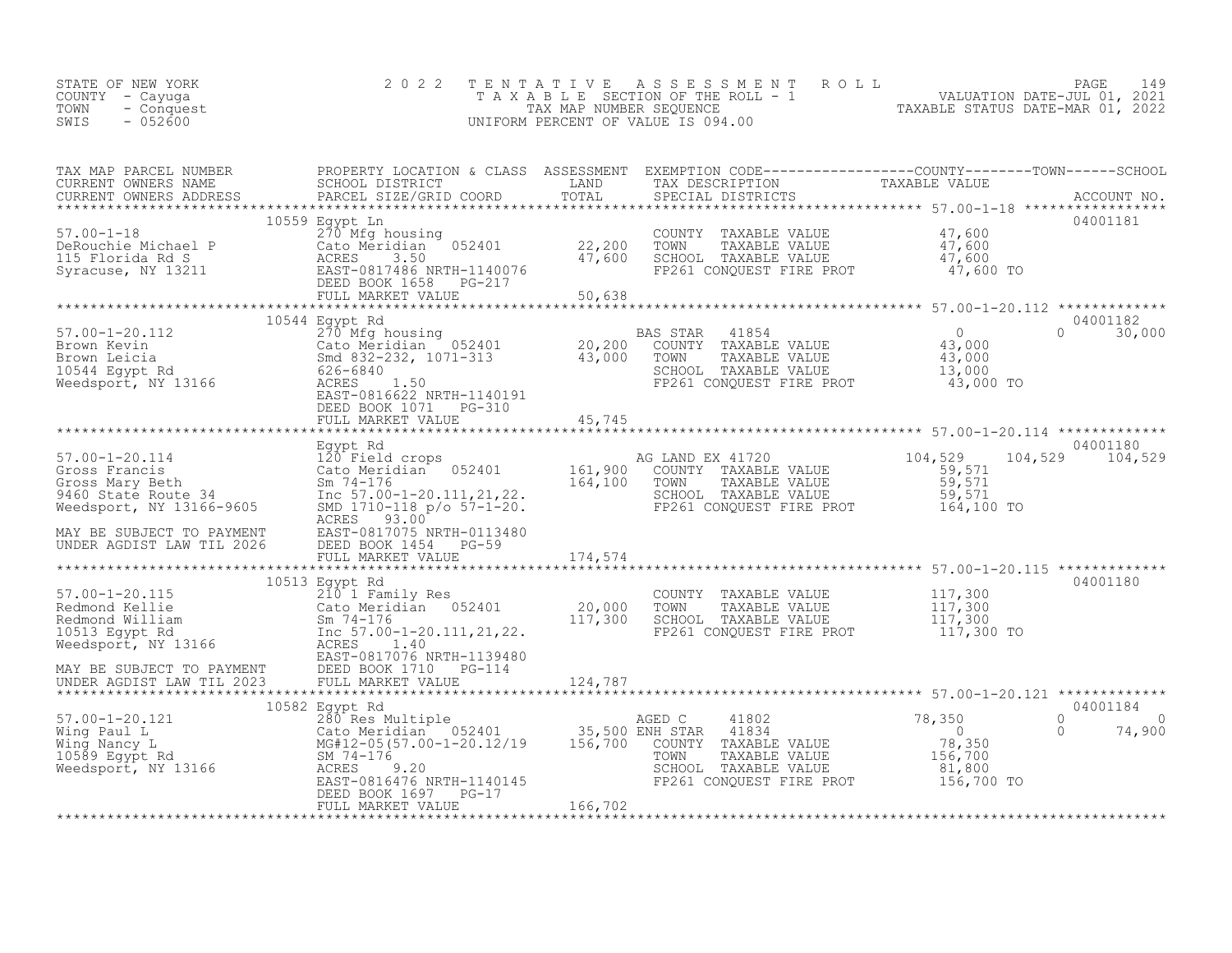| STATE OF NEW YORK<br>COUNTY - Cayuga<br>TOWN<br>- Conquest<br>$-0.52600$<br>SWIS | 2022 TENTATIVE ASSESSMENT ROLL<br>TAXABLE SECTION OF THE ROLL - 1<br>TAX MAP NUMBER SEOUENCE<br>UNIFORM PERCENT OF VALUE IS 094.00 | TAXABLE STATUS DATE-MAR 01, 2022 | PAGE<br>VALUATION DATE-JUL 01, 2021 | 150 |
|----------------------------------------------------------------------------------|------------------------------------------------------------------------------------------------------------------------------------|----------------------------------|-------------------------------------|-----|
|                                                                                  |                                                                                                                                    |                                  |                                     |     |

| TAX MAP PARCEL NUMBER<br>CURRENT OWNERS NAME<br>CURRENT OWNERS ADDRESS                                                                                                                                                                 | SCHOOL DISTRICT<br>PARCEL SIZE/GRID COORD                                                                                                   | LAND                         | PROPERTY LOCATION & CLASS ASSESSMENT EXEMPTION CODE----------------COUNTY-------TOWN-----SCHOOL<br>TAX DESCRIPTION            | TAXABLE VALUE                                                    |                                          |
|----------------------------------------------------------------------------------------------------------------------------------------------------------------------------------------------------------------------------------------|---------------------------------------------------------------------------------------------------------------------------------------------|------------------------------|-------------------------------------------------------------------------------------------------------------------------------|------------------------------------------------------------------|------------------------------------------|
| $57.00 - 1 - 23$<br>Mahunik Walter G<br>3719 Snowdrop Rd<br>Baldwinsville, NY 13027-9205                                                                                                                                               | Egypt Rd<br>323 Vacant rural<br>052401<br>Cato Meridian<br>ACRES 10.70<br>EAST-0815275 NRTH-1140297<br>DEED BOOK 828<br>PG-160              | 2,700<br>2,700               | COUNTY TAXABLE VALUE<br>TOWN<br>TAXABLE VALUE<br>SCHOOL TAXABLE VALUE<br>FP261 CONQUEST FIRE PROT                             | 2,700<br>2,700<br>2,700<br>2,700 TO                              | 04005010                                 |
|                                                                                                                                                                                                                                        | 10552 Montana Rd                                                                                                                            |                              |                                                                                                                               |                                                                  | 04001030                                 |
| 37.00-1-24.1<br>Cartwright Charles N Cato Meridian 052401 86,900 ENH STAR<br>Cartwright Mark S Trustee 776-9515<br>10552 Montana Rd ACRES 56.00 TOWN Meedsport, NY 13166-8541 EAST-0814319.751<br>Weedsport, NY 13166-8541 EAST-081431 | DEED BOOK 1567<br>$PG-81$                                                                                                                   |                              | AG LAND EX 41720<br>41834<br>COUNTY TAXABLE VALUE<br>TAXABLE VALUE<br>SCHOOL TAXABLE VALUE<br>FP261 CONQUEST FIRE PROT        | 23,305<br>$\circ$<br>207,895<br>207,895<br>132,995<br>231,200 TO | 23,305<br>23,305<br>$\Omega$<br>74,900   |
| MAY BE SUBJECT TO PAYMENT<br>UNDER AGDIST LAW TIL 2026                                                                                                                                                                                 | FULL MARKET VALUE                                                                                                                           | 245,957                      |                                                                                                                               |                                                                  |                                          |
|                                                                                                                                                                                                                                        | 10508 Montana Rd                                                                                                                            |                              |                                                                                                                               |                                                                  |                                          |
| $57.00 - 1 - 24.2$<br>57.00-1-24.2<br>Cartwright Kevin<br>Taylor Nikki<br>10508 Montana Rd<br>Weedsport, NY 13166-8541                                                                                                                 | 210 1 Family Res<br>Cato Meridian 052401<br>Smd 857-244<br>ACRES<br>5.00<br>EAST-0813594 NRTH-1139171<br>DEED BOOK 1058<br>$PG-345$         | 24,700<br>181,600            | <b>BAS STAR</b><br>41854<br>COUNTY TAXABLE VALUE<br>TOWN<br>TAXABLE VALUE<br>SCHOOL TAXABLE VALUE<br>FP261 CONQUEST FIRE PROT | $\overline{0}$<br>181,600<br>181,600<br>151,600<br>181,600 TO    | $\Omega$<br>30,000                       |
|                                                                                                                                                                                                                                        |                                                                                                                                             |                              |                                                                                                                               |                                                                  |                                          |
|                                                                                                                                                                                                                                        | 10395 Montana Rd                                                                                                                            |                              |                                                                                                                               |                                                                  | 04034190                                 |
| $57.00 - 1 - 25.1$<br>57.00-1-25.1 241 Rural res&ag<br>Reeves Justin W Cato Meridian 052401<br>10395 Montana Rd ACRES 123.90<br>Weedsport, NY 13166-8527 EAST-0814408 NRTH-1137834                                                     | 241 Rural res&ag<br>DEED BOOK 1307 PG-307                                                                                                   | 234,100 BAS STAR<br>345,000  | AG LAND EX 41720<br>41854<br>COUNTY TAXABLE VALUE<br>TOWN<br>TAXABLE VALUE<br>SCHOOL TAXABLE VALUE                            | 122,434<br>$\overline{0}$<br>222,566<br>222,566<br>192,566       | 122,434<br>122,434<br>$\Omega$<br>30,000 |
| MAY BE SUBJECT TO PAYMENT<br>UNDER AGDIST LAW TIL 2026                                                                                                                                                                                 | FULL MARKET VALUE                                                                                                                           | 367,021                      | FP261 CONQUEST FIRE PROT                                                                                                      | 345,000 TO                                                       |                                          |
|                                                                                                                                                                                                                                        | 10521 Montana Rd                                                                                                                            |                              |                                                                                                                               |                                                                  |                                          |
| $57.00 - 1 - 25.2$<br>Lloyd Allen D<br>10521 Montana Rd<br>Weedsport, NY 13166                                                                                                                                                         | 210 1 Family Res<br>052401<br>Cato Meridian<br>ACRES<br>1.10<br>EAST-0813340 NRTH-1138884<br>DEED BOOK 1182<br>$PG-26$<br>FULL MARKET VALUE | 15,100<br>154,800<br>164,681 | <b>BAS STAR</b><br>41854<br>COUNTY TAXABLE VALUE<br>TOWN<br>TAXABLE VALUE<br>SCHOOL TAXABLE VALUE<br>FP261 CONQUEST FIRE PROT | $\overline{0}$<br>154,800<br>154,800<br>124,800<br>154,800 TO    | $\Omega$<br>30,000                       |
|                                                                                                                                                                                                                                        |                                                                                                                                             |                              |                                                                                                                               |                                                                  |                                          |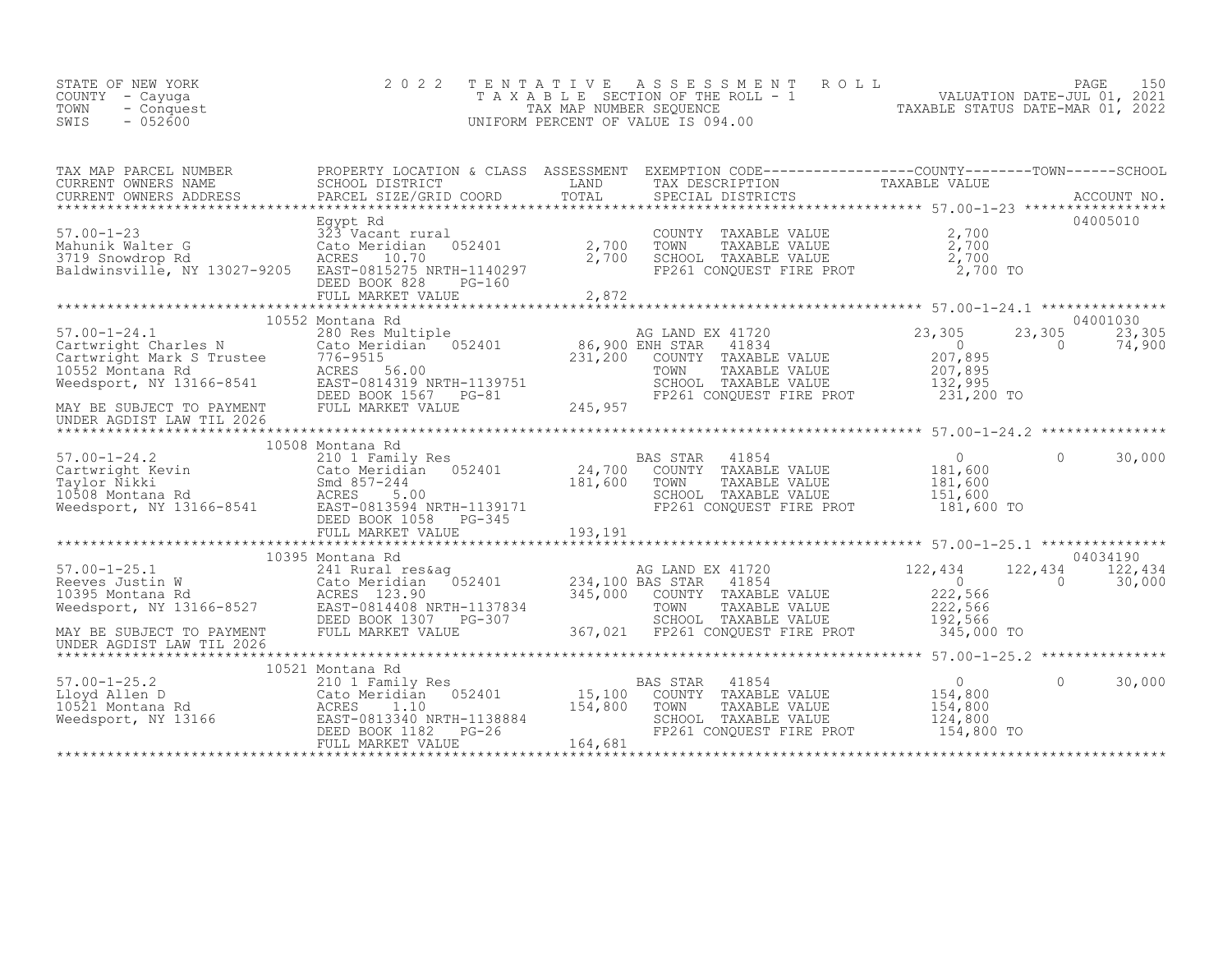| STATE OF NEW YORK<br>COUNTY - Cayuga<br>TOWN<br>- Conquest<br>$-052600$<br>SWIS                                                                                                                                                                                                                | 2 0 2 2                                                                                                                                                                                                                         |                |                                                                                                                     | $\begin{tabular}{lllllllllllllllllllll} $\begin{array}{l} \text{L} & \text{L} & \text{L} & \text{L} & \text{R} \\ \text{T} & \text{A} & \text{A} & \text{L} & \text{V} & \text{L} & \text{L} \\ \text{T} & \text{A} & \text{A} & \text{B} & \text{L} & \text{E} & \text{SECTION } \text{OF} \\ \text{L} & \text{L} & \text{L} & \text{R} & \text{N} & \text{M} \\ \text{L} & \text{L} & \text{R} & \text{R} & \text{R} & \text{M} \\ \text{L} & \$ |
|------------------------------------------------------------------------------------------------------------------------------------------------------------------------------------------------------------------------------------------------------------------------------------------------|---------------------------------------------------------------------------------------------------------------------------------------------------------------------------------------------------------------------------------|----------------|---------------------------------------------------------------------------------------------------------------------|----------------------------------------------------------------------------------------------------------------------------------------------------------------------------------------------------------------------------------------------------------------------------------------------------------------------------------------------------------------------------------------------------------------------------------------------------|
| CURRENT OWNERS NAME<br>CURRENT OWNERS ADDRESS                                                                                                                                                                                                                                                  |                                                                                                                                                                                                                                 |                |                                                                                                                     |                                                                                                                                                                                                                                                                                                                                                                                                                                                    |
| 57.00-1-26<br>Reeves Justin W<br>Reeves Jillian C<br>Reeves Jillian C<br>10395 Montana Rd<br>Weedsport, NY 13166-8527<br>PEED BOOK 1470<br>PEULL MARKET VALUE<br>FULL MARKET VALUE                                                                                                             | CHOOL DISIN-<br>2ARCEL SIZE/GRID COUNL<br>*****************************<br>Off Egypt Rd<br>323 Vacant rural<br>Cato Meridian 052401 17,800<br>ACRES 39.25 17,800<br>ACRES 39.25 17,800<br>26.25 17,800<br>26.25 17,800<br>26.25 |                | COUNTY TAXABLE VALUE 17,800<br>TOWN TAXABLE VALUE 17,800<br>COUNCY TAXABLE VALUE 17,800                             | 04037030                                                                                                                                                                                                                                                                                                                                                                                                                                           |
|                                                                                                                                                                                                                                                                                                |                                                                                                                                                                                                                                 |                |                                                                                                                     |                                                                                                                                                                                                                                                                                                                                                                                                                                                    |
|                                                                                                                                                                                                                                                                                                | DEED BOOK 1217 PG-148                                                                                                                                                                                                           |                |                                                                                                                     | 04014100<br>44,244<br>44,244<br>$\Omega$<br>74,900                                                                                                                                                                                                                                                                                                                                                                                                 |
|                                                                                                                                                                                                                                                                                                |                                                                                                                                                                                                                                 |                |                                                                                                                     |                                                                                                                                                                                                                                                                                                                                                                                                                                                    |
| $\begin{tabular}{lllllllllllll} 57.00-1-27.32 & 10395 Egypt Rd & 0.29,000 TOWN \\ & 322 Rural vac & 0.29,000 TOWN \\ & 0.29,000 TOWN & 0.29,000 TOWN \\ & 7253 North St & 0.29,000 SCHO \\ & 7253 North St & 0.21 & 0.22 & 0.22 & 0.22 \\ & 0.22 & 0.22 & 0.22 & 0.22 & 0.22 \\ \end{tabular}$ | 10395 Egypt Rd<br>FULL MARKET VALUE                                                                                                                                                                                             | 30,851         |                                                                                                                     | 04014100<br>29,000 TO                                                                                                                                                                                                                                                                                                                                                                                                                              |
|                                                                                                                                                                                                                                                                                                |                                                                                                                                                                                                                                 |                |                                                                                                                     |                                                                                                                                                                                                                                                                                                                                                                                                                                                    |
| 57.00-1-30<br>Merrill Thomas G<br>Merrill Susan B<br>10787 Slayton Rd<br>Weedsport, NY 13166<br>Metaport, NY 13166<br>Metaport, NY 13166<br>Metaport, NY 13166<br>Metaport, NY 13166<br>Metaport, NY 13166<br>Metaport, NY 13166<br>Metaport, NY 13                                            |                                                                                                                                                                                                                                 | 2,100<br>2,100 | COUNTY TAXABLE VALUE<br>TOWN TAXABLE VALUE 2,100<br>SCHOOL TAXABLE VALUE 2,100<br>FP261 CONQUEST FIRE PROT 2,100 TO |                                                                                                                                                                                                                                                                                                                                                                                                                                                    |
|                                                                                                                                                                                                                                                                                                |                                                                                                                                                                                                                                 |                |                                                                                                                     | ******************************* 57.00-1-31.1 ***************                                                                                                                                                                                                                                                                                                                                                                                       |
| $57.00 - 1 - 31.1$<br>Swasty Marc J                                                                                                                                                                                                                                                            | 10630 Montana Rd<br>210 1 Family Res<br>Cato Meridian 052401                                                                                                                                                                    | 28,100         | COUNTY TAXABLE VALUE<br>TOWN<br>TAXABLE VALUE                                                                       | 205,500<br>205,500                                                                                                                                                                                                                                                                                                                                                                                                                                 |

\*\*\*\*\*\*\*\*\*\*\*\*\*\*\*\*\*\*\*\*\*\*\*\*\*\*\*\*\*\*\*\*\*\*\*\*\*\*\*\*\*\*\*\*\*\*\*\*\*\*\*\*\*\*\*\*\*\*\*\*\*\*\*\*\*\*\*\*\*\*\*\*\*\*\*\*\*\*\*\*\*\*\*\*\*\*\*\*\*\*\*\*\*\*\*\*\*\*\*\*\*\*\*\*\*\*\*\*\*\*\*\*\*\*\*\*\*\*\*\*\*\*\*\*\*\*\*\*\*\*\*\*

Swasty Maja R SM 2016-110 205,500 SCHOOL TAXABLE VALUE 205,500 10630 Montana Rd P/O 57.00-1-31 FP261 CONQUEST FIRE PROT 205,500 TO Weedsport, NY 13166 ACRES 7.60 BANK 99999

EAST-0813282 NRTH-1141161

FULL MARKET VALUE 218, 617

nder book 1646 PG-138<br>DEED BOOK 1646 PG-138<br>FULL MARKET VALUE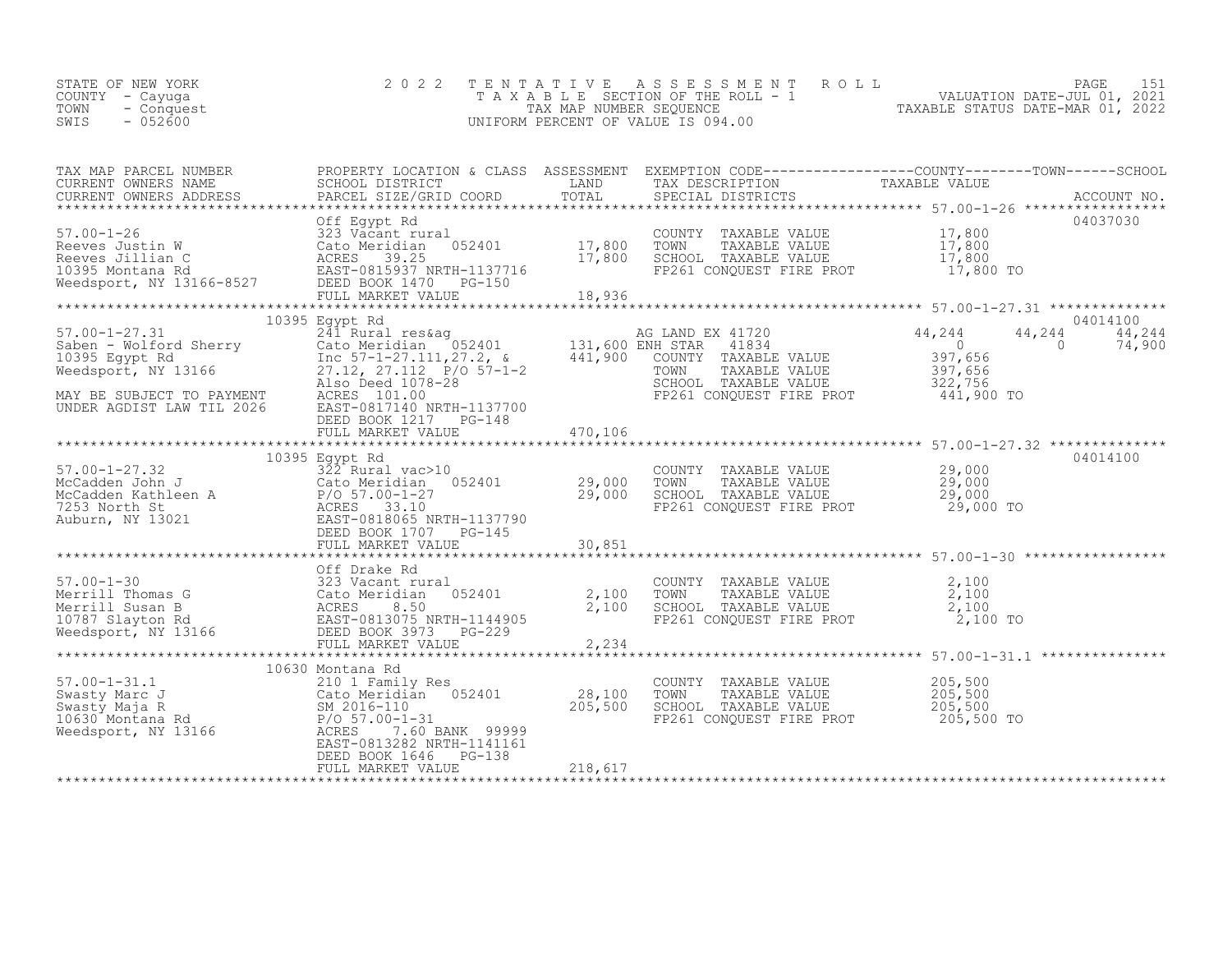| STATE OF NEW YORK<br>COUNTY - Cayuga<br>- Conquest<br>TOWN<br>$-052600$<br>SWIS | 2 0 2 2                                            | TENTATIVE ASSESSMENT ROLL PAGE 152<br>TAXABLE SECTION OF THE ROLL - 1 VALUATION DATE-JUL 01, 2021<br>TAX MAP NUMBER SEQUENCE TAXABLE STATUS DATE-MAR 01, 2022<br>UNIFORM PERCENT OF VALUE IS 094.00 |                             |
|---------------------------------------------------------------------------------|----------------------------------------------------|-----------------------------------------------------------------------------------------------------------------------------------------------------------------------------------------------------|-----------------------------|
|                                                                                 |                                                    |                                                                                                                                                                                                     |                             |
|                                                                                 |                                                    |                                                                                                                                                                                                     |                             |
|                                                                                 |                                                    |                                                                                                                                                                                                     |                             |
|                                                                                 | EAST-0791602 NRTH-1135061                          |                                                                                                                                                                                                     |                             |
|                                                                                 | DEED BOOK 1200 PG-278<br>FULL MARKET VALUE 297,660 |                                                                                                                                                                                                     |                             |
|                                                                                 |                                                    |                                                                                                                                                                                                     |                             |
| MAY BE SUBJECT TO PAYMENT<br>UNDER AGDIST LAW TIL 2026                          |                                                    |                                                                                                                                                                                                     |                             |
|                                                                                 |                                                    |                                                                                                                                                                                                     | 04043160<br>26, 282 26, 282 |
|                                                                                 |                                                    |                                                                                                                                                                                                     |                             |
|                                                                                 |                                                    |                                                                                                                                                                                                     |                             |
|                                                                                 |                                                    |                                                                                                                                                                                                     |                             |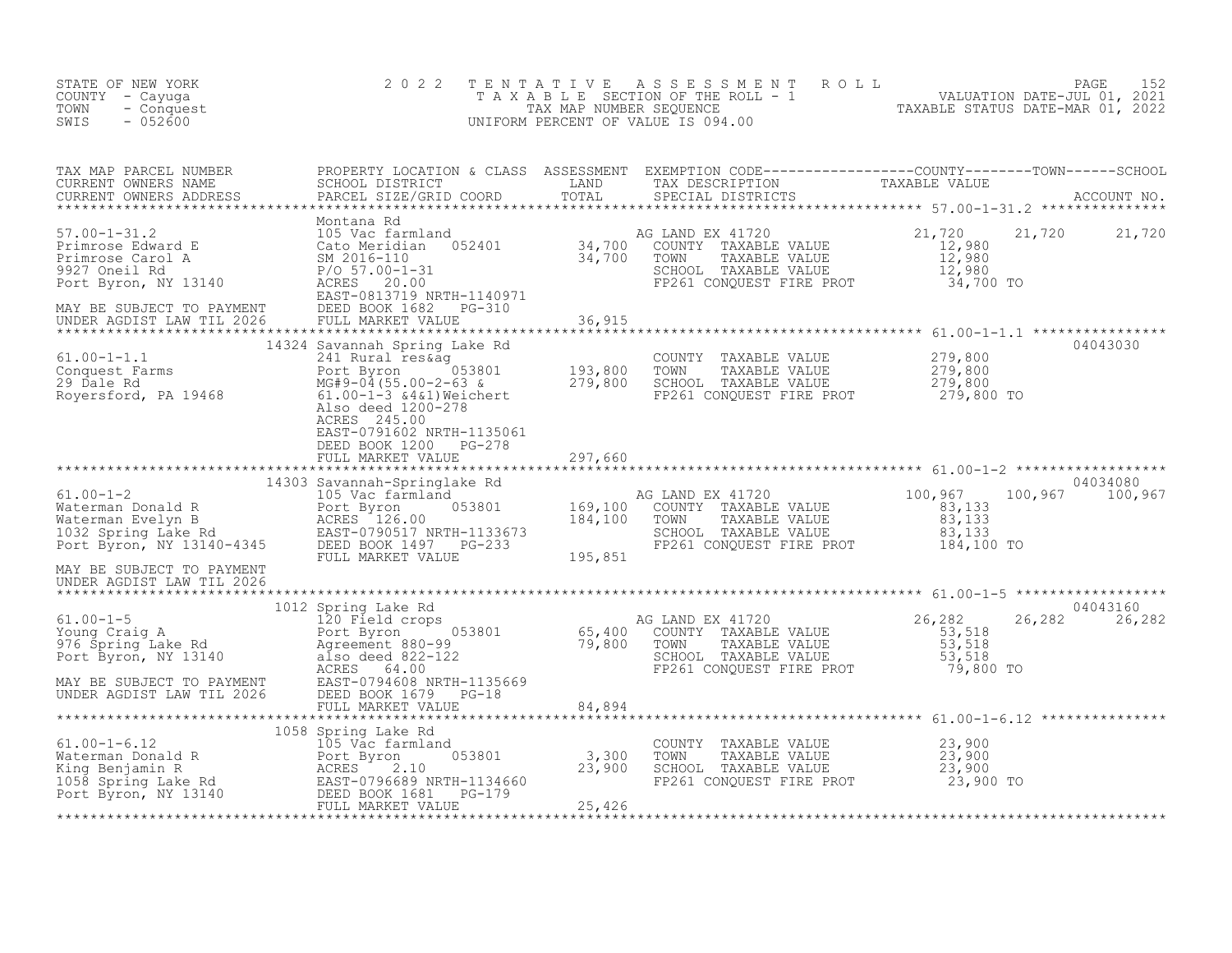| STATE OF NEW YORK<br>COUNTY - Cayuga<br>- Conquest<br>TOWN<br>$-052600$<br>SWIS                                                                                                                                                                                               | 2 0 2 2                                                                                                             | TENTATIVE | UNIFORM PERCENT OF VALUE IS 094.00                                                                                                            | TAXABLE SECTION OF THE ROLL - 1<br>TAXAB NUMBER SEQUENCE THE ROLL - 1<br>TAX MAP NUMBER SEQUENCE TAXABLE STATUS DATE-MAR 01, 2022<br>INIFORM PERCENT OF VALUE IS 094.00 |        |
|-------------------------------------------------------------------------------------------------------------------------------------------------------------------------------------------------------------------------------------------------------------------------------|---------------------------------------------------------------------------------------------------------------------|-----------|-----------------------------------------------------------------------------------------------------------------------------------------------|-------------------------------------------------------------------------------------------------------------------------------------------------------------------------|--------|
|                                                                                                                                                                                                                                                                               |                                                                                                                     |           |                                                                                                                                               |                                                                                                                                                                         |        |
|                                                                                                                                                                                                                                                                               | 1061 Spring Lake Rd                                                                                                 |           | COUNTY TAXABLE VALUE 158,000<br>TOWN TAXABLE VALUE 158,000<br>SCHOOL TAXABLE VALUE 158,000<br>FP261 CONQUEST FIRE PROT 158,000 TO             | 04043111                                                                                                                                                                |        |
|                                                                                                                                                                                                                                                                               |                                                                                                                     |           |                                                                                                                                               |                                                                                                                                                                         |        |
| 61.00-1-6.22<br>Waterman David S<br>Waterman Laurie<br>Waterman Laurie<br>1051 Spring Lake Rd<br>Port Byron, NY 13140<br>Port Byron, NY 13140<br>Port Byron, NY 13140<br>Port Byron, NY 13140<br>Port Byron, NY 13140<br>Port Byron, NY 13140<br>Por                          | 1051 Spring Lake Rd                                                                                                 |           | ENH STAR<br>41834<br>COUNTY TAXABLE VALUE<br>TOWN     TAXABLE VALUE<br>SCHOOL TAXABLE VALUE 54,800<br>FP261 CONQUEST FIRE PROT 129,700 TO     | $\overline{0}$<br>$\bigcap$<br>0<br>129,700<br>129,700                                                                                                                  | 74,900 |
|                                                                                                                                                                                                                                                                               |                                                                                                                     |           |                                                                                                                                               |                                                                                                                                                                         |        |
| $61.00 - 1 - 6.111$                                                                                                                                                                                                                                                           | 1077 Spring Lake Rd<br>Spring Lake Rd<br>105 Vac farmland<br>Port Byron 053801 257,900<br>ACRES 146.20 1.1. 257,900 |           | AG LAND EX 41720<br>COUNTY TAXABLE VALUE<br>TOWN TAXABLE VALUE<br>SCHOOL TAXABLE VALUE<br>FP261 CONQUEST FIRE PROT 257,900 TO                 | 04043110<br>171,173<br>171, 173 171, 173<br>$86,727$ $86,727$ $86,727$                                                                                                  |        |
| MAY BE SUBJECT TO PAYMENT<br>UNDER AGDIST LAW TIL 2026                                                                                                                                                                                                                        |                                                                                                                     |           |                                                                                                                                               |                                                                                                                                                                         |        |
|                                                                                                                                                                                                                                                                               |                                                                                                                     |           | AG LAND EX 41720<br>COUNTY TAXABLE VALUE<br>TOWN TAXABLE VALUE 221,796<br>SCHOOL TAXABLE VALUE 221,796<br>FP261 CONQUEST FIRE PROT 229,500 TO | 04043110<br>7,704<br>221,796<br>7,704 7,704                                                                                                                             |        |
| MAY BE SUBJECT TO PAYMENT<br>UNDER AGDIST LAW TIL 2026                                                                                                                                                                                                                        |                                                                                                                     |           |                                                                                                                                               |                                                                                                                                                                         |        |
| 61.00-1-7<br>Waterman David S<br>Waterman Laurie (105 Vac farmland<br>201,400<br>Waterman Laurie (105 Vac Fast - 0798861 NRTH-1132361<br>201,400<br>Port Byron, NY 13140<br>DEED BOOK 791,1111 PG-66<br>Port Byron, NY 13140<br>DEED BOOK 791,11<br>MAY BE SUBJECT TO PAYMENT | Spring Lake Rd<br>FULL MARKET VALUE                                                                                 | 214,255   | AG LAND EX 41720<br>COUNTY TAXABLE VALUE 76,332<br>TOWN<br>TAXABLE VALUE<br>SCHOOL TAXABLE VALUE<br>FP261 CONQUEST FIRE PROT 201,400 TO       | 04043130<br>125,068<br>125,068<br>125,068<br>76,332<br>76,332                                                                                                           |        |
| UNDER AGDIST LAW TIL 2026                                                                                                                                                                                                                                                     |                                                                                                                     |           |                                                                                                                                               |                                                                                                                                                                         |        |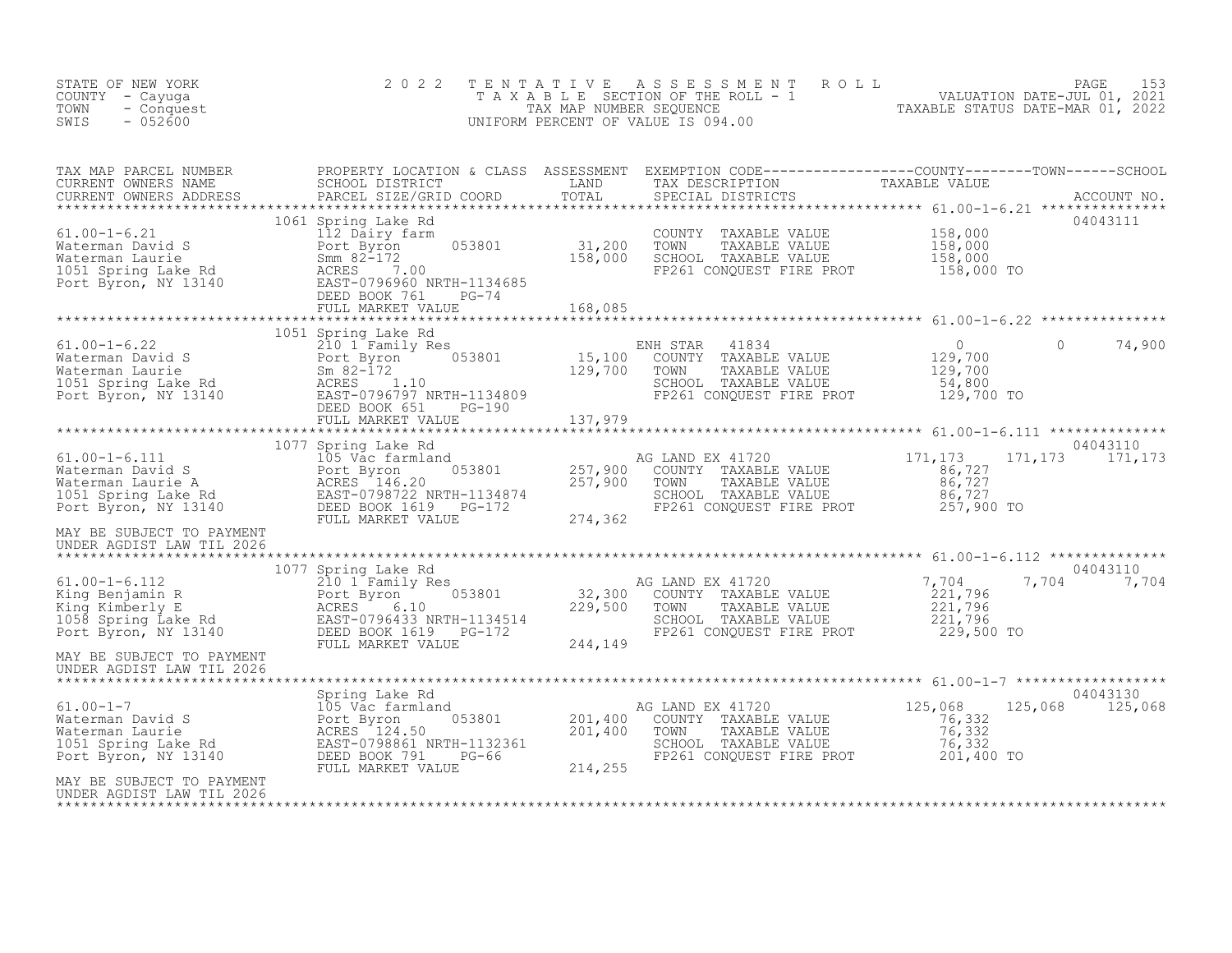| STATE OF NEW YORK<br>COUNTY - Cayuga<br>TOWN<br>- Conquest<br>$-052600$<br>SWIS                                                                                                                                                                                        | 2 0 2 2                                                                                                                                                                                        | TENTATIVE                                                     | A S S E S S M E N T A O L L<br>T A X A B L E SECTION OF THE ROLL - 1<br>TAX MAP NUMBER SEQUENCE<br>INIFORM PERCENT OF VALUE IS 094.00<br>UNIFORM PERCENT OF VALUE IS 094.00                                             |                  | 154<br>PAGE                 |
|------------------------------------------------------------------------------------------------------------------------------------------------------------------------------------------------------------------------------------------------------------------------|------------------------------------------------------------------------------------------------------------------------------------------------------------------------------------------------|---------------------------------------------------------------|-------------------------------------------------------------------------------------------------------------------------------------------------------------------------------------------------------------------------|------------------|-----------------------------|
|                                                                                                                                                                                                                                                                        | PARCEL SIZE/GRID COORD                                                                                                                                                                         |                                                               |                                                                                                                                                                                                                         |                  |                             |
| 61.00-1-8<br>Spingler Courtney<br>1143 Spring Lake Rd<br>Port Byron, NY 13140                                                                                                                                                                                          | 1143 Spring Lake Rd<br>210 11 Family Res<br>Port Byron 053801 21,100<br>Sm Ff-103 053801 21,000<br>ACRES 2.20 91,000<br>EAST-0798392 NRTH-1132376<br>DEED BOOK 1678 PG-84<br>FULL MARKET VALUE | 96,809<br>* * * * * * * * * * * *                             | COUNTY TAXABLE VALUE $\begin{array}{cccc} 91,000 \ \text{TOWN} & \text{TAXABLE VALUE} & 91,000 \ \text{SCHOOL} & \text{TAXABLE VALUE} & 91,000 \ \text{FP261 CONQUEST FIRE PROT} & 91,000 \ \end{array}$                |                  |                             |
| $61.00 - 1 - 9$<br>61.00-1-9<br>Waterman Donald R<br>Waterman Evelyn B<br>Waterman Evelyn B<br>Port Byron B<br>Port Byron, NY 13140<br>Port Byron, NY 13140<br>Port Byron, NY 13140<br>Port Byron, NY 13140<br>Port Byron, NY 13140<br>Port Byron, NY 13140<br>Port By | 1109 Spring Lake Rd                                                                                                                                                                            |                                                               | COUNTY TAXABLE VALUE $\begin{array}{ccc} 43,300\ \text{TOWN} & \text{TAXABLE VALUE} & 43,300\ \text{SCHOOL} & \text{TAXABLE VALUE} & 43,300\ \text{FF261 CONQUEST FIRE PROT} & 43,300\ \text{TO} & 43,300\ \end{array}$ |                  | 04005020                    |
| 1116 Spring Lake Rd and Materman Donald Port Byron (1116 Spring Lake Rd and Materman Donald Port Byron (53801 and also and the spring of Byron (653801 and also and also and also and also and also and also and also and also                                         | FULL MARKET VALUE                                                                                                                                                                              | 46,064                                                        |                                                                                                                                                                                                                         |                  | 04026080<br>236,032 236,032 |
| MAY BE SUBJECT TO PAYMENT<br>UNDER AGDIST LAW TIL 2026                                                                                                                                                                                                                 |                                                                                                                                                                                                |                                                               |                                                                                                                                                                                                                         |                  |                             |
|                                                                                                                                                                                                                                                                        | 1032 Spring Lake Rd                                                                                                                                                                            |                                                               |                                                                                                                                                                                                                         | 173,000 TO       | 04043120<br>30,000          |
| 61.00-1-11.2<br>Waterman David S<br>Waterman Laurie A<br>1051 Spring Lake Rd<br>Port Byron, NY 13140<br>MAY BE SUBJECT TO PAYMENT                                                                                                                                      | Spring Lake Rd<br>105 Vac farmland<br>Port Byron<br>ACRES 87.20<br>EAST-0794795 NRTH-1134087<br>DEED BOOK 1619 PG-172<br>FULL MARKET VALUE                                                     | 1d<br>053801 81,800<br>RTH-1134087 81,800<br>PG-172<br>87,021 | AG LAND EX 41720<br>COUNTY TAXABLE VALUE<br>TOWN TAXABLE VALUE 60,717<br>SCHOOL TAXABLE VALUE 60,717<br>SCHOOL TAXABLE VALUE 60,717<br>FP261 CONQUEST FIRE PROT 81,800 TO                                               | 21,083<br>21,083 | 21,083                      |
| UNDER AGDIST LAW TIL 2026                                                                                                                                                                                                                                              |                                                                                                                                                                                                |                                                               |                                                                                                                                                                                                                         |                  |                             |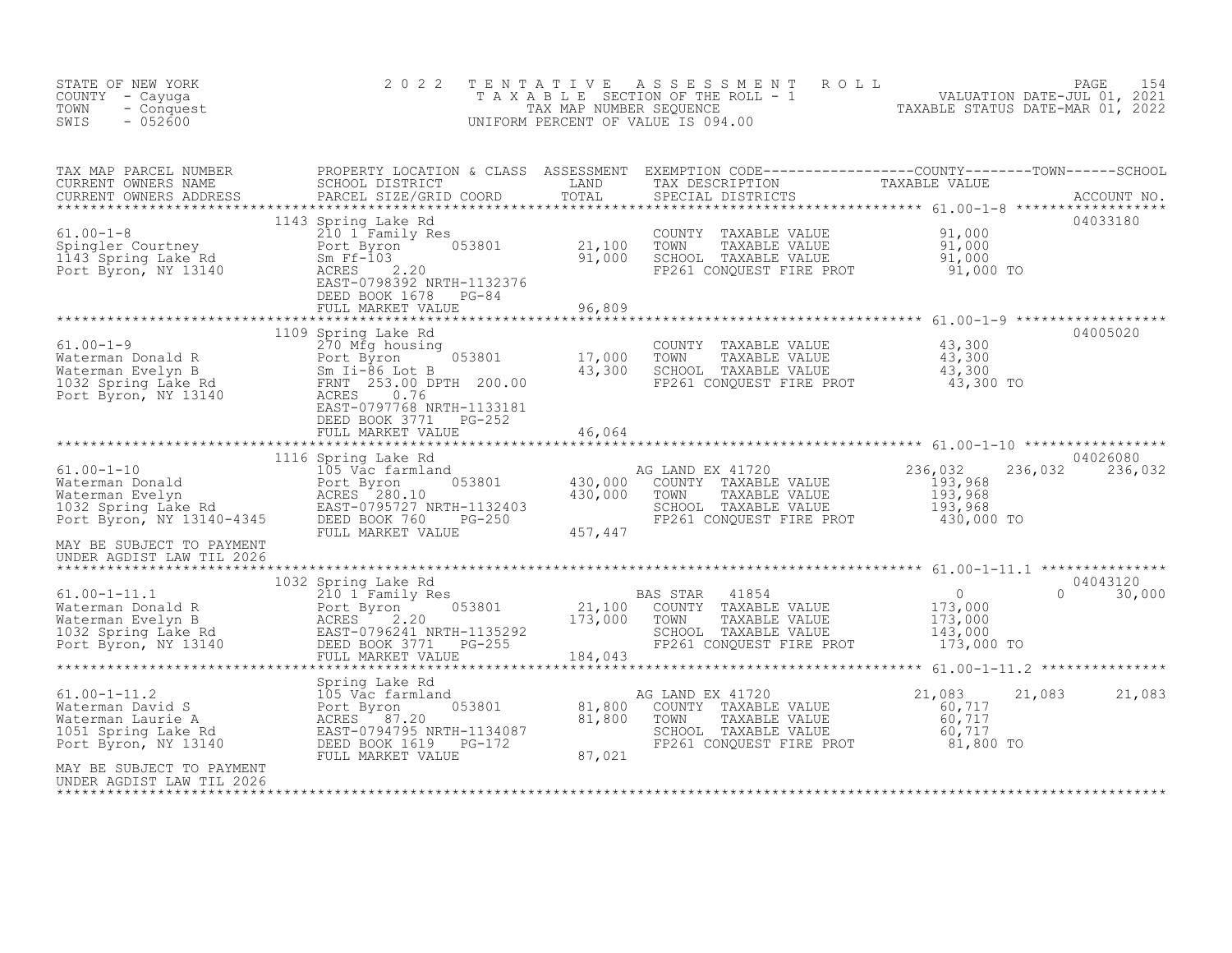| STATE OF NEW YORK<br>COUNTY - Cayuga<br>TOWN<br>- Conquest<br>$-052600$<br>SWIS                                                                                                                                                              | 2 0 2 2                                                                                                                                                                                                                                                          | TENTATIVE | FENTATIVE ASSESSMENT ROLL UNIVERSITY PAGE 155<br>TAXABLE SECTION OF THE ROLL - 1 VALUATION DATE-JUL 01, 2021<br>TAXABLE STATUS DATE-MAR 01, 2022<br>JNIFORM PERCENT OF VALUE IS 094.00<br>UNIFORM PERCENT OF VALUE IS 094.00 |                                                  |                    |                  |
|----------------------------------------------------------------------------------------------------------------------------------------------------------------------------------------------------------------------------------------------|------------------------------------------------------------------------------------------------------------------------------------------------------------------------------------------------------------------------------------------------------------------|-----------|------------------------------------------------------------------------------------------------------------------------------------------------------------------------------------------------------------------------------|--------------------------------------------------|--------------------|------------------|
|                                                                                                                                                                                                                                              | TAX MAP PARCEL NUMBER PROPERTY LOCATION & CLASS ASSESSMENT EXEMPTION CODE-----------------COUNTY--------TOWN------SCHOOL CURRENT OWNERS NAME SCHOOL DISTRICT LAND TAX DESCRIPTION TAXABLE VALUE<br>CURRENT OWNERS ADDRESS PARCEL<br>PARCEL SIZE/GRID COORD TOTAL |           |                                                                                                                                                                                                                              |                                                  |                    |                  |
| 10138 Frost Hill Rd<br>210 1 Family Res<br>Rowland Mark 210 1 Family Res<br>Port Byron 053801 0 COUNTY TAXABLE VALUE 189,600<br>Port Byron 153801 0 COUNTY TAXABLE VALUE 189,600<br>Savannah, NY 13146-9600 8md 894-162<br>Savannah, NY 13   | 10138 Frost Hill Rd<br>DEED BOOK 1485 PG-283<br>FULL MARKET VALUE                                                                                                                                                                                                | 201,702   |                                                                                                                                                                                                                              |                                                  | $\circ$            | 30,000           |
|                                                                                                                                                                                                                                              |                                                                                                                                                                                                                                                                  |           |                                                                                                                                                                                                                              |                                                  |                    | 04011130         |
|                                                                                                                                                                                                                                              |                                                                                                                                                                                                                                                                  |           | AG LAND EX 41720<br>10 BAS STAR 41854<br>10 COUNTY TAXABLE VALUE 289,963<br>TOWN TAXABLE VALUE 289,963<br>SCHOOL TAXABLE VALUE 259,963<br>FP261 CONQUEST FIRE PROT 318,900 TO                                                |                                                  | 28,937<br>$\sim$ 0 | 28,937<br>30,000 |
|                                                                                                                                                                                                                                              |                                                                                                                                                                                                                                                                  |           |                                                                                                                                                                                                                              |                                                  |                    |                  |
|                                                                                                                                                                                                                                              |                                                                                                                                                                                                                                                                  |           |                                                                                                                                                                                                                              |                                                  |                    |                  |
|                                                                                                                                                                                                                                              |                                                                                                                                                                                                                                                                  |           |                                                                                                                                                                                                                              |                                                  |                    |                  |
|                                                                                                                                                                                                                                              |                                                                                                                                                                                                                                                                  |           | AS STAR 41854 0<br>COUNTY TAXABLE VALUE 205,800<br>TOWN TAXABLE VALUE 205,800<br>SCHOOL TAXABLE VALUE 175,800                                                                                                                | 205,800 TO                                       | $\Omega$           | 30,000           |
|                                                                                                                                                                                                                                              |                                                                                                                                                                                                                                                                  |           |                                                                                                                                                                                                                              |                                                  |                    |                  |
| A<br>AG LAND EX 41720<br>61.00-1-13.111 1 241 Rural res&ag<br>Howell Robert R<br>10132 Frost Hill Rd<br>Savannah, NY 13146-9600 365801 230,100 TOWN TAXABLE VALUE<br>Savannah, NY 13146-9600 3658-3145<br>MAY BE SUBJECT TO PAYMENT EAST-078 |                                                                                                                                                                                                                                                                  |           |                                                                                                                                                                                                                              | 69,234<br>$160, 866$<br>$160, 866$<br>$160, 866$ | 69,234 69,234      | 04011070         |
|                                                                                                                                                                                                                                              |                                                                                                                                                                                                                                                                  |           | FP261 CONQUEST FIRE PROT 230,100 TO                                                                                                                                                                                          |                                                  |                    |                  |
|                                                                                                                                                                                                                                              |                                                                                                                                                                                                                                                                  |           |                                                                                                                                                                                                                              |                                                  |                    |                  |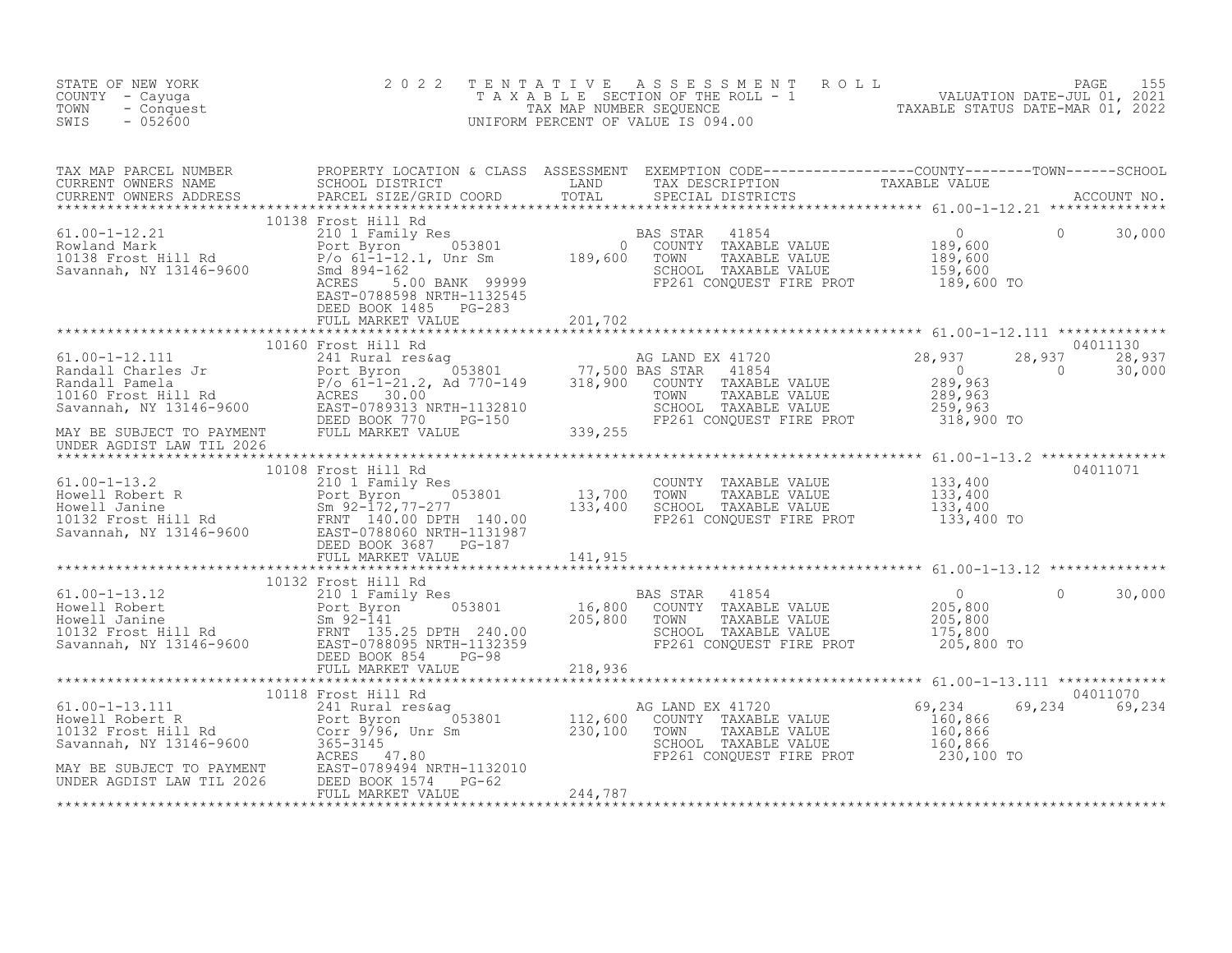| STATE OF NEW YORK<br>COUNTY – Cayuqa<br>TOWN<br>- Conquest<br>$-052600$<br>SWIS | 2022 TENTATIVE ASSESSMENT ROLL<br>T A X A B L E SECTION OF THE ROLL - 1<br>TAX MAP NUMBER SEOUENCE<br>UNIFORM PERCENT OF VALUE IS 094.00 |  | PAGE<br>VALUATION DATE-JUL 01, 2021<br>TAXABLE STATUS DATE-MAR 01, 2022 | 156 |
|---------------------------------------------------------------------------------|------------------------------------------------------------------------------------------------------------------------------------------|--|-------------------------------------------------------------------------|-----|
|                                                                                 |                                                                                                                                          |  |                                                                         |     |

| TAX MAP PARCEL NUMBER<br>TAX MAP PARCEL NUMBER<br>CURRENT OWNERS NAME SCHOOL DISTRICT COORD TOTAL TRIN DESCRIPTION TAXABLE VALUE<br>CURRENT OWNERS ADDRESS PARCEL SIZE/GRID COORD IAND TOTAL SPECIAL DISTRICTS ACCOUNT NO.<br>********************************** | PROPERTY LOCATION & CLASS ASSESSMENT EXEMPTION CODE----------------COUNTY-------TOWN------SCHOOL                    |        |  |                             |
|------------------------------------------------------------------------------------------------------------------------------------------------------------------------------------------------------------------------------------------------------------------|---------------------------------------------------------------------------------------------------------------------|--------|--|-----------------------------|
|                                                                                                                                                                                                                                                                  |                                                                                                                     |        |  |                             |
|                                                                                                                                                                                                                                                                  |                                                                                                                     |        |  | 04011090<br>48, 135 48, 135 |
|                                                                                                                                                                                                                                                                  |                                                                                                                     |        |  |                             |
|                                                                                                                                                                                                                                                                  | DEED BOOK 4048 PG-126                                                                                               |        |  | 04034130                    |
|                                                                                                                                                                                                                                                                  |                                                                                                                     |        |  |                             |
|                                                                                                                                                                                                                                                                  | 10023 Bruns Ln                                                                                                      |        |  | 04043020                    |
|                                                                                                                                                                                                                                                                  | EAST-0798070 NRTH-1130614<br>DEED BOOK 1458 PG-108                                                                  |        |  | $0 \t 30,000$               |
|                                                                                                                                                                                                                                                                  | FULL MARKET VALUE                                                                                                   | 79,681 |  |                             |
|                                                                                                                                                                                                                                                                  |                                                                                                                     |        |  |                             |
| 61.00-1-21<br>Bruns Ln<br>311 Res vac land - WTRFNT<br>Harris Thomas M<br>203 W Genesee St<br>203 W Genesee St<br>203 W Genesee St<br>203 W Genesee St<br>203 W Genesee St<br>203 W Genesee St<br>203 W Genesee St<br>203 W Genesee St<br>203 W Genese           | FRNT 71.40 DPTH 575.00<br>EAST-0798019 NRTH-1130462<br>DEED BOOK 1425 PG-266                                        |        |  | 04022170                    |
|                                                                                                                                                                                                                                                                  | FULL MARKET VALUE                                                                                                   | 18,617 |  |                             |
|                                                                                                                                                                                                                                                                  |                                                                                                                     |        |  |                             |
|                                                                                                                                                                                                                                                                  | 10019 Bruns Ln<br>FRNT 65.00 DPTH 150.00<br>EAST-0798319 NRTH-1130471<br>DEED BOOK 1720 PG-207<br>FULL MARKET VALUE | 47,234 |  | 04022080                    |
|                                                                                                                                                                                                                                                                  |                                                                                                                     |        |  |                             |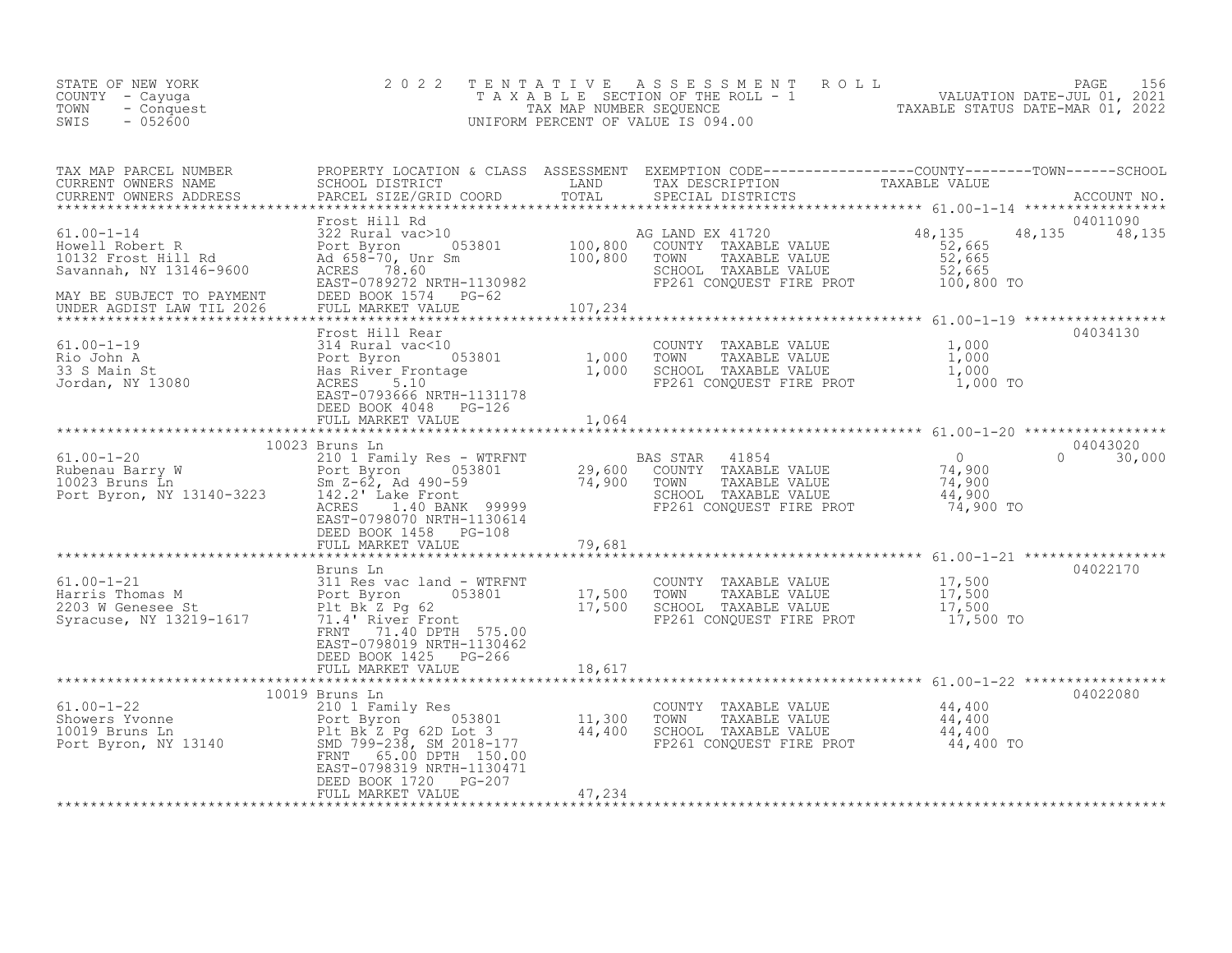| TAX MAP PARCEL NUMBER PROPERTY LOCATION & CLASS ASSESSMENT EXEMPTION CODE-----------------COUNTY--------TOWN------SCHOOL CURRENT OWNERS NAME SCHOOL DISTRICT LAND TAX DESCRIPTION TAXABLE VALUE<br>CURRENT OWNERS ADDRESS PARCEL<br>10015 Bruns Ln<br>04022120<br>04043170<br>10011 Bruns Ln<br>$0 \t 30,000$<br>FRNT 97.50 DPTH 575.00<br>BANK 99999<br>EAST-0798129 NRTH-1130335<br>DEED BOOK 1713 PG-24<br>121,489<br>FULL MARKET VALUE<br>* * * * * * * * * * * * * * * * *<br>10005 Bruns Ln<br>04018110<br>61.00-1-29.1<br>Vasquez Felix<br>202 W Warrington Rd Apt 1<br>Syracuse, NY 13205<br>202 W Warrington Rd Apt 1<br>Syracuse, NY 13205<br>203,000<br>23,000<br>23,000<br>23,000<br>23,000<br>23,000<br>23,000<br>23,000<br>23,000<br>23,000<br>23,000<br>23,000<br>23<br>COUNTY TAXABLE VALUE $\begin{array}{ccc} 49,400 \ \text{TOWN} & \text{TAXABLE VALUE} & 49,400 \ \text{SCHOOL} & \text{TAXABLE VALUE} & 49,400 \ \text{FP261 CONQUEST FIRE PROT} & 49,400 \ \end{array}$<br>EAST-0798114 NRTH-1130218<br>DEED BOOK 4069 PG-29<br>FULL MARKET VALUE<br>52,553<br>10003 Bruns Ln<br>61.00-1-31 210 1 Family Res - WTRFNT<br>Seeber Phillip A Port Byron 053801 6,200 TOWN TAXABLE VALUE 45,900<br>PO Box 817 5.900 5.00 EAST-0798161 NRTH-1130077 EP261 CONQUEST FIRE PROT<br>Port Byron, NY 13140-0817<br>04040070<br>DEED BOOK 597 PG-249<br>FULL MARKET VALUE 48,830<br>04042180<br>9993 Bruns Ln<br>9993 Bruns Ln<br>210 1 Family Res - WTRFNT<br>210 1 Family Res - WTRFNT<br>210 1 Family Res - WTRFNT<br>210 1 Family Res - WTRFNT<br>210 1 Family Res - WTRFNT<br>210 1 Family Res - WTRFNT<br>2000 70WN TAXABLE VALUE<br>2000 70WN TAXABLE VA | STATE OF NEW YORK<br>COUNTY - Cayuga<br>TOWN<br>- Conquest<br>$-052600$<br>SWIS | 2 0 2 2 | TENTATIVE ASSESSMENT ROLL PAGE 157<br>TAXABLE SECTION OF THE ROLL - 1 VALUATION DATE-JUL 01, 2021<br>TAX MAP NUMBER SEQUENCE TAXABLE STATUS DATE-MAR 01, 2022<br>UNIFORM PERCENT OF VALUE IS 094.00 |  |
|----------------------------------------------------------------------------------------------------------------------------------------------------------------------------------------------------------------------------------------------------------------------------------------------------------------------------------------------------------------------------------------------------------------------------------------------------------------------------------------------------------------------------------------------------------------------------------------------------------------------------------------------------------------------------------------------------------------------------------------------------------------------------------------------------------------------------------------------------------------------------------------------------------------------------------------------------------------------------------------------------------------------------------------------------------------------------------------------------------------------------------------------------------------------------------------------------------------------------------------------------------------------------------------------------------------------------------------------------------------------------------------------------------------------------------------------------------------------------------------------------------------------------------------------------------------------------------------------------------------------------------------------------------------------------|---------------------------------------------------------------------------------|---------|-----------------------------------------------------------------------------------------------------------------------------------------------------------------------------------------------------|--|
|                                                                                                                                                                                                                                                                                                                                                                                                                                                                                                                                                                                                                                                                                                                                                                                                                                                                                                                                                                                                                                                                                                                                                                                                                                                                                                                                                                                                                                                                                                                                                                                                                                                                            |                                                                                 |         |                                                                                                                                                                                                     |  |
|                                                                                                                                                                                                                                                                                                                                                                                                                                                                                                                                                                                                                                                                                                                                                                                                                                                                                                                                                                                                                                                                                                                                                                                                                                                                                                                                                                                                                                                                                                                                                                                                                                                                            |                                                                                 |         |                                                                                                                                                                                                     |  |
|                                                                                                                                                                                                                                                                                                                                                                                                                                                                                                                                                                                                                                                                                                                                                                                                                                                                                                                                                                                                                                                                                                                                                                                                                                                                                                                                                                                                                                                                                                                                                                                                                                                                            |                                                                                 |         |                                                                                                                                                                                                     |  |
|                                                                                                                                                                                                                                                                                                                                                                                                                                                                                                                                                                                                                                                                                                                                                                                                                                                                                                                                                                                                                                                                                                                                                                                                                                                                                                                                                                                                                                                                                                                                                                                                                                                                            |                                                                                 |         |                                                                                                                                                                                                     |  |
|                                                                                                                                                                                                                                                                                                                                                                                                                                                                                                                                                                                                                                                                                                                                                                                                                                                                                                                                                                                                                                                                                                                                                                                                                                                                                                                                                                                                                                                                                                                                                                                                                                                                            |                                                                                 |         |                                                                                                                                                                                                     |  |
|                                                                                                                                                                                                                                                                                                                                                                                                                                                                                                                                                                                                                                                                                                                                                                                                                                                                                                                                                                                                                                                                                                                                                                                                                                                                                                                                                                                                                                                                                                                                                                                                                                                                            |                                                                                 |         |                                                                                                                                                                                                     |  |
|                                                                                                                                                                                                                                                                                                                                                                                                                                                                                                                                                                                                                                                                                                                                                                                                                                                                                                                                                                                                                                                                                                                                                                                                                                                                                                                                                                                                                                                                                                                                                                                                                                                                            |                                                                                 |         |                                                                                                                                                                                                     |  |
|                                                                                                                                                                                                                                                                                                                                                                                                                                                                                                                                                                                                                                                                                                                                                                                                                                                                                                                                                                                                                                                                                                                                                                                                                                                                                                                                                                                                                                                                                                                                                                                                                                                                            |                                                                                 |         |                                                                                                                                                                                                     |  |
|                                                                                                                                                                                                                                                                                                                                                                                                                                                                                                                                                                                                                                                                                                                                                                                                                                                                                                                                                                                                                                                                                                                                                                                                                                                                                                                                                                                                                                                                                                                                                                                                                                                                            |                                                                                 |         |                                                                                                                                                                                                     |  |
|                                                                                                                                                                                                                                                                                                                                                                                                                                                                                                                                                                                                                                                                                                                                                                                                                                                                                                                                                                                                                                                                                                                                                                                                                                                                                                                                                                                                                                                                                                                                                                                                                                                                            |                                                                                 |         |                                                                                                                                                                                                     |  |
|                                                                                                                                                                                                                                                                                                                                                                                                                                                                                                                                                                                                                                                                                                                                                                                                                                                                                                                                                                                                                                                                                                                                                                                                                                                                                                                                                                                                                                                                                                                                                                                                                                                                            |                                                                                 |         |                                                                                                                                                                                                     |  |
| DEED BOOK 1253 PG-112                                                                                                                                                                                                                                                                                                                                                                                                                                                                                                                                                                                                                                                                                                                                                                                                                                                                                                                                                                                                                                                                                                                                                                                                                                                                                                                                                                                                                                                                                                                                                                                                                                                      |                                                                                 |         |                                                                                                                                                                                                     |  |
| 58,723<br>FULL MARKET VALUE                                                                                                                                                                                                                                                                                                                                                                                                                                                                                                                                                                                                                                                                                                                                                                                                                                                                                                                                                                                                                                                                                                                                                                                                                                                                                                                                                                                                                                                                                                                                                                                                                                                |                                                                                 |         |                                                                                                                                                                                                     |  |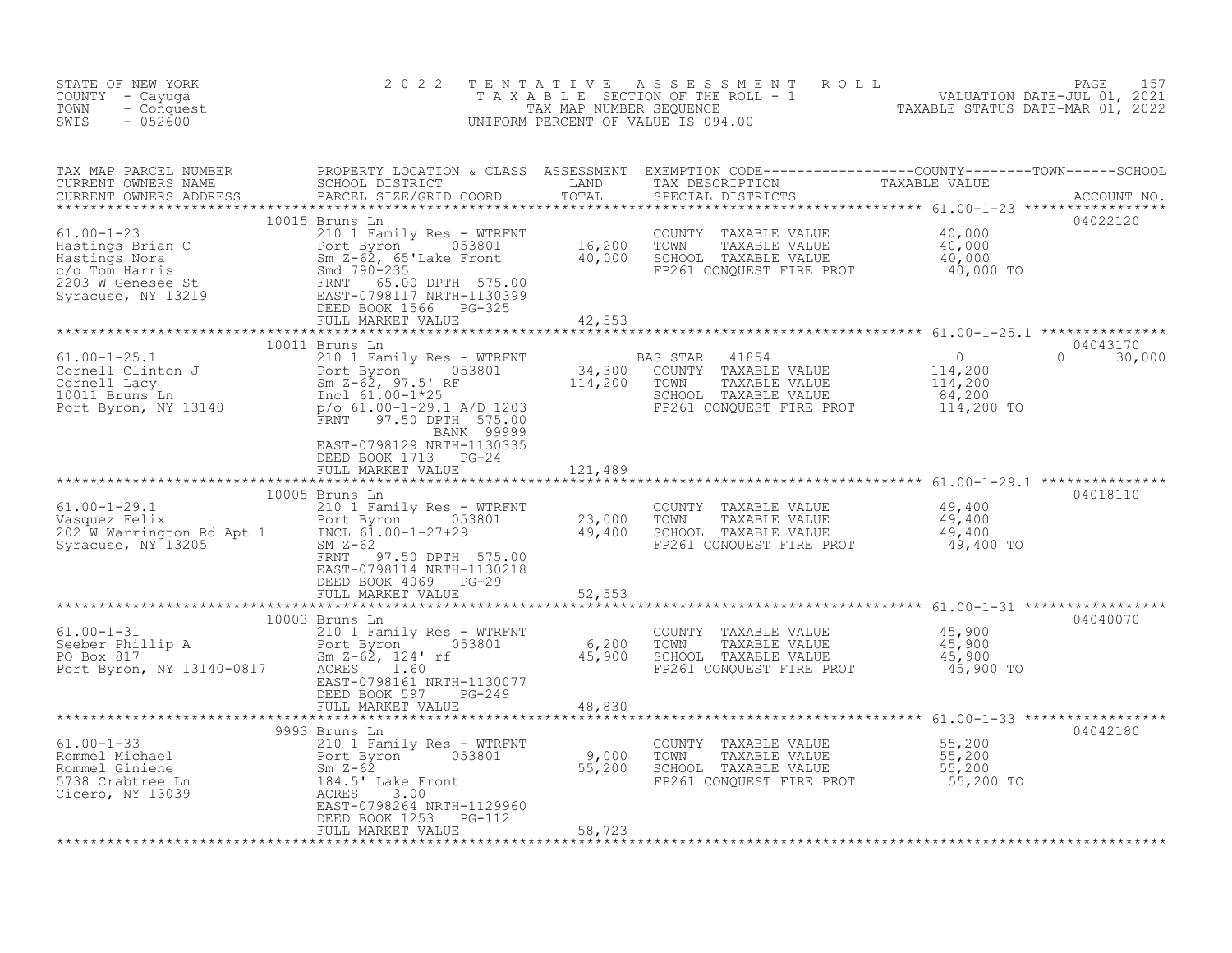| STATE OF NEW YORK<br>COUNTY - Cayuga<br>- Conquest<br>TOWN<br>SWIS<br>$-052600$ | 2 0 2 2                                                                              |                                                                                                                                       | TENTATIVE ASSESSMENT ROLL PAGE 158<br>TAXABLE SECTION OF THE ROLL - 1 VALUATION DATE-JUL 01, 2021<br>TAX MAP NUMBER SEQUENCE TAXABLE STATUS DATE-MAR 01, 2022<br>UNIFORM PERCENT OF VALUE IS 094.00 |  |
|---------------------------------------------------------------------------------|--------------------------------------------------------------------------------------|---------------------------------------------------------------------------------------------------------------------------------------|-----------------------------------------------------------------------------------------------------------------------------------------------------------------------------------------------------|--|
|                                                                                 |                                                                                      |                                                                                                                                       |                                                                                                                                                                                                     |  |
|                                                                                 | 9981 Bruns Ln<br>ACRES<br>1.70<br>EAST-0798201 NRTH-1129658<br>DEED BOOK 1052 PG-106 |                                                                                                                                       | 04003071                                                                                                                                                                                            |  |
|                                                                                 |                                                                                      |                                                                                                                                       |                                                                                                                                                                                                     |  |
|                                                                                 | 9983 Bruns Ln                                                                        |                                                                                                                                       |                                                                                                                                                                                                     |  |
|                                                                                 |                                                                                      |                                                                                                                                       |                                                                                                                                                                                                     |  |
|                                                                                 | 9903 Hard Point Rd                                                                   |                                                                                                                                       | 04035130                                                                                                                                                                                            |  |
|                                                                                 |                                                                                      |                                                                                                                                       |                                                                                                                                                                                                     |  |
|                                                                                 |                                                                                      |                                                                                                                                       |                                                                                                                                                                                                     |  |
|                                                                                 |                                                                                      | COUNTY TAXABLE VALUE $14,000$<br>TOWN TAXABLE VALUE $14,000$<br>SCHOOL TAXABLE VALUE $14,000$<br>FP261 CONQUEST FIRE PROT $14,000$ TO |                                                                                                                                                                                                     |  |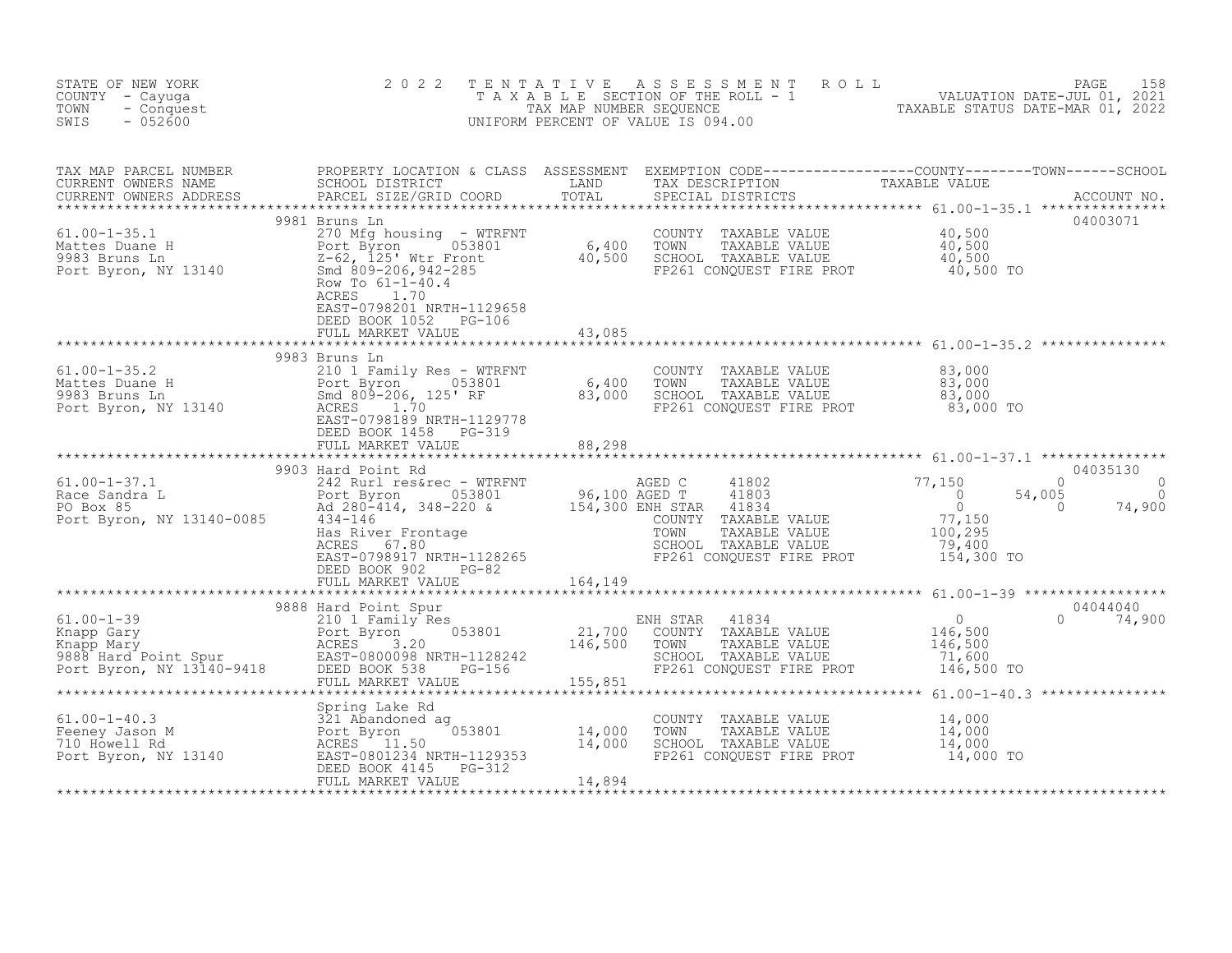| STATE OF NEW YORK<br>COUNTY - Cayuga<br>- Conquest<br>TOWN<br>$-052600$<br>SWIS                                                                                                                                                                                                                                                                                                                            | 2 0 2 2                                        | TENTATIVE ASSESSMENT ROLL PAGE 159<br>TAXABLE SECTION OF THE ROLL - 1 VALUATION DATE-JUL 01, 2021<br>TAX MAP NUMBER SEQUENCE TAXABLE STATUS DATE-MAR 01, 2022<br>UNIFORM PERCENT OF VALUE IS 094.00 |                |                         |                                |
|------------------------------------------------------------------------------------------------------------------------------------------------------------------------------------------------------------------------------------------------------------------------------------------------------------------------------------------------------------------------------------------------------------|------------------------------------------------|-----------------------------------------------------------------------------------------------------------------------------------------------------------------------------------------------------|----------------|-------------------------|--------------------------------|
| TAX MAP PARCEL NUMBER PROPERTY LOCATION & CLASS ASSESSMENT EXEMPTION CODE-----------------COUNTY--------TOWN------SCHOOL SCHOOL DISTRICT LAND TAX DESCRIPTION TAXABLE VALUE<br>CURRENT OWNERS NAME SCHOOL DISTRICT LAND TAX DESCR                                                                                                                                                                          |                                                |                                                                                                                                                                                                     |                |                         |                                |
|                                                                                                                                                                                                                                                                                                                                                                                                            | FULL MARKET VALUE 14,468                       |                                                                                                                                                                                                     |                |                         |                                |
|                                                                                                                                                                                                                                                                                                                                                                                                            |                                                |                                                                                                                                                                                                     |                |                         |                                |
|                                                                                                                                                                                                                                                                                                                                                                                                            |                                                |                                                                                                                                                                                                     |                | $\circ$                 | 30,000                         |
|                                                                                                                                                                                                                                                                                                                                                                                                            |                                                |                                                                                                                                                                                                     |                |                         |                                |
|                                                                                                                                                                                                                                                                                                                                                                                                            | 9996 Bruns Ln                                  |                                                                                                                                                                                                     |                |                         |                                |
|                                                                                                                                                                                                                                                                                                                                                                                                            |                                                | 0<br>COUNTY TAXABLE VALUE<br>TOWN TAXABLE VALUE 77,000<br>SCHOOL TAXABLE VALUE 77,000<br>SCHOOL TAXABLE VALUE 47,000<br>FP261 CONQUEST FIRE PROT 77,000 TO                                          | $\overline{0}$ |                         | 30,000                         |
|                                                                                                                                                                                                                                                                                                                                                                                                            |                                                |                                                                                                                                                                                                     |                |                         | 04003070                       |
| 61.00-1-40.115<br>61.00-1-40.115<br>61.00-1-40.115<br>61.00-1-40.115<br>61.00-1-40.115<br>61.00-1-40.115<br>61.00-1-40.115<br>61.00-1-40.115<br>62.00<br>62.00 53801<br>62.00 53801<br>62.00 53801<br>62.00 53801<br>62.00 53801<br>62.00 53801<br>62.00 538                                                                                                                                               |                                                | AG LAND EX 41720<br>COUNTY TAXABLE VALUE<br>G LAND EX 41720<br>COUNTY TAXABLE VALUE<br>TOWN TAXABLE VALUE<br>SCHOOL TAXABLE VALUE<br>SCHOOL TAXABLE VALUE<br>FP261 CONQUEST FIRE PROT<br>285,200 TO | 232,264        |                         | 232, 264 232, 264              |
|                                                                                                                                                                                                                                                                                                                                                                                                            |                                                | ****************************** 61.00-1-40.121 *************                                                                                                                                         |                |                         |                                |
| $\begin{array}{lllllllllllllll} 61.00-1-40.121 & 9979\text{ Hard Point Spur} & \text{VET WAR CT 41121} & 8,460 & 8\\ \text{Bruns Stephen} & \text{Port Byron} & 053801 & 22,400\text{ ENH STAR} & 41834 & 0\\ \text{Bruns Catherine} & \text{AD}-p/0918-104 & 136,700\text{ CONTY TAXABLE VALUE} & 128,240\\ \text{Port Byron, NY 13140-9437} & \text{ACRES} & 3.20 & \text{SCROOL TAXABLE VALUE} & 61,80$ | $PG-39$<br>ALUE $145,426$<br>FULL MARKET VALUE |                                                                                                                                                                                                     |                | 8,460<br>$\overline{0}$ | 04003072<br>$\sim$ 0<br>74,900 |
|                                                                                                                                                                                                                                                                                                                                                                                                            |                                                |                                                                                                                                                                                                     |                |                         |                                |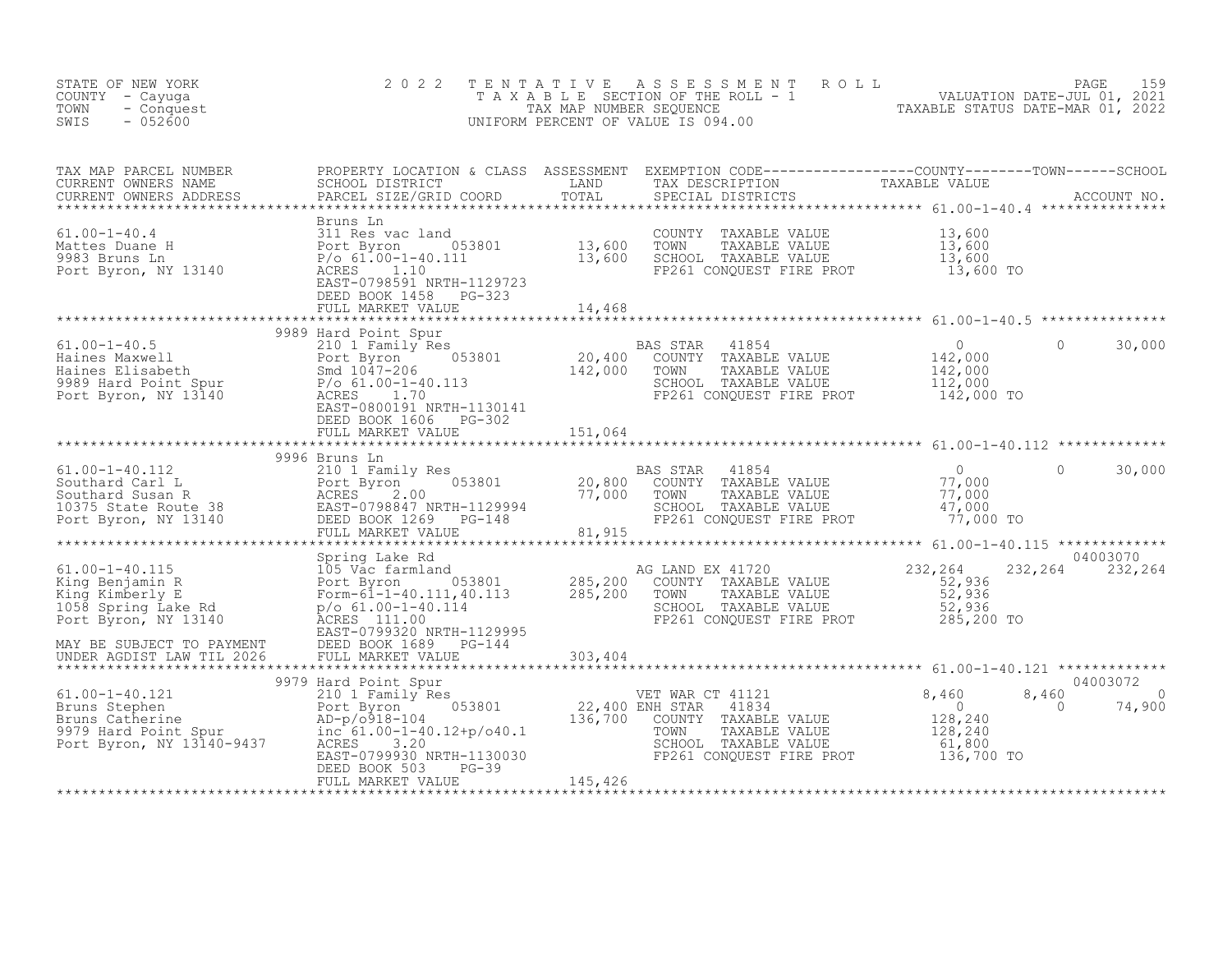| STATE OF NEW YORK<br>COUNTY - Cayuga<br>TOWN<br>- Conquest<br>SWIS<br>$-052600$ | 2 0 2 2 | TENTATIVE ASSESSMENT ROLL PACE 160<br>TAXABLE SECTION OF THE ROLL - 1 VALUATION DATE-JUL 01, 2021<br>TAX MAP NUMBER SEQUENCE TAXABLE STATUS DATE-MAR 01, 2022<br>UNIFORM PERCENT OF VALUE IS 094.00 |  |  |
|---------------------------------------------------------------------------------|---------|-----------------------------------------------------------------------------------------------------------------------------------------------------------------------------------------------------|--|--|
|                                                                                 |         |                                                                                                                                                                                                     |  |  |
|                                                                                 |         |                                                                                                                                                                                                     |  |  |
|                                                                                 |         |                                                                                                                                                                                                     |  |  |
|                                                                                 |         |                                                                                                                                                                                                     |  |  |
|                                                                                 |         |                                                                                                                                                                                                     |  |  |
| UNDER AGDIST LAW TIL 2022                                                       |         |                                                                                                                                                                                                     |  |  |
|                                                                                 |         |                                                                                                                                                                                                     |  |  |
|                                                                                 |         |                                                                                                                                                                                                     |  |  |
|                                                                                 |         |                                                                                                                                                                                                     |  |  |
|                                                                                 |         |                                                                                                                                                                                                     |  |  |
|                                                                                 |         |                                                                                                                                                                                                     |  |  |
|                                                                                 |         |                                                                                                                                                                                                     |  |  |
|                                                                                 |         |                                                                                                                                                                                                     |  |  |
|                                                                                 |         |                                                                                                                                                                                                     |  |  |
|                                                                                 |         |                                                                                                                                                                                                     |  |  |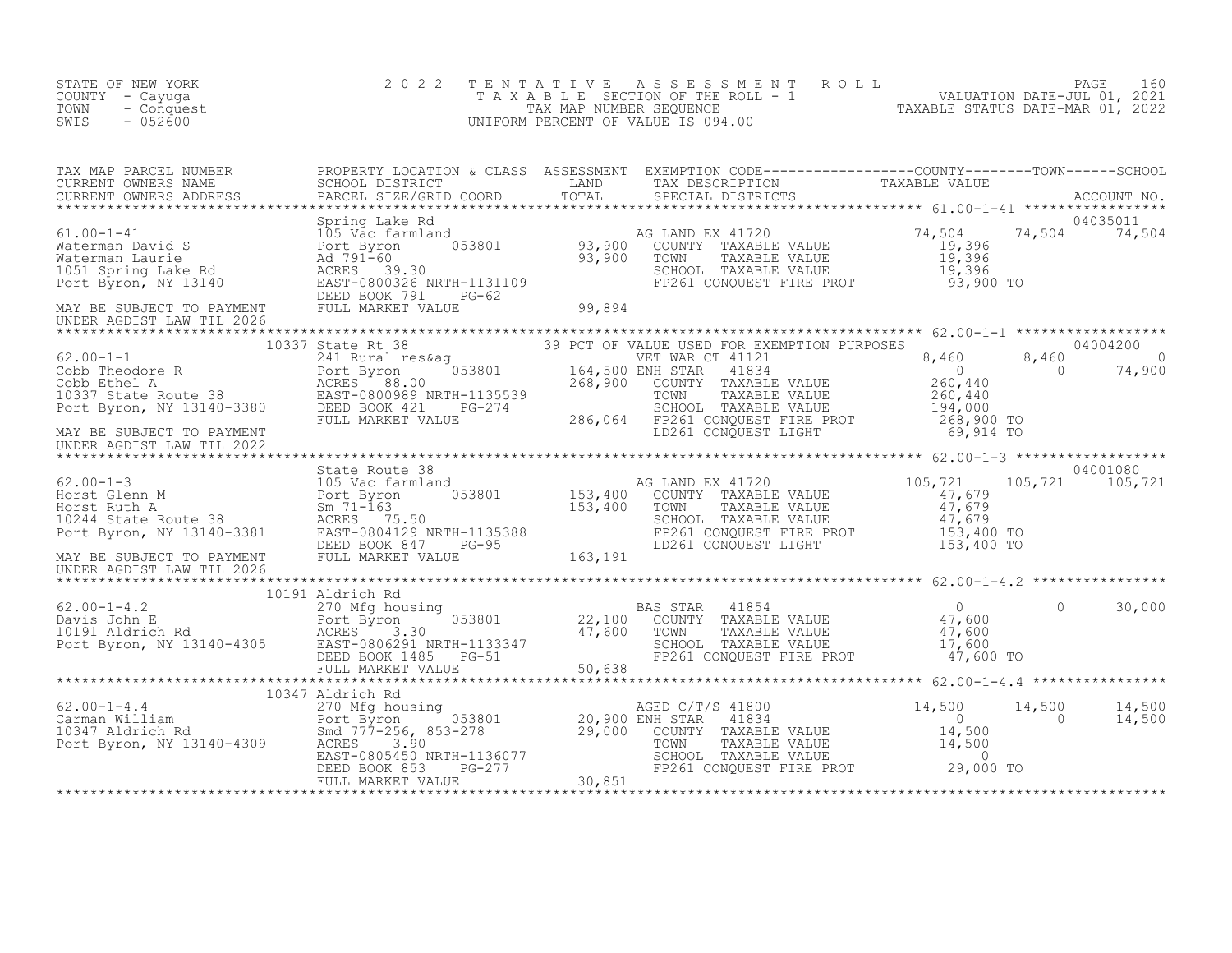| STATE OF NEW YORK<br>COUNTY - Cayuga<br>TOWN - Conquest<br>SWIS - 052600 |                                                                                                                                                                                                                                                   |  | TENTATIVE ASSESSMENT ROLL PAGE 161<br>TAXABLE SECTION OF THE ROLL - 1 VALUATION DATE-JUL 01, 2021<br>TAX MAP NUMBER SEQUENCE TAXABLE STATUS DATE-MAR 01, 2022<br>UNIFORM PERCENT OF VALUE IS 094.00 |
|--------------------------------------------------------------------------|---------------------------------------------------------------------------------------------------------------------------------------------------------------------------------------------------------------------------------------------------|--|-----------------------------------------------------------------------------------------------------------------------------------------------------------------------------------------------------|
|                                                                          |                                                                                                                                                                                                                                                   |  |                                                                                                                                                                                                     |
|                                                                          |                                                                                                                                                                                                                                                   |  |                                                                                                                                                                                                     |
|                                                                          |                                                                                                                                                                                                                                                   |  |                                                                                                                                                                                                     |
|                                                                          | 10340 Aldrich Rd<br>10340 Aldrich Rd<br>210 1 Family Res<br>Silver Ridge Properties, LLC Port Byron<br>527 State Route 31<br>Port Byron, NY 13140-9775<br>21,100 TOWN TAXABLE VALUE<br>21,100 TOWN TAXABLE VALUE<br>21,100 TOWN TAXABLE VALUE<br> |  |                                                                                                                                                                                                     |
|                                                                          | EAST-0806006 NRTH-1136010<br>DEED BOOK 3735 PG-20<br>FULL MARKET VALUE 91,702                                                                                                                                                                     |  |                                                                                                                                                                                                     |
|                                                                          |                                                                                                                                                                                                                                                   |  |                                                                                                                                                                                                     |
|                                                                          | unr sm<br>2.20<br>ACRES<br>EAST-0806013 NRTH-1135790<br>DEED BOOK 3804 PG-162<br>FULL MARKET VALUE 702<br>FULL MARKET VALUE 707,553                                                                                                               |  |                                                                                                                                                                                                     |
|                                                                          |                                                                                                                                                                                                                                                   |  |                                                                                                                                                                                                     |
|                                                                          |                                                                                                                                                                                                                                                   |  |                                                                                                                                                                                                     |
|                                                                          |                                                                                                                                                                                                                                                   |  |                                                                                                                                                                                                     |
|                                                                          | EAST-0805475 NRTH-1135322<br>DEED BOOK 1653 PG-301<br>FULL MARKET VALUE 156,170                                                                                                                                                                   |  |                                                                                                                                                                                                     |
|                                                                          |                                                                                                                                                                                                                                                   |  |                                                                                                                                                                                                     |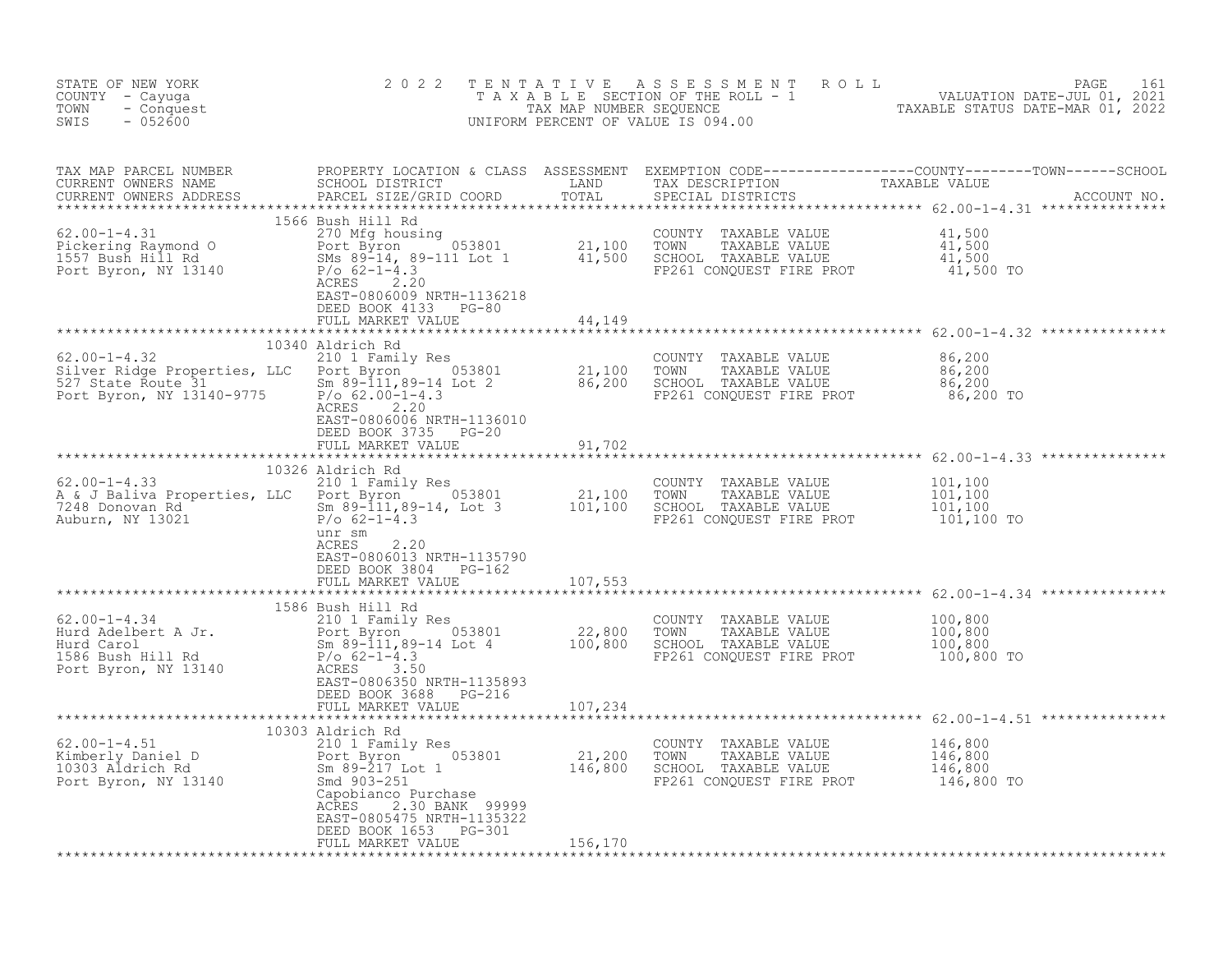| STATE OF NEW YORK<br>COUNTY - Cayuga<br>- Conquest<br>TOWN<br>SWIS<br>$-052600$                                                                                                                                                                             | 2 0 2 2<br>TENTATIVE                          |        | TENTATIVE ASSESSMENT ROLL UNIVALUATION DATE-JUL 01, 2021<br>TAXABLE SECTION OF THE ROLL - 1<br>TAX MAP NUMBER SEQUENCE TAXABLE STATUS DATE-MAR 01, 2022<br>JNIFORM PERCENT OF VALUE IS 094.00<br>UNIFORM PERCENT OF VALUE IS 094.00 |                                                      |                    |
|-------------------------------------------------------------------------------------------------------------------------------------------------------------------------------------------------------------------------------------------------------------|-----------------------------------------------|--------|-------------------------------------------------------------------------------------------------------------------------------------------------------------------------------------------------------------------------------------|------------------------------------------------------|--------------------|
| TAX MAP PARCEL NUMBER PROPERTY LOCATION & CLASS ASSESSMENT EXEMPTION CODE----------------COUNTY--------TOWN------SCHOOL CURRENT OWNERS NAME SCHOOL DISTRICT LAND TAX DESCRIPTION TAXABLE VALUE<br>CURRENT OWNERS ADDRESS PARCEL S                           |                                               |        |                                                                                                                                                                                                                                     |                                                      |                    |
|                                                                                                                                                                                                                                                             | DEED BOOK 808 PG-105                          |        |                                                                                                                                                                                                                                     |                                                      |                    |
|                                                                                                                                                                                                                                                             | ****************************                  |        |                                                                                                                                                                                                                                     |                                                      |                    |
|                                                                                                                                                                                                                                                             | 10317 Aldrich Rd                              |        |                                                                                                                                                                                                                                     | 40,400 TO                                            | $\Omega$<br>30,000 |
|                                                                                                                                                                                                                                                             |                                               |        |                                                                                                                                                                                                                                     |                                                      |                    |
|                                                                                                                                                                                                                                                             | 10331 Aldrich Rd                              |        |                                                                                                                                                                                                                                     | ********************** 62.00-1-4.54 **************** |                    |
| 62.00-1-4.54<br>Smith Brenda L<br>Smith Brenda L<br>Sylvester Lela<br>270 Mfg housing<br>270 Mfg housing<br>25,900 TOWN TAXABLE VALUE<br>Subseter Lela<br>25,900<br>25,900<br>25,900<br>Pot Byron, NY 13140<br>25,900<br>EAS STAR 41854<br>26.900<br>25,900 | DEED BOOK 806 PG-314                          |        |                                                                                                                                                                                                                                     |                                                      | 0<br>30,000        |
|                                                                                                                                                                                                                                                             |                                               |        |                                                                                                                                                                                                                                     |                                                      |                    |
|                                                                                                                                                                                                                                                             |                                               |        |                                                                                                                                                                                                                                     |                                                      |                    |
|                                                                                                                                                                                                                                                             | DEED BOOK 1288<br>PG-162<br>FULL MARKET VALUE | 70,319 | 41834<br>VH STAR 41834<br>COUNTY TAXABLE VALUE 66,100<br>TOWN TAXABLE VALUE 66,100<br>SCHOOL TAXABLE VALUE 66,100<br>ENH STAR<br>FP261 CONQUEST FIRE PROT                                                                           | 66,100 TO                                            | 0 66,100           |
|                                                                                                                                                                                                                                                             |                                               |        |                                                                                                                                                                                                                                     | ********************** 62.00-1-4.63 ***************  |                    |
| 62.00-1-4.63<br>Meyle Eugene S III 21,000<br>Stone Jennifer Bort Byron, NY 13140<br>Port Byron, NY 13140<br>Port Byron, NY 13140<br>Port Byron, NY 13140<br>Port Byron, NY 13140<br>Port Byron, NY 13140<br>Port Byron, NY 13140<br>Port Bort Bo            | 10285 Aldrich Rd<br>$PG-255$                  |        | COUNTY TAXABLE VALUE<br>TOWN TAXABLE VALUE<br>SCHOOL TAXABLE VALUE 63,000<br>FP261 CONQUEST FIRE PROT 63,000                                                                                                                        | 63,000<br>63,000 TO                                  |                    |
|                                                                                                                                                                                                                                                             | DEED BOOK 3785<br>FULL MARKET VALUE           | 67,021 |                                                                                                                                                                                                                                     |                                                      |                    |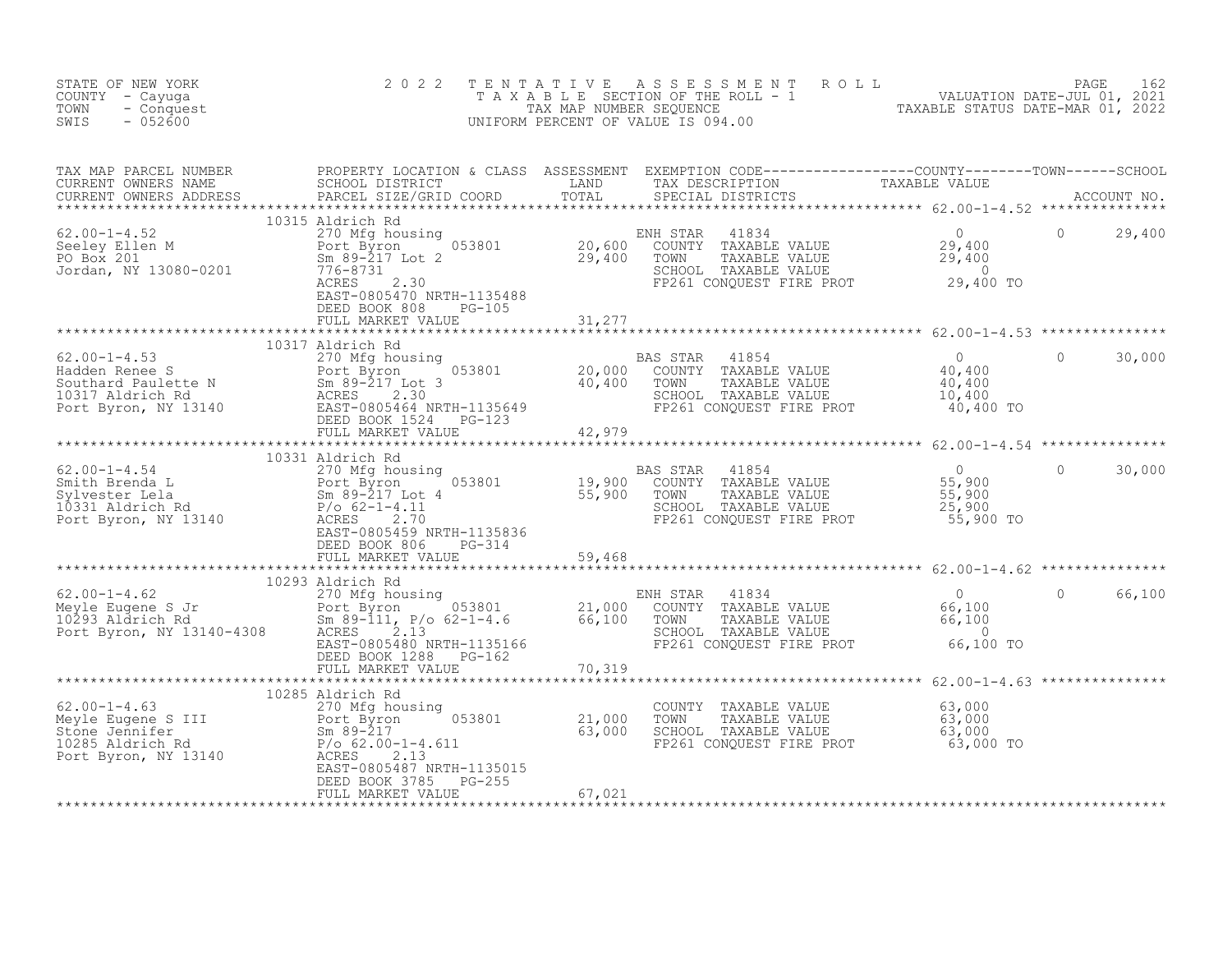| STATE OF NEW YORK<br>COUNTY - Cayuga<br>TOWN<br>- Conquest<br>$-052600$<br>SWIS                                                                                                                                                                                                                                | 2 0 2 2          | TENTATIVE ASSESSMENT ROLL PAGE 163<br>TAXABLE SECTION OF THE ROLL - 1 VALUATION DATE-JUL 01, 2021<br>TAX MAP NUMBER SEQUENCE TAXABLE STATUS DATE-MAR 01, 2022<br>UNIFORM PERCENT OF VALUE IS 094.00 |                                 |        |
|----------------------------------------------------------------------------------------------------------------------------------------------------------------------------------------------------------------------------------------------------------------------------------------------------------------|------------------|-----------------------------------------------------------------------------------------------------------------------------------------------------------------------------------------------------|---------------------------------|--------|
|                                                                                                                                                                                                                                                                                                                |                  |                                                                                                                                                                                                     |                                 |        |
|                                                                                                                                                                                                                                                                                                                |                  |                                                                                                                                                                                                     |                                 |        |
|                                                                                                                                                                                                                                                                                                                |                  |                                                                                                                                                                                                     |                                 |        |
| $\begin{array}{lllllllllllllllllll} \text{62.00--1-4.72} & & & & & 10290 \text{ Aldrich Rd} & & & & & & & 16,000 & 16,000 & 16,000 & 16,000 & 16,000 & 16,000 & 16,000 & 16,000 & 16,000 & 16,000 & 16,000 & 16,000 & 16,000 & 16,000 & 16,000 & 16,000 & 16,000 & 16,000 & 16,000 & 16,000 & 16$              | 10290 Aldrich Rd |                                                                                                                                                                                                     | $16,000$ $16,000$<br>0 $16,000$ |        |
|                                                                                                                                                                                                                                                                                                                |                  |                                                                                                                                                                                                     |                                 |        |
|                                                                                                                                                                                                                                                                                                                |                  |                                                                                                                                                                                                     |                                 |        |
|                                                                                                                                                                                                                                                                                                                |                  |                                                                                                                                                                                                     |                                 |        |
| $\begin{tabular}{lllllllllllllllllllll} \multicolumn{3}{c}{\begin{tabular}{l} \multicolumn{3}{c}{62.00-1-4.74} & 10302 \text{ Aldrich Rd} & 20,200 & 0.00000000 & 0.00000000 & 0.0000000 & 0.0000000 & 0.0000000 & 0.000000 & 0.000000 & 0.000000 & 0.000000 & 0.00000 & 0.00000 & 0.00000 & 0.00000 & 0.0000$ | 10302 Aldrich Rd |                                                                                                                                                                                                     |                                 |        |
|                                                                                                                                                                                                                                                                                                                |                  |                                                                                                                                                                                                     |                                 |        |
|                                                                                                                                                                                                                                                                                                                |                  |                                                                                                                                                                                                     | $\circ$                         | 30,000 |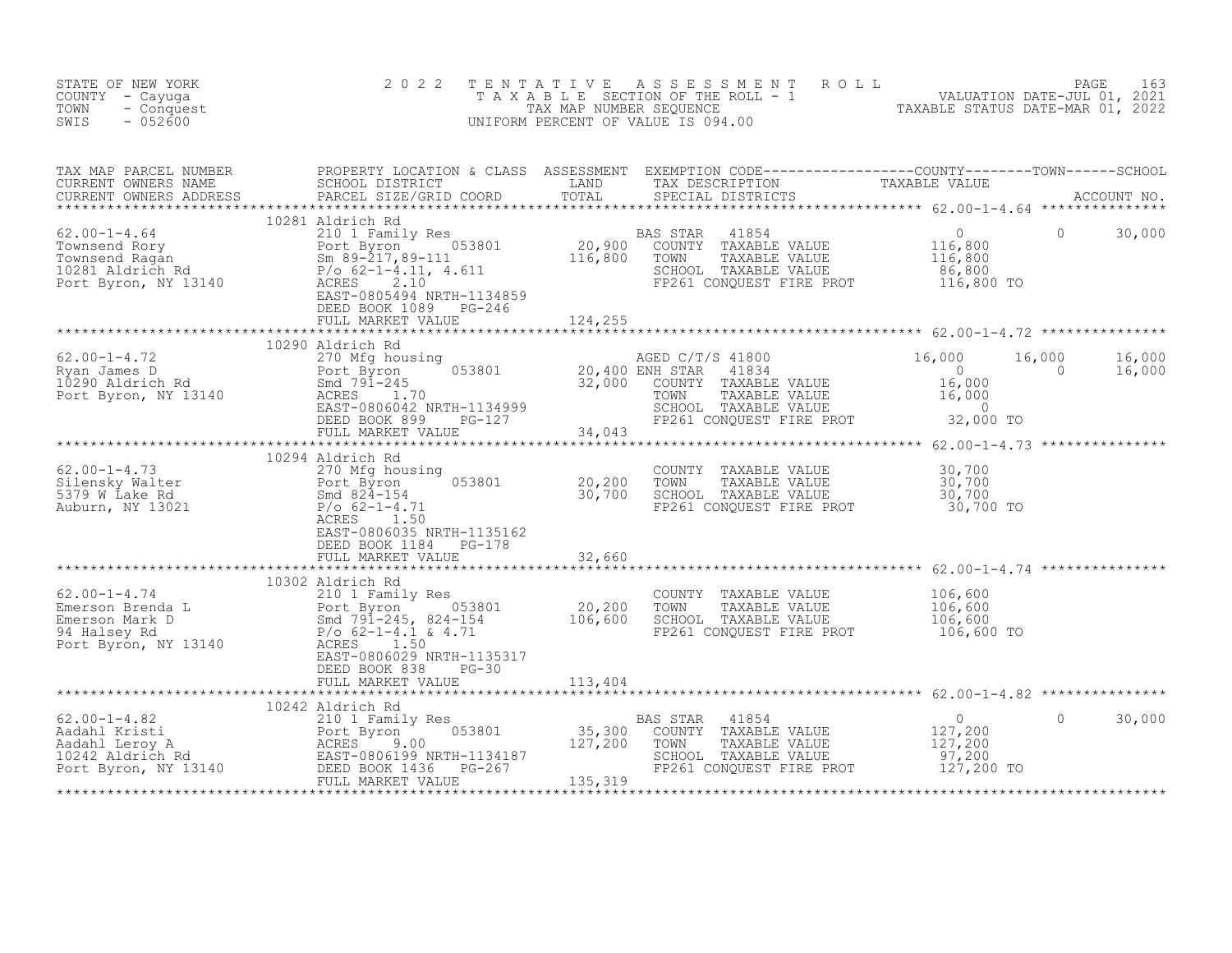| STATE OF NEW YORK<br>COUNTY - Cayuga<br>TOWN - Conquest<br>SWIS - 052600                                                                                                                                                             |                                                                                             |                                                                                                                                                                                                                                                                                                                                                                                                   | TENTATIVE ASSESSMENT ROLL PAGE 164<br>TAXABLE SECTION OF THE ROLL - 1 VALUATION DATE-JUL 01, 2021<br>TAX MAP NUMBER SEQUENCE TAXABLE STATUS DATE-MAR 01, 2022<br>UNIFORM PERCENT OF VALUE IS 094.00                                                                                                                                                                   |
|--------------------------------------------------------------------------------------------------------------------------------------------------------------------------------------------------------------------------------------|---------------------------------------------------------------------------------------------|---------------------------------------------------------------------------------------------------------------------------------------------------------------------------------------------------------------------------------------------------------------------------------------------------------------------------------------------------------------------------------------------------|-----------------------------------------------------------------------------------------------------------------------------------------------------------------------------------------------------------------------------------------------------------------------------------------------------------------------------------------------------------------------|
|                                                                                                                                                                                                                                      |                                                                                             |                                                                                                                                                                                                                                                                                                                                                                                                   |                                                                                                                                                                                                                                                                                                                                                                       |
|                                                                                                                                                                                                                                      |                                                                                             |                                                                                                                                                                                                                                                                                                                                                                                                   |                                                                                                                                                                                                                                                                                                                                                                       |
| <u>and a straightful state of the straight of the straight of the straight of the straight of the straight of the straight of the straight of the straight of the straight of the straight of the straight of the straight of th</u> | 10268 Aldrich Rd                                                                            |                                                                                                                                                                                                                                                                                                                                                                                                   |                                                                                                                                                                                                                                                                                                                                                                       |
|                                                                                                                                                                                                                                      | DEED BOOK 3810 PG-3<br>FULL MARKET VALUE 17, 128                                            |                                                                                                                                                                                                                                                                                                                                                                                                   |                                                                                                                                                                                                                                                                                                                                                                       |
|                                                                                                                                                                                                                                      |                                                                                             |                                                                                                                                                                                                                                                                                                                                                                                                   | $\begin{tabular}{l c c c c c} \hline & \texttt{157} & \texttt{157} & \texttt{1587} & \texttt{1587} & \texttt{1588} & \texttt{1588} & \texttt{1588} & \texttt{1588} & \texttt{1588} & \texttt{1588} & \texttt{1588} & \texttt{1588} & \texttt{1588} & \texttt{1588} & \texttt{1588} & \texttt{1588} & \texttt{1588} & \texttt{1588} & \texttt{1588} & \texttt{1588} &$ |
|                                                                                                                                                                                                                                      |                                                                                             |                                                                                                                                                                                                                                                                                                                                                                                                   |                                                                                                                                                                                                                                                                                                                                                                       |
|                                                                                                                                                                                                                                      | ACRES 1.51<br>EAST-0806445 NRTH-1136409<br>DEED BOOK 1221 PG-36<br>FULL MARKET VALUE 40,957 | $\begin{array}{lllllllllllll} \text{62.00-1-4.125} & & & & & & 1579\text{ Bush Hill Rd} & & & & & & & 000\text{NTV} & \text{TAXABLE VALUE} & & & & 38,500\text{Rabilot Bruce} & & & & 38,500\text{Rabilot Bruce} & & & & 38,500\text{Rabilot Bruce} & & & & 38,500\text{Sabilot Boush Hill Rd} & & & & & 38,500\text{SoulD} & & & & 38,500\text{SoulD} & & & & 38,500\text{SoulD} & & & & 38,500$ |                                                                                                                                                                                                                                                                                                                                                                       |
|                                                                                                                                                                                                                                      |                                                                                             |                                                                                                                                                                                                                                                                                                                                                                                                   |                                                                                                                                                                                                                                                                                                                                                                       |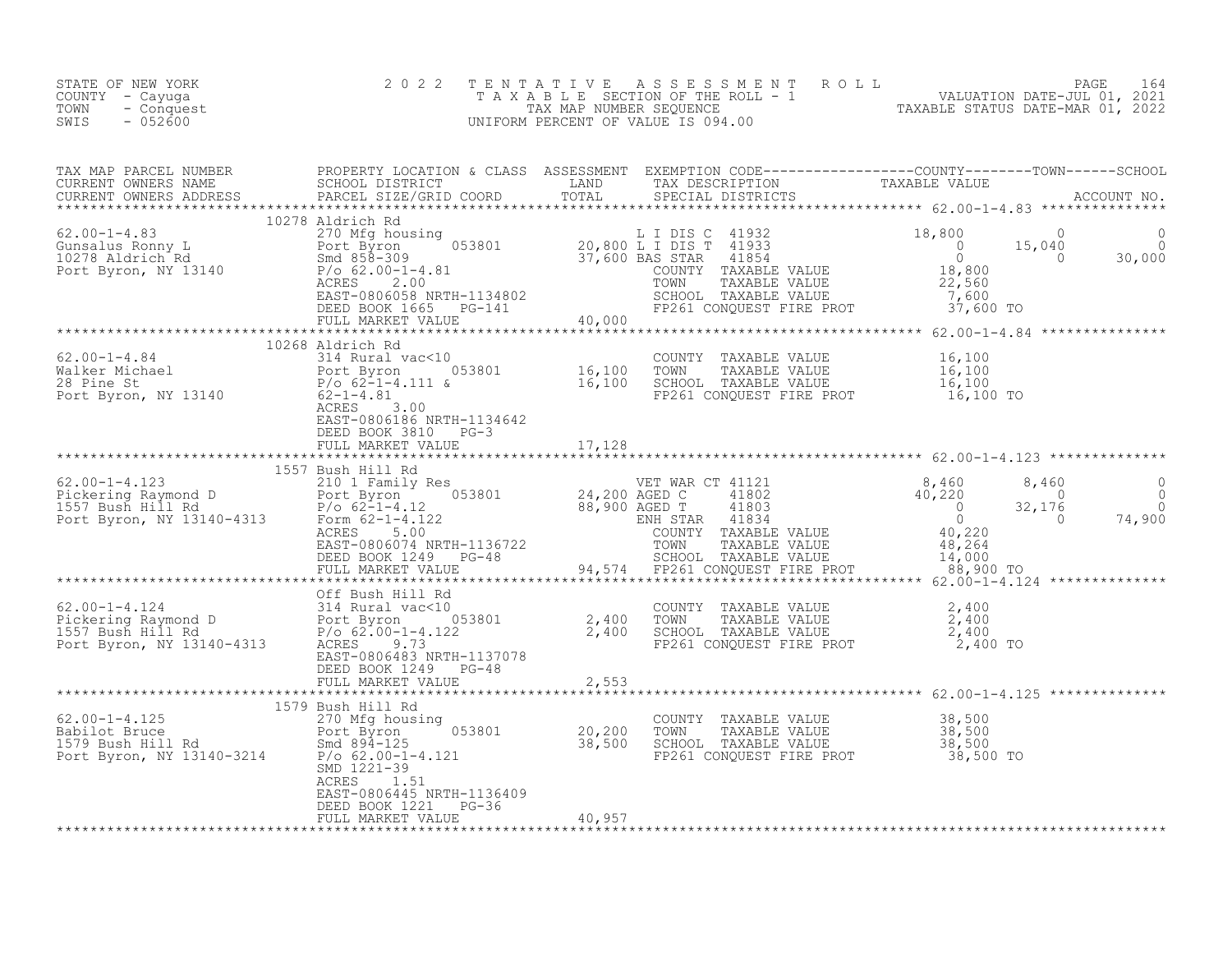| STATE OF NEW YORK<br>COUNTY - Cayuga<br>TOWN<br>- Conquest<br>$-052600$<br>SWIS                                                                                                                                                                                                                                                                                                                                                                   | 2 0 2 2                                                                     | TENTATIVE ASSESSMENT ROLL PAGE 165<br>TAXABLE SECTION OF THE ROLL - 1 VALUATION DATE-JUL 01, 2021<br>TAX MAP NUMBER SEQUENCE TAXABLE STATUS DATE-MAR 01, 2022<br>UNIFORM PERCENT OF VALUE IS 094.00 |          |             |
|---------------------------------------------------------------------------------------------------------------------------------------------------------------------------------------------------------------------------------------------------------------------------------------------------------------------------------------------------------------------------------------------------------------------------------------------------|-----------------------------------------------------------------------------|-----------------------------------------------------------------------------------------------------------------------------------------------------------------------------------------------------|----------|-------------|
|                                                                                                                                                                                                                                                                                                                                                                                                                                                   |                                                                             |                                                                                                                                                                                                     |          |             |
|                                                                                                                                                                                                                                                                                                                                                                                                                                                   | DEED BOOK 3822 PG-106<br>FULL MARKET VALUE 90,957                           |                                                                                                                                                                                                     |          |             |
|                                                                                                                                                                                                                                                                                                                                                                                                                                                   |                                                                             |                                                                                                                                                                                                     |          |             |
|                                                                                                                                                                                                                                                                                                                                                                                                                                                   |                                                                             |                                                                                                                                                                                                     |          |             |
|                                                                                                                                                                                                                                                                                                                                                                                                                                                   |                                                                             |                                                                                                                                                                                                     |          |             |
|                                                                                                                                                                                                                                                                                                                                                                                                                                                   |                                                                             |                                                                                                                                                                                                     |          |             |
| $\begin{array}{cccccc} \texttt{62.00-1-4.751} & \texttt{10312 Aldrich Rd} & \texttt{210 1 Family Res} & \texttt{COUNTY TAXABLE VALUE} & \texttt{80,600} \\ \texttt{Meyle Jennifer} & \texttt{Port Byron} & \texttt{10312 Aldrich Rd} & \texttt{20,200 TOMNY TAXABLE VALUE} & \texttt{80,600} \\ \texttt{10312 Aldrich Rd} & \texttt{Sort Byron} & \texttt{1051-245 Ad 886-236} & \texttt{80,600} & \texttt{SCHOOL TAXABLE VALUE} & \texttt{80,60$ | EAST-0806023 NRTH-1135471<br>DEED BOOK 1593 PG-242<br>DEED BOOK 1593 PG-242 |                                                                                                                                                                                                     |          |             |
|                                                                                                                                                                                                                                                                                                                                                                                                                                                   | FULL MARKET VALUE 85,745                                                    |                                                                                                                                                                                                     |          |             |
| 10316 Aldrich Rd<br>10316 Aldrich Rd<br>210 1 Family Res<br>210 1 Family Res<br>210 1 Family Res<br>210 2 Family Res<br>210 2 200-1-4.75<br>20 200-1-4.75<br>20 200-1-4.75<br>20 200-1-4.75<br>20 200-1-4.75<br>20 200-1-4.75<br>20 200-1-4.75<br>20 200                                                                                                                                                                                          |                                                                             |                                                                                                                                                                                                     |          |             |
|                                                                                                                                                                                                                                                                                                                                                                                                                                                   |                                                                             |                                                                                                                                                                                                     |          |             |
|                                                                                                                                                                                                                                                                                                                                                                                                                                                   |                                                                             |                                                                                                                                                                                                     | 04042200 |             |
|                                                                                                                                                                                                                                                                                                                                                                                                                                                   |                                                                             |                                                                                                                                                                                                     | 8,460    | 0<br>74,900 |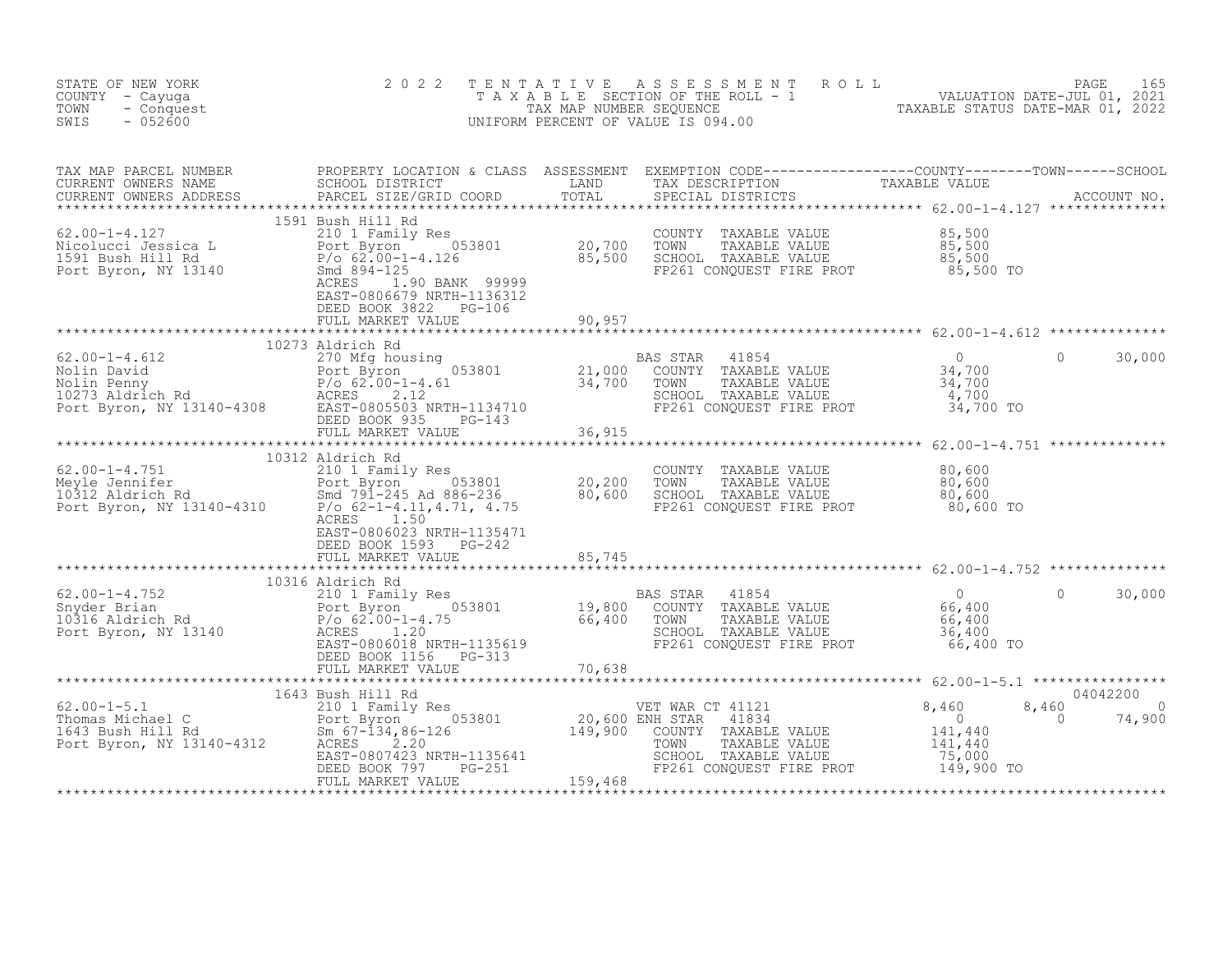| STATE OF NEW YORK<br>COUNTY - Cayuga<br>TOWN - Conquest<br>TIPS - 052600                                                                                                                                                                                                                                                                                                                                               |                       | TENTATIVE ASSESSMENT ROLL PAGE 166<br>TAXABLE SECTION OF THE ROLL - 1 VALUATION DATE-JUL 01, 2021<br>TAX MAP NUMBER SEQUENCE TAXABLE STATUS DATE-MAR 01, 2022<br>UNIFORM PERCENT OF VALUE IS 094.00 |  |  |
|------------------------------------------------------------------------------------------------------------------------------------------------------------------------------------------------------------------------------------------------------------------------------------------------------------------------------------------------------------------------------------------------------------------------|-----------------------|-----------------------------------------------------------------------------------------------------------------------------------------------------------------------------------------------------|--|--|
| TAX MAP PARCEL NUMBER PROPERTY LOCATION & CLASS ASSESSMENT EXEMPTION CODE-----------------COUNTY--------TOWN------SCHOOL<br>CURRENT OWNERS NAME SCHOOL DISTRICT LAND TAX DESCRIPTION TAXABLE VALUE<br>CURRENT OWNERS ADDRESS PARCEL                                                                                                                                                                                    |                       |                                                                                                                                                                                                     |  |  |
| $\begin{tabular}{l cccc} \texttt{\footnotesize{53.5}} & \texttt{\footnotesize{1663} }\texttt{Bub} & \texttt{Hil} & \texttt{Red} & \texttt{1663} \texttt{Bub} & \texttt{Hil} & \texttt{Red} & \texttt{1663} \texttt{Bub} & \texttt{1663} \texttt{Bub} & \texttt{1663} \texttt{Bub} & \texttt{1663} \texttt{Bub} & \texttt{1663} \texttt{Bub} & \texttt{1663} \texttt{Bub} & \texttt{1663} \texttt{Bub} & \texttt{1663}$ |                       |                                                                                                                                                                                                     |  |  |
|                                                                                                                                                                                                                                                                                                                                                                                                                        |                       |                                                                                                                                                                                                     |  |  |
|                                                                                                                                                                                                                                                                                                                                                                                                                        |                       |                                                                                                                                                                                                     |  |  |
|                                                                                                                                                                                                                                                                                                                                                                                                                        | DEED BOOK 3754 PG-272 |                                                                                                                                                                                                     |  |  |
|                                                                                                                                                                                                                                                                                                                                                                                                                        |                       |                                                                                                                                                                                                     |  |  |
|                                                                                                                                                                                                                                                                                                                                                                                                                        |                       |                                                                                                                                                                                                     |  |  |
|                                                                                                                                                                                                                                                                                                                                                                                                                        |                       |                                                                                                                                                                                                     |  |  |
|                                                                                                                                                                                                                                                                                                                                                                                                                        |                       |                                                                                                                                                                                                     |  |  |
|                                                                                                                                                                                                                                                                                                                                                                                                                        |                       |                                                                                                                                                                                                     |  |  |
|                                                                                                                                                                                                                                                                                                                                                                                                                        |                       |                                                                                                                                                                                                     |  |  |
|                                                                                                                                                                                                                                                                                                                                                                                                                        |                       |                                                                                                                                                                                                     |  |  |
|                                                                                                                                                                                                                                                                                                                                                                                                                        |                       |                                                                                                                                                                                                     |  |  |
|                                                                                                                                                                                                                                                                                                                                                                                                                        |                       |                                                                                                                                                                                                     |  |  |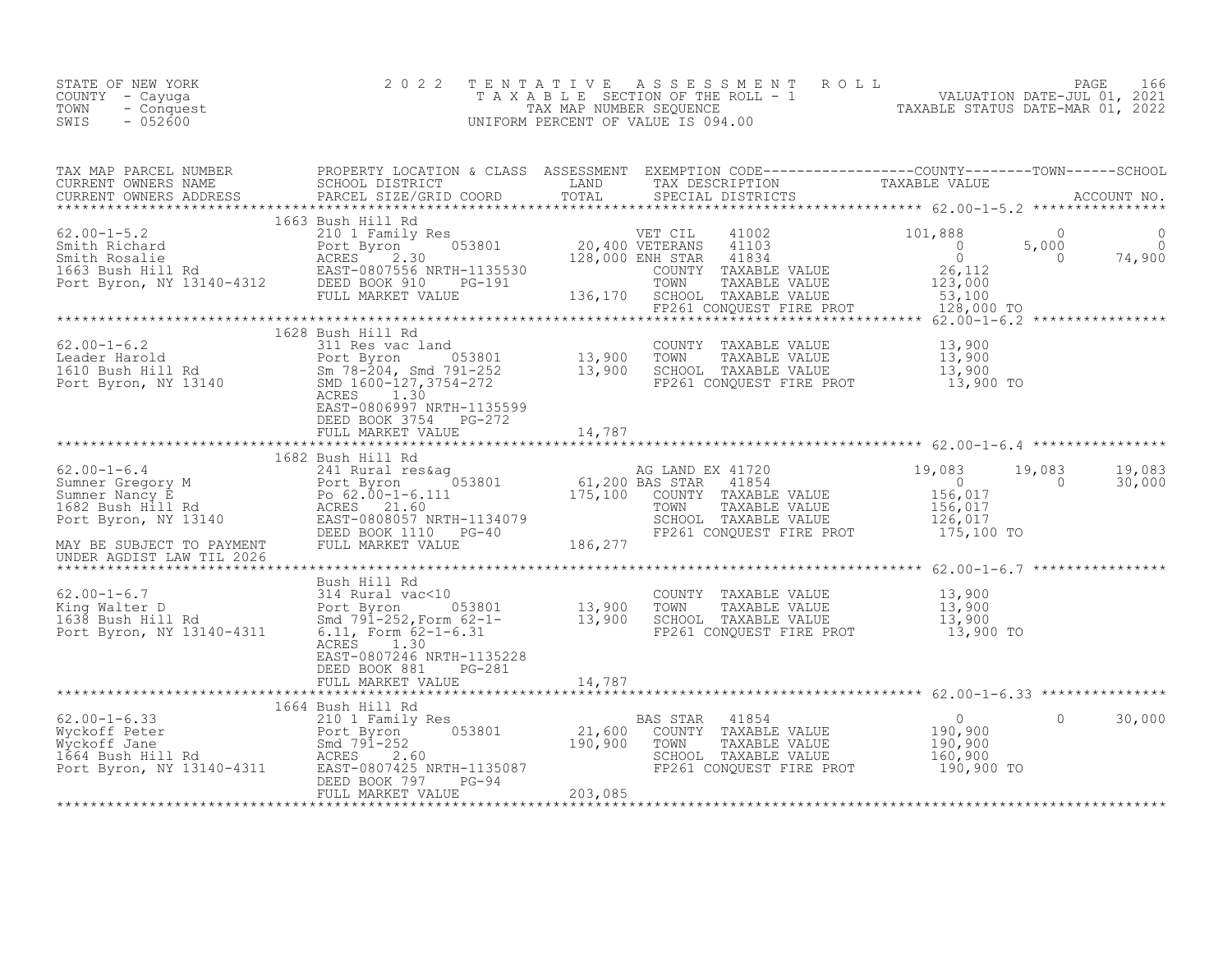| STATE OF NEW YORK<br>COUNTY - Cayuga<br>- Conquest<br>TOWN<br>$-052600$<br>SWIS | 2 0 2 2 | TENTATIVE ASSESSMENT ROLL PAGE 167<br>TAXABLE SECTION OF THE ROLL - 1 VALUATION DATE-JUL 01, 2021<br>TAX MAP NUMBER SEQUENCE TAXABLE STATUS DATE-MAR 01, 2022<br>UNIFORM PERCENT OF VALUE IS 094.00 |  |        |
|---------------------------------------------------------------------------------|---------|-----------------------------------------------------------------------------------------------------------------------------------------------------------------------------------------------------|--|--------|
|                                                                                 |         |                                                                                                                                                                                                     |  |        |
|                                                                                 |         |                                                                                                                                                                                                     |  |        |
|                                                                                 |         |                                                                                                                                                                                                     |  |        |
|                                                                                 |         |                                                                                                                                                                                                     |  |        |
|                                                                                 |         |                                                                                                                                                                                                     |  |        |
|                                                                                 |         |                                                                                                                                                                                                     |  |        |
|                                                                                 |         |                                                                                                                                                                                                     |  |        |
|                                                                                 |         |                                                                                                                                                                                                     |  |        |
|                                                                                 |         |                                                                                                                                                                                                     |  |        |
|                                                                                 |         |                                                                                                                                                                                                     |  |        |
|                                                                                 |         |                                                                                                                                                                                                     |  |        |
|                                                                                 |         |                                                                                                                                                                                                     |  | 30,000 |
|                                                                                 |         |                                                                                                                                                                                                     |  |        |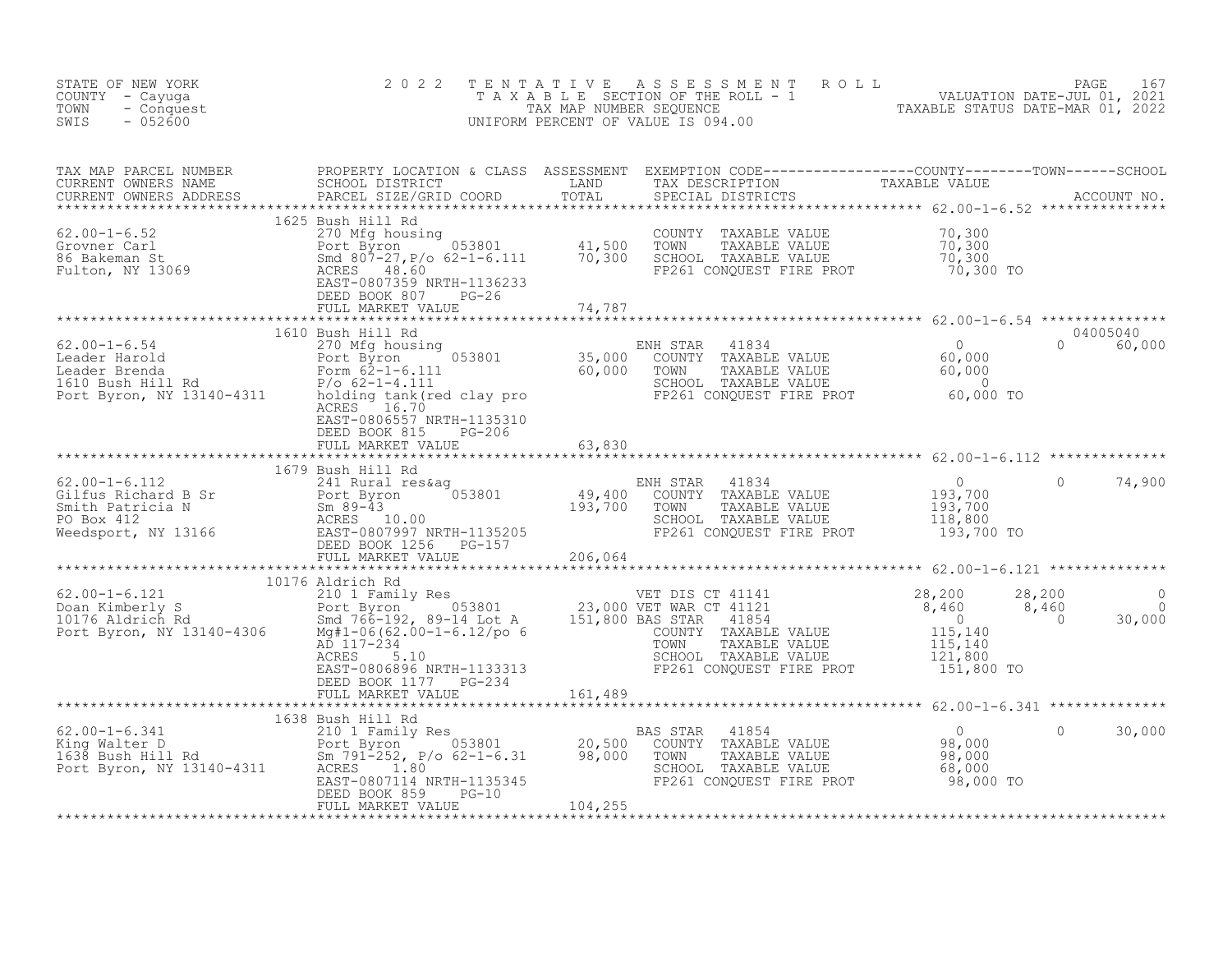| : OF NEW YORK<br>Y - Cayuga - Conquest<br>- 052600<br>STATE OF NEW YORK<br>COUNTY - Cayuga<br>TOWN<br>SWIS                                                                                                                                                                                                                                                                                                              |                                                                         |                  | TENTATIVE ASSESSMENT ROLL PACE 168<br>TAXABLE SECTION OF THE ROLL - 1 VALUATION DATE-JUL 01, 2021<br>TAX MAP NUMBER SEQUENCE TAXABLE STATUS DATE-MAR 01, 2022<br>UNIFORM PERCENT OF VALUE IS 094.00 |          |                                 |
|-------------------------------------------------------------------------------------------------------------------------------------------------------------------------------------------------------------------------------------------------------------------------------------------------------------------------------------------------------------------------------------------------------------------------|-------------------------------------------------------------------------|------------------|-----------------------------------------------------------------------------------------------------------------------------------------------------------------------------------------------------|----------|---------------------------------|
| TAX MAP PARCEL NUMBER PROPERTY LOCATION & CLASS ASSESSMENT EXEMPTION CODE-------------------COUNTY--------TOWN------SCHOOL CURRENT OWNERS NAME SCHOOL DISTRICT LAND TAX DESCRIPTION TAXABLE VALUE<br>CURRENT OWNERS ADDRESS PARCE                                                                                                                                                                                       |                                                                         |                  |                                                                                                                                                                                                     |          |                                 |
|                                                                                                                                                                                                                                                                                                                                                                                                                         | 1678 Bush Hill Rd<br>DEED BOOK 1556 PG-324<br>FULL MARKET VALUE 283,404 |                  |                                                                                                                                                                                                     |          | $35,844$ $35,844$<br>0 $30,000$ |
| $\begin{tabular}{lllllllllll} \textbf{62.00-1-6.533} & \textbf{0ff Bush Hill Rd} & & \textbf{COUNTY} & \textbf{YAXABLE VALUE} & 62.00-1-6.53 \\ & & 314 Rural vac<10 & & & \textbf{COUNTY} & \textbf{YAXABLE VALUE} & 1,100 \\ & & 314 Rural vac<10 & & & \textbf{COUNTY} & \textbf{YAXABLE VALUE} & 1,100 \\ & & 588 Bush Hill Rd & & 50-96, P/o & 62-1-6.111 & 1,100 & \textbf{SCHOOL} & \textbf{TXABLE VALUE} & 1,1$ | DEED BOOK 1322 PG-220<br>FULL MARKET VALUE 1,170                        |                  |                                                                                                                                                                                                     |          |                                 |
|                                                                                                                                                                                                                                                                                                                                                                                                                         |                                                                         |                  |                                                                                                                                                                                                     |          |                                 |
|                                                                                                                                                                                                                                                                                                                                                                                                                         |                                                                         |                  |                                                                                                                                                                                                     |          |                                 |
| 1791 Bush Hill Rd 1791 Bush Hill Rd 52.00<br>Port Byron, NY 13140 7865 3.70 BANK 99998<br>EASTAR 41854 0<br>23,000 COUNTY TAXABLE VALUE 112,200<br>23,000 COUNTY TAXABLE VALUE 112,200<br>23,000 COUNTY TAXABLE VALUE 112,200<br>23,000 CO                                                                                                                                                                              |                                                                         |                  |                                                                                                                                                                                                     | $\Omega$ | 30,000                          |
|                                                                                                                                                                                                                                                                                                                                                                                                                         | FULL MARKET VALUE                                                       | $25 - 5$ 119,362 |                                                                                                                                                                                                     |          |                                 |
| 62.00-1-8.3<br>Bush Hill Rd<br>2.00-1-8.3<br>2.00-1-8.3<br>2.00-1-8.3<br>2.00-1-8.3<br>2.00-1-8.3<br>2.00-1-8.3<br>2.00-1-8.3<br>2.00-1-8.3<br>2.00-1-8.3<br>2.00-1-8.3<br>2.00-1-8.3<br>2.00-1-8.3<br>2.00-1-8.3<br>2.00-1-8.3<br>2.00-1-8.3<br>2.00-1-8.3<br>2.0                                                                                                                                                      | DEED BOOK 3738 PG-34<br>FULL MARKET VALUE                               | 18,085           |                                                                                                                                                                                                     |          |                                 |
|                                                                                                                                                                                                                                                                                                                                                                                                                         |                                                                         |                  |                                                                                                                                                                                                     |          |                                 |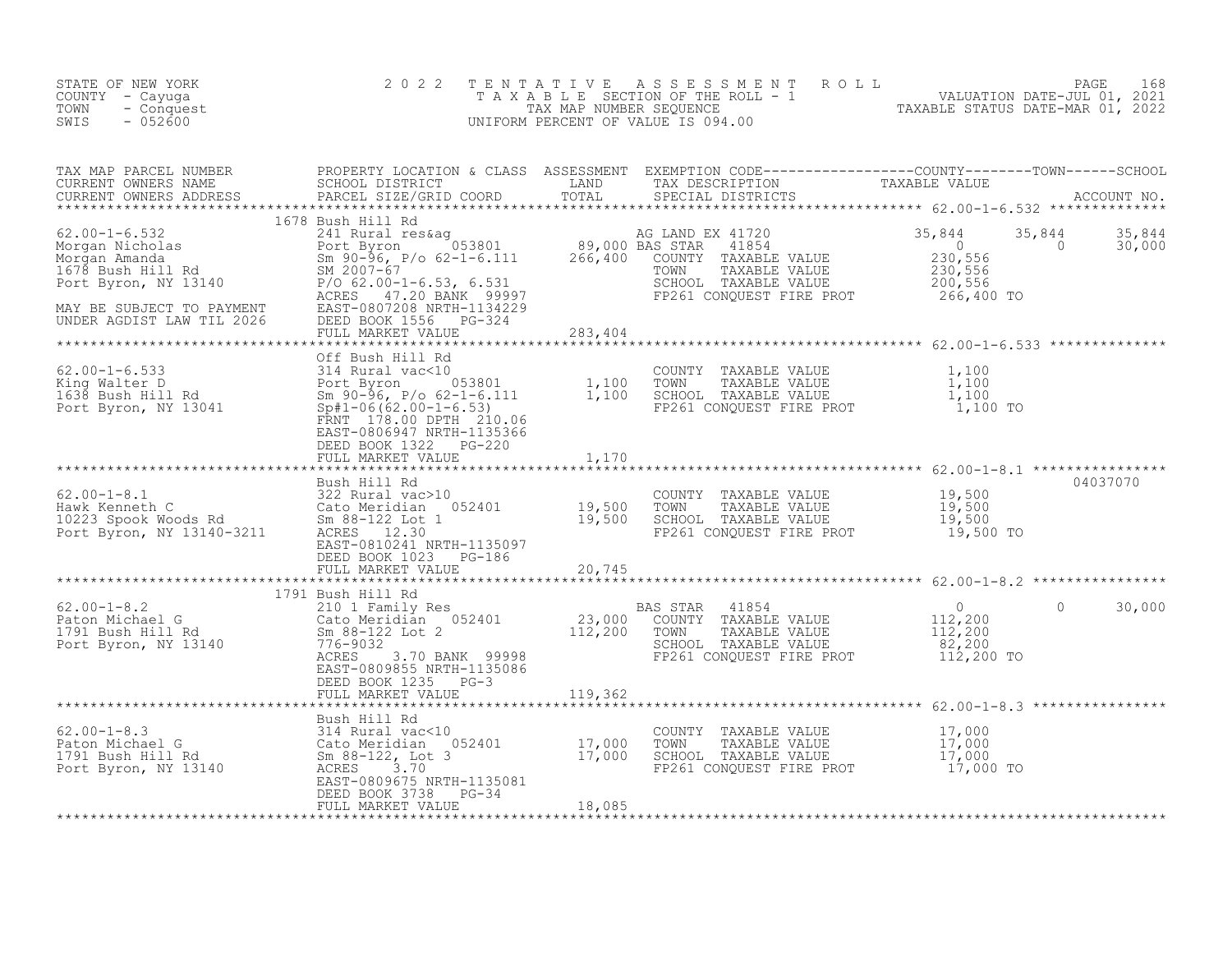| STATE OF NEW YORK<br>COUNTY - Cayuqa<br>TOWN<br>- Conquest<br>$-052600$<br>SWIS                                                                                                                                                                                                                                                                                                                                                                                                                                                       | 2 0 2 2<br>TENTATIVE | TENTATIVE ASSESSMENT ROLL PAGE 169<br>TAXABLE SECTION OF THE ROLL - 1 VALUATION DATE-JUL 01, 2021<br>TAX MAP NUMBER SEQUENCE TAXABLE STATUS DATE-MAR 01, 2022<br>UNIFORM PERCENT OF VALUE IS 094.00 |                    |                             |  |
|---------------------------------------------------------------------------------------------------------------------------------------------------------------------------------------------------------------------------------------------------------------------------------------------------------------------------------------------------------------------------------------------------------------------------------------------------------------------------------------------------------------------------------------|----------------------|-----------------------------------------------------------------------------------------------------------------------------------------------------------------------------------------------------|--------------------|-----------------------------|--|
|                                                                                                                                                                                                                                                                                                                                                                                                                                                                                                                                       |                      |                                                                                                                                                                                                     |                    |                             |  |
|                                                                                                                                                                                                                                                                                                                                                                                                                                                                                                                                       | 1771 Bush Hill Rd    |                                                                                                                                                                                                     |                    |                             |  |
| $62.00 - 1 - 8.5$<br>$62.00-1-8.5$<br>$1/01$ Busin Hill Kd<br>$312$ Vac w/imprv<br>$1/01$ Busin Hill Kd<br>$312$ Vac w/imprv<br>$052401$<br>$24,800$<br>$29,500$<br>TOWN<br>Yolk Gerald N<br>SCHOC<br>$1788$ County Route 173<br>Chittenango, NY 13037-8706<br>EAST-0809277<br>Volk Gerald N<br>1788 County Route 173<br>1788 County Route 173<br>1788 County Route 173<br>1788 Chittenango, NY 13037-8706<br>1788 EAST-0809277 NRTH-1135067<br>1788 EAST-0809277 NRTH-1135067<br>1788 EAST-0809277 NRTH-1135067<br>1788 EAST-0809277 | 1761 Bush Hill Rd    | COUNTY TAXABLE VALUE $29,500$<br>TOWN TAXABLE VALUE $29,500$<br>SCHOOL TAXABLE VALUE $29,500$<br>FP261 CONQUEST FIRE PROT 29,500 TO                                                                 |                    |                             |  |
| MAY BE SUBJECT TO PAYMENT                                                                                                                                                                                                                                                                                                                                                                                                                                                                                                             |                      |                                                                                                                                                                                                     |                    | 04017050<br>55, 316 55, 316 |  |
| MAY BE SUBJECT TO PAYMENT<br>UNDER AGDIST LAW TIL 2026 FULL MARKET VALUE                                                                                                                                                                                                                                                                                                                                                                                                                                                              |                      |                                                                                                                                                                                                     |                    | 35,604<br>35,604            |  |
| $62.00 - 1 - 9.22$<br>Gilfus William                                                                                                                                                                                                                                                                                                                                                                                                                                                                                                  | 10367 Spook Woods Rd |                                                                                                                                                                                                     | $\Omega$<br>34,600 | $\Omega$<br>30,000          |  |

\*\*\*\*\*\*\*\*\*\*\*\*\*\*\*\*\*\*\*\*\*\*\*\*\*\*\*\*\*\*\*\*\*\*\*\*\*\*\*\*\*\*\*\*\*\*\*\*\*\*\*\*\*\*\*\*\*\*\*\*\*\*\*\*\*\*\*\*\*\*\*\*\*\*\*\*\*\*\*\*\*\*\*\*\*\*\*\*\*\*\*\*\*\*\*\*\*\*\*\*\*\*\*\*\*\*\*\*\*\*\*\*\*\*\*\*\*\*\*\*\*\*\*\*\*\*\*\*\*\*\*\*

Gilfus Julie L SM 2008-178, lot #1 34,600 TOWN TAXABLE VALUE 34,600 10367 Spook Woods Rd ACRES 2.00 SCHOOL TAXABLE VALUE 4,600 Port Byron, NY 13140 EAST-0810614 NRTH-1136356 FP261 CONQUEST FIRE PROT 34,600 TO

DEED BOOK 1365 PG-241 FULL MARKET VALUE 36,809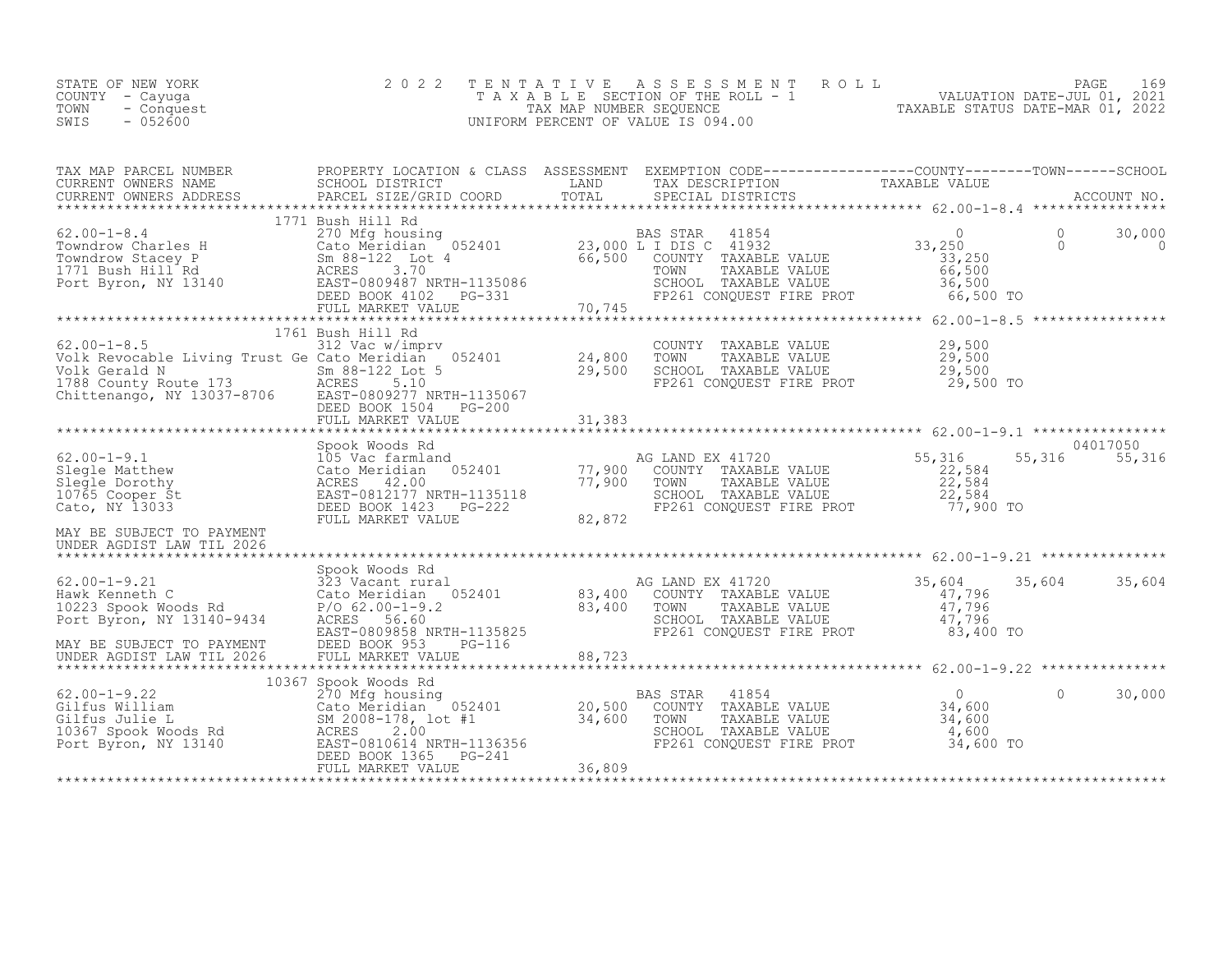| STATE OF NEW YORK<br>COUNTY - Cayuga<br>TOWN<br>- Conquest<br>$-052600$<br>SWIS                        | 2 0 2 2                                                                                                                                                                                                                           | TENTATIVE<br>TAX MAP NUMBER SEQUENCE | A S S E S S M E N T<br>ROLL<br>T A X A B L E SECTION OF THE ROLL - 1<br>UNIFORM PERCENT OF VALUE IS 094.00                                                                                                                                                | VALUATION DATE-JUL 01, 2021<br>TAXABLE STATUS DATE-MAR 01, 2022 | PAGE<br>170                    |
|--------------------------------------------------------------------------------------------------------|-----------------------------------------------------------------------------------------------------------------------------------------------------------------------------------------------------------------------------------|--------------------------------------|-----------------------------------------------------------------------------------------------------------------------------------------------------------------------------------------------------------------------------------------------------------|-----------------------------------------------------------------|--------------------------------|
| TAX MAP PARCEL NUMBER<br>CURRENT OWNERS NAME<br>CURRENT OWNERS ADDRESS                                 | PARCEL SIZE/GRID COORD                                                                                                                                                                                                            | TOTAL                                | PROPERTY LOCATION & CLASS ASSESSMENT EXEMPTION CODE----------------COUNTY--------TOWN------SCHOOL<br>SCHOOL DISTRICT               LAND       TAX DESCRIPTION         TAXABLE VALUE<br>PARCEL SIZE/GRID COORD       TOTAL     SPECIA<br>SPECIAL DISTRICTS |                                                                 | ACCOUNT NO.                    |
| $62.00 - 1 - 9.23$<br>Gilfus William<br>Gilfus Julie L<br>10367 Spook Woods Rd<br>Port Byron, NY 13140 | Spook Woods Rd<br>323 Vacant rural<br>Cato Meridian<br>052401<br>sm 2008-178 lot #2<br>$P/O$ 62.00-1-9.2<br>2.00<br>ACRES<br>EAST-0810629 NRTH-1136149<br>DEED BOOK 1489<br>PG-128<br>FULL MARKET VALUE                           | 14,800<br>14,800<br>15,745           | COUNTY TAXABLE VALUE<br>TOWN<br>TAXABLE VALUE<br>SCHOOL TAXABLE VALUE<br>FP261 CONOUEST FIRE PROT                                                                                                                                                         | 14,800<br>14,800<br>14,800<br>14,800 TO                         |                                |
|                                                                                                        |                                                                                                                                                                                                                                   |                                      |                                                                                                                                                                                                                                                           |                                                                 |                                |
| $62.00 - 1 - 10$<br>Kalinowski Richard<br>10338 Spook Woods Rd<br>Port Byron, NY 13140                 | 10338 Spook Woods Rd<br>210 1 Family Res<br>Cato Meridian 052401<br>$Sm 69 - 221$<br>Land Contract 8/02<br>Karen/richard Kalenowski<br>ACRES<br>2.50<br>EAST-0811015 NRTH-1135965<br>DEED BOOK 1424<br><b>PG-222</b>              | 21,500<br>87,000                     | BAS STAR<br>41854<br>COUNTY TAXABLE VALUE<br>TOWN<br>TAXABLE VALUE<br>SCHOOL TAXABLE VALUE<br>FP261 CONQUEST FIRE PROT                                                                                                                                    | $\Omega$<br>87,000<br>87,000<br>57,000<br>87,000 TO             | 04040101<br>$\Omega$<br>30,000 |
|                                                                                                        | FULL MARKET VALUE                                                                                                                                                                                                                 | 92,553                               |                                                                                                                                                                                                                                                           |                                                                 |                                |
| $62.00 - 1 - 11.11$<br>Gray Rock West Properties<br>14150 State Route 31<br>Savannah, NY 13146-9735    | 10322 Spook Woods Rd<br>210 1 Family Res<br>Cato Meridian 052401<br>Sm 2000-101, Lot B<br>$P/O 62.00-1-11.1$<br>sm 2013-130<br><b>ACRES</b><br>3.20<br>EAST-0811218 NRTH-1135740<br>DEED BOOK 1526<br>PG-196<br>FULL MARKET VALUE | 22,400<br>99,900<br>106,277          | COUNTY TAXABLE VALUE<br>TOWN<br>TAXABLE VALUE<br>SCHOOL TAXABLE VALUE<br>FP261 CONOUEST FIRE PROT                                                                                                                                                         | 99,900<br>99,900<br>99,900<br>99,900 TO                         | 04044050                       |
|                                                                                                        |                                                                                                                                                                                                                                   |                                      |                                                                                                                                                                                                                                                           |                                                                 |                                |
| $62.00 - 1 - 11.12$<br>Gray Rock West Properties<br>14150 State Route 31<br>Savannah, NY 13146-9735    | 10314 Spook Woods Rd<br>210 1 Family Res<br>Cato Meridian 052401<br>Sm 2000-101, Lot B<br>$P/O 62.00-1-11.1$<br>sm 2013-130<br>ACRES<br>2.00<br>EAST-0811200 NRTH-1135571                                                         | 20,800<br>87,700                     | COUNTY TAXABLE VALUE<br>TOWN<br>TAXABLE VALUE<br>SCHOOL TAXABLE VALUE<br>FP261 CONQUEST FIRE PROT                                                                                                                                                         | 87,700<br>87,700<br>87,700<br>87,700 TO                         | 04044050                       |
|                                                                                                        | DEED BOOK 1526<br>PG-196<br>FULL MARKET VALUE                                                                                                                                                                                     | 93,298                               |                                                                                                                                                                                                                                                           |                                                                 |                                |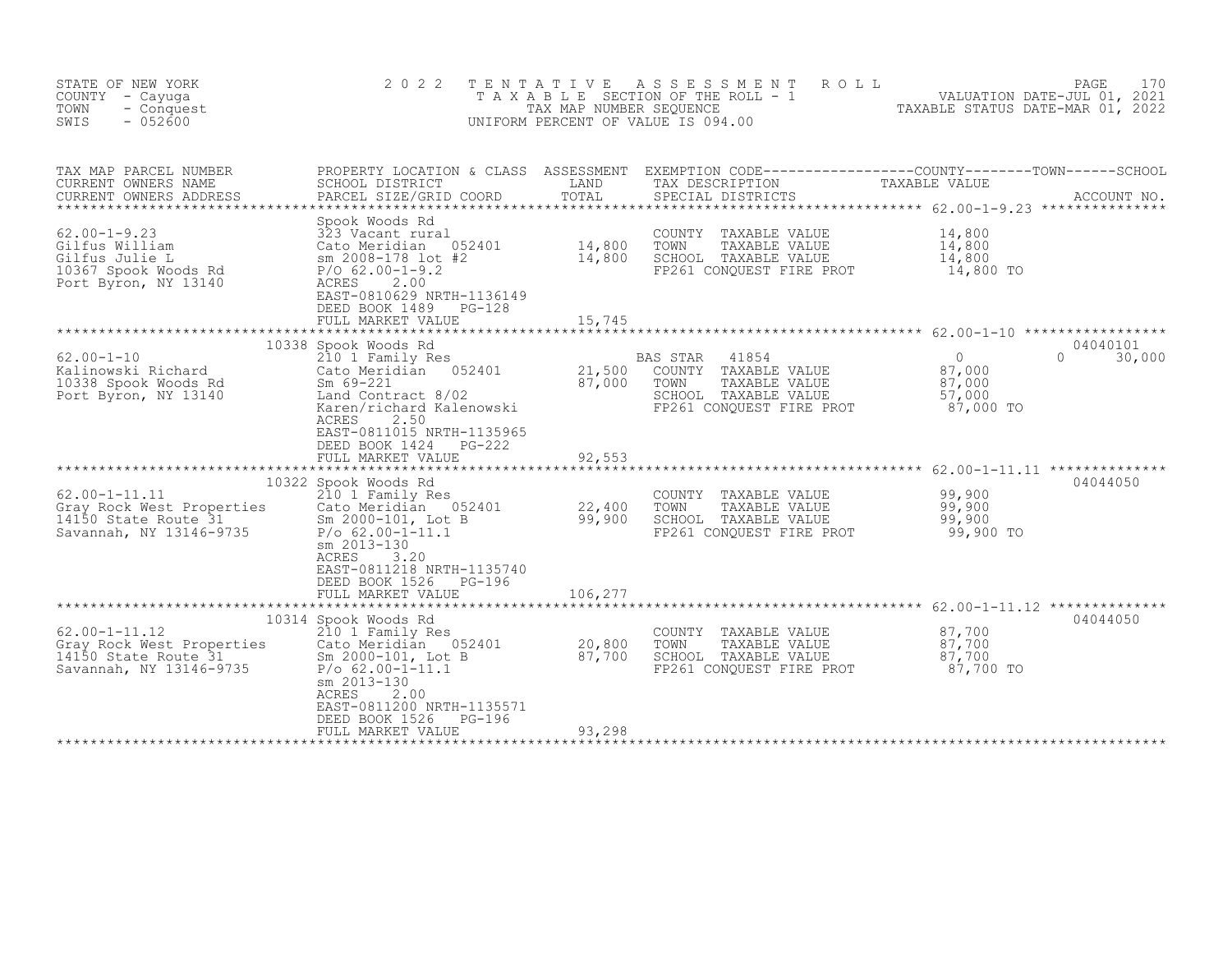| STATE OF NEW YORK<br>COUNTY - Cayuga<br>TOWN<br>- Conquest<br>$-052600$<br>SWIS                                                                                                                                                                                                                                                                                 | 2 0 2 2                                                                                                                           |        | TENTATIVE ASSESSMENT ROLL<br>UNIFORM PERCENT OF VALUE IS 094.00                                                       |                                                                        |
|-----------------------------------------------------------------------------------------------------------------------------------------------------------------------------------------------------------------------------------------------------------------------------------------------------------------------------------------------------------------|-----------------------------------------------------------------------------------------------------------------------------------|--------|-----------------------------------------------------------------------------------------------------------------------|------------------------------------------------------------------------|
| TAX MAP PARCEL NUMBER<br>CURRENT OWNERS NAME<br>CURRENT OWNERS ADDRESS                                                                                                                                                                                                                                                                                          |                                                                                                                                   |        |                                                                                                                       |                                                                        |
| 62.00-1-11.13<br>Spook Woods Rd<br>Slegle Dorothy<br>Slegge Dorothy<br>Slegge Dorothy<br>Slegge Dorothy<br>Slegge Dorothy<br>Slegge Dorothy<br>Slegge Dorothy<br>Slegge Dorothy<br>Slegge Dorothy<br>Slegge Dorothy<br>Slegge Dorothy<br>Slegge Dorothy<br>MAY BE SUBJECT TO PAYMENT<br>UNDER AGDIST LAW TIL 2026 DEED BOOK 1526 PG-272<br>EED BOOK 1526 PG-272 |                                                                                                                                   |        | FP261 CONQUEST FIRE PROT 54,700 TO                                                                                    | 04044050<br>36,012<br>36,012                                           |
|                                                                                                                                                                                                                                                                                                                                                                 | FULL MARKET VALUE                                                                                                                 | 58,191 |                                                                                                                       |                                                                        |
| 62.00-1-11.21<br>Bell Kathi G COUNT<br>10356 Spook Woods Rd Cato Meridian 052401 32,100 TOWN<br>10356 Spook Woods Rd Sm 2000-101, Lot A 32,700 SCHOC<br>PON SMD 1567-336 PON 42.00-1-11.11 2                                                                                                                                                                    | 10356 Spook Woods Rd<br>$P/O$ 62.00-1-11, 11.2<br>12.20 BANK 99999<br>ACRES<br>EAST-0811145 NRTH-1136338<br>DEED BOOK 1661 PG-194 |        | COUNTY TAXABLE VALUE                                                                                                  | 162,700                                                                |
| $\begin{tabular}{lllllllllllll} \texttt{62.00-1-11.22} & \texttt{Sbook Woods Rd} & \texttt{COUNTY TAXABLE VALUE} & 39,800 & 39,800 & 39,800 & 39,800 & 39,800 & 39,800 & 39,800 & 39,800 & 39,800 & 39,800 & 39,800 & 39,800 & 39,800 & 39,800 & 39,800 & 39,800 & 39,800 & 39,800 & 39,800 & 39,800 & 39,$                                                     | DEED BOOK 1567 PG-333                                                                                                             |        |                                                                                                                       |                                                                        |
|                                                                                                                                                                                                                                                                                                                                                                 |                                                                                                                                   |        |                                                                                                                       | 04017030                                                               |
| 02.00-1-12<br>Slegle Matthew<br>Slegle Dorothy<br>10230 Spook Woods Rd<br>120 Field crops<br>Weedsport<br>052201<br>165,100<br>165,100<br>165,100<br>165,100<br>165,100<br>260,200<br>Cato, NY 13033<br>PEED BOOK 1423<br>PG-222<br>PG-222<br>AY BE SUBJECT TO P                                                                                                |                                                                                                                                   |        | AG LAND EX 41720<br>COUNTY TAXABLE VALUE<br>TOWN<br>TAXABLE VALUE<br>SCHOOL TAXABLE VALUE<br>FP261 CONQUEST FIRE PROT | 94,014<br>94,014 94,014<br>166,186<br>166,186<br>166,186<br>260,200 TO |
| MAY BE SUBJECT TO PAYMENT<br>UNDER AGDIST LAW TIL 2026                                                                                                                                                                                                                                                                                                          |                                                                                                                                   |        |                                                                                                                       |                                                                        |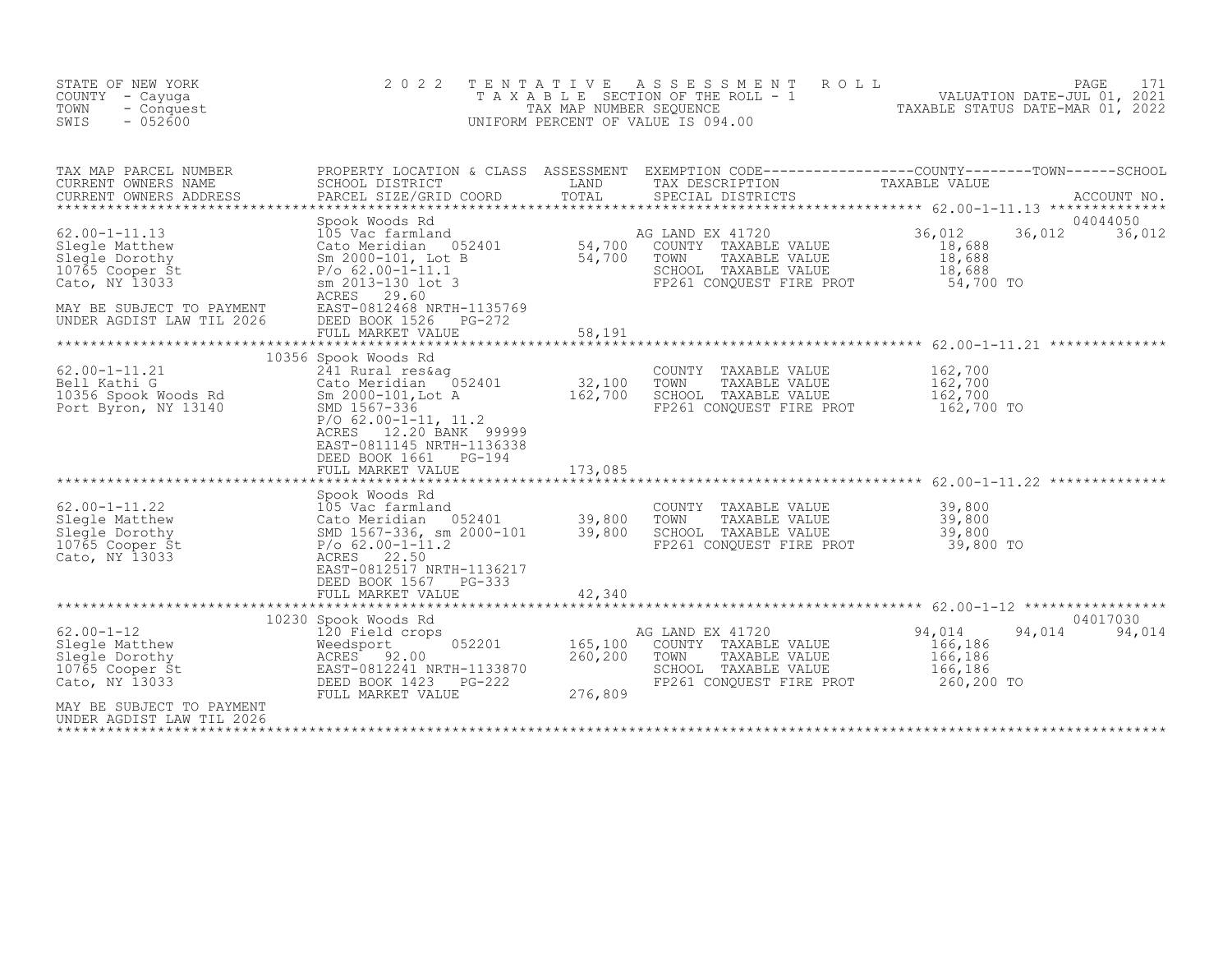| VALUATION DATE-JUL 01, 2021<br>TAXABLE SECTION OF THE ROLL - 1<br>COUNTY - Cayuqa<br>TAXABLE STATUS DATE-MAR 01, 2022<br>TOWN - Conquest<br>TAX MAP NUMBER SEOUENCE<br>- 052600<br>SWIS<br>UNIFORM PERCENT OF VALUE IS 094.00 | STATE OF NEW YORK |  | 2022 TENTATIVE ASSESSMENT ROLL |  |  |  |  | PAGE 172 |  |
|-------------------------------------------------------------------------------------------------------------------------------------------------------------------------------------------------------------------------------|-------------------|--|--------------------------------|--|--|--|--|----------|--|
|-------------------------------------------------------------------------------------------------------------------------------------------------------------------------------------------------------------------------------|-------------------|--|--------------------------------|--|--|--|--|----------|--|

| TAX MAP PARCEL NUMBER<br>TAX MAP PARCES NOWERS ADDRESS FROM DISTRICT COORD TOTAL TRIP TO THE CONFERNIT OWNERS NO CONCOLL DISTRICT TO THE TRIP TO THE CONFERNITION TAXABLE VALUE<br>CURRENT OWNERS ADDRESS BARCEL SIZE/GRID COORD IGNIL SPECIAL DISTRICTS A                                                                                                                                                                                                                                                    | PROPERTY LOCATION & CLASS ASSESSMENT EXEMPTION CODE----------------COUNTY-------TOWN------SCHOOL |  |        |                              |
|---------------------------------------------------------------------------------------------------------------------------------------------------------------------------------------------------------------------------------------------------------------------------------------------------------------------------------------------------------------------------------------------------------------------------------------------------------------------------------------------------------------|--------------------------------------------------------------------------------------------------|--|--------|------------------------------|
|                                                                                                                                                                                                                                                                                                                                                                                                                                                                                                               |                                                                                                  |  |        |                              |
|                                                                                                                                                                                                                                                                                                                                                                                                                                                                                                               |                                                                                                  |  |        |                              |
| $\begin{array}{lllllllllllllllllllll} & & & & 10223\text{ Spook Woods Rd && & & & & 04018090 \\ \text{Hawk Kenneth C && 270 Mfp how using & & & & & & & 052201 \\ \text{Hawk Kenneth C && 270 Mfp how MFRXABLE VALUE && 25,000 \\ \text{Hawk Kirk} && 200.00 DPTH 175.00 && 25,000 \\ \text{FRT} && 200.00 DPTH 175.00 && 25,000 \\ \text{DQ23 Spook Woods Rd && EAST-0810847 NRTH-1133891 && 25$                                                                                                             | 10223 Spook Woods Rd                                                                             |  |        | 04018090                     |
|                                                                                                                                                                                                                                                                                                                                                                                                                                                                                                               |                                                                                                  |  |        |                              |
|                                                                                                                                                                                                                                                                                                                                                                                                                                                                                                               |                                                                                                  |  |        |                              |
| 10233 Spook Woods Rd 24,296<br>Hawk Kenneth C<br>Hawk Kirk J<br>24,296<br>Hawk Kirk J<br>24,296<br>Hawk Kirk J<br>24,296<br>24,296<br>24,296<br>24,296<br>24,296<br>24,296<br>24,296<br>24,296<br>24,296<br>24,296<br>24,296<br>24,296<br>24,296<br>24,296<br>24,296<br>24                                                                                                                                                                                                                                    | 10233 Spook Woods Rd                                                                             |  | 24,296 | 24,296<br>30,000             |
| MAY BE SUBJECT TO PAYMENT<br>UNDER AGDIST LAW TIL 2026                                                                                                                                                                                                                                                                                                                                                                                                                                                        |                                                                                                  |  |        |                              |
|                                                                                                                                                                                                                                                                                                                                                                                                                                                                                                               |                                                                                                  |  |        |                              |
| $\begin{tabular}{lllllllllllllllllll} \multicolumn{3}{c}{\begin{tabular}{l} \multicolumn{3}{c}{\begin{tabular}{l} \multicolumn{3}{c}{\begin{tabular}{l} \multicolumn{3}{c}{\begin{tabular}{l} \multicolumn{3}{c}{\begin{tabular}{l} \multicolumn{3}{c}{\begin{tabular}{l} \multicolumn{3}{c}{\begin{tabular}{l} \multicolumn{3}{c}{\begin{tabular}{l} \multicolumn{3}{c}{\begin{tabular}{l} \multicolumn{3}{c}{\begin{tabular}{l} \multicolumn{3}{c}{\begin{tabular}{l} \multicolumn{3}{c}{\begin{tabular}{l$ |                                                                                                  |  |        |                              |
|                                                                                                                                                                                                                                                                                                                                                                                                                                                                                                               |                                                                                                  |  |        |                              |
|                                                                                                                                                                                                                                                                                                                                                                                                                                                                                                               |                                                                                                  |  |        |                              |
| 10179 Aldrich Rd<br>2700-1-15 270 Mfg housing<br>25,000 COUNTY TAXABLE VALUE<br>25,000 COUNTY TAXABLE VALUE<br>25,000 TOWN TAXABLE VALUE<br>Port Byron, NY 13140-4305 ACRES 1.50 25,000 SCHOOL TAXABLE VALUE<br>Port Byron, NY 13140-4305                                                                                                                                                                                                                                                                     | 10179 Aldrich Rd<br>$PG-228$<br>DEED BOOK 659                                                    |  |        | 04006160<br>$0 \t 25,000$    |
|                                                                                                                                                                                                                                                                                                                                                                                                                                                                                                               |                                                                                                  |  |        |                              |
|                                                                                                                                                                                                                                                                                                                                                                                                                                                                                                               | 10244 State Route 38                                                                             |  |        | 04005050<br>92,755<br>30,000 |
|                                                                                                                                                                                                                                                                                                                                                                                                                                                                                                               |                                                                                                  |  |        |                              |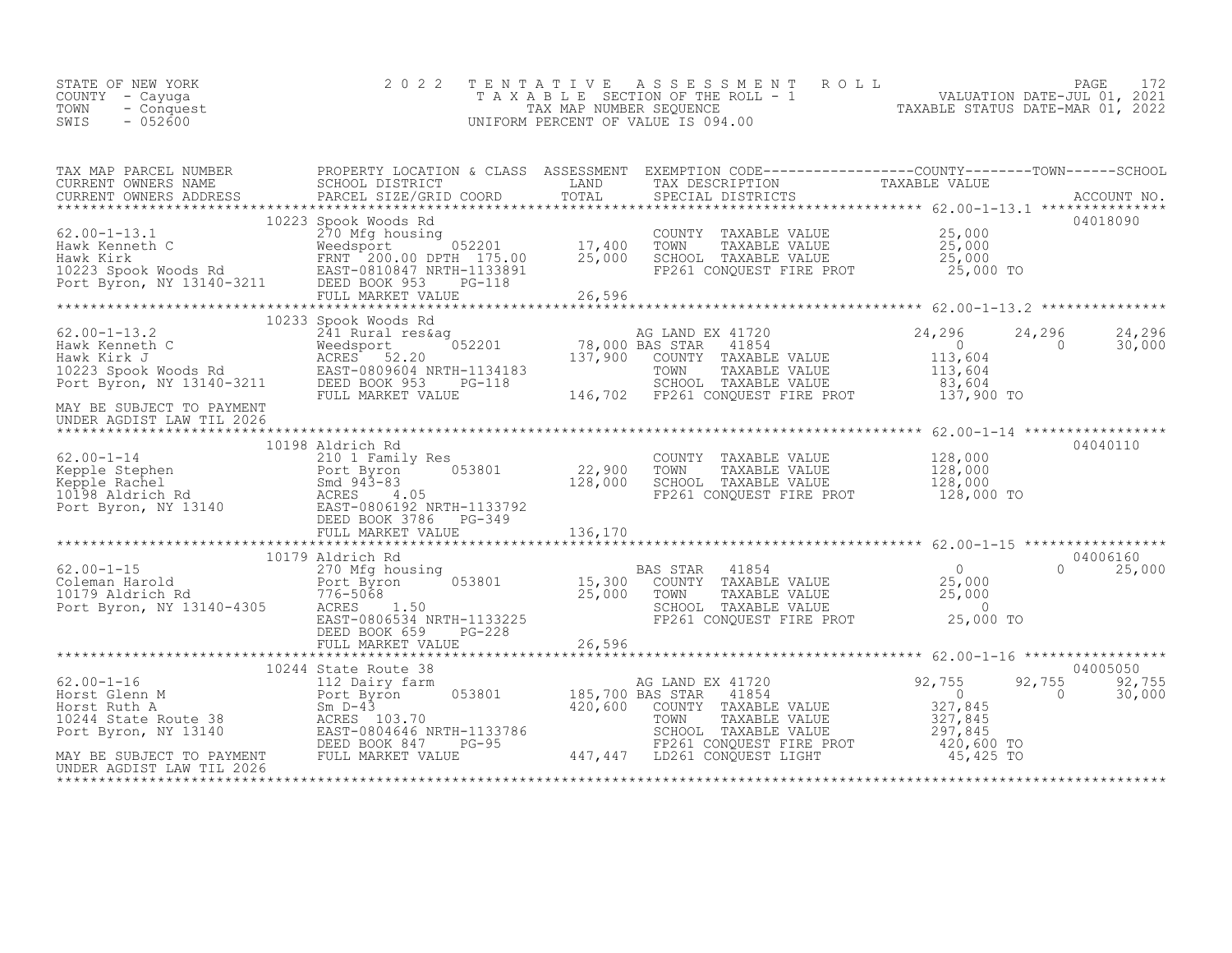| STATE OF NEW YORK<br>COUNTY - Cayuga<br>TOWN<br>- Conquest<br>SWIS<br>$-052600$                                                                                                                                                                                                                                                                                      | 2 0 2 2                                                                                                                                                                           |                              | TENTATIVE ASSESSMENT ROLL PAGE 173<br>TAXABLE SECTION OF THE ROLL - 1 VALUATION DATE-JUL 01, 2021<br>TAX MAP NUMBER SEQUENCE TAXABLE STATUS DATE-MAR 01, 2022<br>UNIFORM PERCENT OF VALUE IS 094.00 |                                                                                               |                                                                 |
|----------------------------------------------------------------------------------------------------------------------------------------------------------------------------------------------------------------------------------------------------------------------------------------------------------------------------------------------------------------------|-----------------------------------------------------------------------------------------------------------------------------------------------------------------------------------|------------------------------|-----------------------------------------------------------------------------------------------------------------------------------------------------------------------------------------------------|-----------------------------------------------------------------------------------------------|-----------------------------------------------------------------|
|                                                                                                                                                                                                                                                                                                                                                                      |                                                                                                                                                                                   |                              |                                                                                                                                                                                                     |                                                                                               |                                                                 |
| 62.00-1-17<br>Richards Janice<br>13381 Craine Rd<br>Red Creek, NY 13143-9400<br>Red Creek, NY 13143-9400<br>Sohn & Jane                                                                                                                                                                                                                                              | 10259 State Rt 38<br>$053801$ 20,800<br>270 Mfg housing<br>John & Jane Died/tn Clk<br>ACRES<br>2.00<br>EAST-0803012 NRTH-1134506<br>DEED BOOK 1411    PG-283<br>FULL MARKET VALUE | $\frac{28,900}{ }$<br>30,745 | COUNTY TAXABLE VALUE $28,900$<br>TOWN TAXABLE VALUE $28,900$<br>SCHOOL TAXABLE VALUE $28,900$<br>FP261 CONQUEST FIRE PROT $28,900$ TO<br>LD261 CONQUEST LIGHT $28,900$ TO                           |                                                                                               | 04004140                                                        |
| 62.00-1-18.1<br>Briggs David<br>10231 State Route 38<br>Port Byron, NY 13140<br>Port Byron, NY 13140<br>FRNT 124.30 DPTH 255.00<br>BANK 99999                                                                                                                                                                                                                        | 10231 State Rt 38<br>Sm 99-211<br>FRNT 124.30 DPTH 255.00<br>BANK 99999<br>EAST-0802972 NRTH-1134041<br>DEED BOOK 1134 PG-314                                                     |                              | VET WAR CT 41121<br>BAS STAR 41854 0<br>COUNTY TAXABLE VALUE 89,140<br>TOWN TAXABLE VALUE 89,140<br>SCHOOL TAXABLE VALUE 89,140<br>FP261 CONQUEST FIRE PROT 97,600 TO                               |                                                                                               | 04013020<br>8,460<br>$\overline{0}$<br>$\overline{0}$<br>30,000 |
| $\begin{tabular}{lllllllllll} 62.00-1-19.1 & 10237 \text{ State R} & 10237 \text{ State R} & 10237 \text{ State R} & 10237 \text{ State R} & 270 \text{ Mfg} & 17,500 \text{ ENR} \text{ STAR} & 41834 & 10237 \text{ State R} & 0 & 29,500 \text{ DNP} & 0 & 29,500 \text{ DNP} & 0 & 29,500 \text{ DNP} & 0 & 29,500 \text{ DNP} & 0 & 29,500 \text{ DNP} & 0 & 2$ |                                                                                                                                                                                   |                              |                                                                                                                                                                                                     |                                                                                               | 04035020                                                        |
|                                                                                                                                                                                                                                                                                                                                                                      |                                                                                                                                                                                   |                              | COUNTY TAXABLE VALUE<br>TAXABLE VALUE<br>SCHOOL TAXABLE VALUE<br>FP261 CONQUEST FIRE PROT<br>LD261 CONQUEST LIGHT                                                                                   | $\begin{array}{c} 0 \\ 216,368 \end{array}$<br>216,368<br>141,468<br>298,300 TO<br>298,300 TO | 81,932<br>81,932<br>$\overline{0}$<br>74,900                    |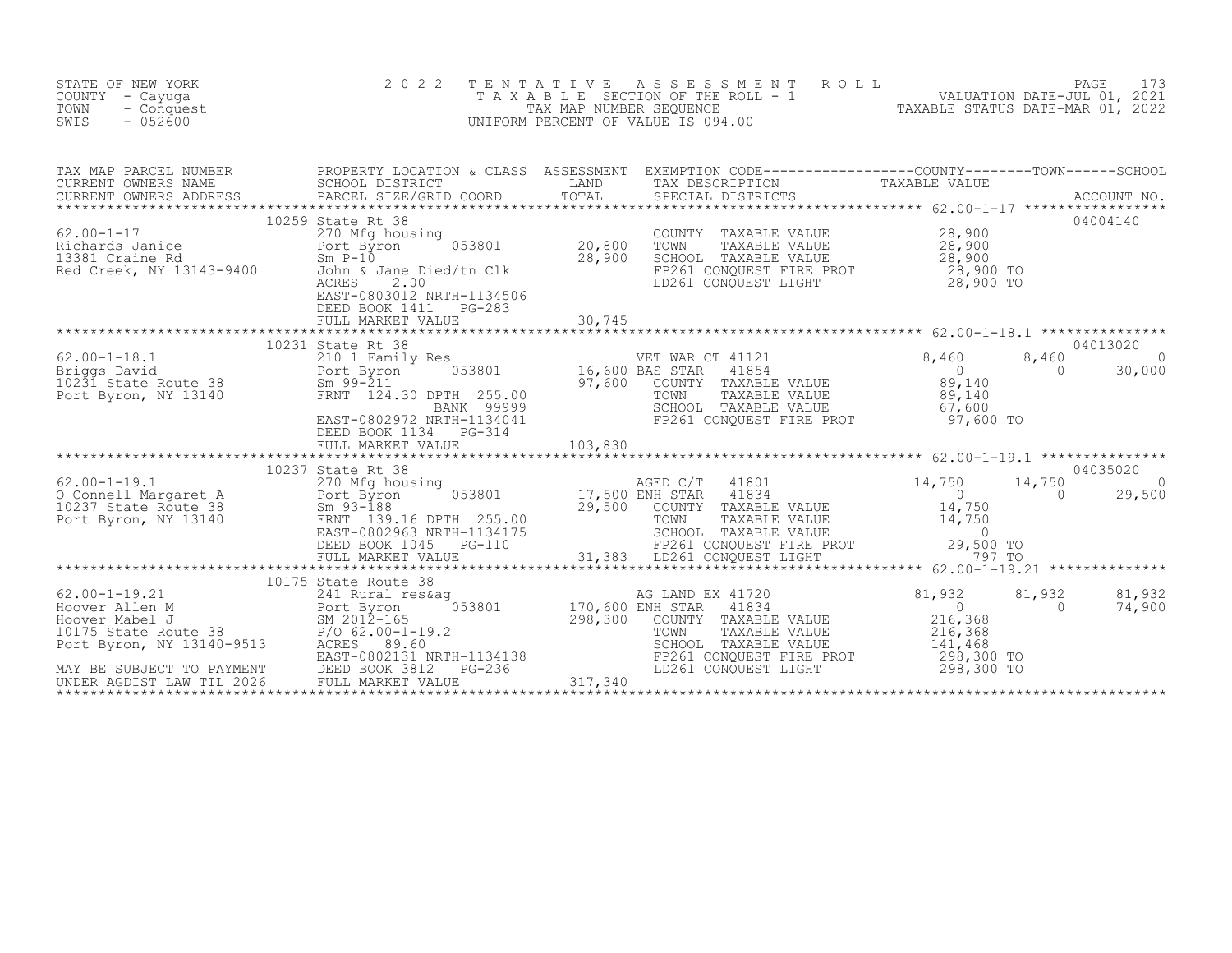| STATE OF NEW YORK<br>COUNTY - Cayuga<br>TOWN<br>- Conquest<br>SWIS<br>$-052600$ | 2 0 2 2                                                                     | TENTATIVE | T E N T A T I V E A S S E S S M E N T R O L L<br>T A X A B L E SECTION OF THE ROLL - 1<br>TAX MAP NUMBER SEQUENCE TAXABLE STATUS DATE-MAR 01, 2022<br>JNIFORM PERCENT OF VALUE IS 094.00<br>UNIFORM PERCENT OF VALUE IS 094.00                                                                       |                      |                    |                              |
|---------------------------------------------------------------------------------|-----------------------------------------------------------------------------|-----------|------------------------------------------------------------------------------------------------------------------------------------------------------------------------------------------------------------------------------------------------------------------------------------------------------|----------------------|--------------------|------------------------------|
|                                                                                 |                                                                             |           |                                                                                                                                                                                                                                                                                                      |                      |                    |                              |
|                                                                                 | 10183 State Route 38                                                        |           |                                                                                                                                                                                                                                                                                                      | 36,270 36,270 36,270 |                    |                              |
|                                                                                 | EAST-0802947 NRTH-1132115<br>DEED BOOK 754<br>$PG-245$<br>FULL MARKET VALUE | 188,511   | FP261 CONQUEST FIRE PROT 177,200 TO                                                                                                                                                                                                                                                                  |                      | $\Omega$           | 04035090<br>30,000           |
|                                                                                 |                                                                             |           | ******************************** 62.00-1-23.2 ***************<br>VET WAR CT 41121 (3,460 8,460 0<br>NG LAND EX 41720 11,946 11,946 11,946 11,946<br>ENH STAR 41834 0 74,900<br>COUNTY TAXABLE VALUE 168,194<br>TOWN TAXABLE VALUE 168,194<br>SCHOOL TAXABLE VALUE 168,194<br>101,754 101,754 101,000 | 188,600 TO           |                    |                              |
|                                                                                 | 10141 State Rt 38                                                           |           | AG LAND EX 41720<br>ENH STAR 41834 0<br>COUNTY TAXABLE VALUE 132,102<br>mount TAXABLE VALUE 132,102<br>TOWN        TAXABLE  VALUE<br>SCHOOL    TAXABLE  VALUE<br>FP261 CONQUEST FIRE PROT 176,300 TO                                                                                                 | 57,202               | 44,198<br>$\sim$ 0 | 04035050<br>44,198<br>74,900 |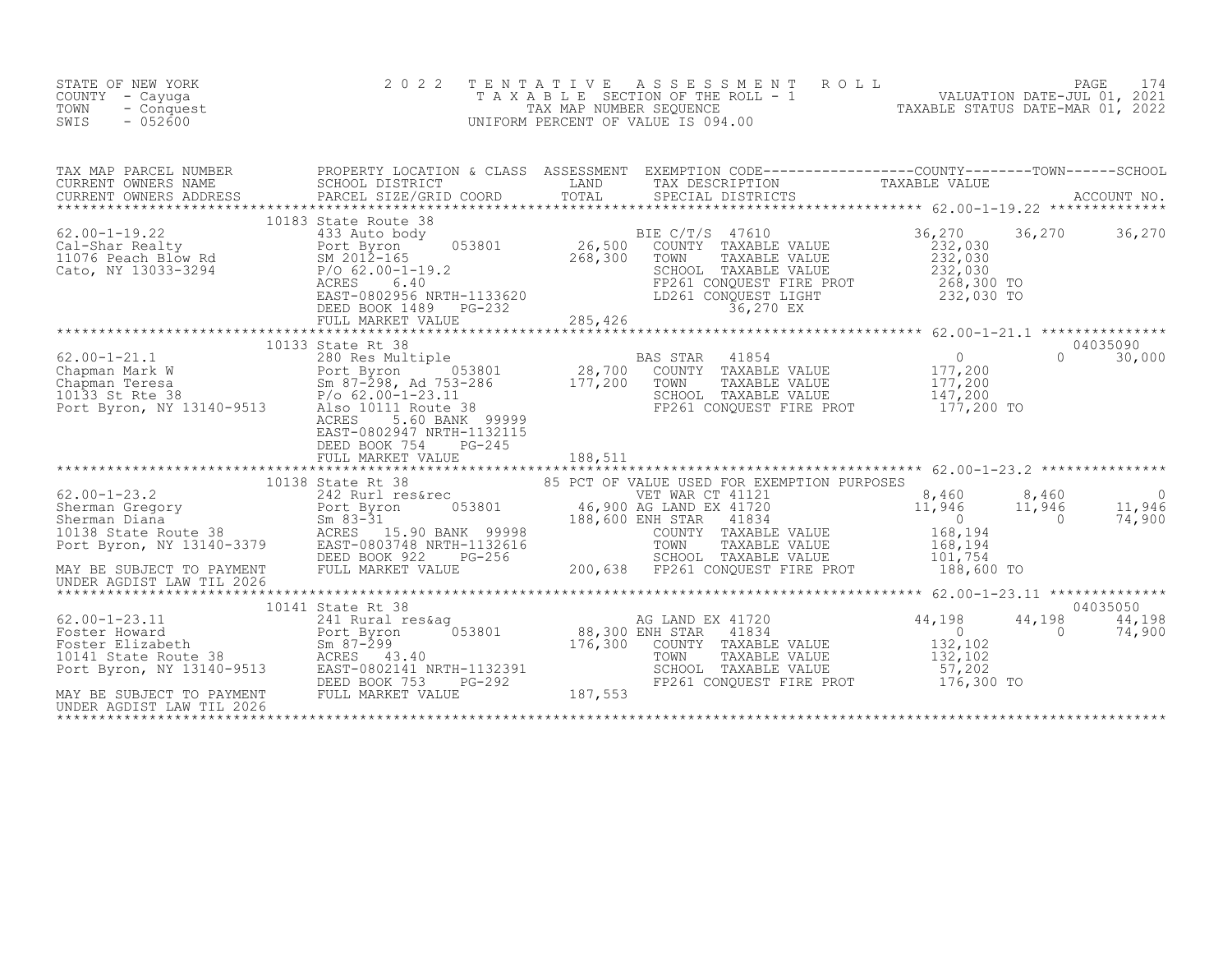| STATE OF NEW YORK<br>COUNTY - Cayuga<br>TOWN<br>- Conquest<br>SWIS<br>$-052600$                                                                                                                                                                                                   | 2 0 2 2                                                                                                                                                                 |                           | TENTATIVE ASSESSMENT<br>UNIFORM PERCENT OF VALUE IS 094.00                                                                                                                                                                                                                                                                                                                                                                                                                                       | TAXABLE SECTION OF THE ROLL - 1<br>TAX MAP NUMBER SEQUENCE THE ROLL - 1<br>INIFORM PERCENT OF VALUE IS 094.00 |
|-----------------------------------------------------------------------------------------------------------------------------------------------------------------------------------------------------------------------------------------------------------------------------------|-------------------------------------------------------------------------------------------------------------------------------------------------------------------------|---------------------------|--------------------------------------------------------------------------------------------------------------------------------------------------------------------------------------------------------------------------------------------------------------------------------------------------------------------------------------------------------------------------------------------------------------------------------------------------------------------------------------------------|---------------------------------------------------------------------------------------------------------------|
| TAX MAP PARCEL NUMBER<br>CURRENT OWNERS NAME<br>CURRENT OWNERS ADDRESS                                                                                                                                                                                                            | SCHOOL DISTRICT                                                                                                                                                         |                           | TAX DESCRIPTION                                                                                                                                                                                                                                                                                                                                                                                                                                                                                  |                                                                                                               |
| 62.00-1-25<br>Waterman David S<br>Waterman Laurie A<br>1051 Spring Lake Rd<br>Port Byron, NY 13140-4351<br>Port Byron, NY 13140-4351<br>Port Byron, NY 13140-4351<br>PELED BOOK 1415<br>PELED BOOK 1415<br>PELED BOOK 1415<br>PELED BOOK 1415<br>PEL<br>MAY BE SUBJECT TO PAYMENT | Spring Lake Rd<br>FULL MARKET VALUE                                                                                                                                     |                           | $\begin{tabular}{lllllllll} \texttt{1} & \texttt{AG} & \texttt{LAND} & \texttt{EX} & 41720 \\ & & & & & & \\ \texttt{053801} & & & & & & \\ & & & & & & \\ \texttt{NRFH-1131104} & & & & & \\ & & & & & & \\ \texttt{NRFH-1131104} & & & & & \\ & & & & & & \\ \texttt{PG-41} & & & & & & \\ & & & & & & & \\ \texttt{PG-41} & & & & & & \\ \end{tabular} \vspace{5mm} \begin{tabular}{lllllllllllll} \texttt{AND} & \texttt{EX}$<br>AG LAND EX 41720 1,829<br>FP261 CONQUEST FIRE PROT 6,000 TO | 04008020<br>1,829<br>1,829<br>6,171<br>$6,171$<br>$6,171$                                                     |
| UNDER AGDIST LAW TIL 2026                                                                                                                                                                                                                                                         |                                                                                                                                                                         |                           |                                                                                                                                                                                                                                                                                                                                                                                                                                                                                                  |                                                                                                               |
| MAY BE SUBJECT TO PAYMENT<br>UNDER AGDIST LAW TIL 2026                                                                                                                                                                                                                            | DEED BOOK 768<br>PG-230<br>FULL MARKET VALUE                                                                                                                            | 167,340                   | FP261 CONQUEST FIRE PROT 157,300 TO                                                                                                                                                                                                                                                                                                                                                                                                                                                              | 04017170<br>39,986<br>39,986<br>$\begin{array}{c} 117,314 \\ 117,314 \\ 117,314 \end{array}$                  |
|                                                                                                                                                                                                                                                                                   |                                                                                                                                                                         |                           |                                                                                                                                                                                                                                                                                                                                                                                                                                                                                                  |                                                                                                               |
| $62.00 - 1 - 27.1$                                                                                                                                                                                                                                                                | 10052 State Route 38<br>312 Vac w/imprv<br>INCL 62.00-1-27 & 51.2<br>FRNT 132.00 DPTH 305.00<br>1.60<br>ACRES<br>EAST-0803474 NRTH-1130802<br>DEED BOOK 1384<br>$PG-42$ |                           | COUNTY TAXABLE VALUE 19,300<br>TOWN TAXABLE VALUE 19,300<br>SCHOOL TAXABLE VALUE 19,300<br>FP261 CONQUEST FIRE PROT 19,300 TO                                                                                                                                                                                                                                                                                                                                                                    | 04035190                                                                                                      |
|                                                                                                                                                                                                                                                                                   | FULL MARKET VALUE                                                                                                                                                       | 20,532                    |                                                                                                                                                                                                                                                                                                                                                                                                                                                                                                  |                                                                                                               |
|                                                                                                                                                                                                                                                                                   |                                                                                                                                                                         |                           |                                                                                                                                                                                                                                                                                                                                                                                                                                                                                                  | 04035080                                                                                                      |
| 62.00-1-28<br>Foster Howard<br>Foster Elizabeth<br>10141 State Route 38<br>Port Byron, NY 13140-9513<br>Port Byron, NY 13140-9513<br>EAST-0800875 NRTH-1132651<br>PORES<br>PORT BOOK 753<br>PG-292                                                                                | PG-292<br>DEED BOOK 753                                                                                                                                                 | $053801$ 20,700<br>20,700 | COUNTY TAXABLE VALUE 20,700<br>TOWN<br>TAXABLE VALUE<br>SCHOOL TAXABLE VALUE $20,700$<br>FP261 CONQUEST FIRE PROT $20,700$ TO                                                                                                                                                                                                                                                                                                                                                                    | $\frac{20}{700}$                                                                                              |
|                                                                                                                                                                                                                                                                                   | FULL MARKET VALUE                                                                                                                                                       | 22,021                    |                                                                                                                                                                                                                                                                                                                                                                                                                                                                                                  |                                                                                                               |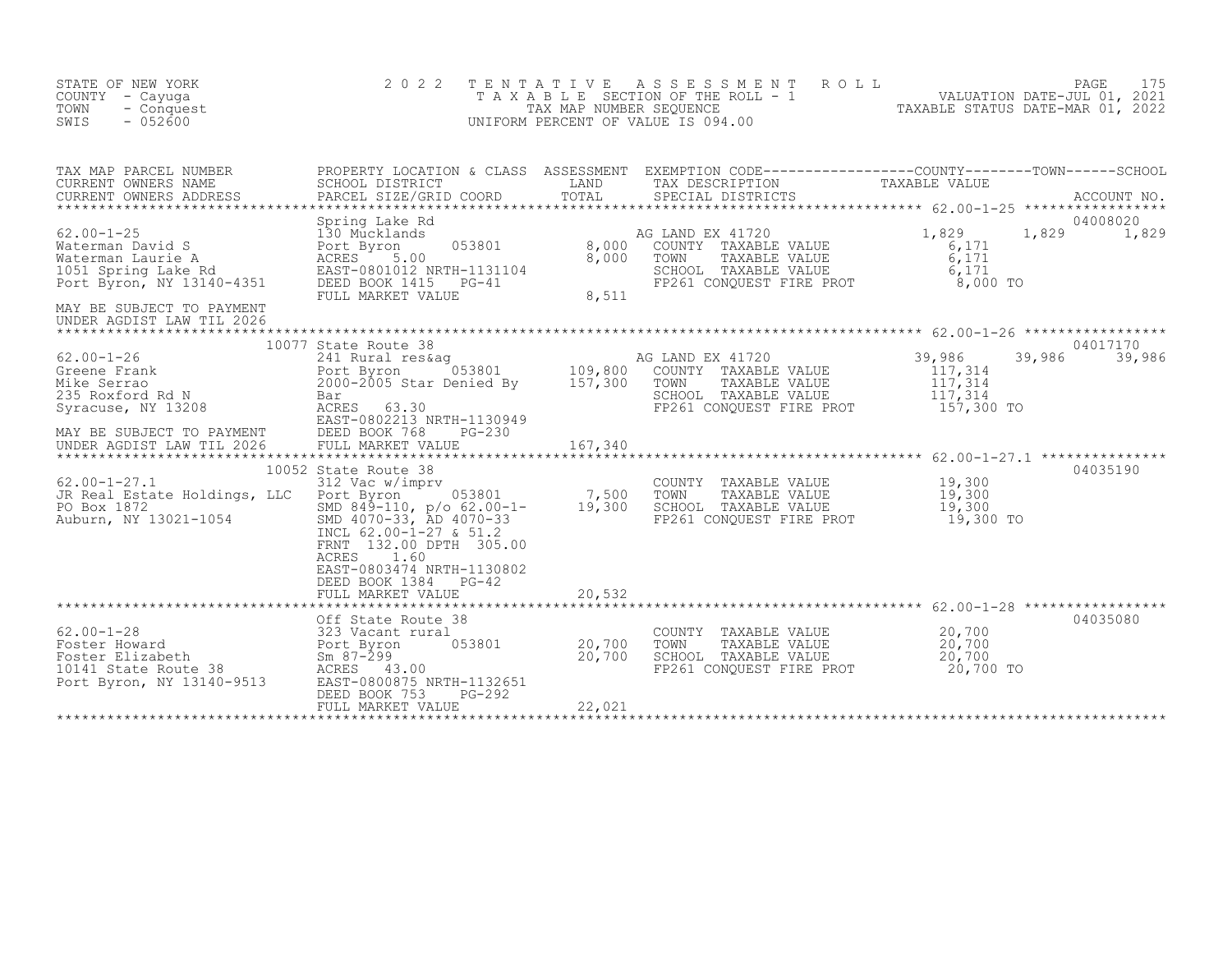| STATE OF NEW YORK<br>COUNTY - Cayuga<br>- Conquest<br>TOWN<br>$-052600$<br>SWIS                                                                                                                                                                                                                                                                                                                                                          | 2 0 2 2 | TENTATIVE ASSESSMENT ROLL PACE 176<br>TAXABLE SECTION OF THE ROLL - 1 VALUATION DATE-JUL 01, 2021<br>TAX MAP NUMBER SEQUENCE TAXABLE STATUS DATE-MAR 01, 2022<br>UNIFORM PERCENT OF VALUE IS 094.00 |  |
|------------------------------------------------------------------------------------------------------------------------------------------------------------------------------------------------------------------------------------------------------------------------------------------------------------------------------------------------------------------------------------------------------------------------------------------|---------|-----------------------------------------------------------------------------------------------------------------------------------------------------------------------------------------------------|--|
| $\begin{tabular}{l c c c c c} \hline \texttt{TAN} \texttt{MP} \texttt{PARCH} \texttt{UURER} & \texttt{PROPERTY LOCATION 4 CLASS ASSESSMENT} & \texttt{EXEMENT CONRES} & \texttt{EXEMENT ONINET} & \texttt{TANABLE VALUE} & \texttt{TANABLE VALUE} & \texttt{TANABLE VALUE} & \texttt{TANABLE VALUE} & \texttt{TANABLE VALUE} & \texttt{TANABLE VALUE} & \texttt{TANABLE VALUE} & \texttt{C2.00-1-29} & \texttt{10000.000000000000000000$ |         |                                                                                                                                                                                                     |  |
| 10069 Aldrich Rd<br>62.00-1-30 10069 Aldrich Rd<br>241 Rural res&ag and the company and the company of the company of the company of the company of the company of the company of the company of the company of the company of the<br>UNDER AGDIST LAW TIL 2026                                                                                                                                                                          |         |                                                                                                                                                                                                     |  |
|                                                                                                                                                                                                                                                                                                                                                                                                                                          |         |                                                                                                                                                                                                     |  |
|                                                                                                                                                                                                                                                                                                                                                                                                                                          |         |                                                                                                                                                                                                     |  |
| $\begin{tabular}{lcccc} \texttt{****}{\textbf{10151}} & \texttt{52.00--1-33} & \texttt{****}{\textbf{10151}} & \texttt{52.00} & \texttt{52.00} & \texttt{62.00--1-33} & \texttt{****}{\textbf{10151}} & \texttt{52.00} & \texttt{62.00--1-33} & \texttt{****}{\textbf{10151}} & \texttt{62.00--1-33} & \texttt{****}{\textbf{10151}} & \texttt{62.00--1-33} & \texttt{****}{\textbf{101$                                                 |         |                                                                                                                                                                                                     |  |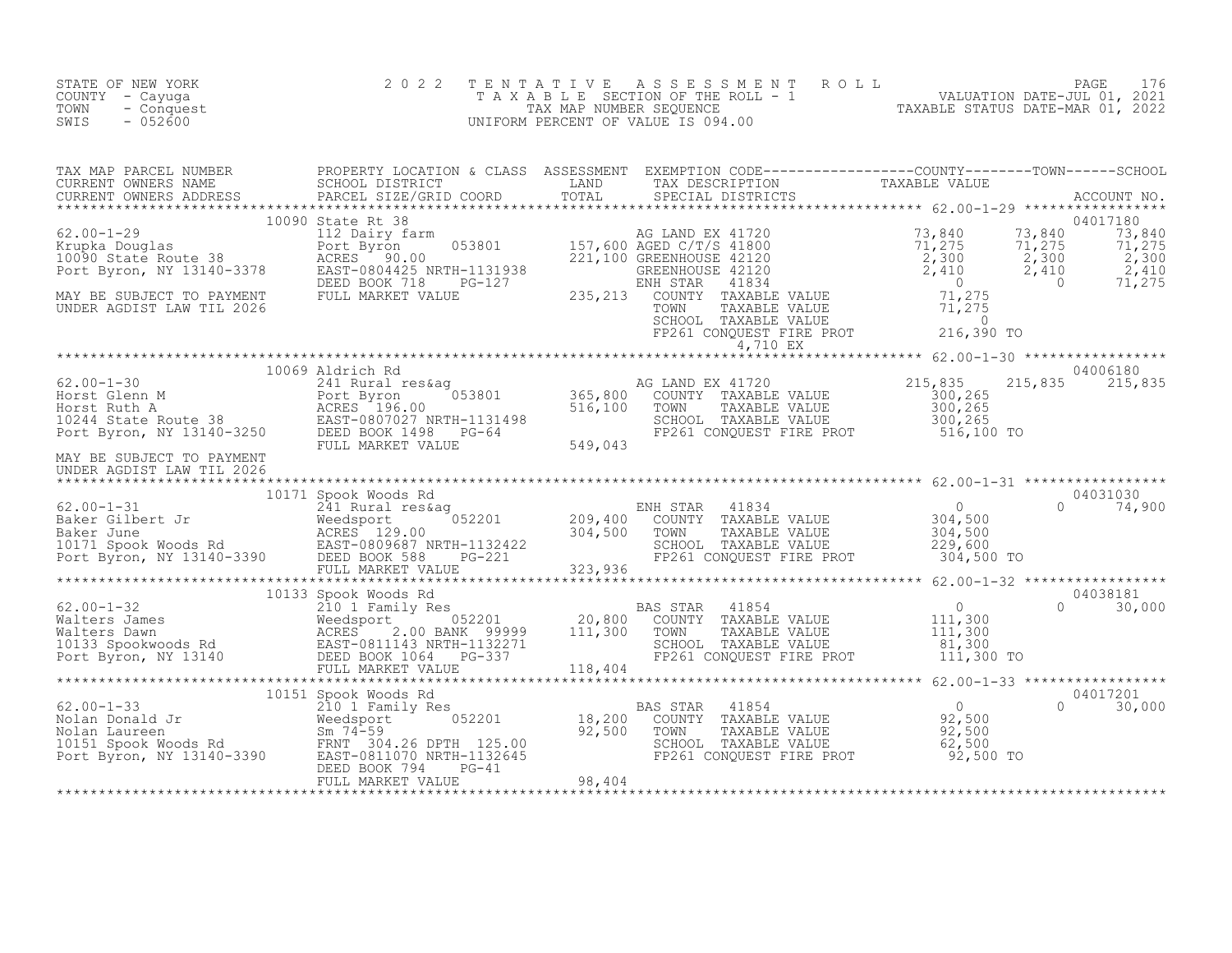| STATE OF NEW YORK<br>COUNTY - Cayuga<br>- Conquest<br>TOWN<br>$-052600$<br>SWIS                                                                                                                                                                                                  | 2022                                               |  | TENTATIVE ASSESSMENT ROLL PAGE 177<br>TAXABLE SECTION OF THE ROLL - 1 VALUATION DATE-JUL 01, 2021<br>TAX MAP NUMBER SEQUENCE TAXABLE STATUS DATE-MAR 01, 2022<br>UNIFORM PERCENT OF VALUE IS 094.00 |          |
|----------------------------------------------------------------------------------------------------------------------------------------------------------------------------------------------------------------------------------------------------------------------------------|----------------------------------------------------|--|-----------------------------------------------------------------------------------------------------------------------------------------------------------------------------------------------------|----------|
| TAX MAP PARCEL NUMBER PROPERTY LOCATION & CLASS ASSESSMENT EXEMPTION CODE-----------------COUNTY--------TOWN------SCHOOL CURRENT OWNERS NAME SCHOOL DISTRICT LAND TAX DESCRIPTION TAXABLE VALUE<br>CURRENT OWNERS ADDRESS PARCEL                                                 |                                                    |  |                                                                                                                                                                                                     |          |
| 19176 Spook Wood Rd (10176 Spook Wood Rd (10176 Spook Wood Rd (10176 Spook Wood Rd (10176 Spook Wood Rd (10176 Spook Wood Rd (10176 Spook Wood Rd (10176 Spook Wood Rd SM 74-59 (102) 26,500 TOWN TAXABLE VALUE 148,400 (148,4                                                   | EAST-0811687 NRTH-1133116<br>DEED BOOK 1449 PG-237 |  |                                                                                                                                                                                                     | 04017200 |
|                                                                                                                                                                                                                                                                                  |                                                    |  |                                                                                                                                                                                                     |          |
|                                                                                                                                                                                                                                                                                  |                                                    |  |                                                                                                                                                                                                     |          |
|                                                                                                                                                                                                                                                                                  |                                                    |  |                                                                                                                                                                                                     |          |
|                                                                                                                                                                                                                                                                                  |                                                    |  |                                                                                                                                                                                                     |          |
|                                                                                                                                                                                                                                                                                  |                                                    |  |                                                                                                                                                                                                     |          |
|                                                                                                                                                                                                                                                                                  |                                                    |  |                                                                                                                                                                                                     |          |
| 1930 Emerson Rd<br>270 Mfg housing<br>28,500<br>28,500<br>28,500<br>28,500<br>28,500<br>28,500<br>28,500<br>28,500<br>28,500<br>28,500<br>28,500<br>28,500<br>28,500<br>28,500<br>28,500<br>28,500<br>28,500<br>28,500<br>28,500<br>28,500<br>28,500<br>28,500<br>28,500<br>28,5 |                                                    |  |                                                                                                                                                                                                     | 04043040 |
|                                                                                                                                                                                                                                                                                  |                                                    |  |                                                                                                                                                                                                     |          |
|                                                                                                                                                                                                                                                                                  |                                                    |  |                                                                                                                                                                                                     | 04037170 |
|                                                                                                                                                                                                                                                                                  |                                                    |  |                                                                                                                                                                                                     |          |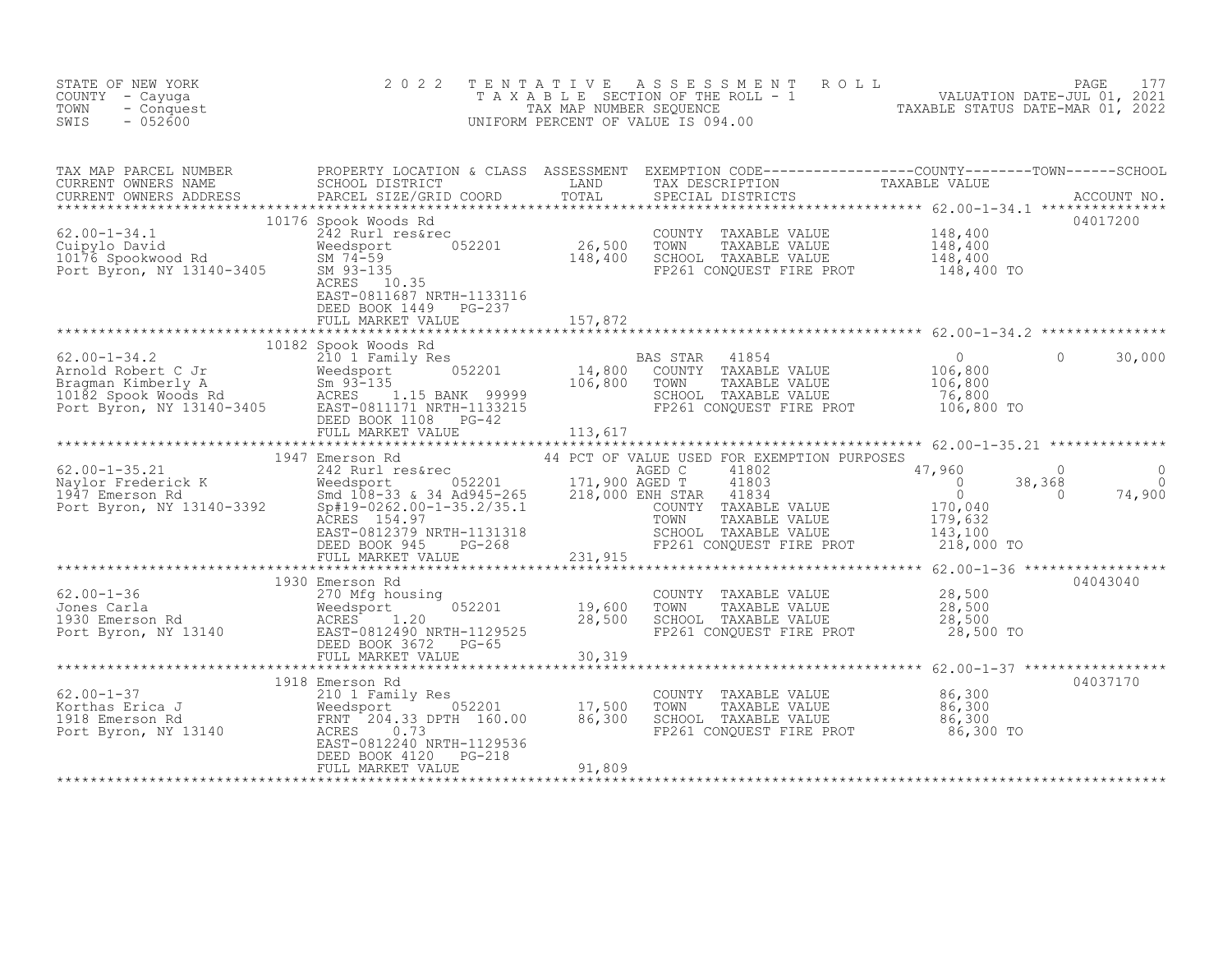| STATE OF NEW YORK<br>COUNTY - Cayuga<br>- Conquest<br>TOWN<br>$-052600$<br>SWIS                                                                                                                                                                                              | 2 0 2 2                                           | TENTATIVE        | TAXABLE TAXABLE TAXABLE TAXABLE SECTION OF THE ROLL - 1<br>TAX MAP NUMBER SEQUENCE TAXABLE STATUS DATE-MAR 01, 2021<br>INIFORM PERCENT OF VALUE IS 094.00<br>UNIFORM PERCENT OF VALUE IS 094.00 |                                                                                                |                                |
|------------------------------------------------------------------------------------------------------------------------------------------------------------------------------------------------------------------------------------------------------------------------------|---------------------------------------------------|------------------|-------------------------------------------------------------------------------------------------------------------------------------------------------------------------------------------------|------------------------------------------------------------------------------------------------|--------------------------------|
| TAX MAP PARCEL NUMBER PROPERTY LOCATION & CLASS ASSESSMENT EXEMPTION CODE----------------COUNTY--------TOWN------SCHOOL CURRENT OWNERS NAME SCHOOL DISTRICT LAND TAX DESCRIPTION TAXABLE VALUE<br>CURRENT OWNERS ADDRESS PARCEL S                                            |                                                   |                  |                                                                                                                                                                                                 |                                                                                                |                                |
| 62.00-1-39<br>Powers Adam C<br>Powers Brandee L<br>Powers Brandee L<br>Powers Brandee L<br>Port Byron, NY 13140-3393<br>Port Byron, NY 13140-3393<br>Port Byron, NY 13140-3393<br>Port Byron, NY 13140-3393<br>Port Byron, NY 13140-3393<br>BAST-0                           | 9958 ONeil Rd<br>DEED BOOK 1143 PG-10             |                  | 41854<br>BAS STAR<br>COUNTY TAXABLE VALUE<br>TOWN TAXABLE VALUE<br>SCHOOL TAXABLE VALUE<br>FP261 CONQUEST FIRE PROT 138,000 TO                                                                  | $\begin{matrix}&&0\\138,000\\138,000\\108&000\end{matrix}$                                     | 04004170<br>$\Omega$<br>30,000 |
|                                                                                                                                                                                                                                                                              |                                                   |                  |                                                                                                                                                                                                 |                                                                                                |                                |
| 62.00-1-40<br>Korthas Erica J<br>1918 Emerson Rd<br>2,000<br>1918 Emerson Rd<br>2,000<br>Port Byron, NY 13140<br>ERST-0812352 NRTH-0112313<br>EED BOOK 4120<br>PG-218<br>FULL MARKET VALUE<br>FULL MARKET VALUE<br>FULL MARKET VALUE<br>FULL MARKET VAL                      | Emerson Rd                                        |                  | COUNTY TAXABLE VALUE<br>TOWN TAXABLE VALUE $2,000$<br>SCHOOL TAXABLE VALUE $2,000$<br>FP261 CONQUEST FIRE PROT $2,000$ TO                                                                       | 2,000                                                                                          | 04037150                       |
|                                                                                                                                                                                                                                                                              |                                                   |                  |                                                                                                                                                                                                 | *********************** 62.00-1-43 ******************                                          |                                |
| $62.00 - 1 - 43$<br>62.00-1-43<br>Guy Adele M<br>9967 Oneil Rd<br>9967 Oneil Rd<br>PeRIOR OWNER ON 3/01/2022<br>PERIOR OWNER ON 3/01/2022<br>PEED BOOK 4176<br>PEED BOOK 4176<br>PEED BOOK 4176<br>PEED BOOK 4176<br>PEED BOOK 4176<br>PEED BOOK 4176<br>PEED BOOK 4176<br>P | 9967 Oneil Rd<br>210 1 Family Res<br>052201       | 13,600<br>89,100 | TOWN - AGAPLE VALUE (89,100)<br>TAXABLE VALUE (89,100)<br>SCHOOL TAXABLE VALUE (89,100)<br>FP261 CONQUEST FIRE PROT (89,100)                                                                    | 89,100 TO                                                                                      | 04009120                       |
| Guy Adele M                                                                                                                                                                                                                                                                  |                                                   | 94,787           |                                                                                                                                                                                                 |                                                                                                |                                |
|                                                                                                                                                                                                                                                                              | 10029 Spook Woods Rd                              |                  |                                                                                                                                                                                                 |                                                                                                | 04038180                       |
| 10029 Spook Woods Rd 2.00-1-46.111<br>Kepple Mark G<br>Kepple Virginia S<br>10029 Spook Woods Rd 2029 Spook Woods Rd 2029 Spook Woods Rd 2029 Spook Woods Rd 2029 Spook Woods Rd 2029 Spook Woods Rd 2029 Spook Woods Rd 2029 Spook                                          | ACRES 35.78<br>EAST-0811182 NRTH-1130920          |                  | 41854<br>TAXABLE VALUE<br>TAXABLE VALUE<br>SCHOOL TAXABLE VALUE<br>FP261 CONQUEST FIRE PROT 218,800 TO                                                                                          | $\begin{array}{c}0\\218,800\\218,800\\188\end{array}$                                          | $\Omega$<br>30,000             |
|                                                                                                                                                                                                                                                                              | DEED BOOK 1429 PG-305<br>FULL MARKET VALUE        | 232,766          |                                                                                                                                                                                                 |                                                                                                |                                |
| 10107 Spook Woods Rd                                                                                                                                                                                                                                                         |                                                   |                  |                                                                                                                                                                                                 |                                                                                                |                                |
| 62.00-1-46.112 10107 Spook Woods Rd<br>Maggio Joseph Jr (2010) I Family Res (2010) 15,700<br>Maggio Shannon Sm 88-103 10107 Spook Woods Rd<br>Po 62.00-1-46.11 Port Byron, NY 13140-3213 RCRES 1136 NBTH-11313997<br>RCRES 1136 NBTH-1                                       | EAST-0811196 NRTH-1131909<br>DEED BOOK 1034 PG-77 |                  | BAS STAR<br>41854<br>COUNTY TAXABLE VALUE<br>TOWN<br>TAXABLE VALUE<br>SCHOOL TAXABLE VALUE<br>FP261 CONQUEST FIRE PROT 173,900 TO                                                               | $\overline{0}$<br>$\begin{array}{c} 0 \\ 173,900 \\ 173,900 \\ 143,900 \end{array}$<br>143,900 | $\Omega$<br>30,000             |
|                                                                                                                                                                                                                                                                              | FULL MARKET VALUE                                 | 185,000          |                                                                                                                                                                                                 |                                                                                                |                                |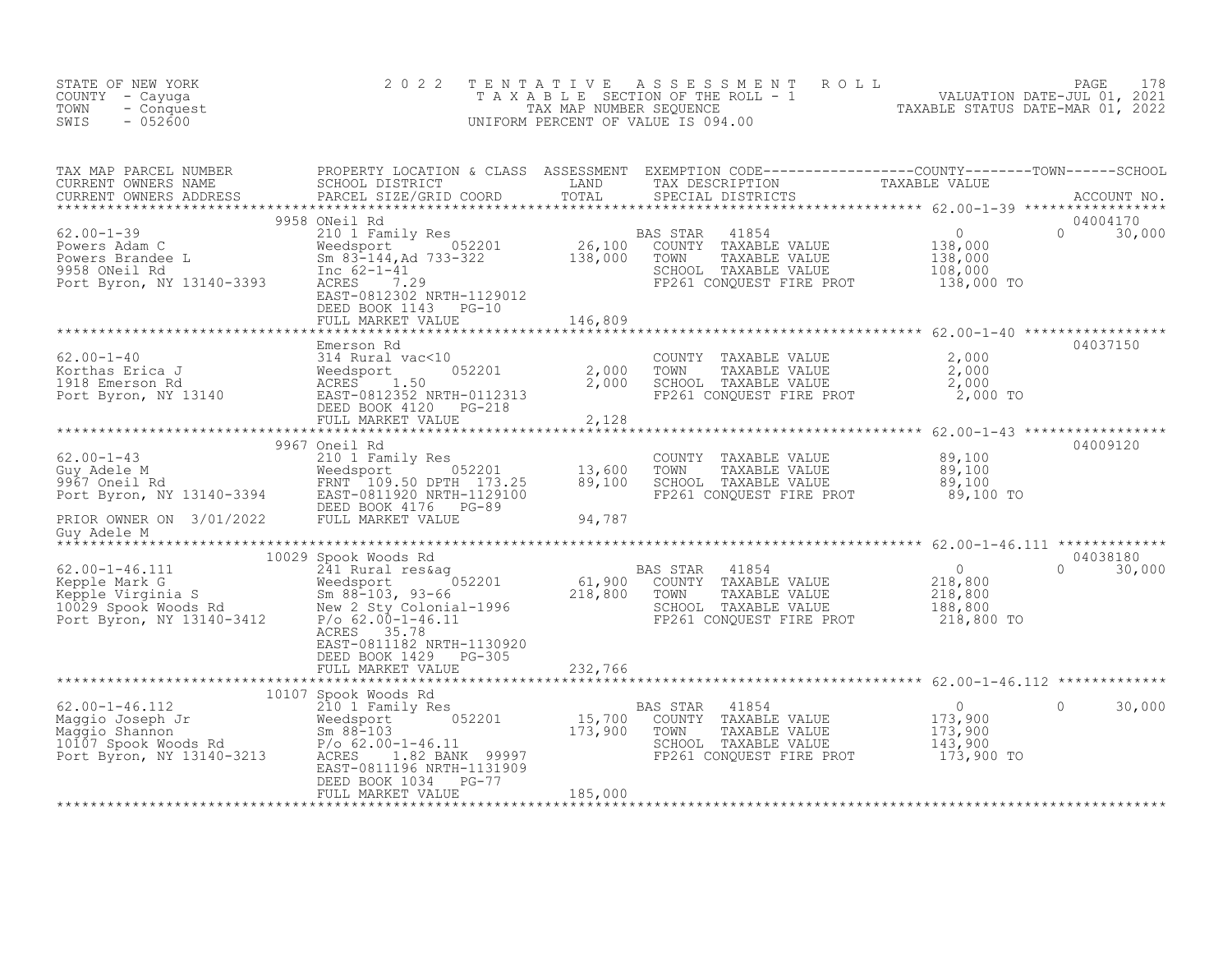| STATE OF NEW YORK<br>COUNTY - Cayuga<br>TOWN<br>- Conquest<br>$-052600$<br>SWIS                                                                                                                                                                  | 2 0 2 2                                                                |         | TENTATIVE ASSESSMENT ROLL PAGE 179<br>TAXABLE SECTION OF THE ROLL - 1 VALUATION DATE-JUL 01, 2021<br>TAX MAP NUMBER SEQUENCE TAXABLE STATUS DATE-MAR 01, 2022<br>UNIFORM PERCENT OF VALUE IS 094.00 |                                                                                          |        |
|--------------------------------------------------------------------------------------------------------------------------------------------------------------------------------------------------------------------------------------------------|------------------------------------------------------------------------|---------|-----------------------------------------------------------------------------------------------------------------------------------------------------------------------------------------------------|------------------------------------------------------------------------------------------|--------|
| TAX MAP PARCEL NUMBER PROPERTY LOCATION & CLASS ASSESSMENT EXEMPTION CODE-----------------COUNTY--------TOWN-----SCHOOL CURRENT OWNERS NAME SCHOOL DISTRICT LAND TAX DESCRIPTION TAXABLE VALUE<br>CURRENT OWNERS ADDRESS PARCEL S                |                                                                        |         |                                                                                                                                                                                                     |                                                                                          |        |
| 3979 Spook Woods Rd<br>82.00-1-46.121 210 1 Family Res<br>Branagan William III Weedsport 052201 26,700 COUNTY TAXABLE VALUE 174,100 0<br>8979 Spook Woods Rd<br>8979 Spook Woods Rd<br>8979 Spook Woods Rd<br>82.00-1-46.121 20512 26,700        |                                                                        |         |                                                                                                                                                                                                     |                                                                                          | 30,000 |
|                                                                                                                                                                                                                                                  | EAST-0811238 NRTH-1129546<br>DEED BOOK 869 PG-105<br>FULL MARKET VALUE | 51,170  |                                                                                                                                                                                                     |                                                                                          |        |
|                                                                                                                                                                                                                                                  |                                                                        |         |                                                                                                                                                                                                     |                                                                                          |        |
|                                                                                                                                                                                                                                                  |                                                                        |         |                                                                                                                                                                                                     |                                                                                          |        |
|                                                                                                                                                                                                                                                  |                                                                        |         |                                                                                                                                                                                                     | 04003021                                                                                 |        |
| 3869 One11 Rd<br>270 Mfg housing<br>Tomion Holly<br>270 Mfg housing<br>20,800 COUNTY TAXABLE VALUE<br>20,800 COUNTY TAXABLE VALUE<br>20,800 COUNTY TAXABLE VALUE<br>20,800 COUNTY TAXABLE VALUE<br>20,800 COUNTY TAXABLE VALUE<br>20,800 TOWN TA |                                                                        |         |                                                                                                                                                                                                     | $\Omega$                                                                                 | 30,000 |
|                                                                                                                                                                                                                                                  |                                                                        |         |                                                                                                                                                                                                     |                                                                                          |        |
|                                                                                                                                                                                                                                                  | DEED BOOK 1052 PG-204                                                  |         | 41854<br>BAS STAR<br>COUNTY TAXABLE VALUE<br>TOWN<br>TAXABLE VALUE<br>SCHOOL TAXABLE VALUE<br>FP261 CONQUEST FIRE PROT 237,900 TO                                                                   | $\overline{0}$<br>$\begin{array}{c} 0 \\ 237,900 \\ 237,900 \\ 207,900 \end{array}$<br>0 | 30,000 |
|                                                                                                                                                                                                                                                  | FULL MARKET VALUE                                                      | 253,085 |                                                                                                                                                                                                     |                                                                                          |        |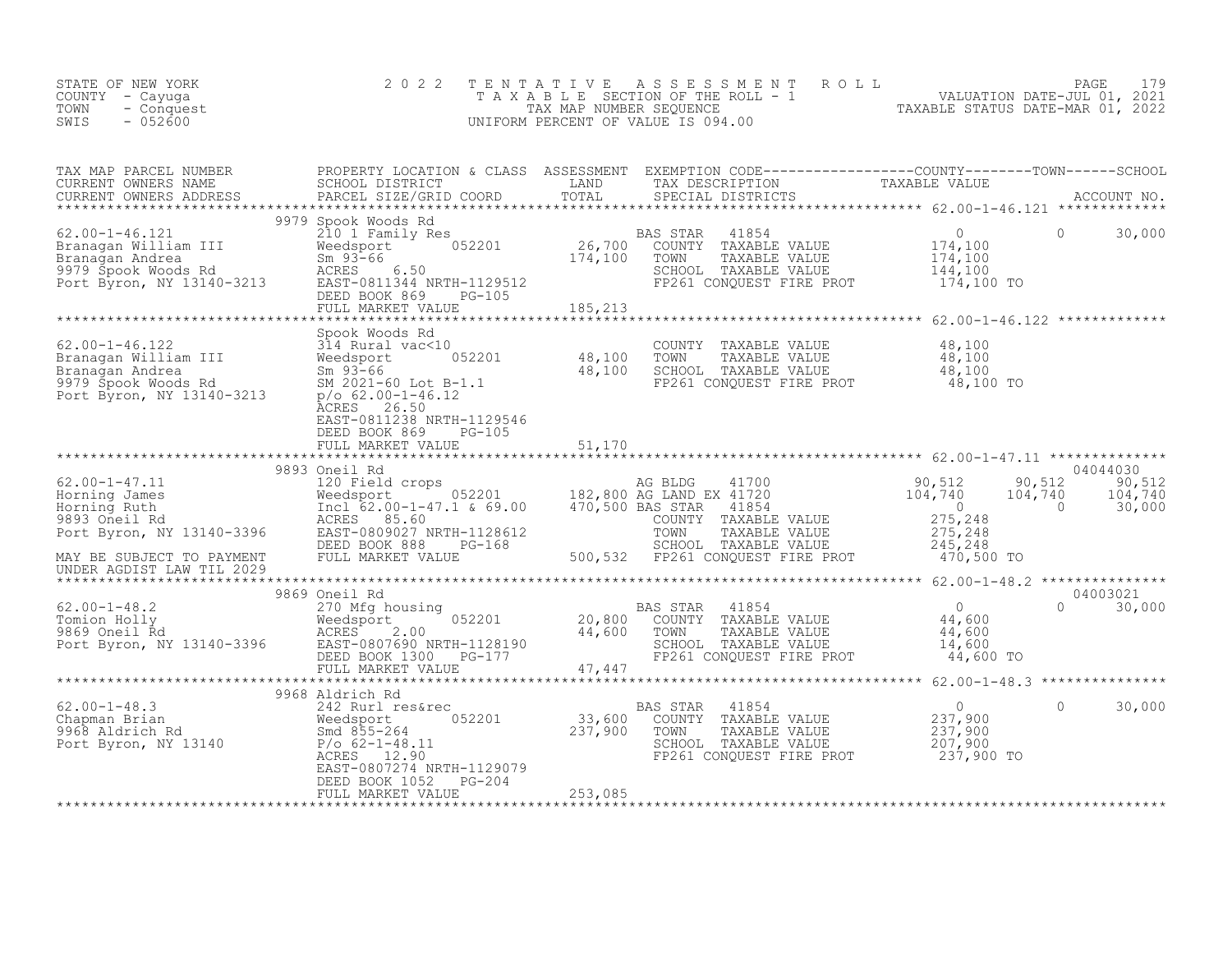| STATE OF NEW YORK<br>COUNTY - Cayuga<br>TOWN<br>- Conquest<br>SWIS<br>$-052600$ | 2 0 2 2                                                                                           |         | TENTATIVE ASSESSMENT ROLL PACE 180<br>TAXABLE SECTION OF THE ROLL - 1 VALUATION DATE-JUL 01, 2021<br>TAX MAP NUMBER SEQUENCE TAXABLE STATUS DATE-MAR 01, 2022<br>UNIFORM PERCENT OF VALUE IS 094.00                               |
|---------------------------------------------------------------------------------|---------------------------------------------------------------------------------------------------|---------|-----------------------------------------------------------------------------------------------------------------------------------------------------------------------------------------------------------------------------------|
|                                                                                 |                                                                                                   |         | TAX MAP PARCEL NUMBER PROPERTY LOCATION & CLASS ASSESSMENT EXEMPTION CODE----------------COUNTY--------TOWN------SCHOOL CURRENT OWNERS NAME SCHOOL DISTRICT LAND TAX DESCRIPTION TAXABLE VALUE<br>CURRENT OWNERS ADDRESS PARCEL S |
|                                                                                 | DEED BOOK 1180 PG-77                                                                              |         |                                                                                                                                                                                                                                   |
|                                                                                 |                                                                                                   |         |                                                                                                                                                                                                                                   |
|                                                                                 | O'Neil Rd<br>EAST-0807405 NRTH-1127996<br>DEED BOOK 1180 PG-77                                    |         |                                                                                                                                                                                                                                   |
|                                                                                 | FULL MARKET VALUE                                                                                 | 17,447  |                                                                                                                                                                                                                                   |
|                                                                                 | *************************                                                                         |         |                                                                                                                                                                                                                                   |
|                                                                                 | 9990 Aldrich Rd<br>FULL MARKET VALUE 90,426                                                       |         | $0 \t 74,900$<br>85,000 TO                                                                                                                                                                                                        |
|                                                                                 |                                                                                                   |         |                                                                                                                                                                                                                                   |
|                                                                                 | DEED BOOK 4021 PG-342                                                                             |         |                                                                                                                                                                                                                                   |
|                                                                                 |                                                                                                   |         |                                                                                                                                                                                                                                   |
|                                                                                 | ACRES 30.20 BANK 99999<br>EAST-0807980 NRTH-1128693<br>DEED BOOK 1487 PG-161<br>FULL MARKET VALUE | 255,532 |                                                                                                                                                                                                                                   |
|                                                                                 |                                                                                                   |         |                                                                                                                                                                                                                                   |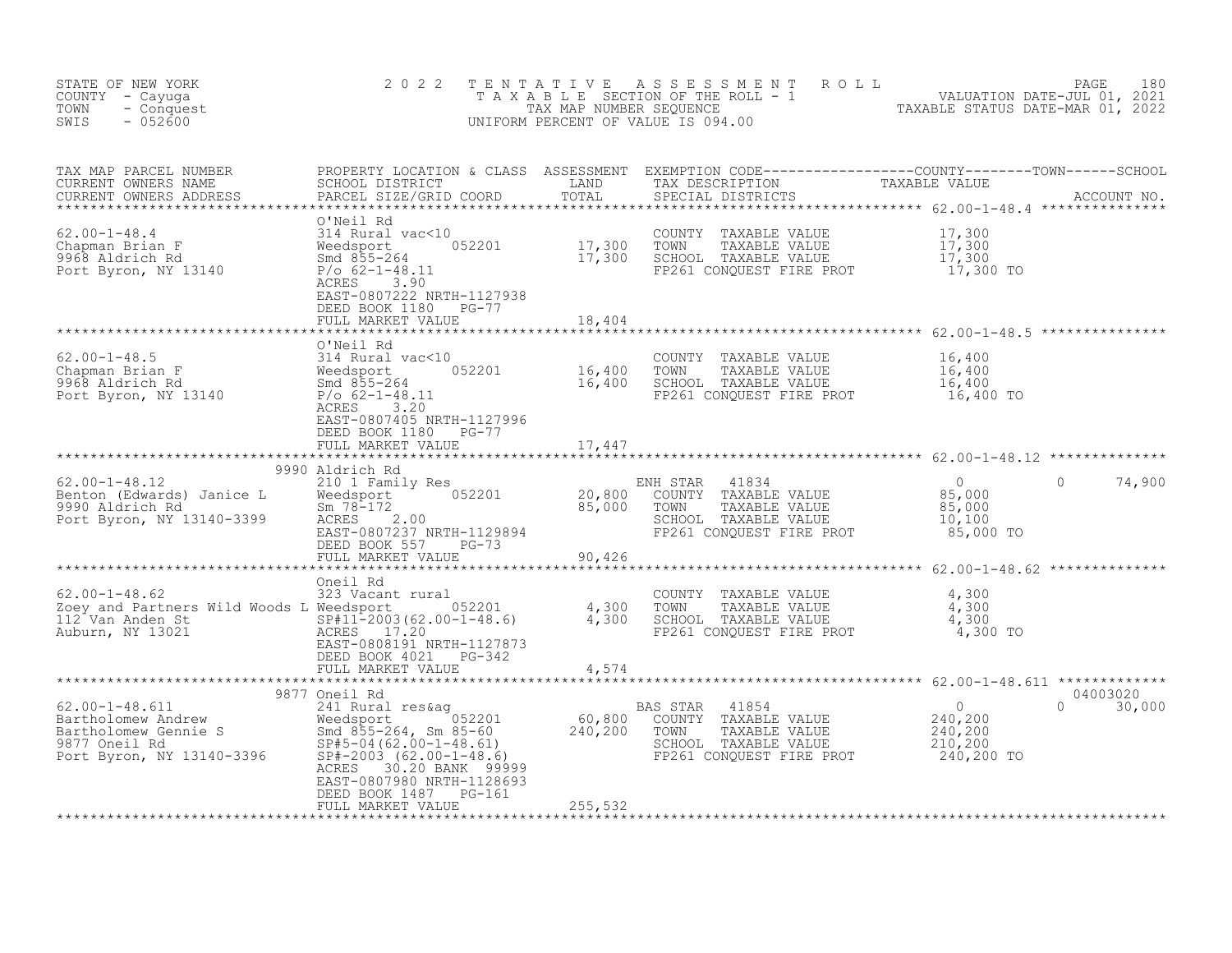| STATE OF NEW YORK<br>COUNTY - Cayuga<br>- Conquest<br>TOWN<br>$-052600$<br>SWIS                                                                                                                                                                                                                        | 2 0 2 2                                            | TENTATIVE ASSESSMENT ROLL PAGE 181<br>TAXABLE SECTION OF THE ROLL - 1 VALUATION DATE-JUL 01, 2021<br>TAX MAP NUMBER SEQUENCE TAXABLE STATUS DATE-MAR 01, 2022<br>UNIFORM PERCENT OF VALUE IS 094.00 |                                                    |                           |
|--------------------------------------------------------------------------------------------------------------------------------------------------------------------------------------------------------------------------------------------------------------------------------------------------------|----------------------------------------------------|-----------------------------------------------------------------------------------------------------------------------------------------------------------------------------------------------------|----------------------------------------------------|---------------------------|
|                                                                                                                                                                                                                                                                                                        |                                                    |                                                                                                                                                                                                     |                                                    |                           |
|                                                                                                                                                                                                                                                                                                        | DEED BOOK II/0 PG-242<br>FULL MARKET VALUE 135,745 |                                                                                                                                                                                                     |                                                    |                           |
|                                                                                                                                                                                                                                                                                                        |                                                    |                                                                                                                                                                                                     |                                                    |                           |
| 40,663<br>Horst Nevin M and the Magnetics (1890)<br>Morst Joyce (18,037<br>Horst Joyce (18,037<br>Horst Joyce (18,037<br>EAST-0486230 NRTH-1129070 58,700 COUNTY TAXABLE VALUE 18,037<br>Port Byron, NY 13140-3397 DEED BOOK 887 PG-327<br>M<br>MAY BE SUBJECT TO PAYMENT<br>UNDER AGDIST LAW TIL 2026 | Aldrich Rd                                         |                                                                                                                                                                                                     |                                                    | 04003010<br>40,663 40,663 |
| 10008 State Rt 38<br>62.00-1-50 10008 State Rt 38<br>62.00-1-50 312 Vac w/imprv COUNTY TAXABLE VALUE 94,400<br>Oleksiw Daniel A Port Byron 053801 89,000 TOWN TAXABLE VALUE 94,400<br>123 Stryker Ave ACRES 55.00 94,400 SCHOOL TAXABL                                                                 |                                                    |                                                                                                                                                                                                     | *********************** 62.00-1-51.1 ************* | 04017190                  |
| 62.00-1-51.1<br>Miraglia Shaine M<br>10022 State Rt 38<br>210 1 Family Res<br>Port Byron, NY 13140<br>Port Byron, NY 13140<br>EAST-0803471 NRTH-1130505<br>DEED BOOK 4113<br>PG-263<br>TELL MARKET VALUE<br>PEED BOOK 4113<br>PG-263<br>TELL MARKET V                                                  | 10022 State Rt 38                                  | COUNTY TAXABLE VALUE $33,700$<br>TOWN TAXABLE VALUE $33,700$<br>SCHOOL TAXABLE VALUE $33,700$<br>FP261 CONQUEST FIRE PROT $33,700$ TO                                                               |                                                    | 04021082                  |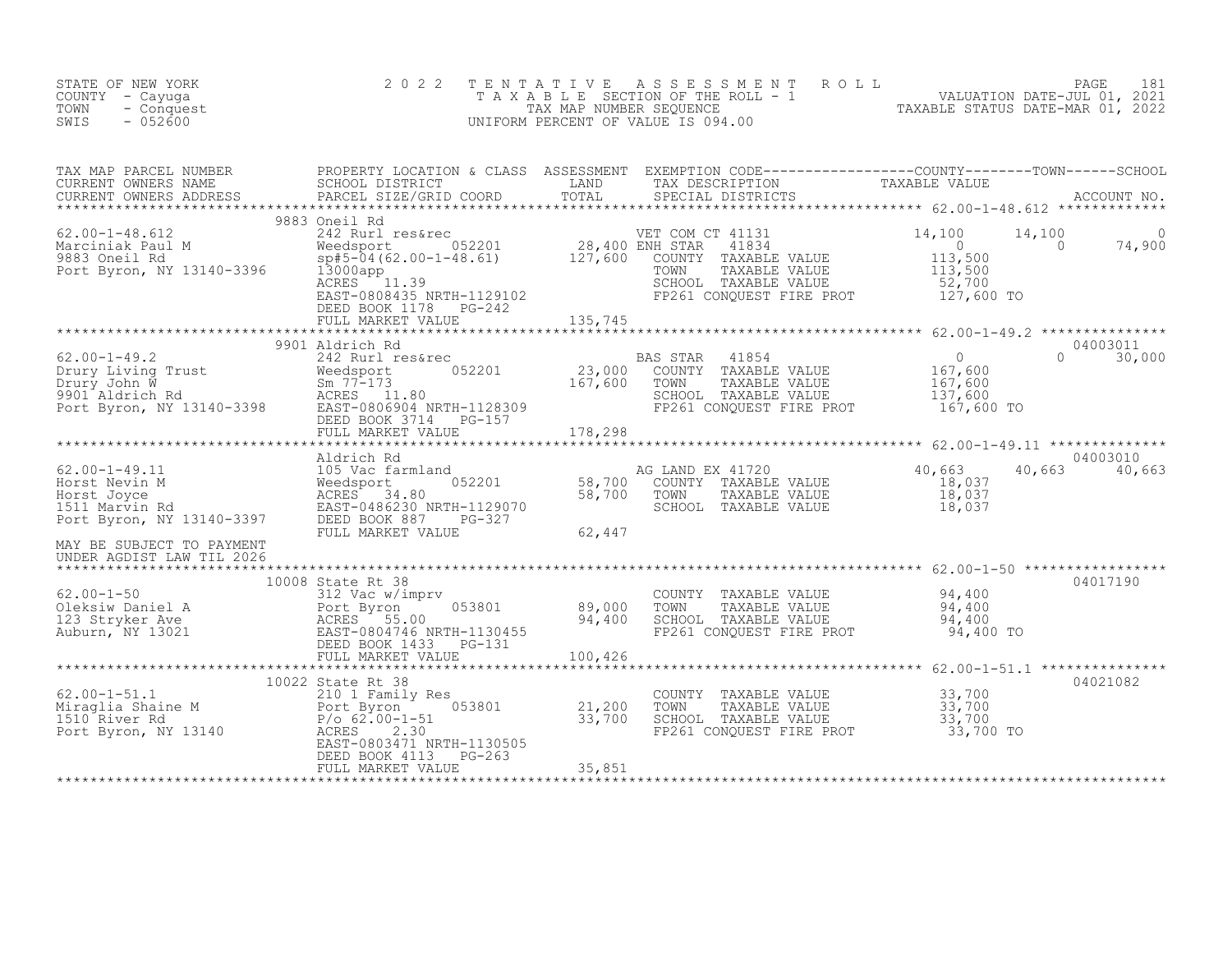| STATE OF NEW YORK<br>COUNTY - Cayuga<br>TOWN<br>- Conquest<br>$-052600$<br>SWIS | 2022 |  | TENTATIVE ASSESSMENT ROLL PALUATION DATE-JUL 01, 2021<br>TAXABLE SECTION OF THE ROLL - 1 VALUATION DATE-JUL 01, 2021<br>UNIFORM PERCENT OF VALUE IS 094.00<br>UNIFORM PERCENT OF VALUE IS 094.00                                                                                      |
|---------------------------------------------------------------------------------|------|--|---------------------------------------------------------------------------------------------------------------------------------------------------------------------------------------------------------------------------------------------------------------------------------------|
|                                                                                 |      |  |                                                                                                                                                                                                                                                                                       |
|                                                                                 |      |  |                                                                                                                                                                                                                                                                                       |
|                                                                                 |      |  | $\begin{tabular}{l cccccccc} \textbf{3.81} & 1381 & 1381 & 1381 & 1381 & 1381 & 1381 & 1381 & 1381 & 1381 & 1381 & 1381 & 1381 & 1381 & 1381 & 1381 & 1381 & 1381 & 1381 & 1381 & 1381 & 1381 & 1381 & 1381 & 1381 & 1381 & 1381 & 1381 & 1381 & 1381 & 1381 & 1381 & 1381 & 1381 & $ |
|                                                                                 |      |  |                                                                                                                                                                                                                                                                                       |
|                                                                                 |      |  |                                                                                                                                                                                                                                                                                       |
|                                                                                 |      |  |                                                                                                                                                                                                                                                                                       |
|                                                                                 |      |  |                                                                                                                                                                                                                                                                                       |
|                                                                                 |      |  |                                                                                                                                                                                                                                                                                       |
|                                                                                 |      |  | 04035040<br>25,842 25,842                                                                                                                                                                                                                                                             |
| MAY BE SUBJECT TO PAYMENT<br>UNDER AGDIST LAW TIL 2026                          |      |  |                                                                                                                                                                                                                                                                                       |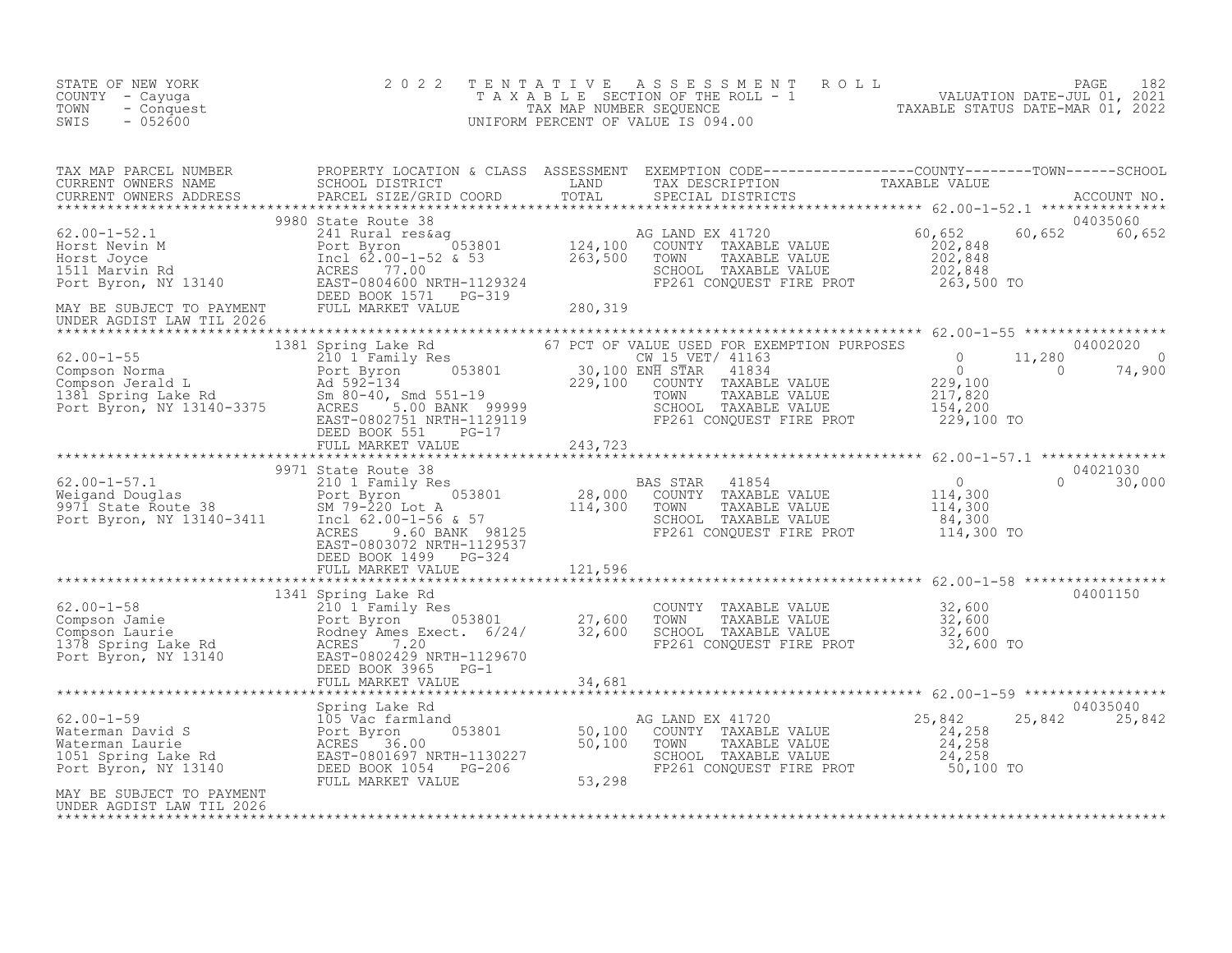| STATE OF NEW YORK<br>COUNTY - Cayuga<br>TOWN - Conquest<br>SWIS - 052600 | 2 0 2 2                                   |       | TENTATIVE ASSESSMENT ROLL PAGE 183<br>TAXABLE SECTION OF THE ROLL - 1 VALUATION DATE-JUL 01, 2021<br>TAX MAP NUMBER SEQUENCE TAXABLE STATUS DATE-MAR 01, 2022<br>UNIFORM PERCENT OF VALUE IS 094.00                                           |
|--------------------------------------------------------------------------|-------------------------------------------|-------|-----------------------------------------------------------------------------------------------------------------------------------------------------------------------------------------------------------------------------------------------|
|                                                                          |                                           |       |                                                                                                                                                                                                                                               |
|                                                                          | DEED BOOK 1249 PG-45<br>FULL MARKET VALUE | 5,957 |                                                                                                                                                                                                                                               |
|                                                                          |                                           |       |                                                                                                                                                                                                                                               |
|                                                                          |                                           |       | 30,000                                                                                                                                                                                                                                        |
|                                                                          |                                           |       |                                                                                                                                                                                                                                               |
|                                                                          | EAST-0806731 NRTH-1136817                 |       |                                                                                                                                                                                                                                               |
|                                                                          |                                           |       |                                                                                                                                                                                                                                               |
|                                                                          |                                           |       | BAST-0806731 NRTH-1136817<br>FULL MARKET VALUE<br>FULL MARKET VALUE<br>FULL MARTIN REND BOOK 1249 PG-45<br>9913 Oneil Rd<br>Martin Arlyn H 210,200<br>Meedsport 2010-1-63.2<br>Martin Arlyn H 210,200<br>Meedsport 2010-1-63<br>Martin Rangel |
|                                                                          |                                           |       |                                                                                                                                                                                                                                               |
|                                                                          |                                           |       | 04014120<br>17,351 17,351                                                                                                                                                                                                                     |
|                                                                          |                                           |       |                                                                                                                                                                                                                                               |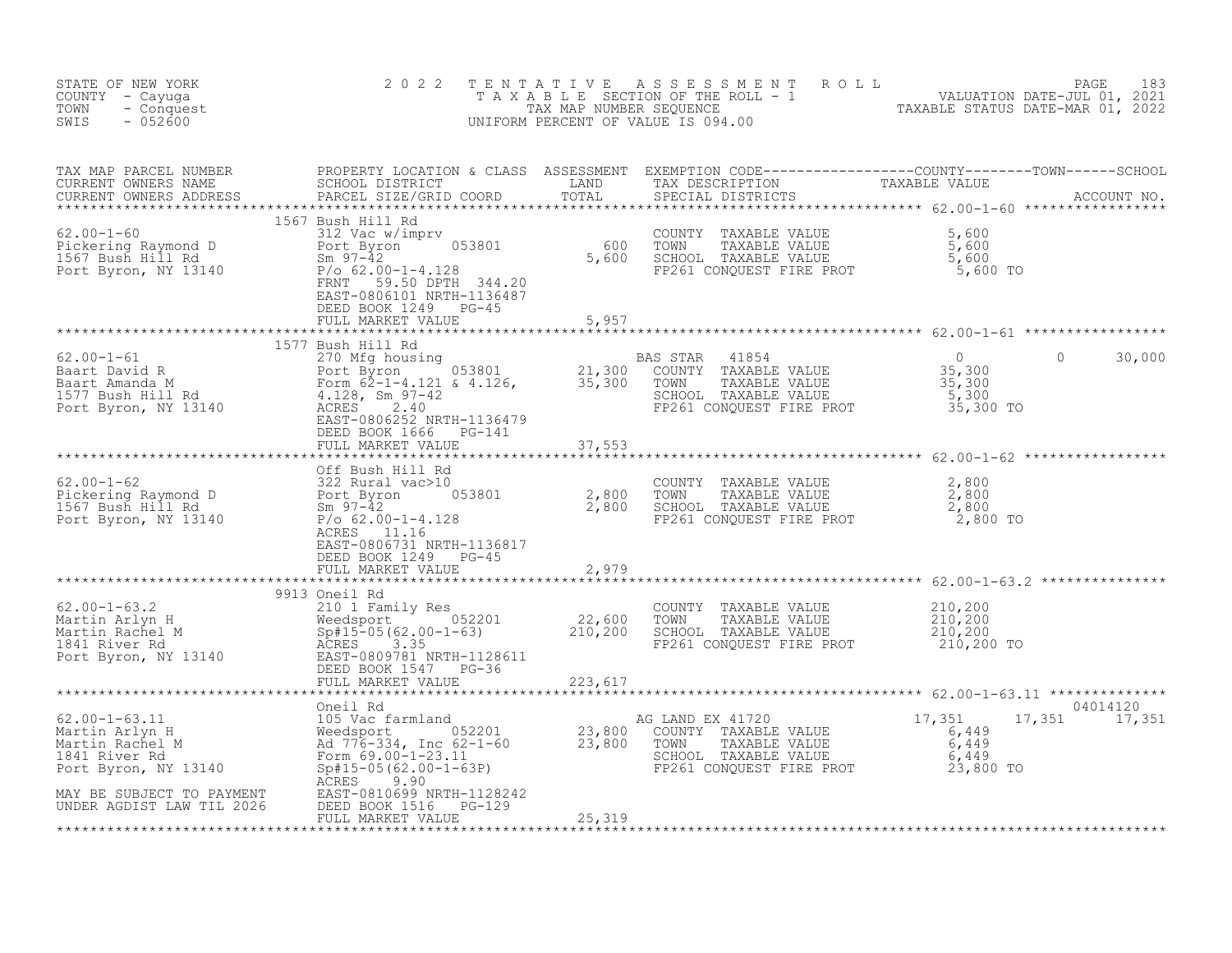| STATE OF NEW YORK<br>COUNTY - Cayuqa<br>TOWN<br>- Conquest<br>$-052600$<br>SWIS                                                                                                                                                          | 2 0 2 2                                                         |                     | TENTATIVE ASSESSMENT ROLL PALUATION DATE-JUL 01, 2021<br>TAXABLE SECTION OF THE ROLL - 1 VALUATION DATE-JUL 01, 2021<br>TAXABLE STATUS DATE-MAR 01, 2022<br>UNIFORM PERCENT OF VALUE IS 094.00 |               |
|------------------------------------------------------------------------------------------------------------------------------------------------------------------------------------------------------------------------------------------|-----------------------------------------------------------------|---------------------|------------------------------------------------------------------------------------------------------------------------------------------------------------------------------------------------|---------------|
| TAX MAP PARCEL NUMBER PROPERTY LOCATION & CLASS ASSESSMENT EXEMPTION CODE----------------COUNTY--------TOWN-----SCHOOL<br>CURRENT OWNERS NAME SCHOOL DISTRICT LAND TAX DESCRIPTION TAXABLE VALUE<br>CURRENT OWNERS ADDRESS PARCEL SI     |                                                                 |                     |                                                                                                                                                                                                | 04014120      |
|                                                                                                                                                                                                                                          |                                                                 |                     |                                                                                                                                                                                                | 48,283 48,283 |
|                                                                                                                                                                                                                                          |                                                                 |                     |                                                                                                                                                                                                |               |
|                                                                                                                                                                                                                                          |                                                                 |                     |                                                                                                                                                                                                |               |
| 10295 Eqypt Rd<br>210 1 Family Res<br>Ralston Eric M. Cato Meridian 052401 24,700 TOWNY TAXABLE VALUE 115,600<br>Cato Meridian 052401 24,700 TOWN TAXABLE VALUE 115,600<br>24,700 TOWN TAXABLE VALUE 115,600<br>24,700 TOWN TAXABLE VALU | EAST-0818099 NRTH-1135557                                       |                     |                                                                                                                                                                                                |               |
|                                                                                                                                                                                                                                          |                                                                 |                     |                                                                                                                                                                                                |               |
|                                                                                                                                                                                                                                          | DEED BOOK 1710 PG-243<br>FULL MARKET VALUE<br>FULL MARKET VALUE | $3 - 243$ $104,043$ |                                                                                                                                                                                                |               |
|                                                                                                                                                                                                                                          |                                                                 |                     |                                                                                                                                                                                                |               |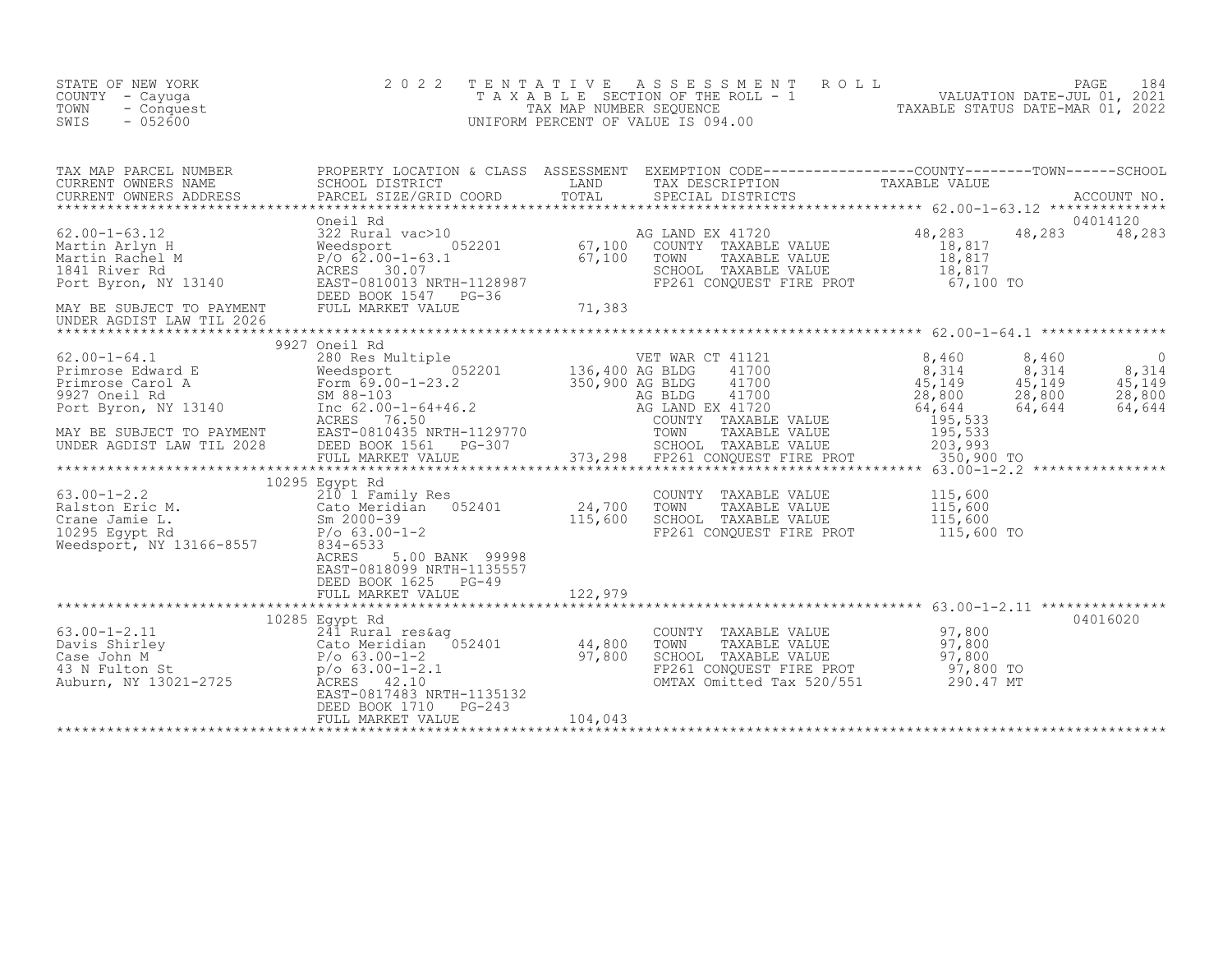| STATE OF NEW YORK<br>COUNTY - Cayuga<br>TOWN<br>- Conquest<br>$-052600$<br>SWIS                                                                                                                                                                        | 2 0 2 2              |         | TENTATIVE ASSESSMENT ROLL PAGE 185<br>TAXABLE SECTION OF THE ROLL - 1 VALUATION DATE-JUL 01, 2021<br>TAX MAP NUMBER SEQUENCE TAXABLE STATUS DATE-MAR 01, 2022<br>UNIFORM PERCENT OF VALUE IS 094.00 |          |                            |
|--------------------------------------------------------------------------------------------------------------------------------------------------------------------------------------------------------------------------------------------------------|----------------------|---------|-----------------------------------------------------------------------------------------------------------------------------------------------------------------------------------------------------|----------|----------------------------|
|                                                                                                                                                                                                                                                        |                      |         |                                                                                                                                                                                                     |          |                            |
| 10273 Egypt Rd<br>10273 Egypt Rd<br>20.700 TOWNTY TAXABLE VALUE<br>20.700 TOWN TAXABLE VALUE<br>20.700 TOWN TAXABLE VALUE<br>20.700 TOWN TAXABLE VALUE<br>95,400<br>20.700 TOWN TAXABLE VALUE<br>95,400<br>95,400<br>95,400<br>95,400<br>20.700 TOWN T | FULL MARKET VALUE    | 101,489 |                                                                                                                                                                                                     |          | 04016020                   |
|                                                                                                                                                                                                                                                        |                      |         |                                                                                                                                                                                                     |          |                            |
|                                                                                                                                                                                                                                                        | 2241 Lemon School Rd |         |                                                                                                                                                                                                     | $\circ$  | 30,000                     |
|                                                                                                                                                                                                                                                        | 10255 Egypt Rd       |         |                                                                                                                                                                                                     |          | 04025150                   |
|                                                                                                                                                                                                                                                        |                      |         |                                                                                                                                                                                                     | 14,100   | 16,247 16,247              |
|                                                                                                                                                                                                                                                        |                      |         |                                                                                                                                                                                                     |          |                            |
|                                                                                                                                                                                                                                                        |                      |         |                                                                                                                                                                                                     | $\Omega$ | 30,000                     |
|                                                                                                                                                                                                                                                        |                      |         |                                                                                                                                                                                                     |          |                            |
|                                                                                                                                                                                                                                                        | 2153 Lemon School Rd |         |                                                                                                                                                                                                     |          | 24,615<br>30,000<br>18,000 |
|                                                                                                                                                                                                                                                        |                      |         |                                                                                                                                                                                                     |          |                            |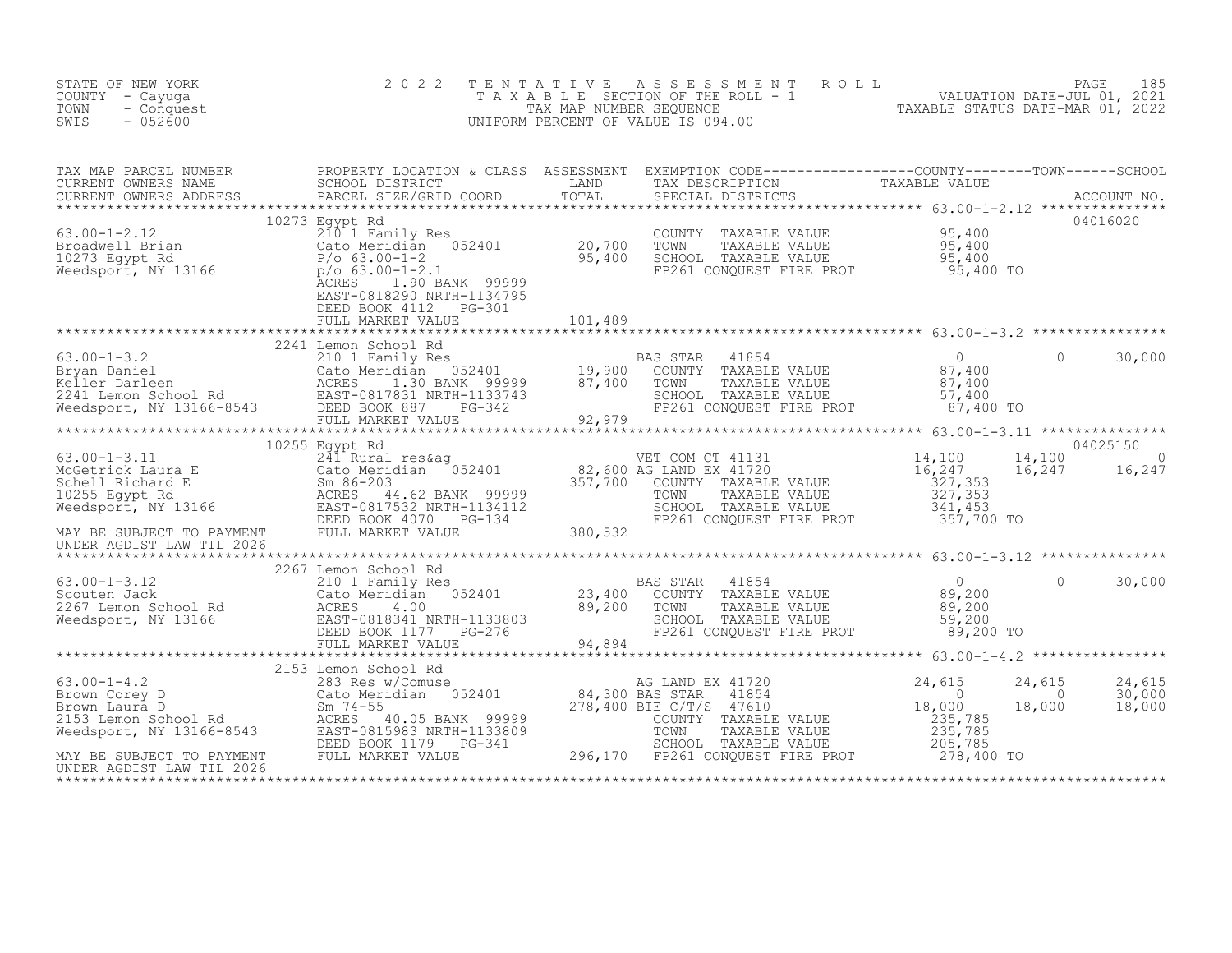| STATE OF NEW YORK<br>COUNTY - Cayuga<br>TOWN<br>- Conquest<br>$-052600$<br>SWIS                                                                                                                                                                                 | 2 0 2 2<br>T E N T A T I V E                                                                                                                                                                                                  |         | TENTATIVE ASSESSMENT ROLL PACE 186<br>TAXABLE SECTION OF THE ROLL - 1 VALUATION DATE-JUL 01, 2021<br>TAX MAP NUMBER SEQUENCE TAXABLE STATUS DATE-MAR 01, 2022<br>JNIFORM PERCENT OF VALUE IS 094.00<br>UNIFORM PERCENT OF VALUE IS 094.00 |                                                                                    |                    |                    |
|-----------------------------------------------------------------------------------------------------------------------------------------------------------------------------------------------------------------------------------------------------------------|-------------------------------------------------------------------------------------------------------------------------------------------------------------------------------------------------------------------------------|---------|-------------------------------------------------------------------------------------------------------------------------------------------------------------------------------------------------------------------------------------------|------------------------------------------------------------------------------------|--------------------|--------------------|
| TAX MAP PARCEL NUMBER<br>CURRENT OWNERS NAME                                                                                                                                                                                                                    | SCHOOL DISTRICT                                                                                                                                                                                                               |         | TAX DESCRIPTION                                                                                                                                                                                                                           |                                                                                    |                    |                    |
| $63.00 - 1 - 4.3$<br>63.00-1-4.3<br>Thatcher Charles<br>Thatcher Mary<br>2168 Lemon School Rd<br>2168 Lemon School Rd<br>2168 Lemon School Rd<br>2168 Smd 964-299<br>22168 Meedsport, NY 13166-8544<br>222168 ACRES                                             | 2168 Lemon School Rd<br>Eemon School Rd<br>210 1 Family Res<br>Weedsport 052201 19,700<br>P/o 63.00-1-4.12 98,500<br>Smd 964-299<br>ACRES 1.19<br>EAST-0816688 NRTH-1133105<br>DEED BOOK 964<br>$PG-298$<br>FULL MARKET VALUE | 104,787 | 41834<br>ENH STAR<br>COUNTY TAXABLE VALUE<br>TOWN<br>TAXABLE VALUE<br>SCHOOL TAXABLE VALUE<br>FP261 CONQUEST FIRE PROT                                                                                                                    | $\Omega$<br>98,500<br>98,500<br>23,600<br>98,500 TO                                | $\Omega$           | 74,900             |
|                                                                                                                                                                                                                                                                 |                                                                                                                                                                                                                               |         |                                                                                                                                                                                                                                           |                                                                                    |                    |                    |
| $63.00 - 1 - 4.5$<br>63.00-1-4.5<br>Drinkwine Rebecca C and Teamily Res<br>Drinkwine Justin M 52201<br>10168 Dietzel Rd P/o 63.00-1-4.1,4.12,4.4<br>Needsport, NY 13166-8561 & 4.41<br>160 Medsport, NY 13166-8561 & 4.41<br>160 Medsport, NY 13166-8561 & 4.41 | 10168 Dietzel Rd<br>Dietzel Rd<br>210 1 Family Res<br>Weedsport 052201 19,700 BAS STAR<br>Sm 74-55 Lot C 102,700 COUNTY<br>Work 689-3924<br>ACRES<br>1.16 BANK 99999<br>EAST-0816696 NRTH-1132935<br>DEED BOOK 1540 PG-8      |         | VET COM CT 41131<br>41854<br>COUNTY TAXABLE VALUE<br>TOWN<br>TAXABLE VALUE<br>SCHOOL TAXABLE VALUE<br>FP261 CONQUEST FIRE PROT                                                                                                            | 14,100<br>$\overline{0}$<br>88,600<br>88,600<br>72,700<br>102,700 TO               | 14,100<br>$\Omega$ | 30,000             |
|                                                                                                                                                                                                                                                                 |                                                                                                                                                                                                                               |         |                                                                                                                                                                                                                                           |                                                                                    |                    |                    |
|                                                                                                                                                                                                                                                                 | 10152 Dietzel Rd                                                                                                                                                                                                              |         |                                                                                                                                                                                                                                           |                                                                                    |                    |                    |
| 03.00-1-4.6<br>Amidon Randy<br>10152 Dietzel Rd<br>Weedsport, NY 13166                                                                                                                                                                                          | Sm 74-55, P/o Lot C 79, 900<br>Sm 2000-25<br>ACRES 1.19 BANK 99999<br>ACRES<br>1.19 BANK 99999<br>EAST-0816703 NRTH-1132754<br>DEED BOOK 1123 PG-8                                                                            |         | $\frac{1}{2}$<br>BAS STAR<br>41854<br>COUNTY TAXABLE VALUE<br>TOWN<br>TAXABLE VALUE<br>SCHOOL TAXABLE VALUE<br>FP261 CONQUEST FIRE PROT                                                                                                   | $\bigcirc$<br>79,900<br>79,900<br>49,900<br>79,900 TO                              | $\Omega$           | 30,000             |
|                                                                                                                                                                                                                                                                 | FULL MARKET VALUE                                                                                                                                                                                                             | 85,000  |                                                                                                                                                                                                                                           |                                                                                    |                    |                    |
| $63.00 - 1 - 4.11$<br>63.00-1-4.11<br>Peluso Michael Meedsport<br>Peluso Maria Meedsport<br>2124 Lemon School Rd<br>2124 Lemon School Rd<br>22.00-1-4.1<br>22.00-1-4.1<br>22.00-1-4.1<br>22.00-1-4.1<br>22.00-1-4.1<br>22.00-1-4.1<br>22.00-1-4.1               | 2124 Lemon School Rd<br>Lemon School Rd<br>242 Rurl res&rec<br>Weedsport 052201 45,100<br>Sm 74-55,L-B,smd 962-53 137,700<br>EAST-0815987 NRTH-1132247<br>DEED BOOK 3825<br>PG-215                                            |         | 41834<br>ENH STAR<br>COUNTY TAXABLE VALUE<br>TOWN<br>TAXABLE VALUE<br>SCHOOL TAXABLE VALUE<br>FP261 CONQUEST FIRE PROT                                                                                                                    | $\begin{smallmatrix}0\137,700\end{smallmatrix}$<br>137,700<br>62,800<br>137,700 TO | $\Omega$           | 04004160<br>74,900 |
|                                                                                                                                                                                                                                                                 | FULL MARKET VALUE                                                                                                                                                                                                             | 146,489 |                                                                                                                                                                                                                                           |                                                                                    |                    |                    |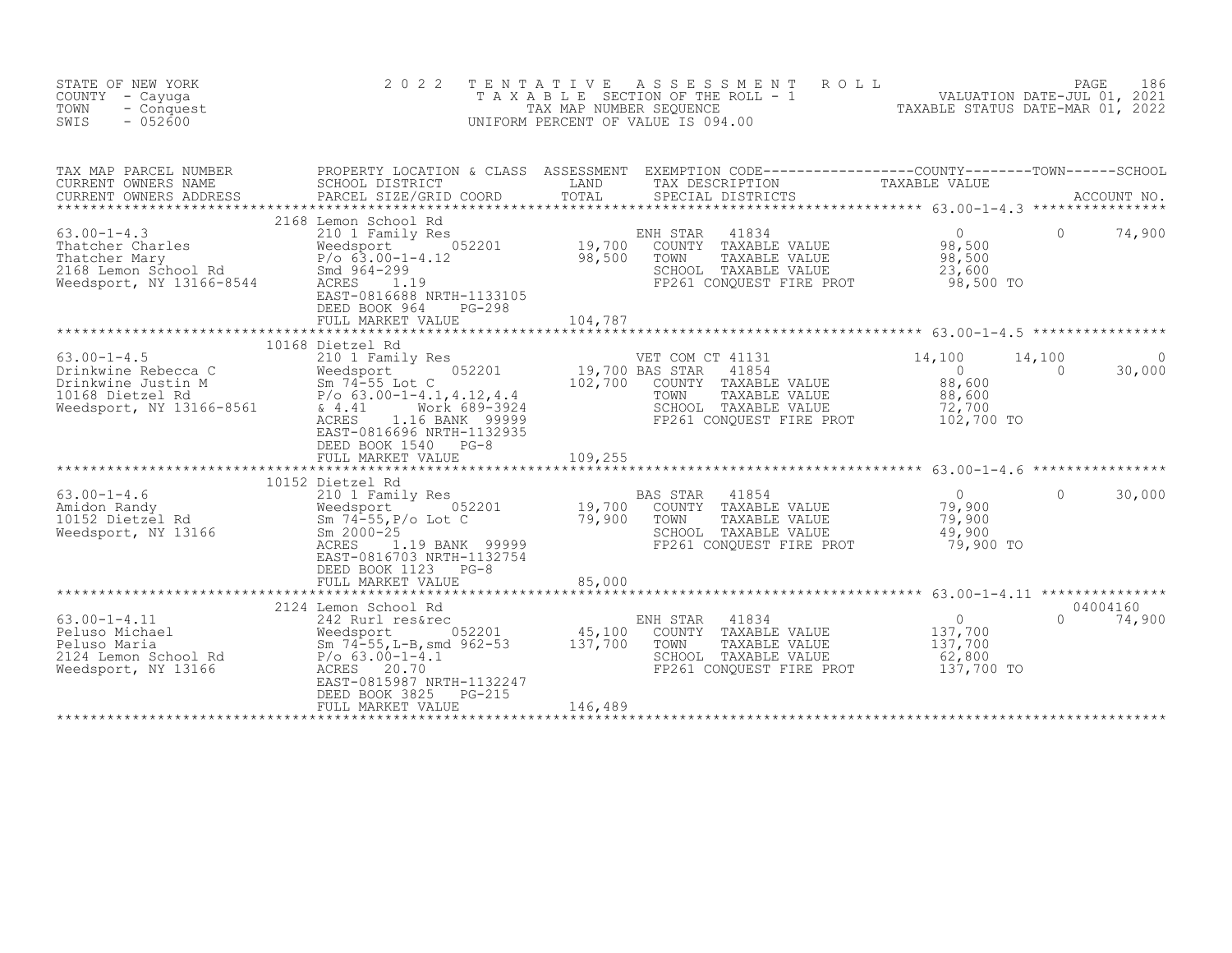| STATE OF NEW YORK<br>COUNTY - Cayuga<br>TOWN<br>- Conquest<br>SWIS<br>$-052600$                                                                                                                                                   | 2 0 2 2                                          | TENTATIVE ASSESSMENT ROLL PALUATION DATE-JUL 01, 2021<br>TAXABLE SECTION OF THE ROLL - 1 VALUATION DATE-JUL 01, 2021<br>TAXABLE STATUS DATE-MAR 01, 2022<br>UNIFORM PERCENT OF VALUE IS 094.00 |          |          |
|-----------------------------------------------------------------------------------------------------------------------------------------------------------------------------------------------------------------------------------|--------------------------------------------------|------------------------------------------------------------------------------------------------------------------------------------------------------------------------------------------------|----------|----------|
| TAX MAP PARCEL NUMBER PROPERTY LOCATION & CLASS ASSESSMENT EXEMPTION CODE----------------COUNTY--------TOWN------SCHOOL SCHOOL DISTRICT LAND TAX DESCRIPTION TAXABLE VALUE<br>CURRENT OWNERS ADDRESS PARCEL SIZE/GRID COORD TOTAL |                                                  |                                                                                                                                                                                                |          |          |
|                                                                                                                                                                                                                                   |                                                  |                                                                                                                                                                                                |          |          |
|                                                                                                                                                                                                                                   |                                                  |                                                                                                                                                                                                |          |          |
|                                                                                                                                                                                                                                   | 10142 Dietzel Rd<br>EAST-0816711 NRTH-1132573    |                                                                                                                                                                                                | $\Omega$ | 30,000   |
|                                                                                                                                                                                                                                   | DEED BOOK 980 PG-258<br>FULL MARKET VALUE 99,468 |                                                                                                                                                                                                |          |          |
|                                                                                                                                                                                                                                   |                                                  |                                                                                                                                                                                                |          |          |
|                                                                                                                                                                                                                                   |                                                  |                                                                                                                                                                                                |          |          |
|                                                                                                                                                                                                                                   |                                                  |                                                                                                                                                                                                |          |          |
|                                                                                                                                                                                                                                   |                                                  |                                                                                                                                                                                                |          |          |
|                                                                                                                                                                                                                                   |                                                  |                                                                                                                                                                                                |          |          |
|                                                                                                                                                                                                                                   |                                                  |                                                                                                                                                                                                |          | 04014141 |
|                                                                                                                                                                                                                                   |                                                  |                                                                                                                                                                                                |          |          |
|                                                                                                                                                                                                                                   |                                                  |                                                                                                                                                                                                |          |          |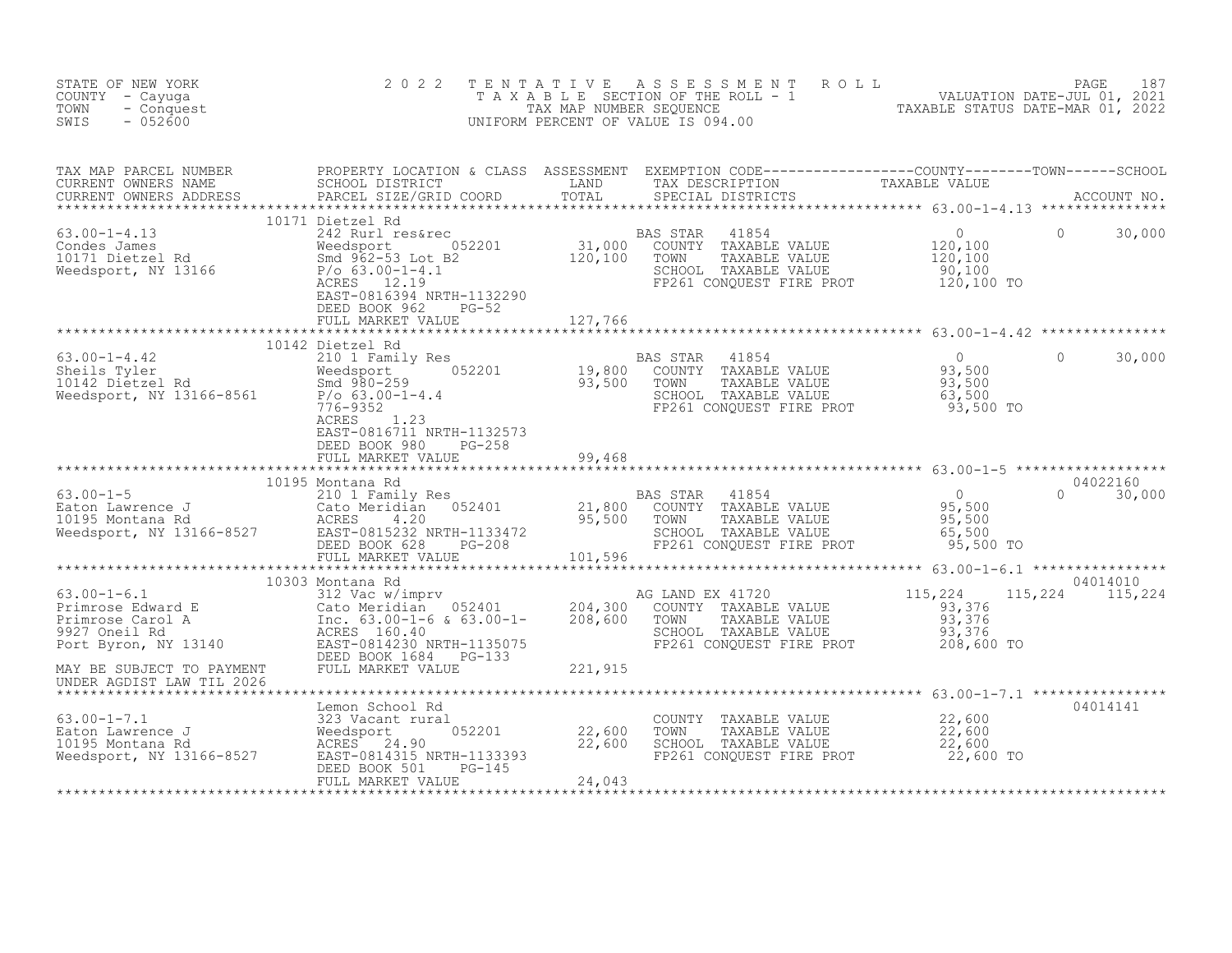| STATE OF NEW YORK<br>COUNTY - Cayuga<br>- Conquest<br>TOWN<br>$-052600$<br>SWIS | 2022                      |  | TENTATIVE ASSESSMENT ROLL PACE 188<br>TAXABLE SECTION OF THE ROLL - 1 VALUATION DATE-JUL 01, 2021<br>TAX MAP NUMBER SEQUENCE TAXABLE STATUS DATE-MAR 01, 2022<br>UNIFORM PERCENT OF VALUE IS 094.00                                                                                                                                                                                          |  |
|---------------------------------------------------------------------------------|---------------------------|--|----------------------------------------------------------------------------------------------------------------------------------------------------------------------------------------------------------------------------------------------------------------------------------------------------------------------------------------------------------------------------------------------|--|
|                                                                                 |                           |  |                                                                                                                                                                                                                                                                                                                                                                                              |  |
|                                                                                 | 1985 Lemon School Rd      |  |                                                                                                                                                                                                                                                                                                                                                                                              |  |
|                                                                                 | 1957 Lemon School Rd      |  | 04012040<br>$\begin{array}{lllllllllllll} \text{63.00--1-8.1} & 1957 \text{ Lemon School Rd} & 24012040 & 04012040 \\ \text{Dewey Susan L} & 242 \text{ Rurl} \text{ resfree} & 052201 & 23,700 & \text{TOWN} & \text{TAXABLE VALUE} & 98,800 \\ \text{Dewey Susan L} & 86,800 & 62,00--18 & 98,800 & 04012040 \\ \text{Dewey Christopher W} & P/O & 63.00--18 & 98,800 & \text{SCHODL} & \$ |  |
|                                                                                 | EAST-0814535 NRTH-1132861 |  |                                                                                                                                                                                                                                                                                                                                                                                              |  |
|                                                                                 |                           |  |                                                                                                                                                                                                                                                                                                                                                                                              |  |
|                                                                                 |                           |  | 04040050<br>19,620<br>$40,838$<br>0<br>0<br>0<br>74,900                                                                                                                                                                                                                                                                                                                                      |  |
|                                                                                 |                           |  |                                                                                                                                                                                                                                                                                                                                                                                              |  |
|                                                                                 |                           |  |                                                                                                                                                                                                                                                                                                                                                                                              |  |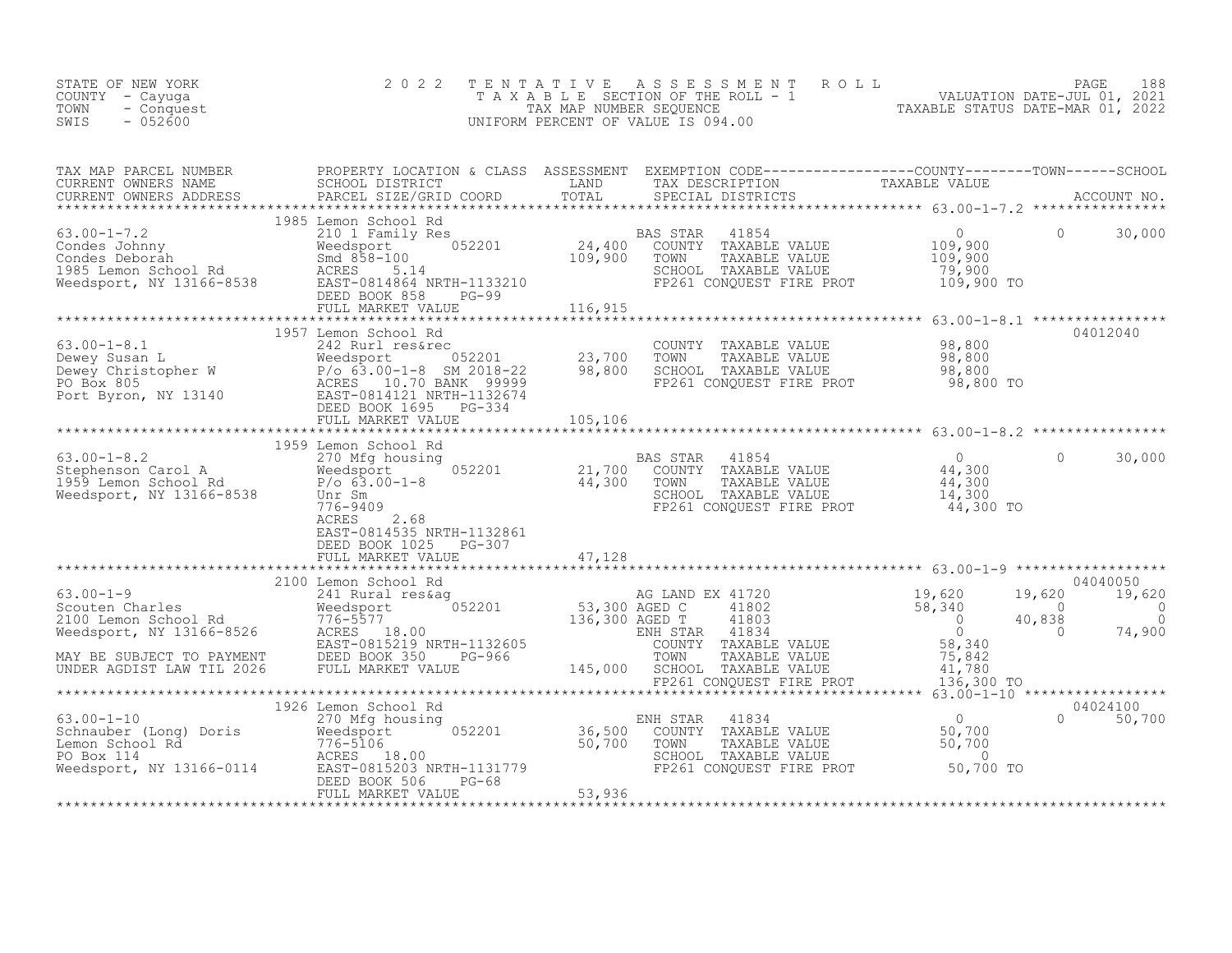| STATE OF NEW YORK<br>COUNTY – Cayuga<br>TOWN<br>- Conquest<br>$-052600$<br>SWIS | 2022 TENTATIVE ASSESSMENT ROLL<br>T A X A B L E SECTION OF THE ROLL - 1<br>TAX MAP NUMBER SEOUENCE<br>UNIFORM PERCENT OF VALUE IS 094.00 | TAXABLE STATUS DATE-MAR 01, 2022 | PAGE<br>VALUATION DATE-JUL 01, 2021 | 189 |
|---------------------------------------------------------------------------------|------------------------------------------------------------------------------------------------------------------------------------------|----------------------------------|-------------------------------------|-----|
|                                                                                 |                                                                                                                                          |                                  |                                     |     |

| TAX MAP PARCEL NUMBER                                                                                                                                                                                                                                                                                                                                                                               | PROPERTY LOCATION & CLASS ASSESSMENT EXEMPTION CODE-----------------COUNTY-------TOWN-----SCHOOL |  |  |                           |
|-----------------------------------------------------------------------------------------------------------------------------------------------------------------------------------------------------------------------------------------------------------------------------------------------------------------------------------------------------------------------------------------------------|--------------------------------------------------------------------------------------------------|--|--|---------------------------|
|                                                                                                                                                                                                                                                                                                                                                                                                     | 10112 Dietzel Rd                                                                                 |  |  | 04038170                  |
|                                                                                                                                                                                                                                                                                                                                                                                                     | 10096 Dietzel Rd                                                                                 |  |  |                           |
| $\begin{array}{lllllllllllllllllll} \text{63.00-1-12.2} & 2266 \text{ Lemon School Rd} & \text{BAS STAR} & 41854 & 0 & 30,000 \\ \text{St. Don Jacques} & 210 1 Family Res & 052201 & 0 & 30,000 \\ \text{Needsport, NY 13166-8587} & 0 & 30,000 & 0 & 30,000 \\ \text{Needsport, NY 13166-8587} & \text{ACRES} & 2.00 & 0 & 0 & 0 \\ \text{RGEBS = 080K 1444} & \text{PG$                          | 2266 Lemon School Rd                                                                             |  |  |                           |
|                                                                                                                                                                                                                                                                                                                                                                                                     |                                                                                                  |  |  |                           |
| $\begin{tabular}{l c c c c c c} \hline & \multicolumn{4}{c c c c} \multicolumn{4}{c c c} \multicolumn{4}{c c c} \multicolumn{4}{c c c} \multicolumn{4}{c c c} \multicolumn{4}{c c c} \multicolumn{4}{c c c} \multicolumn{4}{c c c} \multicolumn{4}{c c c} \multicolumn{4}{c c c} \multicolumn{4}{c c c} \multicolumn{4}{c c c} \multicolumn{4}{c c c} \multicolumn{4}{c c c} \multicolumn{4}{c c c$ |                                                                                                  |  |  |                           |
|                                                                                                                                                                                                                                                                                                                                                                                                     |                                                                                                  |  |  |                           |
|                                                                                                                                                                                                                                                                                                                                                                                                     |                                                                                                  |  |  |                           |
| $\begin{tabular}{lllllllllllllllllllll} \textbf{63.00-1-12.12} & \textbf{Lemon School Rd} & \textbf{64.00-1-12.12} & \textbf{25.00-1-12.12} & \textbf{26.00-1-12.12} & \textbf{27.00-1-12.12} & \textbf{28.00-1-12.12} & \textbf{29.00-1-12.12} & \textbf{20.00-1-12.12} & \textbf{21.00-1-12.12} & \textbf{22.01} & \textbf{23.00-$                                                                |                                                                                                  |  |  | 04033100<br>21,741 21,741 |
|                                                                                                                                                                                                                                                                                                                                                                                                     |                                                                                                  |  |  |                           |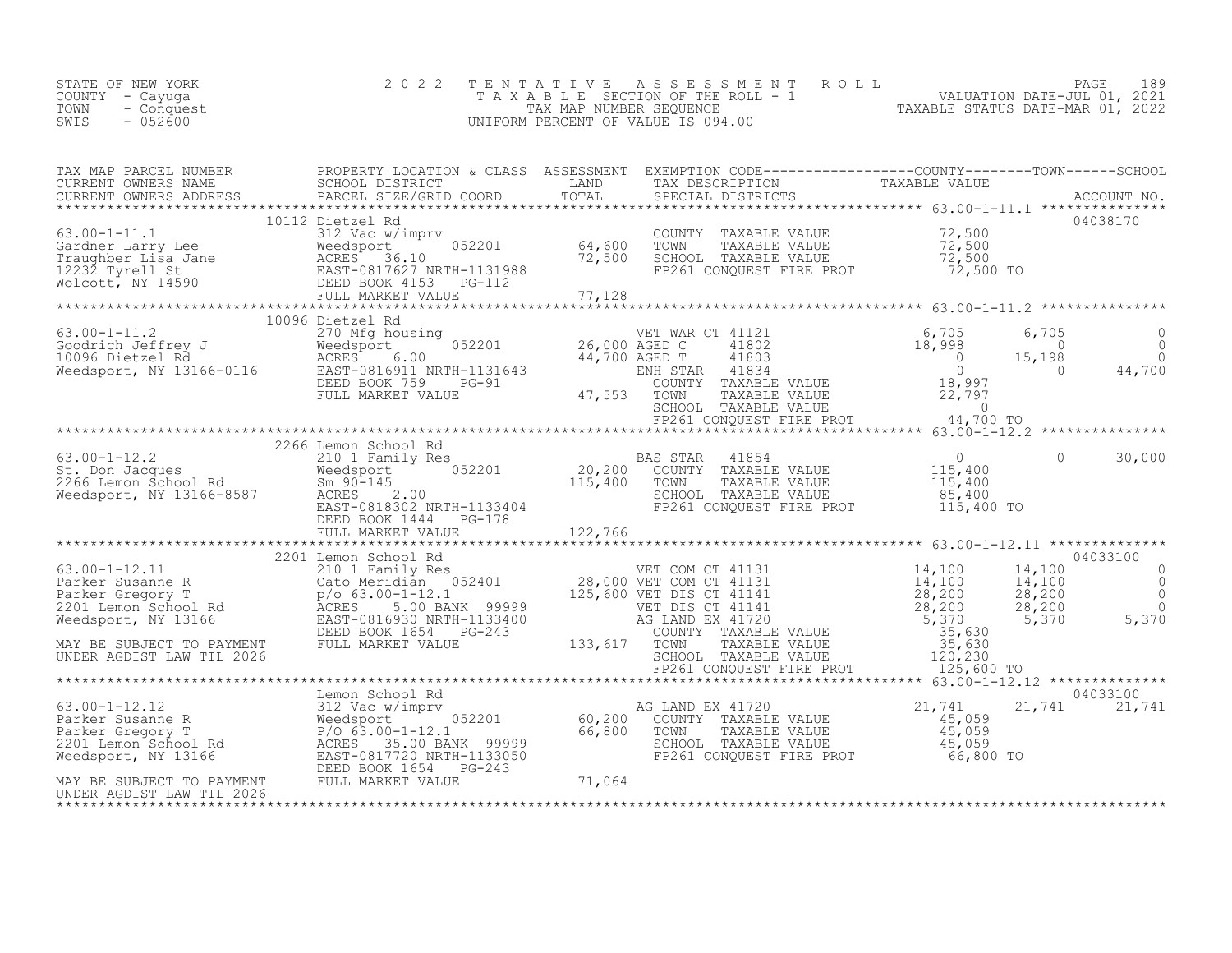| STATE OF NEW YORK<br>COUNTY - Cayuga<br>- Conquest<br>TOWN<br>$-052600$<br>SWIS | 2 0 2 2 |  | TENTATIVE ASSESSMENT ROLL PAGE 190<br>TAXABLE SECTION OF THE ROLL - 1 VALUATION DATE-JUL 01, 2021<br>TAX MAP NUMBER SEQUENCE TAXABLE STATUS DATE-MAR 01, 2022<br>UNIFORM PERCENT OF VALUE IS 094.00 |
|---------------------------------------------------------------------------------|---------|--|-----------------------------------------------------------------------------------------------------------------------------------------------------------------------------------------------------|
|                                                                                 |         |  |                                                                                                                                                                                                     |
|                                                                                 |         |  |                                                                                                                                                                                                     |
|                                                                                 |         |  |                                                                                                                                                                                                     |
|                                                                                 |         |  |                                                                                                                                                                                                     |
|                                                                                 |         |  |                                                                                                                                                                                                     |
|                                                                                 |         |  |                                                                                                                                                                                                     |
|                                                                                 |         |  |                                                                                                                                                                                                     |
|                                                                                 |         |  |                                                                                                                                                                                                     |
|                                                                                 |         |  |                                                                                                                                                                                                     |
|                                                                                 |         |  |                                                                                                                                                                                                     |
|                                                                                 |         |  |                                                                                                                                                                                                     |
|                                                                                 |         |  |                                                                                                                                                                                                     |
|                                                                                 |         |  |                                                                                                                                                                                                     |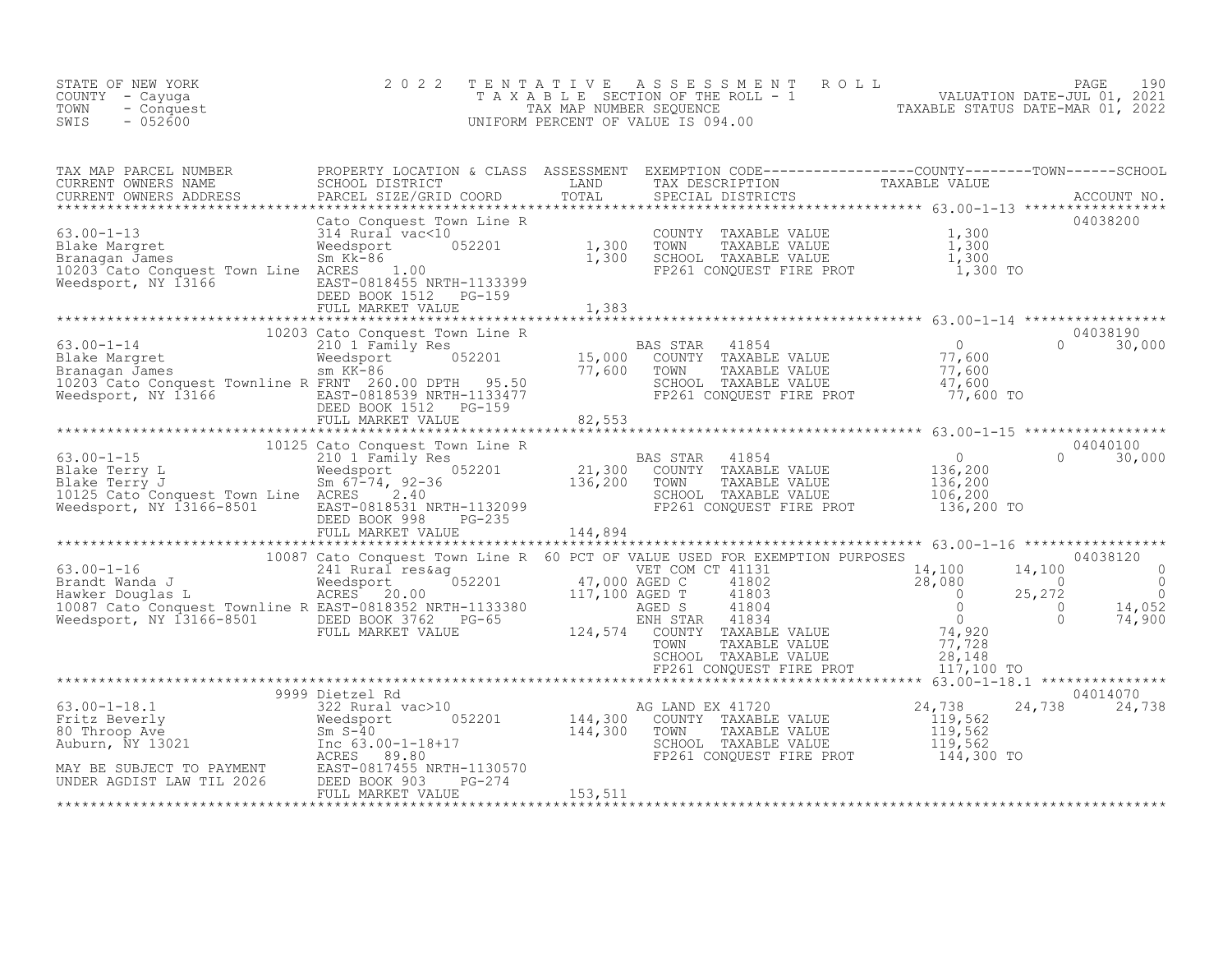| STATE OF NEW YORK<br>COUNTY – Cayuga<br>TOWN<br>- Conquest<br>$-052600$<br>SWIS |  | 2022 TENTATIVE ASSESSMENT ROLL<br>TAXABLE SECTION OF THE ROLL - 1<br>TAX MAP NUMBER SEOUENCE<br>UNIFORM PERCENT OF VALUE IS 094.00 |  | TAXABLE STATUS DATE-MAR 01, 2022 | PAGE<br>VALUATION DATE-JUL 01, 2021 | 191 |
|---------------------------------------------------------------------------------|--|------------------------------------------------------------------------------------------------------------------------------------|--|----------------------------------|-------------------------------------|-----|
|---------------------------------------------------------------------------------|--|------------------------------------------------------------------------------------------------------------------------------------|--|----------------------------------|-------------------------------------|-----|

| TAX MAP PARCEL NUMBER |                                                                                                                                                                                                                                                                                                                                                                                                                                                                                                                                                                   | PROPERTY LOCATION & CLASS ASSESSMENT EXEMPTION CODE----------------COUNTY-------TOWN-----SCHOOL<br>TAX DESCRIPTION |                               |                    |
|-----------------------|-------------------------------------------------------------------------------------------------------------------------------------------------------------------------------------------------------------------------------------------------------------------------------------------------------------------------------------------------------------------------------------------------------------------------------------------------------------------------------------------------------------------------------------------------------------------|--------------------------------------------------------------------------------------------------------------------|-------------------------------|--------------------|
|                       | Lemon School Rd<br>Emon School Rd<br>Bumpus Amelia M 321 and Moedsport 69,500 TOWN TAXABLE VALUE 69,500<br>John & Amelia Fritz ACRES 60.00 EAST-0815 ACRES 60.00 EAST-081 2015 Turnpike Rd EAST-0815 ACRES 60.00 EAST-08<br>2015 Turnpike Rd EAST-08153                                                                                                                                                                                                                                                                                                           |                                                                                                                    |                               | 04014090           |
|                       | 1849 Lemon School Rd                                                                                                                                                                                                                                                                                                                                                                                                                                                                                                                                              |                                                                                                                    |                               | 04017040           |
|                       | 1935 Lemon School Rd<br>1935 Lemon School Rd 210 1 Family Res 210 1 Family Res 21,600 ENH STAR 21,600 COUNTY TAXABLE VALUE 21,600 COUNTY TAXABLE VALUE 21,600 COUNTY TAXABLE VALUE 21,600 COUNTY TAXABLE VALUE 21,600 COUNTY TAXABLE VALUE 21,600 COUN<br>EAST-0814514 NRTH-1132417<br>DEED BOOK 913<br>$PG-49$                                                                                                                                                                                                                                                   | FP261 CONQUEST FIRE PROT 198,500 TO                                                                                |                               | 74,900<br>$\Omega$ |
|                       |                                                                                                                                                                                                                                                                                                                                                                                                                                                                                                                                                                   |                                                                                                                    |                               |                    |
|                       | 1978 Emerson Rd<br>$\begin{minipage}{.45\textwidth} \begin{subfigure}[t]{.45\textwidth} \begin{subfigure}[t]{.45\textwidth} \begin{subfigure}[t]{.45\textwidth} \begin{subfigure}[t]{.45\textwidth} \begin{subfigure}[t]{.45\textwidth} \begin{subfigure}[t]{.45\textwidth} \begin{subfigure}[t]{.45\textwidth} \begin{subfigure}[t]{.45\textwidth} \begin{subfigure}[t]{.45\textwidth} \begin{subfigure}[t]{.45\textwidth} \begin{subfigure}[t]{.45\textwidth} \begin{subfigure}[t]{.45\textwidth} \begin{subfigure}[t]{.45\textwidth} \begin{subfigure}[t]{.45$ | COUNTY TAXABLE VALUE<br>TOWN<br>TAXABLE VALUE<br>SCHOOL TAXABLE VALUE<br>FP261 CONQUEST FIRE PROT 150,700 TO       | 150,700<br>150,700<br>150,700 |                    |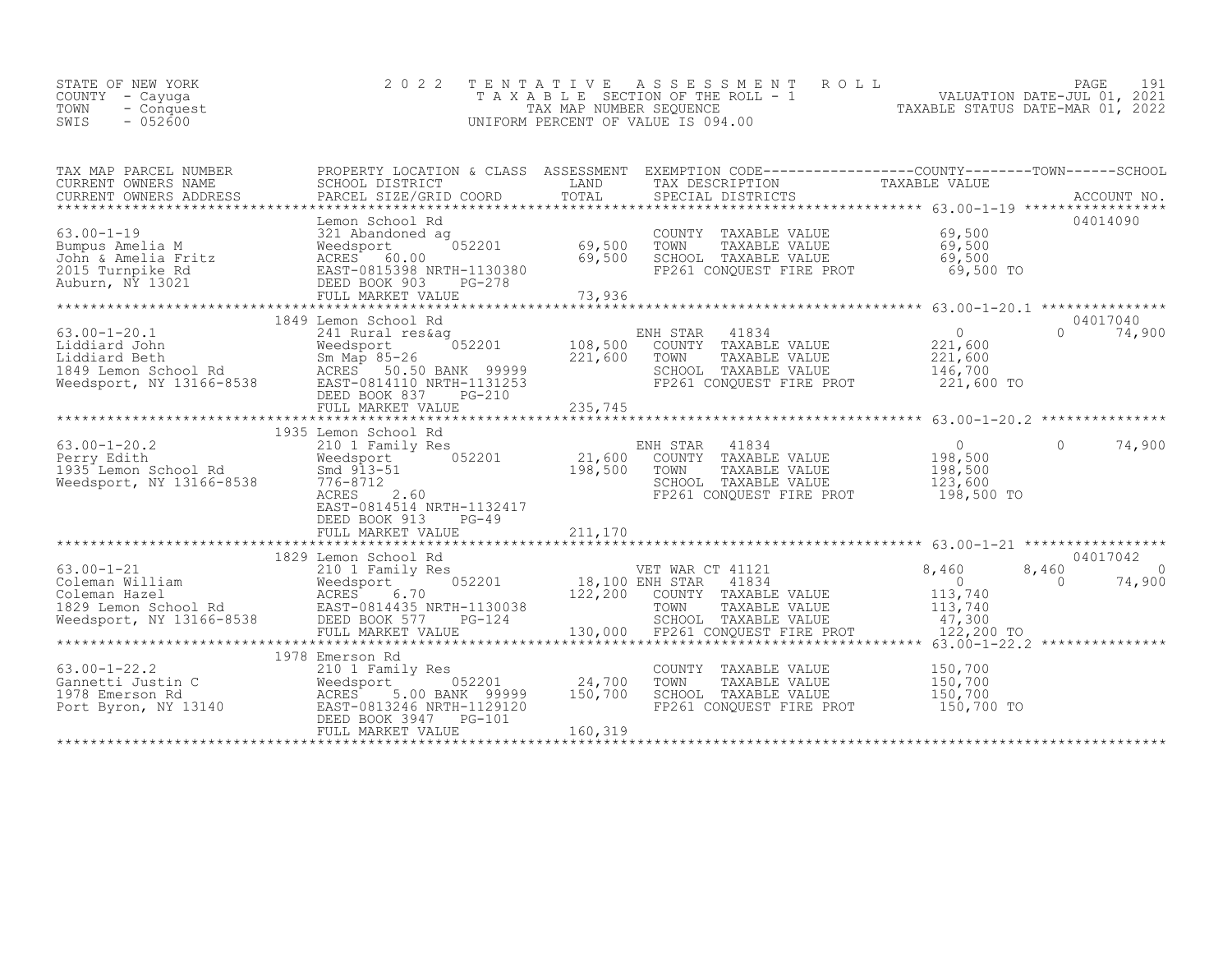| STATE OF NEW YORK<br>COUNTY - Cayuga<br>- Conquest<br>TOWN<br>$-052600$<br>SWIS                                                                                                                                                                                                                                                                        | 2 0 2 2                                           |        | TENTATIVE ASSESSMENT ROLL PACE 192<br>TAXABLE SECTION OF THE ROLL - 1 VALUATION DATE-JUL 01, 2021<br>TAX MAP NUMBER SEQUENCE TAXABLE STATUS DATE-MAR 01, 2022<br>UNIFORM PERCENT OF VALUE IS 094.00 |  |
|--------------------------------------------------------------------------------------------------------------------------------------------------------------------------------------------------------------------------------------------------------------------------------------------------------------------------------------------------------|---------------------------------------------------|--------|-----------------------------------------------------------------------------------------------------------------------------------------------------------------------------------------------------|--|
|                                                                                                                                                                                                                                                                                                                                                        |                                                   |        |                                                                                                                                                                                                     |  |
|                                                                                                                                                                                                                                                                                                                                                        | DEED BOOK 1682 PG-72<br>FULL MARKET VALUE 106,277 |        |                                                                                                                                                                                                     |  |
|                                                                                                                                                                                                                                                                                                                                                        |                                                   |        |                                                                                                                                                                                                     |  |
|                                                                                                                                                                                                                                                                                                                                                        | 1985 Emerson Rd                                   |        |                                                                                                                                                                                                     |  |
|                                                                                                                                                                                                                                                                                                                                                        |                                                   |        |                                                                                                                                                                                                     |  |
|                                                                                                                                                                                                                                                                                                                                                        |                                                   |        |                                                                                                                                                                                                     |  |
|                                                                                                                                                                                                                                                                                                                                                        | 1999 Emerson Rd                                   |        |                                                                                                                                                                                                     |  |
| 1999 Emerson Rd<br>270 Mfg housing<br>23,400<br>23,400<br>1999 Emerson Rd<br>Weedsport 052201<br>23,400<br>Weedsport, NY 13166-8532<br>23,900<br>23,900<br>23,400<br>23,900<br>23,900<br>23,900<br>23,900<br>23,900<br>23,900<br>23,900<br>23,900<br>23,900<br>23,900                                                                                  | EAST-0813906 NRTH-1129533                         |        | COUNTY TAXABLE VALUE $$55,900$<br>TOWN TAXABLE VALUE $$55,900$<br>SCHOOL TAXABLE VALUE $$55,900$<br>FP261 CONQUEST FIRE PROT $$55,900$ TO                                                           |  |
|                                                                                                                                                                                                                                                                                                                                                        |                                                   |        |                                                                                                                                                                                                     |  |
| $\begin{tabular}{c cccc} \textbf{53.00--1--22.6} & \textbf{0.00--1--22.7} & \textbf{0.00--1--22.8} \\ \hline \textbf{0.00--1--22.6} & \textbf{0.00--1--22.9} & \textbf{0.00--1--22.9} \\ \textbf{0.00--1--22.6} & \textbf{0.00--1--22.9} & \textbf{0.00--1--22.1} & \textbf{0.00--1--22.1} \\ \textbf{0.00--1--22.6} & \textbf{0.00--1--22.1} & \text$ |                                                   |        |                                                                                                                                                                                                     |  |
|                                                                                                                                                                                                                                                                                                                                                        |                                                   |        |                                                                                                                                                                                                     |  |
|                                                                                                                                                                                                                                                                                                                                                        | DEED BOOK 981<br>$PG-160$<br>FULL MARKET VALUE    | 81,277 |                                                                                                                                                                                                     |  |
|                                                                                                                                                                                                                                                                                                                                                        |                                                   |        |                                                                                                                                                                                                     |  |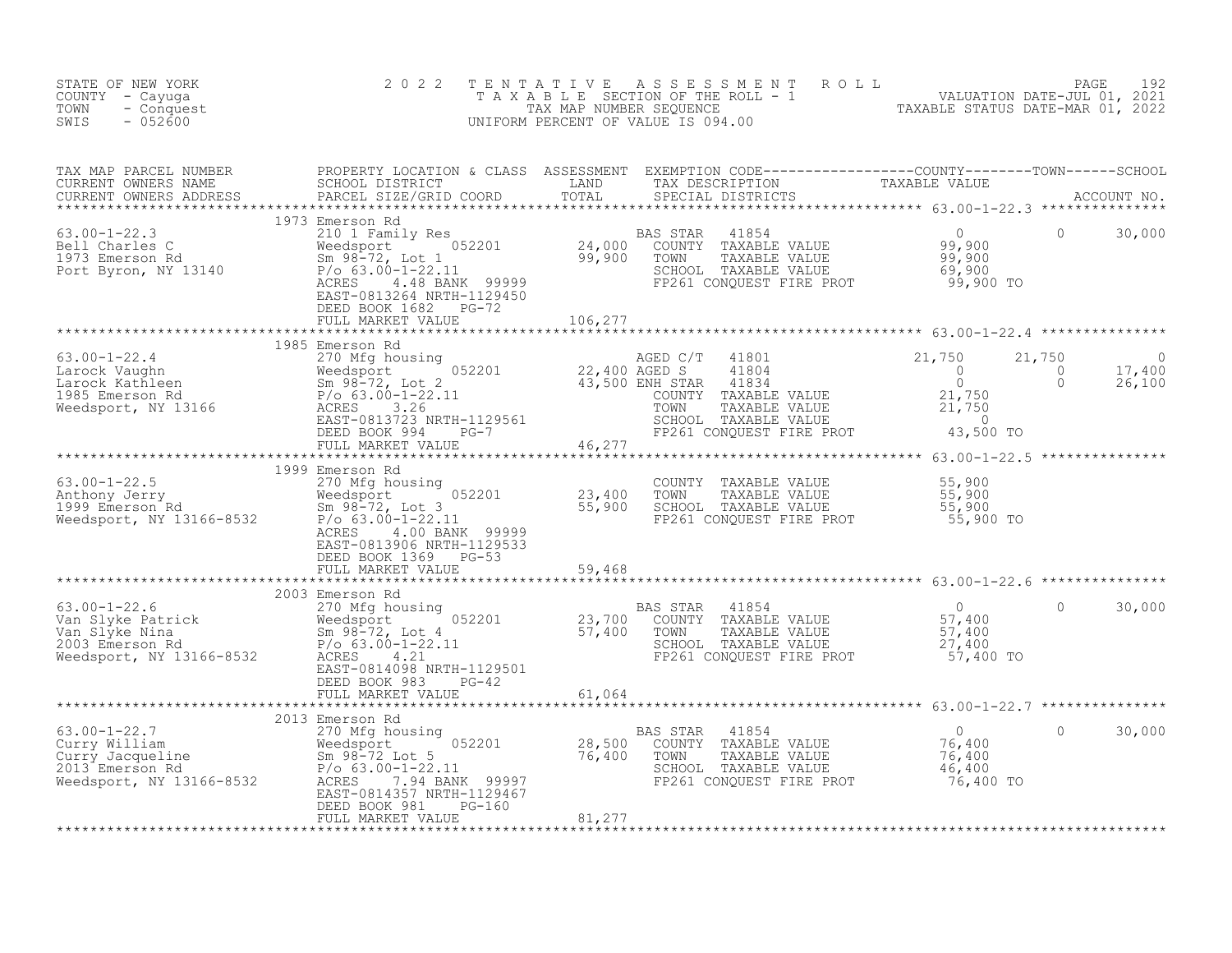| STATE OF NEW YORK<br>COUNTY - Cayuga<br>TOWN<br>- Conquest<br>$-052600$<br>SWIS                                                                                                                                                                    | 2 0 2 2 | TENTATIVE ASSESSMENT ROLL PACE 193<br>TAXABLE SECTION OF THE ROLL - 1 VALUATION DATE-JUL 01, 2021<br>TAX MAP NUMBER SEQUENCE TAXABLE STATUS DATE-MAR 01, 2022<br>UNIFORM PERCENT OF VALUE IS 094.00 |                   |
|----------------------------------------------------------------------------------------------------------------------------------------------------------------------------------------------------------------------------------------------------|---------|-----------------------------------------------------------------------------------------------------------------------------------------------------------------------------------------------------|-------------------|
|                                                                                                                                                                                                                                                    |         |                                                                                                                                                                                                     |                   |
|                                                                                                                                                                                                                                                    |         |                                                                                                                                                                                                     |                   |
|                                                                                                                                                                                                                                                    |         |                                                                                                                                                                                                     |                   |
|                                                                                                                                                                                                                                                    |         |                                                                                                                                                                                                     |                   |
|                                                                                                                                                                                                                                                    |         |                                                                                                                                                                                                     |                   |
|                                                                                                                                                                                                                                                    |         |                                                                                                                                                                                                     |                   |
|                                                                                                                                                                                                                                                    |         |                                                                                                                                                                                                     |                   |
|                                                                                                                                                                                                                                                    |         |                                                                                                                                                                                                     |                   |
|                                                                                                                                                                                                                                                    |         |                                                                                                                                                                                                     |                   |
| 3.00-1-23.2<br>2048 Emerson Rd<br>2048 Emerson Rd<br>2048 Emerson Rd<br>2048 Emerson Rd<br>2048 Emerson Rd<br>2048 Emerson Rd<br>2014 Emerson Solomony TAXABLE VALUE<br>2014 Emerson Medsport<br>2014 Solomony TAXABLE VALUE<br>22,100 COUNTY TAXA |         |                                                                                                                                                                                                     | $\circ$<br>30,000 |
|                                                                                                                                                                                                                                                    |         |                                                                                                                                                                                                     |                   |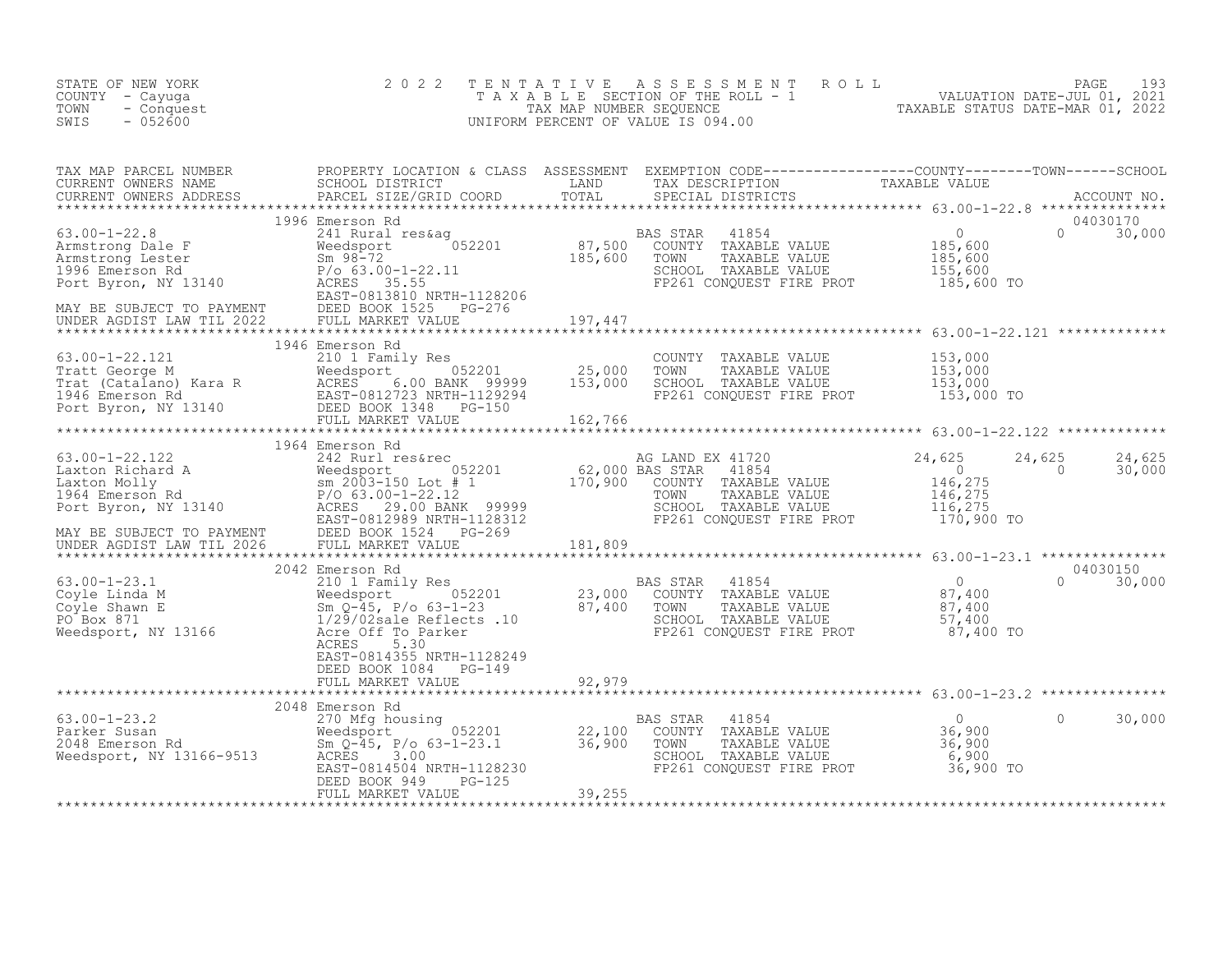| STATE OF NEW YORK<br>COUNTY - Cayuqa<br>TOWN - Conquest<br>- 052600<br>SWIS | 2022 TENTATIVE ASSESSMENT ROLL<br>TAXABLE SECTION OF THE ROLL - 1<br>TAX MAP NUMBER SEOUENCE<br>UNIFORM PERCENT OF VALUE IS 094.00 | TAXABLE STATUS DATE-MAR 01, 2022 | PAGE 194<br>VALUATION DATE-JUL 01, 2021 |  |
|-----------------------------------------------------------------------------|------------------------------------------------------------------------------------------------------------------------------------|----------------------------------|-----------------------------------------|--|
|                                                                             |                                                                                                                                    |                                  |                                         |  |

| TAX MAP PARCEL NUMBER<br>CURRENT OWNERS NAME                                                                                                                                                                                                                                                                                                                                                                                                    | PROPERTY LOCATION & CLASS ASSESSMENT<br>SCHOOL DISTRICT<br><b>EXAMPLE EXAMPLE EXAMPLE EXAMPLE EXAMPLE EXAMPLE EXAMPLE EXAMPLE EXAMPLE EXAMPLE EXAMPLE EXAMPLE EXAMPLE EXAMPLE E</b> |        | EXEMPTION CODE-----------------COUNTY-------TOWN------SCHOOL<br>TAX DESCRIPTION                                                    | TAXABLE VALUE |                                    |
|-------------------------------------------------------------------------------------------------------------------------------------------------------------------------------------------------------------------------------------------------------------------------------------------------------------------------------------------------------------------------------------------------------------------------------------------------|-------------------------------------------------------------------------------------------------------------------------------------------------------------------------------------|--------|------------------------------------------------------------------------------------------------------------------------------------|---------------|------------------------------------|
|                                                                                                                                                                                                                                                                                                                                                                                                                                                 |                                                                                                                                                                                     |        |                                                                                                                                    |               |                                    |
|                                                                                                                                                                                                                                                                                                                                                                                                                                                 | 2090 Emerson Rd                                                                                                                                                                     |        |                                                                                                                                    |               | 04021021                           |
| $63.00 - 1 - 24$                                                                                                                                                                                                                                                                                                                                                                                                                                | 270 Mfg housing                                                                                                                                                                     |        | AGED C 41802 21,700<br>0 25,500 AGED T 41803                                                                                       | 13,020        | $\overline{0}$ 0<br>$\overline{a}$ |
| Jones Julianne Market Meedsport<br>2090 Emerson Rd<br>Weedsport, NY 13166-9578 ACRES                                                                                                                                                                                                                                                                                                                                                            |                                                                                                                                                                                     |        | 25,500 AGED T 41803<br>43,400 ENH STAR 41834 0                                                                                     |               | $\overline{0}$<br>43,400           |
|                                                                                                                                                                                                                                                                                                                                                                                                                                                 | ACRES 7.00                                                                                                                                                                          |        | COUNTY TAXABLE VALUE 21,700                                                                                                        |               |                                    |
|                                                                                                                                                                                                                                                                                                                                                                                                                                                 |                                                                                                                                                                                     |        |                                                                                                                                    |               |                                    |
|                                                                                                                                                                                                                                                                                                                                                                                                                                                 |                                                                                                                                                                                     |        |                                                                                                                                    |               |                                    |
|                                                                                                                                                                                                                                                                                                                                                                                                                                                 | 2084 Emerson Rd                                                                                                                                                                     |        |                                                                                                                                    |               | 04015020                           |
|                                                                                                                                                                                                                                                                                                                                                                                                                                                 |                                                                                                                                                                                     |        |                                                                                                                                    |               |                                    |
|                                                                                                                                                                                                                                                                                                                                                                                                                                                 |                                                                                                                                                                                     |        |                                                                                                                                    | 21,800 TO     |                                    |
|                                                                                                                                                                                                                                                                                                                                                                                                                                                 |                                                                                                                                                                                     |        |                                                                                                                                    |               |                                    |
|                                                                                                                                                                                                                                                                                                                                                                                                                                                 |                                                                                                                                                                                     |        |                                                                                                                                    |               |                                    |
|                                                                                                                                                                                                                                                                                                                                                                                                                                                 | Emerson Rd                                                                                                                                                                          |        |                                                                                                                                    |               | 04022050                           |
|                                                                                                                                                                                                                                                                                                                                                                                                                                                 | 0<br>052201 17,800                                                                                                                                                                  |        |                                                                                                                                    |               |                                    |
|                                                                                                                                                                                                                                                                                                                                                                                                                                                 |                                                                                                                                                                                     | 17,800 | COUNTY TAXABLE VALUE $17,800$<br>TOWN TAXABLE VALUE $17,800$<br>SCHOOL TAXABLE VALUE $17,800$<br>FP261 CONQUEST FIRE PROT $17,800$ |               |                                    |
| $\begin{tabular}{llllllllll} \multicolumn{3}{c}{63.00-1-26} & \multicolumn{3}{c}{Emerson Rd} \\ \multicolumn{3}{c}{Weymouth Roy A} & \multicolumn{3}{c}{Wegrowth} & \multicolumn{3}{c}{MexC10} \\ \multicolumn{3}{c}{Weymouth Deboard} & \multicolumn{3}{c}{MexCRES} & 4.30 \\ \multicolumn{3}{c}{254 Mason St} & \multicolumn{3}{c}{EAST-0814829 NRTH-1128195} \\ \multicolumn{3}{c}{Canandaigua, NY 14424} & \multicolumn{3}{c}{DEID EOST-08$ |                                                                                                                                                                                     |        |                                                                                                                                    |               |                                    |
|                                                                                                                                                                                                                                                                                                                                                                                                                                                 | FULL MARKET VALUE                                                                                                                                                                   | 18,936 |                                                                                                                                    |               |                                    |
|                                                                                                                                                                                                                                                                                                                                                                                                                                                 | 2054 Emerson Rd                                                                                                                                                                     |        |                                                                                                                                    |               | 04014160                           |
|                                                                                                                                                                                                                                                                                                                                                                                                                                                 |                                                                                                                                                                                     |        | COUNTY TAXABLE VALUE 24,600                                                                                                        |               |                                    |
|                                                                                                                                                                                                                                                                                                                                                                                                                                                 |                                                                                                                                                                                     |        | TOWN TAXABLE VALUE $24,600$<br>SCHOOL TAXABLE VALUE $24,600$<br>FP261 CONQUEST FIRE PROT $24,600$ TO                               |               |                                    |
|                                                                                                                                                                                                                                                                                                                                                                                                                                                 |                                                                                                                                                                                     |        |                                                                                                                                    |               |                                    |
|                                                                                                                                                                                                                                                                                                                                                                                                                                                 |                                                                                                                                                                                     |        |                                                                                                                                    |               |                                    |
| 63.00-1-27<br>Davis Danny Weedsport 052201<br>Davis Danny Weedsport 052201<br>Davis Darlene Sm Ff-112, 95-101 24,600 SC<br>19,600 TC<br>Molcott, NY 14590-9391 EAST-0814619 NRTH-1128643<br>FULL MARKET VALUE 26,170<br>********************                                                                                                                                                                                                    |                                                                                                                                                                                     |        |                                                                                                                                    |               |                                    |
|                                                                                                                                                                                                                                                                                                                                                                                                                                                 | Lemon School Rd                                                                                                                                                                     |        |                                                                                                                                    |               | 04040040                           |
|                                                                                                                                                                                                                                                                                                                                                                                                                                                 | 052201 13,800                                                                                                                                                                       |        | COUNTY TAXABLE VALUE 13,800<br>TOWN TAXABLE VALUE 13,800                                                                           |               |                                    |
|                                                                                                                                                                                                                                                                                                                                                                                                                                                 |                                                                                                                                                                                     | 13,800 |                                                                                                                                    |               |                                    |
| 63.00-1-28<br>Smith Frank E<br>Smith Gail E<br>10082 Cato Conquest<br>Town Line Rd<br>Weedsport, NY 13166-9538<br>Smith Gail E<br>Town Line Rd<br>EAST-0814538 NRTH-1128974<br>EAST-0814538 NRTH-1128974<br>Meedsport, NY 13166-9538<br>DEED BOOK 8                                                                                                                                                                                             |                                                                                                                                                                                     |        |                                                                                                                                    |               |                                    |
|                                                                                                                                                                                                                                                                                                                                                                                                                                                 | FULL MARKET VALUE                                                                                                                                                                   | 14,681 |                                                                                                                                    |               |                                    |
|                                                                                                                                                                                                                                                                                                                                                                                                                                                 |                                                                                                                                                                                     |        |                                                                                                                                    |               |                                    |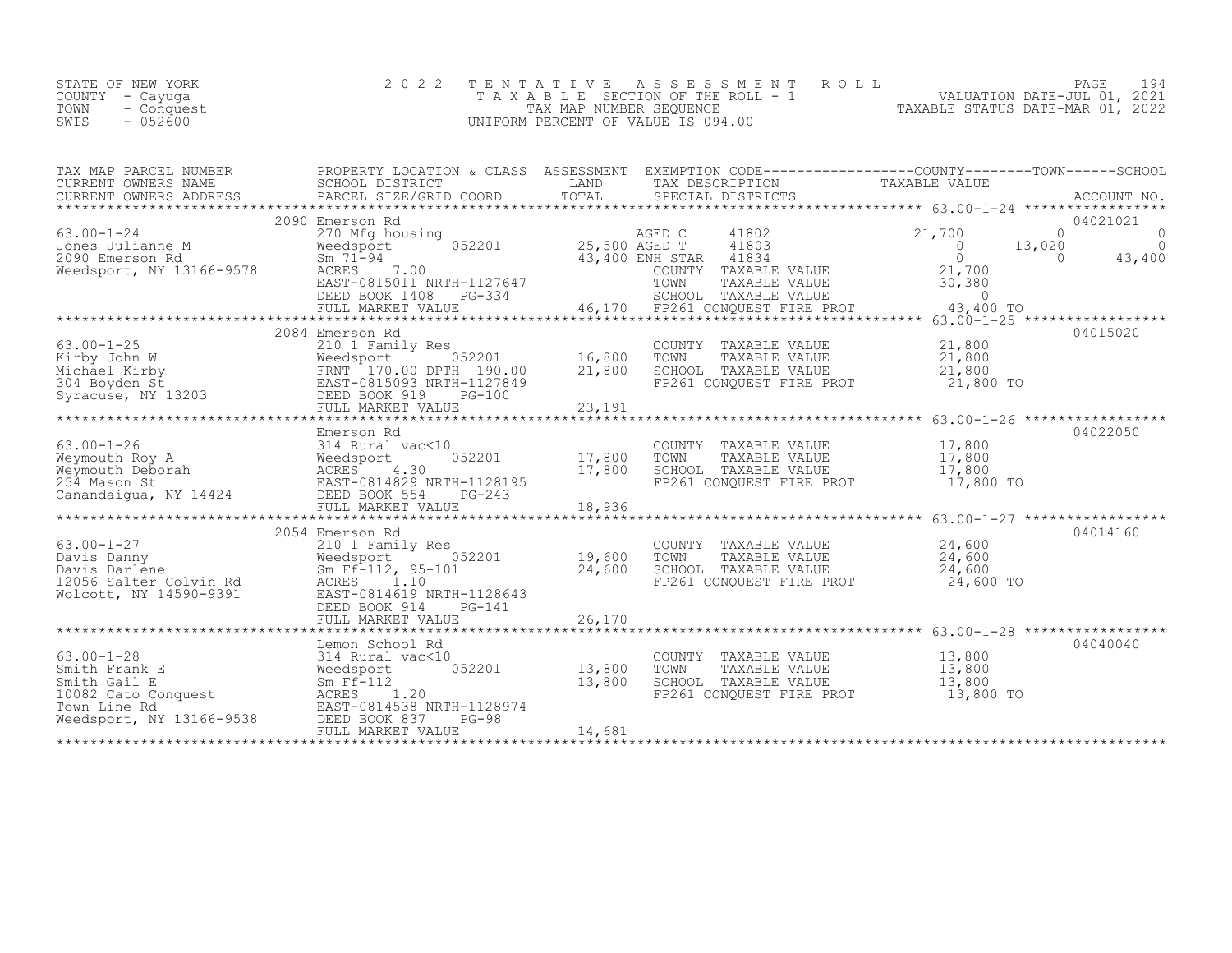| STATE OF NEW YORK<br>COUNTY - Cayuga<br>TOWN<br>- Conquest<br>SWIS<br>$-052600$                                                                                                                                                     | 2 0 2 2                                                                                                                                                                                                                                                                                                                                                                                                               | TENTATIVE        | UNIFORM PERCENT OF VALUE IS 094.00                                                                                                                                                    | FENTATIVE ASSESSMENT ROLL PACE 195<br>TAXABLE SECTION OF THE ROLL - 1 VALUATION DATE-JUL 01, 2021<br>TAX MAP NUMBER SEQUENCE TAXABLE STATUS DATE-MAR 01, 2022<br>JNIFORM PERCENT OF VALUE IS 094.00 |  |
|-------------------------------------------------------------------------------------------------------------------------------------------------------------------------------------------------------------------------------------|-----------------------------------------------------------------------------------------------------------------------------------------------------------------------------------------------------------------------------------------------------------------------------------------------------------------------------------------------------------------------------------------------------------------------|------------------|---------------------------------------------------------------------------------------------------------------------------------------------------------------------------------------|-----------------------------------------------------------------------------------------------------------------------------------------------------------------------------------------------------|--|
| TAX MAP PARCEL NUMBER<br>CURRENT OWNERS NAME<br>CURRENT OWNERS ADDRESS                                                                                                                                                              | SCHOOL DISTRICT<br>PARCEL SIZE/GRID COORD                                                                                                                                                                                                                                                                                                                                                                             | LAND<br>TOTAL    | TAX DESCRIPTION<br>SPECIAL DISTRICTS                                                                                                                                                  | TAXABLE VALUE<br>ACCOUNT NO.                                                                                                                                                                        |  |
|                                                                                                                                                                                                                                     | 1764 Lemon School Rd<br>63.00-1-29.21<br>Davis Aubrey<br>2063 Emerson Rd<br>Weedsport, NY 13166<br>Weedsport, NY 13166<br>COUNT<br>COUNT<br>COUNT<br>COUNT<br>COUNT<br>210 1 Family Res<br>24,100 TOWN<br>24,100 TOWN<br>24,100 TOWN<br>24,100 SCHOO<br>24,100 SCHOO<br>24,100 SCHOO<br><br>Incl $63.00-1-29.1$ & 29.2<br>ACRES<br>4.50<br>EAST-0814814 NRTH-0112901<br>DEED BOOK 3795<br>PG-201<br>FULL MARKET VALUE | 36,277           | COUNTY TAXABLE VALUE<br>TAXABLE VALUE<br>SCHOOL TAXABLE VALUE<br>FP261 CONQUEST FIRE PROT                                                                                             | 34,100<br>34,100<br>34,100<br>34,100 TO                                                                                                                                                             |  |
|                                                                                                                                                                                                                                     |                                                                                                                                                                                                                                                                                                                                                                                                                       |                  |                                                                                                                                                                                       |                                                                                                                                                                                                     |  |
|                                                                                                                                                                                                                                     | 2063 Emerson Rd<br>63.00-1-30<br>Davis Brandon<br>Heath Aubrey<br>2063 Emerson Rd<br>Weedsport, NY 13166<br>Readsport, NY 13166<br>Contains Container Container Container Container Container Contains Container Contains Contains Contains Contains Contains<br>EAST-0815037 NRTH-1128966<br>DEED BOOK 1223<br>$PG-144$                                                                                              | 26,700<br>88,900 | BAS STAR 41854<br>COUNTY TAXABLE VALUE<br>TOWN<br>TAXABLE VALUE<br>SCHOOL TAXABLE VALUE<br>FP261 CONQUEST FIRE PROT                                                                   | 4021020<br>$\overline{0}$<br>$\Omega$<br>30,000<br>88,900<br>88,900<br>58,900<br>88,900 TO                                                                                                          |  |
|                                                                                                                                                                                                                                     | FULL MARKET VALUE                                                                                                                                                                                                                                                                                                                                                                                                     | 94,574           |                                                                                                                                                                                       |                                                                                                                                                                                                     |  |
| 63.00-1-31<br>Crim Wanda<br>2071 Emerson Rd<br>Weedsport, NY 13166-9518                                                                                                                                                             | 2071 Emerson Rd<br>242 Rurl res&rec<br>052201<br>Weedsport<br>- , 1-94<br>ACRES 13.60<br>EAST-001505<br>EAST-0815215 NRTH-1128082<br>DEED BOOK 663<br>PG-237<br>FULL MARKET VALUE                                                                                                                                                                                                                                     |                  | AGED C 41802<br>23,700 AGED T 41803<br>110,500 ENH STAR 41001<br>COUNTY TAXABLE VALUE<br>TOWN TAXABLE VALUE 66,300<br>SCHOOL TAXABLE VALUE 35,600<br>117,553 FP261 CONQUEST FIRE PROT | 04015180<br>55, 200<br>$\Omega$<br>$\Omega$<br>44,200<br>$\Omega$<br>$\Omega$<br>$\Omega$<br>74,900<br>55,250<br>110,500 TO<br>******* $63.00 - 1 - 32.2$                                           |  |
|                                                                                                                                                                                                                                     | 9935 Dietzel Rd                                                                                                                                                                                                                                                                                                                                                                                                       |                  |                                                                                                                                                                                       | 04015171                                                                                                                                                                                            |  |
| 63.00-1-32.2<br>Geri Moses J<br>Geri Amanda K<br>9935 Dietzel Rd<br>Meedsport, NY 13166-8528<br>Redsport, NY 13166-8528<br>Redsport, NY 13166-8528<br>Redsport, NY 13166-8528<br>Redsport, NY 13166-8528<br>Redsport, NY 13166-8528 | ACRES<br>5.80 BANK 99999<br>EAST-0816901 NRTH-1128728<br>DEED BOOK 1550<br>$PG-58$<br>FULL MARKET VALUE                                                                                                                                                                                                                                                                                                               | 190,851          | BAS STAR<br>41854<br>COUNTY TAXABLE VALUE<br>TOWN<br>TAXABLE VALUE<br>SCHOOL TAXABLE VALUE<br>FP261 CONOUEST FIRE PROT                                                                | $\begin{smallmatrix} & & 0 \\ 179,400 \end{smallmatrix}$<br>$\Omega$<br>30,000<br>179,400<br>149,400<br>179,400 TO                                                                                  |  |
|                                                                                                                                                                                                                                     |                                                                                                                                                                                                                                                                                                                                                                                                                       |                  |                                                                                                                                                                                       |                                                                                                                                                                                                     |  |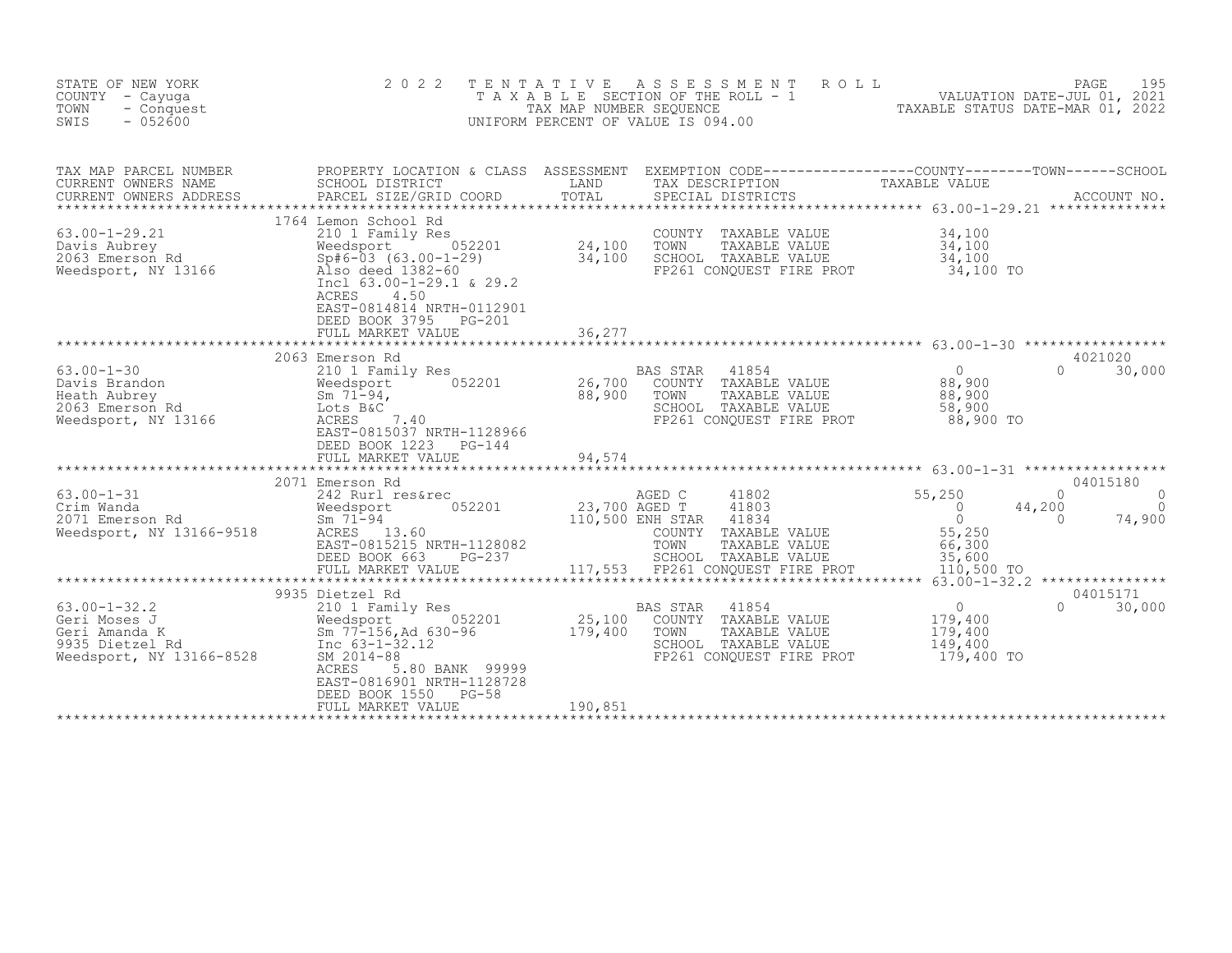| STATE OF NEW YORK<br>COUNTY - Cayuga<br>TOWN<br>- Conquest<br>SWIS<br>$-052600$                                                                                                                                                                                                                                                                                                                                             | 2 0 2 2                                                                     |         |                                                                                                                                           |                                                   |
|-----------------------------------------------------------------------------------------------------------------------------------------------------------------------------------------------------------------------------------------------------------------------------------------------------------------------------------------------------------------------------------------------------------------------------|-----------------------------------------------------------------------------|---------|-------------------------------------------------------------------------------------------------------------------------------------------|---------------------------------------------------|
|                                                                                                                                                                                                                                                                                                                                                                                                                             |                                                                             |         |                                                                                                                                           |                                                   |
| 9971 Dietzel Rd<br>Montross Linda (13 Cattle farm (13 Cattle farm (13 Cattle farm (13 Cattle farm (13 Cattle farm (13 Cattle 10<br>Montross Linda (NGRES 50.50 112,500 BAS STAR 41854 0<br>Weedsport, NY 13166-8528 EAST-0817105 NRT<br>UNDER AGDIST LAW TIL 2026                                                                                                                                                           | 9971 Dietzel Rd                                                             |         |                                                                                                                                           | 04015170<br>74,928 74,928<br>0 30,000<br>$\sim$ 0 |
|                                                                                                                                                                                                                                                                                                                                                                                                                             | Dietzel Rd                                                                  |         |                                                                                                                                           |                                                   |
|                                                                                                                                                                                                                                                                                                                                                                                                                             |                                                                             |         |                                                                                                                                           | 04008070<br>$0 \t 30,000$                         |
|                                                                                                                                                                                                                                                                                                                                                                                                                             |                                                                             |         |                                                                                                                                           |                                                   |
|                                                                                                                                                                                                                                                                                                                                                                                                                             | DEED BOOK 1547 PG-1<br>FULL MARKET VALUE 135,957                            |         |                                                                                                                                           |                                                   |
| $\begin{tabular}{lllllllllllllllllll} \hline 68.00-1-4.1 & \multicolumn{3}{c }{10} & \multicolumn{3}{c }{10} & \multicolumn{3}{c }{10} & \multicolumn{3}{c }{10} & \multicolumn{3}{c }{10} & \multicolumn{3}{c }{10} & \multicolumn{3}{c }{10} & \multicolumn{3}{c }{10} & \multicolumn{3}{c }{10} & \multicolumn{3}{c }{10} & \multicolumn{3}{c }{10} & \multicolumn{3}{c }{10} & \multicolumn{3}{c }{10} & \multicolumn{$ | EAST-0798872 NRTH-1126760<br>DEED BOOK 1197 PG-9                            |         |                                                                                                                                           | 04042070                                          |
|                                                                                                                                                                                                                                                                                                                                                                                                                             | FULL MARKET VALUE                                                           | 146,383 |                                                                                                                                           |                                                   |
| 1108 Hard Point Rd<br>210 1 Family Res - WTRFNT<br>Ling Allen Margrethe<br>43 North St<br>Camillus, NY 13031<br>252.08 FENT<br>252.00 DPTH 128.00                                                                                                                                                                                                                                                                           | FRNT 252.00 DPTH 128.00<br>EAST-0798872 NRTH-1126392<br>DEED BOOK 811 PG-99 |         | COUNTY TAXABLE VALUE $126,300$<br>TOWN TAXABLE VALUE $126,300$<br>SCHOOL TAXABLE VALUE $126,300$<br>FP261 CONQUEST FIRE PROT $126,300$ TO | 04008180                                          |
|                                                                                                                                                                                                                                                                                                                                                                                                                             | FULL MARKET VALUE                                                           | 134,362 |                                                                                                                                           |                                                   |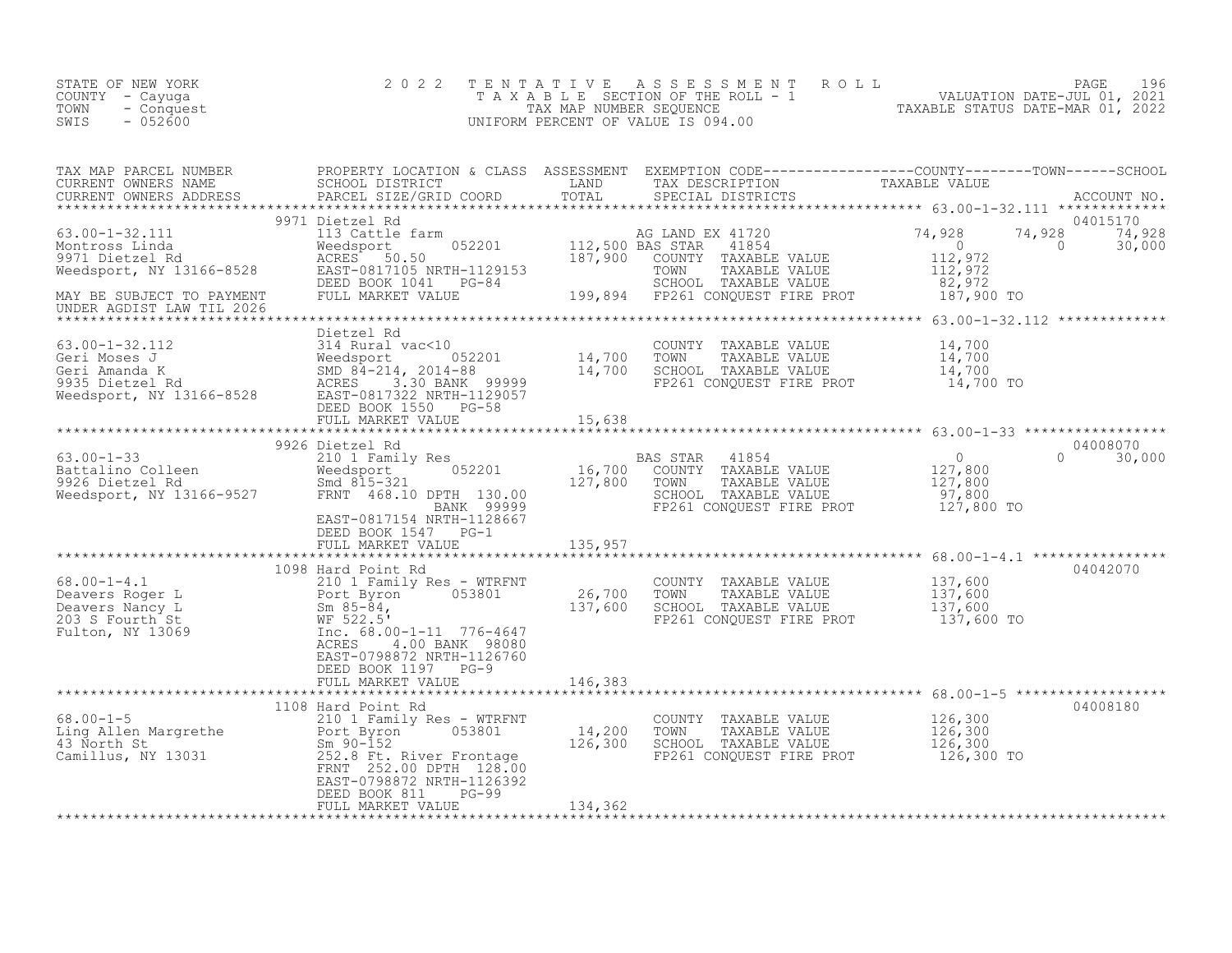| STATE OF NEW YORK<br>COUNTY - Cayuga<br>- Conquest<br>TOWN<br>$-052600$<br>SWIS                                                                                                                                                                  | 2 0 2 2                                                                  | TENTATIVE ASSESSMENT ROLL PALUATION DATE-JUL 01, 2021<br>TAXABLE SECTION OF THE ROLL - 1 VALUATION DATE-JUL 01, 2021<br>TAXABLE STATUS DATE-MAR 01, 2022<br>UNIFORM PERCENT OF VALUE IS 094.00 |         |          |
|--------------------------------------------------------------------------------------------------------------------------------------------------------------------------------------------------------------------------------------------------|--------------------------------------------------------------------------|------------------------------------------------------------------------------------------------------------------------------------------------------------------------------------------------|---------|----------|
| TAX MAP PARCEL NUMBER BROPERTY LOCATION & CLASS ASSESSMENT EXEMPTION CODE------------------COUNTY--------TOWN------SCHOOL CURRENT OWNERS NAME SCHOOL DISTRICT LAND TAX DESCRIPTION TAXABLE VALUE<br>CURRENT OWNERS ADDRESS PARCEL                |                                                                          |                                                                                                                                                                                                |         |          |
|                                                                                                                                                                                                                                                  | 1118 Hard Point Rd                                                       |                                                                                                                                                                                                |         | 04030160 |
|                                                                                                                                                                                                                                                  |                                                                          |                                                                                                                                                                                                |         |          |
|                                                                                                                                                                                                                                                  | 1128 Hard Point Rd<br>EAST-0799041 NRTH-1125793<br>DEED BOOK 3926 PG-224 |                                                                                                                                                                                                |         | 04023010 |
|                                                                                                                                                                                                                                                  | FULL MARKET VALUE 175,532                                                |                                                                                                                                                                                                |         |          |
| 1154 Hard Point Rd<br>210 1 Family Res - WTRFNT<br>Deavers Living Trust<br>210 1 Family Res - WTRFNT<br>210 1 Family Res - WTRFNT<br>210 1 Family Res - WTRFNT<br>213,700 TOWN TAXABLE VALUE<br>258 S Fourth St<br>258 S Fourth St<br>258 S Four |                                                                          |                                                                                                                                                                                                |         |          |
|                                                                                                                                                                                                                                                  |                                                                          |                                                                                                                                                                                                |         |          |
|                                                                                                                                                                                                                                                  |                                                                          |                                                                                                                                                                                                |         |          |
|                                                                                                                                                                                                                                                  |                                                                          |                                                                                                                                                                                                |         |          |
|                                                                                                                                                                                                                                                  | DEED BOOK 1261 PG-124<br>FULL MARKET VALUE 59,468                        |                                                                                                                                                                                                | $\circ$ | 30,000   |
|                                                                                                                                                                                                                                                  |                                                                          |                                                                                                                                                                                                |         |          |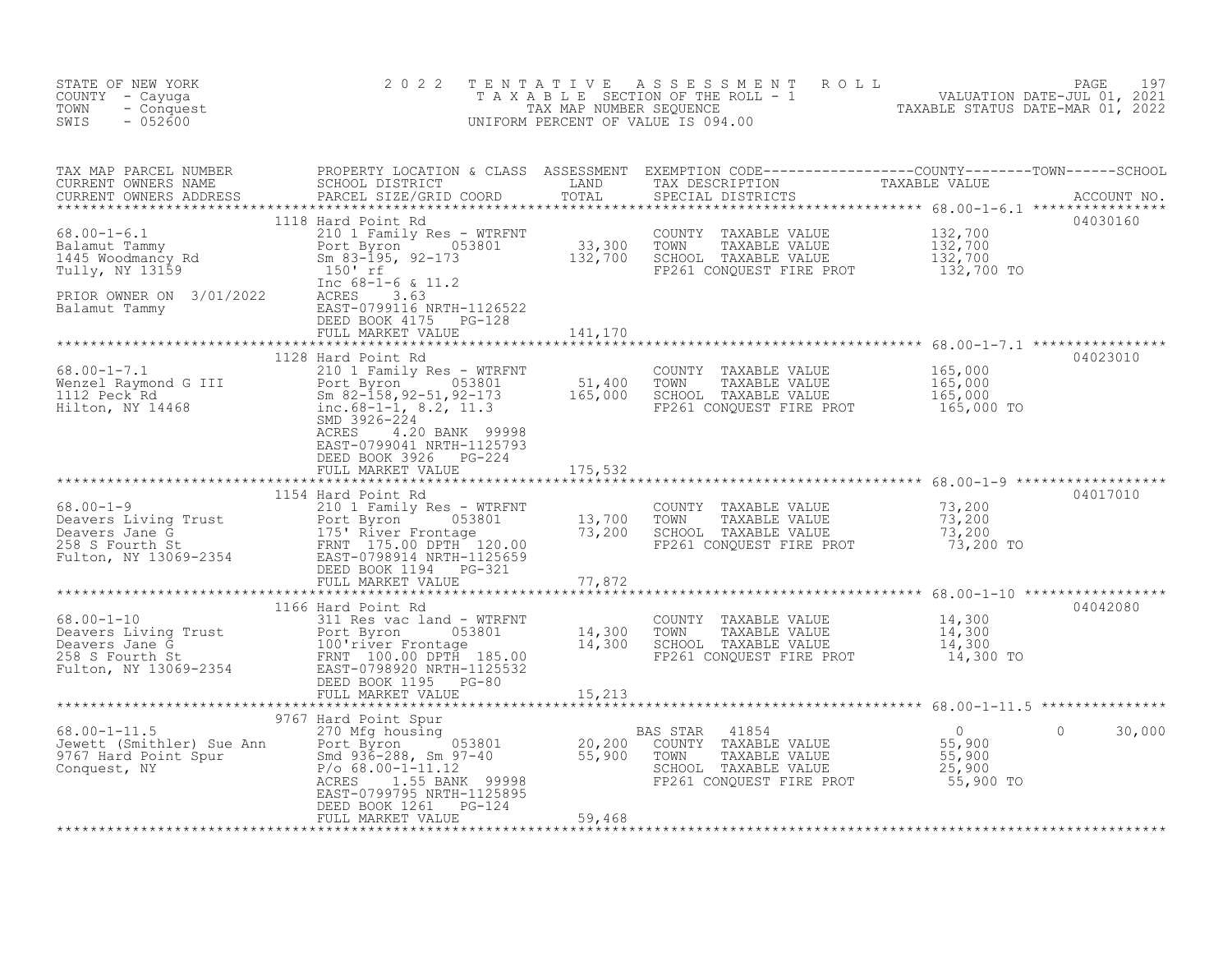| STATE OF NEW YORK<br>COUNTY - Cayuga<br>TOWN<br>- Conquest<br>SWIS<br>$-052600$ | 2 0 2 2                                                                                                                                                                                                                                                                                                                                    | T E N T A T I V E             | $\begin{tabular}{lllllllllllllllllllll} $\bot$ & $\bot$ & $\bot$ & $\bot$ & $\bot$ & $\bot$ \\ $\top$ & $\times$ & $\times$ & $\bot$ & $\bot$ & $\bot$ & $\bot$ & $\bot$ \\ $\top$ & $\times$ & $\times$ & $\text{SECTION of the ROLL} $ & $\top$ & $\top$ & $\top$ & $\top$ & $\top$ & $\top$ \\ $\top$ & $\times$ & $\text{MAP NUMBER} & $\text{SCUENCE}$ & $\top$ & $\top$ & $\text{EXAMPLE} & $\text{STATUS} $\text{ DATE}-\text{MAR} $\text{ 01, 2021}$ \\ $\top$ & $\top$ & $\top$ & $\top$ & $\top$ & $\top$ & $\top$ & $\$<br>UNIFORM PERCENT OF VALUE IS 094.00 |                                                         |                         |
|---------------------------------------------------------------------------------|--------------------------------------------------------------------------------------------------------------------------------------------------------------------------------------------------------------------------------------------------------------------------------------------------------------------------------------------|-------------------------------|--------------------------------------------------------------------------------------------------------------------------------------------------------------------------------------------------------------------------------------------------------------------------------------------------------------------------------------------------------------------------------------------------------------------------------------------------------------------------------------------------------------------------------------------------------------------------|---------------------------------------------------------|-------------------------|
| TAX MAP PARCEL NUMBER<br>CURRENT OWNERS NAME<br>CURRENT OWNERS ADDRESS          | SCHOOL DISTRICT<br>PARCEL SIZE/GRID COORD                                                                                                                                                                                                                                                                                                  | TOTAL                         | TAX DESCRIPTION<br>SPECIAL DISTRICTS                                                                                                                                                                                                                                                                                                                                                                                                                                                                                                                                     | TAXABLE VALUE                                           | ACCOUNT NO.             |
| $68.00 - 1 - 11.6$<br>Port Byron, NY 13140                                      | 9773 Hard Point Spur<br>210 1 Family Res<br>68.00-1-11.6 210 1 Family Res<br>Quintavalle David Port Byron 053801<br>9773 Hard Point Spur Smd 936-290, Sm 97-40<br>Port Byron, NY 13140 P/o 68.00-1-11.12<br>$P/O 68.00 - 1 - 11.12$<br>1.57 BANK 99999<br>ACRES<br>EAST-0799788 NRTH-1126108<br>DEED BOOK 1304 PG-315<br>FULL MARKET VALUE | 20, 200<br>106,400<br>113,191 | COUNTY TAXABLE VALUE<br>TOWN<br>TAXABLE VALUE<br>SCHOOL TAXABLE VALUE<br>FP261 CONQUEST FIRE PROT                                                                                                                                                                                                                                                                                                                                                                                                                                                                        | 106,400<br>106,400<br>106,400<br>106,400 TO             |                         |
|                                                                                 |                                                                                                                                                                                                                                                                                                                                            |                               |                                                                                                                                                                                                                                                                                                                                                                                                                                                                                                                                                                          |                                                         |                         |
|                                                                                 | 68.00-1-11.7 9817 Hard Point Spur<br>Hyland Partners, Inc 20.200<br>PO Box 563 P/o 68.00-1-11.12 76,300<br>Canastota, NY 13032-0563 Sm 97-40<br>ACRES 1.57<br>EAST-0799753 NRTH-1126968<br>DEED BOOK 1464 PG-343                                                                                                                           |                               | COUNTY TAXABLE VALUE 76,300<br>TOWN<br>TAXABLE VALUE<br>SCHOOL TAXABLE VALUE<br>FP261 CONQUEST FIRE PROT                                                                                                                                                                                                                                                                                                                                                                                                                                                                 | 76,300<br>76,300<br>76,300 TO                           |                         |
|                                                                                 | FULL MARKET VALUE                                                                                                                                                                                                                                                                                                                          | 81,170                        |                                                                                                                                                                                                                                                                                                                                                                                                                                                                                                                                                                          |                                                         |                         |
| $68.00 - 1 - 11.9$<br>Port Byron, NY 13140                                      | 9797 Hard Point Spur<br>210 1 Family Res<br>ACRES 1.57 BANK 99999<br>EAST-0799769 NRTH-1126538                                                                                                                                                                                                                                             |                               | BAS STAR 41854<br>VS STAR 41854<br>COUNTY TAXABLE VALUE 98,000<br>TAVABLE VALUE 98,000<br>SCHOOL TAXABLE VALUE<br>FP261 CONQUEST FIRE PROT                                                                                                                                                                                                                                                                                                                                                                                                                               | 68,000<br>98,000 TO                                     | $\Omega$<br>30,000      |
|                                                                                 | DEED BOOK 1317 PG-13<br>FULL MARKET VALUE                                                                                                                                                                                                                                                                                                  | 104,255                       |                                                                                                                                                                                                                                                                                                                                                                                                                                                                                                                                                                          |                                                         |                         |
|                                                                                 |                                                                                                                                                                                                                                                                                                                                            |                               |                                                                                                                                                                                                                                                                                                                                                                                                                                                                                                                                                                          |                                                         |                         |
| $68.00 - 1 - 11.81$                                                             | Hard Point Rd<br>210 1 Family Res<br>9811 Hard Point Rd<br>ACRES<br>1.35 BANK 99997<br>EAST-0799761 NRTH-1126736                                                                                                                                                                                                                           |                               | AGED C<br>41802<br>FP261 CONQUEST FIRE PROT 101,700 TO                                                                                                                                                                                                                                                                                                                                                                                                                                                                                                                   | 15,255<br>$\overline{0}$<br>86,445<br>101,700<br>26,800 | 0<br>$\Omega$<br>74,900 |
|                                                                                 | DEED BOOK 1355 PG-74<br>FULL MARKET VALUE                                                                                                                                                                                                                                                                                                  | 108,191                       |                                                                                                                                                                                                                                                                                                                                                                                                                                                                                                                                                                          |                                                         |                         |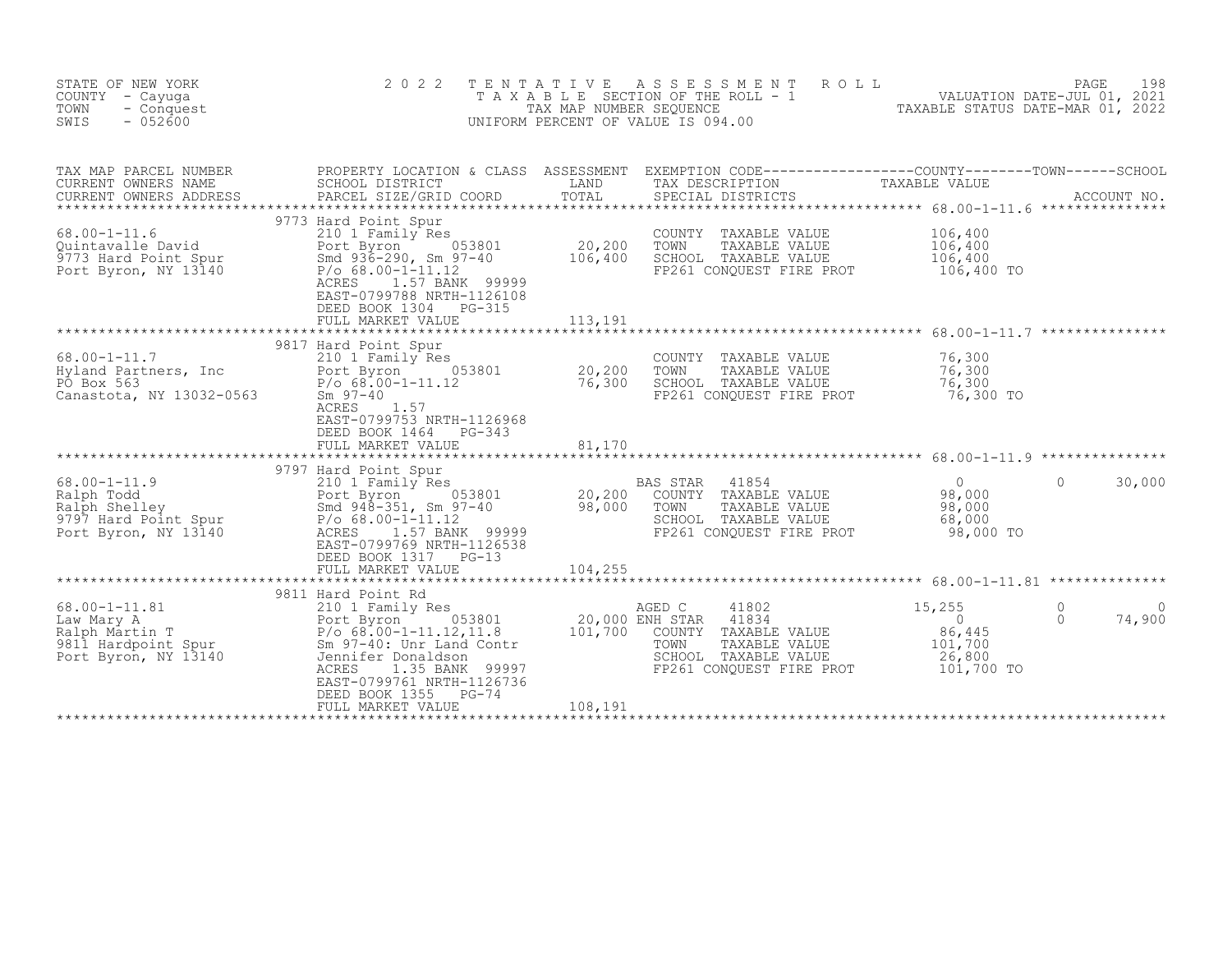| STATE OF NEW YORK<br>COUNTY - Cayuga<br>- Conquest<br>TOWN<br>$-052600$<br>SWIS                                                                                                                                                                                                                                                                                                  | 2 0 2 2                                                                       |        |                                                                                                                                                     | TENTATIVE ASSESSMENT ROLL PAGE 199<br>TAXABLE SECTION OF THE ROLL - 1 VALUATION DATE-JUL 01, 2021<br>TAX MAP NUMBER SEQUENCE TAXABLE STATUS DATE-MAR 01, 2022<br>UNIFORM PERCENT OF VALUE IS 094.00                                                                                                                                                                                                                                                                     |  |
|----------------------------------------------------------------------------------------------------------------------------------------------------------------------------------------------------------------------------------------------------------------------------------------------------------------------------------------------------------------------------------|-------------------------------------------------------------------------------|--------|-----------------------------------------------------------------------------------------------------------------------------------------------------|-------------------------------------------------------------------------------------------------------------------------------------------------------------------------------------------------------------------------------------------------------------------------------------------------------------------------------------------------------------------------------------------------------------------------------------------------------------------------|--|
|                                                                                                                                                                                                                                                                                                                                                                                  |                                                                               |        |                                                                                                                                                     |                                                                                                                                                                                                                                                                                                                                                                                                                                                                         |  |
|                                                                                                                                                                                                                                                                                                                                                                                  | DEED BOOK 1415 PG-235<br>DEED BOOK 1415 FG-235<br>FULL MARKET VALUE 180,851   |        |                                                                                                                                                     | $\begin{tabular}{lllllllllllllllllllllll} \textsc{TAX} & \textsc{MAP} & \textsc{PROBERT} & \textsc{DCART} & \textsc{DCART} & \textsc{EXEMENT} & \textsc{EXEMENT} & \textsc{CODE--------------COUNITY-------TOWN----SCHOOL \\ \textsc{CUREENT} & \textsc{ONWERS} & \textsc{NABRES} & \textsc{SRRCELI} & \textsc{STISTICT} & \textsc{TCRAT} & \textsc{TCTAL} & \textsc{DFSTRTCTS} & \textsc{ACCOURN} & \textsc{ACCOURN} & \textsc{ACCOURN} & \textsc{DCCURE} \\ \textsc{$ |  |
|                                                                                                                                                                                                                                                                                                                                                                                  |                                                                               |        |                                                                                                                                                     |                                                                                                                                                                                                                                                                                                                                                                                                                                                                         |  |
|                                                                                                                                                                                                                                                                                                                                                                                  |                                                                               |        |                                                                                                                                                     |                                                                                                                                                                                                                                                                                                                                                                                                                                                                         |  |
|                                                                                                                                                                                                                                                                                                                                                                                  |                                                                               |        |                                                                                                                                                     |                                                                                                                                                                                                                                                                                                                                                                                                                                                                         |  |
| 3781 Hard Point Spur<br>Point Spur<br>Point Spur<br>Point Spur<br>Point Spur<br>Point Spur<br>Point Spur<br>Point Spur<br>Point Spur<br>Point Spur<br>Point Space 3801<br>Point Spur<br>Point Spur<br>Point Spur<br>Point Spur<br>Point Spur<br>Sm 97-40<br>RARB                                                                                                                 | DEED BOOK 1301 PG-166<br>FULL MARKET VALUE<br>FULL MARKET VALUE 119,468       |        | AS STAR 41854 0<br>COUNTY TAXABLE VALUE 112,300<br>TOWN TAXABLE VALUE 112,300<br>SCHOOL TAXABLE VALUE 82,300<br>FP261 CONQUEST FIRE PROT 112,300 TO | $\circ$<br>30,000                                                                                                                                                                                                                                                                                                                                                                                                                                                       |  |
|                                                                                                                                                                                                                                                                                                                                                                                  | ******************************                                                |        |                                                                                                                                                     |                                                                                                                                                                                                                                                                                                                                                                                                                                                                         |  |
| $\begin{tabular}{lllllllllll} 68.00-1-11.141 & 1209\ \texttt{Hard Point Rd} & 2101\ \texttt{Family Res} & 22,600\ \texttt{Box} & 57,400\ \texttt{Bazarnik Stephen} & 57,400\ \texttt{Bazarnik Stephen} & 57,400\ \texttt{Box} & 57,400\ \texttt{Box} & 57,400\ \texttt{Dor Byron, NY 13140-4348} & 57,400\ \texttt{Port Byron, NY 13140-4348} & 57,400\ \texttt{COur Sm Lot Byn$ | ACRES 3.40                                                                    |        |                                                                                                                                                     |                                                                                                                                                                                                                                                                                                                                                                                                                                                                         |  |
|                                                                                                                                                                                                                                                                                                                                                                                  | EAST-0799693 NRTH-1125649<br>DEED BOOK 933 PG-172<br>FULL MARKET VALUE 61,064 |        |                                                                                                                                                     |                                                                                                                                                                                                                                                                                                                                                                                                                                                                         |  |
|                                                                                                                                                                                                                                                                                                                                                                                  | FULL MARKET VALUE                                                             | 90,319 |                                                                                                                                                     | 04024130<br>$0 \t30,000$                                                                                                                                                                                                                                                                                                                                                                                                                                                |  |
|                                                                                                                                                                                                                                                                                                                                                                                  |                                                                               |        |                                                                                                                                                     |                                                                                                                                                                                                                                                                                                                                                                                                                                                                         |  |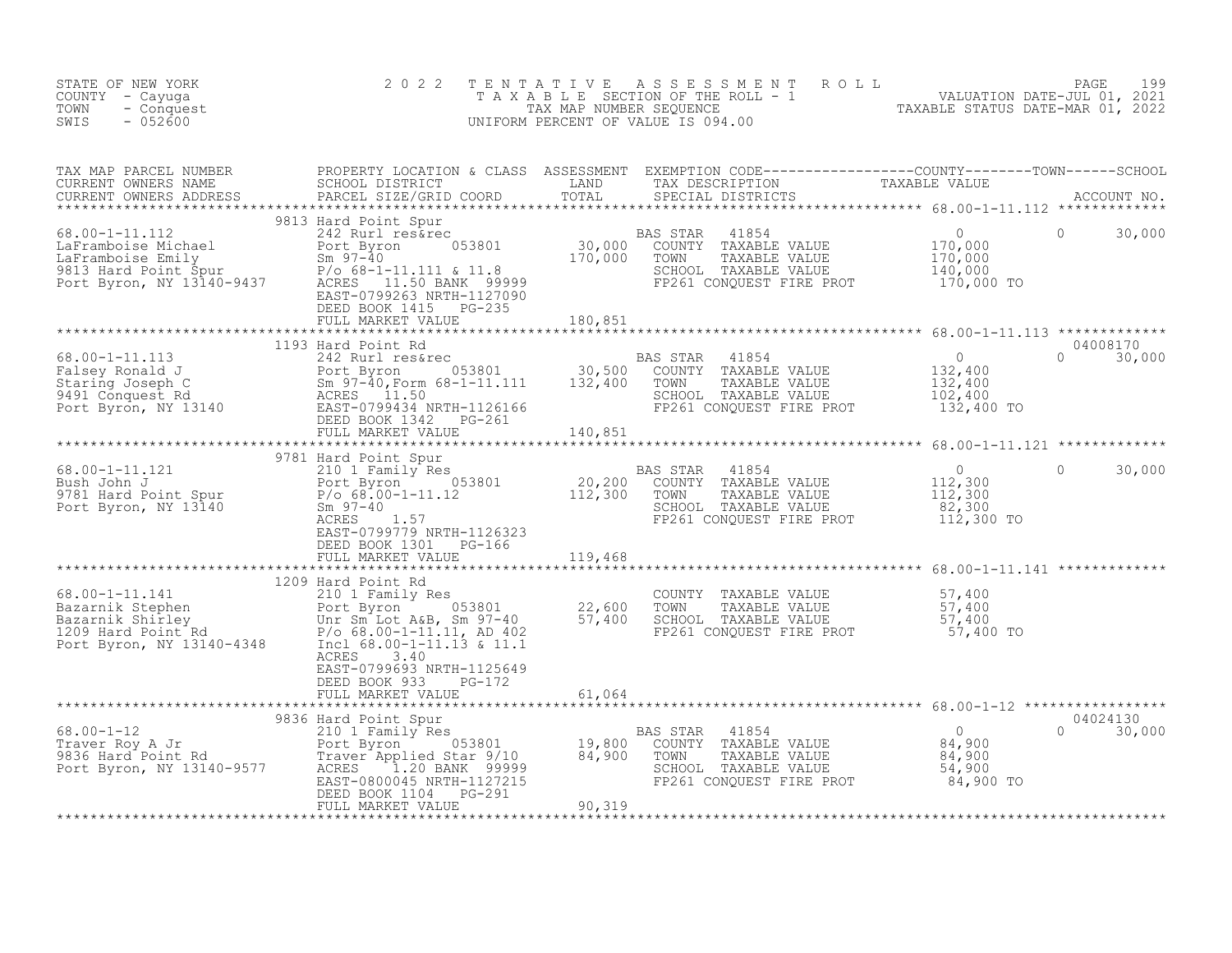| STATE OF NEW YORK<br>COUNTY - Cayuga<br>TOWN<br>- Conquest<br>SWIS<br>$-052600$                                                                                                                                                                                                                                                                                                                                                   | 2 0 2 2                                                                                | TENTATIVE | TENTATIVE ASSESSMENT ROLL UNIVATION DATE-JUL 01, 2021<br>TAXABLE SECTION OF THE ROLL - 1 VALUATION DATE-JUL 01, 2021<br>TAXABLE STATUS DATE-MAR 01, 2022<br>INIFORM PERCENT OF VALUE IS 094.00<br>UNIFORM PERCENT OF VALUE IS 094.00 |                                 |                           |
|-----------------------------------------------------------------------------------------------------------------------------------------------------------------------------------------------------------------------------------------------------------------------------------------------------------------------------------------------------------------------------------------------------------------------------------|----------------------------------------------------------------------------------------|-----------|--------------------------------------------------------------------------------------------------------------------------------------------------------------------------------------------------------------------------------------|---------------------------------|---------------------------|
|                                                                                                                                                                                                                                                                                                                                                                                                                                   |                                                                                        |           |                                                                                                                                                                                                                                      |                                 |                           |
| CURRENT OWNERS ADDRESS<br>TOTAL TOTAL TOTAL SIZE/GRID COORD TON SECTIAL DISTRICTS<br>FIG. 101 2 3,436<br>Materman David S<br>Materman Laurie (105 Vac farmland and 21,300 COUNTY TAXABLE VALUE<br>Materman Laurie (105 Vac farmland and<br>MAY BE SUBJECT TO PAYMENT                                                                                                                                                              |                                                                                        |           |                                                                                                                                                                                                                                      |                                 | 57,864 57,864             |
| UNDER AGDIST LAW TIL 2026                                                                                                                                                                                                                                                                                                                                                                                                         |                                                                                        |           |                                                                                                                                                                                                                                      |                                 |                           |
| $\begin{tabular}{lllllllllll} 68.00-1-13.21 & 9810 Hard Point Spur & \multicolumn{2}{c }{270 Mg housing} & \multicolumn{2}{c }{EMS TRAR} & 41834 & 0 \\ \multicolumn{2}{c }{Crandell Gwendolyn} & 270 Mg housing & \multicolumn{2}{c }{ENIS TRAR} & 41834 & 0 \\ \multicolumn{2}{c }{Crandell Robert} & 0 & 20,500 & \multicolumn{2}{c }{COUNTY} & TAXABLE VALUE & 55,600 \\ \multicolumn{2}{c }{Crandell Robert} & 0 & 20,500 &$ | EAST-0800037 NRTH-1126886<br>DEED BOOK 737 PG-118                                      |           |                                                                                                                                                                                                                                      |                                 | $\Omega$<br>55,600        |
|                                                                                                                                                                                                                                                                                                                                                                                                                                   |                                                                                        |           |                                                                                                                                                                                                                                      |                                 |                           |
|                                                                                                                                                                                                                                                                                                                                                                                                                                   | ***************************                                                            |           |                                                                                                                                                                                                                                      | 8,460<br>$\sim$ 0<br>114,300 TO | 04015111<br>0<br>74,900   |
|                                                                                                                                                                                                                                                                                                                                                                                                                                   |                                                                                        |           |                                                                                                                                                                                                                                      |                                 | 04038041                  |
|                                                                                                                                                                                                                                                                                                                                                                                                                                   |                                                                                        |           |                                                                                                                                                                                                                                      | $\overline{0}$<br>5,000         | $\circ$<br>$\overline{0}$ |
|                                                                                                                                                                                                                                                                                                                                                                                                                                   |                                                                                        |           |                                                                                                                                                                                                                                      |                                 |                           |
| 88.00-1-17.21<br>Gaucho Property<br>742 N McCadden P1 5000 5000-131<br>742 N McCadden P1 5006-131<br>77,100<br>77,100<br>77,100<br>8 Mg7-02 (68.00-1-17.2+17.12<br>8 Mg7-02 (68.00-1-17.2+17.12                                                                                                                                                                                                                                   | 9666 Stickles Ln<br>ACRES<br>3.57<br>EAST-0800493 NRTH-1124096<br>DEED BOOK 1667 PG-99 |           | COUNTY TAXABLE VALUE $37,100$<br>TOWN TAXABLE VALUE $37,100$<br>SCHOOL TAXABLE VALUE $37,100$<br>FP261 CONQUEST FIRE PROT $37,100$ TO                                                                                                |                                 |                           |
|                                                                                                                                                                                                                                                                                                                                                                                                                                   | FULL MARKET VALUE                                                                      | 39,468    |                                                                                                                                                                                                                                      |                                 |                           |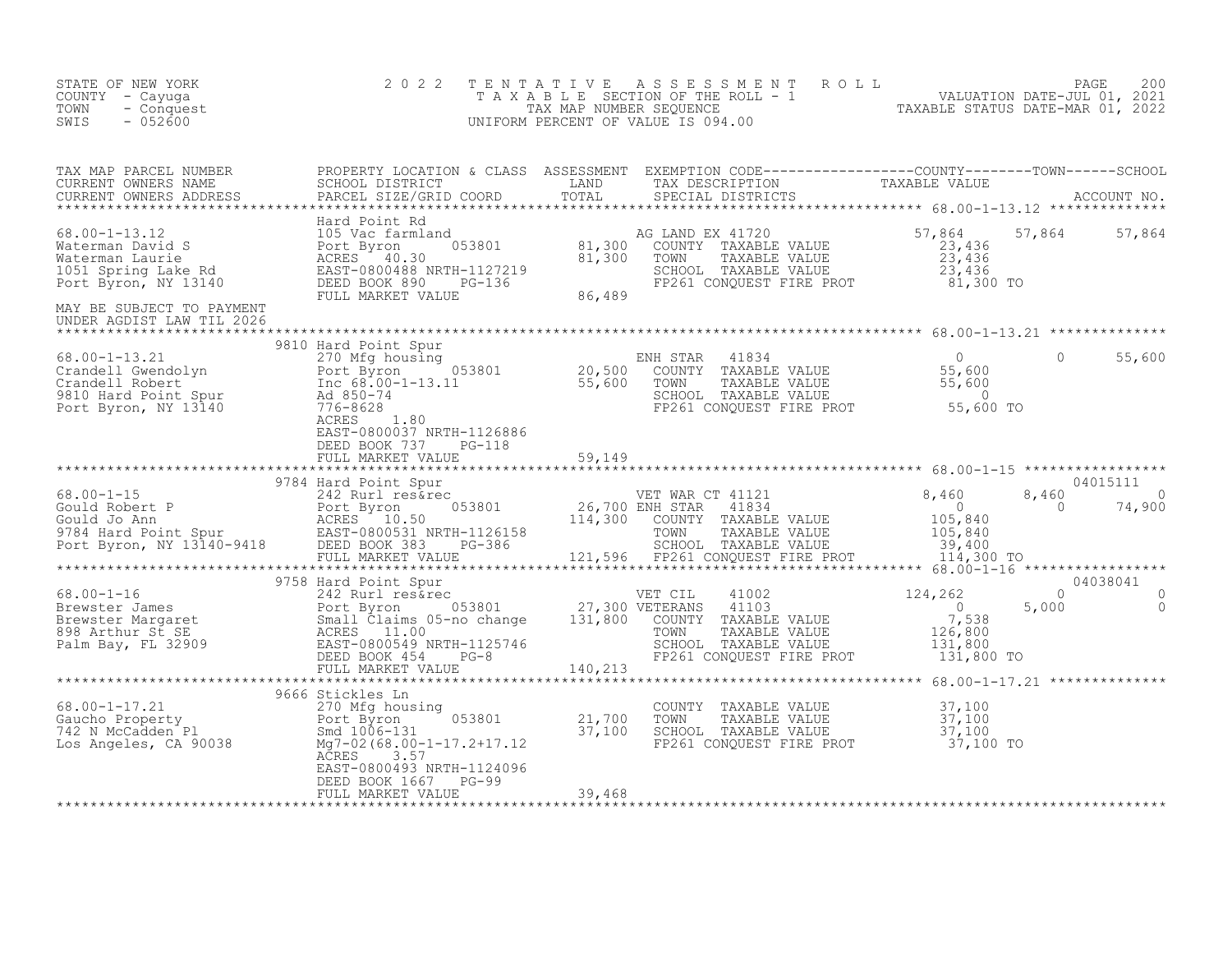| STATE OF NEW YORK<br>COUNTY - Cayuga<br>- Conquest<br>TOWN<br>$-052600$<br>SWIS                                                                                                                                                                      | 2 0 2 2                                                                                                   |               | TENTATIVE ASSESSMENT ROLL PACE 201<br>TAXABLE SECTION OF THE ROLL - 1 VALUATION DATE-JUL 01, 2021<br>TAX MAP NUMBER SEQUENCE TAXABLE STATUS DATE-MAR 01, 2022<br>UNIFORM PERCENT OF VALUE IS 094.00                              |
|------------------------------------------------------------------------------------------------------------------------------------------------------------------------------------------------------------------------------------------------------|-----------------------------------------------------------------------------------------------------------|---------------|----------------------------------------------------------------------------------------------------------------------------------------------------------------------------------------------------------------------------------|
|                                                                                                                                                                                                                                                      |                                                                                                           |               | TAX MAP PARCEL NUMBER BROPERTY LOCATION & CLASS ASSESSMENT EXEMPTION CODE-----------------COUNTY--------TOWN------SCHOOL CURRENT OWNERS NAME SCHOOL DISTRICT LAND TAX DESCRIPTION TAXABLE VALUE<br>CURRENT OWNERS ADDRESS PARCEL |
|                                                                                                                                                                                                                                                      | 9702 Stickles Ln                                                                                          |               | 04042081<br>$0 \t 30,000$                                                                                                                                                                                                        |
|                                                                                                                                                                                                                                                      |                                                                                                           |               |                                                                                                                                                                                                                                  |
| 1218 Hard Point Rd<br>1218 Hard Point Rd<br>210 1 Family Res<br>210 1 Family Res<br>210 1 Family Res<br>210 1 Family Res<br>20,400 COUNTY TAXABLE VALUE<br>22,400 ENTER PAULS<br>22,400 ENTER PAULS<br>22,400 ENTER PROT<br>22,400 ENTER PROT<br>22, |                                                                                                           |               | 04024020<br>$0 \t30,000$                                                                                                                                                                                                         |
|                                                                                                                                                                                                                                                      | EAST-0799757 NRTH-1125324<br>DEED BOOK 1619 PG-184<br>FULL MARKET VALUE                                   | 87,660        |                                                                                                                                                                                                                                  |
|                                                                                                                                                                                                                                                      |                                                                                                           |               |                                                                                                                                                                                                                                  |
|                                                                                                                                                                                                                                                      |                                                                                                           |               |                                                                                                                                                                                                                                  |
|                                                                                                                                                                                                                                                      |                                                                                                           |               |                                                                                                                                                                                                                                  |
|                                                                                                                                                                                                                                                      | FRNT 165.00 DPTH 240.00<br>EAST-0799363 NRTH-1125339<br>DEED BOOK 1275 PG-57<br>FULL MARKET VALUE 115,532 |               |                                                                                                                                                                                                                                  |
|                                                                                                                                                                                                                                                      |                                                                                                           |               |                                                                                                                                                                                                                                  |
|                                                                                                                                                                                                                                                      | EAST-0799203 NRTH-1125292<br>DEED BOOK 1578 PG-183                                                        |               | 04045020                                                                                                                                                                                                                         |
|                                                                                                                                                                                                                                                      | FULL MARKET VALUE                                                                                         | $-103$ 63,936 |                                                                                                                                                                                                                                  |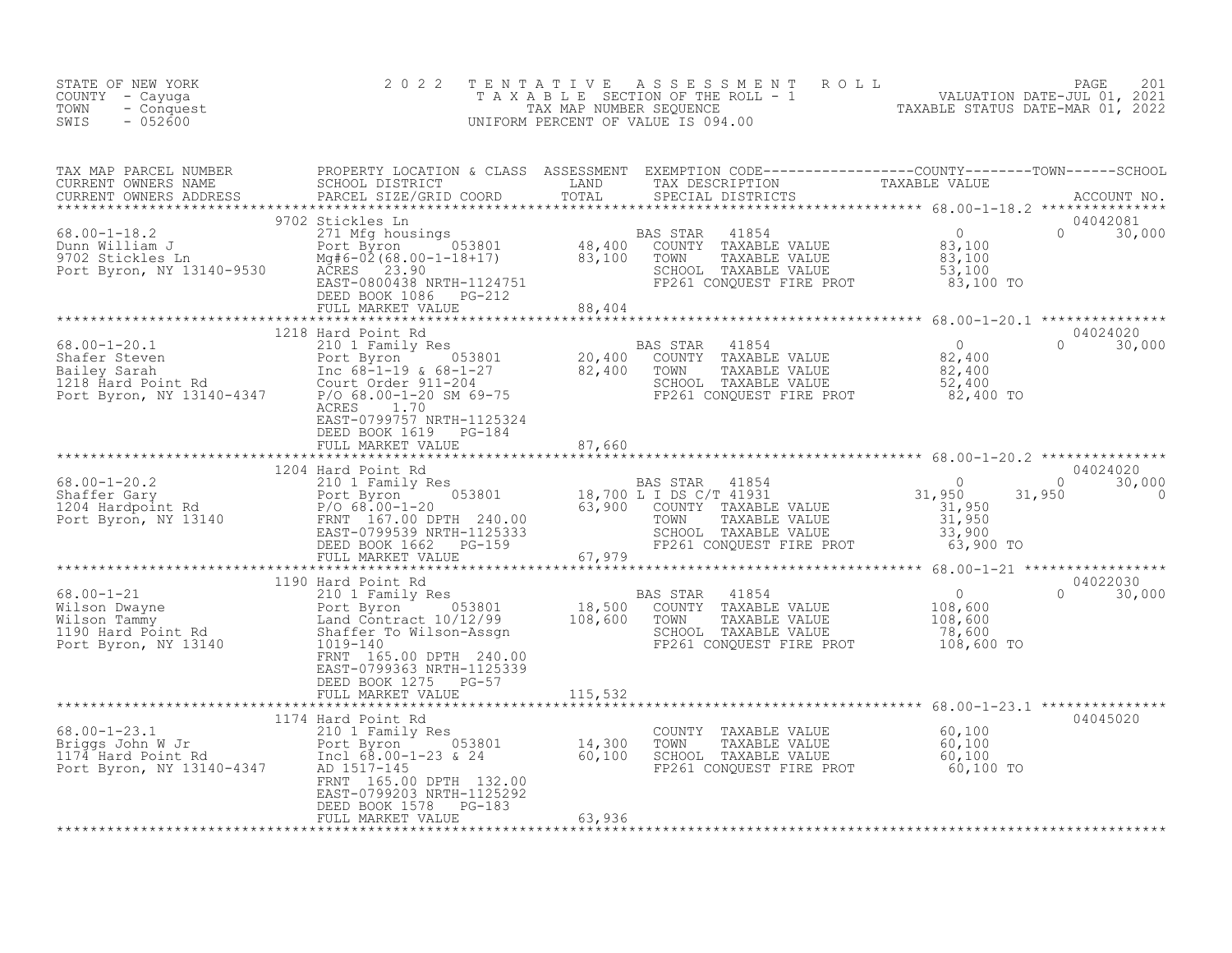| STATE OF NEW YORK<br>COUNTY - Cayuga<br>- Conquest<br>TOWN<br>$-052600$<br>SWIS                                                                                                                                                                      | 2 0 2 2                                                                                                                                                                               | TENTATIVE        | UNIFORM PERCENT OF VALUE IS 094.00                                                                                                    | TENTATIVE ASSESSMENT ROLL MALUATION DATE-JUL 01, 2021<br>TAXABLE SECTION OF THE ROLL - 1 VALUATION DATE-JUL 01, 2021<br>TAXABLE STATUS DATE-MAR 01, 2022<br>INIFORM PERCENT OF VALUE IS 094.00 |
|------------------------------------------------------------------------------------------------------------------------------------------------------------------------------------------------------------------------------------------------------|---------------------------------------------------------------------------------------------------------------------------------------------------------------------------------------|------------------|---------------------------------------------------------------------------------------------------------------------------------------|------------------------------------------------------------------------------------------------------------------------------------------------------------------------------------------------|
|                                                                                                                                                                                                                                                      |                                                                                                                                                                                       |                  |                                                                                                                                       |                                                                                                                                                                                                |
| 68.00-1-25.1<br>Grennell Steven R<br>Grennell Bambi L<br>2688 Emerson Rd<br>Weedsport, NY 13166<br>CHERE BOOK 1660 PG-29<br>DEED BOOK 1660 PG-29                                                                                                     | 1170 Hard Point Rd<br>311 Res vac land - WTRFNT<br>Port Byron 053801 25,200<br>Inc 68.00-1-25+22 25,200<br>ACRES 2 00<br>DEED BOOK 1660 PG-29<br>FULL MARKET VALUE                    | 26,809           | COUNTY TAXABLE VALUE $25,200$<br>TOWN TAXABLE VALUE $25,200$<br>SCHOOL TAXABLE VALUE $25,200$<br>FP261 CONQUEST FIRE PROT $25,200$ TO | 04042051                                                                                                                                                                                       |
|                                                                                                                                                                                                                                                      |                                                                                                                                                                                       |                  |                                                                                                                                       |                                                                                                                                                                                                |
| 00.00-1-26.2<br>Gould Robert Jr<br>9725 Stickles Ln<br>Port Byron, NY 13140-9510<br>Port Byron, NY 13140-9510<br>EAST-0799750 NRTH-1125150                                                                                                           | DEED BOOK 922<br>PG-348<br>FULL MARKET VALUE                                                                                                                                          | 126,702          | 41854<br>BAS STAR<br>COUNTY TAXABLE VALUE<br>TOWN<br>TAXABLE VALUE<br>SCHOOL TAXABLE VALUE<br>FP261 CONQUEST FIRE PROT                | $\overline{0}$<br>$\circ$<br>30,000<br>$\begin{array}{c} 0 \\ 119,100 \\ 119,100 \end{array}$<br>89,100<br>119,100 TO                                                                          |
|                                                                                                                                                                                                                                                      |                                                                                                                                                                                       |                  |                                                                                                                                       |                                                                                                                                                                                                |
| 68.00-1-26.11<br>Gould Robert P<br>Gould Joanne<br>9784 Hard Point Spur<br>Port Byron, NY 13140-9418<br>Port Byron, NY 13140-9418<br>Port Byron, NY 13140-9418<br>Port Byron, NY 13140-9418<br>POED BOOK 429<br>POED BOOK 429<br>POED BOOK 429<br>PO | Stickles Ln<br>ac/10<br>053801 14,500<br>-26.1 14,500<br>FULL MARKET VALUE                                                                                                            | 15,426           | COUNTY TAXABLE VALUE<br>TOWN<br>TAXABLE VALUE<br>SCHOOL TAXABLE VALUE<br>FP261 CONQUEST FIRE PROT                                     | 04038042<br>14,500<br>14,500<br>14,500<br>14,500 TO                                                                                                                                            |
|                                                                                                                                                                                                                                                      |                                                                                                                                                                                       |                  |                                                                                                                                       |                                                                                                                                                                                                |
| $68.04 - 1 - 1$<br>68.04-1-1 210 1 Family<br>Hyland Partners, Inc Port Byron<br>PO Box 563 50 50 50.000 50.000<br>Canastota, NY 13032-0563 ACRES                                                                                                     | 9705 Stickles Ln<br>210 1 Family Res<br>Port Byron 053801 20,300<br>Sm 69-51, Ad 871-254 75,100<br>1.60<br>EAST-0799887 NRTH-1124601<br>DEED BOOK 1511    PG-129<br>FULL MARKET VALUE | 79,894           | COUNTY TAXABLE VALUE<br>TOWN<br>TAXABLE VALUE<br>SCHOOL TAXABLE VALUE<br>FP261 CONQUEST FIRE PROT                                     | 04008121<br>75,100<br>75,100<br>75,100<br>75,100 TO                                                                                                                                            |
|                                                                                                                                                                                                                                                      |                                                                                                                                                                                       |                  |                                                                                                                                       |                                                                                                                                                                                                |
| $68.04 - 1 - 2.221$<br>68.04-1-2.221 270 Mfg housing<br>Grudzien Charles<br>7189 N Division Street Rd<br>8/0 68.04-1-2.22<br>8/0 68.04-1-2.22<br>8/0 108<br>8/0 108<br>8/0 108                                                                       | 9665 Stickles Ln<br>ACRES<br>1.08<br>EAST-0799890 NRTH-1124090<br>DEED BOOK 1096<br>PG-128                                                                                            | 19,500<br>27,500 | COUNTY TAXABLE VALUE $27,500$<br>TOWN TAXABLE VALUE $27,500$<br>SCHOOL TAXABLE VALUE $27,500$<br>FP261 CONQUEST FIRE PROT $27,500$    |                                                                                                                                                                                                |
|                                                                                                                                                                                                                                                      | FULL MARKET VALUE                                                                                                                                                                     | 29,255           |                                                                                                                                       |                                                                                                                                                                                                |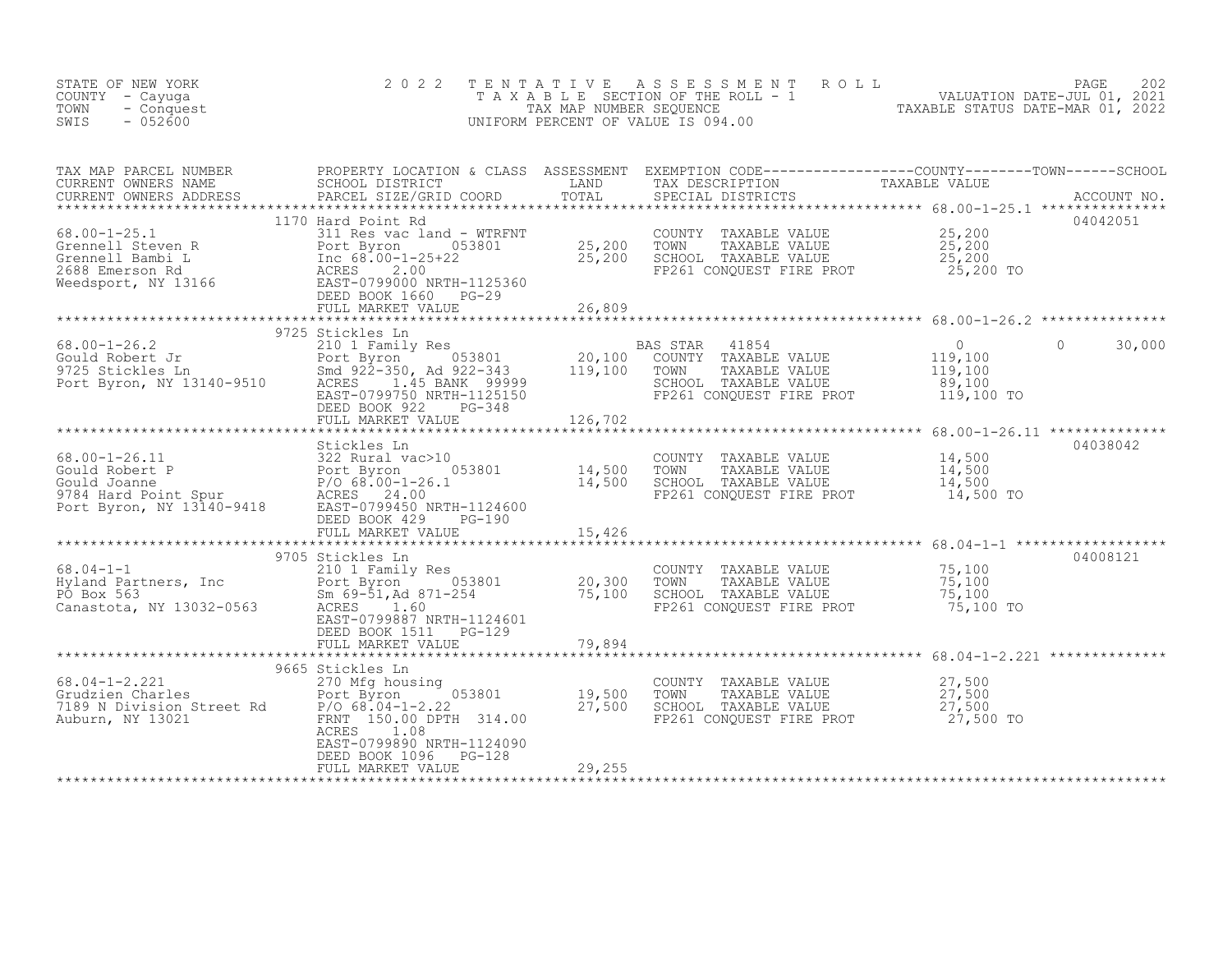| PARCEL SIZE/GRID COORD<br>CURRENT OWNERS ADDRESS<br>SPECIAL DISTRICTS<br>ACCOUNT NO.<br>9659 Stickles Ln<br>04022121<br>% AS STAR 41854<br>COUNTY TAXABLE VALUE 38,700<br>TOWN TAXABLE VALUE 38,700<br>SCHOOL TAXABLE VALUE 8,700<br>FP261 CONQUEST FIRE PROT 38,700 TO<br>8.04-1-4.11<br>BAS STAR 41854<br>Brown Sharon A<br>Port Byron 053801<br>9659 Stickles Ln Incl 68.04-1-3 & 4.41+p/o 38,700 TOWN TAXABLE VALUE<br>Port Byron, NY 13140 AD 1686-84<br>Port Byron, NY 13140 AD 1686-84<br>Port Byron, NY 13140 A<br>$\Omega$<br>30,000<br>FRNT 150.00 DPTH 125.00<br>ACRES<br>1.30<br>EAST-0799920 NRTH-1123950<br>DEED BOOK 1183 PG-241<br>41,170<br>FULL MARKET VALUE<br>*******************<br>*************<br>04033110<br>COUNTY TAXABLE VALUE $208,900$<br>TOWN TAXABLE VALUE $208,900$<br>SCHOOL TAXABLE VALUE $208,900$<br>FP261 CONQUEST FIRE PROT $208,900$ TO<br>06.04-1-13.111<br>Kelly Dennis W<br>Kelly Susette M<br>210 1 Family Res<br>Port Byron 053801 48,500<br>SM 78-238, 84-156, 88-215 208,900<br>2798 Co Rt 21<br>Canton, NY 13617 Inc 68.04-1-12+13, 26.12<br>ACRES 9.30 RANK 99990<br>EAST-0799850 NRTH-1123450<br>DEED BOOK 4085 PG-129<br>222,234<br>FULL MARKET VALUE<br>04022071<br>9636 Stickles Ln<br>68.04-1-16<br>Krebs Herbert Sr<br>Krebs Tene 210 1 Family Res<br>FRNT 192.00 DPTH 160.00 21,400<br>9636 Stickles Ln<br>Port Byron, NY 13140<br>FRNT 192.00 DPTH 160.00 21,400<br>DEED BOOK 1028 PG-39<br>FULL MARKET VALUE<br>******************<br>COUNTY TAXABLE VALUE $21,400$<br>TOWN TAXABLE VALUE $21,400$<br>SCHOOL TAXABLE VALUE $21,400$<br>FP261 CONQUEST FIRE PROT $21,400$ TO<br>1257 Stickles Ln<br>68.04-1-17.21 123 123 270 Mfg housing<br>Kniesel Robert Port Byron 053801 19,700 TOWN TAXABLE VALUE 29,000<br>2802 Gildersleeve Rd P/o 68.04-1-37.2, 17.112 29,000 SCHOOL TAXABLE VALUE 29,000<br>29,000 TOWN TAXABLE VALUE 29,000 2<br>Ad 648-283<br>FRNT 182.00 DPTH 300.00<br>EAST-0800500 NRTH-1123419<br>DEED BOOK 1510 PG-173<br>30,851<br>FULL MARKET VALUE<br>04038040<br>68.04-1-17.411<br>Gould Robert P<br>Gould Johan<br>Gould Johan<br>Suickles Ln<br>314 Rural vac<10<br>Port Byron<br>Port Byron 1,600<br>P/0 68.04-1-17.11<br>Port Byron, NY 13140-9418<br>Rexes<br>Rexes<br>Rexes<br>Rexes<br>Port 304-1-17.111)<br>Rexes<br>Re<br>COUNTY TAXABLE VALUE $\begin{array}{cccc} 1,600 \ \text{TOWN} & \text{TAXABLE VALUE} & 1,600 \ \text{SCHOOL} & \text{TAXABLE VALUE} & 1,600 \ \text{FP261 CONQUEST FIRE PROT} & 1,600 \ \text{FP261 CONQUEST FIRE PROT} & 1,600 \ \end{array}$ | STATE OF NEW YORK<br>COUNTY - Cayuga<br>TOWN<br>- Conquest<br>$-052600$<br>SWIS | 2 0 2 2                   |  | TENTATIVE ASSESSMENT ROLL PAGE 203<br>TAXABLE SECTION OF THE ROLL - 1 VALUATION DATE-JUL 01, 2021<br>TAX MAP NUMBER SEQUENCE TAXABLE STATUS DATE-MAR 01, 2022<br>UNIFORM PERCENT OF VALUE IS 094.00 |
|-----------------------------------------------------------------------------------------------------------------------------------------------------------------------------------------------------------------------------------------------------------------------------------------------------------------------------------------------------------------------------------------------------------------------------------------------------------------------------------------------------------------------------------------------------------------------------------------------------------------------------------------------------------------------------------------------------------------------------------------------------------------------------------------------------------------------------------------------------------------------------------------------------------------------------------------------------------------------------------------------------------------------------------------------------------------------------------------------------------------------------------------------------------------------------------------------------------------------------------------------------------------------------------------------------------------------------------------------------------------------------------------------------------------------------------------------------------------------------------------------------------------------------------------------------------------------------------------------------------------------------------------------------------------------------------------------------------------------------------------------------------------------------------------------------------------------------------------------------------------------------------------------------------------------------------------------------------------------------------------------------------------------------------------------------------------------------------------------------------------------------------------------------------------------------------------------------------------------------------------------------------------------------------------------------------------------------------------------------------------------------------------------------------------------------------------------------------------------------------------------------------------------------------------------------------------|---------------------------------------------------------------------------------|---------------------------|--|-----------------------------------------------------------------------------------------------------------------------------------------------------------------------------------------------------|
|                                                                                                                                                                                                                                                                                                                                                                                                                                                                                                                                                                                                                                                                                                                                                                                                                                                                                                                                                                                                                                                                                                                                                                                                                                                                                                                                                                                                                                                                                                                                                                                                                                                                                                                                                                                                                                                                                                                                                                                                                                                                                                                                                                                                                                                                                                                                                                                                                                                                                                                                                                 |                                                                                 |                           |  |                                                                                                                                                                                                     |
|                                                                                                                                                                                                                                                                                                                                                                                                                                                                                                                                                                                                                                                                                                                                                                                                                                                                                                                                                                                                                                                                                                                                                                                                                                                                                                                                                                                                                                                                                                                                                                                                                                                                                                                                                                                                                                                                                                                                                                                                                                                                                                                                                                                                                                                                                                                                                                                                                                                                                                                                                                 |                                                                                 |                           |  |                                                                                                                                                                                                     |
|                                                                                                                                                                                                                                                                                                                                                                                                                                                                                                                                                                                                                                                                                                                                                                                                                                                                                                                                                                                                                                                                                                                                                                                                                                                                                                                                                                                                                                                                                                                                                                                                                                                                                                                                                                                                                                                                                                                                                                                                                                                                                                                                                                                                                                                                                                                                                                                                                                                                                                                                                                 |                                                                                 |                           |  |                                                                                                                                                                                                     |
|                                                                                                                                                                                                                                                                                                                                                                                                                                                                                                                                                                                                                                                                                                                                                                                                                                                                                                                                                                                                                                                                                                                                                                                                                                                                                                                                                                                                                                                                                                                                                                                                                                                                                                                                                                                                                                                                                                                                                                                                                                                                                                                                                                                                                                                                                                                                                                                                                                                                                                                                                                 |                                                                                 |                           |  |                                                                                                                                                                                                     |
|                                                                                                                                                                                                                                                                                                                                                                                                                                                                                                                                                                                                                                                                                                                                                                                                                                                                                                                                                                                                                                                                                                                                                                                                                                                                                                                                                                                                                                                                                                                                                                                                                                                                                                                                                                                                                                                                                                                                                                                                                                                                                                                                                                                                                                                                                                                                                                                                                                                                                                                                                                 |                                                                                 |                           |  |                                                                                                                                                                                                     |
|                                                                                                                                                                                                                                                                                                                                                                                                                                                                                                                                                                                                                                                                                                                                                                                                                                                                                                                                                                                                                                                                                                                                                                                                                                                                                                                                                                                                                                                                                                                                                                                                                                                                                                                                                                                                                                                                                                                                                                                                                                                                                                                                                                                                                                                                                                                                                                                                                                                                                                                                                                 |                                                                                 |                           |  |                                                                                                                                                                                                     |
|                                                                                                                                                                                                                                                                                                                                                                                                                                                                                                                                                                                                                                                                                                                                                                                                                                                                                                                                                                                                                                                                                                                                                                                                                                                                                                                                                                                                                                                                                                                                                                                                                                                                                                                                                                                                                                                                                                                                                                                                                                                                                                                                                                                                                                                                                                                                                                                                                                                                                                                                                                 |                                                                                 |                           |  |                                                                                                                                                                                                     |
|                                                                                                                                                                                                                                                                                                                                                                                                                                                                                                                                                                                                                                                                                                                                                                                                                                                                                                                                                                                                                                                                                                                                                                                                                                                                                                                                                                                                                                                                                                                                                                                                                                                                                                                                                                                                                                                                                                                                                                                                                                                                                                                                                                                                                                                                                                                                                                                                                                                                                                                                                                 |                                                                                 |                           |  |                                                                                                                                                                                                     |
|                                                                                                                                                                                                                                                                                                                                                                                                                                                                                                                                                                                                                                                                                                                                                                                                                                                                                                                                                                                                                                                                                                                                                                                                                                                                                                                                                                                                                                                                                                                                                                                                                                                                                                                                                                                                                                                                                                                                                                                                                                                                                                                                                                                                                                                                                                                                                                                                                                                                                                                                                                 |                                                                                 |                           |  |                                                                                                                                                                                                     |
| DEED BOOK 470<br>PG-132                                                                                                                                                                                                                                                                                                                                                                                                                                                                                                                                                                                                                                                                                                                                                                                                                                                                                                                                                                                                                                                                                                                                                                                                                                                                                                                                                                                                                                                                                                                                                                                                                                                                                                                                                                                                                                                                                                                                                                                                                                                                                                                                                                                                                                                                                                                                                                                                                                                                                                                                         |                                                                                 | EAST-0800589 NRTH-1123733 |  |                                                                                                                                                                                                     |
| FULL MARKET VALUE<br>1,702                                                                                                                                                                                                                                                                                                                                                                                                                                                                                                                                                                                                                                                                                                                                                                                                                                                                                                                                                                                                                                                                                                                                                                                                                                                                                                                                                                                                                                                                                                                                                                                                                                                                                                                                                                                                                                                                                                                                                                                                                                                                                                                                                                                                                                                                                                                                                                                                                                                                                                                                      |                                                                                 |                           |  |                                                                                                                                                                                                     |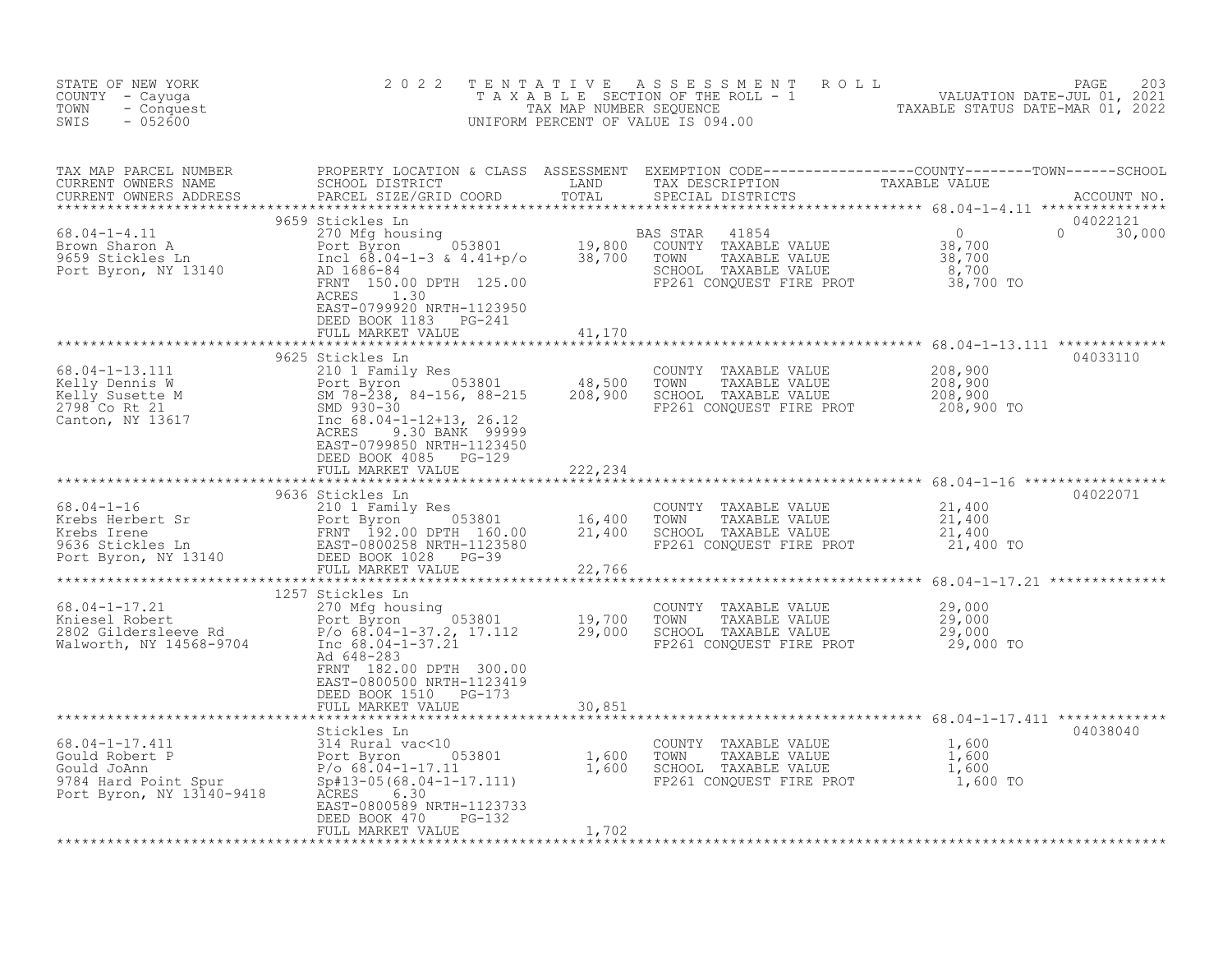| STATE OF NEW YORK<br>COUNTY - Cayuga<br>TOWN<br>- Conquest<br>$-052600$<br>SWIS                                                                                                                                                                            | 2 0 2 2                                                                                                                                          | TENTATIVE                                     | PAGE 204<br>TAXABLE SECTION OF THE ROLL - 1 VALUATION DATE-JUL 01, 2021<br>TAX MAP NUMBER SEQUENCE TAXABLE STATUS DATE-MAR 01, 2022<br>NIFORM PERCENT OF VALUE IS 094.00<br>UNIFORM PERCENT OF VALUE IS 094.00                                                                                                                                                                                                                                       |                                  |                                       |
|------------------------------------------------------------------------------------------------------------------------------------------------------------------------------------------------------------------------------------------------------------|--------------------------------------------------------------------------------------------------------------------------------------------------|-----------------------------------------------|------------------------------------------------------------------------------------------------------------------------------------------------------------------------------------------------------------------------------------------------------------------------------------------------------------------------------------------------------------------------------------------------------------------------------------------------------|----------------------------------|---------------------------------------|
| TAX MAP PARCEL NUMBER<br>TAX MAP PARCEL NUMBER<br>CURRENT OWNERS NAME<br>CURRENT OWNERS ADDRESS                                                                                                                                                            |                                                                                                                                                  |                                               | PROPERTY LOCATION & CLASS ASSESSMENT EXEMPTION CODE------------------COUNTY--------TOWN------SCHOOL SCHOOL DISTRICT LAND TAX DESCRIPTION TAXABLE VALUE ACCOUNT NO.                                                                                                                                                                                                                                                                                   |                                  |                                       |
| Stickles Ln<br>Wolf Edward 314 Rural vac<10<br>9625 Stickles Ln<br>Port Byron, NY 13140<br>Port Byron, NY 13140<br>Port Byron, NY 13140<br>Port Byron, NY 13140<br>Port Byron, NY 13140<br>Port Byron, NY 13140<br>Port Byron, NY 13140<br>Port Ba         | Stickles Ln<br>DEED BOOK 1681 PG-103                                                                                                             |                                               | COUNTY TAXABLE VALUE 13,600<br>TOWN TAXABLE VALUE 13,600<br>SCHOOL TAXABLE VALUE 13,600<br>FP261 CONQUEST FIRE PROT 13,600 TO                                                                                                                                                                                                                                                                                                                        |                                  | 04038040                              |
|                                                                                                                                                                                                                                                            | FULL MARKET VALUE                                                                                                                                | 14,468                                        |                                                                                                                                                                                                                                                                                                                                                                                                                                                      |                                  |                                       |
| $68.04 - 1 - 18.1$                                                                                                                                                                                                                                         | 1261 Stickles Ln<br>260 Seasonal res - WTRFNT<br>SMD 1653-300<br>50.00 DPTH 225.00<br>FRNT<br>EAST-0800718 NRTH-1123477<br>DEED BOOK 3798 PG-296 |                                               | COUNTY TAXABLE VALUE $39,100$<br>TOWN TAXABLE VALUE $39,100$<br>SCHOOL TAXABLE VALUE $39,100$<br>FP261 CONQUEST FIRE PROT $39,100$ TO                                                                                                                                                                                                                                                                                                                |                                  | 04007038                              |
|                                                                                                                                                                                                                                                            | FULL MARKET VALUE                                                                                                                                | 41,596                                        |                                                                                                                                                                                                                                                                                                                                                                                                                                                      |                                  |                                       |
| 68.04-1-20<br>68.04-1-20<br>Kelly Dennis W<br>Kelly Susette M<br>X-10 Susette M<br>2798 Co Rt 21<br>Canton, NY 13617<br>Canton, NY 13617<br>EAST-0800252 NRTH-1123344                                                                                      | Stickles Ln<br>311 Res vac land<br>9618 Stickles Ln<br>DEED BOOK 4085 PG-132                                                                     | d<br>053801 1,000<br>TH 150.00 1,000<br>1,000 | COUNTY TAXABLE VALUE<br>COWN TAXABLE VALUE 1,000<br>SCHOOL TAXABLE VALUE 1,000<br>FP261 CONQUEST FIRE PROT 1,000 TO                                                                                                                                                                                                                                                                                                                                  | 1,000                            | 04012010                              |
|                                                                                                                                                                                                                                                            | FULL MARKET VALUE                                                                                                                                | 1,064                                         |                                                                                                                                                                                                                                                                                                                                                                                                                                                      |                                  |                                       |
| 68.04-1-21<br>Corter Calvin<br>Caseworker<br>160 Genesee St<br>Auburn, NY 13021<br>Auburn, NY 13021<br>Caseworker<br>270 Mfg housing<br>POTT Byron<br>POTT Byron<br>FRNT 100.00 DPTH 150.00<br>EAST-0800268 NRTH-1123435<br>DEED BOOK 1459<br>PG-144<br>FU | 9624 Stickles Ln<br>270 Mfg housing<br>Port Byron (153801)<br>an Tanahiran                                                                       |                                               | L I DIS C 41932<br>12,600 L I DIS T 41933<br>25,000 COUNTY TAXABLE<br>12,600 $\overline{L}$ $\overline{L}$ $\overline{D}$ $\overline{S}$ $\overline{T}$ $\overline{4}$ $\overline{1}$ $\overline{9}$ $\overline{3}$ $\overline{3}$ $\overline{1}$ $\overline{2}$ $\overline{5}$ $\overline{1}$ $\overline{2}$ $\overline{5}$ $\overline{1}$ $\overline{1}$ $\overline{2}$ $\overline{5}$ $\overline{1}$ $\overline{2}$ $\overline{5}$ $\overline{1}$ | 12,500<br>11,250                 | 04026150<br>$\Omega$<br>0<br>$\Omega$ |
|                                                                                                                                                                                                                                                            | 1215 Stickles Ln Ext                                                                                                                             | 7,100<br>34,000<br>36,170                     | COUNTY TAXABLE VALUE<br>TOWN<br>TAXABLE VALUE<br>SCHOOL TAXABLE VALUE<br>FP261 CONQUEST FIRE PROT 34,000 TO                                                                                                                                                                                                                                                                                                                                          | $34,000$<br>$34,000$<br>$34,000$ | 04006110                              |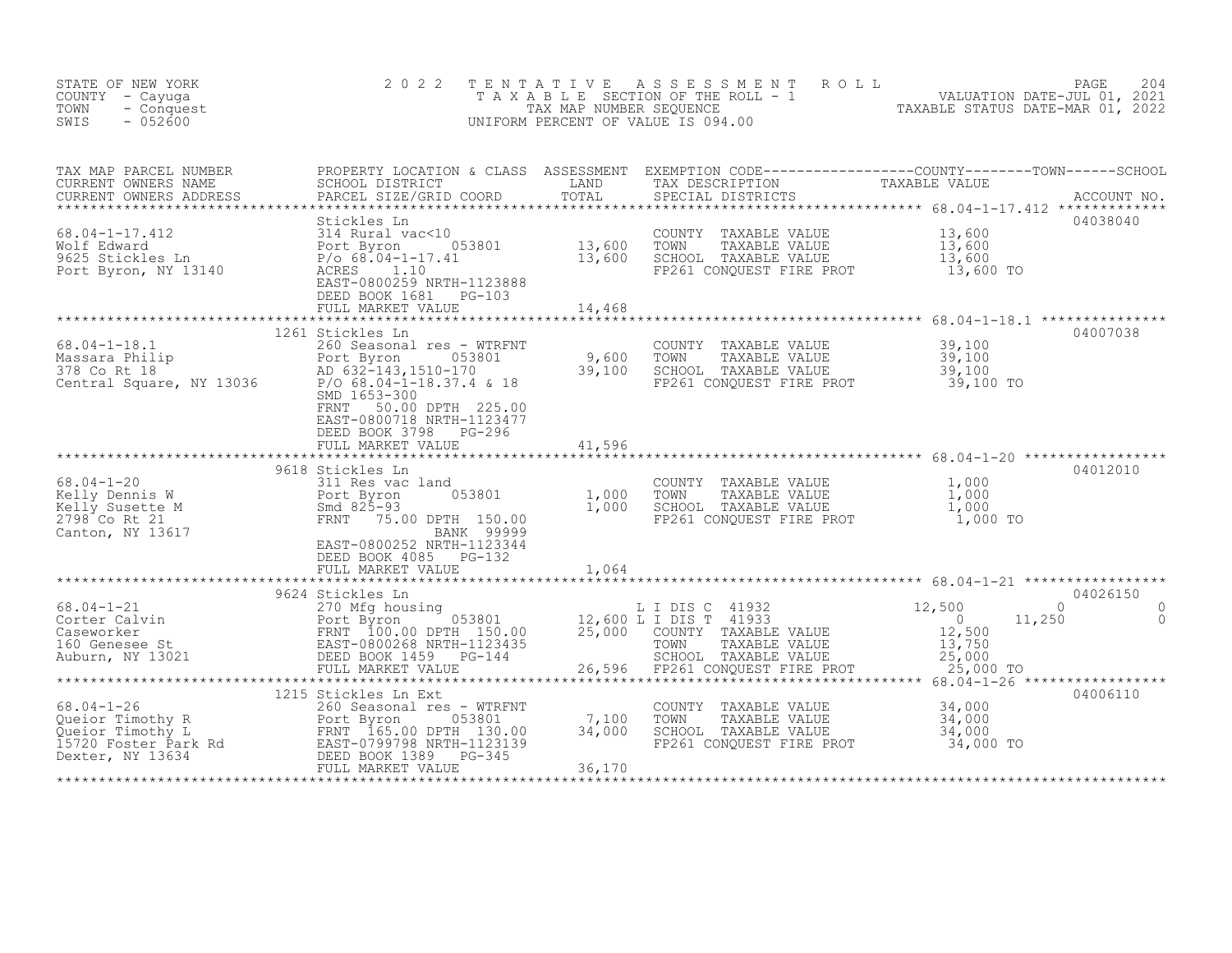| STATE OF NEW YORK<br>COUNTY - Cayuga<br>TOWN<br>- Conquest<br>SWIS<br>$-052600$                                                                                                                                                                  | 2 0 2 2                                                                      | TENTATIVE      | UNIFORM PERCENT OF VALUE IS 094.00                                                                                                                                                                            | FENTATIVE ASSESSMENT ROLL<br>TAXABLE SECTION OF THE ROLL - 1 VALUATION DATE-JUL 01, 2021<br>TAX MAP NUMBER SEQUENCE TAXABLE STATUS DATE-MAR 01, 2022<br>JNIFORM PERCENT OF VALUE IS 094.00                                        |
|--------------------------------------------------------------------------------------------------------------------------------------------------------------------------------------------------------------------------------------------------|------------------------------------------------------------------------------|----------------|---------------------------------------------------------------------------------------------------------------------------------------------------------------------------------------------------------------|-----------------------------------------------------------------------------------------------------------------------------------------------------------------------------------------------------------------------------------|
|                                                                                                                                                                                                                                                  |                                                                              |                |                                                                                                                                                                                                               | TAX MAP PARCEL NUMBER PROPERTY LOCATION & CLASS ASSESSMENT EXEMPTION CODE----------------COUNTY--------TOWN------SCHOOL CURRENT OWNERS NAME SCHOOL DISTRICT LAND TAX DESCRIPTION TAXABLE VALUE<br>CURRENT OWNERS ADDRESS PARCEL S |
|                                                                                                                                                                                                                                                  |                                                                              |                | COUNTY TAXABLE VALUE $\begin{array}{cccc} 42,000 \\ \text{TOMN} & \text{TAXABLE VALUE} & 42,000 \\ \text{SCHOOL} & \text{TAXABLE VALUE} & 42,000 \\ \text{FP261 CONQUEST FIRST PROT} & 42,000 \\ \end{array}$ | 04044080                                                                                                                                                                                                                          |
|                                                                                                                                                                                                                                                  |                                                                              |                |                                                                                                                                                                                                               |                                                                                                                                                                                                                                   |
| 68.04-1-28.1<br>Privitera Deborah S<br>222 Goodwill St 88.04-1-28 + part 17.111 59,500<br>Rochester, NY 14615<br>ERST-0799935 NRTH-1122995<br>DEED BOOK 4046 PG-194                                                                              | 1218 Stickles Lane Ext                                                       |                | COUNTY TAXABLE VALUE 59,500<br>TOWN TAXABLE VALUE 59,500<br>SCHOOL TAXABLE VALUE 59,500<br>FP261 CONQUEST FIRE PROT 59,500 TO                                                                                 | 04006150                                                                                                                                                                                                                          |
|                                                                                                                                                                                                                                                  | FULL MARKET VALUE                                                            | 63,298         |                                                                                                                                                                                                               |                                                                                                                                                                                                                                   |
|                                                                                                                                                                                                                                                  | 1222 Stickles Ln Ext                                                         |                |                                                                                                                                                                                                               | 04027020                                                                                                                                                                                                                          |
| $68.04 - 1 - 29$<br>68.04-1-29<br>Skardinski Tammy S<br>Skardinski Daniel H<br>11611 Pople Rd Correlation Contract Port Byron 053801<br>11611 Pople Rd FRNT 75.00 DPTH 150.00<br>Cato, NY 13033<br>Cato, NY 13033<br>DEED BOOK 3841 PG-272       | 311 Res vac land - WTRFNT<br>Port Byron 053801 9,10<br>DEED BOOK 3841 PG-272 | 9,100<br>9,100 | COUNTY TAXABLE VALUE<br>TOWN TAXABLE VALUE 9,100<br>SCHOOL TAXABLE VALUE 9,100<br>FP261 CONQUEST FIRE PROT 9,100 TO                                                                                           |                                                                                                                                                                                                                                   |
|                                                                                                                                                                                                                                                  | FULL MARKET VALUE                                                            | 9,681          |                                                                                                                                                                                                               |                                                                                                                                                                                                                                   |
| 1226 Stickles Lane Ext<br>Campbell Patricia 210 1 Family Res - WTRFNT<br>Port Byron 053801 13,600<br>Brown Richard J AD 1220-112 58,400<br>1226 Stickles Lane Ext<br>Port Byron, NY 13140 68.04-1-36.00 DPTH 235.00                              | 1226 Stickles Lane Ext<br>36.00 DPTH 235.00<br>FRNT                          |                | COUNTY TAXABLE VALUE 58,400<br>TOWN TAXABLE VALUE 58,400<br>SCHOOL TAXABLE VALUE 58,400<br>FP261 CONQUEST FIRE PROT 58,400 TO                                                                                 | 04009190                                                                                                                                                                                                                          |
|                                                                                                                                                                                                                                                  | EAST-0800082 NRTH-1123036<br>DEED BOOK 1686 PG-87<br>FULL MARKET VALUE       | 62,128         |                                                                                                                                                                                                               |                                                                                                                                                                                                                                   |
|                                                                                                                                                                                                                                                  | 1230 Stickles Lane Ext                                                       |                |                                                                                                                                                                                                               | 04025170<br>$\Omega$                                                                                                                                                                                                              |
| 68.04-1-31.11<br>Roth Jeffery A<br>Roth Nancy A<br>1230 Stickles Lane Ext<br>Port Byron, NY 13140-9560<br>Port Byron, NY 13140-9560<br>EAST-0800146 Norwillong<br>FRNT 160.00 DPTH 323.86<br>RAST-0800146 Norwillong<br>Port Byron, NY 13140-956 | EAST-0800146 NRTH-1123057                                                    |                | NH STAR 41834<br>COUNTY TAXABLE VALUE 108,200<br>TOWN TAXABLE VALUE 108,200<br>SCHOOL TAXABLE VALUE 33,300<br>ENH STAR<br>FP261 CONQUEST FIRE PROT 108,200 TO                                                 | 74,900                                                                                                                                                                                                                            |
|                                                                                                                                                                                                                                                  | DEED BOOK 1596 PG-125<br>FULL MARKET VALUE                                   | 115,106        |                                                                                                                                                                                                               |                                                                                                                                                                                                                                   |
|                                                                                                                                                                                                                                                  |                                                                              |                |                                                                                                                                                                                                               |                                                                                                                                                                                                                                   |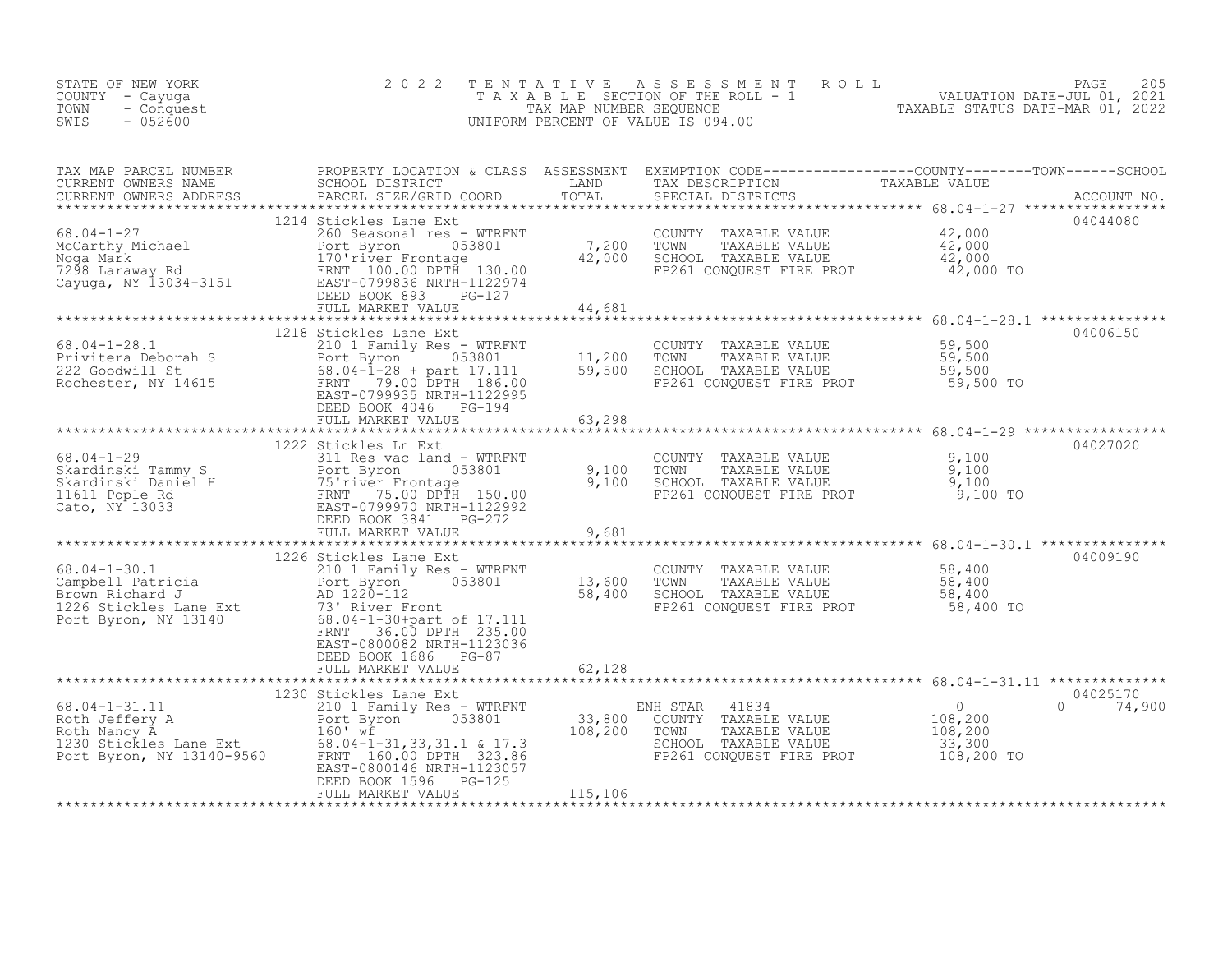| STATE OF NEW YORK<br>COUNTY - Cayuga<br>TOWN<br>- Conquest<br>$-052600$<br>SWIS                                                                                             | 2 0 2 2                                                                                                                                                                | TENTATIVE<br>TAX MAP NUMBER SEOUENCE                    | ROLL<br>A S S E S S M E N T<br>T A X A B L E SECTION OF THE ROLL - 1<br>UNIFORM PERCENT OF VALUE IS 094.00                     | PAGE<br>206<br>VALUATION DATE-JUL 01, 2021<br>TAXAI<br>TAXABLE STATUS DATE-MAR 01, 2022                                  |
|-----------------------------------------------------------------------------------------------------------------------------------------------------------------------------|------------------------------------------------------------------------------------------------------------------------------------------------------------------------|---------------------------------------------------------|--------------------------------------------------------------------------------------------------------------------------------|--------------------------------------------------------------------------------------------------------------------------|
| TAX MAP PARCEL NUMBER<br>CURRENT OWNERS NAME<br>CURRENT OWNERS ADDRESS                                                                                                      | PROPERTY LOCATION & CLASS ASSESSMENT<br>SCHOOL DISTRICT<br>PARCEL SIZE/GRID COORD                                                                                      | LAND<br>TOTAL                                           | TAX DESCRIPTION<br>SPECIAL DISTRICTS                                                                                           | EXEMPTION CODE-----------------COUNTY-------TOWN------SCHOOL<br>TAXABLE VALUE<br>ACCOUNT NO.                             |
| $68.04 - 1 - 32.1$<br>Wilson Kenneth D<br>Wilson Living Trust Kenneth D Inc 68.04-1-32.2<br>Wilson Hiving Trust Nome<br>1228 Stickles Lane Ext<br>Port Byron, NY 13140-9560 | 1228 Stickles Lane Ext<br>210 1 Family Res<br>Port Byron<br>FRNT 116.00 DPTH<br>88.00<br>EAST-0800062 NRTH-1123133<br>DEED BOOK 1509<br>PG-220<br>FULL MARKET VALUE    | ver COM (<br>053801 11,400 ENH STAR<br>72,200<br>76,809 | VET COM CT 41131<br>41834<br>COUNTY TAXABLE VALUE<br>TOWN<br>TAXABLE VALUE<br>SCHOOL TAXABLE VALUE<br>FP261 CONQUEST FIRE PROT | 04024110<br>14,100<br>14,100<br>$\Omega$<br>$\bigcap$<br>72,200<br>$\Omega$<br>58,100<br>58,100<br>$\Omega$<br>72,200 TO |
|                                                                                                                                                                             | 1236 Stickles Ln Ext                                                                                                                                                   |                                                         |                                                                                                                                | 04025050                                                                                                                 |
| $68.04 - 1 - 34$<br>Korrigan Roxanne<br>204 Stasko Dr<br>Syracuse, NY 13209                                                                                                 | 311 Res vac land - WTRFNT<br>053801<br>Port Byron<br>70' River Frontage<br>Smd 967-143<br>FRNT 76.09 DPTH 323.86<br>EAST-0800237 NRTH-1123093<br>DEED BOOK 3759 PG-267 | 17,100<br>17,100                                        | COUNTY TAXABLE VALUE<br>TOWN<br>TAXABLE VALUE<br>SCHOOL TAXABLE VALUE<br>FP261 CONOUEST FIRE PROT                              | 17,100<br>17,100<br>17,100<br>17,100 TO                                                                                  |
|                                                                                                                                                                             | FULL MARKET VALUE<br>*************************                                                                                                                         | 18,191                                                  |                                                                                                                                | ************************* 68.04-1-35 ***********                                                                         |
| $68.04 - 1 - 35$<br>Ledford Mary M<br>236 State Route 48<br>Fulton, NY 13069                                                                                                | 1240 Stickles Ln Ext<br>311 Res vac land - WTRFNT<br>Port Byron<br>053801<br>Smd $748 - 137$<br>FRNT<br>75.00 DPTH 309.90<br>EAST-0800359 NRTH-1123151                 | 20,000<br>20,000                                        | COUNTY<br>TAXABLE VALUE<br>TOWN<br>TAXABLE VALUE<br>SCHOOL TAXABLE VALUE<br>FP261 CONQUEST FIRE PROT                           | 04042190<br>20,000<br>20,000<br>20,000<br>20,000 TO                                                                      |
|                                                                                                                                                                             | DEED BOOK 4079 PG-160<br>FULL MARKET VALUE                                                                                                                             | 21,277                                                  |                                                                                                                                |                                                                                                                          |
|                                                                                                                                                                             | 1244 Stickles Ln Ext                                                                                                                                                   |                                                         |                                                                                                                                | 04018100                                                                                                                 |
| $68.04 - 1 - 36$<br>Yemma David<br>Yemma Nancy<br>4725 Fawn Hl<br>Syracuse, NY 13215-9550                                                                                   | 260 Seasonal res - WTRFNT<br>053801<br>Port Byron<br>83' River Frontage<br>SMD 748-137&967-143<br>FRNT<br>83.00 DPTH 200.00<br>EAST-0800374 NRTH-1123141               | 13,000<br>28,500                                        | COUNTY TAXABLE VALUE<br>TOWN<br>TAXABLE VALUE<br>SCHOOL TAXABLE VALUE<br>FP261 CONOUEST FIRE PROT                              | 28,500<br>28,500<br>28,500<br>28,500 TO                                                                                  |
|                                                                                                                                                                             | DEED BOOK 1481    PG-334<br>FULL MARKET VALUE                                                                                                                          | 30,319                                                  |                                                                                                                                |                                                                                                                          |
|                                                                                                                                                                             | 1248 Stickles Ln                                                                                                                                                       |                                                         |                                                                                                                                | 04042170                                                                                                                 |

|                       | TERO DETERTES THI                  |        |                          |           | V ユ フ ユ ム エ / V |
|-----------------------|------------------------------------|--------|--------------------------|-----------|-----------------|
| 68.04-1-37.1          | 260 Seasonal res - WTRFNT          |        | TAXABLE VALUE<br>COUNTY  | 35,000    |                 |
| Ukolowicz Karl        | 053801<br>Port Byron               | 20,000 | TOWN<br>TAXABLE VALUE    | 35,000    |                 |
| Ukolowicz Theresa     | 115.22 <sup>7</sup> River Frontage | 35,000 | SCHOOL TAXABLE VALUE     | 35,000    |                 |
| 2035 Turnpike Rd      | Sm 99-219                          |        | FP261 CONOUEST FIRE PROT | 35,000 TO |                 |
| Auburn, NY 13021-8012 | FRNT 115.22 DPTH 238.72            |        |                          |           |                 |
|                       | EAST-0800463 NRTH-1123180          |        |                          |           |                 |
|                       | DEED BOOK 1526 PG-126              |        |                          |           |                 |
|                       | FULL MARKET VALUE                  | 37,234 |                          |           |                 |
|                       |                                    |        |                          |           |                 |
|                       |                                    |        |                          |           |                 |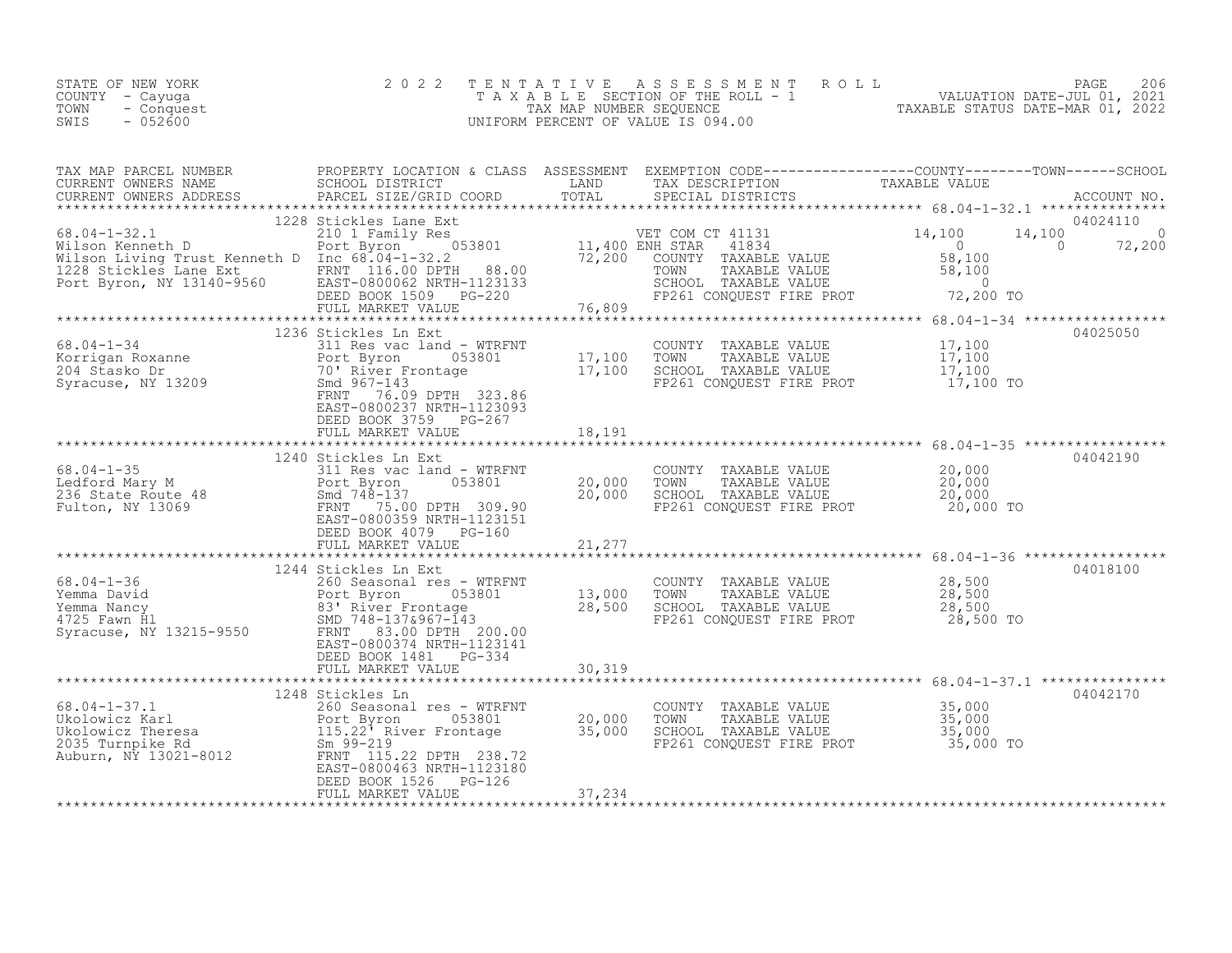| STATE OF NEW YORK<br>COUNTY - Cayuga<br>- Conquest<br>TOWN<br>SWIS<br>$-052600$ | 2 0 2 2                                                               |        | TENTATIVE ASSESSMENT ROLL PACE 207<br>TAXABLE SECTION OF THE ROLL - 1 VALUATION DATE-JUL 01, 2021<br>TAX MAP NUMBER SEQUENCE TAXABLE STATUS DATE-MAR 01, 2022<br>UNIFORM PERCENT OF VALUE IS 094.00 |          |
|---------------------------------------------------------------------------------|-----------------------------------------------------------------------|--------|-----------------------------------------------------------------------------------------------------------------------------------------------------------------------------------------------------|----------|
|                                                                                 |                                                                       |        |                                                                                                                                                                                                     |          |
|                                                                                 | FULL MARKET VALUE 28,617                                              |        |                                                                                                                                                                                                     |          |
|                                                                                 |                                                                       |        |                                                                                                                                                                                                     | 04006070 |
|                                                                                 | FULL MARKET VALUE 77,340                                              |        |                                                                                                                                                                                                     |          |
|                                                                                 |                                                                       |        |                                                                                                                                                                                                     |          |
|                                                                                 | 1276 Stickles Ln<br>FULL MARKET VALUE                                 | 8,830  |                                                                                                                                                                                                     | 04033130 |
|                                                                                 | 1272 Stickles Lane Ext                                                |        |                                                                                                                                                                                                     | 04033132 |
|                                                                                 | EAST-0800971 NRTH-1123481<br>DEED BOOK 3924 PG-3<br>FULL MARKET VALUE | 40,106 |                                                                                                                                                                                                     |          |
|                                                                                 |                                                                       |        |                                                                                                                                                                                                     |          |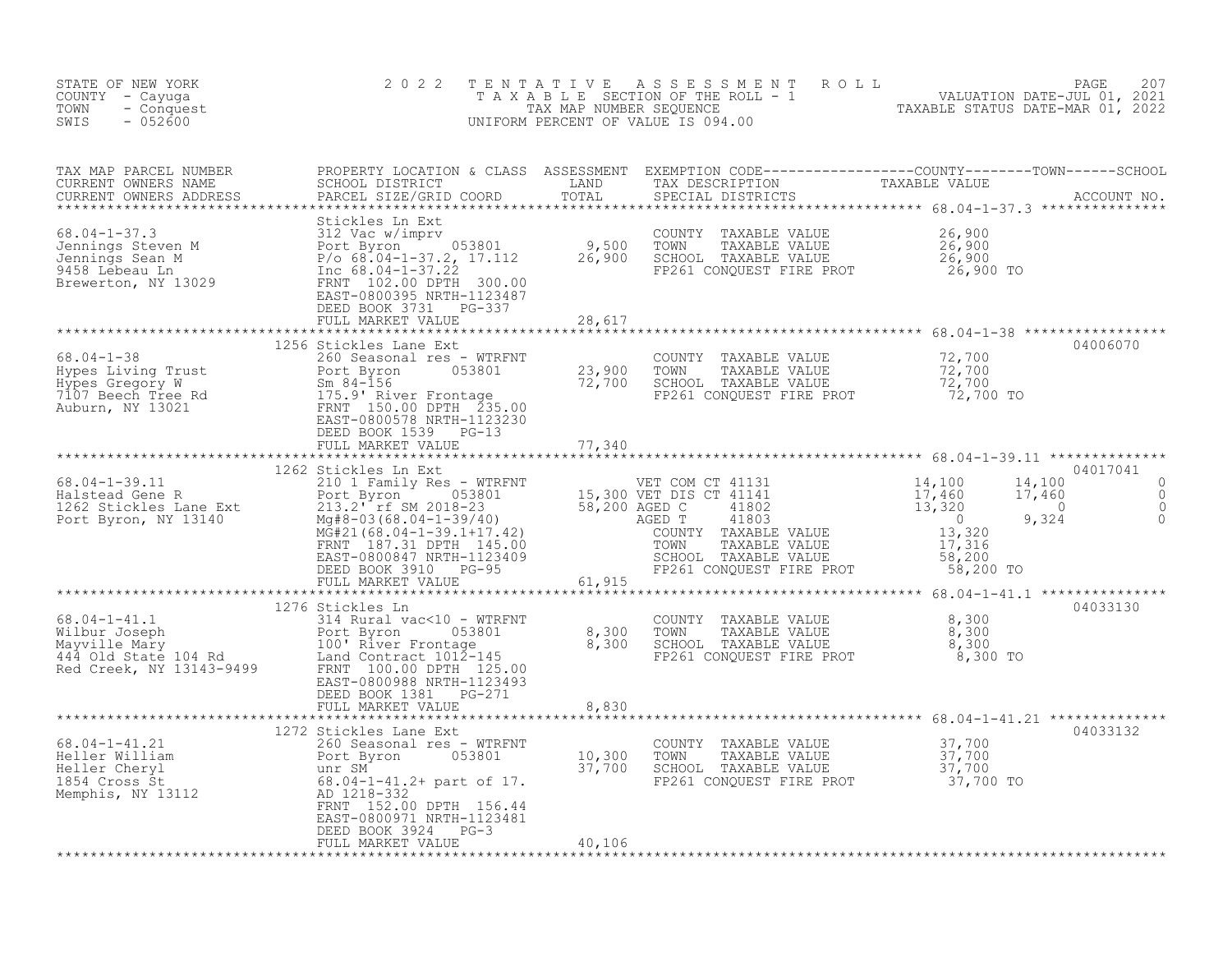| STATE OF NEW YORK<br>COUNTY - Cayuga<br>TOWN<br>- Conquest<br>$-052600$<br>SWIS                                                                                                                                                                                                                                                                                                                                                                                                                                         | 2 0 2 2                                                                                     |        | TENTATIVE ASSESSMENT ROLL PAGE 208<br>TAXABLE SECTION OF THE ROLL - 1 VALUATION DATE-JUL 01, 2021<br>TAX MAP NUMBER SEQUENCE TAXABLE STATUS DATE-MAR 01, 2022<br>UNIFORM PERCENT OF VALUE IS 094.00 |          |
|-------------------------------------------------------------------------------------------------------------------------------------------------------------------------------------------------------------------------------------------------------------------------------------------------------------------------------------------------------------------------------------------------------------------------------------------------------------------------------------------------------------------------|---------------------------------------------------------------------------------------------|--------|-----------------------------------------------------------------------------------------------------------------------------------------------------------------------------------------------------|----------|
|                                                                                                                                                                                                                                                                                                                                                                                                                                                                                                                         |                                                                                             |        |                                                                                                                                                                                                     |          |
| $\begin{tabular}{lllllllllllll} \textsc{rank} & \textsc{map} & \textsc{rank} & \textsc{rank} & \textsc{rank} & \textsc{rank} & \textsc{rank} & \textsc{rank} & \textsc{rank} & \textsc{rank} & \textsc{rank} & \textsc{rank} & \textsc{rank} & \textsc{rank} & \textsc{rank} & \textsc{rank} & \textsc{rank} & \textsc{rank} & \textsc{rank} & \textsc{rank} & \textsc{rank} & \textsc{rank} & \textsc{rank} & \textsc{rank} & \textsc{rank} & \textsc{rank} & \textsc{rank} & \textsc{rank} & \textsc{rank} & \textsc$ | $\& 42.12$<br>ACRES<br>1.70 BANK 99997<br>EAST-0799886 NRTH-1124261<br>DEED BOOK 1591 PG-86 | 74,255 |                                                                                                                                                                                                     |          |
|                                                                                                                                                                                                                                                                                                                                                                                                                                                                                                                         | FULL MARKET VALUE                                                                           |        |                                                                                                                                                                                                     |          |
|                                                                                                                                                                                                                                                                                                                                                                                                                                                                                                                         |                                                                                             |        |                                                                                                                                                                                                     |          |
|                                                                                                                                                                                                                                                                                                                                                                                                                                                                                                                         |                                                                                             |        |                                                                                                                                                                                                     |          |
|                                                                                                                                                                                                                                                                                                                                                                                                                                                                                                                         |                                                                                             |        |                                                                                                                                                                                                     |          |
|                                                                                                                                                                                                                                                                                                                                                                                                                                                                                                                         |                                                                                             |        |                                                                                                                                                                                                     |          |
|                                                                                                                                                                                                                                                                                                                                                                                                                                                                                                                         |                                                                                             |        |                                                                                                                                                                                                     |          |
| 69.00-1-3.1<br>Powers Spencer A<br>Powers Spencer A<br>Powers Spencer A<br>Powers Spencer A<br>Powers 501<br>Powers 501<br>Po Box 501<br>Po Box 501<br>Po Box 501<br>Po Box 501<br>RAY BE SUBJECT TO PAYMENT<br>MAY BE SUBJECT TO PAYMENT<br>MAY BE SUBJ                                                                                                                                                                                                                                                                |                                                                                             |        | COUNTY TAXABLE VALUE $81,900$<br>TOWN TAXABLE VALUE $81,900$<br>SCHOOL TAXABLE VALUE $81,900$<br>FP261 CONQUEST FIRE PROT $81,900$ TO                                                               | 04003060 |
|                                                                                                                                                                                                                                                                                                                                                                                                                                                                                                                         |                                                                                             |        |                                                                                                                                                                                                     |          |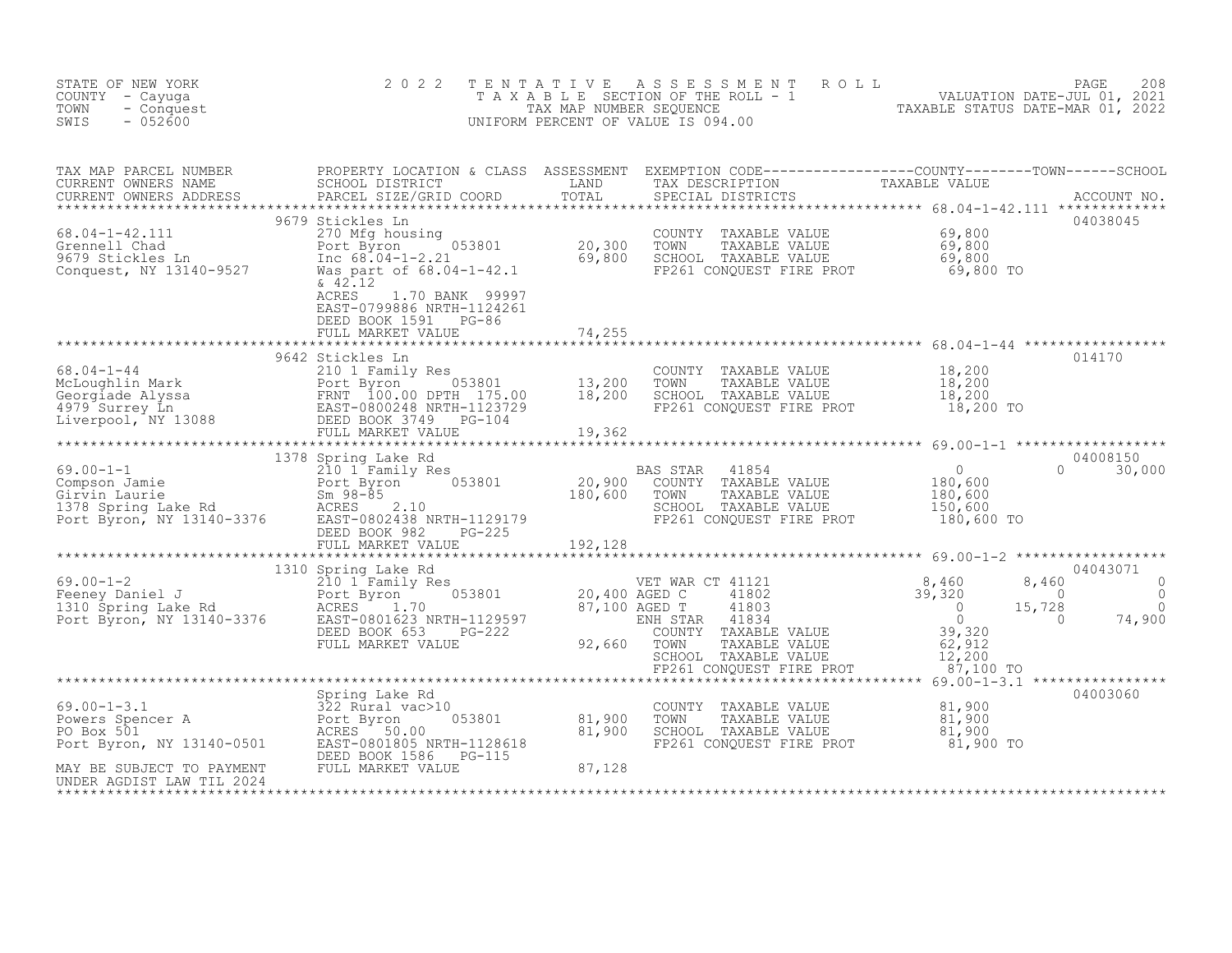| 2 0 2 2 |                                                                                                                                       |                                                                                                                                                                                                                                                                                                                                                                                                                                                                                                                                                                                                                                                                                                                                                                                                                                                                                                                                                                                                                                                                                                                                                                |
|---------|---------------------------------------------------------------------------------------------------------------------------------------|----------------------------------------------------------------------------------------------------------------------------------------------------------------------------------------------------------------------------------------------------------------------------------------------------------------------------------------------------------------------------------------------------------------------------------------------------------------------------------------------------------------------------------------------------------------------------------------------------------------------------------------------------------------------------------------------------------------------------------------------------------------------------------------------------------------------------------------------------------------------------------------------------------------------------------------------------------------------------------------------------------------------------------------------------------------------------------------------------------------------------------------------------------------|
|         |                                                                                                                                       |                                                                                                                                                                                                                                                                                                                                                                                                                                                                                                                                                                                                                                                                                                                                                                                                                                                                                                                                                                                                                                                                                                                                                                |
|         |                                                                                                                                       |                                                                                                                                                                                                                                                                                                                                                                                                                                                                                                                                                                                                                                                                                                                                                                                                                                                                                                                                                                                                                                                                                                                                                                |
|         |                                                                                                                                       |                                                                                                                                                                                                                                                                                                                                                                                                                                                                                                                                                                                                                                                                                                                                                                                                                                                                                                                                                                                                                                                                                                                                                                |
|         | COUNTY TAXABLE VALUE $13,900$<br>TOWN TAXABLE VALUE $13,900$<br>SCHOOL TAXABLE VALUE $13,900$<br>FP261 CONQUEST FIRE PROT $13,900$ TO | 04040090                                                                                                                                                                                                                                                                                                                                                                                                                                                                                                                                                                                                                                                                                                                                                                                                                                                                                                                                                                                                                                                                                                                                                       |
|         |                                                                                                                                       |                                                                                                                                                                                                                                                                                                                                                                                                                                                                                                                                                                                                                                                                                                                                                                                                                                                                                                                                                                                                                                                                                                                                                                |
|         |                                                                                                                                       |                                                                                                                                                                                                                                                                                                                                                                                                                                                                                                                                                                                                                                                                                                                                                                                                                                                                                                                                                                                                                                                                                                                                                                |
|         |                                                                                                                                       |                                                                                                                                                                                                                                                                                                                                                                                                                                                                                                                                                                                                                                                                                                                                                                                                                                                                                                                                                                                                                                                                                                                                                                |
|         |                                                                                                                                       |                                                                                                                                                                                                                                                                                                                                                                                                                                                                                                                                                                                                                                                                                                                                                                                                                                                                                                                                                                                                                                                                                                                                                                |
|         |                                                                                                                                       |                                                                                                                                                                                                                                                                                                                                                                                                                                                                                                                                                                                                                                                                                                                                                                                                                                                                                                                                                                                                                                                                                                                                                                |
|         |                                                                                                                                       |                                                                                                                                                                                                                                                                                                                                                                                                                                                                                                                                                                                                                                                                                                                                                                                                                                                                                                                                                                                                                                                                                                                                                                |
|         |                                                                                                                                       |                                                                                                                                                                                                                                                                                                                                                                                                                                                                                                                                                                                                                                                                                                                                                                                                                                                                                                                                                                                                                                                                                                                                                                |
|         |                                                                                                                                       |                                                                                                                                                                                                                                                                                                                                                                                                                                                                                                                                                                                                                                                                                                                                                                                                                                                                                                                                                                                                                                                                                                                                                                |
|         | Spring Lake Rd<br>6.00<br>EAST-0802890 NRTH-1128342                                                                                   | TENTATIVE ASSESSMENT ROLL PACE 209<br>TAXABLE SECTION OF THE ROLL - 1 VALUATION DATE-JUL 01, 2021<br>TAX MAP NUMBER SEQUENCE TAXABLE STATUS DATE-MAR 01, 2022<br>UNIFORM PERCENT OF VALUE IS 094.00<br>$\begin{tabular}{lllllllllllllll} \textsc{rank} & \textsc{PROPERTY LOCATION & \textsc{CURRENT} & \textsc{ENDFRITY CODE------------C-COUNTY------TOWN------COIONY------SCHOOL \\ \textsc{CURRENT OWNERS NAME} & \textsc{PROPEEST NATED} & \textsc{TAND} & \textsc{TAND} & \textsc{TAND} & \textsc{TAX} & \textsc{DSECRIPTION} & \textsc{TAXABLE VALUE} & \textsc{ACOUNT NO}, \\ \textsc{CURRENT OWNRERS NAME} & \textsc{PROPEESS} & \textsc{PROPESST NATEN} & \textsc{$<br>99.00-1-4<br>Compson Jamie 314 Rural vac<10<br>Compson Girvin Port Byron 53801 13,900<br>1378 Spring Lake Rd RCRES 1.30<br>Port Byron, NY 13140-3376 EAST-0802693 NRTH-1128881<br>DEED BOOK 982PG-225<br>2010 13,900<br>DEED BOOK 982.<br>123,191 - 123,191 - 123 - 123 - 123 - 123 - 123 - 123 - 123 - 123 - 123 - 123 - 123 - 123 - 123 - 123 - 123 -<br>FULL MARKET VALUE - 123,191 - 123 - 123 - 123 - 123 - 123 - 123 - 123 - 123 - 123 - 123 - 123 - 123 - 123 - 12<br> |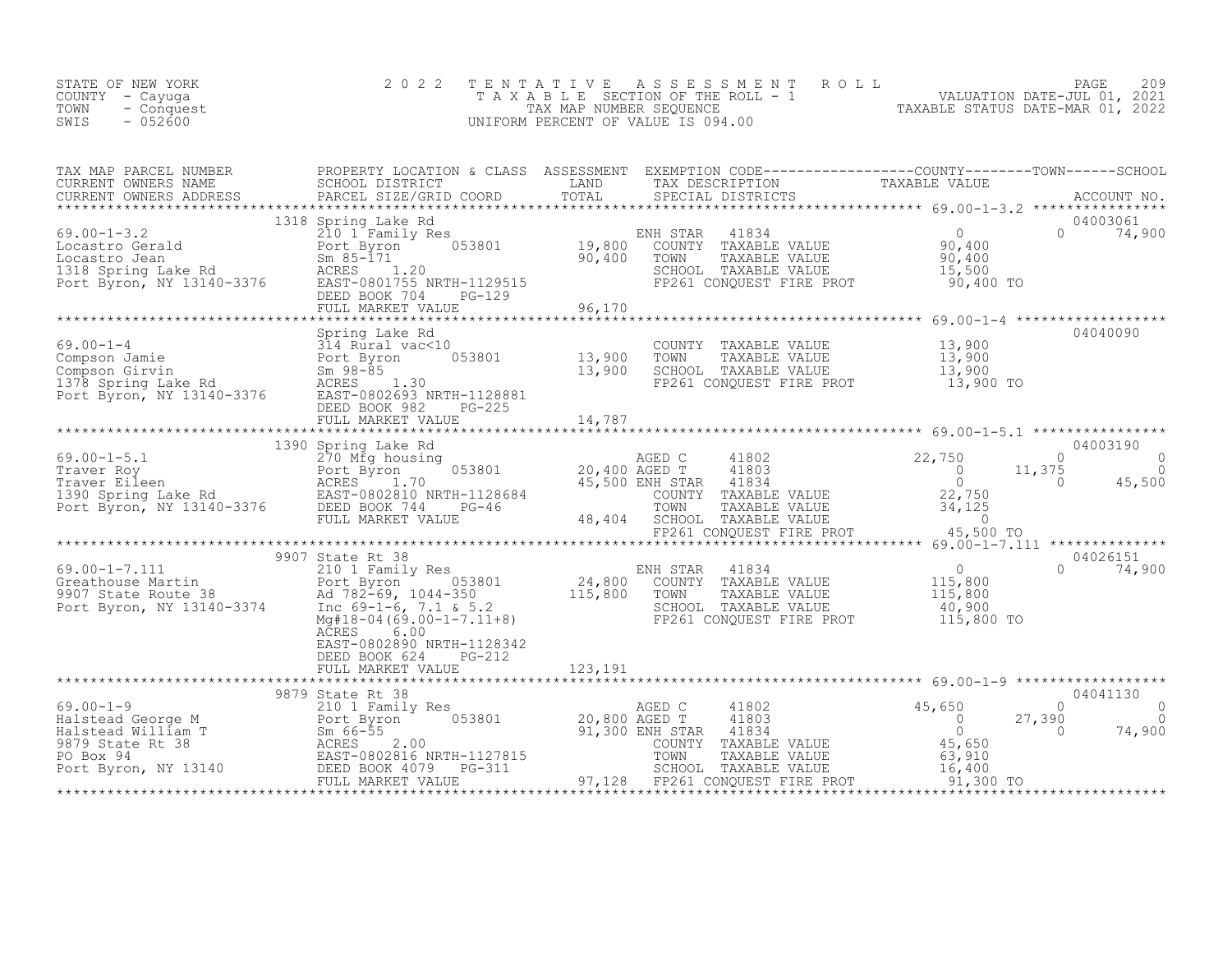| STATE OF NEW YORK<br>COUNTY - Cayuga<br>- Conquest<br>TOWN<br>$-052600$<br>SWIS                                                                                                                                                                                                                                                                                                                             | 2 0 2 2                                                          |         | TENTATIVE ASSESSMENT ROLL PAGE 210<br>TAXABLE SECTION OF THE ROLL - 1 VALUATION DATE-JUL 01, 2021<br>TAX MAP NUMBER SEQUENCE TAXABLE STATUS DATE-MAR 01, 2022<br>UNIFORM PERCENT OF VALUE IS 094.00 |                    |                                         |
|-------------------------------------------------------------------------------------------------------------------------------------------------------------------------------------------------------------------------------------------------------------------------------------------------------------------------------------------------------------------------------------------------------------|------------------------------------------------------------------|---------|-----------------------------------------------------------------------------------------------------------------------------------------------------------------------------------------------------|--------------------|-----------------------------------------|
| TAX MAP PARCEL NUMBER PROPERTY LOCATION & CLASS ASSESSMENT EXEMPTION CODE----------------COUNTY--------TOWN------SCHOOL CURRENT OWNERS NAME SCHOOL DISTRICT LAND TAX DESCRIPTION TAXABLE VALUE CURRENT OWNERS ADDRESS PARCEL S                                                                                                                                                                              | BANK 99999<br>EAST-0802943 NRTH-1127745<br>DEED BOOK 3686 PG-256 |         |                                                                                                                                                                                                     |                    |                                         |
| $\begin{tabular}{lllllllll} 69.00-1-12.11 & 9837 \text{ State Rt } 38 & \\ \text{Zehr Peter T} & 053801 & 63,800 \\ \text{Zehr Lawanda J} & 987 \text{ State Route } 38 & 174,800 \\ \text{9837 State Route } 38 & 150 \text{ BANK } 9997 \\ \text{Port Byron, NY } 13140 & \text{ACRES } 34.50 \text{ BANK } 9997 \\ & 053801 & 174,800 \\ \text{Port Byron, NY } 13140 & \text{ACRES } 34.50 \text{ BANK$ | FULL MARKET VALUE<br>9837 State Rt 38                            | 90,957  | COUNTY TAXABLE VALUE 174,800<br>TOWN TAXABLE VALUE 174,800<br>SCHOOL TAXABLE VALUE 174,800<br>FP261 CONQUEST FIRE PROT 174,800 TO                                                                   |                    | 04015090                                |
|                                                                                                                                                                                                                                                                                                                                                                                                             |                                                                  |         | COUNTY TAXABLE VALUE $20,400$<br>TOWN TAXABLE VALUE $20,400$<br>SCHOOL TAXABLE VALUE $20,400$<br>FP261 CONQUEST FIRE PROT $20,400$ TO                                                               |                    |                                         |
|                                                                                                                                                                                                                                                                                                                                                                                                             | FULL MARKET VALUE                                                | 112,553 |                                                                                                                                                                                                     |                    | 30,000                                  |
|                                                                                                                                                                                                                                                                                                                                                                                                             |                                                                  |         |                                                                                                                                                                                                     | $\sim$ 0<br>14,100 | 30,000<br>$28, 200$ 0<br>$\overline{0}$ |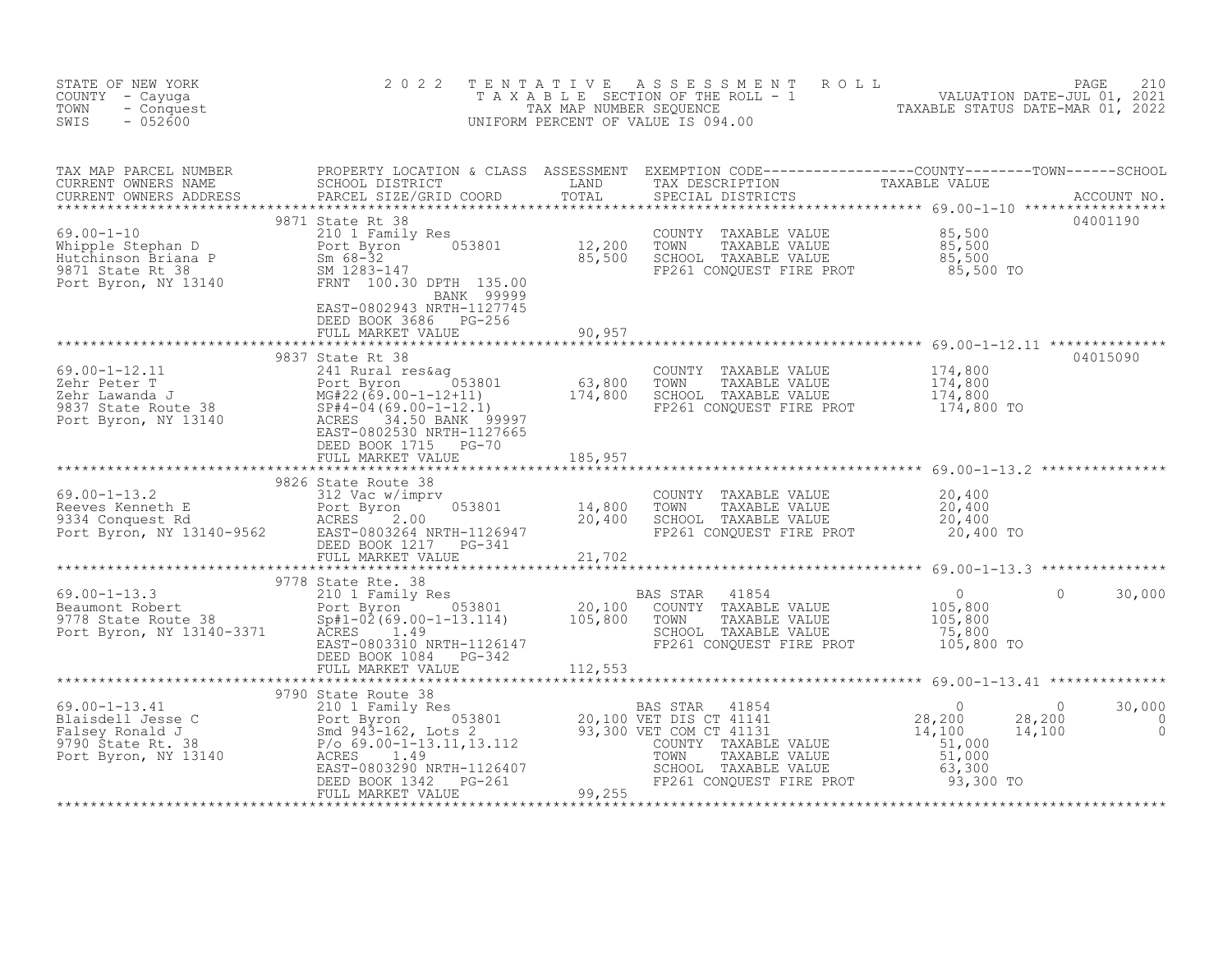| STATE OF NEW YORK<br>COUNTY - Cayuga<br>TOWN<br>- Conquest<br>$-052600$<br>SWIS                                                                                                                                                                                                                                                                                                                                      | 2 0 2 2                                                                         | TENTATIVE ASSESSMENT ROLL PAGE 211<br>TAXABLE SECTION OF THE ROLL - 1 VALUATION DATE-JUL 01, 2021<br>TAX MAP NUMBER SEQUENCE TAXABLE STATUS DATE-MAR 01, 2022<br>UNIFORM PERCENT OF VALUE IS 094.00 |                   |
|----------------------------------------------------------------------------------------------------------------------------------------------------------------------------------------------------------------------------------------------------------------------------------------------------------------------------------------------------------------------------------------------------------------------|---------------------------------------------------------------------------------|-----------------------------------------------------------------------------------------------------------------------------------------------------------------------------------------------------|-------------------|
|                                                                                                                                                                                                                                                                                                                                                                                                                      |                                                                                 |                                                                                                                                                                                                     |                   |
|                                                                                                                                                                                                                                                                                                                                                                                                                      | EAST-0803299 NRTH-1126489<br>DEED BOOK 1661 PG-284<br>FULL MARKET VALUE 112,979 |                                                                                                                                                                                                     |                   |
|                                                                                                                                                                                                                                                                                                                                                                                                                      |                                                                                 |                                                                                                                                                                                                     |                   |
|                                                                                                                                                                                                                                                                                                                                                                                                                      |                                                                                 |                                                                                                                                                                                                     |                   |
|                                                                                                                                                                                                                                                                                                                                                                                                                      |                                                                                 |                                                                                                                                                                                                     |                   |
|                                                                                                                                                                                                                                                                                                                                                                                                                      | 9815 State Rt 38                                                                |                                                                                                                                                                                                     |                   |
| $\begin{array}{lllllllllllllll} \text{69.00--1-13.122} & & & & & & & 9815 \text{ State Rt } 38 & & & & & & & & 241 \text{ Rural res\& & & & & & & & & 241 \text{ Rural res\& & & & & & & & 241 \text{ Rural res\& & & & & & & & 241 \text{ Rural res\& & & & & & & & 241 \text{ Rural res\& & & & & & & & 241 \text{ Rural res\& & & & & & & 241 \text{ Rural res\& & & & & & & 241 \text{ Rural res\& & & & & & & $ |                                                                                 |                                                                                                                                                                                                     | 30,000<br>$\circ$ |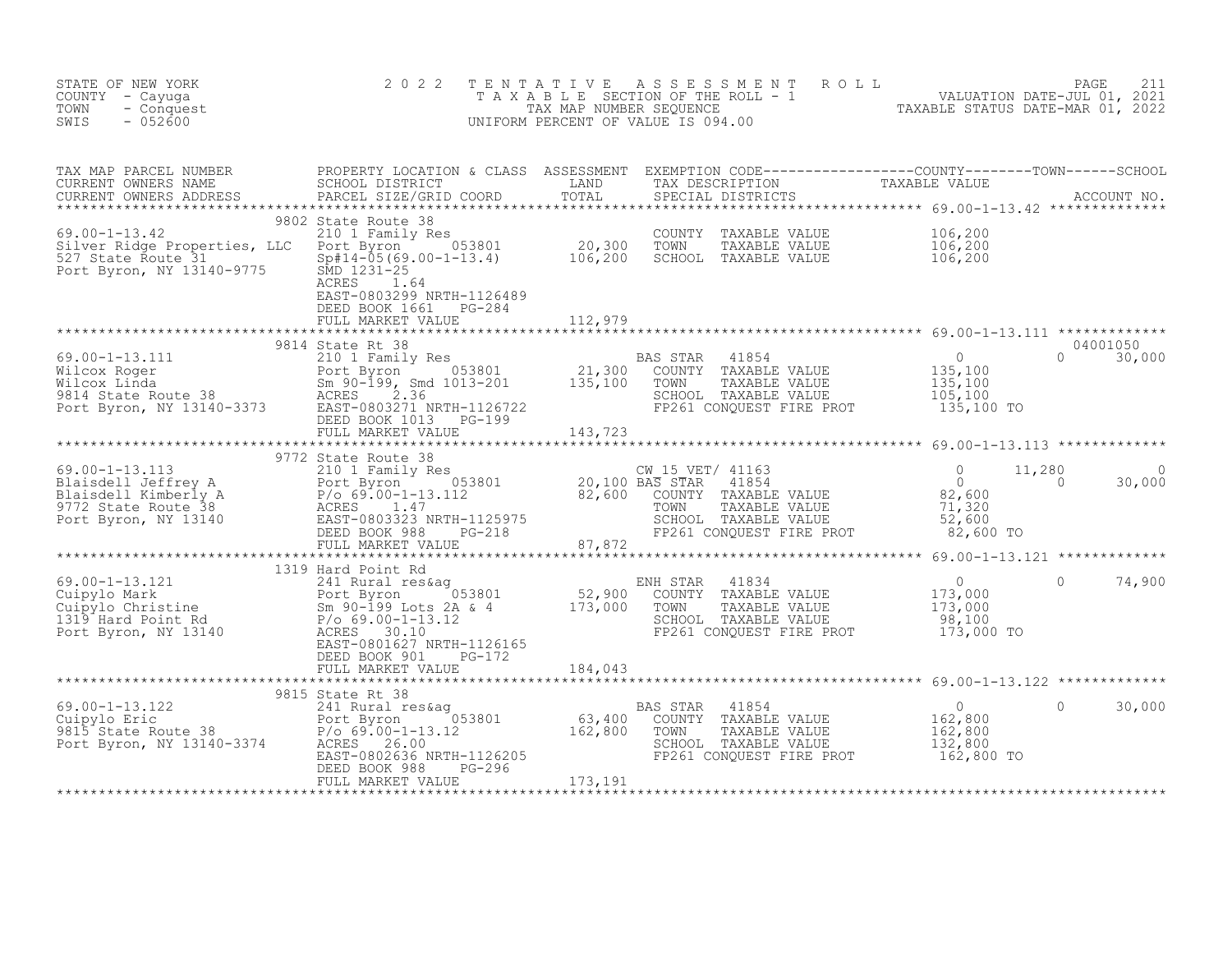| STATE OF NEW YORK<br>COUNTY – Cayuga<br>TOWN<br>- Conquest<br>$-052600$<br>SWIS | 2022 TENTATIVE ASSESSMENT ROLL<br>T A X A B L E SECTION OF THE ROLL - 1<br>TAX MAP NUMBER SEOUENCE<br>UNIFORM PERCENT OF VALUE IS 094.00 | PAGE<br>VALUATION DATE-JUL 01, 2021<br>TAXABLE STATUS DATE-MAR 01, 2022 |
|---------------------------------------------------------------------------------|------------------------------------------------------------------------------------------------------------------------------------------|-------------------------------------------------------------------------|
|                                                                                 |                                                                                                                                          |                                                                         |

| TAX MAP PARCEL NUMBER | PROPERTY LOCATION & CLASS ASSESSMENT EXEMPTION CODE----------------COUNTY-------TOWN------SCHOOL                                                                                                                                                                                                                                                                                                                                                                                                            |  |                           |
|-----------------------|-------------------------------------------------------------------------------------------------------------------------------------------------------------------------------------------------------------------------------------------------------------------------------------------------------------------------------------------------------------------------------------------------------------------------------------------------------------------------------------------------------------|--|---------------------------|
|                       | TAX MAP PARCER NUMBER<br>CURRENT OWNERS NAME SCHOOL DISTRICT COORD TOTAL TRANSFERS TRANSFERS ADDRESS FACCOUNT NO.<br>CURRENT OWNERS ADDRESS PARCEL SIZE/GRID COORD TOTAL SPECIAL DISTRICTS ACCOUNT NO.<br>*****************************                                                                                                                                                                                                                                                                     |  |                           |
|                       |                                                                                                                                                                                                                                                                                                                                                                                                                                                                                                             |  |                           |
|                       | 9756 State Rt 38                                                                                                                                                                                                                                                                                                                                                                                                                                                                                            |  | 04014060                  |
|                       |                                                                                                                                                                                                                                                                                                                                                                                                                                                                                                             |  |                           |
|                       |                                                                                                                                                                                                                                                                                                                                                                                                                                                                                                             |  |                           |
|                       |                                                                                                                                                                                                                                                                                                                                                                                                                                                                                                             |  |                           |
|                       |                                                                                                                                                                                                                                                                                                                                                                                                                                                                                                             |  |                           |
|                       | $\begin{tabular}{lllllllllll} 69.00-1-14.1 & 9756 State Rt 38 & 2000NF & 04014060 \\ \hline \texttt{Chapman Eric} & 2070 Mg housing & 053801 & 20,500 TOMN & TAXABLE VALUE & 44,400 \\ \texttt{50.500 M5} & 20,500 TOMN & TAXABLE VALUE & 44,400 \\ \texttt{9756 State Route 38} & 1.78 & 44,400 SCHOOL TAXABLE VALUE & 44,400 \\ \texttt{Port Byron, NY 13140} & EAST-0803345 NRTH-$                                                                                                                       |  |                           |
|                       |                                                                                                                                                                                                                                                                                                                                                                                                                                                                                                             |  |                           |
|                       |                                                                                                                                                                                                                                                                                                                                                                                                                                                                                                             |  |                           |
|                       |                                                                                                                                                                                                                                                                                                                                                                                                                                                                                                             |  |                           |
|                       |                                                                                                                                                                                                                                                                                                                                                                                                                                                                                                             |  |                           |
|                       |                                                                                                                                                                                                                                                                                                                                                                                                                                                                                                             |  |                           |
|                       | $\begin{tabular}{lllllllllllll} \multicolumn{3}{c }{\begin{tabular}{l} \multicolumn{3}{c}{\begin{tabular}{l} \multicolumn{3}{c}{\begin{tabular}{l} \multicolumn{3}{c}{\begin{tabular}{l} \multicolumn{3}{c}{\begin{tabular}{l} \multicolumn{3}{c}{\begin{tabular}{l} \multicolumn{3}{c}{\begin{tabular}{l} \multicolumn{3}{c}{\begin{tabular}{l} \multicolumn{3}{c}{\begin{tabular}{l} \multicolumn{3}{c}{\begin{tabular}{l} \multicolumn{3}{c}{\begin{tabular}{l} \multicolumn{3}{c}{\begin{tabular}{l} \$ |  |                           |
|                       | 1432 Marvin Rd                                                                                                                                                                                                                                                                                                                                                                                                                                                                                              |  | 04030140                  |
|                       |                                                                                                                                                                                                                                                                                                                                                                                                                                                                                                             |  |                           |
|                       |                                                                                                                                                                                                                                                                                                                                                                                                                                                                                                             |  |                           |
|                       |                                                                                                                                                                                                                                                                                                                                                                                                                                                                                                             |  |                           |
|                       |                                                                                                                                                                                                                                                                                                                                                                                                                                                                                                             |  |                           |
|                       | $\begin{array}{lllllllllll} 69.00-1-15 & 1432&\text{Maximum Rd} & \text{COUNTY} & \text{TAXABLE VALUE} & 58,700 & 04030140\\ \text{McKinney Ricky E} & 270&\text{Mfg house} & 58,700\\ \text{McKinney Margaret} & \text{ACRES} & 19.00 & 53801 & 41,000&\text{TOWN} & \text{TAXABLE VALUE} & 58,700\\ \text{McKinney Margaret} & \text{ACRES} & 19.00 & 58,700 & \text{SCHOOL TAXABLE VALUE} & 58,700\\$                                                                                                    |  |                           |
|                       |                                                                                                                                                                                                                                                                                                                                                                                                                                                                                                             |  |                           |
|                       |                                                                                                                                                                                                                                                                                                                                                                                                                                                                                                             |  |                           |
|                       |                                                                                                                                                                                                                                                                                                                                                                                                                                                                                                             |  |                           |
|                       |                                                                                                                                                                                                                                                                                                                                                                                                                                                                                                             |  |                           |
|                       |                                                                                                                                                                                                                                                                                                                                                                                                                                                                                                             |  |                           |
|                       |                                                                                                                                                                                                                                                                                                                                                                                                                                                                                                             |  |                           |
|                       |                                                                                                                                                                                                                                                                                                                                                                                                                                                                                                             |  |                           |
|                       | $\begin{tabular}{lllllllllllllllllllll} \hline 69.00-1-16.1 & 1511\text{ Marvin Rd} & \text{AG LAND EX 41720} & 04016090 \\ \text{Host Newbin M} & 122 & 1924 & 221,924 & 221,924 \\ \text{Host Newbin M} & \text{Enc 69--1--17/18} & 1010,700 & \text{COUNTY} & \text{TAXABLE VALUE} & 788,776 & 05300 \\ \text{Horst Joyce} & \text{Inc 69--1--16 & 12.12 & 1010,700 & \text{COUNTY$                                                                                                                      |  |                           |
|                       |                                                                                                                                                                                                                                                                                                                                                                                                                                                                                                             |  | 04026040<br>$0 \t 30,000$ |
|                       |                                                                                                                                                                                                                                                                                                                                                                                                                                                                                                             |  |                           |
|                       |                                                                                                                                                                                                                                                                                                                                                                                                                                                                                                             |  |                           |
|                       |                                                                                                                                                                                                                                                                                                                                                                                                                                                                                                             |  |                           |
|                       | EAST-0806786 NRTH-1127283                                                                                                                                                                                                                                                                                                                                                                                                                                                                                   |  |                           |
|                       | DEED BOOK 1121 PG-313                                                                                                                                                                                                                                                                                                                                                                                                                                                                                       |  |                           |
|                       |                                                                                                                                                                                                                                                                                                                                                                                                                                                                                                             |  |                           |
|                       |                                                                                                                                                                                                                                                                                                                                                                                                                                                                                                             |  |                           |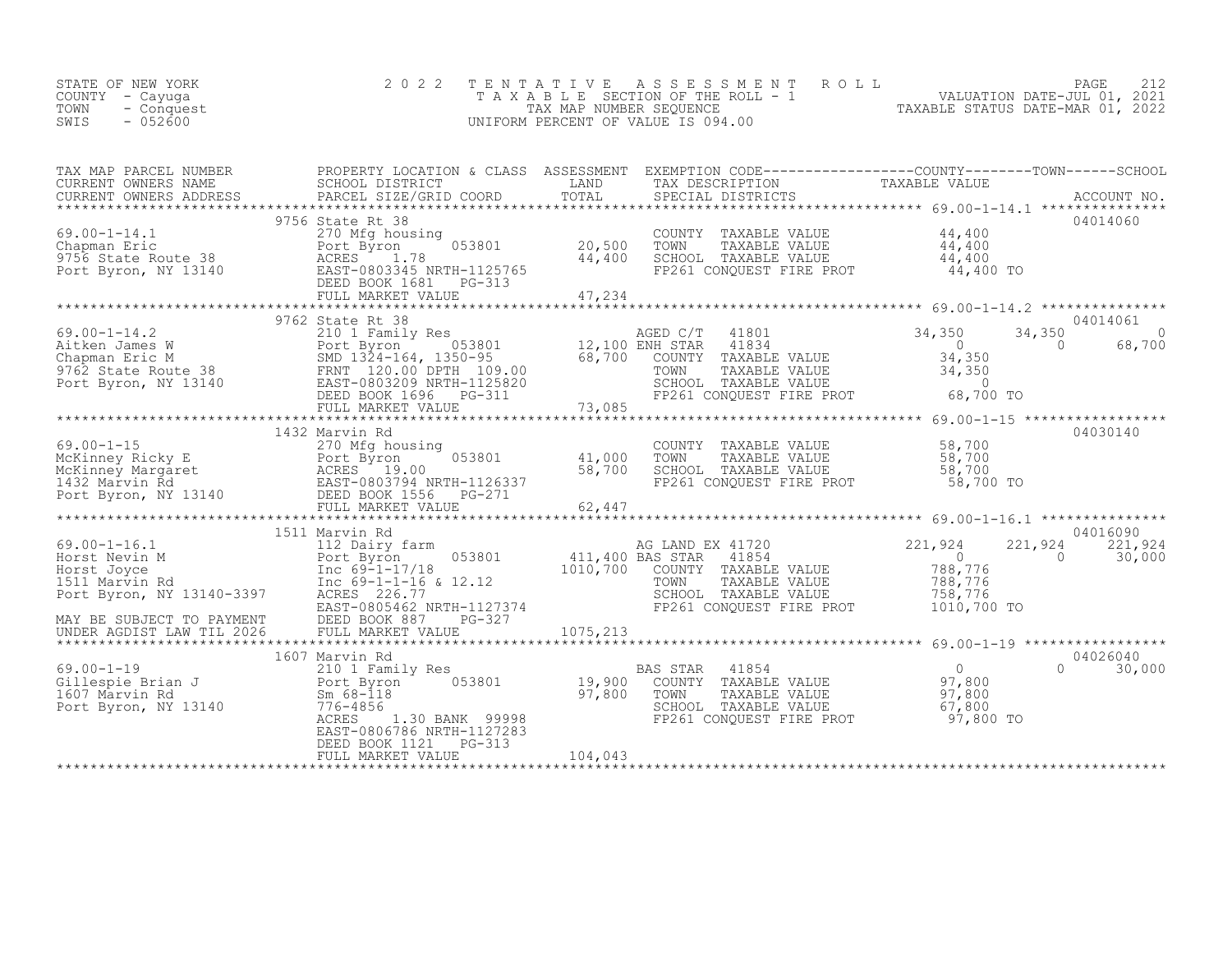| STATE OF NEW YORK<br>COUNTY - Cayuga<br>- Conquest<br>TOWN<br>$-052600$<br>SWIS                                                                                                                                                                                                                                                                       | 2 0 2 2                                                                 | TENTATIVE ASSESSMENT ROLL PAGE 213<br>TAXABLE SECTION OF THE ROLL - 1 VALUATION DATE-JUL 01, 2021<br>TAX MAP NUMBER SEQUENCE TAXABLE STATUS DATE-MAR 01, 2022<br>UNIFORM PERCENT OF VALUE IS 094.00 |                                                                                      |
|-------------------------------------------------------------------------------------------------------------------------------------------------------------------------------------------------------------------------------------------------------------------------------------------------------------------------------------------------------|-------------------------------------------------------------------------|-----------------------------------------------------------------------------------------------------------------------------------------------------------------------------------------------------|--------------------------------------------------------------------------------------|
| TAX MAP PARCEL NUMBER PROPERTY LOCATION & CLASS ASSESSMENT EXEMPTION CODE--------------------COUNTY---------TOWN------SCHOOL SCHOOL DISTRICT LAND TAX DESCRIPTION TO TAXABLE VALUE<br>CURRENT OWNERS ADDRESS PARCEL SIZE/GRID COO                                                                                                                     |                                                                         |                                                                                                                                                                                                     |                                                                                      |
| $\begin{array}{lllllllllllll} 69.00-1-20.1 & 1621~\text{Marvin }\text{Rd} & 04025180 \\ & 210~\text{Beard} & 1621~\text{Family }\text{Res} & 0.53801 & 24,600~\text{COUNTY} & \text{TAXABLE VALUE} & 116,900 & 0.30,000 \\ & 1621~\text{Marvin }\text{Rd} & 5\text{m } 76-266~\text{Sm } 2001-32 & 116,900 & \text{TAXABLE VALUE} & 116,900 & 116,90$ | 1621 Marvin Rd                                                          |                                                                                                                                                                                                     | 04025180                                                                             |
|                                                                                                                                                                                                                                                                                                                                                       |                                                                         |                                                                                                                                                                                                     |                                                                                      |
| 0'Neil Rd<br>Flier Irrev Trst The Carlene J Port Byron 053801<br>Flier Irrev Trst The Carlene J Port Byron 053801<br>Flier Leonard A Sm 81-147 71,000 1<br>54 Maple Ave ACRES 29.00<br>PO Box 319<br>Port Byron, NY 13140 DEED BOOK 4061 P                                                                                                            |                                                                         | AG LAND EX 41720<br>COUNTY TAXABLE VALUE (23,227<br>TOWN TAXABLE VALUE 23,227<br>SCHOOL TAXABLE VALUE 23,227<br>FP261 CONQUEST FIRE PROT 71,000 TO                                                  | 47,773 47,773 47,773                                                                 |
|                                                                                                                                                                                                                                                                                                                                                       |                                                                         |                                                                                                                                                                                                     |                                                                                      |
| $69.00 - 1 - 21$                                                                                                                                                                                                                                                                                                                                      | Oneil Rd<br>321 Abandoned ag                                            | COUNTY TAXABLE VALUE 50,700<br>TOWN TAXABLE VALUE 50,700<br>SCHOOL TAXABLE VALUE 50,700<br>FP261 CONQUEST FIRE PROT 50,700 TO                                                                       | 04025181                                                                             |
|                                                                                                                                                                                                                                                                                                                                                       |                                                                         | ***************************** 69.00-1-22.11 **************                                                                                                                                          |                                                                                      |
| *************************************                                                                                                                                                                                                                                                                                                                 | EAST-0809510 NRTH-1128230<br>DEED BOOK 1570 PG-192<br>FULL MARKET VALUE |                                                                                                                                                                                                     | 04022140<br>28,200<br>$\overline{a}$<br>30,000<br>$\overline{0}$<br>30,000<br>14,100 |
|                                                                                                                                                                                                                                                                                                                                                       | 9898 Oneil Rd                                                           |                                                                                                                                                                                                     |                                                                                      |
| $\begin{array}{cccccccc} 69.00-1-22.12 & 9898 & 0\\ 0 & 11 & 210 & 1 & 1 & 0 & 0 & 11\\ 0 & 210 & 1 & 1 & 0 & 0 & 0 & 0\\ 0 & 210 & 1 & 1 & 0 & 0 & 0 & 0\\ 0 & 210 & 1 & 1 & 0 & 0 & 0 & 0\\ 0 & 210 & 1 & 1 & 0 & 0 & 0 & 0\\ 0 & 210 & 1 & 1 & 0 & 0 & 0 & 0\\ 0 & 210 & 1 & 1 & 0 & 0 & 0 & 0\\ 0 & $                                             |                                                                         |                                                                                                                                                                                                     | 11,280<br>$\bigcirc$<br>74,900<br>$\Omega$                                           |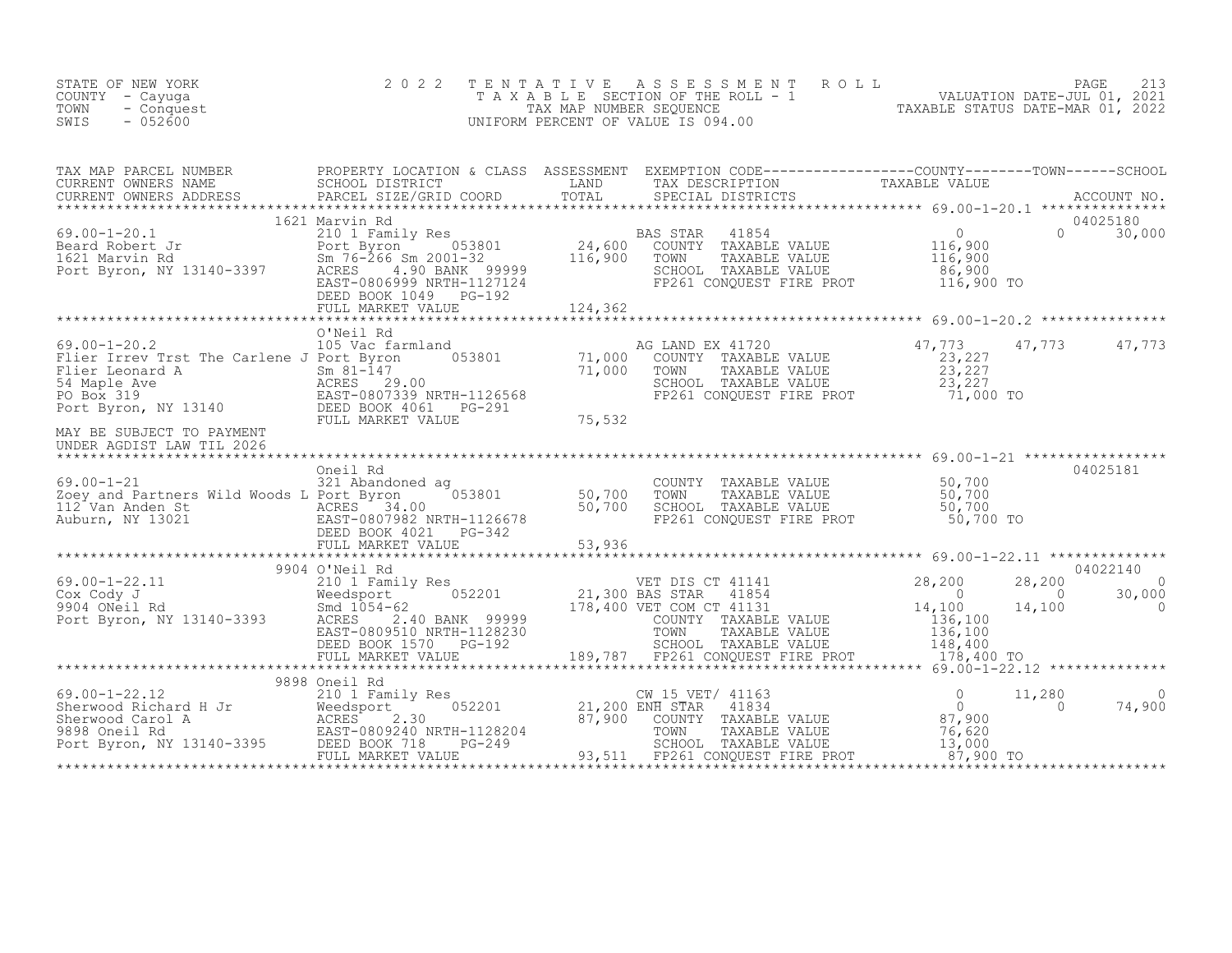| STATE OF NEW YORK<br>COUNTY - Cayuga<br>TOWN<br>- Conquest<br>$-052600$<br>SWIS                                                                                                                                                   | 2 0 2 2       | TENTATIVE ASSESSMENT ROLL PAGE 214<br>TAXABLE SECTION OF THE ROLL - 1 VALUATION DATE-JUL 01, 2021<br>TAX MAP NUMBER SEQUENCE TAXABLE STATUS DATE-MAR 01, 2022<br>UNIFORM PERCENT OF VALUE IS 094.00 |                           |
|-----------------------------------------------------------------------------------------------------------------------------------------------------------------------------------------------------------------------------------|---------------|-----------------------------------------------------------------------------------------------------------------------------------------------------------------------------------------------------|---------------------------|
| TAX MAP PARCEL NUMBER PROPERTY LOCATION & CLASS ASSESSMENT EXEMPTION CODE----------------COUNTY--------TOWN------SCHOOL CURRENT OWNERS NAME SCHOOL DISTRICT LAND TAX DESCRIPTION TAXABLE VALUE<br>CURRENT OWNERS ADDRESS PARCEL S |               |                                                                                                                                                                                                     |                           |
|                                                                                                                                                                                                                                   | 9914 Oneil Rd |                                                                                                                                                                                                     |                           |
|                                                                                                                                                                                                                                   |               |                                                                                                                                                                                                     |                           |
|                                                                                                                                                                                                                                   |               |                                                                                                                                                                                                     |                           |
|                                                                                                                                                                                                                                   |               |                                                                                                                                                                                                     |                           |
|                                                                                                                                                                                                                                   |               |                                                                                                                                                                                                     |                           |
|                                                                                                                                                                                                                                   |               |                                                                                                                                                                                                     |                           |
|                                                                                                                                                                                                                                   |               |                                                                                                                                                                                                     |                           |
|                                                                                                                                                                                                                                   |               |                                                                                                                                                                                                     | 04028070<br>48,568 48,568 |
|                                                                                                                                                                                                                                   |               |                                                                                                                                                                                                     |                           |
|                                                                                                                                                                                                                                   |               |                                                                                                                                                                                                     |                           |
|                                                                                                                                                                                                                                   |               |                                                                                                                                                                                                     |                           |
|                                                                                                                                                                                                                                   |               |                                                                                                                                                                                                     |                           |
|                                                                                                                                                                                                                                   |               |                                                                                                                                                                                                     |                           |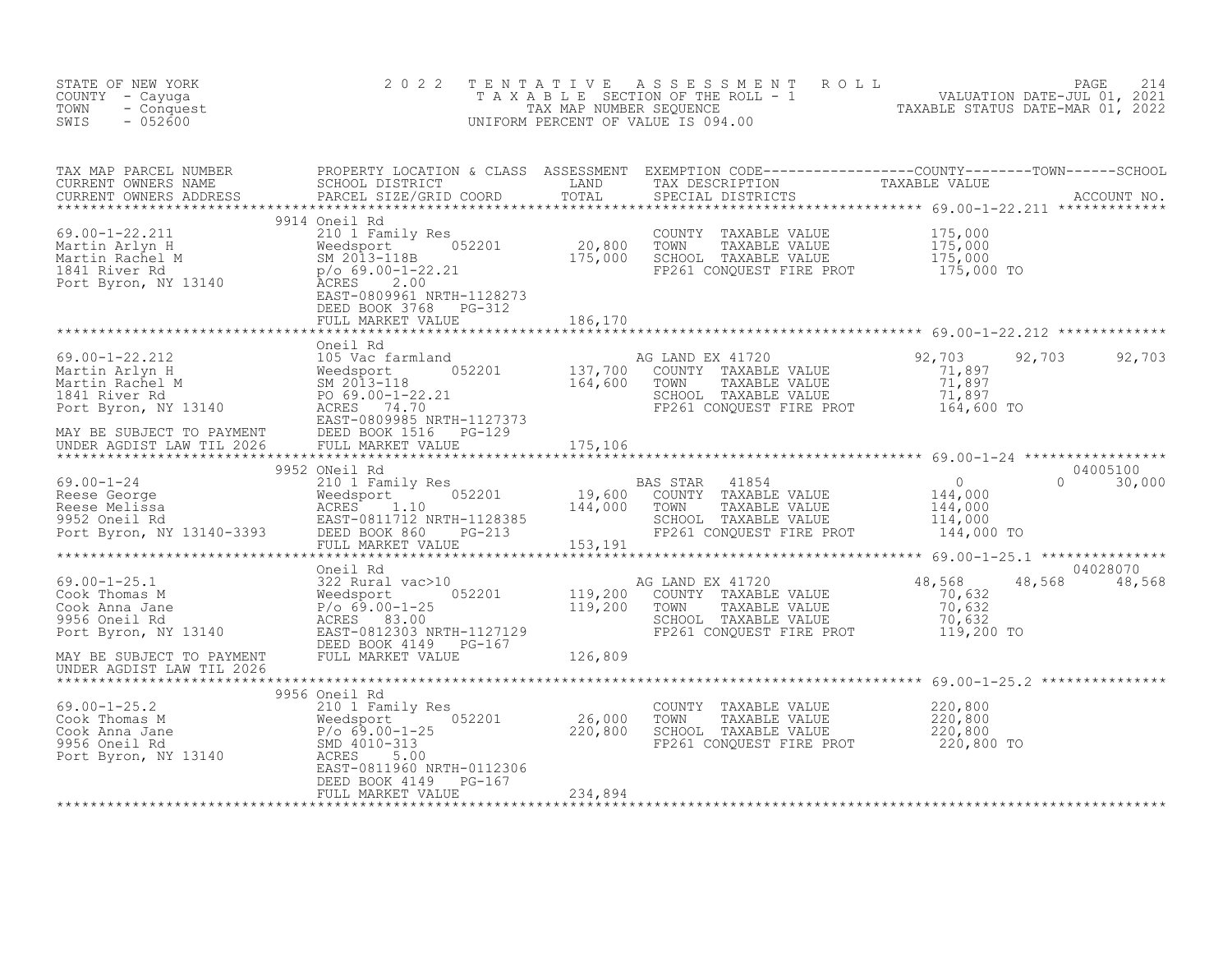| STATE OF NEW YORK<br>COUNTY - Cayuqa<br>TOWN<br>- Conquest<br>SWIS<br>$-052600$                                                                                                                                        | 2 0 2 2                                                                                                                                                                      | TENTATIVE                    | ASSESSMENT ROLL<br>TAXABLE SECTION OF THE ROLL - 1<br>TAXABLE STATUS DATE-JUL 01, 2021<br>TAXABLE STATUS DATE-MAR 01, 2022<br>UNIFORM PERCENT OF VALUE IS 094.00 |                                                               | 215<br>PAGE        |
|------------------------------------------------------------------------------------------------------------------------------------------------------------------------------------------------------------------------|------------------------------------------------------------------------------------------------------------------------------------------------------------------------------|------------------------------|------------------------------------------------------------------------------------------------------------------------------------------------------------------|---------------------------------------------------------------|--------------------|
| TAX MAP PARULL NONDERS<br>CURRENT OWNERS NAME                                                                                                                                                                          | PROPERTY LOCATION & CLASS ASSESSMENT EXEMPTION CODE----------------COUNTY-------TOWN------SCHOOL<br>SCHOOL DISTRICT<br><b>EXAMPLE TERMS</b><br>PARCEL SIZE/GRID COORD        | TOTAL                        | TAX DESCRIPTION TAXABLE VALUE<br>SPECIAL DISTRICTS                                                                                                               |                                                               | ACCOUNT NO.        |
| $69.00 - 1 - 27.3$<br>Westover Jonathon M<br>Westover Bridget A<br>Port Byron Smd 889-114 Lot 1<br>Po Box 615<br>Po 69.00-1-27.111<br>Port Byron, NY 13140-4201<br>ACRES 2.00                                          | 23 Moss Pt<br>210 1 Family Res<br>EAST-0812039 NRTH-1123052<br>DEED BOOK 889<br>$PG-112$<br>FULL MARKET VALUE                                                                | 20,800<br>140,500<br>149,468 | BAS STAR<br>41854<br>COUNTY TAXABLE VALUE<br>TOWN<br>TAXABLE VALUE<br>SCHOOL TAXABLE VALUE<br>FP261 CONQUEST FIRE PROT                                           | $\overline{0}$<br>140,500<br>140,500<br>110,500<br>140,500 TO | $\Omega$<br>30,000 |
|                                                                                                                                                                                                                        | 19 Moss Pt                                                                                                                                                                   |                              |                                                                                                                                                                  |                                                               |                    |
| $69.00 - 1 - 27.5$<br>69.00-1-27.5<br>Laird Jeannie M<br>Hulbert Phyllis I Smd 889-111 Lot 2<br>PO Box 226<br>Port Byron, NY 13140-0226<br>RUU 1565-267                                                                | $0,53801$ 20,800<br>ACRES<br>2.02<br>EAST-0812310 NRTH-1123136<br>DEED BOOK 1565 PG-267<br>FULL MARKET VALUE                                                                 | 28,200<br>30,000             | BAS STAR<br>41854<br>COUNTY TAXABLE VALUE<br>TOWN<br>TAXABLE VALUE<br>SCHOOL TAXABLE VALUE<br>FP261 CONQUEST FIRE PROT                                           | $\overline{0}$<br>28,200<br>28,200<br>$\sim$ 0<br>28,200 TO   | $\Omega$<br>28,200 |
|                                                                                                                                                                                                                        |                                                                                                                                                                              |                              | ******************************** 69.00-1-27.6 ***************                                                                                                    |                                                               |                    |
| $\begin{array}{cc} r & I \\ d & \end{array}$<br>$69.00 - 1 - 27.6$<br>Webber Esther I<br>1910 River Rd<br>Port Byron, NY 13140                                                                                         | 1910 River Rd<br>270 Mfg housing<br>Port Byron 053801<br>P/o 69.00-1-27.112<br>Smd 889-111, 966-65<br>ACRES<br>1.60<br>EAST-0812254 NRTH-1123377<br>DEED BOOK 1693<br>PG-152 | 15,400<br>25,000             | COUNTY TAXABLE VALUE<br>TOWN<br>TAXABLE VALUE<br>SCHOOL TAXABLE VALUE<br>FP261 CONQUEST FIRE PROT                                                                | 25,000<br>25,000<br>25,000<br>25,000 TO                       |                    |
|                                                                                                                                                                                                                        | FULL MARKET VALUE                                                                                                                                                            | 26,596                       |                                                                                                                                                                  |                                                               |                    |
|                                                                                                                                                                                                                        | 1888 River Rd                                                                                                                                                                |                              |                                                                                                                                                                  |                                                               |                    |
| $69.00 - 1 - 27.21$<br>69.00-1-27.21 210 1 Family Res<br>Martin Ellis M Port Byron 053801<br>Martin Grace M Sm 80-179, Smd 966-65, 20<br>1875 River Rd Ad 790-282<br>Port Byron, NY 13140-3368 P/o 69.00-1-27.2 & .112 | 210 1 Family Res<br>Port Byron 053801<br>ACRES<br>5.90<br>EAST-0811870 NRTH-1122857<br>DEED BOOK 1699<br>PG-289                                                              | 29,700<br>113,100            | COUNTY TAXABLE VALUE<br>TOWN<br>TAXABLE VALUE<br>SCHOOL TAXABLE VALUE<br>FP261 CONOUEST FIRE PROT                                                                | 113,100<br>113,100<br>113,100<br>113,100 TO                   |                    |
|                                                                                                                                                                                                                        | FULL MARKET VALUE                                                                                                                                                            | 120,319                      |                                                                                                                                                                  |                                                               |                    |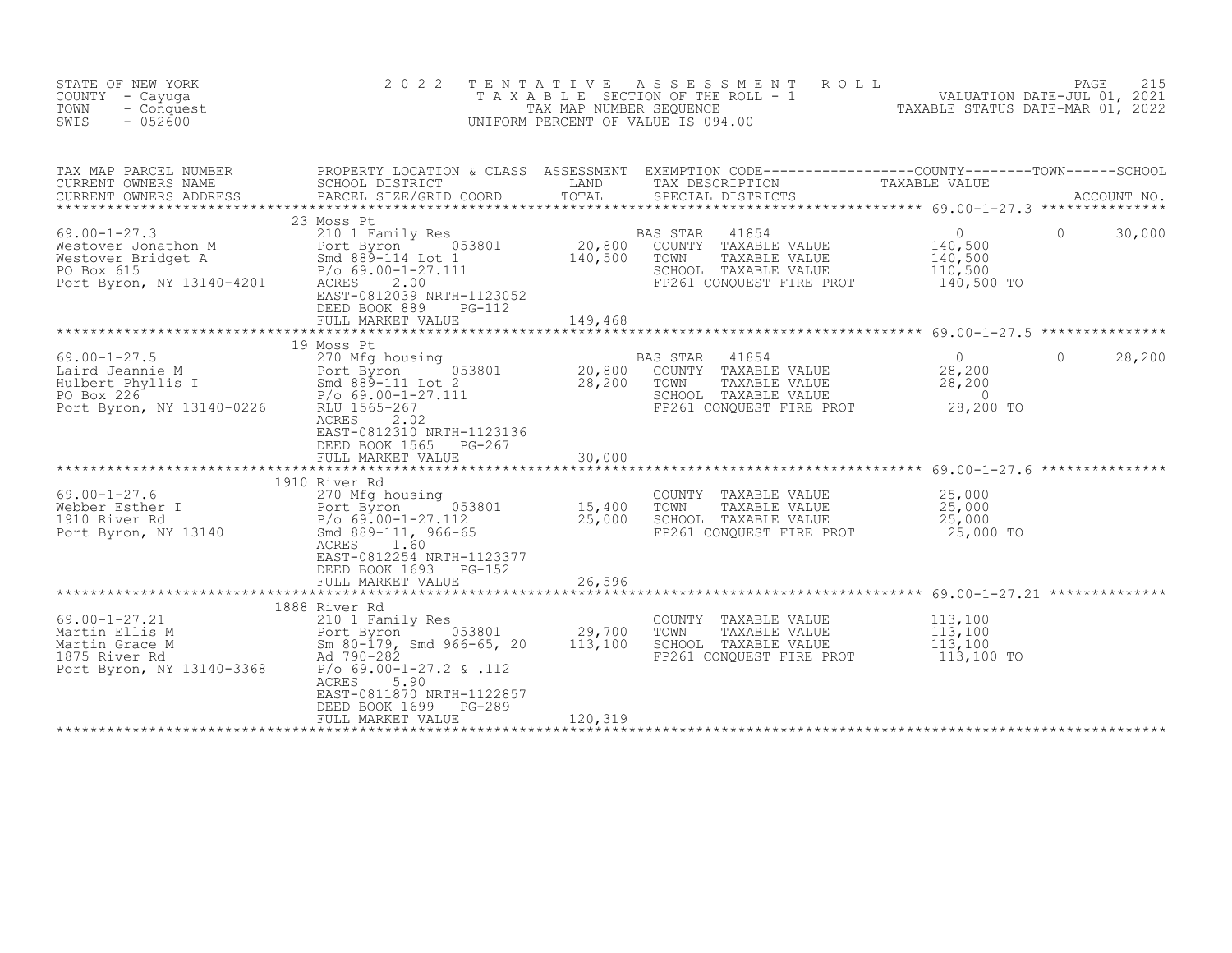| STATE OF NEW YORK  | 2022 TENTATIVE ASSESSMENT ROLL     | PAGE 216                         |
|--------------------|------------------------------------|----------------------------------|
| COUNTY - Cayuqa    | TAXABLE SECTION OF THE ROLL - 1    | VALUATION DATE-JUL 01, 2021      |
| TOWN<br>- Conquest | TAX MAP NUMBER SEOUENCE            | TAXABLE STATUS DATE-MAR 01, 2022 |
| $-052600$<br>SWIS  | UNIFORM PERCENT OF VALUE IS 094.00 |                                  |

| TAX MAP PARCEL NUMBER PROPERTY LOCATION & CLASS ASSESSMENT EXEMPTION CODE-------------------COUNTY--------TOWN------SCHOOL CURRENT OWNERS NAME SCHOOL DISTRICT LOCATION LAND TAX DESCRIPTION TRIMAGE VALUE<br>CURRENT OWNERS ADDR |                           |  |           |          |
|-----------------------------------------------------------------------------------------------------------------------------------------------------------------------------------------------------------------------------------|---------------------------|--|-----------|----------|
|                                                                                                                                                                                                                                   |                           |  |           |          |
|                                                                                                                                                                                                                                   |                           |  |           |          |
|                                                                                                                                                                                                                                   |                           |  |           |          |
|                                                                                                                                                                                                                                   | 7 Moss Pt                 |  |           |          |
|                                                                                                                                                                                                                                   |                           |  |           |          |
|                                                                                                                                                                                                                                   | EAST-0811537 NRTH-1123494 |  | $\bigcap$ | 74,900   |
|                                                                                                                                                                                                                                   | 1841 River Rd             |  |           | 04026070 |
|                                                                                                                                                                                                                                   |                           |  |           |          |
|                                                                                                                                                                                                                                   |                           |  |           |          |
|                                                                                                                                                                                                                                   |                           |  |           |          |
|                                                                                                                                                                                                                                   |                           |  |           |          |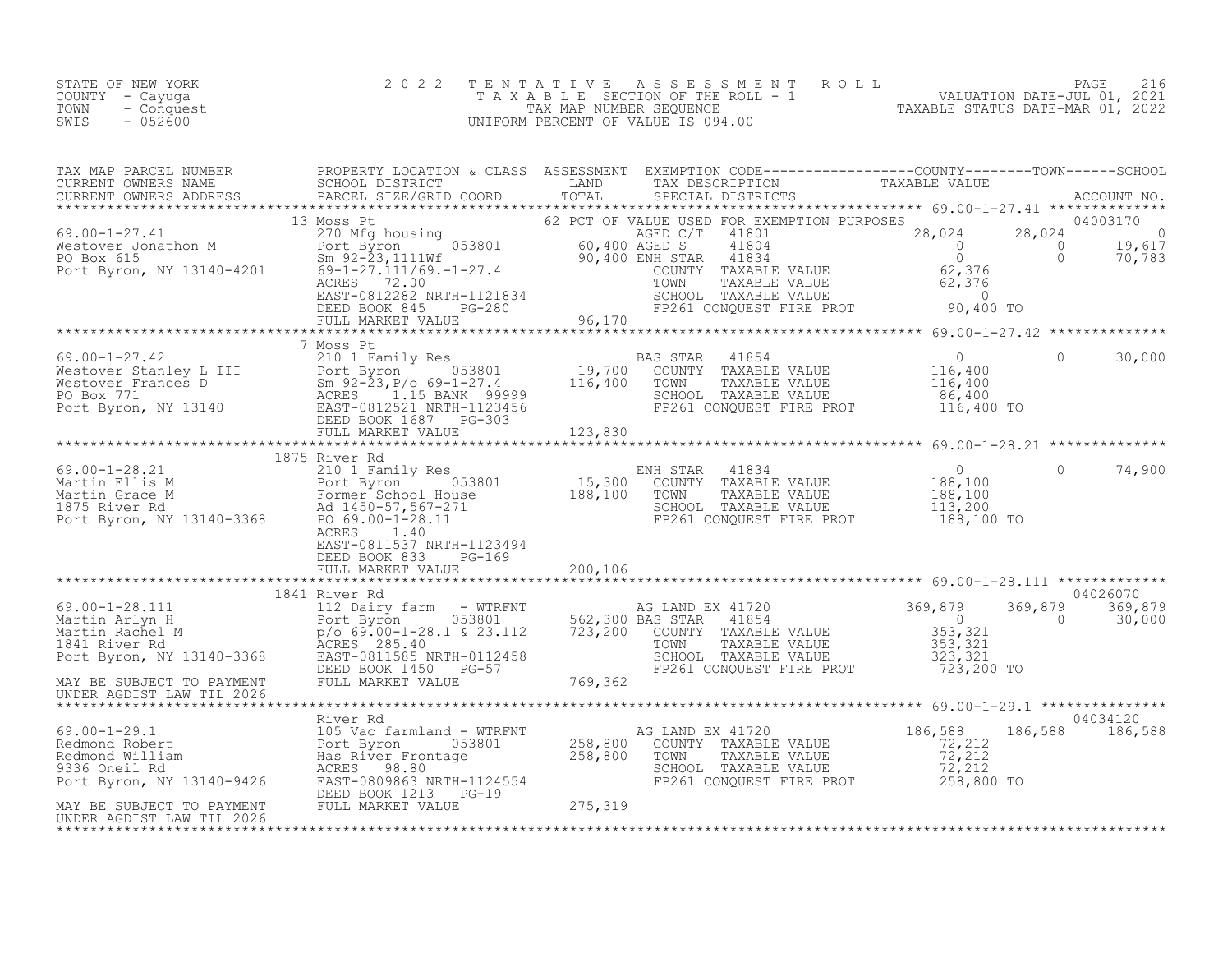| STATE OF NEW YORK<br>COUNTY - Cayuga<br>TOWN<br>- Conquest<br>$-052600$<br>SWIS | 2022 TENTATIVE ASSESSMENT ROLL<br>T A X A B L E SECTION OF THE ROLL - 1<br>TAX MAP NUMBER SEOUENCE<br>UNIFORM PERCENT OF VALUE IS 094.00 | TAXABLE STATUS DATE-MAR 01, 2022 | PAGE<br>VALUATION DATE-JUL 01, 2021 |  |
|---------------------------------------------------------------------------------|------------------------------------------------------------------------------------------------------------------------------------------|----------------------------------|-------------------------------------|--|
|                                                                                 |                                                                                                                                          |                                  |                                     |  |

| $\begin{array}{lllllllllllll} \text{69.00--1-29.2} & & & & & 1786 \text{ River Rd} & & & & & \text{BAS STAR} & 41854 & & & & 0 & 30,000 \\ \text{Redmond William} & & & & & & 2101 \text{ Family Res} & & & & \text{BAS STAR} & 41854 & & & 0 & 0 & 30,000 \\ \text{Redmond Lisa} & & & & & & & 172,700 & & & 172,700 & & & 172,700 & & & 172,700 \\ \text{Redmond Lisa} & & & & & & & & 172,700 &$ | 1786 River Rd                                                      |  |           |                           |
|-----------------------------------------------------------------------------------------------------------------------------------------------------------------------------------------------------------------------------------------------------------------------------------------------------------------------------------------------------------------------------------------------------|--------------------------------------------------------------------|--|-----------|---------------------------|
| 3556 Oneil Rd<br>210 1 Family Res<br>Burke Charles<br>Burke Katherine (15,200 COUNTY TAXABLE VALUE 210 1 Family Res<br>Burke Katherine (15,200 COUNTY TAXABLE VALUE 200 150,200<br>3556 Oneil Rd<br>3556 Oneil Rd<br>210 1 Family Res<br>200 1                                                                                                                                                      | ACRES 1.30<br>EAST-0808997 NRTH-1122156<br>DEED BOOK 464 PG-227    |  |           | 04003181<br>$0 \t 74,900$ |
|                                                                                                                                                                                                                                                                                                                                                                                                     |                                                                    |  |           |                           |
| 99.00-1-30.311<br>20,00-1-30.311 20,700 BAS STAR 41854<br>20,700 COUNTY TAXABLE VALUE 161,500<br>20,700 COUNTY TAXABLE VALUE 161,500<br>9520 O'Neil Rd SMD983-73,SM 2001-72 161,500 TOWN TAXABLE VALUE 161,500<br>Port Byron, NY 13140-3                                                                                                                                                            | 9520 Oneil Rd<br>EAST-0809127 NRTH-0112636<br>DEED BOOK 3881 PG-75 |  |           | 30,000<br>$\Omega$        |
|                                                                                                                                                                                                                                                                                                                                                                                                     |                                                                    |  |           |                           |
|                                                                                                                                                                                                                                                                                                                                                                                                     |                                                                    |  |           |                           |
|                                                                                                                                                                                                                                                                                                                                                                                                     |                                                                    |  |           |                           |
|                                                                                                                                                                                                                                                                                                                                                                                                     | 9598 Oneil Rd                                                      |  |           | 04005190                  |
| $\begin{tabular}{lllllllllll} 69.00-1-31 & 9598 Oneil Rd & 210 1 Family Res & 053801 & 15,000 TOWN & TAXABLE VALUE & 92,300Burke Teresa L & 210 1 Family Res & 053801 & 15,000 TOWN & TAXABLE VALUE & 92,300Burke Charles P & 25,3009598 Oneil Rd & 250.00 DPTH & 250.00 & 92,300 SCHOOL TAXABLE VALUE & 92,3009598 Oneil Rd & 25000 EED BOOK 3677 & 250.$                                          |                                                                    |  | 92,300 TO |                           |
|                                                                                                                                                                                                                                                                                                                                                                                                     |                                                                    |  |           |                           |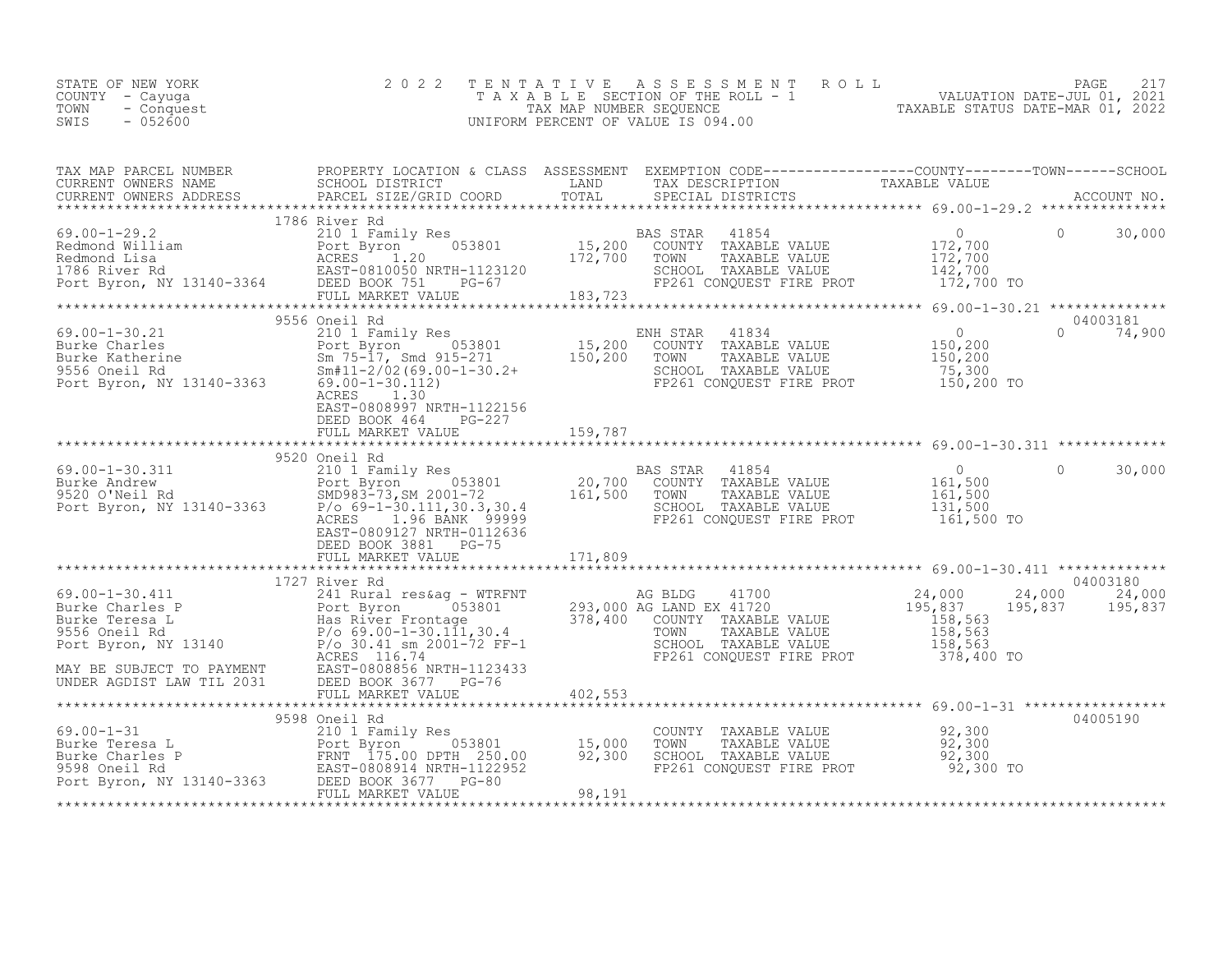| STATE OF NEW YORK<br>COUNTY – Cayuga<br>TOWN<br>- Conquest<br>$-052600$<br>SWIS                                                                                                                                                          | 2 0 2 2                                            |  | TENTATIVE ASSESSMENT ROLL PALUATION DATE-JUL 01, 2021<br>TAXABLE SECTION OF THE ROLL - 1 VALUATION DATE-JUL 01, 2021<br>UNIFORM PERCENT OF VALUE IS 094.00<br>UNIFORM PERCENT OF VALUE IS 094.00                                  |
|------------------------------------------------------------------------------------------------------------------------------------------------------------------------------------------------------------------------------------------|----------------------------------------------------|--|-----------------------------------------------------------------------------------------------------------------------------------------------------------------------------------------------------------------------------------|
|                                                                                                                                                                                                                                          |                                                    |  | TAX MAP PARCEL NUMBER BROPERTY LOCATION & CLASS ASSESSMENT EXEMPTION CODE----------------COUNTY--------TOWN-----SCHOOL CURRENT OWNERS NAME SCHOOL DISTRICT LAND TAX DESCRIPTION TAXABLE VALUE<br>CURRENT OWNERS ADDRESS PARCEL SI |
| 1681 River Rd                                                                                                                                                                                                                            |                                                    |  | 04008124<br>$0 \t 30,000$                                                                                                                                                                                                         |
|                                                                                                                                                                                                                                          |                                                    |  |                                                                                                                                                                                                                                   |
| 1642 River Rd<br>69.00-1-32.11 1642 River Rd<br>Wright Rebecca Port Byron 053801 24,600 TOWN TAXABLE VALUE<br>Nright Richard Sm 76-66, 97-119 150,000 SCHOOL TAXABLE VALUE 150,000<br>150,000 SCHOOL TAXABLE VALUE 150,000<br>150,000 TO | EAST-0807432 NRTH-1122235                          |  | 04008123                                                                                                                                                                                                                          |
|                                                                                                                                                                                                                                          | DEED BOOK 1720 PG-100<br>FULL MARKET VALUE 159,574 |  |                                                                                                                                                                                                                                   |
|                                                                                                                                                                                                                                          |                                                    |  |                                                                                                                                                                                                                                   |
|                                                                                                                                                                                                                                          |                                                    |  |                                                                                                                                                                                                                                   |
|                                                                                                                                                                                                                                          | 1660 River Rd                                      |  | 04008120                                                                                                                                                                                                                          |
|                                                                                                                                                                                                                                          |                                                    |  |                                                                                                                                                                                                                                   |
|                                                                                                                                                                                                                                          |                                                    |  |                                                                                                                                                                                                                                   |
|                                                                                                                                                                                                                                          |                                                    |  |                                                                                                                                                                                                                                   |
|                                                                                                                                                                                                                                          |                                                    |  |                                                                                                                                                                                                                                   |
|                                                                                                                                                                                                                                          |                                                    |  | 30,000<br>$\Omega$                                                                                                                                                                                                                |
|                                                                                                                                                                                                                                          | DEED BOOK 3743 PG-288<br>FULL MARKET VALUE 102,660 |  |                                                                                                                                                                                                                                   |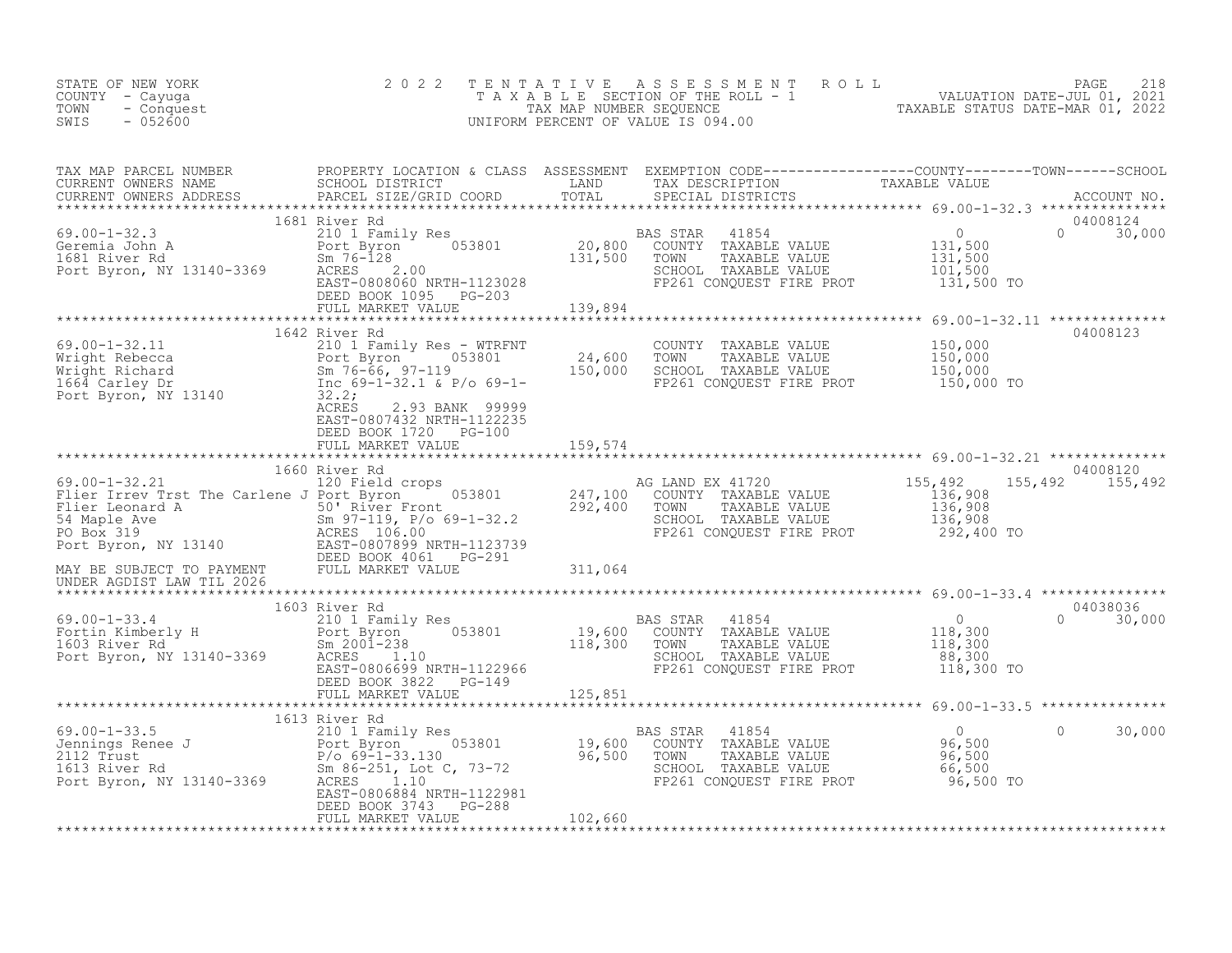| STATE OF NEW YORK<br>COUNTY - Cayuga<br>TOWN<br>- Conquest<br>$-052600$<br>SWIS                                                                                                                                                                                                                                                                       | 2 0 2 2                                                                                                                                                         |                            | TENTATIVE ASSESSMENT<br>R O L L<br>UNIFORM PERCENT OF VALUE IS 094.00                                                         | PAGE<br>219<br>T A X A B L E SECTION OF THE ROLL - 1 WALUATION DATE-JUL 01, 2021<br>TAX MAP NUMBER SEQUENCE TANDED TAXABLE STATUS DATE-MAR 01, 2022 |
|-------------------------------------------------------------------------------------------------------------------------------------------------------------------------------------------------------------------------------------------------------------------------------------------------------------------------------------------------------|-----------------------------------------------------------------------------------------------------------------------------------------------------------------|----------------------------|-------------------------------------------------------------------------------------------------------------------------------|-----------------------------------------------------------------------------------------------------------------------------------------------------|
| CURRENT OWNERS ADDRESS                                                                                                                                                                                                                                                                                                                                | PARCEL SIZE/GRID COORD                                                                                                                                          | TOTAL                      | SPECIAL DISTRICTS                                                                                                             | ACCOUNT NO.                                                                                                                                         |
| 69.00-1-33.6<br>Morgan David M<br>Morgan Jo Anne<br>Morgan Jo Anne<br>Morgan Jo Anne<br>Morgan Jo Anne<br>Morgan Jo Anne<br>200,300 COUNTY TAXABLE VALUE<br>TRABLE VALUE<br>TRABLE VALUE<br>TRABLE VALUE<br>TRABLE VALUE<br>TRABLE VALUE<br>TRABLE VALU                                                                                               | 1612 River Rd<br>EAST-0806806 NRTH-1122369<br>DEED BOOK 809<br>PG-247<br>FULL MARKET VALUE                                                                      | 213,085                    | BAS STAR 41854<br>SCHOOL TAXABLE VALUE 170,300<br>FP261 CONQUEST FIRE PROT                                                    | 04038033<br>0<br>200,300<br>200,300<br>$\Omega$<br>30,000<br>200,300 TO                                                                             |
|                                                                                                                                                                                                                                                                                                                                                       |                                                                                                                                                                 |                            |                                                                                                                               |                                                                                                                                                     |
| 69.00-1-33.8<br>Quill Elizabeth K<br>G Hummingbird Way<br>Fort Byron 053801<br>The Summingbird Way<br>Sm 90-124 Lot C<br>Tom 58-1-33.11<br>The River Frontage<br>The Street Protocol of River Frontage                                                                                                                                                | 6 Hummingbird Way<br>156' River Frontage<br>FRNT 150.00 DPTH 280.00<br>EAST-0806187 NRTH-1122432<br>DEED BOOK 3667 PG-233<br>FULL MARKET VALUE                  | 196,489                    | COUNTY TAXABLE VALUE<br>TOWN<br>TAXABLE VALUE<br>SCHOOL TAXABLE VALUE<br>FP261 CONOUEST FIRE PROT                             | 184,700<br>184,700<br>184,700<br>184,700 TO                                                                                                         |
| $69.00 - 1 - 33.12$<br>Prestige Properties of CNY, L. Port Byron <sup>7</sup> 053801<br>PO Box 514<br>Port Byron, NY 13140 575' rf                                                                                                                                                                                                                    | 1626 River Rd<br>312 Vac w/imprv - WTRFNT<br>Sm $74 - 168$<br>ACRES 10.60 BANK 99999<br>EAST-0807241 NRTH-1122250<br>DEED BOOK 1696 PG-269<br>FULL MARKET VALUE | 67,100<br>73,700<br>78,404 | COUNTY TAXABLE VALUE 73,700<br>TOWN TAXABLE VALUE 73,700<br>SCHOOL TAXABLE VALUE 73,700<br>FP261 CONQUEST FIRE PROT 73,700 TO | 04038032                                                                                                                                            |
|                                                                                                                                                                                                                                                                                                                                                       |                                                                                                                                                                 |                            |                                                                                                                               |                                                                                                                                                     |
| $\begin{tabular}{lllllllllll} 69.00-1-33.14 & \multicolumn{3}{c }{River\ Rd} \\ \text{Fort\ Byron, NY\ 13140-3369} & \multicolumn{3}{c }{312\ Vac\ w/imprv} & 053801 & 18,900 \\ \text{Fort\ Byron, NY\ 13140-3369} & \multicolumn{3}{c }{P/o\ 69-1-33.130} & 053801 & 18,900 \\ \text{Port\ Byron, NY\ 13140-3369} & \multicolumn{3}{c }{sn\ 95-232$ | ACRES 14.50<br>EAST-0806491 NRTH-1123890<br>DEED BOOK 3822<br>PG-149<br>FULL MARKET VALUE                                                                       | 20,426                     | COUNTY TAXABLE VALUE 19,200<br>TOWN TAXABLE VALUE 19,200<br>SCHOOL TAXABLE VALUE 19,200<br>FP261 CONQUEST FIRE PROT 19,200 TO |                                                                                                                                                     |
|                                                                                                                                                                                                                                                                                                                                                       |                                                                                                                                                                 |                            |                                                                                                                               |                                                                                                                                                     |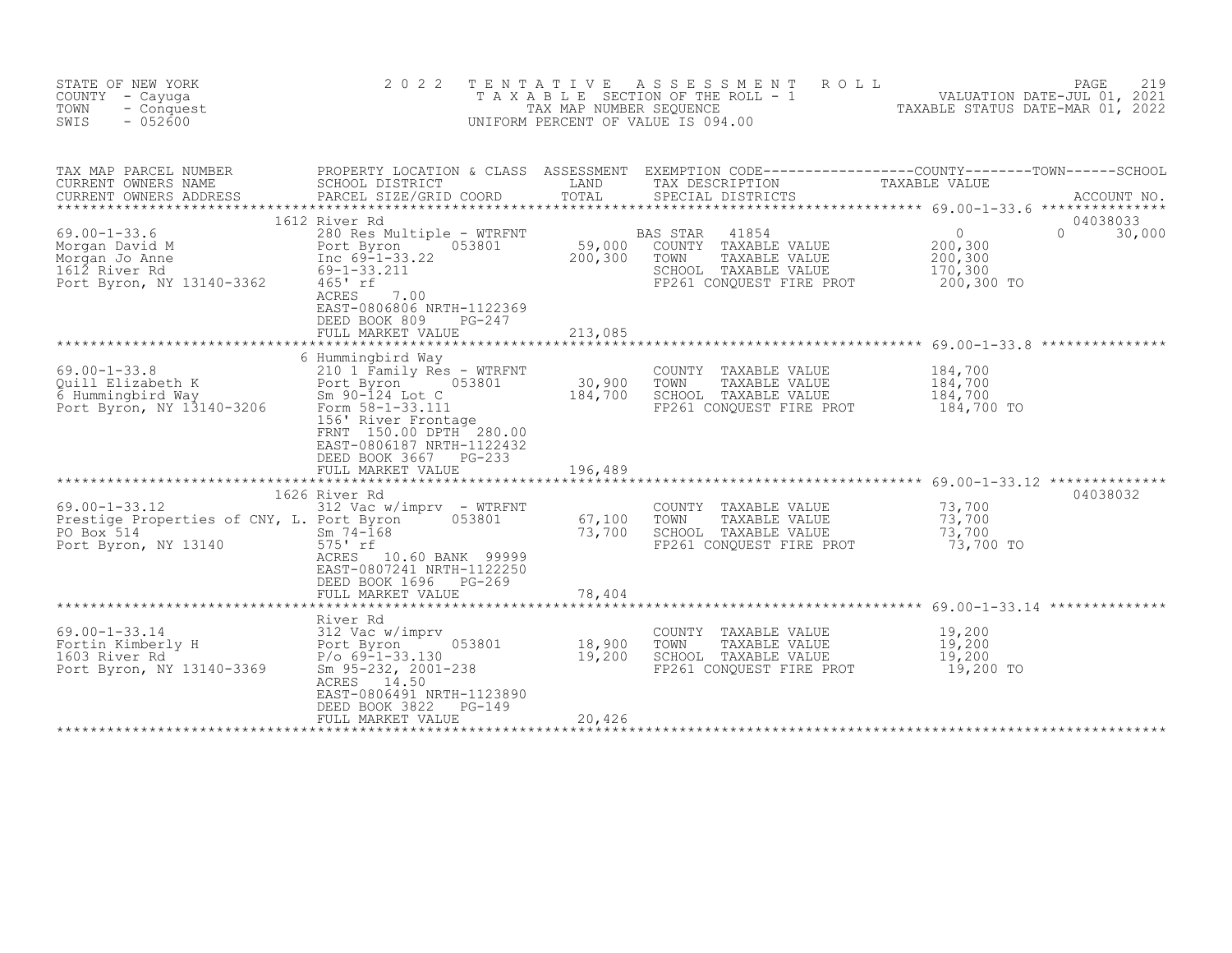| STATE OF NEW YORK<br>COUNTY - Cayuga<br>TOWN<br>- Conquest<br>$-052600$<br>SWIS                                                                                                                            | 2 0 2 2                                                                                                                                                                                                                       | TENTATIVE                    | A S S E S S M E N T<br>ROLL<br>TAXABLE SECTION OF THE ROLL - 1 (1994) VALUATION DATE-JUL 01, 2021<br>TAX MAP NUMBER SEQUENCE TAXABLE STATUS DATE-MAR 01, 2022<br>UNIFORM PERCENT OF VALUE IS 094.00                                                       |                                                                                   | PAGE<br>220   |
|------------------------------------------------------------------------------------------------------------------------------------------------------------------------------------------------------------|-------------------------------------------------------------------------------------------------------------------------------------------------------------------------------------------------------------------------------|------------------------------|-----------------------------------------------------------------------------------------------------------------------------------------------------------------------------------------------------------------------------------------------------------|-----------------------------------------------------------------------------------|---------------|
| TAX MAP PARCEL NUMBER<br>CURRENT OWNERS NAME<br>CURRENT OWNERS ADDRESS                                                                                                                                     | PARCEL SIZE/GRID COORD<br>1571 River Rd                                                                                                                                                                                       |                              | PROPERTY LOCATION & CLASS ASSESSMENT EXEMPTION CODE----------------COUNTY--------TOWN------SCHOOL<br>SCHOOL DISTRICT               LAND       TAX DESCRIPTION         TAXABLE VALUE<br>PARCEL SIZE/GRID COORD       TOTAL     SPECIA<br>SPECIAL DISTRICTS |                                                                                   | 04038034      |
| $69.00 - 1 - 33.16$<br>Harwood Kristopher<br>Harwood Janice<br>1571 River Rd<br>Port Byron, NY 13140-3231                                                                                                  | 242 Rurl res&rec<br>053801<br>Port Byron<br>Sm 73-72, 95-232,Lot 1<br>Form 69-1-33.130,33.15<br>Kincaid Donald Died 7/92<br>ACRES 15.00 BANK 99998<br>EAST-0806093 NRTH-1124293<br>DEED BOOK 1225 PG-173<br>FULL MARKET VALUE | 37,700<br>126,100<br>134,149 | BAS STAR<br>41854<br>COUNTY TAXABLE VALUE<br>TOWN<br>TAXABLE VALUE<br>SCHOOL TAXABLE VALUE<br>FP261 CONQUEST FIRE PROT                                                                                                                                    | $\overline{0}$<br>$\Omega$<br>126,100<br>126,100<br>96,100<br>126,100 TO          | 30,000        |
|                                                                                                                                                                                                            |                                                                                                                                                                                                                               |                              |                                                                                                                                                                                                                                                           |                                                                                   |               |
| $69.00 - 1 - 33.17$<br>Fortin Kimberly H Port Byron<br>1603 River Rd Sm 95-232 I<br>Port Byron, NY 13140-3369 P/o 69.00-1                                                                                  | River Rd<br>314 Rural vac<10<br>053801<br>Sm 95-232 Lot 2<br>$P/O 69.00 - 1 - 33.15$<br>ACRES<br>5.10<br>EAST-0806189 NRTH-1125172<br>DEED BOOK 3822<br>PG-149                                                                | $\frac{4,100}{4,100}$        | COUNTY TAXABLE VALUE<br>TOWN<br>TAXABLE VALUE<br>SCHOOL TAXABLE VALUE<br>FP261 CONQUEST FIRE PROT                                                                                                                                                         | 4,100<br>4,100<br>4,100<br>4,100 TO                                               |               |
|                                                                                                                                                                                                            | FULL MARKET VALUE                                                                                                                                                                                                             | 4,362                        |                                                                                                                                                                                                                                                           |                                                                                   |               |
| $69.00 - 1 - 33.18$<br>Flier Irrev Trst The Carlene J Port Byron<br>Flier Leonard A<br>54 Maple Ave<br>PO Box 319<br>Port Byron, NY 13140 EAST-0806794 NRTH-1124402                                        | River Rd<br>105 Vac farmland<br>053801<br>$Sm$ 95-232<br>Sm 95-232<br>P/o 69.00-1-33.15<br>ACRES 35.47                                                                                                                        | 71,600<br>71,600             | AG LAND EX 41720<br>COUNTY TAXABLE VALUE<br>TAXABLE VALUE<br>TOWN<br>SCHOOL TAXABLE VALUE<br>FP261 CONQUEST FIRE PROT                                                                                                                                     | 39,640<br>39,640<br>31,960<br>31,960<br>31,960<br>71,600 TO                       | 39,640        |
| MAY BE SUBJECT TO PAYMENT<br>UNDER AGDIST LAW TIL 2026                                                                                                                                                     | DEED BOOK 4061<br>PG-291<br>FULL MARKET VALUE                                                                                                                                                                                 | 76,170                       |                                                                                                                                                                                                                                                           |                                                                                   |               |
|                                                                                                                                                                                                            |                                                                                                                                                                                                                               |                              |                                                                                                                                                                                                                                                           |                                                                                   |               |
| Armstrong Bina<br>Armstrong Bina<br>12 Hummingbird Way<br>Port Byron, NY 13140<br>257,500 COUNTY TAYAPT<br>257,500 COUNTY TAYAPT<br>Port Byron, NY 13140<br>257,500 COUNTY TAYAPT<br>257,500 COUNTY TAYAPT | EAST-0806324 NRTH-1122489<br>DEED BOOK 1696<br>PG-320                                                                                                                                                                         |                              | COUNTY TAXABLE VALUE<br>TAXABLE VALUE<br>SCHOOL TAXABLE VALUE<br>FP261 CONOUEST FIRE PROT                                                                                                                                                                 | 8,460<br>8,460<br>28,200<br>28,200<br>220,840<br>220,840<br>257,500<br>257,500 TO | 0<br>$\Omega$ |
|                                                                                                                                                                                                            | FULL MARKET VALUE                                                                                                                                                                                                             | 273,936                      |                                                                                                                                                                                                                                                           |                                                                                   |               |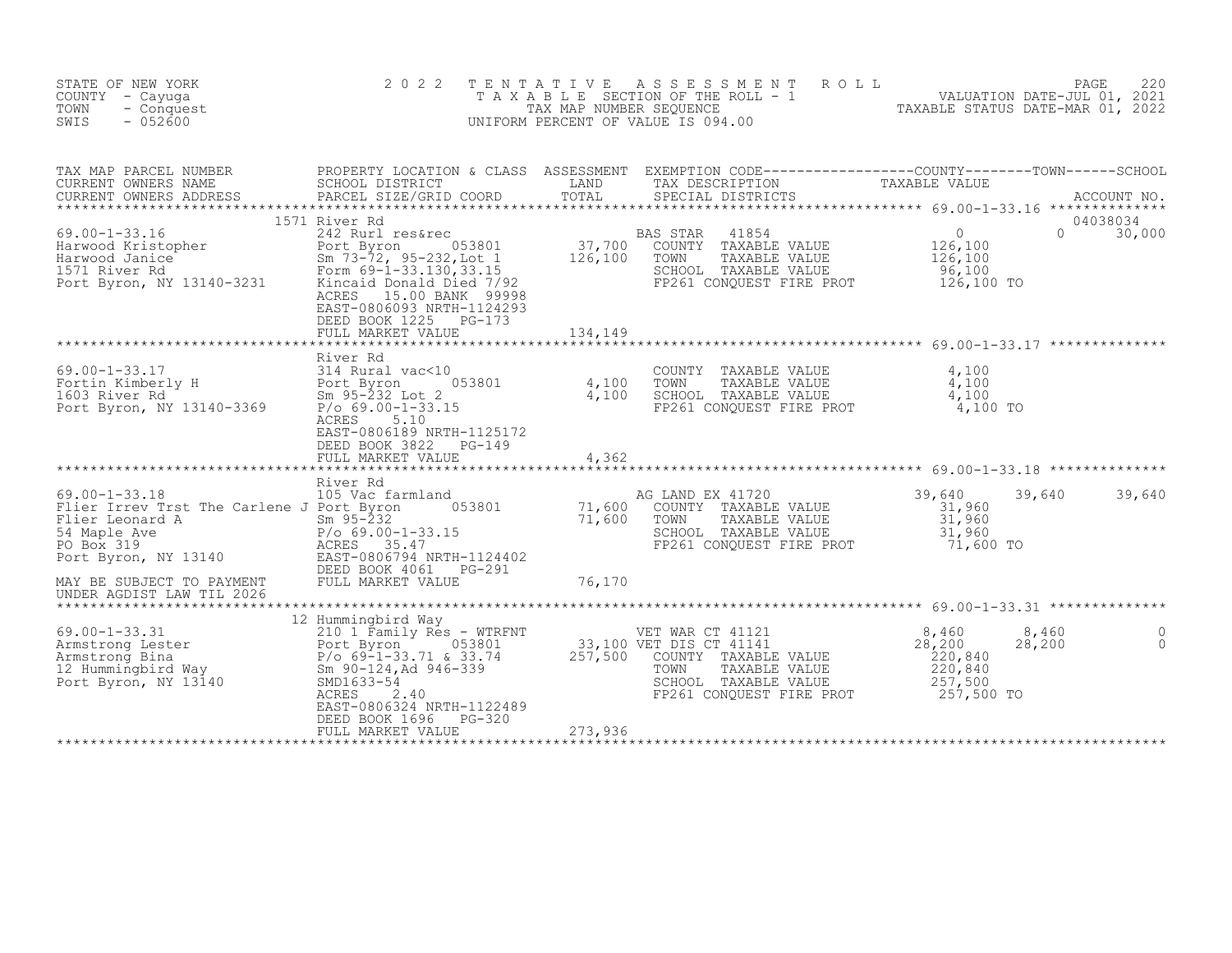| STATE OF NEW YORK<br>COUNTY - Cayuga<br>TOWN<br>- Conquest<br>SWIS<br>$-052600$                                                                                                                                | 2 0 2 2                                                                                                         |                  | TENTATIVE ASSESSMENT ROLL<br>PAGE 221<br>TAXABLE SECTION OF THE ROLL - 1 VALUATION DATE-JUL 01, 2021<br>TAX MAP NUMBER SEQUENCE TAXABLE STATUS DATE-MAR 01, 2022<br>NIFORM PERCENT OF VALUE IS 094.00<br>UNIFORM PERCENT OF VALUE IS 094.00 |                                                 |                    |
|----------------------------------------------------------------------------------------------------------------------------------------------------------------------------------------------------------------|-----------------------------------------------------------------------------------------------------------------|------------------|---------------------------------------------------------------------------------------------------------------------------------------------------------------------------------------------------------------------------------------------|-------------------------------------------------|--------------------|
| TAX MAP PARCEL NUMBER<br>CURRENT OWNERS NAME<br>CURRENT OWNERS ADDRESS                                                                                                                                         | SCHOOL DISTRICT                                                                                                 |                  | PROPERTY LOCATION & CLASS ASSESSMENT EXEMPTION CODE----------------COUNTY-------TOWN------SCHOOL<br>TAXABLE VALUE<br>LAND TAX DESCRIPTION                                                                                                   |                                                 |                    |
| 69.00-1-33.75<br>Quill Elizabeth K<br>G Hummingbird Way<br>Fort Byron (1011-97, Ad 946-339)<br>Port Byron, NY 13140-3206<br>Port Byron, NY 13140-3206<br>Port Byron, NY 13140-3206<br>Port Accordinates 23.741 | River Rd<br>Ad 1011-96<br>ACRES 1.61<br>EAST-0806063 NRTH-1122741<br>DEED BOOK 3667 PG-233<br>FULL MARKET VALUE | 25,957           | COUNTY TAXABLE VALUE<br>TOWN<br>TAXABLE VALUE<br>SCHOOL TAXABLE VALUE<br>FP261 CONQUEST FIRE PROT 24,400 TO                                                                                                                                 | 24,400<br>24,400<br>24,400                      |                    |
|                                                                                                                                                                                                                | 2 Hummingbird Way                                                                                               |                  |                                                                                                                                                                                                                                             | $\overline{0}$<br>146,800                       | $\Omega$<br>30,000 |
|                                                                                                                                                                                                                | ACRES 1.80<br>EAST-0806034 NRTH-1122513<br>DEED BOOK 804<br>PG-159                                              |                  | FP261 CONQUEST FIRE PROT 146,800 TO                                                                                                                                                                                                         | 146,800<br>116,800                              |                    |
|                                                                                                                                                                                                                | FULL MARKET VALUE                                                                                               | 156,170          |                                                                                                                                                                                                                                             |                                                 |                    |
| 69.00-1-33.212                                                                                                                                                                                                 | 1614 River Rd<br>270 Mfg housing                                                                                |                  | COUNTY TAXABLE VALUE                                                                                                                                                                                                                        | 43,900                                          |                    |
| 69.00-1-33.212 270 Mfg housing<br>Sheffield Nancy L<br>Cobb Kimberly B<br>1614 River Rd<br>Port Byron, NY 13140-3362 EAST-0806938 NRTH-1122678<br>FRED BOOK 1646 PG-5                                          | 053801                                                                                                          | 19,500<br>43,900 | TOWN TAXABLE VALUE 43, 900<br>SCHOOL TAXABLE VALUE 43, 900<br>FP261 CONQUEST FIRE PROT 43,900 TO                                                                                                                                            |                                                 |                    |
|                                                                                                                                                                                                                | DEED BOOK 1646 PG-5<br>FULL MARKET VALUE                                                                        | 46,702           |                                                                                                                                                                                                                                             |                                                 |                    |
|                                                                                                                                                                                                                |                                                                                                                 |                  |                                                                                                                                                                                                                                             |                                                 |                    |
| 69.00-1-33.721 1391 1391 1392<br>Reed Cory Port Byron 053801 30,900<br>1594 River Rd Sm 90-124 Lot D, SMD 978- 171,400<br>Port Byron, NY 13140 $p/0.69.00-1-33.711$ AD 120                                     | 1594 River Rd<br>Incl $69.00 - 1 - 33.72$ & 33.7<br>1.50<br>ACRES<br>EAST-8064805 NRTH-1122448                  |                  | BAS STAR 41854<br>30,900 COUNTY TAXABLE VALUE<br>TOWN<br>TAXABLE VALUE<br>SCHOOL TAXABLE VALUE<br>FP261 CONQUEST FIRE PROT 171,400 TO                                                                                                       | $\overline{0}$<br>171,400<br>171,400<br>141,400 | 30,000<br>$\Omega$ |
|                                                                                                                                                                                                                | DEED BOOK 1156 PG-333<br>FULL MARKET VALUE                                                                      | 182,340          |                                                                                                                                                                                                                                             |                                                 |                    |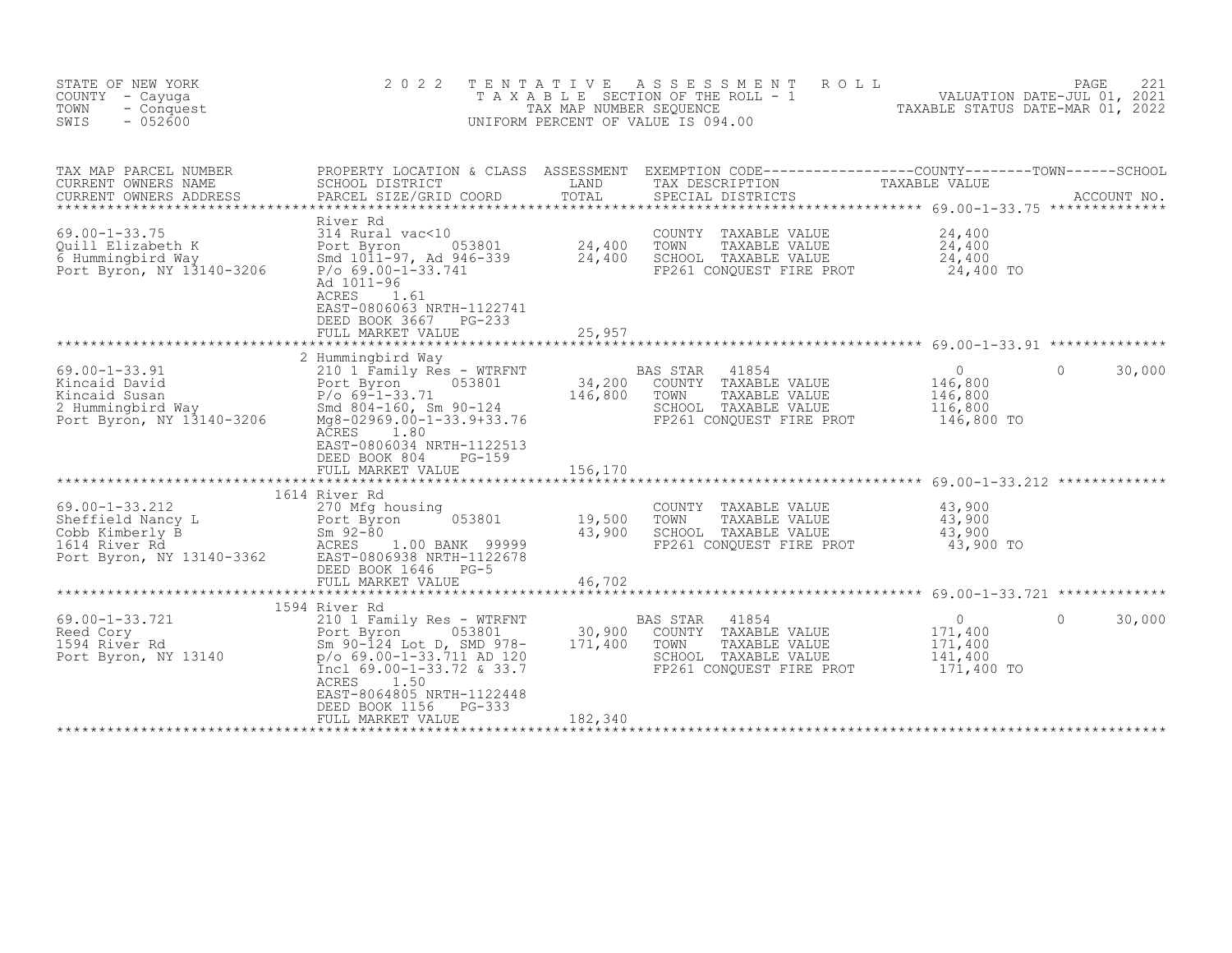| STATE OF NEW YORK<br>COUNTY - Cayuga<br>TOWN<br>- Conquest<br>$-052600$<br>SWIS                                                                                                                                                | 2 0 2 2                           | TENTATIVE | TENTATIVE ASSESSMENT ROLL MALUATION DATE-JUL 01, 2021<br>TAXABLE SECTION OF THE ROLL - 1<br>TAX MAP NUMBER SEQUENCE TAXABLE STATUS DATE-MAR 01, 2022<br>JNIFORM PERCENT OF VALUE IS 094.00<br>UNIFORM PERCENT OF VALUE IS 094.00 |        |                           |
|--------------------------------------------------------------------------------------------------------------------------------------------------------------------------------------------------------------------------------|-----------------------------------|-----------|----------------------------------------------------------------------------------------------------------------------------------------------------------------------------------------------------------------------------------|--------|---------------------------|
| 1587 River Rd 1587 River Rd 210 1 Family Res 210 1 Family Res 22,000 COUNTY TAXABLE VALUE 22,000 COUNTY TAXABLE VALUE 22,000 COUNTY TAXABLE VALUE 22,000 COUNTY TAXABLE VALUE 22,000 COUNTY TAXABLE VALUE 22,000 COUNTY TAXABL |                                   |           |                                                                                                                                                                                                                                  |        | 04038031<br>$0 \t 74,900$ |
|                                                                                                                                                                                                                                |                                   |           | FP261 CONQUEST FIRE PROT 140,500 TO                                                                                                                                                                                              |        |                           |
| 69.00-1-35.11<br>Green Gerald<br>Green Wonne<br>Green Wonne<br>1440 White Rd<br>Cato, NY 13033<br>SCHOO EAST-0804034 NRTH-1122493<br>EAST-0804034 NRTH-1122493                                                                 | River Rd<br>DEED BOOK 1105 PG-337 |           | COUNTY TAXABLE VALUE $14,200$<br>TOWN TAXABLE VALUE $14,200$<br>SCHOOL TAXABLE VALUE $14,200$<br>FP261 CONQUEST FIRE PROT $14,200$                                                                                               |        | 04028060                  |
|                                                                                                                                                                                                                                | FULL MARKET VALUE                 | 15,106    |                                                                                                                                                                                                                                  |        |                           |
|                                                                                                                                                                                                                                | 9588 State Rt 38                  |           |                                                                                                                                                                                                                                  | 85,035 | 85,035                    |
|                                                                                                                                                                                                                                |                                   |           |                                                                                                                                                                                                                                  |        |                           |
|                                                                                                                                                                                                                                |                                   |           |                                                                                                                                                                                                                                  |        |                           |
|                                                                                                                                                                                                                                | FULL MARKET VALUE                 | 136,383   |                                                                                                                                                                                                                                  |        |                           |
|                                                                                                                                                                                                                                |                                   |           |                                                                                                                                                                                                                                  |        | 04041180                  |
|                                                                                                                                                                                                                                |                                   |           |                                                                                                                                                                                                                                  |        | 27,500                    |
|                                                                                                                                                                                                                                |                                   |           |                                                                                                                                                                                                                                  |        |                           |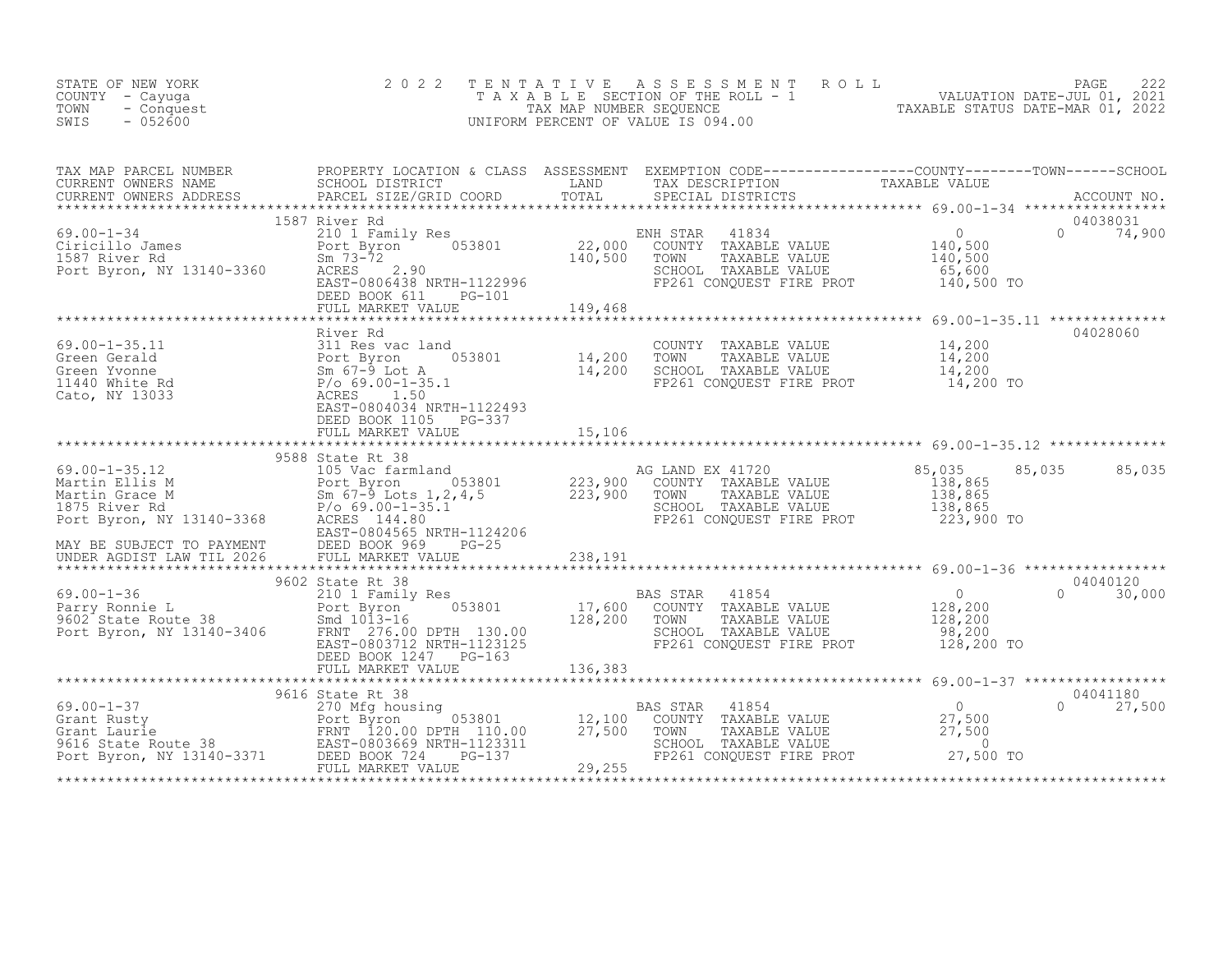| STATE OF NEW YORK<br>COUNTY - Cayuqa<br>TOWN - Conquest<br>$-052600$<br>SWIS | 2022 TENTATIVE ASSESSMENT ROLL<br>T A X A B L E SECTION OF THE ROLL - 1<br>TAX MAP NUMBER SEOUENCE<br>UNIFORM PERCENT OF VALUE IS 094.00 | PAGE 223<br>VALUATION DATE-JUL 01, 2021<br>TAXABLE STATUS DATE-MAR 01, 2022 |
|------------------------------------------------------------------------------|------------------------------------------------------------------------------------------------------------------------------------------|-----------------------------------------------------------------------------|
|------------------------------------------------------------------------------|------------------------------------------------------------------------------------------------------------------------------------------|-----------------------------------------------------------------------------|

| TAX MAP PARCEL NUMBER                                                                                                                                                                                                                                                                                                                                                                        | PROPERTY LOCATION & CLASS ASSESSMENT EXEMPTION CODE-----------------COUNTY-------TOWN------SCHOOL |                                                                                                                                                                                                 |          |
|----------------------------------------------------------------------------------------------------------------------------------------------------------------------------------------------------------------------------------------------------------------------------------------------------------------------------------------------------------------------------------------------|---------------------------------------------------------------------------------------------------|-------------------------------------------------------------------------------------------------------------------------------------------------------------------------------------------------|----------|
| TAX MAP PARCES NUMBER TRINING A CONTROLL IN A CONSUMING A CONSUMING TRINING TRINING TRINING TRINING TRINING TRINING TRINING TRINING TRINING TRINING TRINING TRINING TRINING TRINING TRINING TRINING TRINING TRINING TRINING TR                                                                                                                                                               |                                                                                                   |                                                                                                                                                                                                 |          |
|                                                                                                                                                                                                                                                                                                                                                                                              |                                                                                                   |                                                                                                                                                                                                 |          |
| $\begin{tabular}{lllllllllllll} \multicolumn{3}{c}{\begin{tabular}{l} \multicolumn{3}{c}{\begin{tabular}{l} $69.00-1-38$} \end{tabular} & $9624$ states Rt 38 & $VET$ COM CT 41131 & $6,250$ & $6,250$ \\ 59.00-1-38 & $270$ Mfg housing & $053801$ & $12,100 VET DIS CT 41141 & $6,250$ & $6,250$ & $0$ \\ 9624$ State Route 38 & FENT 120.00 DPTH 110.00 & $25,000$ ENR$                   |                                                                                                   |                                                                                                                                                                                                 |          |
|                                                                                                                                                                                                                                                                                                                                                                                              |                                                                                                   |                                                                                                                                                                                                 |          |
| 9.00-1-39<br>Silver Ridge Properties, LLC Port Byron 053801<br>236,200 Res Multiple - WTRFNT 211,800 TOWN TAXABLE VALUE 236,200<br>527 State Rt 31 Bas River Frontage 236,200 SCHOOL TAXABLE VALUE 236,200<br>Port Byron, NY 13140 ACR                                                                                                                                                       | 9707 State Route 38                                                                               |                                                                                                                                                                                                 | 04033081 |
|                                                                                                                                                                                                                                                                                                                                                                                              |                                                                                                   |                                                                                                                                                                                                 |          |
| 69.00-1-40.1<br>Leubner Kenneth E<br>Port Byron 053801 78,900<br>PO Box 372 (100)<br>Port Byron, NY 13140-0372 ACRES 70.30                                                                                                                                                                                                                                                                   | 1300 Hard Point Rd<br>EAST-0801747 NRTH-1124379<br>DEED BOOK 1369 PG-130                          | COUNTY TAXABLE VALUE $\begin{array}{cccc} 87,100\ 78,900 & TOWN & TAXABLE VALUE & 87,100\ 87,100 & SCHOOL & TAXABLE VALUE & 87,100\ 87,100 & FP261 CONQUEST FIRE PROT & 87,100 TO\ \end{array}$ | 04001060 |
|                                                                                                                                                                                                                                                                                                                                                                                              |                                                                                                   |                                                                                                                                                                                                 |          |
| $\begin{array}{lllllllllllll} 69.00-1-40.2 & 1320\ \text{Hard Point Rd} & 20,200 & \text{COMNY} & \text{TAXABLE VALUE} & 109,600 & 04001000 \\ \text{Leubner Kenneth E} & 20,200 & \text{TOWN} & \text{TAXABLE VALUE} & 109,600 & 04001000 \\ \text{PO Box 372} & \text{ACRES} & 1.50\ \text{BANK} & 99997 & 109,600 & \text{SCHOOL TAXABLE VALUE} & 109,600 \\ \text{Port Byron, NY 13140-$ | 1320 Hard Point Rd                                                                                |                                                                                                                                                                                                 | 04001060 |
|                                                                                                                                                                                                                                                                                                                                                                                              |                                                                                                   |                                                                                                                                                                                                 |          |
| 39615 State Rt 38<br>69.00-1-41.1 270 Mfg housing<br>Millius Betty and 803-221 & 818-71<br>270 Mfg housing<br>12,300 AGED T 41803<br>12,300 AGED T 41803<br>21,950<br>21,950<br>21,955<br>21,955<br>21,955<br>21,955<br>21,950<br>21,955<br>21,955<br>21,955                                                                                                                                 |                                                                                                   |                                                                                                                                                                                                 |          |
|                                                                                                                                                                                                                                                                                                                                                                                              |                                                                                                   |                                                                                                                                                                                                 |          |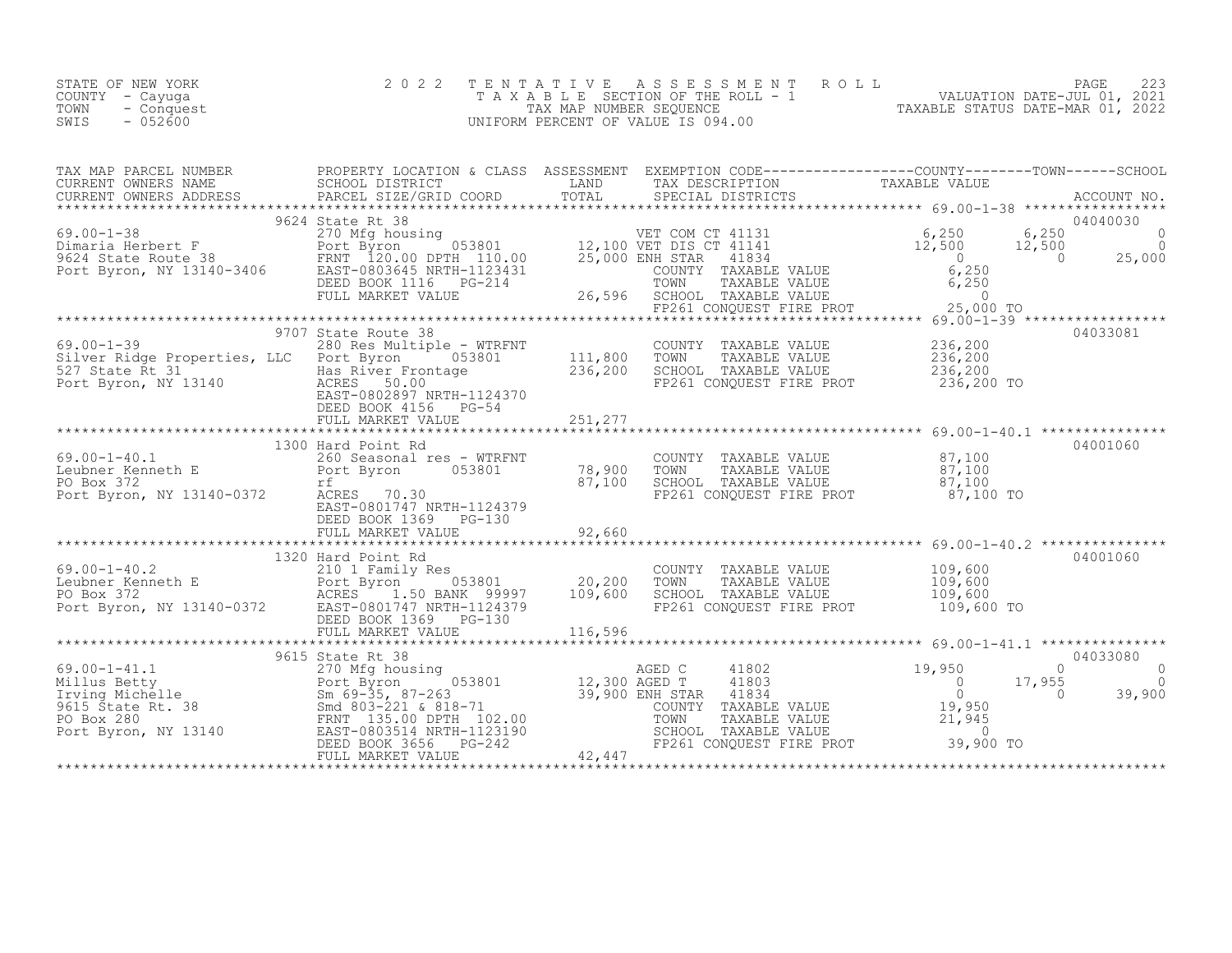| STATE OF NEW YORK<br>COUNTY - Cayuga<br>TOWN - Conquest<br>Asagno                                                   | 2 0 2 2                                                                                             |        |                                                                                                                                                                                                                                              | TENTATIVE ASSESSMENT ROLL PACE 224<br>TAXABLE SECTION OF THE ROLL - 1 VALUATION DATE-JUL 01, 2021<br>TAX MAP NUMBER SEQUENCE TAXABLE STATUS DATE-MAR 01, 2022<br>UNIFORM PERCENT OF VALUE IS 094.00 |
|---------------------------------------------------------------------------------------------------------------------|-----------------------------------------------------------------------------------------------------|--------|----------------------------------------------------------------------------------------------------------------------------------------------------------------------------------------------------------------------------------------------|-----------------------------------------------------------------------------------------------------------------------------------------------------------------------------------------------------|
|                                                                                                                     |                                                                                                     |        |                                                                                                                                                                                                                                              |                                                                                                                                                                                                     |
| $69.00 - 1 - 41.2$<br>69.00-1-41.2<br>Malone Susan<br>4551 Oak Glen Dr Unit F<br>Santa Barbara, CA 93110-1365 10'rf | 9617 State Rt 38<br>EAST-0803227 NRTH-1123193<br>DEED BOOK 1162 PG-235<br>FULL MARKET VALUE 117,340 |        | 210 1 Family Res - WTRFNT<br>210 1 Family Res - WTRFNT<br>Port Byron 053801 14,600 TOWN TAXABLE VALUE 110,300<br>300 Smd 803-221 Lot 2 110,300 SCHOOL TAXABLE VALUE 110,300<br>10'rf<br>2.30 BANK 99999<br>ACRES 2.30 BANK 999999<br>FP261 C |                                                                                                                                                                                                     |
|                                                                                                                     |                                                                                                     |        |                                                                                                                                                                                                                                              |                                                                                                                                                                                                     |
|                                                                                                                     |                                                                                                     |        |                                                                                                                                                                                                                                              |                                                                                                                                                                                                     |
|                                                                                                                     | DEED BOOK 1353 PG-257<br>FULL MARKET VALUE                                                          | 26,596 |                                                                                                                                                                                                                                              |                                                                                                                                                                                                     |
|                                                                                                                     |                                                                                                     |        |                                                                                                                                                                                                                                              |                                                                                                                                                                                                     |
|                                                                                                                     |                                                                                                     |        |                                                                                                                                                                                                                                              |                                                                                                                                                                                                     |
|                                                                                                                     |                                                                                                     |        |                                                                                                                                                                                                                                              |                                                                                                                                                                                                     |
|                                                                                                                     | EAST-0803357 NRTH-1122829<br>DEED BOOK 1404 PG-39                                                   |        |                                                                                                                                                                                                                                              |                                                                                                                                                                                                     |
|                                                                                                                     | FULL MARKET VALUE                                                                                   | 80,426 |                                                                                                                                                                                                                                              |                                                                                                                                                                                                     |
|                                                                                                                     |                                                                                                     |        |                                                                                                                                                                                                                                              | 04006120                                                                                                                                                                                            |
|                                                                                                                     | ACRES 1.00<br>EAST-0803544 NRTH-1122589<br>DEED BOOK 3884 PG-26<br>FULL MARKET VALUE                | 81,383 |                                                                                                                                                                                                                                              |                                                                                                                                                                                                     |
|                                                                                                                     |                                                                                                     |        |                                                                                                                                                                                                                                              |                                                                                                                                                                                                     |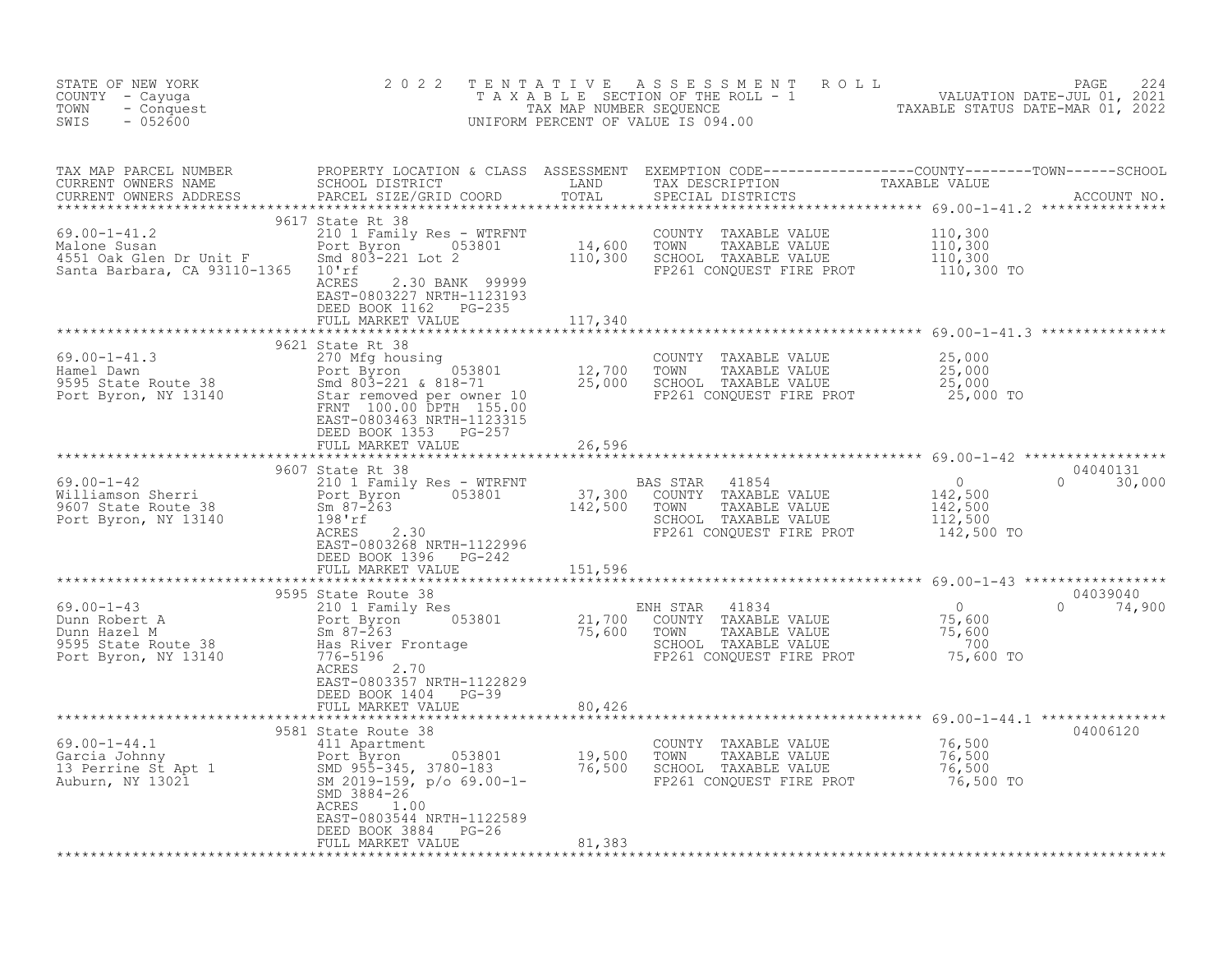| STATE OF NEW YORK<br>COUNTY - Cayuga<br>TOWN<br>- Conquest<br>$-052600$<br>SWIS                                                                                                                                                                                                                                                                                                                                   | 2 0 2 2                                            |        | TENTATIVE ASSESSMENT ROLL PAGE 225<br>TAXABLE SECTION OF THE ROLL - 1 VALUATION DATE-JUL 01, 2021<br>TAX MAP NUMBER SEQUENCE TAXABLE STATUS DATE-MAR 01, 2022<br>UNIFORM PERCENT OF VALUE IS 094.00 |          |
|-------------------------------------------------------------------------------------------------------------------------------------------------------------------------------------------------------------------------------------------------------------------------------------------------------------------------------------------------------------------------------------------------------------------|----------------------------------------------------|--------|-----------------------------------------------------------------------------------------------------------------------------------------------------------------------------------------------------|----------|
|                                                                                                                                                                                                                                                                                                                                                                                                                   |                                                    |        |                                                                                                                                                                                                     |          |
|                                                                                                                                                                                                                                                                                                                                                                                                                   | EAST-0803384 NRTH-1122584<br>DEED BOOK 3851 PG-340 |        |                                                                                                                                                                                                     | 04006120 |
|                                                                                                                                                                                                                                                                                                                                                                                                                   |                                                    |        |                                                                                                                                                                                                     | 04038060 |
|                                                                                                                                                                                                                                                                                                                                                                                                                   |                                                    |        |                                                                                                                                                                                                     |          |
|                                                                                                                                                                                                                                                                                                                                                                                                                   | 1442 River Rd                                      |        |                                                                                                                                                                                                     | 04038070 |
| $\begin{array}{lllllllllllll} 69.00-1-46 & 1442 \text{ River Rd} & 2101 & 1442 & \text{River Rd} & 200 \text{NTY} & \text{TAXABLE VALUE} & 151,300 \\ \text{Margensey King} & 2101 & \text{Ferm} & 053801 & 14,200 & \text{TOMN} & \text{TAXABLE VALUE} & 151,300 \\ \text{Margensey Linda} & \text{ACRES} & 1.20 & 151,300 & \text{SCHOOL TAXABLE VALUE} & 151,300 \\ \text{B461 King Street Rd} & \text{EAST-0$ |                                                    |        |                                                                                                                                                                                                     |          |
|                                                                                                                                                                                                                                                                                                                                                                                                                   |                                                    |        |                                                                                                                                                                                                     |          |
|                                                                                                                                                                                                                                                                                                                                                                                                                   |                                                    |        |                                                                                                                                                                                                     | 04009170 |
|                                                                                                                                                                                                                                                                                                                                                                                                                   |                                                    |        |                                                                                                                                                                                                     |          |
|                                                                                                                                                                                                                                                                                                                                                                                                                   | 1460 River Rd                                      |        |                                                                                                                                                                                                     | 04039034 |
| $\begin{array}{lllllllllllllllllllll} \text{69.00-1-48} & & & & 1460 \text{ River Rd} & & & & & & 1460 \text{River Rd} & & & & & & & 27,600 \text{Gory} & \text{TAXABLE VALUE} & & & & 27,600 \text{Gory A Sr} & & & & & 27 & \text{G00} \text{Gory A Sr} & & & & & 27 & \text{G00} & \text{Gory ByroN} & & & 27 & \text{G00} & \text{Gory ByroN} & & & 27 & \text{G00} & \text{Gory ByroN} & & & 27 & \text{$    | EAST-0804170 NRTH-1122533                          |        |                                                                                                                                                                                                     |          |
|                                                                                                                                                                                                                                                                                                                                                                                                                   | DEED BOOK 1123 PG-269<br>FULL MARKET VALUE         | 29,362 |                                                                                                                                                                                                     |          |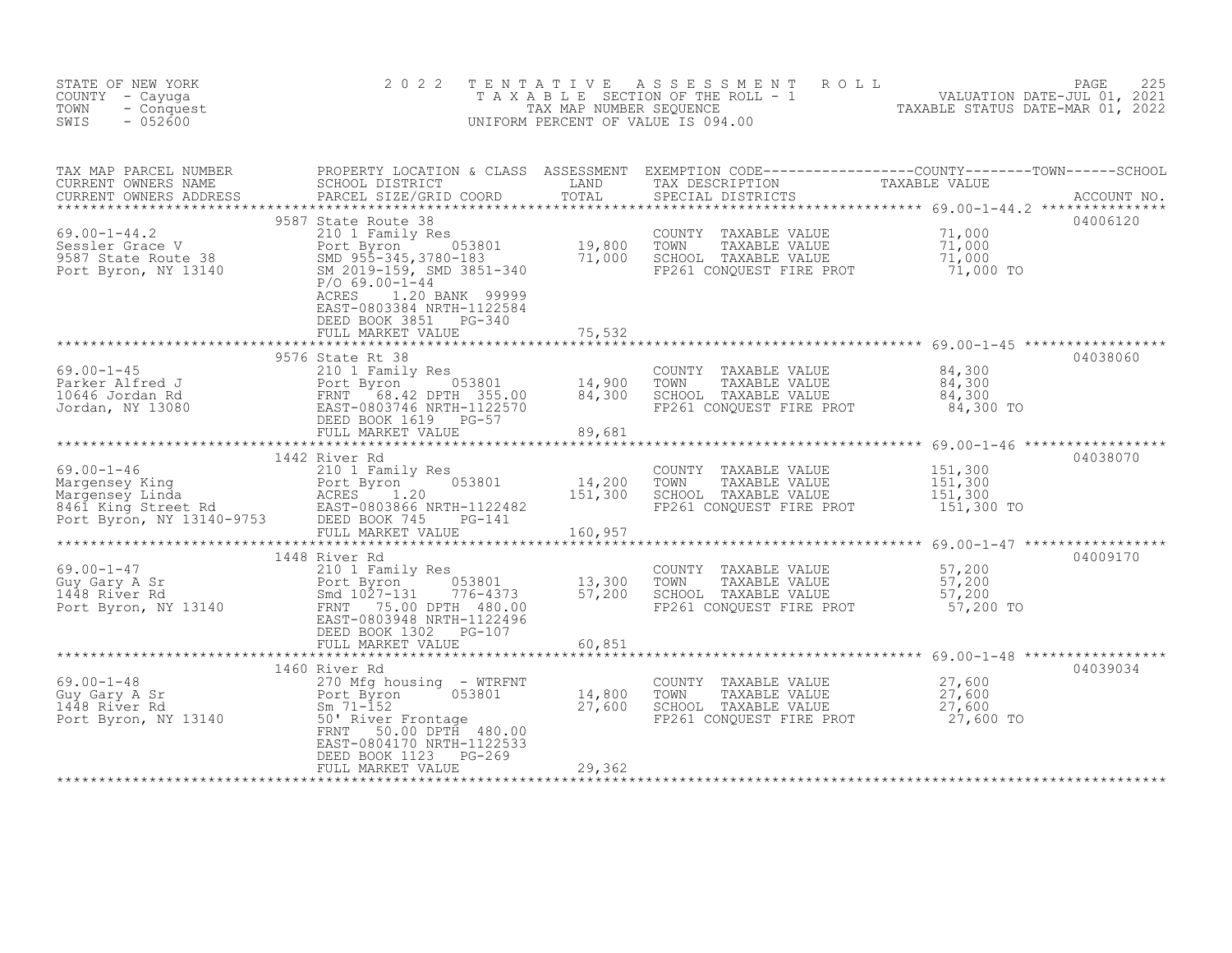| STATE OF NEW YORK<br>COUNTY - Cayuga<br>TOWN<br>- Conquest<br>$-052600$<br>SWIS                                                                                                                                                                                                                                                                                                                                    | 2 0 2 2                                                           |        |                                                                                                                                                                                                         | TENTATIVE ASSESSMENT ROLL PAGE 226<br>TAXABLE SECTION OF THE ROLL - 1 VALUATION DATE-JUL 01, 2021<br>TAX MAP NUMBER SEQUENCE TAXABLE STATUS DATE-MAR 01, 2022<br>UNIFORM PERCENT OF VALUE IS 094.00                                                                                                                                                                                                                              |         |
|--------------------------------------------------------------------------------------------------------------------------------------------------------------------------------------------------------------------------------------------------------------------------------------------------------------------------------------------------------------------------------------------------------------------|-------------------------------------------------------------------|--------|---------------------------------------------------------------------------------------------------------------------------------------------------------------------------------------------------------|----------------------------------------------------------------------------------------------------------------------------------------------------------------------------------------------------------------------------------------------------------------------------------------------------------------------------------------------------------------------------------------------------------------------------------|---------|
|                                                                                                                                                                                                                                                                                                                                                                                                                    |                                                                   |        |                                                                                                                                                                                                         |                                                                                                                                                                                                                                                                                                                                                                                                                                  |         |
|                                                                                                                                                                                                                                                                                                                                                                                                                    | 1458 River Rd                                                     |        | COUNTY TAXABLE VALUE $27,300$<br>TOWN TAXABLE VALUE $27,300$<br>SCHOOL TAXABLE VALUE $27,300$<br>FP261 CONQUEST FIRE PROT $27,300$ TO                                                                   | 04039030                                                                                                                                                                                                                                                                                                                                                                                                                         |         |
|                                                                                                                                                                                                                                                                                                                                                                                                                    | 1464 River Rd                                                     |        |                                                                                                                                                                                                         | 04039032                                                                                                                                                                                                                                                                                                                                                                                                                         |         |
| 69.00-1-50<br>Carr Sean $270$ Mg housing - WTRFNT<br>Carr Sean $270$ Mg housing - WTRFNT<br>Carr Erin L<br>7951 Davis Rd N 503801<br>Clay, NY 13041<br>Clay, NY 13041<br>PACRES<br>Clay, NY 13041<br>PACRES<br>Clay, NY 13041<br>PACRES<br>PACRES<br>DE                                                                                                                                                            | DEED BOOK 4103 PG-85                                              |        | COUNTY TAXABLE VALUE $67,000$<br>TOWN TAXABLE VALUE $67,000$<br>SCHOOL TAXABLE VALUE $67,000$<br>FP261 CONQUEST FIRE PROT $67,000$ TO                                                                   |                                                                                                                                                                                                                                                                                                                                                                                                                                  |         |
|                                                                                                                                                                                                                                                                                                                                                                                                                    | FULL MARKET VALUE                                                 | 71,277 |                                                                                                                                                                                                         |                                                                                                                                                                                                                                                                                                                                                                                                                                  |         |
|                                                                                                                                                                                                                                                                                                                                                                                                                    | 1472 River Rd                                                     |        |                                                                                                                                                                                                         | 04039033                                                                                                                                                                                                                                                                                                                                                                                                                         |         |
|                                                                                                                                                                                                                                                                                                                                                                                                                    |                                                                   |        |                                                                                                                                                                                                         | $\begin{array}{lllllllllllllllll} \text{69.00--1-51} & & & & 1472 \text{ River Rd} & & & & & 1472 \text{ River Rd} & & & & & & 1472 \text{ River Rd} & & & & & & 1472 \text{ River Rd} & & & & & 1472 \text{ River Red} & & & & & 1472 \text{River Rd} & & & & & & 1472 \text{River Rd} & & & & & 1472 \text{River Rd} & & & & & 1472 \text{River Rd} & & & & & 1472 \text{River Rd} & & & & & 1472 \text{River Rd} & & & & & 1$ |         |
|                                                                                                                                                                                                                                                                                                                                                                                                                    |                                                                   |        |                                                                                                                                                                                                         |                                                                                                                                                                                                                                                                                                                                                                                                                                  |         |
| 69.00-1-52.1<br>Goshorn Steven Q<br>Goshorn Honey S<br>1502 River Rd<br>Port Byron, NY 13140-3361<br>Port Byron, NY 13140-3361<br>Research Mass River Frontage<br>EAST-0804607 NRTH-1122590                                                                                                                                                                                                                        | 1490 River Rd<br>EAST-0804607 NRTH-1122590<br>DEED BOOK 1565 PG-9 |        | COUNTY TAXABLE VALUE $\begin{array}{ccc} 73,000 \ \text{TOWN} & \text{TAXABLE VALUE} & 73,000 \ \text{SCHOOL} & \text{TAXABLE VALUE} & 73,000 \ \text{FP261 CONQUEST FIRE PROT} & 73,000 \ \end{array}$ | 04039031                                                                                                                                                                                                                                                                                                                                                                                                                         |         |
|                                                                                                                                                                                                                                                                                                                                                                                                                    | FULL MARKET VALUE                                                 |        | 77,660                                                                                                                                                                                                  |                                                                                                                                                                                                                                                                                                                                                                                                                                  |         |
| $\begin{array}{lllllllllllllllllll} \text{69.00--1-52.2} & & & & 1502 \text{ River Rd} & & & & & \text{VET CIL} & 41002 & & & & 101,239 \\ \text{Goshorn Steven Q} & & & & & & 210 & \text{Farnily Res -- WTRFNT} & & & & & 39,100 \text{ VETERANS} & 41103 & & & 0 \\ \text{Goshorn Theory S} & & & & & 250^\circ \text{RF} & & & & 39,100 \text{ VETERANS} & 41103 & & & 0 \\ \text{Goshorn Hopey S} & & & & 25$ | 1502 River Rd                                                     |        |                                                                                                                                                                                                         | 04039035<br>$\Omega$<br>74,900<br>5,000<br>$\overline{0}$                                                                                                                                                                                                                                                                                                                                                                        | $\circ$ |
|                                                                                                                                                                                                                                                                                                                                                                                                                    |                                                                   |        |                                                                                                                                                                                                         |                                                                                                                                                                                                                                                                                                                                                                                                                                  |         |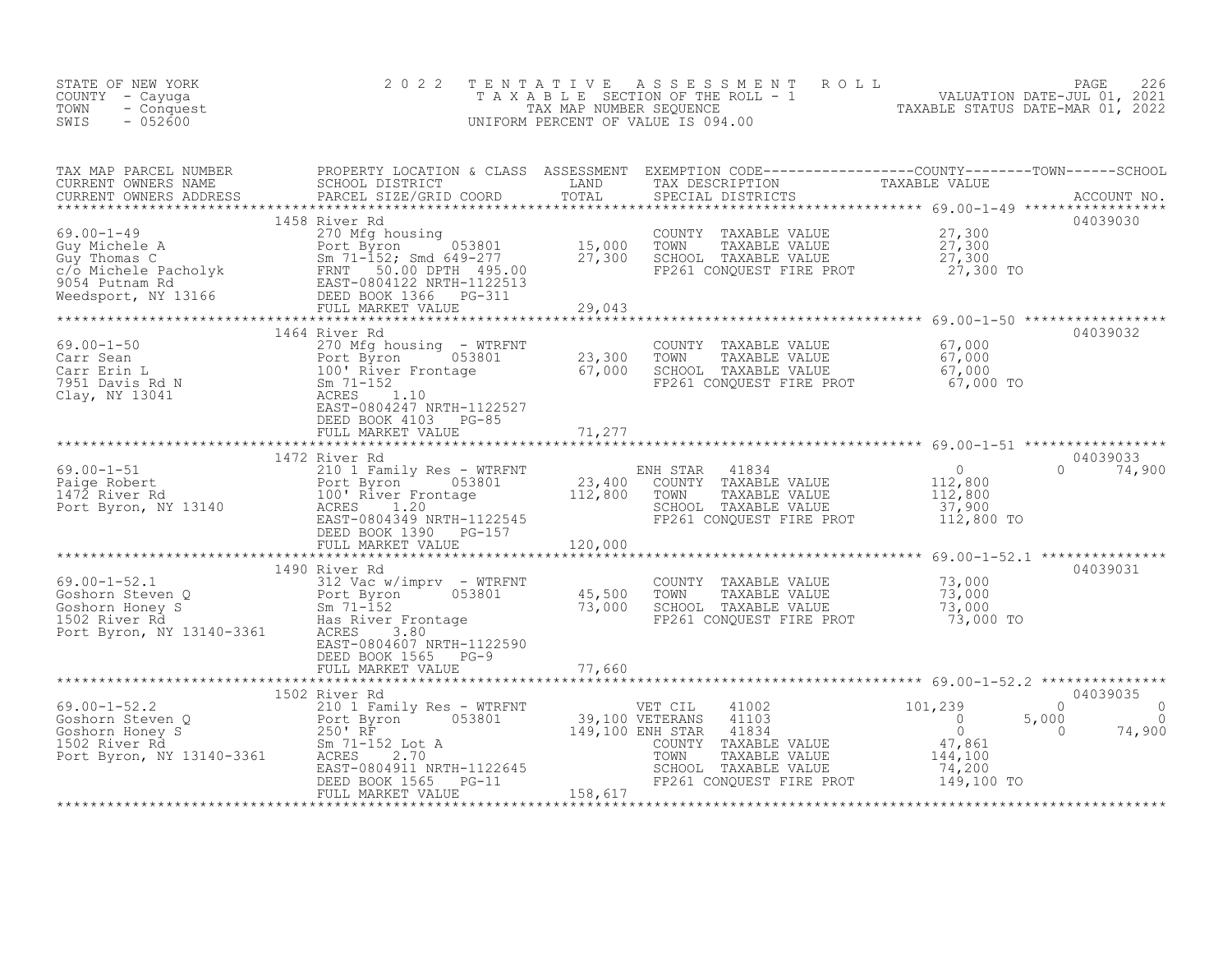| STATE OF NEW YORK<br>COUNTY - Cayuga<br>- Conquest<br>TOWN<br>$-052600$<br>SWIS                                                                                                                                                        | 2 0 2 2 | TENTATIVE ASSESSMENT ROLL PAGE 227<br>TAXABLE SECTION OF THE ROLL - 1 VALUATION DATE-JUL 01, 2021<br>TAX MAP NUMBER SEQUENCE TAXABLE STATUS DATE-MAR 01, 2022<br>UNIFORM PERCENT OF VALUE IS 094.00 |  |
|----------------------------------------------------------------------------------------------------------------------------------------------------------------------------------------------------------------------------------------|---------|-----------------------------------------------------------------------------------------------------------------------------------------------------------------------------------------------------|--|
|                                                                                                                                                                                                                                        |         |                                                                                                                                                                                                     |  |
|                                                                                                                                                                                                                                        |         |                                                                                                                                                                                                     |  |
|                                                                                                                                                                                                                                        |         |                                                                                                                                                                                                     |  |
|                                                                                                                                                                                                                                        |         |                                                                                                                                                                                                     |  |
|                                                                                                                                                                                                                                        |         |                                                                                                                                                                                                     |  |
|                                                                                                                                                                                                                                        |         |                                                                                                                                                                                                     |  |
| 1926 Niver Rd COUNTY TAXABLE VALUE<br>Mechanic Terry A 280 Res Multiple - WTRFNT<br>Delmar Terry A 200 Res Multiple - WTRFNT<br>PO Box 1002 590' River Frontage 253,300 SCHOOL TAXABLE VALUE<br>Weedsport, NY 13166-1002 ACRES 6.700 T |         |                                                                                                                                                                                                     |  |
|                                                                                                                                                                                                                                        |         |                                                                                                                                                                                                     |  |
|                                                                                                                                                                                                                                        |         |                                                                                                                                                                                                     |  |
|                                                                                                                                                                                                                                        |         |                                                                                                                                                                                                     |  |
|                                                                                                                                                                                                                                        |         |                                                                                                                                                                                                     |  |
|                                                                                                                                                                                                                                        |         |                                                                                                                                                                                                     |  |
|                                                                                                                                                                                                                                        |         |                                                                                                                                                                                                     |  |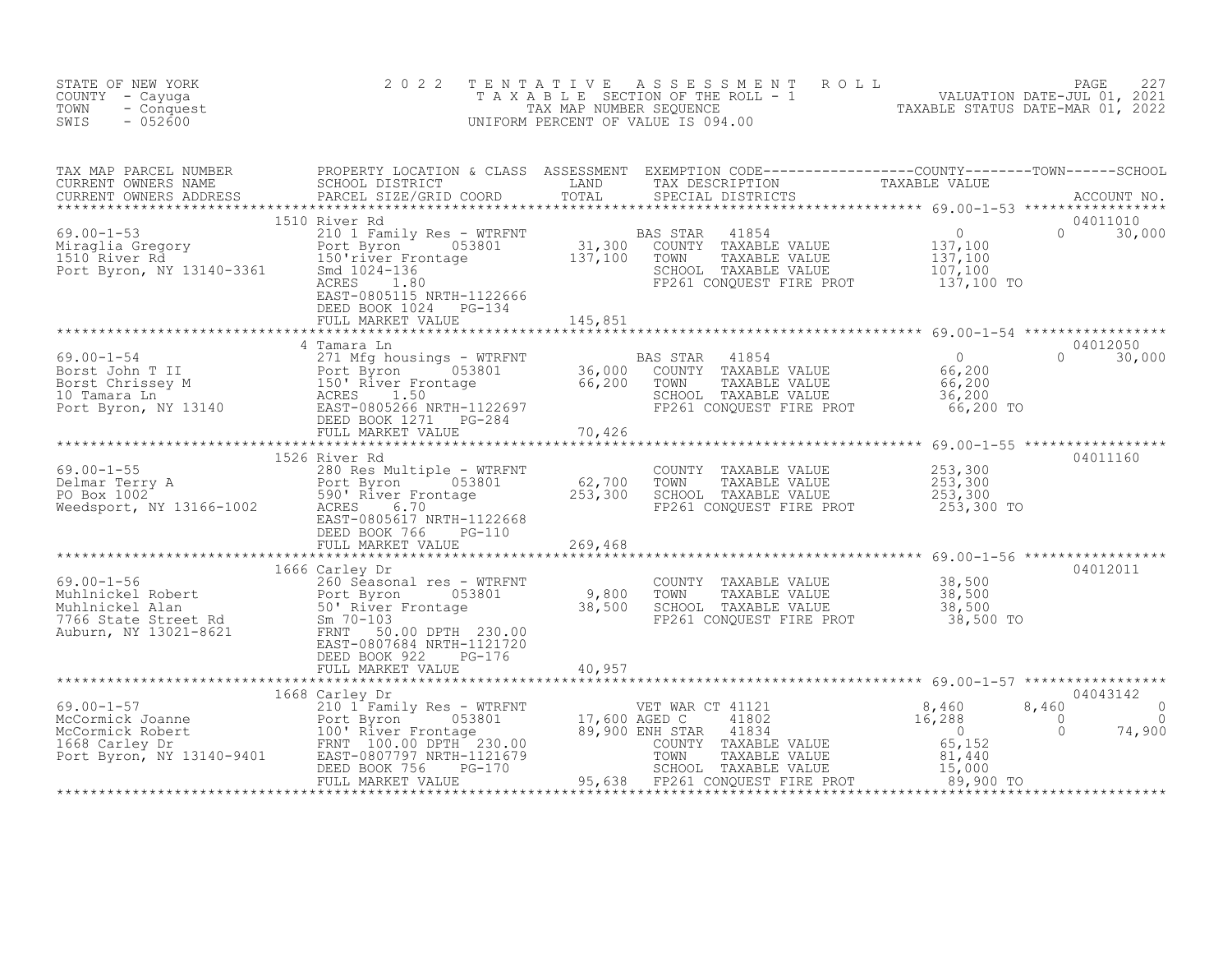| STATE OF NEW YORK<br>COUNTY - Cayuga<br>TOWN<br>- Conquest<br>SWIS<br>$-052600$                                                                                                                                                    | 2 0 2 2                                                                                                                                                                      | TENTATIVE                    | ASSESSMENT ROLL<br>T A X A B L E SECTION OF THE ROLL - 1 VALUATION DATE-JUL 01, 2021<br>TAX MAP NUMBER SEQUENCE - 2021<br>NULLON DERCENT OF VALUATION DESCRIPTION OF VALUATION OF VALUATION<br>UNIFORM PERCENT OF VALUE IS 094.00 |                                             | PAGE<br>228 |
|------------------------------------------------------------------------------------------------------------------------------------------------------------------------------------------------------------------------------------|------------------------------------------------------------------------------------------------------------------------------------------------------------------------------|------------------------------|-----------------------------------------------------------------------------------------------------------------------------------------------------------------------------------------------------------------------------------|---------------------------------------------|-------------|
| TAX MAP PARCEL NUMBER<br>CURRENT OWNERS NAME<br>----- CUNTERS ADDRESS<br>CURRENT OWNERS ADDRESS                                                                                                                                    | PROPERTY LOCATION & CLASS ASSESSMENT<br>SCHOOL DISTRICT LAND<br>PARCEL SIZE/GRID COORD TOTAL                                                                                 |                              | EXEMPTION CODE------------------COUNTY--------TOWN------SCHOOL<br>TAX DESCRIPTION TAXABLE VALUE<br>SPECIAL DISTRICTS                                                                                                              |                                             |             |
| $69.00 - 1 - 58$                                                                                                                                                                                                                   | 1674 Carley Dr<br>270 Mfg housing - WTRFNT<br>Port Byron 053801<br>053801<br>FULL MARKET VALUE                                                                               | 17,600<br>25,000<br>26,596   | TOWN TAXABLE VALUE 25,000<br>TOWN TAXABLE VALUE 25,000<br>SCHOOL TAXABLE VALUE 25,000<br>FP261 CONQUEST FIRE PROT 25,000                                                                                                          | 25,000 TO                                   | 04007032    |
|                                                                                                                                                                                                                                    |                                                                                                                                                                              |                              |                                                                                                                                                                                                                                   |                                             |             |
| 69.00-1-59<br>Tong-Ngork Revocable Trust Tee Port Byron 1053801<br>For Ngork Reeradet<br>Tong-Ngork Teeradet<br>100 Express FRNT 100.00 DPTH 230.00<br>Syracuse, NY 13214<br>EAST-0807990 NRTH-1121620<br>DEED BOOK 1704<br>PG-245 | 1680 Carley Dr<br>$312$ Vac w/imprv - WTRFNT                                                                                                                                 | 17,600<br>19,200             | COUNTY TAXABLE VALUE 19,200<br>TOWN TAXABLE VALUE 19,200<br>SCHOOL TAXABLE VALUE 19,200<br>FP261 CONQUEST FIRE PROT 19,200 TO                                                                                                     |                                             | 04007031    |
|                                                                                                                                                                                                                                    | FULL MARKET VALUE                                                                                                                                                            | 20,426                       |                                                                                                                                                                                                                                   |                                             |             |
|                                                                                                                                                                                                                                    | 1686 Carley Dr                                                                                                                                                               |                              |                                                                                                                                                                                                                                   |                                             | 04007036    |
| $69.00 - 1 - 60$<br>69.00-1-60<br>Spingler Keith<br>PO Box 551<br>PO Box 551<br>Weedsport, NY 13166-0551                                                                                                                           | 270 Mfg housing - WTRFNT<br>$J - WTRFNT$<br>053801 17,600<br>52,400<br>Port Byron<br>100' River Frontage<br>776-4455<br>FRNT 100.00 DPTH 230.00<br>EAST-0808083 NRTH-1121588 | 17,600                       | COUNTY TAXABLE VALUE<br>TOWN<br>TAXABLE VALUE<br>SCHOOL TAXABLE VALUE<br>FP261 CONQUEST FIRE PROT 52,400 TO                                                                                                                       | 52,400<br>52,400<br>52,400                  |             |
|                                                                                                                                                                                                                                    | DEED BOOK 1508 PG-133<br>FULL MARKET VALUE                                                                                                                                   | 55,745                       |                                                                                                                                                                                                                                   |                                             |             |
| $69.00 - 1 - 61$<br>69.00-1-61<br>Prahl Richard Jr<br>12 Colony Cir<br>Camillus, NY 13031-1508                                                                                                                                     | 1692 Carley Dr<br>270 Mfg housing - WTRFNT<br>053801<br>Port Byron<br>$181.5'$ wf<br>ACRES<br>1.00 BANK 99999<br>EAST-0808227 NRTH-1121536<br>DEED BOOK 1564 PG-85           | 26,800<br>46,400             | *************************************69.00-1-61 ******************<br>COUNTY TAXABLE VALUE<br>SCHOOL TAXABLE VALUE<br>FP261 CONQUEST FIRE PROT 46,400 TO                                                                          | 46,400<br>46,400<br>46,400                  | 04021081    |
|                                                                                                                                                                                                                                    | FULL MARKET VALUE                                                                                                                                                            | 49,362                       |                                                                                                                                                                                                                                   | $******************69.00-1-62*************$ |             |
| $69.00 - 1 - 62$<br>69.00-1-62<br>Weed Dale E<br>Weed Janice E<br>267 Route 89 S<br>Savannah, NY 13146<br>Savannah, NY 13146<br>CREED-8808365 NRTH-121490<br>CREED-8808365 NRTH-121490<br>CREED-8008365 NRTH-121490                | 1704 Carley Dr<br>210 1 Family Res - WTRFNT<br>DEED BOOK 1427 PG-98<br>FULL MARKET VALUE                                                                                     | 18,200<br>131,800<br>140,213 | COUNTY TAXABLE VALUE<br>TOWN<br>TAXABLE VALUE<br>SCHOOL TAXABLE VALUE<br>FP261 CONQUEST FIRE PROT                                                                                                                                 | 131,800<br>131,800<br>131,800<br>131,800 TO | 04028051    |
|                                                                                                                                                                                                                                    |                                                                                                                                                                              |                              |                                                                                                                                                                                                                                   |                                             |             |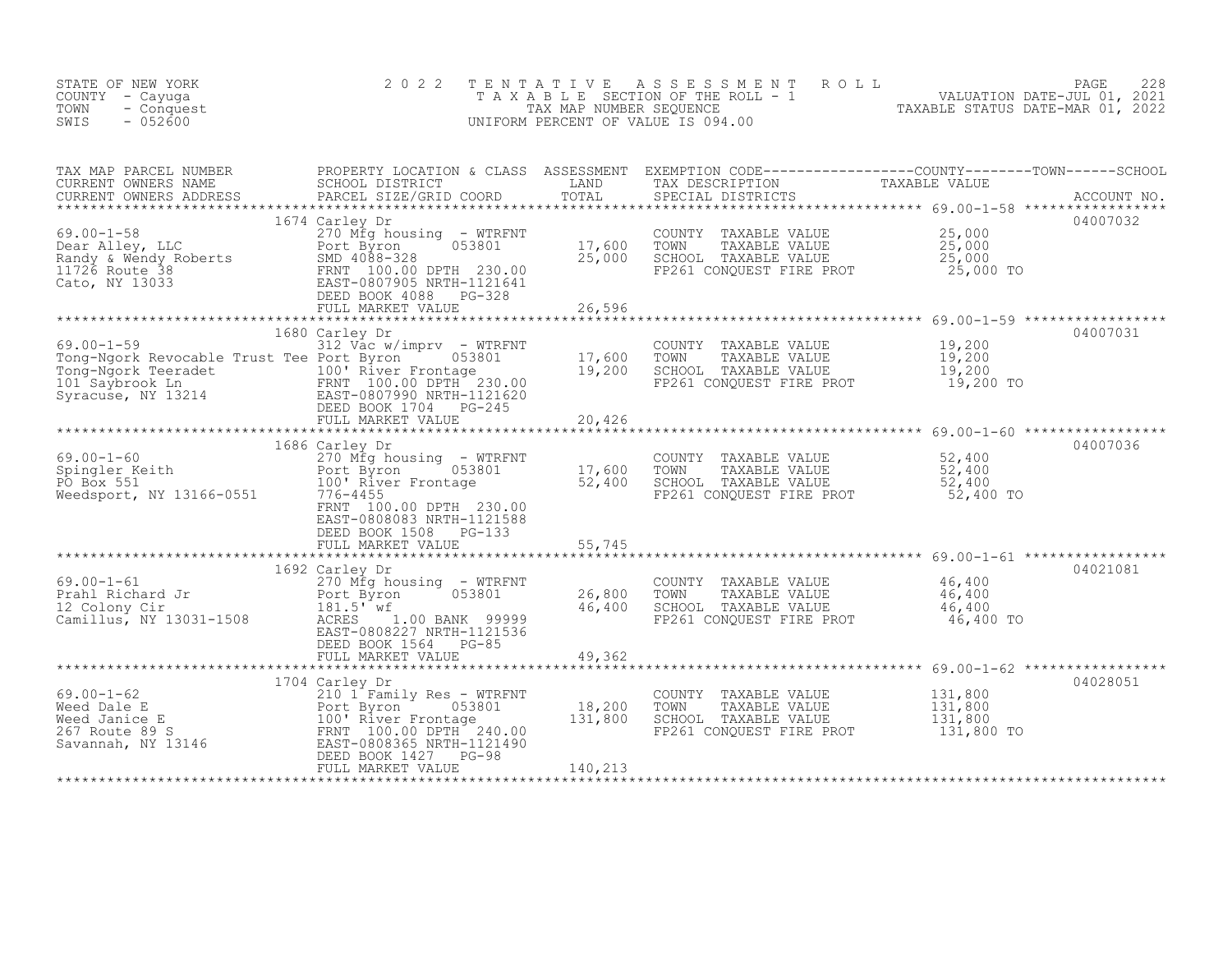| STATE OF NEW YORK<br>COUNTY - Cayuga<br>TOWN<br>- Conquest<br>$-052600$<br>SWIS                                                                                                                                                          | 2 0 2 2 | TENTATIVE ASSESSMENT ROLL PACE 229<br>TAXABLE SECTION OF THE ROLL - 1 VALUATION DATE-JUL 01, 2021<br>TAX MAP NUMBER SEQUENCE TAXABLE STATUS DATE-MAR 01, 2022<br>UNIFORM PERCENT OF VALUE IS 094.00 |  |
|------------------------------------------------------------------------------------------------------------------------------------------------------------------------------------------------------------------------------------------|---------|-----------------------------------------------------------------------------------------------------------------------------------------------------------------------------------------------------|--|
|                                                                                                                                                                                                                                          |         |                                                                                                                                                                                                     |  |
|                                                                                                                                                                                                                                          |         |                                                                                                                                                                                                     |  |
| 1978 112 Carley Dr. (1978) 2008 169.00-1-64<br>1979 Bowers Rd (1988) 2008 100-2008 153,000<br>Rathbun Michelle E Sm 86-218<br>Needsport, NY 13166 Text Byrn 100.00 DPTH 240.00<br>Needsport, NY 13166 Text Byrn 100.00 DPTH 240.00<br>EX |         |                                                                                                                                                                                                     |  |
|                                                                                                                                                                                                                                          |         |                                                                                                                                                                                                     |  |
|                                                                                                                                                                                                                                          |         |                                                                                                                                                                                                     |  |
|                                                                                                                                                                                                                                          |         |                                                                                                                                                                                                     |  |
|                                                                                                                                                                                                                                          |         |                                                                                                                                                                                                     |  |
|                                                                                                                                                                                                                                          |         |                                                                                                                                                                                                     |  |
|                                                                                                                                                                                                                                          |         |                                                                                                                                                                                                     |  |
|                                                                                                                                                                                                                                          |         |                                                                                                                                                                                                     |  |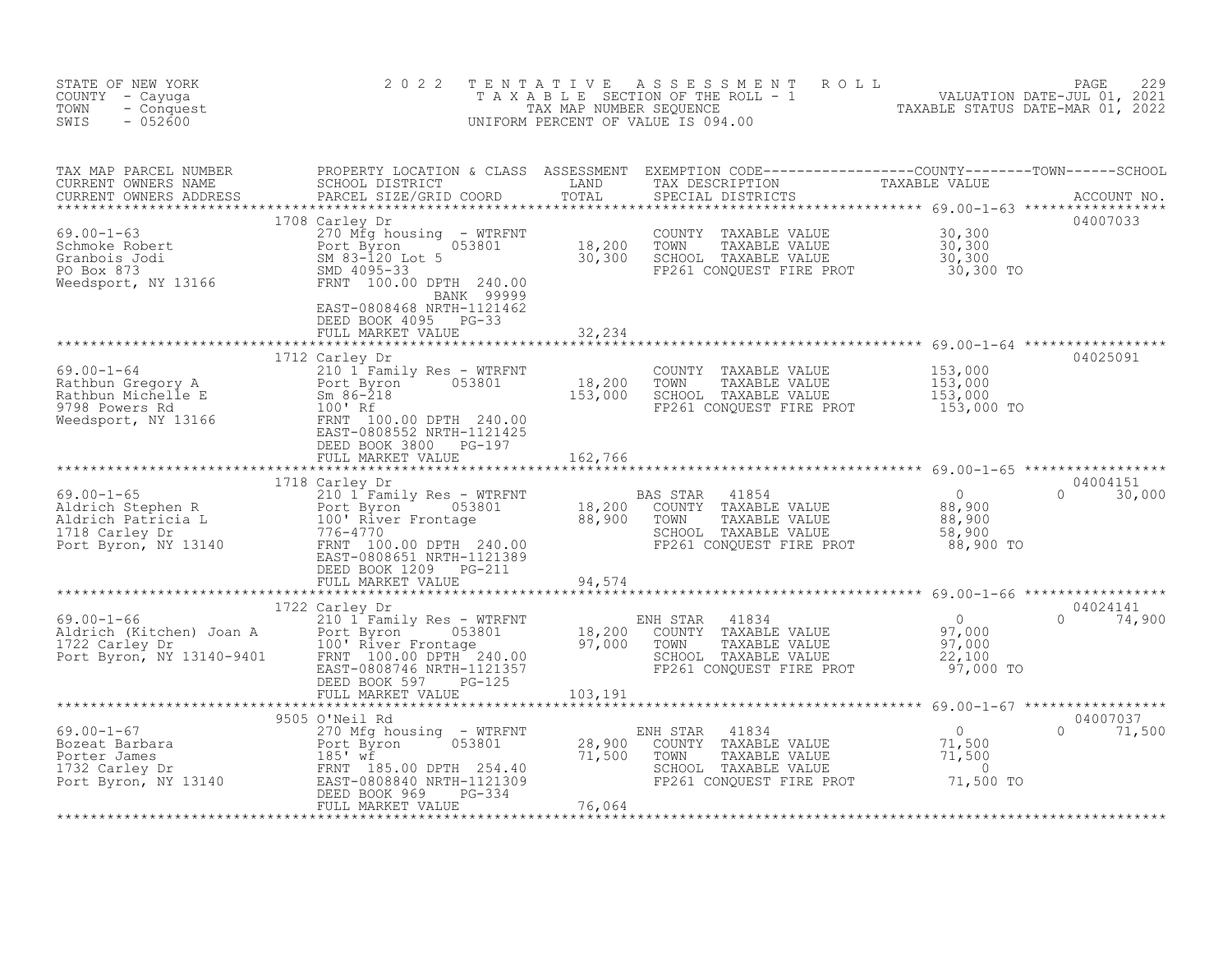| STATE OF NEW YORK<br>COUNTY - Cayuga<br>TOWN<br>- Conquest<br>$-052600$<br>SWIS                                                                                                                                                                                                                                                                                                                                                  | 2 0 2 2           | TENTATIVE ASSESSMENT ROLL PAGE 230<br>TAXABLE SECTION OF THE ROLL - 1 VALUATION DATE-JUL 01, 2021<br>TAX MAP NUMBER SEQUENCE TAXABLE STATUS DATE-MAR 01, 2022<br>UNIFORM PERCENT OF VALUE IS 094.00 |                     |                                       |
|----------------------------------------------------------------------------------------------------------------------------------------------------------------------------------------------------------------------------------------------------------------------------------------------------------------------------------------------------------------------------------------------------------------------------------|-------------------|-----------------------------------------------------------------------------------------------------------------------------------------------------------------------------------------------------|---------------------|---------------------------------------|
|                                                                                                                                                                                                                                                                                                                                                                                                                                  |                   |                                                                                                                                                                                                     |                     |                                       |
|                                                                                                                                                                                                                                                                                                                                                                                                                                  |                   |                                                                                                                                                                                                     |                     | 04030020<br>97,643 97,643<br>0 74,900 |
|                                                                                                                                                                                                                                                                                                                                                                                                                                  |                   |                                                                                                                                                                                                     |                     |                                       |
| $\begin{array}{cccccccc} 70.00-1-5 & & & & 9905\text{ Dietzel Rd} & & & & & \text{COUNTY} & \text{TAXABLE VALUE} & 141,700 \text{Bigness Lucas P} & & & & & & \text{COUNTY} & \text{TAXABLE VALUE} & 141,700 \text{Bigness Lucas P} & & & & & & \text{NCEAS T-0816921} & & & & & & 24,000 & \text{TOWN} & \text{TAXABLE VALUE} & 141,700 \text{Bigness Joanne D} & & & & & & \text{ACRES} & 8.10 & & & & 141,700 & \text{SCHOOL$ | 9905 Dietzel Rd   |                                                                                                                                                                                                     |                     | 04018030                              |
|                                                                                                                                                                                                                                                                                                                                                                                                                                  |                   |                                                                                                                                                                                                     |                     |                                       |
| 70.00-1-6.13<br>Horst Galen O<br>Horst Galen O<br>Horst Sharon K<br>2225 Emerson Rd<br>2225 Emerson Rd<br>2225 Emerson Rd<br>2225 Emerson Rd<br>2225 Emerson Rd<br>2225 Emerson Rd<br>2225 Emerson Rd<br>2225 Emerson Rd<br>2225 Emerson Rd<br>2225 Eme                                                                                                                                                                          | 2225 Emerson Rd   | $AG$ LAND EX 41720<br>TOWN TAXABLE VALUE 134,304<br>SCHOOL TAXABLE VALUE 134,304<br>FP261 CONQUEST FIRE PROT 164,700 TO                                                                             | 30, 396<br>134, 304 | 04014050<br>30,396 30,396             |
|                                                                                                                                                                                                                                                                                                                                                                                                                                  |                   |                                                                                                                                                                                                     |                     |                                       |
|                                                                                                                                                                                                                                                                                                                                                                                                                                  | Emerson Rd        |                                                                                                                                                                                                     |                     | 04014050<br>24,091<br>24,091          |
|                                                                                                                                                                                                                                                                                                                                                                                                                                  |                   |                                                                                                                                                                                                     |                     |                                       |
|                                                                                                                                                                                                                                                                                                                                                                                                                                  |                   |                                                                                                                                                                                                     |                     | 04014052<br>14,040<br>14,040          |
| UNDER AGDIST LAW TIL 2026                                                                                                                                                                                                                                                                                                                                                                                                        | FULL MARKET VALUE |                                                                                                                                                                                                     |                     |                                       |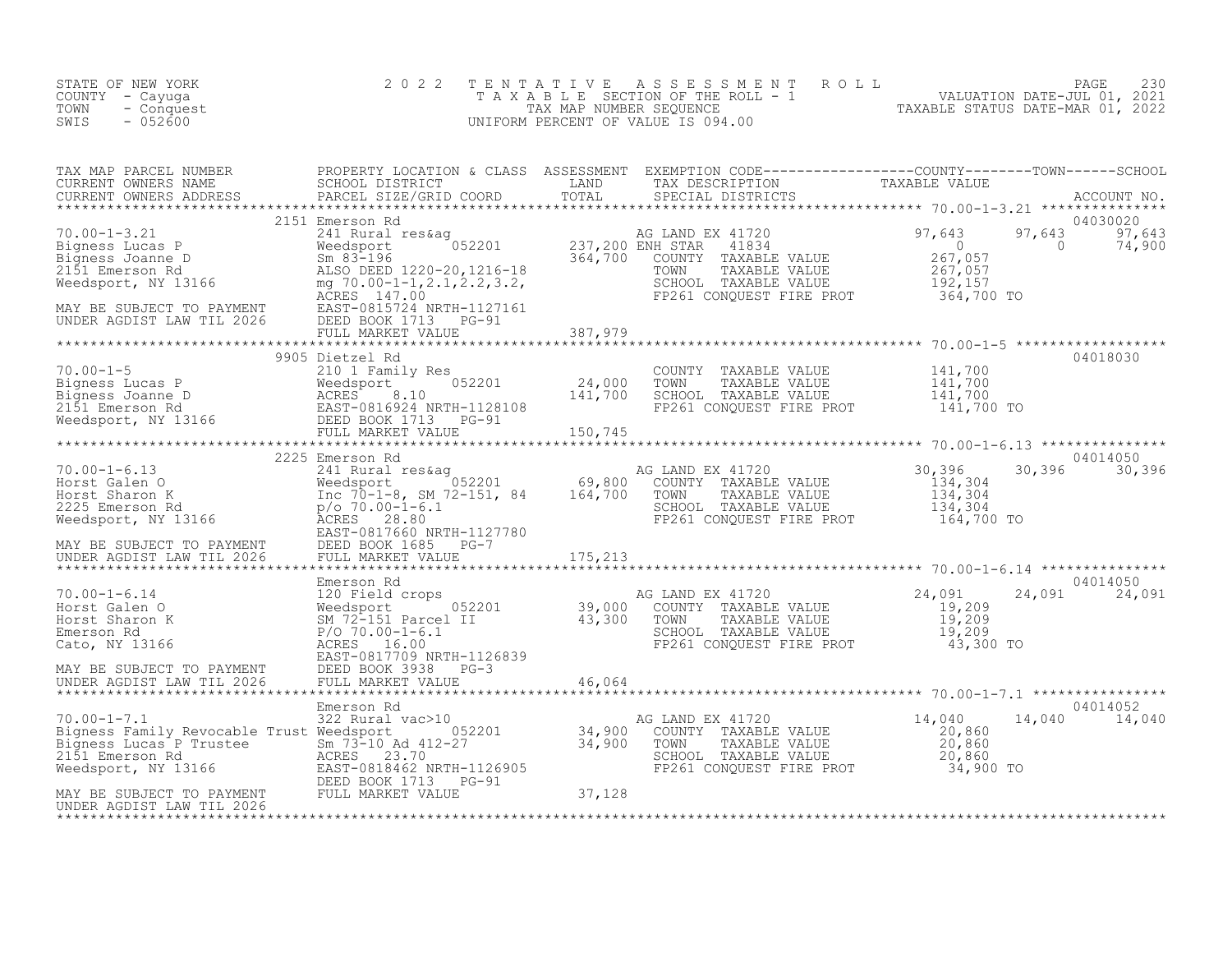|      | STATE OF NEW YORK | 2022 TENTATIVE ASSESSMENT ROLL        |                                  | PAGE |  |
|------|-------------------|---------------------------------------|----------------------------------|------|--|
|      | COUNTY – Cayuga   | T A X A B L E SECTION OF THE ROLL - 1 | VALUATION DATE-JUL 01, 2021      |      |  |
| TOWN | - Conquest        | TAX MAP NUMBER SEOUENCE               | TAXABLE STATUS DATE-MAR 01, 2022 |      |  |
| SWIS | $-052600$         | UNIFORM PERCENT OF VALUE IS 094.00    |                                  |      |  |

| 10.00-1-7.2<br>10.00-1-7.2<br>2275 Emerson Rd<br>2275 Emerson Rd<br>2275 Emerson Rd<br>2275 Emerson Rd<br>2275 Emerson Rd<br>2275 Emerson Rd<br>2275 Emerson Rd<br>2275 Emerson Rd<br>2275 Emerson Rd<br>2275 Emerson Rd<br>2275 Emerson Rd<br>2275 Emer                                                                                     |                                                                     |  |          |
|----------------------------------------------------------------------------------------------------------------------------------------------------------------------------------------------------------------------------------------------------------------------------------------------------------------------------------------------|---------------------------------------------------------------------|--|----------|
|                                                                                                                                                                                                                                                                                                                                              |                                                                     |  |          |
|                                                                                                                                                                                                                                                                                                                                              |                                                                     |  |          |
| $\begin{tabular}{lllllllllll} \hline 70.00-1-9 & 01 \mbox{where Rd} & 04034090 \\ 70.00-1-9 & 314 Rural vac<10 & 053801 & 4,200 TOWTY TAXABLE VALUE & 4,200 \\ 70.00-1-9 & 314 Rural vac<10 & 053801 & 4,200 TOWN TAXABLE VALUE & 4,200 \\ 70.00-1-9 & 4,200 TOWN TAXABLE VALUE & 4,200 \\ 3275 Ditmar Rd & 200 KY 383 & 96-101 & 4,200 TOW$ |                                                                     |  |          |
|                                                                                                                                                                                                                                                                                                                                              |                                                                     |  |          |
|                                                                                                                                                                                                                                                                                                                                              |                                                                     |  |          |
|                                                                                                                                                                                                                                                                                                                                              |                                                                     |  |          |
|                                                                                                                                                                                                                                                                                                                                              |                                                                     |  | 04045060 |
| 10.00-1-12<br>10.00-1-12<br>2010-1-12<br>2011 River Rd<br>2011 River Rd<br>2011 River Rd<br>2011 River Rd<br>2011 River Rd<br>2011 River Rd<br>2011 River Rd<br>2011 River Rd<br>2011 River Rd<br>2011 River Rd<br>2011 River Rd<br>2011 River Rd<br>2011 Ri                                                                                 | ACRES<br>3.30<br>EAST-0814801 NRTH-1124724<br>DEED BOOK 1608 PG-305 |  |          |
|                                                                                                                                                                                                                                                                                                                                              |                                                                     |  |          |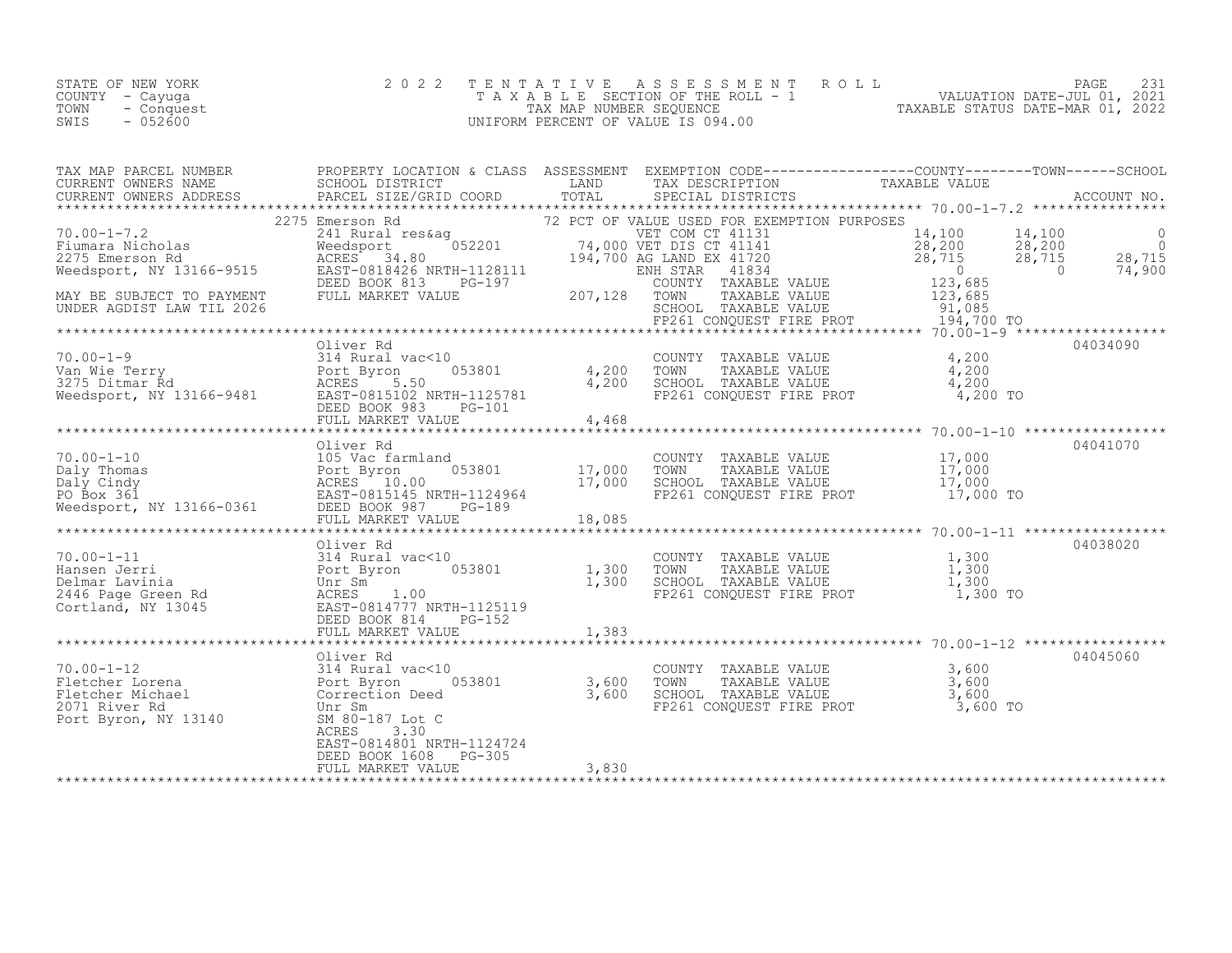| STATE OF NEW YORK<br>COUNTY - Cayuga<br>- Conquest<br>TOWN<br>$-052600$<br>SWIS                                                                                                                                                                                                                                                                                                                   | 2 0 2 2 | TENTATIVE ASSESSMENT ROLL PAGE 232<br>TAXABLE SECTION OF THE ROLL - 1 VALUATION DATE-JUL 01, 2021<br>TAX MAP NUMBER SEQUENCE TAXABLE STATUS DATE-MAR 01, 2022<br>UNIFORM PERCENT OF VALUE IS 094.00 |              |
|---------------------------------------------------------------------------------------------------------------------------------------------------------------------------------------------------------------------------------------------------------------------------------------------------------------------------------------------------------------------------------------------------|---------|-----------------------------------------------------------------------------------------------------------------------------------------------------------------------------------------------------|--------------|
| TAX MAP PARCEL NUMBER PROPERTY LOCATION & CLASS ASSESSMENT EXEMPTION CODE----------------COUNTY--------TOWN------SCHOOL SCHOOL DISTRICT LAND TAX DESCRIPTION TAXABLE VALUE<br>CURRENT OWNERS ADDRESS PARCEL SIZE/GRID COORD TOTAL                                                                                                                                                                 |         |                                                                                                                                                                                                     |              |
| 2015 River Rd                                                                                                                                                                                                                                                                                                                                                                                     |         |                                                                                                                                                                                                     | 04034150     |
|                                                                                                                                                                                                                                                                                                                                                                                                   |         |                                                                                                                                                                                                     |              |
| 1989 River Rd<br>1989 River Rd (1999 River And 1997 No.00-1-13.2<br>210 1 Family Res<br>Brazak Raymond D<br>210 1 Family Res<br>Brazak Irrevocable Trust Raymo Unr Sm. 24,700 ENH STAR 41834<br>24,700 ENH STAR 41834<br>24,700 ENH STAR 418                                                                                                                                                      |         |                                                                                                                                                                                                     |              |
|                                                                                                                                                                                                                                                                                                                                                                                                   |         |                                                                                                                                                                                                     |              |
| 10.00-1-14<br>2027 River Rd<br>2027 River Rd<br>2027 River Rd<br>2027 River Rd<br>2027 River Rd<br>2027 River Rd<br>2027 River Rd<br>2027 River Rd<br>2027 River Rd<br>2027 River Rd<br>2027 River Rd<br>2027 River Rd<br>2027 River Rd<br>2027 River Rd<br>                                                                                                                                      |         |                                                                                                                                                                                                     |              |
|                                                                                                                                                                                                                                                                                                                                                                                                   |         |                                                                                                                                                                                                     |              |
|                                                                                                                                                                                                                                                                                                                                                                                                   |         |                                                                                                                                                                                                     |              |
|                                                                                                                                                                                                                                                                                                                                                                                                   |         |                                                                                                                                                                                                     | 04023050     |
| $\begin{tabular}{lllllllllll} \multicolumn{3}{l}{{\footnotesize \begin{tabular}{l} $70.00-1-17.1$} \hline & $2086$ River Rd & $2086 River Rd & $8$TRADD 41864 \\ & $270 Mg housing & $8$ TRADD 41864 \\ & $70.00-1-17.1$ & $270 Mg housing & $8$ TRABD 41864 \\ & $80.0 & $200~VUV & TAXABLE VALUE & $67,600 \\ & $80.0 & $200~VUV & TAXABLE VALUE & $67,600 \\ & $80.0 & $20.0 & $200~VUV & TAX$ |         |                                                                                                                                                                                                     | $0 \t 3,000$ |
|                                                                                                                                                                                                                                                                                                                                                                                                   |         |                                                                                                                                                                                                     |              |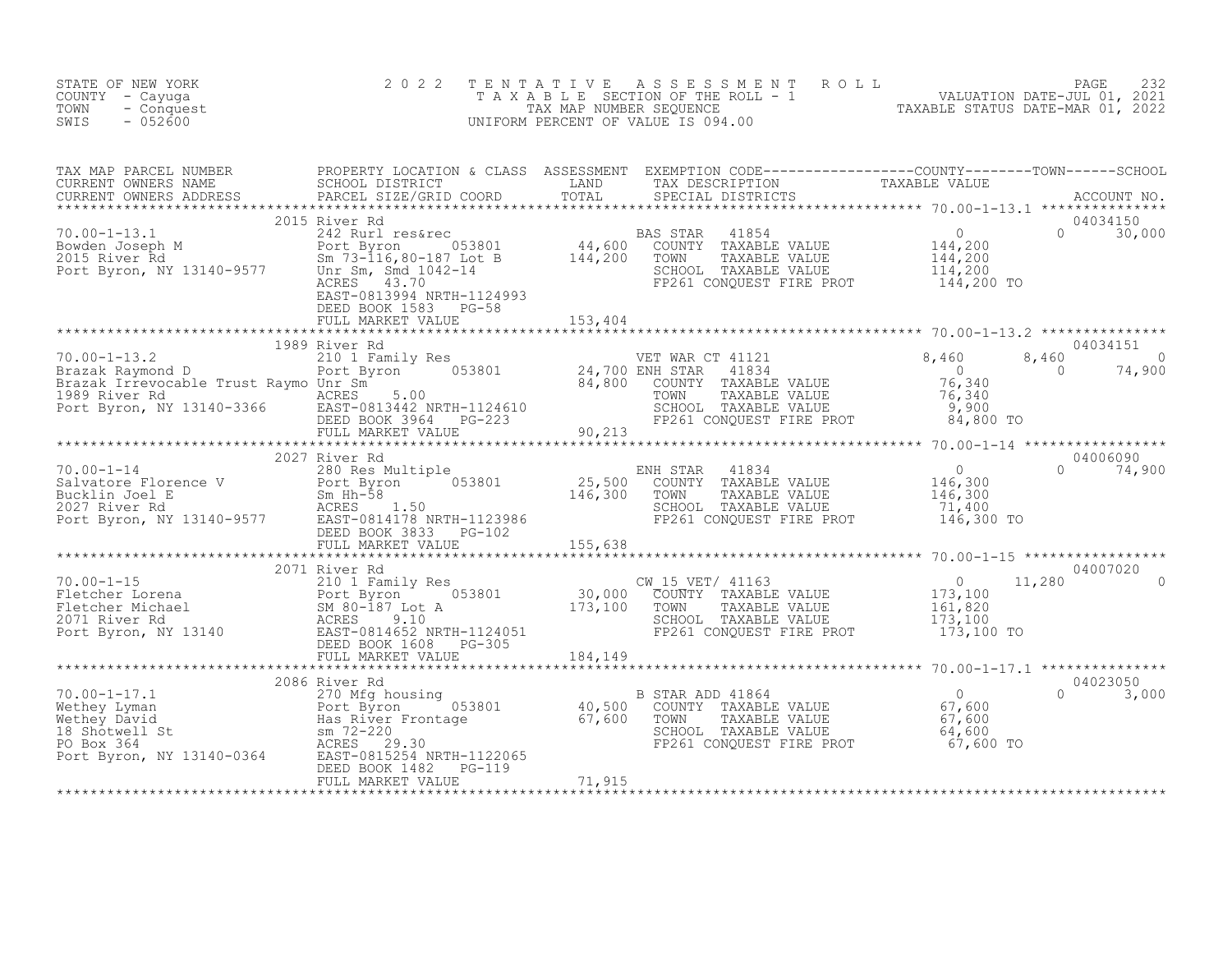| STATE OF NEW YORK<br>COUNTY - Cayuga<br>TOWN<br>- Conquest<br>$-052600$<br>SWIS                                                                                                                                                                                                                                   | 2 0 2 2                                                                                             |         | TENTATIVE ASSESSMENT ROLL PACE 233<br>TAXABLE SECTION OF THE ROLL - 1 VALUATION DATE-JUL 01, 2021<br>TAX MAP NUMBER SEQUENCE TAXABLE STATUS DATE-MAR 01, 2022<br>UNIFORM PERCENT OF VALUE IS 094.00      |                                     |                           |
|-------------------------------------------------------------------------------------------------------------------------------------------------------------------------------------------------------------------------------------------------------------------------------------------------------------------|-----------------------------------------------------------------------------------------------------|---------|----------------------------------------------------------------------------------------------------------------------------------------------------------------------------------------------------------|-------------------------------------|---------------------------|
|                                                                                                                                                                                                                                                                                                                   |                                                                                                     |         |                                                                                                                                                                                                          |                                     |                           |
| 2079 River Rd<br>$\begin{array}{cccccccc} 70.00-1-17.21 & 20/9 & \text{AUver Rd} & 20 & 21/9 & \text{K1} & 0 & 21/9 & 21/9 & \text{K1} & 0 & 21/9 & 21/9 & 21/9 & 21/9 & 21/9 & 21/9 & 21/9 & 21/9 & 21/9 & 21/9 & 21/9 & 21/9 & 21/9 & 21/9 & 21/9 & 21/9 & 21/9 & 21/9 & 21/9 & 21/9 & 21/9 & 21/9 & 21/9 & 21$ | 5.59 BANK 99999<br>ACRES<br>EAST-0815135 NRTH-1124085<br>DEED BOOK 1394 PG-294<br>FULL MARKET VALUE | 127,979 | FP261 CONQUEST FIRE PROT 120,300 TO                                                                                                                                                                      |                                     | $\Omega$<br>30,000        |
|                                                                                                                                                                                                                                                                                                                   |                                                                                                     |         |                                                                                                                                                                                                          |                                     |                           |
| 70.00-1-17.22<br>Ruzicka Dana I. 2091 Kirch (1980)<br>Bulla Casandra L. Port Byron (1980)<br>2091 River Rd (1990)<br>2091 River Rd (1990)<br>2091 River Rd (1990)<br>2010-88, 2018-162<br>2010-88, 2018-162<br>2000 BANK (199999)<br>2000 BANK (                                                                  | 2091 River Rd                                                                                       |         | COUNTY TAXABLE VALUE 189,900<br>TOWN TAXABLE VALUE 189,900<br>SCHOOL TAXABLE VALUE 189,900<br>FP261 CONQUEST FIRE PROT 189,900 TO                                                                        |                                     |                           |
|                                                                                                                                                                                                                                                                                                                   | DEED BOOK 1718 PG-292<br>FULL MARKET VALUE                                                          | 202,021 |                                                                                                                                                                                                          |                                     |                           |
|                                                                                                                                                                                                                                                                                                                   |                                                                                                     |         |                                                                                                                                                                                                          |                                     |                           |
|                                                                                                                                                                                                                                                                                                                   |                                                                                                     |         | COUNTY TAXABLE VALUE $\begin{array}{cccc} 31,400 \ \text{TOWN} & \text{TAXABLE VALUE} & 31,400 \ \text{SCHOOL} & \text{TAXABLE VALUE} & 31,400 \ \text{FP261 CONQUEST FIRE PROT} & 31,400 \ \end{array}$ |                                     | 04034100                  |
|                                                                                                                                                                                                                                                                                                                   | FULL MARKET VALUE 33,404                                                                            |         |                                                                                                                                                                                                          |                                     |                           |
|                                                                                                                                                                                                                                                                                                                   |                                                                                                     |         |                                                                                                                                                                                                          |                                     |                           |
| 70.00-1-19<br>Case Robert J<br>Case Robert J<br>Case Joyce A<br>Port Byron 053801<br>2038 River Frontage 165,300<br>2038 River Rd<br>2038 River Frontage 165,300<br>2038 River Rd<br>2038 River Frontage 165,300<br>2038 River Prontage 165,300<br>                                                               | 2038 River Rd                                                                                       |         | ENH STAR<br>41834<br>COUNTY TAXABLE VALUE<br>TOWN TAXABLE VALUE<br>SCHOOL TAXABLE VALUE<br>FP261 CONQUEST FIRE PROT 165,300 TO                                                                           | $0$<br>165,300<br>165,300<br>90,400 | 04034110<br>$0 \t 74,900$ |
|                                                                                                                                                                                                                                                                                                                   |                                                                                                     |         |                                                                                                                                                                                                          |                                     |                           |
| 70.00-1-20.1<br>Warter Charles<br>Warter Mary Bort Byron 053801 30,900<br>30,900<br>30,900<br>202 N Maryine Ave 400'rf<br>Auburn, NY 13021-2939<br>Auburn, NY 13021-2939<br>Auburn, NY 13021-2939<br>Auburn, NY 13021-2939<br>ACRES 30.70<br>RACRES                                                               | Off River Rd<br>EAST-0813897 NRTH-1120907                                                           |         | COUNTY TAXABLE VALUE $30,900$<br>TOWN TAXABLE VALUE $30,900$<br>SCHOOL TAXABLE VALUE $30,900$<br>FP261 CONQUEST FIRE PROT $30,900$ TO                                                                    |                                     | 04001140                  |
|                                                                                                                                                                                                                                                                                                                   | DEED BOOK 877 PG-50<br>FULL MARKET VALUE                                                            | 32,872  |                                                                                                                                                                                                          |                                     |                           |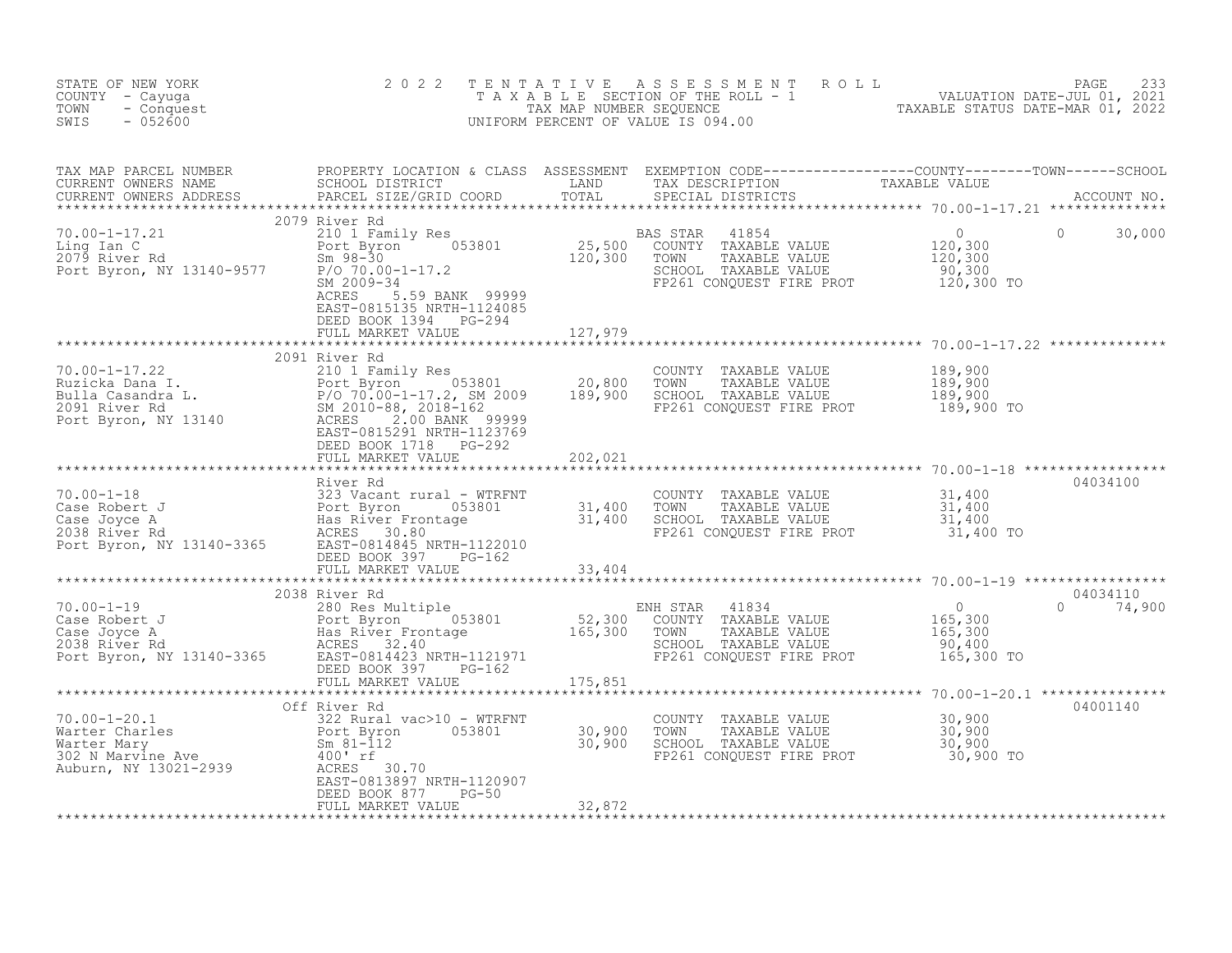| STATE OF NEW YORK  | 2022 TENTATIVE ASSESSMENT ROLL     |                                  | PAGE 234                    |  |
|--------------------|------------------------------------|----------------------------------|-----------------------------|--|
| COUNTY - Cayuqa    | TAXABLE SECTION OF THE ROLL - 1    |                                  | VALUATION DATE-JUL 01, 2021 |  |
| TOWN<br>- Conquest | TAX MAP NUMBER SEOUENCE            | TAXABLE STATUS DATE-MAR 01, 2022 |                             |  |
| - 052600<br>SWIS   | UNIFORM PERCENT OF VALUE IS 094.00 |                                  |                             |  |

|  | TAX MAP PARCEL NUMBER PROPERTY LOCATION & CLASS ASSESSMENT EXEMPTION CODE------------------COUNTY---------TOWN------SCHOOL CURRENT OWNERS NAME SCHOOL DISTRICT LAND TAX DESCRIPTION TAXABLE VALUE<br>CURRENT OWNERS ADDRESS PARCE                              |
|--|----------------------------------------------------------------------------------------------------------------------------------------------------------------------------------------------------------------------------------------------------------------|
|  |                                                                                                                                                                                                                                                                |
|  |                                                                                                                                                                                                                                                                |
|  |                                                                                                                                                                                                                                                                |
|  | 10.00-1-21.122<br>10.00-1-21.122<br>10.00-1-21.122<br>27.946<br>Field Robert C Sr Bort Byron (135,000 CONTY TAXABLE VALUE<br>Field Robert C Sr Bort Byron (135,000 CONTY TAXABLE VALUE<br>Field Robert C Sr Bort Byron, NY 13140<br>Field Ro                   |
|  | 1957 River Rd<br>1957 River Rd<br>201 Family Res<br>22,100 UFI COM CT 41131<br>Sikora Pebra R<br>Sikora Debra R<br>201 Family Res<br>22,100 UFI DISC TILE 14141<br>Sikora Debra R<br>28,200<br>28,200<br>28,200<br>28,200<br>29,200<br>28,200<br>29,200<br>29, |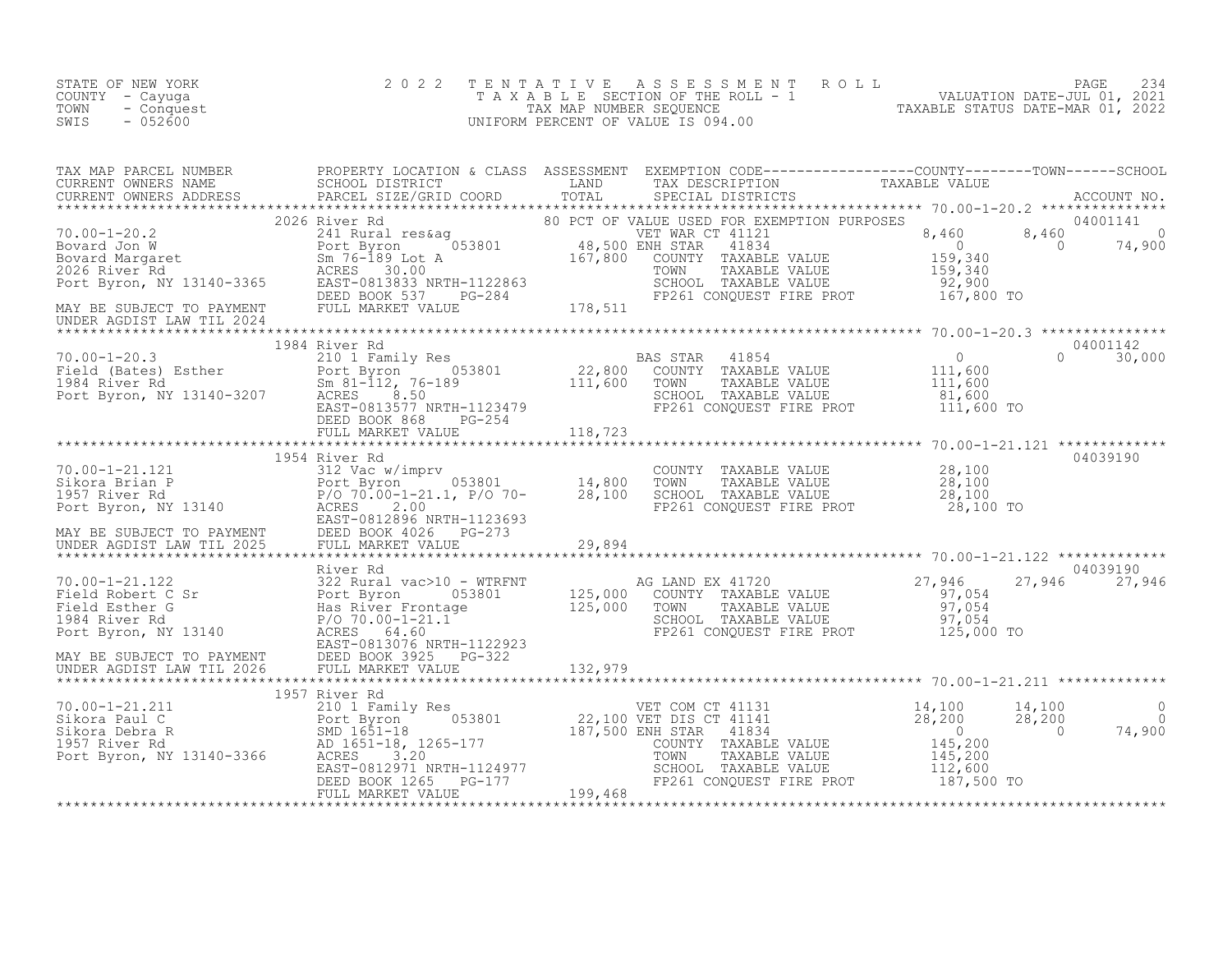| STATE OF NEW YORK<br>COUNTY<br>- Cayuga<br>TOWN<br>- Conquest<br>$-052600$<br>SWIS |                                                                                                                                                                                                                     | TAX MAP NUMBER SEQUENCE | 2022 TENTATIVE ASSESSMENT ROLL<br>TAXABLE SECTION OF THE ROLL - 1<br>UNIFORM PERCENT OF VALUE IS 094.00 | PAGE<br>235<br>VALUATION DATE-JUL 01, 2021<br>TAXABLE STATUS DATE-MAR 01, 2022 |
|------------------------------------------------------------------------------------|---------------------------------------------------------------------------------------------------------------------------------------------------------------------------------------------------------------------|-------------------------|---------------------------------------------------------------------------------------------------------|--------------------------------------------------------------------------------|
| TAX MAP PARCEL NUMBER                                                              | PROPERTY LOCATION & CLASS                                                                                                                                                                                           | ASSESSMENT              |                                                                                                         | EXEMPTION CODE-----------------COUNTY-------TOWN------SCHOOL                   |
| CURRENT OWNERS NAME                                                                | <b>EXAMPLE EXAMPLE EXAMPLE EXAMPLE EXAMPLE EXAMPLE EXAMPLE EXAMPLE EXAMPLE EXAMPLE EXAMPLE EXAMPLE EXAMPLE EXAMPLE EXAMPLE EXAMPLE EXAMPLE EXAMPLE EXAMPLE EXAMPLE EXAMPLE EXAMPLE EXAMPLE E</b><br>SCHOOL DISTRICT |                         | TAX DESCRIPTION                                                                                         | TAXABLE VALUE                                                                  |
| CURRENT OWNERS ADDRESS PARCEL SIZE/GRID COORD TOTAL SPECIAL DISTRICTS              |                                                                                                                                                                                                                     |                         |                                                                                                         | ACCOUNT NO.                                                                    |
|                                                                                    |                                                                                                                                                                                                                     |                         |                                                                                                         |                                                                                |
| 70.00-1-21.212                                                                     | River Rd<br>120 Field crops                                                                                                                                                                                         | 58,300                  | COUNTY<br>TAXABLE VALUE<br>TOWN<br>TAXABLE VALUE                                                        | 58,300<br>58,300                                                               |
|                                                                                    |                                                                                                                                                                                                                     | 58,300                  | SCHOOL TAXABLE VALUE                                                                                    | 58,300                                                                         |
|                                                                                    |                                                                                                                                                                                                                     |                         | FP261 CONOUEST FIRE PROT                                                                                | 58,300 TO                                                                      |
| Port Byron, NY 13140                                                               | ACRES 30.00                                                                                                                                                                                                         |                         |                                                                                                         |                                                                                |
| MAY BE SUBJECT TO PAYMENT<br>UNDER AGDIST LAW TIL 2022                             | EAST-0813006 NRTH-1124969<br>DEED BOOK 1651 PG-14<br>FULL MARKET VALUE                                                                                                                                              | 62,021                  |                                                                                                         |                                                                                |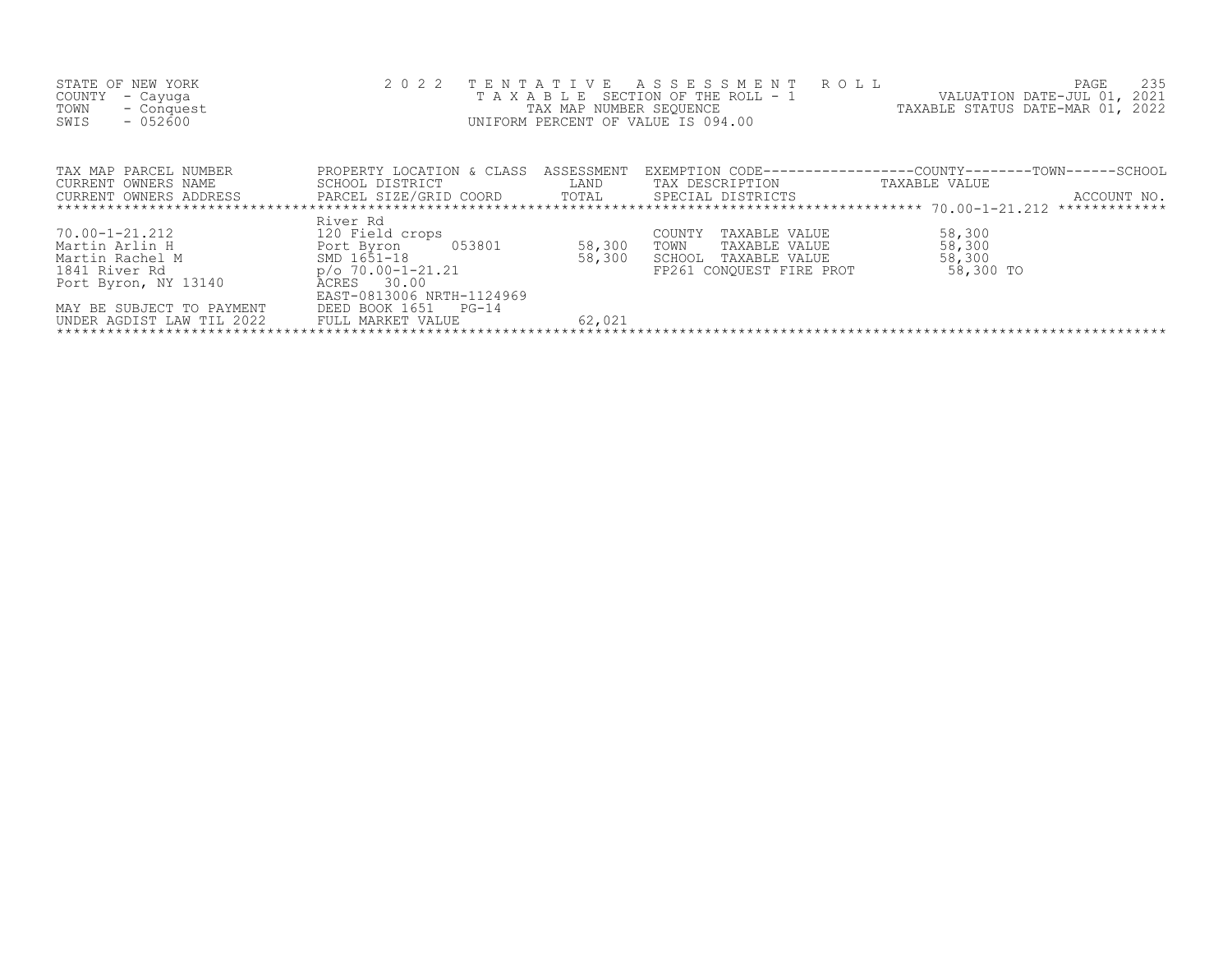|      | STATE OF NEW YORK | 2022 TENTATIVE ASSESSMENT ROLL        |  |                                  | PAGE                   |  |
|------|-------------------|---------------------------------------|--|----------------------------------|------------------------|--|
|      | COUNTY - Cayuga   | T A X A B L E SECTION OF THE ROLL - 1 |  | VALUATION DATE-JUL 01, 2021      |                        |  |
| TOWN | - Conquest        |                                       |  | TAXABLE STATUS DATE-MAR 01, 2022 |                        |  |
| SWIS | - 052600          | UNIFORM PERCENT OF VALUE IS 094.00    |  |                                  | RPS150/V04/L015        |  |
|      |                   |                                       |  |                                  | CURRENT DATE 4/21/2022 |  |
|      |                   |                                       |  |                                  |                        |  |

# ROLL SECTION TOTALS

## \*\*\* S P E C I A L D I S T R I C T S U M M A R Y \*\*\*

| CODE | DISTRICT NAME                                                                                                       | TOTAL<br>PARCELS | EXTENSION<br>TYPE.                                          | EXTENSION<br>VALUE | AD VALOREM<br><b>VALUE</b>         | EXEMPT<br>AMOUNT | TAXABLE<br>VALUE                                         |
|------|---------------------------------------------------------------------------------------------------------------------|------------------|-------------------------------------------------------------|--------------------|------------------------------------|------------------|----------------------------------------------------------|
|      | OMTAX Omitted Tax 52<br>SCOTX OMITTED SCHOOL<br>FP261 CONOUEST FIRE<br>LD261 CONOUEST LIGHT<br>LD262 SPRING LAKE LI |                  | 2 MOVTAX<br>1 MOVTAX<br>1,137 TOTAL<br>39 TOTAL<br>33 TOTAL | 1142.84<br>606.45  | 119509,600<br>3577,143<br>3116,100 | 4,710<br>36,270  | 1,142.84<br>606.45<br>119504,890<br>3540,873<br>3116,100 |

## \*\*\* S C H O O L D I S T R I C T S U M M A R Y \*\*\*

| CODE                                 | DISTRICT NAME                                         | TOTAL<br>PARCELS | ASSESSED<br>LAND                              | ASSESSED<br>TOTAL                              | EXEMPT<br>AMOUNT                           | TOTAL<br>TAXABLE                              | <b>STAR</b><br>AMOUNT                      | STAR<br>TAXABLE                               |
|--------------------------------------|-------------------------------------------------------|------------------|-----------------------------------------------|------------------------------------------------|--------------------------------------------|-----------------------------------------------|--------------------------------------------|-----------------------------------------------|
| 052201<br>052401<br>053801<br>544803 | Weedsport<br>Cato Meridian<br>Port Byron<br>Red Creek | 94<br>597<br>447 | 4172,900<br>25322,600<br>18045,200<br>206,600 | 10984,400<br>62053,600<br>46383,700<br>350,600 | 1100,026<br>7421,709<br>5708,317<br>44,031 | 9884,374<br>54631,891<br>40675,383<br>306,569 | 2338,400<br>8123,900<br>8112,733<br>74,900 | 7545,974<br>46507,991<br>32562,650<br>231,669 |
|                                      | SUB-TOTAL                                             | 1,142            | 47747,300                                     | 119772,300                                     | 14274,083                                  | 105498,217                                    | 18649,933                                  | 86848,284                                     |
|                                      | TOTAL                                                 | 1,142            | 47747,300                                     | 119772,300                                     | 14274,083                                  | 105498,217                                    | 18649,933                                  | 86848,284                                     |

## \*\*\* S Y S T E M C O D E S S U M M A R Y \*\*\*

#### NO SYSTEM EXEMPTIONS AT THIS LEVEL

## \*\*\* E X E M P T I O N S U M M A R Y \*\*\*

| CODE           | DESCRIPTION                  | TOTAL<br>PARCELS | COUNTY   | TOWN              | SCHOOL   |
|----------------|------------------------------|------------------|----------|-------------------|----------|
| 41002<br>41103 | VET CIL<br>VETERANS          |                  | 621,004  | 28,500            |          |
| 41121          | VET WAR CT                   | スフ<br>، ب        | 309,150  | 309,150           |          |
| 41131          | VET COM CT                   | 28               | 393,700  | 393,700           |          |
| 41141<br>41163 | VET DIS CT<br>$CW$ 15 $VET/$ | 14               | 350,808  | 350,808<br>90,240 |          |
| 41700          | $AG$ $BLDG$                  |                  | 1121,060 | 1121,060          | 1121,060 |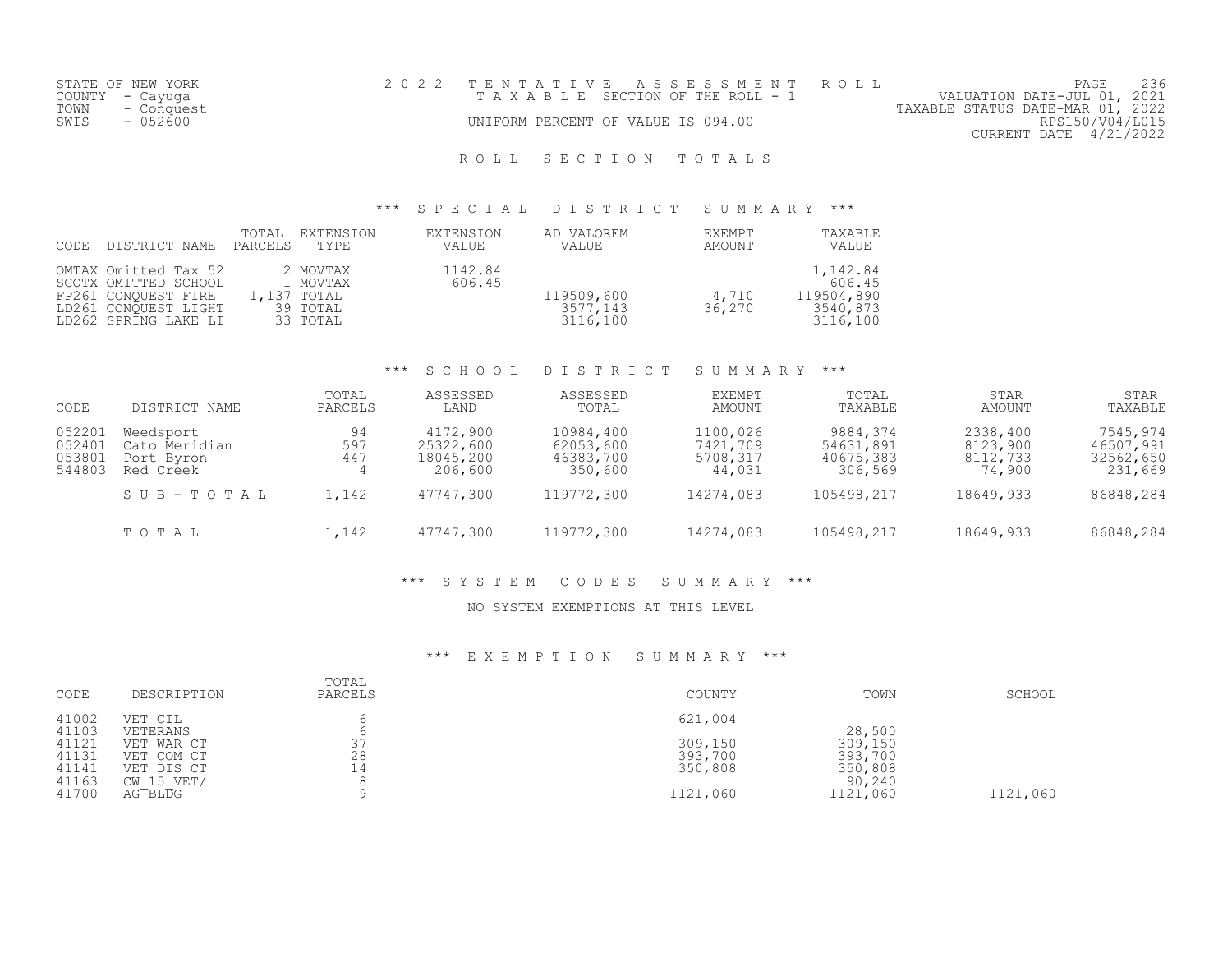| STATE OF NEW YORK<br>COUNTY - Cayuga<br>TOWN - Conquest<br>SWIS<br>- 052600 | 2022 TENTATIVE ASSESSMENT ROLL<br>T A X A B L E SECTION OF THE ROLL - 1<br>UNIFORM PERCENT OF VALUE IS 094.00 |  |  |                     | PAGE<br>VALUATION DATE-JUL 01, 2021<br>TAXABLE STATUS DATE-MAR 01, 2022<br>RPS150/V04/L015<br>$CURRENT$ DATE $4/21/2022$ |  |  |  |  |
|-----------------------------------------------------------------------------|---------------------------------------------------------------------------------------------------------------|--|--|---------------------|--------------------------------------------------------------------------------------------------------------------------|--|--|--|--|
|                                                                             |                                                                                                               |  |  | ROLL SECTION TOTALS |                                                                                                                          |  |  |  |  |

## \*\*\* E X E M P T I O N S U M M A R Y \*\*\*

| CODE  | DESCRIPTION       | TOTAL<br>PARCELS | COUNTY    | TOWN      | SCHOOL    |
|-------|-------------------|------------------|-----------|-----------|-----------|
| 41720 | AG LAND EX        | 155              | 12395,221 | 12395,221 | 12395,221 |
| 41730 | AG INDV EX        |                  | 17,390    | 17,390    | 17,390    |
| 41800 | AGED C/T/S        | 10               | 428,943   | 428,943   | 428,943   |
| 41801 | AGED C/T          | 8                | 293,364   | 293,364   |           |
| 41802 | AGED C            | 22               | 879,010   |           |           |
| 41803 | AGED T            | 15               |           | 394,226   |           |
| 41804 | AGED S            | 6                |           |           | 133, 414  |
| 41806 | AGED T/S          |                  |           | 43,589    | 46,550    |
| 41834 | ENH STAR          | 157              |           |           | 10776,833 |
| 41854 | <b>BAS STAR</b>   | 263              |           |           | 7870,100  |
| 41864 | <b>B STAR ADD</b> |                  |           |           | 3,000     |
| 41931 | L I DS C/T        |                  | 94,364    | 94,364    |           |
| 41932 | L I DIS C         |                  | 110,300   |           |           |
| 41933 | L I DIS T         |                  |           | 26,290    |           |
| 41936 | L I DS T/S        |                  |           | 32,025    | 32,025    |
| 42120 | <b>GREENHOUSE</b> |                  | 4,710     | 4,710     | 4,710     |
| 47610 | BIE C/T/S         |                  | 94,770    | 94,770    | 94,770    |
|       | TOTAL             | 761              | 17113,794 | 16118,350 | 32924,016 |

## \*\*\* G R A N D T O T A L S \*\*\*

| ROLL<br><b>SEC</b> | TOTAL<br>PARCEL     | LAND          | $m \wedge m \wedge$<br>UIAL | AYART <sup>T</sup><br>$C$ $\cap$ TIMI $\Box$<br>,uunti | TAXABLE<br>TOWN | TAXABLE<br>$CCTI\cap\cap T$ | <b>STAR</b><br>AYART. |
|--------------------|---------------------|---------------|-----------------------------|--------------------------------------------------------|-----------------|-----------------------------|-----------------------|
|                    | $\wedge$<br>11 17 4 | 300<br>・フフ オフ | ,300<br>، د ه               | 102658,506                                             | 03653<br>Q5C    | 105498.217                  | 284                   |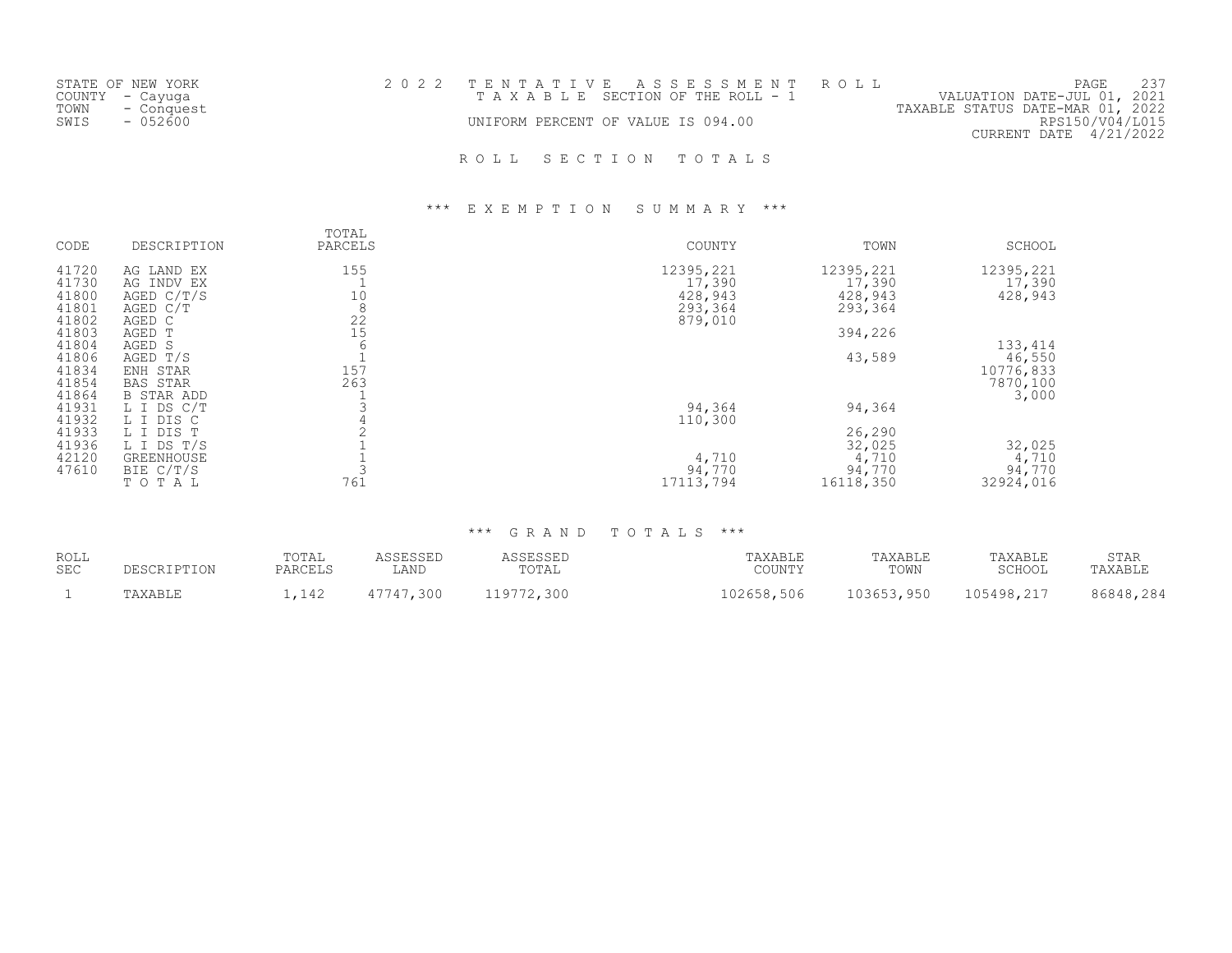| STATE OF NEW YORK<br>COUNTY - Cayuga<br>TOWN<br>- Conquest<br>$-052600$<br>SWIS                                                                                               | 2 0 2 2                                                                          | TENTATIVE<br>TAX MAP NUMBER SEQUENCE | A S S E S S M E N T<br>ROLL<br>SPECIAL FRANCHISE SECTION OF THE ROLL - 5<br>UNIFORM PERCENT OF VALUE IS 094.00                          | PAGE<br>VALUATION DATE-JUL 01, 2021<br>TAXABLE STATUS DATE-MAR 01, 2022                            | 238         |
|-------------------------------------------------------------------------------------------------------------------------------------------------------------------------------|----------------------------------------------------------------------------------|--------------------------------------|-----------------------------------------------------------------------------------------------------------------------------------------|----------------------------------------------------------------------------------------------------|-------------|
| TAX MAP PARCEL NUMBER<br>CURRENT OWNERS NAME<br>CURRENT OWNERS ADDRESS                                                                                                        | SCHOOL DISTRICT<br>PARCEL SIZE/GRID COORD                                        | LAND<br>TOTAL                        | PROPERTY LOCATION & CLASS ASSESSMENT EXEMPTION CODE----------------COUNTY-------TOWN-----SCHOOL<br>TAX DESCRIPTION<br>SPECIAL DISTRICTS | TAXABLE VALUE<br>04049010                                                                          | ACCOUNT NO. |
| $500.00 - -21$<br>Rochester Gas & Electric<br>c/o Avangrid Management Co<br>Local Tax Dept<br>One City Center, 5th Floor<br>Portland, ME 04101                                | 861 Elec & gas<br>053801<br>Port Byron<br>Figured At 41%<br>FULL MARKET VALUE    | $\overline{0}$<br>587,370<br>624,862 | COUNTY TAXABLE VALUE<br>TOWN<br>TAXABLE VALUE<br>SCHOOL TAXABLE VALUE<br>FP261 CONQUEST FIRE PROT                                       | 587,370<br>587,370<br>587,370<br>587,370 TO                                                        |             |
| ****************************<br>$500.00 - 22$<br>Rochester Gas & Electric<br>c/o Avangrid Management co<br>Local Tax Dept<br>One City Center, 5th Floor<br>Portland, ME 04101 | 861 Elec & gas<br>052401<br>Cato Meridian<br>Figured At 38%<br>FULL MARKET VALUE | $\bigcirc$<br>544,391<br>579,139     | COUNTY TAXABLE VALUE<br>TOWN<br>TAXABLE VALUE<br>SCHOOL TAXABLE VALUE<br>FP261 CONQUEST FIRE PROT                                       | 04049011<br>544,391<br>544,391<br>544,391<br>544,391 TO                                            |             |
| ******************<br>$500.00 - -23$<br>Rochester Gas & Electric<br>c/o Avangrid Management Co<br>Local Tax Dept<br>One City Center, 5th Floor<br>Portland, ME 04101          | 861 Elec & gas<br>052201<br>Weedsport<br>Figured At 21%<br>FULL MARKET VALUE     | $\circ$<br>300,848<br>320,051        | COUNTY TAXABLE VALUE<br>TOWN<br>TAXABLE VALUE<br>SCHOOL TAXABLE VALUE<br>FP261 CONQUEST FIRE PROT                                       | 04049012<br>300,848<br>300,848<br>300,848<br>300,848 TO                                            |             |
| $500.00 - -24$<br>Port Byron Telephone Co<br>Attn: Property Tax Team<br>525 Junction Rd<br>Madison, WI 53717                                                                  | 866 Telephone<br>053801<br>Port Byron<br>Figured At 60%<br>FULL MARKET VALUE     | $\circ$<br>640,760<br>681,660        | COUNTY TAXABLE VALUE<br>TOWN<br>TAXABLE VALUE<br>SCHOOL TAXABLE VALUE<br>FP261 CONOUEST FIRE PROT                                       | 04049030<br>640,760<br>640,760<br>640,760<br>640,760 TO                                            |             |
| $500.00 - -25$<br>Port Byron Telephone Co<br>525 Junction Rd<br>Madison, WI 53717                                                                                             | 866 Telephone<br>052401<br>Cato Meridian<br>Figured At 21%<br>FULL MARKET VALUE  | $\Omega$<br>224,266<br>238,581       | COUNTY<br>TAXABLE VALUE<br>TOWN<br>TAXABLE VALUE<br>SCHOOL TAXABLE VALUE<br>FP261 CONQUEST FIRE PROT                                    | ********* 500.00--25 ******************<br>04049031<br>224,266<br>224,266<br>224,266<br>224,266 TO |             |
| $500.00 - -26$<br>Port Byron Telephone Co<br>Attn: Property Tax Team<br>525 Junction Rd<br>Madison, WI 53717                                                                  | 866 Telephone<br>052201<br>Weedsport<br>Figured At 19%<br>FULL MARKET VALUE      | - 0<br>202,907<br>215,859            | COUNTY TAXABLE VALUE<br>TOWN<br>TAXABLE VALUE<br>SCHOOL TAXABLE VALUE<br>FP261 CONQUEST FIRE PROT                                       | 04049032<br>202,907<br>202,907<br>202,907<br>202,907 TO                                            |             |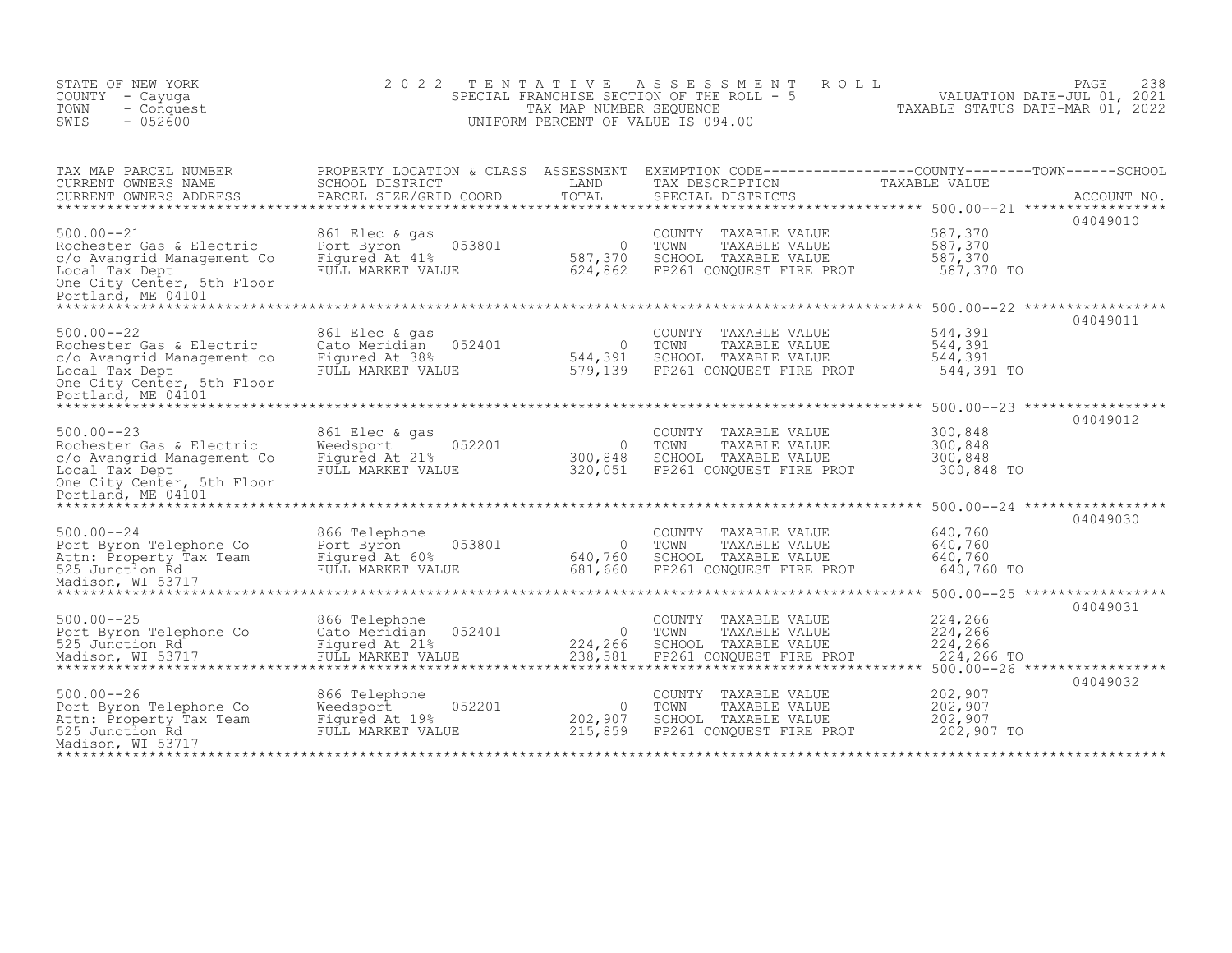| STATE OF NEW YORK<br>COUNTY<br>- Cayuga<br>TOWN<br>- Conquest<br>$-052600$<br>SWIS                                        | 2022 TENTATIVE                                                                                 | TAX MAP NUMBER SEQUENCE | A S S E S S M E N T<br>R O L L<br>SPECIAL FRANCHISE SECTION OF THE ROLL - 5<br>UNIFORM PERCENT OF VALUE IS 094.00 | PAGE<br>VALUATION DATE-JUL 01, 2021<br>TAXABLE STATUS DATE-MAR 01, 2022                                                       | 239 |
|---------------------------------------------------------------------------------------------------------------------------|------------------------------------------------------------------------------------------------|-------------------------|-------------------------------------------------------------------------------------------------------------------|-------------------------------------------------------------------------------------------------------------------------------|-----|
| TAX MAP PARCEL NUMBER<br>CURRENT OWNERS NAME<br>CURRENT OWNERS ADDRESS                                                    | PROPERTY LOCATION & CLASS<br>SCHOOL DISTRICT<br>PARCEL SIZE/GRID COORD TOTAL SPECIAL DISTRICTS | ASSESSMENT<br>LAND      | TAX DESCRIPTION<br>*************************** 500.00--27                                                         | EXEMPTION CODE-----------------COUNTY-------TOWN------SCHOOL<br>TAXABLE VALUE<br>ACCOUNT NO.<br>*****************<br>04049050 |     |
| $500.00 - -27$<br>Citizens Telecom Co. Of Ny<br>c/o Duff & Phelps<br>PO Box 2629<br>Addison, TX 75001                     | 866 Telephone<br>053801<br>Port Byron<br>Fiqured At 33%<br>FULL MARKET VALUE                   | 16,736<br>17,804        | COUNTY<br>TAXABLE VALUE<br>TOWN<br>TAXABLE VALUE<br>SCHOOL TAXABLE VALUE<br>FP261 CONOUEST FIRE PROT              | 16,736<br>16,736<br>16,736<br>16,736 TO                                                                                       |     |
| *************************<br>$500.00 - -28$<br>Citizens Telecomm<br>c/o Duff & Phelps<br>PO Box 2629<br>Addison, TX 75001 | 866 Telephone<br>Cato Meridian 052401<br>Figured At 67%<br>FULL MARKET VALUE                   | 33,980<br>36,149        | TAXABLE VALUE<br>COUNTY<br>TOWN<br>TAXABLE VALUE<br>SCHOOL<br>TAXABLE VALUE<br>FP261 CONQUEST FIRE PROT           | *****************<br>$500.00 - -28$<br>04049051<br>33,980<br>33,980<br>33,980<br>33,980 TO                                    |     |
|                                                                                                                           |                                                                                                |                         |                                                                                                                   |                                                                                                                               |     |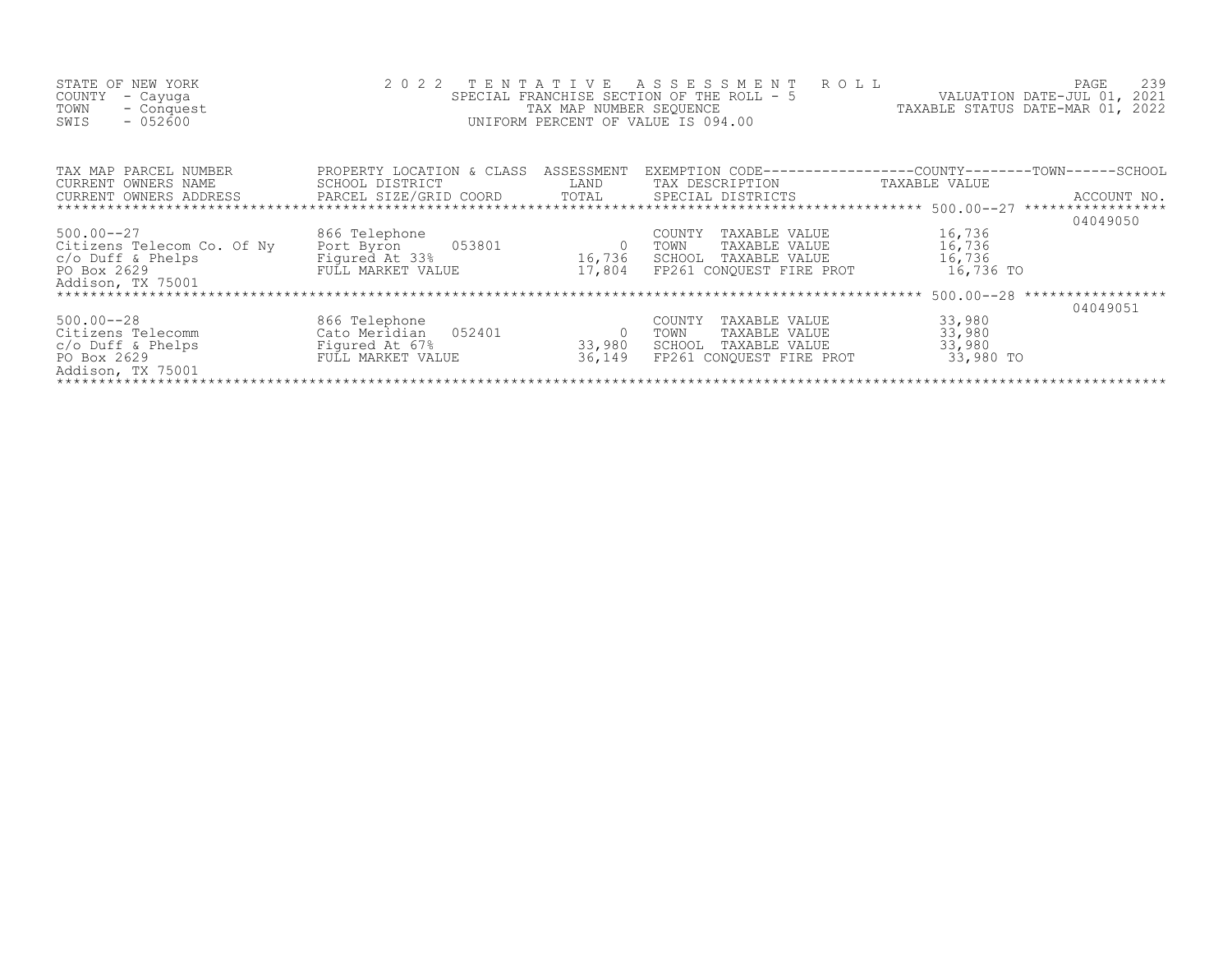| STATE OF NEW YORK | 2022 TENTATIVE ASSESSMENT ROLL            | 240<br>PAGE                      |
|-------------------|-------------------------------------------|----------------------------------|
| COUNTY - Cayuga   | SPECIAL FRANCHISE SECTION OF THE ROLL - 5 | VALUATION DATE-JUL 01, 2021      |
| TOWN - Conquest   |                                           | TAXABLE STATUS DATE-MAR 01, 2022 |
| SWIS<br>- 052600  | UNIFORM PERCENT OF VALUE IS 094.00        | RPS150/V04/L015                  |
|                   |                                           | CURRENT DATE 4/21/2022           |

# ROLL SECTION TOTALS

## \*\*\* S P E C I A L D I S T R I C T S U M M A R Y \*\*\*

| CODE DISTRICT NAME PARCELS TYPE |  | TOTAL EXTENSION | EXTENSION<br>VALUE | AD VALOREM<br><b>VALUE</b> | <b>EXEMPT</b><br>AMOUNT | TAXABLE<br>VALUE |
|---------------------------------|--|-----------------|--------------------|----------------------------|-------------------------|------------------|
| FP261 CONQUEST FIRE             |  | 8 TOTAL         |                    | 2551,258                   |                         | 2551,258         |

## \*\*\* S C H O O L D I S T R I C T S U M M A R Y \*\*\*

| CODE                       | DISTRICT NAME                            | TOTAL<br>PARCELS | ASSESSED<br>LAND | ASSESSED<br>TOTAL              | <b>EXEMPT</b><br>AMOUNT | TOTAL<br>TAXABLE               | <b>STAR</b><br>AMOUNT | <b>STAR</b><br>TAXABLE         |
|----------------------------|------------------------------------------|------------------|------------------|--------------------------------|-------------------------|--------------------------------|-----------------------|--------------------------------|
| 052201<br>052401<br>053801 | Weedsport<br>Cato Meridian<br>Port Byron |                  |                  | 503,755<br>802,637<br>1244,866 |                         | 503,755<br>802,637<br>1244,866 |                       | 503,755<br>802,637<br>1244,866 |
|                            | SUB-TOTAL                                |                  |                  | 2551,258                       |                         | 2551,258                       |                       | 2551,258                       |
|                            | TOTAL                                    |                  |                  | 2551,258                       |                         | 2551,258                       |                       | 2551,258                       |

## \*\*\* S Y S T E M C O D E S S U M M A R Y \*\*\*

#### NO SYSTEM EXEMPTIONS AT THIS LEVEL

## \*\*\* E X E M P T I O N S U M M A R Y \*\*\*

#### NO EXEMPTIONS AT THIS LEVEL

# \*\*\* G R A N D T O T A L S \*\*\*

| ROLL<br><b>SEC</b> |            | TOTAL<br>$\sqrt{2}$<br>่ ≏ ⊶<br>AI\VIII | LAND | $m \wedge m$<br>'UTAL | AXABLE<br>COUNTY | AXABLE<br>TOWN | 'AXABLE<br>COUOOT<br>ロマンエ | STAR |
|--------------------|------------|-----------------------------------------|------|-----------------------|------------------|----------------|---------------------------|------|
| $\sim$ $\lambda$   | $\sqrt{2}$ |                                         |      | ---                   | .<br>-------     | つにに<br>, 2 J C | 255<br>, 200<br>~ ~ ~     |      |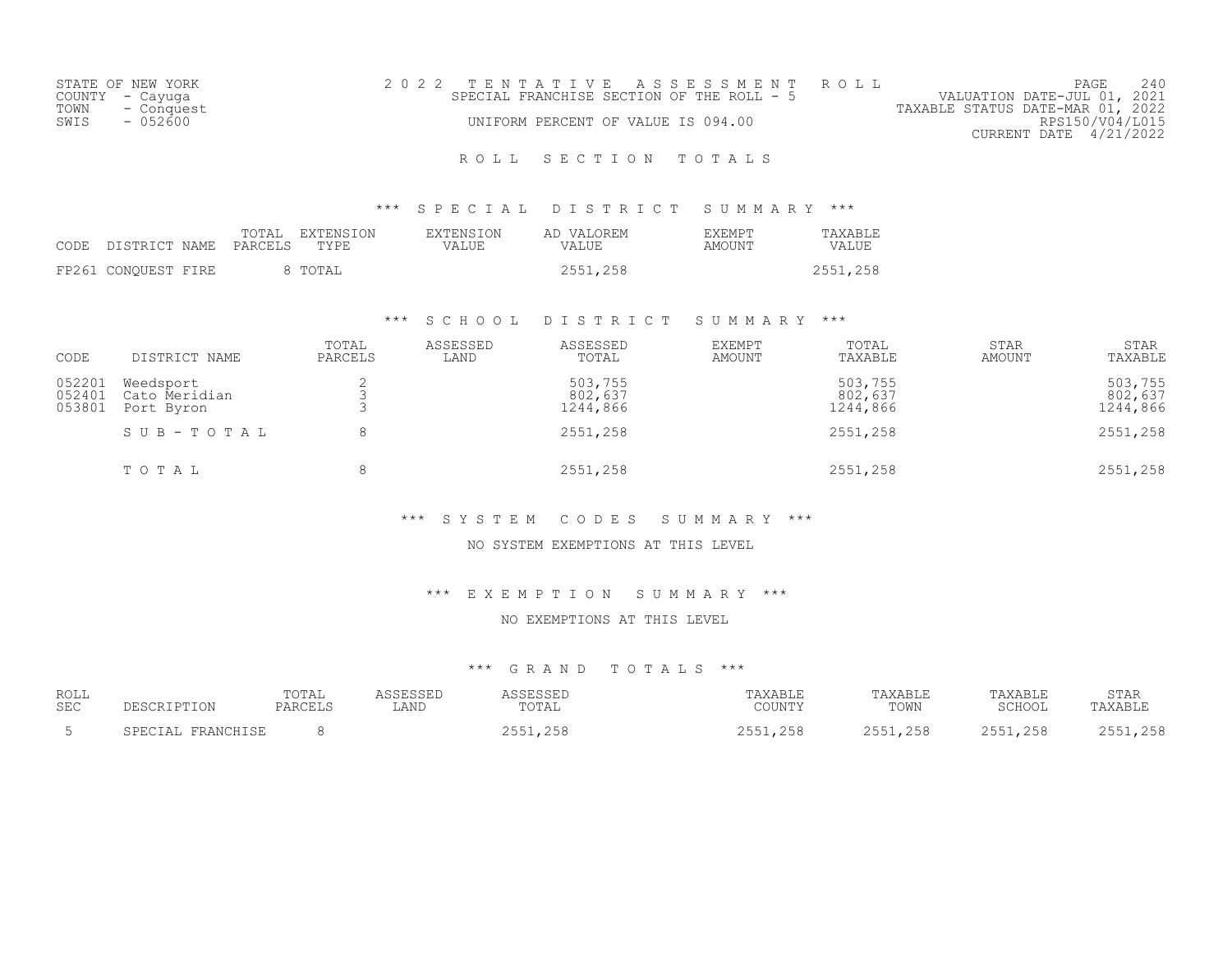| STATE OF NEW YORK<br>COUNTY - Cayuga<br>- Conquest<br>TOWN<br>$-052600$<br>SWIS                                                                                                                                                            | 2 0 2 2                                                                                                                                                                                  | TENTATIVE                          | A S S E S S M E N T R O L L<br>UTILITY & R.R. SECTION OF THE ROLL $-6$<br>TAX MAP NUMBER SEQUENCE<br>TAXABLE STATUS DATE-MAR 01, 2022<br>INIEOPM PERCENT OF VALUE IS 094 00<br>UNIFORM PERCENT OF VALUE IS 094.00 |                                                                          | 241<br>PAGE |
|--------------------------------------------------------------------------------------------------------------------------------------------------------------------------------------------------------------------------------------------|------------------------------------------------------------------------------------------------------------------------------------------------------------------------------------------|------------------------------------|-------------------------------------------------------------------------------------------------------------------------------------------------------------------------------------------------------------------|--------------------------------------------------------------------------|-------------|
|                                                                                                                                                                                                                                            |                                                                                                                                                                                          |                                    |                                                                                                                                                                                                                   |                                                                          |             |
| $69.00 - 1 - 35.2$<br>Port Byron Telephone Co<br>Company Code 637000<br>Attn: Property Tax Team<br>525 Junction Rd<br>Madison, WI 53717                                                                                                    | Outside Plant Nys Rt 38<br>380 Pub Util Vac<br>Port Byron 053801 11,800<br>Utility Vacant Land 11,800<br>FRNT 100.00 DPTH 116.71<br>EAST-0803623 NRTH-1123540<br>DEED BOOK 911<br>$PG-8$ |                                    | COUNTY TAXABLE VALUE $11,800$<br>TOWN TAXABLE VALUE $11,800$<br>SCHOOL TAXABLE VALUE $11,800$<br>FP261 CONQUEST FIRE PROT $11,800$ TO                                                                             |                                                                          |             |
| 626.000-0000-618.750-1881 836 Telecom. eq.<br>Citizens Uci 8.750-1881 836 Telecom. eq.<br>Duff and Phelps Box 2629 Boles Wires And Cables<br>Addison, TX 75001 FULL MARKET VALUE 1,573                                                     | Outside Plant                                                                                                                                                                            |                                    | COUNTY TAXABLE VALUE<br>COWN TAXABLE VALUE $\begin{bmatrix} 1 & 479 \\ 1 & 479 \\ 1 & 479 \end{bmatrix}$<br>SCHOOL TAXABLE VALUE $\begin{bmatrix} 1 & 479 \\ 1 & 479 \\ 1 & 479 \end{bmatrix}$                    | 1,479<br>1,479 TO<br>**************** 626.000-0000-618.750-1882***       | 04046070    |
| 626.000-0000-618.750-1882 836 Telecom.eq. COUNTY<br>Citizens Uci 2836 Telecom.eq. 0 TOWN<br>C/o Duff & Phelps Location No 888888 7,826 SCHOOL<br>PO Box 2629 Poles Wires And Cables FP261 CONdison, TX 75001 FULL MARKET VALUE 8,326<br>** | Outside Plant                                                                                                                                                                            |                                    | COUNTY TAXABLE VALUE<br>TOWN TAXABLE VALUE 7,826<br>SCHOOL TAXABLE VALUE 7,826<br>FP261 CONQUEST FIRE PROT                                                                                                        | 7,826<br>7,826 TO                                                        | 04046071    |
| 6.000-0000-618.750-1883<br>Citizens Uci and Book Book Book Barnet (1993)<br>Colomic Citizens Uci Book Book Book Book Book Book Barnet (1993)<br>Po Box 2629 Poles Wires And Cables (19376 FP261 CONQUEST FIRE PROT 6,933 TO<br>Addison     | Outside Plant                                                                                                                                                                            |                                    |                                                                                                                                                                                                                   | ****************** 626.000-0000-618.750-1883***                          | 04046070    |
|                                                                                                                                                                                                                                            | Outside Plant                                                                                                                                                                            | ************                       | COUNTY TAXABLE VALUE<br>TOWN TAXABLE VALUE<br>SCHOOL TAXABLE VALUE<br>FP261 CONQUEST FIRE PROT                                                                                                                    | 49<br>49<br>49<br>49 TO<br>**************** 626.000-0000-637.000-1881*** | 04046070    |
| 626.000-0000-637.000-1881 836 Telecom. eq.<br>Port Byron Telephone Co Weedsport 052201<br>Company Code 637000 Location No 888888<br>Attn: Property Tax Team Poles Wires And Cables<br>525 Junction Rd FULL MARKET VALUE<br>Madison, WI 5   |                                                                                                                                                                                          | $\overline{0}$<br>89,300<br>95,000 | COUNTY TAXABLE VALUE<br>TOWN<br>TAXABLE VALUE<br>SCHOOL TAXABLE VALUE<br>FP261 CONQUEST FIRE PROT 89,300 TO                                                                                                       | 89,300<br>89,300<br>89,300                                               | 04046042    |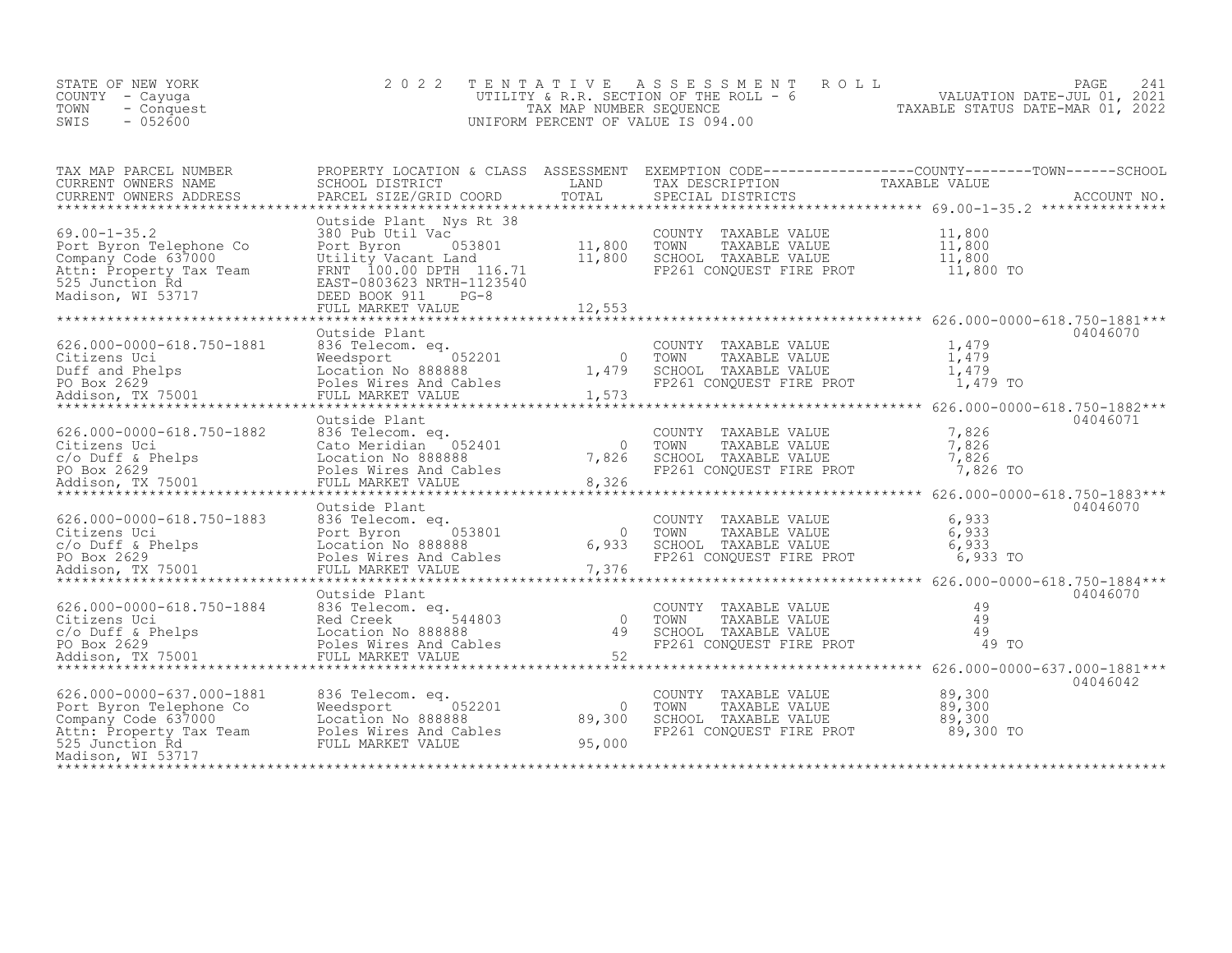| STATE OF NEW YORK<br>COUNTY - Cayuga<br>- Conquest<br>TOWN<br>$-052600$<br>SWIS                                                                                                | 2 0 2 2                                                                                                                                                                                                          | TENTATIVE                                                     | A S S E S S M E N T<br>ROLL<br>TENTATION PRESENT ROLL - AND MALUATION DATE-JUL 01, 2421<br>UTILITY & R.R. SECTION OF THE ROLL - 6 WALUATION DATE-JUL 01, 2021<br>TAXABLE STATUS DATE-MAR 01, 2022<br>UNIFORM PERCENT OF VALUE IS 094.00 |                                                                                                | PAGE<br>242 |
|--------------------------------------------------------------------------------------------------------------------------------------------------------------------------------|------------------------------------------------------------------------------------------------------------------------------------------------------------------------------------------------------------------|---------------------------------------------------------------|-----------------------------------------------------------------------------------------------------------------------------------------------------------------------------------------------------------------------------------------|------------------------------------------------------------------------------------------------|-------------|
| TAX MAP PARCEL NUMBER<br>CURRENT OWNERS NAME<br>CURRENT OWNERS ADDRESS                                                                                                         | PARCEL SIZE/GRID COORD                                                                                                                                                                                           | TOTAL                                                         | SPECIAL DISTRICTS                                                                                                                                                                                                                       |                                                                                                | ACCOUNT NO. |
| 626.000-0000-637.000-1882<br>Port Byron Telephone Co<br>Company Code 637000<br>Attn: Property Tax Team<br>525 Junction Rd<br>Madison, WI 53717                                 | Outside Plant<br>836 Telecom. eq.<br>Cato Meridian 052401<br>Location No 888888<br>Poles Wires And Cables<br>FULL MARKET VALUE                                                                                   | $\overline{0}$<br>472,564<br>502,728                          | COUNTY TAXABLE VALUE<br>TOWN<br>TAXABLE VALUE<br>SCHOOL TAXABLE VALUE<br>FP261 CONQUEST FIRE PROT 472,564 TO                                                                                                                            | 472,564<br>472,564<br>472,564                                                                  | 04046041    |
| 626.000-0000-637.000-1883<br>Port Byron Telephone Co<br>525 Junction Rd<br>Madison, WI 53717                                                                                   | Outside Plant<br>836 Telecom. eq.<br>053801<br>Port Byron<br>Location No 888888<br>FULL MARKET VALUE                                                                                                             | $\overline{a}$<br>418,669<br>445,393                          | COUNTY TAXABLE VALUE<br>TOWN<br>TAXABLE VALUE<br>SCHOOL TAXABLE VALUE<br>FP261 CONQUEST FIRE PROT 418,669 TO                                                                                                                            | 418,669<br>418,669<br>418,669                                                                  | 04046040    |
| 626.000-0000-637.000-1884                                                                                                                                                      | Outside Plant<br>836 Telecom. eq.                                                                                                                                                                                | 2.9F <sup>0</sup><br>3,138                                    | COUNTY TAXABLE VALUE<br>TAXABLE VALUE<br>TOWN<br>SCHOOL TAXABLE VALUE<br>FP261 CONQUEST FIRE PROT                                                                                                                                       | 2,950<br>2,950<br>2,950<br>2,950 TO                                                            | 04046040    |
| $626.00 - 9999 - 139. - 1002$<br>Rochester Gas & Electric<br>c/o Avangrid Management Co<br>Local Tax<br>One City Center, 5th Floor<br>Portland, ME 04101                       | Elec Trans<br>882 Elec Trans Imp<br>Cato Meridian 052401<br>Location No 092000<br>App Factor 1.0000<br>Transmission Plant<br>FULL MARKET VALUE                                                                   | $\begin{smallmatrix}&&&0\106,365\end{smallmatrix}$<br>113,154 | COUNTY TAXABLE VALUE<br>TOWN<br>TAXABLE VALUE<br>SCHOOL TAXABLE VALUE<br>FP261 CONOUEST FIRE PROT<br>***************************** 626.00-9999-139.-1881 ******                                                                         | 106,365<br>106,365<br>106,365<br>106,365 TO                                                    |             |
| 626.00-9999-139.-1881<br>Rochester Gas & Electrc<br>c/o Avangrid Management Co<br>Local Tax<br>One City Center, 5th Floor<br>Portland, ME 04101<br>*************************** | Outside Plant<br>870 Elect & Gas<br>870 Elect & Gas<br>Weedsport 0888888<br>Location No 888888<br>Ann Eactor 0.0921<br>App Factor 0.0921<br>Poles Wires And Cables<br>FULL MARKET VALUE<br>********************* | $\bigcirc$<br>31,810<br>33,840                                | COUNTY TAXABLE VALUE<br>TOWN<br>TAXABLE VALUE<br>SCHOOL TAXABLE VALUE<br>FP261 CONQUEST FIRE PROT                                                                                                                                       | $31,810$<br>$31,810$<br>31,810<br>31,810 TO<br>****************** 626.00-9999-139.-1882 ****** | 04046012    |
| 626.00-9999-139.-1882<br>Rochester Gas & Electric<br>c/o Avangrid Management Co<br>Local Tax<br>One City Center, 5th Floor Poles Wires And Cables<br>Portland, ME 04101        | Outside Plant<br>884 Elec Dist Out<br>Cato Meridian 052401<br>Location No 888888<br>App Factor 0.4720<br>FULL MARKET VALUE                                                                                       | $\overline{0}$<br>163,022<br>173,428                          | COUNTY TAXABLE VALUE<br>TOWN<br>TAXABLE VALUE<br>SCHOOL TAXABLE VALUE<br>FP261 CONQUEST FIRE PROT                                                                                                                                       | 163,022<br>163,022<br>163,022<br>163,022 TO                                                    | 04046011    |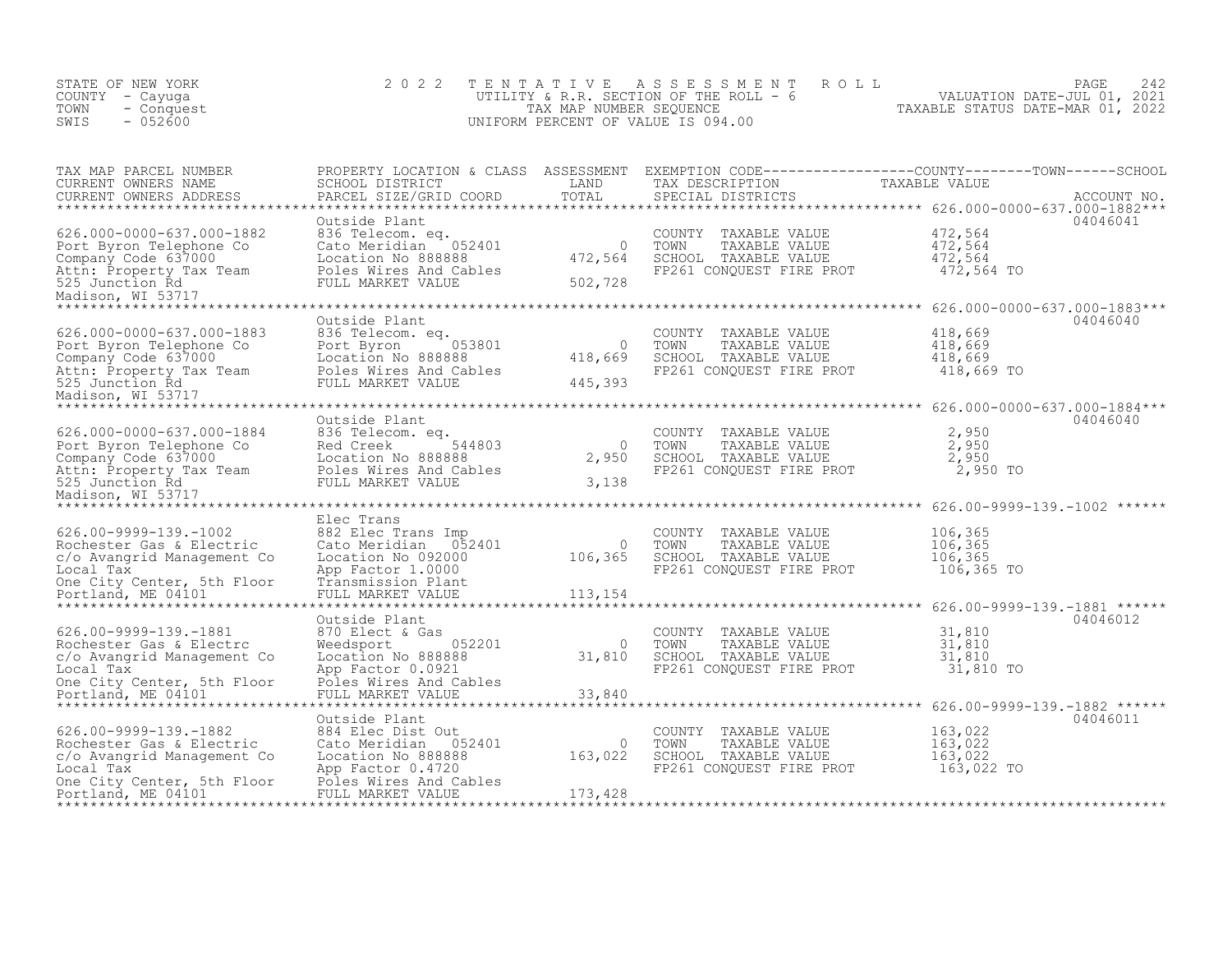| STATE OF NEW YORK<br>COUNTY – Cayuga<br>TOWN<br>- Conquest<br>SWIS<br>$-052600$ | 2022 TENTATIVE ASSESSMENT ROLL<br>UTILITY & R.R. SECTION OF THE ROLL $-6$<br>TAX MAP NUMBER SEOUENCE<br>UNIFORM PERCENT OF VALUE IS 094.00 | TAXABLE STATUS DATE-MAR 01, 2022 | PAGE<br>VALUATION DATE-JUL 01, 2021 |  |
|---------------------------------------------------------------------------------|--------------------------------------------------------------------------------------------------------------------------------------------|----------------------------------|-------------------------------------|--|
|                                                                                 |                                                                                                                                            |                                  |                                     |  |

| TAX MAP PARCEL NUMBER<br>CURRENT OWNERS NAME                                                                                                                                                                                         | PROPERTY LOCATION & CLASS<br>SCHOOL DISTRICT                               | ASSESSMENT     | EXEMPTION CODE-----------------COUNTY-------TOWN------SCHOOL<br>LAND TAX DESCRIPTION TAXABLE VALUE |             |          |
|--------------------------------------------------------------------------------------------------------------------------------------------------------------------------------------------------------------------------------------|----------------------------------------------------------------------------|----------------|----------------------------------------------------------------------------------------------------|-------------|----------|
|                                                                                                                                                                                                                                      |                                                                            |                |                                                                                                    |             |          |
|                                                                                                                                                                                                                                      | Outside Plant                                                              |                |                                                                                                    |             | 04046010 |
| 626.00-9999-139.-1883                                                                                                                                                                                                                | st Out<br>053801 0<br>884 Elec Dist Out                                    |                | COUNTY TAXABLE VALUE                                                                               | 150,554     |          |
| Rochester Gas & Electric                                                                                                                                                                                                             | Port Byron                                                                 | 150,554        | TOWN<br>TAXABLE VALUE                                                                              | 150,554     |          |
| c/o Avangrid Management Co                                                                                                                                                                                                           | Location No 888888                                                         |                | SCHOOL TAXABLE VALUE                                                                               | 150,554     |          |
| Local Tax                                                                                                                                                                                                                            | App Factor 0.4359                                                          |                | FP261 CONQUEST FIRE PROT                                                                           | 150,554 TO  |          |
|                                                                                                                                                                                                                                      |                                                                            |                |                                                                                                    |             |          |
|                                                                                                                                                                                                                                      |                                                                            |                |                                                                                                    |             |          |
|                                                                                                                                                                                                                                      | Gas Trans                                                                  |                |                                                                                                    |             |          |
| 626.00-9999-801.550-2002                                                                                                                                                                                                             | vu∠ 883 Gas Trans Impr<br>Cato Meridian 052401<br>Corp. Iocation No 200000 |                | COUNTY TAXABLE VALUE                                                                               | 5316,048    |          |
| Empire State Pipeline                                                                                                                                                                                                                |                                                                            | $\overline{0}$ | TOWN<br>TAXABLE VALUE                                                                              | 5316,048    |          |
| National Fuel Gas Dist. Corp. Location No 888888                                                                                                                                                                                     |                                                                            | 5316,048       | SCHOOL TAXABLE VALUE                                                                               | 5316,048    |          |
|                                                                                                                                                                                                                                      |                                                                            |                |                                                                                                    |             |          |
|                                                                                                                                                                                                                                      |                                                                            |                |                                                                                                    |             |          |
| Notify that the set of the set of the set of the set of the set of the set of the set of the set of the set of<br>Co Code 801550 (363 Main St (385 Long Trans Line)<br>Williamsville, NY 14221 FULL MARKET VALUE 5655,370<br>******* |                                                                            |                |                                                                                                    |             |          |
|                                                                                                                                                                                                                                      |                                                                            |                |                                                                                                    |             |          |
| 626.00-9999-801.550-2003                                                                                                                                                                                                             | Gas Trans<br>883 Gas Trans Impr                                            |                | COUNTY TAXABLE VALUE                                                                               | 4911,055    |          |
| Empire State Pipeline                                                                                                                                                                                                                | Port Byron 053801                                                          |                | TAXABLE VALUE<br>TOWN                                                                              | 4911,055    |          |
| National Fuel Gas Dist. Corp. Location No 888888                                                                                                                                                                                     |                                                                            | 4911,055       | SCHOOL TAXABLE VALUE                                                                               | 4911,055    |          |
| Co Code 801550                                                                                                                                                                                                                       | App Factor 0.4802                                                          |                | FP261 CONQUEST FIRE PROT                                                                           | 4911,055 TO |          |
| 6363 Main St                                                                                                                                                                                                                         | Gas Long Trans Line                                                        |                |                                                                                                    |             |          |
| Williamsville, NY 14221                                                                                                                                                                                                              | FULL MARKET VALUE                                                          | 5224,527       |                                                                                                    |             |          |
|                                                                                                                                                                                                                                      |                                                                            |                |                                                                                                    |             |          |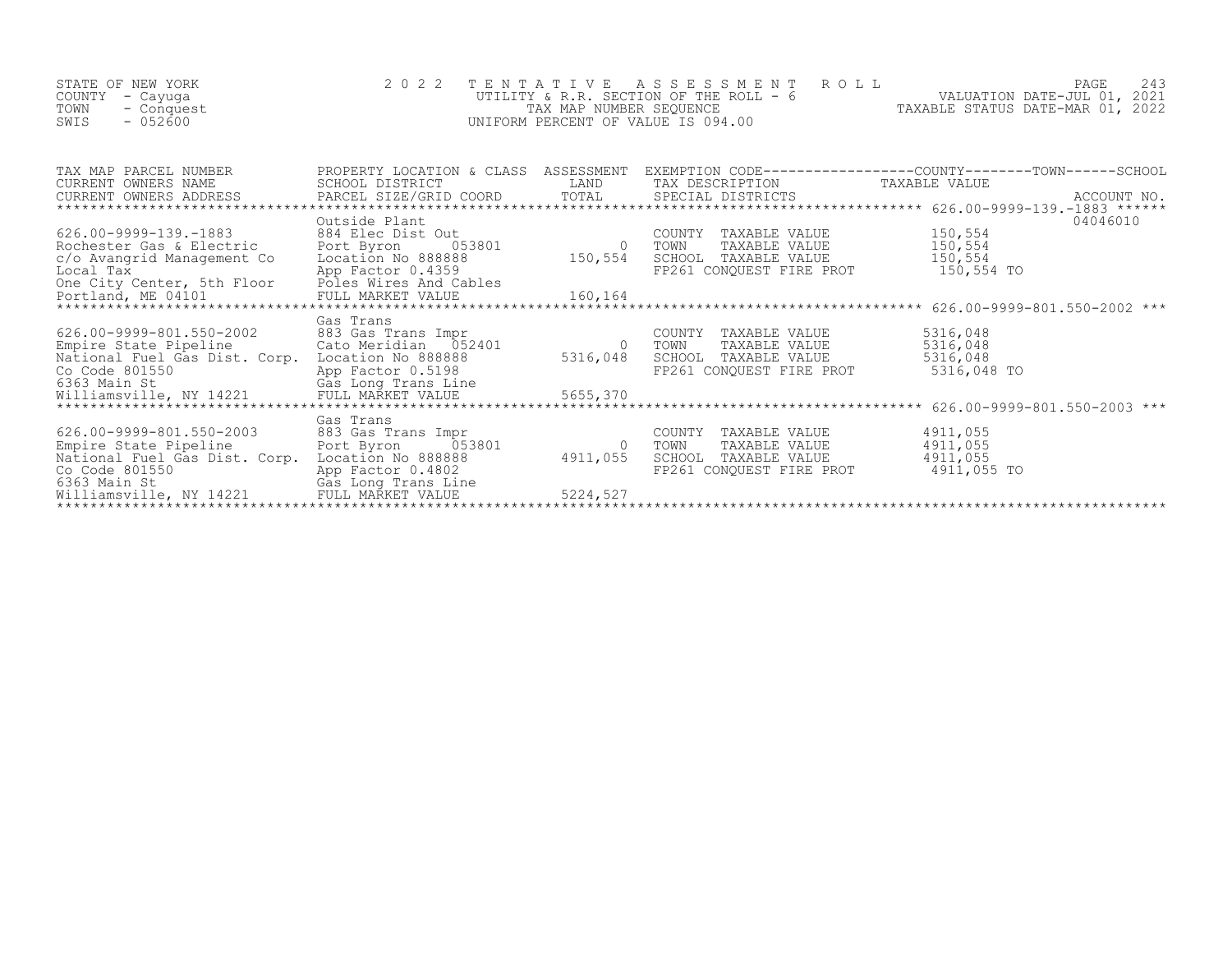| STATE OF NEW YORK  | 2022 TENTATIVE ASSESSMENT ROLL         |                                  | PAGE            |  |
|--------------------|----------------------------------------|----------------------------------|-----------------|--|
| COUNTY - Cayuga    | UTILITY & R.R. SECTION OF THE ROLL - 6 | VALUATION DATE-JUL 01, 2021      |                 |  |
| TOWN<br>- Conquest |                                        | TAXABLE STATUS DATE-MAR 01, 2022 |                 |  |
| $-0.52600$<br>SWIS | UNIFORM PERCENT OF VALUE IS 094.00     |                                  | RPS150/V04/L015 |  |
|                    |                                        | CURRENT DATE 4/21/2022           |                 |  |
|                    |                                        |                                  |                 |  |

# ROLL SECTION TOTALS

## \*\*\* S P E C I A L D I S T R I C T S U M M A R Y \*\*\*

| CODE DISTRICT NAME PARCELS |  | TOTAL EXTENSION<br>TYPE. | EXTENSION<br>VALUE | AD VALOREM<br>VALUE | <b>EXEMPT</b><br>AMOUNT | TAXABLE<br>VALUE |
|----------------------------|--|--------------------------|--------------------|---------------------|-------------------------|------------------|
| FP261 CONOUEST FIRE        |  | 15 TOTAL                 |                    | 11690,424           |                         | 11690,424        |

## \*\*\* S C H O O L D I S T R I C T S U M M A R Y \*\*\*

| CODE                                 | DISTRICT NAME                                         | TOTAL<br>PARCELS | ASSESSED<br>LAND | ASSESSED<br>TOTAL                        | <b>EXEMPT</b><br>AMOUNT | TOTAL<br>TAXABLE                         | <b>STAR</b><br>AMOUNT | <b>STAR</b><br>TAXABLE                   |
|--------------------------------------|-------------------------------------------------------|------------------|------------------|------------------------------------------|-------------------------|------------------------------------------|-----------------------|------------------------------------------|
| 052201<br>052401<br>053801<br>544803 | Weedsport<br>Cato Meridian<br>Port Byron<br>Red Creek | ∠                | 11,800           | 122,589<br>6065,825<br>5499,011<br>2,999 |                         | 122,589<br>6065,825<br>5499,011<br>2,999 |                       | 122,589<br>6065,825<br>5499,011<br>2,999 |
|                                      | SUB-TOTAL                                             | 15               | 11,800           | 11690,424                                |                         | 11690,424                                |                       | 11690,424                                |
|                                      | TOTAL                                                 | 15               | 11,800           | 11690,424                                |                         | 11690,424                                |                       | 11690,424                                |

## \*\*\* S Y S T E M C O D E S S U M M A R Y \*\*\*

# NO SYSTEM EXEMPTIONS AT THIS LEVEL

## \*\*\* E X E M P T I O N S U M M A R Y \*\*\*

#### NO EXEMPTIONS AT THIS LEVEL

## \*\*\* G R A N D T O T A L S \*\*\*

| ROLL | DESCRIPTION      | "OTAL   | ASSESSED | ASSESSED  | TAXABLE   | TAXABLE   | TAXABLE   | STAR      |
|------|------------------|---------|----------|-----------|-----------|-----------|-----------|-----------|
| SEC  |                  | PARCELS | LAND     | TOTAL     | COUNTY    | TOWN      | SCHOOL    | TAXABLE   |
|      | UTILITIES & N.C. |         | 11,800   | 11690,424 | 11690,424 | 11690,424 | 11690,424 | 11690,424 |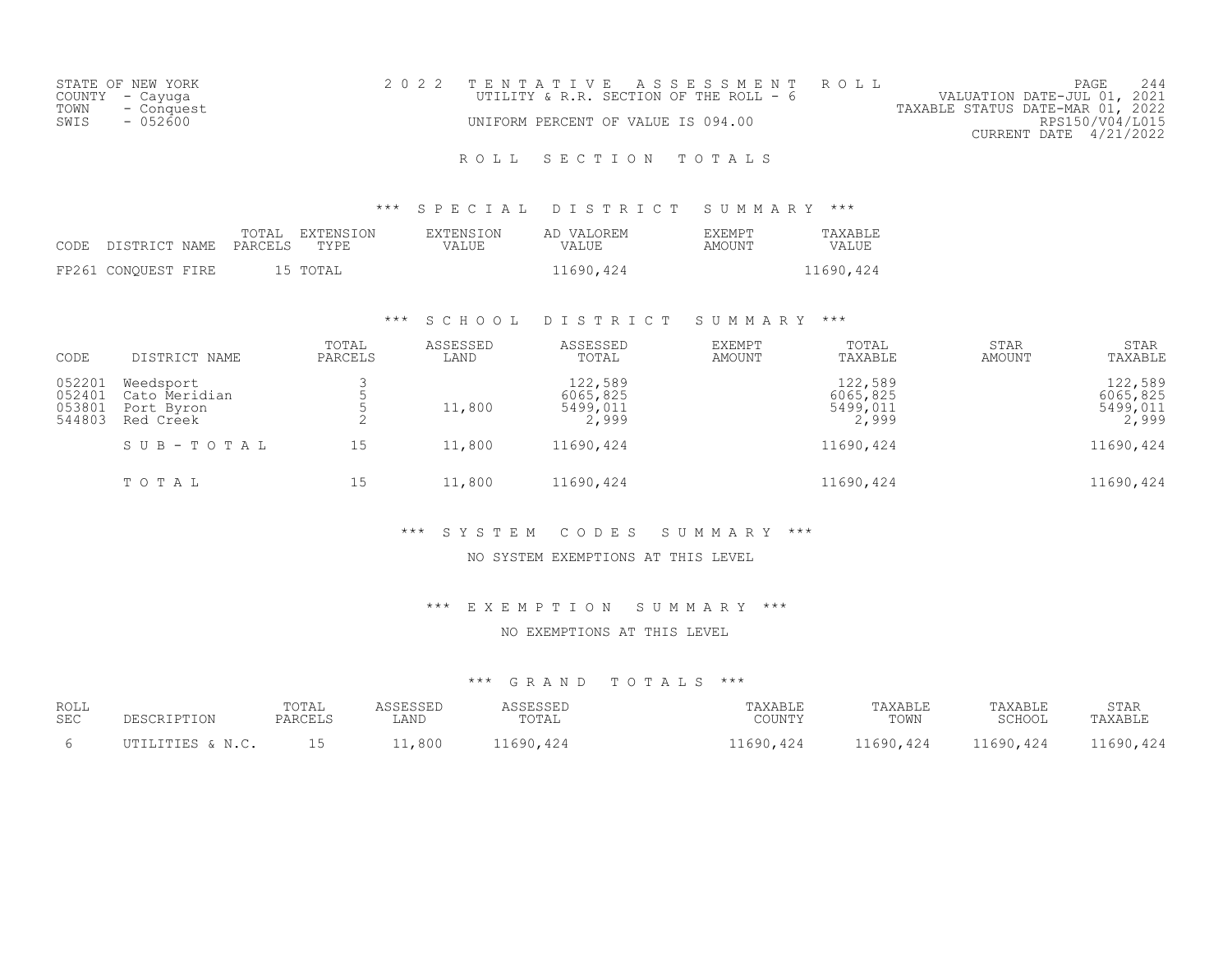| STATE OF NEW YORK  | 2022 TENTATIVE ASSESSMENT ROLL        |                                  | PAGE 245                    |  |
|--------------------|---------------------------------------|----------------------------------|-----------------------------|--|
| COUNTY – Cayuga    | WHOLLY EXEMPT SECTION OF THE ROLL - 8 |                                  | VALUATION DATE-JUL 01, 2021 |  |
| TOWN<br>- Conquest | TAX MAP NUMBER SEOUENCE               | TAXABLE STATUS DATE-MAR 01, 2022 |                             |  |
| $-052600$<br>SWIS  | UNIFORM PERCENT OF VALUE IS 094.00    |                                  |                             |  |

| TAX MAP PARCEL NUMBER                                                                                                                                                                                                                                                                                                                                                                                                                                                                              |                                            |        | PROPERTY LOCATION & CLASS ASSESSMENT EXEMPTION CODE-----------------COUNTY-------TOWN-----SCHOOL |                             |
|----------------------------------------------------------------------------------------------------------------------------------------------------------------------------------------------------------------------------------------------------------------------------------------------------------------------------------------------------------------------------------------------------------------------------------------------------------------------------------------------------|--------------------------------------------|--------|--------------------------------------------------------------------------------------------------|-----------------------------|
|                                                                                                                                                                                                                                                                                                                                                                                                                                                                                                    |                                            |        |                                                                                                  |                             |
| 19.00-1-34<br>19.00-1-34<br>19.00-1-34<br>NY STATE 12100<br>NY STATE 12100<br>NY STATE 12100<br>NY STATE 12100<br>NY STATE 12100<br>NY STATE 12100<br>NY STATE 12100<br>23,000 33,000 33,000 33,000 33,000<br>23,000 33,000 33,000 33,000<br>23,000 TO                                                                                                                                                                                                                                             |                                            |        |                                                                                                  |                             |
|                                                                                                                                                                                                                                                                                                                                                                                                                                                                                                    |                                            |        |                                                                                                  |                             |
|                                                                                                                                                                                                                                                                                                                                                                                                                                                                                                    |                                            |        |                                                                                                  |                             |
|                                                                                                                                                                                                                                                                                                                                                                                                                                                                                                    |                                            |        |                                                                                                  |                             |
| Off Peachblow Rd<br>971 Wetlands<br>NYS Dept of Environmental Cons Cato Meridian 052401<br>971 Wetlands<br>19.00-1-36.1<br>971 Wetlands<br>971 Wetlands<br>971 Wetlands<br>971 Wetlands<br>971 Wetlands<br>971 Wetlands<br>971 Wetlands<br>971 Wetland<br>NYS Dept of Environmental Cons Cato Merician $0.50$ Wolf Rd<br>Acreage Inc. 50 Mud Pond<br>Albany, NY 12232-0001 ACRES 12.56<br>EAST-0798854 NRTH-1144659 EP261 CONQUEST FIRE PROT 0 TO<br>DEED BOOK 904 PG-196 3,298<br>FULL MARKET VAL | Off Peachblow Rd                           |        |                                                                                                  | 04016030<br>$3,100$ $3,100$ |
|                                                                                                                                                                                                                                                                                                                                                                                                                                                                                                    |                                            |        |                                                                                                  |                             |
|                                                                                                                                                                                                                                                                                                                                                                                                                                                                                                    |                                            |        |                                                                                                  |                             |
|                                                                                                                                                                                                                                                                                                                                                                                                                                                                                                    |                                            |        |                                                                                                  |                             |
| 50.00-1-32.12<br>371 Wetlands<br>New York State Dept of Env Con Cato Meridian<br>625 Broadway 2207-2942<br>Albany, NY 12207-2942<br>EAST-0801745 NRTH-1145865<br>EAST-0801745 NRTH-1145865<br>DEED BOOK 1567 PG-146<br>PLEER DOOK 1567 PG-146<br>                                                                                                                                                                                                                                                  | DEED BOOK 1567 PG-146<br>FULL MARKET VALUE | 62,234 | 58,500 EX                                                                                        | 04030050<br>58,500 58,500   |
|                                                                                                                                                                                                                                                                                                                                                                                                                                                                                                    |                                            |        |                                                                                                  |                             |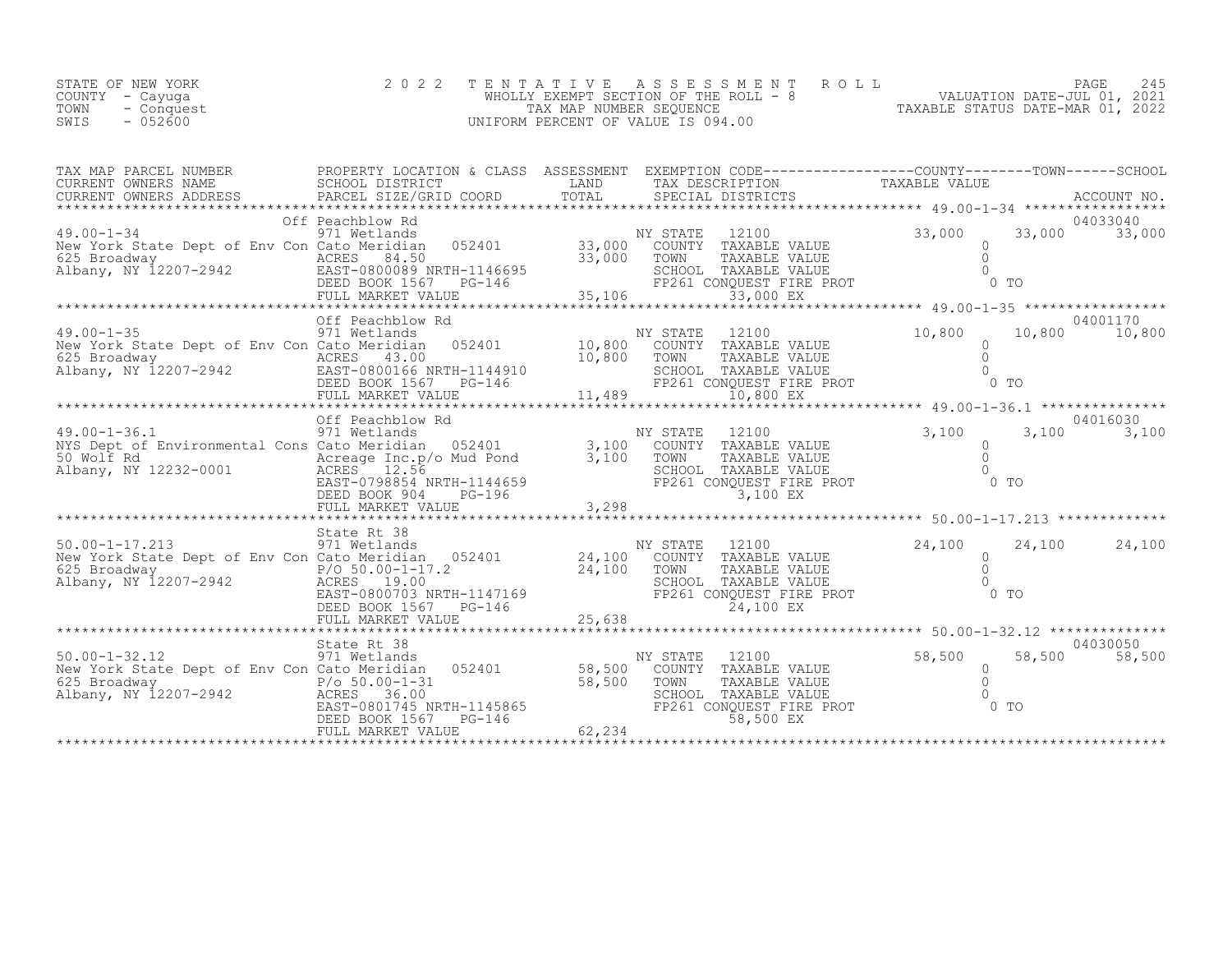| STATE OF NEW YORK  | 2022 TENTATIVE ASSESSMENT ROLL        |                                  | PAGE                        |  |
|--------------------|---------------------------------------|----------------------------------|-----------------------------|--|
| COUNTY – Cayuga    | WHOLLY EXEMPT SECTION OF THE ROLL - 8 |                                  | VALUATION DATE-JUL 01, 2021 |  |
| TOWN<br>- Conquest | TAX MAP NUMBER SEOUENCE               | TAXABLE STATUS DATE-MAR 01, 2022 |                             |  |
| SWIS<br>$-052600$  | UNIFORM PERCENT OF VALUE IS 094.00    |                                  |                             |  |

| TAX MAP PARCEL NUMBER                                                                                                                                                                                                                                          |                    |  | PROPERTY LOCATION & CLASS ASSESSMENT EXEMPTION CODE----------------COUNTY-------TOWN-----SCHOOL                                                                                                                                                                                                                                              |                    |                            |  |  |  |  |
|----------------------------------------------------------------------------------------------------------------------------------------------------------------------------------------------------------------------------------------------------------------|--------------------|--|----------------------------------------------------------------------------------------------------------------------------------------------------------------------------------------------------------------------------------------------------------------------------------------------------------------------------------------------|--------------------|----------------------------|--|--|--|--|
|                                                                                                                                                                                                                                                                |                    |  |                                                                                                                                                                                                                                                                                                                                              |                    | 04035160                   |  |  |  |  |
|                                                                                                                                                                                                                                                                |                    |  |                                                                                                                                                                                                                                                                                                                                              |                    | 14,700 14,700              |  |  |  |  |
| NEW YORK SCALE DEPL OF ENVIRONMENT ACRES 44.80<br>ALRES 44.80 TOWN TAXABLE VALUE O DEED BOOK 1541 PG-66 FP261 CONQUEST FIRE PROT 0 TO<br>EED BOOK 1541 PG-66 FP261 CONQUEST FIRE PROT 0 TO<br>FULL MARKET VALUE 15,638 14,700 EX<br>**                         |                    |  |                                                                                                                                                                                                                                                                                                                                              |                    |                            |  |  |  |  |
|                                                                                                                                                                                                                                                                |                    |  |                                                                                                                                                                                                                                                                                                                                              |                    |                            |  |  |  |  |
| 10311 DUCK LAKE KONG MONDEROF 25110<br>210 2011 Pamily Res<br>Church Countryside U.M. Port Byron 053801 12,400 COUNTY TAXABLE VALUE<br>Virginia Meyle, Treasurer Education Building 124,900 TOWN TAXABLE VALUE<br>210293 Aldrich Rd FR                         | 10511 Duck Lake Rd |  |                                                                                                                                                                                                                                                                                                                                              | 124,900<br>124,900 | 04051070<br>124,900        |  |  |  |  |
|                                                                                                                                                                                                                                                                |                    |  | $\begin{tabular}{l c c c c c} \hline $\mathcal{L}$-18 & $\mathcal{L}$-10$ & $12,400$ & $12,400$ & $1200$ & $1000$ & $1000$\\ \hline \hline $\mathcal{L}$: 1000$ & $12,400$ & $12,400$ & $1000$ & $1000$ & $1000$ & $1000$\\ \hline \hline $\mathcal{L}$: 1100$ & $12,400$ & $124,900$ & $1000$ & $1000$ & $1000$\\ \hline $\mathcal{L}$: 12$ |                    |                            |  |  |  |  |
|                                                                                                                                                                                                                                                                |                    |  |                                                                                                                                                                                                                                                                                                                                              |                    |                            |  |  |  |  |
|                                                                                                                                                                                                                                                                | 10517 Duck Lake Rd |  |                                                                                                                                                                                                                                                                                                                                              |                    | 04051080                   |  |  |  |  |
| 124,500<br>S5.00-2-19<br>Church Countryside United<br>Methodist<br>Methodist<br>124,500<br>Methodist<br>Church<br>Church<br>Church<br>Port Byron, NY 13140-4332<br>ERD BOOK 76<br>DEED BOOK 76<br>PORT PULL MARKET VALUE<br>PORT 124,500<br>PORT 124,500<br>TO |                    |  | TOWN TAXABLE VALUE<br>SCHOOL TAXABLE VALUE 0<br>FP261 CONQUEST FIRE PROT 0 TO<br>LD262 SPRING LAKE LIGHT                                                                                                                                                                                                                                     |                    | 124,500 124,500            |  |  |  |  |
|                                                                                                                                                                                                                                                                |                    |  |                                                                                                                                                                                                                                                                                                                                              |                    |                            |  |  |  |  |
|                                                                                                                                                                                                                                                                |                    |  |                                                                                                                                                                                                                                                                                                                                              |                    |                            |  |  |  |  |
|                                                                                                                                                                                                                                                                |                    |  | TOWN CEM 13510                                                                                                                                                                                                                                                                                                                               | 2,100              | 04051040<br>2,100<br>2,100 |  |  |  |  |
|                                                                                                                                                                                                                                                                |                    |  | COUNTY TAXABLE VALUE<br>TOWN TAXABLE VALUE 0<br>SCHOOL TAXABLE VALUE 0<br>FP261 CONQUEST FIRE PROT 0<br>2,100 EX                                                                                                                                                                                                                             | $0$ TO             |                            |  |  |  |  |
|                                                                                                                                                                                                                                                                | FULL MARKET VALUE  |  | 2,234<br>2,100 EX<br>LD262 SPRING LAKE LIGHT                                                                                                                                                                                                                                                                                                 | $0$ TO             |                            |  |  |  |  |
|                                                                                                                                                                                                                                                                |                    |  |                                                                                                                                                                                                                                                                                                                                              |                    |                            |  |  |  |  |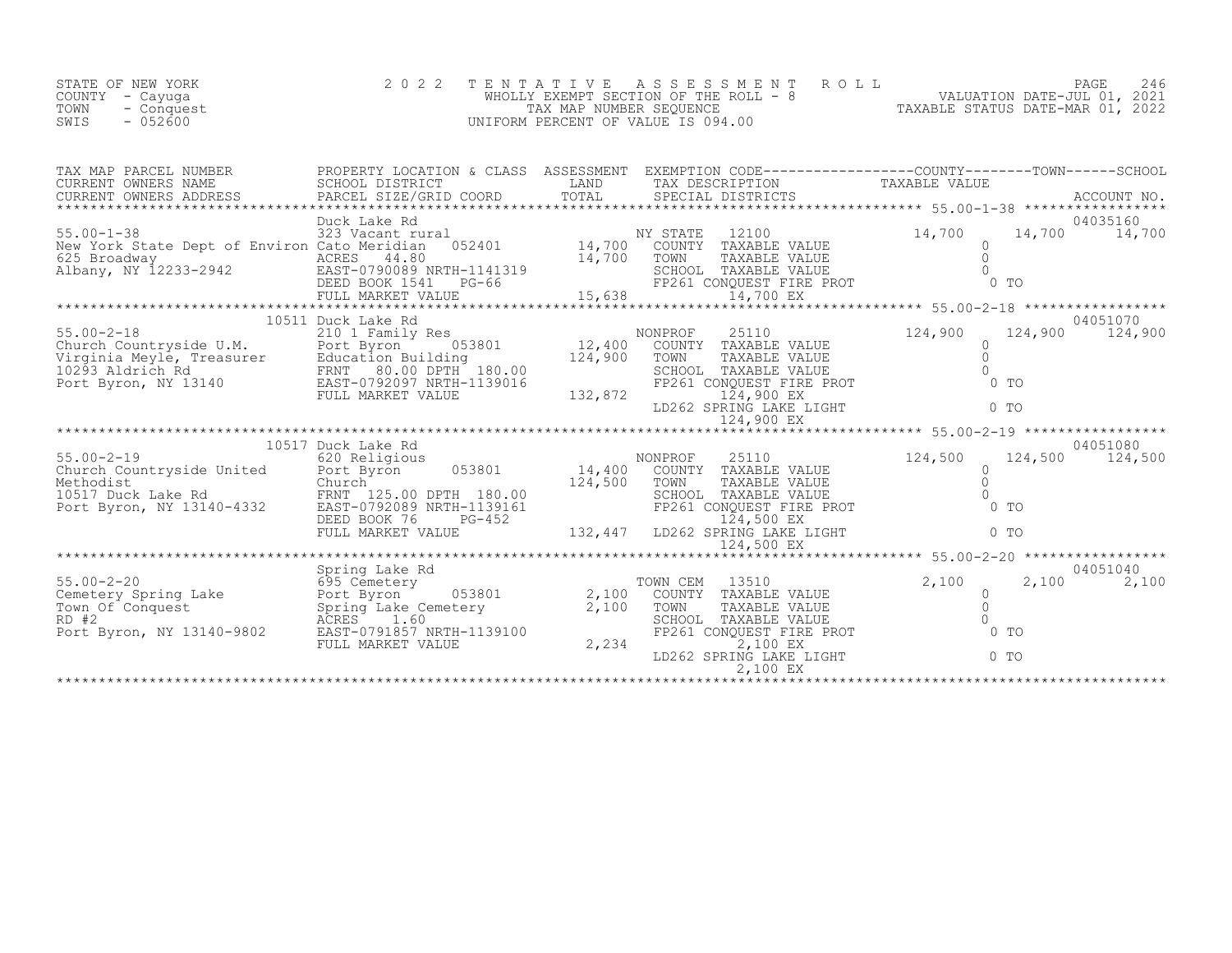| STATE OF NEW YORK<br>COUNTY<br>- Cayuqa<br>- Conquest<br>TOWN<br>$-052600$<br>SWIS                                                                                                                                                                                                                                                                                                                                                     | 2 0 2 2                                                                                                                                                                                                           | TENTATIVE | ENTATIVE ASSESSMENT ROLL PAGE 247<br>WHOLLY EXEMPT SECTION OF THE ROLL - 8 VALUATION DATE-JUL 01, 2021<br>TAX MAP NUMBER SEQUENCE TAXABLE STATUS DATE-MAR 01, 2022<br>NIFORM PERCENT OF VALUE IS 094.00<br>UNIFORM PERCENT OF VALUE IS 094.00 |                                                                          |                     |
|----------------------------------------------------------------------------------------------------------------------------------------------------------------------------------------------------------------------------------------------------------------------------------------------------------------------------------------------------------------------------------------------------------------------------------------|-------------------------------------------------------------------------------------------------------------------------------------------------------------------------------------------------------------------|-----------|-----------------------------------------------------------------------------------------------------------------------------------------------------------------------------------------------------------------------------------------------|--------------------------------------------------------------------------|---------------------|
|                                                                                                                                                                                                                                                                                                                                                                                                                                        |                                                                                                                                                                                                                   |           |                                                                                                                                                                                                                                               |                                                                          |                     |
| $\begin{tabular}{lllllllllllllllllll} \begin{tabular}{l} 55.00-2-29 & \text{Spring Lake Rd} \\ \text{Church Countryside United} & 330 \text{ Vacant comm} \\ \text{Methodist} & \text{Port Byron} & 053801 & 400 \\ \text{Methodist} & \text{SmN} & \text{A=68} \\ 10517 \text{ Duck Lake Rd} & \text{SRNT 110.00 DPTH 120.00} \\ \text{Port Byron, NY 13140-4332} & \text{EAST-0792282 NRTH-1138984} \\ \text{DEED BOOK 822} & \text$ | Spring Lake Rd                                                                                                                                                                                                    |           | ONPROF 25110 400<br>COUNTY TAXABLE VALUE<br>TOWN TAXABLE VALUE 0<br>SCHOOL TAXABLE VALUE 0<br>FP261 CONQUEST FIRE PROT 0 TO<br>ID262 2DD TM 400 EX<br>NONPROF<br>LD262 SPRING LAKE LIGHT<br>400 EX                                            | $\sim$ 0 TO                                                              | 04037100<br>400 400 |
| 1289 Fuller Rd<br>655.00-2-47.31 652 Goot bldgs<br>Conquest Town Of Port Byron 053801 41,900 COUNTY TAXABLE VALUE<br>289 Fuller Rd<br>289 Fuller Rd<br>289 Fuller Rd<br>289 Fuller Rd<br>289 Fuller Rd<br>289 Fuller Rd<br>289 SCHOOL TAXABLE VA                                                                                                                                                                                       | 1289 Fuller Rd<br>ACRES 18.20<br>EAST-0801282 NRTH-1138345<br>DEED BOOK 946<br>$PG-153$                                                                                                                           |           | TOWNOWNED 13500<br>COUNTY TAXABLE VALUE<br>TOWN TAXABLE VALUE<br>SCHOOL TAXABLE VALUE<br>FP261 CONQUEST FIRE PROT<br>515,800 EX                                                                                                               | 515,800<br>515,800<br>$\Omega$<br>$\overline{0}$<br>$\bigcirc$<br>$0$ TO | 04051180<br>515,800 |
| $\begin{tabular}{lllllllllllllllll} \text{55.00-2-50.22} & 973 \text{ Fuller Rd} & \text{NONPROPT} & 25110 & 278,900 & 278,900 & 278,900 & 278,900 & 278,900 & 278,900 & 278,900 & 278,900 & 278,900 & 278,900 & 278,900 & 278,900 & 278,900 & 278,900 & 278,900 & 278,900 & 278,900 & 278,90$                                                                                                                                         |                                                                                                                                                                                                                   |           |                                                                                                                                                                                                                                               |                                                                          |                     |
| Spring Lake Rd<br>Conquest Fire Co Inc<br>10351 Slayton Rd<br>Port Byron, NY 13140-3382<br>Port Byron, NY 13140-3382<br>PRNT 75.00-2-64<br>Port Byron, NY 13140-3382<br>PRNT 75.00-279.00 DPT                                                                                                                                                                                                                                          | Spring Lake Rd<br>Spring Lake Rd<br>330 Vacant comm<br>Port Byron 053801 100<br>$P(\text{o } 55.00 - 2 - 64$ 100<br>FRNT 75.00 DPTH 50.00<br>EAST-0792210 NRTH-1138789<br>DEED BOOK 874 PG-1<br>FULL MARKET VALUE |           | VLFIREASS 26400<br>COUNTY TAXABLE VALUE 100<br>TOWN TAXABLE VALUE 0<br>SCHOOL TAXABLE VALUE 0<br>FP261 CONQUEST FIRE PROT 0 TO<br>VOLFIREASS 26400<br>100 EX                                                                                  | 100                                                                      | 100                 |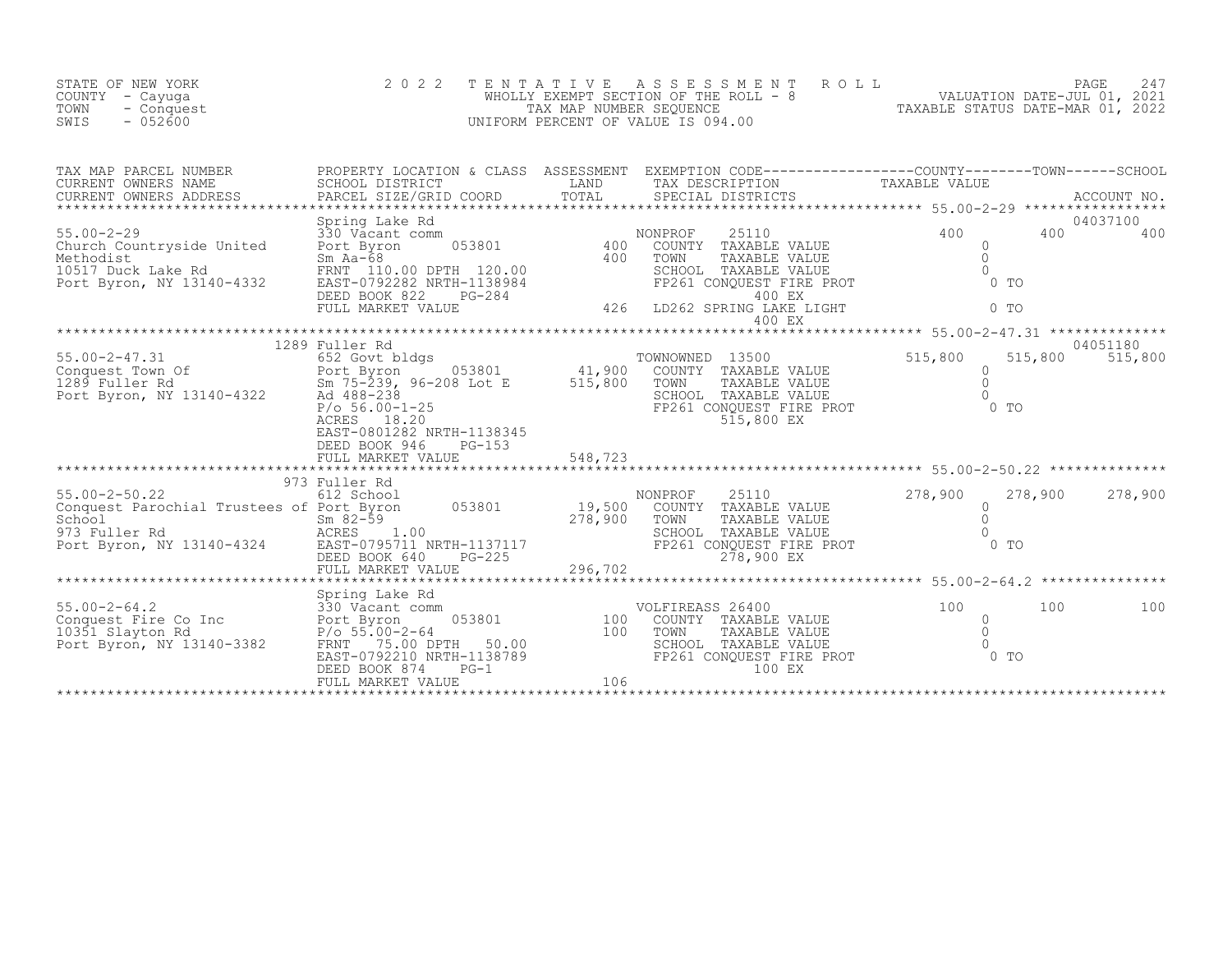| STATE OF NEW YORK<br>COUNTY - Cayuga<br>TOWN<br>- Conquest<br>SWIS<br>$-052600$                                                                                                                                                  | 2 0 2 2          | TENTATIVE ASSESSMENT<br>UNIFORM PERCENT OF VALUE IS 094.00                                                                                                                                  | WHOLLY EXEMPT SECTION OF THE ROLL - 8<br>WHOLLY EXEMPT SECTION OF THE ROLL - 8<br>TAX MAP NUMBER SEQUENCE<br>IFORM PERCENT OF VALUE IS 094.00<br>TAXABLE STATUS DATE-MAR 01, 2022                                                                                                                                                                                                                                    |
|----------------------------------------------------------------------------------------------------------------------------------------------------------------------------------------------------------------------------------|------------------|---------------------------------------------------------------------------------------------------------------------------------------------------------------------------------------------|----------------------------------------------------------------------------------------------------------------------------------------------------------------------------------------------------------------------------------------------------------------------------------------------------------------------------------------------------------------------------------------------------------------------|
|                                                                                                                                                                                                                                  |                  |                                                                                                                                                                                             |                                                                                                                                                                                                                                                                                                                                                                                                                      |
|                                                                                                                                                                                                                                  |                  | UUEST LIGHT<br>1,190 EX<br>********                                                                                                                                                         | $\begin{tabular}{l c c c c c} \texttt{TAY} \texttt{MAP} \texttt{PAREED} \texttt{ NUMBER} & \texttt{FROPERTY LOCATION & \texttt{CLASS} & \texttt{ASSESSMENT} & \texttt{EXEMENT CON COD-B-----------------------0-100INTY-----00INTY-----000NT------000NT------000NT------000NT------000NT------000NT------000NT------000NT------000NT------000NT------000NT------000NT------000NT------000NT------000NT------000NT--$ |
|                                                                                                                                                                                                                                  | 10373 Slayton Rd |                                                                                                                                                                                             | 04051090                                                                                                                                                                                                                                                                                                                                                                                                             |
|                                                                                                                                                                                                                                  |                  |                                                                                                                                                                                             | 10373 Slayton Rd<br>Conquest Town Of Fort Byron 053801 Port Byron 053801 279,900 COUNTY TAXABLE VALUE<br>29,400 COUNTY TAXABLE VALUE 279,900 279,900 279,900 279,900<br>Port Byron, NY 13140-9802 ACRES BOOK 312<br>EAST-0804374 NRTH-                                                                                                                                                                               |
|                                                                                                                                                                                                                                  |                  |                                                                                                                                                                                             | 04051020                                                                                                                                                                                                                                                                                                                                                                                                             |
|                                                                                                                                                                                                                                  |                  | COUNTY TAXABLE VALUE<br>TOWN TAXABLE VALUE<br>TOWN TAXABLE VALUE<br>SCHOOL TAXABLE VALUE<br>SCHOOL TAXABLE VALUE<br>FP261 CONQUEST LIGHT<br>LD261 CONQUEST LIGHT<br>TOWN CEM 13510<br>8,830 | 8,300<br>8,300                                                                                                                                                                                                                                                                                                                                                                                                       |
|                                                                                                                                                                                                                                  |                  |                                                                                                                                                                                             |                                                                                                                                                                                                                                                                                                                                                                                                                      |
|                                                                                                                                                                                                                                  |                  |                                                                                                                                                                                             |                                                                                                                                                                                                                                                                                                                                                                                                                      |
| 10351 Search Conquest Fire Company Inc and the Same Conquest Pire (2,700 islay<br>26.03-1-13.1 10351 Slayton Record (Fire throuse and the Same Conquest Pire House Pire House Pire House of the Same Conquest Pire House of Pire |                  |                                                                                                                                                                                             | 04051110<br>182,700 182,700                                                                                                                                                                                                                                                                                                                                                                                          |
|                                                                                                                                                                                                                                  |                  |                                                                                                                                                                                             |                                                                                                                                                                                                                                                                                                                                                                                                                      |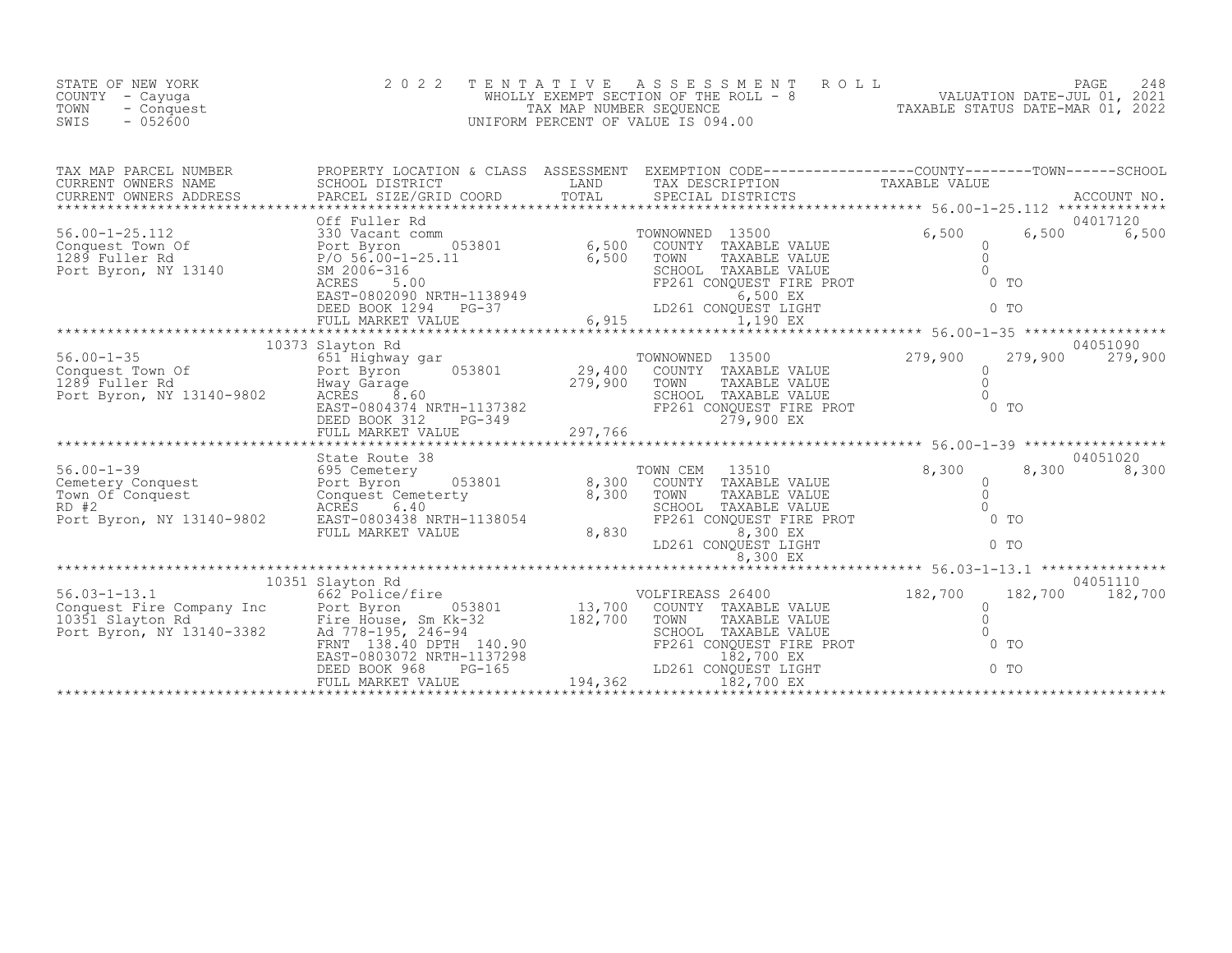| TAX MAP PARCEL NUMBER                                                                                                                                                                                                                                                                                                                                                                         |                  | PROPERTY LOCATION & CLASS ASSESSMENT EXEMPTION CODE----------------COUNTY-------TOWN------SCHOOL |                         |               |          |
|-----------------------------------------------------------------------------------------------------------------------------------------------------------------------------------------------------------------------------------------------------------------------------------------------------------------------------------------------------------------------------------------------|------------------|--------------------------------------------------------------------------------------------------|-------------------------|---------------|----------|
|                                                                                                                                                                                                                                                                                                                                                                                               | 10353 Slayton Rd |                                                                                                  |                         |               | 04015110 |
|                                                                                                                                                                                                                                                                                                                                                                                               |                  |                                                                                                  |                         |               |          |
|                                                                                                                                                                                                                                                                                                                                                                                               | Slayton Rd       |                                                                                                  |                         |               | 04001090 |
| $\begin{tabular}{lllllllllllll} \texttt{56.03-1-17.1} & \texttt{Slayton Rd} & \texttt{VOLIFIREASS 26400} & \texttt{1,000} & \texttt{1,000} & \texttt{04001090} \\ \texttt{Conquest Fire Co Inc} & \texttt{330 Vacant comm} & \texttt{053801} & \texttt{1,000} & \texttt{1,000} & \texttt{1,000} & \texttt{1,000} & \texttt{1,000} & \texttt{1,000} & \texttt{1,000} \\ \texttt{10351 Slayton$ |                  |                                                                                                  |                         |               |          |
|                                                                                                                                                                                                                                                                                                                                                                                               |                  |                                                                                                  |                         |               |          |
|                                                                                                                                                                                                                                                                                                                                                                                               |                  |                                                                                                  |                         |               |          |
| $\begin{array}{lllllllllllllllllll} \text{57.00-1-2.2} & \text{Slayton Rd} & \text{VOLFIREASS 26400} & \text{S1.200} & \text{1.200} & \text{1.200} & \text{1.201} & \text{1.201} & \text{1.202} & \text{1.203} & \text{1.204} & \text{1.205} & \text{1.206} & \text{1.207} & \text{1.208} & \text{1.209} & \text{1.200} & \text{1.200} & \text{1.200} & \text$                                | Slayton Rd       |                                                                                                  | $1,200$ $1,200$ $1,200$ |               |          |
|                                                                                                                                                                                                                                                                                                                                                                                               |                  |                                                                                                  |                         |               |          |
|                                                                                                                                                                                                                                                                                                                                                                                               |                  |                                                                                                  |                         | 11,900 11,900 |          |
|                                                                                                                                                                                                                                                                                                                                                                                               |                  |                                                                                                  |                         |               |          |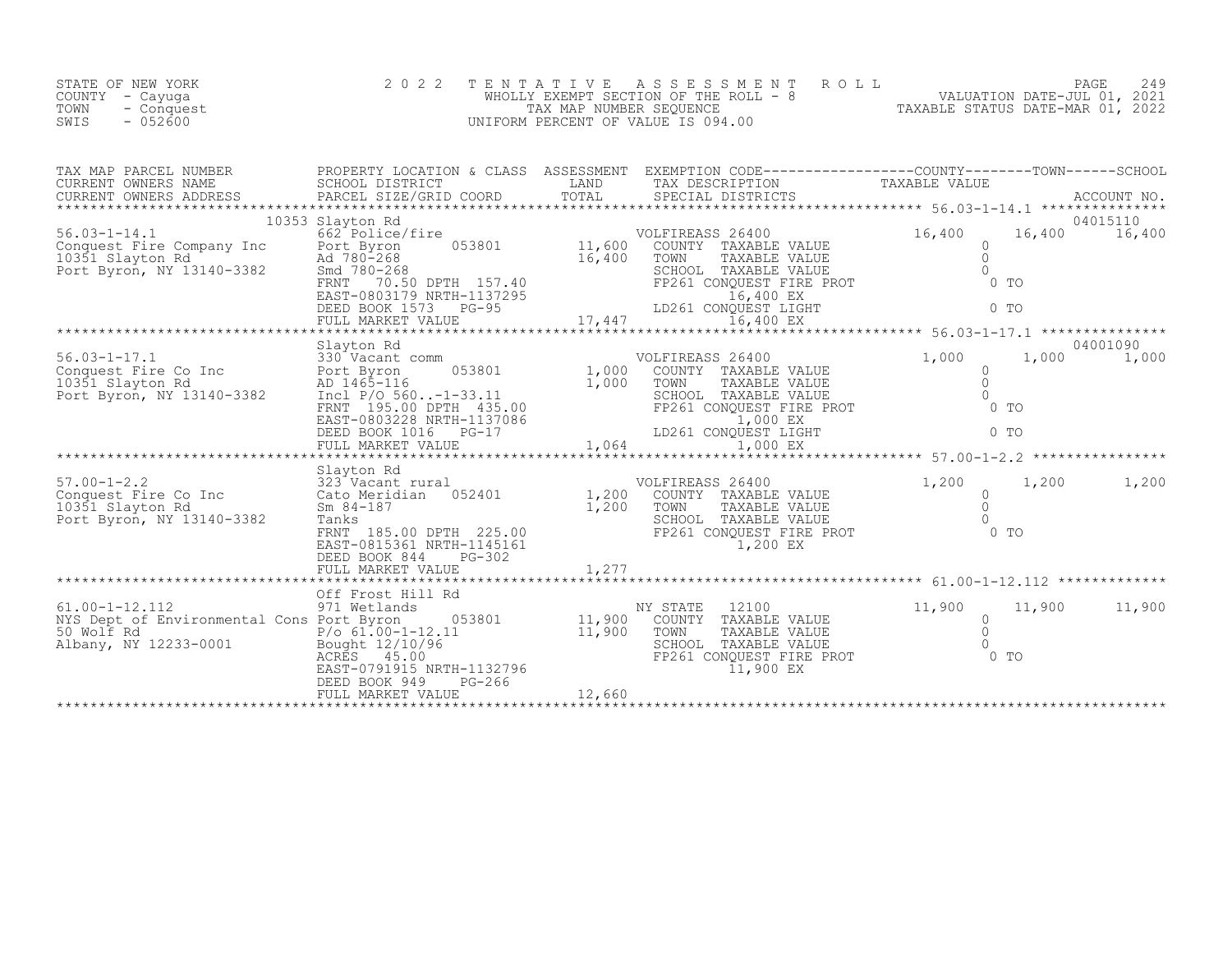| STATE OF NEW YORK  | 2022 TENTATIVE ASSESSMENT ROLL        |                                  | PAGE                        |  |
|--------------------|---------------------------------------|----------------------------------|-----------------------------|--|
| COUNTY – Cayuga    | WHOLLY EXEMPT SECTION OF THE ROLL - 8 |                                  | VALUATION DATE-JUL 01, 2021 |  |
| TOWN<br>- Conquest | TAX MAP NUMBER SEOUENCE               | TAXABLE STATUS DATE-MAR 01, 2022 |                             |  |
| SWIS<br>$-052600$  | UNIFORM PERCENT OF VALUE IS 094.00    |                                  |                             |  |

| TAX MAP PARCEL NUMBER<br>CURRENT OWNERS NAME<br>CURRENT OWNERS NAME SCHOOL DISTRICT - - ----- LAND TAX DESCRIPTION TAXABLE VALUE<br>CURRENT OWNERS ADDRESS PARCEL SIZE/GRID COORD TOTAL SPECIAL DISTRICTS ACCOUNT NO.                                                                                                                                    | PROPERTY LOCATION & CLASS ASSESSMENT EXEMPTION CODE----------------COUNTY-------TOWN-----SCHOOL |                                                        |                                                                                                                                                                                                                                                                                                                                                                                    |         |                           |
|----------------------------------------------------------------------------------------------------------------------------------------------------------------------------------------------------------------------------------------------------------------------------------------------------------------------------------------------------------|-------------------------------------------------------------------------------------------------|--------------------------------------------------------|------------------------------------------------------------------------------------------------------------------------------------------------------------------------------------------------------------------------------------------------------------------------------------------------------------------------------------------------------------------------------------|---------|---------------------------|
|                                                                                                                                                                                                                                                                                                                                                          |                                                                                                 |                                                        |                                                                                                                                                                                                                                                                                                                                                                                    |         |                           |
|                                                                                                                                                                                                                                                                                                                                                          | Frost Hill Rd                                                                                   |                                                        |                                                                                                                                                                                                                                                                                                                                                                                    |         | 04039120                  |
| $61.00 - 1 - 15.1$<br>NYS Dept of Environmental Cons Port Byron<br>50 Wolf Rd<br>Albany, NY 12233-0001 EAST-0788596 NRTH-1128633                                                                                                                                                                                                                         | FULL MARKET VALUE                                                                               | $128633$<br>$-144$<br>$-60,213$<br>$+144$<br>$+60,213$ | Frost Hill Rd<br>971 Wetlands 053801 56,600 COUNTY TAXABLE VALUE 56,600 56<br>Port Byron 053801 56,600 COUNTY TAXABLE VALUE 0<br>ACRES 36.80 56,600 TOWN TAXABLE VALUE 0<br>EAST-0788596 NRTH-1128633 SCHOOL TAXABLE VALUE 0<br>DEED BOO<br>56,600 EX                                                                                                                              |         | 56,600 56,600             |
|                                                                                                                                                                                                                                                                                                                                                          | 10098 Frost Hill Rd                                                                             |                                                        |                                                                                                                                                                                                                                                                                                                                                                                    |         | 04035170                  |
| 10098 Frost Hill Rd<br>971 Wetlands<br>NYS Dept of Environmental Cons Port Byron (183801) 187,000 COUNTY TAXABLE VALUE<br>NIS Dept of Environmental Conservation of Survey Conservation of Survey Conservation of Survey Conservation of Survey Conservation of Survey Conservation of Survey Conservation of Survey Conservation of Conservation of 17, | ACRES 343.70<br>EAST-0791063 NRTH-1129768<br>DEED BOOK 907<br>PG-243<br>FULL MARKET VALUE       |                                                        | COUNTY TAXABLE VALUE<br>TOWN TAXABLE VALUE 0<br>SCHOOL TAXABLE VALUE 0<br>FP261 CONQUEST FIRE PROT 0 TO<br>187,000 EX                                                                                                                                                                                                                                                              | 187,000 | 187,000 187,000           |
|                                                                                                                                                                                                                                                                                                                                                          |                                                                                                 |                                                        |                                                                                                                                                                                                                                                                                                                                                                                    |         |                           |
|                                                                                                                                                                                                                                                                                                                                                          | Bush Hill Rd                                                                                    |                                                        | COWNOWNED 13500 23,100 23<br>COUNTY TAXABLE VALUE 23,100 0<br>TOWN TAXABLE VALUE 0<br>SCHOOL TAXABLE VALUE 0<br>FP261 CONQUEST FIRE PROT 0 TO<br>xthe cato metricial control of the country and the country of the country of the country and the country of the<br>xthe Hill Rd acres 17.80 acres 17.80 school TAXABLE VALUE<br>xthe country of the country of the country of the |         | 04051100<br>23,100 23,100 |
|                                                                                                                                                                                                                                                                                                                                                          |                                                                                                 |                                                        |                                                                                                                                                                                                                                                                                                                                                                                    |         | 04018140                  |
|                                                                                                                                                                                                                                                                                                                                                          |                                                                                                 |                                                        |                                                                                                                                                                                                                                                                                                                                                                                    |         | 500<br>500                |
|                                                                                                                                                                                                                                                                                                                                                          | O'Neil Rd                                                                                       |                                                        |                                                                                                                                                                                                                                                                                                                                                                                    |         | 04051030                  |
| 62.00-1-42<br>Emerson Cemetery<br>RD #2 (2,600 Medsport Byron, NY 13140-9802 ACRES 2.00 EAST-0811912 NRTH-1128835 1997)                                                                                                                                                                                                                                  | FULL MARKET VALUE                                                                               |                                                        | TOWN CEM<br>13510<br>COUNTY TAXABLE VALUE<br>TOWN TAXABLE VALUE<br>TOWN TAXABLE VALUE 0<br>SCHOOL TAXABLE VALUE 0<br>FP261 CONQUEST FIRE PROT 0 TO<br>2,600 EX<br>TOWN<br>2,766<br>2,600 EX                                                                                                                                                                                        | 2,600   | 2,600<br>2,600            |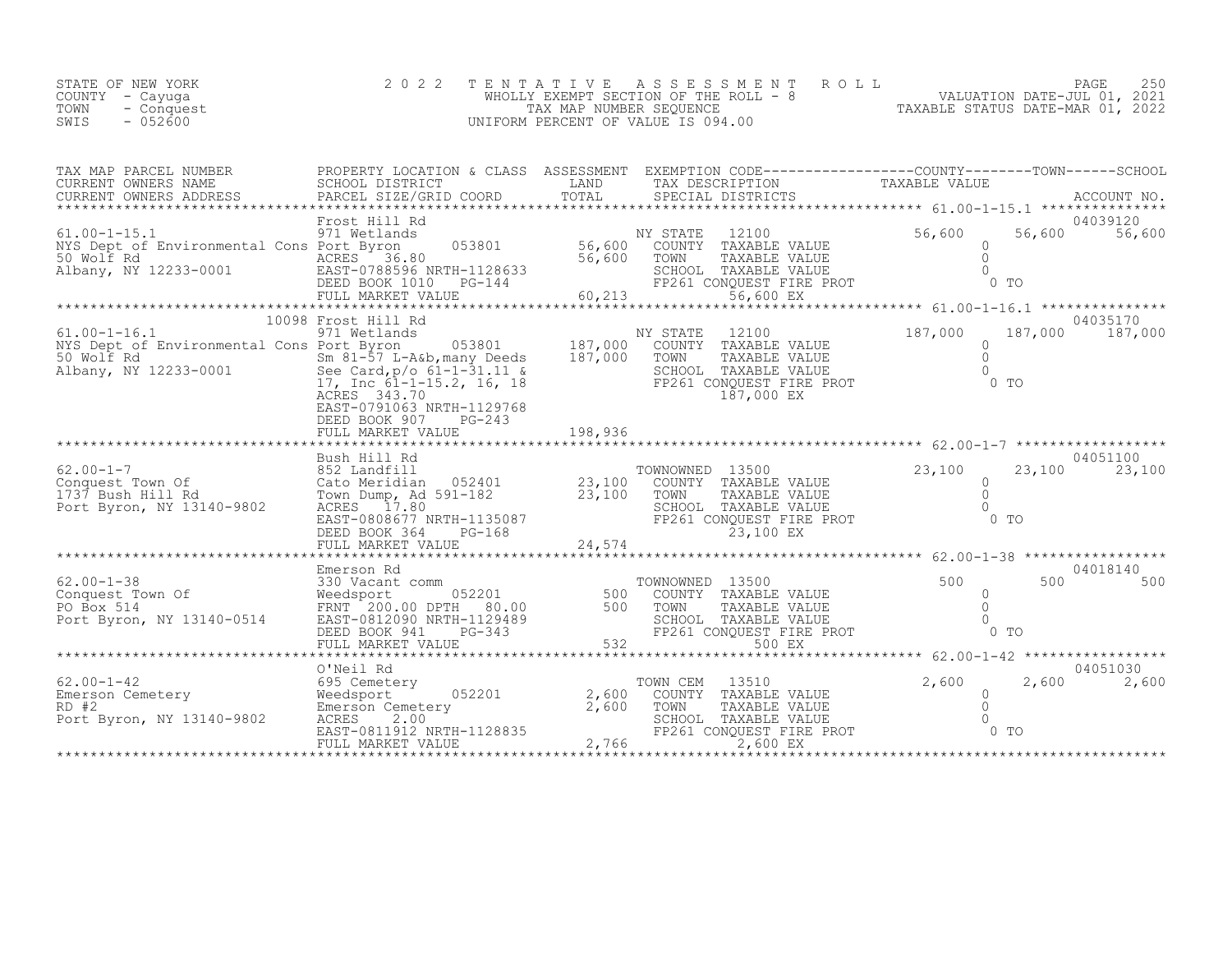| STATE OF NEW YORK<br>COUNTY - Cayuga<br>TOWN<br>- Conquest<br>SWIS<br>$-052600$ | 2 0 2 2    |  | TENTATIVE ASSESSMENT ROLL PAGE 251<br>WHOLLY EXEMPT SECTION OF THE ROLL - 8 VALUATION DATE-JUL 01, 2021<br>TAX MAP NUMBER SEQUENCE TAXABLE STATUS DATE-MAR 01, 2022<br>UNIFORM PERCENT OF VALUE IS 094.00                                                                                                                                                                                                                                                                                                                                                                                                            |
|---------------------------------------------------------------------------------|------------|--|----------------------------------------------------------------------------------------------------------------------------------------------------------------------------------------------------------------------------------------------------------------------------------------------------------------------------------------------------------------------------------------------------------------------------------------------------------------------------------------------------------------------------------------------------------------------------------------------------------------------|
|                                                                                 |            |  | TAX MAP PARCEL NUMBER PROPERTY LOCATION & CLASS ASSESSMENT EXEMPTION CODE---------------------COUNTY---------TOWN-------SCHOOL<br>CURRENT OWNERS NAME SCHOOL DISTRICT LAND TAX DESCRIPTION<br>CURRENT OWNERS ADDRESS PROPERTY ACCOUN<br>$\begin{tabular}{l cccccccc} \hline \texttt{CURER} & \texttt{COMPERS} & \texttt{COMPERS} & \texttt{COMPERS} & \texttt{XOLE} & \texttt{33,700} & \texttt{133,700} & \texttt{133,700} & \texttt{133,700} & \texttt{133,700} & \texttt{133,700} & \texttt{133,700} & \texttt{133,700} & \texttt{133,700} & \texttt{133,700} & \texttt{133,700} & \texttt{133,700} & \texttt{13$ |
|                                                                                 |            |  |                                                                                                                                                                                                                                                                                                                                                                                                                                                                                                                                                                                                                      |
|                                                                                 |            |  |                                                                                                                                                                                                                                                                                                                                                                                                                                                                                                                                                                                                                      |
|                                                                                 |            |  |                                                                                                                                                                                                                                                                                                                                                                                                                                                                                                                                                                                                                      |
|                                                                                 | Howland Is |  | 04051140                                                                                                                                                                                                                                                                                                                                                                                                                                                                                                                                                                                                             |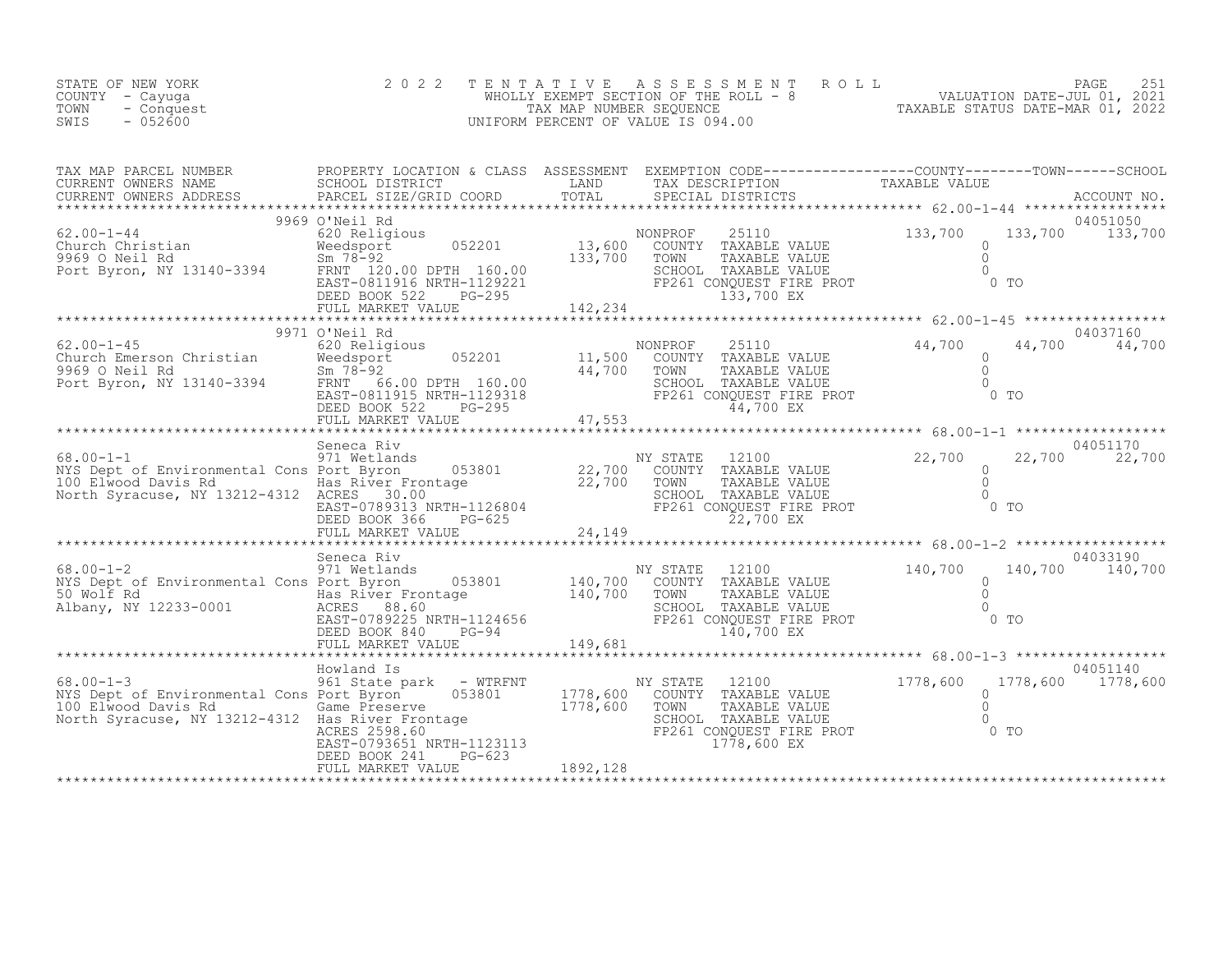| STATE OF NEW YORK<br>COUNTY<br>- Cayuqa<br>TOWN<br>- Conquest<br>$-052600$<br>SWIS                                                             | 2 0 2 2<br>$\overline{a}$                                                                                                                                                 | TENTATIVE      | ROLL<br>ASSESSMENT<br>WHOLLY EXEMPT SECTION OF THE ROLL - 8<br>TAX MAP NUMBER SEQUENCE<br>UNIFORM PERCENT OF VALUE IS 094.00                                            |                                  | PAGE<br>252       |  |
|------------------------------------------------------------------------------------------------------------------------------------------------|---------------------------------------------------------------------------------------------------------------------------------------------------------------------------|----------------|-------------------------------------------------------------------------------------------------------------------------------------------------------------------------|----------------------------------|-------------------|--|
| TAX MAP PARCEL NUMBER<br>CURRENT OWNERS NAME<br>CURRENT OWNERS ADDRESS                                                                         | PARCEL SIZE/GRID COORD                                                                                                                                                    |                |                                                                                                                                                                         |                                  |                   |  |
| $69.00 - 1 - 30.12$<br>conquest Fire Company Inc<br>10351 Slayton Rd<br>Port Byron, NY 13140-3382                                              | River Rd<br>330 Vacant comm<br>Port Byron<br>Smd $89\bar{5} - 18$<br>P/o 69.00-1-30.100<br>FRNT 75.00 DPTH 50.00<br>EAST-0809474 NRTH-1123230<br>$PG-16$<br>DEED BOOK 895 |                | COMM 053801 020 100 COUNTY TAVALLED<br>COUNTY TAXABLE VALUE<br>COUNII TAXABLE VALUE<br>TOWN TAXABLE VALUE<br>SCHOOL TAXABLE VALUE<br>FP261 CONQUEST FIRE PROT<br>100 EX | 100<br>100<br>$\Omega$<br>$0$ To | 100               |  |
| $73.00 - 1 - 1$<br>NYS Dept of Environmental Cons Port Byron<br>100 Elwood Davis Dr<br>North Syracuse, NY 13212-4312 EAST-0785573 NRTH-1117018 | Seneca Rd<br>971 Wetlands<br>$053801$ 5,000<br>FULL MARKET VALUE                                                                                                          | 5,000<br>5,319 | NY STATE<br>12100<br>COUNTY TAXABLE VALUE<br>TAXABLE VALUE<br>TOWN<br>SCHOOL TAXABLE VALUE<br>FP261 CONQUEST FIRE PROT<br>5,000 EX                                      | 5,000<br>5,000<br>0 <sub>T</sub> | 04051120<br>5,000 |  |
| $74.00 - 1 - 1$<br>NYS Dept of Environmental Cons Port Byron<br>100 Elwood Davis Rd<br>North Syracuse, NY 13212-4312 EAST-0793908 NRTH-1115165 | Seneca Rd<br>971 Wetlands<br>053801 1,700<br>ACRES <sup>T</sup><br>2.80<br>FULL MARKET VALUE                                                                              | 1,700<br>1,809 | NY STATE<br>12100<br>COUNTY TAXABLE VALUE<br>TOWN<br>TAXABLE VALUE<br>SCHOOL TAXABLE VALUE<br>FP261 CONQUEST FIRE PROT<br>1,700 EX                                      | 1,700<br>1,700<br>$0$ TO         | 04051130<br>1,700 |  |
|                                                                                                                                                |                                                                                                                                                                           |                |                                                                                                                                                                         |                                  |                   |  |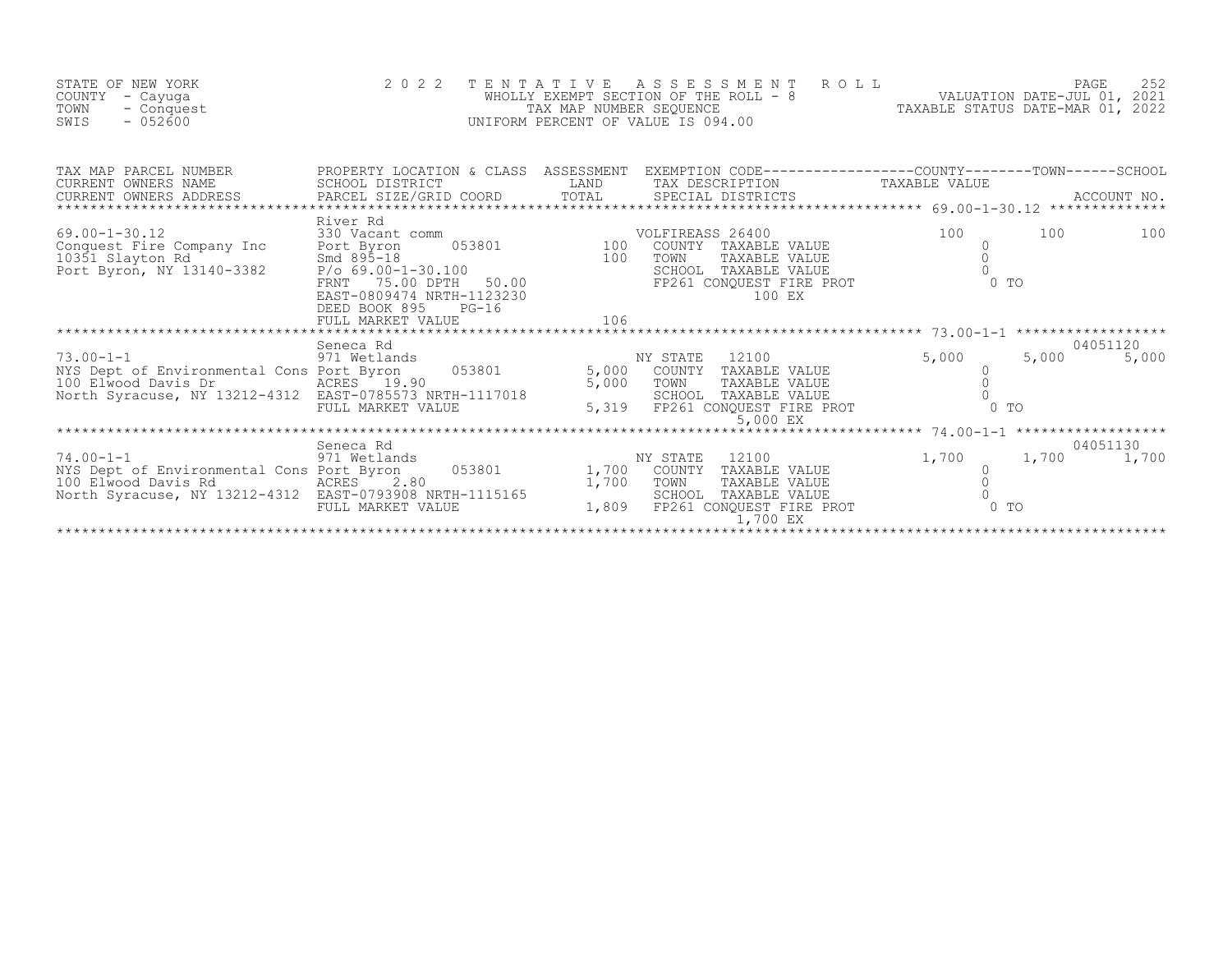|      | STATE OF NEW YORK | 2022 TENTATIVE ASSESSMENT ROLL                                       | PAGE            |  |
|------|-------------------|----------------------------------------------------------------------|-----------------|--|
|      | COUNTY - Cayuga   | VALUATION DATE-JUL 01, 2021<br>WHOLLY EXEMPT SECTION OF THE ROLL - 8 |                 |  |
| TOWN | - Conquest        | TAXABLE STATUS DATE-MAR 01, 2022                                     |                 |  |
| SWIS | $-052600$         | UNIFORM PERCENT OF VALUE IS 094.00                                   | RPS150/V04/L015 |  |
|      |                   | CURRENT DATE 4/21/2022                                               |                 |  |
|      |                   |                                                                      |                 |  |

## ROLL SECTION TOTALS

### \*\*\* S P E C I A L D I S T R I C T S U M M A R Y \*\*\*

| CODE | DISTRICT NAME                                                       | TOTAL.<br>PARCELS | EXTENSION<br>TYPE.             | EXTENSION<br>VALUE | AD VALOREM<br><b>VALUE</b>     | EXEMPT<br>AMOUNT               | TAXABLE<br>VALUE |
|------|---------------------------------------------------------------------|-------------------|--------------------------------|--------------------|--------------------------------|--------------------------------|------------------|
|      | FP261 CONOUEST FIRE<br>LD261 CONOUEST LIGHT<br>LD262 SPRING LAKE LI |                   | 34 TOTAL<br>5 TOTAL<br>4 TOTAL |                    | 4095,800<br>209,590<br>251,900 | 4095,800<br>209,590<br>251,900 |                  |

### \*\*\* S C H O O L D I S T R I C T S U M M A R Y \*\*\*

| CODE                       | DISTRICT NAME                            | TOTAL<br>PARCELS | ASSESSED<br>LAND              | ASSESSED<br>TOTAL              | <b>EXEMPT</b><br>AMOUNT        | TOTAL<br>TAXABLE | <b>STAR</b><br>AMOUNT | <b>STAR</b><br>TAXABLE |
|----------------------------|------------------------------------------|------------------|-------------------------------|--------------------------------|--------------------------------|------------------|-----------------------|------------------------|
| 052201<br>052401<br>053801 | Weedsport<br>Cato Meridian<br>Port Byron | 8<br>22          | 28,200<br>168,500<br>2365,600 | 181,500<br>168,500<br>3745,800 | 181,500<br>168,500<br>3745,800 |                  |                       |                        |
|                            | SUB-TOTAL                                | 34               | 2562,300                      | 4095,800                       | 4095,800                       |                  |                       |                        |
|                            | TOTAL                                    | 34               | 2562,300                      | 4095,800                       | 4095,800                       |                  |                       |                        |

#### \*\*\* S Y S T E M C O D E S S U M M A R Y \*\*\*

### NO SYSTEM EXEMPTIONS AT THIS LEVEL

### \*\*\* E X E M P T I O N S U M M A R Y \*\*\*

| CODE                                      | DESCRIPTION                                                         | TOTAL<br>PARCELS | COUNTY                                                          | TOWN                                                            | SCHOOL                                                          |
|-------------------------------------------|---------------------------------------------------------------------|------------------|-----------------------------------------------------------------|-----------------------------------------------------------------|-----------------------------------------------------------------|
| 12100<br>13500<br>13510<br>25110<br>26400 | NY STATE<br>TOWNOWNED<br>TOWN CEM<br>NONPROF<br>VOLFIREASS<br>TOTAL | 14<br>34         | 2348,400<br>825,800<br>13,000<br>707,100<br>201,500<br>4095,800 | 2348,400<br>825,800<br>13,000<br>707,100<br>201,500<br>4095,800 | 2348,400<br>825,800<br>13,000<br>707,100<br>201,500<br>4095,800 |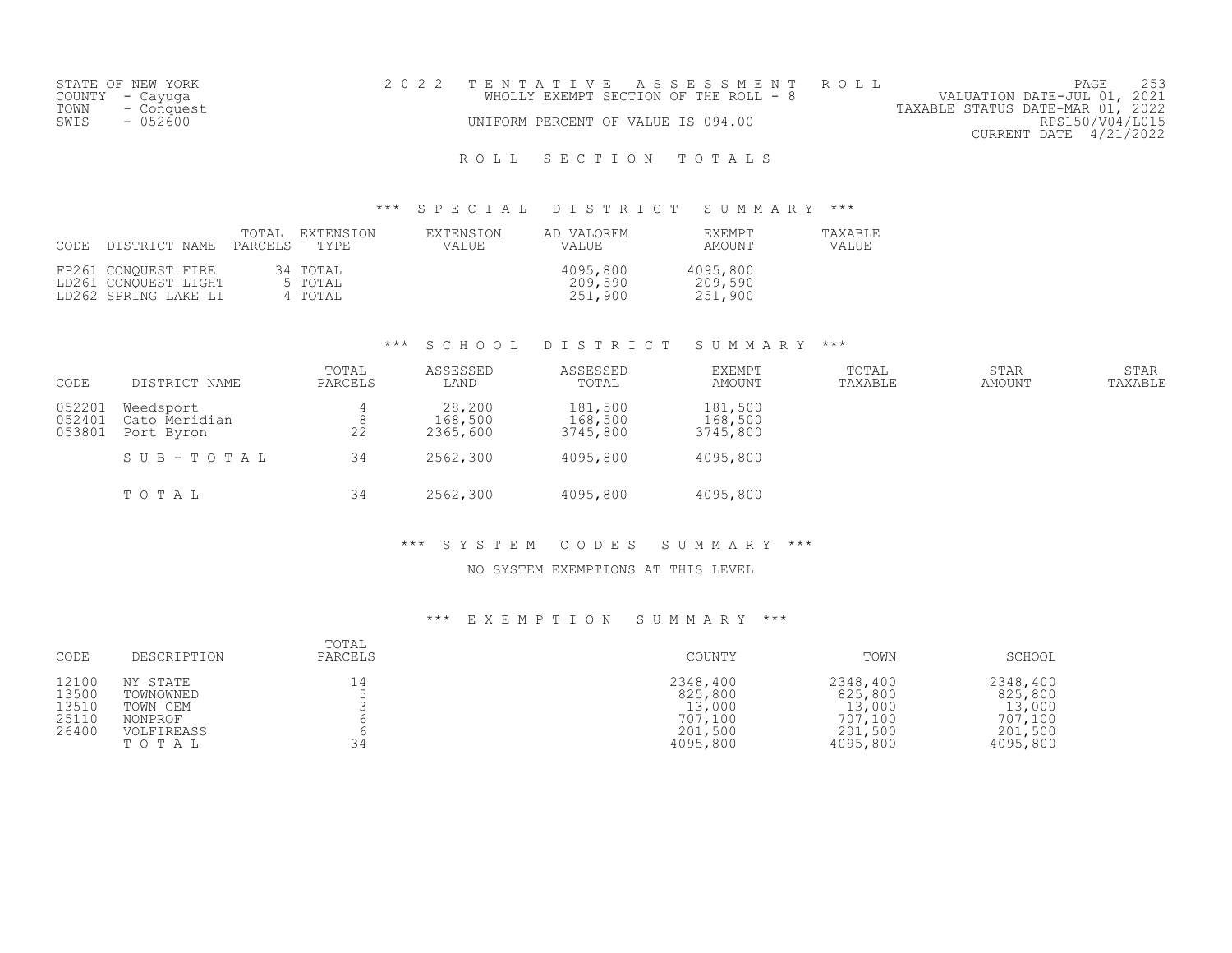|      | STATE OF NEW YORK |  |                                    | 2022 TENTATIVE ASSESSMENT ROLL        |                                  | PAGE                   | 254 |
|------|-------------------|--|------------------------------------|---------------------------------------|----------------------------------|------------------------|-----|
|      | COUNTY - Cayuqa   |  |                                    | WHOLLY EXEMPT SECTION OF THE ROLL - 8 | VALUATION DATE-JUL 01, 2021      |                        |     |
| TOWN | - Conquest        |  |                                    |                                       | TAXABLE STATUS DATE-MAR 01, 2022 |                        |     |
| SWIS | $-052600$         |  | UNIFORM PERCENT OF VALUE IS 094.00 |                                       |                                  | RPS150/V04/L015        |     |
|      |                   |  |                                    |                                       |                                  | CURRENT DATE 4/21/2022 |     |
|      |                   |  |                                    |                                       |                                  |                        |     |
|      |                   |  |                                    | ROLL SECTION TOTALS                   |                                  |                        |     |

| ROLL<br><b>SEC</b> | DESCRIPTION   | TOTAL<br>PARCELS | ASSESSED<br>LAND | ASSESSED<br>TOTAL | TAXABLE<br>COUNTY | TAXABLE<br>TOWN | TAXABLE<br>SCHOOL | STAR<br>TAXABLE |
|--------------------|---------------|------------------|------------------|-------------------|-------------------|-----------------|-------------------|-----------------|
|                    | WHOLLY EXEMPT | 3 A              | 2562,300         | 4095,800          |                   |                 |                   |                 |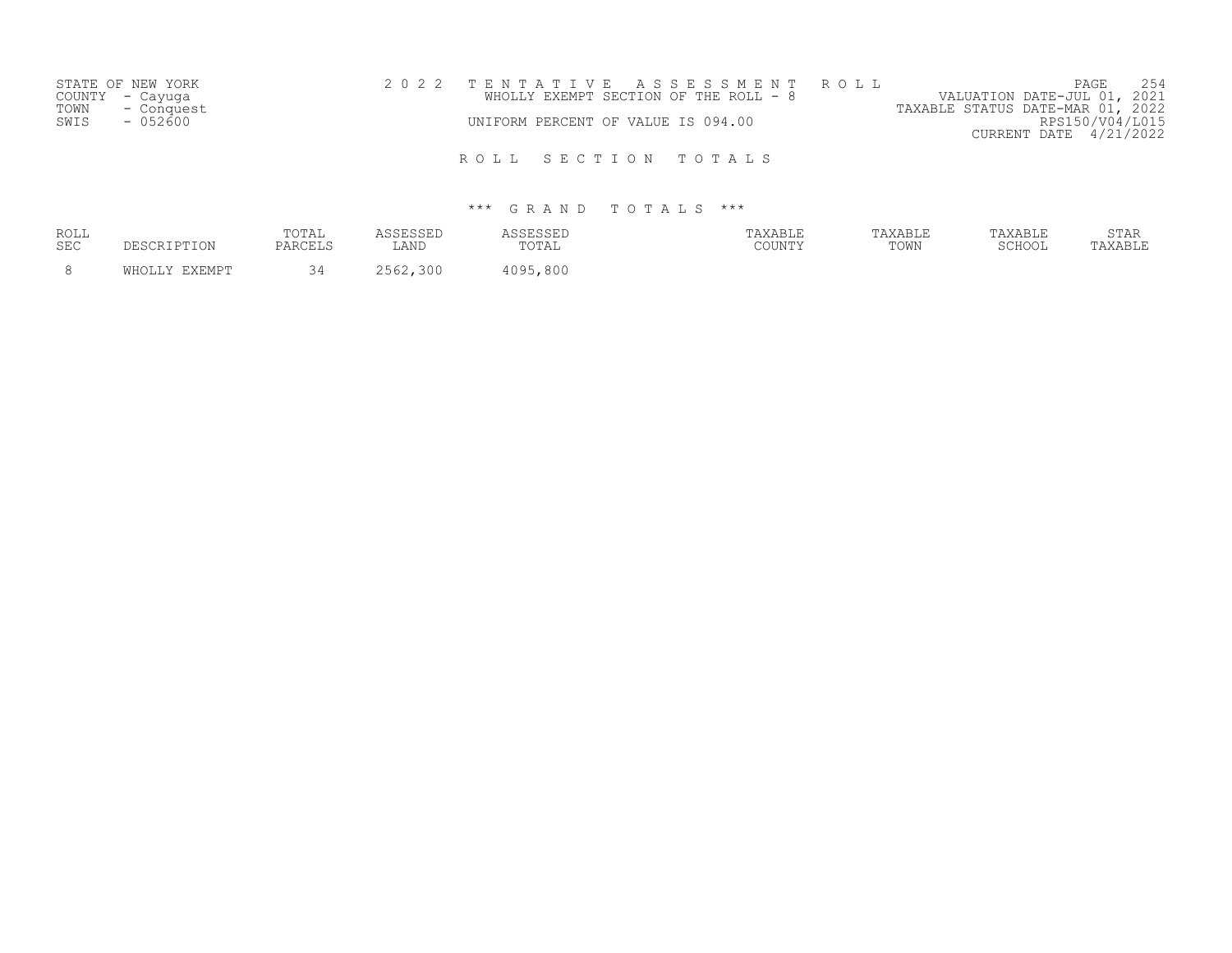|      | STATE OF NEW YORK |                                    | 2022 TENTATIVE ASSESSMENT ROLL |                                  | PAGE                   |  |
|------|-------------------|------------------------------------|--------------------------------|----------------------------------|------------------------|--|
|      | COUNTY – Cayuga   |                                    |                                | VALUATION DATE-JUL 01, 2021      |                        |  |
| TOWN | - Conquest        |                                    | SWIS TOTALS                    | TAXABLE STATUS DATE-MAR 01, 2022 |                        |  |
| SWIS | $-052600$         | UNIFORM PERCENT OF VALUE IS 094.00 |                                |                                  | RPS150/V04/L015        |  |
|      |                   |                                    |                                |                                  | CURRENT DATE 4/21/2022 |  |

## \*\*\* S P E C I A L D I S T R I C T S U M M A R Y \*\*\*

| CODE | DISTRICT NAME                                                                                                       | TOTAL<br>PARCELS | EXTENSION<br>TYPE                                           | EXTENSION<br>VALUE | AD VALOREM<br>VALUE                | EXEMPT<br>AMOUNT               | TAXABLE<br>VALUE                                         |
|------|---------------------------------------------------------------------------------------------------------------------|------------------|-------------------------------------------------------------|--------------------|------------------------------------|--------------------------------|----------------------------------------------------------|
|      | OMTAX Omitted Tax 52<br>SCOTX OMITTED SCHOOL<br>FP261 CONOUEST FIRE<br>LD261 CONOUEST LIGHT<br>LD262 SPRING LAKE LI |                  | 2 MOVTAX<br>1 MOVTAX<br>1,194 TOTAL<br>44 TOTAL<br>37 TOTAL | 1142.84<br>606.45  | 137847,082<br>3786,733<br>3368,000 | 4100,510<br>245,860<br>251,900 | 1,142.84<br>606.45<br>133746,572<br>3540,873<br>3116,100 |

### \*\*\* S C H O O L D I S T R I C T S U M M A R Y \*\*\*

| CODE                                 | DISTRICT NAME                                         | TOTAL<br>PARCELS  | ASSESSED<br>LAND                              | ASSESSED<br>TOTAL                              | EXEMPT<br>AMOUNT                           | TOTAL<br>TAXABLE                               | <b>STAR</b><br>AMOUNT                      | <b>STAR</b><br>TAXABLE                        |
|--------------------------------------|-------------------------------------------------------|-------------------|-----------------------------------------------|------------------------------------------------|--------------------------------------------|------------------------------------------------|--------------------------------------------|-----------------------------------------------|
| 052201<br>052401<br>053801<br>544803 | Weedsport<br>Cato Meridian<br>Port Byron<br>Red Creek | 103<br>613<br>477 | 4201,100<br>25491,100<br>20422,600<br>206,600 | 11792,244<br>69090,562<br>56873,377<br>353,599 | 1281,526<br>7590,209<br>9454,117<br>44,031 | 10510,718<br>61500,353<br>47419,260<br>309,568 | 2338,400<br>8123,900<br>8112,733<br>74,900 | 8172,318<br>53376,453<br>39306,527<br>234,668 |
|                                      | SUB-TOTAL                                             | 1,199             | 50321,400                                     | 138109,782                                     | 18369,883                                  | 119739,899                                     | 18649,933                                  | 101089,966                                    |
|                                      | TOTAL                                                 | 1,199             | 50321,400                                     | 138109,782                                     | 18369,883                                  | 119739,899                                     | 18649,933                                  | 101089,966                                    |

### \*\*\* S Y S T E M C O D E S S U M M A R Y \*\*\*

### NO SYSTEM EXEMPTIONS AT THIS LEVEL

### \*\*\* E X E M P T I O N S U M M A R Y \*\*\*

| CODE                                                        | DESCRIPTION                                                                       | TOTAL<br>PARCELS | COUNTY                                                         | TOWN                                                          | SCHOOL                                              |
|-------------------------------------------------------------|-----------------------------------------------------------------------------------|------------------|----------------------------------------------------------------|---------------------------------------------------------------|-----------------------------------------------------|
| 12100<br>13500<br>13510<br>25110<br>26400<br>41002<br>41103 | NY STATE<br>TOWNOWNED<br>TOWN CEM<br>NONPROF<br>VOLFIREASS<br>VET CIL<br>VETERANS | 14               | 2348,400<br>825,800<br>13,000<br>707,100<br>201,500<br>621,004 | 2348,400<br>825,800<br>13,000<br>707,100<br>201,500<br>28,500 | 2348,400<br>825,800<br>13,000<br>707,100<br>201,500 |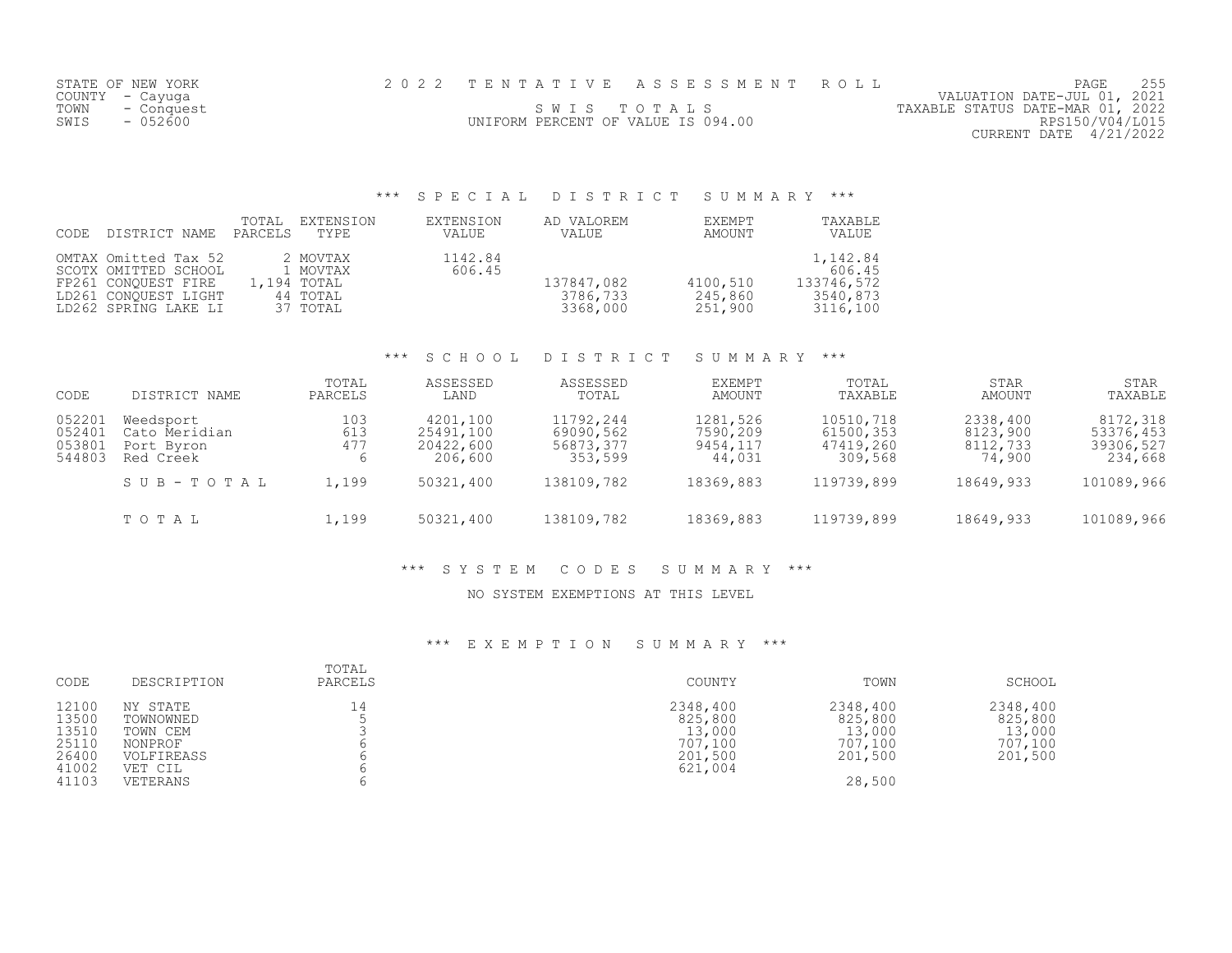|      | STATE OF NEW YORK |                                    | 2022 TENTATIVE ASSESSMENT ROLL | 256<br>PAGE                      |
|------|-------------------|------------------------------------|--------------------------------|----------------------------------|
|      | COUNTY - Cayuqa   |                                    |                                | VALUATION DATE-JUL 01, 2021      |
| TOWN | - Conquest        |                                    | SWIS TOTALS                    | TAXABLE STATUS DATE-MAR 01, 2022 |
| SWIS | $-052600$         | UNIFORM PERCENT OF VALUE IS 094.00 |                                | RPS150/V04/L015                  |
|      |                   |                                    |                                | CURRENT DATE 4/21/2022           |

## \*\*\* E X E M P T I O N S U M M A R Y \*\*\*

| CODE                             | DESCRIPTION                                              | TOTAL<br>PARCELS          | COUNTY                          | TOWN                                    | SCHOOL                          |
|----------------------------------|----------------------------------------------------------|---------------------------|---------------------------------|-----------------------------------------|---------------------------------|
| 41121<br>41131<br>41141<br>41163 | VET WAR CT<br>VET COM CT<br>VET DIS CT<br>$CW$ 15 $VET/$ | 37<br>28<br>14<br>8       | 309,150<br>393,700<br>350,808   | 309,150<br>393,700<br>350,808<br>90,240 |                                 |
| 41700<br>41720<br>41730          | AG <sup>-BLDG</sup><br>AG LAND EX<br>AG INDV EX          | 9<br>155                  | 1121,060<br>12395,221<br>17,390 | 1121,060<br>12395,221<br>17,390         | 1121,060<br>12395,221<br>17,390 |
| 41800<br>41801<br>41802          | AGED $C/T/S$<br>AGED C/T<br>AGED C                       | 10<br>$\,8\,$<br>22<br>15 | 428,943<br>293,364<br>879,010   | 428,943<br>293,364                      | 428,943                         |
| 41803<br>41804<br>41806<br>41834 | AGED T<br>AGED S<br>AGED T/S<br>ENH STAR                 | 6<br>157                  |                                 | 394,226<br>43,589                       | 133,414<br>46,550<br>10776,833  |
| 41854<br>41864<br>41931          | <b>BAS STAR</b><br>B STAR ADD<br>L I DS C/T              | 263                       | 94,364                          | 94,364                                  | 7870,100<br>3,000               |
| 41932<br>41933<br>41936          | L I DIS C<br>L I DIS T<br>L I DS T/S                     |                           | 110,300                         | 26,290<br>32,025                        | 32,025                          |
| 42120<br>47610                   | <b>GREENHOUSE</b><br>BIE C/T/S<br>TOTAL                  | 795                       | 4,710<br>94,770<br>21209,594    | 4,710<br>94,770<br>20214,150            | 4,710<br>94,770<br>37019,816    |

| ROLL<br><b>SEC</b> | DESCRIPTION       | TOTAL<br>PARCELS | ASSESSED<br>LAND | ASSESSED<br>TOTAL | TAXABLE<br>COUNTY | TAXABLE<br>TOWN | TAXABLE<br>SCHOOL | STAR<br>TAXABLE |
|--------------------|-------------------|------------------|------------------|-------------------|-------------------|-----------------|-------------------|-----------------|
|                    | TAXABLE           | 1,142            | 47747,300        | 119772,300        | 102658,506        | 103653,950      | 105498,217        | 86848,284       |
|                    | SPECIAL FRANCHISE |                  |                  | 2551,258          | 2551,258          | 2551,258        | 2551,258          | 2551,258        |
|                    | UTILITIES & N.C.  | 15               | ⊥1,800           | 11690,424         | 11690,424         | 11690,424       | 11690,424         | 11690,424       |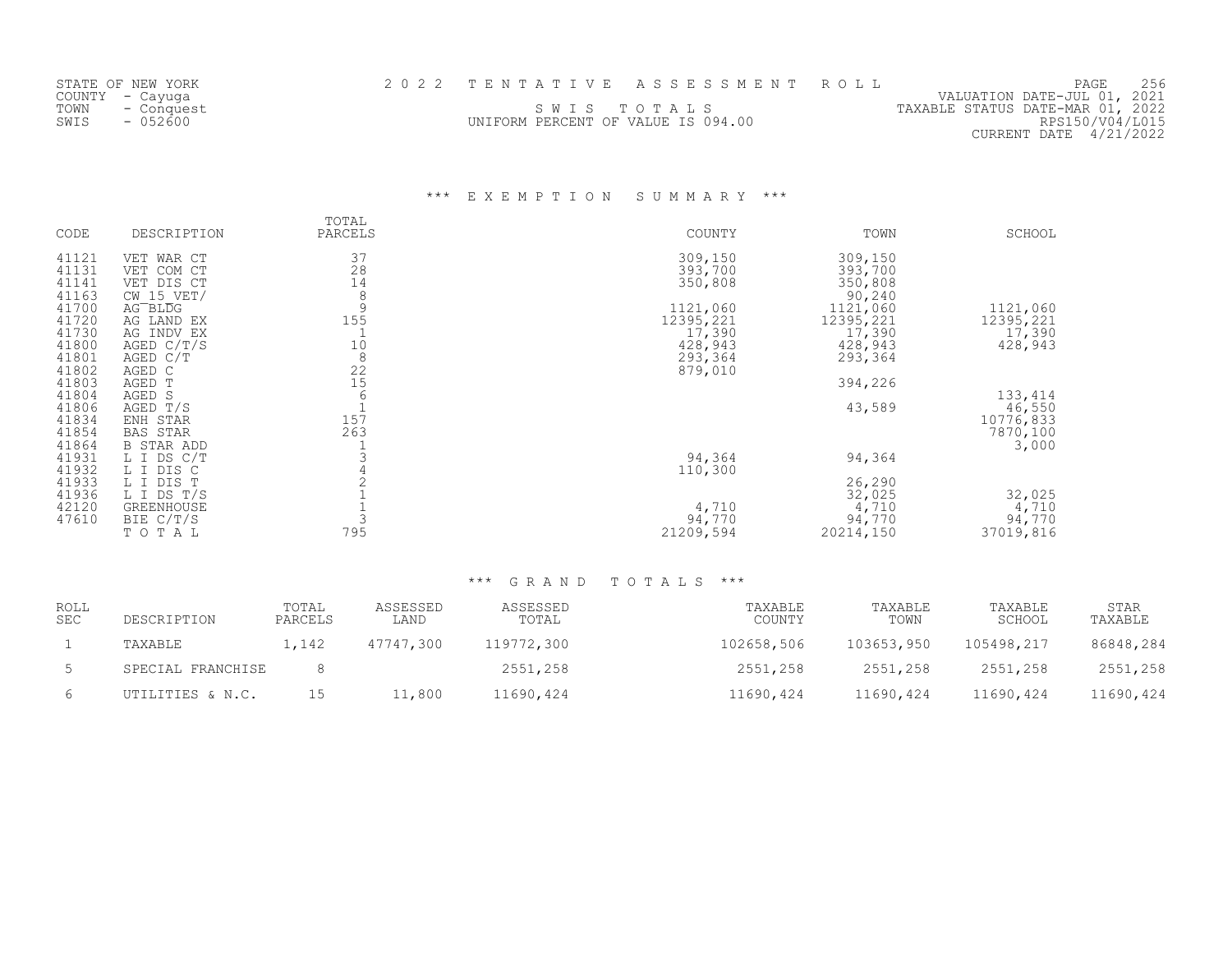| STATE OF NEW YORK  | 2022 TENTATIVE ASSESSMENT ROLL     |  |                                  | PAGE                        |  |
|--------------------|------------------------------------|--|----------------------------------|-----------------------------|--|
| COUNTY - Cayuqa    |                                    |  |                                  | VALUATION DATE-JUL 01, 2021 |  |
| TOWN<br>- Conquest | SWIS TOTALS                        |  | TAXABLE STATUS DATE-MAR 01, 2022 |                             |  |
| $-052600$<br>SWIS  | UNIFORM PERCENT OF VALUE IS 094.00 |  |                                  | RPS150/V04/L015             |  |
|                    |                                    |  |                                  | CURRENT DATE 4/21/2022      |  |

| ROLL<br>SEC  | DESCRIPTION   | TOTAL<br>PARCELS | ASSESSED<br>LAND | ASSESSED<br>TOTAL | TAXABLE<br>COUNTY | TAXABLE<br>TOWN | TAXABLE<br>SCHOOL | <b>STAR</b><br>TAXABLE |
|--------------|---------------|------------------|------------------|-------------------|-------------------|-----------------|-------------------|------------------------|
| 8            | WHOLLY EXEMPT | 34               | 2562,300         | 4095,800          |                   |                 |                   |                        |
| $\star$      | SUB TOTAL     | 1,199            | 50321,400        | 138109,782        | 116900,188        | 117895,632      | 119739,899        | 101089,966             |
| $\star\star$ | GRAND TOTAL   | 1,199            | 50321,400        | 138109,782        | 116900,188        | 117895,632      | 119739,899        | 101089,966             |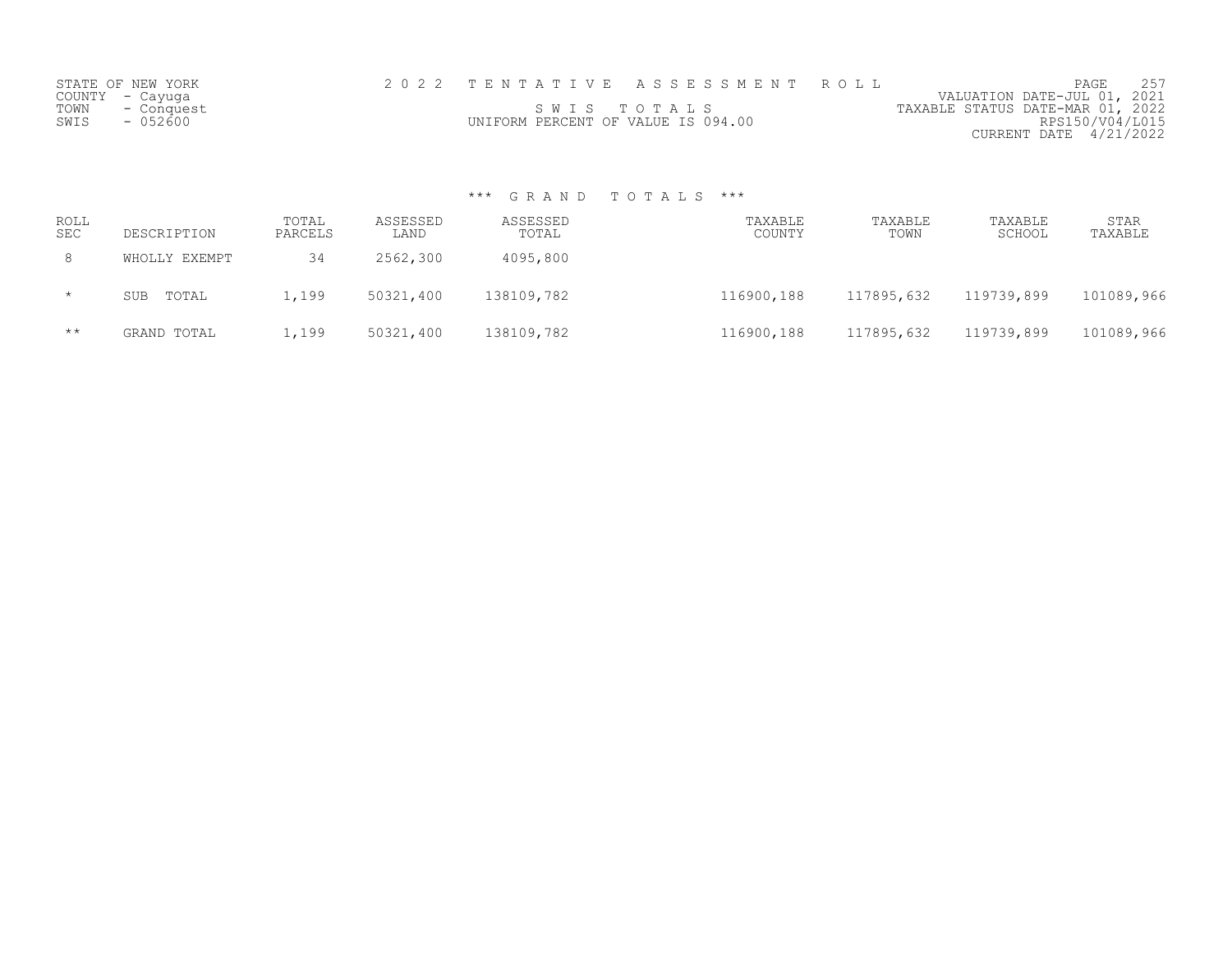| STATE OF NEW YORK  | 2022 TENTATIVE ASSESSMENT ROLL     | PAGE                             |
|--------------------|------------------------------------|----------------------------------|
| COUNTY – Cayuga    | TOWN TOTALS                        | VALUATION DATE-JUL 01, 2021      |
| TOWN<br>- Conquest |                                    | TAXABLE STATUS DATE-MAR 01, 2022 |
| $-0526$<br>SWIS    | UNIFORM PERCENT OF VALUE IS 094.00 | RPS150/V04/L015                  |
|                    |                                    | CURRENT DATE 4/21/2022           |
|                    |                                    |                                  |

## \*\*\* S P E C I A L D I S T R I C T S U M M A R Y \*\*\*

| CODE | DISTRICT NAME                                                                                                       | TOTAL<br>PARCELS | EXTENSION<br>TYPE                                           | EXTENSION<br>VALUE | AD VALOREM<br><b>VALUE</b>         | EXEMPT<br>AMOUNT               | TAXABLE<br>VALUE                                         |
|------|---------------------------------------------------------------------------------------------------------------------|------------------|-------------------------------------------------------------|--------------------|------------------------------------|--------------------------------|----------------------------------------------------------|
|      | OMTAX Omitted Tax 52<br>SCOTX OMITTED SCHOOL<br>FP261 CONOUEST FIRE<br>LD261 CONOUEST LIGHT<br>LD262 SPRING LAKE LI |                  | 2 MOVTAX<br>1 MOVTAX<br>1,194 TOTAL<br>44 TOTAL<br>37 TOTAL | 1142.84<br>606.45  | 137847,082<br>3786,733<br>3368,000 | 4100,510<br>245,860<br>251,900 | 1,142.84<br>606.45<br>133746,572<br>3540,873<br>3116,100 |

### \*\*\* S C H O O L D I S T R I C T S U M M A R Y \*\*\*

| CODE                                 | DISTRICT NAME                                         | TOTAL<br>PARCELS  | ASSESSED<br>LAND                              | ASSESSED<br>TOTAL                              | EXEMPT<br>AMOUNT                           | TOTAL<br>TAXABLE                               | <b>STAR</b><br>AMOUNT                      | <b>STAR</b><br>TAXABLE                        |
|--------------------------------------|-------------------------------------------------------|-------------------|-----------------------------------------------|------------------------------------------------|--------------------------------------------|------------------------------------------------|--------------------------------------------|-----------------------------------------------|
| 052201<br>052401<br>053801<br>544803 | Weedsport<br>Cato Meridian<br>Port Byron<br>Red Creek | 103<br>613<br>477 | 4201,100<br>25491,100<br>20422,600<br>206,600 | 11792,244<br>69090,562<br>56873,377<br>353,599 | 1281,526<br>7590,209<br>9454,117<br>44,031 | 10510,718<br>61500,353<br>47419,260<br>309,568 | 2338,400<br>8123,900<br>8112,733<br>74,900 | 8172,318<br>53376,453<br>39306,527<br>234,668 |
|                                      | SUB-TOTAL                                             | 1,199             | 50321,400                                     | 138109,782                                     | 18369,883                                  | 119739,899                                     | 18649,933                                  | 101089,966                                    |
|                                      | TOTAL                                                 | 1,199             | 50321,400                                     | 138109,782                                     | 18369,883                                  | 119739,899                                     | 18649,933                                  | 101089,966                                    |

### \*\*\* S Y S T E M C O D E S S U M M A R Y \*\*\*

### NO SYSTEM EXEMPTIONS AT THIS LEVEL

### \*\*\* E X E M P T I O N S U M M A R Y \*\*\*

| CODE                                                        | DESCRIPTION                                                                       | TOTAL<br>PARCELS | COUNTY                                                         | TOWN                                                          | SCHOOL                                              |
|-------------------------------------------------------------|-----------------------------------------------------------------------------------|------------------|----------------------------------------------------------------|---------------------------------------------------------------|-----------------------------------------------------|
| 12100<br>13500<br>13510<br>25110<br>26400<br>41002<br>41103 | NY STATE<br>TOWNOWNED<br>TOWN CEM<br>NONPROF<br>VOLFIREASS<br>VET CIL<br>VETERANS | 14               | 2348,400<br>825,800<br>13,000<br>707,100<br>201,500<br>621,004 | 2348,400<br>825,800<br>13,000<br>707,100<br>201,500<br>28,500 | 2348,400<br>825,800<br>13,000<br>707,100<br>201,500 |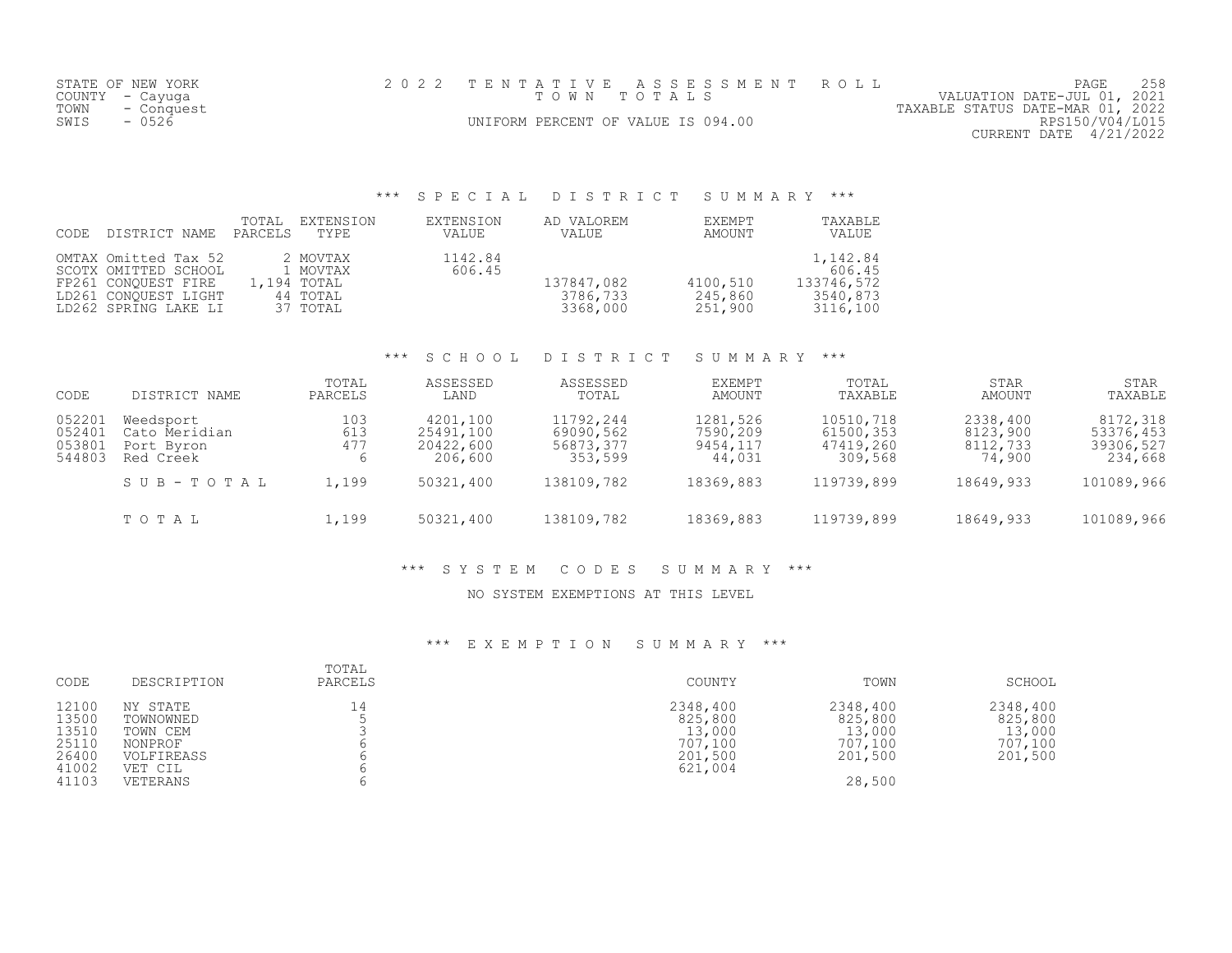| STATE OF NEW YORK  | 2022 TENTATIVE ASSESSMENT ROLL     | PAGE                             |
|--------------------|------------------------------------|----------------------------------|
| COUNTY – Cayuga    | TOWN TOTALS                        | VALUATION DATE-JUL 01, 2021      |
| TOWN<br>- Conquest |                                    | TAXABLE STATUS DATE-MAR 01, 2022 |
| $-0526$<br>SWIS    | UNIFORM PERCENT OF VALUE IS 094.00 | RPS150/V04/L015                  |
|                    |                                    | CURRENT DATE 4/21/2022           |

\*\*\* E X E M P T I O N S U M M A R Y \*\*\*

| CODE                             | DESCRIPTION                                                      | TOTAL<br>PARCELS                                       | COUNTY                          | TOWN                                      | SCHOOL                          |
|----------------------------------|------------------------------------------------------------------|--------------------------------------------------------|---------------------------------|-------------------------------------------|---------------------------------|
| 41121<br>41131<br>41141          | VET WAR CT<br>VET COM CT<br>VET DIS CT                           | 37<br>28                                               | 309,150<br>393,700<br>350,808   | 309,150<br>393,700<br>350,808             |                                 |
| 41163<br>41700<br>41720<br>41730 | $CW$ 15 VET/<br>AG <sup>T</sup> BLDG<br>AG LAND EX<br>AG INDV EX | $\begin{array}{c}\n 14 \\ 8 \\ 9\n \end{array}$<br>155 | 1121,060<br>12395,221<br>17,390 | 90,240<br>1121,060<br>12395,221<br>17,390 | 1121,060<br>12395,221<br>17,390 |
| 41800<br>41801<br>41802          | AGED C/T/S<br>AGED C/T<br>AGED C                                 | $\begin{array}{c} 10 \\ 8 \\ 22 \end{array}$           | 428,943<br>293,364<br>879,010   | 428,943<br>293,364                        | 428,943                         |
| 41803<br>41804<br>41806<br>41834 | AGED T<br>AGED S<br>AGED T/S<br>ENH STAR                         | 15<br>6<br>157                                         |                                 | 394,226<br>43,589                         | 133,414<br>46,550<br>10776,833  |
| 41854<br>41864<br>41931          | <b>BAS STAR</b><br>B STAR ADD<br>L I DS C/T                      | 263                                                    | 94,364                          | 94,364                                    | 7870,100<br>3,000               |
| 41932<br>41933<br>41936<br>42120 | L I DIS C<br>L I DIS T<br>L I DS T/S<br><b>GREENHOUSE</b>        |                                                        | 110,300<br>4,710                | 26,290<br>32,025<br>4,710                 | 32,025<br>4,710                 |
| 47610                            | BIE C/T/S<br>TOTAL                                               | 795                                                    | 94,770<br>21209,594             | 94,770<br>20214,150                       | 94,770<br>37019,816             |

| ROLL<br><b>SEC</b> | DESCRIPTION       | TOTAL<br>PARCELS | ASSESSED<br>LAND | ASSESSED<br>TOTAL | TAXABLE<br>COUNTY | TAXABLE<br>TOWN | TAXABLE<br>SCHOOL | STAR<br>TAXABLE |
|--------------------|-------------------|------------------|------------------|-------------------|-------------------|-----------------|-------------------|-----------------|
|                    | TAXABLE           | 1,142            | 47747,300        | 119772,300        | 102658,506        | 103653,950      | 105498,217        | 86848,284       |
|                    | SPECIAL FRANCHISE |                  |                  | 2551,258          | 2551,258          | 2551,258        | 2551,258          | 2551,258        |
|                    | UTILITIES & N.C.  | 15               | 1.800            | 11690,424         | 11690,424         | 11690,424       | 11690,424         | 11690,424       |